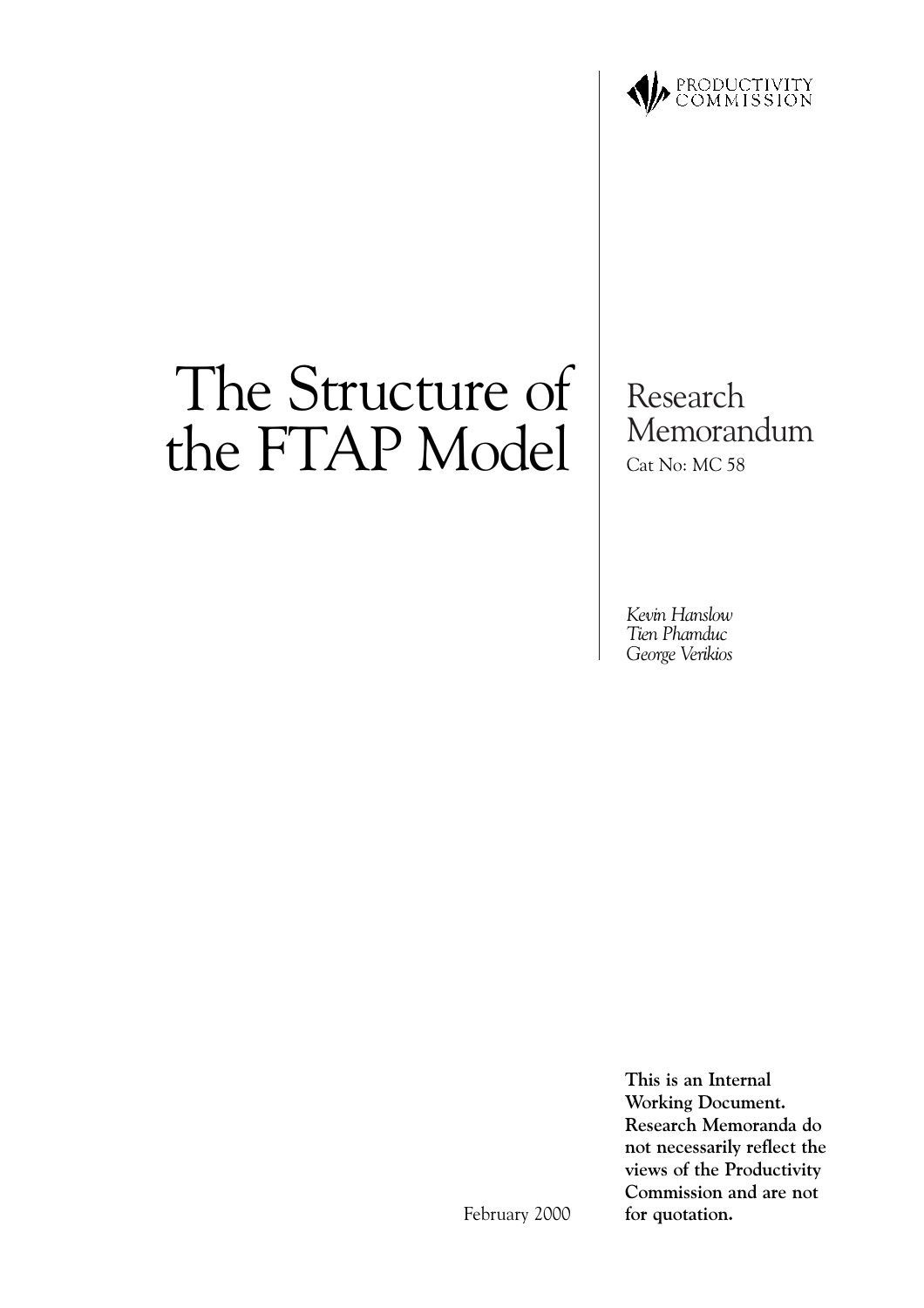# Table of contents

| $\mathbf{1}$   | <b>INTRODUCTION</b>                                                     | $\mathbf{1}$ |
|----------------|-------------------------------------------------------------------------|--------------|
| $\overline{2}$ | <b>OVERVIEW OF THE FTAP MODEL</b>                                       | 8            |
| 2.1            | The structure of GTAP                                                   | 8            |
| $2.2^{\circ}$  | The structure of FTAP                                                   | 11           |
|                | Structure of commodity preferences                                      | 11           |
|                | Structure of investor preferences                                       | 14           |
|                | 2.3 Representing barriers to services trade in FTAP                     | 17           |
| 3              | <b>INCORPORATING INTERNATIONAL CAPITAL</b><br><b>MOBILITY INTO GTAP</b> | 20           |
|                | 3.1 GTAP background                                                     | 20           |
|                | Investment, capital accumulation and capital allocation in GTAP         | 21           |
|                | 3.2 Modifications to the GTAP theoretical structure                     | 22           |
|                | Overview                                                                | 22           |
|                | International allocation of capital                                     | 23           |
|                | The world capital stock                                                 | 26           |
|                | Wealth accumulation                                                     | 29           |
|                | National income and saving                                              | 33           |
|                | Household income                                                        | 35           |
|                | Government receipts and outlays                                         | 38           |
|                | International allocation of investment                                  | 46           |
|                | Various miscellaneous alterations to GTAP equations                     | 50           |
|                | 3.3 Extension of the welfare decomposition                              | 53           |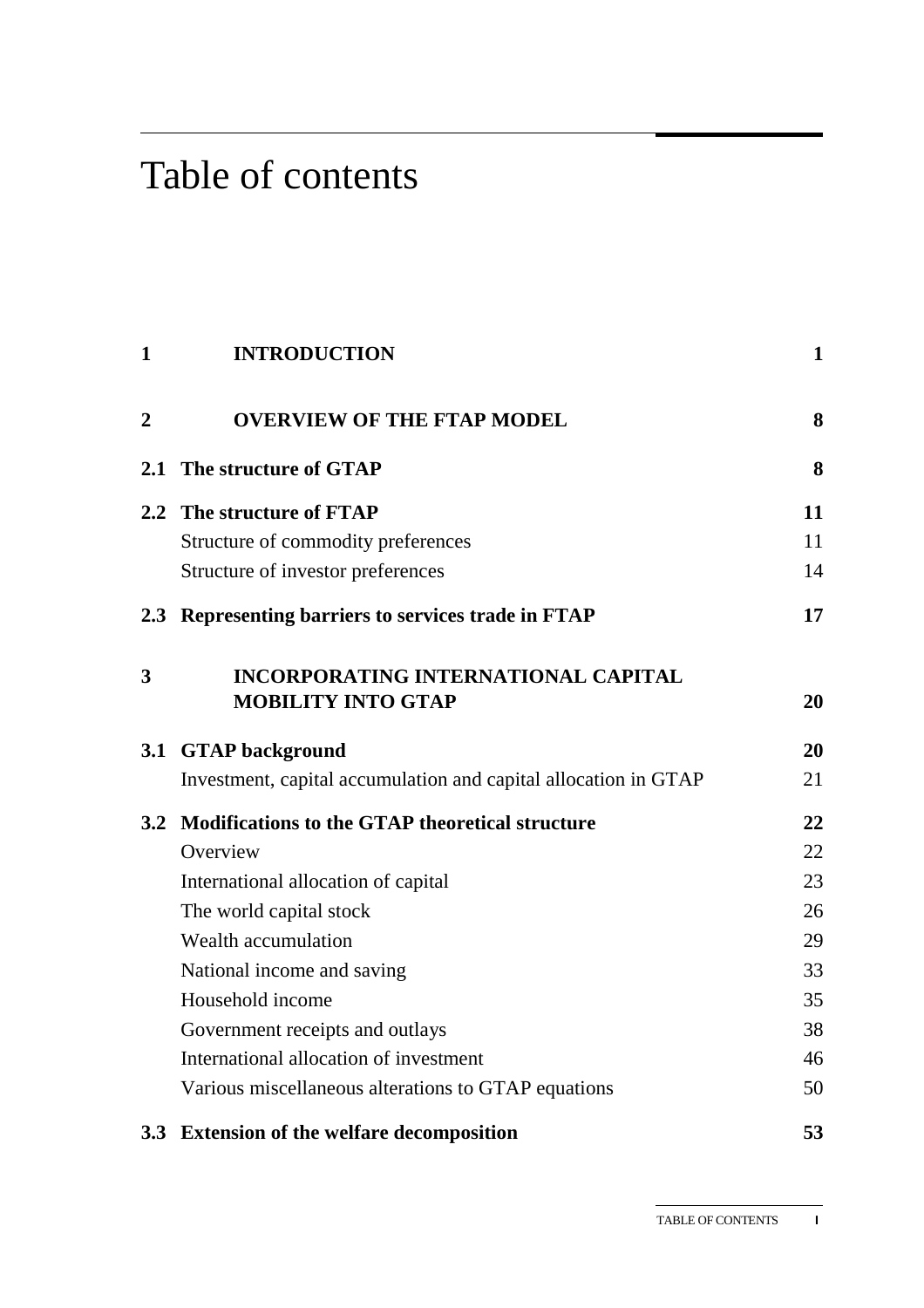| $\boldsymbol{4}$ | <b>INCORPORATING IMPERFECT TRANSFORMATION</b><br><b>IN ASSET SUPPLY</b> | 54 |
|------------------|-------------------------------------------------------------------------|----|
|                  | 4.1 Asset supply function - structure and parameterization              | 55 |
|                  | 4.2 Quantity of assets supplied                                         | 58 |
|                  | Preliminaries                                                           | 58 |
|                  | The equations                                                           | 58 |
|                  | 4.3 Rates of return                                                     | 62 |
|                  | Preliminaries                                                           | 62 |
|                  | The equations                                                           | 63 |
|                  | 4.4 Rental prices of capital                                            | 67 |
|                  | Preliminaries                                                           | 67 |
|                  | The equations                                                           | 67 |
| 4.5              | <b>Asset prices</b>                                                     | 69 |
|                  | Preliminaries                                                           | 69 |
|                  | The equations                                                           | 69 |
|                  | 4.6 Market clearing for capital                                         | 71 |
|                  | Preliminaries                                                           | 71 |
|                  | The equations                                                           | 71 |
|                  | 4.7 FDI income accounting                                               | 72 |
|                  | Preliminaries                                                           | 72 |
|                  | The equations                                                           | 73 |
|                  | 4.8 Contributions of FDI income flows to welfare                        | 74 |
|                  | Preliminaries                                                           | 74 |
|                  | The equations                                                           | 75 |
| 5                | <b>SUPPLY SIDE OF FDI DIFFERENTIATED PRODUCTS</b>                       | 77 |
| 5.1              | <b>CRUSOE</b> input demand equations for all domestic and foreign-      |    |
|                  | owned industries                                                        | 81 |
|                  | Preliminaries                                                           | 81 |
|                  | The equations                                                           | 84 |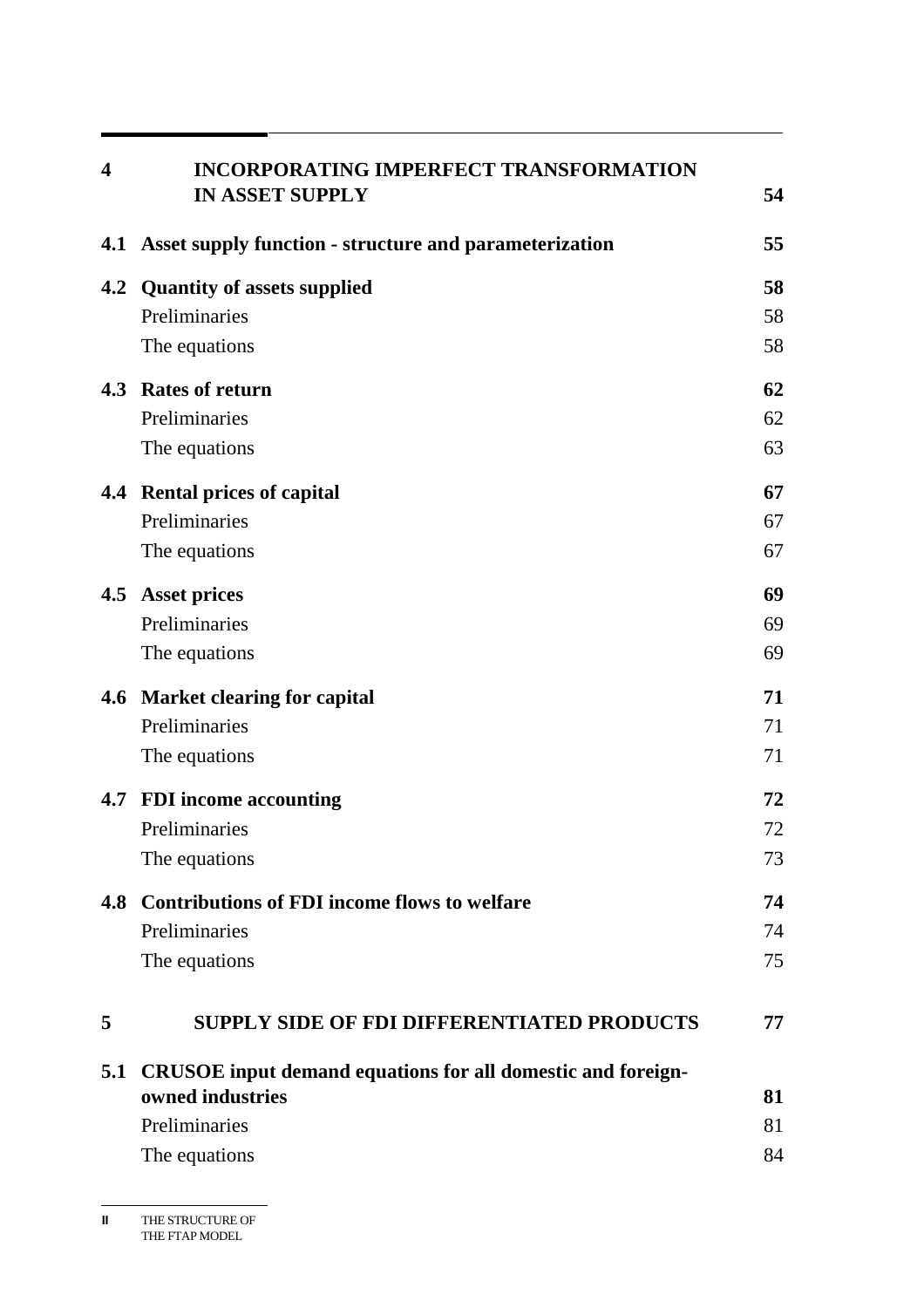|     | 5.2 Integration of CRUSOE and GTAP code - one-to-one        |     |
|-----|-------------------------------------------------------------|-----|
|     | correspondence equations                                    | 86  |
|     | Preliminaries                                               | 86  |
|     | The equations                                               | 88  |
| 5.3 | Integration of CRUSOE and GTAP code - redefinition of GTAP  |     |
|     | variables as aggregates of CRUSOE variables                 | 93  |
|     | Preliminaries                                               | 93  |
|     | The equations                                               | 94  |
| 5.4 | Integration of CRUSOE and GTAP code - convenience variables | 99  |
|     | The equations                                               | 99  |
| 6   | <b>DEMAND SIDE OF FDI DIFFERENTIATED PRODUCTS</b>           | 100 |
|     | 6.1 Demands for FDI differentiated products                 | 103 |
|     | Preliminaries                                               | 103 |
|     | The equations                                               | 103 |
|     | <b>6.2</b> International freight                            | 104 |
|     | Preliminaries                                               | 104 |
|     | The equations                                               | 105 |
|     | 6.3 Price definition and transmission equations             | 106 |
|     | Preliminaries                                               | 106 |
|     | The equations                                               | 107 |
|     | 6.4 Market clearing and accounting equations                | 110 |
|     | Preliminaries                                               | 110 |
|     | The equations                                               | 110 |
|     | <b>6.5 Links to GTAP variables</b>                          | 111 |
|     | Preliminaries                                               | 111 |
|     | The equations                                               | 113 |
|     | <b>6.6 Checking equations</b>                               | 115 |
|     | Preliminaries                                               | 115 |
|     | The equations                                               | 115 |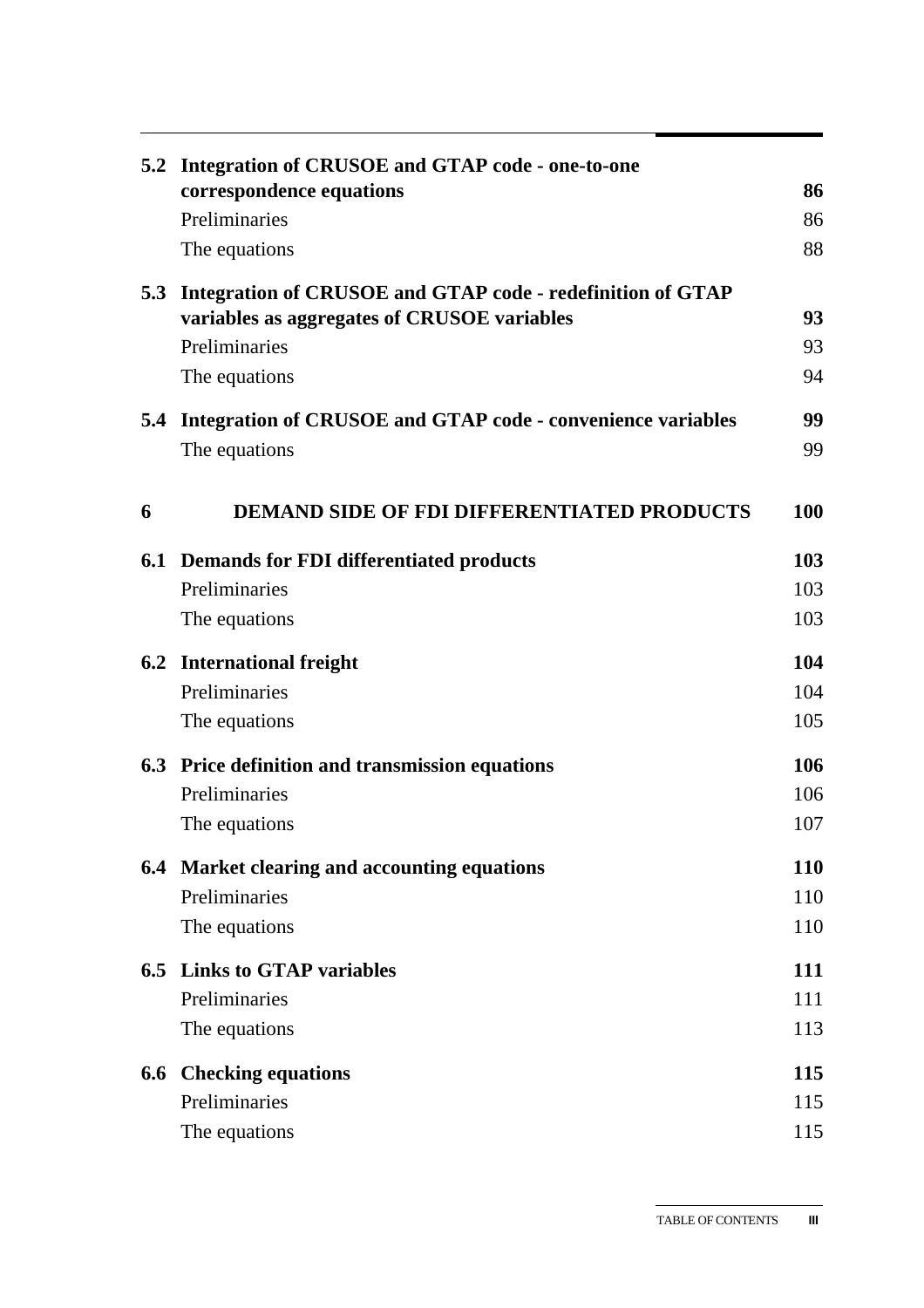|     | 6.7 Firm-level product differentiation                                                        | 116 |
|-----|-----------------------------------------------------------------------------------------------|-----|
|     | Preliminaries                                                                                 | 116 |
|     | The equations                                                                                 | 117 |
| 7   | AN AMENDMENT TO ALLOCATIVE EFFICIENCY<br><b>MEASURES</b>                                      | 119 |
| 7.1 | Adapting the GTAP welfare decomposition                                                       | 120 |
|     | Preliminaries                                                                                 | 120 |
|     | The equations                                                                                 | 121 |
| 7.2 | Respecifying the GTAP welfare decomposition                                                   | 122 |
|     | Preliminaries                                                                                 | 122 |
|     | The equations                                                                                 | 124 |
| 8   | <b>RENTS FROM BARRIERS TO SERVICES TRADE -</b><br><b>ACCOUNTING AND WELFARE DECOMPOSITION</b> | 125 |
| 8.1 | Income from output impediments                                                                | 126 |
|     | Preliminaries                                                                                 | 126 |
|     | The equations                                                                                 | 126 |
|     | 8.2 Welfare effects of income from output impediments                                         | 129 |
|     | Preliminaries                                                                                 | 129 |
|     | The equations                                                                                 | 130 |
|     | 8.3 Income from capital impediments                                                           | 132 |
|     | Preliminaries                                                                                 | 132 |
|     | The equations                                                                                 | 133 |
| 8.4 | Welfare effects of income from capital impediments                                            | 135 |
|     | Preliminaries                                                                                 | 135 |
|     | The equations                                                                                 | 135 |
| 8.5 | Income from export impediments                                                                | 138 |
|     | Preliminaries                                                                                 | 138 |
|     | The equations                                                                                 | 138 |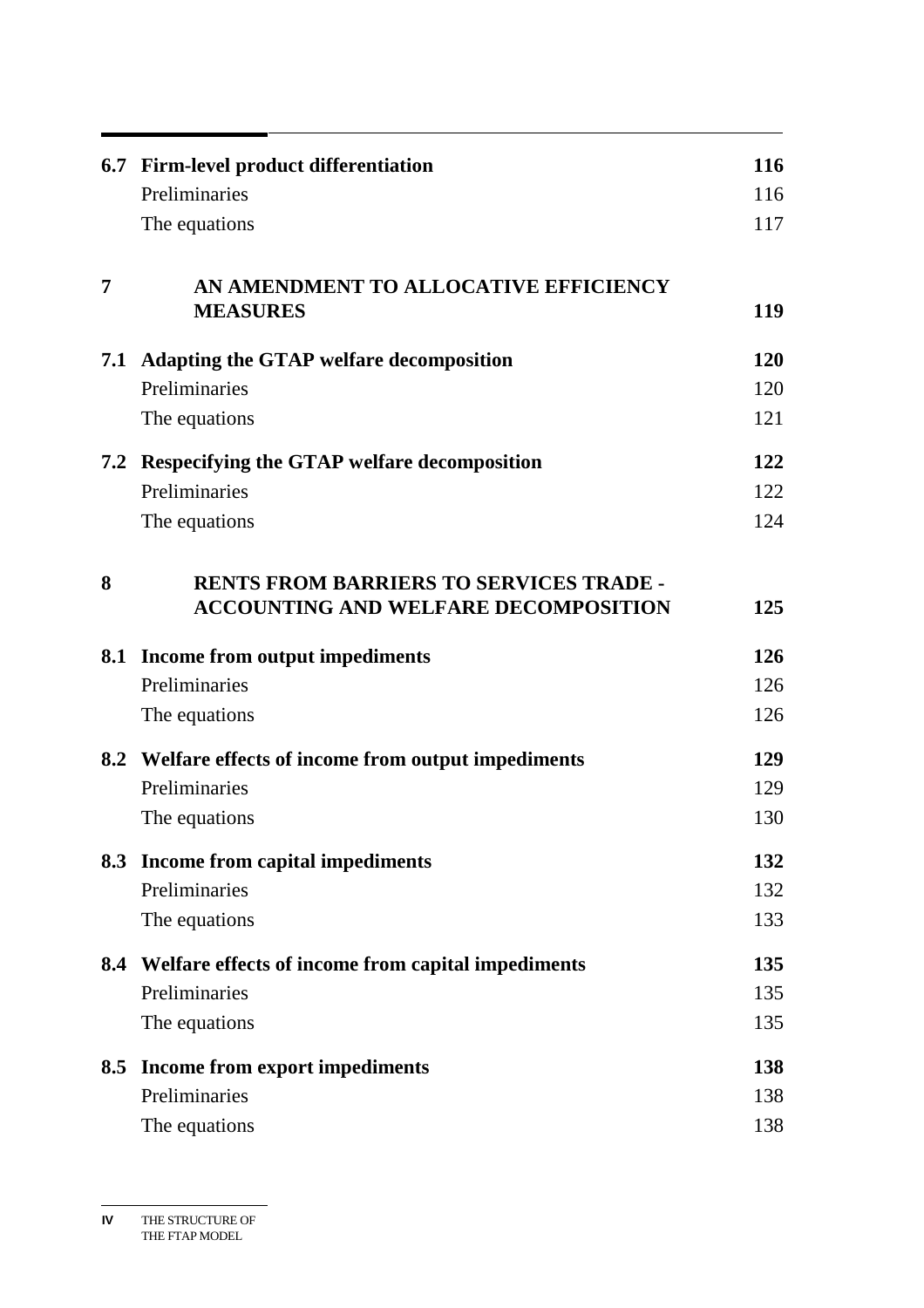|             | 8.6 National income equations                                                 | 140 |
|-------------|-------------------------------------------------------------------------------|-----|
|             | Preliminaries                                                                 | 140 |
|             | The equations                                                                 | 140 |
| 9           | <b>MISCELLANEOUS EQUATIONS</b>                                                | 143 |
|             | 9.1 Miscellaneous equations for GTAPICM                                       | 143 |
|             | 9.2 Adaptation of miscellaneous GTAPICM equations for FTAP                    | 152 |
|             | 9.3 New miscellaneous equations for FTAP                                      | 153 |
|             | <b>CRUSOE-GTAP</b> link variables                                             | 153 |
|             | Rates of return and capital stock definitions                                 | 155 |
|             | Checking equations for CRUSOE module                                          | 157 |
|             | Tax-revenue checking equations                                                | 160 |
|             | <b>Trade flows</b>                                                            | 166 |
|             | Other equations                                                               | 169 |
| 10          | <b>FURTHER RESEARCH - AN EXTENDED DEFINITION</b><br><b>OF WELFARE</b>         | 171 |
|             |                                                                               |     |
| $\mathbf A$ | THE CORE EQUATIONS OF GTAP                                                    | 178 |
|             | Preliminaries                                                                 | 178 |
|             | The equations                                                                 | 179 |
| B           | <b>DECOMPOSING FOREIGN INCOME FLOWS</b>                                       | 200 |
| C           | PETRI ASSET VALUES - DEFINING SHARES FOR THE<br><b>ASSET SUPPLY EQUATIONS</b> | 202 |
| D           | <b>MISCELLANEOUS CHANGES TO THE WELFARE</b><br><b>DECOMPOSITION</b>           | 204 |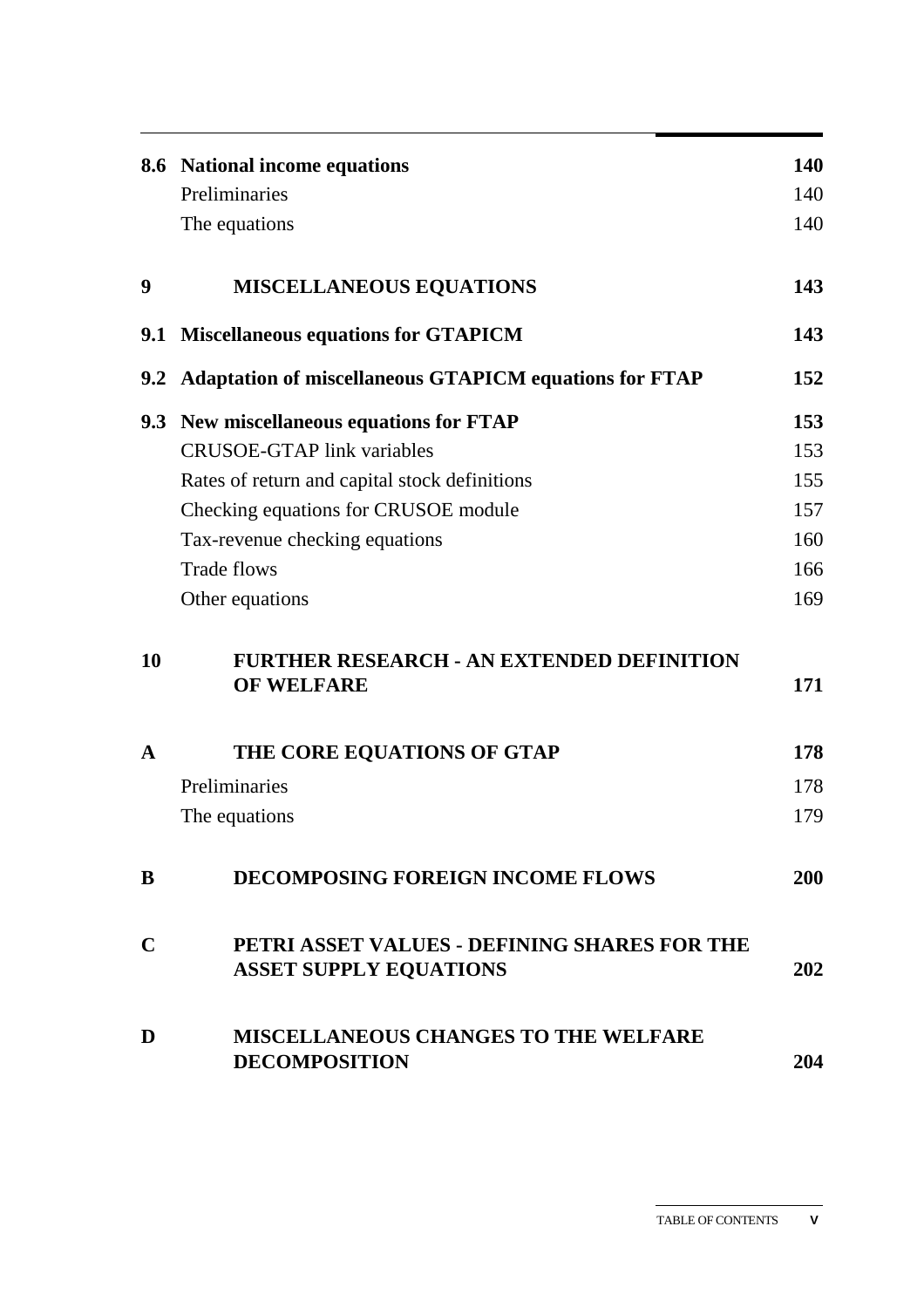| $\bf{E}$     | DATA REQUIREMENTS FOR GTAPICM                                                                                         | 207               |
|--------------|-----------------------------------------------------------------------------------------------------------------------|-------------------|
|              | <b>E.1</b> Regional aggregation                                                                                       | 207               |
|              | E.2 Taxes on labour and property income, by region                                                                    | 208               |
|              | E.3 Transfers from government to private households, by region                                                        | 209               |
|              | E.4 Abnormal earnings of capital, by region and industry                                                              | 211               |
|              | <b>E.5</b> Net interest receipts of government, by region                                                             | 211               |
|              | E.6 Net interest income of households, by region                                                                      | 213               |
|              | E.7 Rate of growth in real household income and real government<br>receipts, by region (per year)                     | 215               |
|              | <b>E.8</b> Capital depreciation and net saving, by region                                                             | 217               |
|              | E.9 Capital stock, by region                                                                                          | 218               |
|              | E.10Steady-state rate of growth in real capital stock, by region                                                      | 218               |
|              | E.11 World real bond rate                                                                                             | 219               |
|              | E.12 Coefficient for FORMULA (INITIAL) statements                                                                     | 219               |
|              | <b>E.13Length of simulation period</b>                                                                                | 220               |
|              | E.14 Coefficient of adjustment in returns to capital                                                                  | 220               |
|              | E.15 Elasticity of the expected rate of return on capital with respect to<br>the size of the capital stock, by region | 220               |
|              | E.16Pre-tax rate of return on equity, by region                                                                       | 221               |
| $\mathbf{F}$ | <b>ASSET SUPPLY TRANSFORMATION ELASTICITIES -</b><br><b>SOME EXAMPLES</b>                                             | 222               |
| G            | <b>COMPUTATIONAL ISSUES</b>                                                                                           | 232               |
|              | <b>G.1</b> Condensation<br><b>GTAPICM</b><br><b>FTAP</b>                                                              | 232<br>232<br>250 |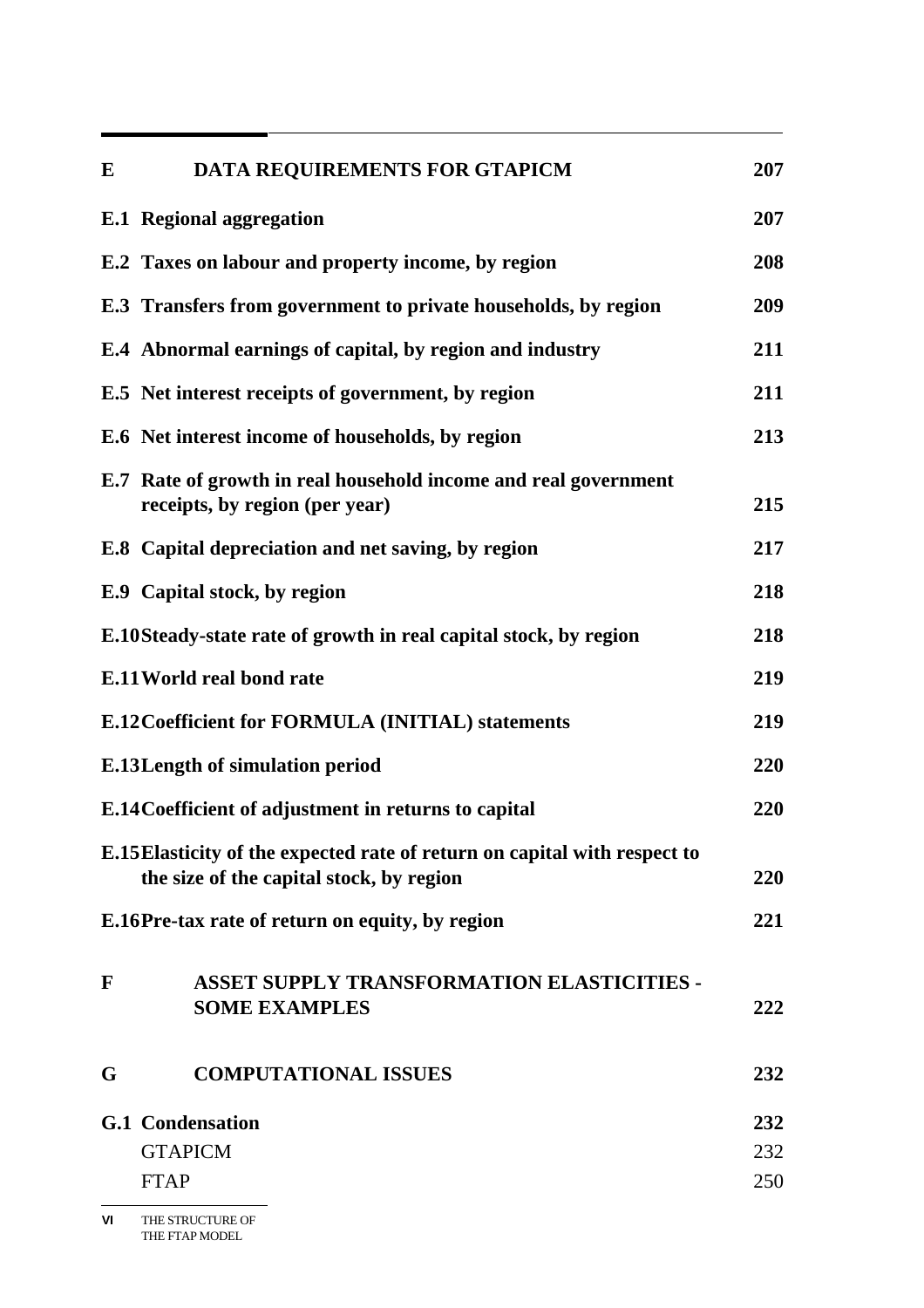|         | <b>G.2 GEMPACK settings</b>            | 256 |
|---------|----------------------------------------|-----|
|         | Memory allocation                      | 257 |
|         | Zero coefficients                      | 257 |
|         | <b>G.3 Simulation times</b>            | 258 |
| H       | <b>CLOSING GTAPICM AND FTAP</b>        | 259 |
|         | <b>H.1 GTAPICM</b>                     | 259 |
|         | H.2 FTAP                               | 263 |
| I       | THE FTAP TABLO CODE                    | 269 |
| $\bf J$ | <b>CHANGES IN FTAP SINCE VERSION 1</b> | 614 |
|         | <b>J.1 FTAP version 2</b>              | 614 |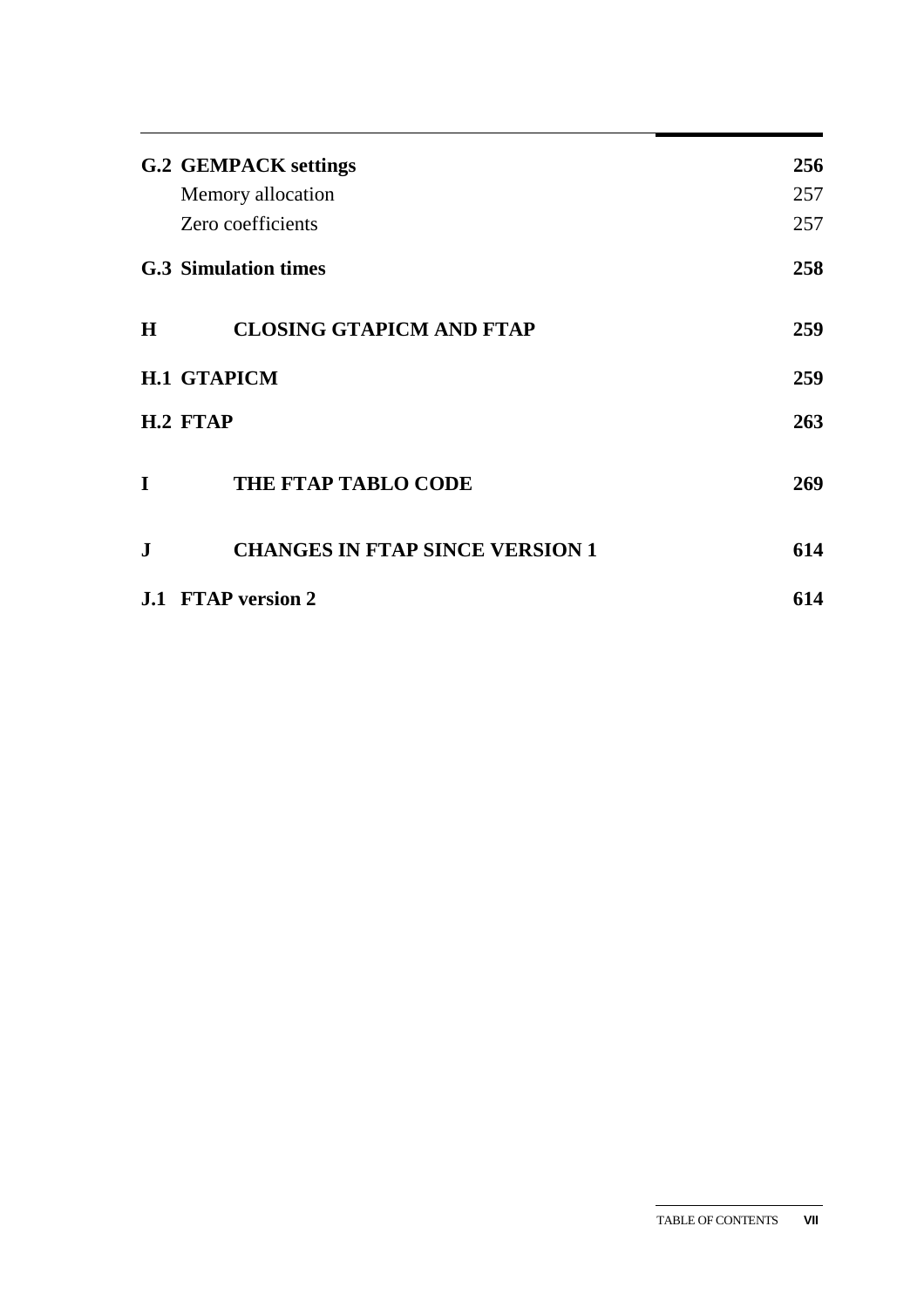# 1 Introduction

The FTAP model is a comparative static, computable general equilibrium model of the world economy that includes a treatment of foreign direct investment on a bilateral basis. The FTAP model was developed in stages from the GTAP model, with the addition of the structure necessary to support the analysis of services liberalisation. A major component of this liberalisation is the removal of barriers to FDI in the tertiary sector.

This research memorandum documents the equations of the FTAP model. The database is documented in Stone, Strzlecki and Welsh (1999) and Hanslow, Phamduc, Verikios and Welsh (1999). The current database is a 19 region, 3 commodity (primary, secondary and tertiary) representation of the world economy after the full implementation of the Uruguay Round (UR) of trade liberalisation. The concordances between GTAP and FTAP regions, and between FTAP and GTAP commodities, are shown in tables 1.1 and 1.2 at the end of this chapter.

The equations of the FTAP model are non-linear, but are specified in linearized form for solution by the GEMPACK software (Harrison and Pearson 1996). In the following chapters, all FTAP equations are also written in linearized form in the GEMPACK TABLO language. Within these equations, names in capital letters are GEMPACK coefficients (that is, values in or calculated from the FTAP database), while names in lower case letters are GEMPACK variables (that is, absolute or percent changes in the variables occurring in the non-linear FTAP equations).

This research memorandum is intended to provide self-contained documentation for the FTAP equation system. Thus all FTAP equations are described in this document, even the many equations unaltered from the original GTAP model.

It has been decided to document the process by which FTAP evolved step by step from GTAP, rather than just document the final FTAP equation system. There are two reasons for this.

First, although much of FTAP is similar in structure to GTAP, the FTAP equations appear very different and are less transparent, due to the use of various 'tricks' in the implementation to save on memory and increase computational speed. Thus a discussion of the antecedents of FTAP is helpful in introducing the reader to a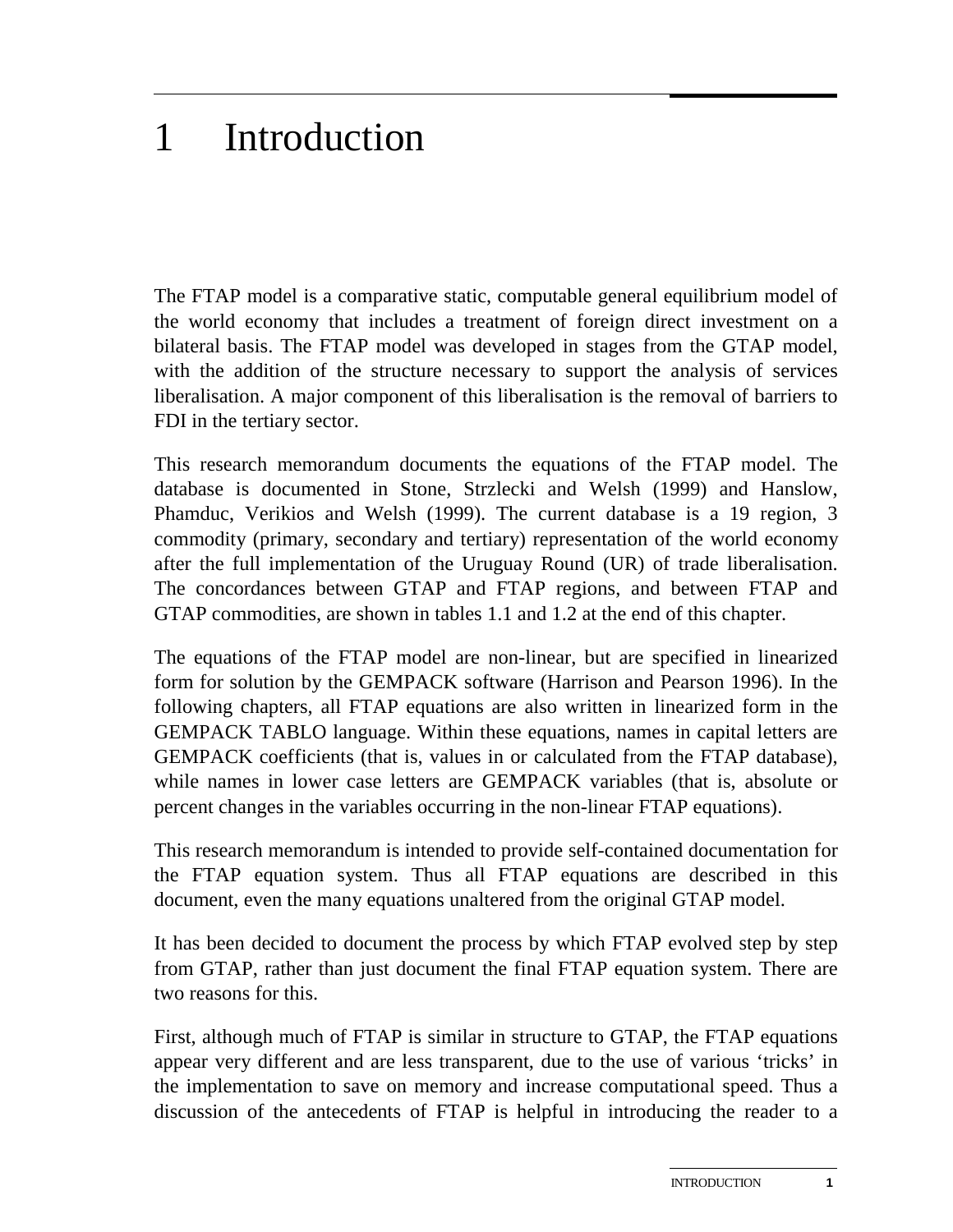model structure that is obscured somewhat in the final equation system, due to these complexities of implementation.

Second, this research memorandum can double as documentation for one of the intermediate products of the FTAP development process — GTAP with international capital mobility, or GTAPICM. This is important since not only has GTAPICM been used for analysis of the Uruguay Round (Verikios & Hanslow 1999), but the output of this analysis — a post-UR GTAP database — was used as the starting point for the FTAP database (Hanslow, Phamduc, Verikios & Welsh 1999).

Chapter 2 of this research memorandum provides a verbal and pictorial description of the distinctive features of FTAP. Such an overview of the final product serves two purposes. First, a non-algebraic description of FTAP may be sufficient for many model users. Second, it provides a sense of the 'destination to which we are travelling' for those wishing to work through the algebraic representation of FTAP.

Chapters 3 to 9 of this research memorandum correspond to the stages of FTAP development.

Chapter 3 documents the changes made to the GTAP model in order to incorporate international capital mobility (ICM) into its theoretical structure and database. This procedure closely follows that set out in McDougall (1993b), which describes the implementation of international capital mobility into GTAP's predecessor, SALTER. Foreign income flows must be added to the GTAP income accounting equations, and contributions from these income flows must be added to the welfare decomposition. The international capital mobility version of GTAP is called GTAPICM.

Chapter 4 describes how the international capital mobility introduced in GTAPICM is modified so that the supply of equity capital by each (home) country is imperfectly transformable across destination industries and (host) regions. The treatment of capital supply is very similar to Petri (1997). It allows industry specific bilateral ownership of capital to be modelled, and requires capital rentals to be repatriated to the regions owning the capital. Extra terms arising from the foreign equity capital income flows are added to the welfare decomposition.

Chapter 5 describes the changes to the equation structure required to allow the separate specification of production by domestic and foreign-owned industries of the same commodity type (primary, secondary or tertiary). At this stage, GEMPACK set mappings are used in the model implementation to avoid the introduction of many industries with zero inputs and outputs, corresponding to home, host and industry combinations where no FDI occurs. An equation structure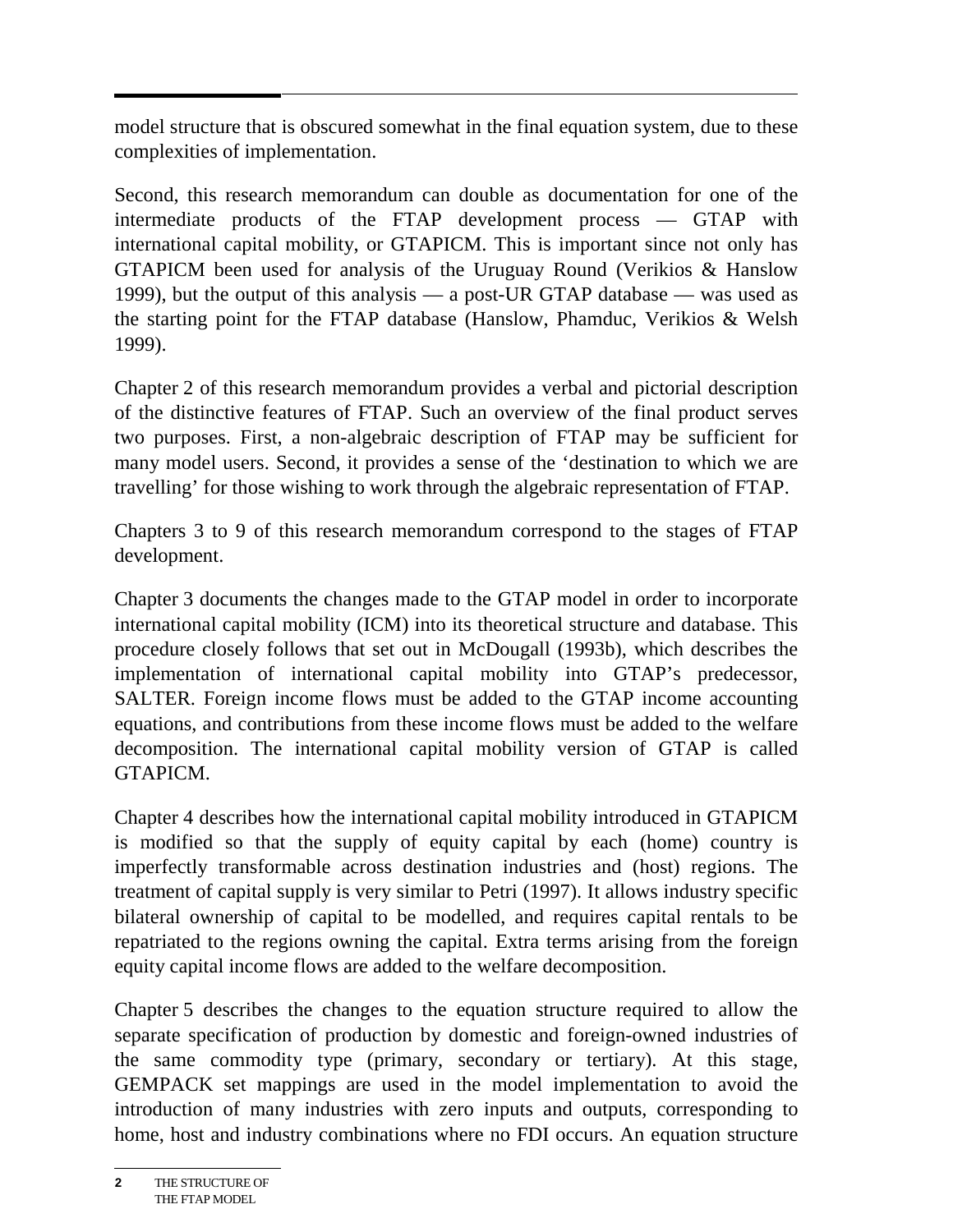like that of a single region model is used to represent input demands of all industries spawned by the domestic/foreign ownership split, the IO data for which is stored in a single IO table with columns ranging across a set whose elements map onto (home, host, industry) triplets. Thus input demands are only modelled for non-null industries.

Chapter 6 describes how the outputs of the domestic and foreign-owned industries producing the same commodity type are distinguished as imperfectly substitutable varieties of that commodity. At this stage an extra dimension, corresponding to the region owning the industry producing a commodity, is added to the trade flows. Consequently, an extra level is added to the GTAP nested CES domestic/import/source choice. The pattern of the nesting reflects a judgement about relative similarities between the varieties of a commodity produced by industries with different (home, host) combinations. An extra level is also added to the CES nest to capture firm-level product differentiation, the implementation of which is via an endogenous technical change term (after the manner of Francois 1998).

Chapter 7 describes the changes to the welfare decomposition — an extra allocative efficiency term — required due to the changes in the production structure introduced in chapters 1 and 6. The derivation of this extra term, however, involves an interesting 'piggybacking' on the existing GTAP welfare decomposition. The magnitude of the extra term was determined by representing it as a type of technical efficiency change captured by the existing welfare decomposition term for technical efficiency. Then some algebra was performed to show how it could be written in terms of quantity changes multiplied by tax revenues, as with other allocative efficiency terms in GTAP's welfare decomposition.

Chapter 8 describes the income accounting and welfare decomposition equations required to account for the repatriation of the rents arising from barriers to services trade. A combination of capital taxes, output taxes and export taxes are used to represent barriers to services trade. But as these impediments are not in reality taxes, it is important that the rents they generate be allocated to private agents (after income taxation of the rents). The assumptions about which private agents receive impediment rents, and the provisions in the model structure to vary these assumptions, are described.

Chapter 9 deals with a variety of small issues. Equations defining useful summary variables are described. Which of these equations are present in FTAP only, and which are present in both GTAPICM and FTAP, will be indicated.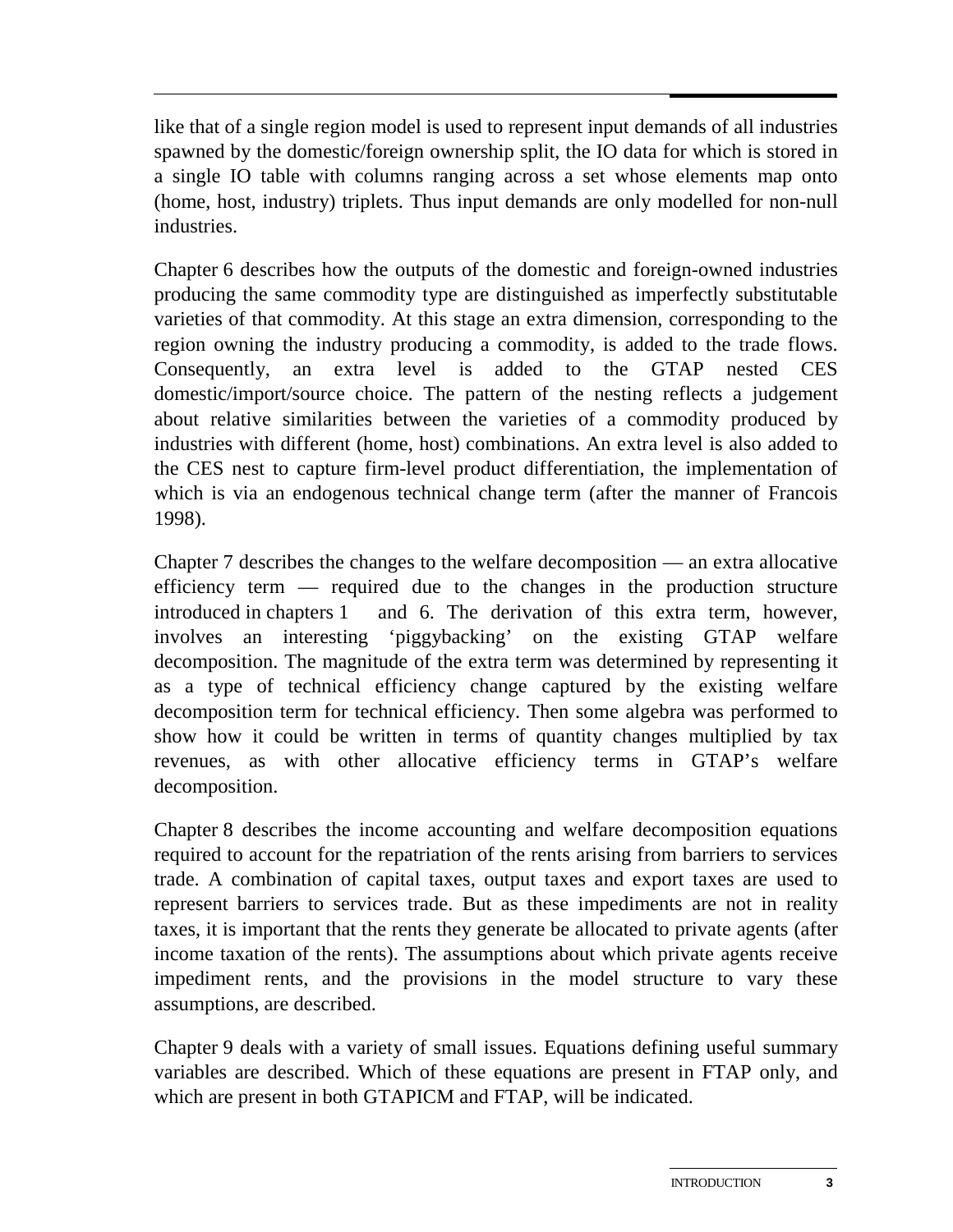Chapter 10 discusses a future research item: altering the definition of welfare to account for the non-pecuniary benefits/costs of asset ownership implicit in the asset supply function with less than perfect transformation described in chapter 4. A proposal is formulated and the derivation of the asset supply function as the solution of an optimisation problem is presented.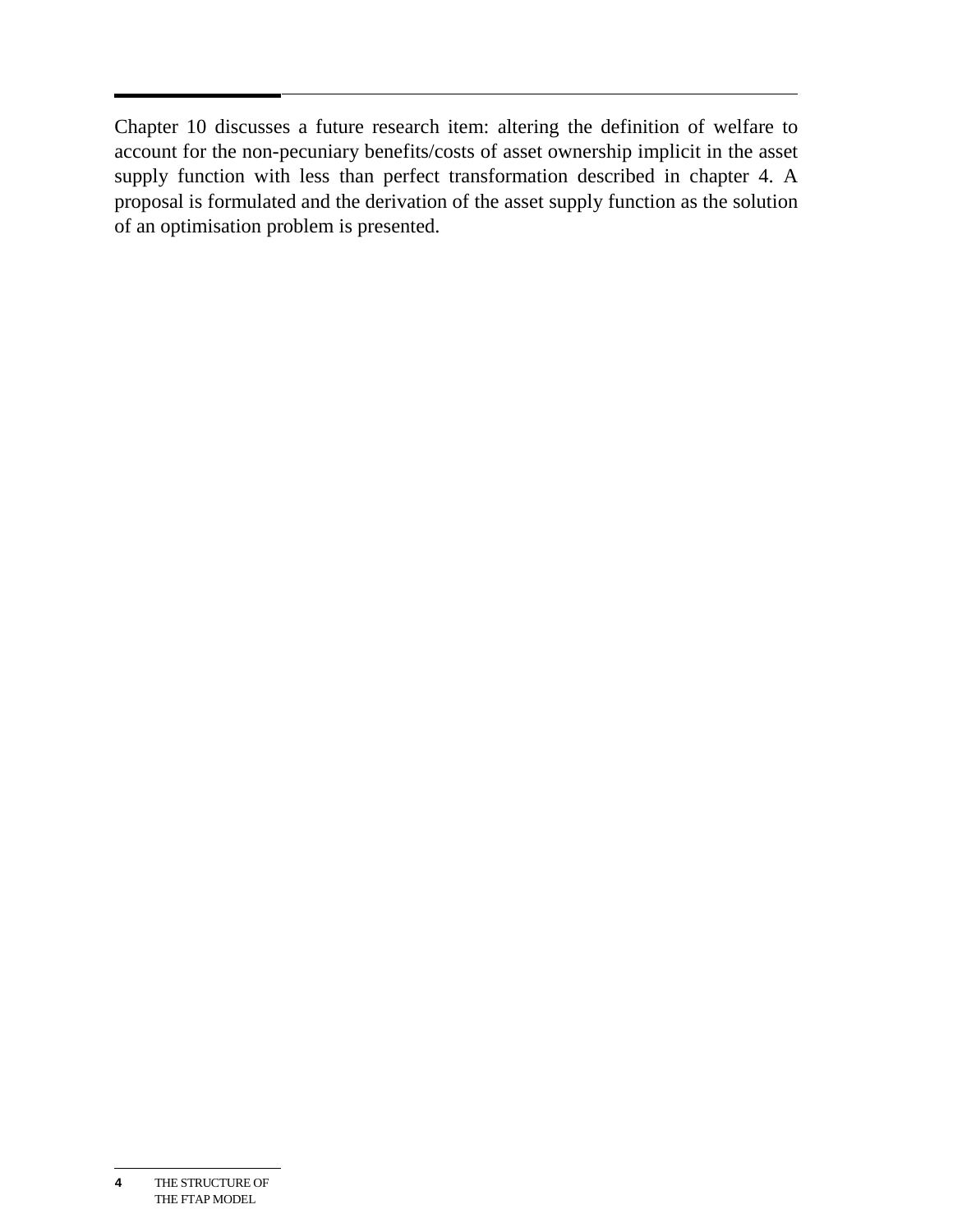| <b>GTAP</b> region                   | FTAP region                     | Abbreviation used in FTAP |
|--------------------------------------|---------------------------------|---------------------------|
| Australia                            | Australia                       | <b>AUS</b>                |
| New Zealand                          | New Zealand                     | <b>NZL</b>                |
| Japan                                | Japan                           | <b>JPN</b>                |
| Republic of Korea                    | Republic of Korea               | <b>KOR</b>                |
| Indonesia                            | Indonesia                       | <b>IDN</b>                |
| Malaysia                             | Malaysia                        | <b>MYS</b>                |
| Philippines                          | Philippines                     | PHL                       |
| Singapore                            | Singapore                       | <b>SGP</b>                |
| Thailand                             | Thailand                        | <b>THA</b>                |
| Vietnam                              | Rest of world                   | <b>RST</b>                |
| China                                | China                           | <b>CHN</b>                |
| Hong Kong                            | Hong Kong                       | <b>HKG</b>                |
| Taiwan                               | Taiwan                          | <b>TWN</b>                |
| India                                | Rest of world                   | <b>RST</b>                |
| Sri Lanka                            | Rest of world                   | <b>RST</b>                |
| <b>Rest of South Asia</b>            | Rest of world                   | <b>RST</b>                |
| Canada                               | Canada                          | CAN                       |
| United States of America             | <b>United States of America</b> | <b>USA</b>                |
| Mexico                               | Mexico                          | <b>MEX</b>                |
| <b>Central America and Caribbean</b> | Rest of world                   | <b>RST</b>                |
| Venezuela                            | Rest of world                   | <b>RST</b>                |
| Colombia                             | <b>Rest of Cairns Group</b>     | <b>ROC</b>                |
| <b>Rest of Andean Pact</b>           | Rest of world                   | <b>RST</b>                |
| Argentina                            | Rest of Cairns Group            | <b>ROC</b>                |
| <b>Brazil</b>                        | Rest of Cairns Group            | <b>ROC</b>                |
| Chile                                | Chile                           | <b>CHL</b>                |
| Uruguay                              | <b>Rest of Cairns Group</b>     | <b>ROC</b>                |
| <b>Rest of South America</b>         | Rest of world                   | <b>RST</b>                |
| United Kingdom                       | European Union                  | <b>EUN</b>                |
| Germany                              | European Union                  | <b>EUN</b>                |
| Denmark                              | European Union                  | <b>EUN</b>                |
| Sweden                               | European Union                  | <b>EUN</b>                |
| Finland                              | European Union                  | <b>EUN</b>                |
| Rest of European Union               | European Union                  | <b>EUN</b>                |
| European Free Trade Area             | Rest of world                   | <b>RST</b>                |
| Central European Associates          | Rest of world                   | <b>RST</b>                |
| <b>Former Soviet Union</b>           | Rest of world                   | <b>RST</b>                |
| Turkey                               | Rest of world                   | <b>RST</b>                |
| <b>Rest of Middle East</b>           | Rest of world                   | <b>RST</b>                |
| Morocco                              | Rest of world                   | <b>RST</b>                |
| Rest of North Africa                 | Rest of world                   | <b>RST</b>                |
| South African Customs Union          | Rest of world                   | <b>RST</b>                |
| <b>Rest of Southern Africa</b>       | Rest of world                   | <b>RST</b>                |
| Rest of Sub Saharan Africa           | Rest of world                   | <b>RST</b>                |
| Rest of World                        | Rest of world                   | <b>RST</b>                |

| Table 1.1 | <b>Concordance between GTAP and FTAP regions</b> |  |  |  |  |  |
|-----------|--------------------------------------------------|--|--|--|--|--|
|-----------|--------------------------------------------------|--|--|--|--|--|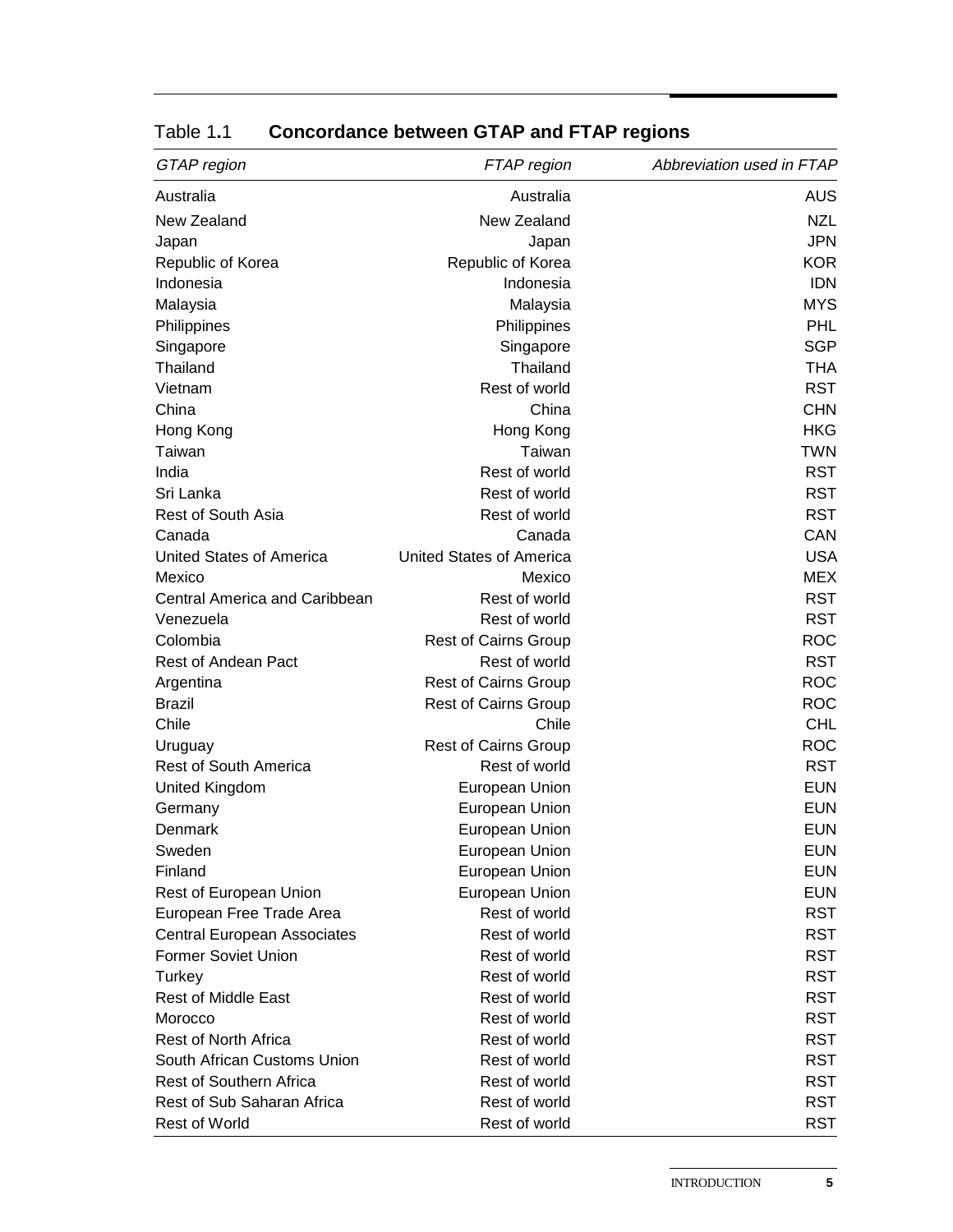| <b>GTAP</b> commodity                              | FTAP commodity | Abbreviation used in FTAP |
|----------------------------------------------------|----------------|---------------------------|
| Paddy rice                                         | Primary        | Pri                       |
| Wheat                                              | Primary        | Pri                       |
| Cereal grains nec                                  | Primary        | Pri                       |
| Vegetables, fruit, nuts                            | Primary        | Pri                       |
| Oil seeds                                          | Primary        | Pri                       |
| Sugar cane, sugar beet                             | Primary        | Pri                       |
| Plant-based fibers                                 | Primary        | Pri                       |
| Crops nec                                          | Primary        | Pri                       |
| Bovine cattle, sheep and goats, horses             | Primary        | Pri                       |
| Animal products nec                                | Primary        | Pri                       |
| Raw milk                                           | Primary        | Pri                       |
| Wool silk-worm cocoons                             | Primary        | Pri                       |
| Forestry                                           | Primary        | Pri                       |
| Fishing                                            | Primary        | Pri                       |
| Coal                                               | Primary        | Pri                       |
| Oil                                                | Primary        | Pri                       |
| Gas                                                | Primary        | Pri                       |
| Minerals nec                                       | Primary        | Pri                       |
| Bovine cattle, sheep and goat, horse<br>meat prods | Primary        | Pri                       |
| Meat products nec                                  | Primary        | Pri                       |
| Vegetable oils and fats                            | Primary        | Pri                       |
| Dairy products                                     | Primary        | Pri                       |
| Processed rice                                     | Primary        | Pri                       |
| Sugar                                              | Primary        | Pri                       |
| Food products nec                                  | Primary        | Pri                       |
| Beverages and tobacco products                     | Primary        | Pri                       |
| <b>Textiles</b>                                    | Secondary      | Sec                       |
| Wearing apparel                                    | Secondary      | Sec                       |
| Leather products                                   | Secondary      | Sec                       |
| Wood products                                      | Secondary      | Sec                       |
| Paper products, publishing                         | Secondary      | Sec                       |
| Petroleum, coal products                           | Secondary      | Sec                       |
| Chemical, rubber, plastic products                 | Secondary      | Sec                       |
| Mineral products nec                               | Secondary      | Sec                       |
| Ferrous metals                                     | Secondary      | Sec                       |
| Metals nec                                         | Secondary      | Sec                       |
| Metal products                                     | Secondary      | Sec                       |
| Motor vehicles and parts                           | Secondary      | Sec                       |
| Transport equipment nec                            | Secondary      | Sec                       |
| Electronic equipment                               | Secondary      | Sec                       |
| Machinery and equipment nec                        | Secondary      | Sec                       |
| Manufactures nec                                   | Secondary      | Sec                       |

#### Table 1**.**2 **Concordance between GTAP and FTAP commodities**

(Continued on next page)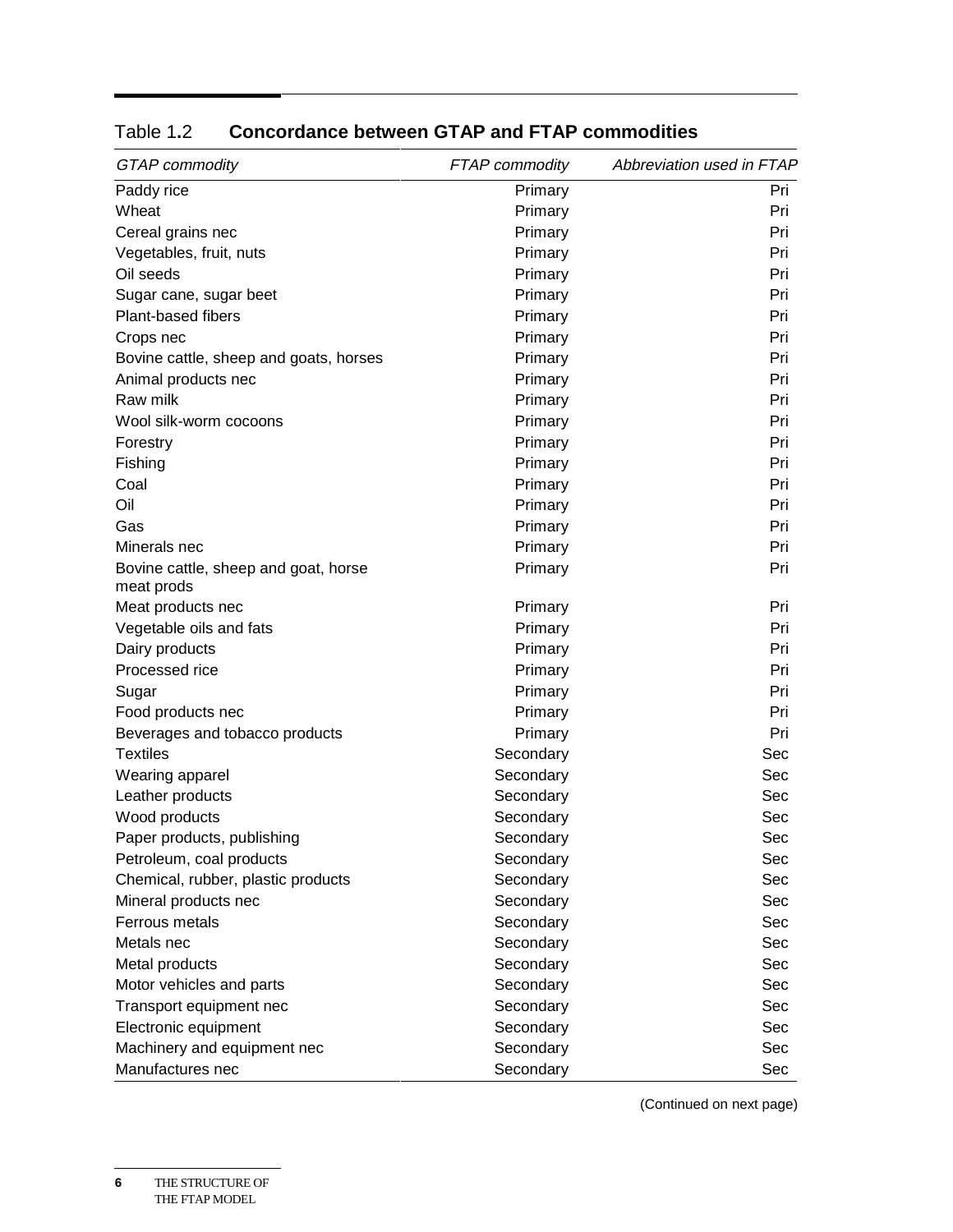| Table 1.2 | (continued) |
|-----------|-------------|
|-----------|-------------|

| GTAP commodity                                 | <b>FTAP</b> commodity | Abbreviation used in FTAP |
|------------------------------------------------|-----------------------|---------------------------|
| Electricity                                    | Tertiary              | Ter                       |
| Gas manufacture, distribution                  | Tertiary              | Ter                       |
| Water                                          | Tertiary              | Ter                       |
| Construction                                   | Tertiary              | Ter                       |
| Trade, transport                               | Tertiary              | Ter                       |
| Financial, business,<br>recreational services  | Tertiary              | Ter                       |
| Public admin and defence,<br>education, health | Tertiary              | Ter                       |
| <b>Dwellings</b>                               | Tertiary              | Ter                       |

nec Not elsewhere classified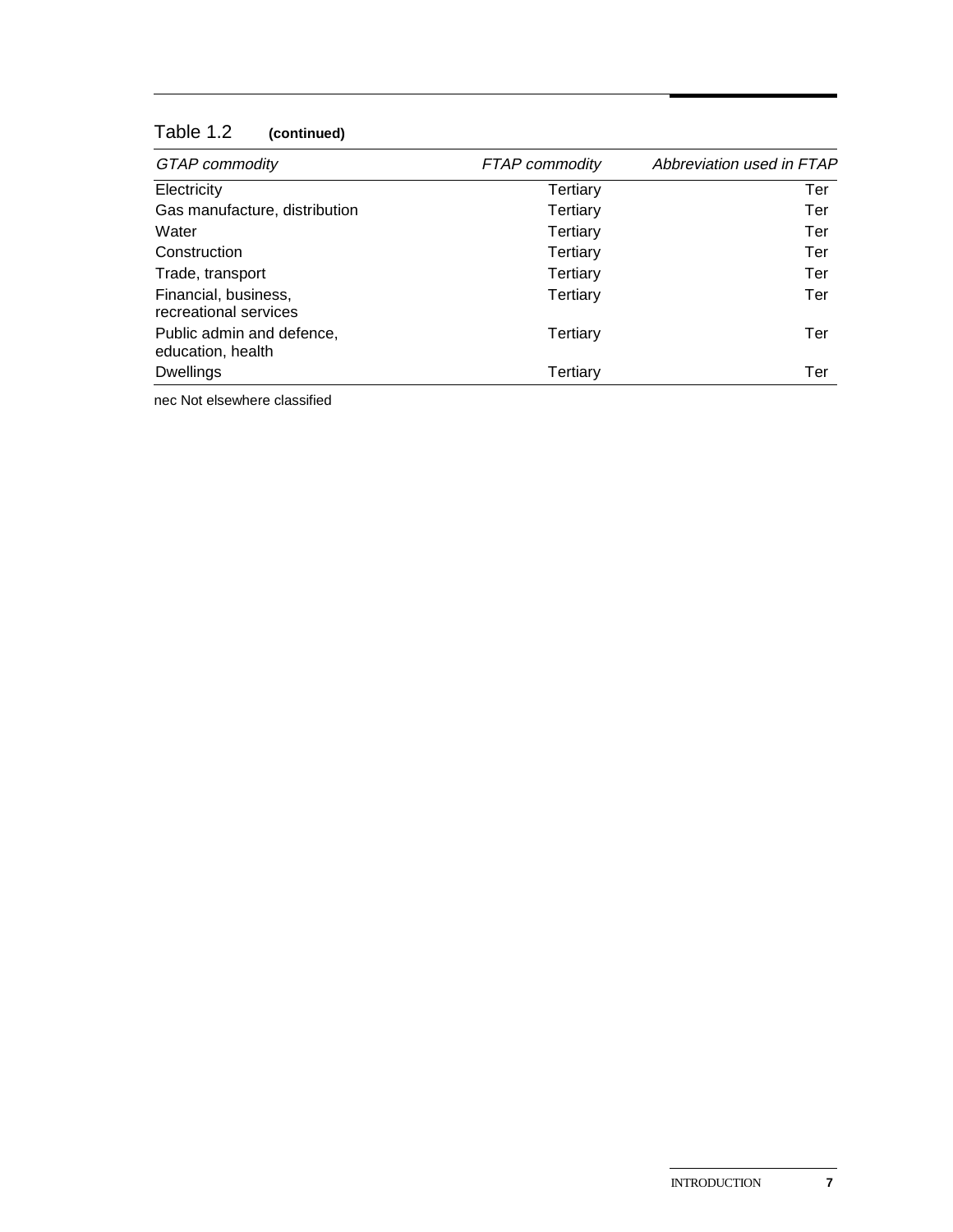# 2 Overview of the FTAP model

This chapter provides a verbal and diagrammatic description of the FTAP model. It is intended to be a self-contained description of FTAP for those desiring a nonalgebraic presentation, and draws heavily on material in Dee and Hanslow (1999).

As some general familiarity with the GTAP model is a prerequisite for understanding FTAP, a brief verbal description of GTAP is presented in section 2.1. Section 2.2 describes the FTAP model structure. Section 2.3 describes how barriers to services trade were represented as tax equivalents in FTAP.

### **2.1 The structure of GTAP**

GTAP is a comparative static, multi-commodity, multi-region CGE model of the world economy. A region may be either a single country or a composite region consisting of many countries, such as the European Union.

Each region produces its own distinctive variety of each commodity, which is imperfectly substitutable with the varieties produced by other regions. Within each region, each commodity is produced by a single-product industry from inputs of domestically-produced and imported commodities and the primary factors skilled and unskilled labour, capital, land and natural resources, as illustrated in figure 2.1.

Each industry input has an ad valorem tax associated with it. Further, industry inputs of each composite commodity and primary factor have technical efficiency terms associated with them. Thus the user can vary intermediate input taxes, primary factor input taxes and the efficiency with which inputs are used.

Each primary factor is supplied to industries from a fixed regional endowment of the factor. The supplies of skilled and unskilled labour and capital are perfectly transformable between industries, while land is supplied with a transformation elasticity of 1 and natural resources with a transformation elasticity so small that its supply to each industry is essentially fixed. Consequently, wages for each category of labour and the user price of capital are uniform across industries, but the rental prices of land and natural resources can vary from industry to industry.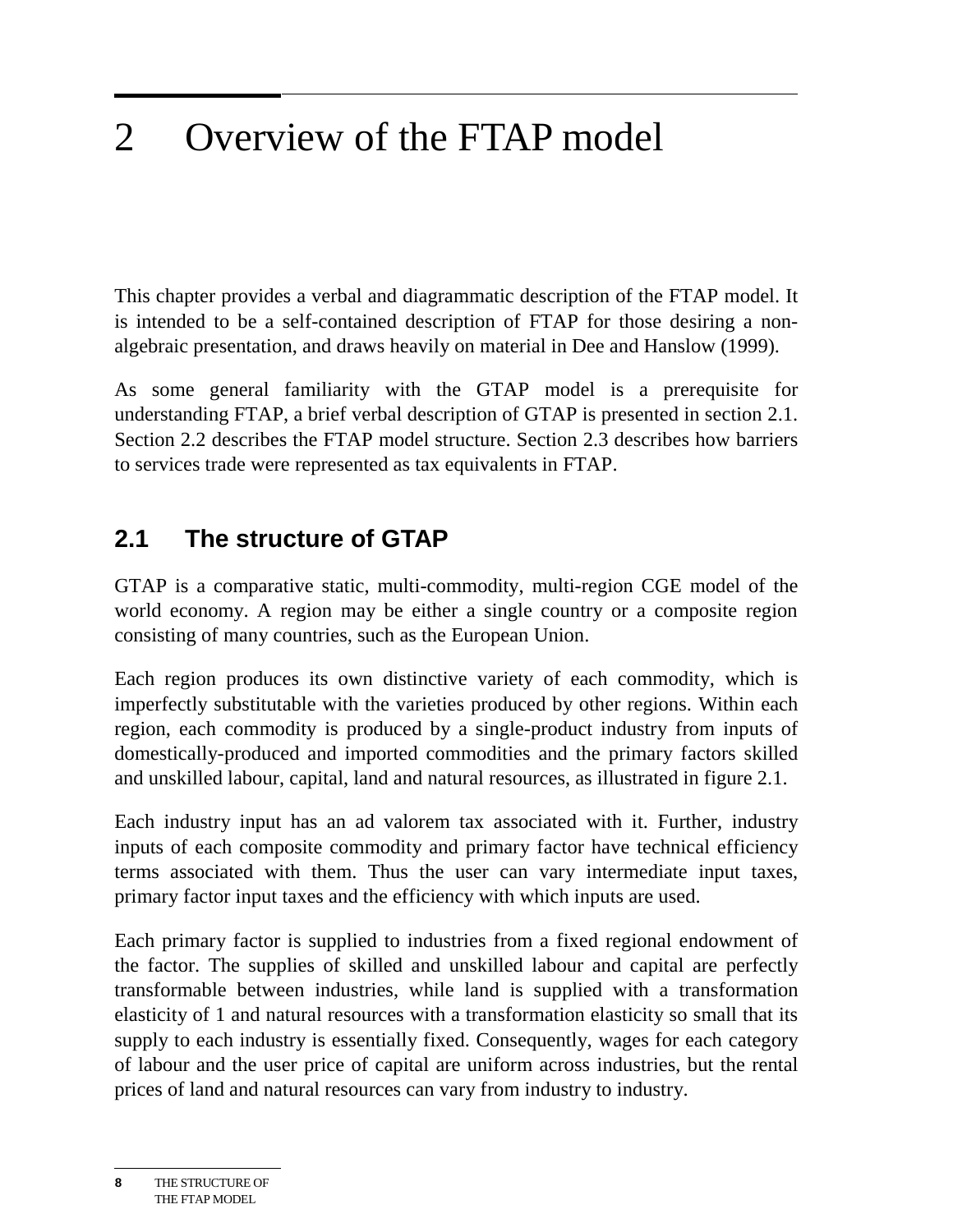Figure 2**.**1 **Industry demands in GTAP**



Regional primary factor endowments each have an income tax applied to them, though the tax rates are set to zero in the standard GTAP database.<sup>1</sup>

Commodities produced in each region are either used as intermediate inputs in production, consumed as inputs to final demand, or exported. There are three categories of final demand — investment, government consumption and private consumption. Each of these consumes composite commodities that are CES combinations of the domestic and the imported variety, similar to composite commodity inputs to industries (figure 2.1). Composite commodity inputs to investment are in fixed proportion to aggregate real investment. Composite commodity inputs to government consumption are determined by the maximisation of a Cobb-Douglas utility function of these inputs, while a constant-differenceelasticities (CDE)2 utility function is used for private consumption.

Aggregate government and private consumption are determined by the allocation of net (of depreciation) national income between government consumption, private consumption and net (of depreciation) saving to maximise a Cobb-Douglas utility function. Therefore, nominal government consumption, private consumption and net (of depreciation) saving are each a fixed share of nominal national income. Foreign income flows in GTAP are zero, so that national income is equal to primary factor returns plus tax revenue minus subsidies.

Aggregate investment can be determined by one of two user configurable mechanisms. First, global net saving can be allocated between regions in fixed

 $\overline{a}$ 

**9**

 $<sup>1</sup>$  In the FTAP and GTAPICM databases, the tax rates are set to non-zero values, as described in</sup> appendix E.

<sup>2</sup> The CDE form is described in chapter 4 of Hertel (1997).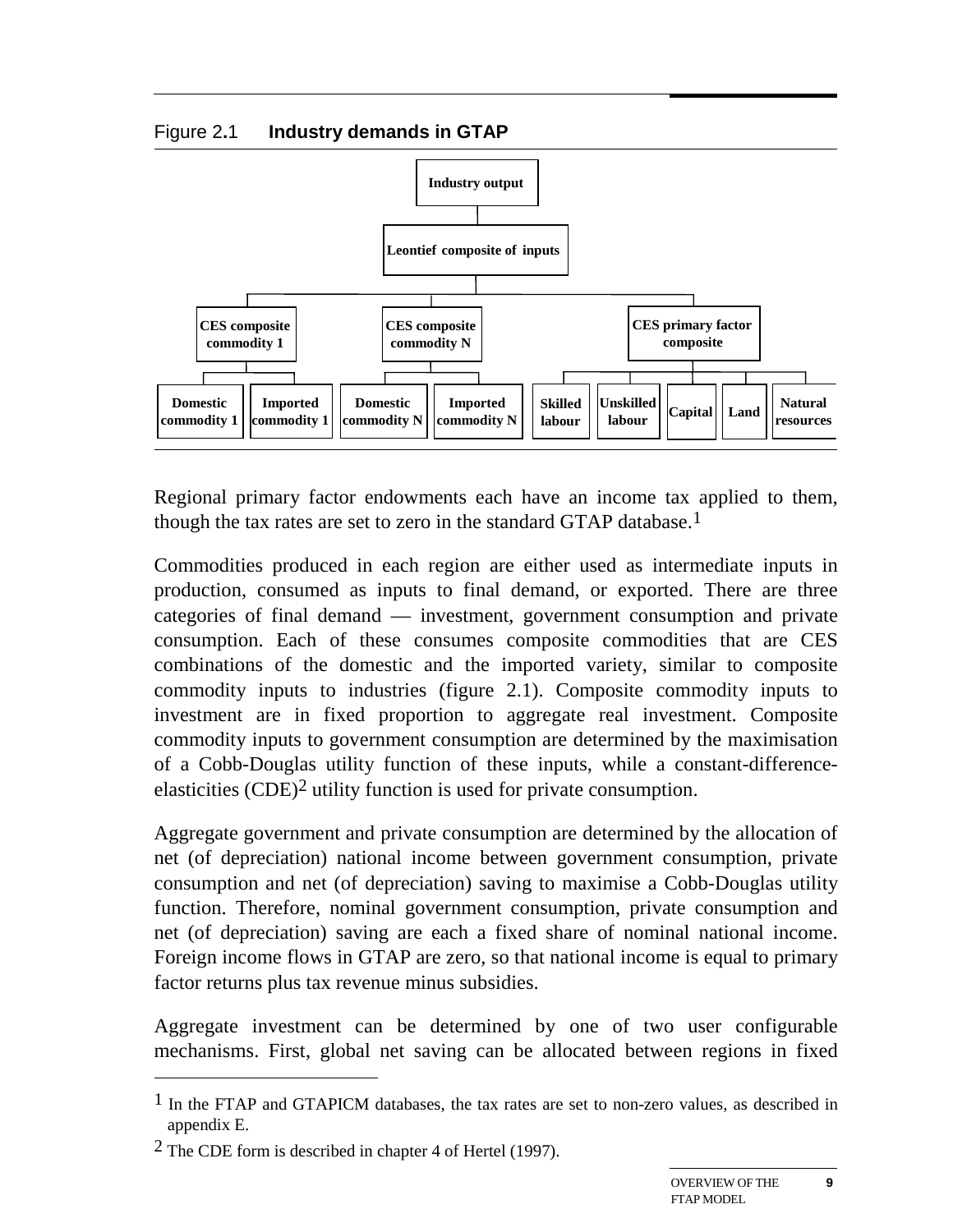shares. Second, elasticities of future expected rates of return with respect to future capital stocks can be postulated, and in each region determined so as to equalise the future expected rates of return. How these investment mechanisms are superseded in GTAPICM (and, consequently, FTAP) is described in chapter 3. Note that investment does not add to the capital stock available for productive use, but does add to the future capital stock, which may be relevant in determining the level of investment.

Exports fall into two categories — commodities that are sold to other regions, and sales to an international pool of freight and insurance services that is used to convey internationally traded commodities from source to destination regions. This international pool is a Cobb-Douglas aggregate of the contributions from all industries in all regions. Plainly, the contributions of most industries will be zero. Only services sectors, such as trade and transport and insurance, produce outputs that could contribute to such a pool. The quantity of freight and insurance services used to convey a particular commodity from a source to destination region is proportional to the quantity of commodity transported, subject to a change in the efficiency of conveyance for that commodity and trade route.

The total regional imports of each commodity is a CES composite of imports of the commodity from each exporting region. The prices determining the allocation of total imports among exporters is the domestic market price in the exporting region, plus (minus) export taxes (subsidies), plus the price of international freight and insurance costs per unit of the commodity, plus import tariffs. Thus the choice among sources of imports occurs at the economy-wide level, while the choice between the domestic and the imported (aggregated across sources) varieties of each commodity occurs at the level of agents within the economy, that is, industries and final demands. Figure 2.2 (ignoring the 'owned by' and 'individual firms' boxes, which are only relevant to FTAP) illustrates this.

All core standard GTAP equations are briefly<sup>3</sup> described in appendix A. For those GTAP equations that have been changed or deleted in the final FTAP equation system, appendix A gives cross-references to the sections in the text that discuss how they have been altered or why they have been deleted.

All equations of FTAP that are not standard GTAP equations are described in the text.

 $\overline{a}$ 

<sup>&</sup>lt;sup>3</sup> They are described more fully in Hertel (1997).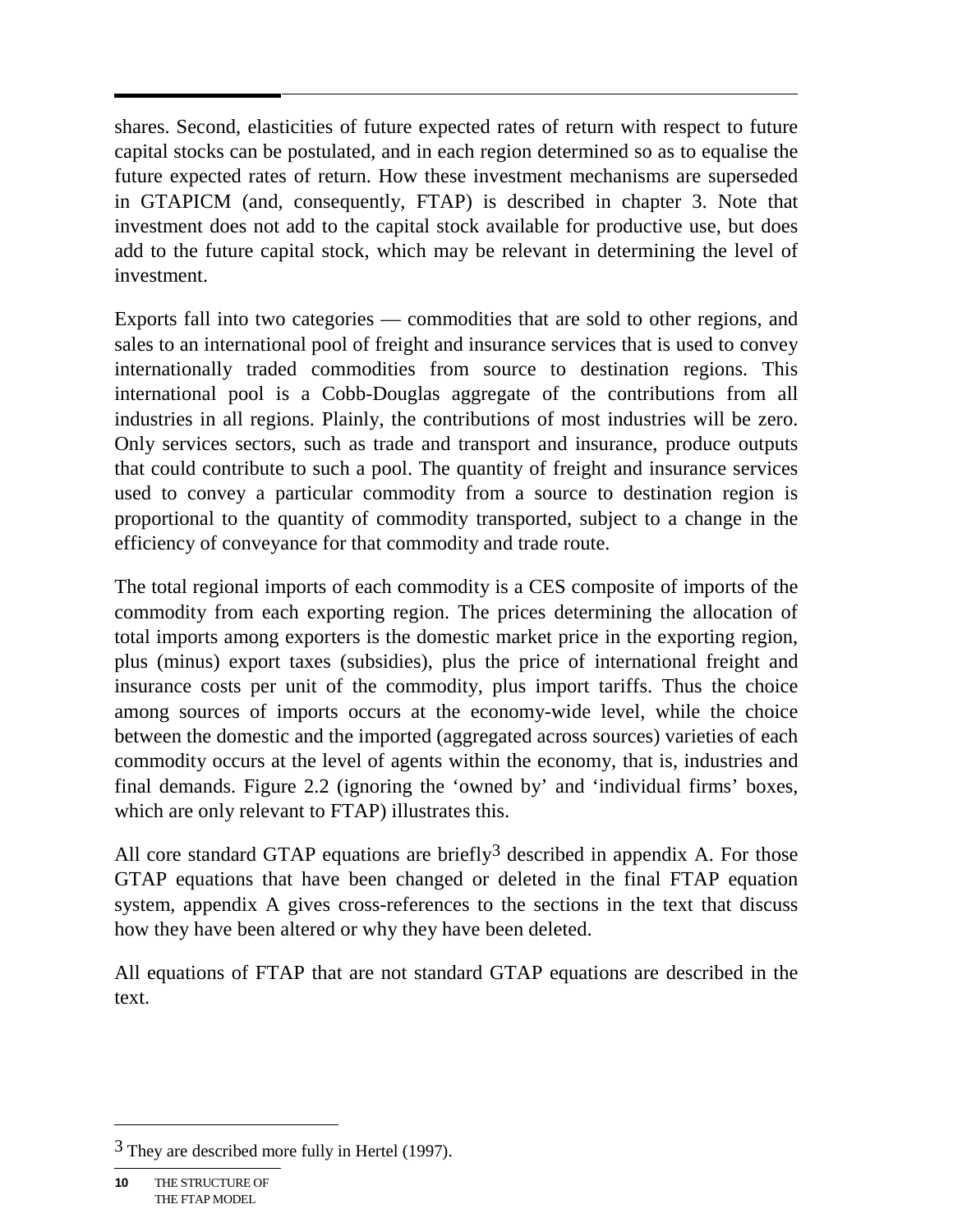### **2.2 The structure of FTAP**

The FTAP model is a version of GTAP (Hertel 1997) with foreign direct investment. The treatment of FDI follows closely the pioneering work of Petri (1997). FTAP also incorporates large-group monopolistic competition in all sectors. This follows Francois, McDonald and Nordstrom (1996), among others, who adopted this treatment for manufacturing and resource sectors, and Brown et al. (1996) and Markusen, Rutherford and Tarr (1999), who used similar treatments for services. Finally, FTAP makes provision for capital accumulation and international borrowing and lending. This uses a treatment of international (portfolio) capital mobility developed by McDougall (1993b), and recently incorporated into GTAP by Verikios and Hanslow (1999).

### **Structure of commodity preferences**

FTAP takes the standard GTAP framework as a description of the *location* of economic activity, and then disaggregates this by *ownership*. For example, each industry located in Australia comprises Australian owned firms, along with multinationals owned by each of the other regions in the model. Each of these firm *types* is modelled as making its own independent choice of inputs to production, according to standard GTAP theory, but with the more extensive choice of commodity varieties about to be described. Each firm type has its own sales structure.

On the purchasing side, agents in each economy make choices among the products or services of each firm type, distinguished by both ownership and location, and then among the individual (and symmetric) firms of a given type. Thus, the model recognises the firm-level product differentiation associated with monopolistic competition. Firms choose among intermediate inputs, investment goods and primary factors (skilled & unskilled labour, capital, land and natural resources), while households and governments choose among final goods and services.

The FTAP choice of commodity varieties in figure 2.2 builds on the standard GTAP scheme. *Individual agents* are assumed to choose first among products or services from domestic or foreign locations, with a CES elasticity of substitution of 5. The imports of each commodity *for the economy as a whole* are then chosen from among foreign locations with a CES elasticity of substitution of 10. Thus far this is the standard GTAP nesting of domestic/foreign choice.

In FTAP, a choice is then made for the economy as a whole among ownership categories for imports of each commodity from each location, and for domesticallyproduced commodities, also with a CES elasticity of substitution of 10.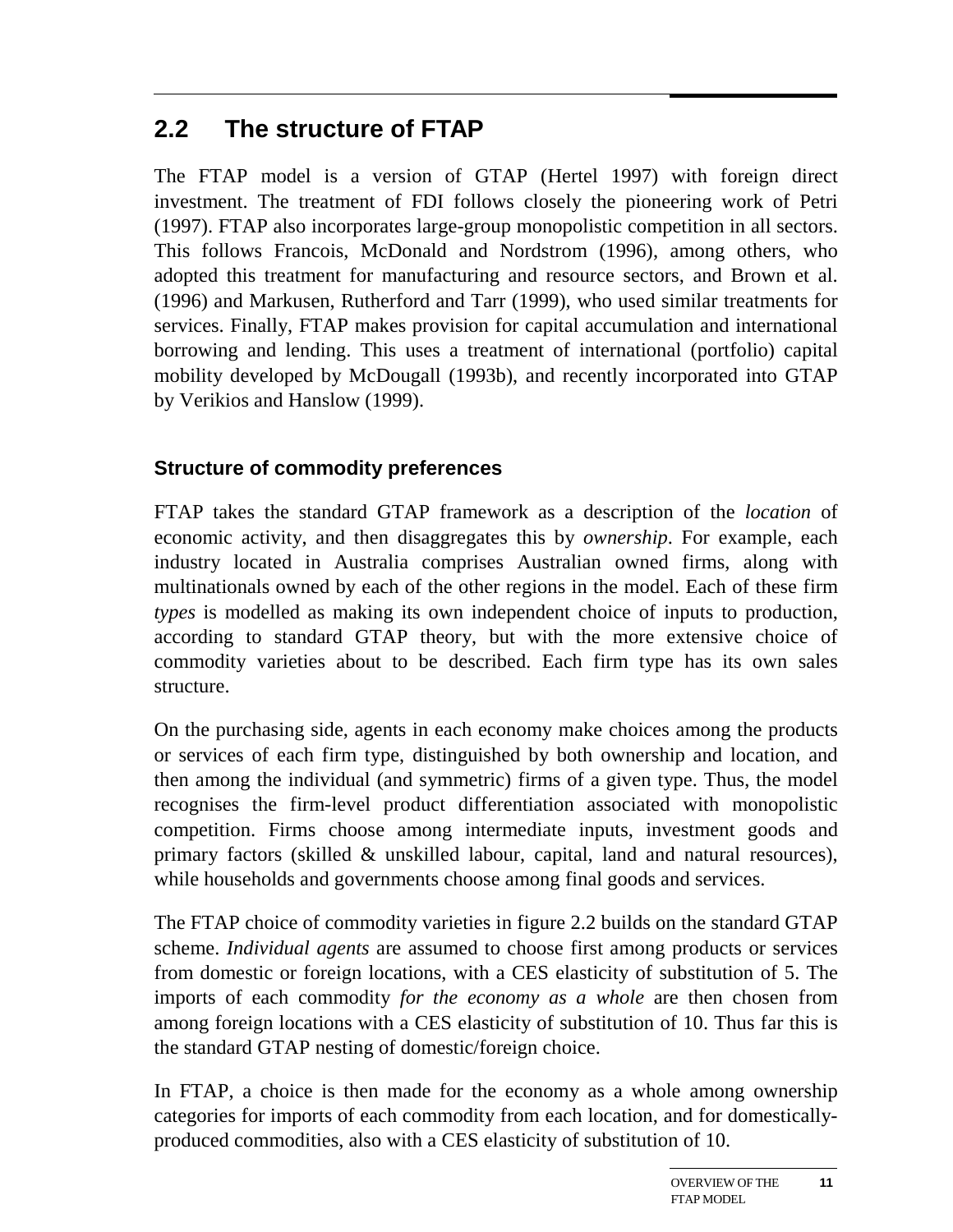

Figure 2**.**2 **FTAP structure of commodity preferences**

Finally, a choice is made from among the individual firms of a particular ownership and location, with a CES elasticity of substitution of 15.

The choices common to FTAP and GTAP — among domestic and foreign locations — have been parameterised in FTAP using values, 5 and 10, that are roughly twice the standard GTAP Armington elasticities. Two reasons can be given for doubling the standard elasticities. The first is that they enable GTAP to successfully reproduce historical changes in trade patterns (Gehlhar 1997). The second is that higher elasticities accord better with notions of firm level product differentiation.

With firm-level product differentiation, agents benefit from having more firms to choose among, because it is more likely that they can find a product or service suited to their particular needs. Capitalising on this, Francois, McDonald and Nordstrom (1996) show that the choice among individual firms can be modelled in a conventional model of firm types (not firms) by allowing a productivity improvement whenever the output of a particular firm type (and hence the number of individual firms in it) expands. But because the substitutability among individual firms is assumed here to be very high, the incremental gain from greater variety is not very great and this productivity enhancing effect is not particularly strong.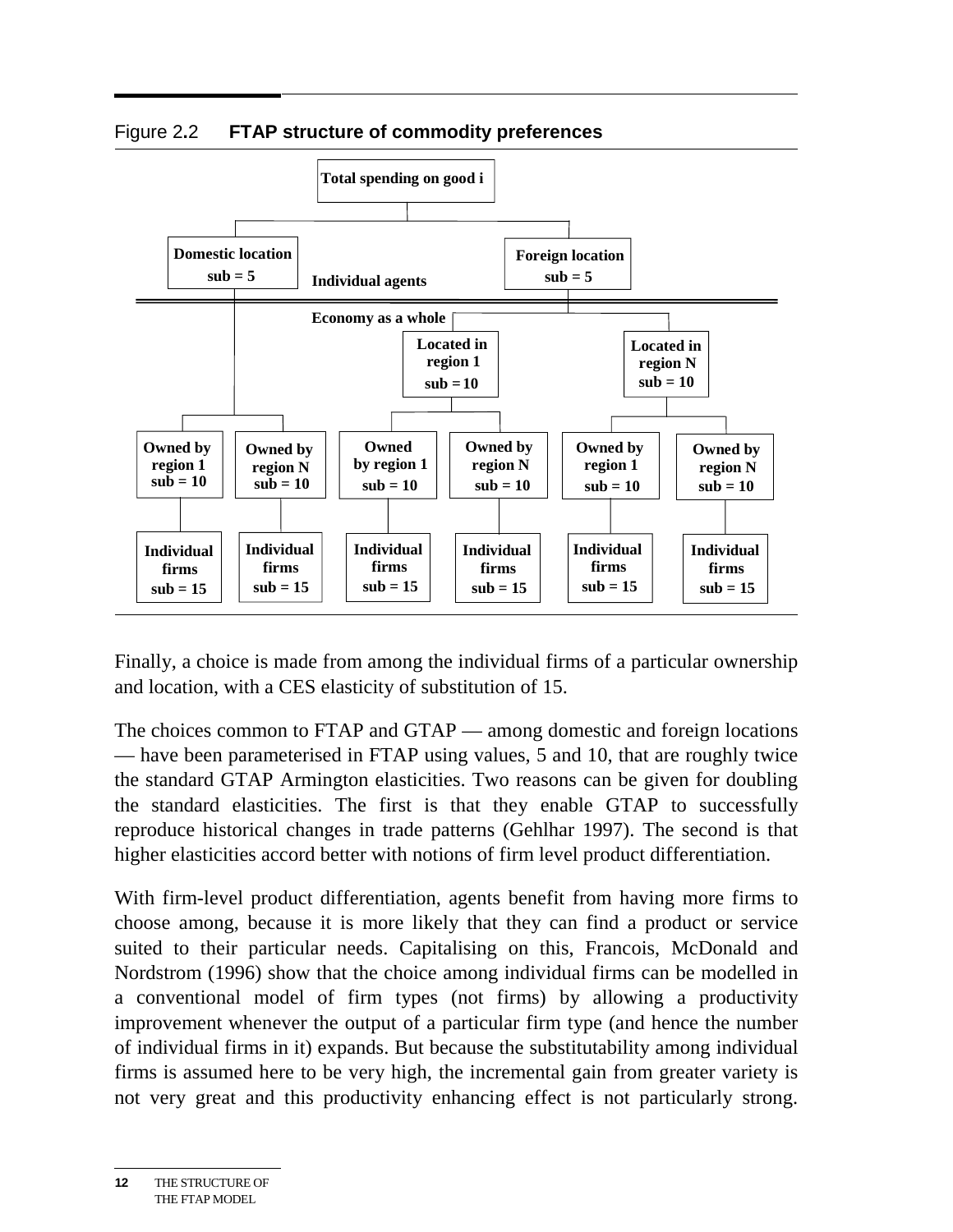Section 6.7 reproduces the result, derived in Francois (1998), that the elasticity of productivity with respect to inputs is  $1/(15-1) = 0.0714.4$ 

The order of the choices, among locations and then among ownership categories, is the opposite of the order adopted by Petri (1997). For example, the current treatment assumes that, from an Australian perspective, a US multinational located in Australia is a closer substitute for an Australian-owned firm than it is for a US firm located in the United States. Petri's treatment assumes that US-owned firms are closer substitutes for each other than for Australian firms, irrespective of location.

There are two reasons for preferring the current treatment.

The first is that Petri's treatment produces a model in which multilateral liberalisation of tariffs on manufactured goods produces large economic welfare losses, for most individual economies and for the world as a whole — an uncomfortable result at odds with conventional trade theory. The reason for the result can be seen by considering the choices that Australians would make at the top of Petri's decision tree in the face of a tariff cut. They would choose between an aggregate of the output of Australian firms (irrespective of location) and an aggregate of the output of US firms (irrespective of location). The Australian aggregate would be overwhelmingly dominated by the output of domestically located Australian firms, since 'boomerang' imports from Australian firms located offshore would be minimal. Thus, the Australian aggregate would have a very small proportion of goods attracting a tariff. The US aggregate would include both goods produced by US multinationals located in Australia, and imports from US firms located in the United States. Only the latter would initially attract a tariff. Depending on relative shares, there is no guarantee that the price of the US aggregate would be dominated by the removal of the tariff on imports, rather than by endogenous changes in the cost structure of US multinationals in Australia. Simulations with a model of this structure showed that the price of the US aggregate *rose* relative to the price of the Australian aggregate in the face of a tariff cut, encouraging resources in Australia to move *into* the domestic protected sector as its protection was removed. This led to a deterioration in allocative efficiency and an overall economic welfare loss. The story was repeated in many other regions.

The second reason for preferring the current treatment of FTAP is that, in many instances, it accords better with reality. Firms in a given location, irrespective of ownership, will tailor their services to meet local tastes and requirements, and thus appear to be closer substitutes, as in the present treatment. This is particularly so

 $\overline{a}$ 

<sup>4</sup> Section 6.7 also shows that the elasticity of technical change with respect to output is  $1/15 =$ 0.0667. The elasticities with respect to output and inputs differ because of the underlying assumption of increasing returns to scale.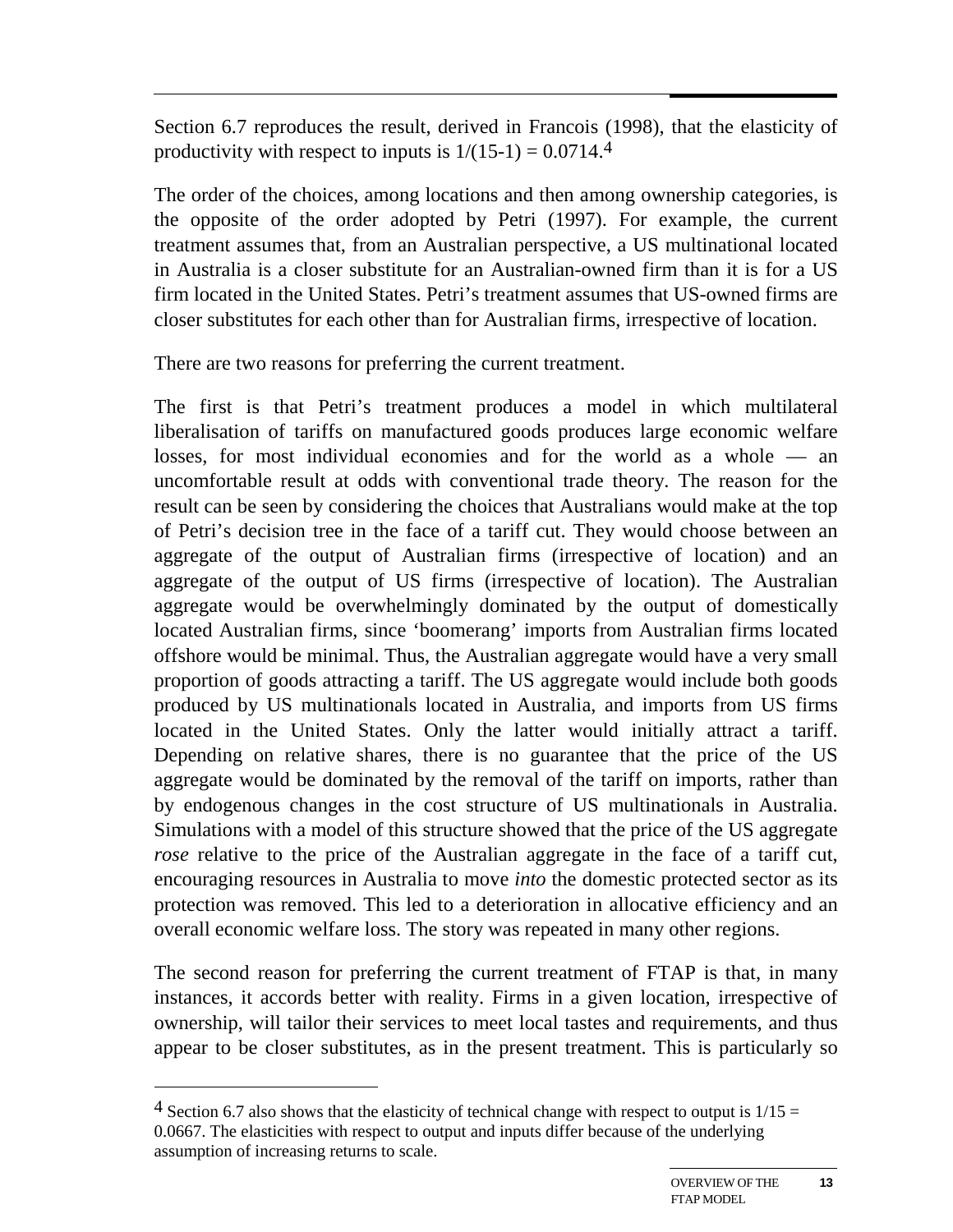when foreign direct investment is 'horizontal' rather than 'vertical', and particularly so for services delivered face to face, where commercial presence (through FDI) is often the only viable means of trade.5

### **Structure of investor preferences**

The supply of FDI is determined in FTAP by the same imperfect transformation among types of wealth as in Petri (1997). Investors in each economy first divide their wealth between 'bonds' (which can be thought of as any instrument of portfolio investment), real physical capital, and land and natural resources in their country of residence.

In FTAP, this choice is governed by a CET semi-elasticity of 1, meaning that a one percentage point increase in the rate of return on real physical capital, for example, would increase the ratio of real physical capital to bond holdings by one per cent. Investors next choose the industry sector in which they invest (with a CET semielasticity of 1.2). In GTAPICM (chapter 3), by contrast, there was perfect transformation among these assets, and capital was also restricted to being in the country of residence.

In FTAP, as in GTAPICM, a bond is a bond irrespective of who issues it, implying perfect international arbitrage of rates of return on bonds. However, investors in FTAP see capital in different locations as different things. They next choose whether to invest at home or overseas in their chosen sector (with a CET semielasticity of 1.3). Finally, they choose a particular overseas region in which to invest (with a CET semi-elasticity of 1.4).

While the chosen CET parameters at each 'node' of the nesting structure may appear low, the number of nests means that choices at the final level (across destinations of FDI) are actually very flexible. For example, it can be shown that, holding total wealth fixed, but allowing all other adjustments across asset types and locations to take place, the implied semi-elasticity of transformation between foreign destinations can easily reach 20, and be as high as 60.6 The variation across regions in these implied elasticities comes about because of the different initial shares of assets in various regional portfolios.

 $\overline{a}$ 

<sup>5</sup> Some Australian examples are provided in Dee and Hanslow (1999).

<sup>6</sup> Some examples are provided in appendix F.5.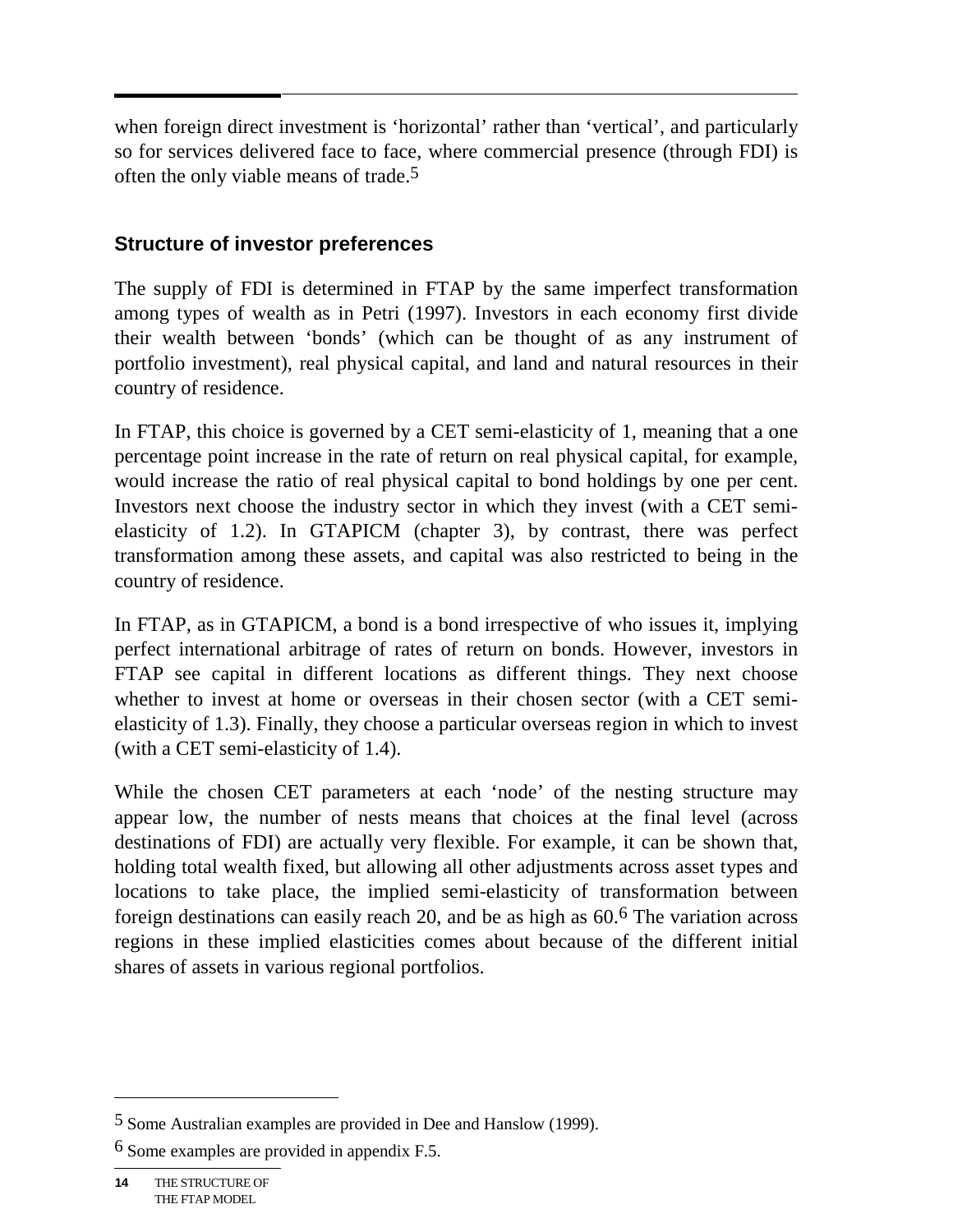Figure 2**.**3 **FTAP asset supply function**



The choice of CET parameters at each 'node' was determined partly by this consideration of what they implied for the final elasticities, holding only total wealth constant. They were also chosen so that this version of FTAP gave results that were broadly comparable to GTAPICM with imperfect international (portfolio) capital mobility, for experiments involving the complete liberalisation of agricultural and manufacturing protection. Imperfect capital mobility was also a feature of the GTAP-based examination of APEC liberalisation by Dee, Geisler and Watts (1996) and Dee, Hardin and Schuele (1998). Thus, these parameters provide a familiar starting point, from which variations could be made in the future.

In one respect, however, the current version of FTAP differs from previous versions of GTAP with imperfect capital mobility. The GTAP variants assumed that capital was perfectly mobile across sectors, whereas FTAP has less than perfect sectoral mobility. Furthermore, the choice of sector is relatively early in the nesting structure, so that the implied elasticities guiding choice of sector, holding only total wealth constant, are relatively low (eg 1.2 in the United States). As a result, FTAP tends to exhibit behaviour where resources move less readily between sectors in a given region, but more readily across regions in a given sector, although the differences are not dramatic. The current treatment is consistent with the idea that the knowledge capital often required to succeed in foreign direct investment, despite the difficulties of language and distance, is likely to be sector-specific.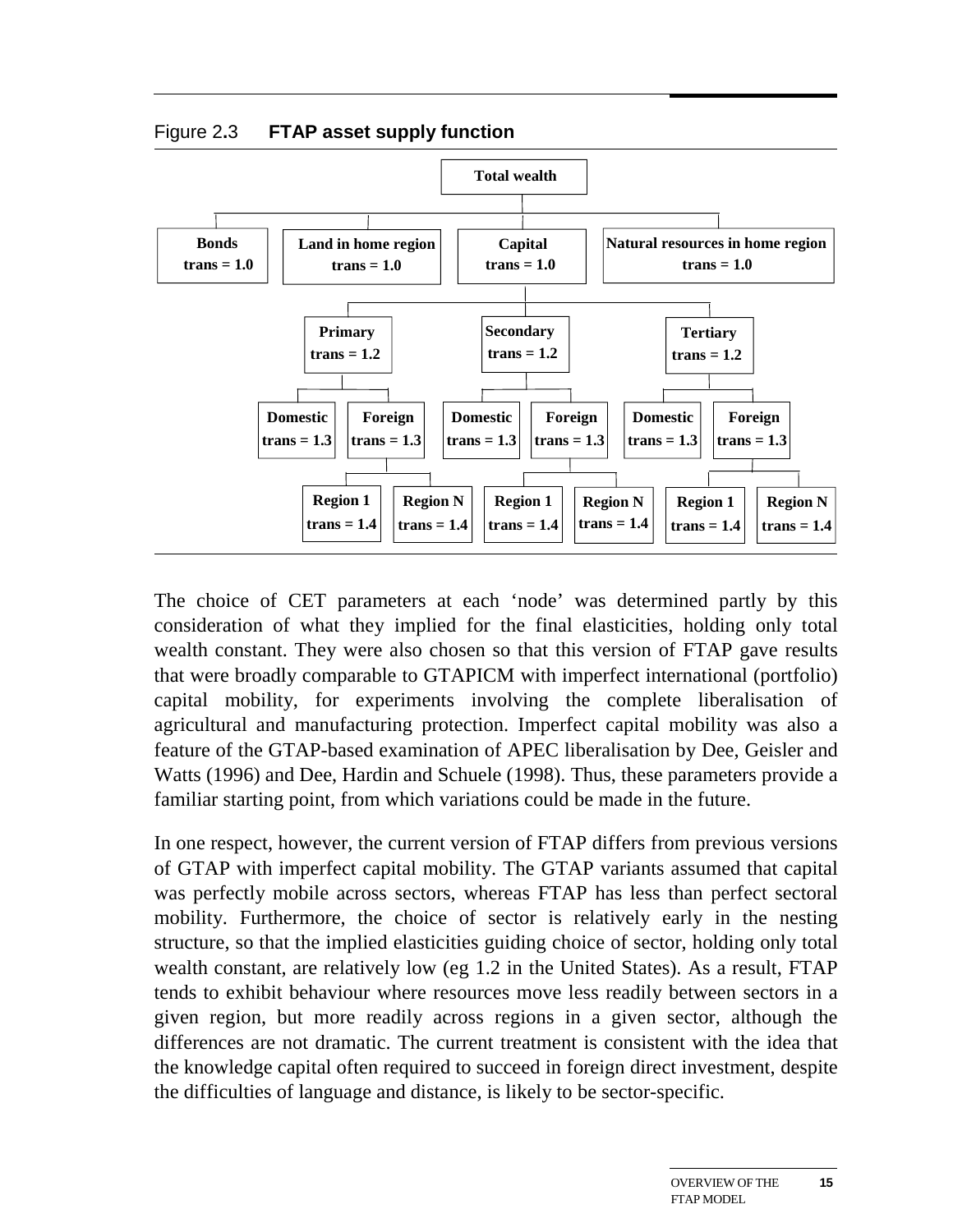This imperfect transformation among assets means that rates of return on equity capital can differ by sector, region of ownership and region of location.

Bonds are the difference between total wealth and equity in productive assets capital, local land and local natural resources — for each region. Each region decides how much to borrow (lend) to finance (supplement) its investment in productive assets. In particular, bonds are a means of financing investment in equity in *aggregate*. The model does not track the financing of FDI in *particular* industries and host regions. This would require a further level at the bottom of the nest determining the debt to equity ratio for particular industries. While such a treatment would be possible, it would seem to add little for the current applications of FTAP.

In reality, less than perfect transformation among different forms of wealth can result from a range of factors such as risk aversion and less than perfect information. While such factors are not explicitly modelled in FTAP, they nevertheless provide some justification for adopting the present treatment of asset supply. It is important to note, however, that while the measure of economic welfare in FTAP currently recognises the positive income contribution that FDI can make, it does not account for any non-pecuniary costs associated with risk taking. This is an important qualification to the current results, and will be the subject of further research (chapter 10).

Petri's model assumed that total wealth in each region was fixed. In FTAP, while regional endowments of land and natural resources are fixed (and held solely by each region's residents), regional capital stocks can accumulate over time, and net bond holdings of each region can adjust to help finance the accumulation of domestic and foreign capital by each region's investors. The treatment of capital accumulation follows the original treatment of McDougall (1993b), and was also used by Verikios and Hanslow (1999), Dee, Geisler and Watts (1996) and Dee, Hardin and Schuele (1998).

With this treatment of capital accumulation, FTAP provides a long-run snapshot of the impact of trade liberalisation, ten years after it has occurred. To the extent that liberalisation leads to changes in regional incomes and savings, this will be reflected in changes to the capital stocks that investors in each region will have been able to accumulate. As noted, investors in each region are not restricted to their own savings pool in order to finance capital investment. They may also issue bonds to help with that investment, but only according to their own preferences about capital versus bond holding, and only according to the willingness of others to accept the additional bonds. These issues are discussed more fully within the detailed documentation of GTAPICM in chapter 3.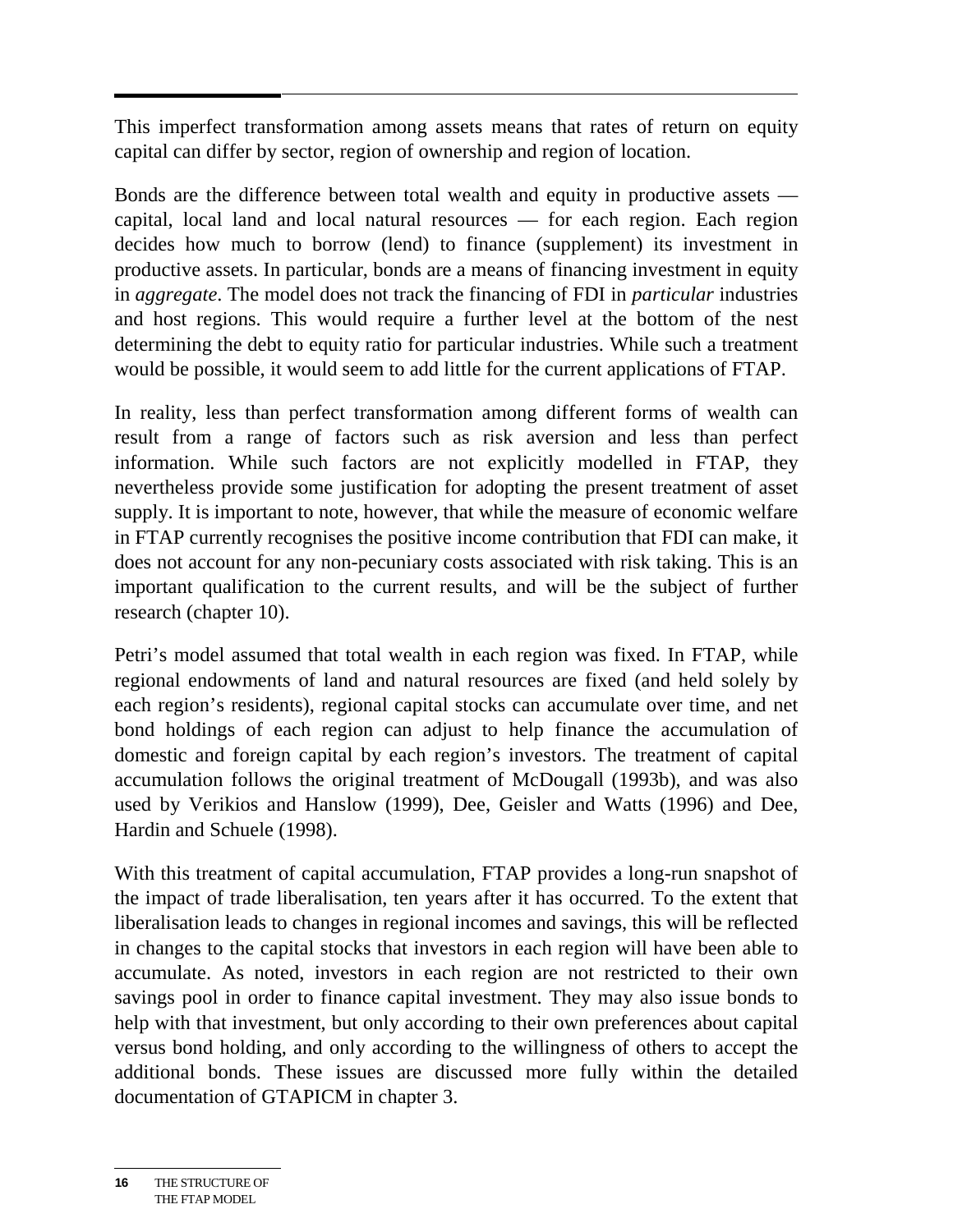## **2.3 Representing barriers to services trade in FTAP**

Barriers to services trade are represented in FTAP as tax equivalents, with the rents from these impediments flowing to the appropriate private agents. Although there is the capacity in the model to include such non-tariff barriers in all sectors, they are only implemented in the tertiary sector, based on the work of Kaleeswaran et al. (2000) and Warren (2000) (to be documented in Findlay and Warren 2000) for banking and telecommunications.

The General Agreement on Trade in Services (GATS) framework distinguishes four modes of service delivery — via commercial presence, cross border supply, consumption abroad, and the presence of natural persons. The FTAP model distinguishes barriers to establishment from barriers to ongoing operation. This is similar to the distinction between commercial presence and other modes of delivery, since barriers to establishment are a component of the barriers to commercial presence.

Barriers to establishment have been modelled in FTAP as taxes on capital. Barriers to ongoing operation may affect either FDI firms or those supplying via the other modes, and have been modelled as taxes on the output of locally-based firms (either domestic or foreign owned), and taxes on the exports of firms supplying via the other modes, respectively.

The GATS framework also distinguishes restrictions on market access from restrictions on national treatment. The former are restrictions on entry, applying equally to locally-owned or foreign-owned firms. In this sense, they are nondiscriminatory restrictions. Restrictions on national treatment mean that foreign owned firms are treated less favourably than domestic firms. These are discriminatory restrictions.

These various kinds of barriers to services trade in FTAP are summarised in table 2.1. The taxes on capital of foreign-owned firms are higher than those on domestically-owned firms, because they capture restrictions on national treatment as well as market access. The taxes on the output or exports of foreign-owned firms are higher than those on domestically-owned firms, for similar reasons. This is also reflected in the estimates in the last four columns of table 2.2, drawn from Dee and Hanslow (1999).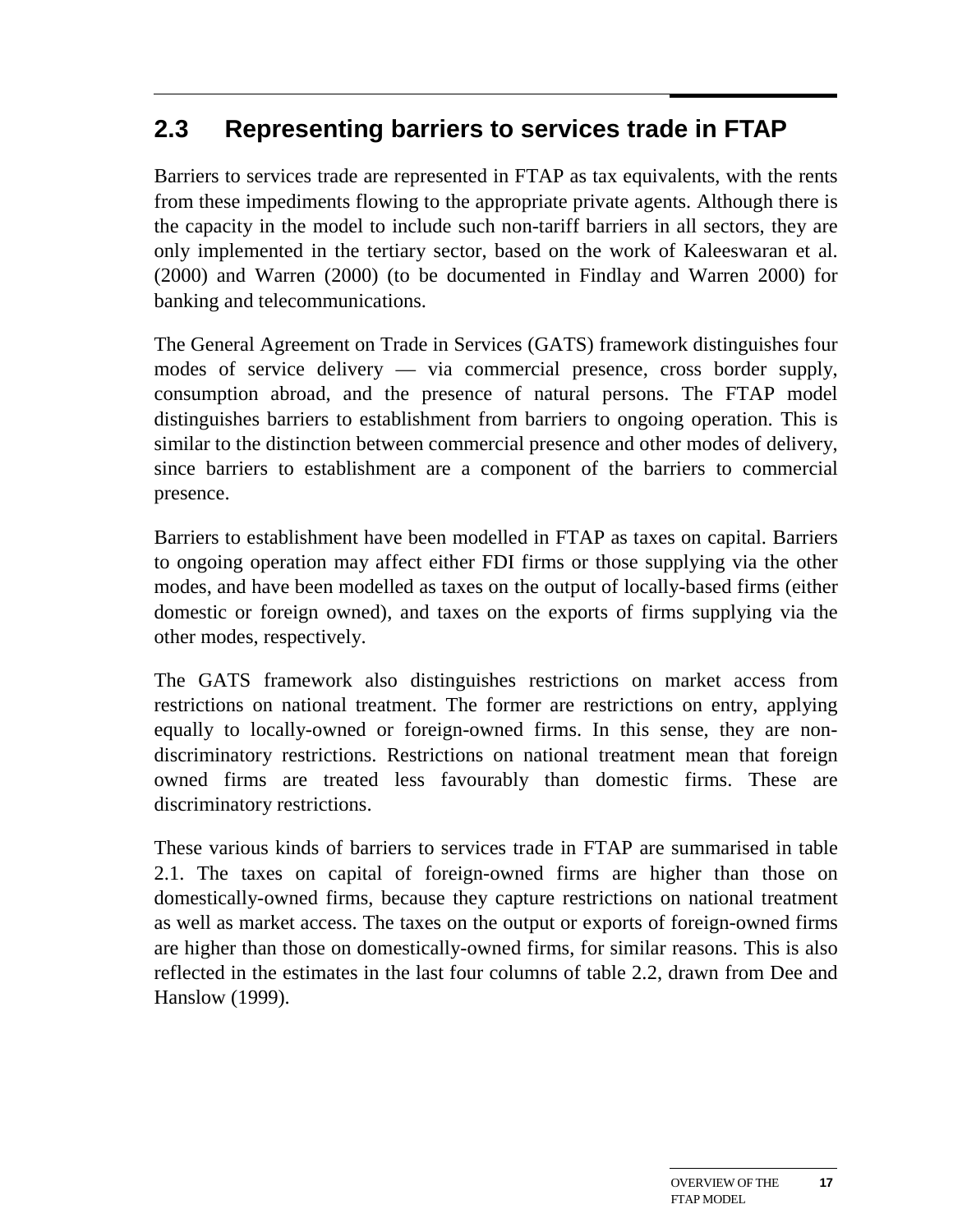#### Table 2**.**1 **Categorisation of barriers to services trade**

|                               | Restrictions on market<br>access | Restrictions on national<br>treatment |  |
|-------------------------------|----------------------------------|---------------------------------------|--|
| Barriers to establishment     | 'Taxes' on capital               | 'Taxes' on capital                    |  |
| Barriers to ongoing operation | 'Taxes' on output and<br>exports | 'Taxes' on output and<br>exports      |  |

#### Table 2**.**2 **Tax equivalents of Post-Uruguay barriers to trade in services** (per cent)

|                      | Exports | Domestic<br>output | Foreign<br>affiliates'<br>output | Domestic<br>capital | Foreign<br>affiliates'<br>capital |
|----------------------|---------|--------------------|----------------------------------|---------------------|-----------------------------------|
| Australia            | 4.81    | 0.00               | 0.69                             | 0.62                | 14.79                             |
| NZ                   | 3.78    | 0.00               | 0.67                             | 0.41                | 4.18                              |
| Japan                | 4.41    | 3.59               | 4.75                             | 0.33                | 3.01                              |
| Korea                | 4.57    | 5.11               | 6.78                             | 1.91                | 22.01                             |
| Indonesia            | 4.68    | 13.23              | 28.11                            | 22.69               | 68.06                             |
| Malaysia             | 4.50    | 3.58               | 10.20                            | 15.35               | 37.58                             |
| Philippines          | 4.80    | 8.38               | 22.65                            | 7.40                | 54.28                             |
| Singapore            | 4.70    | 3.40               | 8.32                             | 2.42                | 24.50                             |
| Thailand             | 4.14    | 4.69               | 13.36                            | 12.16               | 36.49                             |
| China                | 4.08    | 18.75              | 36.40                            | 123.46              | 250.66                            |
| Hong Kong            | 9.91    | 1.39               | 2.36                             | 1.35                | 5.41                              |
| Taiwan               | 4.35    | 2.88               | 4.90                             | 1.90                | 19.19                             |
| Canada               | 3.54    | 0.25               | 1.67                             | 0.53                | 6.11                              |
| <b>USA</b>           | 4.26    | 0.07               | 1.08                             | 0.00                | 3.83                              |
| Mexico               | 5.23    | 2.17               | 5.59                             | 0.68                | 12.99                             |
| Chile                | 4.36    | 2.97               | 4.11                             | 14.15               | 20.36                             |
| Rest of Cairns Group | 4.49    | 0.98               | 5.55                             | 7.19                | 19.45                             |
| EU                   | 4.72    | 0.10               | 1.31                             | 1.33                | 6.49                              |
| <b>Rest of World</b> | 4.95    | 4.89               | 13.92                            | 39.07               | 86.97                             |

Source: Dee and Hanslow (1999, table 4).

The estimates of export taxes on services in the second column of table 2.2 are trade weighted averages of the taxes on exports to particular destinations, where these are equal in turn to the taxes on foreign affiliates' output (shown in the fourth column) in the destination regions. The reason for modelling these as taxes in the exporting region, rather than as tariffs in the importing region, is that it allows the rents created by the barriers to be retained in the exporting region.

Because barriers to services trade appear to be significant, and because they are non-tariff barriers, they will generate significant rents. A key issue is whether those rents should be modelled as being retained by incumbent firms, appropriated by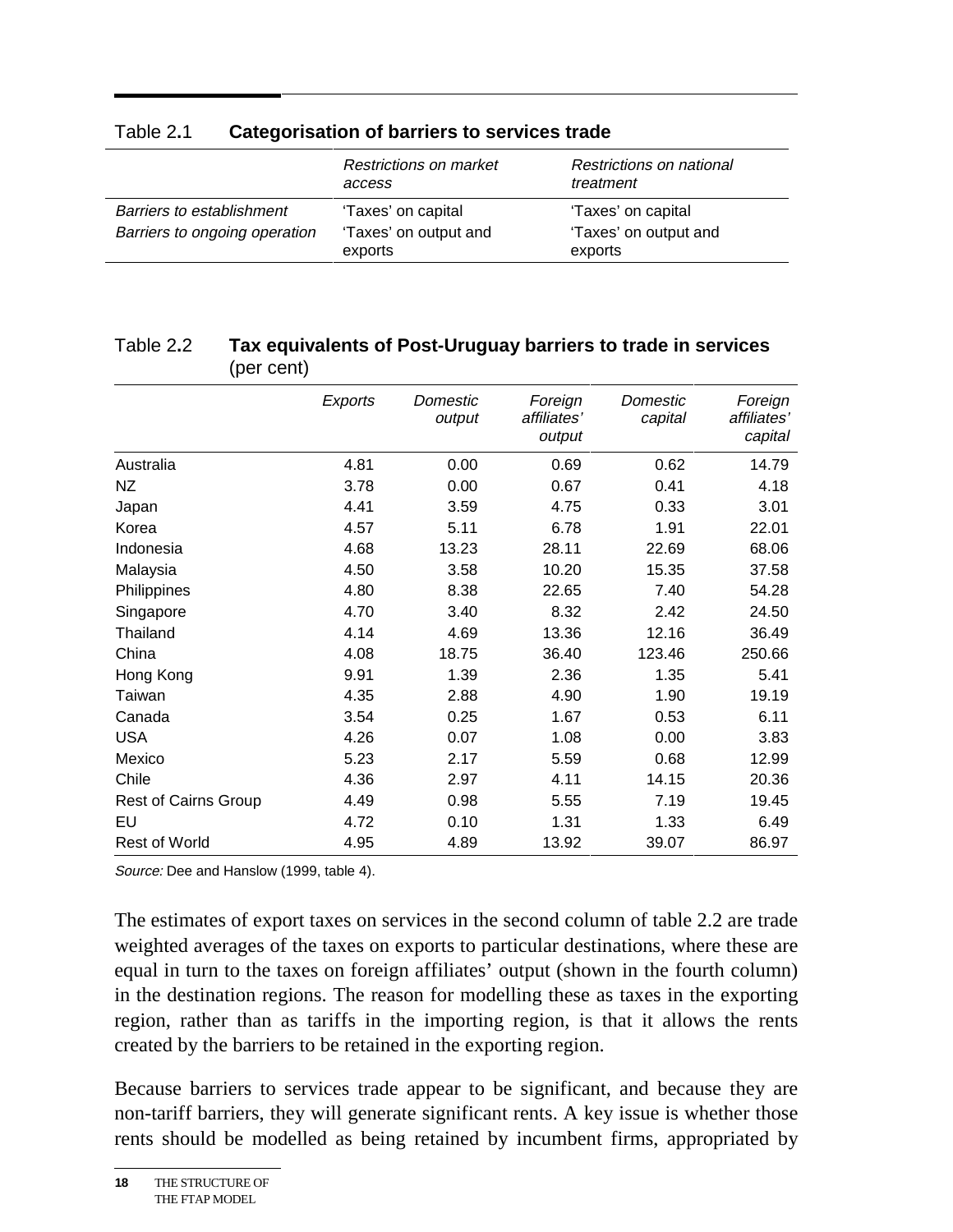governments via taxation, or passed from one country to another by transfer pricing or other mechanisms. In FTAP, the rents on output have been modelled as accruing to the selling region, and those on capital have been modelled as accruing to the region of ownership, once the government in the region of location has taxed them at its general property income tax rate. Despite this, the asset choices of investors are modelled as being driven by pre-tax rates of return. This is because many economies, in the developed world at least, have primarily destination-based tax systems. For example, if tax credits are granted for taxes paid overseas, investors are ultimately taxed on *all* income at the owning region's tax rate. Although such tax credits have not been modelled explicitly, their effect has been captured by having investors respond to relative pre-tax rates of return. Nevertheless, investor choices are also assumed to be determined by rates of return excluding any abnormal rent component. Investors would like to supply an amount of capital consistent with rates of return including abnormal rents, but are prevented from doing so by barriers to investment. The amount of capital actually supplied is, therefore, that amount that investors would like to supply at rates of return excluding abnormal rents.

Thus a portion of the rent associated with barriers to services trade is assumed to remain in the region of location in the form of property income tax revenue, while the remainder accrues to the region of ownership. Thus liberalisation of services trade could have significant income effects in both home and host regions as these rents are gradually eliminated. Dee and Hanslow (1999) examine how significant these effects are, relative to the allocative efficiency effects and other effects normally associated with trade liberalisation.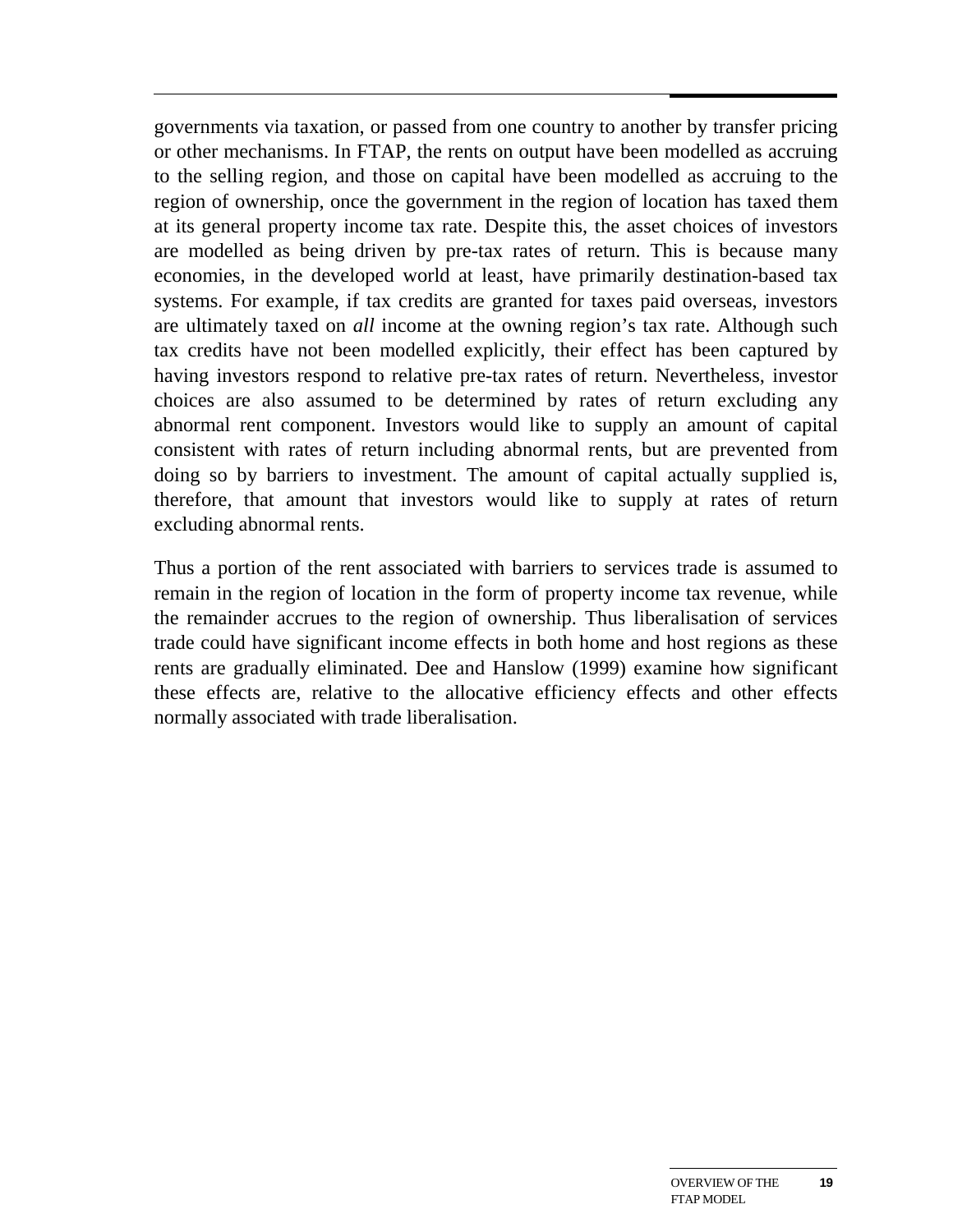# 3 International capital mobility in **GTAP**

This chapter describes the changes made to the GTAP model in order to incorporate international capital mobility (ICM) into its theoretical structure and database. This procedure closely follows that set out in McDougall (1993b), which describes the implementation of international capital mobility into GTAP's predecessor, SALTER.

Where a GTAPICM equation is changed further in FTAP, a GEMPACK comment (!…!) in bold alongside the name of an equation indicates the status of the equation in FTAP. The possibilities are:

- negated rendered inoperative in FTAP simulations by endogenising the associated slack variable;
- altered: or
- replaced by an FTAP equation.

Where a GTAPICM equation is negated or altered in FTAP, a cross-reference to the section describing why this is done is provided in the comment.

Where a GTAP equation is replaced by an FTAP equation, the name of the FTAP equation and a section cross-reference is provided.

## **3.1 GTAP background**

GTAP is a multi-regional, comparative static model, expressed as a system of linear equations written in percentage change form. GTAP's comparative static nature means it does not track changes in the economy through time. Instead, it compares alternative states of the economy at a single point in time. Simulation results represent differences between these alternative states.

**<sup>20</sup>** THE STRUCTURE OF THE FTAP MODEL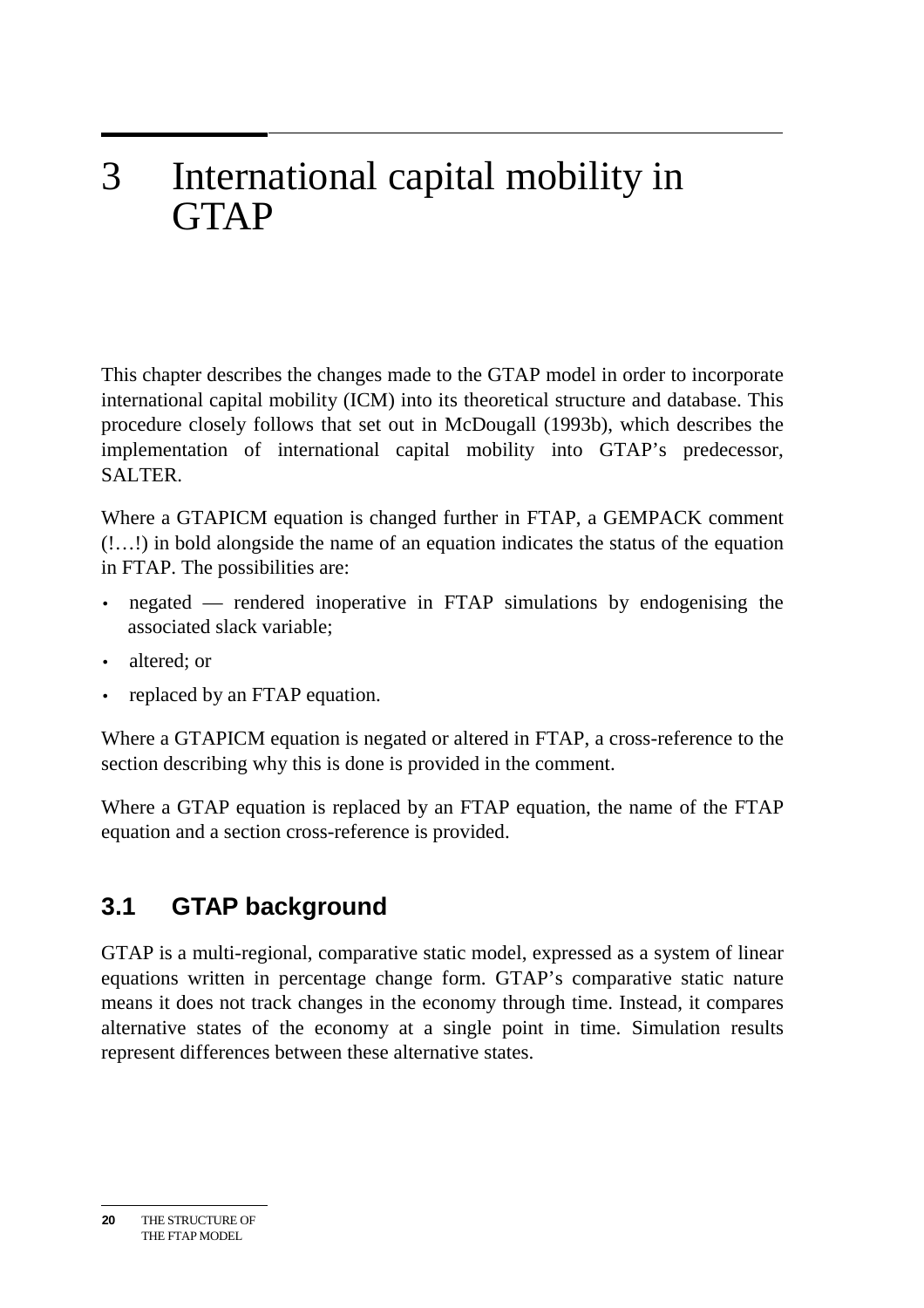The ICM modifications are made to the latest available (at the time of writing) version of GTAP. This is known as version 4.1, dating from November 1998.1 The standard model is documented in detail in Hertel (1997).

In order to explain the motivation for incorporating ICM into GTAP, some explanation of the GTAP theory of investment, capital accumulation and capital allocation is necessary.

### **Investment, capital accumulation and capital allocation in GTAP**

GTAP allows divergences between regional investment and saving, but forces all existing capital within a region to move only across industries within that region. Such a treatment of capital movements is likely to ignore some of the important long-run effects of large scale structural policy shocks such as the Uruguay Round trade agreement. These long-run effects include capital moving to regions where returns are highest.

The user is given a choice of two mechanisms for the allocation of investment across regions. The first mechanism allocates global net (of depreciation) investment in fixed shares across regions. This is the so-called 'fixed shares mechanism'. Importantly, the investment does not come on line in the simulation period. Thus, the behaviour of investment can only influence output through changes in the composition of final demand. Productive capacity is unaffected. This closure is appropriate for short-run analysis. The short run is usually regarded as a period of time long enough to allow for changes in the rates of return on factors within an economy, but too short to allow any investment that may occur to affect the stock of factors in that economy. The 'fixed shares mechanism' allows the return on all factors to be determined endogenously at the regional level, while fixing the stock of all factors at the regional level.

The second investment allocation mechanism in GTAP allocates investment so as to equilibrate expected rates of return on capital across regions. This is the so-called 'rates of return' mechanism. This fixes the differences in the rates of return on capital across regions. But as before, the stock of capital within each region remains fixed. Such a closure adopts the long-run assumption of fixing the (relative) rate of return on capital in an economy, but retains the short-run assumption of also keeping the stock of capital in an economy fixed. This investment closure does not allow GTAP to be used for true long-run policy analysis.

 $\overline{a}$ 

 $<sup>1</sup>$  This version comes with the RunGTAP software available on the GTAP world wide web home</sup> page. See http://www.agecon.purdue.edu/gtap/index.htm.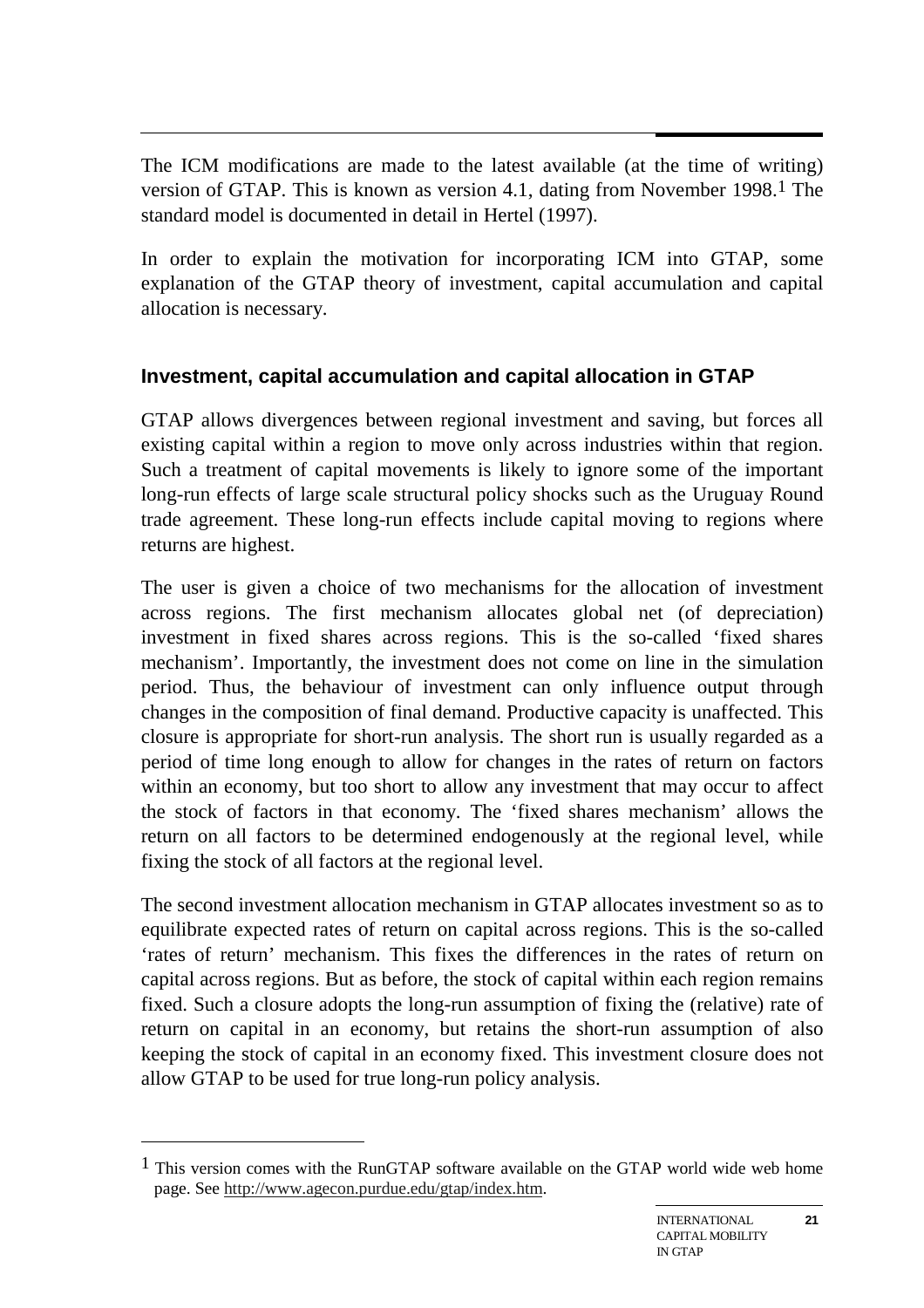In order to conduct long-run analysis with GTAP, a mechanism which allows both capital accumulation and its allocation among regions is needed. The ICM extension serves this purpose. The next section provides a detailed overview of the ICM extension. It also explains the modifications required to GTAP's theoretical structure and database, in order to incorporate the ICM extension into GTAP. This section is largely based on sections 2 and 3 of McDougall (1993b).

## **3.2 Modifications to the GTAP theoretical structure**

### **Overview**

The ICM extension allows GTAP to simulate the effects of policy changes on regional capital stocks. Hence, the extension contains modules covering the international allocation of capital, regional wealth accumulation, international stocks of assets and liabilities, and the international allocation of investment. It also adds household and government sector modules which capture international investment flows and international income payments.

GTAP is a comparative static model, and like most comparative static models, it includes no treatment of time. Household and government wealth in the ICM extension are modelled as the outcome of a wealth accumulation process. This process requires that some treatment of time be introduced to the model. This is done by assuming that all shocks applied to the model represent distinct changes at a certain initial point in time, ie the initial instant. The database and endogenous variables represent values observed at a certain final point in time, ie the terminal instant. The simulation period is the period of time between the initial and terminal instants. Certain reasonable assumptions are then made about (i) the shape of the adjustment paths of income and savings, and (ii) the length of the simulation period. These assumptions allow the accumulation equations to be derived. The accumulation equations use price movements over the simulation period to calculate the change in wealth.

At this stage, two sets of assets are added to the model: bonds and equity in productive assets (capital, land and natural resources) in each region. Capital is distinguished from land and natural resources at a later stage. Bonds can be owned or owed by private households and governments in each region. Equity in productive assets can only be owned by private households in each region.

The movement of bonds between regions requires that they are denominated in a common unit of measurement. It is assumed that lenders are protected against

**<sup>22</sup>** THE STRUCTURE OF THE FTAP MODEL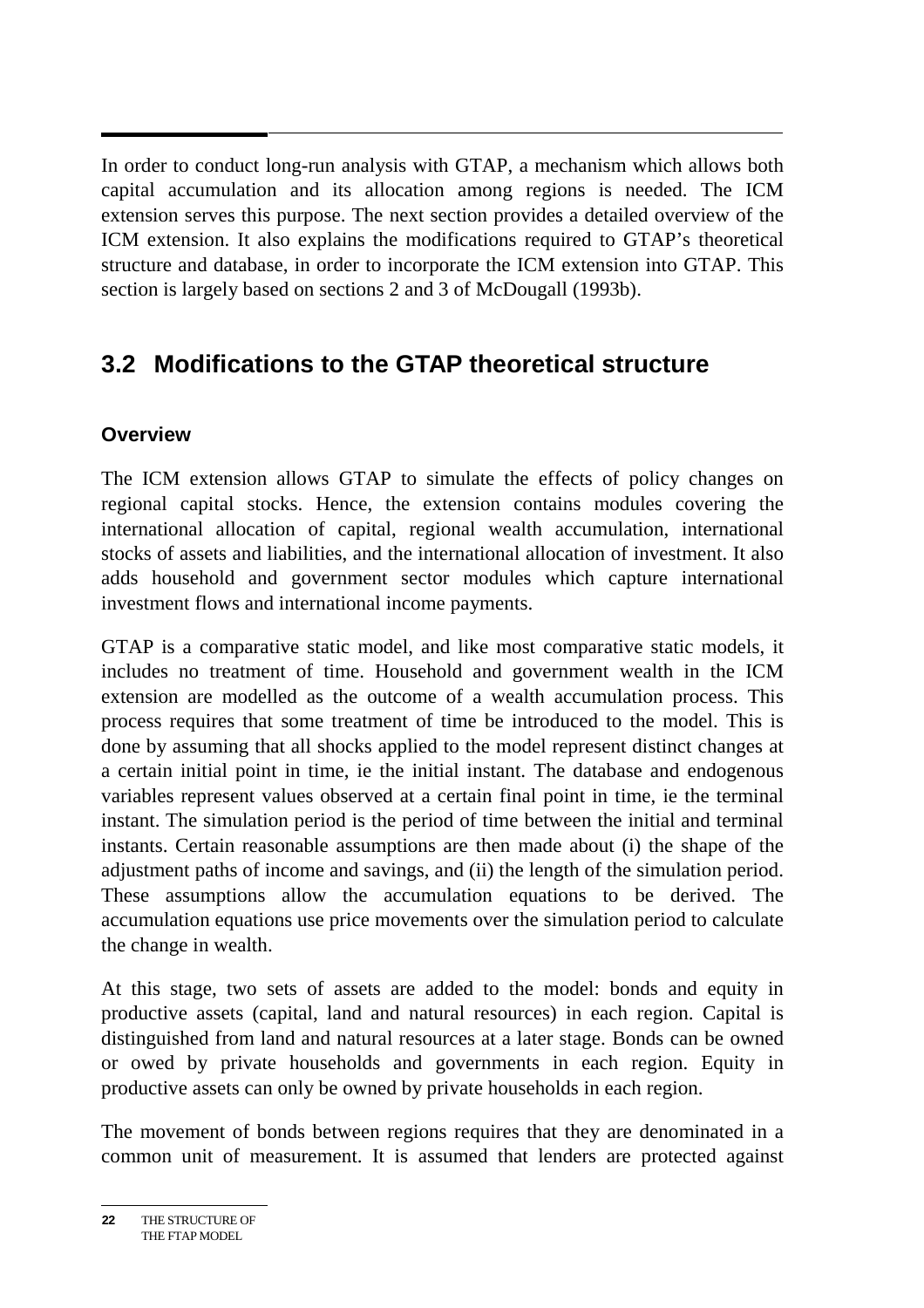inflation by indexing the value of bonds to a world consumption price index. This assumption also preserves price homogeneity.

With regard to international flows and stocks, GTAPICM only incorporates net rather than gross values. For instance, only net foreign assets and net property income flows are modelled. As the model assumes perfect arbitrage on internationally mobile assets (capital and bonds), it can only determine the behaviour of net international flows and stocks. Thus, only net flow and stock values are required to calibrate the model. This also limits the modelling of income taxes on households, which are sometimes based on gross rather than net asset positions. In this model, no income taxes are levied on government receipts of foreign income. Further, income taxes on (private household) property income do not distinguish taxes on equity (in productive assets) and taxes on interest income.

The equations describing the ICM extension will be presented in TABLO code. The convention is that original variables in the underlying theory (termed coefficients) and set names are denoted by upper case letters, and absolute or percentage changes in the underlying variables are denoted by lower case letters. The new (non-GTAP) TABLO notation is almost identical to the original implementation of the ICM extension in SALTER (see Jomini et al. 1994).

### **International allocation of capital**

The allocation of capital between regions is determined by two parity conditions. The first is an international interest parity condition, which is necessary for equilibrium in international financial markets:

INTERNL\_INTT\_PARY (all,r,REG)

 $rbr(r) = rb;$ 

where REG is the set of regions, rbr(r) denotes the real bond rate in region r, and rb the world real bond rate. These variables are specified as absolute changes, due to the possibility that these rates can become negative, and thus pass through zero. This condition reflects profit maximising behaviour in the international bond market. The parity condition applies to pre-tax interest rates.

The second parity condition is a capital-bond parity condition. This reflects maximisation of rates of return by households, ie parity between the interest rate and the rate of return on capital: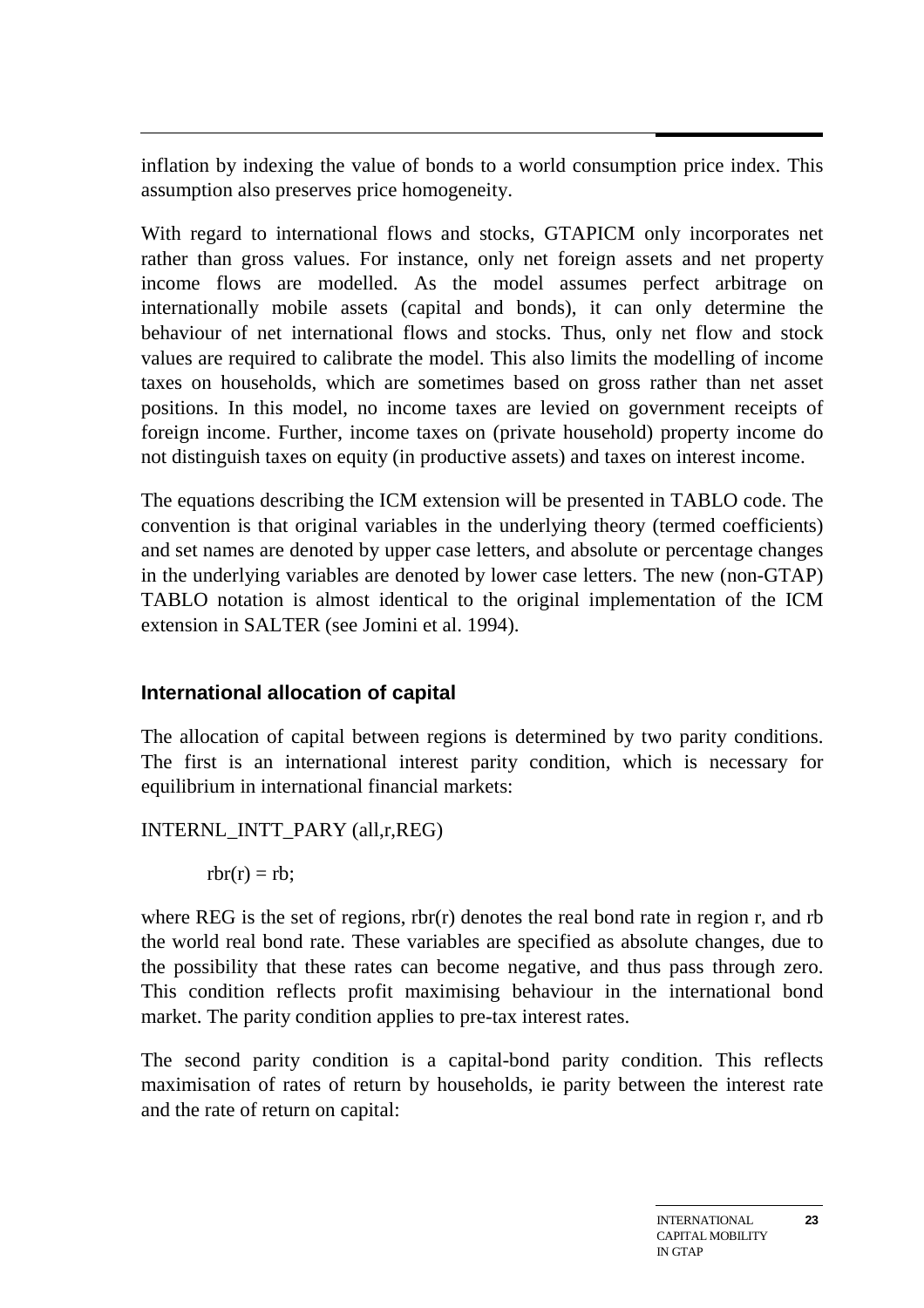### EQY\_BOND\_PARY (all,r,REG) **! Negated section 4.3!**

 $rkr(r) = rbr(r) + frer(r);$ 

where rkr(r) denotes the (absolute change in) the average rate of return on capital in region r, and frer $(r)$  is a shift term which allows for an equity premium in region  $r$ (this variable is usually exogenous). With no change in the equity premium, equation EQY\_BOND\_PARY reflects profit maximisation by domestic investors. The model applies a common tax rate on household equity (in productive assets) income and household interest income, so the capital-bond parity condition can be applied using either pre- or post-tax rates. In implementing this extension in GTAP, pre-tax rates are used.

In the short run, industry-specific capital stocks are able to earn abnormal returns. To allow for this possibility, the absolute change in the rate of return on capital in industry i in region r (rkri(i,r)), is represented as the sum of  $rkr(r)$  and the absolute change in the abnormal rate of return on capital in industry i in region  $r$  (rari(i,r)):

### ABNL\_RETN\_CAPL **!Replaced by E\_rp section 4.6!**

(all,i,TRAD\_COMM)(all,r,REG)

 $r kri(i,r) = r k r(r) + r ari(i,r);$ 

where TRAD COMM is the set of traded commodities. In the long run, rari( $i,r$ ) is held fixed and industry-specific capital stocks in each region are free to vary. In the short run, rari(*i,r*) is free to vary and industry-specific capital stocks are held fixed.

Having described the behaviour of rates of return for bonds and capital, these can be defined in terms of prices and earnings of all productive assets (capital, land and natural resources). For capital,

RENTL\_PRICE\_CAPL (all,i,TRAD\_COMM)(all,r,REG)

 $r kri(i,r) = RTKPGRRI(i,r) * (rp(i,r) - pcgds(r));$ 

where RTKPGRRI(i,r) is the (coefficient) gross rate of return on capital in industry i in region r,  $rp(i,r)$  is the (percentage change in the) pre-tax rental price of capital in industry i in region r and pcgds(r) is the GTAP (percentage change in the) price of investment in region r.

With rates of return held fixed at the world real bond rate, equation RENTL PRICE CAPL determines the (pre-tax) rental price of capital in each industry in each region. In conjunction with the input demand equations for current

**<sup>24</sup>** THE STRUCTURE OF THE FTAP MODEL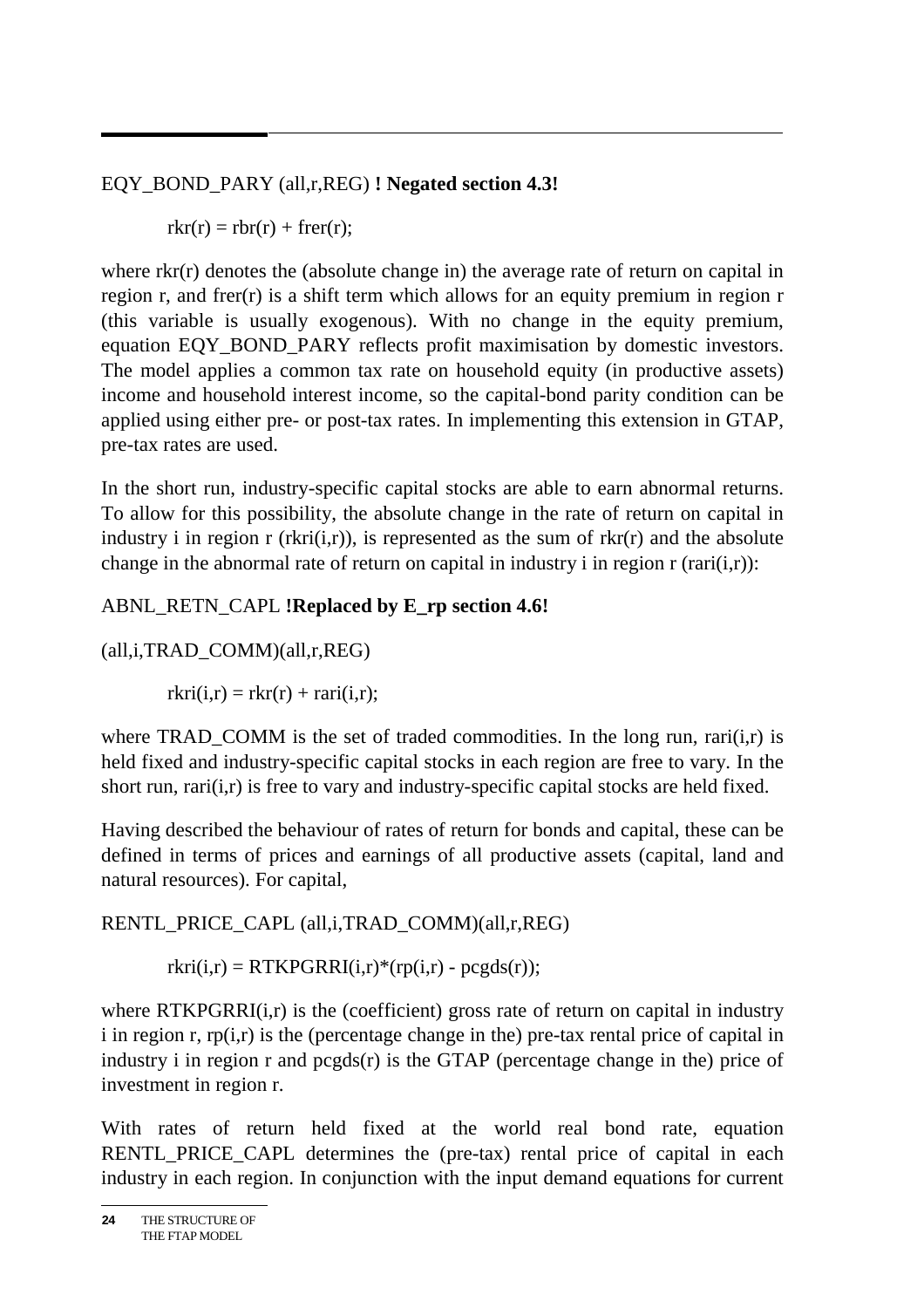production, this determines the inter-industry and inter-regional allocation of capital.

GTAP specifies the (pre-tax) rental prices of land and natural resources as a subset of the prices of all non-savings commodities. However, the ICM extension requires that the rental price of land and natural resources be defined as separate variables, to be used later in the definition of the purchase price of land and natural resources. This is done in the following two equations:

E\_rm (all,r,REG)

 $rm(r) = sum(n, LAND, pm(n,r));$ 

E\_nrp (all,r,REG)

 $nrp(r) = sum(nr, NATRES, pm(nr,r)$ ;

where  $rm(r)$  is the (pre-tax) rental price of land in region r, LAND is the set of the single land endowment,  $pm(i,r)$  is the GTAP variable for the market (or pre-tax) price of non-savings commodity i in region r,  $nrp(r)$  is the (pre-tax) rental price of natural resources in region r, and NATRES is the set of the single natural resource endowment.

GTAP distinguishes unskilled and skilled labour in each region. For the purposes of the ICM extension a single region-wide (pre-tax) wage rate needs to be defined, to be used later in the definition of regional net factor income. This is done by equation E\_w:

 $E$  w (all, r, REG)

```
w(r) = sum(l, LABOR, EVOA(l,r)/sum(l, LABOR, EVOA(l, r)) * pm(l,r));
```
where  $w(r)$  is the (pre-tax) wage rate in region r, LABOR is the set of labour endowments, and  $EVOA(i,r)$  is the GTAP coefficient for the post-tax (or agent's) price value of output of endowment commodity i in region r. Note that as GTAP distinguishes between unskilled and skilled labour, the region-wide wage rate is a share-weighted sum of the unskilled and skilled wage rates in each region.

The purchase price of land in each region,  $\text{pnr}(r)$ , is determined implicitly by

### PRICE\_LAND (all,r,REG) **!Replaced by E\_pnr section 4.2!**

 $rkr(r) = RTBD*(rm(r) - pn(r));$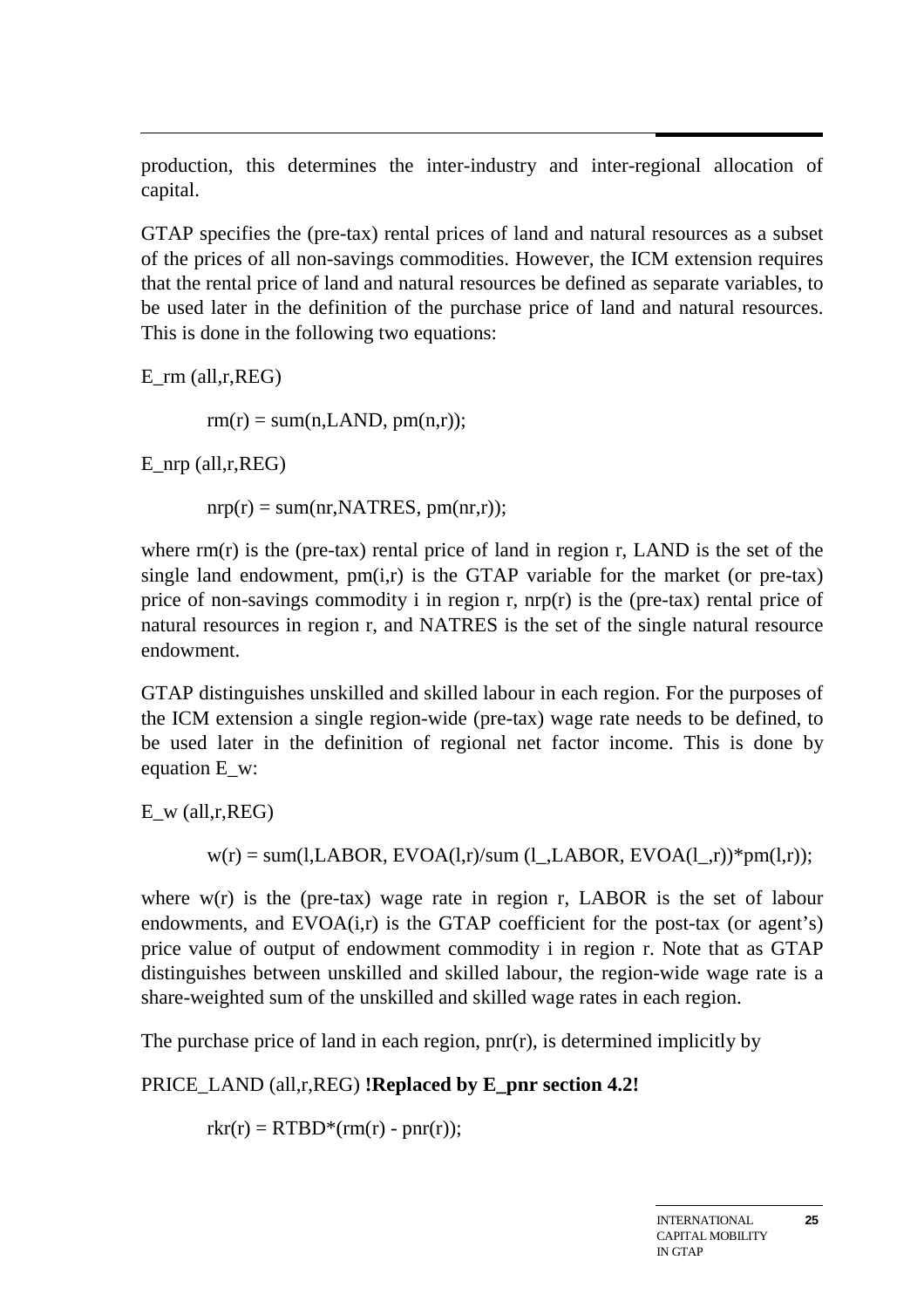where RTBD is the parameter form of the world real bond rate, and rm(r) is the rental price of land in region r.

The purchase price of natural resources in each region,  $pnr(r)$ , is determined implicitly by

E\_pnrr (all,r,REG) **!Replaced by E\_pnrr section 4.2!**

 $rkr(r) = RTBD*(nrp(r) - pnr(r));$ 

The purchase prices of land and natural resources are used later, along with the value of capital, to define the total value of the world stocks of all productive assets (ie capital, land and natural resources).

### **The world capital stock**

The total value of world stocks of productive assets (ie capital, land and natural resources) is equal to the total value of net wealth of households and governments in all regions. This is based on the assumptions that:

- private household and government net wealth is equal to equity in productive assets plus net ownership of bonds;
- the value of equity (in productive assets) is equal to the value of the underlying productive assets; and
- the world net ownership of bonds is zero.

World net ownership of bonds is equal to the sum of the net ownership of bonds in each region:

### OWNP\_BONDS

 $YC*qyb + ASBD*yn = sum(r, REG, YCR(r)*qybr(r) + ASBDR(r)*y_r(r));$ 

where YC is the coefficient form of world (nominal) income, qyb is the (absolute change in the) world bond-income ratio, ASBD is the coefficient form of the world net ownership of bonds, yn is world (nominal) income, YCR(r) is the coefficient form of income in region r, qybr(r) is (the absolute change in) the bond-income ratio in region r, ASBDR(r) is the coefficient form of net ownership of bonds in region r, and  $y_r(r)$  is (nominal) income in region r.

In the initial database the world net ownership of bonds is zero. To ensure that this condition continues to be met, the world bond-income ratio variable (ie qyb) is

**<sup>26</sup>** THE STRUCTURE OF THE FTAP MODEL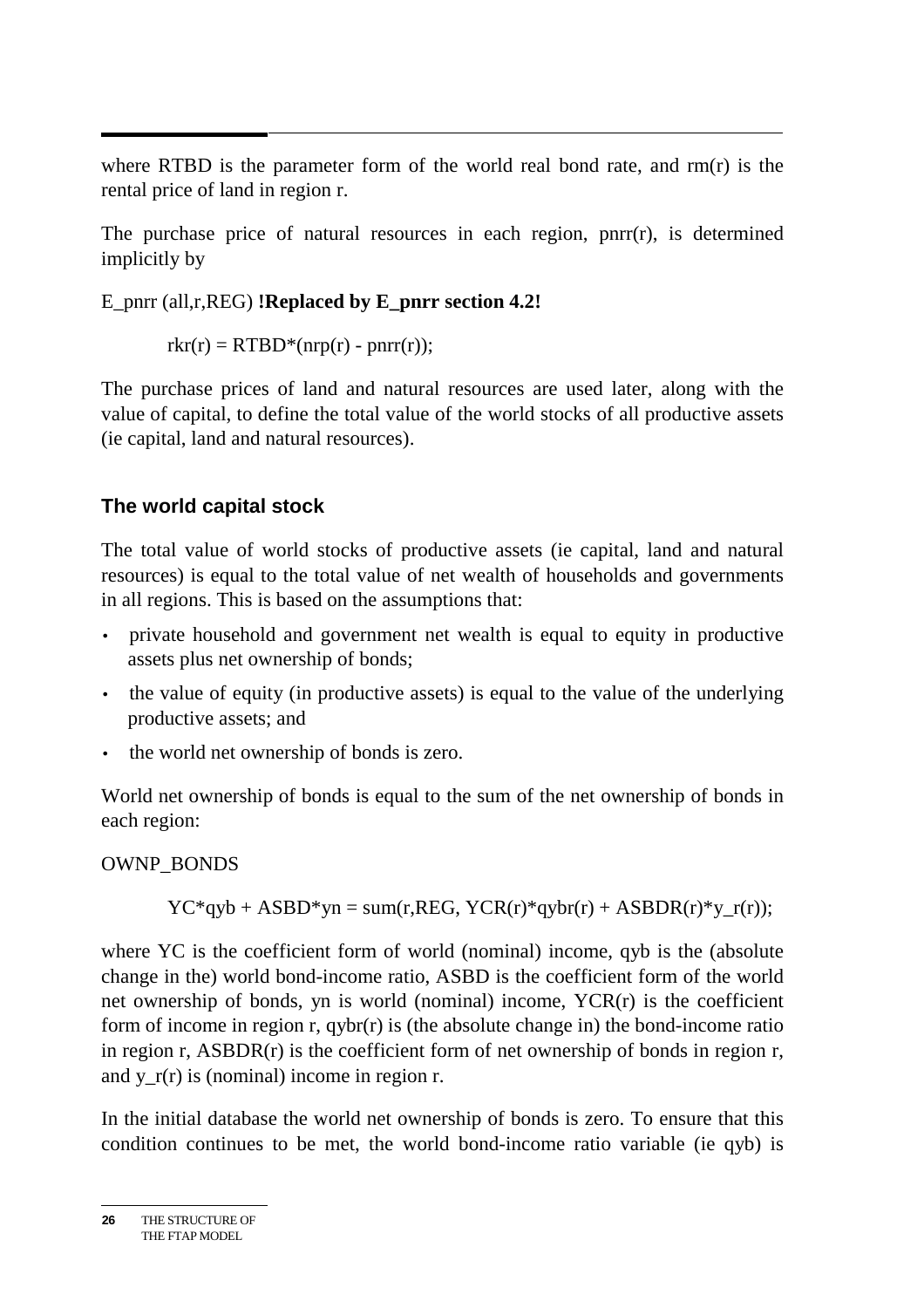exogenous. This is done by allowing the world real bond rate variable (ie rb) to vary.

The sum of net ownership of bonds by households and government in each region gives net ownership of bonds in that region:

OWNP\_BONDS\_REG (all,r,REG)

 $YCR(r)*qybr(r) + ASBDR(r)*y_r(r) =$  $YCHHDPR(r)*qyhbr(r) + ASHHBDR(r)*yhdr(r) +$  $RCGVR(r)*qrgbr(r) + ASGVR(r)*rgr(r);$ 

where YCHHDPR(r) is the coefficient form of private household disposable income in region r, qyhbr(r) is the (absolute change in the) household bond-income ratio in region r, ASHHBDR(r) is the coefficient form of net household ownership of bonds in region r, yhdr(r) is (nominal) household disposable income in region r,  $RCGVR(r)$  is the coefficient form of government receipts in region r,  $qrgbr(r)$  is the (absolute change in the) government bond-income ratio in region r, ASGVR(r) is the coefficient form of net government ownership of bonds in region r, and rgr(r) is government receipts in region r.

Private household wealth is the sum of net household ownership of bonds and (private household) equity in productive assets:

HHOLD\_OWNP\_BONDS\_REG (all,r,REG)

 $ASHHR(r)*ahr(r) =$ 

 $ASEQR(r)*aer(r) + YCHHDPR(r)*qyhbr(r) + ASHHBDR(r)*yhdr(r);$ 

where  $ASHHR(r)$  and ahr(r) are the coefficient and variable forms, respectively, of private household wealth in region r, and  $ASEQR(r)$  and  $aer(r)$  are the coefficient and variable forms, respectively, of equity in productive assets in region r.

In order to determine the value of equity in productive assets in each region, it is necessary to first determine the value of the individual endowments, which make up all productive assets in that region. In levels, the value of a particular endowment in a region is equal to price multiplied quantity. The next four equations define variables for the quantity of those endowment commodities that make up total productive assets in each region, and also for total labour endowments in each region: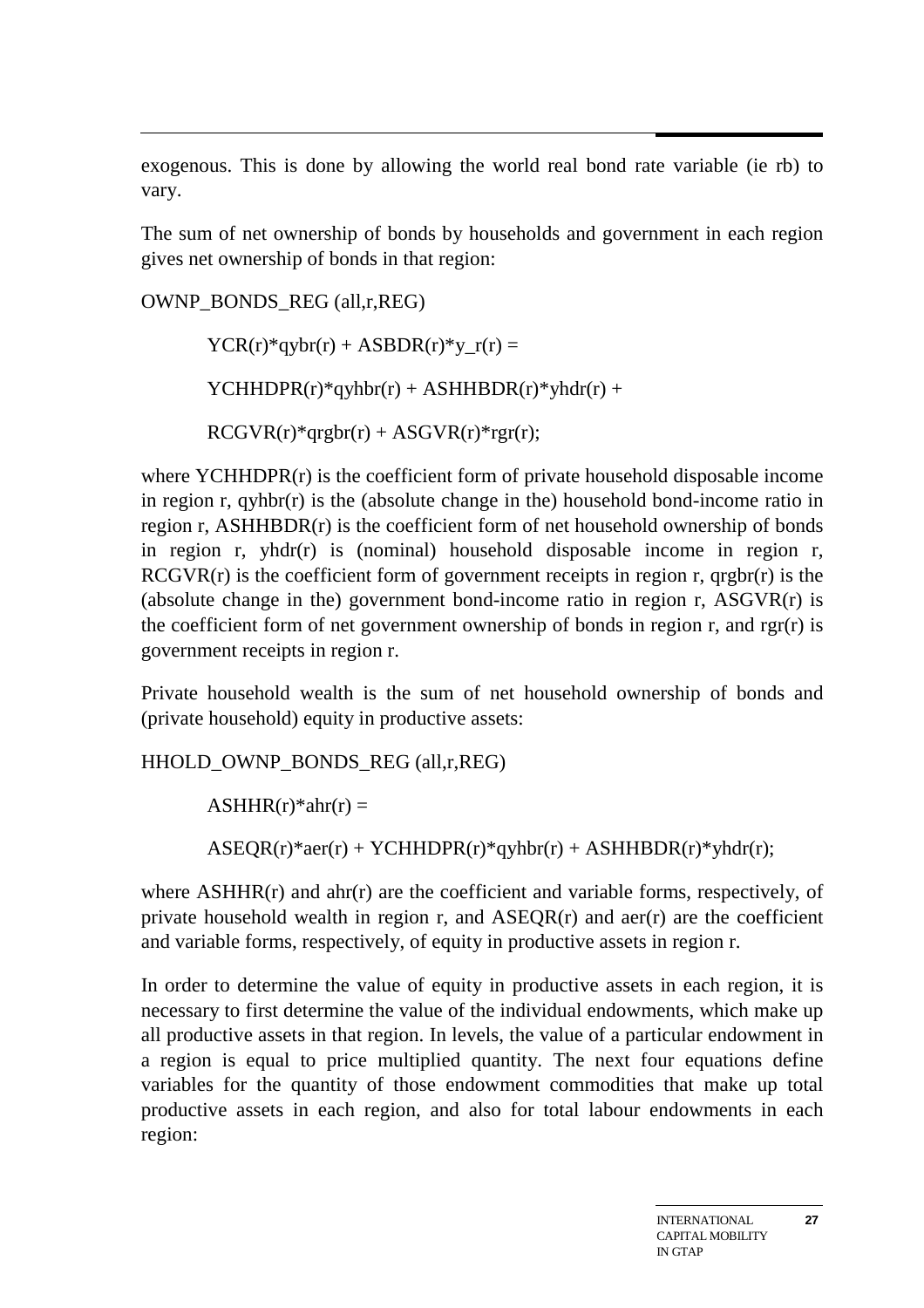E\_kt (all,r,REG) **! Replaced by E\_kt section 4.2!**

 $kt(r) = ksvces(r);$ 

 $E$  mt (all,r,REG)

 $mt(r) = sum(n, LAND, qo(n,r));$ 

 $E$  nru (all,r,REG)

 $nru(r) = sum(nr, NATRES, qo(nr,r);$ 

 $E_l_t$  (all, r, REG)

 $lt(r) = sum (l, LABOR, EVOA(l,r)/sum (l_{r}LABOR, EVOA(l_{r})))*q0(l,r);$ 

where kt(r),  $mt(r)$ ,  $nt(r)$  and lt (r) is the total use of capital, land, natural resources and labour, respectively, in region r, ksvces(r) is the GTAP variable for the use of capital in region r, and  $qo(i,r)$  is the GTAP variable for the output of non-savings commodity i in region r.

Note that as GTAP distinguishes between unskilled and skilled labour, the use of all labour endowments in each region is a share-weighted sum of the use of unskilled and skilled labour in each region.

The value of capital, land and natural resources is determined by the following equations:

VALUE\_CAPL (all,r,REG) **! Altered section 4.2 !**

 $akr(r) = pcgds(r) + kt(r);$ 

VALUE\_LAND (all,r,REG)

 $anr(r) = pnr(r) + mt(r);$ 

E\_anrr (all,r,REG)

 $anrr(r) = pnrr(r) + nru(r);$ 

where  $akr(r)$ ,  $anr(r)$  and  $anr(r)$  is the value of capital, land and natural resources, respectively, in region r.

**<sup>28</sup>** THE STRUCTURE OF THE FTAP MODEL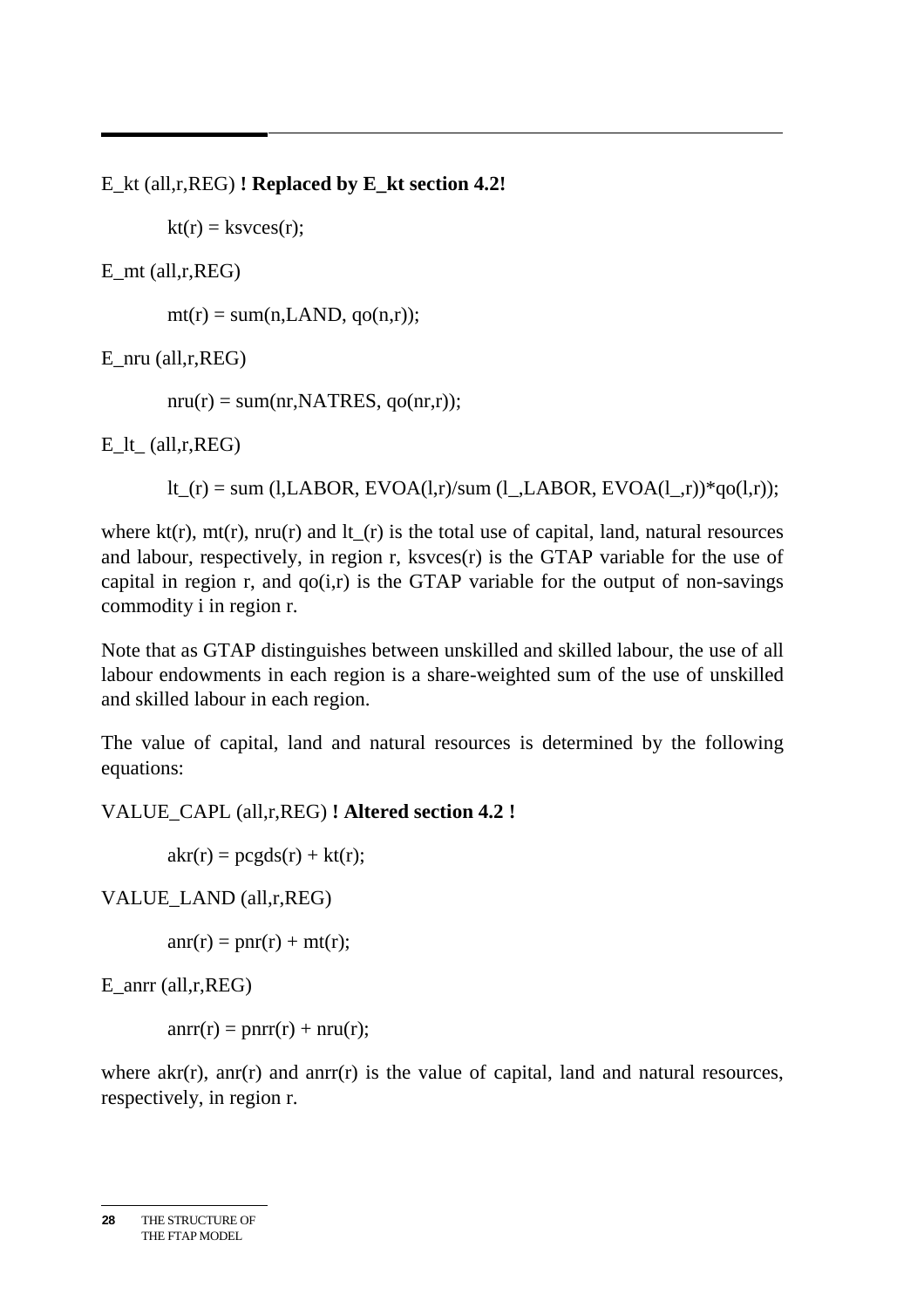Note that assuming industry depreciation rates are constant, depreciation allowances in each region (depr(r)) are proportional to the value of capital in each region, and are therefore defined accordingly:

DEP\_CAPITAL (all,r,REG) **! Altered section 4.7 !**

 $depr(r) = pegds(r) + kt(r);$ 

Equity in productive assets in each region is equal to sum of the value of productive assets:

EQY (all,r,REG) **! Altered section 4.2 !**

 $ASEOR(r)*aer(r) =$ 

 $VKB(r)*akr(r) + ASLNR(r)*anr(r) + ASLNRR(r)*anr(r);$ 

where VKB(r) is the GTAP coefficient denoting the value of beginning-of-period capital stock in region r, and  $ASINR(r)$  and  $ASINRR(r)$  are the coefficient forms of the value of land and the value of natural resources, respectively, in region r.

Equation EQY\_PRICE\_INDX defines an equity price index for productive assets in each region. This is used, later on, in determining wealth accumulation:

EQY\_PRICE\_INDX (all,r,REG) **! Replaced by E\_iper section 4.5 !** 

 $ASEQR(r)*iper(r) =$ 

 $VKB(r)*pcgds(r) + ASLNR(r)*pnr(r) + ASLNRR(r)*pnrr(r);$ 

where  $\text{iper}(r)$  is the equity price index in region r.

For a given set of prices and household and government net wealth in each region, the equations in this section are sufficient to determine the value of the total world stock of productive assets.

### **Wealth accumulation**

The wealth accumulation process reflects the intrinsic dynamics of saving and wealth accumulation. However, since GTAP is comparative static, the accumulation equations must be derived outside the model. This is done by making certain assumptions regarding the time paths of the explanatory variables in the equations, based on the initial assumption that households and governments save (or dissave)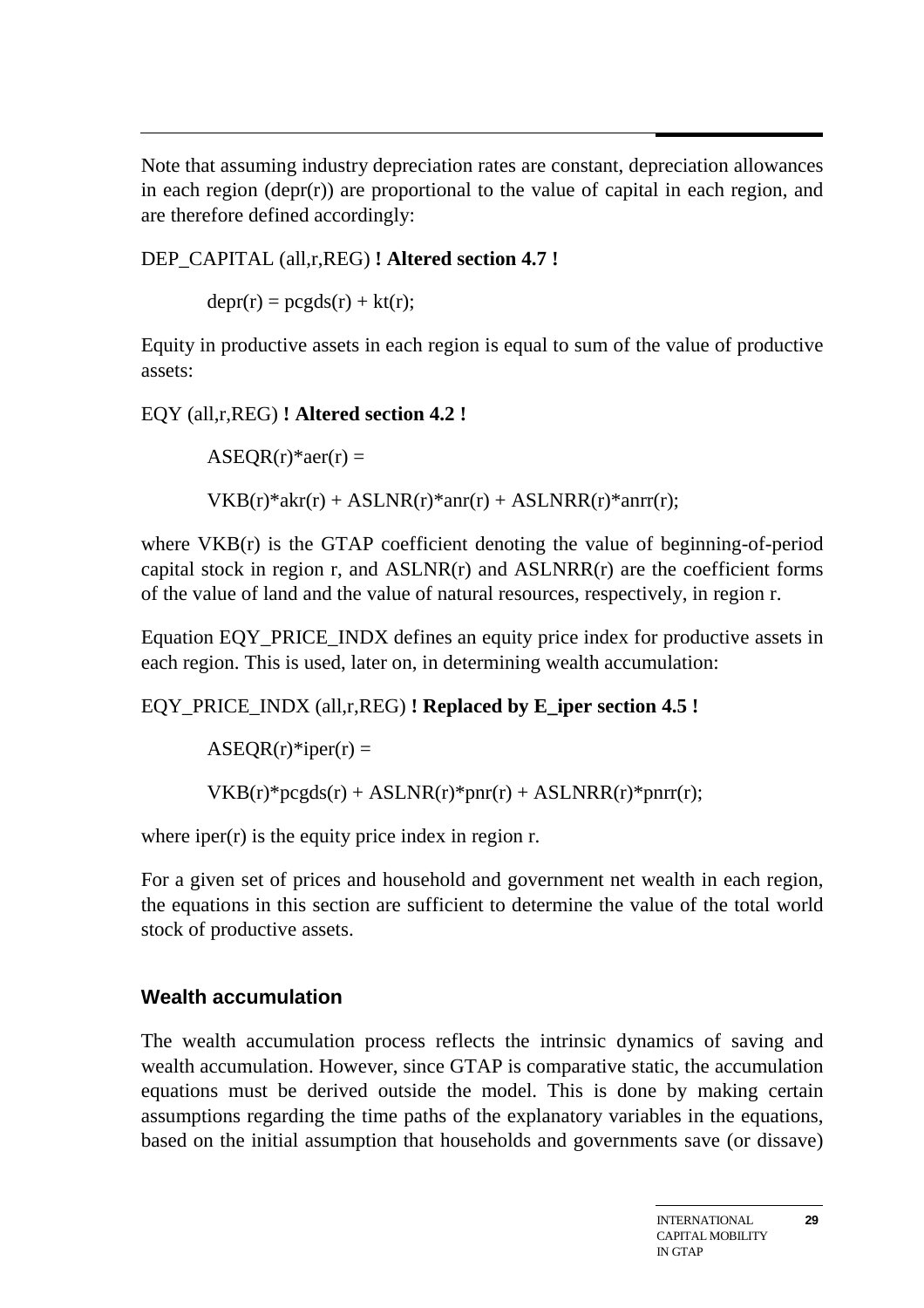some predetermined fraction of their net disposable income. The key assumptions are:

- real income grows at a constant rate through the simulation period;
- any change in the saving ratio is concentrated at the beginning of the simulation period; and
- changes in relative prices are concentrated at the beginning of the simulation period.

Using these assumptions, McDougall (1993b, appendix A) derives accumulation equations that express wealth at the terminal instant as a function of the saving ratio, real income and price variables, also at the terminal instant.

The first of the wealth accumulation equations determines household wealth accumulation:

HHOLD\_WEALTH\_ACCN (all,r,REG)

 $ASHHR(r)*ahr(r) =$ 

 $(ASHHR(r) - CEACWTHH01R(r)*SVT(r)*LGPRSM)*ipahr(r) +$ 

CEACWTHH01R(r)\*YCHHDPR(r)\*LGPRSM\*qyhsr(r) +

 $CEACWTHH01R(r)*SVT(r)*LGPRSM*ppriv(r) +$ 

 $CEACWTHH02R(r)*SVT(r)*LGPRSM*(yhdr(r) - ppriv(r));$ 

where CEACWTHH01R(r) and CEACWTHH02R(r) are household wealth accumulation coefficients defined below, SVT(r) is the coefficient form of private household savings in region r, LGPRSM is a coefficient setting the length of the simulation interval, ipahr $(r)$  is the price index for private household wealth in region r, qyhsr(r) is the (absolute change in the) household saving-disposable income ratio in region r, and  $ppriv(r)$  is the price index for private household expenditures in region r.

The coefficients CEACWTHH01R(r) and CEACWTHH02R(r) are defined by the formulae

**<sup>30</sup>** THE STRUCTURE OF THE FTAP MODEL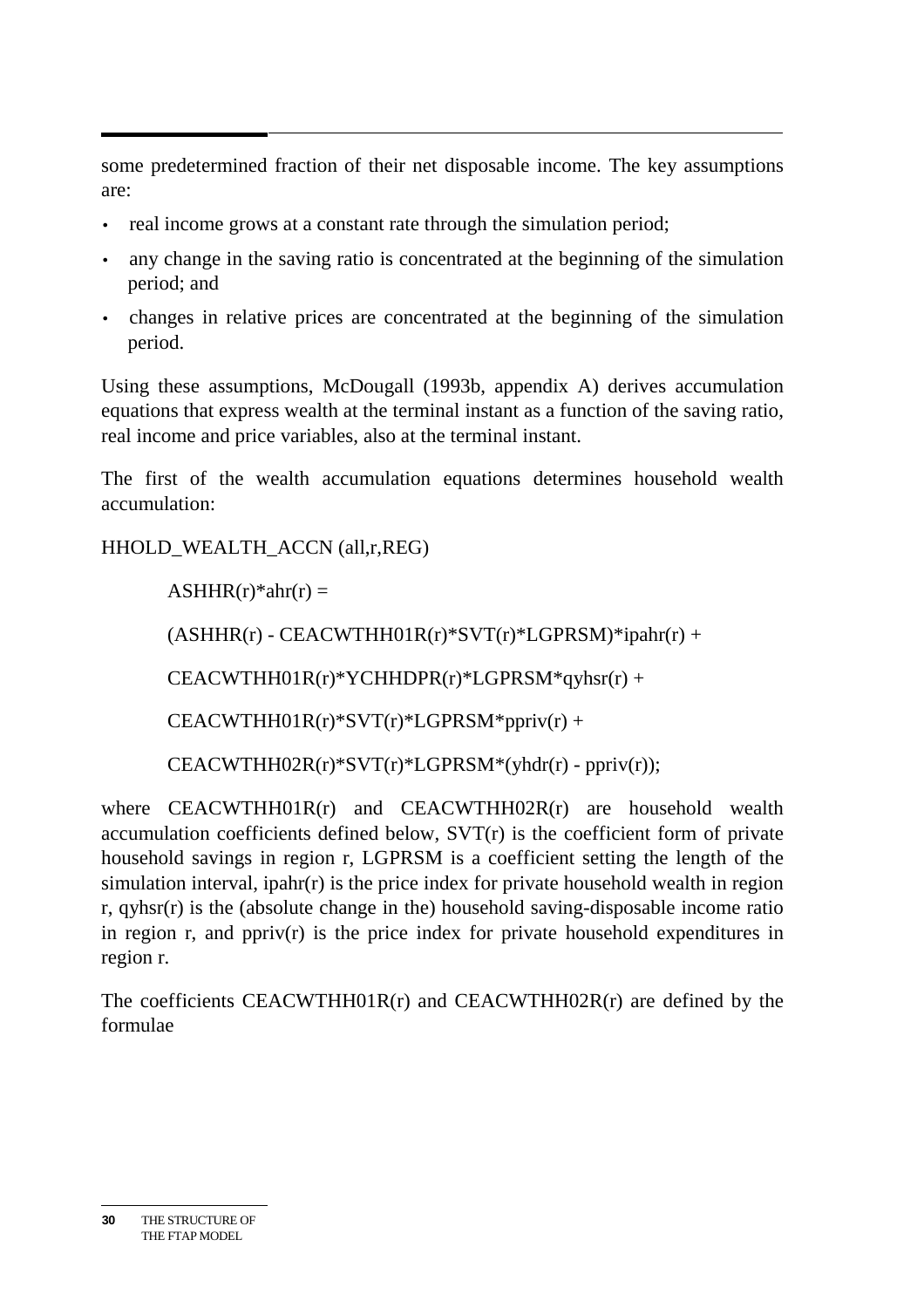(all,r,REG)

 $CEACWTHH01R(r) =$ 

(1.0 - EXP(-GTYCHHRLR(r)\*LGPRSM))/

(GTYCHHRLR(r)\*LGPRSM); and

(all,r,REG)

 $\overline{a}$ 

 $CEACWTHH02R(r) =$ 

 $(GTYCHHRLR(r)*LGPRSM - 1.0 + EXP(-GTYCHHRLR(r)*LGPRSM))/$ 

(GTYCHHRLR(r)\*LGPRSM)^2;

where GTYCHHRLR(r) is a parameter giving the (annual) rate of growth in real household income in region r.2

Equation HHOLD\_WEALTH\_ACCN defines the change in (nominal) private household wealth (the term on the left hand side) as being made up four effects. The first is the change in household wealth due to changes in the prices of assets held at the beginning of the simulation period (the first term on the right hand side). The second is the change in household wealth due to effect of changes in the household saving-disposable income ratio (the second term on the right hand side). The third is the change in household wealth due to the effects of changes in the price of private household expenditures (the third term on the right hand side). The fourth is the change in household wealth due to the effects of changes in real household income (the fourth term on the right hand side). The coefficients in the third and fourth terms on the right hand side are different. This is because in the derivation of the accumulation relation, changes in prices relative to the pre-simulation solution are assumed to be concentrated at the beginning of the simulation period, whereas, changes in real income are assumed to occur evenly over the simulation period.

For use in calculating a household asset price index, a regional and global consumption price index is defined by the equations NATL\_CONSN\_PRINDX and WORLD\_CONSN\_PRINDX, respectively:

<sup>2</sup> McDougall (1993b, appendix A) shows how these coefficients are derived.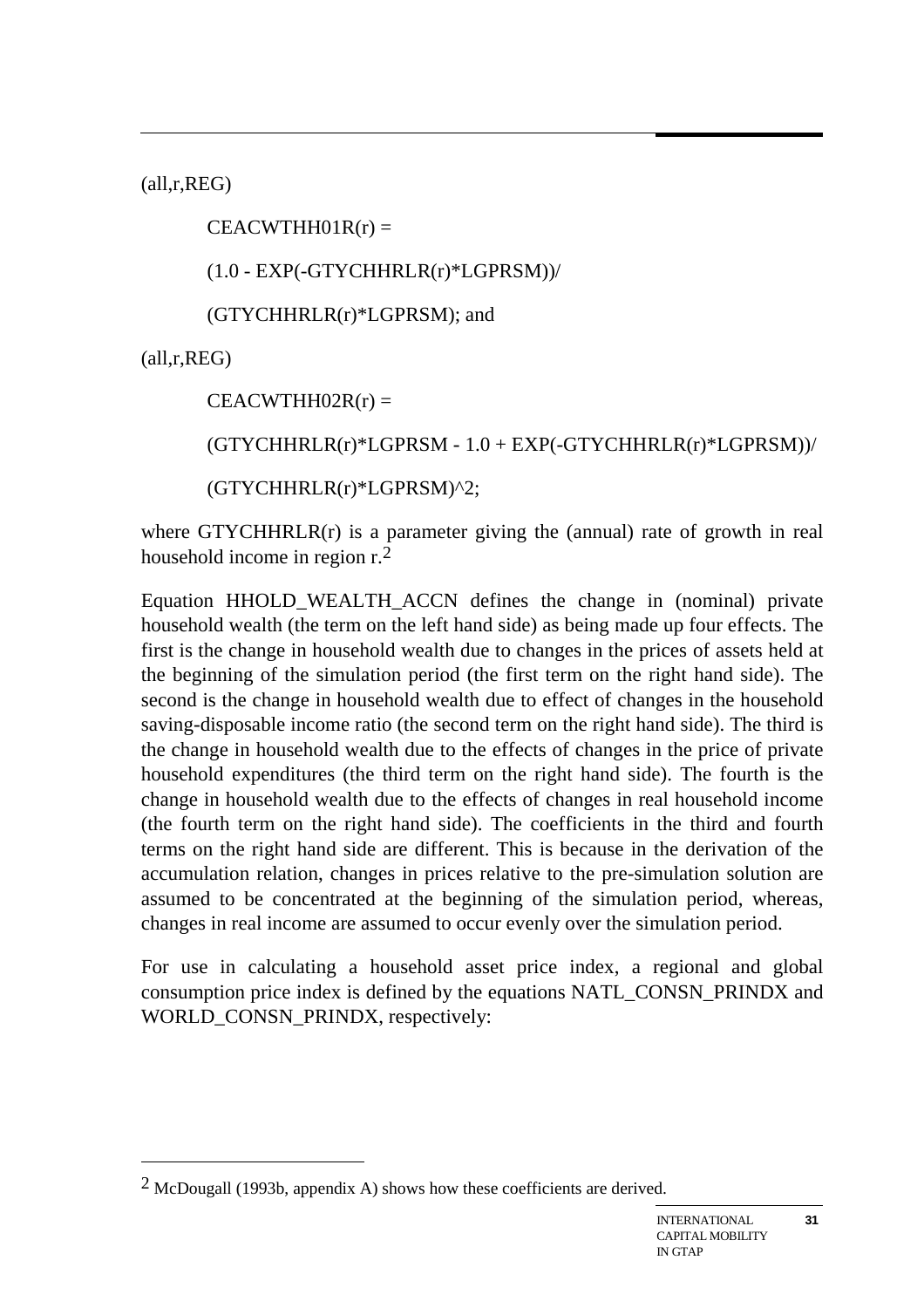NATL\_CONSN\_PRINDX (all,r,REG)

 $YCR(r)*ipcr(r) =$ 

 $PRIVEXP(r)*ppriv(r) + GOVEXP(r)*pgov(r) + SVR(r)*pcgds(r);$  and

WORLD\_CONSN\_PRINDX

 $EPCS*ipc = sum(r, REG, EPCSR(r)*ipcr(r));$ 

where ipcr(r) is the national consumption price index in region r, PRIVEXP(r) and GOVEXP are coefficients for private household and government consumption expenditure, respectively, in region r,  $pgov(r)$  is the price index for government consumption in region r, SVR(r) is the coefficient form of net (of depreciation) savings in region r, EPCS is the coefficient form of world consumption expenditure, ipc is the world consumption price index, and EPCSR(r) is the coefficient form of consumption expenditure in region r.

Equation NATL\_CONSN\_PRINDX defines the consumption price index in each region as a share-weighted average of the prices of consumption and investment in each region. Equation WORLD\_CONSN\_PRINDX defines the world consumption price index as a share-weighted sum of the regional consumption price indices.

The first term on the right hand side of the household accumulation equation (HHOLD\_WEALTH\_ACCN) calculates the change in household wealth due to changes in the prices of assets held at the beginning of the simulation period. This requires that a household asset price index be defined. This household asset price index is a share weighted average of the equity price index in each region and the world consumption price index:

#### HHOLD\_ASST\_PRINDX (all,r,REG) **! Altered in FTAP version 2, Appendix J !**

#### $ASHHR(r)*ipahr(r) = ASEQR(r)*iper(r) + ASHHBDR(r)*ipc;$

The calculation of ipahr(r) should be done using data at the beginning of the simulation period. Equation HHOLD\_ASST\_PRINDX, however, uses data applying to the end of the simulation period. Thus, it is not strictly correct. In practice, however, the second and fourth terms on the right hand side of equation HHOLD WEALTH ACCN, which relate to real saving, are likely to dominate the asset revaluation term (the first term on the right hand side of equation HHOLD\_WEALTH\_ACCN).

Further, the equation NATL\_CONSN\_PRINDX is also not strictly correct. It uses the price of investment in each region (pcgds(r)), whereas the correct deflator would

**<sup>32</sup>** THE STRUCTURE OF THE FTAP MODEL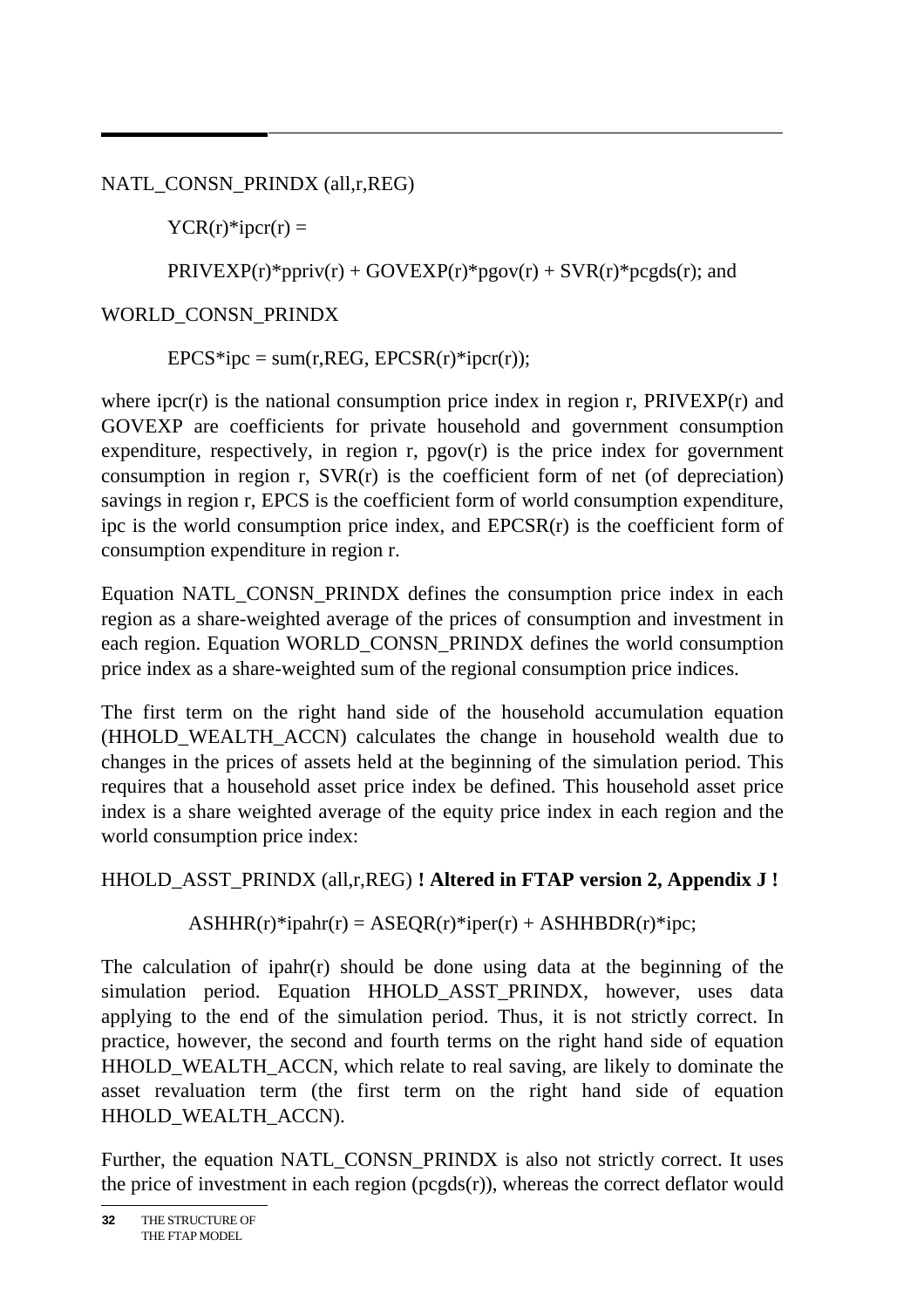be the price of savings in each region. However, no such variable existed in the original SALTER implementation of the ICM extension. Thus, the price of investment was used to define a world consumption price index, as well as being used to define real national income (see equation REAL\_NATL\_INCOME in section 8). In GTAP, however, the price of savings is defined for each region and, therefore, real national income is (correctly) specified using the price of savings.

There is a similar wealth accumulation relation for government:

GOVT\_WEALTH\_ACCN (all,r,REG)

 $RCGVR(r)*qrgbr(r) + ASGVR(r)*rgr(r) =$  $(ASGVR(r) - CEACWTGVO1R(r)*SPGVR(r)*LGPRSM)*ipc +$ CEACWTGV01R(r)\*RCGVR(r)\*LGPRSM\*qrgsr(r) +  $CEACWTGV01R(r)*SPGVR(r)*LGPRSM*pgov(r) +$ CEACWTGV02R(r)\*SPGVR(r)\*LGPRSM\*(rgr(r) - pgov(r));

where SPGVR(r) is the coefficient form of the government surplus on current transactions in region r, and  $qrgsr(r)$  is the (absolute change in the) ratio of government surplus on current transactions to net government receipts (government saving ratio) in region r. CEACWTGV01R(r) and CEACWTGV02R(r) are government wealth accumulation coefficients defined in the same way as CEACWTHH01R(r) and CEACWTHH02R(r), with the rate of growth in real household income in region  $r$  (GTYCHHRLR $(r)$ ) replaced by the rate of growth in real government receipts in region  $r$  (GTYCGVRLR(r)).<sup>3</sup>

#### **National income and saving**

 $\overline{a}$ 

Net factor income in each region  $(yfn(r))$  is a share-weighted sum of all factor income less depreciation of capital in each region:

<sup>3</sup> McDougall (1993b, appendix A) shows how these coefficients are derived.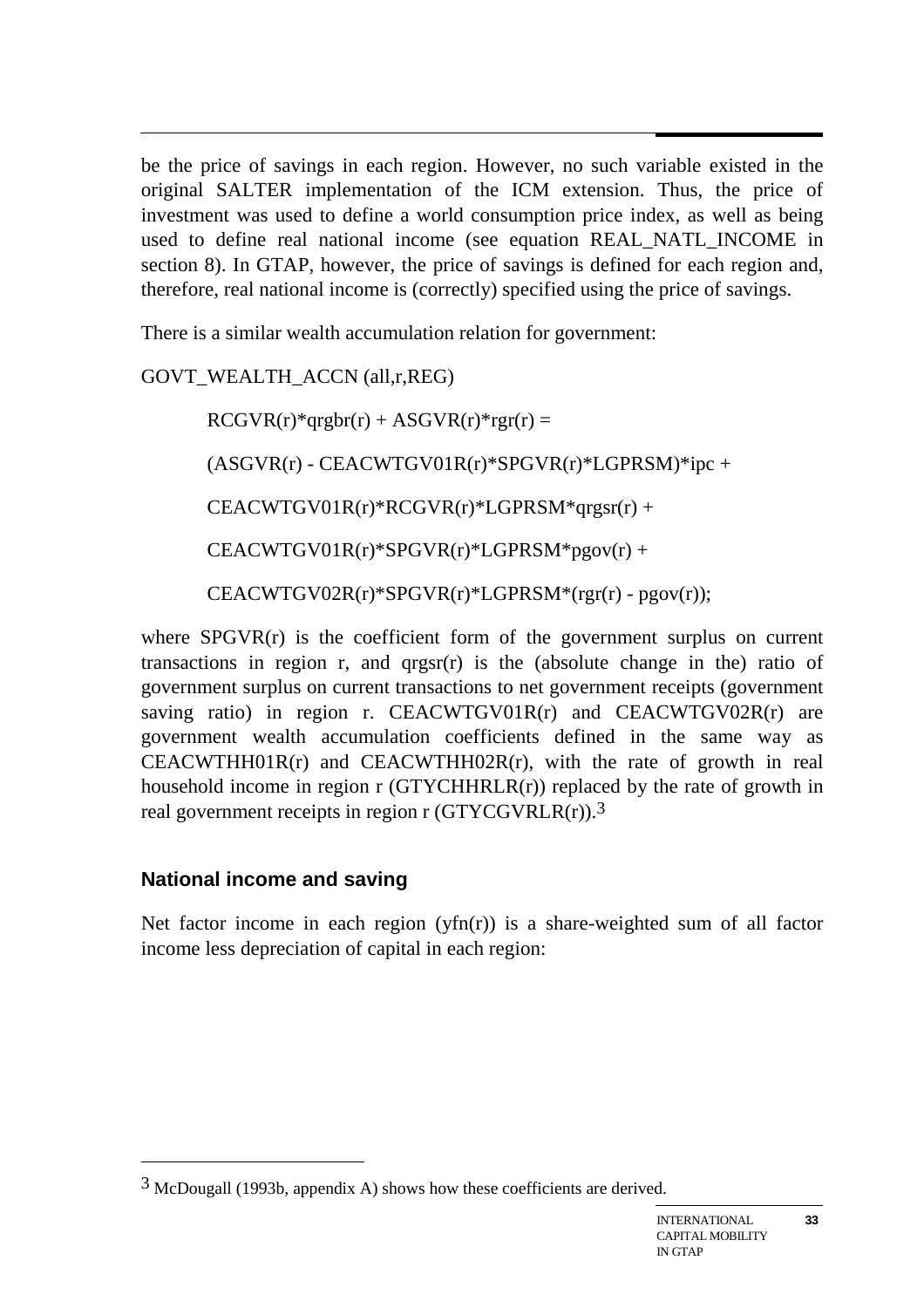NET\_FACT\_INC (all,r,REG)

 $yfn(r) =$  $SLYF(r)*(w(r) + lt(r)) +$  $sum(i,TRAD\_COMM, (SKYF(i,r)*(rp(i,r) + kk(i,r)))) +$  $SMYF(r)*(rm(r) + mt(r)) + SNYF(r)*(nrp(r) + nru(r)) - SDDDF(r)*depr(r);$ 

where SLYF(r), SMYF(r), SNYF(r) and SDDDF(r) are coefficients representing the market (or pre-tax) price share of labour income, land income, natural resource income and depreciation, respectively, in net (of depreciation) factor income in region r, and SKYF(j,r) is a coefficient representing the market (or pre-tax) price share of capital income in net (of depreciation) factor income of industry j in region r.

The introduction of foreign income flows causes the value of domestic product and national income to diverge. This necessitates the introduction of a national income variable, which is the sum of domestic factor income, net (of subsidies) indirect taxes, and net (foreign) interest income:

#### NATL\_INCOME (all,r,REG) **! Altered section 8.6 !**

 $YCR(r)*y r(r) =$  $YFNT(r)*yfn(r) + YCR(r)*qyir(r) + YCITR(r)*y_r(r) + GRCOMT(r)*rc(r);$ 

where YFNT(r) is the coefficient form of net (of depreciation) factor income in region r, respectively, qyir(r) is the (absolute change in the) ratio of net interest income (from bonds) to national (nominal) income in region r, YCITR(r) is the coefficient form of net interest income in region r, GRCOMT(r) is the coefficient form of net (of subsidies) indirect tax revenue in region r, and  $rc(r)$  is government revenue from commodity taxes in region r. Thus, national income is the sum of domestic factor income (the first term on the right hand side), net (interest) income from abroad (the second and third terms on the right hand side) and net indirect taxes (the fourth term on the right hand side). The equation NATL\_INCOME replaces the GTAP equation REGIONALINCOME and the variable  $y_r(r)$  replaces the GTAP variable y(r).

The (absolute change in the) ratio of net interest income to national income in each region is determined by the equation:

**<sup>34</sup>** THE STRUCTURE OF THE FTAP MODEL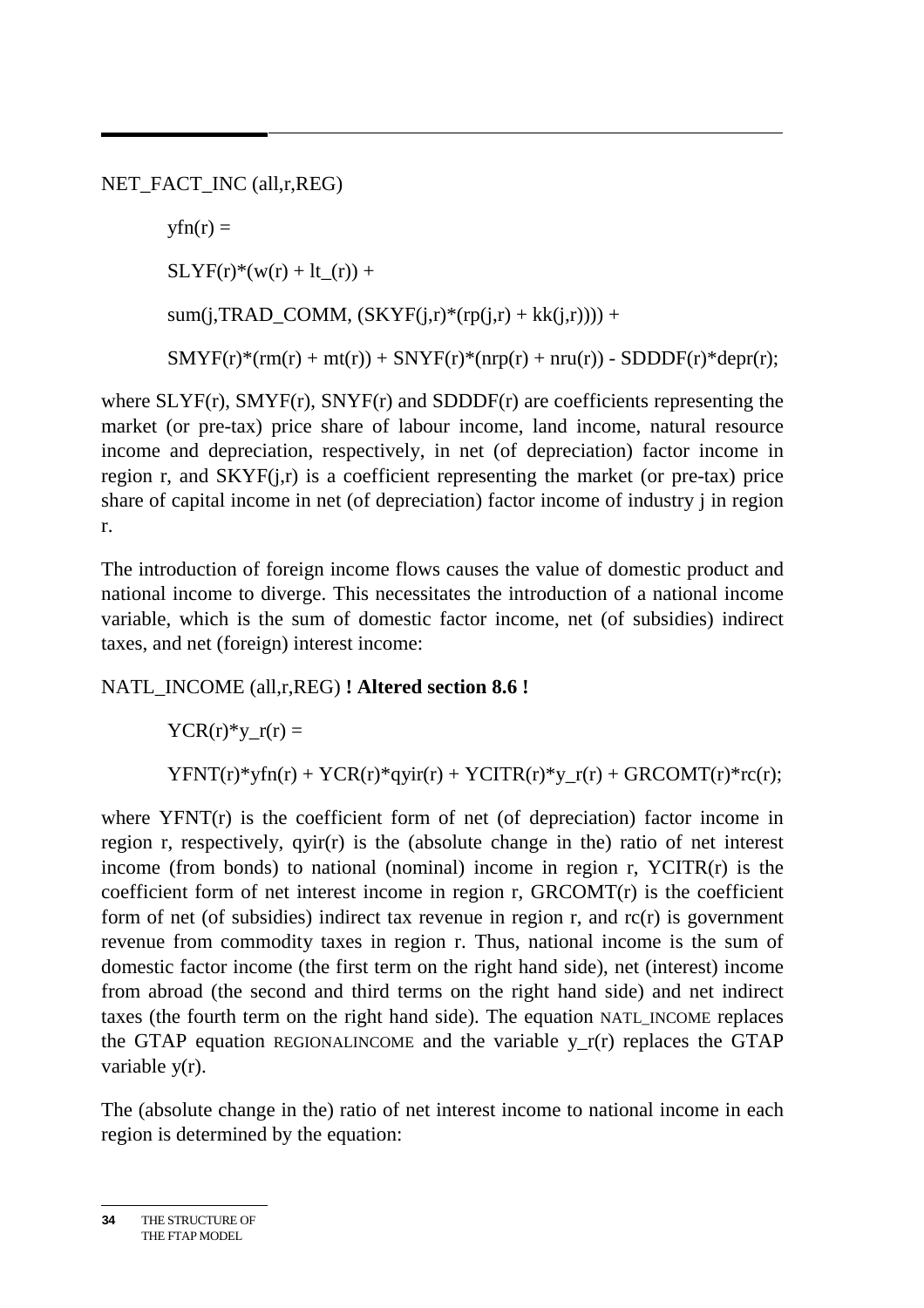INTT\_INCOME\_REGN (all,r,REG)

 $YCR(r)*qvir(r) = ASBDR(r)*rbr(r) + RTBD*YCR(r)*qvbr(r);$ 

that is, in levels, the bond rate in each region multiplied by the ratio of the net ownership of bonds to national income in each region.

#### **Household income**

Household disposable income is given by the equation:

```
HHOLD_DISPBLE_INCOME (all,r,REG)
```

```
YCHHDPR(r)*yhdr(r) = YCHHR(r)*yhr(r) - RVTXYCR(r)*rtyr(r);
```
where YCHHR(r) and yhr(r) are the coefficient and variable forms, respectively, of household income in region r, and RVTXYCR(r) and rtyr(r) are the coefficient and variable forms of income tax revenue in region r. Thus, the change in household disposable income (the left hand side of equation HHOLD\_DISPBLE\_INCOME) is equal to the change in household income (the first term on the right hand side) less the change in income tax (the second term on the right hand side).

Household income is given by the equation:

HHOLD\_INCOME (all,r,REG)

 $YCHHR(r)*yhr(r) =$  $LTT(r)*ylr(r) + YCHHPPR(r)*yhpr(r) +$  $URGVHHR(r)*ughr(r) + d_\text{ughr}(r);$ 

where  $LTT(r)$  and  $ylr(r)$  are the coefficient and variable forms, respectively, of labour income in region r, YCHHPPR(r) and yhpr(r) are coefficient and variable forms of household property income in region r, URGVHHR(r) and ughr(r) are the coefficient and variable forms, respectively, of government transfer payments in region r, and d\_ughr(r) is a (usually) exogenous variable defined in absolute change form. This variable can be used to shock government transfer payments.

Equation HHOLD\_INCOME says that household income in each region is the sum (in levels) of labour income, household property income and government transfer payments in that region. It should be noted that a new form of household income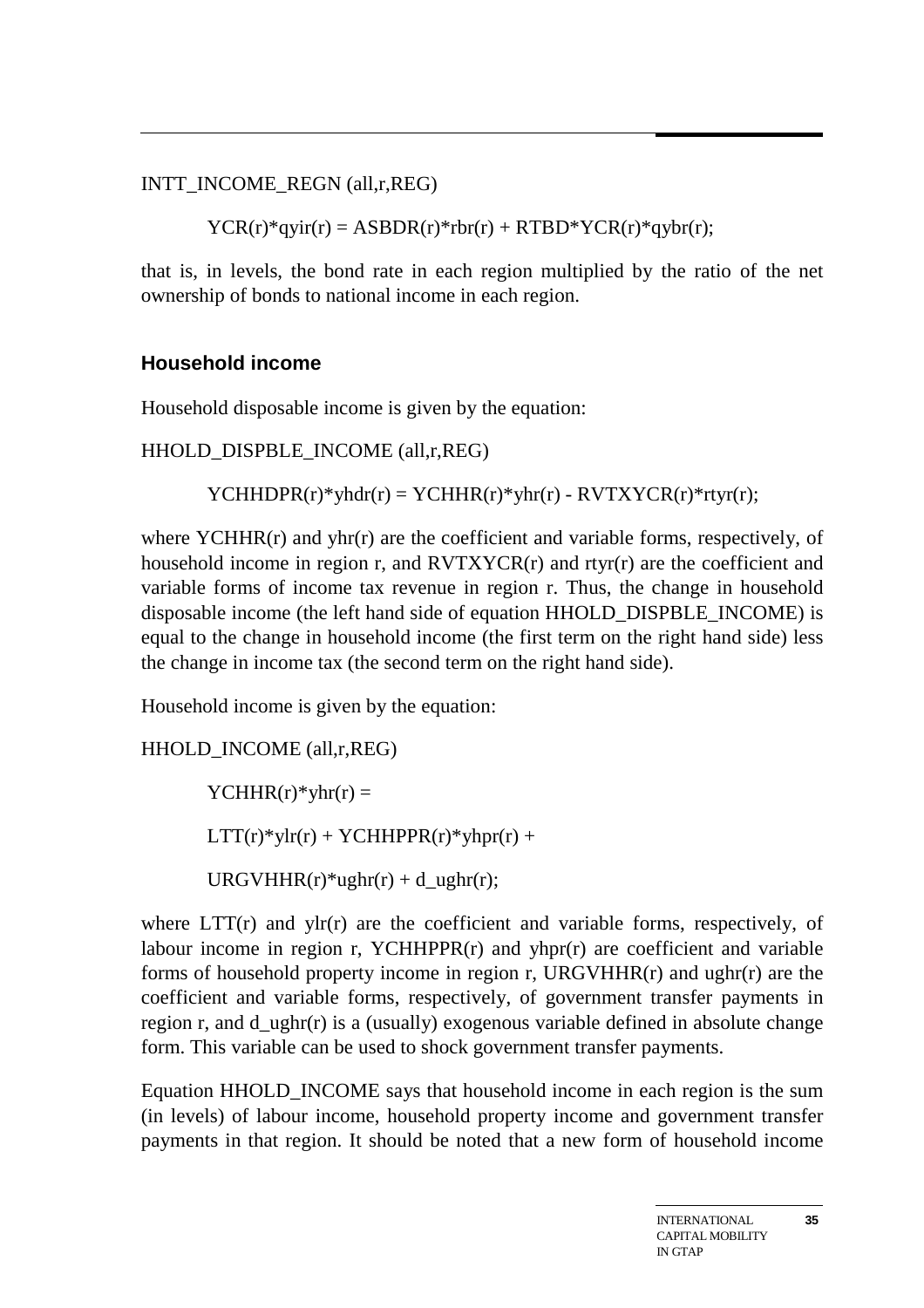(and government spending) has been added to the model, in the form of transfer payments from governments to households.

Labour income (in levels) in each region is the product of the wage rate and labour employed in that region:

LABR\_INCOME (all,r,REG)

 $ylr(r) = w(r) + lt(r);$ 

Household property income is defined by the equation:

PROPY\_INCOME (all,r,REG)

 $YCHHPPR(r)*vhpr(r) =$ 

 $YCEQR(r)*ver(r) + YCHHDPR(r)*qyhir(r) + YCHHITR(r)*yhat(r);$ 

where  $YCEQR(r)$  and yer(r) are the coefficient and variable forms, respectively, of equity (in productive assets) income region r, qyhir(r) is the (absolute change in the) ratio of household net interest income to household disposable income, and YCHHITR(r) is the coefficient form of net interest income of households in region r. Thus, household property income in each region is the sum of equity income and household net interest income in that region. Household net interest income is a new source of household income introduced as part of the ICM extension.

Equity income in each region is equal to net (of depreciation) income from all productive assets (capital, land and natural resources) in each region:

EQY\_INCOME (all,r,REG)

 $YCEQR(r)*ver(r) =$  $KTT(r)*fke(r) + MTT(r)*(rm(r) + mt(r)) + NTT(r)*(nrp(r) + nru(r)) VDEP(r)*depr(r);$ 

where KTT(r) and fke(r) are the coefficient and variable forms, respectively, of capital earnings in region r, MTT(r) is land earnings in region r, NTT(r) is natural resource earnings in region r, and VDEP(r) is the coefficient form of depreciation in region r.

Equation FIXD\_CAPL\_EARNINGS defines the market (or pre-tax) price value of capital earnings in each region:

FIXD\_CAPL\_EARNINGS (all,r,REG)

**<sup>36</sup>** THE STRUCTURE OF THE FTAP MODEL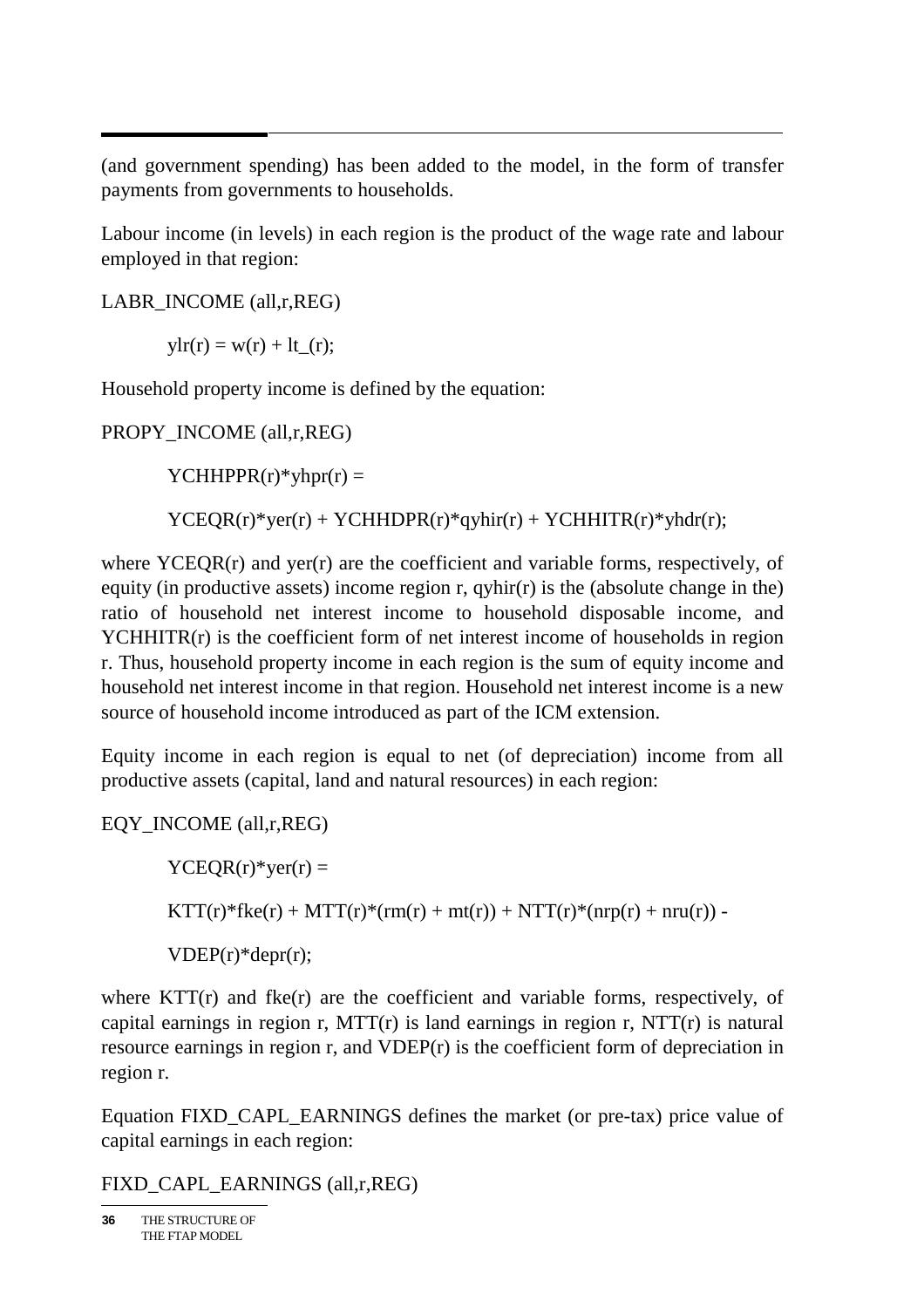$KTT(r)*fke(r) = sum(j, TRAD\_COMM, CAP(j,r)*(rp(j,r) + kk(j,r));$ 

where  $CAP(j,r)$  is the coefficient form of the market (or pre-tax) price value of capital earnings from industry j in region r. Capital earnings (in levels) from each industry in each region is equal to the rental price multiplied by the quantity of capital. By extension, the market price value of capital earnings in each region is a share-weighted sum of the capital earnings from all industries in each region.

The ratio of household net interest income to household disposable income in each region is given (in levels) by the product of the bond rate and the ratio of household net ownership of bonds to household disposable income in that region:

HHOLD\_INTT\_INCOME (all,r,REG)

 $YCHHDPR(r)$ <sup>\*</sup>qyhir(r) =

ASHHBDR(r)\*rbr(r) + RTBD\*YCHHDPR(r)\*qyhbr(r);

The equation DISPN\_HHOLD\_INCOME sets private household consumption proportional to private household disposable income, if the household savings ratio is held fixed:

DISPN\_HHOLD\_INCOME (all,r,REG)

 $YCHHDPR(r)*yhdr(r) =$ 

 $PRIVEXP(r)*yp(r) + YCHHDPR(r)*qvhsr(r) + SVT(r)*vhdr(r);$ 

where yp(r) is private household consumption expenditure in region r. Equation DISPN\_HHOLD\_INCOME says that the change in private household consumption expenditure (the first term on the right hand side) is equal to the difference between the change in private household disposable income (the term on the left hand side) and the change in private household savings (the second and third terms on the right hand side).

An equation determining private household pre-transfer (disposable) income, used later in determining private household transfer payments, is also added:

HHOLD\_PRIVTE\_INCME (all,r,REG)

 $YCHHPVR(r)*yhvr(r) =$ 

 $LTT(r)*ylr(r) + YCHHPPR(r)*yhpr(r) - RVTXYCR(r)*rtyr(r);$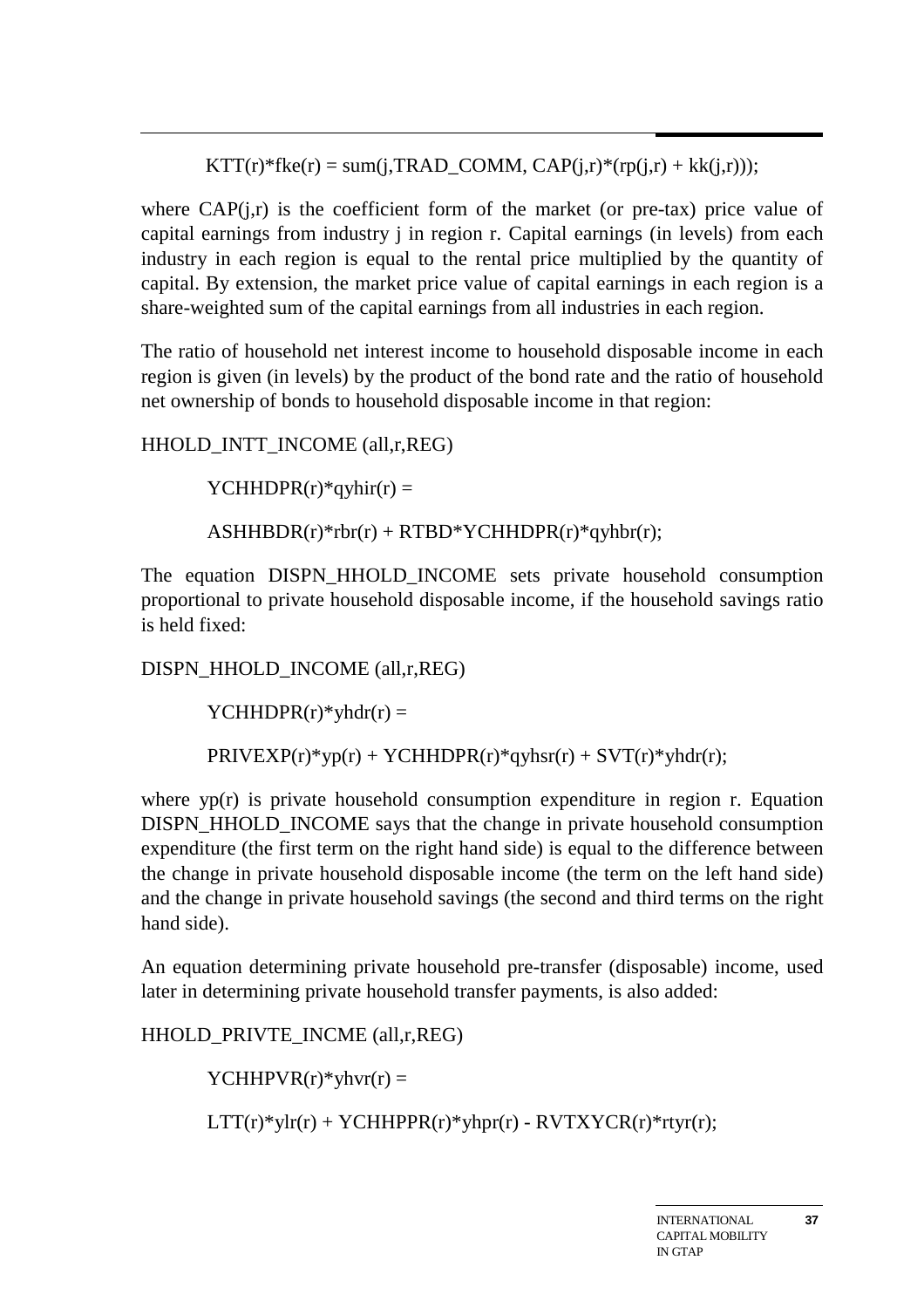where  $YCHHPVR(r)$  and  $yhvr(r)$  are the coefficient and variable forms of private household pre-transfer (disposable) income in region r. That is, private household pre-transfer (disposable) income in each region is equal to labour income plus private household property income less income tax in each region.

#### **Government receipts and outlays**

In order to determine government revenue from commodity taxes, four variables relating to the use, and taxes on the use, of intermediate inputs into the production of capital goods (investment) need to be defined.

The use of domestic and imported commodities in the production of capital goods is defined by the equations:

E\_invd (all,i,TRAD\_COMM)(all,r,REG)

 $invd(i,r) = sum(c, CGDS\_COMM, qfd(i,c,r));$ 

E\_invi (all,i,TRAD\_COMM)(all,r,REG)

 $inv(i,r) = sum(c, CGDS$  COMM,  $qfm(i,c,r)$ ;

where invd $(i,r)$  and invi $(i,r)$  is the use of domestic and imported traded commodity i, respectively, in investment in region r, CGDS\_COMM is the set of the single capital goods commodity (investment), and  $qfd(i,c,r)$  and  $qfm(i,c,r)$  is the GTAP variable for the use of domestic and imported traded commodity i, respectively, in produced commodity c in region r.

Taxes on the use of these commodities are also defined:

E\_tinvd (all,i,TRAD\_COMM)(all,r,REG)

 $tinvd(i,r) = sum(c, CGDS\_COMM, tfd(i,c,r));$ 

E\_tinvi (all,i,TRAD\_COMM)(all,r,REG)

 $tinv(i,r) = sum(c, CGDS\_COMM, tfm(i,c,r));$ 

where tinvd $(i,r)$  and tinvi $(i,r)$  is the power of the tax on domestic and imported traded commodity i, respectively, used for investment in region r, and  $tfd(i,c,r)$  and tfm(i,c,r) is the GTAP variable for the power of the tax on domestic and imported commodity i, respectively, used by industry c in region r.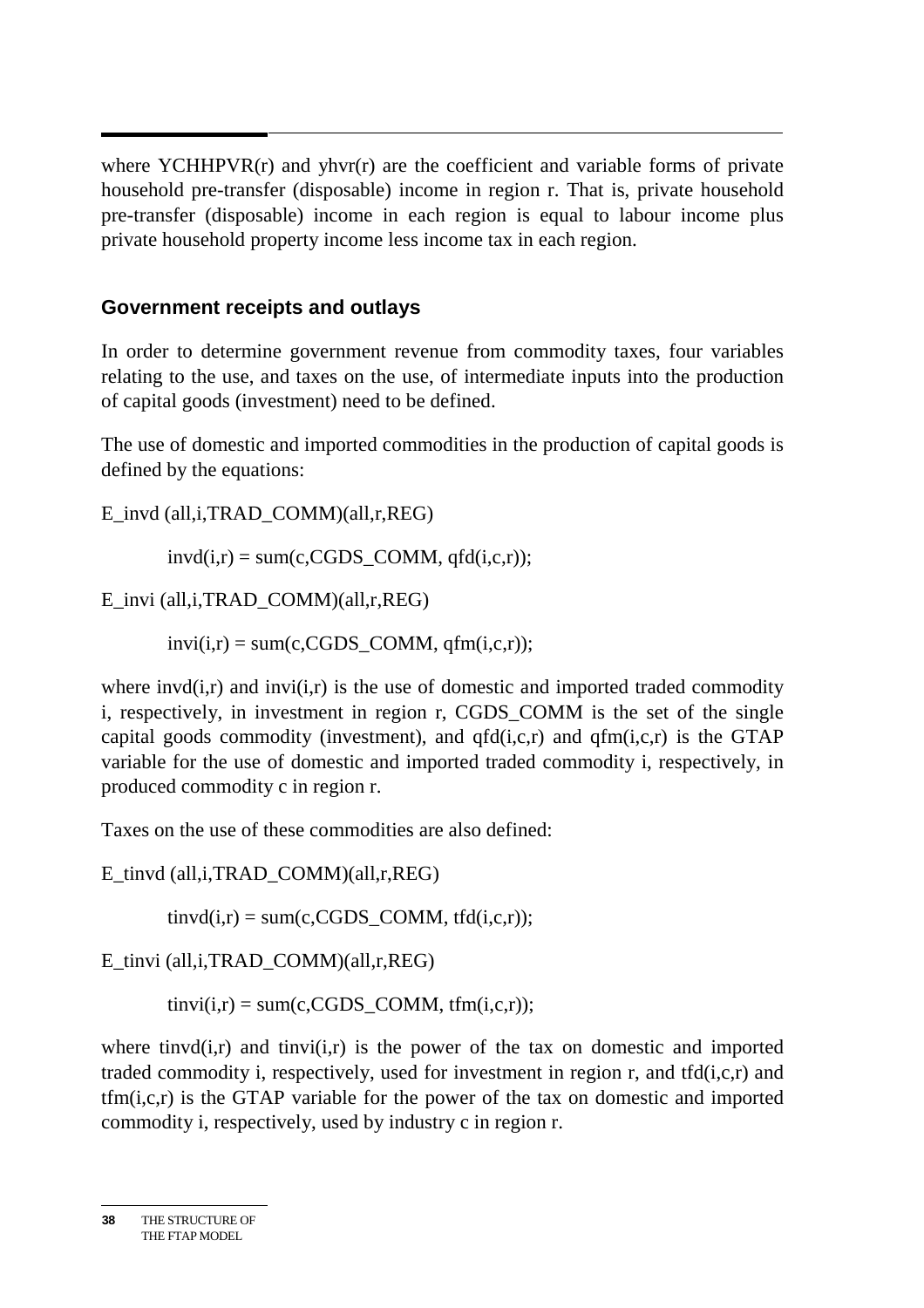A group of eight equations together calculate commodity tax revenue in each region. The derivation of these equations is described in appendix A of Jomini, McDougall, Watts, and Dee (1994).

The contribution of a change in output taxes to the per cent change in commodity tax revenue in each region, is defined by equation REVINDT:

REVINDT (all,r,REG)

 $grsub(r) =$ (RECIP\_GRCOMT(r))\*sum(i,TRAD\_COMM,  $(COSTINP(i,r)*to(i,r)) + PTAX(i,r)*(qo(i,r) + pm(i,r));$ 

where grsub(r) is the (absolute change in the) contribution of a change in output taxes to the per cent change in commodity tax revenue in region r, RECIP GRCOMT $(r)$  is a coefficient defining the inverse of commodity tax revenue in region r, COSTINP(i,r) is the coefficient form of the agent's (or post-tax) price value of the total cost of intermediate inputs used by industry i in region r, to $(i,r)$  is the GTAP variable for the power of the output (or income) tax on non-savings commodity i in region r, and  $PTAX(i,r)$  is the GTAP coefficient for the value of the output (or income) tax on non-savings commodity i in region r.

The contribution of a change in taxes on intermediate inputs into current production to the per cent change in commodity tax revenue in each region, is defined by the equation REVINT:

REVINT (all,r,REG)

 $grint(r) =$ (RECIP\_GRCOMT(r))\*(sum(i,TRAD\_COMM, sum(j,TRAD\_COMM, (VDFM(i,j,r) +DFTAX(i,j,r))\*tfd(i,j,r) +  $DFTAX(i,j,r)*(qfd(i,j,r) + pm(i,r)))$  + sum(i,TRAD\_COMM, sum(j,TRAD\_COMM,  $(VIFM(i,j,r) + IFTAX(i,j,r))$ \*tfm $(i,j,r) + IFTAX(i,j,r)$ \*(qfm $(i,j,r) +$  $pim(i,r))))$ ;

where  $grint(r)$  is the (absolute change in the) contribution of a change in taxes on intermediate inputs to the per cent change in commodity tax revenue in region r,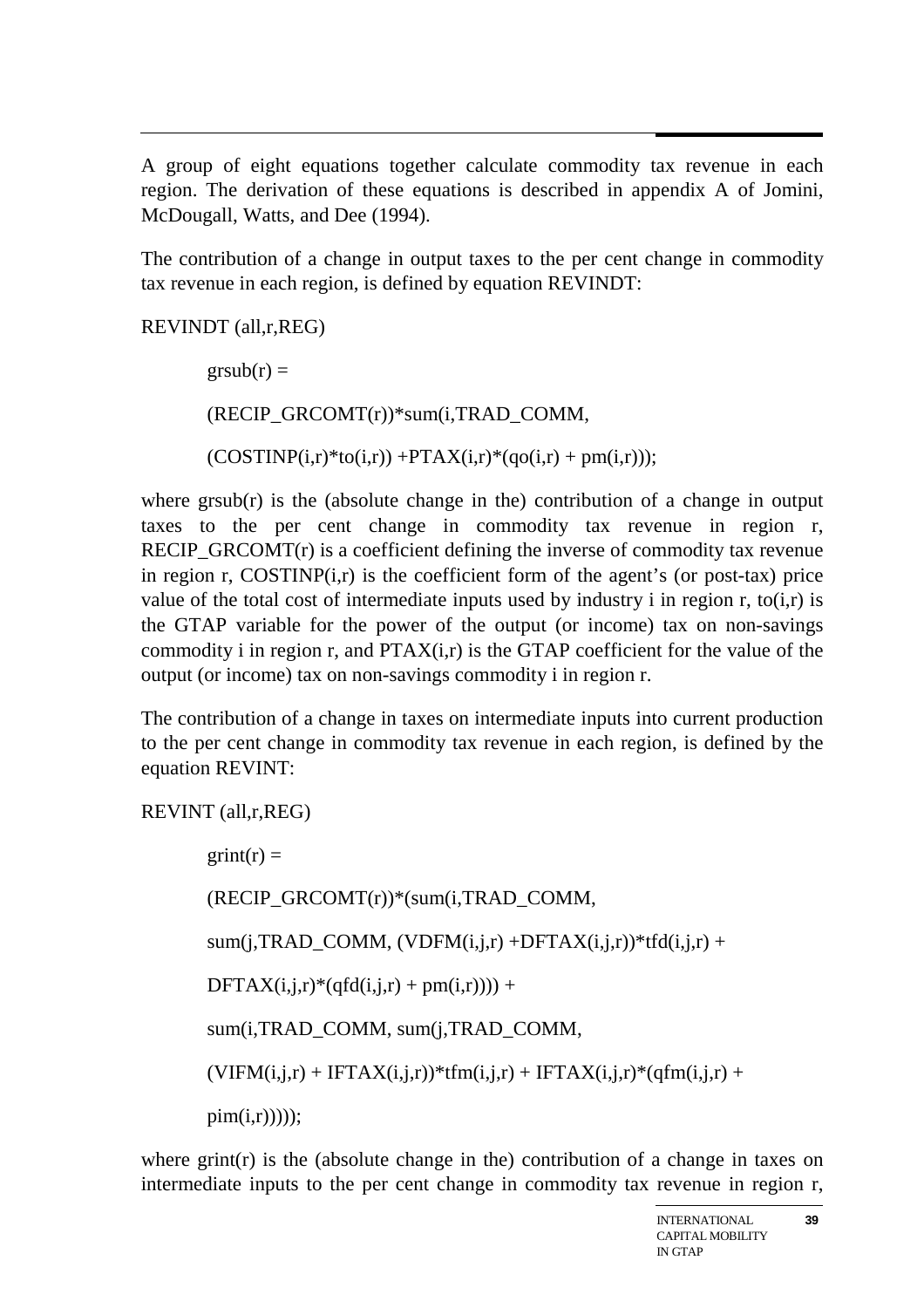VDFM $(i,j,r)$  is the GTAP coefficient for the market (or pre-tax) price value of purchases of domestic traded good i by industry j in region r,  $DFTAX(i,j,r)$  is the GTAP coefficient for the value of taxes on the use of domestic traded good i by industry j in region r,  $VIFM(i,j,r)$  is the GTAP coefficient for the market (or pre-tax) price value of purchases of imported traded good i by industry j in region r, and  $IFTAX(i,j,r)$  is the GTAP coefficient for the value of taxes on the use of imported traded good i by industry j in region r.

The contribution of a change in taxes on intermediate inputs into the production of capital goods (investment) to the per cent change in commodity tax revenue in each region, is given by equation REVINV:

REVINV (all,r,REG)

 $grinv(r) =$  $(RECIP_GRCOMMT(r))*(sum(i,TRAD_COMM, (DINV(i,r) +$  $TIRD(i,r)*tinvd(i,r) + TIRD(i,r)*(invd(i,r) + pm(i,r))) +$ sum(i,TRAD\_COMM,  $(IINV(i,r) + TIRI(i,r))$ \*tinvi(i,r) +  $TIRI(i,r)*(invi(i,r) + pim(i,r))))$ ;

where  $\text{griuv}(r)$  is the (absolute change in the) contribution of a change in taxes on intermediate inputs into investment to the per cent change in commodity tax revenue in region r,  $DINV(i,r)$  is the coefficient form of the market (or pre-tax) price value of domestic intermediate input good i used for investment in region r, TIRD(i,r) is the coefficient form of the value of taxes on domestic intermediate input good i used for investment in region r,  $\text{IINV}(i,r)$  is the coefficient form of the market (or pre-tax) price value of imported intermediate input good i used for investment in region r, and TIRI(i,r) is the coefficient form of the value of taxes on imported intermediate input good i used for investment in region r.

The contribution of a change in taxes on goods used for private household consumption to the per cent change in commodity tax revenue in each region, is given by the equation REVCON: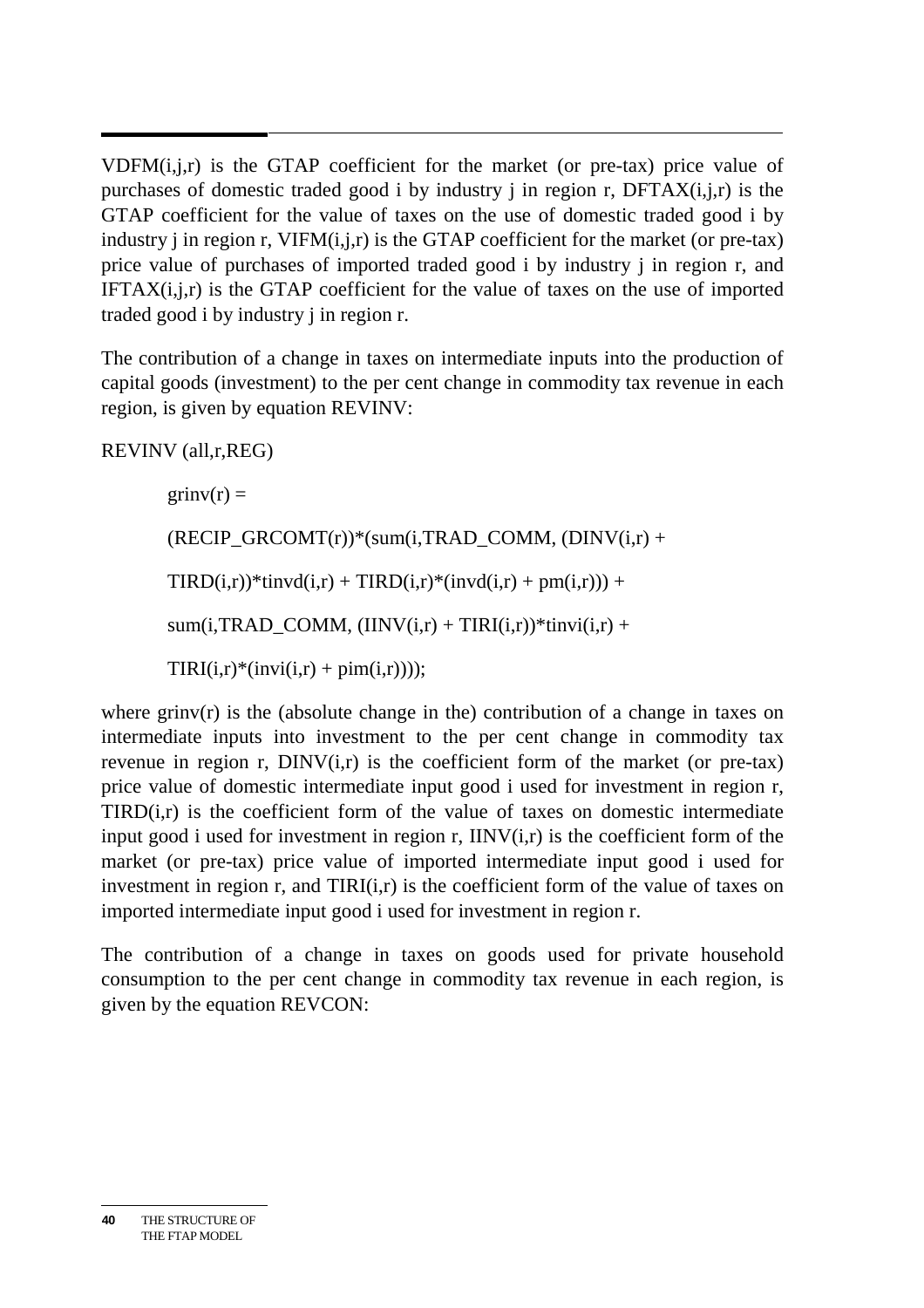#### REVCON (all,r,REG)

 $grcon(r) =$  $(RECIP_GRCOMMT(r))*(sum(i,TRAN_GOMM, (VDPM(i,r) +$  $DPTAX(i,r)*tpd(i,r) + DPTAX(i,r)*(qpd(i,r) + pm(i,r))) +$  $sum(i,TRAD\_COMM, (VIPM(i,r) + IPTAX(i,r))*tpm(i,r) +$  $IPTAX(i,r)*(qpm(i,r) + pim(i,r))))$ ;

where  $\text{grcon}(r)$  is the (absolute change in the) contribution of a change in taxes on goods used for private household consumption to the per cent change in commodity tax revenue in region r,  $VDPM(i,r)$  is the GTAP coefficient for the market (or pretax) price value of private household expenditure on domestic traded good i in region r, DPTAX(i,r) is the GTAP coefficient for taxes on private consumption of domestic traded good i in region r, tpd $(i,r)$  is the GTAP variable for the power of the tax on private household consumption of domestic traded good i in region r,  $qpd(i,r)$ is the GTAP variable for the demand for private household consumption of domestic traded good i in region r, VIPM(i,r) is the GTAP coefficient for the market (or pre-tax) price value of private household expenditure on imported traded good i in region r, IPTAX(i,r) is the GTAP coefficient for taxes on private household consumption of imported traded good i in region r, tpm(i,r) is the GTAP variable for the power of the tax on private household consumption of imported traded good i in region r, and qpm(i,r) is the GTAP variable for the demand for private household consumption of imported traded good i in region r.

The contribution of a change in taxes on goods consumed by government to the per cent change in commodity tax revenue in each region, is given by equation REVGOV:

REVGOV (all,r,REG)

 $grgov(r) =$ 

 $(RECIP_GRCOMMT(r))*(sum(i,TRAD_COMM, (VDGM(i,r) +$ 

 $DGTAX(i,r)*tgd(i,r) + DGTAX(i,r)*(qgd(i,r) + pm(i,r)) +$ 

 $sum(i,TRAD\_COMM, (VIGM(i,r) + IGTAX(i,r))*tgm(i,r) +$ 

IGTAX $(i,r)$ \* $(qgm(i,r) + pim(i,r)))$ ;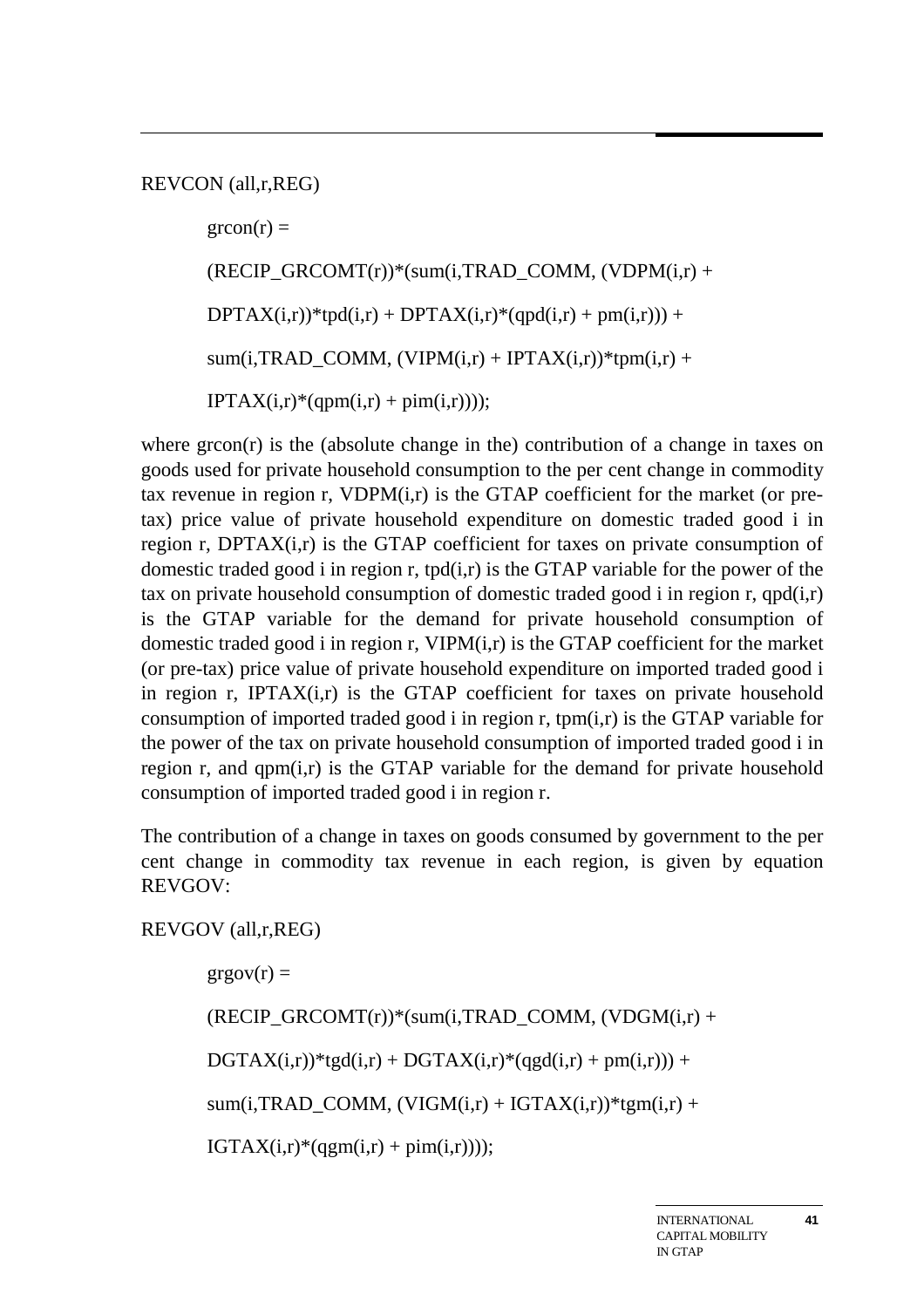where  $\text{grgov}(r)$  is the (absolute change in the) contribution of a change in taxes on goods consumed by government to the per cent change in commodity tax revenue in region r, VDGM(i,r) is the GTAP coefficient for the market (or pre-tax) price value of domestic traded good i consumed by government in region r, DGTAX(i,r) is the GTAP coefficient for the value of taxes on domestic traded good i consumed by government in region r,  $tgd(i,r)$  is the GTAP variable representing the power of the tax on domestic traded good i consumed by government in region r,  $qgd(i,r)$  is the GTAP variable representing the demand for domestic traded good i by government in region r,  $VIGM(i,r)$  is the GTAP coefficient for the market (or pre-tax) price value of imported traded good i consumed by government in region r, IGTAX(i,r) is the GTAP coefficient for the value of taxes on imported traded good i consumed by government in region r, and  $qgm(i,r)$  is the GTAP variable representing the demand for imported traded good i by government in region r.

The contribution of a change in export taxes to the per cent change in commodity tax revenue in each region, is defined by the equation REVEXP:

#### REVEXP (all,r,REG)

 $g$ rexp(r) = (RECIP\_GRCOMT(r))\*sum(i,TRAD\_COMM, sum(s,REG,  $VXWD(i,r,s)*txs(i,r,s) + XTAXD(i,r,s)*(qxs(i,r,s) + pm(i,r))))$ ;

where  $g$ rexp $(r)$  is the (absolute change in the) contribution of a change in export taxes to the per cent change in commodity tax revenue in region r,  $VXWD(i,r,s)$  is the GTAP coefficient for the fob world price value of exports of traded good i from region r to region s, txs(i,r,s) is the GTAP variable representing the power of the tax on exports of traded good i from region r to region s, XTAXD(i,r,s) is the GTAP coefficient for the value of taxes on exports of traded good i from region r to region s, and qxs(i,r,s) is the GTAP variable for exports of traded good i from region r to region s.

The contribution of a change in import taxes to the per cent change in commodity tax revenue in each region, is given by equation REVIMP: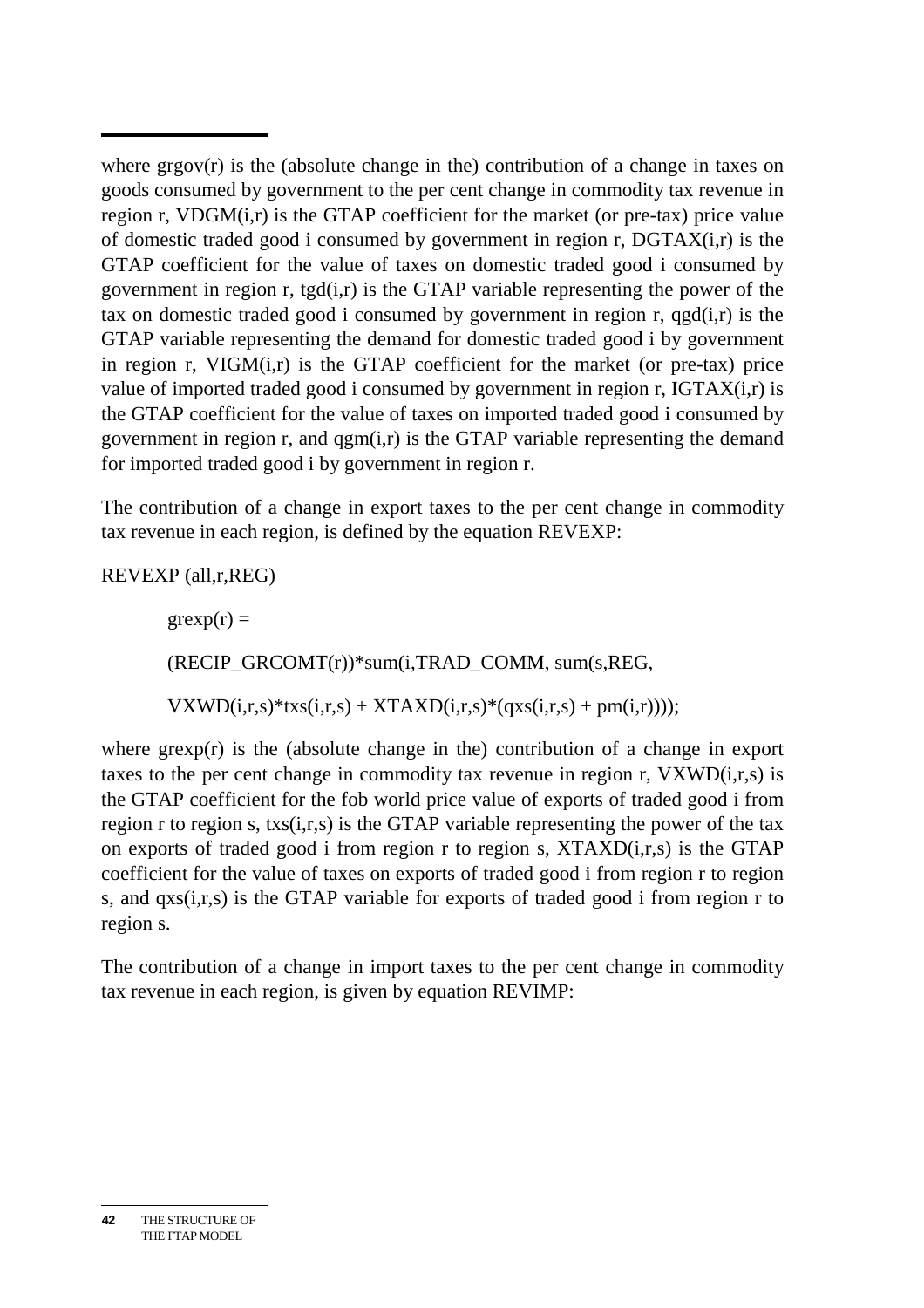REVIMP (all,s,REG)

 $grdut(s) =$ (RECIP\_GRCOMT(s))\*sum(i,TRAD\_COMM, sum(r,REG,  $(VIWS(i,r,s) + MTAX(i,r,s))$ \*tms $(i,r,s) +$  $MTAX(i,r,s)*(pcif(i,r,s) + qxs(i,r,s))))$ ;

where grdut(s) is the (absolute change in the) contribution of a change in import taxes to the per cent change in commodity tax revenue in region r,  $VIWS(i,r,s)$  is the GTAP coefficient for the cif world price value of imports of traded good i from region r to region s, MTAX(i,r,s) is the GTAP coefficient representing the value of taxes on imports of traded good i from region r to region s,  $\text{tms}(i,r,s)$  is the GTAP variable for the power of the tax on imports of traded good i from region r to region s, and pcif(i,r,s) is the GTAP variable representing the cif world price of imports of traded good i from region r to region s.

These seven equations together define total government revenue from commodity taxes in each region:

GOVREVCOMM (all,r,REG)

 $rc(r) =$  $grsub(r) + grint(r) + grinv(r) + grcon(r) + grexp(r) + grgov(r) + grdutr(r);$ 

A new component of government receipts is introduced to the model, ie net interest receipts. Thus (net) government receipts is defined as:

GOVT\_RECTS (all,r,REG)  $RCGVR(r)*rgr(r) =$  $RVTXYZR(r)*rtyr(r) + GRCOMT(r)*rc(r) +$  $RCGVR(r)*qrgir(r) + RCGVITR(r)*rgr(r);$ 

where  $\sigma$  qrgir(r) is the (absolute change in the) ratio of government net interest receipts to (net) government receipts in region r, and RCGVITR(r) is the coefficient form of government net interest receipts in region r. The change in government receipts in each region (the term on the left hand side) is the sum of the change in income taxes (the first term on the right hand side), the change in net (of subsidies) indirect taxes (the second term on the right hand side), and the change in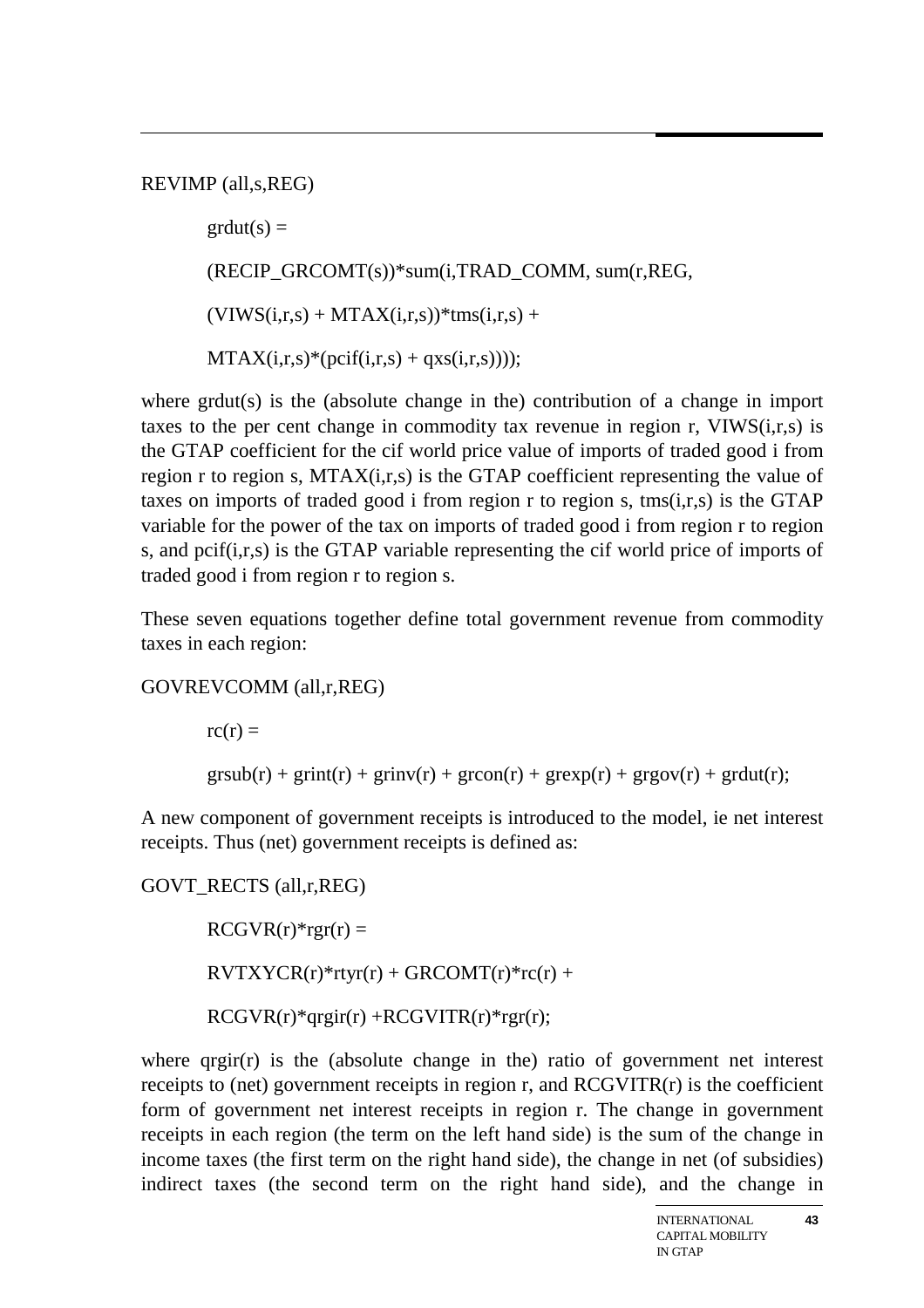government net interest receipts (the third and fourth terms on the right hand side) in each region.

Income tax in each region is the sum of taxes on labour income and property income in each region:

INCOME\_TAX (all,r,REG)

 $RVTXYZR(r)*rtyr(r) =$ 

 $RVTXYZLBR(r)*rtylr(r) + RVTXYZPPR(r)*rtypr(r);$ 

where  $RVTXYZLBR(r)$  and  $rtylr(r)$  are the coefficient and variable forms, respectively, of tax revenue from labour income in region r, and RVTXYCPPR(r) and rtypr(r) are the coefficient and variable forms, respectively, of tax revenue from property income in region r. As household net interest income is now a component of household property income, it is also a component of the tax base for taxes on household property income. Thus, the income tax base has been altered to include household interest income. It does not, however, include the other new component of household income, namely, transfer payments from governments to households.

Tax revenue from labour income and property income in each region is the product of the respective tax rates and tax bases in each region:

TAX\_LABR\_INCOME (all,r,REG)

 $rtylr(r) = tylr(r) + vlr(r);$ 

TAX\_PROPY\_INCOME (all,r,REG) **! Altered section 4.7 !**

 $rtypr(r) = typr(r) + yhpr(r);$ 

where tylr(r) and typr(r) are the tax rates on labour income and property income, respectively, in region r.

The rates of tax on labour income and property income in each region are a function of a general shift in income tax rates, and a tax base-specific shift in tax rates, in each region:

RATE\_TAX\_LABR\_INCOME (all,r,REG)

 $tvlr(r) = ftyr(r) + ftylr(r);$ 

**44** THE STRUCTURE OF THE FTAP MODEL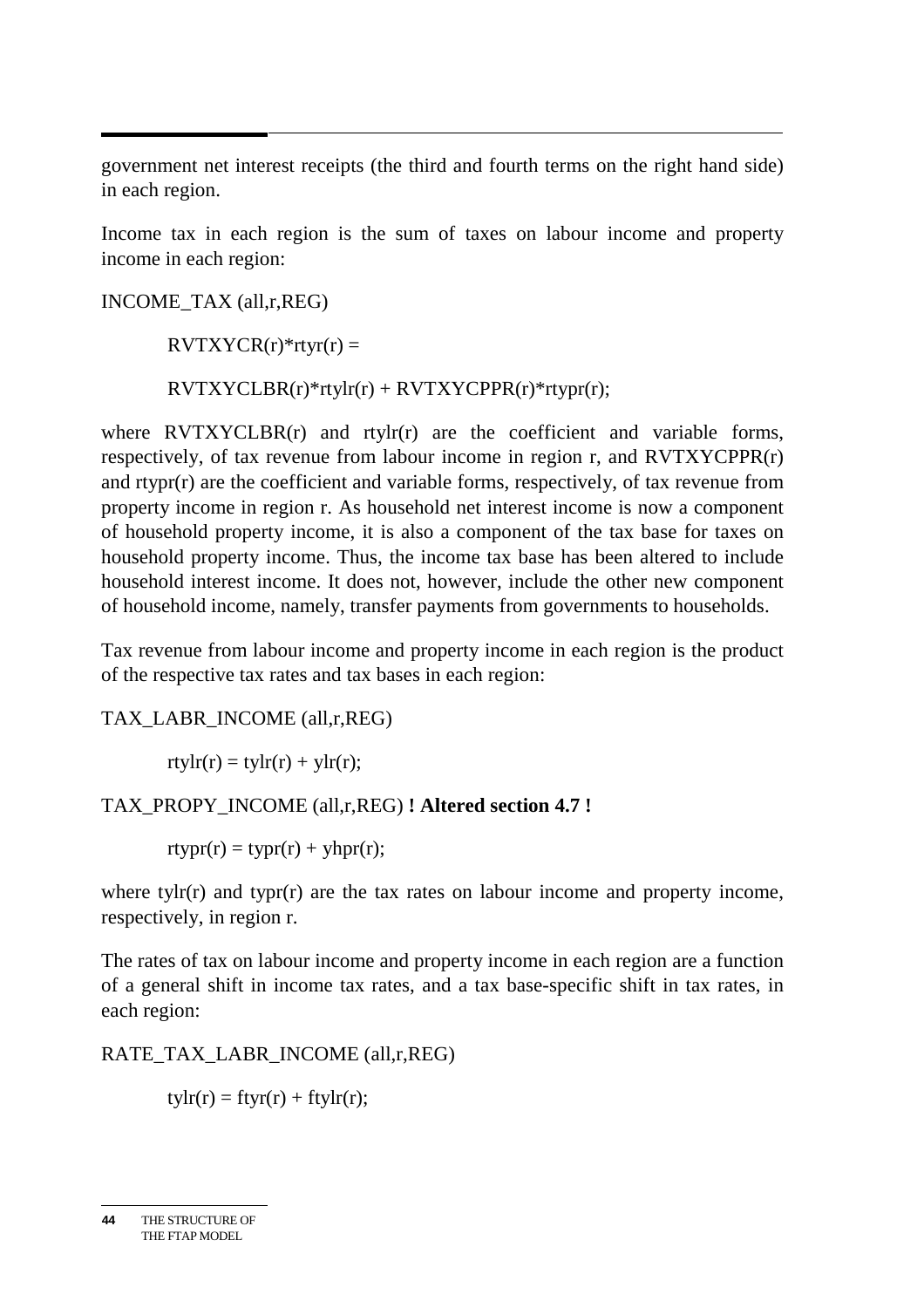RATE\_TAX\_PRPY\_INCOME (all,r,REG)

 $typr(r) = ftyr(r) + ftypr(r);$ 

where ftyr(r) represents a general shift in income tax rates in region r, ftylr(r) represents a shift in the labour income tax rate in region r, and ftypr(r) represents a shift in the property income tax rate in region r. In the standard closure ftylr(r) and ftypr(r) are exogenous, along with qrgsr(r) (ie the ratio of government surplus on current transactions to net government receipts (government saving ratio) in region r), while ftyr(r) is endogenous. This has the effect of constraining the budget deficit in each region. Thus, in simulations where indirect tax rates are shocked (eg tariffs), direct tax rates will adjust equally (via ftyr(r)) so as to keep the government saving rate fixed. If it is seen as appropriate to have all this adjustment occur on either labour income tax rates or property income tax rates, then a closure swap is necessary. This requires swapping ftyr(r) with either ftylr(r) or ftypr(r), on the exogenous list. The first swap would force all tax revenue adjustment to occur via labour income tax rates, and the second swap would force all adjustment to occur via property income tax rates.

The ratio of government net interest receipts to total government receipts in each region is (in levels) the product of the bond rate and the ratio of government net ownership of bonds to total government receipts in that region:

GOVT\_INTT\_RECTS (all,r,REG)

 $RCGVR(r)*$ qrgir(r) =  $ASGVR(r)*rbr(r) + RTBD*RCGVR(r)*qrgbr(r);$ 

Nominal government consumption expenditure in each region  $(zg(r))$  is equal to the price multiplied by the quantity of government consumption in each region:

VALGOVDEMCOM (all,r,REG)

 $zg(r) = pgov(r) + ug(r);$ 

where  $\mu$ g(r) is government demand for commodities in region r.

Government (current) expenditure in each region is determined by the equation:

GOVT\_CURRNT\_OUTLS (all,r,REG)

 $OLGVR(r)*ogr(r) =$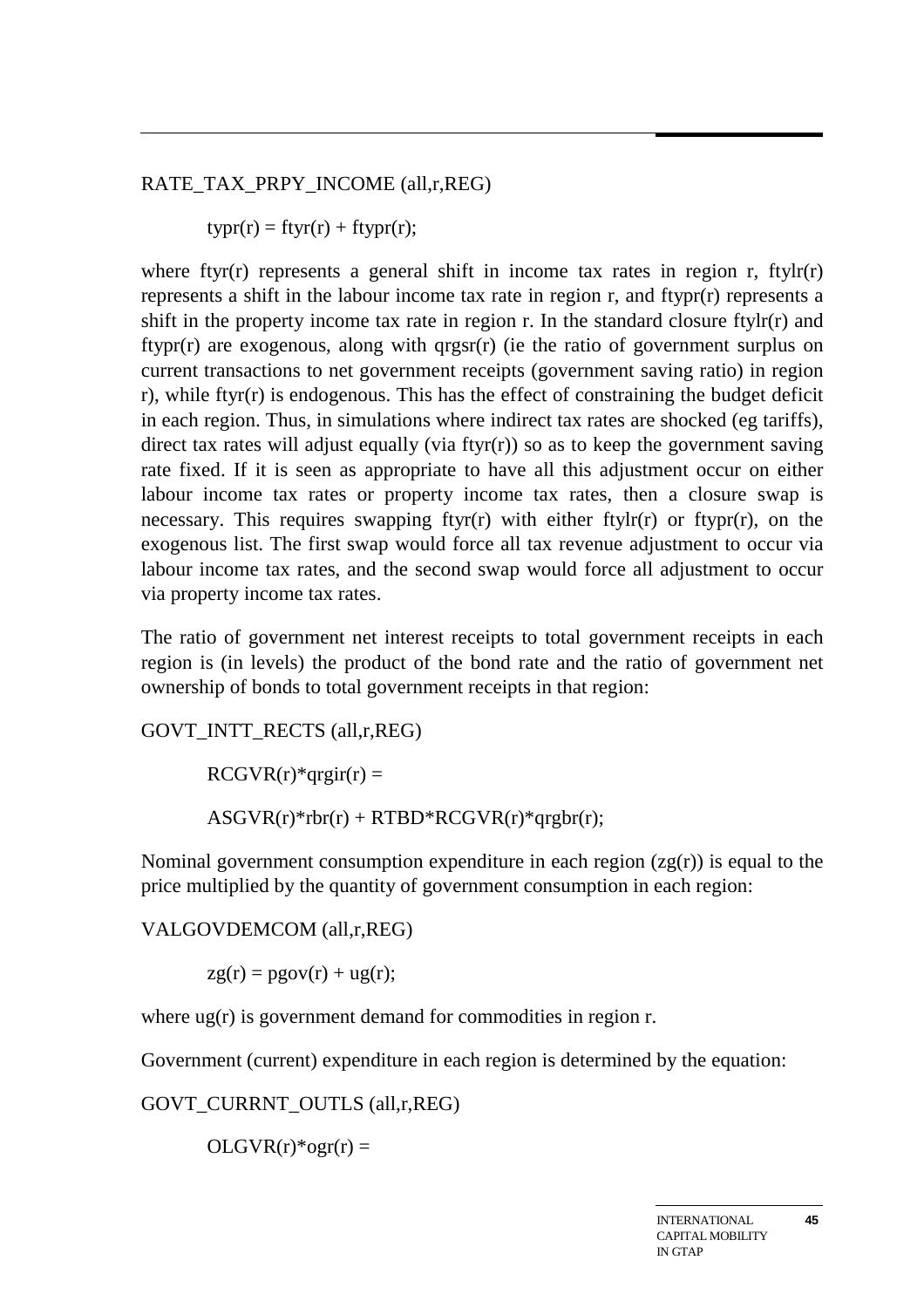$GOVEXP(r)*zg(r) + URGVHHR(r)*ughr(r) + d_ughr(r);$ 

where  $OLGVR(r)$  and  $ogr(r)$  are the coefficient and variable forms, respectively, of total government expenditure region r, and. The change in government expenditure in each region (the left side of equation GOVT\_CURRNT\_OUTLS) is equal to the change in government consumption expenditure in that region (the first term on the right hand side) plus the change in transfer payments in that region (the second and third terms on the right hand side). Note that government interest payments are not included as a form of government expenditure. This is because government interest receipts are measured net of interest payments. Thus they are excluded as a separate form of government expenditure.

Equation TRANSFRS\_GOVT\_HHOLD determines transfer payments to private households in each region, allowing them to move in proportion to household pretransfer disposable income:

TRANSFRS\_GOVT\_HHOLD (all,r,REG)

 $ughr(r) = fughr(r) + yhvr(r);$ 

where fughr $(r)$  is a shift in transfer payments in region r. That is, transfer payments (in levels) in each region are equal to the product of a shift in transfer payments and household pre-transfer (disposable) income in that region.

Equation DISPN\_GOVT\_RECTS equates net government receipts in each region with the sum of government expenditure and the government surplus on current transactions (government saving) in each region:

DISPN\_GOVT\_RECTS (all,r,REG)

 $RCGVR(r)*rgr(r) =$ 

 $OLGVR(r)*ogr(r) + RCGVR(r)*grgsr(r) + SPGVR(r)*rgr(r);$ 

With all indirect tax rates and the government saving ratio  $(qrgsr(r))$  set exogenously, and all direct tax revenue endogenous, this equation determines the direct tax rate.

#### **International allocation of investment**

As noted above, the allocation of capital among regions is governed by a set of parity conditions which ensure that rates of return are equal between regions. For this condition to hold over time, investment must be allocated so that *time* rates of

**<sup>46</sup>** THE STRUCTURE OF THE FTAP MODEL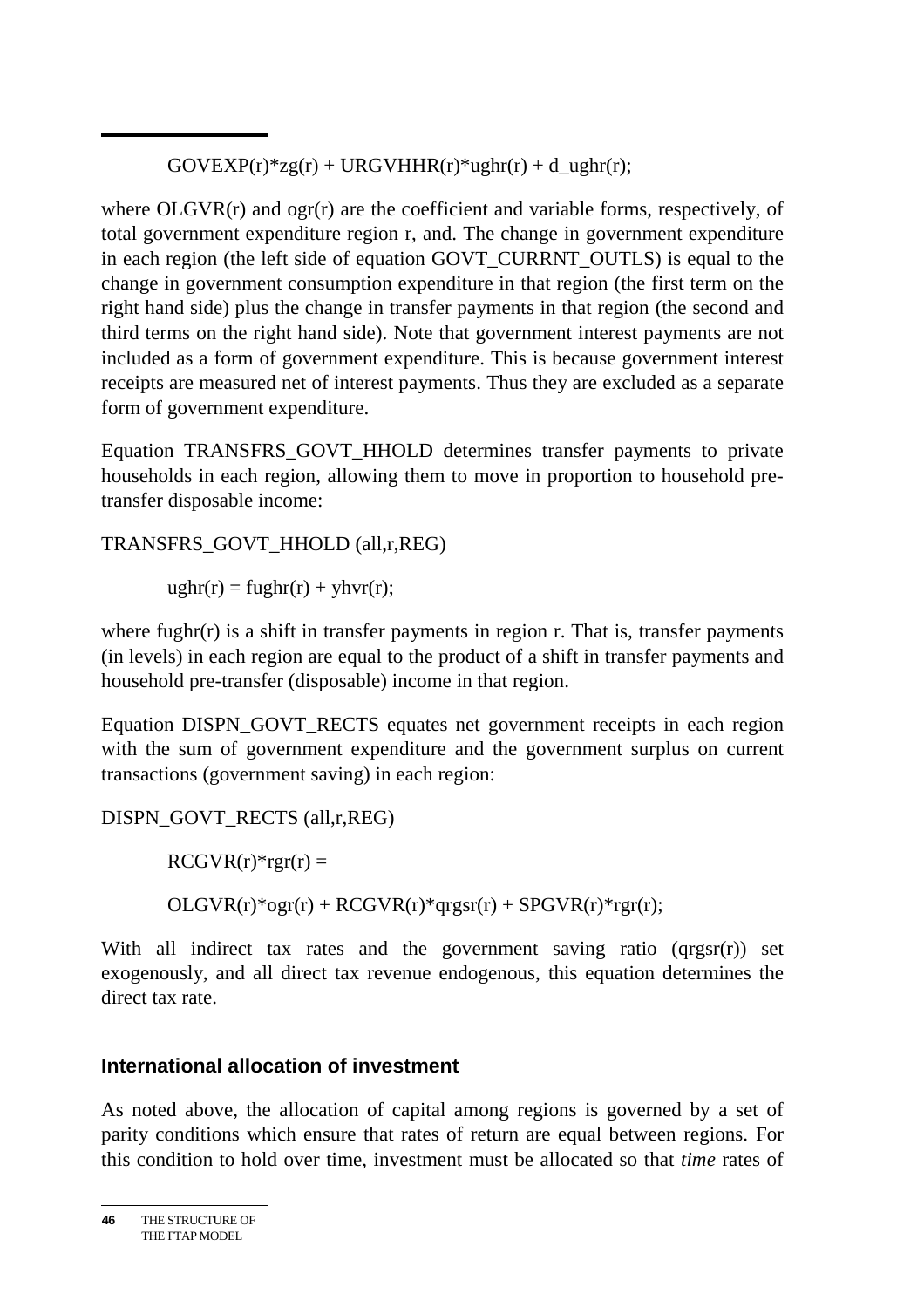change in rates of return are equal across regions and industries. This is the new parity condition required for the allocation of investment among regions.

As GTAP is a comparative static model, it is not possible to impose modelconsistent expectations, that is, where rates of return expected to be earned in later periods are consistent with actual rates in those periods. The most that can be achieved is broad consistency between expected rates of return and actual rates of return. It is within these limits that the international allocation of investment equations are derived.

To determine the expected time rate of change in the rate of return on capital, several assumptions are made regarding investors' expectations. The expected rate of return on capital at any given point in time depends only on the size of the capital stock. Given growth in the world economy over time, investors expect that capital stocks can also grow at some rate without a fall in the rate of return. The elasticity of the expected (gross) rate of return with respect to the expected size of the capital stock is fixed. The growth rate of the capital stock consistent with an expectation of no change, over time, in the rate of return is also fixed. Given these assumptions, an equation determining the expected rate of change, over time, in the rate of return on capital can be derived (see McDougall 1993b, appendix B):

#### EXPD\_RATE\_RETN\_CAPL (all,r,REG)

 $ercrkr(r) =$ 

EL\_ERCRK\_K\_R(r)\*RTKPGRR(r)\*RTIVKPR(r)\*(qcgds(r) - kt(r)) +

EL\_ERCRK\_K\_R(r)\*(RTIVKPR(r) - RTDPR(r) - GTSSKPR(r))\*rkr(r);

where  $ercrkr(r)$  is the (absolute change in the) expected rate of change in rate of return on capital in region r, EL\_ERCRK\_K\_R(r) is a parameter representing the elasticity of the expected rate of return on capital with respect to the capital stock in region r, RTKPGRR(r) is the coefficient form of the average (gross) rate of return on capital in region r,  $RTIVKPR(r)$  is a parameter defining the ratio of (gross) investment to capital in region r, qcgds(r) is the GTAP variable for gross real investment in region r, RTDPR(r) is a parameter defining the depreciation rate in region r, and GTSSKPR(r) is a parameter representing the steady-state rate of growth in real capital stock in region r (ie a growth rate consistent with zero expected change, over time, in the rate of return). The parameters EL\_ERCRK\_K\_R(r) and GTSSKPR(r) are estimated outside the model. How this is done is outlined in the section detailing the modifications made to the GTAP database, as part of this extension (see appendix E).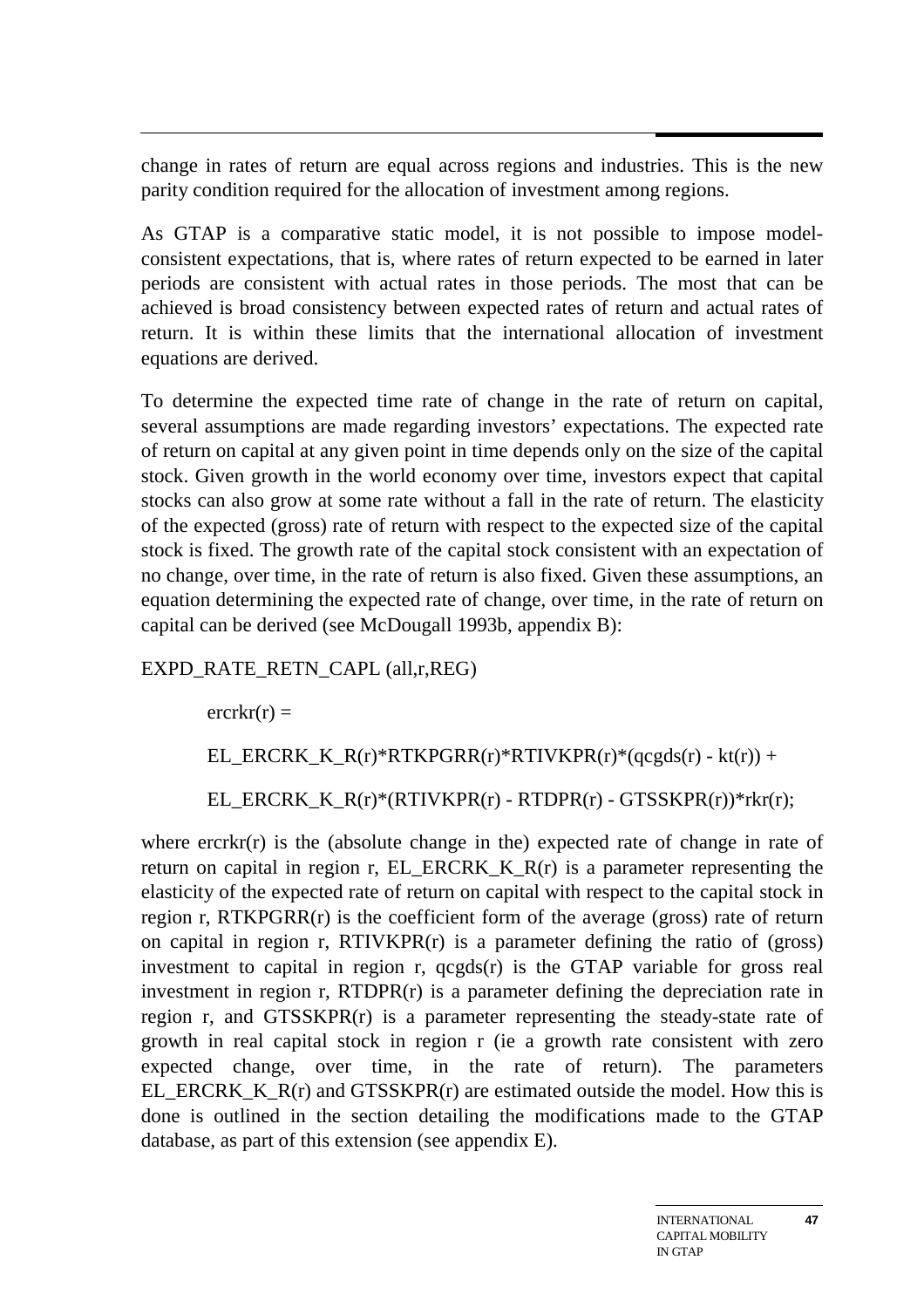Remembering that EL\_ERCRK\_K\_R(r) is negative, then the first term on the right hand side of equation EXPD\_RATE\_RETN\_CAPL says that the higher the level of investment, the quicker will be the decline in the rate of return. The second term on the right hand side captures two important determinants of ercrkr(r). If the ratio of *net* (of depreciation) investment to capital in a given region is equal to the steadystate rate of growth in the real capital stock in that region, then there will no expected decline in the rate of return in that region. Where the former ratio is greater than the latter, the expected rate of change in the rate of return in that region will be negative. Another important determinant of  $erckr(r)$  is the actual (gross) rate of return (rkr(r)). In those circumstances, when net investment exceeds the steady state rate of growth of capital, the greater the increase in the actual rate of return in a region, the greater the decline in the expected rate of return in that region.

Equation EXPD\_RATE\_RETN\_CAPL requires the definition of the average rate of return on capital in each region. This is defined in terms of the equivalent GTAP variable:

AVGE\_RATE\_RETN\_CAPL (all,r,REG)

 $rkr(r) =$ 

RTKPGRR $(r)^*$ {sum[k, ENDWC\_COMM, pm $(k,r)$ ] - pcgds $(r)$ };

where ENDWC\_COMM is the set of the single capital endowment commodity, ie capital.

It is necessary also to specify how rates of return equilibrate over time. Starting from the premise that the expected average rate of return on capital is equal to the sum of the expected normal rate of return (identified here with the required rate of return on equity) and the average abnormal rate of return, and assuming that the average abnormal rate of return is expected to shrink to zero over time, the following equation can be derived:

EQN\_RATE\_RETN\_CAPL (all,r,REG)

 $ercrkr(r) = ercer(r) - CEAJRTKPR(r) * rar(r);$ 

where ercrer $(r)$  is the (absolute change in the) expected rate of change in the required rate of return on equity in region r, CEAJRTKPR(r) is a parameter representing the rate of adjustment in the returns to capital (per annum) in region r, and rar(r) is the (absolute change in the) average abnormal rate of return on capital in region r.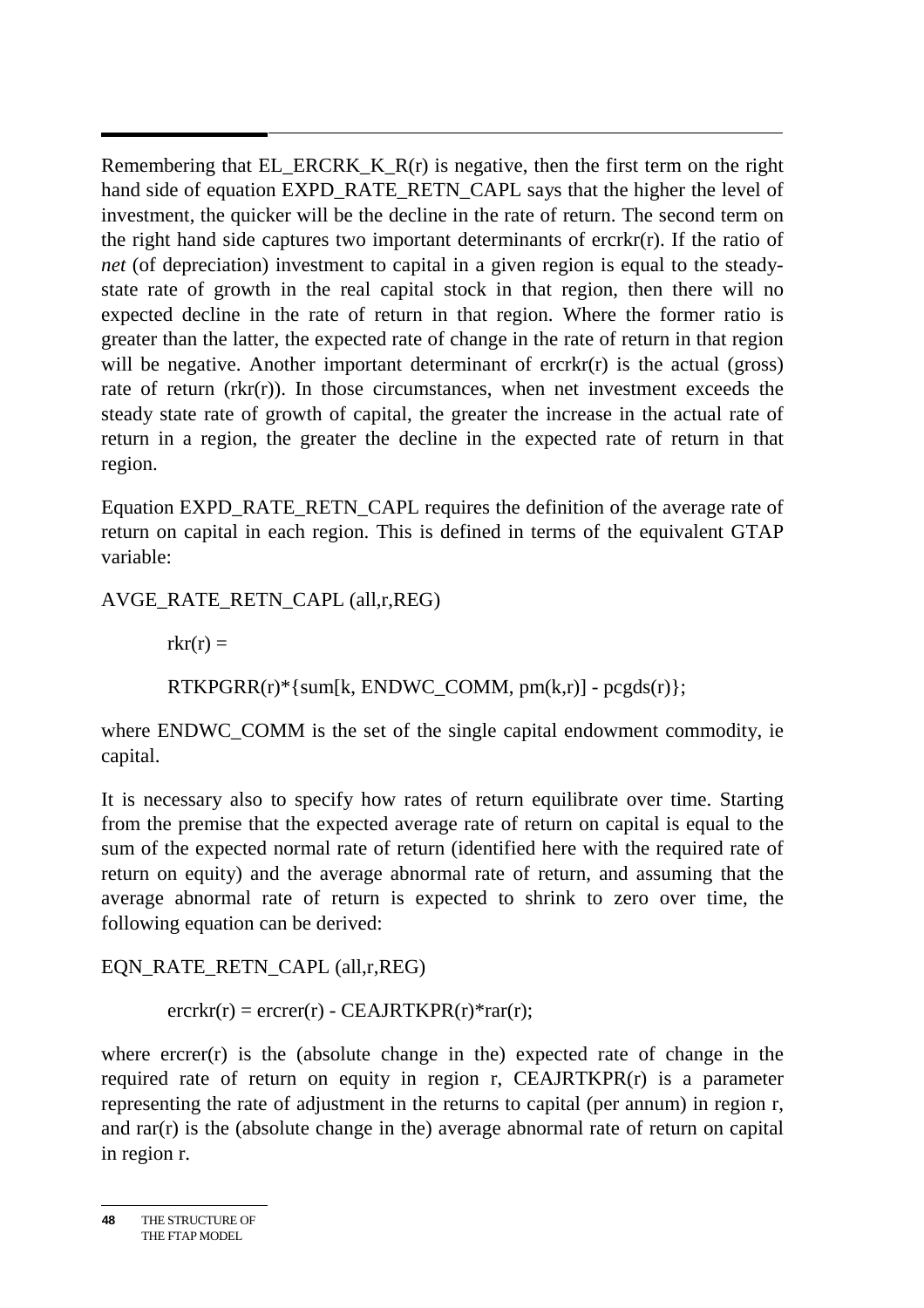The average abnormal rate of return in each region is determined by the equation:

AVGE\_ABNL\_RETN\_CAPL (all,r,REG)

 $rar(r) =$  $sum(i, TRAD_COMM, SKT(i,r)*rari(i,r)) +$  $sum(i,TRAD\_COMM, RTKPANRI(i,r)*SKT(i,r)*kk(i,r)) -$ RTKPANR(r)\*kt(r);

where  $SKT(i,r)$  is share of industry i in the capital stock of region r, and RTKPANRI(i,r) is the coefficient form of abnormal rate of return on capital in industry i in region r. The variable  $kk(i,r)$  is the usage of capital by industry i in region r defined by the equation E\_kk:

E\_kk (all,i,TRAD\_COMM)(all,r,REG)

 $kk(i,r) = sum(k, ENDWCCOMM, qfe(k,i,r));$ 

where  $qfe(i,j,r)$  is the GTAP variable for the demand for endowment i by industry j in region r.

Equation AVGE\_ABNL\_RETN\_CAPL says that the average abnormal rate of return in each region is the share-weighted sum of the abnormal returns to capital in each industry in that region.

The expected rate of change in the required rate of return on equity in each region is determined by an equation derived from the capital-bond parity condition (equation EQY\_BOND\_PARY):

EXPD\_RATE\_RETN\_EQY (all,r,REG)

 $\text{er}(\mathbf{r}) = \text{er}(\mathbf{r}) + \text{er}(\mathbf{r})$ ;

where ercrbr(r) is the (absolute change in the) expected rate of change in the bond rate in region r, and  $erfer(r)$  is the (absolute change in the) expected rate of change in the equity premium in region r.

The expected rate of change in the bond rate in each region is determined by an equation derived from the international interest parity condition (equation INTERNL\_INTT\_PARY):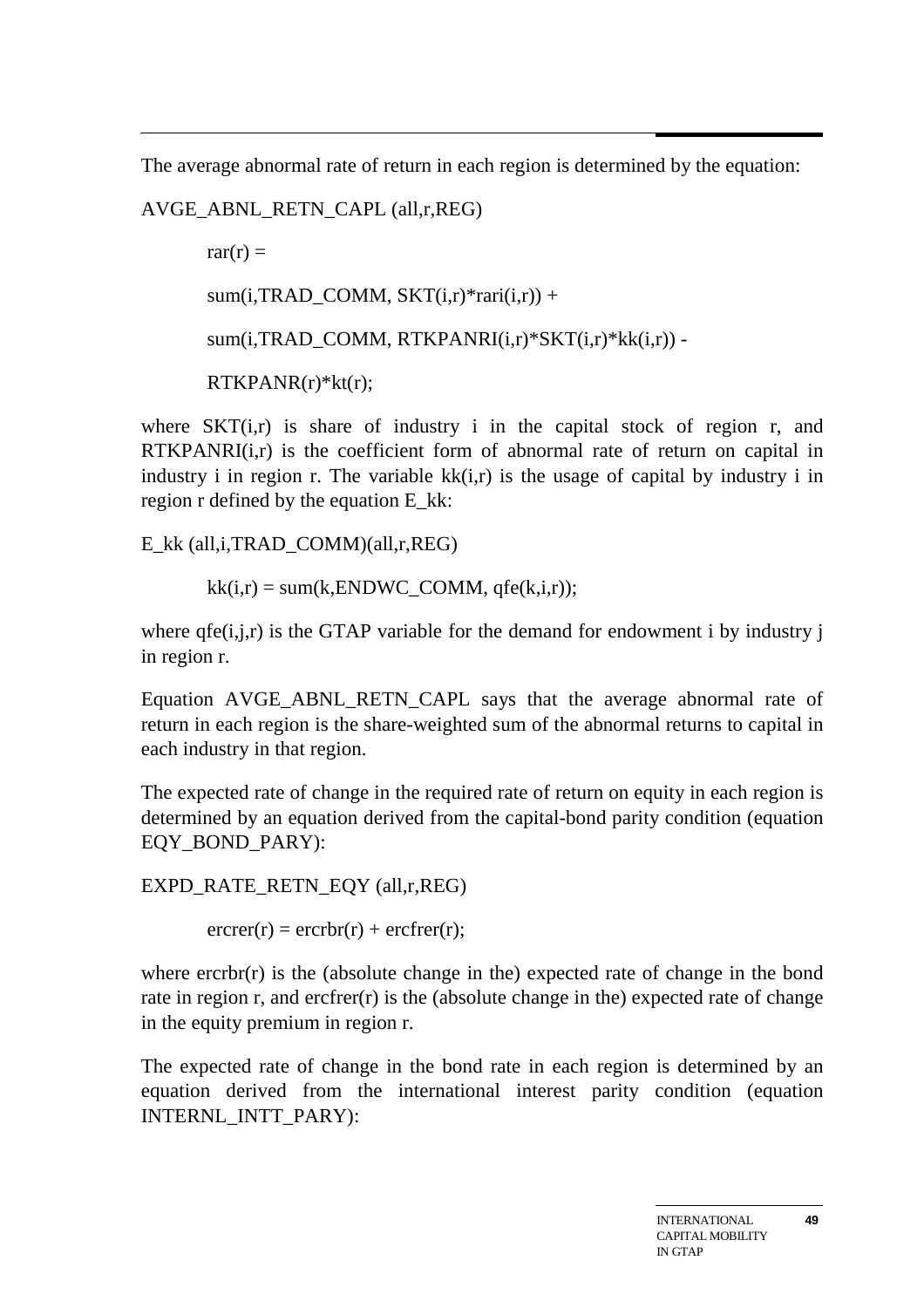#### EXPD\_BOND\_RATE (all,r,REG)

 $ercrbr(r) = ercrb;$ 

where ercrb is the (absolute change in the) expected rate of change in the world bond rate.

Collectively, equations EXPD\_RATE\_RETN\_CAPL, EQN\_RATE\_RETN\_CAPL, EXPD\_RATE\_RETN\_EQY and EXPD\_BOND\_RATE define a global investment demand function. Global investment demand is an inverse function of the expected rate of change in the world bond rate. That is, the higher the expected future bond rate, the lower the level of investment demand. The global supply of investment is determined by global saving. Together, the global investment demand and supply functions determine the expected rate of change in the world bond rate, which in turn determines investment in each region.

Plainly, the GTAP investment equation RORGLOBAL is inconsistent with the new investment theory introduced for GTAPICM. Therefore, the GTAP equation is turned off by a closure change and parameter choice. Coefficient RORDELTA is set equal to 1. All but one component of the RORGLOBAL slack variable cgdslack are made endogenous,<sup>4</sup> while all components of the EXPD RATE RETN EQY slack variable ercfrer are made exogenous. The variable ercrb is made endogenous, and plays a parallel role to that played by the variable rorg in the GTAP investment theory. It adjusts to ensure that the sum of investment across regions equals the global pool of savings.

#### **Various miscellaneous alterations to GTAP equations**

In GTAP, the rental price of capital is uniform across industries, since capital is a mobile endowment. In the ICM extension, an industry specific price (variable rp) is introduced. This is tied to the regional price via an alteration to the capital component of the GTAP market clearing condition for mobile endowments, thus:

MKTCLENDWM (all,i,ENDWM\_COMM)(all,r,REG)

VOM(i,r) \*  $qo(i,r) = sum(i,PROD$  COMM, VFM(i,j,r) \*  $qfe(i,j,r)$  +

sum[k,ENDWC\_COMM:k eq i,

<sup>&</sup>lt;sup>4</sup> One component remains exogenous so that the corresponding component of equation RORGLOBAL determines the variable rorg. Even though the variable rorg does not influence the behaviour of GTAPICM, it still needs to be determined or the model will not solve.

**<sup>50</sup>** THE STRUCTURE OF THE FTAP MODEL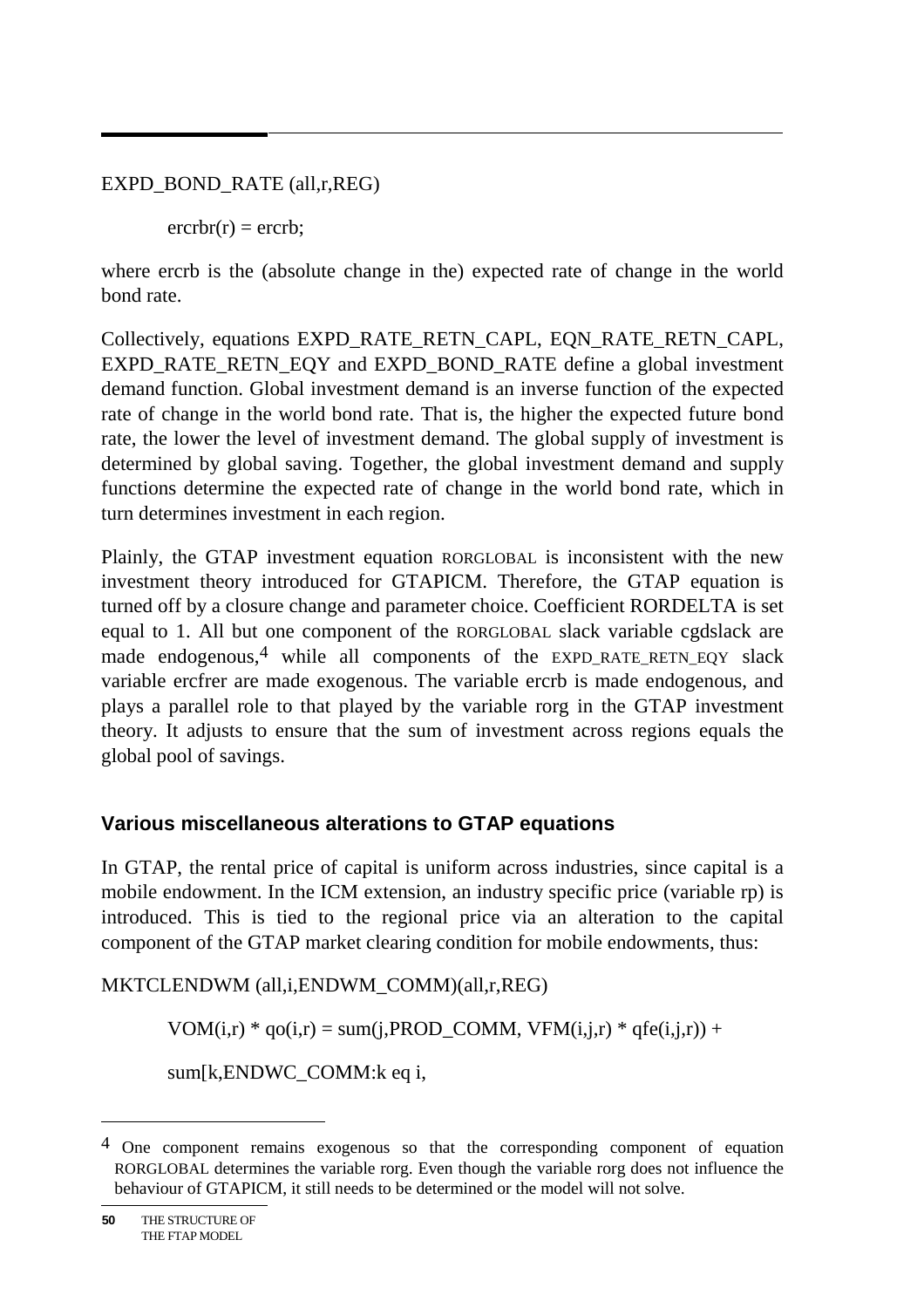$-VOM(i,r) * pm(i,r) + sum(j,TRAN\_COMM, VFM(i,j,r) * rp(j,r))]$ 

 $+$  VOM $(i,r)$  \* endwslack $(i,r)$ ;

So the market clearing condition determines the pre-tax regional rental of capital pm("capital",r) for region r by equating the pre-tax regional rental value of capital with the sum of rentals across industries.

The ICM extension has an industry-specific rental price of capital (variable rp) to allow rates of return to vary across industries if desired by the model user. GTAP has only a region-specific rental price of capital, but allows industry specific taxes on capital, leading to an industry-specific tax-inclusive price pfe("capital",j,r). The associated tax revenues are not, however, included in government revenue in GTAPICM, so that they are in effect abnormal rentals to capital. Consequently, pfe("capital",j,r) performs the same function in GTAP as  $rp(i,r)$  performs in the ICM extension. Therefore, to fully integrate GTAP and the ICM extension, it is necessary to equate the variables rp and pfe("capital",  $j, r$ ) by alteration of the capital component of the GTAP equation MPFACTPRICE, thus:

MPFACTPRICE (all,i,ENDWM\_COMM)(all,j,PROD\_COMM)(all,r,REG)

 $pfe(i,j,r) = tf(i,j,r) + pm(i,r) +$ sum{k,ENDWC\_COMM:k eq i,sum[j\_,TRAD\_COMM:j eq j\_,  $rp(i_r, r) - pm(i,r)]$ ;

The sum on the right hand side calculates the difference between the industryspecific ICM-extension rental price of capital and the GTAP regional rental price of capital, when i is in set ENDWC\_COMM={capital}. Consequently, the equation becomes

 $pfe(i,j,r) = tf(i,j,r)+rp(j,r);$ 

when i="capital". Plainly, the capital components of tf should not be shocked in the current implementation of GTAPICM.

These modifications are currently redundant, since for current applications of GTAPICM both data and closure ensure that  $rp(i,r)$  are equal for all j (no abnormal returns), and consequently equal to the capital component of pm. They are included for the sake of completeness.

The GTAP variables for income taxes — the primary factor components of the power of output taxes (variable to) — must be linked to the GTAPICM income tax variables, thus: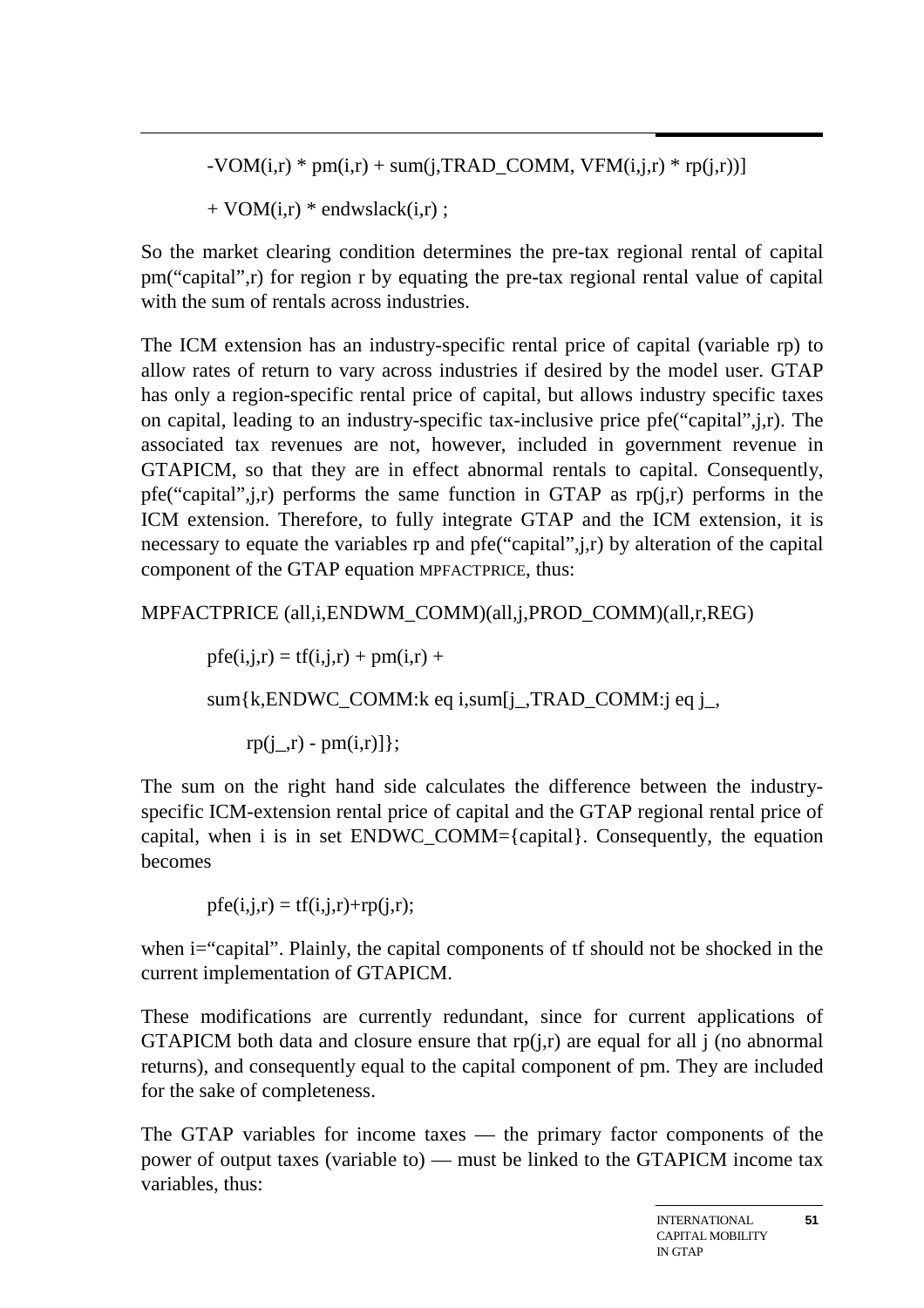LAB\_TAX (all,i,LABOR)(all,r,REG)

 $\text{to}(i,r) = [VOM(i,r)-VOA(i,r)]/VOA(i,r)*tylr(r);$ 

NON\_LAB\_TAX (all,i,NONLAB\_ENDW)(all,r,REG)

 $to(i,r)=[VOM(i,r)-VOA(i,r)]/VOA(i,r)*typr(r);$ 

Note that as variables tylr and typr are percentage changes in the *rates* of income taxes, and variable to is a percentage change in the *power* of incomes taxes, the coefficient expression on the right hand side of each equation ([VOM(i,r)-  $VOA(i,r)/VOA(i,r)$  is required.

Some inconsequential alterations were made to some GTAP equations, almost as an accidental by-product of the vacillations involved in model development. In standard GTAP, equation SAVINGS specified nominal savings as a fixed share of nominal income, while equation PRIVATEXP defined nominal private consumption as a residual after subtracting nominal savings and government consumption from income. In GTAPICM the form of these equations is reversed thus:

SAVINGS (all,r,REG)

 $PRIVEXP(r)*yp(r) = INCOME(r)*y_r(r)$  $-SAVE(r)*[psave(r)+qsave(r)]$  $-sum(i,TRAD$  COMM,  $VGA(i,r)*[pg(i,r)+qg(i,r)]$  $+$ saveslack $1(r)$ ;

PRIVATEXP (all,r,REG)

 $yp(r)=y(r)+privslack(r);$ 

Some slack variables have been added. A closure with saveslack1 endogenous would plainly be a non-GE closure, since the identity between national income and its components — private and government consumption and savings — would be broken. The variable privslack could be endogenised if it was required to hold the ratio of private savings to private income (variable qyhsr) fixed. While this may be a sensible choice in some circumstances, it should be noted that this would invalidate the GTAP utility measure (variable u), which is based on the assumption that utility is a Cobb-Douglas function of private and government consumption and savings. In current applications, private saving adjusts to ensure that total nominal savings is a fixed share of nominal income, consistent with a Cobb-Douglas functional form, and thereby preserving the validity of the welfare measure.

**<sup>52</sup>** THE STRUCTURE OF THE FTAP MODEL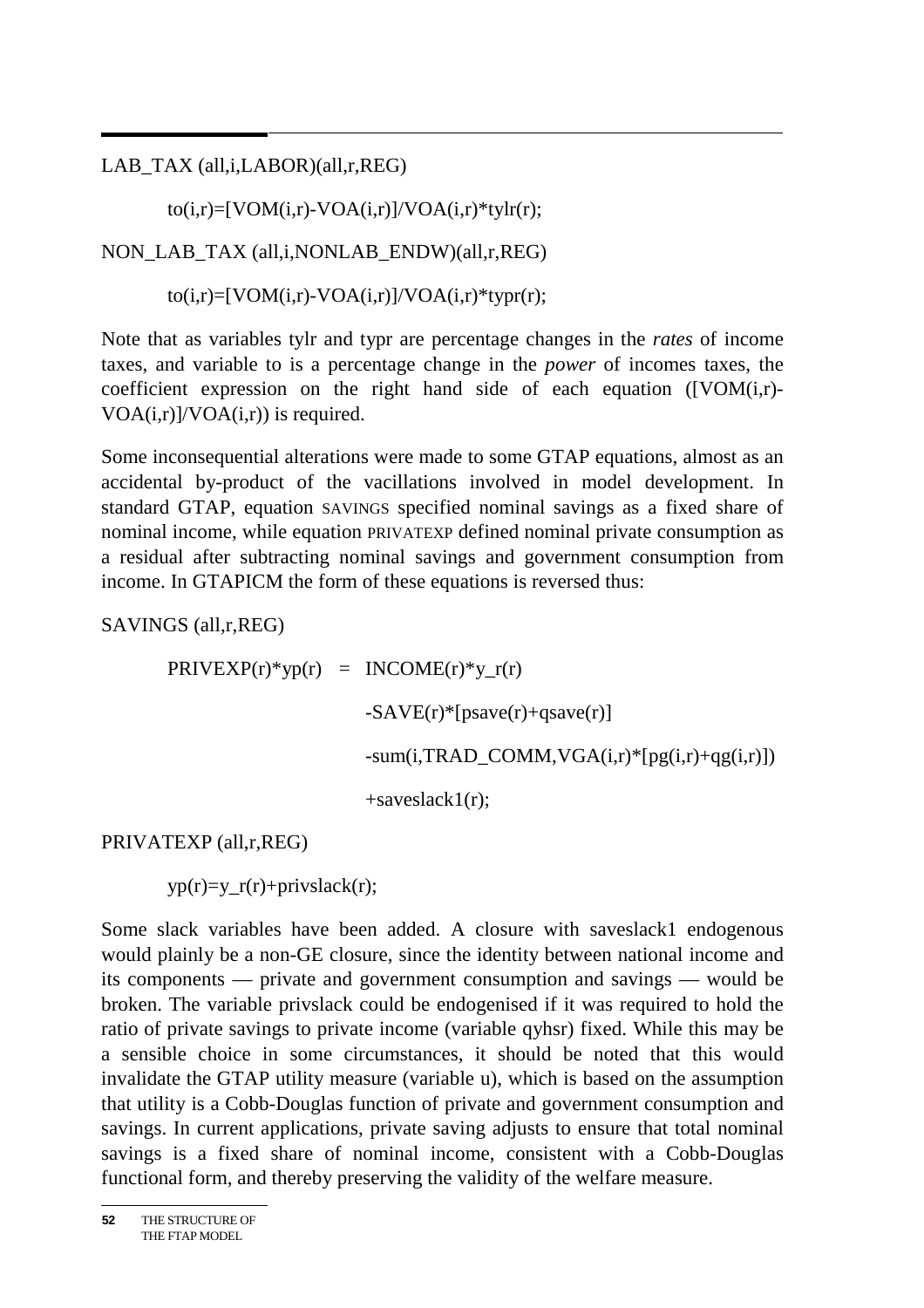## **3.3 Extension of the welfare decomposition**

Foreign income from bond holdings contributes to national income and hence welfare. The contribution of net foreign interest income to welfare is decomposed into an interest rate (rate of return on bonds) effect, an asset price effect, and an endowment (real quantity of bonds) effect according to the scheme described in appendix B.

EQUATION CONT\_EV\_pricer (all,r,REG) **! Altered section 4.5 !**

 $CNTpricer(r)=CNTcgdsr(r)+CNTtotr(r)+$ 

[.01/INCRATIO(r)]\*[YCITR(r)\*ipc];

The third term on the right hand side is the contribution of the asset price of bonds (equals the world consumption price index) to welfare. It is amalgamated with the GTAP contributions CNTtotr and CNTcgdsr into one overall contribution of prices to welfare.

CONT\_EV\_intrater (all,r,REG)

 $CNTinter(r)=[.01/INCRATION)*ASBDR(r)*rbr(r);$ 

The contribution of the rate of return on bonds to welfare involves the asset value of bonds (coefficient ASBDR) times the percentage point change in the rate of return on bonds (variable rbr), in line with the derivation in appendix B.

CONT\_EV\_bondr (all,r,REG) **! Altered section 4.5 !**

 $CNTbondr(r)=[.01/INCRATION(r)]*$ 

 ${YCR(r)*qvir(r)+YCITR(r)*[y_r(r)-ipc]}$ -CNTintrater(r);

The endowment effect contribution to welfare from bonds is determined as the difference between net foreign interest income

 $YCR(r)*qvir(r)+YCITR(r)*y_r(r)$ 

scaled by 0.01/INCRATIO(r) and the sum of the other two contributions.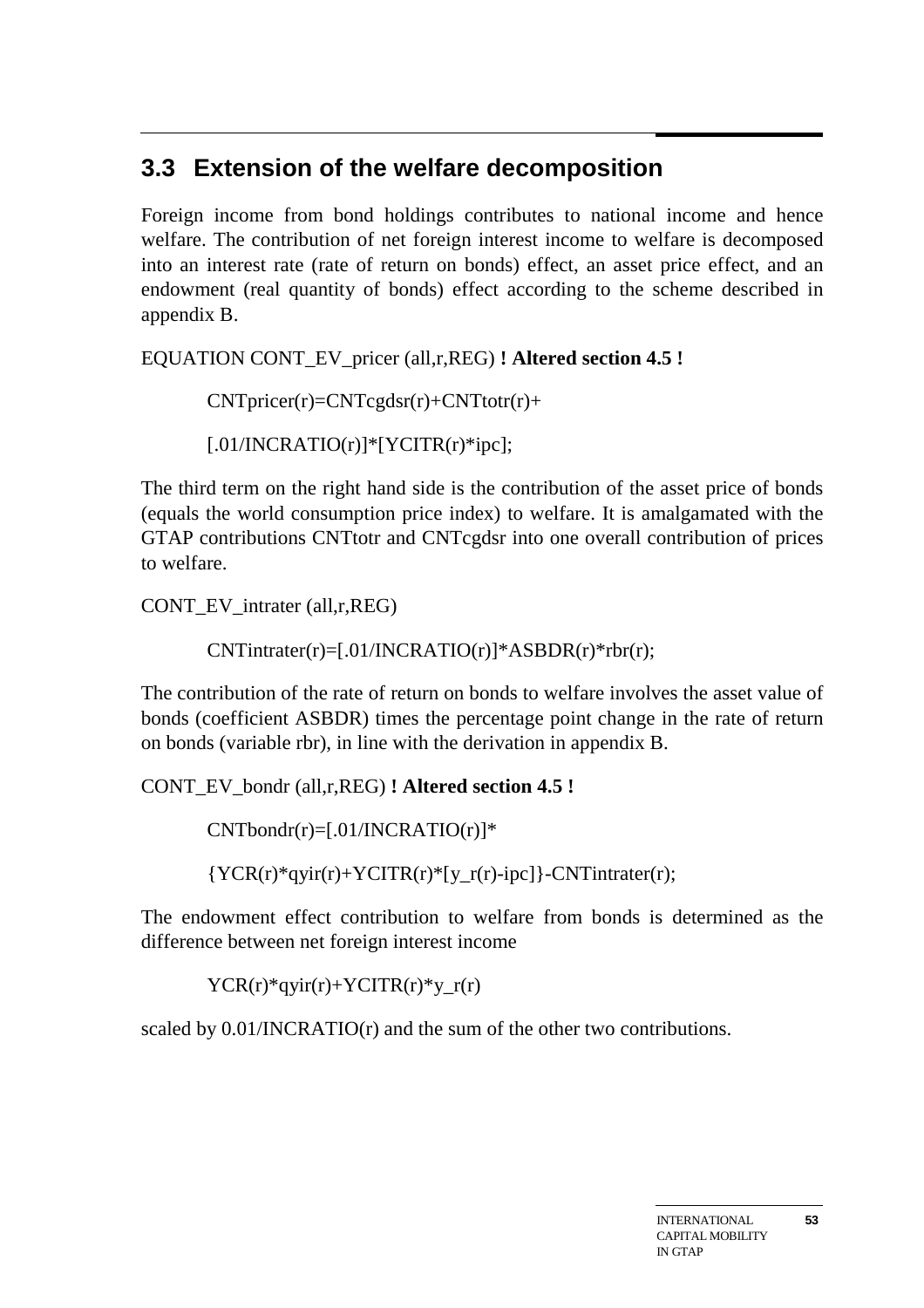# 4 FTAP asset supply

The international capital mobility extension of GTAP (GTAPICM) enables private and government wealth to be endogenised, with private wealth being perfectly transformable between local equity (capital, land and natural resources) and bonds (foreign lending and borrowing). Consequently, rates of return equate between all assets (except where lending and borrowing is restricted in the so-called 'imperfect capital mobility' closure, which holds regional bond to income ratios fixed), and bilateral ownership of assets is indeterminate. Thus, only a country's total net income from abroad can be uniquely defined, not the disposition of that income between creditors and debtors or between alternative assets.

However, the modelling of FDI requires that bilateral ownership of capital be represented in the model. There are at least two reasons for this.

First, at least domestic and foreign-owned capital in each industry must be distinguished to support the differing levels of impediments to services trade by foreigners versus residents of a region.

Second, bilateral ownership of capital allows the FDI linkages between countries of similar income levels to be captured. Inward (outward) FDI is not spread uniformly across all possible home (host) regions, but tends to be associated with regions at a similar stage of economic development to the host (home). When policy shocks affect the returns to foreign-owned capital in a region, plainly it is critical that the impacts fall upon the particular owners of that capital, and not just on foreigners in general.

To model FDI, the imperfect transformation of private wealth across bonds, local land and natural resources, and capital in all regions and industries, replaces the perfect transformation between bonds and local equity of GTAPICM. The treatment used is very close to that of Petri (1997), who uses a nested CET supply function for capital, with rates of return acting as supply prices. A full description of the approach and parameter settings is provided in section 4.1.

Sections 4.2 to 4.6 describe the equations determining asset supply in FTAP. Section 4.2 covers the equations determining how the quantities of assets supplied depend on rates of return. Section 4.3 details the equations defining rates of return and deals with provisions for choosing between pre- or post-tax rates of return.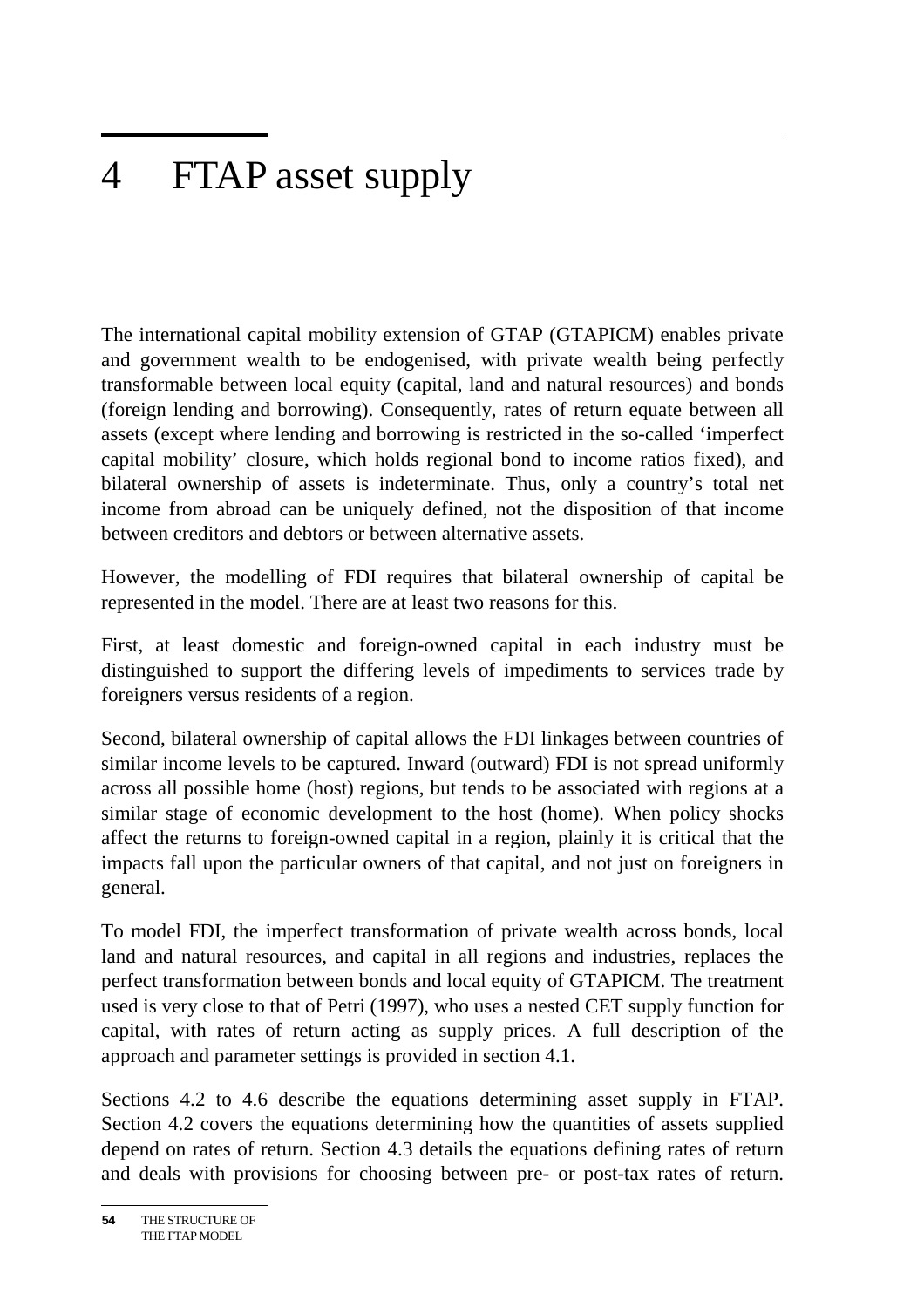Section 4.4 contains the definitions of pre- and post-tax and pre- and postimpediment rental prices of capital. Section 4.5 contains the definitions of asset prices. Section 4.6 gives the new market clearing conditions for capital.

Section 4.7 describes the equations for foreign income flows arising from FDI.

Section 4.8 describes the new welfare decomposition terms spawned by the foreign income flows according to the approach outlined in appendix B.

## **4.1 Asset supply function — structure and parameterization**

In the model of Petri (1997), the fixed amount of capital owned by each region is allocated between host regions and industries according to a three level nested CET scheme. At the first level, capital is allocated among industries. Second, the capital allocated among industries is partitioned between the domestic industry and foreign industries in general. Third, the capital allocated to foreign industries in general is partitioned across host regions.

This nested CET specification is extended two levels higher in FTAP, since the (endogenous) private wealth introduced in GTAPICM includes assets other than capital, that is, land, natural resources and bonds. At the highest level, private wealth is allocated between bonds<sup>1</sup> and equity. At the second level, equity is allocated between local land and natural resources and capital. Capital is then allocated via the three level nest of Petri (1997). The same transformation parameter is used at the top two levels, so they can effectively be regarded as one level (as in figure  $2.3$ ).<sup>2</sup>

FTAP uses the exponential of the rate of return as the supply price driving asset allocation, rather than just the rate of return as in Petri (1997). This change to the theory permits rates of return to be negative, both in the original database and

<sup>1</sup> The distinction in the interpretation of private bonds after the introduction of FDI and private bonds in GTAPICM should be noted. Private bonds in GTAPICM represent the excess (deficit) of private wealth above (below) productive assets residing in a region. The counterpart to private bonds under the FDI extension would be private bonds plus domestic capital plus foreign capital owned by the region plus local land and natural resources minus local capital owned by foreigners.

<sup>2</sup> It should be noted that the asset supply nest equations presented in section 4.2 are actually of CRETH (a generalisation of CET) form, except for the upper two levels where wealth is split between bonds and equity, and equity is split among capital, land and natural resources. The selected parameter settings, however, reduce all levels to CET.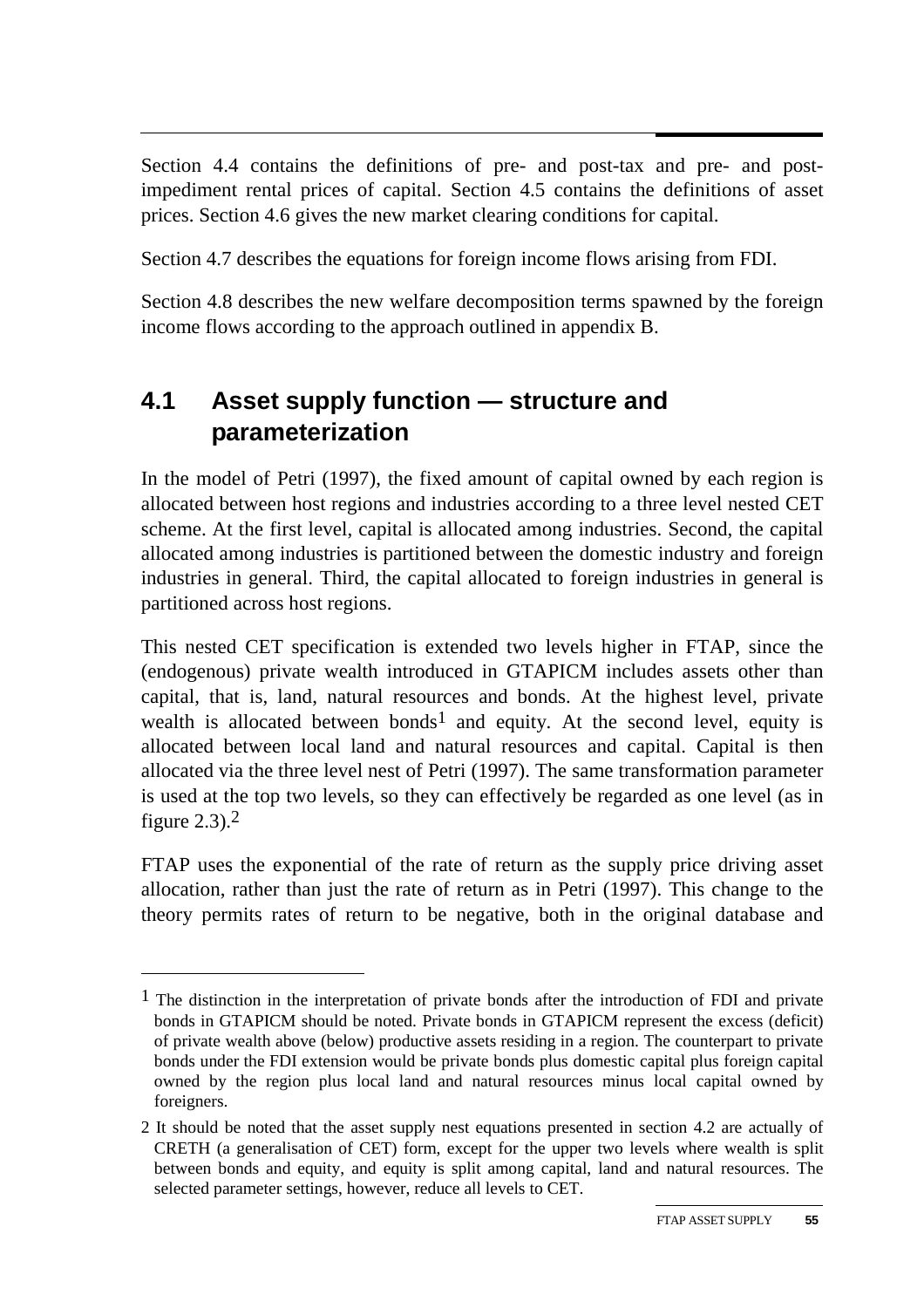during the course of a simulation. There is one reason, specific to FTAP, why this is necessary, and a second reason why it is highly desirable.

First, the (asset or rental) value of private bonds held by a region can be either positive or negative. This was not an issue for Petri (1997), where the capital owned by a region was fixed and bonds were not required to cover the financing of capital supply. The difficulty it raises in the present context is that the prices and quantities of a CET aggregator function must be positive. The resolution of the difficulty relies on being able to accommodate negative rates of return within the theory of asset supply. The quantity of private bonds held by a region is always considered to be positive, but their rate of return is of the same sign as the rental value of the bonds, and can be positive or negative. But since the exponential of the rate of return is used as the bond supply price in the CET aggregator, both the quantity and supply 'price' of bonds are positive for all regions.

Second, it is possible that in the FTAP database, negative rates of return could occur, especially when it is disaggregated to a higher level of commodity coverage, as will be necessary for modelling services liberalisation in particular sectors. While the Petri (1997) treatment could possibly deal with rates of return that approach zero during the course of a policy simulation, $3$  it could not accommodate initial negative rates of return for the reasons discussed in the previous paragraph.

An implication of using the exponential of the rate of return as the asset supply price is that the transformation parameters are semi-elasticities, that is, they are the percentage changes in relative quantities induced by *percentage point* changes in rates of return. For example, at the top level in figure 2.3, a change of one percentage point in the bond rate, with the rates of return on capital, land and natural resources constant, would induce a one per cent change in the ratio of the quantity of bonds to equity.

The imperfect transformation treatment of asset supply means that rates of return can differ among assets and among regions. The exception to the latter is that bonds are considered to be globally uniform, so that their rate of return is the same regardless of who issues them. By way of contrast, the rate of return on capital can differ not just between regions, but between industries and across different owners of capital in a particular industry.

 $3$  As the rate of return in an industry approached zero, the capital supplied would approach zero. If the demand for capital is a CES choice among primary factors — as in most GE models — the demand price of capital would approach infinity as the quantity of capital approached zero. That is, necessarily positive demand quantities for capital would cause rates of return to remain positive.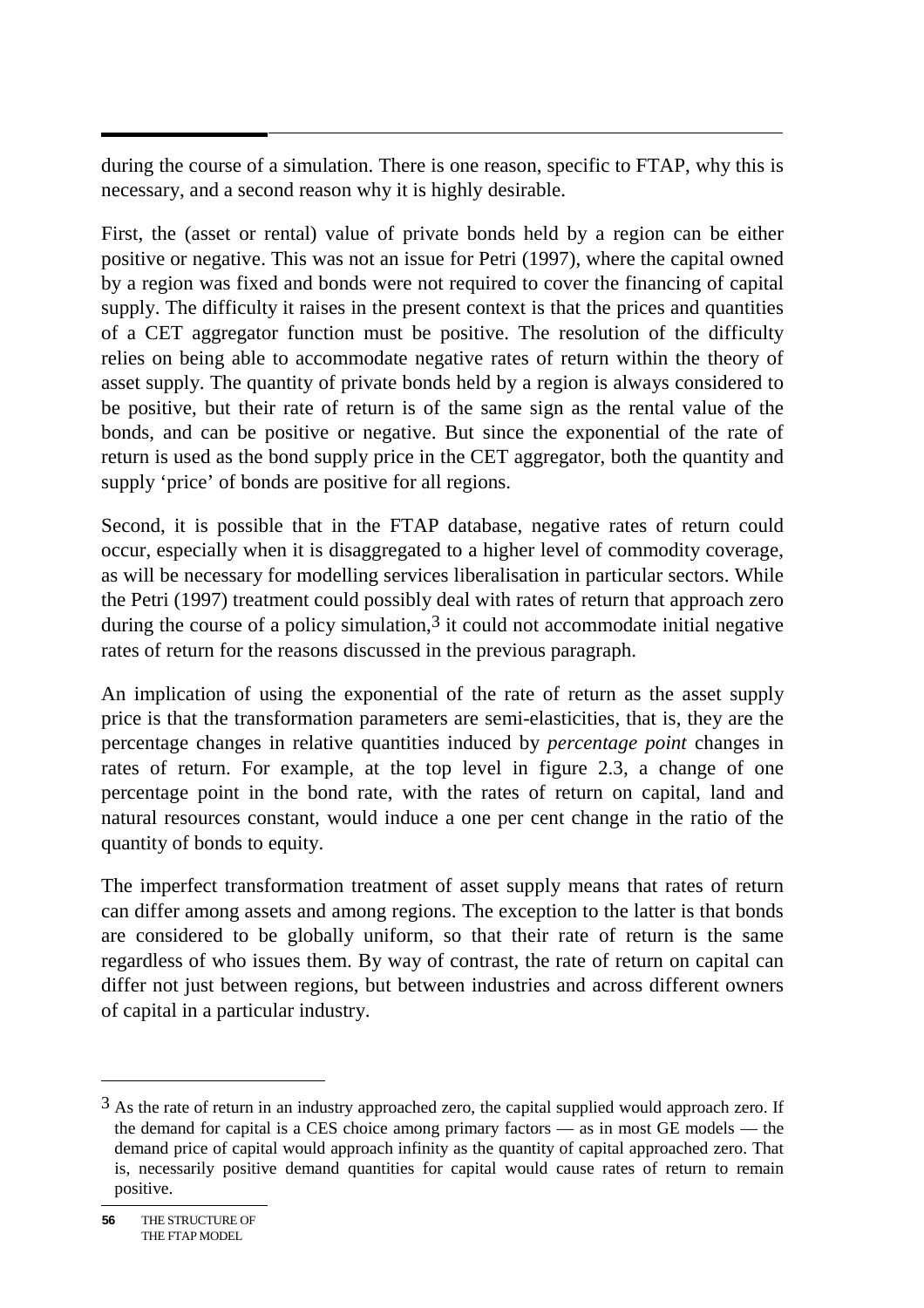Bonds are a means of financing the aggregate FDI and domestic investment undertaken by a region (borrowing) or funding the aggregate FDI and domestic investment of foreign regions (lending). Bonds are not instruments for financing FDI in particular industries and host regions. This would require a further level at the bottom of the nest determining the debt to equity ratio for particular industries. While such a treatment would be possible, it would seem to add little for the current applications of FTAP.

The pattern of nesting reflects the relative difficulty of reallocating wealth between different assets. At the top level, bonds, land, natural resources and capital are very different assets. Assigning the sectoral allocation of capital to a higher level in the nest than the regional allocation implies that it is easier to reallocate FDI among regions than among sectors. One possible interpretation of this structure is that the acquisition of the sector-specific knowledge associated with FDI is more difficult than the acquisition of any region-specific knowledge required for shifting between regions.

The transformation semi-elasticities for the asset supply nest (figure 2.3) were chosen so that the behaviour of FTAP for a simulation of the complete removal of primary and secondary protection was similar to GTAPICM with the 'imperfect capital mobility' closure. This represents a conservative model development strategy: introduce an innovation, but parameterize so that it remains close to what is familiar. By proceeding in this manner it is possible to discover new insights, but not be completely overwhelmed by a multitude of unfamiliar phenomena.

Though the semi-elasticities at each level appear small, the overall transformation semi-elasticities (that is, with wealth fixed) between items at the lowest levels can be quite high — often of magnitude 20 and possibly as high as 60 (differences being due to shares of assets in regional portfolios). For example, for two assets with an semi-elasticity of 20, a one percentage point increase in the rate of return on the first asset will increase the ratio of the quantity of the first asset to the second by 20 per cent<sup>4</sup>

<sup>&</sup>lt;sup>4</sup> Formulae for calculating elasticities for a general CES nesting are provided on page 83 of Keller (1980).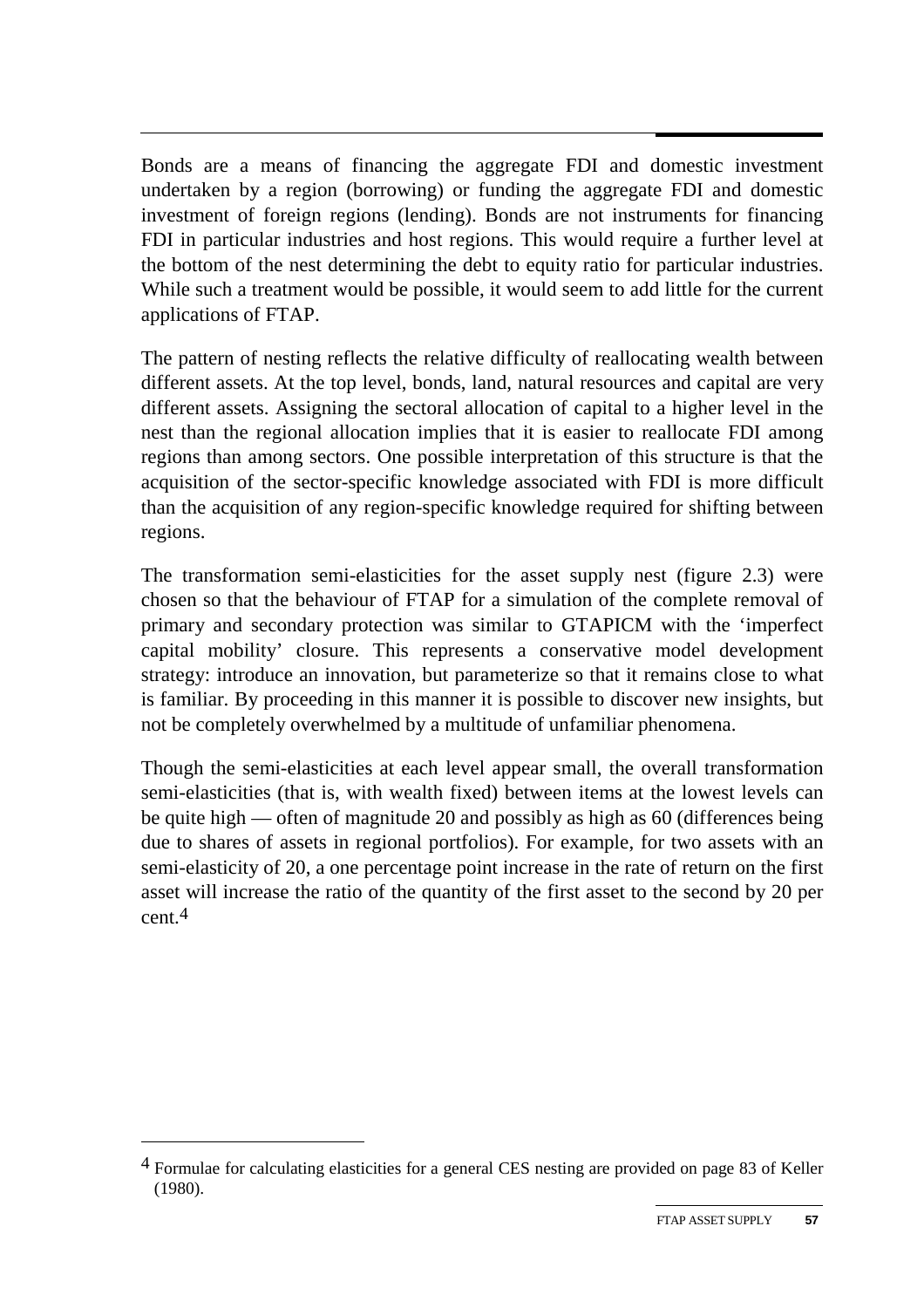## **4.2 Quantity of assets supplied**

#### **Preliminaries**

The names of variables introduced for the asset supply extension follow certain conventions. An initial 'k' means 'quantity of capital supplied'. Supply quantities of other assets begin with 'q'. An initial 'c\_rr' means 'percentage point change in rate of return'. Where the last three letters of a variable name are some combination of 'h', ' ' and 'i', this indicates that the variable ranges over a home region, a host region and an industry, or is an aggregate over one of these dimensions. For example, a suffix of 'h\_i' means that the variable ranges over home region and industry, and is an aggregate across all host regions.

An initial 'r ' means 'percentage change in the reciprocal of the exponential of the rate of return'. These might seem like strange variables, but they are required in the updating of the shares of assets in the asset supply function (these shares are used in the rates of return equations of section 4.3, and discussed in appendix C). The  $\dot{r}$ variables have thus been defined for the terminal nodes on branches of the supply nest, where the GEMPACK updating formulae for shares are applied. Each of the 'r\_' variables is related to the change in the corresponding rate of return as follows. Letting R be a rate of return, the percentage change in the reciprocal of the exponential of the rate of return is:

$$
100.\Delta\{\exp(-R)\} / \exp(-R) = -100.\exp(-R).\Delta R / \exp(-R)
$$
  
= -100.\Delta R

That is, the percentage change in the reciprocal of the exponential of a rate of return equals minus the percentage point change in the rate of return.

Names of variables in the model prior to the addition of the asset supply extension remain unchanged, and will not conform to the above conventions. Nevertheless, rates of return generally begin with 'r' and asset values with 'a'.

#### **The equations**

In GTAPICM each region owns all capital residing in it. This is not the case in FTAP. Therefore, equity must be redefined in terms of capital owned by a region. This requires alterations to the GTAPICM equations VALUE CAPL and EQY, thus:

VALUE\_CAPL  $#$  value of physical capital, by region  $# (all,r,REG)$ 

akr(r)=pk\_h\_(r)+kt(r);

**58** THE STRUCTURE OF THE FTAP MODEL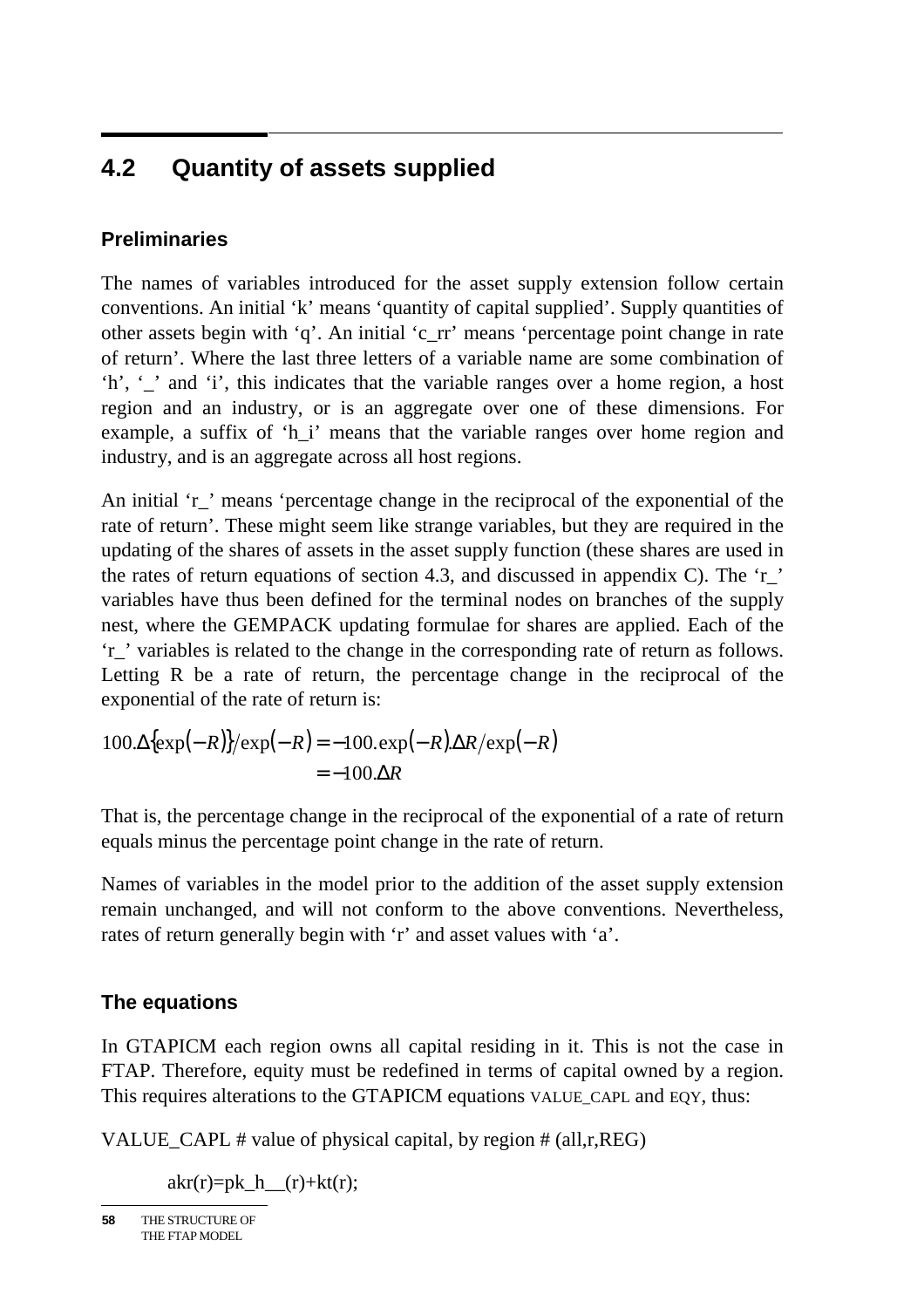EQY # equity in productive assets, by region #  $all,r,REG)$ 

ASEQR(r)\*aer(r)=VKT(r)\*akr(r)+ASLNR(r)\*anr(r)+ASLNRR(r)\*anrr(r);

Variable pk<sub>h</sub>  $(r)$  is the asset price of capital owned by region r (defined in section 4.5), while kt(r) is the real quantity of capital owned by region r. Thus the variable akr(r) has been redefined to be the asset value of capital owned by region r, rather than residing in region r. The value of equity in productive assets for region  $r$ variable  $aer(r)$  — is likewise redefined. Note that since akr has been redefined in equation VALUE\_CAPL, the only alteration required (from GTAPICM) to equation EQY is to replace the coefficient  $VKB(r)$  (the asset value of capital residing in region r) with the coefficient VKT(r) (the asset value of capital owned by region r). A parallel alteration to the formula calculating the coefficient ASEQR is also made.

E qhr #Private real wealth#  $(all, s, home)$ 

 $ipahr(s)=ahr(s)-qhr(s);$ 

This equation defines real private wealth qhr(s) as nominal private wealth ahr(s) deflated by the private wealth price index ipahr(s). The latter two variables are defined by the GTAPICM equations HHOLD\_OWNP\_BONDS\_REG and HHOLD ASST PRINDX, respectively. Real private wealth is not required in any of the GTAPICM equations (and so is not defined there), but is needed in FTAP as the quantity that is partitioned between alternative assets in the nest CET asset supply function.

E\_qbr #Private ownership of bonds# (all,s,home)

qhr(s)-qbr(s)=KTRA\_H\_(s)\*[rhr(s)+CRED\_DEBT(s)\*r\_rbr(s)];

E\_qer #Private ownership of equity# (all,s,home)

qhr(s)-qer(s)=KTRA\_H\_(s)\*[rhr(s)-rer(s)];

These two equations correspond to the top level of the supply nest, and determine the allocation of private wealth between bonds and equity, respectively. Variables  $ghr(s)$ ,  $gbr(s)$  and  $ger(s)$  are the percentage changes in the quantities of private wealth, bonds and equity held by region s, while rhr(s), rbr(s) and rer(s) are the corresponding percentage point changes in rates of return. As discussed in the preliminaries, r\_rbr(s)=-rbr(s). The coefficient KTRA  $H_{\alpha}$  (s) is the transformation semi-elasticity and is set equal to 1 (figure 2.3).

The coefficient CRED\_DEBT(s) is an indicator of whether region s has positive or negative rentals from private bond holdings: 1 for positive, -1 for negative. Thus the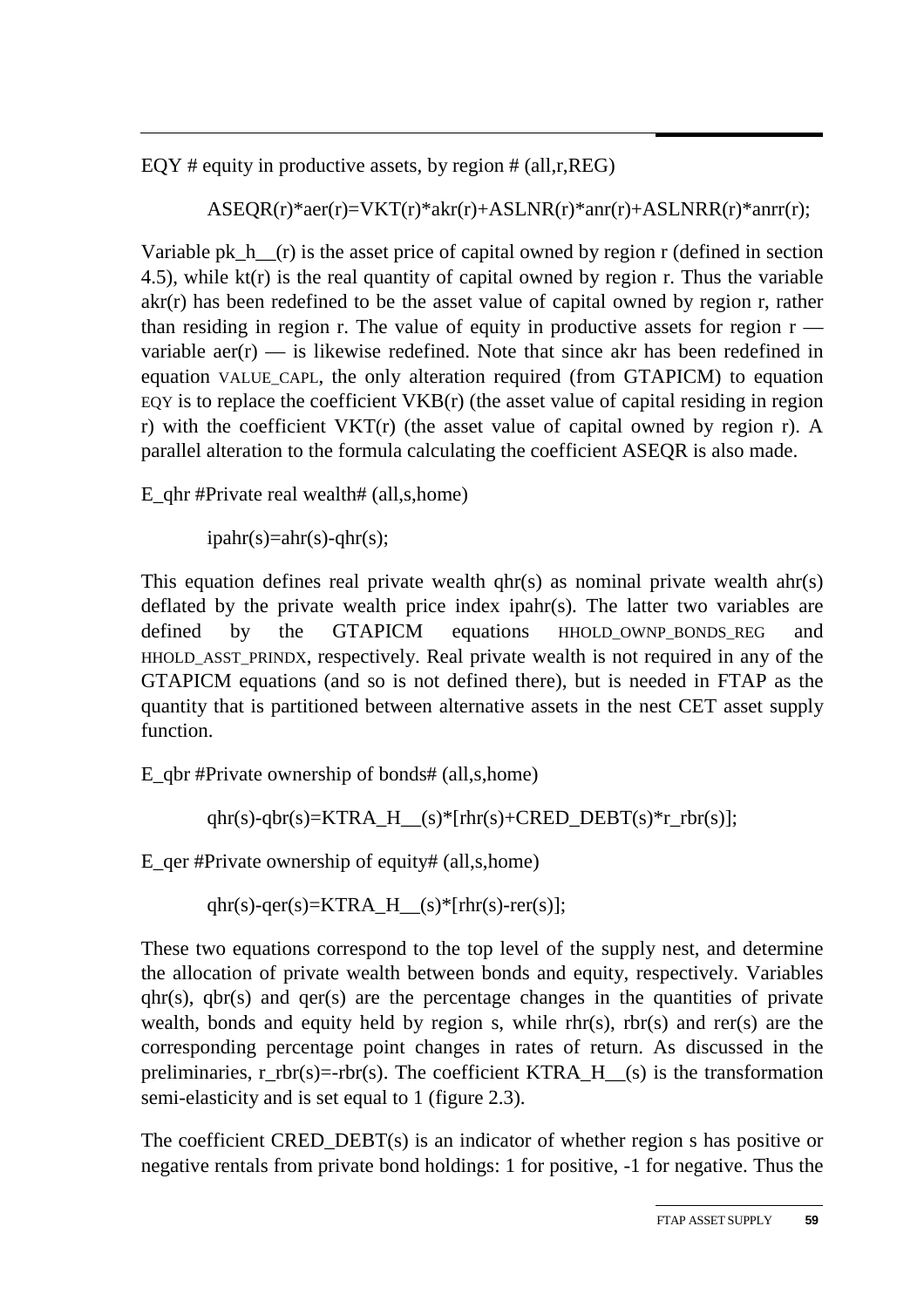quantity of bonds is positively (negatively) correlated with the rate of return on bonds if a region has positive (negative) bond rentals. Expressed more conventionally, a creditor (debtor) will lend (borrow) more (less) if the interest rate increases.

E\_pnr #Purchase price of land# (all,r,REG)

$$
mt(r)-qer(r)=KTRA_{H_{-}}(r)^*[-r_{rr\_land(r)-rer(r)];
$$

E\_pnrr #Purchase price of natural resources# (all,r,REG)

 $nru(r)-qer(r)=KTRA_H_{r-r-rr\_natres(r)-rer(r)}$ ;

E k h  $#Aggregate supply of capital by home region# (all,s,home)$ 

 $k_h_ (s)$ -qer(s)=KTRA\_H\_(s)\*[c\_rr\_h\_(s)-rer(s)];

These equations determine the second level partitioning of equity between local land and natural resources and capital, respectively. The supply quantities of land, natural resources and capital for region r are  $mt(r)$ ,  $nru(r)$  and k h (r), the first two variables being present in GTAPICM and the last — k\_h\_(r), the capital owned by region r — being introduced for FTAP. The percentage point changes in the rates of return for land, natural resources and the capital owned by region r are  $c$ \_rr\_land(r), c\_rr\_natres(r) and c\_rr\_h\_(r), with the first two having corresponding 'r\_' variables. The same transformation semi-elasticity KTRA\_H\_\_ as occurs at the top level of the nest occurs here also.

The first two equations are named after the purchase or asset prices of land and natural resources, pnr and pnrr, respectively. This reflects the function of these equations in determining these prices via the fixity of land and natural resources in each region. Thus equations E pnr and E pnrr replace GTAPICM equations PRICE LAND and E\_pnrr, which define the asset prices of land and natural resources by perfect arbitrage between rates of return.

In GTAPICM there is no distinction between the capital owned by a region and the capital residing in a region. In FTAP there is, and it is critical that the equality from GTAPICM between the (GTAPICM) variable kt and the (GTAP) variable kb be broken. Both variables are redefined thus:

E kt #SALTER quantity of capital kt is capital owned by home#

 $all,r,REG) k_h(r)=kt(r);$ 

E\_kb #GTAP quantity of capital kb is capital residing in the host, asset weights# (all,d,host)

**<sup>60</sup>** THE STRUCTURE OF THE FTAP MODEL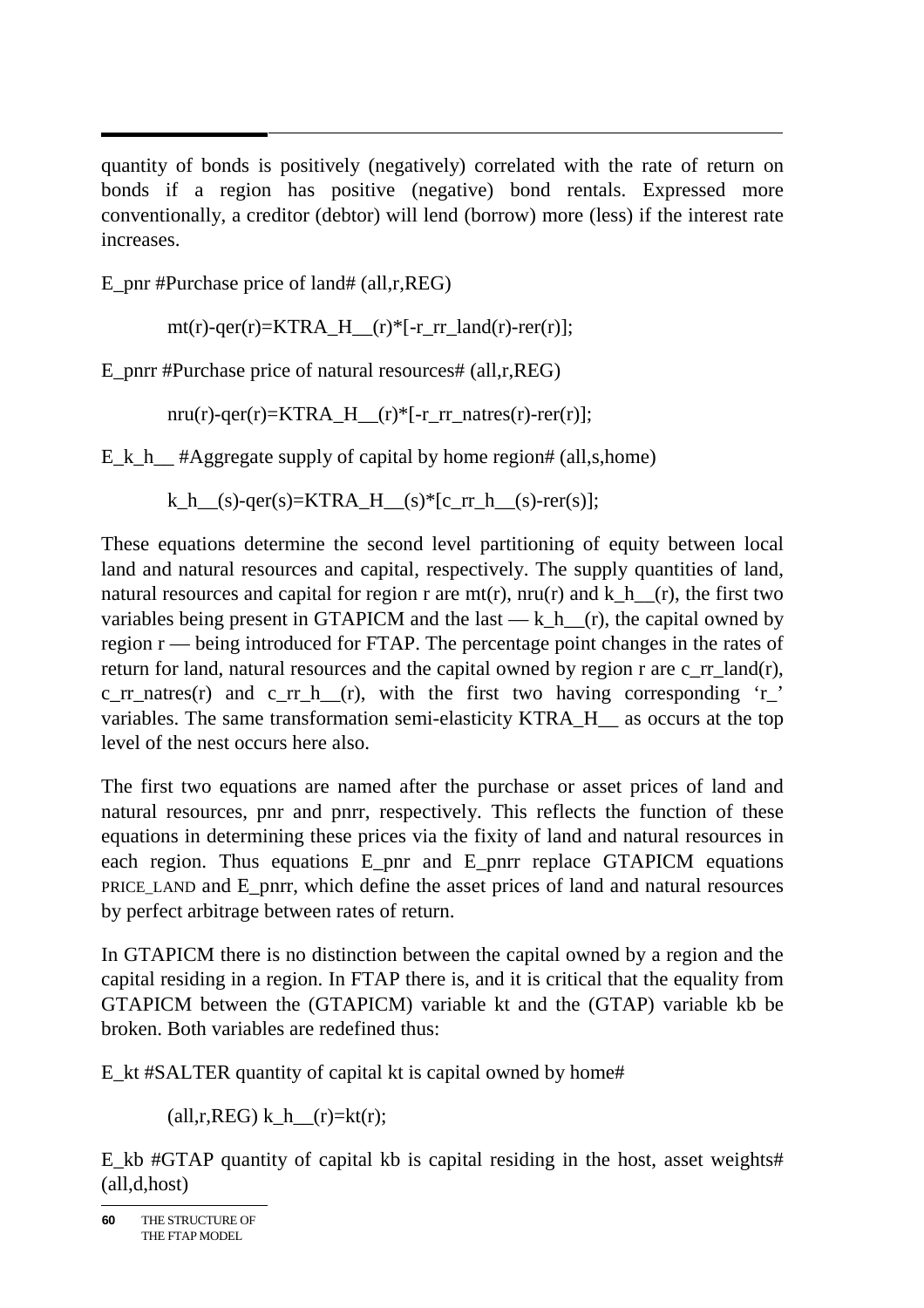$sum(i, TRAD\_COMM, sum(s, home, VFDI_HHI(i,s,d)) + VKD(i,d))*kb(d)=$ sum(i,TRAD\_COMM, sum(s,home, VFDI\_HHI(i,s,d)\*k\_hhi(i,s,d))+

 $VKD(i,d)*kd_h_i(i,d)) + f_kb(d);$ 

That is,  $kt(r)$  is equated with the quantity of capital owned by region r, while  $kb(d)$ is an asset value weighted index of the quantity of capital residing in region d. Defined thus, both kt and kb operate correctly in the GTAPICM equations in which they already occur. Equation E\_kt replaces GTAPICM equation E\_kt, which equated kt and kb. The determination of kb via equation E\_kb means that variable frer must be endogenised, permitting regional rates of return of capital (variable rkr) to vary among regions. That is, GTAPICM equation EQY\_BOND\_PARY is essentially removed from FTAP.

E\_k\_h\_i (all,i,TRAD\_COMM)(all,s,home)

k\_h\_i(i,s)-k\_h\_(s)=KTRA\_H\_I(i,s)\*[c\_rr\_h\_i(i,s)-c\_rr\_h\_(s)];

This equation, which allocates total capital owned by a region among industries, is the first level of the nest at which it is possible to specify a CRETH rather than CET form. This is due to the industry dimension i on the transformation parameter KTRA\_H\_I. In practice, all components of KTRA\_H\_I have been set to 1.2 (figure 2.3).

E\_kd\_h\_i (all,i,TRAD\_COMM)(all,s,home)

kd h\_i(i,s)-k\_h\_i(i,s)=KTRAD\_H\_I(i,s)\*[-r\_rrd\_h\_i(i,s)-c\_rr\_h\_i(i,s)];

E\_kf\_h\_i (all,i,TRAD\_COMM)(all,s,home)

kf\_h\_i(i,s)-k\_h\_i(i,s)=KTRAF\_H\_I(i,s)\*[c\_rrf\_h\_i(i,s)-c\_rr\_h\_i(i,s)];

The equations for partitioning capital allocated to a particular industry between the domestic and foreign industries are also written in the CRETH form, but in practice collapsed to the CET form by setting all components of KTRAD\_H\_I and KTRAF  $H$  I to 1.3 (figure 2.3). Note that as 'capital in the domestic industry' is the terminal node of a branch, the equation  $E_k$ d  $h_i$  is written with the 'r\_' variable for capital in the domestic industry. The equation for capital allocation to the foreign industries is written entirely in terms of rates of return.

E\_k\_hhi (all,i,TRAD\_COMM)(all,s,home)(all,d,host)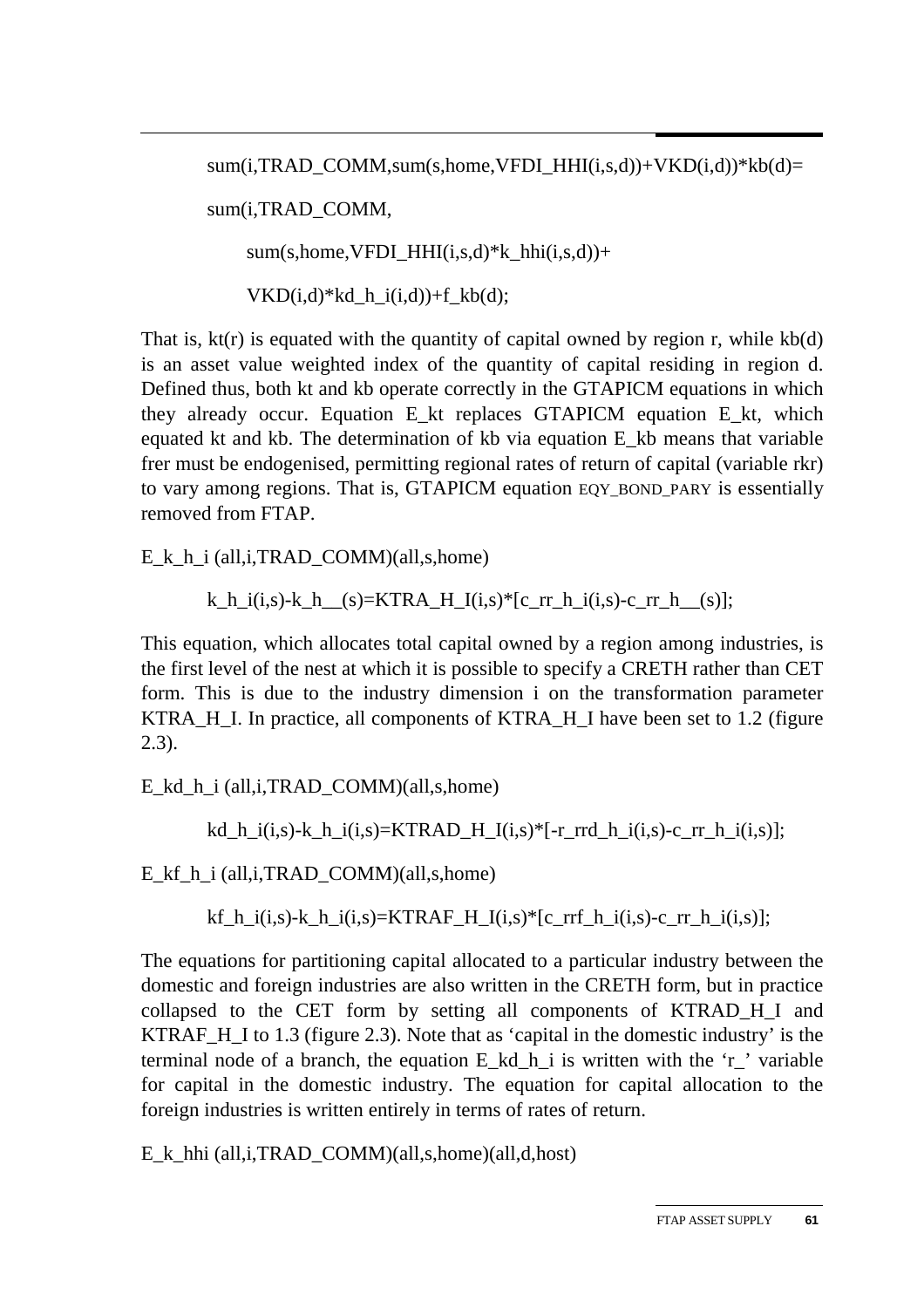k\_hhi(i,s,d)-kf\_h\_i(i,s)=KTRA\_HHI(i,s,d)\*[-r\_rr\_hhi(i,s,d)-c\_rrf\_h\_i(i,s)];

This is the equation representing the lowest level of the asset supply nest, the division of capital, allocated to foreign industries of a particular type (primary, secondary or tertiary), between host regions. Again, it is of CRETH form but collapsed to CET with all components of KTRA\_HHI set equal to 1.4 (figure 2.3).

# **4.3 Rates of return**

## **Preliminaries**

An initial 'c\_trr' means 'percentage point change in post-tax rate of return', while the prefix 'c\_rr' is used for pre-tax rates of return.

The equations defining the 'r' variables ('percentage change in the reciprocal of the exponential of the rate of return' variables) are presented in this section. As shown in the previous section, the percentage change in the reciprocal of the exponential of a rate of return equals minus the percentage point change in the rate of return.

Throughout this group of equations, the rate of return of an asset that is an aggregate of other assets is defined implicitly by an equation that equates the aggregate quantity to a share-weighted sum of constituent quantities. For example, the real quantity of equity is equated with a share-weighted sum of the quantities of land, natural resources and capital. There are two advantages with this implicit mode of definition.

First, in linearised form, the equation for the rate of return of the aggregate will remain the same if the CET aggregator function is replaced by the more general CRETH function.5 For all such constant returns to scale aggregator functions, under optimising behaviour the percentage change in the aggregate quantity equals the value share-weighted sum of the percentage changes in constituent quantities.

Second, the form of the equation is the same regardless of whether pre- or post-tax rates of return are used, since the constituent rates of return do not enter the definition of the aggregate rate of return.

The rates of return defined by the following equations are net of depreciation. The linearised relationship between a net rate of return and its constituent rental price,

<sup>5</sup> The transformation parameters KTRA\_\* are already dimensioned to accommodate this extension.

**<sup>62</sup>** THE STRUCTURE OF THE FTAP MODEL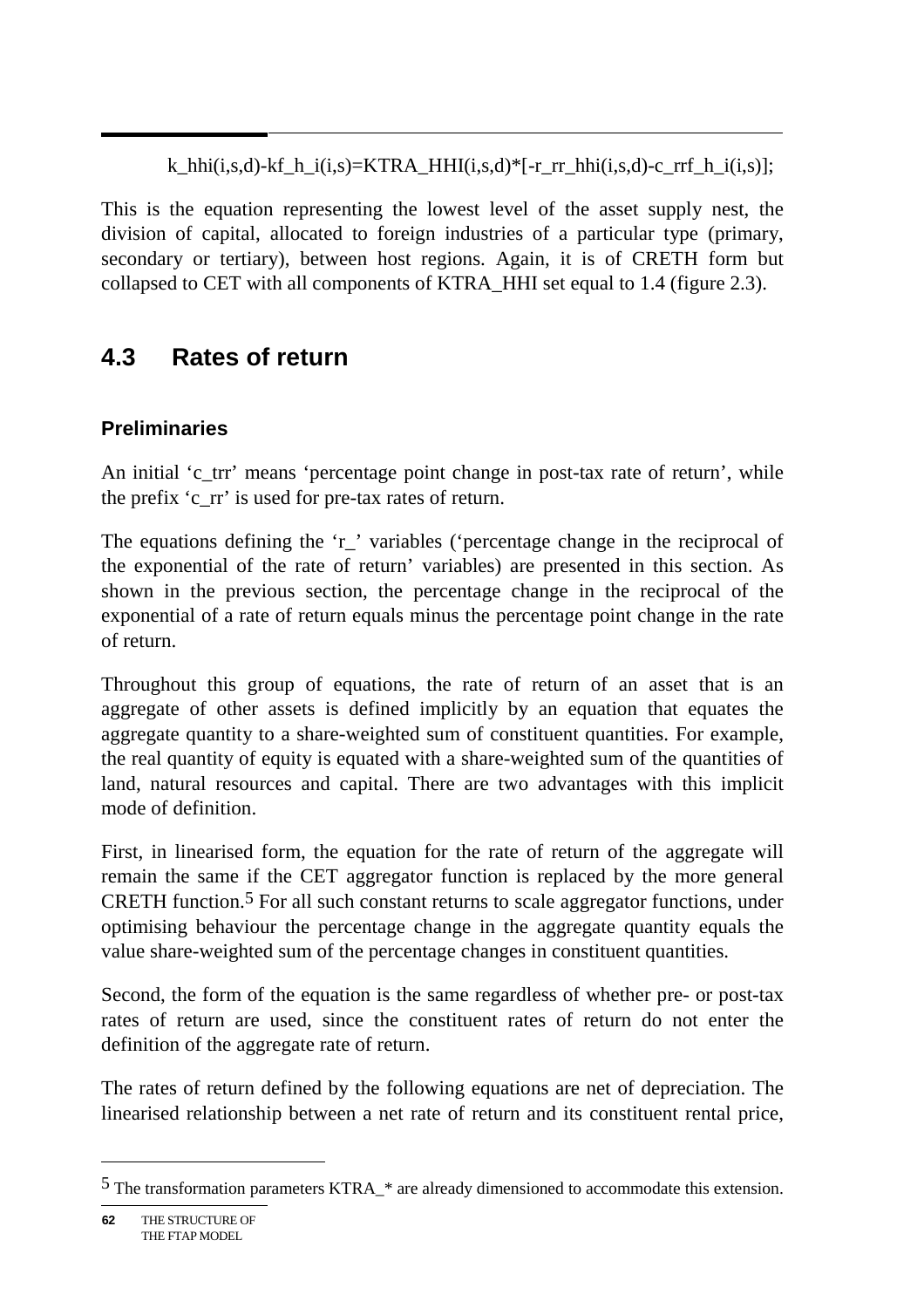asset price and depreciation rate is derived as follows: letting R be the net rate of return, P the rental price, A the asset price, D the depreciation rate and lower case letters denote percentage changes,

 $R = P/A - D$ 

Therefore

$$
100.\Delta R = 100.(\Delta P/A - P/A^2.\Delta A - \Delta D)
$$

$$
= P/A.(p - a) - 100.\Delta D
$$

Thus, for a constant depreciation rate, the percentage point change in the net rate of return is equal to the *gross* rate of return times the difference of the percentage changes in rental and asset prices.

#### **The equations**

E\_c\_rr\_hhi (all,i,TRAD\_COMM)(all,s,home)(all,d,host)

c\_rr\_hhi(i,s,d)=[RR\_HHI(i,s,d)+DEPRIND(i,d)]\*[rps(i,s,d)-pcgds(d)];

E\_c\_trr\_hhi (all,i,TRAD\_COMM)(all,s,home)(all,d,host)

 $c_{\text{tr}}_h$ hhi $(i, s, d)$ =

```
[1-TYPR_L(d)]*[RR_HH1(i,s,d)+DEPRIND(i,d)]*[psks(i,s,d)-pcgds(d)];
```
E\_r\_rr\_hhi (all,i,TRAD\_COMM)(all,s,home)(all,d,host)

 $r$ \_rr\_hhi(i,s,d)=

-[POST\_TAX\_RR\*c\_trr\_hhi(i,s,d)+PRE\_TAX\_RR\*c\_rr\_hhi(i,s,d)];

The first two equations define the pre- and post-tax rates of return,  $c$ <sub>rr</sub>\_hhi(i,s,d) and c\_trr\_hhi(i,s,d), respectively, for capital owned by region s in industry i located in region d. They both follow the pattern derived in the preliminaries. The coefficient RR\_HHI is the net rate of return, while DEPRIND is the depreciation rate, which is specific to an industry in a particular location. Pre- and post-tax rental prices rps and psks are used for defining pre- and post-tax rates of return, but the asset price of capital pcgds is the same in both cases and is specific to the host region. Multiplication by one minus the property income tax rate  $-$  [1-TYPR\_L(d)] — ensures that the gross rate of return used in equation  $E_c$  trr\_hhi is post-tax.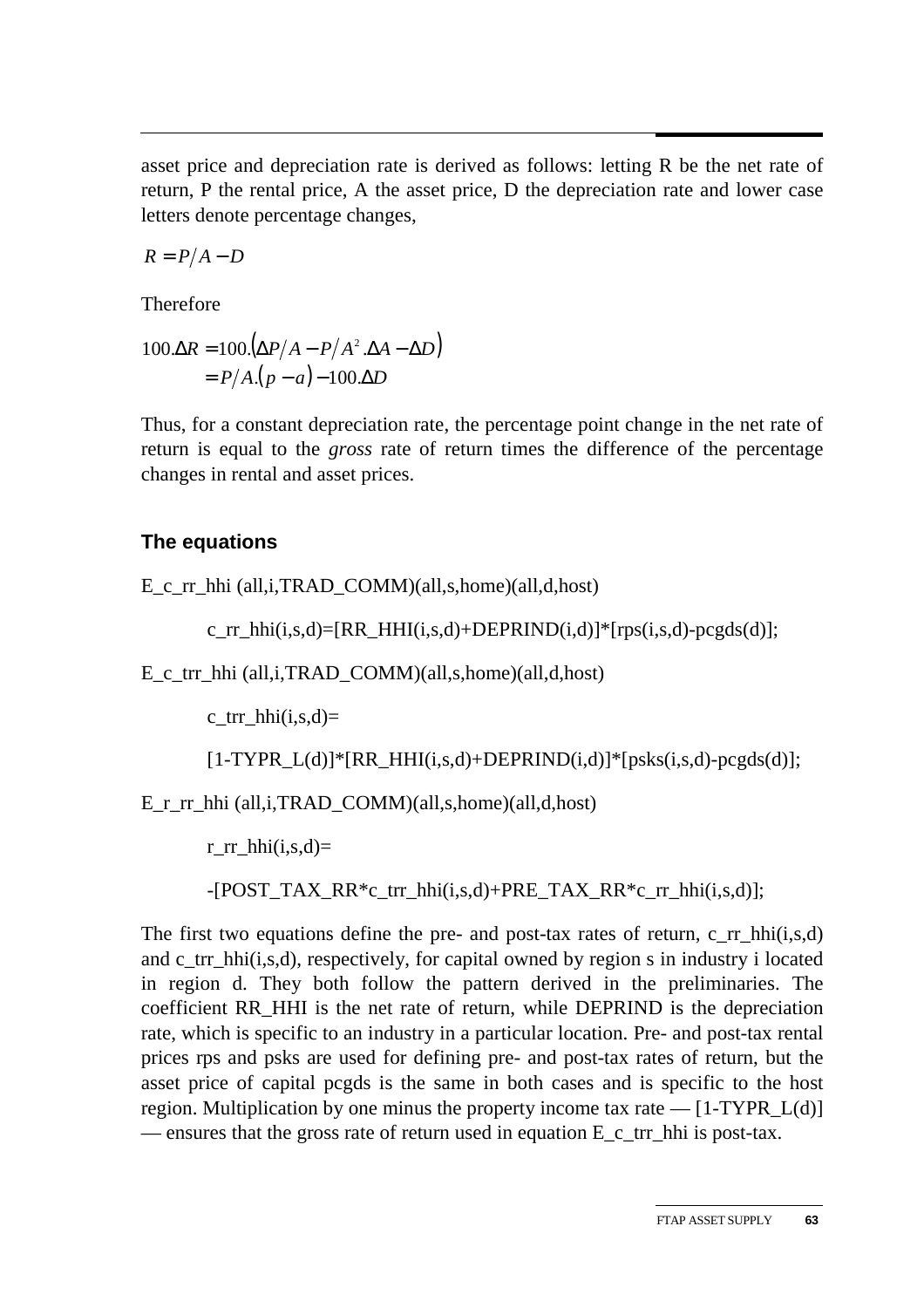The third equation defines the 'r\_' variable that is used in the asset supply decision. It is in this equation that the choice between pre- and post-tax rates of return is made. In current applications, setting the coefficient PRE\_TAX\_RR to 1 and POST TAX RR to 0 uses pre-tax rates of return. This setting is preferred because many economies, in the developed world at least, have primarily destination-based tax systems. For example, if tax credits are granted for taxes paid overseas, investors are ultimately taxed on all income at the owning region's tax rate. Modelling investors as responding to pre-tax rates of return captures the effect of such tax credits, even though these have not been represented explicitly in FTAP.

E\_c\_rrd\_h\_i (all,i,TRAD\_COMM)(all,s,home)

c\_rrd\_h\_i(i,s)=[RRD\_H\_I(i,s)+DEPRIND(i,s)]\*[rpd(i,s)-pcgds(s)];

E\_c\_trrd\_h\_i (all,i,TRAD\_COMM)(all,s,home)

c trrd h  $i(i,s)=$ 

 $[1-TYPR_L(s)]*[RRD_H_I(i,s)+DEPRIND(i,s)]*[pskd(i,s)-pcgds(s)];$ 

E\_r\_rrd\_h\_i (all,i,TRAD\_COMM)(all,s,home)

r\_rrd\_h\_ $i(i,s)=$ 

 $-[POST_TAX_RR*c_Trrd_hi(i,s)+PRE_TAX_RR*c_Trd_hi(i,s)];$ 

These three equations are similar to the previous three, but deal with rates of return on domestically-owned capital.

 $E_c$  r land (all, s, home)

c\_rr\_land(s)=RR\_LAND(s)\*[rm(s)-pnr(s)];

E c trr land (all, s, home)

c\_trr\_land(s)=[1-TYPR\_L(s)]\*RR\_LAND(s)\*[psland(s)-pnr(s)];

 $E_r$ r rr land (all, s, home)

 $rrr\_land(s)=$ 

-[POST\_TAX\_RR\*c\_trr\_land(s)+PRE\_TAX\_RR\*c\_rr\_land(s)];

These three equations are similar to the previous three, but deal with rates of return on land. The post-tax rental price of land is defined by picking out the land

**<sup>64</sup>** THE STRUCTURE OF THE FTAP MODEL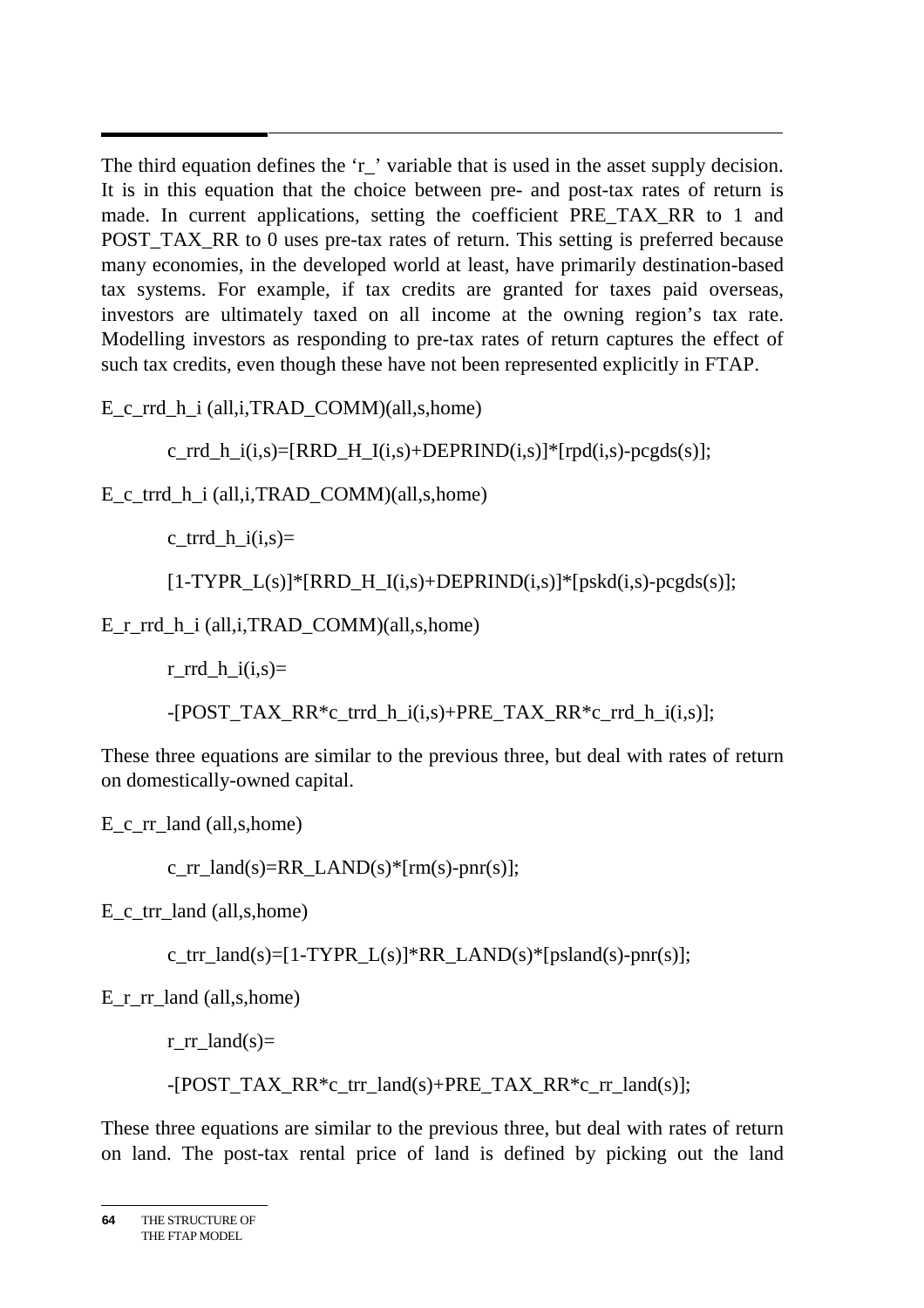component of the (GTAP) supply price variable ps in equation E\_psland (chapter 9).

E c rr natres (all, s, home)

c\_rr\_natres(s)=RR\_NATRES(s)\*[nrp(s)-pnrr(s)];

E\_c\_trr\_natres (all,s,home)

c\_trr\_natres(s)=[1-TYPR\_L(s)]\*RR\_NATRES(s)\*[psnatres(s)-pnrr(s)];

E  $r$  rr natres (all, s, home)

r\_rr natres(s)=

-[POST\_TAX\_RR\*c\_trr\_natres(s)+PRE\_TAX\_RR\*c\_rr\_natres(s)];

These three equations are similar to the previous three, but deal with rates of return on natural resources. The post-tax rental price of natural resources is defined by picking out the natural resources component of the (GTAP) supply price variable ps in equation E\_psnatres (chapter 9).

E\_rbrpt  $(all.r, REG)$ 

rbrpt(r)=[1-TYPR\_L(r)]\*rbr(r)-RTBDR(r)\*TYPR\_L(r)\*typr(r);

E r rbr (all, s, home)

 $r_rbr(s) = -[POST_TAX_RR*rbrt(s) + PRE_TAX_RR*rbrt(s)];$ 

These equations define the post-tax rate of return on bonds, variable rbrpt, and the 'r\_' variable associated with bonds, variable r\_rbr. The post-tax rate of return is defined in terms of the pre-tax rate of return (coefficient RTBDR, variable rbr) and the property income tax rate (coefficient TYPR\_L, variable typr), rather than in terms of rental and asset prices. The derivation of the form of equation E\_rbrpt is as follows. Letting S be the post-tax rate of return, R the pre-tax rate of return, T the tax rate and lower case letters percentage changes:

 $100.\Delta S = 100.\Delta[(1 - T).R]$  $=(1 - T) \cdot 100 \cdot \Delta R - R \cdot 100 \cdot \Delta T$  $=(1 - T) \cdot 100 \cdot \Delta R - R \cdot T \cdot t$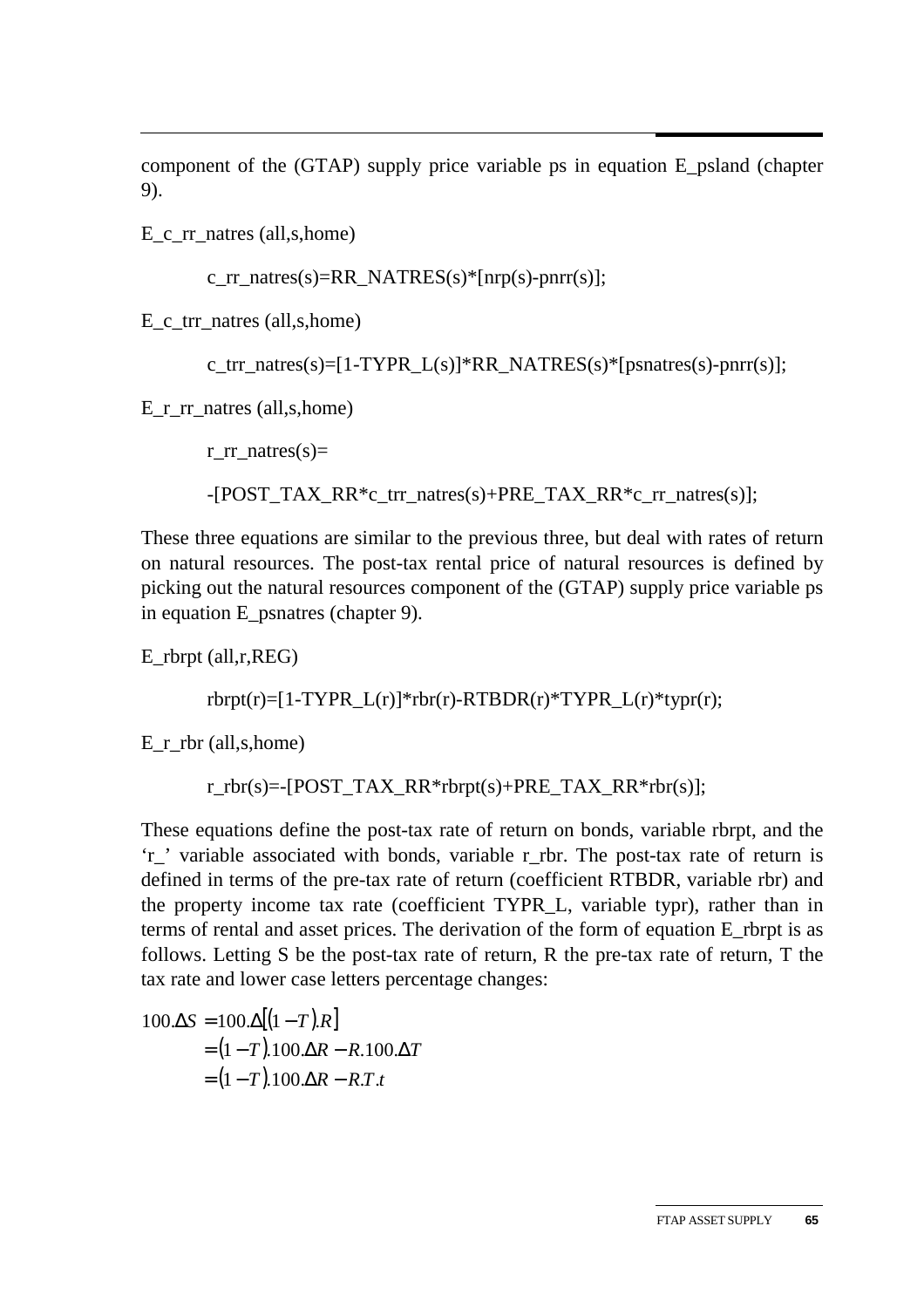E\_rhr (all,s,home)

 $[VK_H (s)+VLAND(s)+VNATRES(s)+VBR(s)]*qhr(s)=$ 

 $[VK_H (s)+VLAND(s)+VNATRES(s)]*qer(s)+VBR(s)*qbr(s);$ 

E\_rer (all,s,home)

VK\_H\_(s)\*k\_h\_(s)+VLAND(s)\*mt(s)+VNATRES(s)\*nru(s)=

[VK H  $(s)+VLAND(s)+VNATRES(s)]*qer(s);$ 

E c rr h  $(all,s,home)$ 

IF $\{VK \ H \}$  (s) ne 0,

sum(i,TRAD\_COMM,VK\_H\_I(i,s)\*[k\_h\_i(i,s)-k\_h\_(s)])}=

 $IF{VK_H_{s=0, c\_rr_h_{s}}(s)};$ 

E\_c\_rr\_h\_i (all,i,TRAD\_COMM)(all,s,home)

IF $\{VK H I(i,s) \neq 0,$ 

VKD H I(i,s)\*kd h i(i,s)+VKF H I(i,s)\*kf h i(i,s)

 $-VK_H_{i(s)}*k_h_{i(i,s)}=$ 

IF{VK H I(i,s)=0,c rr h i(i,s)};

E\_c\_rrf\_h\_i (all,i,TRAD\_COMM)(all,s,home)

 $IF{VKF_H_I(i,s)}$  ne 0,

 $sum(d, host, VK_HHI(i, s, d)*[k_hhi(i, s, d)-kf_h(i, s)])$  =

IF{VKF H I(i,s)=0,c rrf h i(i,s)};

These equations define percentage point changes in rates of return associated with nodes of the CET asset supply nest that are aggregates of assets at lower levels. The names of the rate of return variables are embedded in the equation names. For example, equation E\_rhr defines variable rhr. Equation E\_rhr is associated with private wealth, E\_rer with equity, E\_c\_rr\_h\_ with capital owned by a region, E c rr h i with capital owned by a region in a particular industry, and E c rrf h i with capital owned by a region in a particular industry located overseas. The method of implicit definition via aggregation of quantities, discussed in the

**<sup>66</sup>** THE STRUCTURE OF THE FTAP MODEL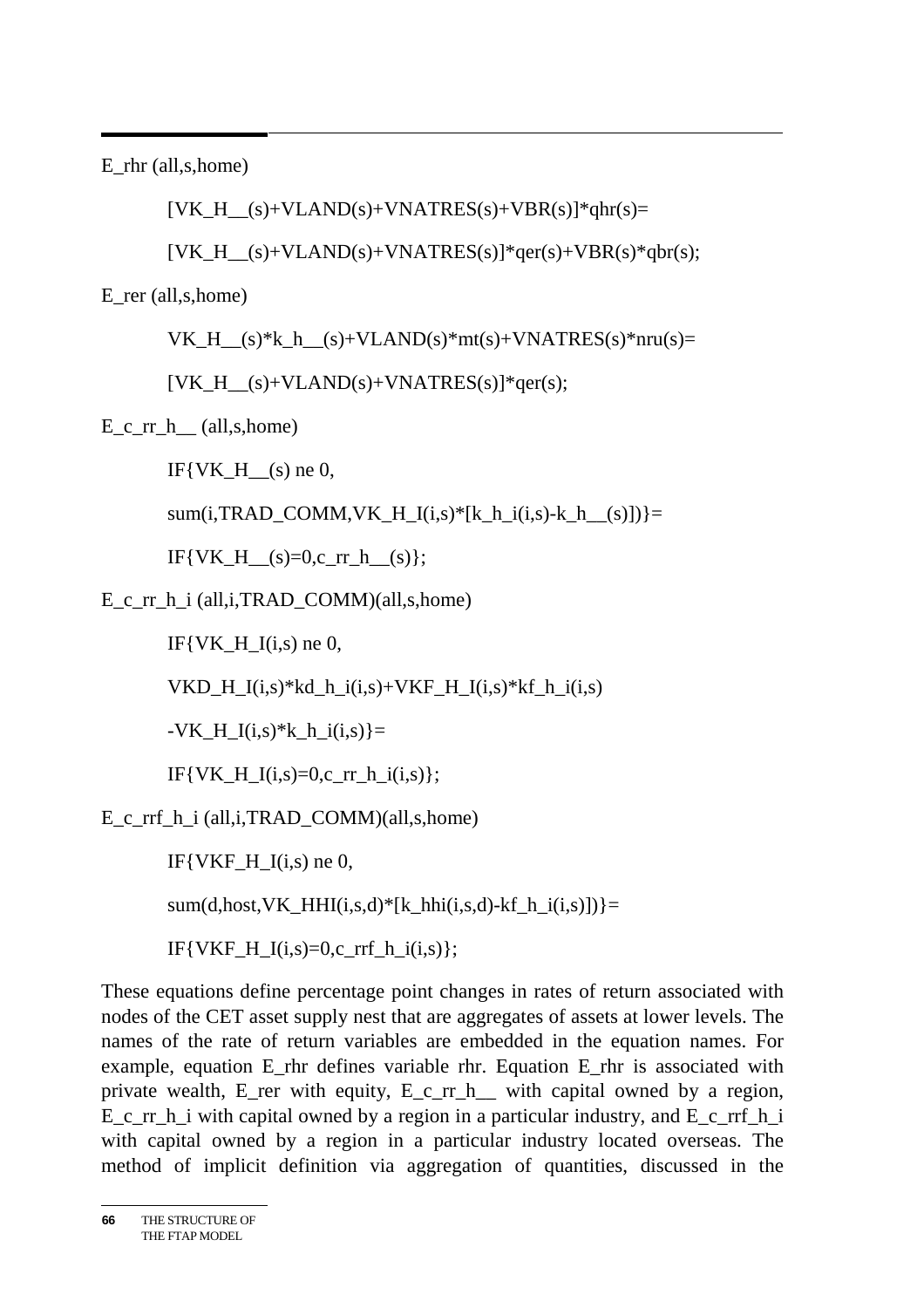preliminaries, is used in each equation. The coefficients defining the shares of each asset in the aggregates (all the coefficients beginning with 'V') are neither capital rentals nor asset values, but are defined and updated according to the distinctive features of the asset supply specification. These coefficients shall be called 'Petri asset values', and are discussed at length in appendix C.

Note the use of conditionals to set rates of return to zero for null nodes.

# **4.4 Rental prices of capital**

### **Preliminaries**

There are three types of rental prices of capital in FTAP.

First is the pre-tax, impediment-inclusive rental price. This is the price that an incumbent firm must pay to use an unit of capital. In the definition of this rental price, impediments are represented as taxes on capital, though the revenue is diverted from government to private agents (chapter 8). Tax terms of various dimensions are included, to provide flexibility to the model user wishing to alter impediments through a simulation.

Second is the pre-tax, impediment-exclusive rental price. In the current applications of the model, this is the rental price that enters the capital supply decision via pretax rates of return. Impediments do not enter the decision to allocate capital to an industry, since investors are constrained, by barriers to investment, to supply according to pre-tax, impediment-exclusive rates of return.

Third is the post-tax, impediment-exclusive rental price. This is the return per unit of capital received by new entrants to the industry. It is equal to the pre-tax, impediment-exclusive rental price taxed at the property income tax rate (coefficient TYPR L, variable typr) of the host region.

### **The equations**

```
E_pskd (all,i,TRAD_COMM)(all,r,REG)
```

```
rpd(i,r)=pskd(i,r)+sum(k,ENDWC\_COMM,to(k,r));
```
E\_psks (all,i,TRAD\_COMM)(all,s,home)(all,d,host)

 $rps(i,s,d)=psks(i,s,d)+sum(k,ENDWC\_COMM,to(k,d));$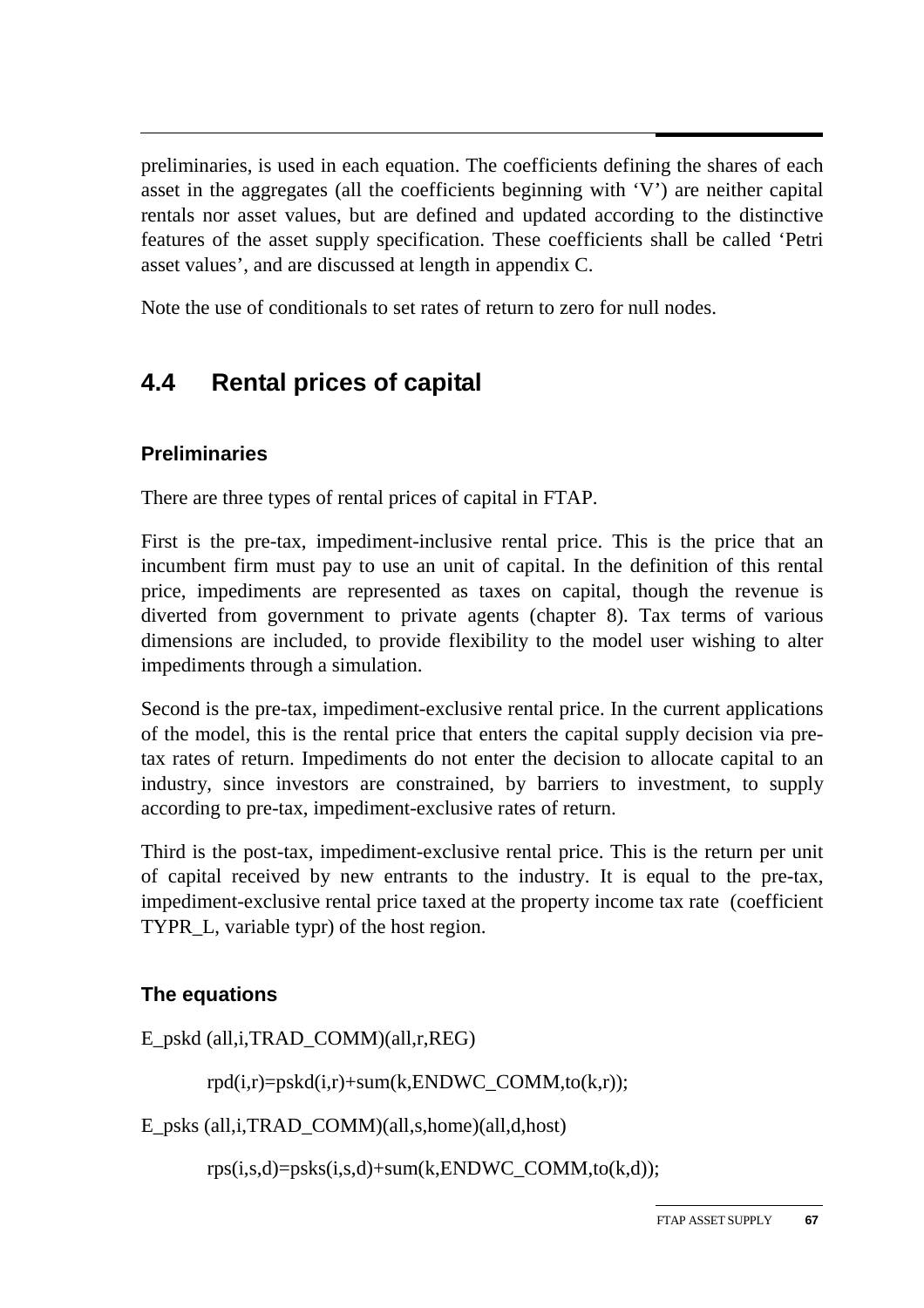These equations link pre-tax, impediment-exclusive rental prices rpd and rps of domestic and foreign capital, respectively, to post-tax, impediment-exclusive prices pskd and psks. The sums on the right hand sides pick out the capital component (since the one element set ENDWC\_COMM={capital}) of the (GTAP) variable to, which is the percentage change in the power of the output tax on primary factors, commodities or investment.

E\_pfeda (all,i,TRAD\_COMM)(all,r,REG)

```
pfeda(i,r)=tfda(i,r)+toad(r)+toa(r)+rpd(i,r)+
```
 $sum(k, ENDWC$  COMM,tf $(k,i,r)$ ;

E\_pfesa (all,i,TRAD\_COMM)(all,s,home)(all,d,host)

 $pfesa(i,s,d)=tfsa(i,s,d)+toas(s,d)+tfia(i,d)+toai(d)+toa(d)+rps(i,s,d)+$ 

 $sum(k, ENDWC$  COMM,tf $(k,i,d)$ );

These equations link pre-tax, impediment-inclusive rental prices pfeda and pfesa of domestic and foreign capital, respectively, to pre-tax, impediment-exclusive prices rpd and rps. The sums on the right hand sides pick out the capital component of the (GTAP) variable tf, which is the percentage change in the power of the tax on primary factor inputs to industries. All other variables beginning with 't' represent the powers of the ad-valorem tax equivalents of impediments on capital. They are intended to cover the full range of dimension combinations so as to provide flexibility to the model user.

E\_pfeia (all,i,TRAD\_COMM)(all,d,host)

sum(s,home,

EVIFAS(i,s,d)\*[(pfesa(i,s,d)+qfes(i,s,d))-(pfeia(i,d)+qfei(i,d))])=

 $IF[EVIFA(i,d)=0,pfeia(i,d)-pfactwld];$ 

This equation is merely definitional, providing an index of the pre-tax, impedimentinclusive rental price of foreign capital by industry and host region. The coefficient EVIFAS(i,s,d) is the value of pre-tax, impediment-inclusive rentals to capital in industry i, owned by home region s and operating in host region d. The coefficient EVIFA $(i,d)$  is the total of EVIFA $S(i,s,d)$  across all home regions s. The variable  $qfes(i,s,d)$  is the percentage change in the quantity of capital from region s demanded by industry i operating in host region d. The variable qfei(i,d) is the total quantity of foreign capital demanded by industry i in host region d. It is a shareweighted index of qfes, the shares being calculated from EVIFAS. qfei is defined in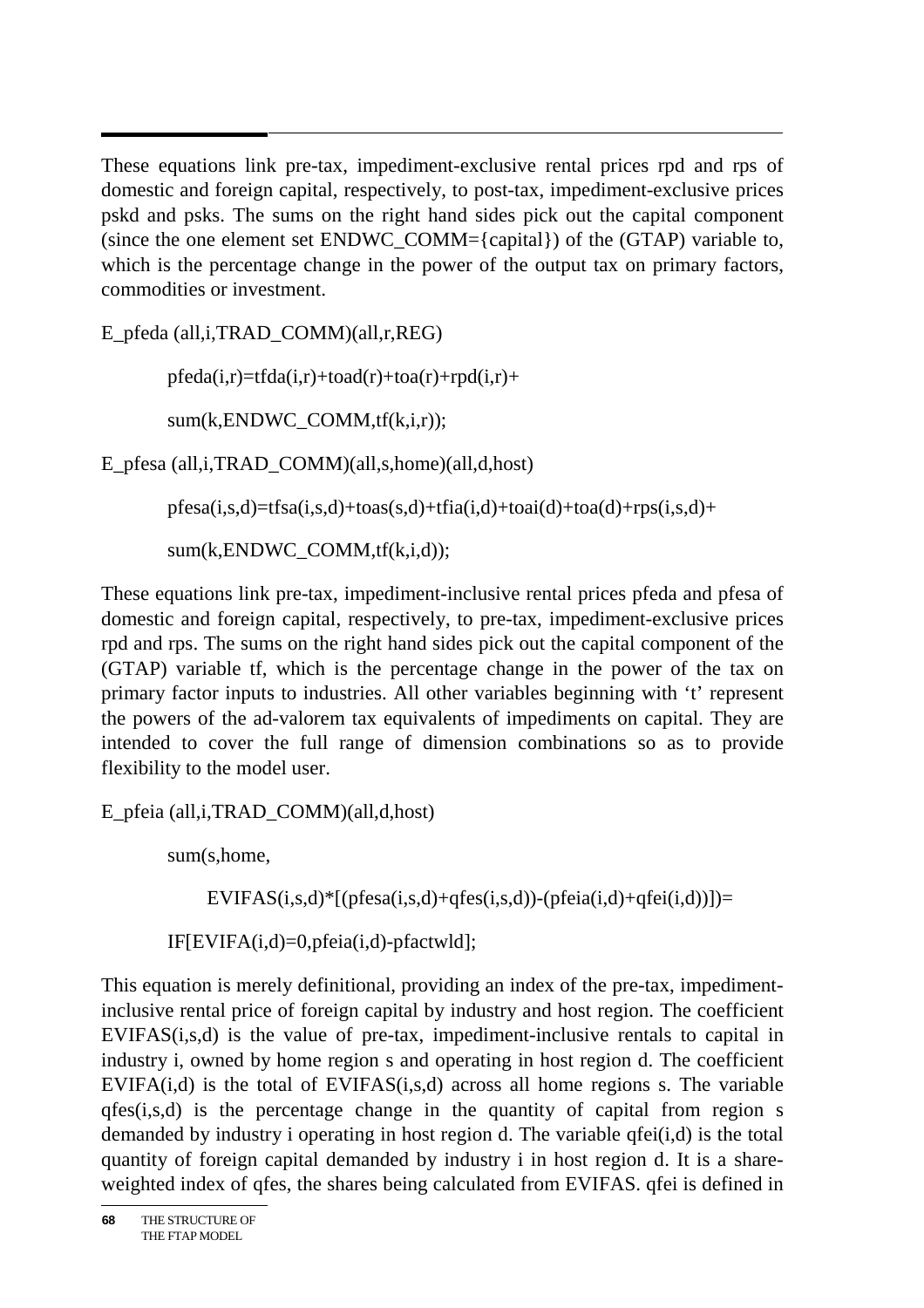the section on the demand for capital. By using these coefficients and variables, pfeia can be defined by equating the total pre-tax, impediment-inclusive foreign capital rentals by industry with the sum of these rentals across different foreign owners. Where there is no foreign ownership in an industry  $(EVIFA(i,d)=0)$ , pfeia is set equal to the numeraire.

E\_f\_pfek (all,i,TRAD\_COMM)(all,r,REG)

 $EVDFA(i,r)*(pfeda(i,r)+qfed(i,r))+EVIFA(i,r)*(pfeia(i,r)+qfei(i,r))$  $sum[k,ENDWC\_COMM, EVFA(k,i,r)*(pfe(k,i,r)+qfe(k,i,r))]$ = IF{sum[k,ENDWC\_COMM,EVFA $(k,i,r)$ ]=0,f\_pfek $(i,r)$ };

Due to the introduction of imperfectly transformable capital, the component of the (GTAP) equation MPFACTPRICE defining the user price (pre-tax, impedimentinclusive in FTAP-speak) of capital pfe("capital",j,r) in industry j in region r must be nullified by adding a slack variable f  $pfek(j,r)$  to it. This is because in GTAP, all primary factors covered by equation MPFACTPRICE are assumed to be perfectly mobile among industries. The variable pfe for capital is then defined as an index of the pre-tax, impediment-inclusive rental price of foreign and domestic capital by industry and host region.

# **4.5 Asset prices**

### **Preliminaries**

The introduction of imperfect transformation in asset supply spawns new quantity variables for assets, for example, the quantity of capital owned by a region (as distinct from that residing in a region), the quantity of private bonds, and the quantity of equity (section 4.2). These new quantity variables can be used with the corresponding values of the assets to define, or redefine, the corresponding asset prices.

### **The equations**

E pk  $h$  (all, s, home)

 $\{sum(d, dest, sum(i, TRAD_COMM, VFDI_HHI(i,s,d)))+\}$ 

 $sum(i, TRAD_COMM, VKD(i,s))$ <sup>\*</sup>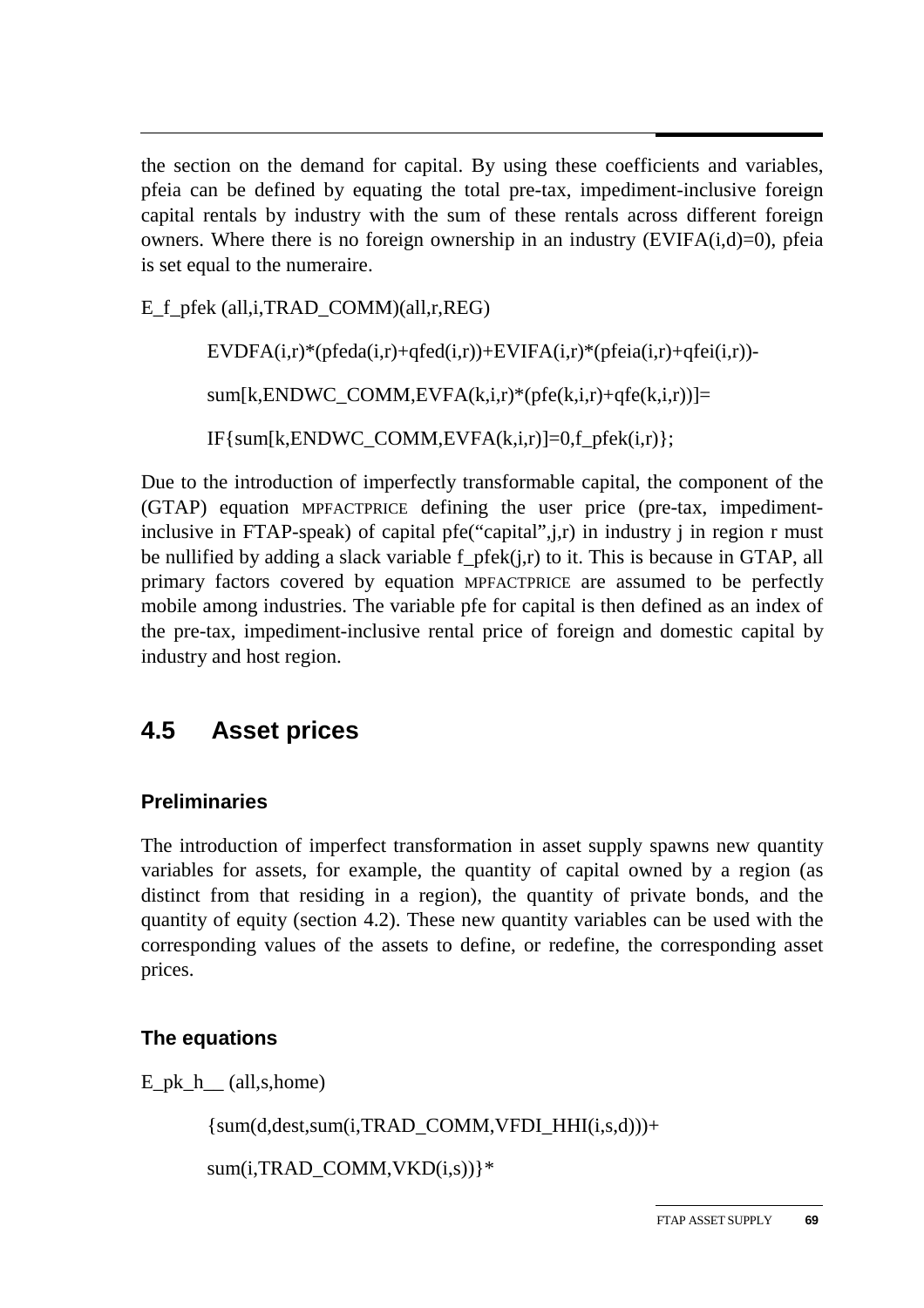$[pk_h_{(s)+k_h_{(s)}]=$ 

sum(d,dest,sum(i,TRAD\_COMM,

 $VFDI_HHI(i,s,d)*[pegds(d)+k_hhi(i,s,d)])+$ 

sum(i,TRAD\_COMM,VKD(i,s)\*[pcgds(s)+kd\_h\_i(i,s)]);

This equation defines the asset price of capital owned by region s, pk h (s). The definition equates the asset value of capital owned by region s with the sum of the asset values of capital across all industries, domestic and foreign, owned by region s. The coefficients VKD and VFDI\_HHI are the asset values of capital in domestic and foreign industries, respectively. The variables with names beginning with 'k' are supply quantities of capital determined by the asset supply equations in section 4.2. The asset price of capital is uniform across industries in a region d and is equal to the (GTAP) price of capital creation pcgds(d).

E\_pbr #Bond price# (all,s,REG)

 $pbr(s)=pb;$ 

E\_pb #World bond price# **! Deleted in FTAP version 2, Appendix J !**

 $0=sum{s, REG, ASHHBDR(s)*[pbr(s)+qbr(s)]-}$ 

[YCHHDPR(s)\*qyhbr(s)+ASHHBDR(s)\*yhdr(s)]};

The first equation ensures that the asset price of bonds for region s, pbr(s), is the same for all regions s, since bonds are globally uniform (section 4.1). The second equation determines the global price of bonds by equating the world asset value of private bonds expressed in terms of FTAP variable pbr and qbr with the world asset value of private bonds expressed in terms of GTAPICM variables qyhbr and yhdr. The variable pbr replaces the variable ipc (which is used as the asset price of bonds in GTAPICM) in equations HHOLD ASST\_PRINDX, GOVT\_WEALTH\_ACCN, CONT EV PRICER and CONT EV BONDR.

SAVEPRICE (all,r,REG)

 $SAVE(r)*psave(r)=NETINV(r)*pcgds(r)+[SAVE(r)-NETINV(r)]*pbr(r)+$ 

 $SAVE(r)*p$ saveslack $(r)$ ;

The GTAP equation SAVEPRICE, which defines the price of savings (variable psave), is altered. The price of savings is redefined to be a share-weighted combination of the price of capital creation (variable pcgds) and the price of bonds. The price of

**<sup>70</sup>** THE STRUCTURE OF THE FTAP MODEL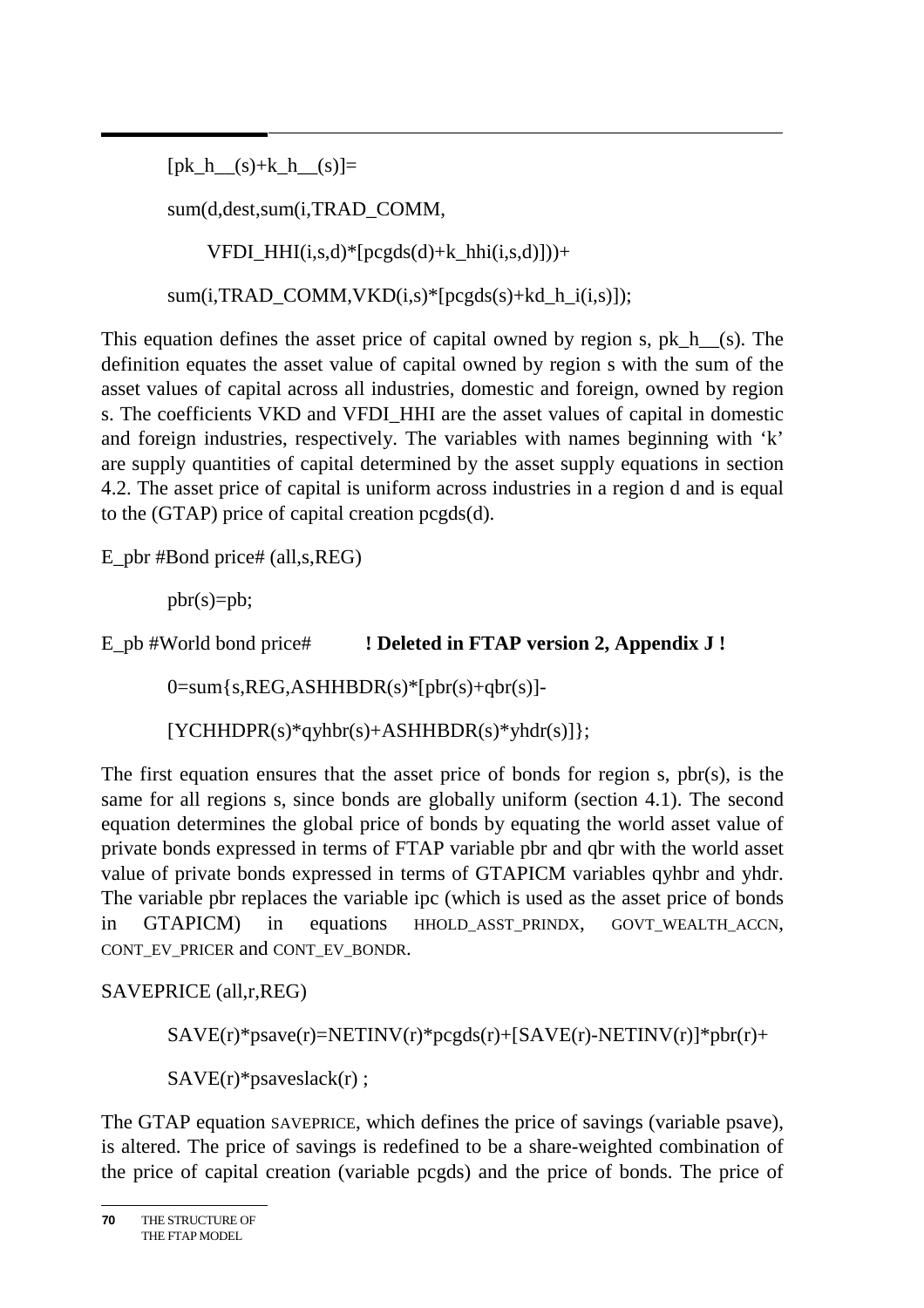bonds enters with a positive (negative) sign if net saving (coefficient SAVE) is greater (less) than net investment (coefficient NETINV). Note that under the new definition of psave, the prices of savings and investment cancel out in the welfare decomposition term CNTpricer (chapter 3), which becomes equal to the terms of trade effect, CNTtotr, plus asset price effects.<sup>6</sup> This is due to the identity  $S-I=X M + FY$ 

E\_iper (all,r,REG)

 $iper(r)=aer(r)-qer(r);$ 

The asset price of equity owned by region r, iper $(r)$ , is defined as the ratio of the value of equity,  $aer(r)$ , to the quantity of equity,  $qer(r)$ , determined by the asset supply equation E\_qer. Equation E\_iper replaces the GTAPICM equation EQY PRICE INDX that defines the price index for equity as a share-weighted sum of the constituent price variables — the asset prices of capital, land and natural resources.

## **4.6 Market clearing for capital**

#### **Preliminaries**

The pre-tax, impediment-exclusive rental prices of capital, rpd and rps, are determined by market clearing conditions in the markets for each type of capital (that is, the markets for capital for each domestically-owned industry, and the markets for capital for each foreign-owned industry). As capital is no longer uniform within an industry, the industry and region specific price of capital, rp, is determined not by perfect arbitrage between industry rates of return, but as a shareweighted index of constituent rental prices rpd and rps.

#### **The equations**

 $\overline{a}$ 

E\_rps #Supply equals demand for capital by host, home and industry#

(all,i,TRAD\_COMM)(all,s,home)(all,d,host) k\_hhi(i,s,d)=qfes(i,s,d);

E\_rpd #Supply equals demand for domestic capital by industry#

<sup>6</sup> In the definition of CNTpricer in the TABLO code, the asset price effect from FDI, variable CNTpcapr from section 4.8, is also added to CNTpricer.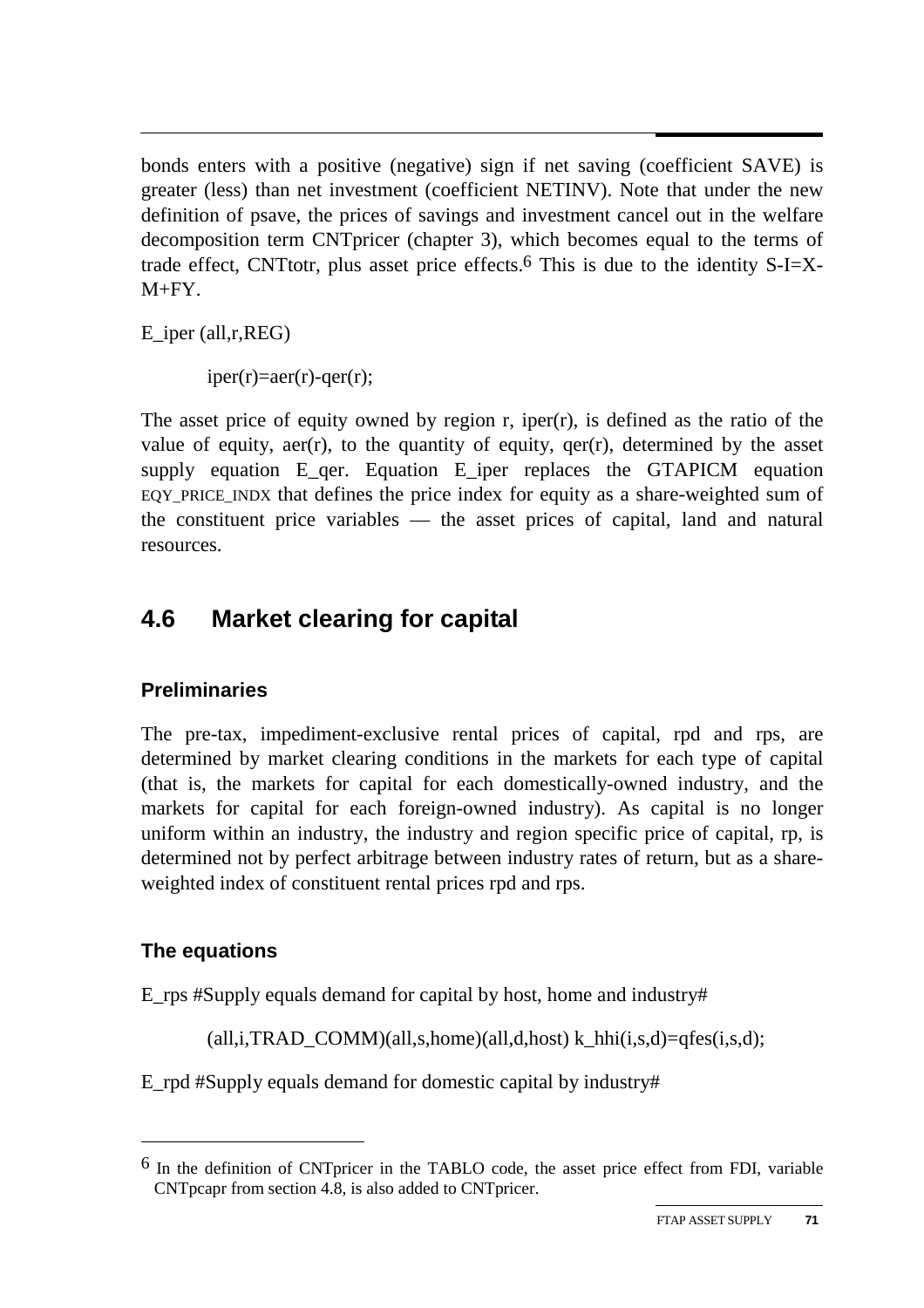$all,i,TRAD\_COMM)(all,s,home)$  kd\_h\_i $(i,s)=qfed(i,s);$ 

Variables k\_hhi and kd\_h\_i (qfes and qfed) are the quantities of capital supplied to (demanded by) foreign-owned and domestic industries, respectively.

E\_rp (all,i,TRAD\_COMM)(all,r,REG)  $IF{CAP(i,r)}$  ne 0,  $CAP(i,r)*(rp(i,r)+qfek(i,r))$ - $[EVDFM(i,r)*(rpd(i,r)+qfed(i,r))+$  $sum(s, home, EVIFMS(i, s, r)*(rps(i, s, r)+qfes(i, s, r)))$ ] =  $IF{CAP(i,r)=0, rp(i,r)-pfactwld};$ 

The capital rental price rp is defined by equating, in linearised form, CAP with the sum of EVDFM and EVIFMS summed across owners for each industry and host region, where the coefficients EVIFMS, EVDFM and CAP are the pre-tax, impediment-exclusive rentals to capital in, respectively, foreign-owned industries, domestically-owned industries and industries regardless of ownership. Equation E\_rp replaces the GTAPICM equation ABNL\_RETN\_CAPL, which defines rp via perfect arbitrage in industry rates of return (in the long run).

# **4.7 FDI income accounting**

### **Preliminaries**

The net foreign income from FDI is the difference of the sum of all income inflows resulting from investment abroad and the sum of all income outflows resulting from repatriation of income by foreign investors. Each individual income flow is expressed as the product of the asset price, quantity and rate of return of the capital producing the income (as described in appendix B). Post-tax, impedimentexclusive, net rates of return are used, since it is assumed that FDI income is taxed in the host region. Impediment rents are excluded from the rates of return used here, and dealt with separately (chapter 8). This allows the impacts of the different sources of foreign income to be separately identified (see table B.1 in appendix B).

Net foreign income must be added to some of the income accounting equations introduced in GTAPICM. As these equations will undergo further modification later (chapter 8), their intermediate form is not listed here. They are just noted below.

**<sup>72</sup>** THE STRUCTURE OF THE FTAP MODEL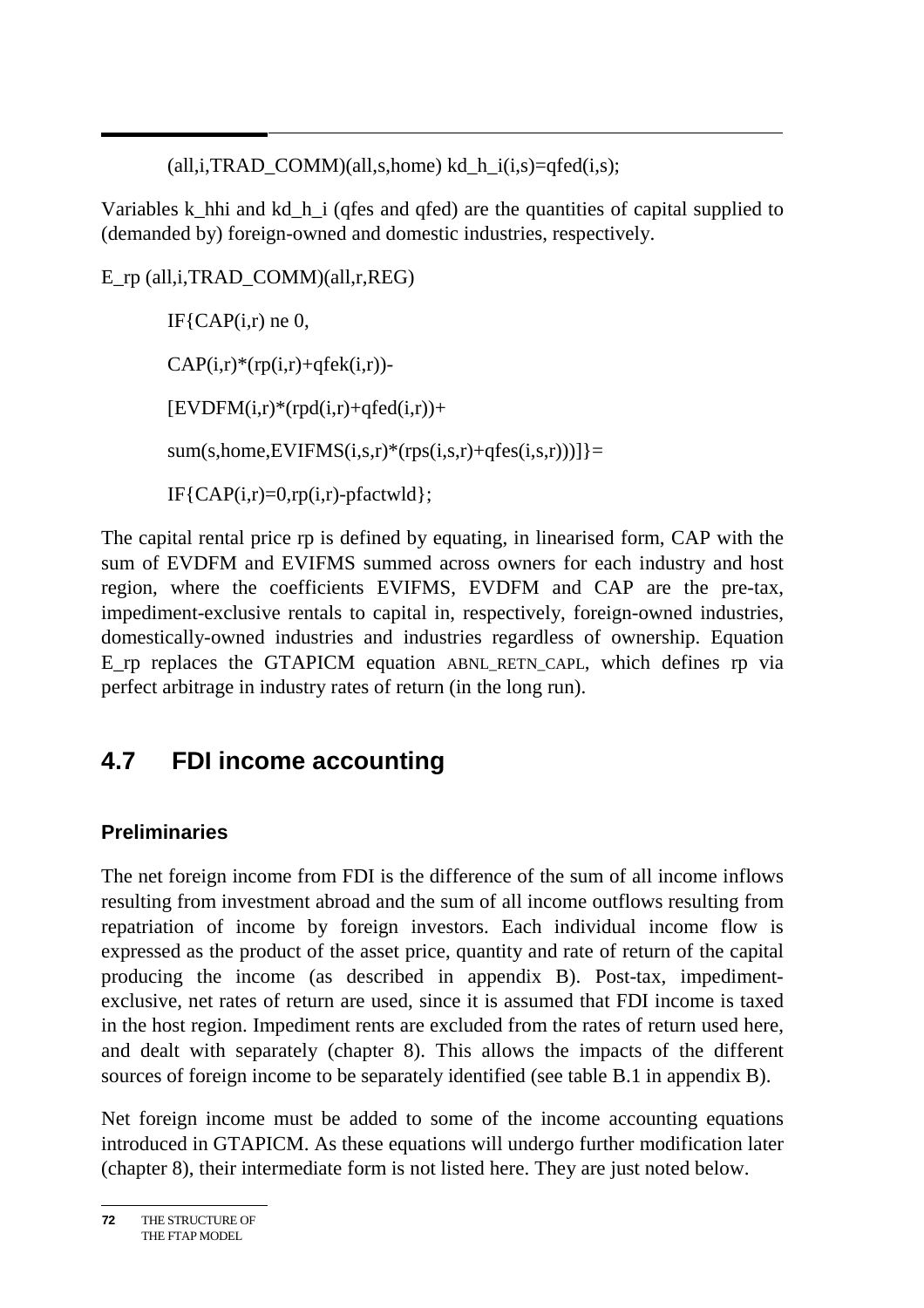#### **The equations**

E\_yfdi\_hhi (all,i,TRAD\_COMM)(all,s,REG)(all,d,REG)

 $100*$ yfdi\_hhi $(i,s,d)=$  $VFDI_HHI(i,s,d)*c_trr_hhi(i,s,d) +$  $VINC_HHI(i,s,d)*[pegds(d)+k_hhi(i,s,d)];$ 

The variable yfdi  $hhi(i,s,d)$  is the change in income from capital in industry i in region d owned by region s. The first two terms on the right hand side are (100 times) the contribution to income of changes in the post-tax rate of return. The third term is (100 times) the sum of the asset price contribution (equals the income VINC HHI(i,s,d) times the percentage change in the asset price pcgds(d)/100) and the contribution of changes in the size of the capital stock (equals the income VINC\_HHI(i,s,d) times the percentage change in the size of the capital stock  $k_1$ hhi $(i, s, d)/100$ ).

E yfdi  $h$  (all,r,REG)

 $yfdi_h$  (r)= sum(i,TRAD\_COMM,sum(d,dest,yfdi\_hhi(i,r,d))) sum(i,TRAD\_COMM,sum(s,home,yfdi\_hhi(i,s,r)));

The change in net foreign income from FDI for region r, yfdi h (r), is the sum of changes in inflows (components of yfdi\_hhi where region r is the home region), minus the sum of changes in outflows (components of yfdi\_hhi where region r is the host region).

Net foreign income from FDI must be added to GTAPICM equations NATL\_INCOME and PROPY\_INCOME for correct international income accounting. Since taxation of FDI income occurs in the host region, to avoid double taxation and correctly account for home region property income tax revenue, a variable yhprtax, percentage change in property income to be taxed, is defined. The equation defining this is E\_yhprtax. The final form of equations NATL\_INCOME, PROPY\_INCOME and E\_yhprtax will be listed in section 8.6, after all international income flows are implemented. Variable yhprtax replaces variable yhpr in the (GTAPICM) equation TAX PROPY INCOME defining property income tax revenue.

The definition of the value of depreciation is changed from GTAPICM to FTAP to accommodate industry-specific depreciation rates. The GTAPICM equation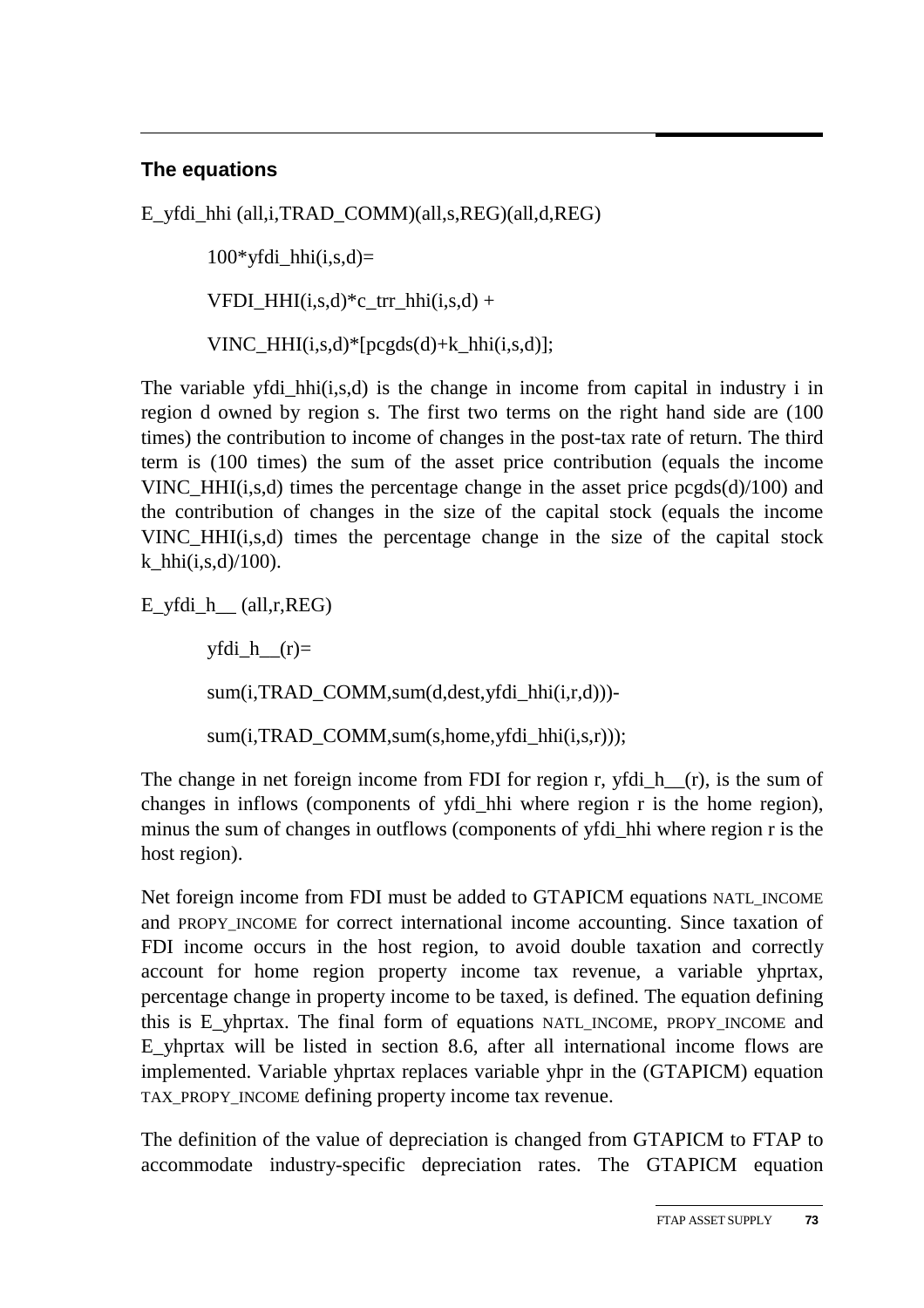DEP CAPITAL that defines the percentage change in the value of depreciation variable depr — is changed to link the percentage change with the corresponding absolute change, thus:

DEP\_CAPITAL # depreciation of capital stock, by region #(all,r,REG)

 $VDEP(r)*depr(r)=100*c_VDEP(r);$ 

The change in the value of depreciation is then defined as the sum of changes in the values of depreciation on domestic and foreign-owned capital, thus:

E\_c\_VDEP (all,d,REG)

c\_VDEP(d)=sum(i,TRAD\_COMM,DEPRIND(i,d)\*

 $[c$  VKD $(i,d)$ +sum $(s,home,c$  VFDI HHI $(i,s,d))$ );

The change in the value of depreciation in each industry is the industry depreciation rate times the change in the asset values of capital — variables c\_VKD and c\_VFDI\_HHI for domestic and foreign-owned industries, respectively. Note that there are no terms corresponding to changes in depreciation rates (coefficient DEPRIND), which are assumed constant for each industry. However, the depreciation rate for a region may vary due to compositional changes in the share of each industry in the capital stock residing in the region. The percentage change in the regional depreciation rate — variable deprate — is defined thus:

E\_deprate (all,r,REG)

 $depr(r)=deprate(r)+pcgds(r)+kb(r);$ 

### **4.8 Contributions of FDI income flows to welfare**

#### **Preliminaries**

The separation of FDI income flows into rate of return, asset price and capital stock change effects is paralleled in this section in the equations defining the corresponding welfare decomposition terms, again in line with the approach outlined in appendix B.

**<sup>74</sup>** THE STRUCTURE OF THE FTAP MODEL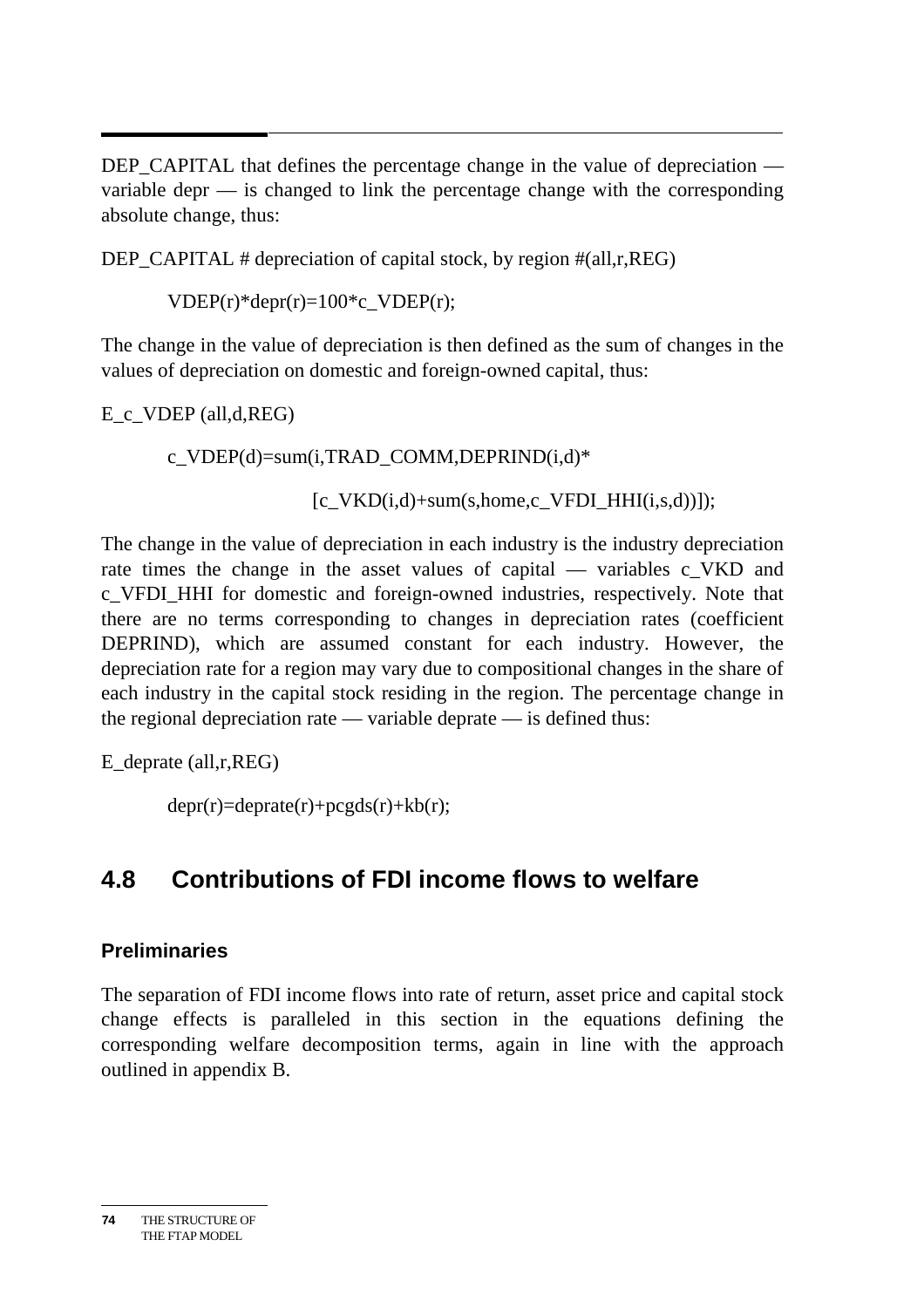#### **The equations**

CONT\_EV\_ror\_hhi (all,i,TRAD\_COMM)(all,s,HOME)(all,d,host)

 $CNTror_hhi(i,s,d)=[.01/INCRATION(s)]*VFDI_HHI(i,s,d)*c_trr_hhi(i,s,d);$ 

CONT\_EV\_cap\_hhi (all,i,TRAD\_COMM)(all,s,HOME)(all,d,host)

CNTcap\_hhi(i,s,d)=[.01/INCRATIO(s)]\*VINC\_HHI(i,s,d)\*k\_hhi(i,s,d);

CONT\_EV\_pcap\_hhi (all,i,TRAD\_COMM)(all,s,HOME)(all,d,host)

 $CNTpcap_hhi(i,s,d)=[.01/INCRATIO(s)]*VINC_HHI(i,s,d)*pcgds(d);$ 

These equations define, respectively, the contribution to welfare in region s from rate of return changes, capital stock changes and asset price changes in that part of industry i in region d owned by region s. The right hand sides of the equation are the corresponding contributions to the FDI income flow yfdi  $hhi(i,s,d)$  multiplied by the GTAP coefficient [.01/INCRATIO(s)] to convert them to welfare contributions for region s.

CONT\_EV\_ror\_hh\_ (all,s,HOME)(all,d,host)

 $CNTror_hh_s(s,d)=sum{i,TRAD_COMM,CNTror_hhi(i,s,d)};$ 

CONT\_EV\_ror\_\_h\_ (all,d,host)

CNTror  $h(d)=$ 

-sum{s,HOME,INCRATIO(s)/INCRATIO(d)\*CNTror\_hh\_(s,d)};

CONT\_EV\_ror\_h\_\_ (all,s,HOME)

CNTror h  $(s)=sum{d,dest,CNT}$  (s,d)};

CONT\_EV\_ror (all,s,REG)

 $CNTror(s)=CNTror_h$  (s)+CNTror\_h\_(s);

This sequence of equations generates a total contribution to welfare from rates of return for region s. First, host specific contributions CNTror\_hh\_(s,d) are generated by summing CNTror hhi(i,s,d) over industries. Second, a total contribution to host region d, CNTror h (d), is generated by summing CNTror hh (s,d) over all home regions s, after scaling by INCRATIO(s)/INCRATIO(d) to ensure the contribution is relative to region d. Third, a total contribution to home region s, CNTror<sub>\_h\_(s)</sub>, is generated by summing CNTror hh (s,d) over all host regions d. Finally, a total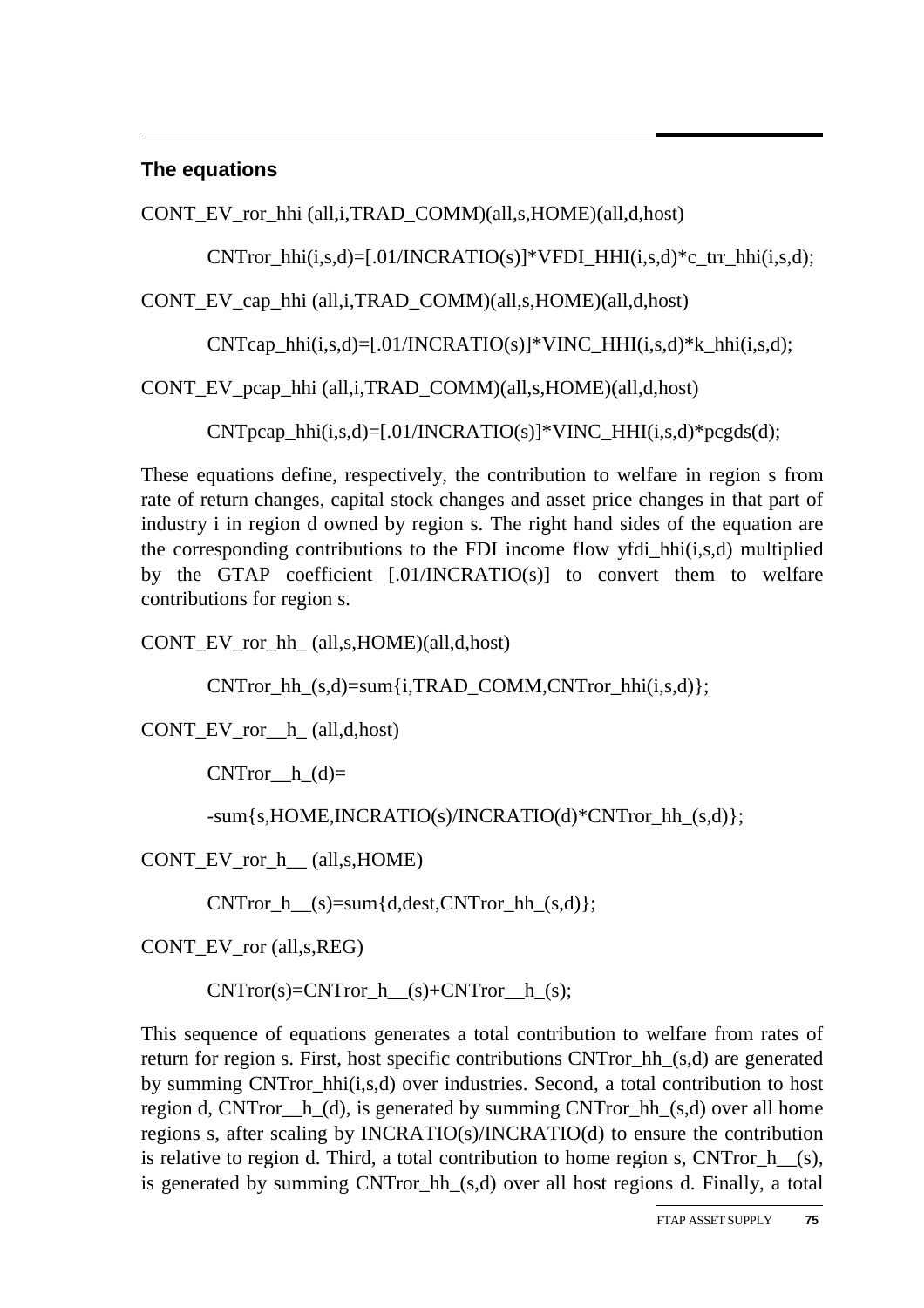contribution to region s, CNTror(s), is generated by summing contributions to region s as home and as host.

CONT\_EV\_capr (all,s,REG)

 $CNTcap(s)=CNTcap_h$ <sub>(s)+CNTcap<sub>\_h</sub><sub>(s);</sub></sub>

CONT\_EV\_pcapr (all,s,REG)

 $CNTpcapr(s) = CNTpcap_h$  (s)+CNTpcap\_h\_(s);

Total contributions to welfare from capital stock changes and asset prices for region s are built up in the same way as the rate of return contributions. The parallel equation sequences are identical, but with 'ror' replaced by 'cap' and 'pcap' in all the names.

E\_check\_EV\_FDI (all,s,HOME)

check EV FDI(s)=yfdi h (s)-INCRATIO(s)\*  ${CNTror_h_ (s)+CNTror_h_ (s)+}$  $CNTcap_h$ <sub>(s)+</sub>CNTcap<sub>h(s)+</sub> CNTpcap\_h\_(s)+CNTpcap\_h\_(s) $\}$ ;

This equation checks that the welfare contributions from FDI, scaled by INCRATIO, sum to net FDI income yfdi\_h\_\_. The units of the checking variable check\_EV\_FDI are millions of US dollars.

Contribution terms for all three types of effects — rate of return, capital stock and asset price — ranging over (home, industry) and (host, industry) are also defined by summation (with scaling for host-oriented measures), for example:

CONT\_EV\_ror\_\_hi (all,i,TRAD\_COMM)(all,d,host)

 $CNTror\_hi(i,d)=$ 

-sum{s,HOME,INCRATIO(s)/INCRATIO(d)\*CNTror\_hhi(i,s,d)};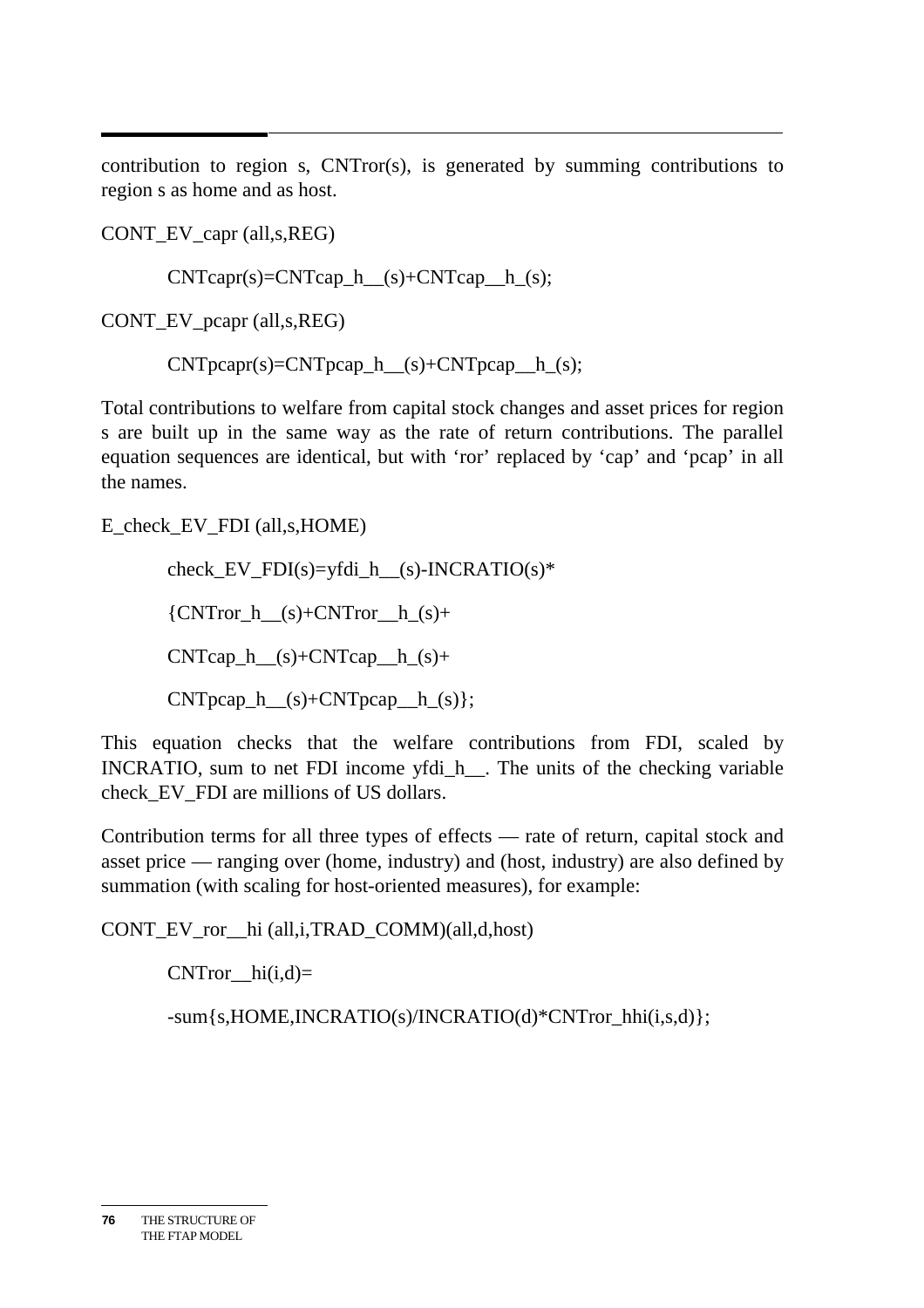# 5 Supply side of FDI differentiated products

This chapter discusses the replacement of single (standard GTAP) industries with many industries based on ownership of capital — domestically-owned, or foreignowned by home region. The input demand functions for the new industries are identical to the standard GTAP specification,<sup>1</sup> and the initial cost structures are identical to the associated GTAP industry (as described in Hanslow, Phamduc, Verikios and Welsh 1999). In a sense, the model extensions described here amount to just adding an extra dimension — home (owner) region — to all items in the standard GTAP industry demand equations.

Although the model features described in this chapter are very simple, their TABLO implementation — driven by concerns for computational efficiency — is among the most difficult parts of the FTAP model implementation. Consequently, this chapter, more than any other chapter, is largely about the computer implementation of FTAP, rather than primarily being a description of the conceptual model being implemented.

It is hoped that the description of the standard GTAP industry demand equations, presented in chapter 2 and appendix A, and the verbal discussion in this chapter, will provide a good picture of the model attributes for those who do not wish to pursue the implementation details.

The potential increase in computational burden caused by distinguishing domestic and foreign-owned industries can be seen from the following: if all such industries are represented in the model, the number of industries increases (relative to standard GTAP) by a factor equal to the number of regions plus 1 (20 in the case of FTAP).

But representing all possible domestic and foreign-owned industries in the model is wasteful. In the FTAP database there is no FDI for many industry, home and host combinations, and no FDI at all for some industries in particular regions. Hence, the

 $\overline{a}$ 

<sup>1</sup> Intermediate inputs and the primary factor bundle are used in fixed proportions. There is CES substitution between the domestic and imported varieties of each intermediate input. There is CES substitution within the primary factor bundle.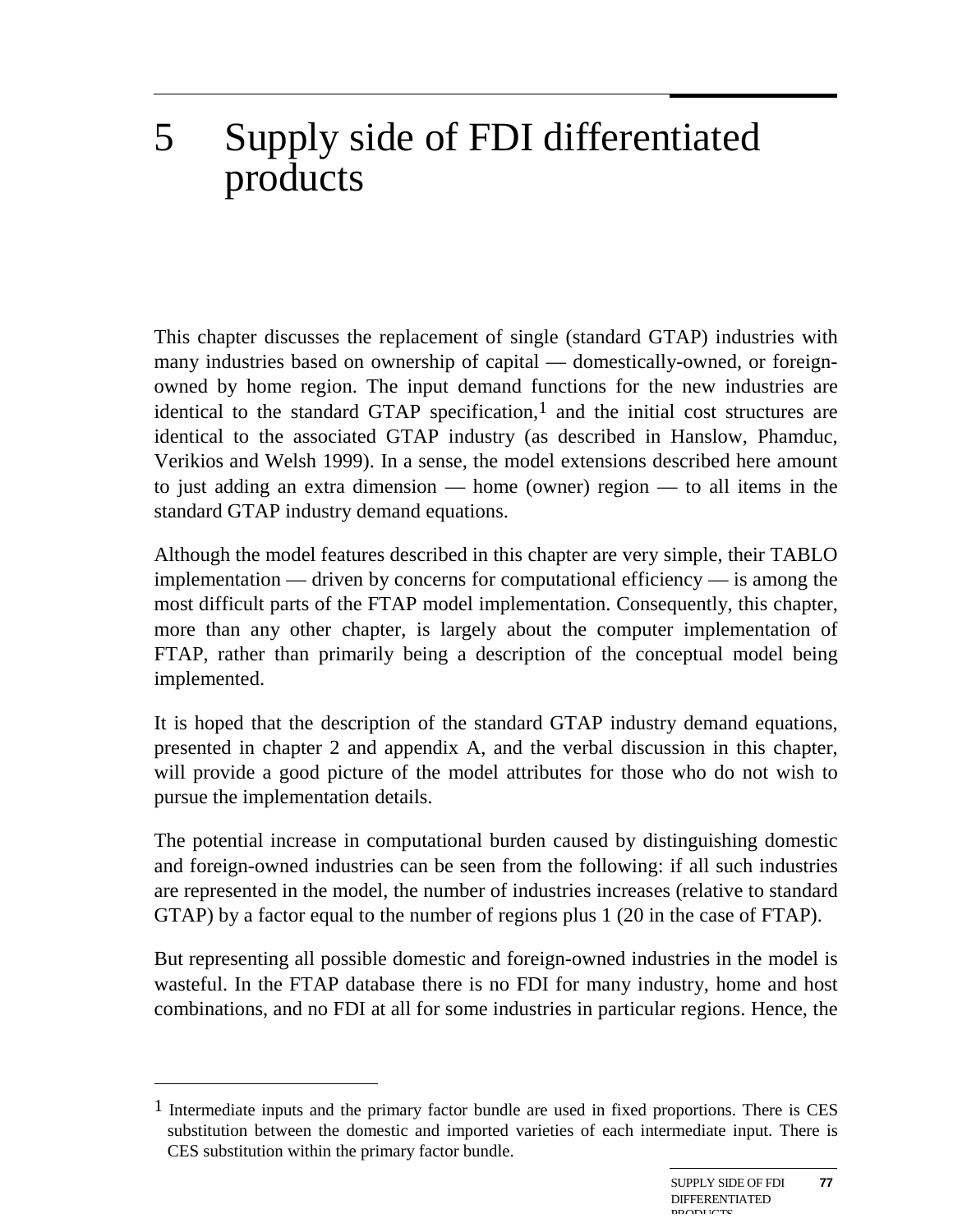representation of all industries amounts to specifying many sets of input demand equations for which it is known that demands are zero!<sup>2</sup>

The incorporation of only those industries for which FDI is non-zero is accomplished through the use of GEMPACK set mappings. These allow each element of one set to be associated with one element of another set. Set mappings are used to associate the elements of the set of all domestic and foreign-owned industries in the world — a set called 'IND' in the FTAP TABLO code — with industry, host region and home region combinations.

This is best illustrated with an example.

Consider the case of two commodities (TRAD\_COMM= $\{C1, C2\}$ ) and two regions  $(REG = {R1, R2})$ . Table 5.1 illustrates the set mappings used in FTAP.

In the first column of the table all possible domestic and foreign-owned industries are listed (12 in total; home region is listed first, D means domestically-owned).

The entries in the second column are 'yes' or 'no' indicating whether the industry has a non-zero output.

The elements of the set IND associated with the industries in column one are listed in column three. Note that as commodity C1 in region R1 is produced entirely by domestically-owned firms (zero output for C1.R1.R1 and C1.R2.R1), industry C1.R1.D is not allocated an element in the set IND even though it has non-zero output.

The next three columns are the set mappings used in FTAP. The first mapping maps IND to TRAD\_COMM (the commodity being produced, what would be called *the* industry prior to the domestic/foreign split), the second maps IND to the associated home region in REG, and the third maps IND to the associated host region in REG.<sup>3</sup>

The final column is an array of zeroes and ones that identifies whether an industry is domestically-owned or foreign-owned (1 for foreign, 0 for domestic). This array is necessary since for composite regions (like the European Union, the Rest of Cairns Group and the Rest of World) intra-regional FDI is possible. For example, a Frenchowned firm operating in Germany is a foreign-owned industry with the European Union as both the host and home region. In the small example in table 5.1, region

 $\overline{a}$ 

 $2$  Industries cannot come into existence, due to the functional form used in the asset supply functions (chapter 4).

<sup>&</sup>lt;sup>3</sup> In the FTAP database a vector of integers defines a set mapping. The integers are the position in the target set of the element corresponding to the specified element of the input set. So the set mapping IND2COMM would be stored as the vector (2,1,2,2,1,2,1,2).

**<sup>78</sup>** THE STRUCTURE OF THE FTAP MODEL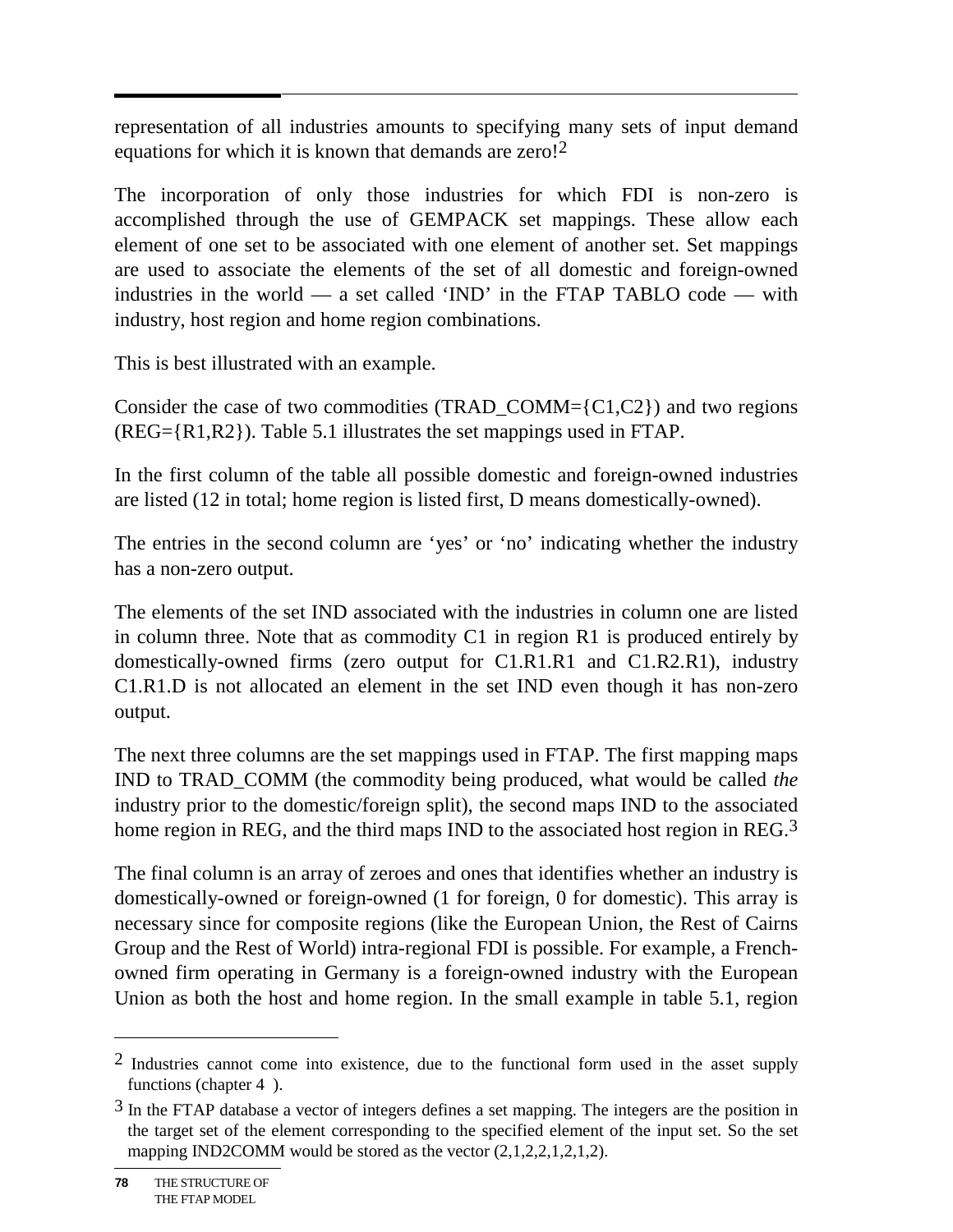R2 is a composite region. Consequently the three set mappings produce identical results for I2 (corresponding to C1.R2.D) and I7 (corresponding to C1.R2.R2), but these two industries are distinguished by NOT\_DOM being equal to 0 and 1, respectively.

As the input demand equations for all industries spawned by the domestic/foreign split are indexed over set IND (rather than over sets TRAD\_COMM, HOME and HOST), they appear more like the equations from a single region model. Consequently, a portion of the code from the TABLO implementation of a single region model has been used as the basis for implementing these equations.

Table 5**.**1 **GEMPACK set mappings for domestic and foreign-owned industries**

| <b>Industry</b>                                | Non-zero       | <b>IND</b>     | IND2COMM                       | <b>HOME_REG</b>       | DEST_REG              | NOT_DOM        |
|------------------------------------------------|----------------|----------------|--------------------------------|-----------------------|-----------------------|----------------|
|                                                | output         |                | $IND \rightarrow$<br>TRAD_COMM | $IND \rightarrow REG$ | $IND \rightarrow REG$ |                |
| C1.R1.D                                        | Yes            |                |                                |                       |                       |                |
| C2.R1.D                                        | Yes            | I1             | C <sub>2</sub>                 | R1                    | R1                    | $\overline{0}$ |
| C1.R2.D                                        | Yes            | 12             | C1                             | R <sub>2</sub>        | R2                    | $\overline{0}$ |
| C2.R2.D                                        | Yes            | I3             | C <sub>2</sub>                 | R2                    | R2                    | $\mathbf{0}$   |
| C1.R1.R1                                       | N <sub>o</sub> |                |                                |                       |                       |                |
| C2.R1.R1                                       | N <sub>o</sub> |                |                                |                       |                       |                |
| C1.R2.R1                                       | N <sub>o</sub> |                |                                |                       |                       |                |
| C2.R2.R1                                       | Yes            | I4             | C <sub>2</sub>                 | R <sub>2</sub>        | R1                    | $\mathbf{1}$   |
| C1.R1.R2                                       | Yes            | I <sub>5</sub> | C1                             | R1                    | R <sub>2</sub>        | $\mathbf{1}$   |
| C2.R1.R2                                       | Yes            | I <sub>6</sub> | C <sub>2</sub>                 | R1                    | R2                    | $\mathbf{1}$   |
| C1.R2.R2                                       | Yes            | I7             | C1                             | R2                    | R2                    | $\mathbf{1}$   |
| C <sub>2</sub> .R <sub>2</sub> .R <sub>2</sub> | Yes            | 18             | C <sub>2</sub>                 | R2                    | R2                    | $\mathbf{1}$   |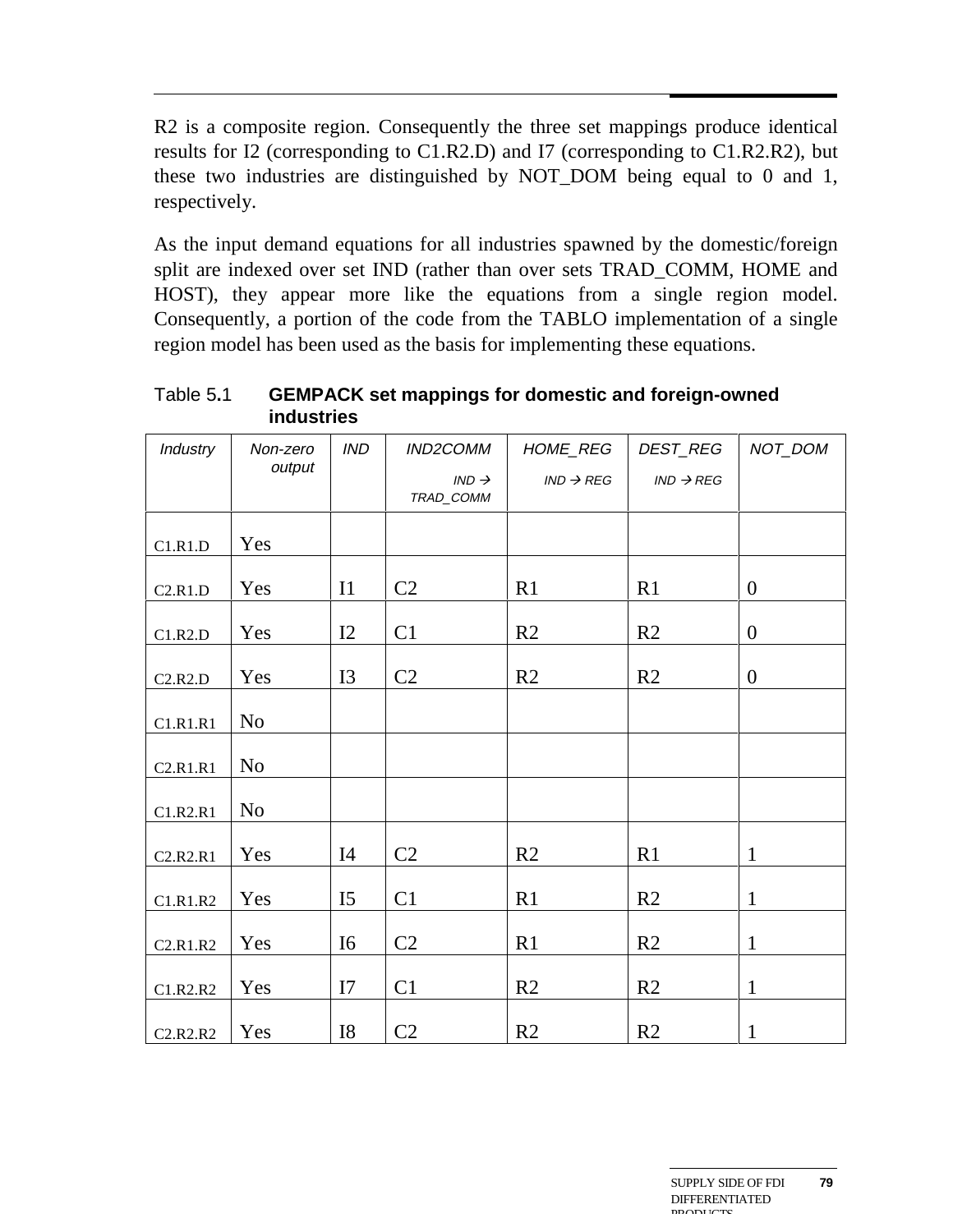The single region model used (adapted where necessary) was CRUSOE,<sup>4</sup> an ORANI-style model<sup>5</sup> that can operate with the data for a single region available from the GTAP database. The input data for all domestic and foreign-owned industries — domestic and imported intermediate inputs, commodity taxes, primary factor inputs and output taxes — are stored in the single-region IO-table format required by CRUSOE, as described in Hanslow, Phamduc, Verikios and Welsh (1999). The industry input equations from CRUSOE, as adapted for FTAP, are discussed in section 5.1.

The GEMPACK set mappings are crucial for integrating the CRUSOE-based and GTAP (or GTAP-style<sup>6</sup>) portions of FTAP. The integration occurs in three ways two of which are critical to model operation, the third of which is not essential but convenient.

The first requirement is a one-to-one correspondence between the components of a CRUSOE variable and GTAP-style variables as a mechanism for passing CRUSOE variables into behavioural equations written in GTAP-style, or vice versa. An example of the former is equating CRUSOE industry output x1tot with GTAP-style variables qod and qoh defining the quantities of FDI differentiated commodities from which demand is satisfied (chapter 6 ). An example of the latter is the equating of basic prices in CRUSOE (variable p0) with GTAP market prices of domestic and imported goods (variables pds and pid, respectively). Equations performing this critical one-to-one correspondence function are described in section 5.2.

The second requirement is the equating of a GTAP variable (for example, domestically produced intermediate inputs qfd) with an aggregate over components of CRUSOE variables (the domestic components of x1 in this case). Even when they are just aggregates of CRUSOE variables, the standard GTAP industry variables have an importance in FTAP beyond their direct value as useful summary information. They play a role in the welfare decomposition for FTAP, which is largely expressed in terms of GTAP variables (being based on the GTAP welfare decomposition). Also, they can serve useful checking functions. For example, the GTAP output tax (variable to) is determined by aggregation across CRUSOE variables (equation E\_to\_FDI, section 5.3) and is used, via variable grsub1, as a check on the calculation of output tax revenue (in variable check\_grsub — see chapter 9). The value of such checking processes during model development cannot

 $\overline{a}$ 

<sup>&</sup>lt;sup>4</sup> The CRUSOE model is available with documentation at

http://www.monash.edu.au/policy/crusoe.htm.

<sup>5</sup> The ORANI model is described in Dixon et al. (1982).

<sup>6</sup> This means conventional multi-region variables and equations, dimensioned over sets such as TRAD\_COMM and REG.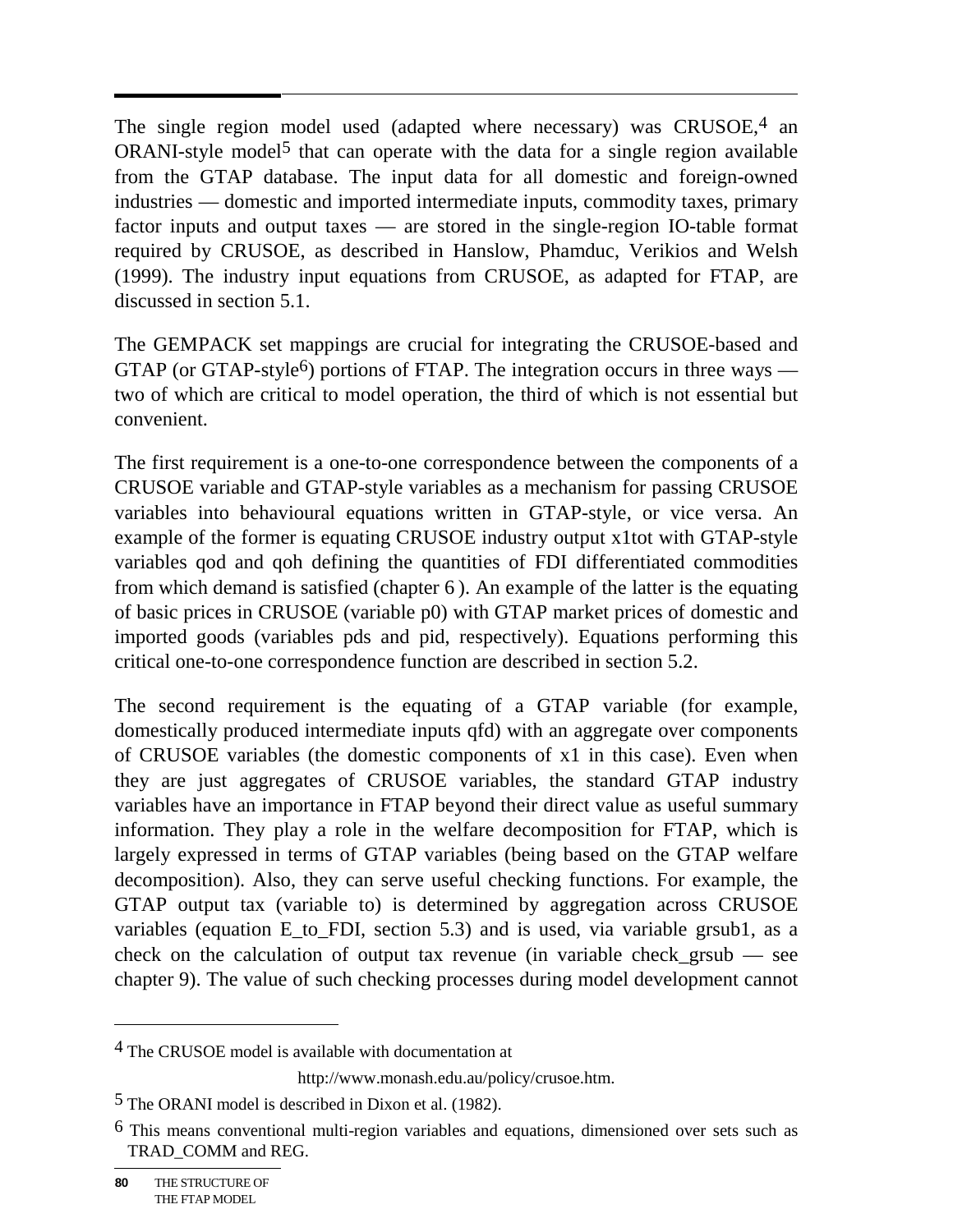be over-emphasised. Equations performing this aggregation function are described in section 5.3.

The third way in which integration occurs is identical to the first except that the only role of the GTAP-style variables is for convenient reporting of results. As can be imagined, it is very difficult interpreting model output for variables indexed across the set IND. Such variables need to be reshaped to commodity and region dimensions to facilitate easy viewing. Equations defining such 'convenience' variables are described in section 5.4.

### **5.1 CRUSOE input demand equations for all domestic and foreign-owned industries**

#### **Preliminaries**

Three adjustments must be made to the industry demand equations from CRUSOE to accommodate the FTAP set of industry inputs.

First, FTAP distinguishes skilled and unskilled labour, whereas CRUSOE does not. Therefore, demand equations for labour by skill level must be added, and the industry specific price of labour defined.

Second, FTAP has a primary factor called natural resources which is absent from CRUSOE. Therefore, a demand equation for natural resources (equation E\_p1nr) is added.

Third, the CRUSOE specification of each industry's 'other costs' — a typical feature of ORANI-type models — has been replaced by the FTAP treatment of other costs as an output tax (or impediment). Precisely, variables p1oct and x1oct the price and quantity of other costs, respectively — have been dropped, and a new variable p\_r1oct — the percentage change in the ratio of total industry costs to industry costs less other costs — has been introduced. Plainly, p\_r1oct is the percentage change in the power of the output tax. CRUSOE equations and updates have been rewritten in terms of  $p_{i}$  and note. The evolution of other costs throughout the policy simulation is re-expressed as a function of p\_r1oct in the FTAP update statement: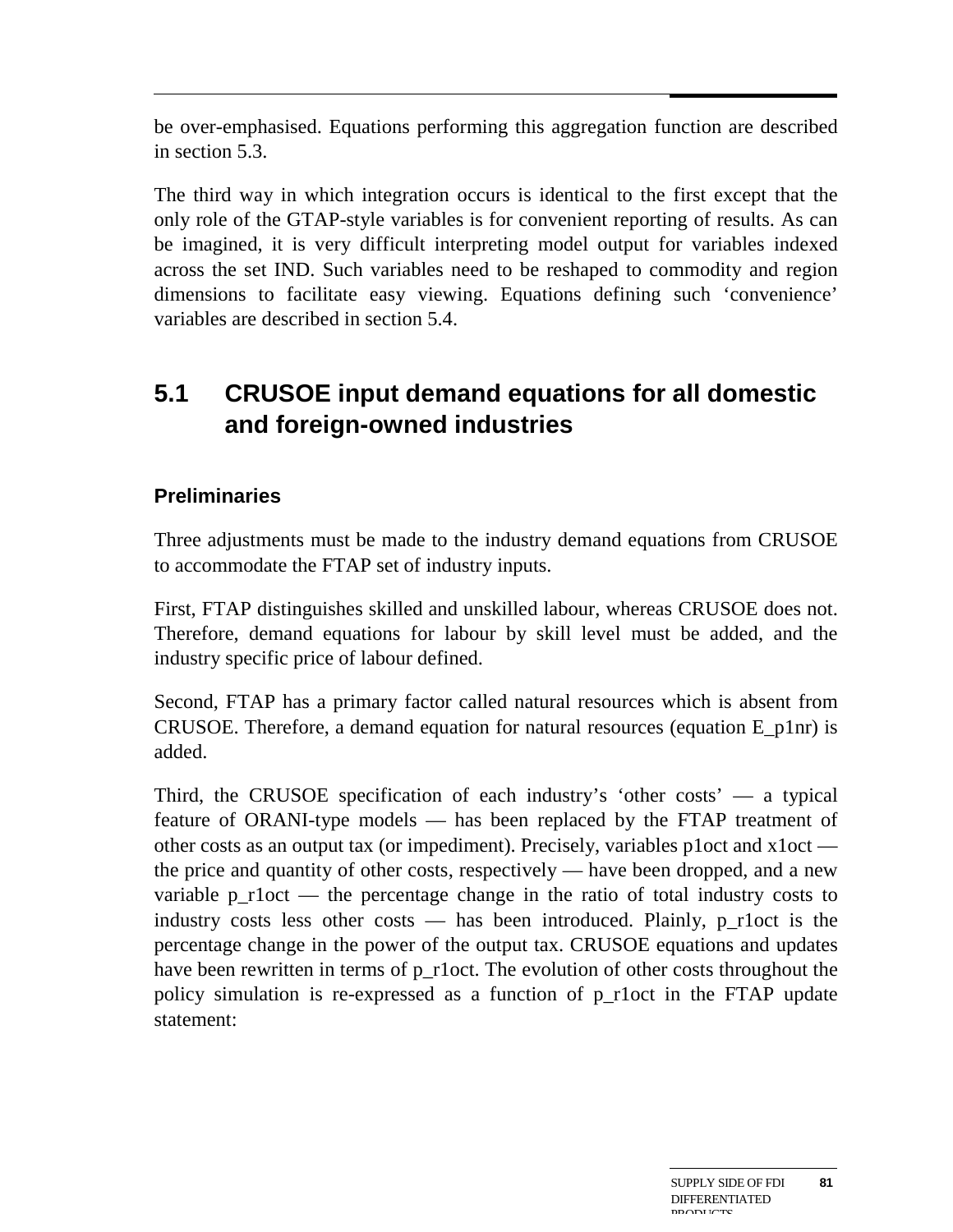(Change)(all,i,IND)

 $V1OCT(i)=\{V1OCT(i)*[pltot(i)+x1tot(i)]+\}$ 

 $[V1TOT(i)-V1OCT(i)]$ <sup>\*</sup>p\_r1oct(i)}/100;

where V1OCT(i) is the output tax revenue or output impediment rent associated with industry i.

As the industry input demand functions of CRUSOE are identical to standard GTAP, it may be helpful to list corresponding variables and equations from each equation set. Corresponding variables are shown in table 5.2, and equations are shown in table 5.3.

Note that table 5.2 is *not* saying that the associated variables are equal in FTAP. It is saying that they perform identical *functions* in the CRUSOE (used in FTAP) and standard GTAP (overridden in FTAP as required — see section 5.3) industry input demand equations.

It is clear that sometimes one CRUSOE variable plays the role of more than one GTAP variable (for example, x1 for qfd and qfm) and vice versa. Therefore, sometimes one CRUSOE equation will correspond to more than one GTAP equation and vice versa. This will be clear from table 5.3.

The values of the substitution elasticities used in the CRUSOE demand equations are equal to the values used in the corresponding GTAP equations, thus:

(all,i,IND) SIGMA1PRIM(i)=ESUBVA(IND2COMM(i))

for primary factor substitution and

 $(all,c,COM)$  SIGMA1 $(c)=$ ESUBD $(c)$ 

for domestic/import substitution.

CRUSOE does not include as many technical efficiency variables as GTAP — only total primary factor augmenting (variable a1prim, corresponding to GTAP variable ava) and output augmenting (variable a1tot, corresponding to GTAP variable ao). There are no input specific technical efficiency variables, but these could be easily added if required.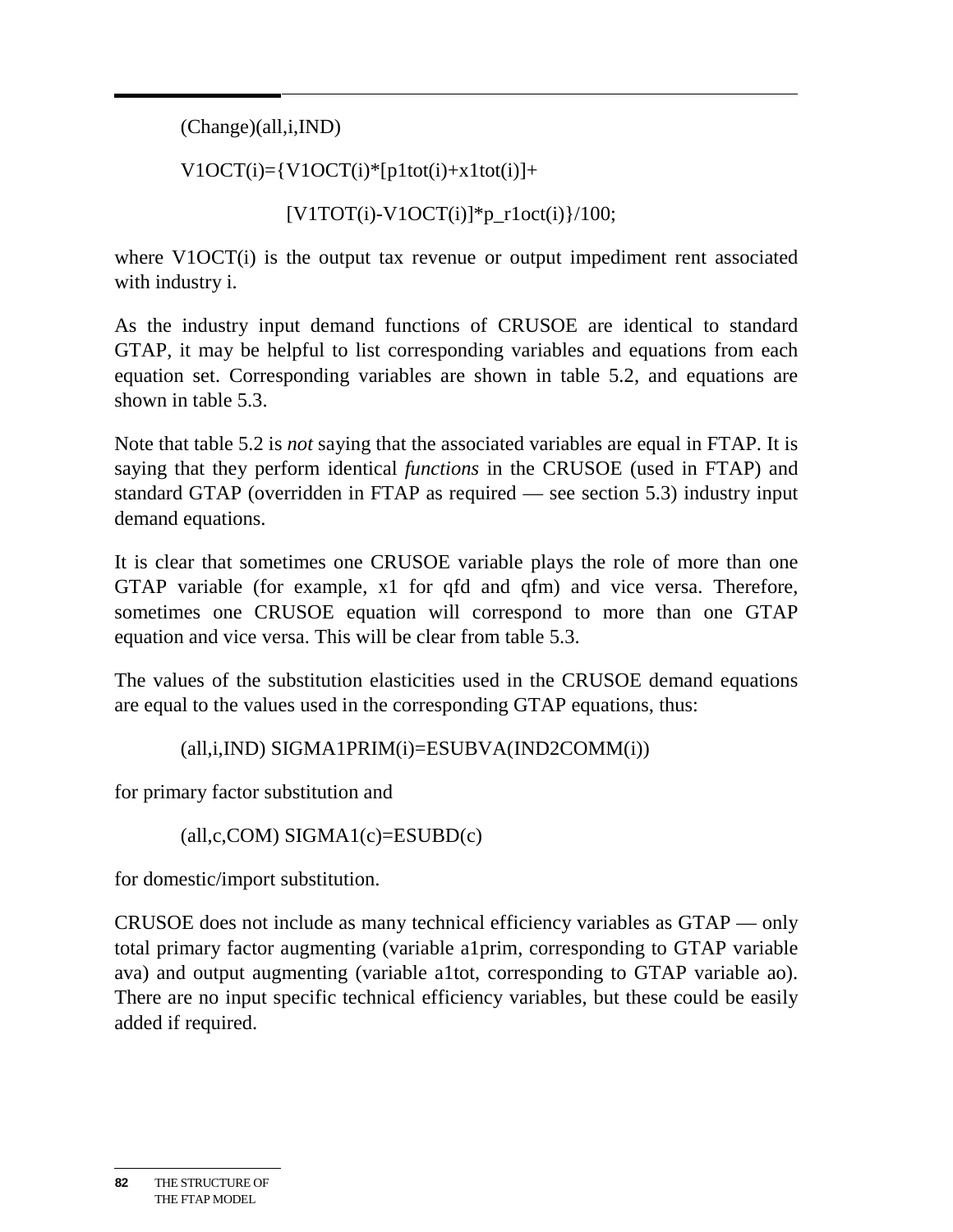| <b>Description</b>                                                | <b>CRUSOE</b> variable        | GTAP variable                      |
|-------------------------------------------------------------------|-------------------------------|------------------------------------|
| Industry output                                                   | x <sub>1</sub> tot            | qo                                 |
| Market (output tax inclusive) price of output                     | p1tot                         | pm                                 |
| Agents' (output tax exclusive) price of output                    | p1tot_eo                      | ps                                 |
| Demand for intermediate inputs                                    | $x1$ s                        | qf                                 |
| Purchasers' price of intermediate inputs                          | $p1_s$                        | pf                                 |
| Demand for domestically produced<br>intermediate inputs           | $x1(\bullet, "dom", \bullet)$ | qfd                                |
| Purchasers' price of domestically produced<br>intermediate inputs | $p1(\bullet, "dom", \bullet)$ | pfd                                |
| Demand for imported intermediate inputs                           | $x1(\bullet, "imp", \bullet)$ | qfm                                |
| Purchasers' price of imported intermediate<br>inputs              | $p1(\bullet, "imp", \bullet)$ | pfm                                |
| Demand for primary factor bundle                                  | x1prim                        | qva                                |
| Price of primary factor bundle                                    | p1prim                        | pva                                |
| Demand for skilled labour                                         | x1lab_s(•,"SkLab")            | qfe("SkLab",•,•)                   |
| Demand for unskilled labour                                       | x1lab_s(•,"UnSkLab")          | qfe("UnSkLab",•,•)                 |
| Demand for capital                                                | x1cap                         | $qfe("capital", \bullet, \bullet)$ |
| Demand for land                                                   | x1lnd                         | $qfe("land", \bullet, \bullet)$    |
| Demand for natural resources                                      | x <sub>1</sub> nr             | qfe("NatRes",•,•)                  |
| Price to industry of skilled labour                               | p1lab_s(•,"SkLab")            | pfe("SkLab",•,•)                   |
| Price to industry of unskilled labour                             | p1lab_s(•,"UnSkLab")          | pfe("UnSkLab",•,•)                 |
| Price to industry of capital                                      | p1cap                         | pfe("capital",•,•)                 |
| Price to industry of land                                         | p1Ind                         | $pfe("land", \bullet, \bullet)$    |
| Price to industry of natural resources                            | p1nr                          | pfe("NatRes",•,•)                  |

#### Table 5**.**2 **Variables with identical functions in CRUSOE and standard GTAP industry demand equations**

#### Table 5**.**3 **Equations with identical functions in CRUSOE and standard GTAP industry demand equations**

| <b>Description</b>                          | CRUSOE equation(s)                                     | GTAP equation(s)                  |
|---------------------------------------------|--------------------------------------------------------|-----------------------------------|
| Demand for intermediate inputs              | $E_x1_s$                                               | <b>INTDEMAND</b>                  |
| Demand for intermediate inputs<br>by source | $E \times 1$                                           | <b>INDDOM, INDIMP</b>             |
| Price of intermediate inputs                | $E_p1_s$                                               | <b>ICOMPRICE</b>                  |
| Price of intermediate inputs by<br>source   | $E_p1$                                                 | DMNDDPRICE,<br><b>DMNDIPRICES</b> |
| Demand for primary factor<br>bundle         | $E_{x1}$ prim                                          | VADEMAND                          |
| Demand for individual primary<br>factors    | $E_x1$ lab $s + E_x1$ lab,<br>E_p1cap, E_p1lnd, E_p1nr | <b>ENDWDEMAND</b>                 |
| Price of primary factor bundle              | $E_p1$ prim                                            | <b>VAPRICE</b>                    |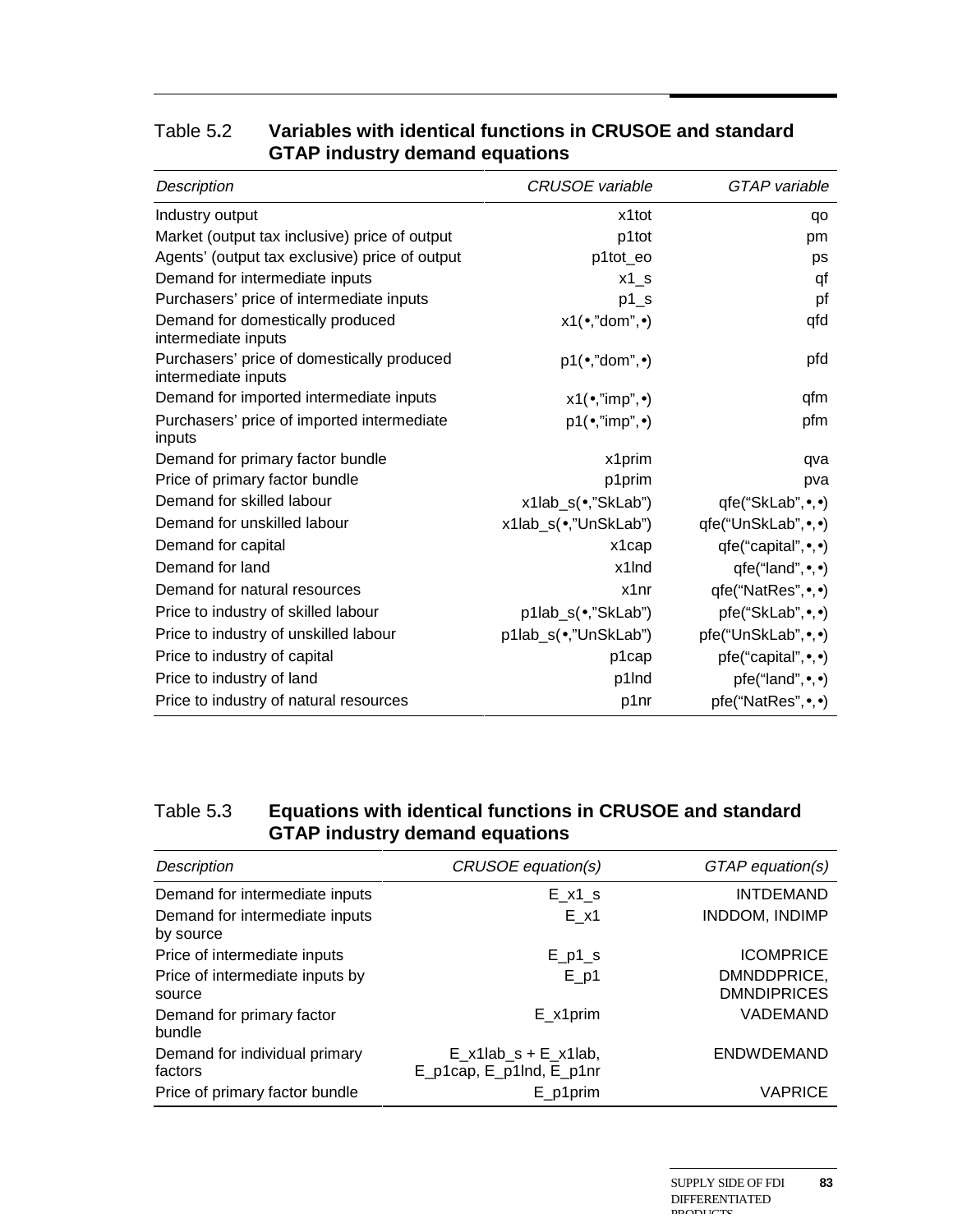#### **The equations**

Equation E\_p1tot  $#Zero$  pure profits in production  $# (all,i,IND)$ 

 $(TINY+V1TOT(i))*{p1tot(i)+x1tot(i)-f_p1tot(i)}=$  $Sum(c, COM, V1PUR_S(c,i)*{p1_s(c,i)+x1_s(c,i)})$ 

 $+V1PRIM(i)*{p1prim(i)+x1prim(i)}+$ 

```
\{V1OCT(i)*[pltot(i)+x1tot(i)]+[V1TOT(i)-V1OCT(i)]*p\_r1oct(i)\};\
```
Equation E\_p1tot\_eo #Other costs exclusive price of output# (all,i,IND)

 $(TINY+V1TOT_EO(i))*{p1tot_eO(i)+x1tot(i)}=$ 

 $V1TOT(i)*{p1tot(i)+x1tot(i)}$ -

 ${V10CT(i)*[p1tot(i)+x1tot(i)]+[V1TOT(i)-V1OCT(i)]*p_110ct(i)}$ ;

These equations define what would, in GTAP terminology, be called market and agents' prices of output, respectively. The first equation is the zero pure profit condition for each domestic and foreign-owned industry. It is the linearisation of the relationship that equates the market (output tax inclusive) value of industry output with the total of industry costs — the cost of intermediate inputs (coefficient V1PUR\_S), the cost of primary factors (coefficient V1PRIM) and output taxes (CRUSOE 'other costs', coefficient V1OCT). It includes a slack variable f\_p1tot (similar to the slack variable profitslack in the standard GTAP zero pure profit condition) that allows the equation to be turned off by a closure change if required. The second equation defines the agents' (producers') value of output as the difference of the market value and other costs, that is, output tax revenue.

Equation E\_x1\_s #Demands for Commodity Composites # (all,c,COM)(all,i,IND)

 $x1_s(c,i)$ -a1tot(i)=x1tot(i);

Equation E\_x1prim #Demands for primary factor composite # (all,i,IND)

 $x1$ prim(i)-a1prim(i)-a1tot(i)= $x1$ tot(i);

Equation E\_p1\_s #Effective Price of Commodity Composite #

 $(all,c,COM)(all,i,IND)$ 

 $p1_s(c,i)=Sum(s,SRC,S1(c,s,i)*{p1(c,s,i)});$ 

**84** THE STRUCTURE OF THE FTAP MODEL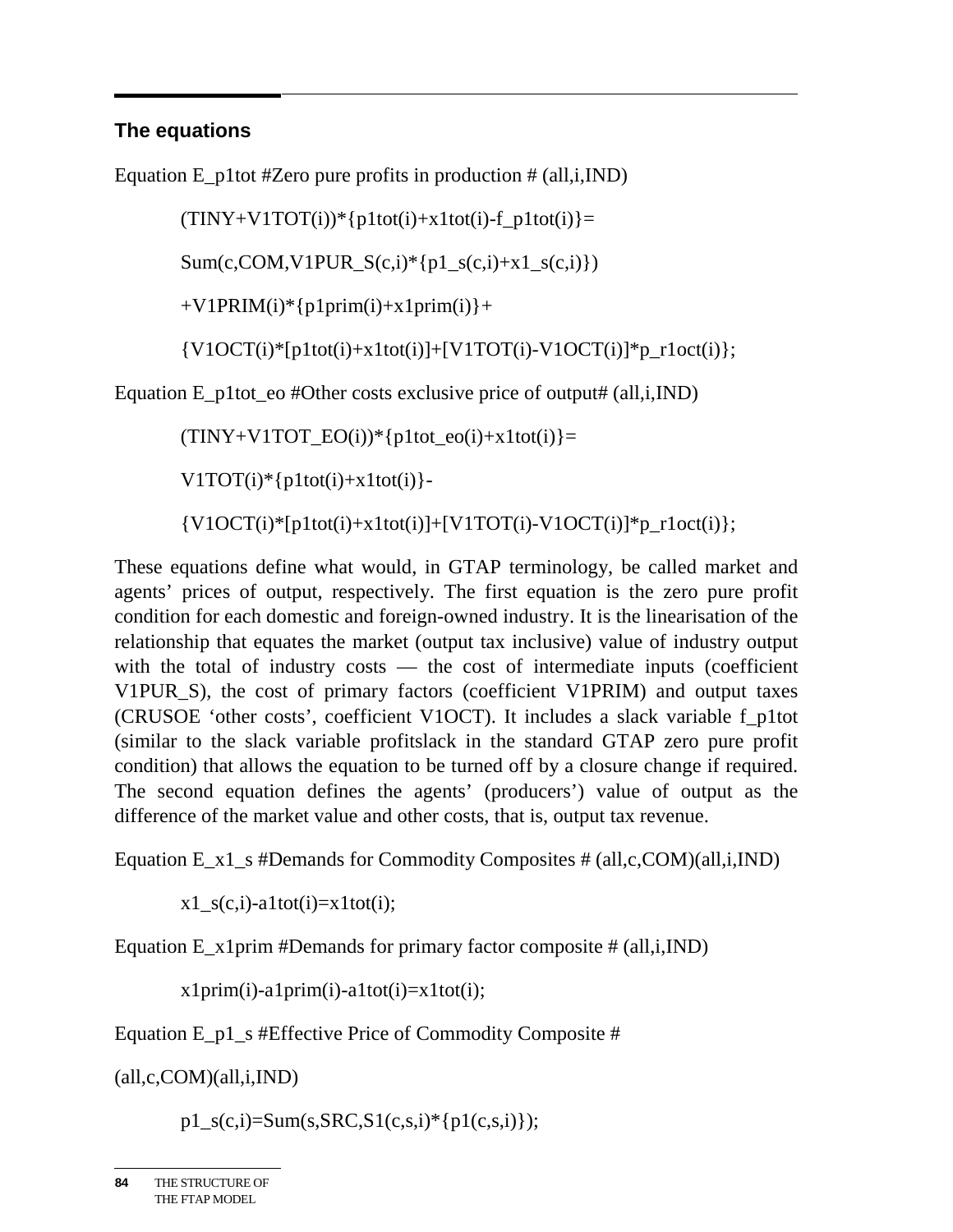Equation E\_p1prim #Effective price term for factor demand equations #(all,i,IND)

 $(TINY+V1PRIM(i))*p1prim(i)=$  $V1LAB(i)*{p1lab(i)}+V1CAP(i)*{p1cap(i)}+V1LND(i)*{p1Ind(i)}+$  $V1NR(i)*{p1nr(i)}$ ;

The first two equations specify a Leontief demand function for intermediate inputs (variable x1\_s) and total primary factors (variable x1prim), respectively. The technical efficiency variables a1prim and a1tot govern per unit input requirements. Note the (ORANI) convention that positive shocks to the technical efficiency variables correspond to declines in efficiency.

The third and fourth equations calculate the prices associated with the quantities determined in the first two equations — the prices of intermediate inputs (variable p1\_s) and the price of the primary factor bundle (variable p1prim), respectively. The prices are share-weighted sums of the prices of constituents — the prices of the domestic and imported varieties of a commodity (variable p1) and individual primary factor prices, respectively.

Equation E\_x1 #Source - Specific Commodity Demands #

 $(all,c,COM)(all,s,SRC)(all,i,IND)$ 

 $x1(c,s,i)=x1_s(c,i)-SIGMA1(c)*{p1(c,s,i)-p1_s(c,i)};$ 

Equation E\_p1 #purchasers prices - producers # (all,c,COM)(all,s,SRC)(all,i,IND)

 $p1(c,s,i)=p0(c,s,i)+t1(c,s,i);$ 

The first equation is the CES demand function for the domestic and imported varieties of each commodity. The second equation defines the purchasers' price of a commodity as the basic price plus the commodity tax.

Equation E\_x1lab #Industry demands for effective labour #

 $(\text{all},\text{i},\text{IND}) \times \text{1lab}(\text{i}) =$ 

 $x1prim(i) - SIGMA1PRIM(i)*{p1lab(i) - p1prim(i)};$ 

Equation E\_p1cap #Industry demands for capital  $\#$  (all,i,IND)

 $x1cap(i)=x1prim(i)-SIGMA1PRIM(i)*{p1cap(i)-p1prim(i)};$ 

Equation E\_p1lnd #Industry demands for land #  $(all,i,IND)$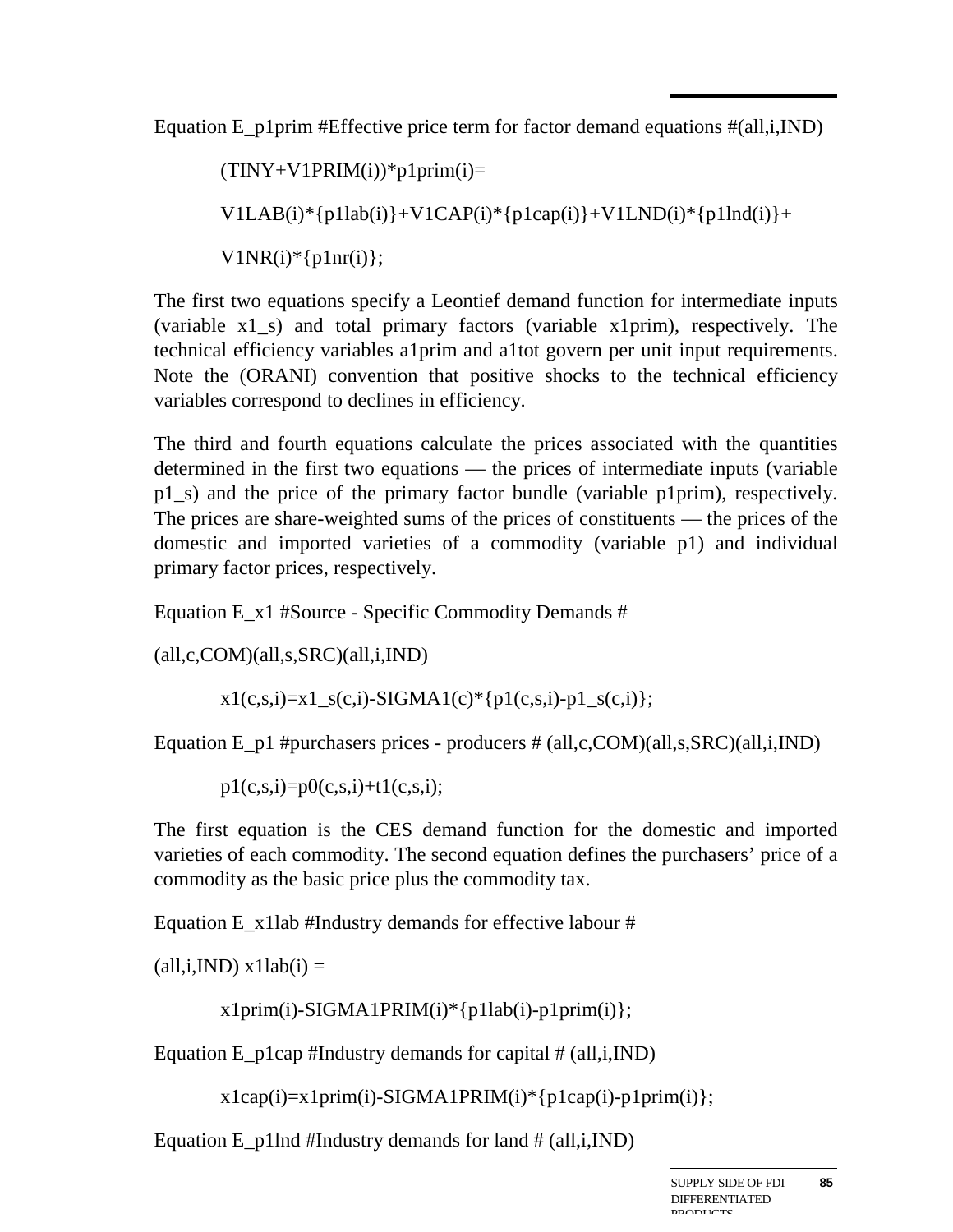$x1Ind(i)=x1prim(i)-SIGMA1PRIM(i)*{p1Ind(i)-p1prim(i)};$ 

Equation E\_p1nr #Industry demands for natural resources# (all,i,IND)

 $x1nr(i)=x1prim(i)-SIGMA1PRIM(i)*{p1nr(i)-p1prim(i)};$ 

These equations are the CES demand equations for labour, capital, land and natural resources, respectively. The first three equations are in the original CRUSOE model, the last equation is an addition for FTAP. The last three equations are named after prices rather than quantities. This is done because in the standard closure for the CRUSOE model, capital and land (and presumably natural resources if they were present) are fixed in each industry, so the demand equations serve to determine the corresponding prices.

Equation E\_x1lab\_s #Industry demands for skilled and unskilled labour#

 $(all,i,IND)(all,l,LABOR)$ 

 $x1$ lab\_s(i,l)= $x1$ lab(i)-SIGMA1PRIM(i)\*{p1lab\_s(i,l)-p1lab(i)};

Equation E\_p1lab #Industry specific wage#  $\text{(all, i, IND)}$ 

 ${\rm TINY+V1LAB(i)}$ \*p1lab(i)=sum[l,LABOR,V1LAB\_S(i,l)\*p1lab\_s(i,l)];

These two equations are added in FTAP to the standard CRUSOE equations to accommodate the demand for labour by skill level. The first equation determines the demand for labour by skill level (variable x1lab\_s), while the second equation defines the industry specific price of labour (variable p1lab) as a composite of skill level specific prices (variable p1lab\_s). Total labour (variable x1lab) is defined as a CES composite of the two skill levels. However, since the substitution elasticity between skill levels is the same as between all other primary factors, the choice between all primary factors is CES — as in standard GTAP.

## **5.2 Integration of CRUSOE and GTAP code — one-toone correspondence equations**

#### **Preliminaries**

The equations in this section equate components of CRUSOE variables with components of GTAP-style variables using the GEMPACK set mappings IND2COMM, HOME\_REG and DEST\_REG.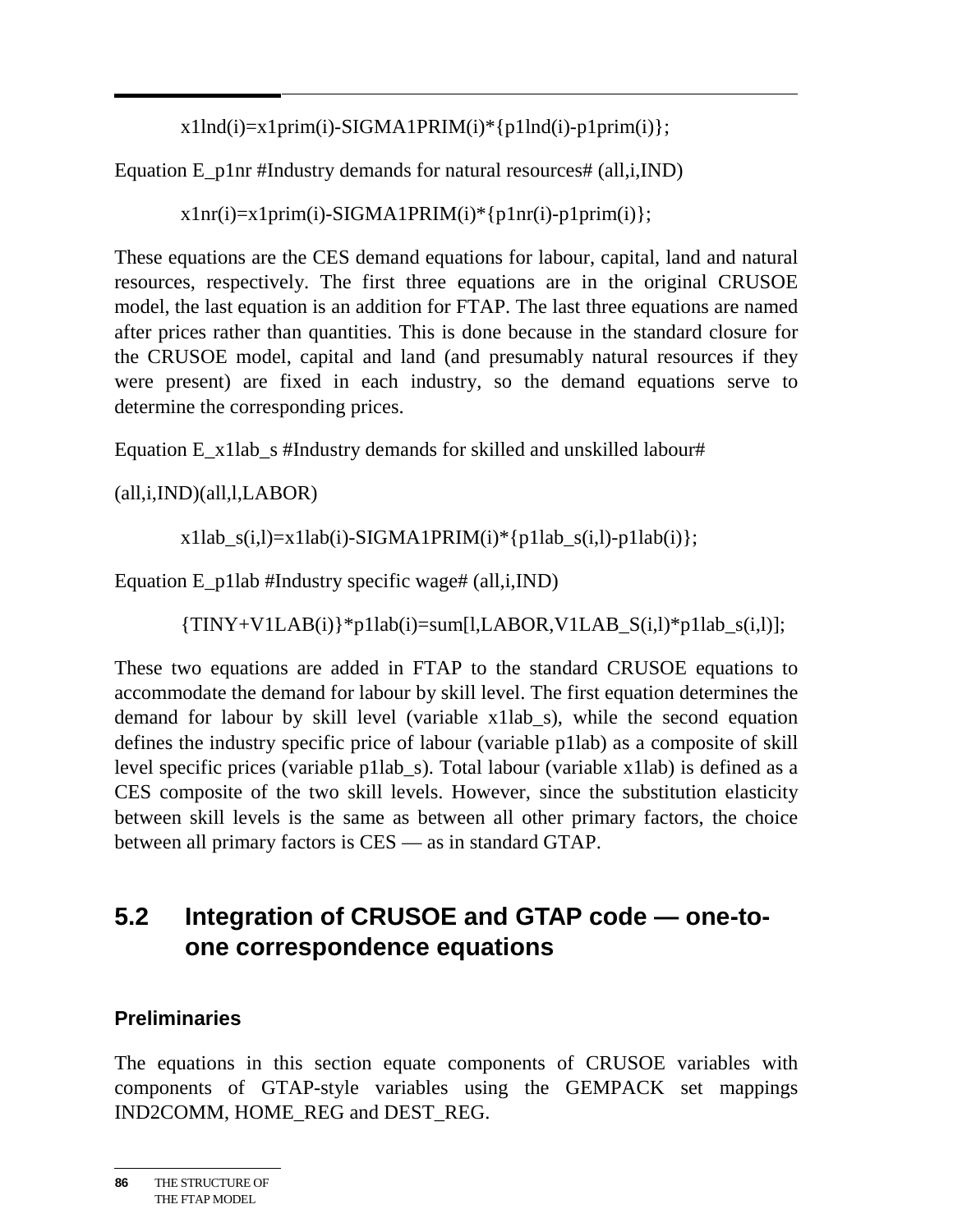While this is an accurate description of the function of the equations, their appearance will differ depending on how they have been expressed. The equations take one of two forms, which can be stylised as

 $(all,i,IND)$ 

 $crusoe\_var(i) =$ 

 $IF[NOT\_DOM(i)=1)$  or  $(HOME\_REG(i)$  ne  $TEST\_REG(i)$ ,

foreign\_gtap\_var(IND2COMM(i),HOME\_REG(i),DEST\_REG(i))]+

IF[(NOT\_DOM(i)=0) and (HOME\_REG(i) eq DEST\_REG(i)),

domestic\_gtap\_var(IND2COMM(i),HOME\_REG(i),DEST\_REG(i))];

for equations that range over the CRUSOE set IND, and

(all,i,TRAD\_COMM)(all,h,HOME)(all,d,HOST)

foreign\_gtap\_var $(i, o, l)$ =

sum[j,IND: (IND2COMM(j) eq i) and (HOME\_REG(j) eq h) and

 $(DEFedian equation)$  (NOT\_DOM(j)=1),

crusoe\_var(j)];

for equations that range over GTAP sets such as TRAD\_COMM and (the various aliases of) REG. Only the foreign-owned version of the second form of equation is shown, but the domestic version likewise employs a conditional sum over a CRUSOE variable.

In the first form of equation, there are two GTAP-style variables, one related to domestically-owned industries and the other to foreign-owned industries. The IF conditions identify whether industry i is domestic or foreign-owned.

In the second form of equation, the sum on the right hand side has at most one term. The conditions in the sum use the set mappings to pick out the element of set IND (if any) corresponding to each component of the GTAP-style variable.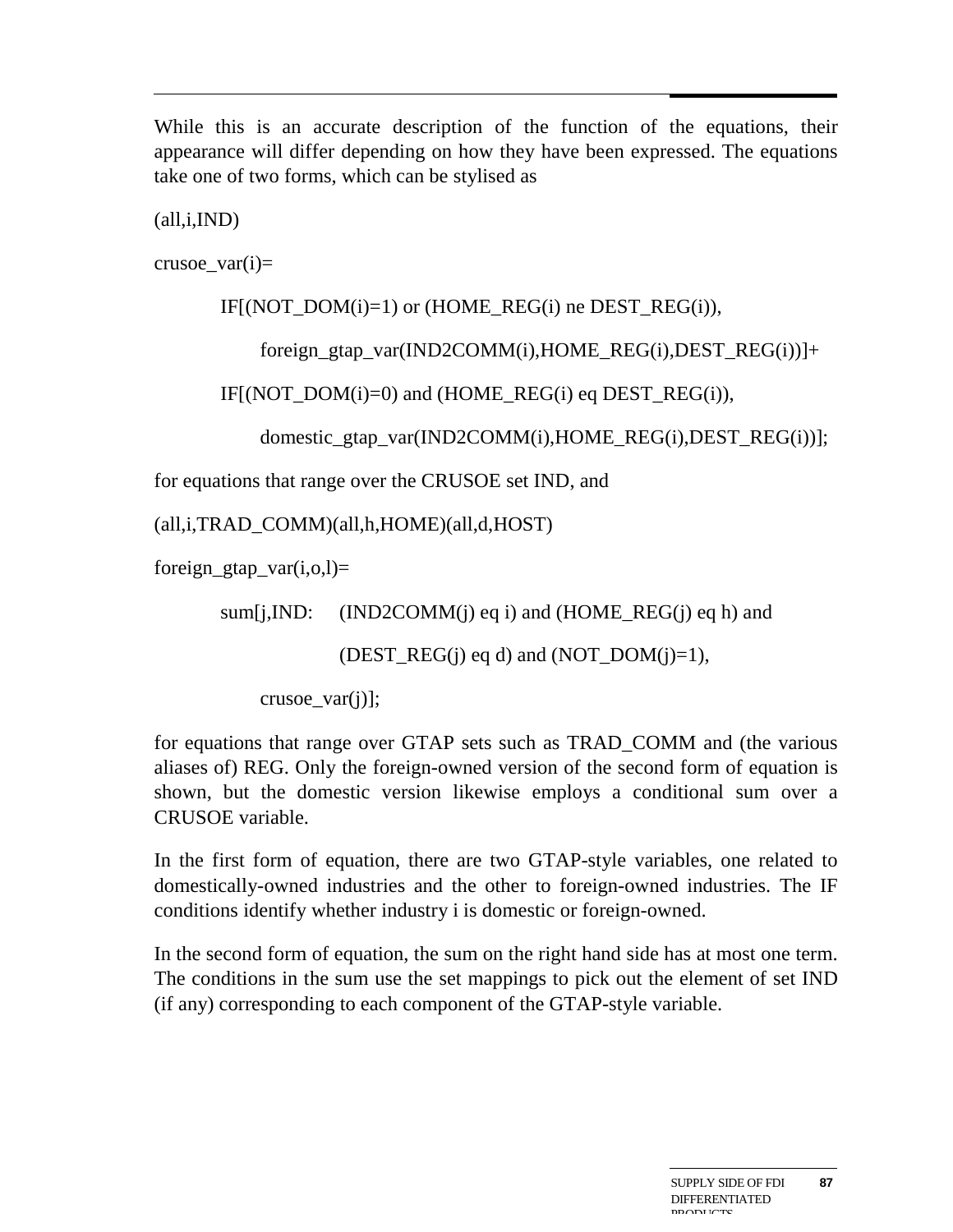| Description                                             | CRUSOE variable(s)   | GTAP-style variable(s)       |
|---------------------------------------------------------|----------------------|------------------------------|
| Industry output                                         | x1tot                | qod, qoh                     |
| Market (output tax inclusive) price of<br>output        | p1tot                | pod, poh                     |
| Agents' (output tax exclusive) price<br>of output       | p1tot eo             | psd, psh                     |
| Purchasers' price of intermediate<br>inputs by source   | p1                   | pfd, pfm                     |
| Basic price of intermediate inputs by<br>source         | p0                   | pds, pid                     |
| Demand by industries for capital                        | x1cap                | qfed, qfes                   |
| Rental price paid by industries for<br>capital          | p1cap                | pfeda, pfesa                 |
| Prices of primary factors other than<br>capital         | p1lab_s, p1lnd, p1nr | pfe                          |
| Power of the output tax                                 | p r1oct              | tod, tof, remotaxd, remotaxf |
| Output augmenting technical<br>efficiency (section 5.4) | a1tot                | a1tot_d, a1tot_f             |

#### Table 5**.**4 **CRUSOE and GTAP-style variables the components of which are equated**

In the equations listed below, up to two enhancements are made to the second form of equation. First, price variables for null industries are set equal to the numeraire (variable pfactwld) to ensure a clean price homogeneity test. Second, domestic GTAP-style variables (such as variable pod) are set equal to their standard GTAP counterpart (variable pm in this case) for industries which are entirely domesticallyowned, that is, which have not been split into domestic and foreign-owned. This is indicated by a value of zero for the corresponding component of coefficient FDI\_FLAG1.

Table 5.4 lists all one-to-one correspondences between CRUSOE and GTAP-style variables.

#### **The equations**

E\_psd (all,i,TRAD\_COMM)(all,r,REG)

 $psd(i,r)$ -pfactwld=

sum[j,IND: (IND2COMM(j) eq i) and (HOME\_REG(j) eq r) and

(DEST\_REG(j) eq r) and (NOT\_DOM(j)=0),

p1tot\_eo(j)-pfactwld]+

IF[FDI\_FLAG1(i,r)=0,ps(i,r)-pfactwld];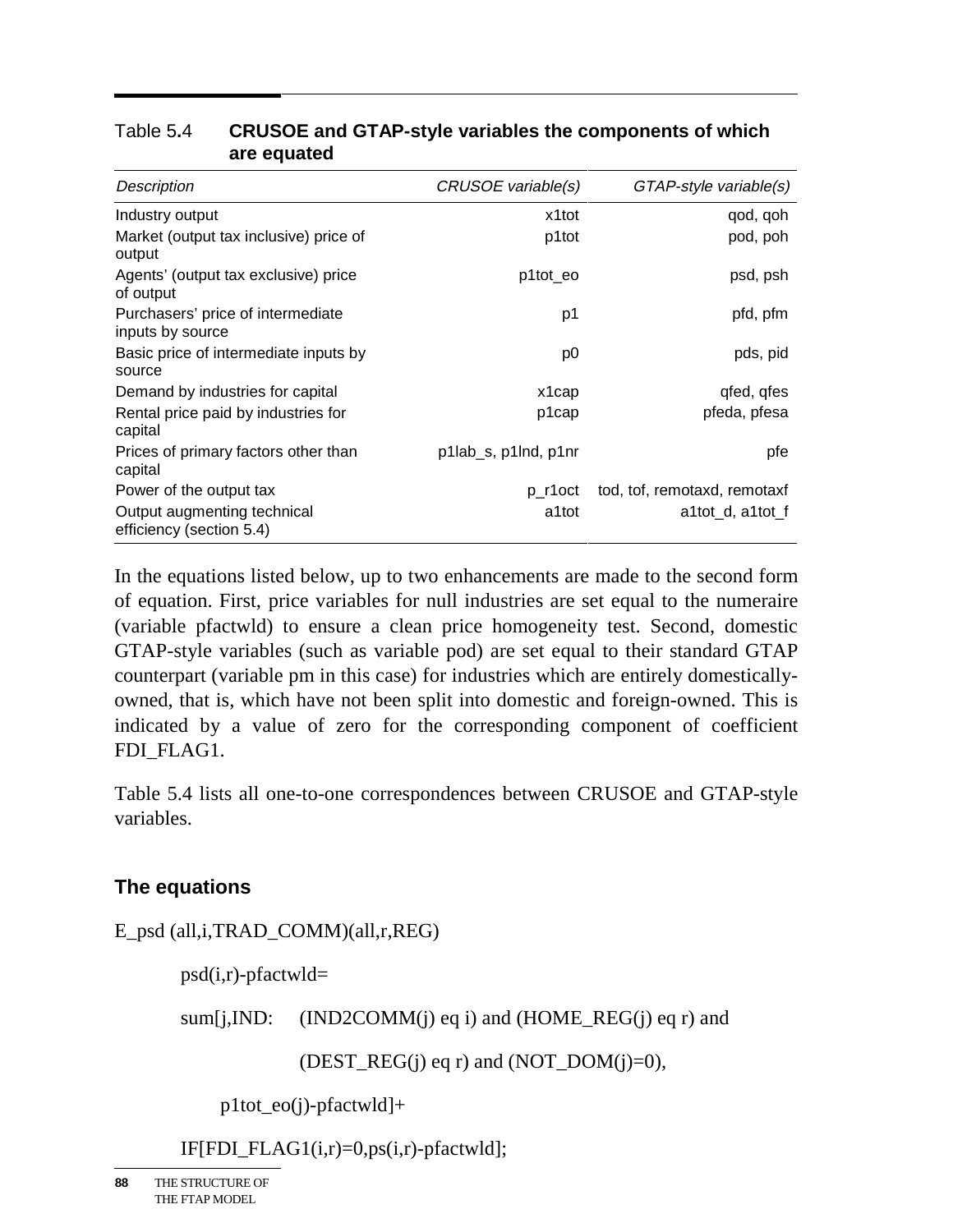#### E\_pod (all,i,TRAD\_COMM)(all,r,REG)

 $pod(i,r)$ -pfactwld=

sum[j,IND: (IND2COMM(j) eq i) and (HOME\_REG(j) eq r) and

(DEST\_REG(j) eq r) and (NOT\_DOM(j)=0),

p1tot(j)-pfactwld]+

IF[FDI\_FLAG1(i,r)=0,pm(i,r)-pfactwld];

E\_psh (all,i,TRAD\_COMM)(all,h,HOME)(all,d,host)

 $psh(i,h,d)$ -pfactwld=

sum[j,IND: (IND2COMM(j) eq i) and (HOME\_REG(j) eq h) and

 $(DEST\_REG(i)$  eq d) and  $(NOT\_DOM(i)=1)$ ,

p1tot\_eo(j)-pfactwld];

E\_poh (all,i,TRAD\_COMM)(all,h,HOME)(all,d,host)

 $poh(i,h,d)$ -pfactwld=

sum[j,IND: (IND2COMM(j) eq i) and (HOME\_REG(j) eq h) and

 $(DEST\_REG(j)$  eq d) and  $(NOT\_DOM(j)=1)$ ,

p1tot(j)-pfactwld];

The equations define GTAP-style variables for, respectively, agents' and market prices of output for domestically-owned industries, and agents' and market prices of output for foreign-owned industries.

E  $x1$ tot (all, i, IND)

 $x1tot(i) = IF\{NOT\_DOM(i)=0, qod(IND2COMM(i),DEST\_REG(i))\}+$ IF{NOT\_DOM(i)=1,

```
qoh(IND2COMM(i),HOME_REG(i),DEST_REG(i))};
```
The equation ties together CRUSOE and GTAP-style industry output variables.

E\_p0 #Define basic prices p0 in terms of pds and pid#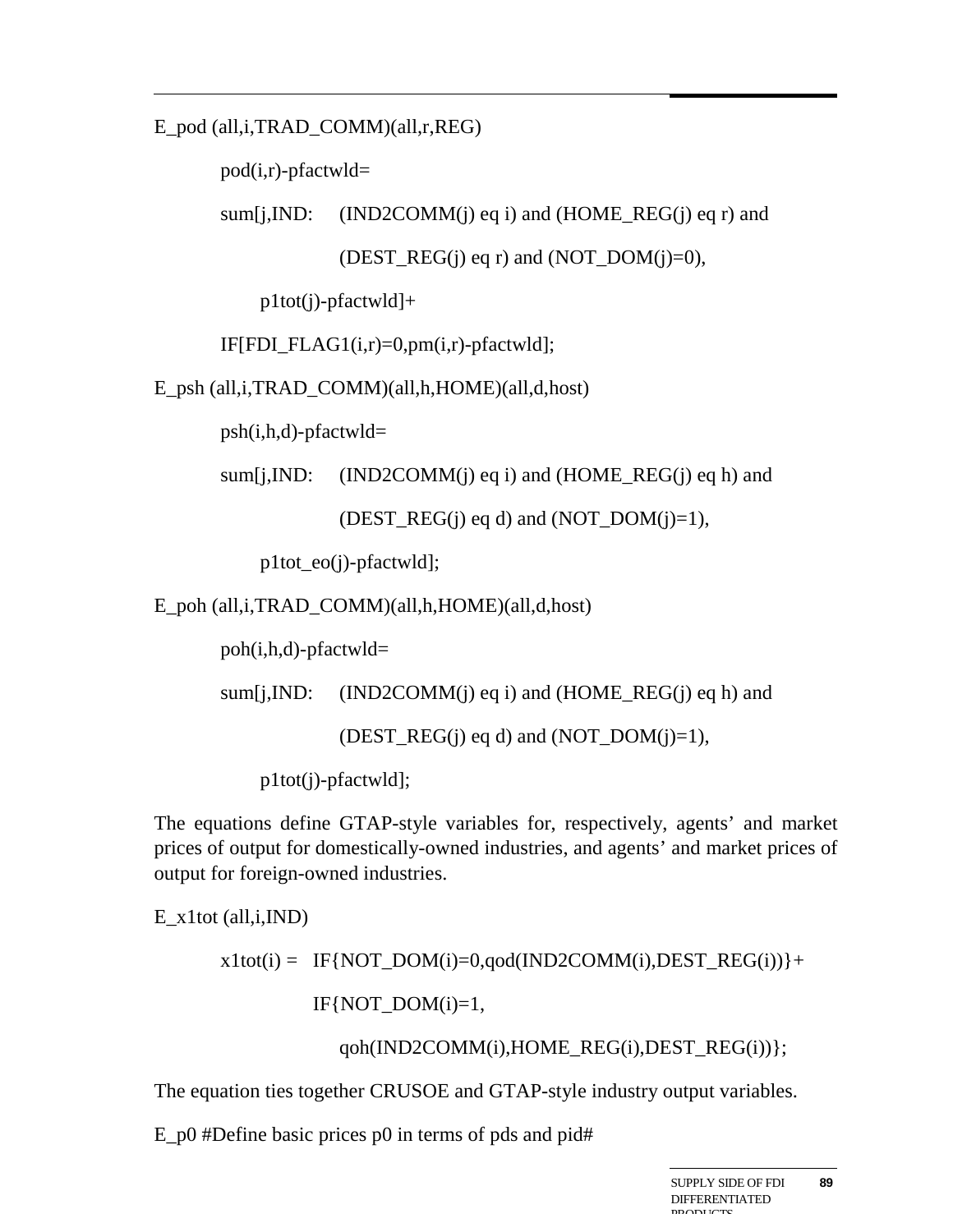$(all,c,COM)(all,s,SRC)(all,i,IND)$ 

 $p0(c,s,i)$  = IF{IS\_DOM(s)=1,pds(c,DEST\_REG(i))}+

 $IF{IS_DOM(s)=0,pid(c,DEST\_REG(i))};$ 

E t1 #Define purchasers prices p1 in terms of pfd and pfm#

 $(all.c.COM)(all.s,SRC)(all.i,IND)$ 

 $p1(c,s,i)$  = IF{IS\_DOM(s)=1,pfd(c,IND2COMM(i),DEST\_REG(i))}+  $IF{IS\_DOM(s)=0,pfm(c,IND2COMM(i),DEST\_REG(i))};$ 

These equations tie together CRUSOE and GTAP-style variables for basic and purchasers' prices of intermediate inputs, respectively. Two features are noteworthy. First, the CRUSOE basic price variable p0 has a dimension over IND, in contrast to standard CRUSOE. This is because the set IND ranges over industries located in different regions, and basic prices vary between regions. Second, the second equation is named E\_t1 as it determines the CRUSOE variable t1 (taxes on intermediate inputs), which is exogenous in standard CRUSOE. There is already a CRUSOE equation E\_p1 that defines p1 to be the sum of p0 and t1 (section 5.1). Equating CRUSOE purchasers' prices with GTAP purchasers' prices implies that taxes on intermediate inputs are uniform within a region across all industries producing the same commodity. Thus variable t1 is forced to be equal to GTAP variables tfd and tfm.

 $E_p$  r1oct (all, i, IND)

 $R1OCT(i)*p_11oct(i)=$ 

 $IF{(NOT\_DOM(i)=1)}$  or  $(HOME\_REG(i))$  ne  $TEST\_REG(i)$ ),

R1OCT(i)\*tof(IND2COMM(i),HOME\_REG(i),DEST\_REG(i))+

 $[1-R1OCT0(i)]$ \*

remotaxf(IND2COMM(i),HOME\_REG(i),DEST\_REG(i))}+

IF{(NOT\_DOM(i)=0) and (HOME\_REG(i) eq DEST\_REG(i)),

R1OCT(i)\*tod(IND2COMM(i),HOME\_REG(i))+

 $[1-R1OCT0(i)]$ \*remotaxd(IND2COMM(i),HOME\_REG(i))};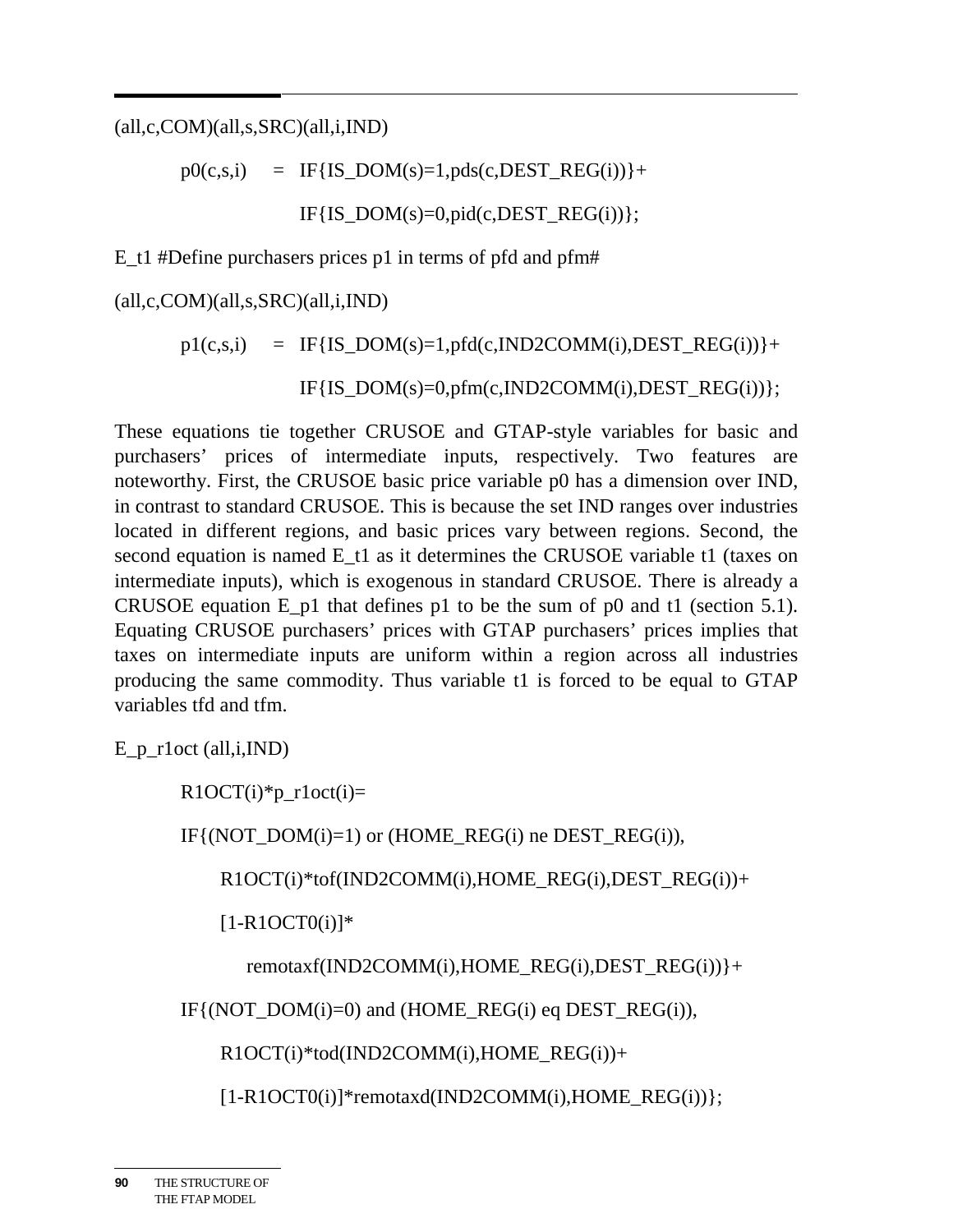This equation equates CRUSOE and GTAP-style output tax variables. It is easier to understand if the equation is written without the remotax\* terms. The coefficients R1OCT(i) then cancel from both sides of the equation and it becomes

 $p\_r1oct(i) =$  $IF{(NOT\_DOM(i)=1)}$  or  $(HOME\_REG(i))$  ne  $TEST\_REG(i)$ ), tof(IND2COMM(i),HOME\_REG(i),DEST\_REG(i))}+  $IF{(NOT\_DOM(i)=0)}$  and  $(HOME\_REG(i)$  eq  $DEST\_REG(i)$ , tod(IND2COMM(i),HOME\_REG(i))};

It is now easy to see that the CRUSOE power of the output tax variable p\_r1oct is linked to its GTAP-style counterparts tod and tof. The remotax\* variables in the original equation are introduced to allow easier application of policy shocks. The name remotaxd (remotaxf) stands for **rem**ove **o**utput tax for **d**omestic (**f**oreignowned) industries. A shock of 100 completely removes an output tax. A shock of 50 reduces the output tax rate to half of its initial level. The two coefficients R1OCT and R1OCT0 are required for incorporating the remotax\* terms into equation E\_p\_r1oct. The coefficient R1OCT is the ratio of total industry costs to total industry costs less output tax revenue. It is the level counterpart of the percentage change variable p\_r1oct. The coefficient R1OCT0 is the initial value of R1OCT and remains constant throughout a policy simulation.

 $E_x1cap (all,i,IND)$ 

 $x1cap(i)=$ 

IF[NOT\_DOM(i)=1,

 $qfes(IND2COMM(i),HOME\_REG(i),DEST\_REG(i))$ ]+

IF[NOT\_DOM(i)=0,qfed(IND2COMM(i),HOME\_REG(i))];

This equation equates the CRUSOE and GTAP-style demand for capital variables.

E\_qfes (all,c,TRAD\_COMM)(all,s,home)(all,d,host)

pfesa(c,s,d)-pfactwld=

sum[i,IND:(IND2COMM(i) eq c) and (HOME REG(i) eq s) and

(DEST\_REG(i) eq d) and (NOT\_DOM(i)=1),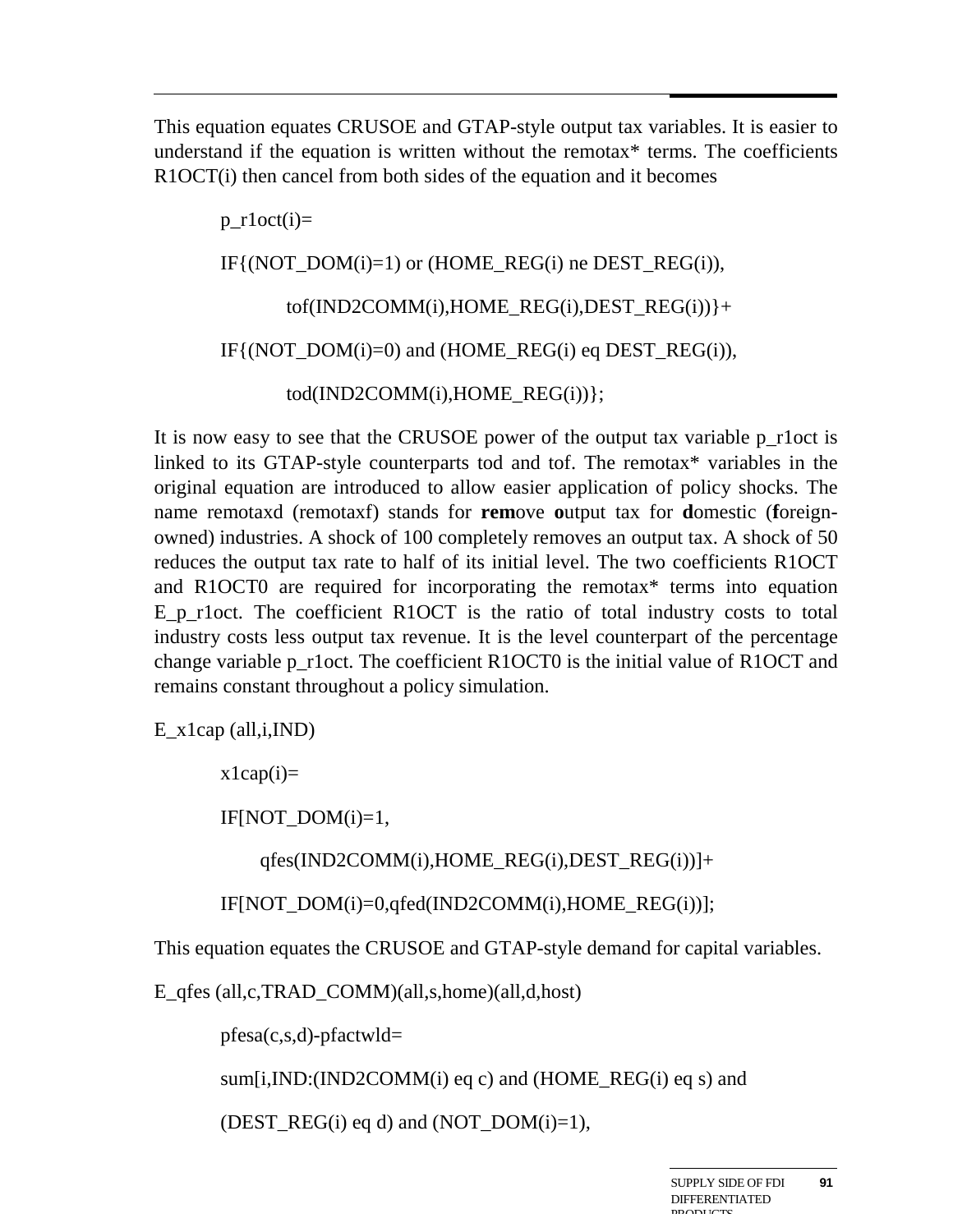p1cap(i)-pfactwld];

E\_qfed (all,c,TRAD\_COMM)(all,r,REG)

 $IF{FDI_FLAG1(c,r)>0,}$ 

pfeda(c,r)-pfactwld-

sum[i,IND: (IND2COMM(i) eq c) and (HOME REG(i) eq r) and

(DEST\_REG(i) eq r) and (NOT\_DOM(i)=0),

 $p1cap(i)$ -pfactwld]}=

IF{FDI\_FLAG1(c,r)=0,qfed(c,r)-sum[k,ENDWC\_COMM,qfe(k,c,r)]};

These equations tie together the CRUSOE and GTAP-style rental prices paid by domestic and foreign-owned industries, respectively, for capital. Note that as the function of these equations is to determine the demand for capital (hence the equation names  $E$  qfes and  $E$  qfed), in equation  $E$  qfed the demand for capital has been equated with its standard GTAP counterpart when no FDI is present.

 $E$  p1lab s (all,i,IND)(all,l,LABOR)

p1lab\_s(i,l)=pfe(l,IND2COMM(i),DEST\_REG(i));

E  $x1lnd$  (all,i, IND)

```
p1lnd(i)=sum[l,LAND,pfe(l,IND2COMM(i),DEST_REG(i))];
```
 $E_x1nr$  (all, i, IND)

```
p1nr(i)=sum[l,NATRES,pfe(l,IND2COMM(i),DEST_REG(i))];
```
These equations tie together the CRUSOE and GTAP-style prices paid by industries for labour, land and natural resources, respectively. These primary factors are considered to be mobile, within a region, between all industries producing the same commodity. Consequently, the price of any one of these primary factors is uniform across those industries. Further, there are no counterparts to equation E\_x1cap for these primary factors, as only capital is specific to each industry represented in the set IND.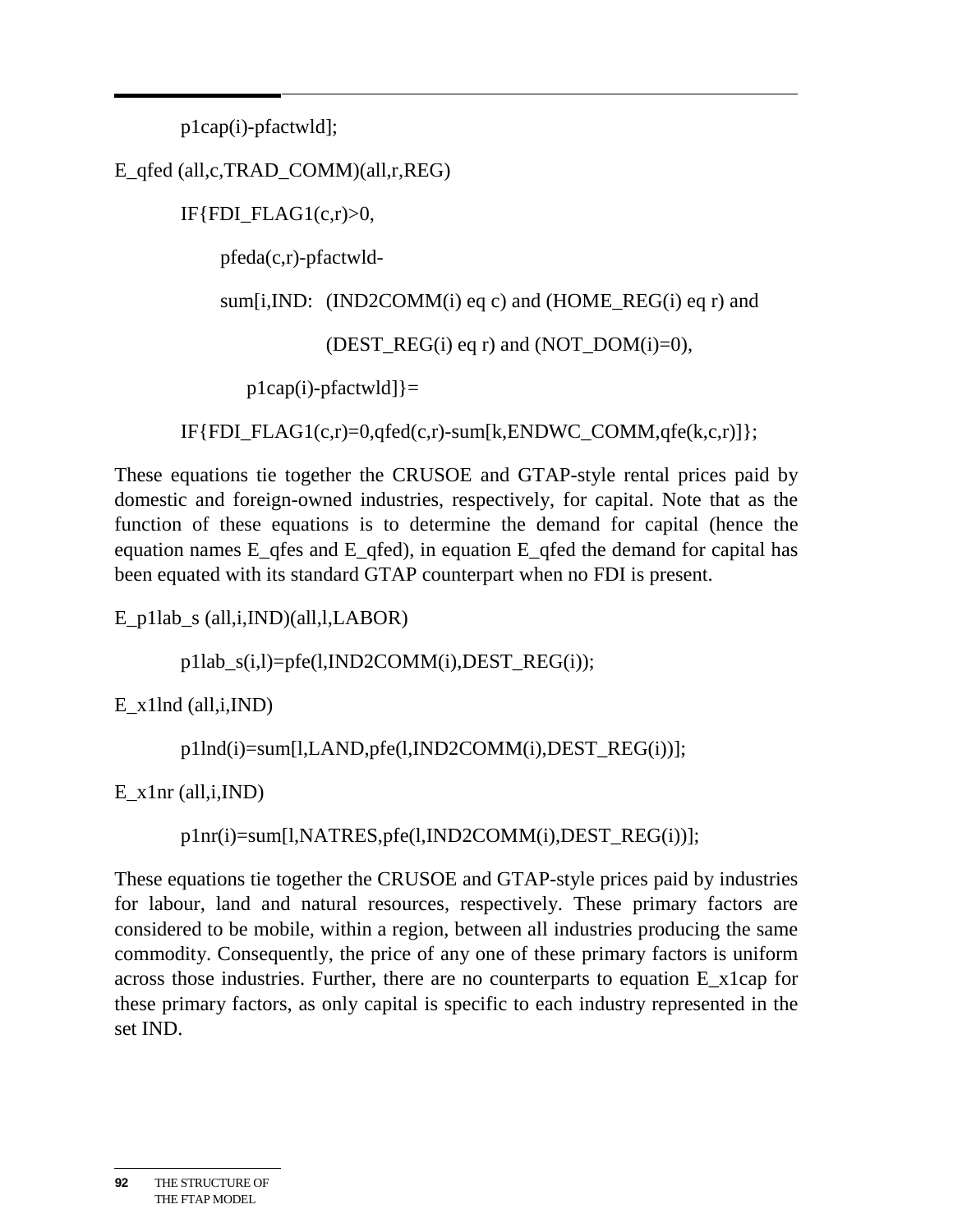## **5.3 Integration of CRUSOE and GTAP code redefinition of GTAP variables as aggregates of CRUSOE variables**

#### **Preliminaries**

The equations discussed in this section fall into two categories.

The first category is those equations in which standard GTAP industry input variables are *redefined* as aggregates, as necessitated by the domestic/foreign split.

The second category is extra equations that do not replace existing GTAP equations. These lead to some previously exogenous GTAP variables becoming endogenous. Their function is to ensure that the original GTAP industry  $-$  a sum of domestic and foreign-owned industries — behaves consistently with its parts. For example, the GTAP output tax (variable to) associated with the production of each commodity becomes endogenous as its value is determined by output taxes across all domestic and foreign-owned industries producing that commodity.

The equations in this section must accommodate two possibilities, depending on whether or not both domestic and foreign-owned firms produce a commodity. As illustrated in table 5.1, not all industries are represented in the set IND, only those arising from the domestic/foreign split. The standard GTAP equations continue to determine the components of GTAP industry variables (such as qf, qfd and qfm) associated with industries that are totally domestically-owned (such as industry C1.R1.D in table 5.1). Therefore, the FTAP equations for these variables must cover two cases — where the standard GTAP equation continues to operate, and where aggregation across CRUSOE variables occurs.

These FTAP equations can be stylised as

$$
X(i,r) = f(G(i,r))
$$
if  $Y_F(i,r) = 0$   
=  $\sum_{\{j:j\in IND, I(j)=i,D(j)=r\}} C_X(j)$  if  $Y_F(i,r) \neq 0$ 

where *X* is a GTAP industry variable associated with the production of commodity i in region r,  $Y_F$  is the output of the foreign-owned part of the industry producing commodity i in region r, *G* is a collection of GTAP variables upon which *X* depends via the (standard GTAP) function  $f$  and  $C_X$  is the CRUSOE variable the components of which sum to *X* when the domestic/foreign split applies. *I(.)* and *D(.)* are the set mappings IND2COMM and DEST\_REG, respectively.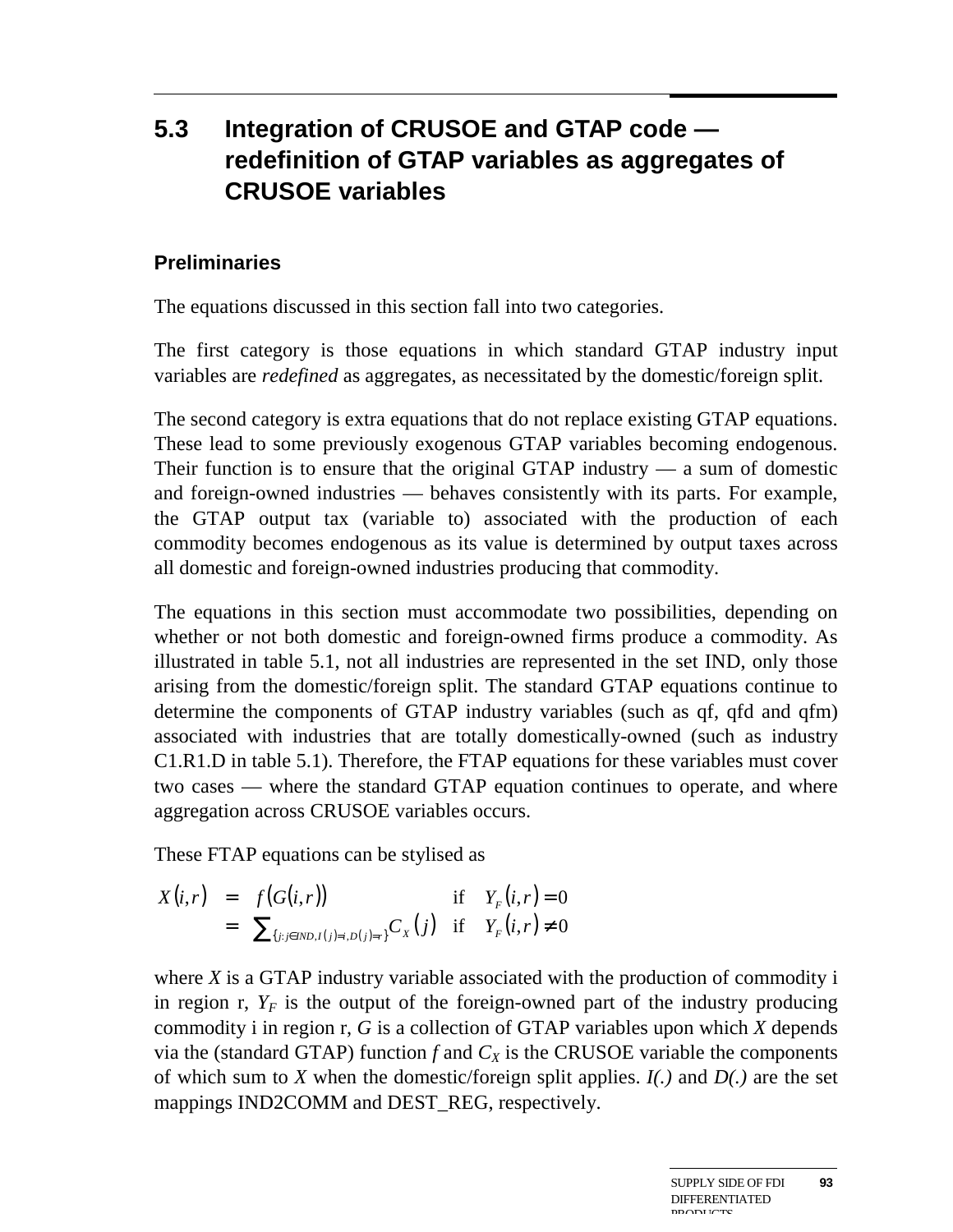| Table 5.5 | Standard GTAP variables that are equated with aggregates |
|-----------|----------------------------------------------------------|
|           | across CRUSOE variables                                  |

| <b>Description</b>                               | GTAP variable(s) | CRUSOE variable(s)          |
|--------------------------------------------------|------------------|-----------------------------|
| Industry output                                  | qo               | x1tot <sup>a</sup>          |
| Market (output tax inclusive)<br>price of output | pm               | p1tot                       |
| Demand for primary factor bundle                 | qva              | x1prim                      |
| Demand for primary factors                       | afe              | x1lab_s, x1cap, x1lnd, x1nr |
| Demand for intermediate inputs                   | qf               | x1 s                        |
| Purchasers' price of intermediate<br>inputs      | pf               | $p1$ <sub>_S</sub>          |
| Demand for intermediate inputs<br>by source      | qfd, qfm         | х1                          |

**a** In the TABLO equation defining qo, the summation involves qod and qoh, but it could be written in terms of x1tot given the equivalence between x1tot and qod and qoh (table 5.4).

In the FTAP TABLO code the two parts of the above equation are welded together using conditionals. The coefficient FDI\_FLAG1 plays the role of  $Y_F$ . When the equation is a redefinition of a GTAP variable, new variables are defined to be equal to the CRUSOE-based expression on the second line. The names of these variables have 'f' prefixed to the name of the GTAP variable to which they are related for example, 'f\_qfd' for 'qfd'. The FTAP equation sets, for example, qfd equal to the GTAP expression for qfd if FDI FLAG1=0, and equal to f\_qfd otherwise.

Table 5.5 lists all redefined GTAP variables.

#### **The equations**

E\_f\_qf (all,c,TRAD\_COMM)(all,i,FDI\_COMM)(all,r,FDI\_DEST)

 $VFA(c,i,r)*f_qf(c,i,r)=$ 

 $sum{j, IND: (DEST\_REG(j) eq r)}$  and  $(IND2COMM(j) eq i)$ ,

 $V1PUR_S(c,j)*x1_s(c,j);$ 

E\_f\_pf (all,c,TRAD\_COMM)(all,i,FDI\_COMM)(all,r,FDI\_DEST)

 $[VFA(c,i,r)+IF(VFA(c,i,r)=0,1)]*[f_pf(c,i,r)-pfactwld]=$ 

 $sum{j, IND: (DEST\_REG(j) eq r)}$  and  $(IND2COMM(j) eq i)$ ,

 $V1PUR_S(c,i)*[p1_s(c,i)-pfactwld]$ ;

E\_f\_qfd (all,c,TRAD\_COMM)(all,i,FDI\_COMM)(all,r,FDI\_DEST)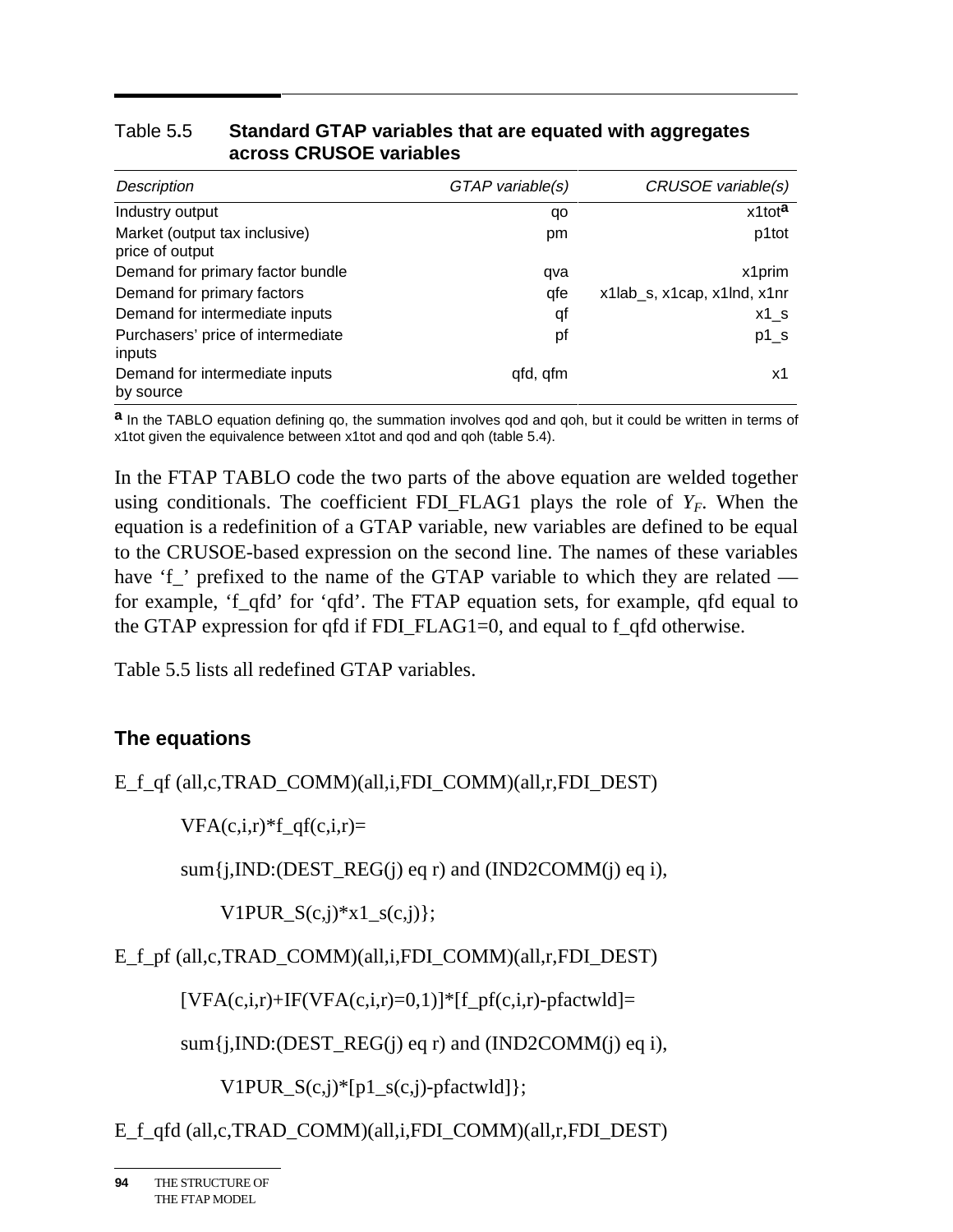$VDFM(c,i,r)*f_qfd(c,i,r)=$ 

sum[j,IND:(DEST\_REG(j) eq r) and (IND2COMM(j) eq i),

 $V1BAS(c,"dom",j)*x1(c,"dom",j);$ 

E\_f\_qfm (all,c,TRAD\_COMM)(all,i,FDI\_COMM)(all,r,FDI\_DEST)

 $VIFM(c,i,r)*f_qfm(c,i,r)=$ 

sum[j,IND:(DEST\_REG(j) eq r) and (IND2COMM(j) eq i),

 $V1BAS(c,"imp",j)*x1(c,"imp",j)$ ;

E\_f\_qva (all,i,FDI\_COMM)(all,r,FDI\_DEST)

 $VVA(i,r)*f_qva(i,r)=$ 

 $sum{j, IND: (DEST\_REG(j) eq r)}$  and  $(IND2COMM(j) eq i)$ ,

 $V1PRIM(i)*x1prim(i);$ 

E\_f\_qfel (all,c,LABOR)(all,i,FDI\_COMM)(all,r,FDI\_DEST)

 $EVFA(c,i,r)*[pfe(c,i,r)+f_qfe(c,i,r)-pfactwld]=$ 

 $sum{j, IND: (DEST\_REG(j) eq r)}$  and  $(IND2COMM(j) eq i)$ ,

V1LAB\_S( $i,c$ )\*[p1lab\_s( $i,c$ )+x1lab\_s( $i,c$ )-pfactwld]};

E\_f\_qfek (all,c,ENDWC\_COMM)(all,i,FDI\_COMM)(all,r,FDI\_DEST)

EVFA $(c,i,r)*f$  qfek $(c,i,r)=$ 

 $sum{j, IND: (DEST\_REG(j) eq r)}$  and  $(IND2COMM(j) eq i)$ ,

 $V1CAP(j)*x1cap(i);$ 

E\_f\_qfen (all,c,LAND)(all,i,FDI\_COMM)(all,r,FDI\_DEST)

 $IF[EVFA(c,i,r)=0,f_qfen(c,i,r)]=$ 

 $IF[EVFA(c,i,r)$  ne 0,

 $EVFA(c,i,r)*[pfe(c,i,r)+f_qfe(c,i,r)-pfactwld]-$ 

 $sum{j, IND:(DEST\_REG(j) eq r)}$  and  $(IND2COMM(j) eq i)$ ,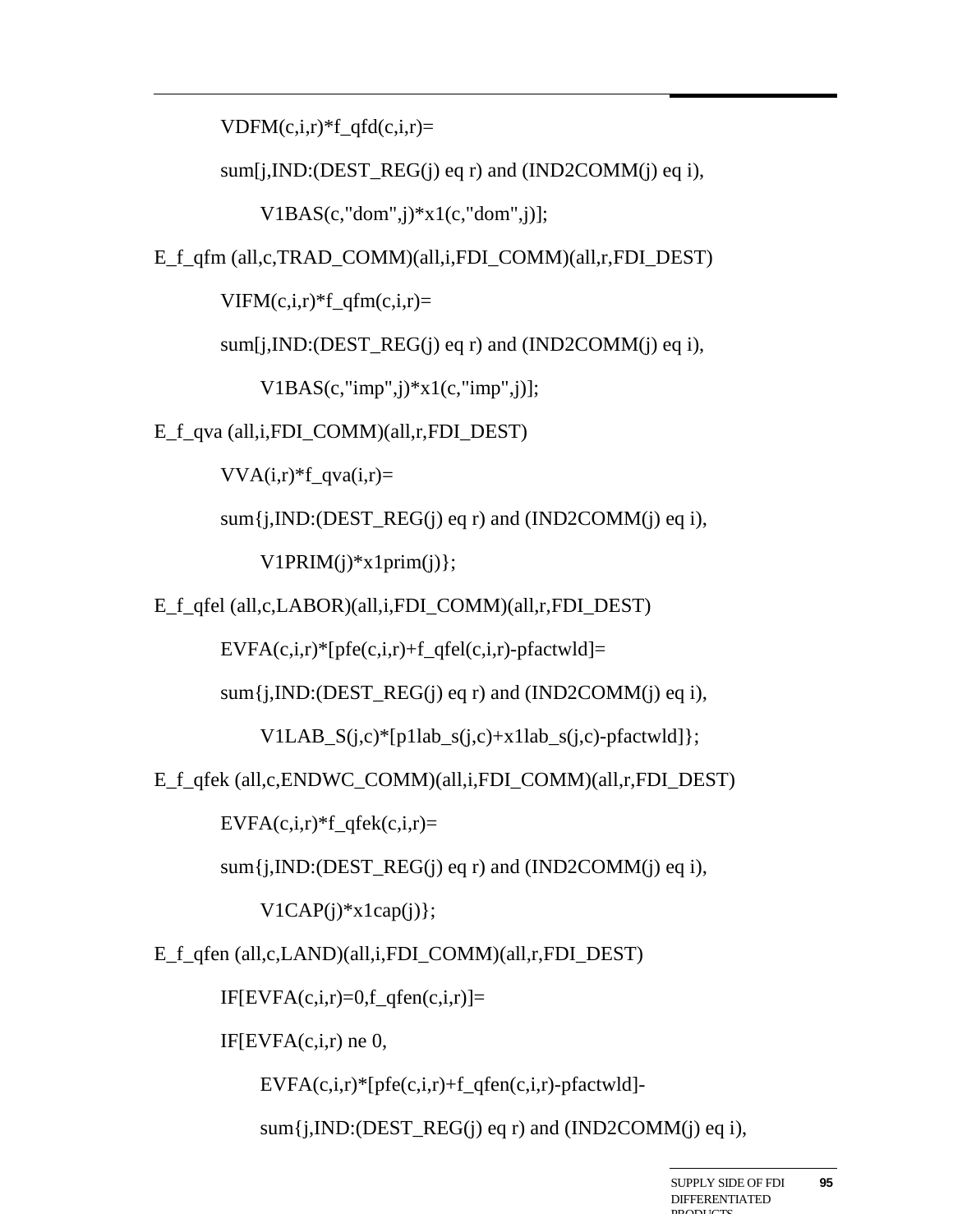```
V1LND(j)*[p1Ind(j)+x1Ind(j)-pfactwld]];
E_f_qfenr (all,c,NATRES)(all,i,FDI_COMM)(all,r,FDI_DEST)
       IF[EVFA(c,i,r)=0,f_qfern(c,i,r)]=IF/EVFA(c,i,r) ne 0,
            EVFA(c,i,r)*[pfe(c,i,r)+fqfe(n,c,i,r)-pfactwld]-sum{j, IND:(DEST\_REG(j) eq r)} and (IND2COMM(j) eq i),
```
 $V1NR(i)*[p1nr(j)+x1nr(j)-pfactwld]]$ ;

The equations all define 'f' variables — aggregations across CRUSOE variables — described in the preliminaries. The equations define the 'f\_' variables for:

- the demand for intermediate inputs of each commodity;
- the price of intermediate inputs of each commodity;
- the demand for intermediate inputs of each domestically produced commodity;
- the demand for intermediate inputs of each imported commodity;
- the demand for aggregate primary factors; and
- the demands for labour, capital, land and natural resources.

Note how the equations defining prices have been constructed to equate the price with the numeraire (variable pfactwld) in the presence of zero data. The variable f\_qva is not actually used to redefine qva. The only uses of qva in FTAP involve components of qva that are determined by the standard GTAP equation VADEMAND.

INTDEMAND (all,i,TRAD\_COMM)(all,j,PROD\_COMM)(all,r,REG)

 $qf(i,j,r)=$ 

 $IF{FDI_FLAG1(j,r)=0}$ ,

 $-af(i,j,r)+qo(i,r)-ao(j,r)-ESUBT(i)*[pf(i,j,r)-af(i,j,r)-ps(j,r)]+$ 

IF{FDI\_FLAG1(j,r) ne  $0,f_qf(i,PROD2FDI(j),REG2FDI(r))$  ;

ICOMPRICE (all,i,TRAD\_COMM)(all,j,PROD\_COMM)(all,r,REG)

 $pf(i,j,r)=$ 

 $IF{FDI_FLAG1(j,r)=0}$ ,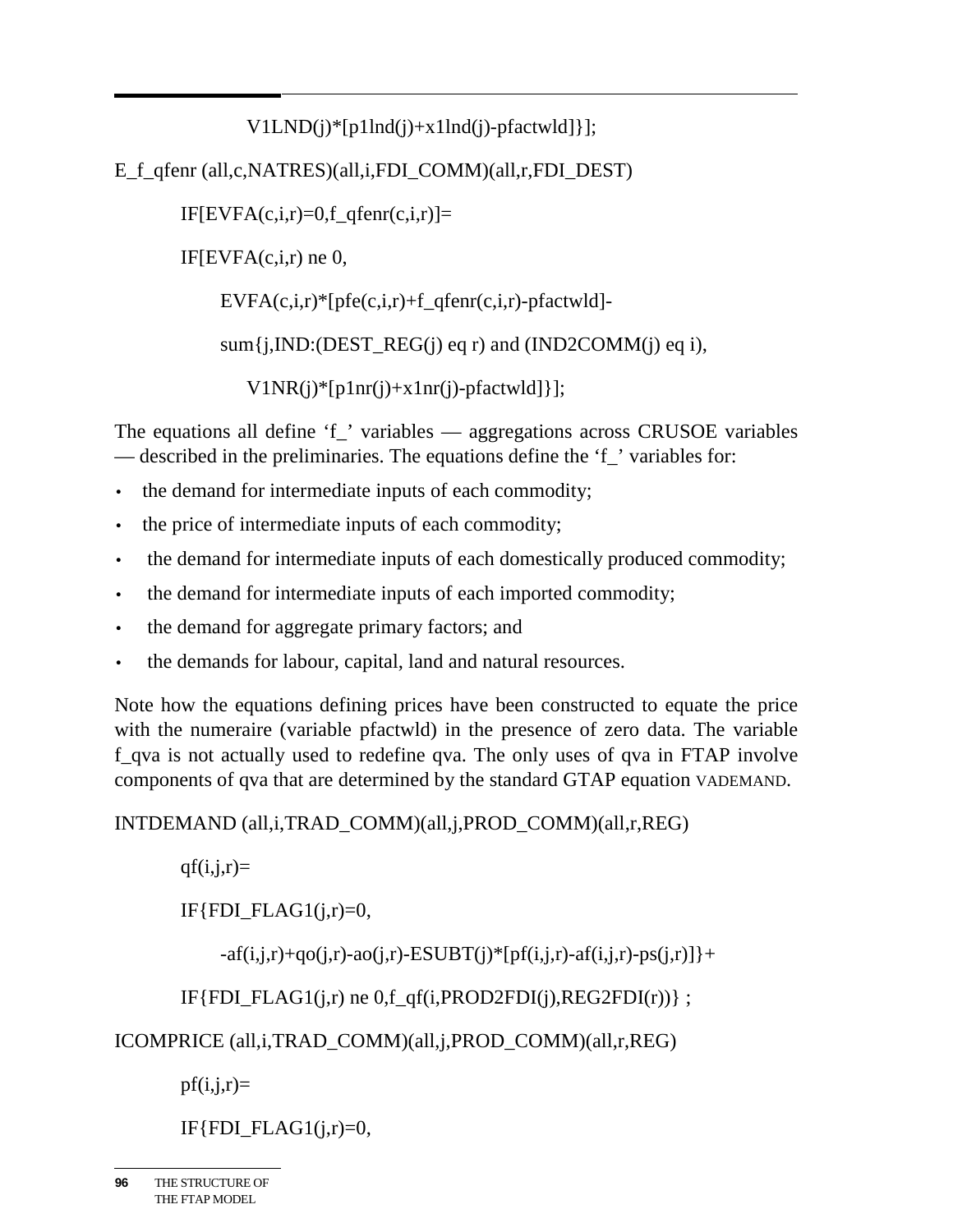```
FMSHR(i,j,r)*pfm(i,j,r)+[1-FMSHR(i,j,r)]*pfd(i,j,r)+
```
IF{FDI\_FLAG1(j,r) ne  $0,f_pf(i,PROD2FDI(i),REG2FDI(r))$ ;

INDDOM (all,i,TRAD\_COMM)(all,j,PROD\_COMM)(all,s,REG)

 $qfd(i,j,s)=$ 

IF{FDI\_FLAG1 $(i,s)=0$ ,

 $qf(i,j,s)$ -ESUBD $(i)$ \*[pfd $(i,j,s)$ -pf $(i,j,s)$ ]}+

 $IF{FDI_FLAG1(i,s)}$  ne 0,f\_qfd(i,PROD2FDI(j),REG2FDI(s))};

INDIMP (all,i,TRAD\_COMM)(all,j,PROD\_COMM)(all,s,REG)

 $qfm(i,j,s) =$ 

 $IF{FDI_FLAG1(i,s)=0}$ 

 $qf(i,j,s)-ESUBD(i)*[pfm(i,j,s)-pf(i,j,s)]$  +

IF{FDI\_FLAG1(j,s) ne  $0,f_qfm(i,PROD2FDI(j),REG2FDI(s))$ ;

ENDWDEMAND (all,i,ENDW\_COMM)(all,j,PROD\_COMM)(all,r,REG)

 $qfe(i,j,r) =$ 

 $IF{FDI_FLAG1(i,r)=0}$ ,

```
-afe(i,j,r)+qva(j,r)-ESUBVA(j)*[pfe(i,j,r)-afe(i,j,r)-pva(j,r)]+
```
IF{FDI\_FLAG1( $i,r$ ) ne 0,

sum[k,LABOR:k eq i,f\_qfel(k,PROD2FDI(j),REG2FDI(r))]+

sum[k,ENDWC\_COMM:k eq i,f\_qfek(k,PROD2FDI(j),REG2FDI(r))]+

 $sum[k, LAND:k \text{ eq } i,f_qfen(k,PROD2FDI(i),REG2FDI(r))] +$ 

sum[k,NATRES:k eq i,f\_qfenr(k,PROD2FDI(j),REG2FDI(r))]};

These equations are alterations to the GTAP equations of the same names. They redefine standard GTAP variables as aggregations across CRUSOE variables, using the 'f\_' variables. The equations redefine:

the demand for intermediate inputs of each commodity (INTDEMAND);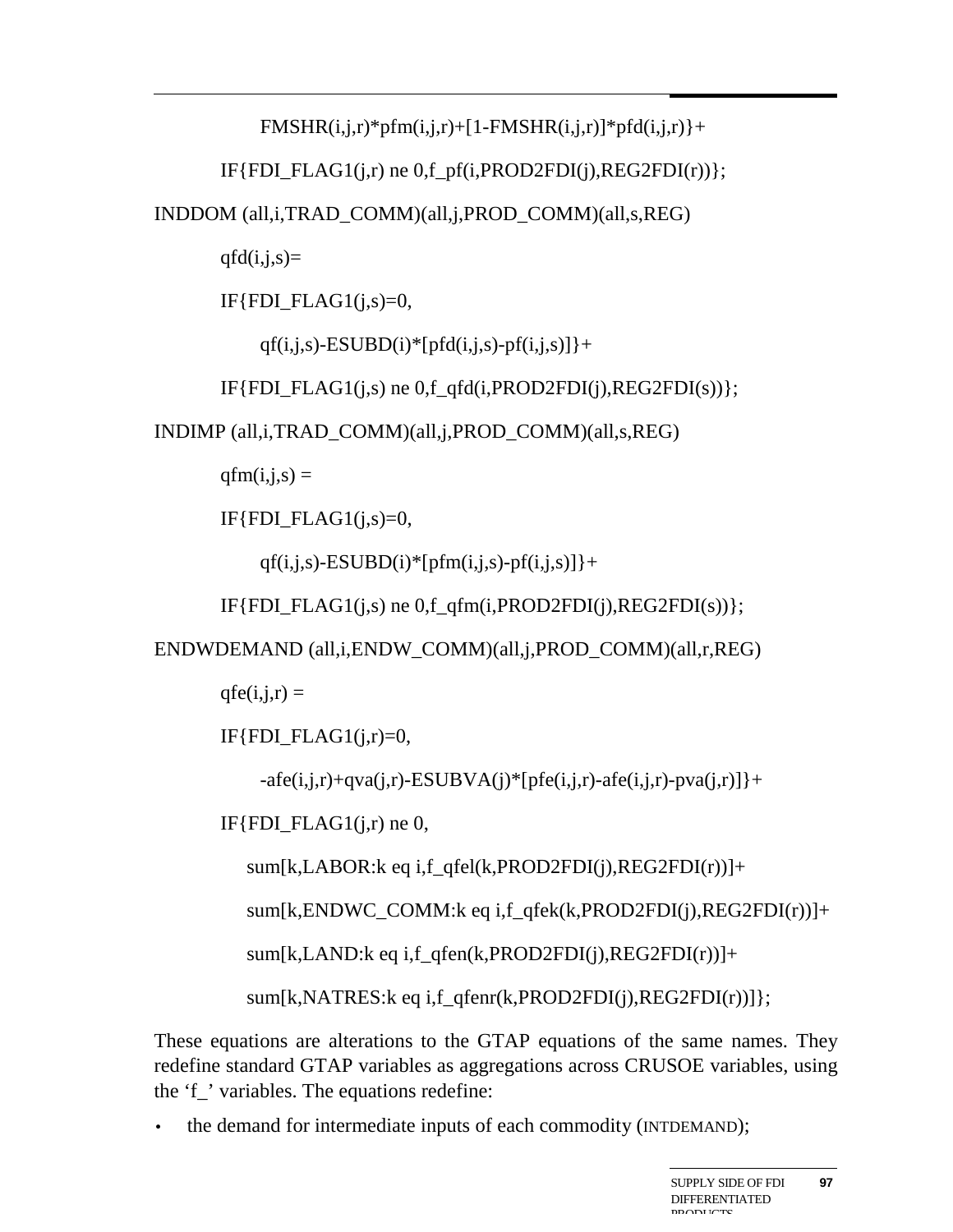- the price of intermediate inputs of each commodity (ICOMPRICE);
- the demand for intermediate inputs of each domestically produced commodity (INDDOM);
- the demand for intermediate inputs of each imported commodity (INDIMP); and
- the demands for each primary factor (ENDWDEMAND).

Conditional sums have been used within the second IF in equation ENDWDEMAND to ensure that the correct f\_qfe\* variable is selected.

E\_qo (all,i,TRAD\_COMM)(all,r,REG)

 $[VOM(i,r)+IF(VOM(i,r)=0,1)]$ \*qo $(i,r)=$ 

 $IF\{VOM(i,r) \neq 0,$ 

 $VODM(i,r)*qod(i,r)+sum[o,HOME,VOHM(i,o,r)*qoh(i,o,r)]$ ;

This equation defines the total quantity of commodity i produced in region r as an aggregation across the quantities produced by domestic and foreign-owned industries. Although this equation involves only GTAP-style variables, its function can be seen to be that of aggregating CRUSOE variables to determine a GTAP variable, as variables qod and qoh are equated with components of x1tot in equation E\_x1tot (section 5.2). This equation overrides the standard GTAP domestic market clearing equation MKTCLTRD, which is negated by endogenising the slack variable tradslack.

E\_to\_FDI (all,i,TRAD\_COMM)(all,r,REG)

 $IF{FDI_FLAG1(i,r)} > 0,$ 

 $VOM(i,r)*{pm(i,r)+qo(i,r)}$ -

sum[j,IND:(DEST\_REG(j) eq r) and (IND2COMM(j) eq i),

 $V1TOT(j)*{p1tot(j)+x1tot(j)}$ ]}=

IF{FDI\_FLAG1(i,r)=0,to(i,r)-to\_shk(i,r)};

This equation implicitly determines, for commodities produced by both domestic and foreign-owned industries, the value of the GTAP output tax (variable to) that is consistent with the output taxes applying across the producing industries. It accomplishes this by equating the GTAP expression for the market value of production with the corresponding CRUSOE expression (that involves a sum across all producing industries). For commodities that are produced entirely by

**<sup>98</sup>** THE STRUCTURE OF THE FTAP MODEL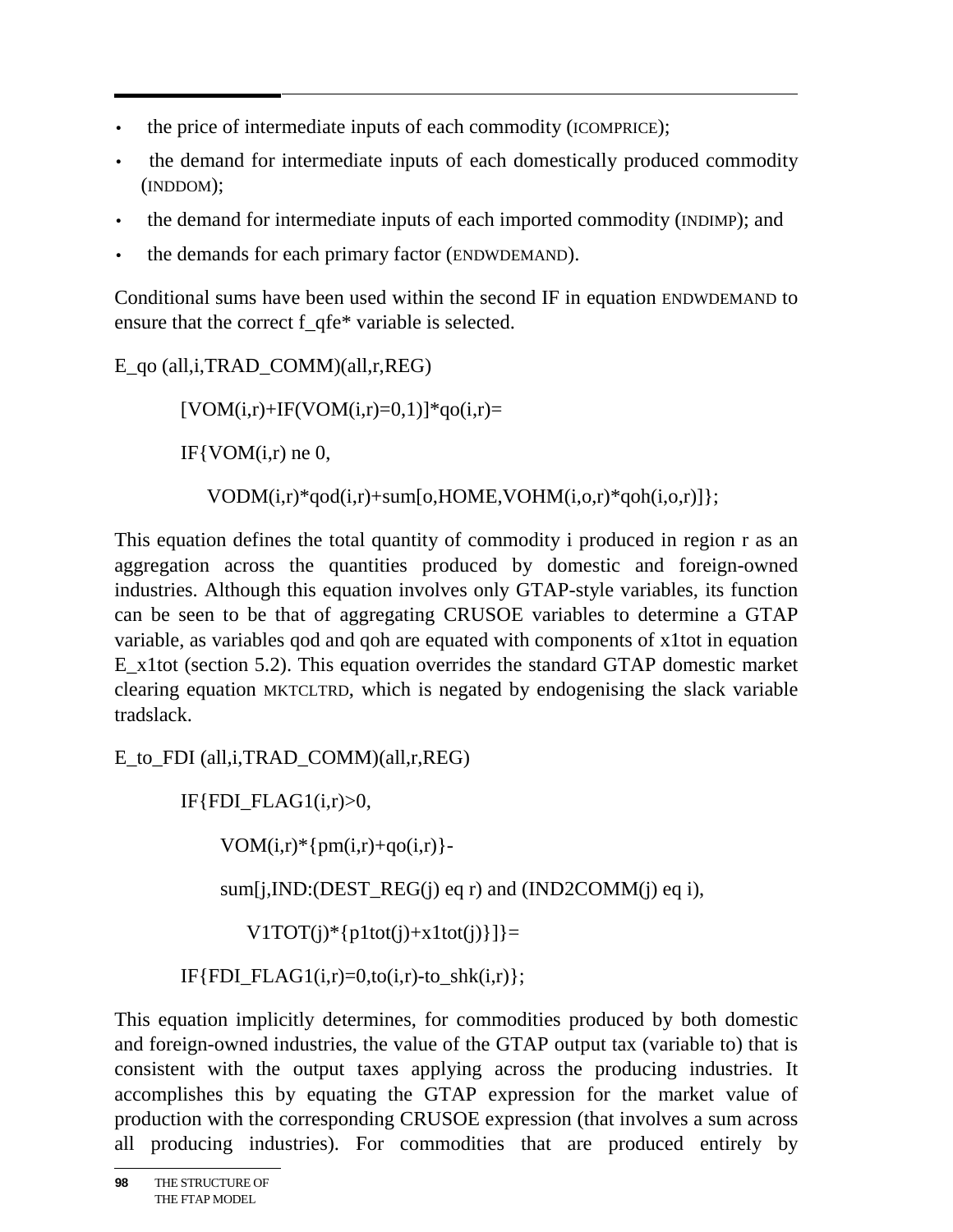domestically-owned firms, that is, for industries not represented in the CRUSOE set IND, the variable to remains effectively exogenous. It is equated with the exogenous variable to\_shk.

## **5.4 Integration of CRUSOE and GTAP code convenience variables**

#### **The equations**

E\_a1tot\_f (all,i,TRAD\_COMM)(all,o,HOME)(all,l,HOST)

a1tot\_ $f(i, o, l) =$ 

sum[j,IND: (IND2COMM(j) eq i) and (HOME\_REG(j) eq o) and

 $(DEST\_REG(i)$  eq 1) and  $(NOT\_DOM(i)=1)$ ,a1tot(j)];

E\_a1tot\_d (all,i,TRAD\_COMM)(all,r,REG)

a1tot $_d(i,r)=$ 

sum[j,IND: (IND2COMM(j) eq i) and (HOME\_REG(j) eq r) and

(DEST\_REG(j) eq r) and (NOT\_DOM(j)=0),a1tot(j)];

These equations are useful reporting equations that map the components of the technical efficiency variable a1tot (which ranges over the set IND) to the corresponding commodities, host and home regions. The first equation covers those components of a1tot associated with foreign-owned industries. The second equation covers the domestic industries.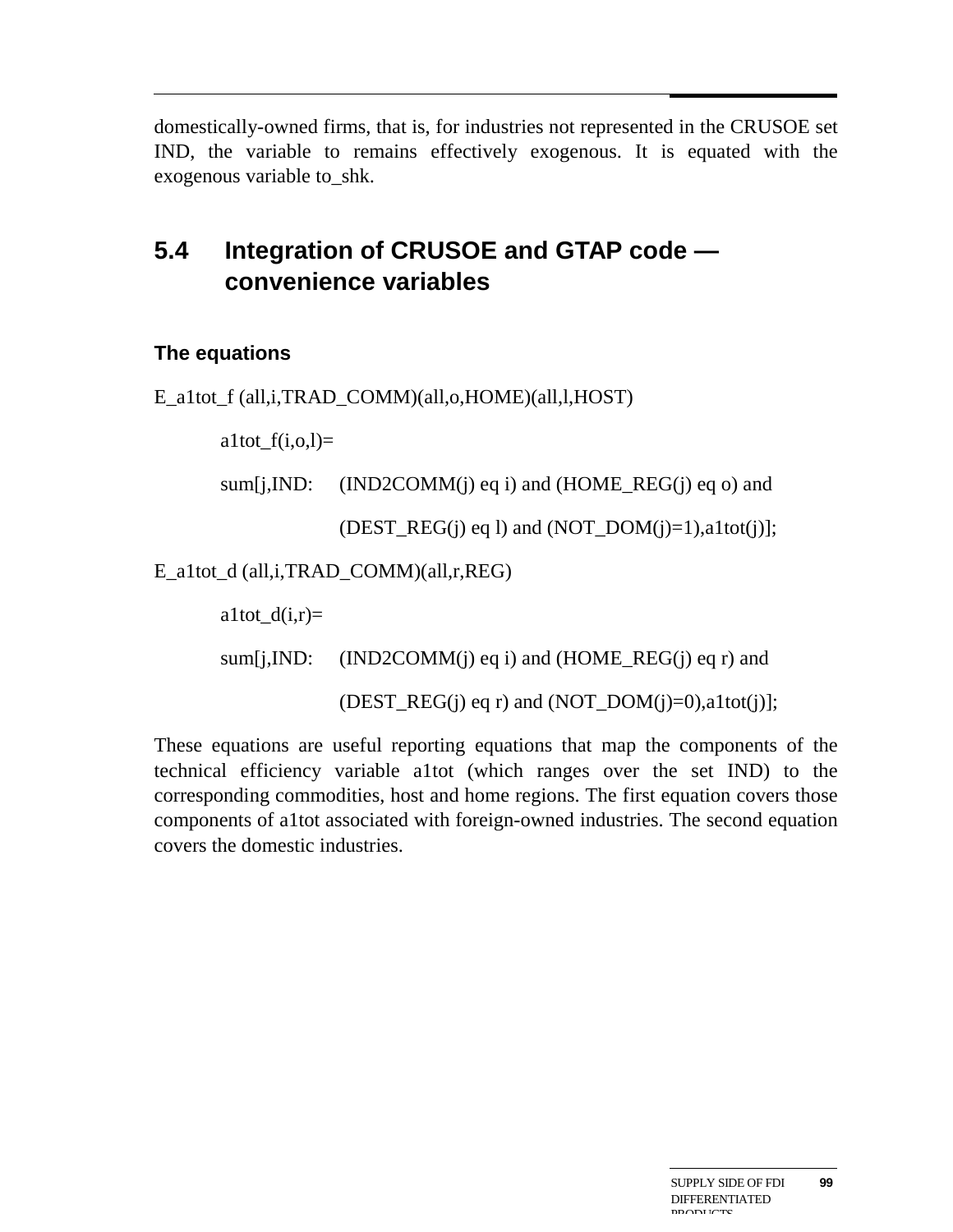# 6 Demand side of FDI differentiated products

In standard GTAP, agents in the economy satisfy their demand for a particular commodity by choosing between an imperfectly substitutable domestic and imported variety of the commodity. The total demand by the economy as a whole for the imported variety of a commodity is satisfied by choosing between imperfectly substitutable varieties of the commodity from each region from which the commodity is imported. This specification of demand was illustrated in figure 2.2.

Since FTAP distinguishes domestic and foreign-owned industries, a further level of commodity differentiation arises, based on the region owning the industry producing a commodity. This applies to both the domestic variety of the commodity and the imports of a commodity from each source.

So in FTAP, the total demand by the economy as a whole for the domestic variety of a commodity is satisfied by choosing between imperfectly substitutable varieties produced by the domestic and foreign-owned industries producing that commodity locally. The choice occurs at the level of the economy as a whole, rather than for each agent, to reduce the computational burden of solving the model.

Similarly, the total demand by the economy as a whole for the imported variety of a commodity from a particular region is satisfied by choosing between imperfectly substitutable varieties produced by the domestic and foreign-owned industries in the exporting region.

Thus an extra level based on ownership is added to the nested demand structure of GTAP.

The chosen pattern of nesting reflects the assumption that the region in which goods are produced is the primary determinant of their degree of similarity. That is, the ownership of an industry confers a lower degree of product differentiation than the location in which the industry operates. This assumption is supported by the observation that foreign firms often adjust the nature of their goods to satisfy the local market, especially in cases of horizontal FDI.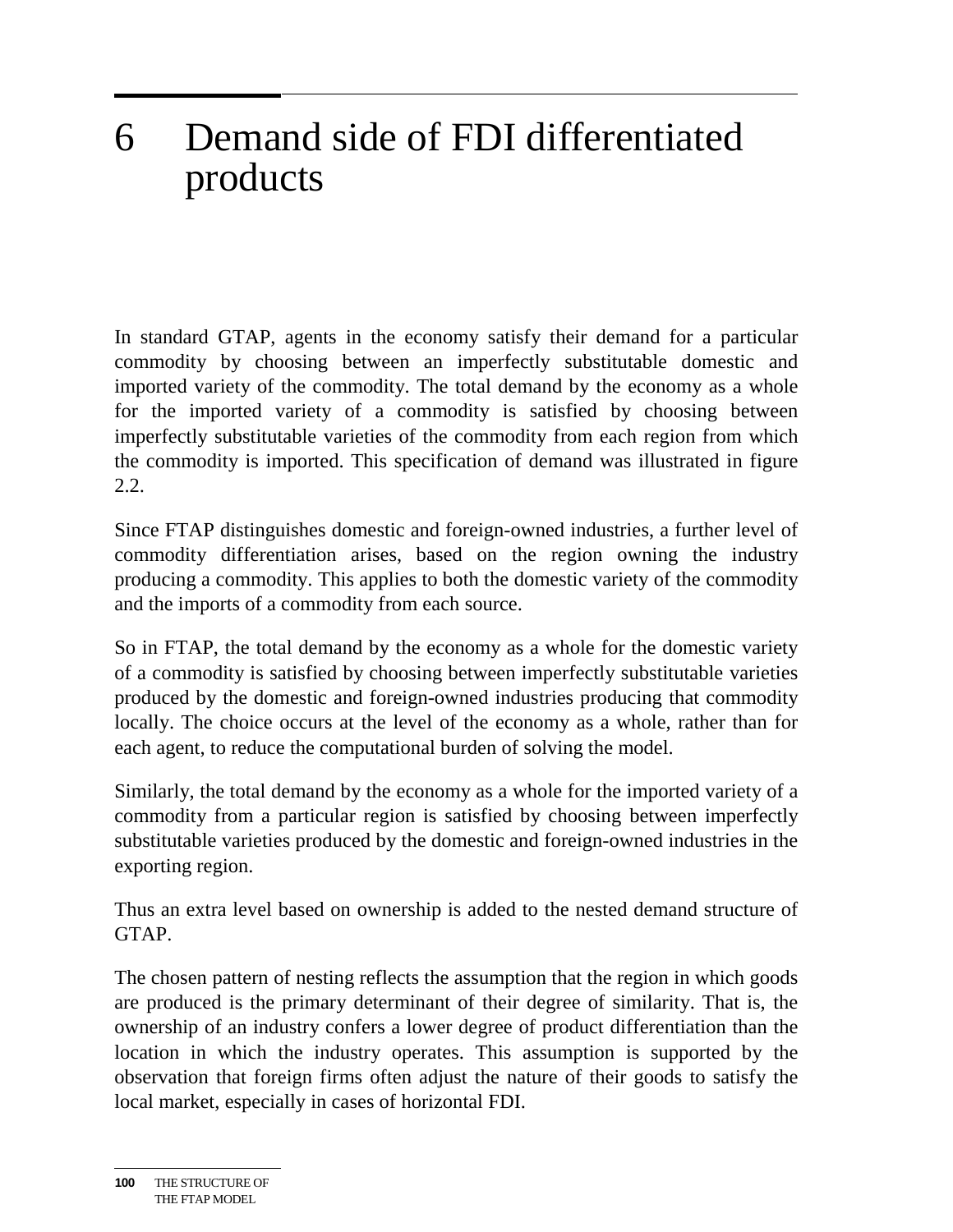At each node of the nest, goods are combined by a CES function. The substitution elasticity between domestic and imported varieties is 5. All other industry-level substitution elasticities are 10 (recall that there is also substitution among individual firms within a particular firm type). So substitution between the domestic and imported variety is more restricted than substitution among varieties produced by different domestic agents or substitution among varieties produced by different exporters.

With respect to this parameter choice, two points of comparison between GTAP and FTAP are noteworthy.

First, the new structure is parameterised so that the pattern of substitution is as close as possible to standard GTAP, that is, substitution among all sources of imports is double the domestic/import substitution.

Second, the magnitude of substitution in FTAP is about double that in GTAP, since the values of FTAP substitution elasticities  $-5$  and  $10$  — are about double the values used in GTAP. The doubling of the GTAP values can be justified on two grounds. One is that Gehlhar (1997) found that only by doubling the GTAP elasticities could the GTAP model successfully reproduce historical changes in trade patterns. The other is that the higher elasticities accord better with the degree of substitution expected in the presence of firm-level product differentiation.

One further level of commodity choice exists beneath the ownership level, based on  $firm-level product differentiation<sup>1</sup>$  Each industry is modelled as a variable number of firms of identical fixed size2 and identical production technology. Each firm's output is assumed to be imperfectly substitutable with the output of other firms within the industry, while the output of all firms is combined into industry output with a CES aggregator function with elasticity of substitution equal to 15. Under these assumptions, industry output can only increase by increasing the number of firms, but because this increases variety, effective industry output increases more than proportionally with the number of firms. Francois (1998) has shown that this specification of firm-level product differentiation can be fully represented by an endogenous change in technical efficiency related positively to industry output. The elasticity of technical efficiency with respect to inputs is inversely related to the

<sup>&</sup>lt;sup>1</sup> The specification to be described is consistent with large-group monopolistic competition within each region (Francois 1998, pp. 12–13.)

 $<sup>2</sup>$  The identical fixed firm size arises from the assumptions of a large number of identical firms</sup> with some fixed costs (Francois et al. 1995, pp. A-6–A-8.) If the firms had CRTS technologies, there would be an infinite number of infinitely small firms, and consequently always an infinite number of varieties. Hence, the variety effect when industry output increases would be indeterminate.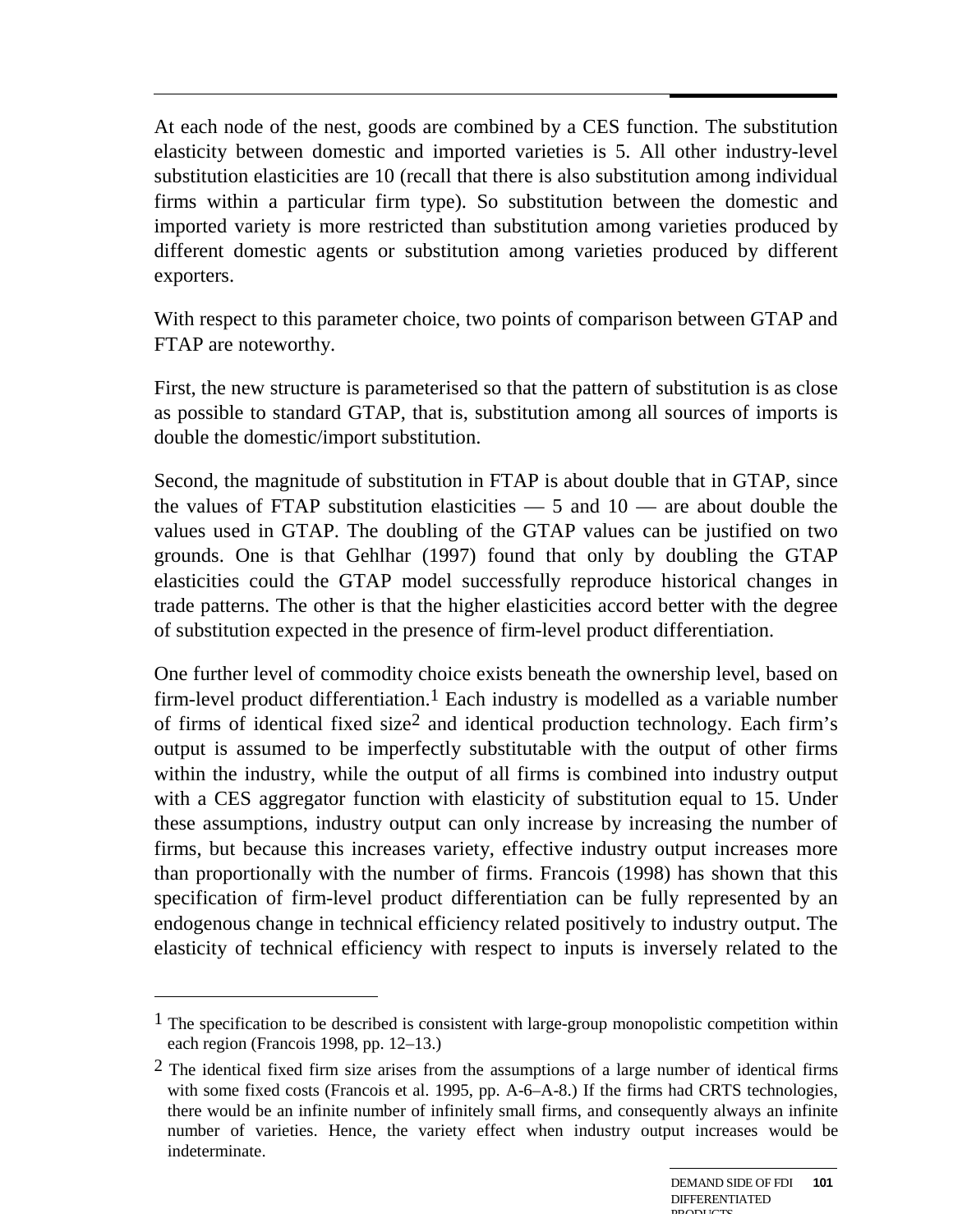elasticity of substitution between different firms' outputs, and for the present choice of substitution elasticity is  $1/(15-1) = 0.0714$ . The FTAP demand structure for FDIdifferentiated commodities with firm-level product differentiation was shown in figure 2.2.

In the implementation of this demand nest, defining a complete set of consistently named new variables enhanced transparency. Sometimes new variables were identical to GTAP variables,  $3$  for example, the quantity of exports by commodity, source and destination qxs (GTAP) and qisd (FTAP). In most cases the GTAP variables were redefined (either explicitly or implicitly) by summations over more highly disaggregated FTAP variables (for example, equation E\_qxs section 6.5), and then used for checking purposes (for example, equation E\_check\_qisd section  $6.6$ ).<sup>4</sup>

The variable naming conventions are as follows. An initial 'q', 'p', 't' and 'a' means quantity, price, power of tax and technical efficiency, respectively. Characters 'o', 'x' and 'i' in the second position designate output, exports and imports. The character 'h' indicates that the variable has a dimension ranging over home region (that is, region of ownership), while the characters 'l' (designating 'location') and 's' (designating 'source') are used to indicate a dimension for the location of an activity. The character 'd' has multiple meanings that are hopefully clear from the context. It can mean domestic use, domestically-owned or destination region. Some examples are: qdd — quantity of domestic use of the output of the domestically-owned industry; qxd — quantity of exports of the domestically-owned industry; and qxdd — quantity of exports of the domestically-owned industry by destination region. A 'w' on the end of the name of import prices is used to indicate world (that is, CIF) as distinct from tariff inclusive prices. A 't' in other than the initial position indicates an association with international freight activities (for example, atsd — technical efficiency of international transport on a particular trade route, that is, from source to destination).

As always, some exceptions to the conventions exist due to variables being already in the model. The standard GTAP variable qds — quantity of the domestically produced commodity used domestically — was already defined, and it was thought prudent to name its associated price variable pds.

Modifications to the international freight module are also required due to the domestic/foreign split of industries. New equations are patterned on the standard

 $3$  This is the case for a wide range of policy shocks, and certainly any implemented to date or likely in the foreseeable future. See section 6.5 for a full discussion.

<sup>&</sup>lt;sup>4</sup> Checking variables have not been defined in every case, but checking can still be performed manually.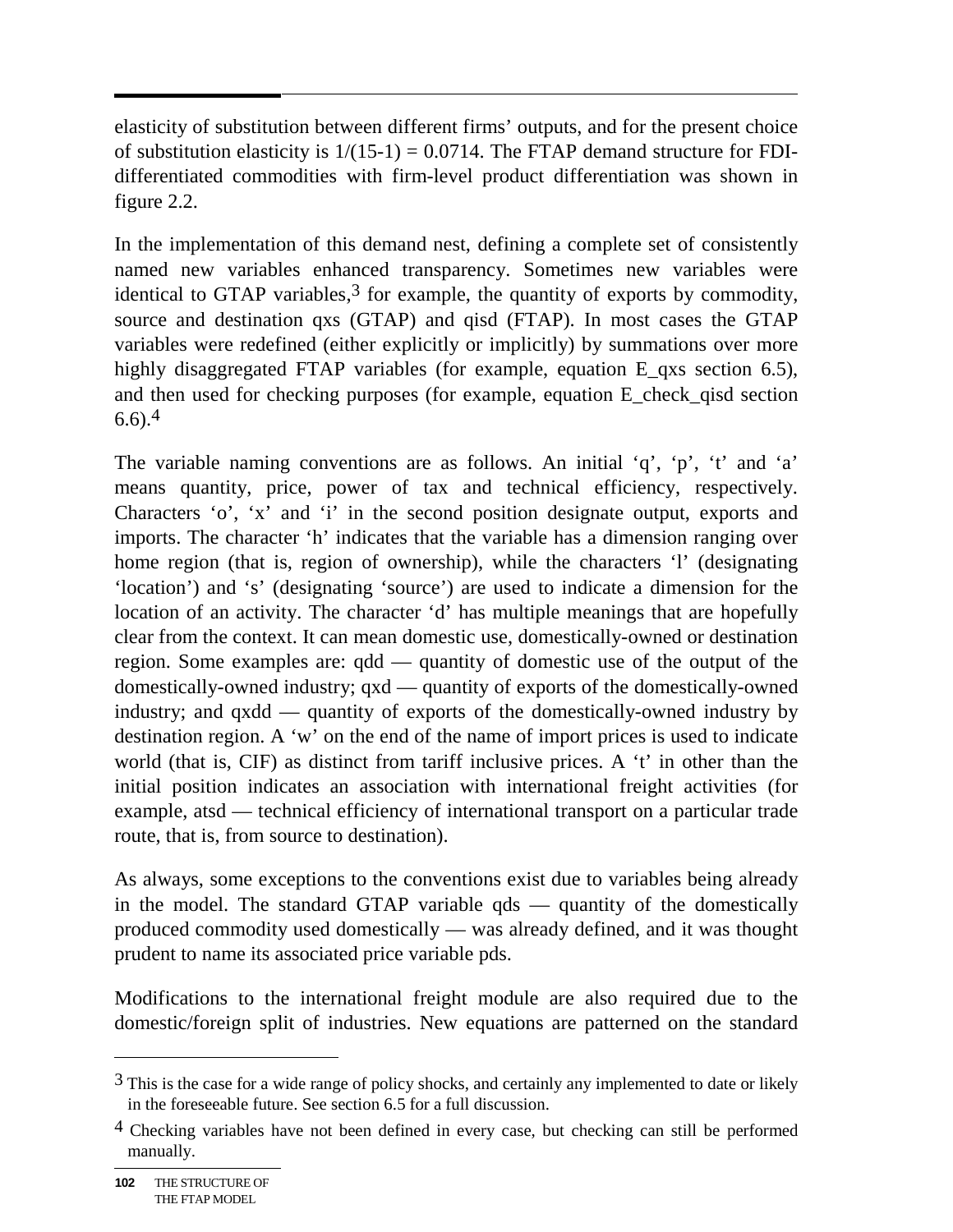GTAP specification — with a Cobb-Douglas combination of regional freight supplies forming the international freight pool and freight requirements per unit of commodity being constant (subject to no efficiency improvements) for each (commodity, source, destination) triplet.

## **6.1 Demands for FDI differentiated products**

#### **Preliminaries**

All equations related to demands at the same node of the nest are grouped together.

#### **The equations**

E\_qdd (all,i,TRAD\_COMM)(all,r,REG)

qdd $(i,r)$ =qds $(i,r)$ -ESUBM $(i)$ \*[pdd $(i,r)$ -pds $(i,r)$ ];

E\_qdh (all,i,TRAD\_COMM)(all,o,HOME)(all,l,HOST)

qdh $(i, o, l)$ =IF{VDHM $(i, o, l)$  ne 0,

qds(i,l)-ESUBM(i)\*[pdh(i,o,l)-pds(i,l)]};

These equations represent demands for locally produced commodities (entering the domestic node at the second level of the nest). The  $(GTAP)$  variable  $qds(i,r)$  is the economy wide demand for the domestically produced commodity i in region r. Variables  $\text{qdd}(i,r)$  and  $\text{qdh}(i,o,r)$  are the economy wide demands by region r for the commodity i produced by the locally owned industry and the industry in region r owned by region o. Variables pds, pdd and pdh are the corresponding prices. The coefficient ESUBM is used in standard GTAP and FTAP as the substitution elasticity between imports from different sources. In FTAP it is also used as the substitution elasticity between different domestically produced varieties. It is set to 10 in current applications of FTAP.

E\_qid (all,i,TRAD\_COMM)(all,d,DEST)

 $qid(i,d)=qim(i,d);$ 

Variable  $\text{qid}(i,d)$  is identical to GTAP variable  $\text{qim}(i,d)$  and is the quantity of imports of commodity i used by region d. Variable qid is introduced merely for consistency of variable naming for these equations.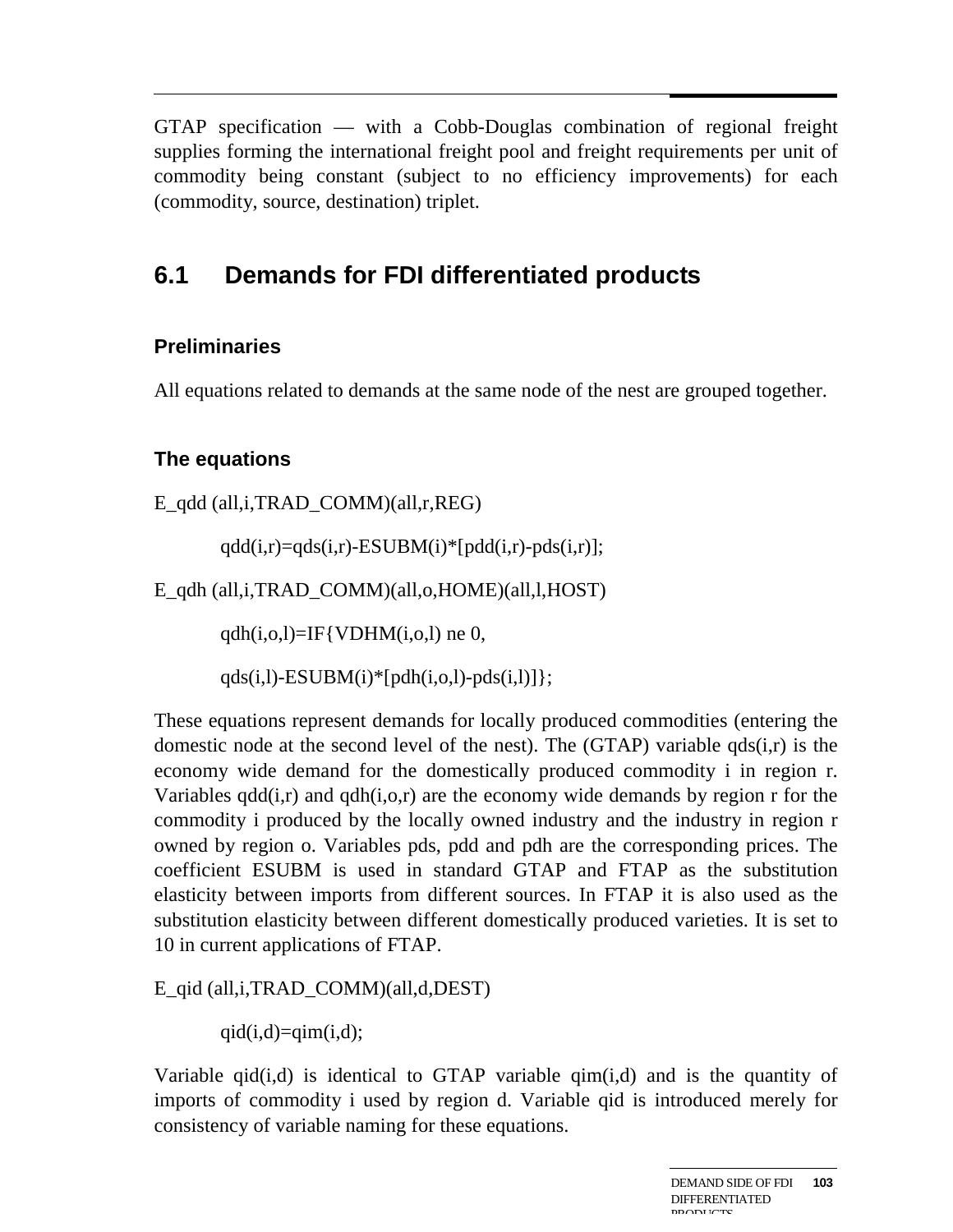E\_qisd (all,i,TRAD\_COMM)(all,s,SOURCE)(all,d,DEST)

 $qisd(i,s,d)=$ 

IF{VIMS $(i,s,d)$  ne 0, qid $(i,d)$ -ESUBM $(i)$ \*[pisd $(i,s,d)$ -pid $(i,d)$ ]};

This equation represents demands for imported commodities from different sources (entering the import node at the second level of the nest). It is written in terms of FTAP variables but is identical to GTAP equation IMPORTDEMAND. Thus pisd and pid are the same as (GTAP) variables pms and pim, and this is tested in the checking equations (section 6.6)

E\_qxdd (all,i,TRAD\_COMM)(all,s,SOURCE)(all,d,DEST)

 $q \times dd(i,s,d) = IF\{VIMS\_DD(i,s,d) \text{ ne } 0,$ 

qisd $(i,s,d)$ -ESUBM $(i)$ \*[pild $(i,s,d)$ -pisd $(i,s,d)$ ]};

E\_qxhd (all,i,TRAD\_COMM)(all,o,HOME)(all,l,HOST)(all,d,DEST)

 $qxhd(i,o,l,d)=IF[VIMS_D(i,o,l,d)$  ne 0,

qisd $(i,l,d)$ -ESUBM $(i)$ \*[pihld $(i,o,l,d)$ -pisd $(i,l,d)$ ]];

These equations represent demands for imported commodities from different industry owners within a particular exporting region (entering the import by source nodes at the third level of the nest). Variables  $\alpha$ dd $(i,s,d)$  and  $\alpha$ xhd $(i,o,s,d)$  are the exports to region d of commodity i from region s by the domestic industry and the industry in region s owned by region o. Variables pild and pihld are the tariff inclusive prices of imports associated with qxdd and qxhd, respectively.

# **6.2 International freight**

#### **Preliminaries**

In standard GTAP each industry can sell part of its output to a pool of international freight services. The international freight pool is a Cobb-Douglas composite of the contributions from each industry. It is applied to the transportation of commodities from exporting to importing regions.

The treatment in FTAP is identical except that both domestic and foreign-owned industries sell to the freight pool. Therefore more variables and equations must be defined.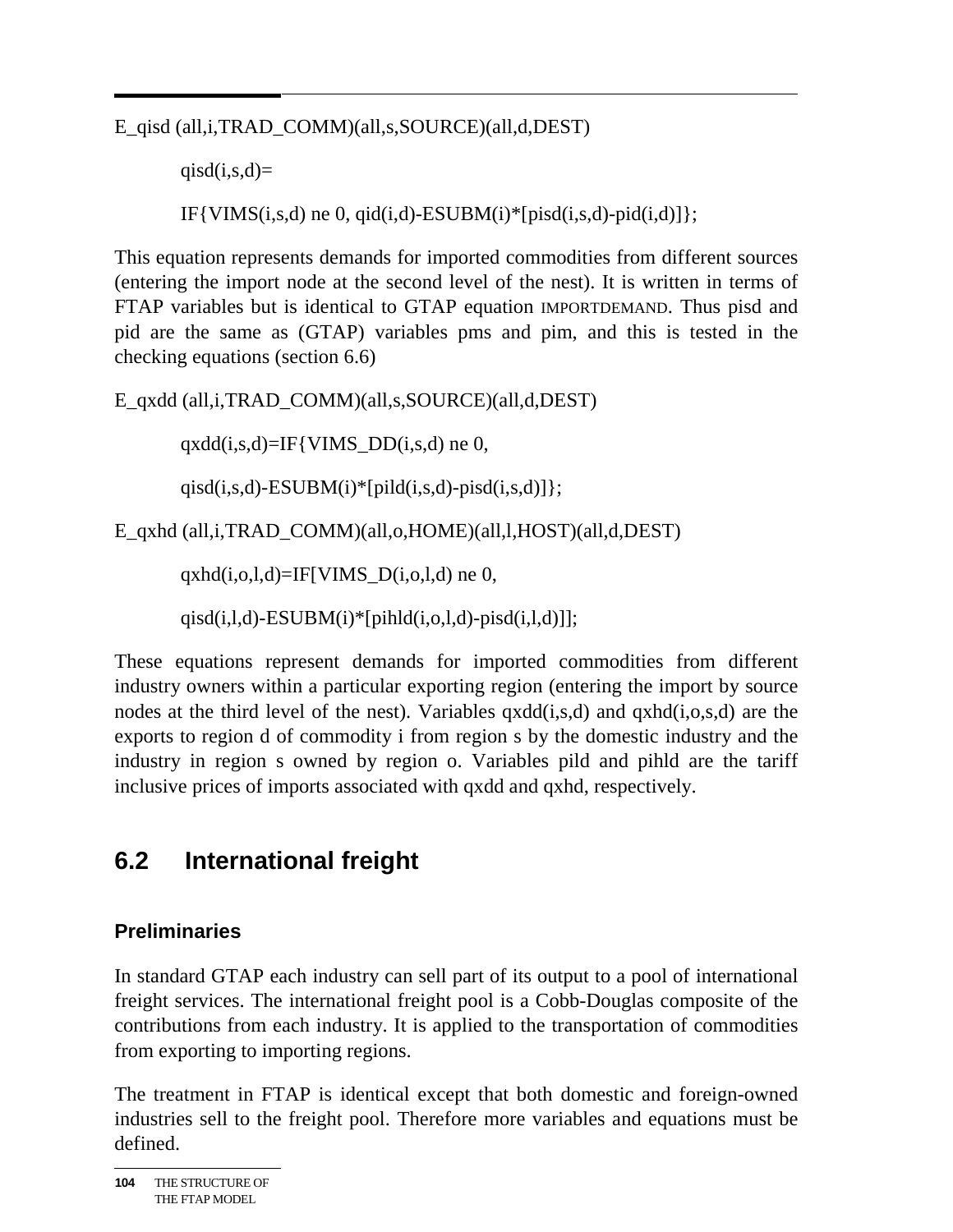To preserve the existing GTAP freight variables in FTAP (which is convenient for implementation and simulation interpretation) both domestic and foreign-owned industries of each industry group (primary, secondary and tertiary) sell their freight services to an industry group, region-specific pool.<sup>5</sup> This pool corresponds to the GTAP supply of freight services by each industry. Then this is sold to the international freight pool. Cobb-Douglas combination is used throughout.

In standard GTAP the supply price of freight services by each industry is equal to the market (output tax inclusive) price of industry output. In FTAP this is not the case for each industry group, since the supply of freight services is a composite of many industry contributions. The composition of freight service supply for an industry group may differ from the composition of total industry group output. Hence the freight supply price for an industry group may differ from the output price for the industry group. Consequently, a new variable for the freight supply price by industry group must be defined.

Section 6.3 deals with the freight requirements for each trade route and commodity in the discussion of FOB and CIF prices. The market clearing condition for international freight is still GTAP equation QTRANS.

#### **The equations**

 $\overline{a}$ 

E\_qdst (all,i,TRAD\_COMM)(all,r,REG)

qdst(i,r)=IF{VDST(i,r) ne  $0$ ,qst(i,r)-[pod(i,r)-pst(i,r)]};

E\_qhst (all,i,TRAD\_COMM)(all,o,HOME)(all,l,HOST)

qhst(i,o,l)=IF{VHST(i,o,l) ne 0,qst(i,l)-[poh(i,o,l)-pst(i,l)]};

Variables qdst and qhst are the contributions of domestic and foreign-owned industries, respectively, to the total industry group supply of freight services, (GTAP) variable qst. The relative output prices, variables pod and poh, respectively, determine the relative contributions.

E\_pst (all,i,TRAD\_COMM)(all,r,REG)

IF{VST(i,r) ne 0, VST(i,r)\*pst(i,r)-

<sup>5</sup> As international freight services (which include insurance) are only produced by the tertiary sector, the primary and secondary pools are empty. All sectors are modelled as contributing to an international freight pool to accommodate future disaggregations of the database with more detail in the tertiary sector.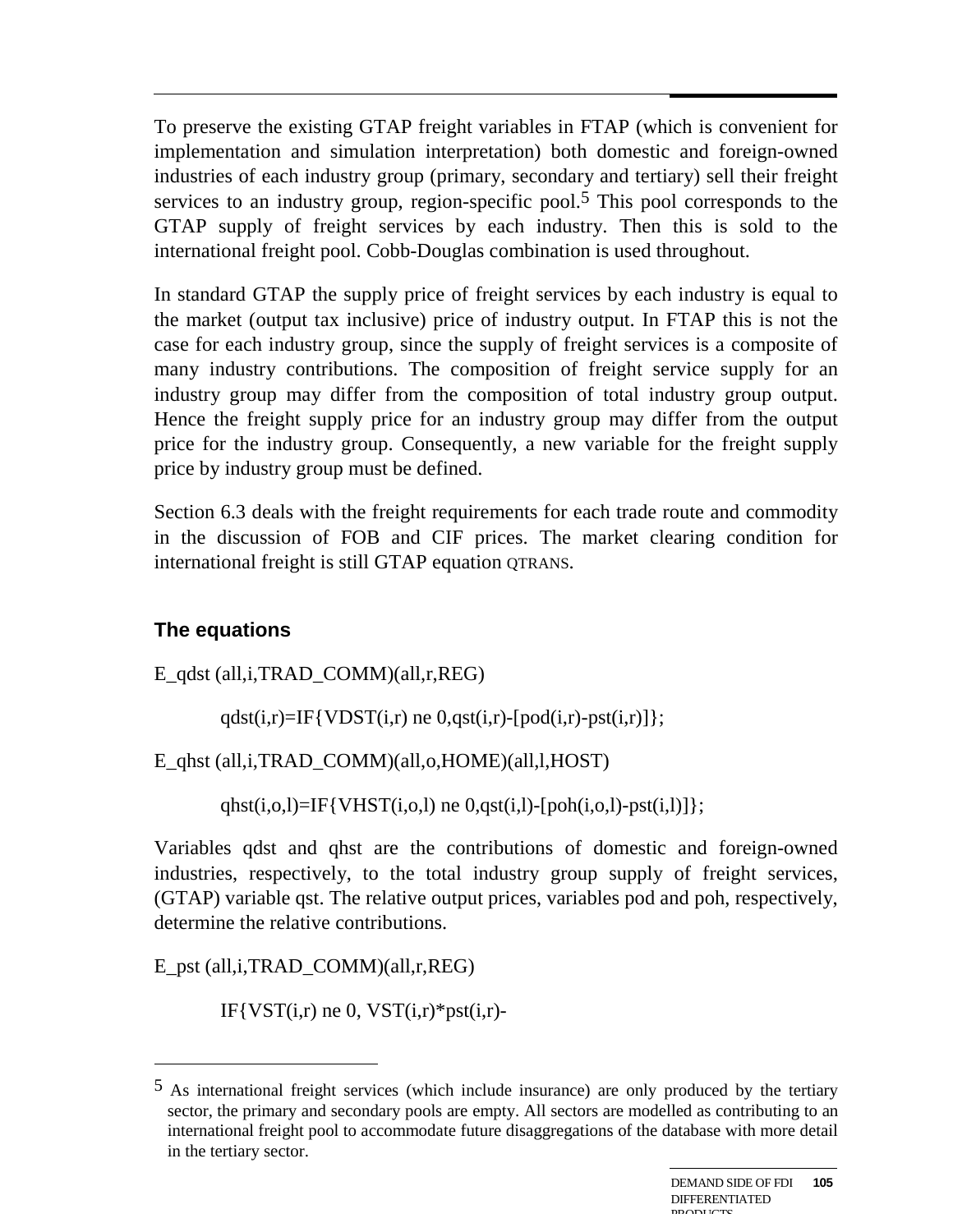$(VDST(i,r)*pod(i,r) + sum[0,HOME,VHST(i,o,r)*poh(i,o,r)])$ =  $IF{VST(i,r)=0,pst(i,r)-pfactwld};$ 

The price of freight services by industry group, variable pst, is a share-weighted combination of the output prices of contributing industries. The shares are calculated from the value of freight services supplied by domestic and foreignowned industries, coefficients VDST and VHST, respectively. The variable pst replaces the variable pm in the GTAP equations PTRANS and TRANSVCES defining the world price of international freight services (variable pt) and the demand for international freight services from each region (variable qst), respectively.

# **6.3 Price definition and transmission equations**

### **Preliminaries**

Throughout this group of equations, the price of a commodity that is a CES aggregate of other commodities<sup>6</sup> is defined implicitly by an equation relating the aggregate quantity to the constituent quantities, as was done previously (section 4.3). These equations are identified with their associated node in figure 2.2.

The FTAP equations defining the relationships between the domestic market, FOB, CIF and tariff inclusive prices of goods  $-$  the price relationships affecting international trade — are of exactly the same structure as the standard GTAP equations. The difference is that prices for both domestic and foreign-owned industries must be defined in FTAP. Table 6.1 shows the correspondence between the GTAP and FTAP variables.

 $6$  For example, the domestic variety of a commodity is an aggregate of that commodity produced by the domestic and foreign-owned industries operating locally.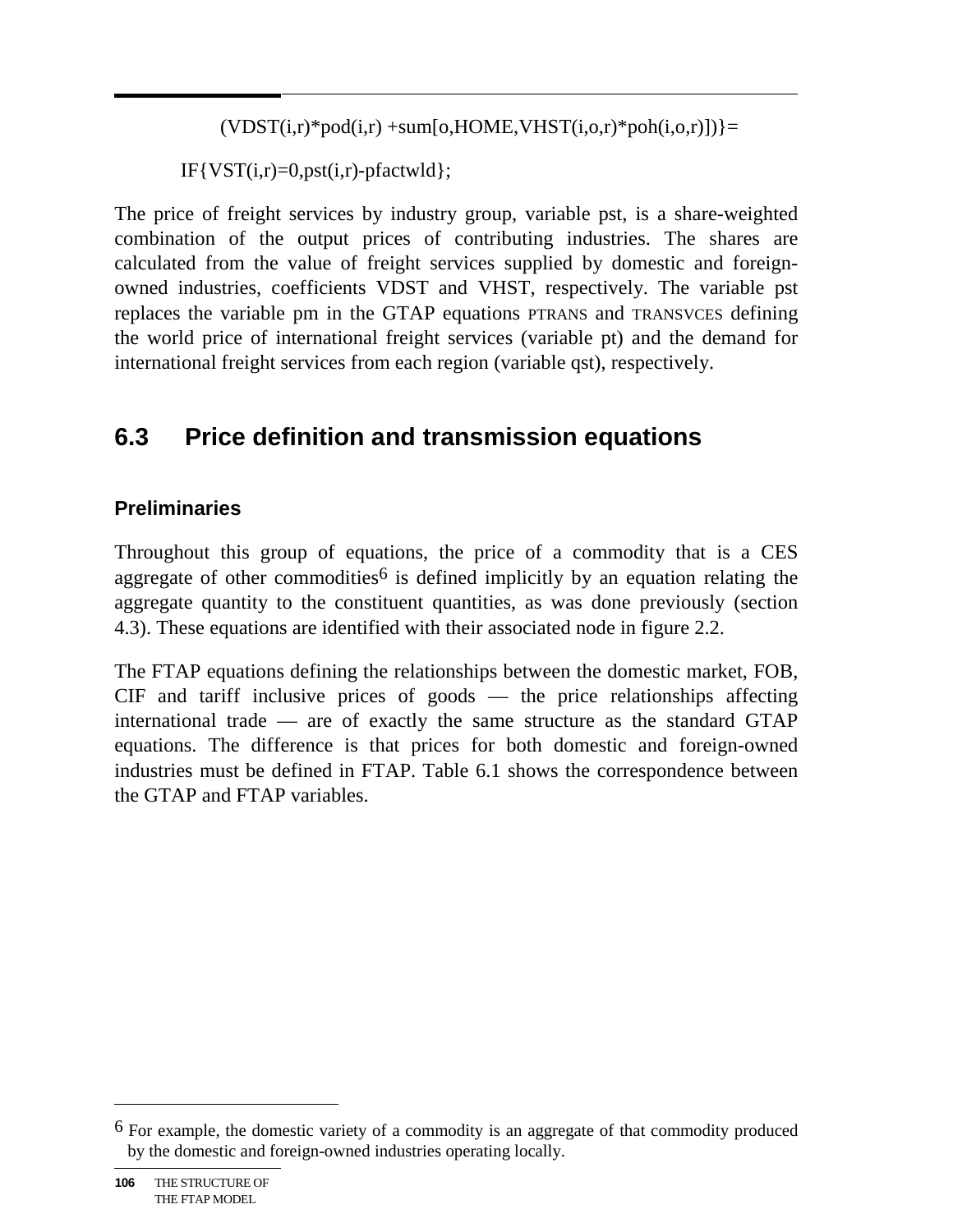| Table 6.1 | Correspondence between standard GTAP and FTAP prices |
|-----------|------------------------------------------------------|
|-----------|------------------------------------------------------|

| Variable description                                |      | Standard GTAP variable FTAP variables (domestic first,<br>foreign second) |
|-----------------------------------------------------|------|---------------------------------------------------------------------------|
| Domestic market price (output<br>tax inclusive)     | pm   | pod, poh                                                                  |
| FOB price (export tax inclusive)                    | pfob | pxdd, pxhd                                                                |
| CIF price (export tax and<br>freight inclusive)     | pcif | pildw, pihldw                                                             |
| Export tax-freight-import tariff<br>inclusive price | pms  | pild, pihld                                                               |

#### **The equations**

E\_pdd (all,i,TRAD\_COMM)(all,r,REG)

 $pdd(i,r)=pod(i,r)!+tdd(i,r)!;$ 

E\_pxd (all,i,TRAD\_COMM)(all,r,REG)

 $pxd(i,r)=pod(i,r)!+txd(i,r)!;$ 

E\_pdh (all,i,TRAD\_COMM)(all,o,HOME)(all,l,HOST)

 $pdh(i,o,l)=poh(i,o,l)!+tdh(i,o,l)!;$ 

E\_pxh (all,i,TRAD\_COMM)(all,o,HOME)(all,l,HOST)

 $pxh(i,o,l)=poh(i,o,l)!+txh(i,o,l)!;$ 

These equations only serve the function of setting variables pdd and pxd (pdh and pxh), the domestic market prices of domestic use and exports of the domestically (foreign) owned industry (industries), equal to the domestic market price of output, variable pod (poh). The commented out variables are tax terms that are suggestive of a possible future development in which domestic taxes may discriminate on the basis of ownership.

E\_pds (all,i,TRAD\_COMM)(all,r,REG)

#### **! Corresponds to the 'Domestic Location Sub=5' node in figure 2.2 !**

 $IF\{VDM(i,r) \neq 0,$ 

 $VDM(i,r)*qds(i,r)-$ 

 $\{\text{sum[o,HOME, VDHM(i,o,r)*qdh(i,o,r)]}+\}$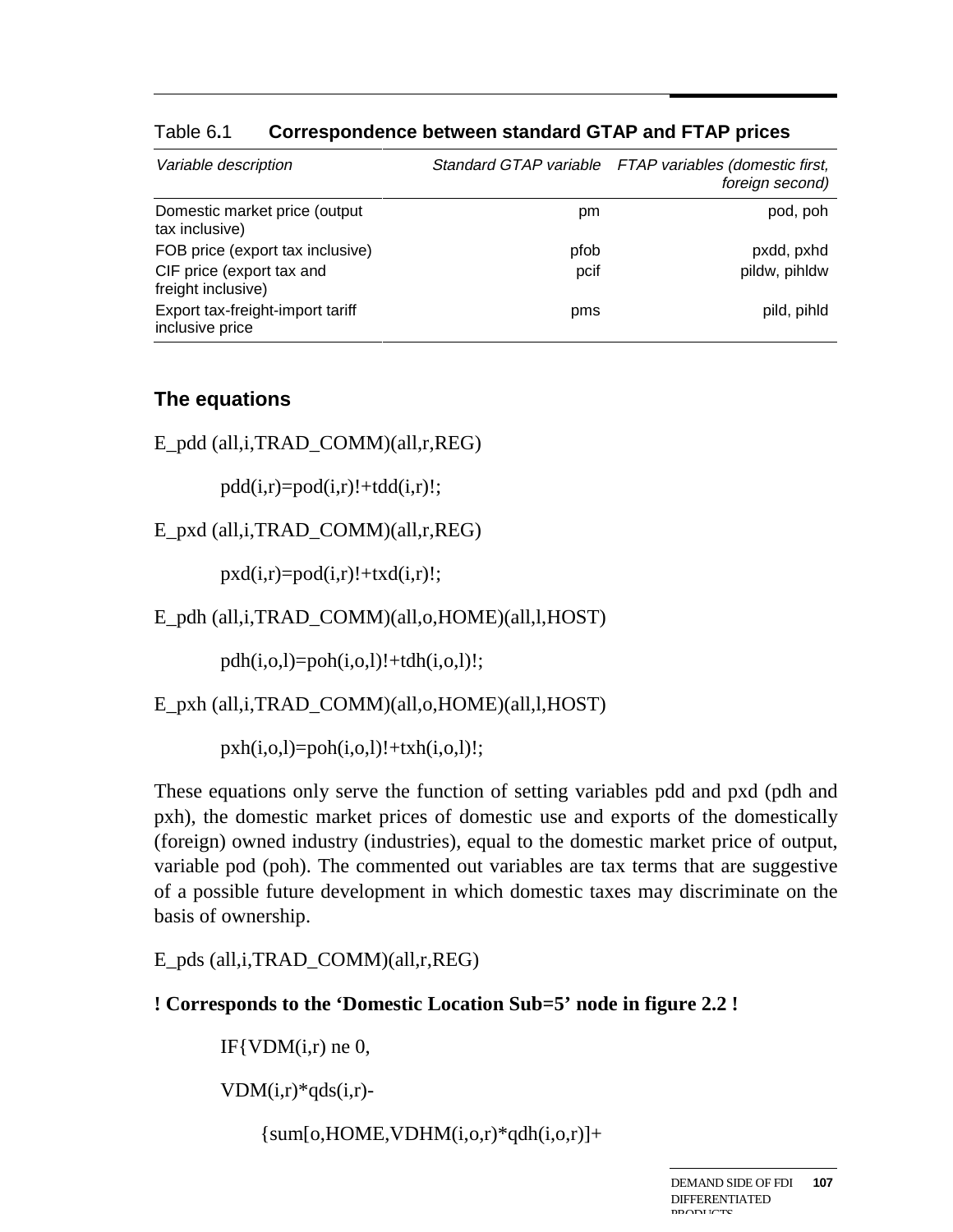$VDDM(i,r)*qdd(i,r)$ } }=

 $IF{VDM(i,r)=0,pds(i,r)-pfactwld};$ 

The price of domestically produced commodity i in region r, variable  $pds(i,r)$ (associated with the domestic node at the second level of the nest), is defined implicitly by the aggregation of the quantities contributing to the associated (GTAP) quantity of domestic supply variable  $qds(i,r)$ . These quantities are the domestic use of commodity i produced by both domestic (variable  $qdd(i,r)$ ) and foreign (variable  $qdh(i, o, r)$  industries. The weights used in the aggregation are the market values of the domestic use of commodity i from the domestic (coefficient  $VDDM(i,r)$ ) and foreign-owned (coefficient VDHM(i,o,r)) industries.

In the GTAP equations defining the purchasers' prices of domestic goods — PHHDPRICE, GHHDPRICE and DMNDDPRICE — the variable  $pm$  — the market price of domestically *produced* goods — must be replaced with variable pds — the market price of domestically *consumed* goods.

E\_pid (all,i,TRAD\_COMM)(all,d,DEST)

#### **! Corresponds to the 'Foreign Location Sub=5' node in figure 2.2 !**

 $IF\{VIM(i,d)=0,pid(i,d)-\text{ifactwld}\}$ =

 $IF\{VIM(i,d) \neq 0,$ 

 $VIM(i,d)*qid(i,d)-sum[s,SOURCE, VIMS(i,s,d)*qisd(i,s,d)]$ ;

The price of imported commodity i in region d, variable  $pid(i,d)$  (associated with the imported node at the second level of the nest), is defined implicitly by the aggregation of the quantities contributing to the associated import quantity variable  $qid(i,d)$ . These quantities are the imports of commodity i from each source region s (variable  $qisd(i,s,d)$ ). The weights used in the aggregation are the import tariff inclusive (market in GTAP terminology) values of imports (coefficient VIMS). Variable pid should always be identical to GTAP variable pim (see equation E\_check\_pid section 6.6).

E\_pisd (all,i,TRAD\_COMM)(all,s,SOURCE)(all,d,DEST)

#### **! Corresponds to the 'Located in region 1…N Sub=10' nodes in figure 2.2 !**

 $IF\{VIMS(i,s,d)=0,pisd(i,s,d)-pfactwld\} =$ 

 $IF\{VIMS(i,s,d) \neq 0, VIMS(i,s,d) \neq qisd(i,s,d)$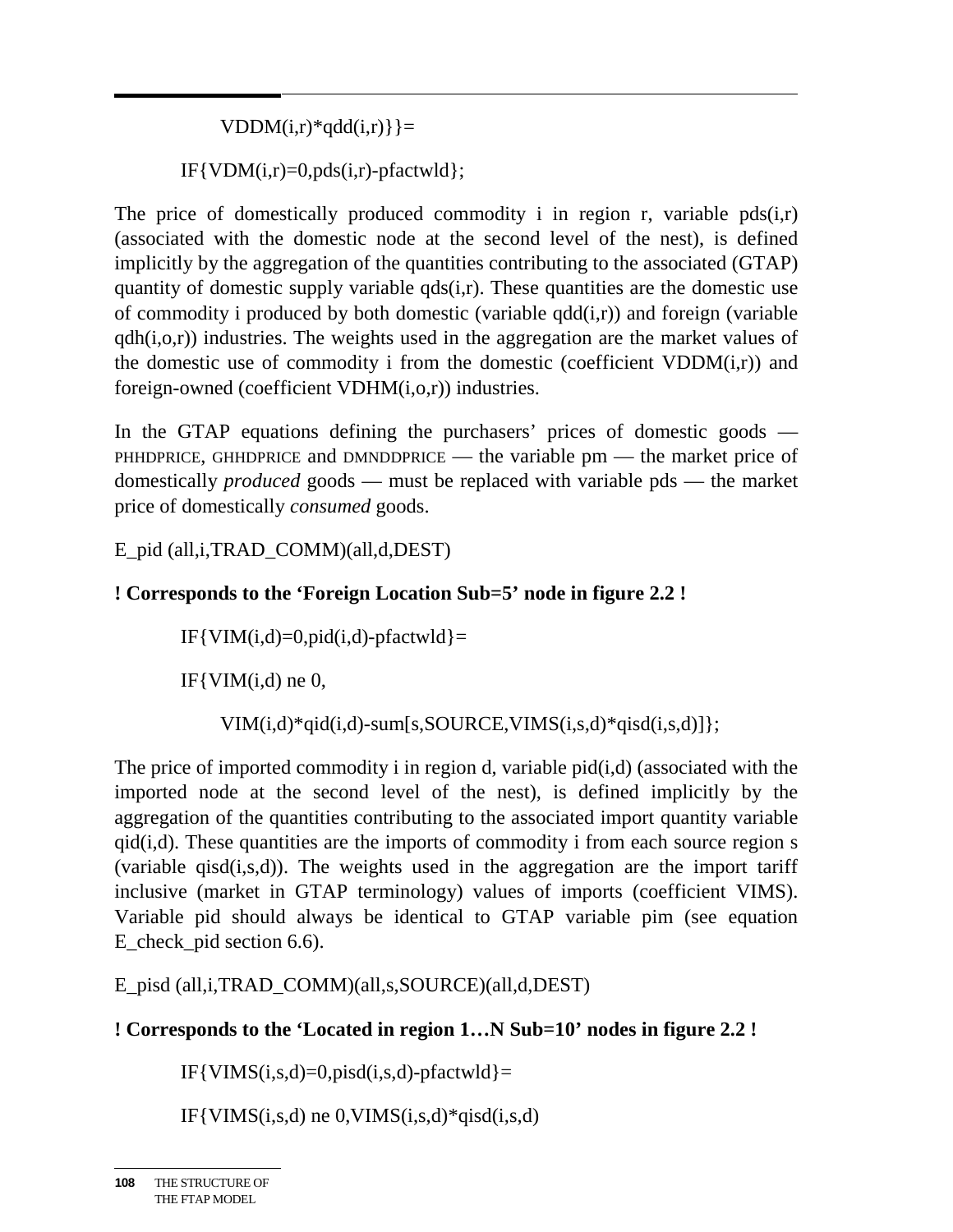$-[VIMS_DD(i,s,d)*qxdd(i,s,d)+$ 

```
sum[o,HOME, VIMS_D(i,o,s,d)*qxhd(i,o,s,d)] };
```
The price of commodity i from region s imported by region d, variable  $pisd(i,s,d)$ (associated with the import nodes by source at the third level of the nest), is defined implicitly by the aggregation of the quantities contributing to the associated import quantity variable qisd(i,s,d). These quantities are the imports of commodity i from both domestic and foreign-owned industries operating in region s (variables  $q \times d(d(i,s,d))$  and  $q \times h(d(i,o,s,d))$ , respectively). The weights used in the aggregation are the import tariff inclusive (market in GTAP terminology) values of imports (coefficient VIMS\_D(i,s,d) for imports from the domestically-owned industry in region s and coefficient VIMS\_D(i,o,s,d) for imports from the industry in region s owned by region o).

E\_pxdd (all,i,TRAD\_COMM)(all,s,SOURCE)(all,d,DEST)

 $p \times d\cdot (i,s,d) = p \times d(i,s) + t \times (i,s) + t \times s \cdot d(i,s,d);$ 

E\_pxhd (all,i,TRAD\_COMM)(all,o,HOME)(all,l,HOST)(all,d,DEST)

 $pxhd(i,o,l,d)=pxh(i,o,l)+tx(i,l)+txsd(i,l,d)+txhd(i,o,l,d);$ 

The function and structure of these equations is identical to GTAP equation EXPRICES. The new power of tax variable — txsd and txhd — have been chosen to allow discrimination not just among destinations but among owners of the exporting industry. The GTAP variable txs has been retained in the model and its function is discussed in section 6.5.

E\_pildw (all,i,TRAD\_COMM)(all,s,SOURCE)(all,d,DEST)

 $pildw(i,s,d)=FOBSHR2(i,s,d)*pxdd(i,s,d)+TRNSHR2(i,s,d)*$ 

[pt-atsd(i,s,d)]+IF[FOBSHR2(i,s,d)+TRNSHR2(i,s,d)=0,pfactwld];

E\_pihldw (all,i,TRAD\_COMM)(all,o,HOME)(all,l,HOST)(all,d,DEST)

 $pihldw(i,o,l,d)=FOBSHRL2(i,o,l,d)*pxhd(i,o,l,d)+TRNSHRL2(i,o,l,d)*$ 

 $[pt-atsd(i,l,d)-athsd(i,o,l,d)]+$ 

IF[FOBSHRL2(i,o,l,d)+TRNSHRL2(i,o,l,d)=0,pfactwld];

The function and structure of these equations is identical to GTAP equation FOBCIF. The new technical efficiency variables — atsd and athsd — have been chosen to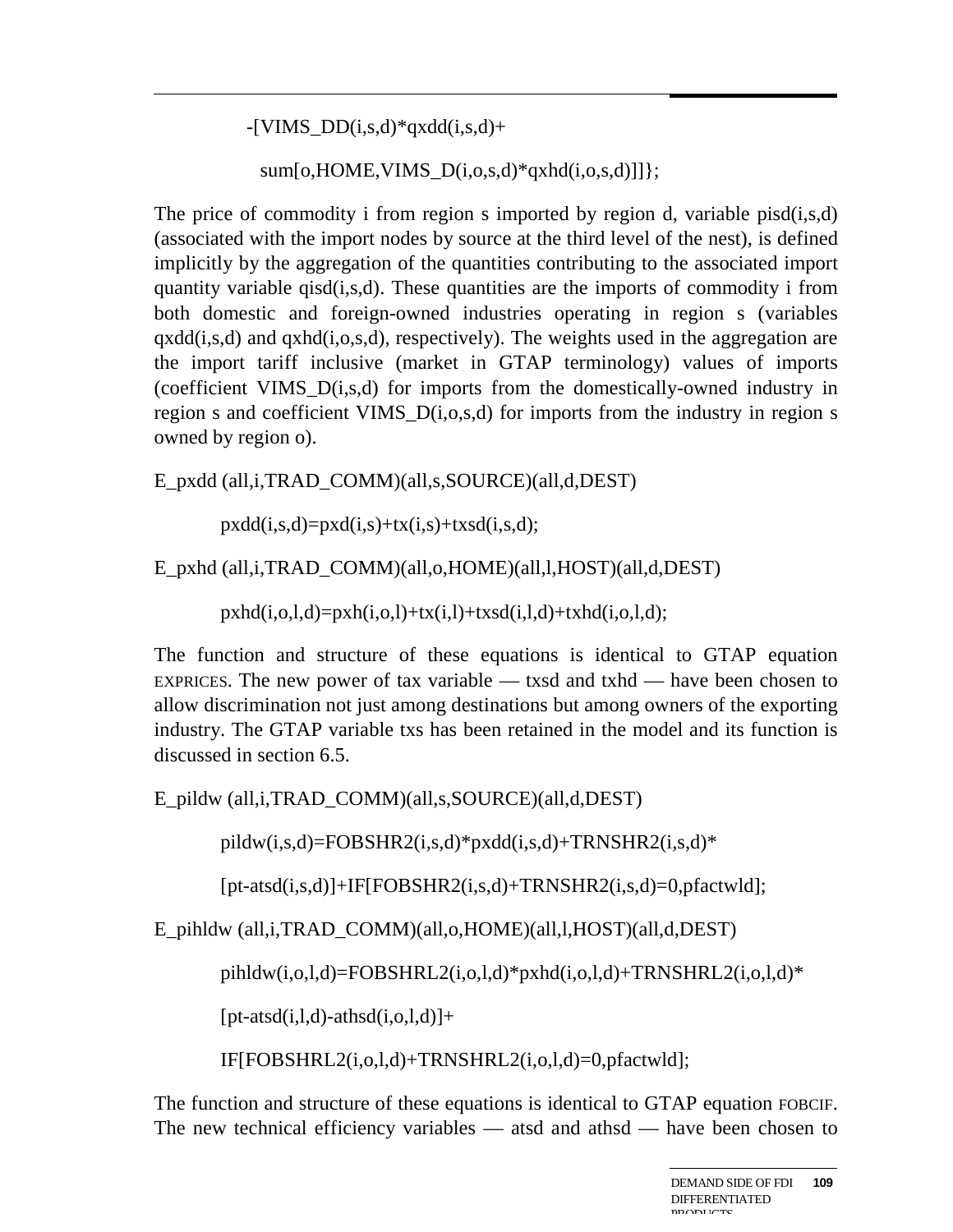allow discrimination not just between destinations but between owners of the exporting industry. The GTAP variable atr has been retained in the model and its function is discussed in section 6.5. In the absence of technical efficiency changes, these equations imply that the requirements for international freight services are proportional to the amount of commodity being traded.

E\_pild (all,i,TRAD\_COMM)(all,s,SOURCE)(all,d,DEST)

 $pild(i,s,d)=pildw(i,s,d)+tm(i,d)+tmsd(i,s,d);$ 

E\_pihld (all,i,TRAD\_COMM)(all,o,HOME)(all,l,HOST)(all,d,DEST)

 $pihld(i,o,l,d)=pihldw(i,o,l,d)+tm(i,d)+tmsd(i,l,d)+tmhs(i,o,l,d);$ 

The function and structure of these equations is identical to GTAP equation MKTPRICES. The new power of tax variables — tmsd and tmhs — have been chosen to allow discrimination not just among destinations but among owners of the exporting industry. The GTAP variable tms has been retained in the model and its function is discussed in section 6.5.

## **6.4 Market clearing and accounting equations**

#### **Preliminaries**

The equations in this group are similar in structure and identical in function to the standard GTAP equations for market clearing in domestically produced commodities. They have arisen due to the domestic/foreign split of industries and their outputs.

#### **The equations**

E\_qod (all,i,TRAD\_COMM)(all,r,REG)

```
[VODM(i,r)+IF(VODM(i,r)=0,1)]*qod(i,r)=
```
 $IF[VODM(i,r)$  ne 0,

 $VXDM(i,r)*qxd(i,r)+VDDM(i,r)*qdd(i,r)+VDST(i,r)*qdst(i,r)$ ;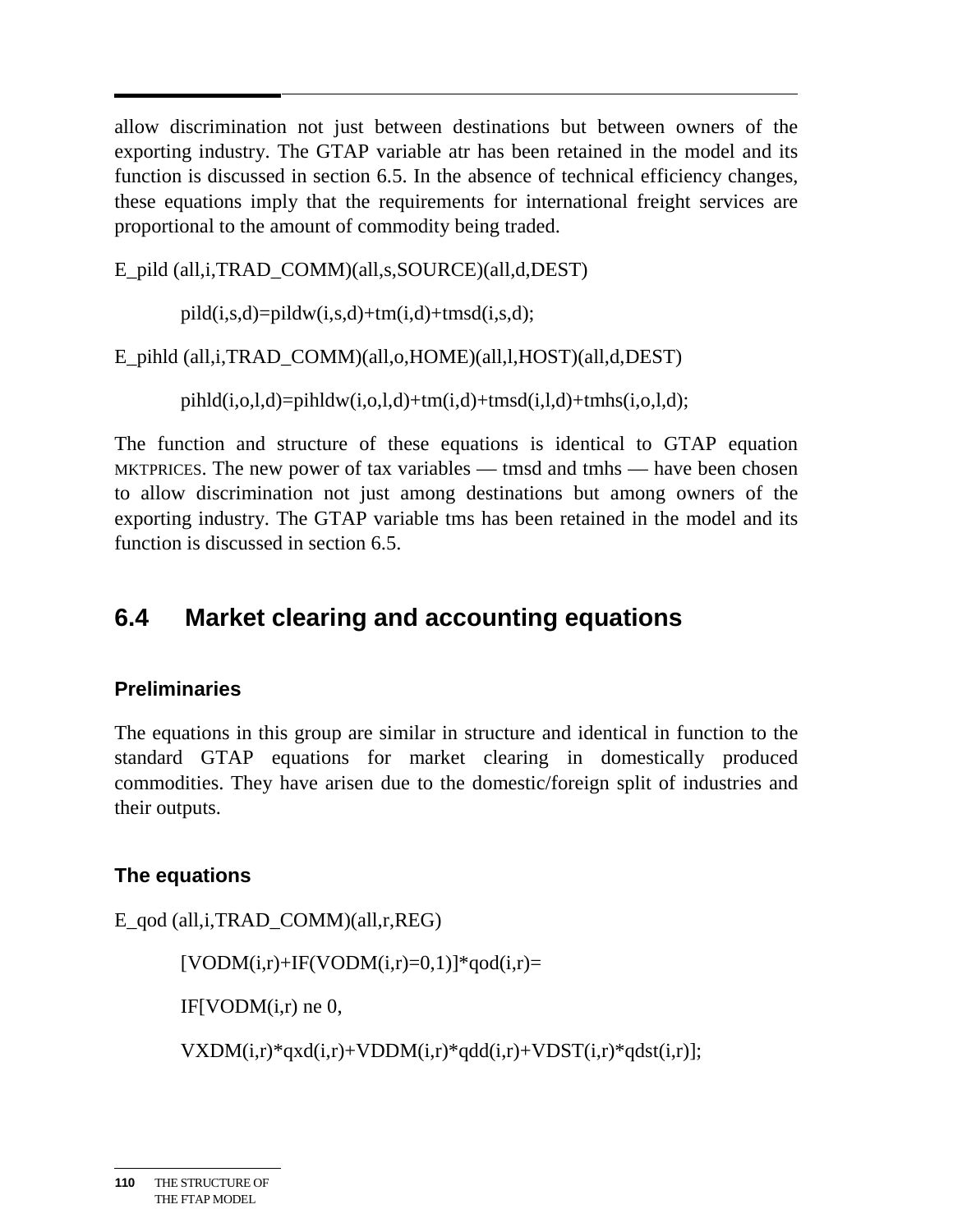E\_qoh (all,i,TRAD\_COMM)(all,o,HOME)(all,l,HOST)

 $[VOHM(i,0,1)+IF(VOHM(i,0,1)=0,1)]*qoh(i,0,1)=IF[VOHM(i,0,1)$  ne 0,

 $VXHM(i, o, l)*qxh(i, o, l)+VDHM(i, o, l)*qdh(i, o, l)+VHST(i, o, l)*qhst(i, o, l)];$ 

These equations serve the same function as standard GTAP equation MKTCLTRD. They specify that output from domestic and foreign-owned industries (variables qod and qoh) is divided between domestic use (variables qdd and qdh), exports (variables qxd and qxh) and sales to international freight (variables qdst and qhst). The major difference in structure from the GTAP equation MKTCLTRD is that exports by source have been aggregated into total exports for equations E\_qod and E\_qoh. If the next two equations were used to expand out qxd and qxh, then equations E\_qod and E\_qoh would be identical in structure to GTAP equation MKTCLTRD.

E\_qxd (all,i,TRAD\_COMM)(all,s,SOURCE)

 $[VXDM(i,s)+IF(VXDM(i,s)=0,1)]$ <sup>\*</sup>qxd(i,s)=IF{VXDM(i,s) ne 0,

 $sum[d,DEST, VXMD_DD(i,s,d)*qxdd(i,s,d)]$ ;

E\_qxh (all,i,TRAD\_COMM)(all,o,HOME)(all,l,HOST)

 $[VXHM(i,0,1)+IF(VXHM(i,0,1)=0,1)]$ <sup>\*</sup>qxh(i,o,l)=IF{VXHM(i,o,l) ne 0,

 $sum[d,DEST, VXMD_D(i,o,1,d)*qxhd(i,o,1,d)]$ ;

These equations define the exports of commodity i from region r by domestic (variable  $qxd(i,r)$ ) and foreign-owned (variable  $qxh(i,0,r)$ ) industries. These variables are the totals across destinations of destination-specific export variables qxdd and qxhd. In the linearised form of this totalling, the value weights used are market values, which are proportional to quantities since they are all evaluated at the same (market) price.

## **6.5 Links to GTAP variables**

#### **Preliminaries**

Duplicates of some GTAP variables were introduced among the variables created for the equations described in this chapter. All these variables except the price of imports (variable pid, discussed in section 6.3) are related to bilateral trade flows. They are shown in table 6.2.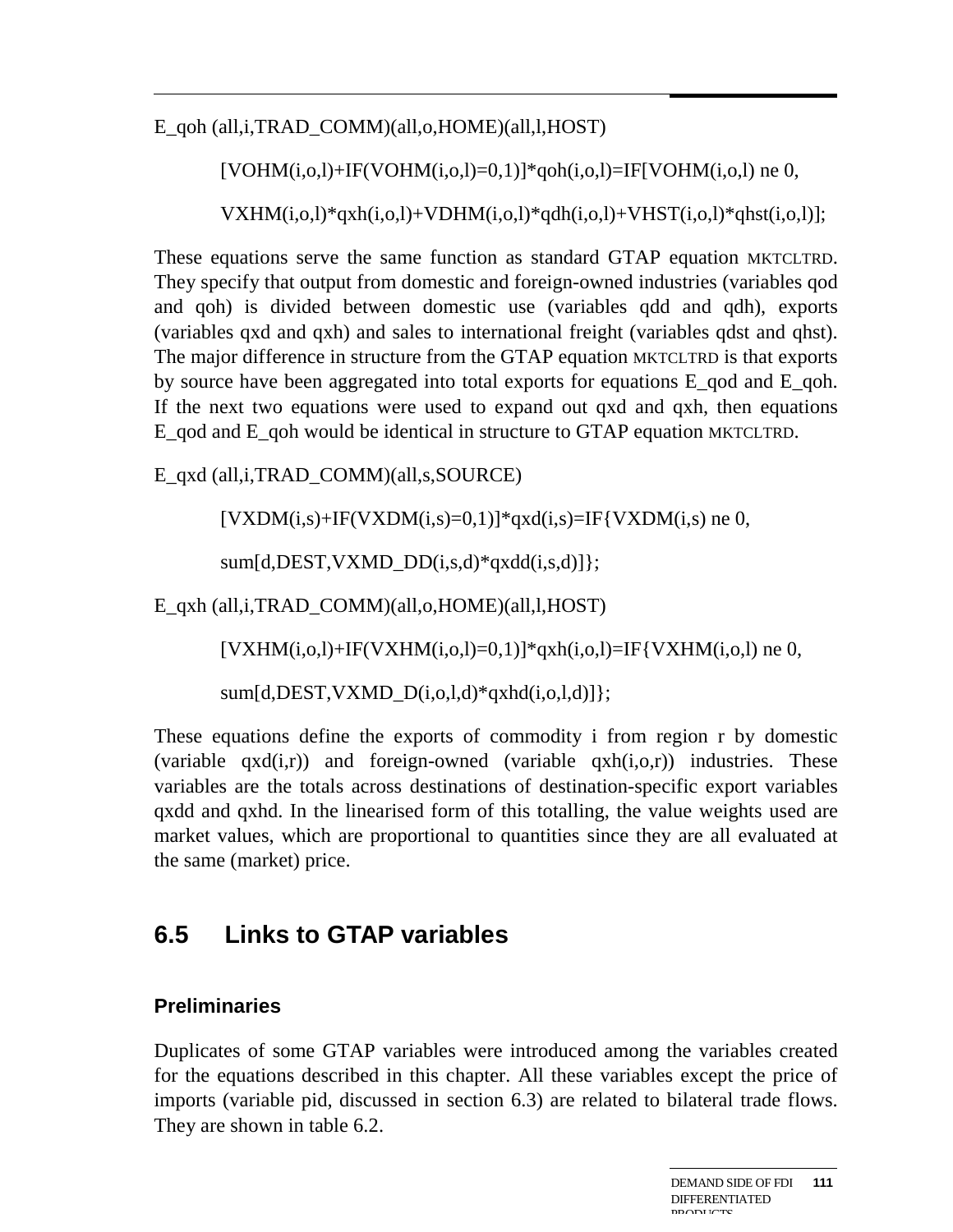#### Table 6**.**2 **Correspondence between standard GTAP and FTAP duplicate variables**

| Variable description                                                                       | Standard GTAP variable | FTAP duplicate variable |
|--------------------------------------------------------------------------------------------|------------------------|-------------------------|
| Quantity of exports by commodity, source<br>and destination                                | qxs                    | qisd                    |
| Power of export tax by commodity,<br>source and destination                                | txs                    | txsd                    |
| Technical efficiency of international<br>transport by commodity, source and<br>destination | atr                    | atsd                    |
| Power of import tariff by commodity,<br>source and destination                             | tms                    | tmsd                    |

The simulation values of the two sets of variables are identical under the following assumptions about bilateral trades:

- the export tax, freight ratios and import tariffs in the database are independent of the ownership of the producing sector, that is, they are determined by the commodity and trade route alone; and
- ownership-specific export tax, technical efficiency in international freight and import tariff shocks are not applied in the policy simulation, that is, txhd, athsd and tmhs are not shocked.

Both these conditions are satisfied in current applications. Although the model allows the flexibility to use a database, and/or run a simulation, that invalidates these assumptions, these seem unlikely applications.7 Therefore, for current applications at least, the equality of the two sets of variables in table 6.2 is a good check on the integrity of the model and database.

The equations of this section also ensure that the original GTAP trade matrices coefficients VXMD, VXWD, VIWS and VIMS — are updated correctly. This point merits further discussion.

Plainly the GTAP trade matrices could be derived by summing the FTAP trade matrices that parallel the GTAP ones but are disaggregated by the ownership of the producing industry. For example,

 $VXMD(i,s,d)=VXMD_D(i,s,d)+sum[o,HOME,VXMD_D(i,o,s,d)];$ 

 $<sup>7</sup>$  But if it is decided in the future that a different value of the export tax is required for boomerang</sup> imports of services, as opposed to imports from foreign-owned firms, then the equality between txs and txsd will no longer hold.

**<sup>112</sup>** THE STRUCTURE OF THE FTAP MODEL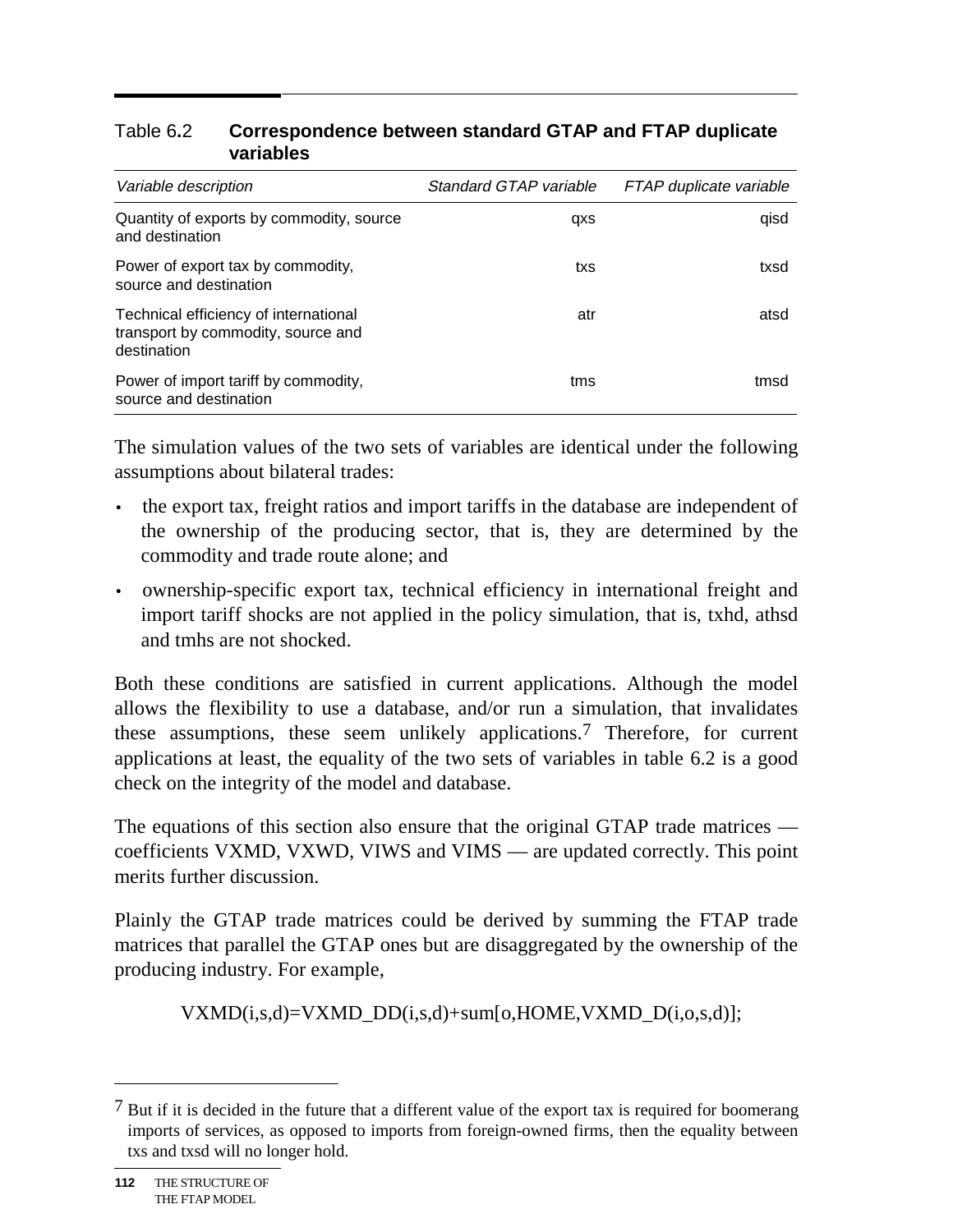This is not done, however, and the GTAP matrices are read as an independent piece of data and updated over the course of a policy simulation as in standard GTAP.

The equations of this section ensure that the variables used for the updating are calculated so that the GTAP trade matrices remain consistent with their FTAP counterparts. This data redundancy provides another check on the integrity of the database and model.

#### **The equations**

E\_qxs (all,i,TRAD\_COMM)(all,s,SOURCE)(all,d,DEST)

 $IF{VXMD(i,s,d)gt 0}$ ,  $VXMD(i,s,d)*qxs(i,s,d) \{\text{sum}[o,HOME, VXMD\_D(i,o,s,d)*qxhd(i,o,s,d)]+\}$ VXMD\_DD $(i,s,d)*qxdd(i,s,d)$ } = IF{VXMD $(i,s,d)$  le  $0,qxs(i,s,d)$ };

This equation replaces GTAP equation IMPORTDEMAND and defines variable qxs as a market value of exports weighted sum over bilateral exports distinguished by ownership of producing industry (variables qxdd and qxhd for domestic and foreign-owned producers, respectively). Note that under the assumptions of the preliminaries for this section,

 $VXMD(i,s,d)/VIMS(i,s,d) = VXMD_D(i,s,d)/VIMS_D(i,s,d)$  $=$  VXMD\_D(i,o,s,d)/VIMS\_D(i,o,s,d)

for all o. Then equation E\_qxs could be rewritten with VIMS coefficients replacing VXMD coefficients throughout, implying qxs equals qisd.

E\_pxs (all,i,TRAD\_COMM)(all,s,SOURCE)(all,d,DEST)

 $IF{VXMD(i,s,d)}$  gt 0,

 $VXMD(i,s,d)*[pxs(i,s,d)+qxs(i,s,d)]-$ 

 $\{sum[o,HOME, VXMD_D(i,o,s,d)*[p x h(i,o,s)+q x h d(i,o,s,d)]\}+$ 

VXMD\_DD(i,s,d)\*[pxd(i,s)+qxdd(i,s,d)]}}=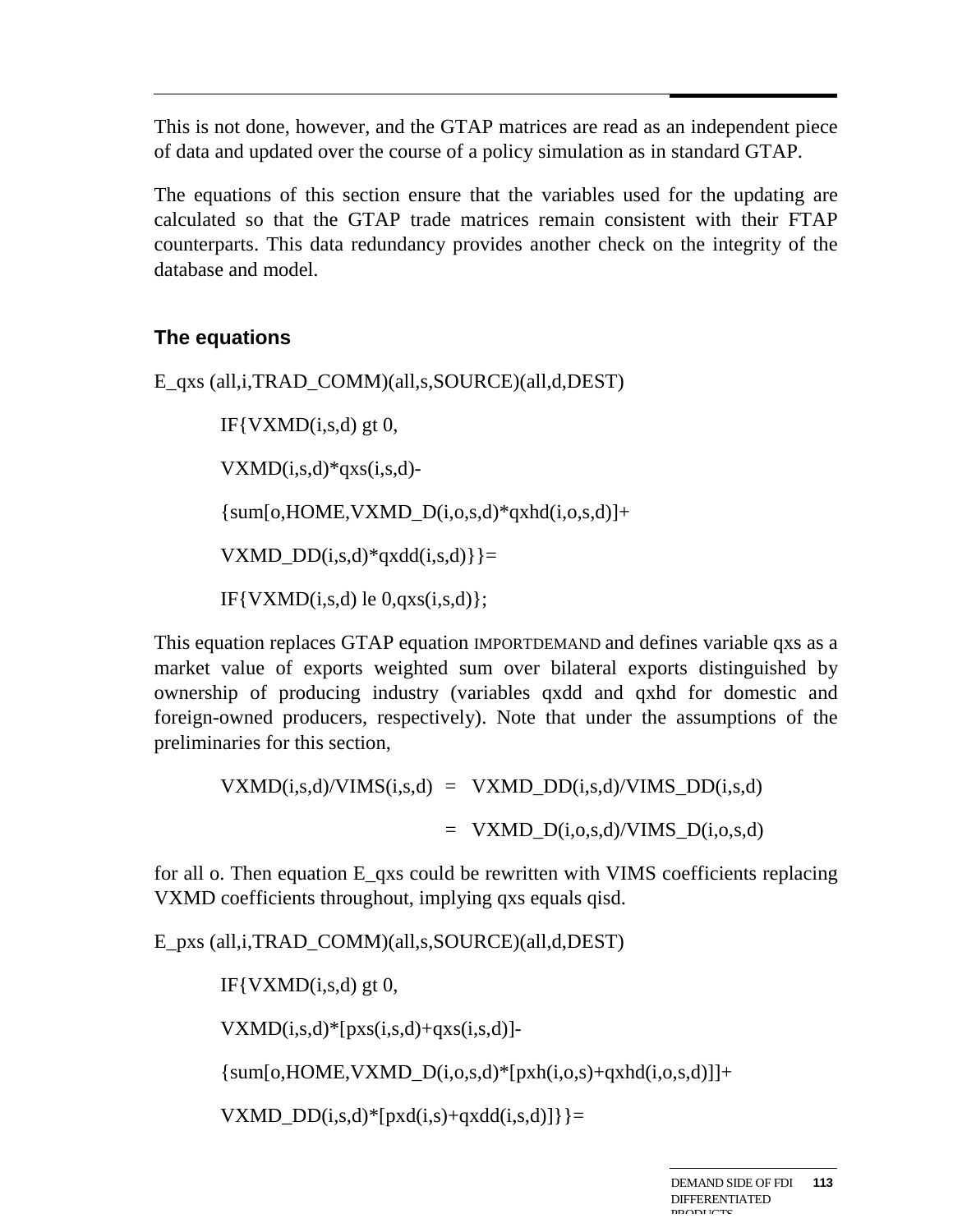$IF{VXMD(i,s,d) \leq 0, pxs(i,s,d)}\text{-} \text{if } \text{actwld};$ 

This equation defines the new variable pxs, the domestic market (output tax inclusive, export tax exclusive) price of exports by commodity, source and destination. This is required for correct updating of VXMD. In standard GTAP, VXMD is updated with pm (market price of output) and qxs. With the domestic/foreign split of industries, pxs is not necessarily the same as pm due to compositional effects — the ownership composition of exports may differ from the output composition. Consequently, the variable pm must be replaced by pxs in the GTAP equation EXPRICES.

E\_txs (all,i,TRAD\_COMM)(all,s,SOURCE)(all,d,DEST)

 $IF{VXWD(i,s,d)$  gt 0,  $VXWD(i,s,d)*[pfob(i,s,d)+qxs(i,s,d)] \{sum[o,HOME,VXWD_D(i,o,s,d)*[pxhd(i,o,s,d)+qxhd(i,o,s,d)]\}$ VXWD\_DD $(i,s,d)$ \*[pxdd $(i,s,d)$ +qxdd $(i,s,d)$ ]}}= IF{ $VXWD(i,s,d)$  le  $0,txs(i,s,d)$ };

This essentially defines the GTAP variable txs as a weighted combination of the FTAP export tax variables txsd and txhd. However, provided txhd is not shocked (see preliminaries) txs equals txsd. The equation also ensures that txs is calculated so that the GTAP FOB price of exports variable pfob (still defined by GTAP equation EXPRICES) will be correct for updating VXWD.

E\_atr (all,i,TRAD\_COMM)(all,s,SOURCE)(all,d,DEST)

 $IF\{VTWR(i,s,d)$  gt 0,  $VIWS(i,s,d)*[pcif(i,s,d)+qxs(i,s,d)] \{sum[o,HOME, VIWS_D(i,o,s,d)*[pihldw(i,o,s,d)+qxhd(i,o,s,d)]\}+$ VIWS\_DD $(i,s,d)$ \*[pildw $(i,s,d)$ +qxdd $(i,s,d)$ ]}}=  $IF{VTWR}(i,s,d)$  le  $0,atr(i,s,d)$  :

This essentially defines the GTAP variable atr as a weighted combination of the FTAP technical efficiency of international freight variables atsd and athd. However, provided athd is not shocked (see preliminaries), atr equals atsd. The equation also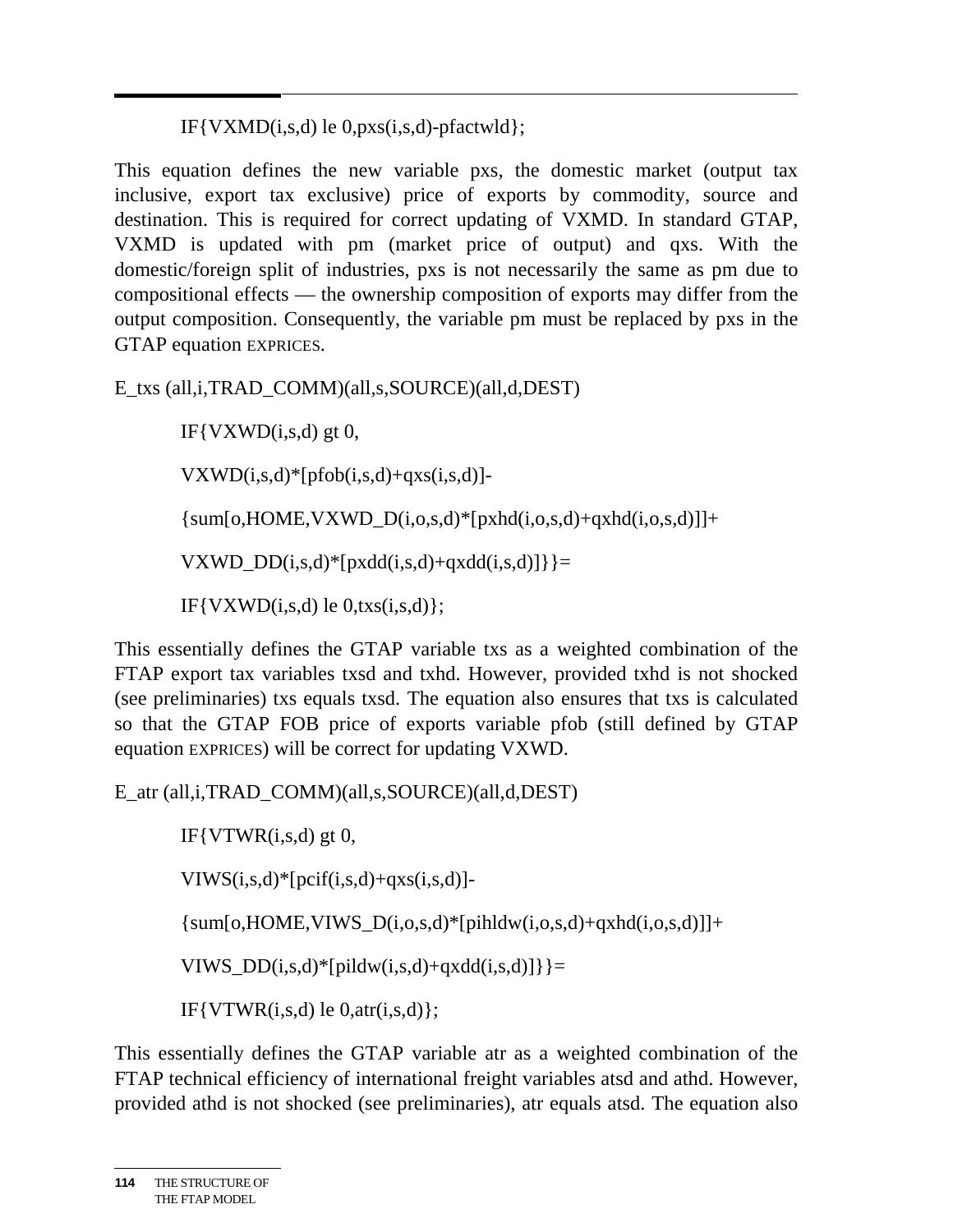ensures that atr is calculated so that the GTAP CIF price of imports variable pcif (still defined by GTAP equation FOBCIF) will be correct for updating VIWS.

E\_tms (all,i,TRAD\_COMM)(all,s,SOURCE)(all,d,DEST)

 $IF\{VIMS(i,s,d)gt 0,$  $VIMS(i,s,d)*[pms(i,s,d)+qxs(i,s,d)] \{sum[o,HOME, VIMS_D(i,o,s,d)*[pihld(i,o,s,d)+qxhd(i,o,s,d)]\}$ + VIMS\_DD(i,s,d)\*[pild(i,s,d)+qxdd(i,s,d)]}}= IF{VIMS $(i,s,d)$  le 0,tms $(i,s,d)$ };

This essentially defines the GTAP variable tms as a weighted combination of the FTAP import tariff variables tmsd and tmhs. However, provided tmhs is not shocked (see preliminaries), tms equals tmsd. The equation also ensures that tms is calculated so that the GTAP tariff inclusive price of imports variable pms (still defined by GTAP equation MKTPRICES) will be correct for updating VIMS.

## **6.6 Checking equations**

#### **Preliminaries**

All variables in this section with names starting with 'check' should be zero whenever the (very broad) assumptions of section 6.5 are true. Variable check pid should always be zero.

The equations are fairly self-explanatory.

#### **The equations**

E\_check\_qisd (all,i,TRAD\_COMM)(all,s,SOURCE)(all,d,DEST)

check\_qisd $(i,s,d)$ =qxs $(i,s,d)$ -qisd $(i,s,d)$ ;

E\_check\_pisd (all,i,TRAD\_COMM)(all,s,SOURCE)(all,d,DEST)

 $check\_pisd(i,s,d)=pms(i,s,d)-pisd(i,s,d);$ 

E\_frt (all,i,TRAD\_COMM)(all,s,SOURCE)(all,d,DEST)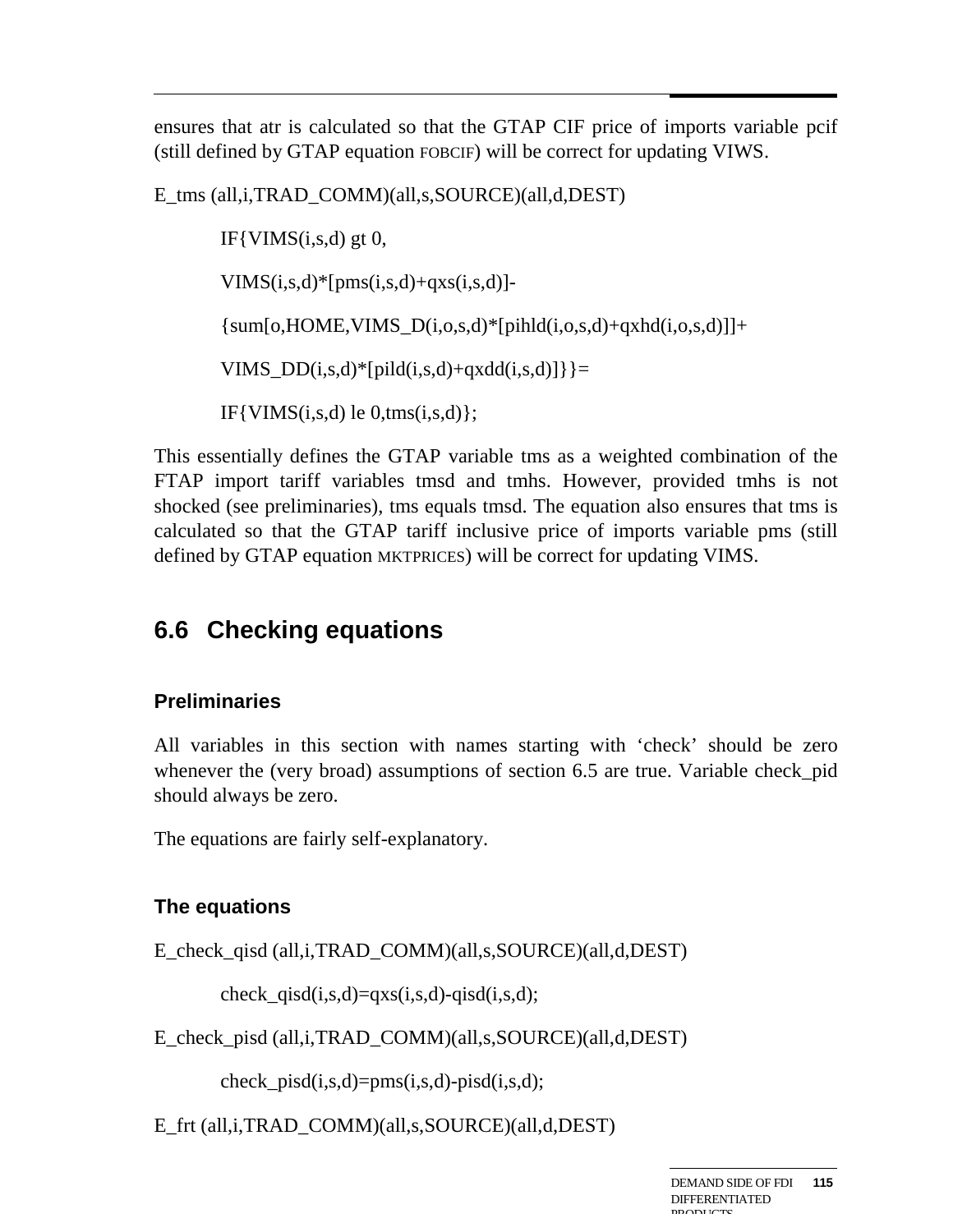$frt(i,s,d)=\text{pcif}(i,s,d)-\text{pfob}(i,s,d);$ 

This defines CIF/FOB ratio (variable frt) based on standard GTAP prices.

E\_check\_frt (all,i,TRAD\_COMM)(all,o,HOME)(all,l,HOST)(all,d,DEST)

check\_frt(i,o,l,d) = pihldw(i,o,l,d)-pxhd(i,o,l,d)-frt(i,l,d);

This compares GTAP CIF/FOB ratios with FTAP ones.

E\_check\_pid (all,i,TRAD\_COMM)(all,d,DEST)

 $check\_pid(i,d)=pid(i,d)-pim(i,d);$ 

## **6.7 Firm-level product differentiation**

#### **Preliminaries**

Industry output is related to firm outputs thus:

$$
Y=\left(\sum\nolimits_{f=1}^{N}Y_{f}^{\rho}\right)^{\!\!\!1/\rho}
$$

where *Y* is industry output, N is the number of firms,  $Y_f$  is the output of firm f and the elasticity of substitution between firms is

$$
\sigma = 1/(1-\rho)
$$

Since all firms are of identical size

$$
Y = Y_1 . N^{\sigma/(\sigma - 1)}
$$

Since all firms are assumed to have identical increasing returns to scale production technology, industry inputs are equal to  $X=N.X_1$ . So industry output and industry inputs are related thus:

$$
Y=Y_1.X_1^{-\sigma/(\sigma-1)}\cdot X^{\sigma/(\sigma-1)}
$$

which in linearised form is

$$
y = y_1 - \sigma/(\sigma - 1).x_1 + \sigma/(\sigma - 1).x
$$

Since firms are of fixed size,  $x_1=y_1=0$ .

**<sup>116</sup>** THE STRUCTURE OF THE FTAP MODEL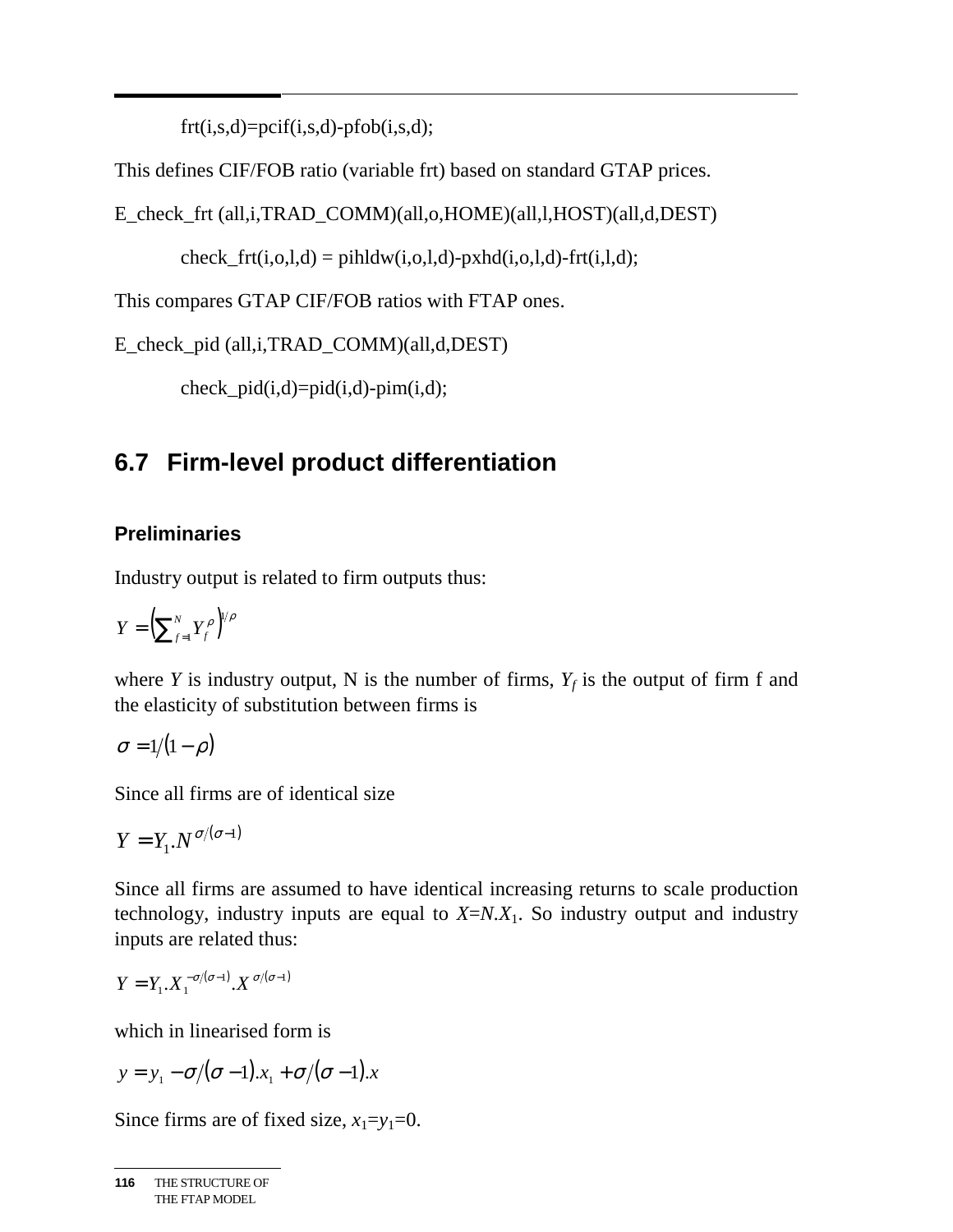The non-CRTS relationship between industry output and industry inputs is represented in FTAP as endogenous technical efficiency at the industry level. Industry output efficiency is

$$
y - x = 1/(\sigma - 1).x
$$
  
= 1/(\sigma .y)

So the elasticity of industry output efficiency, with respect to either industry output or input, is inversely related to the substitution elasticity between the outputs of different firms. The interpretation of this is that the more differentiated firm outputs are, the more benefit there is (to users of the industry's output) from having a larger number of varieties from which to choose. So although the implementation of firmlevel product differentiation may look like a change to the FTAP supply-side (endogenous technical efficiency), it is really a representation of a demand-side feature. There is, as noted in footnote 2, an implicit supply-side assumption about economies of scale in production for *firms*, underlying the specification of fixed firm size. *Industry* input demand functions, however, are still CRTS, precisely because of fixed firm size!

#### **The equations**

E\_a1tot #Endog tech change from firm choice for FDI industries# (all,i,IND)

 $a1\text{tot}(i) = -ETECH*x1\text{tot}(i) + f_a1\text{tot}(i);$ 

E\_ao #Endog tech change from firm choice for purely local industries#

(all,i,TRAD\_COMM)(all,r,REG)

 $ao(i,r)=IF\{FDI_FLAG1(i,r)=0, ETECH*qo(i,r)\}+f_ao(i,r);$ 

These equations implement the endogenous technical efficiency used to represent firm-level product differentiation. The first equation covers those industries spawned by the domestic/foreign split and represented by the set IND. The second equation covers those industries for which no FDI is represented in the FTAP database. The variables in the former equation are the industry output efficiency (variable a1tot) and industry output (variable x1tot) variables from the CRUSOE model used to represent the supply-side of FDI industries (chapter 5). The variables in the latter equation are GTAP variables for industry output efficiency (variable ao) and industry output (variable qo). Both equations have slack variables (f\_a1tot and f\_ao) to allow the endogenous technical efficiency to be turned-off by a closure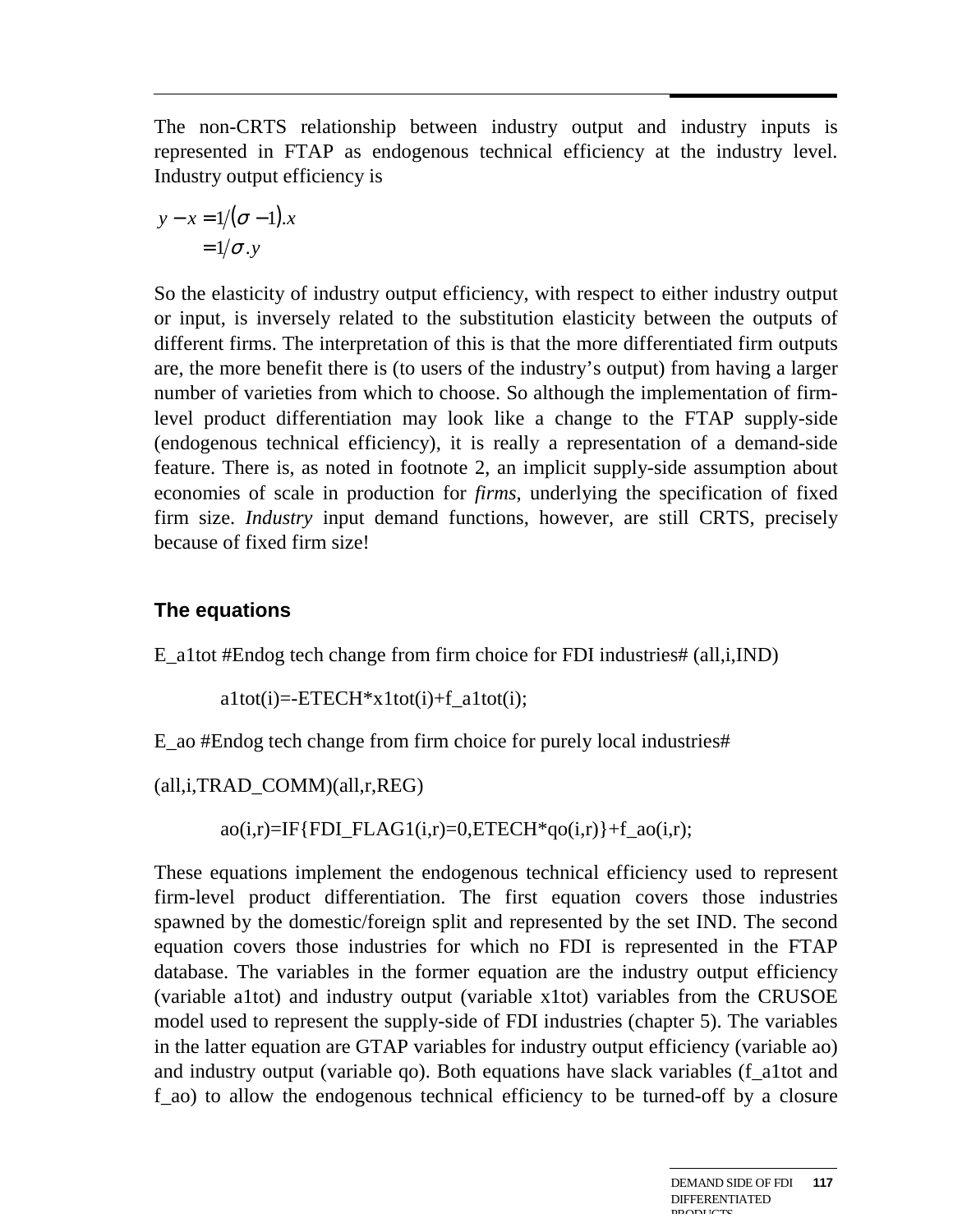change. Coefficient ETECH is the elasticity of technical efficiency with respect to output.8

The negative sign before ETECH in equation E\_a1tot is not a mistake. It has been a convention in ORANI-type models (and CRUSOE follows this convention) of setting-up the technical efficiency variables so that a negative shock corresponds to a productivity improvement.9 GTAP, however, follows the sensible convention of having a positive shock corresponding to a productivity improvement. Hence there is no negative sign in the second equation.

<sup>8</sup> In the implementation of firm-level product differentiation given in Francois (1998), the elasticity with respect to inputs is used. The two approaches yield identical results.

 $9$  This was an inhumane decision that has been a source of considerable suffering over the years.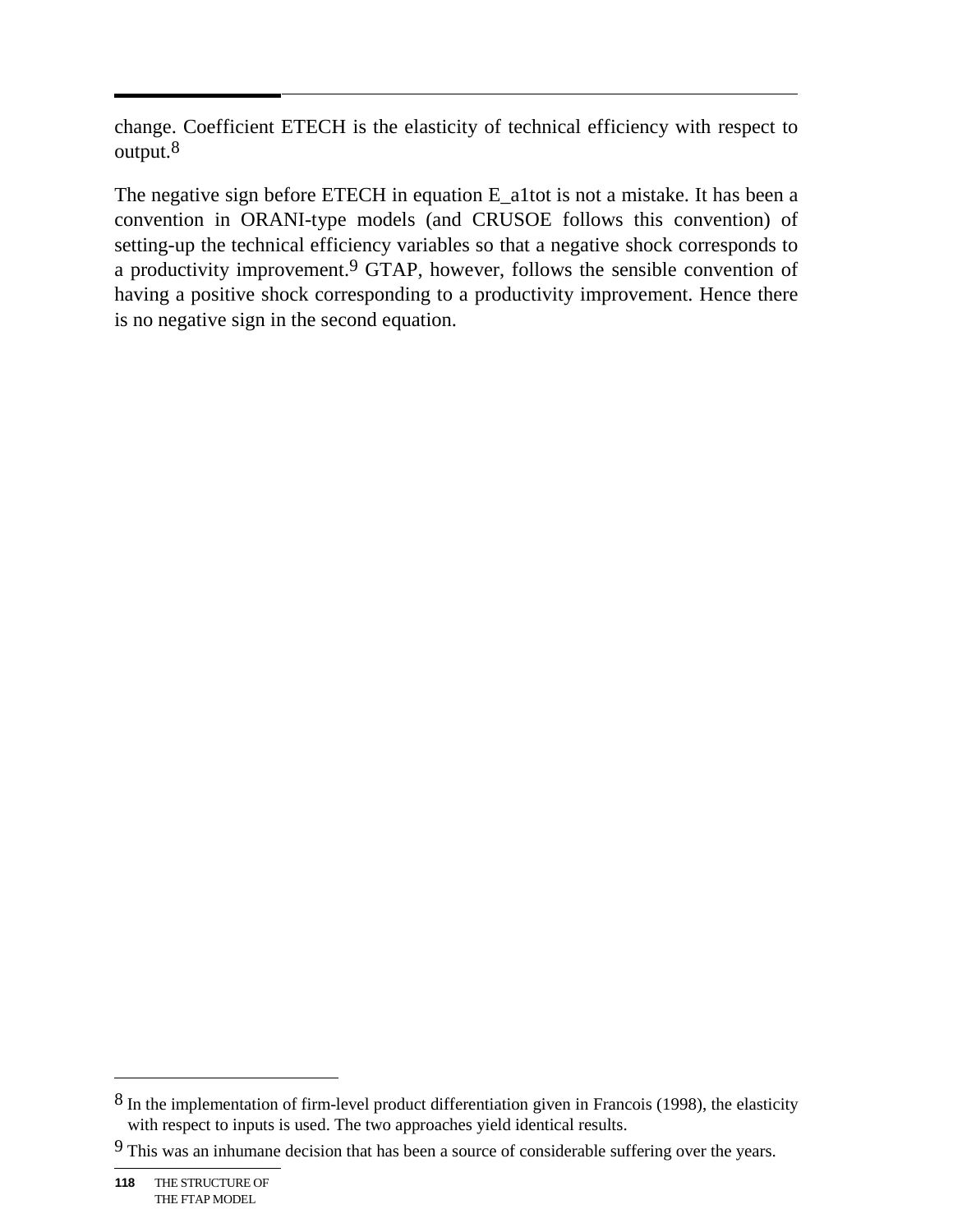# 7 An amendment to allocative efficiency measures

Much of the structure of the FTAP model is very similar to GTAP. In particular, industry demand functions are identical — intermediates and the primary factor bundle are in fixed proportion to output, and there is substitution among primary factors, as well as domestic/import substitution.

While input demands for industries are of an identical form to those in GTAP, the industry coverage in FTAP is broader due to the domestic/foreign ownership split of the GTAP industries. In FTAP, what was the demand for an input by a single industry is now a total across the demands by many industries. The demand is not the product of behaviour by a single cost minimising agent, but is the consequence of the actions of many agents.

Consequently the welfare decomposition implemented as part of the GTAP model may not be valid in FTAP under the redefinition of GTAP industry demand variables. In particular, allocative efficiency effects may not be correctly measured. Plainly, allocative efficiency effects can arise from distortions in any of the FTAP domestic and foreign-owned industries. These distortions differ between domestic and foreign industries. However, the GTAP based welfare decomposition measures allocative efficiency as a function of distortions and quantity changes for the more aggregate (summation across domestic and foreign-owned) GTAP industries.

The GTAP welfare decomposition can be used to correctly quantify allocative efficiency changes in FTAP by introducing extra equations that express the redefined GTAP industry demand variables in terms of the superseded GTAP industry demand functions, subject to changes in technical efficiency. These changes in technical efficiency, when substituted into the GTAP variable for the welfare contribution of technical efficiency (variable CNTtechr), provide a measure of the FTAP allocative efficiency effects not explicitly represented in the GTAPbased welfare decomposition. A formal description and the implementation of this approach are presented in section 7.1.

This approach produces a welfare decomposition that works, but the new allocative efficiency effects are not written in a form in which they are associated with the distortion producing them, that is, they are not expressed in terms of taxes and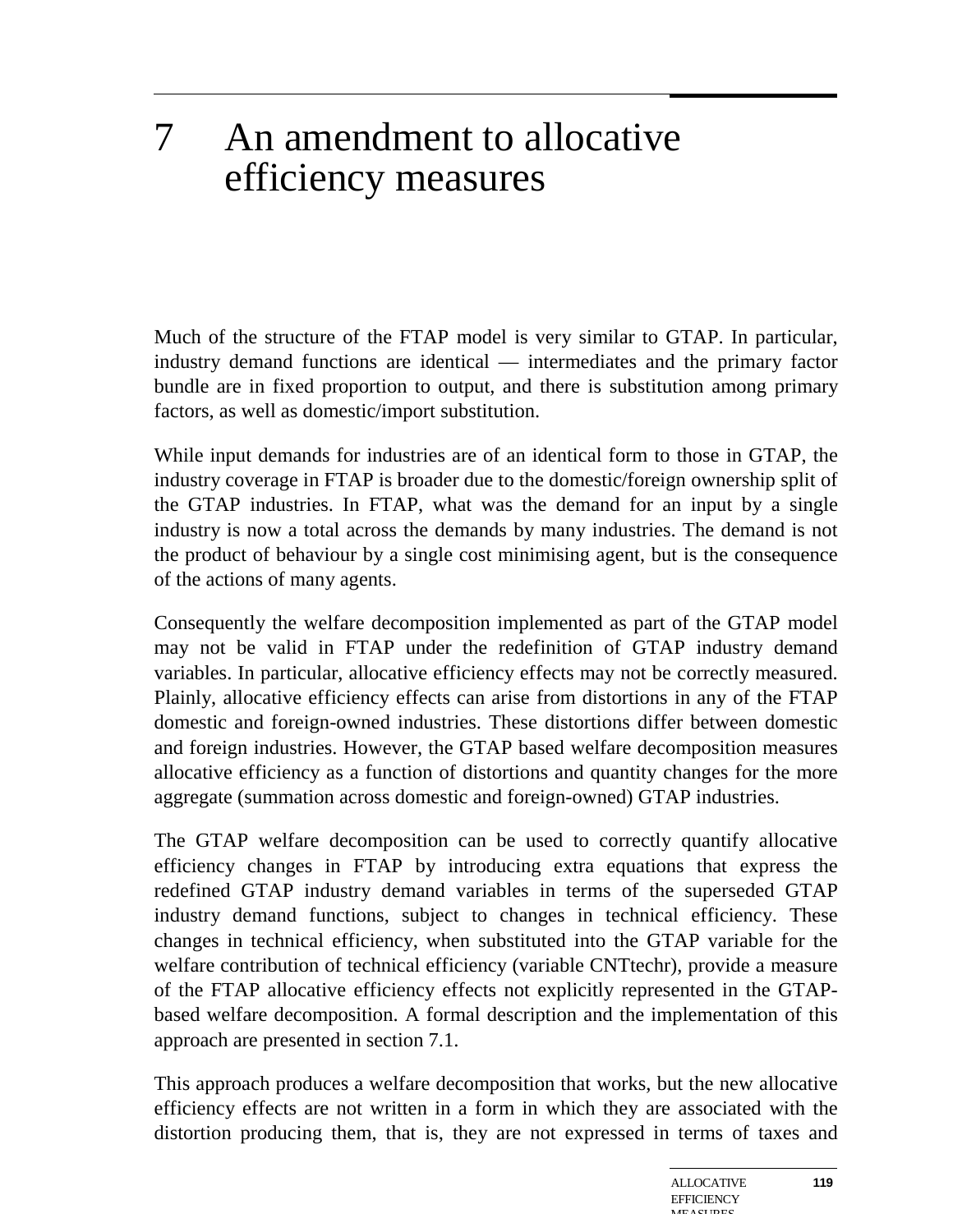quantity changes. Further, the welfare effects of any actual changes to technical efficiency (such as are required for firm level product differentiation) are confounded with allocative efficiency in the variable CNTtechr.

Consequently, having obtained a welfare decomposition for FTAP that works, it is highly desirable to algebraically manipulate the decomposition to make it more transparent. It can be shown that the new allocative efficiency effects subsumed in CNTtechr are functions of differential output distortions between the domestic and foreign-owned constituents in each industry group. The derivation of this, and its implementation in FTAP, are discussed in section 7.2.

## **7.1 Adapting the GTAP welfare decomposition**

#### **Preliminaries**

The formal specification of the adaptation of the GTAP welfare decomposition proceeds as follows. Let *X*, *Y*, **P** and **A** represent, respectively, the quantity of a particular industry input, the quantity of industry output, the vector of all input prices and the vector of technical efficiencies associated with all inputs. The GTAP equation for X can be written as

 $X = f(Y, \mathbf{P}, \mathbf{A})$ 

If the industry is disaggregated into domestic and foreign-owned, then the GTAP equation is replaced by  $l_1$ 

$$
X = \sum_{r} X_{r}
$$

$$
X_{r} = f(Y_{r}, \mathbf{P}_{r}, \mathbf{A}_{r})
$$

The subscript r represents the owner of the disaggregated FTAP industries.<sup>2</sup>

The next step is to reintroduce

 $X = f(Y, \mathbf{P}, \mathbf{A})$ 

<sup>&</sup>lt;sup>1</sup> The implementation of the next equation in percentage change form in FTAP is, in fact, not identical to summation in the levels (see equation E\_f\_qf in section 5.3). But this complication is merely a distraction for the exposition in this section.

<sup>&</sup>lt;sup>2</sup> The choice of the same input demand function  $f()$  is deliberate.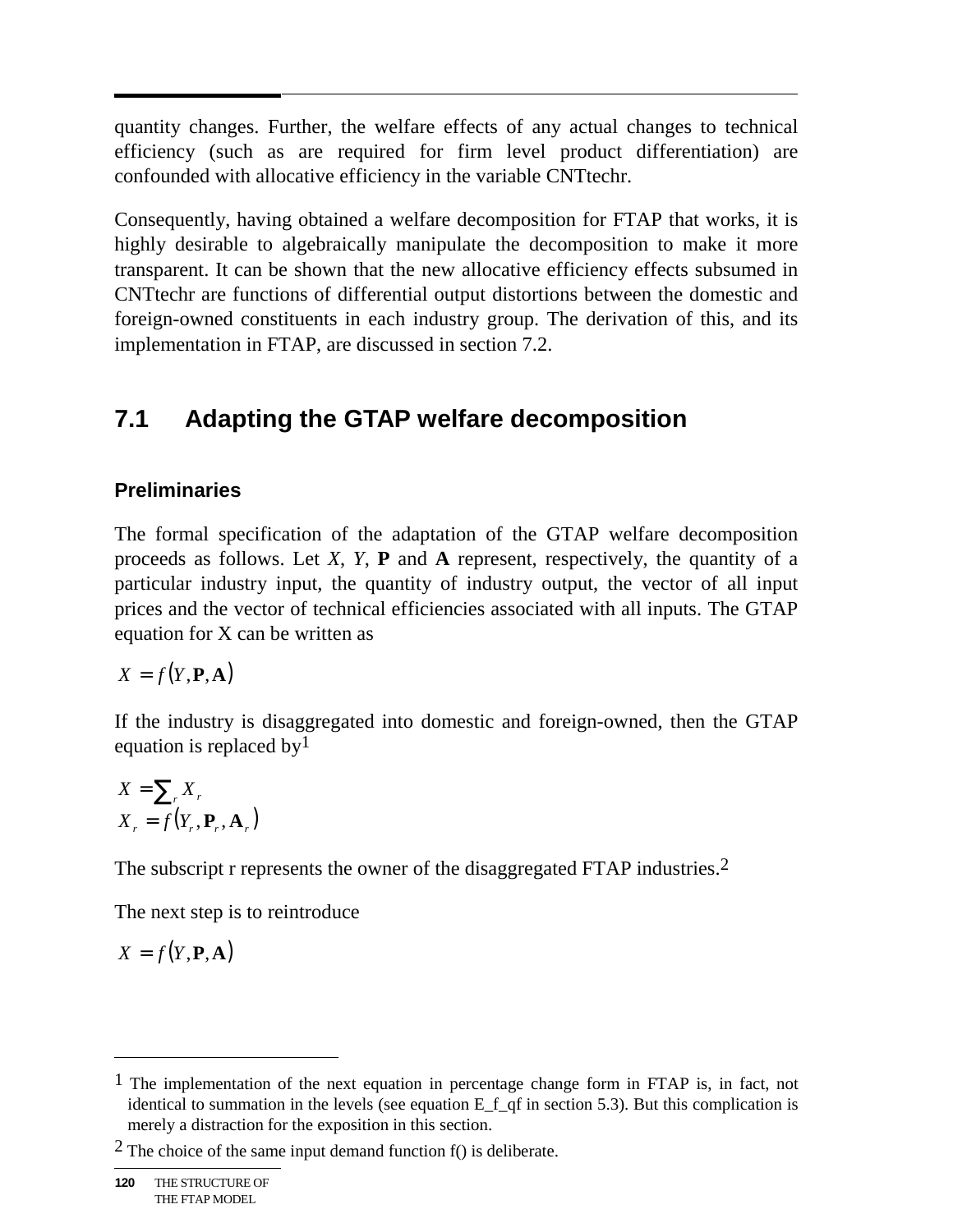*Y* and **P** are appropriately defined aggregates of their disaggregate counterparts. In linearised form, using lower case letters for percentage changes and S for shares, they are expressed as

$$
y = \sum_{r} S_{r}^{Y} . y_{r}
$$

$$
\mathbf{p} = \sum_{r} \mathbf{S}_{r}^{P} . \mathbf{p}_{r}
$$

The corresponding equations in the FTAP implementation (see chapter 5) are E\_qo (output) and the E\_f\_pf\* series of equations (input prices).

As there are now two equations for *X*, **A** is made endogenous. That is, the level of 'technical efficiency' is determined such that the original GTAP input demand equations are satisfied by the redefined (by summation over domestic and foreignowned industries) GTAP input demand variables. Therefore the GTAP welfare decomposition, built on the GTAP input demand equations, remains valid.

Consequently, the contribution of percentage changes in the **A**s to the GTAP variable CNTtechr — contribution of technical efficiency to welfare — is actually the contribution to welfare of allocative efficiency not captured in the GTAP allocative efficiency variable CNTalleffr.

## **The equations**

E\_af (all,i,TRAD\_COMM)(all,j,PROD\_COMM)(all,r,REG)

 $0=IF\{FDI_FLAG1(j,r) \text{ ne } 0, -qf(i,j,r)-af(i,j,r)+qo(j,r)-ao(j,r)-q(i,j,r)\}$ 

 $ESUBT(j)*[pf(i,j,r)-af(i,j,r)-ps(j,r)]+$ 

 $IF{FDI_FLAG1(i,r)=0,af(i,j,r)};$ 

This equation covers intermediate inputs to industries. For those industries that undergo the domestic/foreign ownership split (the j in r for which FDI FLAG1(j,r) is not zero) the GTAP demand equation (that is, the expression inside the first  $IF =$ 0) is reintroduced to the model. For other industries the GTAP technical efficiency variable af is just set to zero.

E\_o\_qfe (all,i,ENDW\_COMM)(all,j,PROD\_COMM)(all,r,REG)

 $o_qfe(i,j,r)=$ 

 $-afe(i,j,r)+qva(j,r)-ESUBVA(j)*[pfe(i,j,r)-afe(i,j,r)-pva(j,r)];$ 

E\_afe (all,i,ENDW\_COMM)(all,j,PROD\_COMM)(all,r,REG)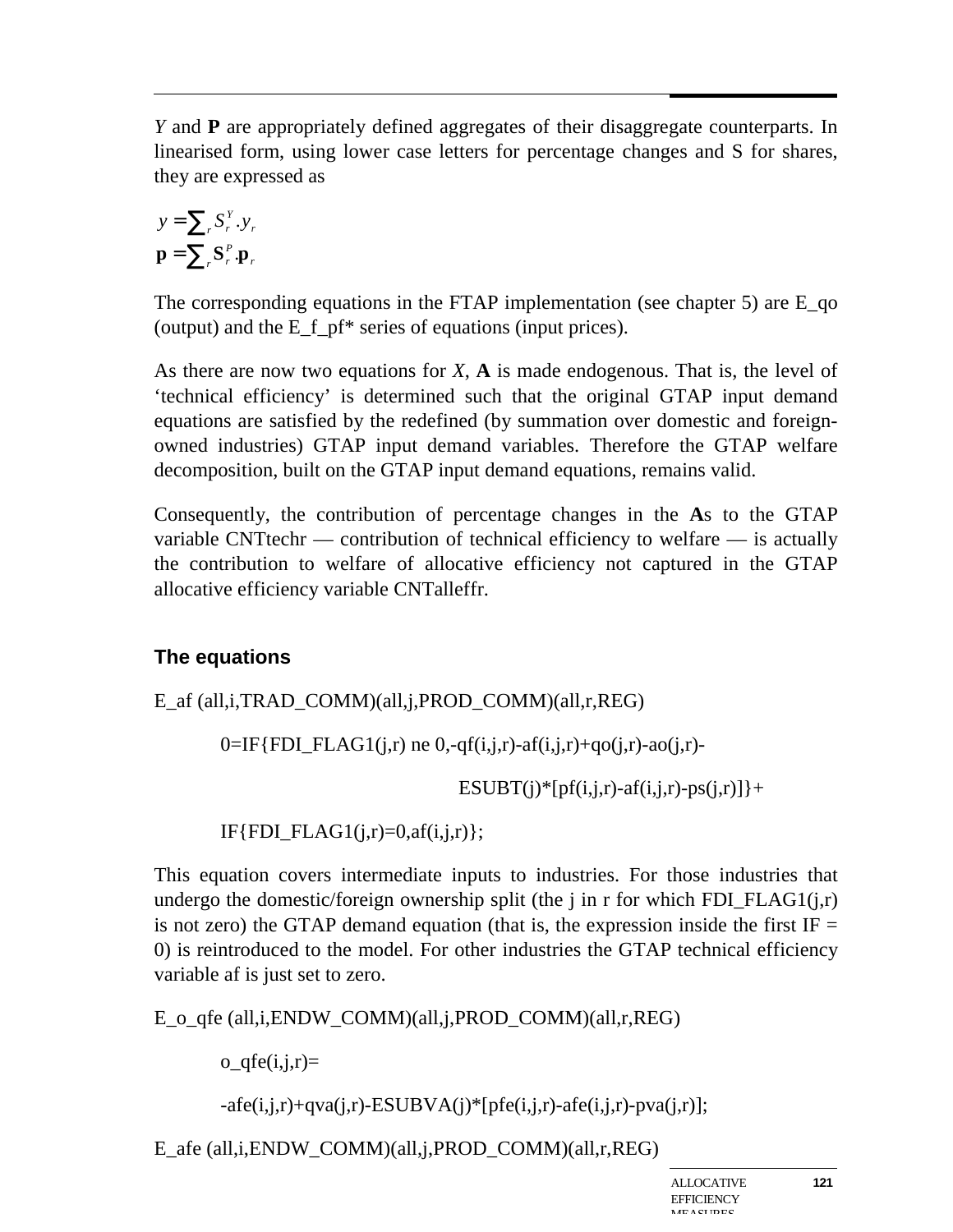$IF[(EVFA(i,j,r)=0)$  or  $(FDI\_FLAG1(i,r)=0)$ ,  $afe(i,j,r)=f\_afe(i,j,r)+$ 

IF[(EVFA(i,j,r) ne 0) and (FDI\_FLAG1(j,r) ne 0),o\_qfe(i,j,r)-qfe(i,j,r)];

These equations cover primary factor inputs to industries. A trivial extra step has been introduced this time, with the introduction of the variable o\_qfe, but substituting this into equation E\_afe produces the same form as for intermediate inputs. The value of primary factor use — coefficient EVFA — is also checked in the conditions inside the IFs, so that variable afe is also set to zero if there is no primary factor use. This is a trivial difference from the intermediate input case.

# **7.2 Respecifying the GTAP welfare decomposition**

#### **Preliminaries**

The technical efficiency variables that are endogenously determined under the approach of section 7.1 can be expressed in terms of the inputs and outputs of domestic and foreign-owned industries. Consequently their contributions to welfare can be expressed in a more conventional form for allocative efficiency effects.

To avoid notational clutter that provides no additional insights, it is assumed throughout this derivation that no technical efficiency changes occur within the domestic and foreign-owned industries. The only 'technical efficiency' changes are the de facto allocative efficiency changes being analysed.

The following notation is employed. *V* is the purchasers' value of industry inputs. *W* is the output tax inclusive (GTAP market) value of industry outputs. *E* is own or cross price demand elasticities. *x* is the percentage change in industry inputs. *y* is the percentage change in industry outputs. *a* is the percentage change in technical efficiency associated with industry inputs. A subscript of i or k runs across all industry inputs. A subscript of j runs across domestic and foreign-owned industries within one industry group. A dot in a subscript indicates totalling over that dimension.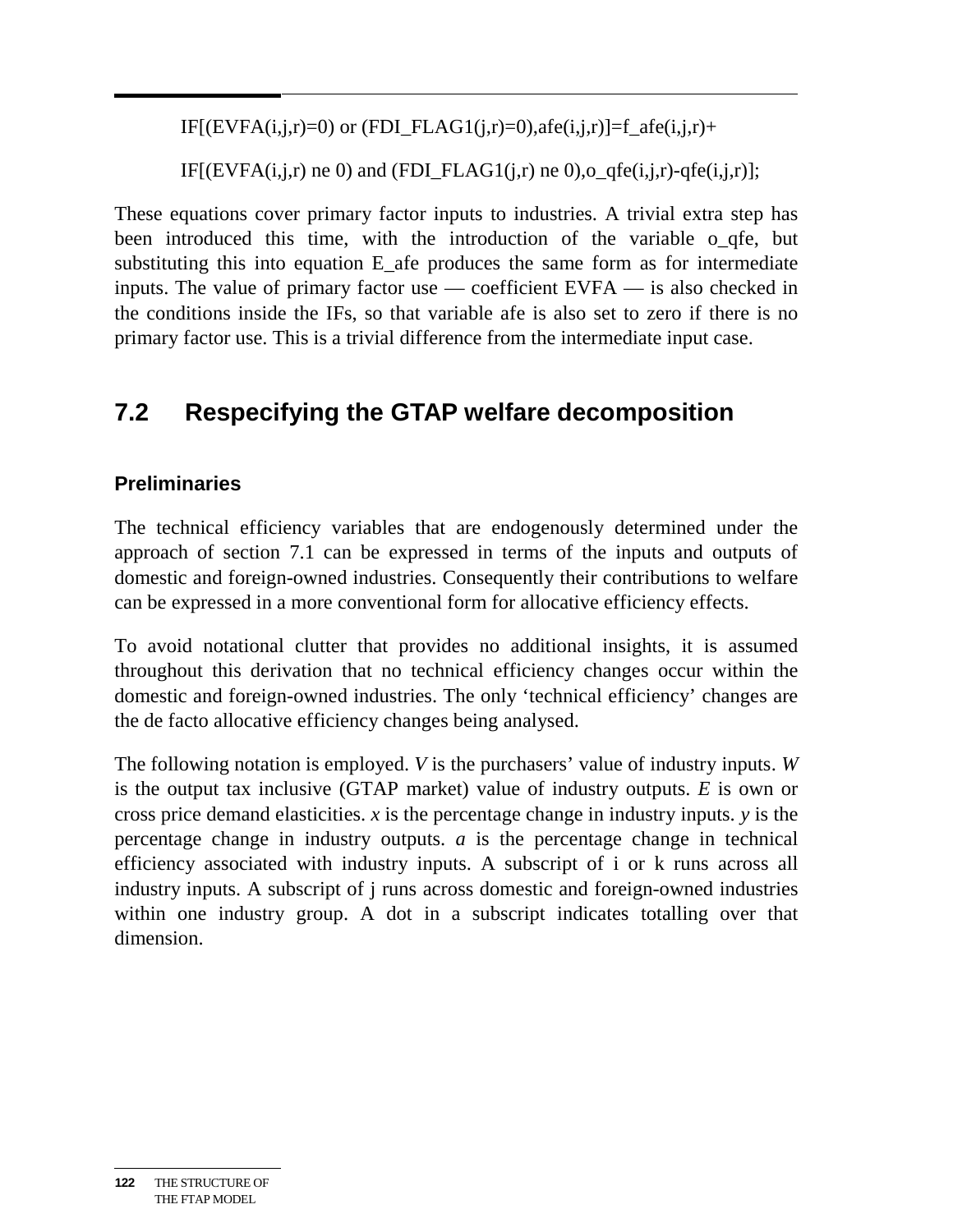The following linearised relationships are critical to the current derivation.

$$
W.y = \sum_{j} W_{j}.y_{j}
$$
  
\n
$$
V_{i\bullet}.x_{i\bullet} = \sum_{j} V_{ij}.x_{ij}
$$
  
\n
$$
V_{\bullet j}.y_{j} = \sum_{i} V_{ij}.x_{ij}
$$
  
\n
$$
0 = \sum_{i} V_{i\bullet}.E_{ik}
$$

The first equation corresponds to FTAP equation E\_qo that aggregates the outputs of domestic and foreign-owned industries into a total industry output based on market value weights. The second equation is the totalling of inputs across domestic and foreign-owned industries (for example, equation  $E_f_q(f)$ ). The third equation states that industry output is a share-weighted combination of industry inputs, and is a consequence of the use of constant returns to scale production functions. The fourth equation is from the properties of own and cross price elasticities.

A GTAP industry input demand equation in linearised form is

$$
x_{i\bullet} + a_i = y + \sum_k E_{ik} (p_{k\bullet} - a_k)
$$

Totalling is over all constituent domestic and foreign-owned industries.

By manipulating the four relationships and the GTAP demand equation, it is possible to derive the following relationship.

$$
\sum_{i} V_{i\bullet} . a_{i} = V_{\bullet\bullet} . y - \sum_{i} V_{i\bullet} . x_{i\bullet} + \sum_{k} (p_{k\bullet} - a_{k}) . \sum_{i} V_{i\bullet} . E_{ik}
$$

$$
= \sum_{j} \left[ (V_{\bullet\bullet} / W_{\bullet}) . (W_{j} / V_{\bullet j}) - 1 \right] V_{\bullet j} . y_{j}
$$

The right hand side is identical in form to the terms in variable CNTtechr involving the GTAP technical efficiency variables af and afe. The contribution of 'technical' (de facto allocative) efficiency to welfare is proportional to this expression. The term in square brackets is greater than (equal to/less than) zero if the power of the output tax on industry j is greater than (equal to/less than) the average power of the output tax for the industry group. That is, this expression captures the allocative efficiency gains (losses) from an expansion in the output of the relatively heavily (lightly) taxed industries within the domestic and foreign-owned industries producing a particular commodity.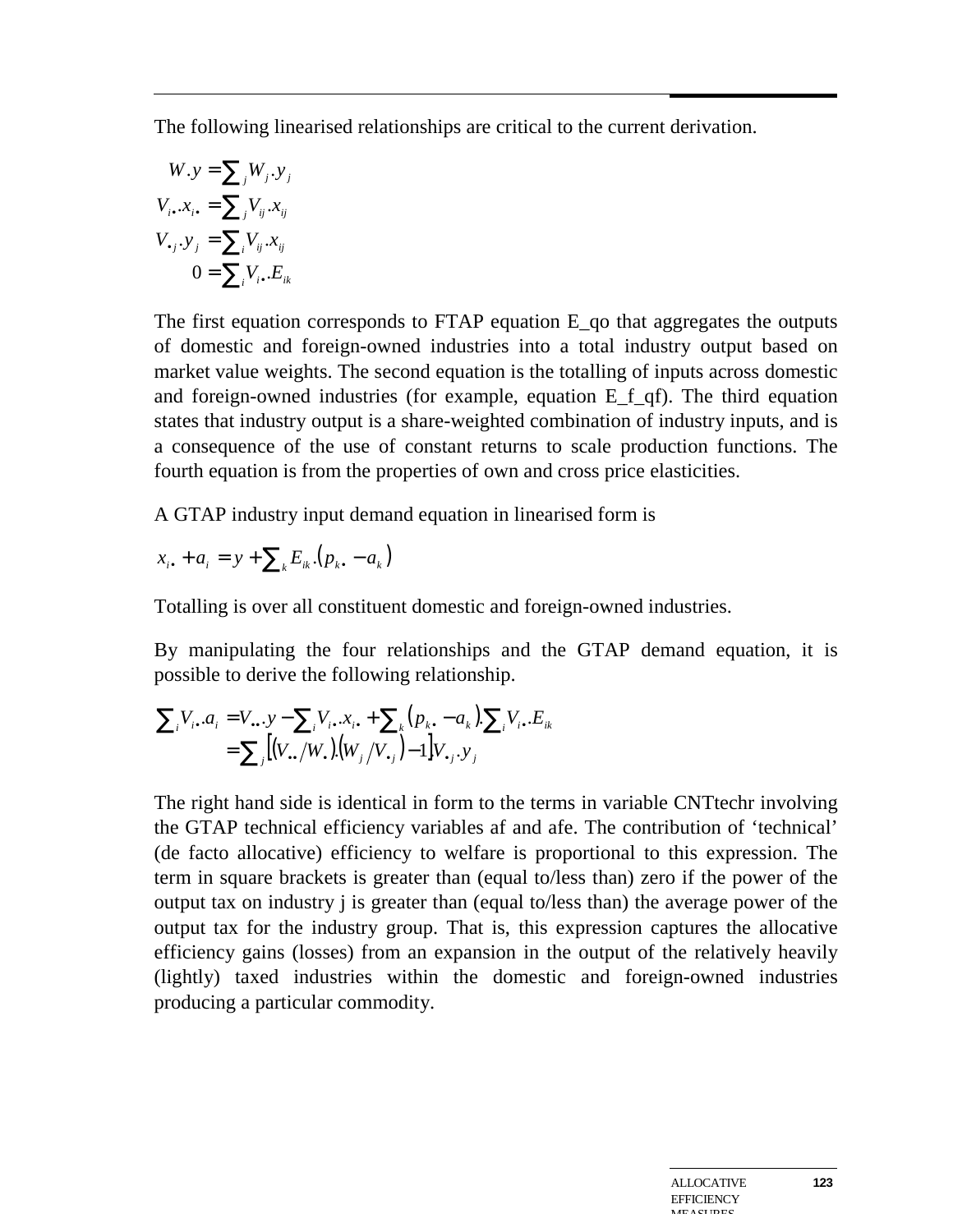#### **The equations**

E\_CNTallefffdi (All,r,REG)

 $CNTalleffdi(r)=[0.01/INCRATIO(r)]*$ 

sum{i,TRAD\_COMM,

 $[VOA(i,r)/VOM(i,r)*VODM(i,r)-VODA(i,r)]*qod(i,r)+$ 

sum[o,HOME,

 $[VOA(i,r)/VOM(i,r)*VOHM(i,o,r)-VOHA(i,o,r)]*(qoh(i,o,r)]$ ;

The coefficients VODA and VOHA are pre-output tax (GTAP agents') values of output for the domestic and foreign-owned industries, respectively, while the coefficients VODM and VOHM are the values inclusive of output taxes (GTAP market values). Coefficients VOA and VOM are totals across domestic and foreignowned industries. The agents' values correspond to the *V*s in the final expression in the preliminaries, while the market values correspond to the *W*s. The percentage changes in the output of domestic and foreign-owned industries — variables qod and qoh, respectively — correspond to the *y*s. The contributions for each industry group, that is, element of TRAD\_COMM, are summed before scaling by (as always) 0.01/INCRATIO.

This new allocative efficiency contribution (variable CNTallefffdi) is added to and subtracted from, respectively, the expressions defining total allocative (variable CNTalleffr) and total technical (variable CNTtechr) efficiency contributions in GTAP equations CONT EV alleffr and CNT EV techr. This corrects for the fact that in FTAP part of the standard GTAP expression for CNTtechr is de facto allocative efficiency.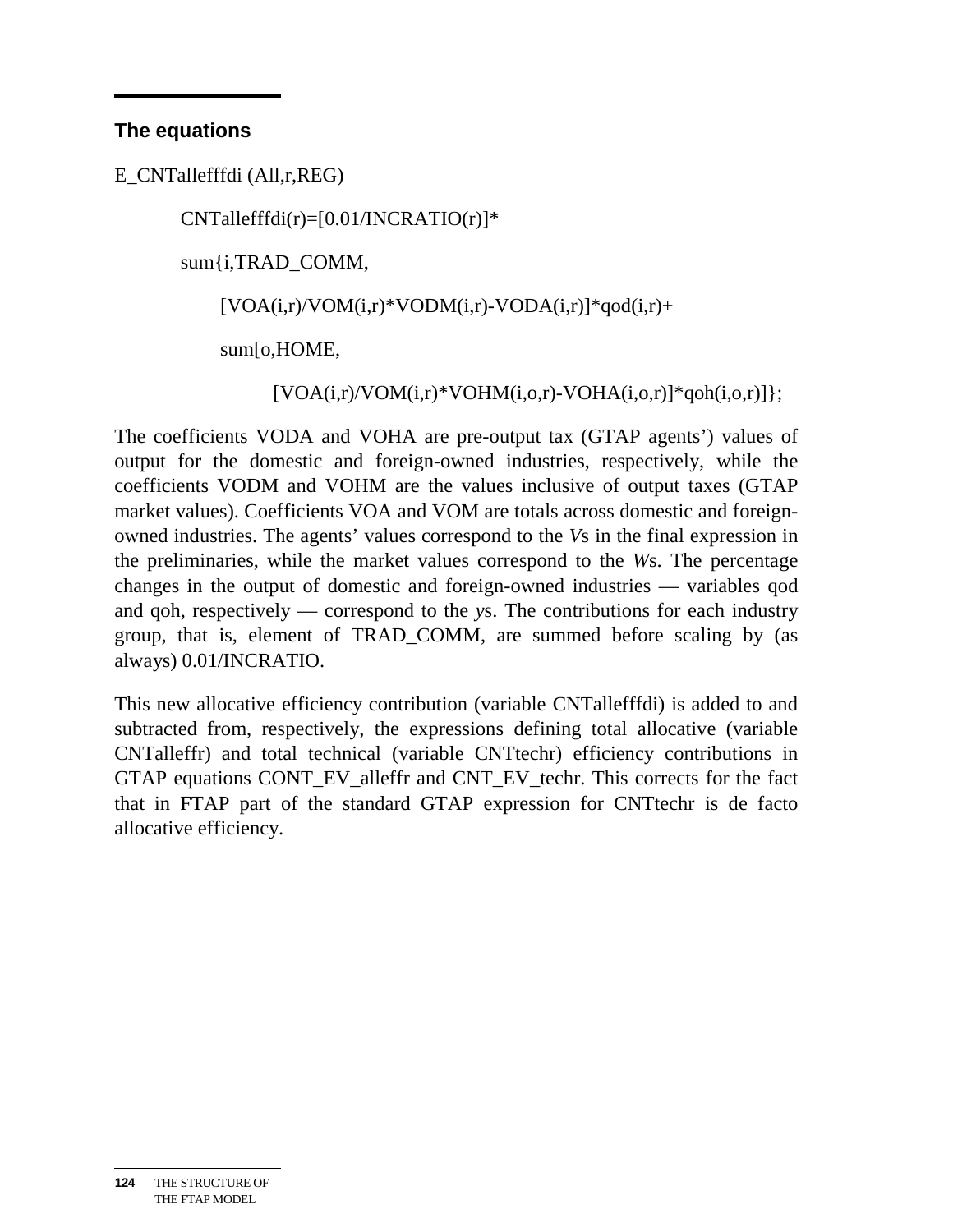# 8 Rents from barriers to services trade — accounting and welfare decomposition

Two types of barriers to trade in services are represented in FTAP — barriers to establishment and barriers to ongoing operation. The direct effects of these barriers on resource allocation can be represented as taxes. In FTAP, barriers to establishment are represented as taxes on capital, while barriers to ongoing operations are represented as taxes on output (that is, on the operation of the foreign firm domestically) and exports (that is, on the operation of the foreign firm overseas selling into the domestic market). This is illustrated in table 2.1.

While the incorporation of these taxes adequately represents the allocative effects of barriers to services trade, two issues need to be dealt with regarding the tax revenue raised.

First, as the barriers to services trade are not true taxes but impediments such as rules and regulations, the revenue generated by the taxes used to represent barriers should not be accounted as part of government revenue, but as rents accruing to private agents.1 This accounting matters in models such as GTAPICM and FTAP (but not GTAP) where government income is calculated separately from private income, and income tax rates are endogenised to ensure budget neutrality.

Second, a decision needs to be made as to which private agents obtain the impediment rents — those in the domestic economy or foreigners. It is possible to think of non-tax barriers that distribute the rents either way. An auction of the right to operate in the domestic economy would give the rents to domestic agents. However, the nature of the barriers actually operating, in banking and telecommunications, for example, suggests that rents should be allocated to foreigners based on the following: the barriers restrict supply, thereby raising the price of the commodity being produced and generating abnormally high returns for those producers fortunate enough to gain access to the market.

The FTAP equations have been constructed to allow for taxation of impediment rents in either the home or host region. In current applications of the model, taxation

<sup>&</sup>lt;sup>1</sup> Of course, the government may still recover some of these rents through income taxes.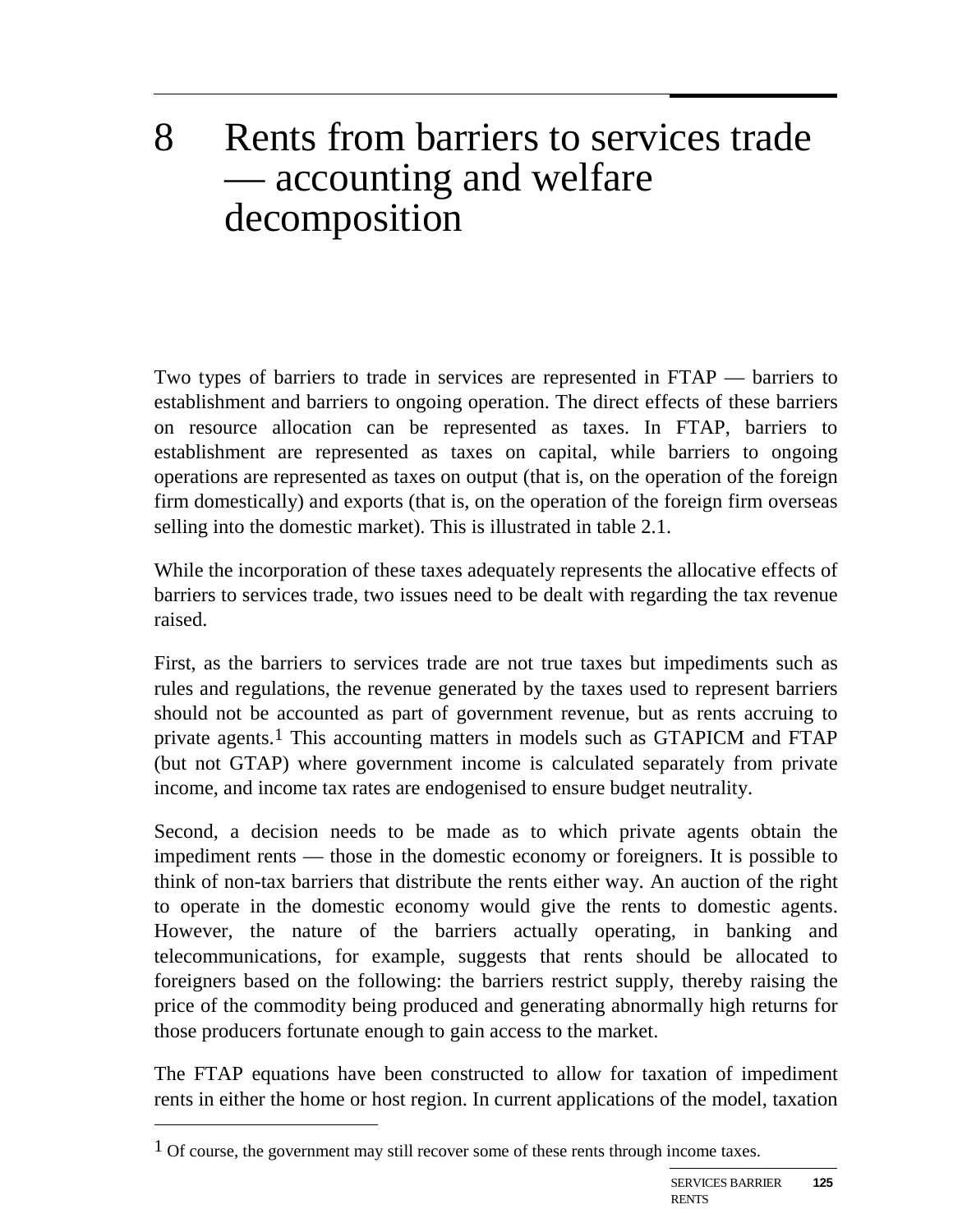occurs in the host region, with the home region receiving only the post-tax impediment rent.2

For each new foreign income flow spawned by impediment rents, there are three welfare contribution terms — rate of return, asset price and endowment effect after the manner of appendix B.

The parallelism between foreign income flows and welfare decomposition has influenced the structure of this chapter. Section 8.1 deals with foreign income flows related to output impediment rents, while section 8.2 describes the corresponding welfare decomposition. Section 8.3 deals with foreign income flows related to capital impediment rents, while section 8.4 describes the corresponding welfare decomposition. Section 8.5 deals with export impediment rents, but these do not generate any new welfare decomposition terms.

Section 8.6 lists the final form — accounting for all FDI income and impediment rents — of the national income accounting equations introduced in GTAPICM (chapter 3).

## **8.1 Income from output impediments**

#### **Preliminaries**

Output taxes in the FTAP database represent both genuine taxes and barriers to services trade. Therefore, it is necessary to distinguish what proportion of output tax revenue for each industry is actually genuine revenue, and what proportion is impediment rents. The latter portion must then be distributed to the correct recipients, and subtracted from the tax revenue equations in the host country.

## **The equations**

E\_yanpr  $\text{(all,r,REG)}$ 

yanpr(r)=sum[j,TRAD\_COMM,yanpri(j,r)];

E\_yanpri (all,i,TRAD\_COMM)(all,r,REG)

 $100*$ yanpri $(i,r)=$ 

<sup>2</sup> An exception is noted in section 8.5.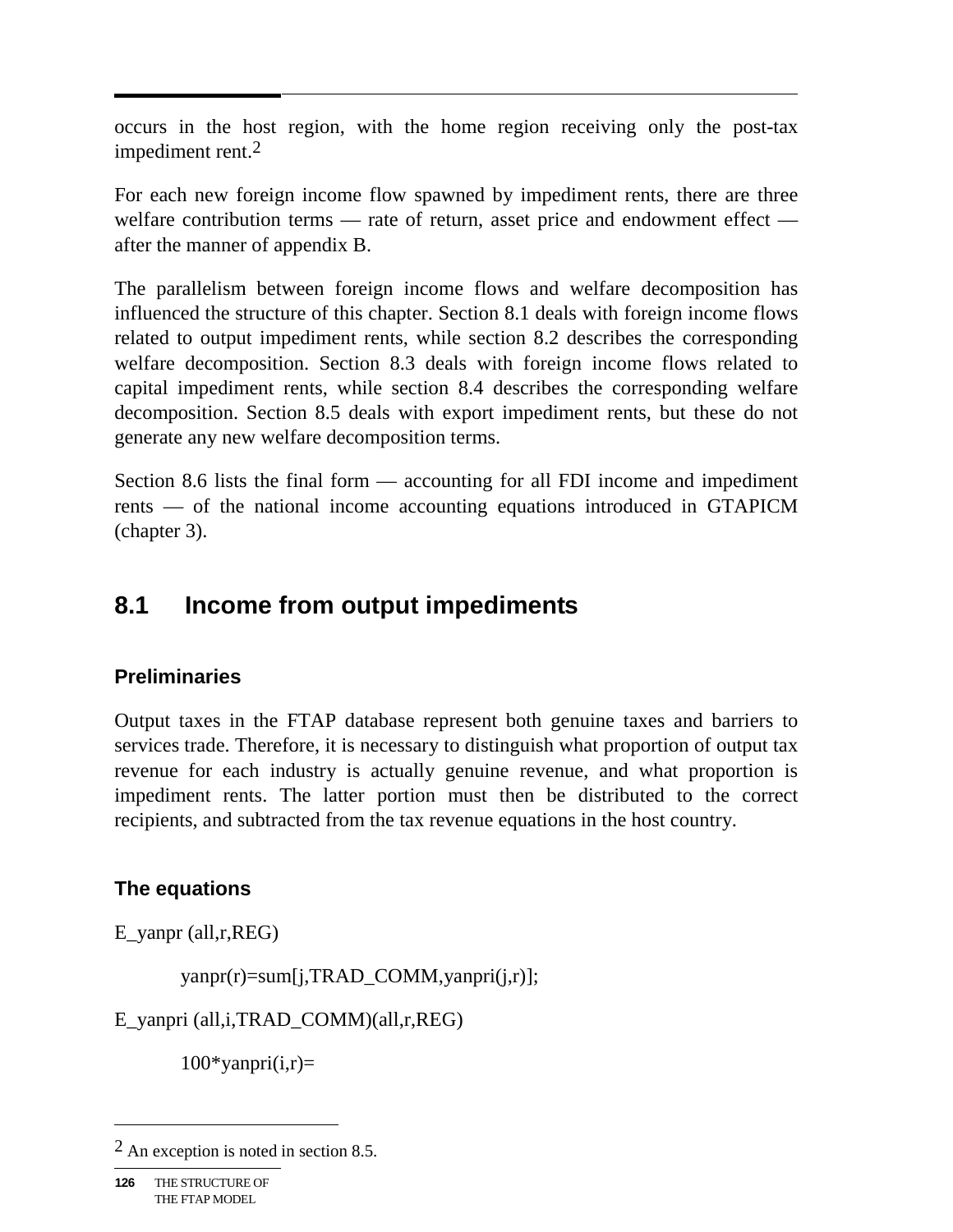$(1-SHPTAX(i,r))^*$ 

{  $VOM(i,r)*[pm(i,r)+qo(i,r)]$ -

 $\text{VOA}(i,r)$ \* $\{ps(i,r)+qo(i,r)\}$ -

 $100*PTAX(i,r)*c$  SHPTAX(i,r);

These equations calculate, for each region, the change in total (variable yanpr) and industry specific (variable yanpri) output impediment rents. The expression inside the braces on the right hand side of equation E\_yanpri is (100 times the change in) the output tax revenue from industry i in region  $r -$  calculated as the difference between the market and agents' value of output. The coefficient (actually a GEMPACK levels variable — see the next equation) SHPTA $X(i,r)$  is the proportion of that revenue that is genuine tax revenue. In the current implementation of the model it is hard-wired at 1 for the primary and secondary industries, and 0 for the tertiary industry via the equation:

FORMULA (Initial) & EQUATION (Levels)

E\_c\_SHPTAX (all,i,PROD\_COMM)(all,r,REG)

 $SHPTAX(i,r)=1-IF[$POS(i,PROD\_COMM)=3,1];$ 

This is all that is required for current applications. Note that equation E\_yanpri allows for the future possibility that SHPTAX may vary during the course of a simulation.

E\_yanp\_hhi (all,i,TRAD\_COMM)(all,s,HOME)(all,d,host)

 $100*$ yanp\_hhi $(i,s,d)=$ 

IF[PHTAX $(i, s, d)$  ne 0,

 $(1-SHPTAX(i,d))^*$ 

 $\{ VOHM(i,s,d)*[poh(i,s,d)+qoh(i,s,d)]-$ 

 $VOHA(i,s,d)*[psh(i,s,d)+qoh(i,s,d)]$  -

 $100*PHTAX(i,s,d)*c$  SHPTAX $(i,d)$ ];

This equation defines the change in the output impediment rents for all foreign industries (variable yanp\_hhi) by industry, home region (owner) and host region (location). The expression in braces is (100 times the change in) the output tax revenue from industry i owned by region s but operating in region d — calculated as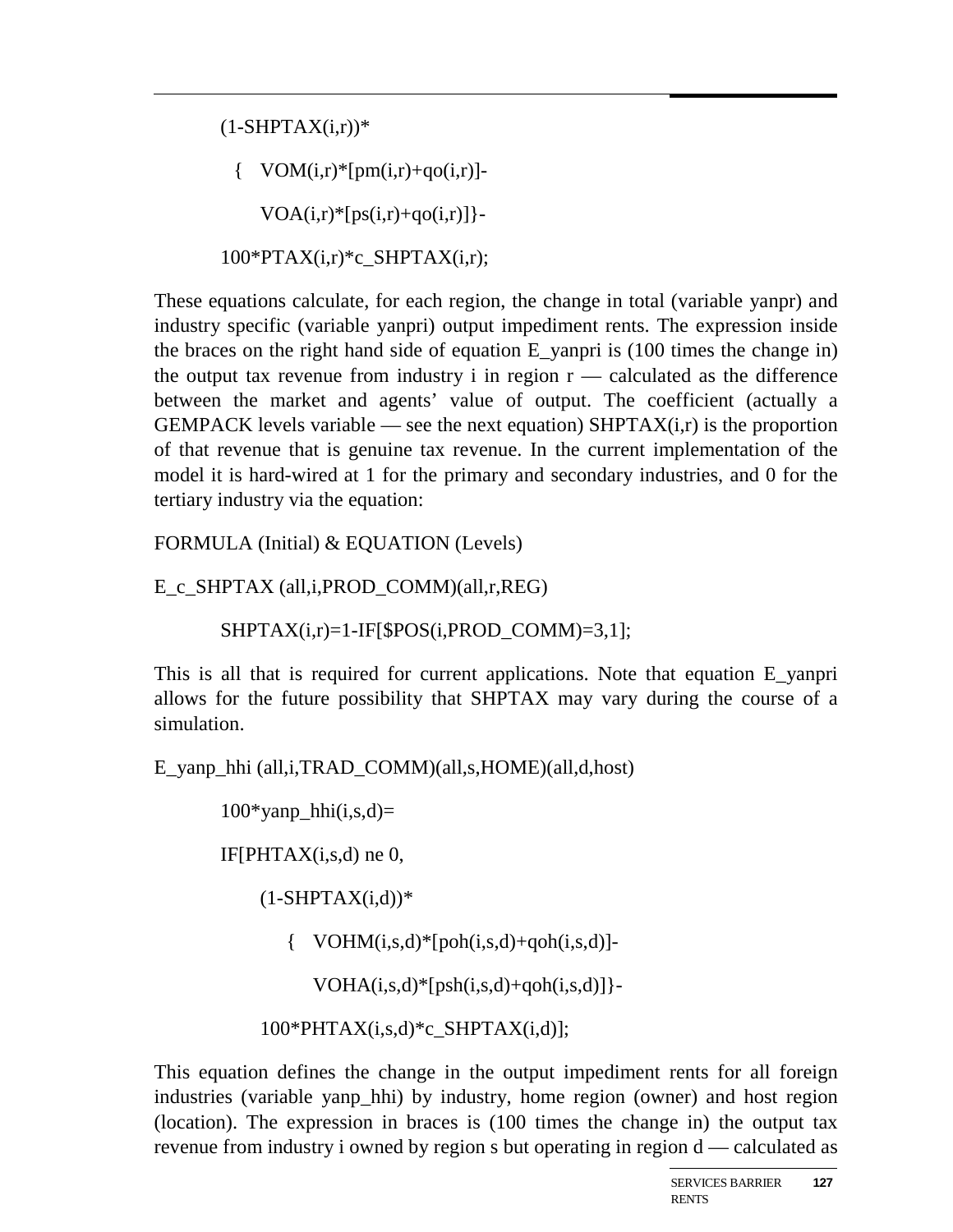the difference between market (coefficient VOHM(i,s,d), variable expression poh(i,s,d)+qoh(i,s,d)) and agents' (coefficient VOHA(i,s,d), variable expression  $psh(i,s,d) + qoh(i,s,d)$  values of output. Again, coefficient SHPTAX is used to determine what proportion of this revenue is impediment rents.

E\_yanp\_h\_ (all,r, $REG$ ) yanp\_h\_\_(r)= IF{HOME\_TAX\_ANP ne 0, HOME\_TAX\_ANP\*{ sum[i,TRAD\_COMM,sum[d,DEST,yanp\_hhi(i,r,d)]]  $sum[i,TRAN$  COMM,sum[s,HOME,yanp hhi(i,s,r)]]}}+ IF{HOST\_TAX\_ANP ne 0, HOST\_TAX\_ANP\*{ sum[i,TRAD\_COMM,sum[d,DEST,  $[1-TYPR_L(d)]$ \*yanp\_hhi $(i,r,d)$ -0.01\*ANPTAX\_HHI(i,r,d)\*TYPR\_L(d)\*typr(d)]]-

sum[i,TRAD\_COMM,sum[s,HOME,

 $[1-TYPR_L(r)]$ \*yanp\_hhi $(i,s,r)$ -

 $0.01*$ ANPTAX\_HHI $(i,s,r)*$ TYPR\_L(r)\*typr(r)]]}};

This equation defines the net change in income for region r (variable yanp  $h(r)$ ) from output impediment rents of industries owned by region r but operating abroad and industries located in region r but owned by foreigners. It is in this equation that the taxation of rents in the home versus host country is determined. The first IF covers taxation in the home country, while the second IF covers taxation in the host country. In current applications, setting coefficient HOST\_TAX\_ANP equal to 1 and coefficient HOME\_TAX\_ANP equal to 0 activates host-based taxation. This is consistent with the treatment of FDI income arising from normal returns to capital (section 4.7).

In the first IF statement, income flows in yanp hhi are just summed. In the second IF, the property income tax rate is deducted prior to summing (hence the 1-TYPR\_L terms). There are two terms contributing to each income flow under host-based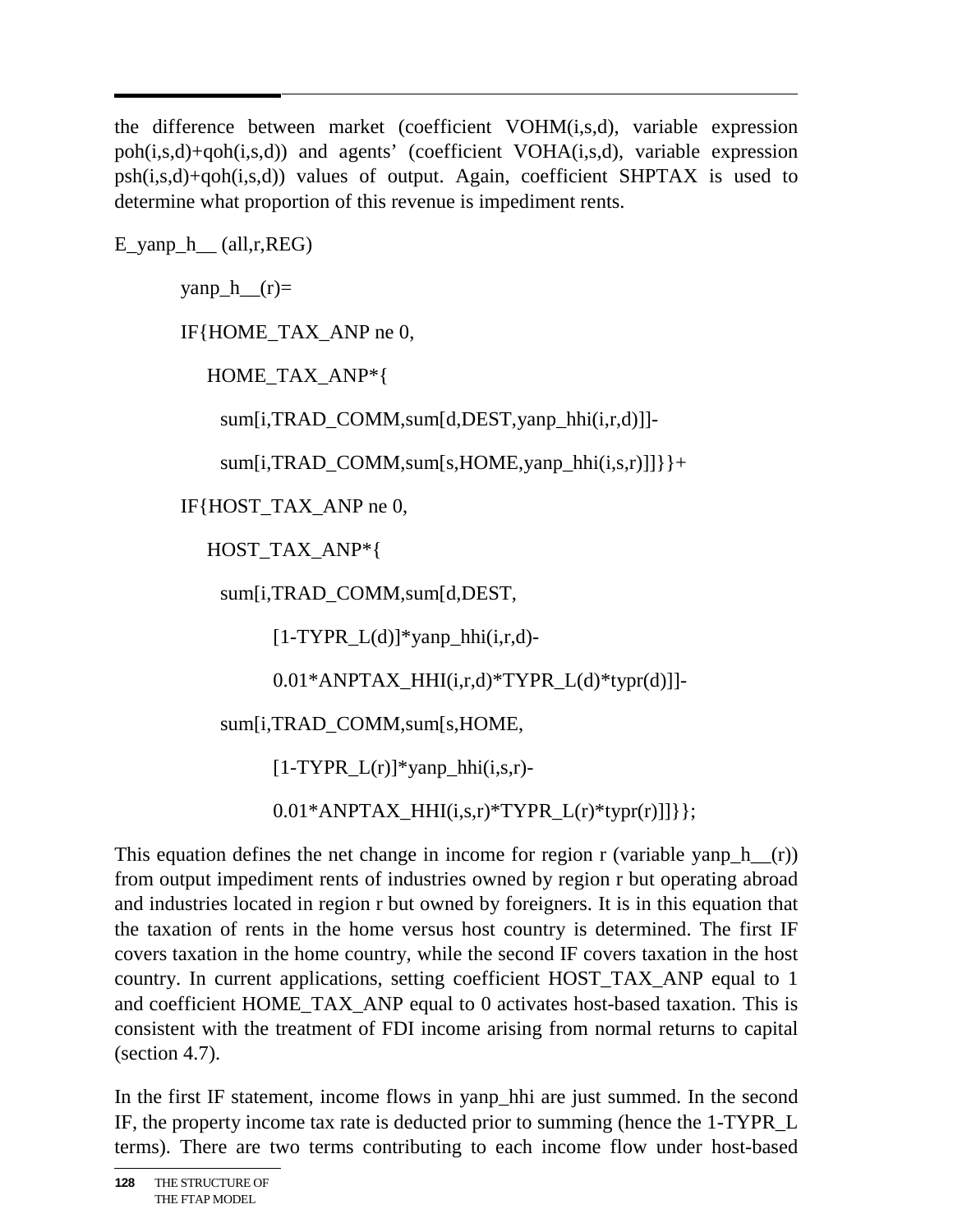taxation. The terms involving yanp\_hhi are the effects of changes in pre-tax rents on income received by the home country. The terms involving typr are the effects of changes in host country property income tax rates on income received by the home country. The coefficient ANPTAX\_HHI ('AN' — abnormal returns; 'PTAX' — the coefficient for output tax revenue in GTAP) is the pre-tax output impediment rents. It equals the output tax revenue — calculated as the difference of market (coefficient VOHM) and agents' (coefficient VOHA) values of output — multiplied by the factor 1-SHPTAX for the host region.

Note that within each IF there are two sums. The first has region r as home region. It captures the income coming to region r from industries owned by region r but operating abroad. The second sum has region r as host region and captures the income outflow from region r due to the repatriation of rents by foreigners.

REVINDT (all,r,REG)

 $grsub(r) = (RECIP_GRCOMT(r))*sum(i, TRAD_COMM,$ *SHPTAX(i,r)\**[(COSTINP(i,r)\*to(i,r))+PTAX(i,r)\*(qo(i,r)+pm(i,r))]+ *100\*PTAX(i,r)\*c\_SHPTAX(i,r)*);

The GTAPICM equation REVINDT is modified (italicised portion) to account for the fact that not all output tax revenue is genuine — only the proportion indicated by coefficient SHPTAX.

## **8.2 Welfare effects of income from output impediments**

#### **Preliminaries**

As described in appendix B, each foreign income flow gives rise to three welfare contribution terms — rate of return, asset price and endowment effects. The equations in this section are the implementation of these effects for output impediment rents.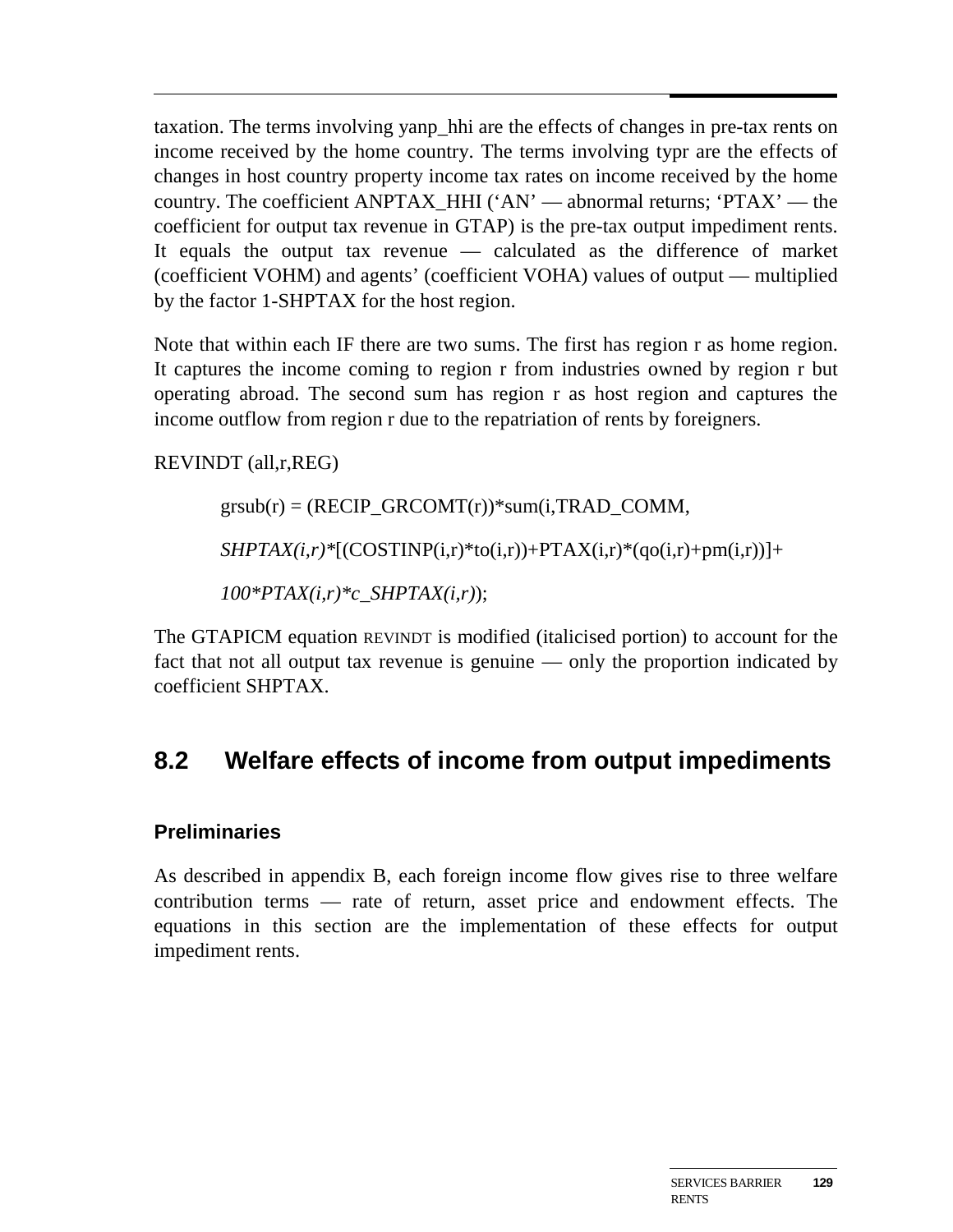#### **The equations**

E\_anrro\_hhi (all,i,TRAD\_COMM)(all,s,HOME)(all,d,host)

 $IF[VPDI_HHI(i,s,d)=0, \text{anrro}_hhi(i,s,d)]=$ IF[VFDI  $HHI(i,s,d) > 0$ , 100\*[ IF{HOME\_TAX\_ANP ne  $0,$ HOME\_TAX\_ANP\*yanp\_hhi $(i,s,d)$ }+ IF{HOST\_TAX\_ANP ne 0,HOST\_TAX\_ANP\*[  $[1-TYPR_L(d)]$ \*yanp\_hhi $(i,s,d)$ - $0.01*$ ANPTAX HHI $(i,s,d)*$ TYPR L(d)\*typr(d)]}]- ${[1-HOST TAX ANP*TYPR L(d)]*}$  $ANPTAX_HHI(i,s,d)*[pcgds(d)+qfes(i,s,d)]+$ VFDI HHI(i,s,d)\*anrro hhi(i,s,d)}];

For each foreign-owned industry, this equation defines the percentage point change in the abnormal component of the rate of return to capital (variable anrro\_hhi), which is calculated from output impediment rents considered as a return on the asset value of the capital stock associated with the industry (coefficient VFDI\_HHI(i,s,d), variable expression  $[\text{pcgds}(d) + q \text{fes}(i,s,d)]$ ). It defines the rate of return implicitly by equating (in linearised form) the rents (the terms on the right hand side inside the square brackets that are pre-multiplied by 100) with the rate of return times the asset value, after the manner of appendix B. Note the use of the coefficients HOME\_TAX\_ANP and HOST\_TAX\_ANP to correctly apply property income tax rates (coefficient TYPR\_L, variable typr) to pre-tax rents (coefficient ANPTAX\_HHI, variable yanp\_hhi) for host-based taxation. This is the current default, so anrro\_hhi is a post-tax rate of return.

E\_CNTanto\_hhi (all,i,TRAD\_COMM)(all,s,HOME)(all,d,host)

CNTanto  $hhi(i,s,d)=$ 

 $[.01/INCRATION(s)]*VFDI_HHI(i,s,d)*anro_hhi(i,s,d);$ 

E\_CNTanpo\_hhi (all,i,TRAD\_COMM)(all,s,HOME)(all,d,host)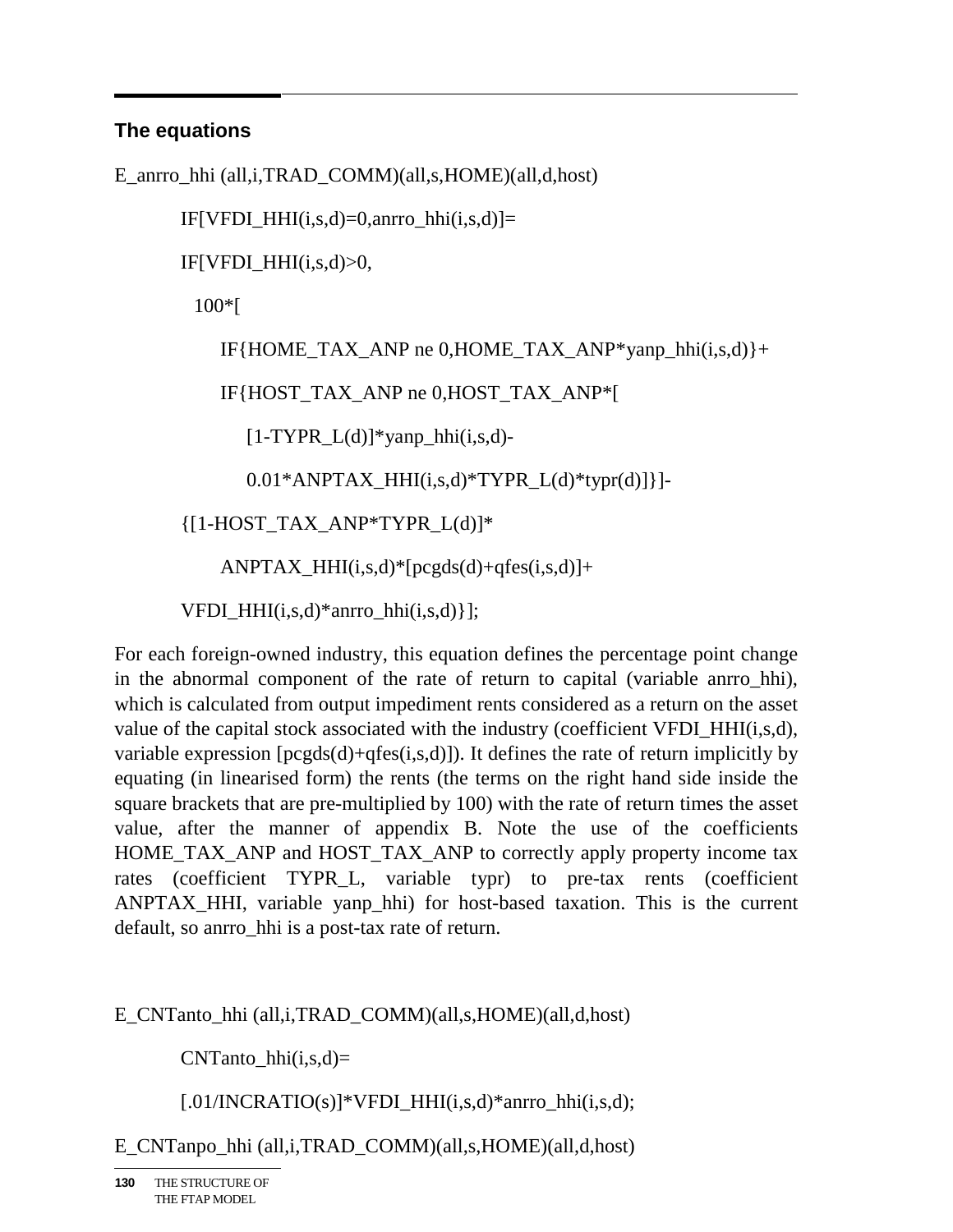$CNTanpo_hhi(i,s,d)=$ 

 $[.01/INCRATIO(s)]*[1-HOST_TAX_ANP*TYPE_L(d)]*$ 

ANPTAX\_HHI $(i,s,d)*pcgds(d);$ 

E\_CNTango\_hhi (all,i,TRAD\_COMM)(all,s,HOME)(all,d,host)

CNTango  $hhi(i,s,d)=$ 

 $[.01/INCRATION(s)]*[1-HOST_TAX_ANP*TYPE_L(d)]*$ 

ANPTAX\_HHI(i,s,d)\*qfes(i,s,d);

These three equations define, for each foreign-owned industry, the rate of return, asset price and endowment effect welfare contributions to the home region from output impediment rents. The equations basically take the terms whose sum is equated with impediment rents in equation E\_rro\_hhi:

VFDI\_HHI(i,s,d)\*anrro\_hhi(i,s,d)  $[1-HOST TAX ANP*TYPR L(d)]*ANPTAX HHI(i,s,d)*pcgds(d)$  $[1-HOST_TAX_ANP*TYPR_L(d)]*ANPTAX_HHI(i,s,d)*qfes(i,s,d)$ 

and pre-multiplies them by the factor  $[0.01/INCRATION]$  to convert them to welfare contributions.

E\_CNTanto\_h\_\_ (all,r,REG)

 $CNTanto_h$   $(r)=$ 

sum[i,TRAD\_COMM,sum[d,DEST,CNTanto\_hhi(i,r,d)]]-

 $[1/INCRATION]$ \*

sum[i,TRAD\_COMM,sum[s,HOME,

INCRATIO(s)\*CNTanto\_hhi(i,s,r)]];

 $E$  CNTanpo h (all,r,REG)

 $CNTanpo_h$   $(r)$ =

sum[i,TRAD\_COMM,sum[d,DEST,CNTanpo\_hhi(i,r,d)]]-

 $[1/INCRATION]$ \*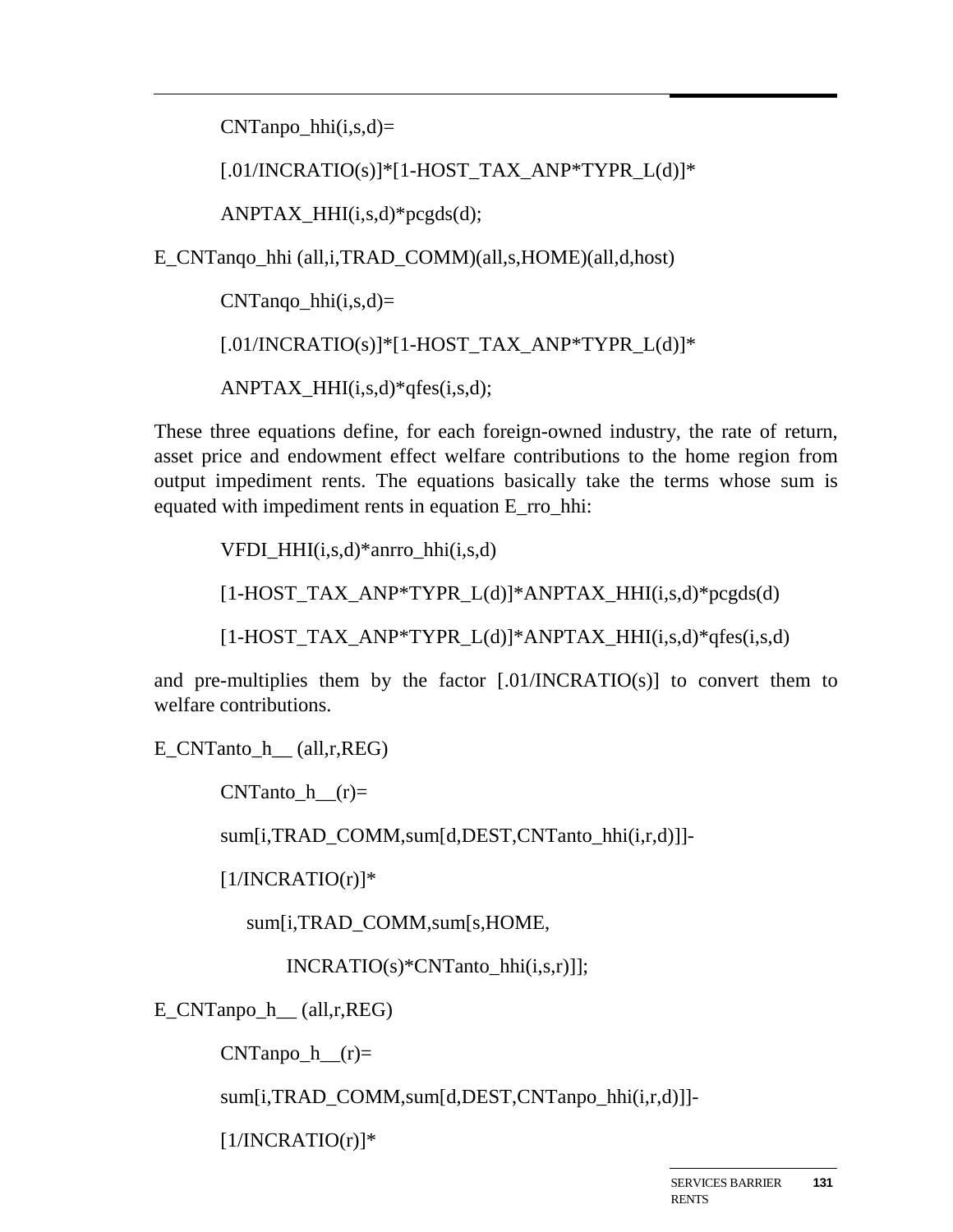sum[i,TRAD\_COMM,sum[s,HOME,

INCRATIO(s)\*CNTanpo\_hhi(i,s,r)]];

E\_CNTanqo\_h\_\_ (all,r,REG)

CNTango  $h$   $(r)=$ 

sum[i,TRAD\_COMM,sum[d,DEST,CNTango\_hhi(i,r,d)]]-

 $[1/INCRATION(r)]$ \*

sum[i,TRAD\_COMM,sum[s,HOME,

INCRATIO(s)\*CNTanqo\_hhi(i,s,r)]];

These equations define, respectively, the total rate of return, asset price and endowment effect welfare contributions from output impediment rents. Each equation involves two sums. The first is over the contributions from those rents where region r is the home region, that is, the recipient of the rents. It is a straight sum of the previous  $CNT^*$  hhi variables. The second sum is over the contributions from those rents where region r is the host region, that is, where an outflow of rents occurs. Since the previous CNT\*\_hhi variables are defined as contributions to welfare with respect to the home region, they need to be scaled in the second sum by INCRATIO(s)/INCRATIO(r) to convert them to host region contributions.

## **8.3 Income from capital impediments**

#### **Preliminaries**

Since all industry specific taxes on capital in the GTAP database are zero, capital taxes in the FTAP database represent only barriers to establishment. These must be distributed to the correct recipients, but adjustments to the tax revenue equations in the host country are not necessary because of a happy accident in the implementation sequence.

The government revenue accounting equations were taken from McDougall (1993b) during the construction of GTAPICM. These equations did not allow for industry specific capital taxes, so the revenue from such taxes was not represented in the government revenue accounting equations. When capital impediments were added, they were represented through the GTAP structure, which allowed for industry specific capital taxes but did not distinguish government and private income. It was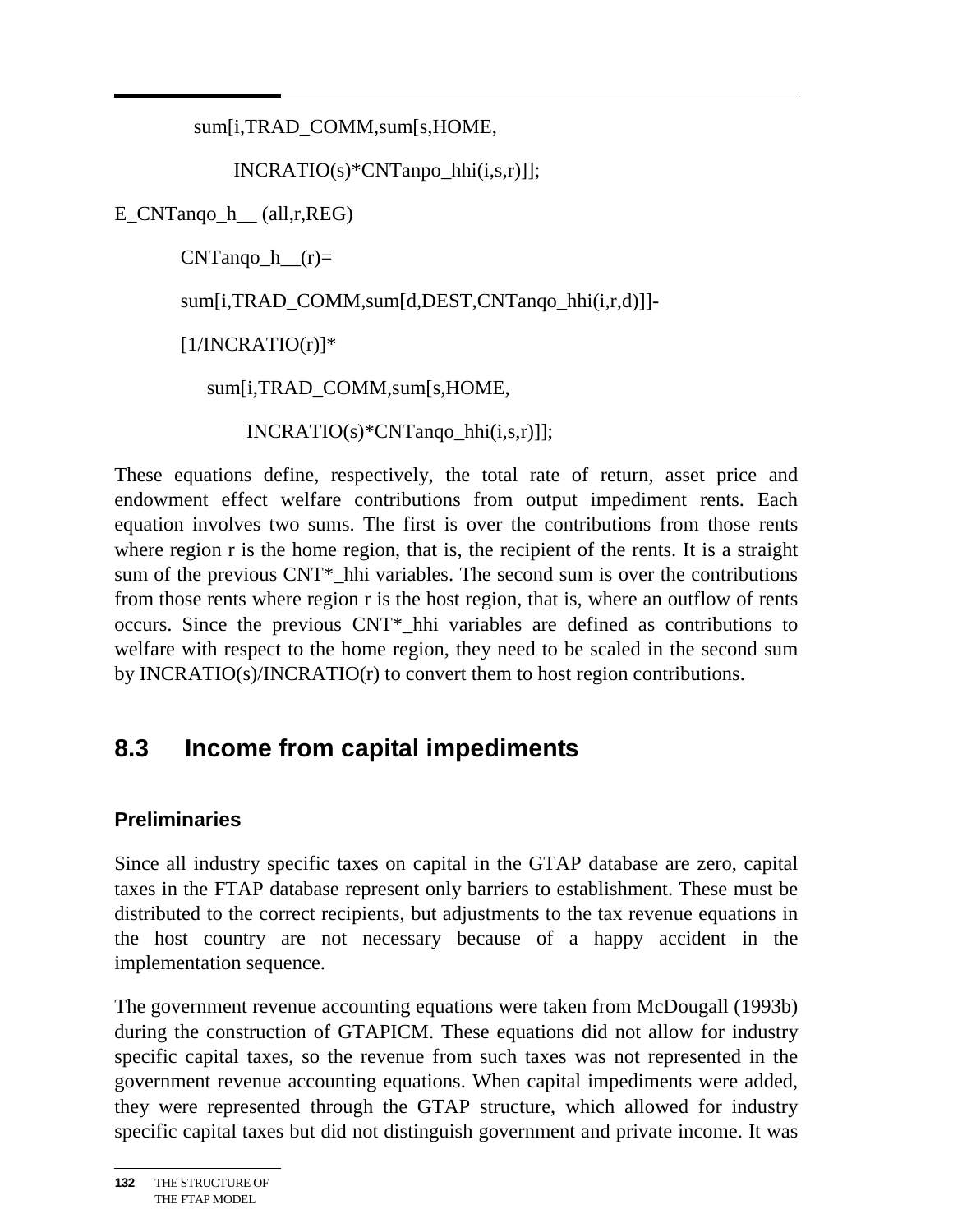thus only necessary to add the industry specific capital taxes (de facto impediment rents) to national and private income (section 8.6) without adjustment to government revenue accounting.

#### **The equations**

E\_yankr (all,r,REG)

yankr(r)=sum[j,TRAD\_COMM,yankri(j,r)];

E\_yankri (all,j,TRAD\_COMM)(all,r,REG)

 $100*$ yankri $(j,r)=$ 

 $sum{if}$ i,ENDWC\_COMM,EVFA $(i,j,r)$ \*[pfe $(i,j,r)$ +qfe $(i,j,r)$ ]-

 $VFM(i,j,r)*[rp(i,r)+qfe(i,j,r)]$ ;

These equations calculate, for each region, the change in total (variable yankr) and industry specific (variable yankri) capital impediment rents. The sum on the right hand side of equation E yankri is (100 times the change in) the industry specific capital tax revenue for industry j in region r. This is calculated as the difference between the agents' and market value of capital, the function of the sum being just to pick out the capital input (i in the single element set ENDWC\_COMM={capital}) to industry j.

Since all industry specific taxes on capital in the GTAP database are zero, the only industry specific taxes on capital in the FTAP database are those representing capital impediments. So for the present implementation of FTAP, no coefficient has been introduced to specify what portion of the capital tax revenues are impediment rents (since it is always 100 per cent). This contrasts with the case of output impediments (section 8.1).

E\_yank\_hhi (all,i,TRAD\_COMM)(all,s,HOME)(all,d,host)

 $100*$ yank\_hhi $(i,s,d)$ =EVIFAS $(i,s,d)$ \*[pfesa $(i,s,d)$ +qfes $(i,s,d)$ ]-

 $EVIFMS(i,s,d)*[rps(i,s,d)+qfes(i,s,d)];$ 

This equation defines the change in the capital impediment rents for all foreign industries (variable yank\_hhi) by industry, home region (owner) and host region (location). The expression in braces is (100 times the change in) the capital tax revenue from industry i owned by region s but operating in region d — calculated as the difference between agents' (coefficient EVIFAS(i,s,d), variable expression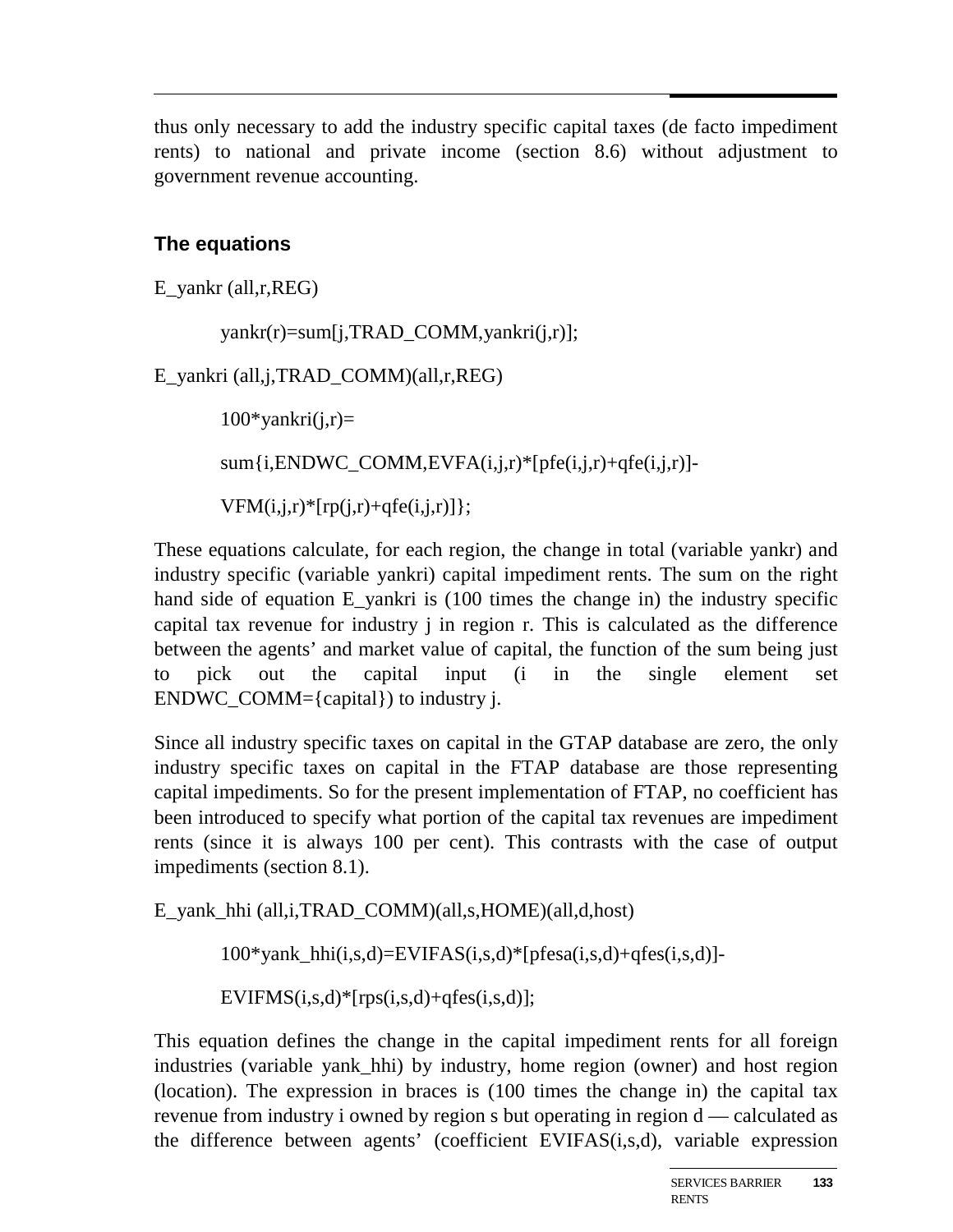pfesa(i,s,d)+qfes(i,s,d)) and market (coefficient EVIFMS(i,s,d), variable expression  $rps(i,s,d)+qfes(i,s,d)$ ) values of capital.

 $E_y$ ank\_h\_\_ (all,r,REG)

yank\_h\_(r)=

IF{HOME\_TAX\_ANK ne 0,

HOME\_TAX\_ANK\*{

sum[i,TRAD\_COMM,sum[d,DEST,yank\_hhi(i,r,d)]]-

 $sum[i,TRAD_COMM, sum[s, HOME, yank_h]h(i,s,r)]$ }}+

IF{HOST\_TAX\_ANK ne 0,

HOST TAX ANK\*{

sum[i,TRAD\_COMM,sum[d,DEST,

 $[1-TYPR_L(d)]$ \*yank\_hhi $(i,r,d)$ -

 $0.01*ANKTAX_HHI(i,r,d)*TYPR_L(d)*type(d)]$ ]-

sum[i,TRAD\_COMM,sum[s,HOME,

 $[1-TYPR_L(r)]$ \*yank\_hhi $(i,s,r)$ -

 $0.01*ANKTAX_HHI(i,s,r)*TYPR_L(r)*typr(r)]$ };

This equation defines the net change in income for region r (variable yank  $h_{(r)}$ ) from capital impediment rents of industries owned by region r but operating abroad and industries located in region r but owned by foreigners. It is in this equation that the taxation of rents in the home versus host country is determined. The first IF covers taxation in the home country, while the second IF covers taxation in the host country. In current applications, setting coefficient HOST\_TAX\_ANK equal to 1 and coefficient HOME\_TAX\_ANK equal to 0 activates host-based taxation. This is consistent with the treatment of FDI income arising from normal returns to capital (section 4.7).

In the first IF statement, income flows in yank\_hhi are just summed, while in the second IF statement the property income tax rate is deducted prior to summing (hence the 1-TYPR\_L terms). There are two terms contributing to each income flow under host-based taxation. The terms involving yank\_hhi are the effects of changes in pre-tax rents on income received by the home country. The terms involving typr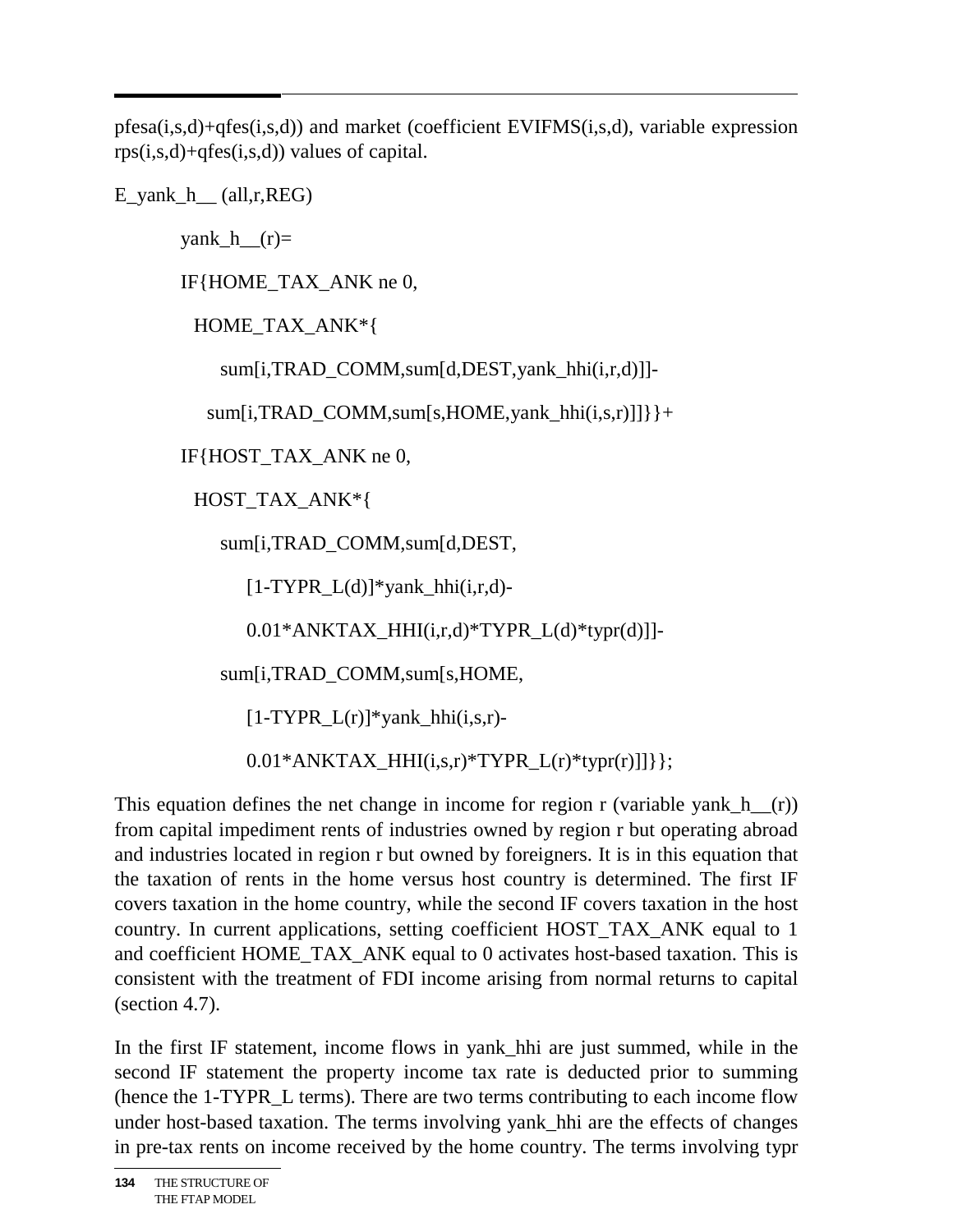are the effects of changes in host country property income tax rates on income received by the home country. The coefficient ANKTAX\_HHI ('AN' — abnormal returns; 'KTAX' — represented as capital tax revenue) is the pre-tax capital impediment rents. It equals the capital tax revenue — calculated as the difference of agents' (coefficient EVIFAS) and market (coefficient EVIFMS) values of capital.

Note that within each IF statement, there are two sums. The first has region r as home region. It captures the income coming to region r from industries owned by region r but operating abroad. The second sum has region r as host region and captures the income outflow from region r due to the repatriation of rents by foreigners.

# **8.4 Welfare effects of income from capital impediments**

## **Preliminaries**

As described in appendix B, each foreign income flow gives rise to three welfare contribution terms — rate of return, asset price and endowment effects. The equations in this section are the implementation of these effects for capital impediment rents.

## **The equations**

```
E_anrrk_hhi (all,i,TRAD_COMM)(all,s,HOME)(all,d,host)
```

```
IF[VFDI_HHI(i,s,d)=0,anrrk_hhi(i,s,d)]=
```
IF[VFDI  $HHI(i,s,d) > 0$ ,

100\*[

```
IF{HOME_TAX_ANK ne 0,HOME_TAX_ANK*yank_hhi(i,s,d)}+
```
IF{HOST\_TAX\_ANK ne 0,

HOST\_TAX\_ANK\*{

 $[1-TYPR_L(d)]$ \*yank\_hhi $(i,s,d)$ -

```
0.01*ANKTAX_HHI(i,s,d)*TYPR_L(d)*typr(d)}]-
```
{[1-HOST\_TAX\_ANK\*TYPR\_L(d)]\*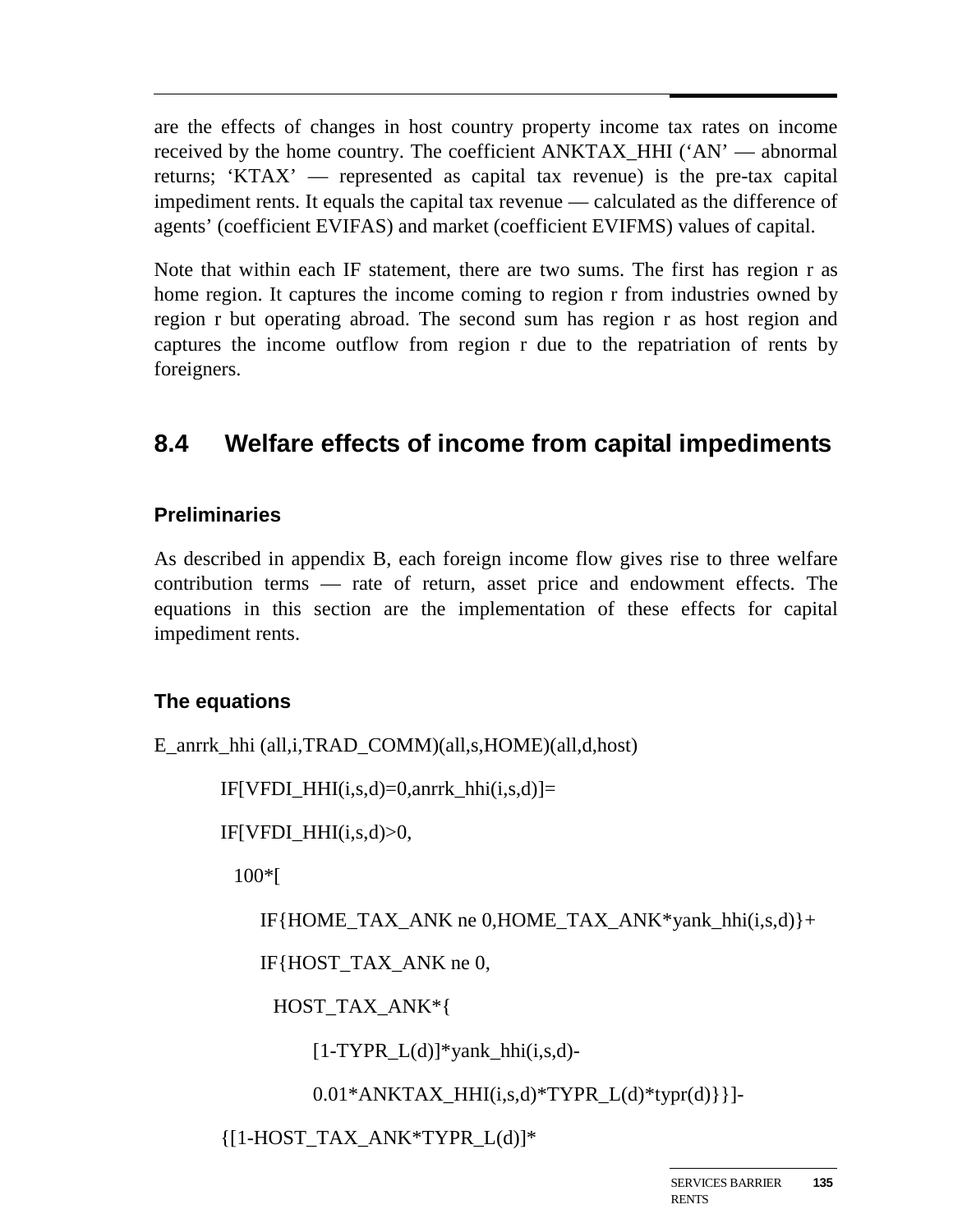$ANKTAX_HHI(i,s,d)*[pcgds(d)+qfes(i,s,d)]+$ 

VFDI\_HHI $(i,s,d)*anrk_hhi(i,s,d)}$ ];

For each foreign-owned industry, this equation defines the percentage point change in the abnormal component of the rate of return to capital (variable anrrk\_hhi), which is calculated from capital impediment rents considered as a return on the asset value of the capital stock associated with the industry (coefficient VFDI\_HHI(i,s,d), variable expression  $[\text{pcgds}(d) + q \text{fes}(i,s,d)]$ ). It defines the rate of return implicitly by equating (in linearised form) the rents (the terms on the right hand side inside the square brackets that are pre-multiplied by 100) with the rate of return times the asset value, after the manner of appendix B. Note the use of the coefficients HOME\_TAX\_ANK and HOST\_TAX\_ANK to correctly apply property income tax rates (coefficient TYPR\_L, variable typr) to pre-tax rents (coefficient ANKTAX HHI, variable yank hhi) for host-based taxation. This is the current default, so anrrk\_hhi is a post-tax rate of return.

E\_CNTanrr\_hhi (all,i,TRAD\_COMM)(all,s,HOME)(all,d,host)

CNTanrr  $hhi(i,s,d)=$ 

 $[0.01/\text{INCRATION}$ (s)]\*VFDI\_HHI(i,s,d)\*anrrk\_hhi(i,s,d);

E\_CNTanpk\_hhi (all,i,TRAD\_COMM)(all,s,HOME)(all,d,host)

CNTanpk  $hhi(i,s,d)=$ 

 $[0.01$ /INCRATIO(s)]\* $[1-HOST_TAX_ANK*TYPR_L(d)]*$ 

ANKTAX\_HHI(i,s,d)\*pcgds(d);

E\_CNTanend\_hhi (all,i,TRAD\_COMM)(all,s,HOME)(all,d,host)

 $CNTanend_hhi(i,s,d)=$ 

 $[.01/INCRATION(s)]*[1-HOST_TAX_ANK*TYPE_L(d)]*$ 

ANKTAX\_HHI(i,s,d)\*qfes(i,s,d);

These three equations define, for each foreign-owned industry, the rate of return, asset price and endowment effect welfare contributions to the home region from capital impediment rents. The equations basically take the terms whose sum is equated with impediment rents in equation E\_rrk\_hhi:

VFDI\_HHI(i,s,d)\*anrrk\_hhi(i,s,d)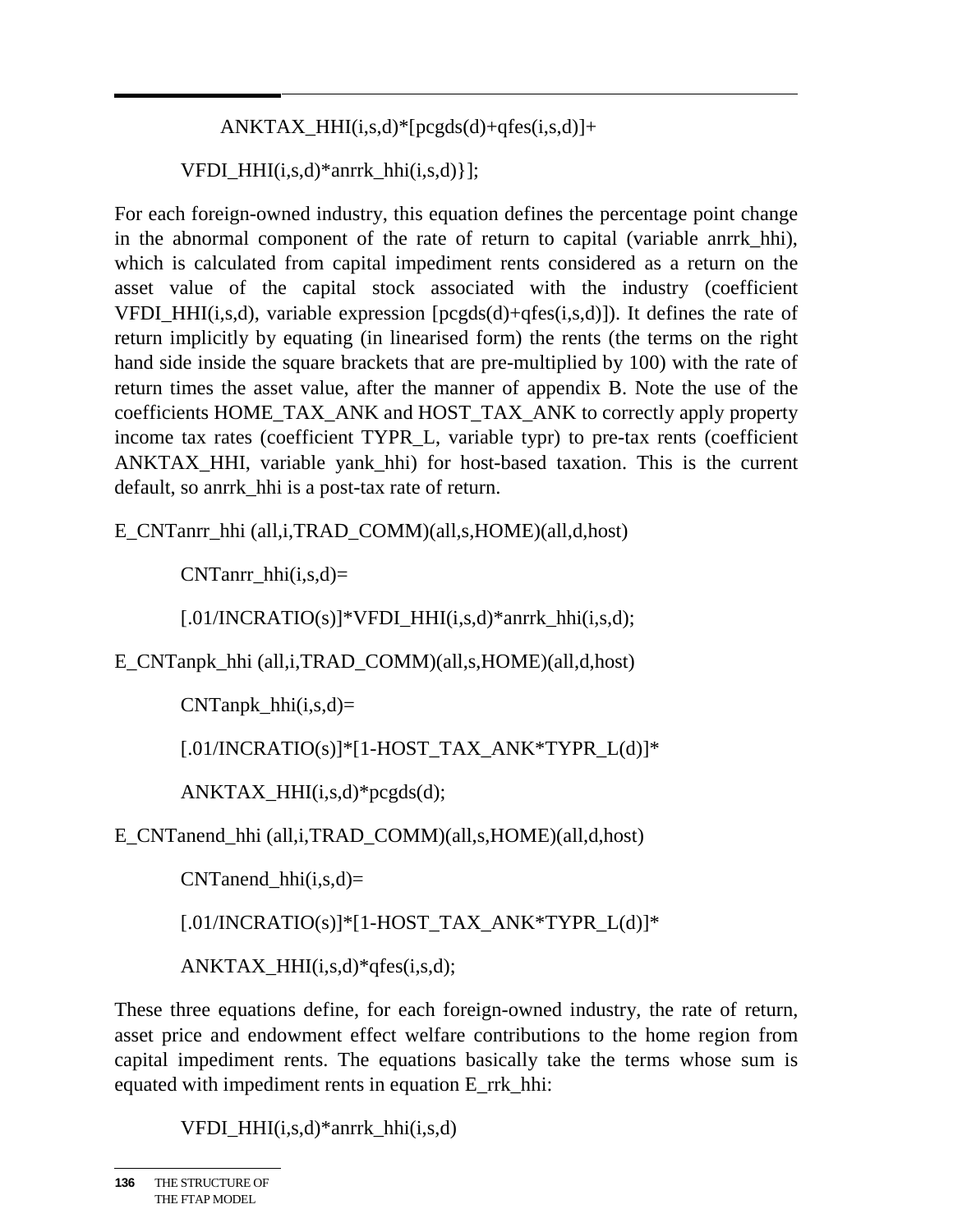$[1-HOST_TAX_ANK*TYPR_L(d)]*ANKTAX_HHI(i,s,d)*pcgds(d)$ 

 $[1-HOST_TAX_ANK*TYPR_L(d)]*ANKTAX_HHI(i,s,d)*qfs(i,s,d)$ 

and pre-multiplies them by the factor  $[0.01/INCRATION(S)]$  to convert them to welfare contributions.

E\_CNTanrr\_h\_  $\text{(all,r,REG)}$ 

CNTanrr $h$  (r)=

sum[i,TRAD\_COMM,sum[d,DEST,CNTanrr\_hhi(i,r,d)]]-

 $[1/INCRATION]$ \*

sum[i,TRAD\_COMM,sum[s,HOME,

 $INCRATION(s)*CNTanrr$  hhi $(i,s,r)$ ]];

 $E_CNTanpk_h$  (all,r,REG)

 $CNTanpk_h$ \_(r)=

sum[i,TRAD\_COMM,sum[d,DEST,CNTanpk\_hhi(i,r,d)]]-

 $[1/INCRATION(r)]$ \*

sum[i,TRAD\_COMM,sum[s,HOME,

INCRATIO(s)\*CNTanpk\_hhi(i,s,r)]];

 $E$  CNTanend h (all,r,REG)

CNTanend $h$  (r)=

sum[i,TRAD\_COMM,sum[d,DEST,CNTanend\_hhi(i,r,d)]]-

 $[1/INCRATION]$ \*

sum[i,TRAD\_COMM,sum[s,HOME,

INCRATIO(s)\*CNTanend\_hhi(i,s,r)]];

These equations define, respectively, the total rate of return, asset price and endowment effect welfare contributions from capital impediment rents. Each equation involves two sums. The first is over the contributions from those rents where region r is the home region, that is, the recipient of the rents. It is a straight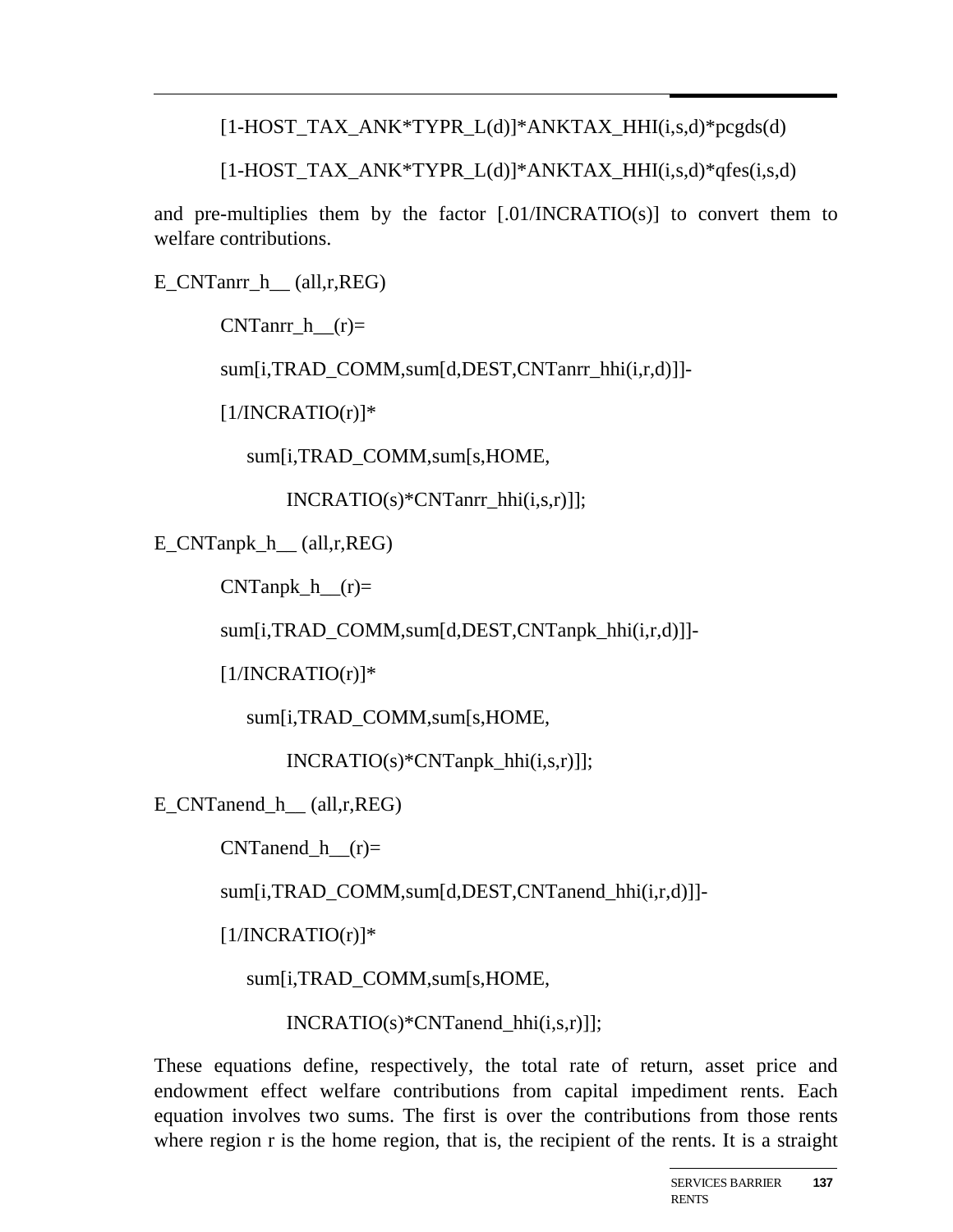sum of the previous CNT\*\_hhi variables. The second sum is over the contributions from those rents where region r is the host region, that is, where an outflow of rents occurs. Since the previous CNT\*\_hhi variables are defined as contributions to welfare with respect to the home region, they need to be scaled in the second sum by INCRATIO(s)/ INCRATIO(r) to convert them to host region contributions.

## **8.5 Income from export impediments**

#### **Preliminaries**

Barriers to ongoing operations are represented as export taxes as well as output taxes, as they may inhibit both the operation of foreign firms in the domestic market and the operation of foreign firms exporting into the domestic market.

The magnitude of the export tax is determined by the size of the barriers to ongoing operation in the destination region.

The representation as an export tax in the source region rather than an import tariff in the destination region (that imposes the barrier) automatically directs the impediment rents (captured in the export tax revenue) to the home region.<sup>3</sup>

The portion of export tax revenue that is impediment rents is taxed at the property income tax rate. The post-tax value is transferred from government revenue to private income through a government transfer variable already in the model from the GTAPICM extension. Thus no adjustment to government revenue accounting equations is necessary to account for export taxes that are de facto private income.

### **The equations**

 $E_d_\text{ughr}$  (all, r, REG)

 $d_\text{ughr}(r) = d_\text{ughr}(r) +$ 

sum[i,TRAD\_COMM,sum[d,DEST,

 $(1-SHXTAXD(i,r,d))^*$ 

 $\{VXWD(i,r,d)*(pfb(i,r,d)+qxs(i,r,d)\}-$ 

 $\overline{a}$ 

 $3$  This is identical to the representation of the Multifibre Arrangement in the GTAP database.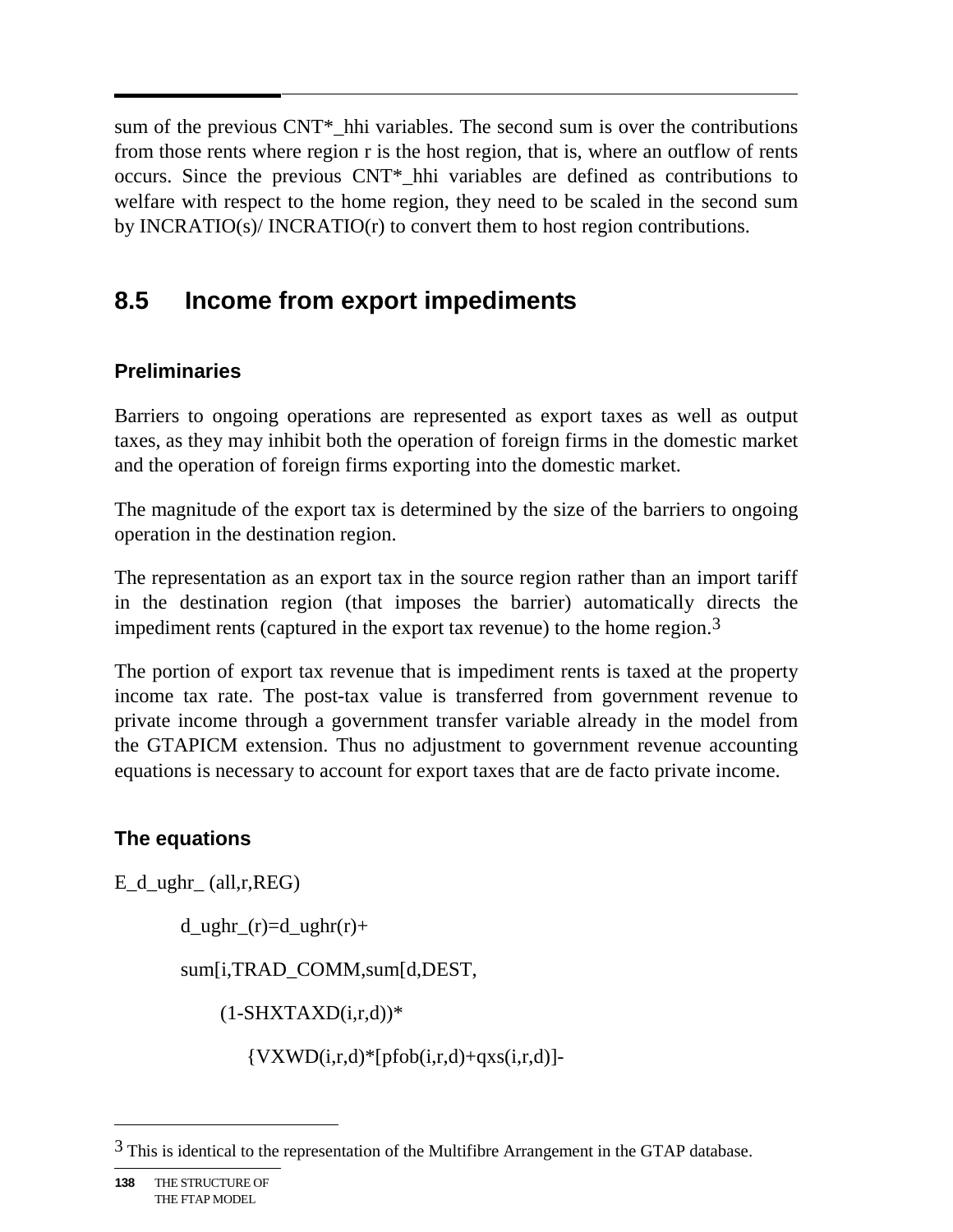```
VXMD(i,r,d)*[pxs(i,r,d)+qxs(i,r,d)] -
100*XTAXD(i,r,d)*c_SHXTAXD(i,r,d)];
```
This equation determines the government to private transfers necessitated by the impediment rents contained within export tax revenues.

The GTAPICM equations HHOLD\_INCOME and GOVT\_CURRNT\_OUTLS have two variables associated with them — ughr and d\_ughr — which permit transfers from government revenue to private income to occur. The first variable is a percentage change variable (linked to the nominal household pre-transfer income variable yhvr and an exogenous shift variable fughr), the second a change variable. To permit the transfer of endogenously determined amounts of revenue, d\_ughr is replaced throughout the model code with d\_ughr\_. Equation E\_d\_ughr\_ sets d\_ughr\_ equal to d\_ughr plus the endogenous component of transfers, which is the proportion of export tax revenue representing post-tax impediment rents. Thus d\_ughr continues to fulfil its role as an exogenous transfer variable.

Tax revenues on exports of commodity i from region r to region d (coefficient  $XTAXD(i,r,d)$  are calculated in linearised form in equation E d ughr as world (coefficient VXWD(i,r,d), variable expression  $p fob(i,r,d) + q x s(i,r,d)$ ) minus market (coefficient VXMD(i,r,d), variable expression  $pxs(i,r,d)+qxs(i,r,d)$  values of exports. The proportion of export tax revenue that is genuine is specified by the coefficient SHXTAXD. In the current FTAP database, all export taxes on the primary and secondary commodities are genuine, while all export taxes on the tertiary commodity are impediment rents. Therefore, SHXTAXD is constant at 1 for the primary and secondary commodities, and is equal to the property income tax rate for the tertiary commodity, thus:

FORMULA (Initial) (all,i,TRAD\_COMM)(all,s,SOURCE)(all,d,DEST)

 $SHXTAXD(i,s,d)=1-IF[\$POS(i,TRAD\_COMM)=3,1-TYPR\_L(s)];$ 

EQUATION E\_c\_SHXTAXD

(all,i,TRAD\_COMM)(all,s,SOURCE)(all,d,DEST)

c\_SHXTAXD $(i,s,d)=0.01*$ TYPR\_L $(s)*$ typr $(s);$ 

In contrast to output and capital impediment rents (sections 8.1 and 8.3, respectively), the export impediment rents are taxed in the home (source) rather than host (destination) region (note the s region specifier on the right hand side of equation E\_c\_SHXTAXD). However, if it is reasonable to represent impediments as export taxes, this assumption about taxes on the impediment rents seems the only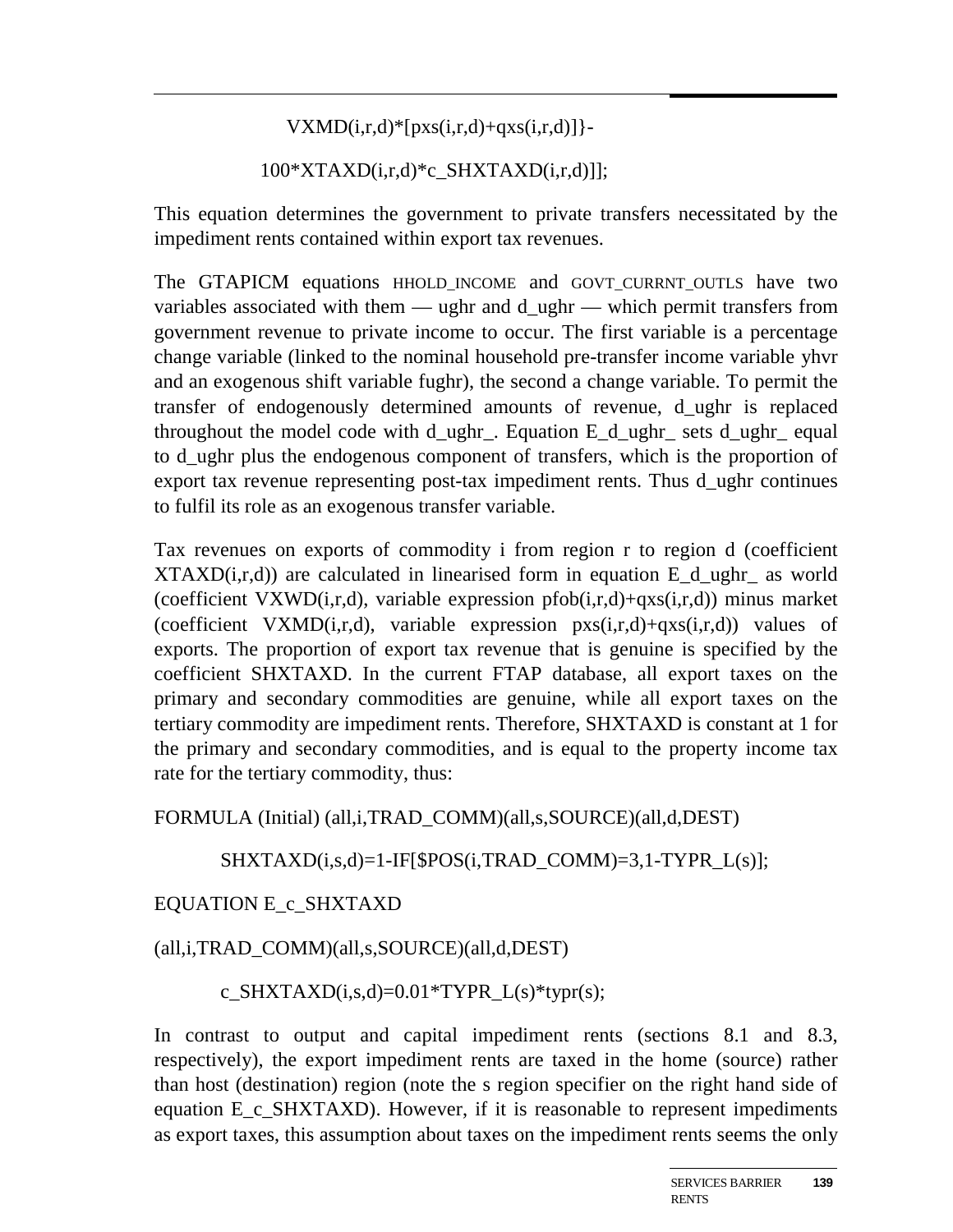reasonable one. The export impediment rents are generated within the home region rather than within the host region, so how would the host region taxation system access them?

## **8.6 National income equations**

#### **Preliminaries**

In section 4.7 it was indicated that certain GTAPICM income accounting equations need to be modified each time new foreign income terms are added, and that the final form of these equations would be presented in this section after the addition of all international income flows.

#### **The equations**

NATL\_INCOME  $#$  national income, by region  $# (all,r,REG)$ 

YCR(r)\*[y\_r(r)*-incomeslack(r)*]  $= YFNT(r)*yfn(r) + YCR(r)*qyir(r)+$ *100\*yankr(r)+100\*yank\_h\_\_(r)+ 100\*yanpr(r)+100\*yanp\_h\_\_(r)+* + YCITR(r)\*y\_r(r) + GRCOMT(r)\*rc(r) + 100\*yfdi\_h\_(r); PROPY\_INCOME # property income, by region # (all,r,REG)

YCHHPPR(r)\*yhpr(r) =*100\*yankr(r)+100\*yank\_h\_\_(r)+*

*100\*yanpr(r)+100\*yanp\_h\_\_(r)+*

 $YCEQR(r)*yer(r) + YCHHDPR(r)*qyhir(r) + YCHHITR(r)*yhat(r) +$ 

*100\*yfdi\_h\_\_(r)*;

These equations, without the italicised terms, were introduced in the GTAPICM extension (chapter 3). FDI income, and output and capital impediment rents, must be added to both equations. FDI income is easy  $-$  just add the yfdi $_h$  term (defined by equation E\_yfdi\_h\_ in section 4.7) to each equation. The impediment rents are subtler, but the construction of the equations is best conceived as follows.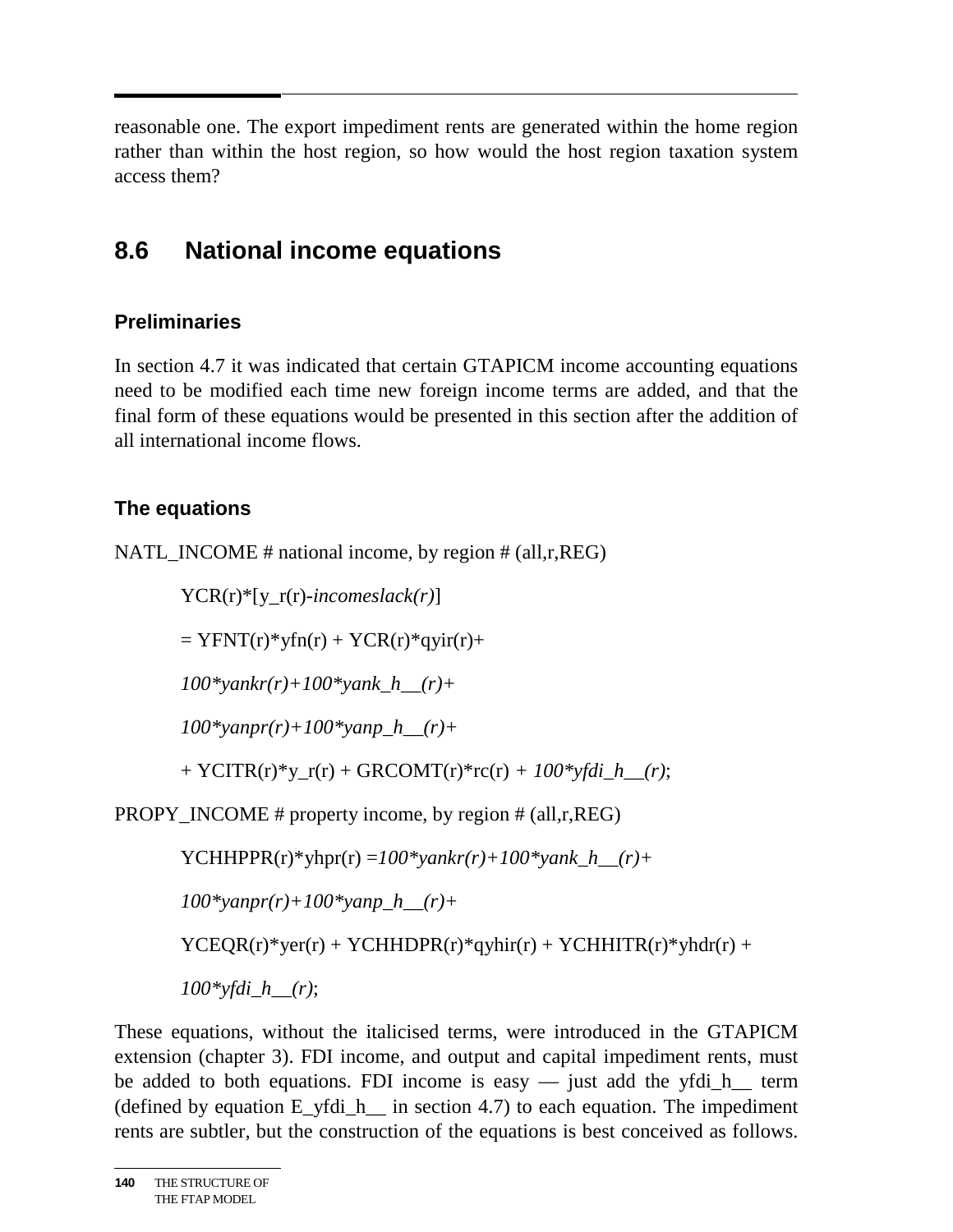All impediment rents generated in a region (variable yanpr for output, variable yankr for capital) are added to income. Then the impediment rents that are gained (lost) from investment abroad (to foreign investors) are added to (subtracted from) income. The variables yanp h<sub>er</sub> and yank h<sub>er</sub> represent the net value of these gains and losses for output and capital impediment rents, respectively.

The slack variable incomeslack, familiar from original GTAP, is added to allow partial equilibrium closures to be used with FTAP if desired.

E\_yoit (all,r, $REG$ ) yoit(r)=

IF{HOST\_TAX\_ANP ne 0,

HOST\_TAX\_ANP\*{

-sum[i,TRAD\_COMM,sum[d,DEST,

 $[1-TYPR_L(d)]$ \*yanp\_hhi $(i,r,d)$ -

0.01\*ANPTAX\_HHI(i,r,d)\*TYPR\_L(d)\*typr(d)]]

+sum[i,TRAD\_COMM,sum[s,HOME,

 $[2-TYPR_L(r)]$ \*yanp\_hhi(i,s,r)-

 $0.01*$ ANPTAX\_HHI $(i,s,r)*$ TYPR\_L(r)\*typr(r)]]}};

E\_ykit (all,r, $REG$ ) ykit(r)=

IF{HOST\_TAX\_ANK ne 0,

HOST\_TAX\_ANK\*{

-sum[i,TRAD\_COMM,sum[d,DEST,

 $[1-TYPR_L(d)]$ \*yank\_hhi $(i,r,d)$ -

 $0.01*ANKTAX_HHI(i,r,d)*TYPR_L(d)*typr(d))]$ 

+sum[i,TRAD\_COMM,sum[s,HOME,

 $[2-TYPR_L(r)]$ \*yank\_hhi $(i,s,r)$ -

```
0.01*ANKTAX_HHI(i,s,r)*TYPR_L(r)*typr(r)]};
```
E\_yhprtax # property income which is taxed  $# (all,r,REG)$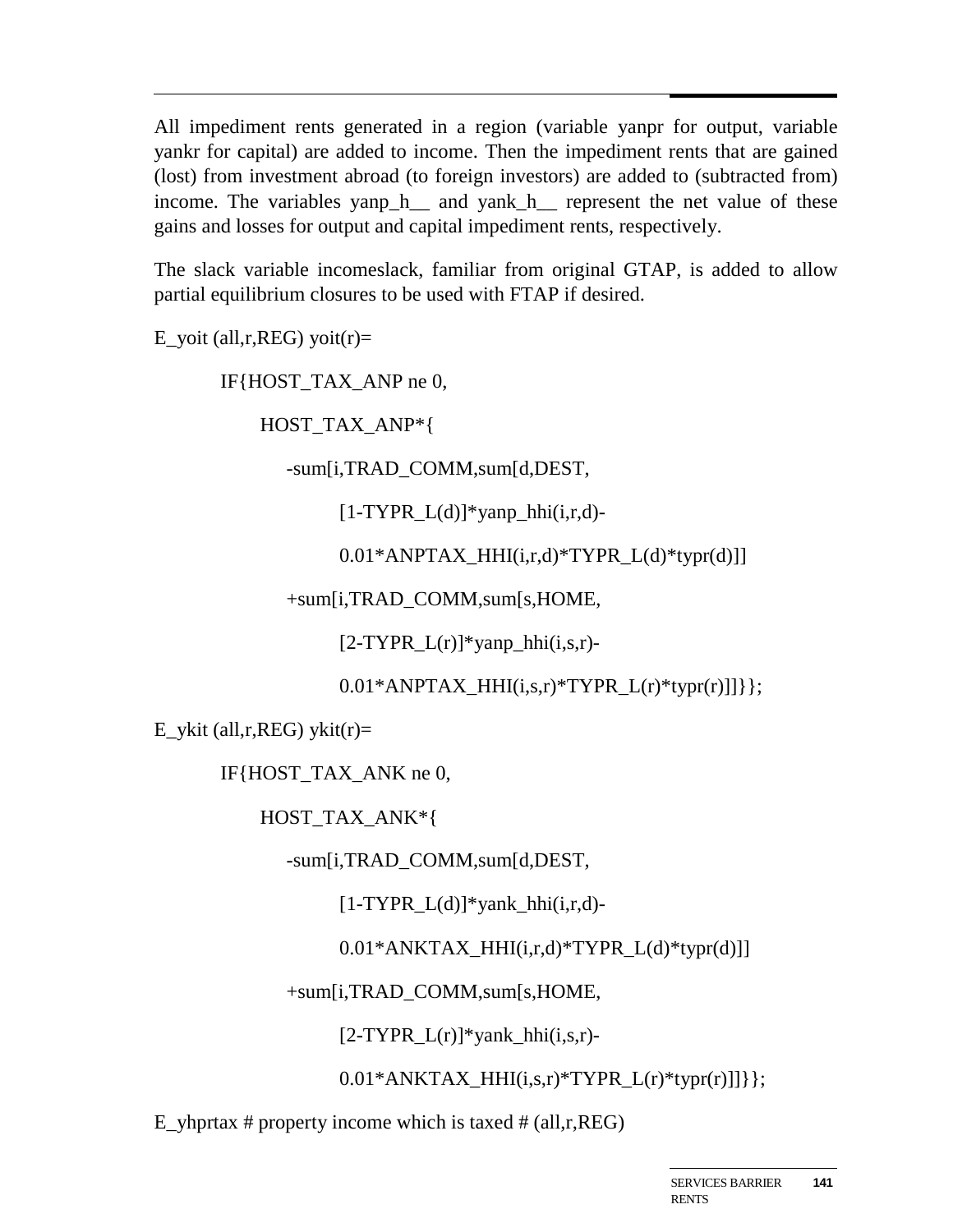$YCHHPPRTAX(r)*yhprtax(r)=$ 

#### $YCHHPPR(r)*vhpr(r)+100*[voit(r)+vkit(r)-vfdi_h(r)];$

The first two equations determine adjustments (variables yoit and ykit) that must be made to property income before it is taxed in order to eliminate double taxation of output and capital impediment rents, respectively. Note that both yoit and ykit are zero under home-based taxation of impediments. But when impediment rents are taxed in the host region, yoit and ykit must be added to property income to determine the correct property income tax base (coefficient YCHHPPRTAX, variable yhprtax). The third equation calculates this property income tax base by subtracting FDI income (which is taxed in the host region — see section 4.7) from total property income (coefficient YCHHPPR, variable yhpr) and then adding the adjustments for output and capital impediment rents.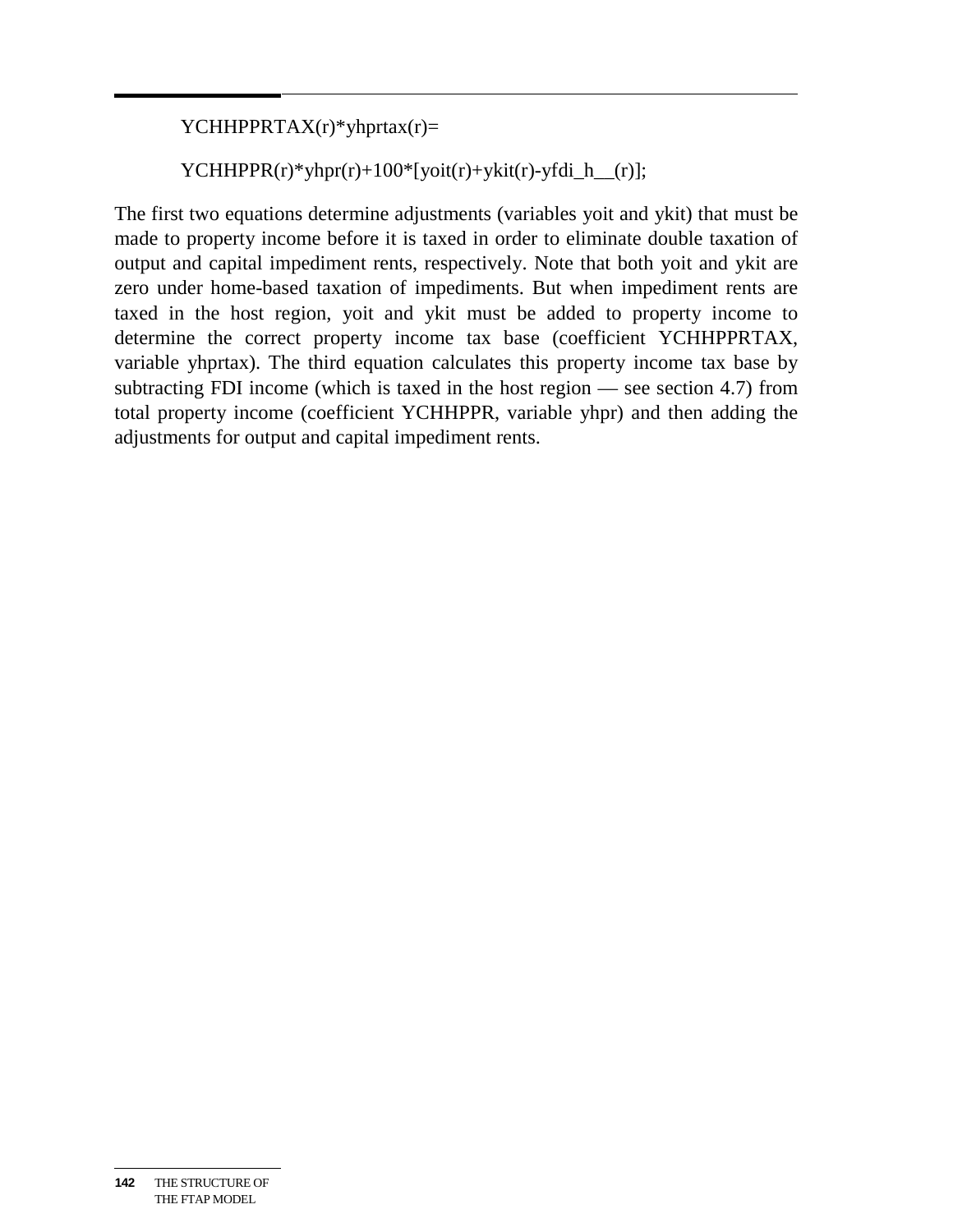# 9 Miscellaneous equations

This section captures all the leftovers — equations such as definitions, equations that perform checking functions on income accounting, or equations that merely make some results easy to view.

Section 9.1 covers the equations for GTAPICM.

Some of the variable definitions introduced in GTAPICM required modification if they were to be valid for FTAP. Sometimes these modifications were done, sometimes not, depending on which variable definitions were found useful when analysing FTAP policy simulations. Where relevant, the required or actual change to a GTAPICM equation is indicated by a bold GEMPACK comment alongside the equation name. Section 9.2 lists the adaptations for FTAP of GTAPICM definitions.

Section 9.3 lists other miscellaneous FTAP equations, grouped according to their functions.

## **9.1 Miscellaneous equations for GTAPICM**

There are a number of miscellaneous equations that form part of the ICM extension. These specify definitional variables that are not used in the behavioural equations of the model, but which are useful when interpreting simulation results.

This group of equations begins with four equations that define firms' demand for endowment commodities in each region:

E\_qfel (all,l,LABOR)(all,j,PROD\_COMM)(all,r,REG)

 $qfel(1, j, r) = qfe(1, j, r);$ 

E\_qfek (all,j,PROD\_COMM)(all,r,REG)

 $qfek(j,r) = sum(k, ENDWC\_COMM, qfe(k,j,r));$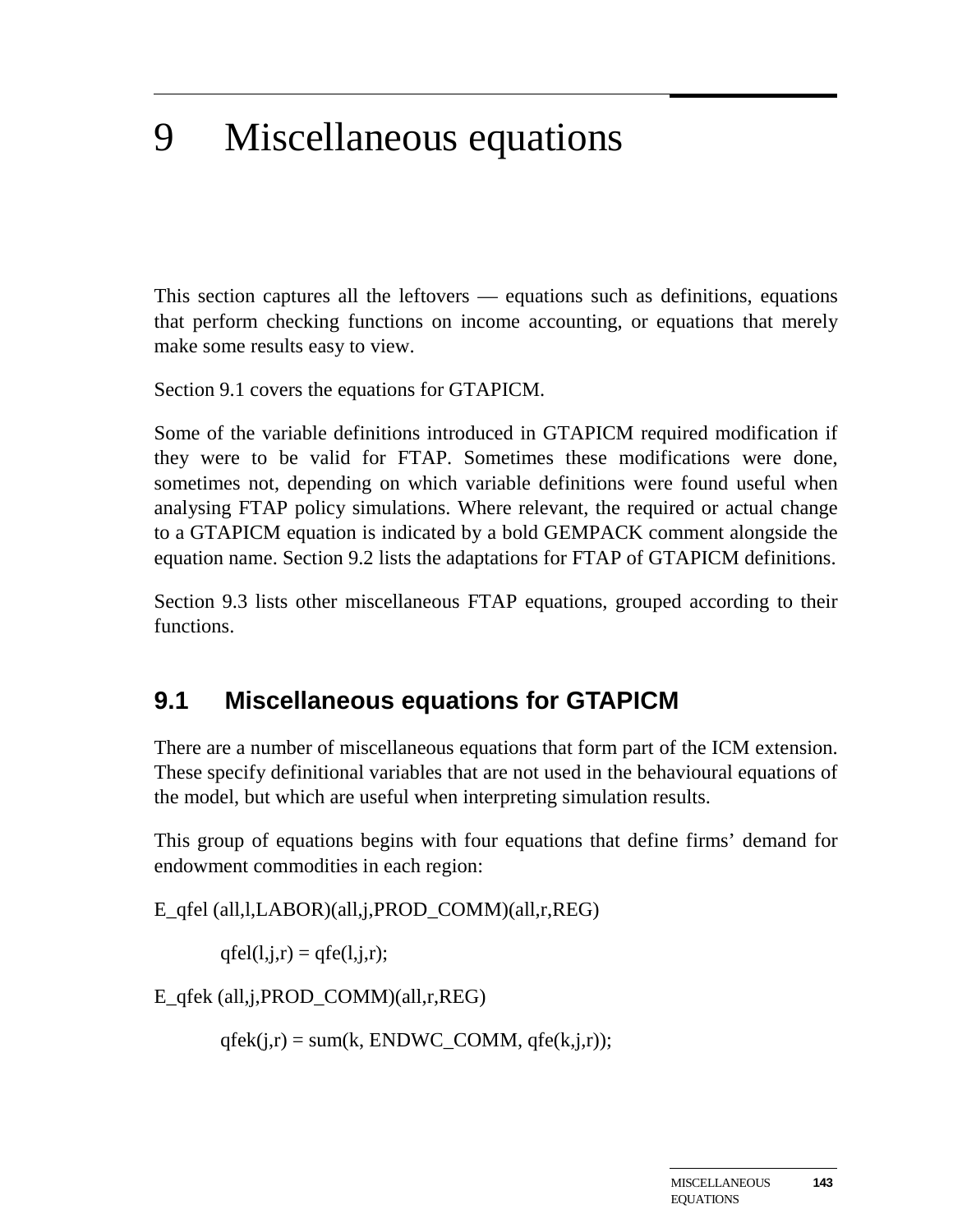E qfen (all,j,PROD COMM)(all,r,REG)

 $qfen(j,r) = sum(n, LAND, qfe(n,j,r));$ 

E\_qfenr (all,j,PROD\_COMM)(all,r,REG)

 $qfenr(j,r) = sum(nr, NATRES, qfe(nr,j,r);$ 

where qfel $(l,j,r)$ , qfek $(j,r)$ , qfen $(j,r)$  and qfenr $(j,r)$  is the demand for labour, capital, land and natural resources, respectively, by industry j in region r, and PROD COMM is the set of produced commodities.

Equation E wr defines the real post-tax wage rate in each region wr(r) as the nominal post-tax wage rate deflated by the price index for private household consumption in each region:

E wr (all, r, REG)

 $wr(r) = w(r)$  - ppriv(r);

Value added in each region qvar(r) is a share-weighted sum of value added in all industries in each region, as defined by equation E\_qvar:

E\_qvar **! Altered in section 9.2 !**

 $(all,r,REG)$ 

sum(j,PROD\_COMM,  $VVA(j,r)*qvar(r) =$ 

sum(i,PROD\_COMM, VVA(i,r)\*qva(i,r));

where  $VVA(j,r)$  is the coefficient form of the agent's (or post-tax) price value of value added in industry  $\mathbf i$  in region r, and  $\mathbf q$ va $(\mathbf i, \mathbf r)$  is the quantity of value added in industry i in region r.

Equation GDPFACTCOST defines gross domestic product at factor cost in each region gdpfc(r), as the share-weighted sum of all factor income in each region: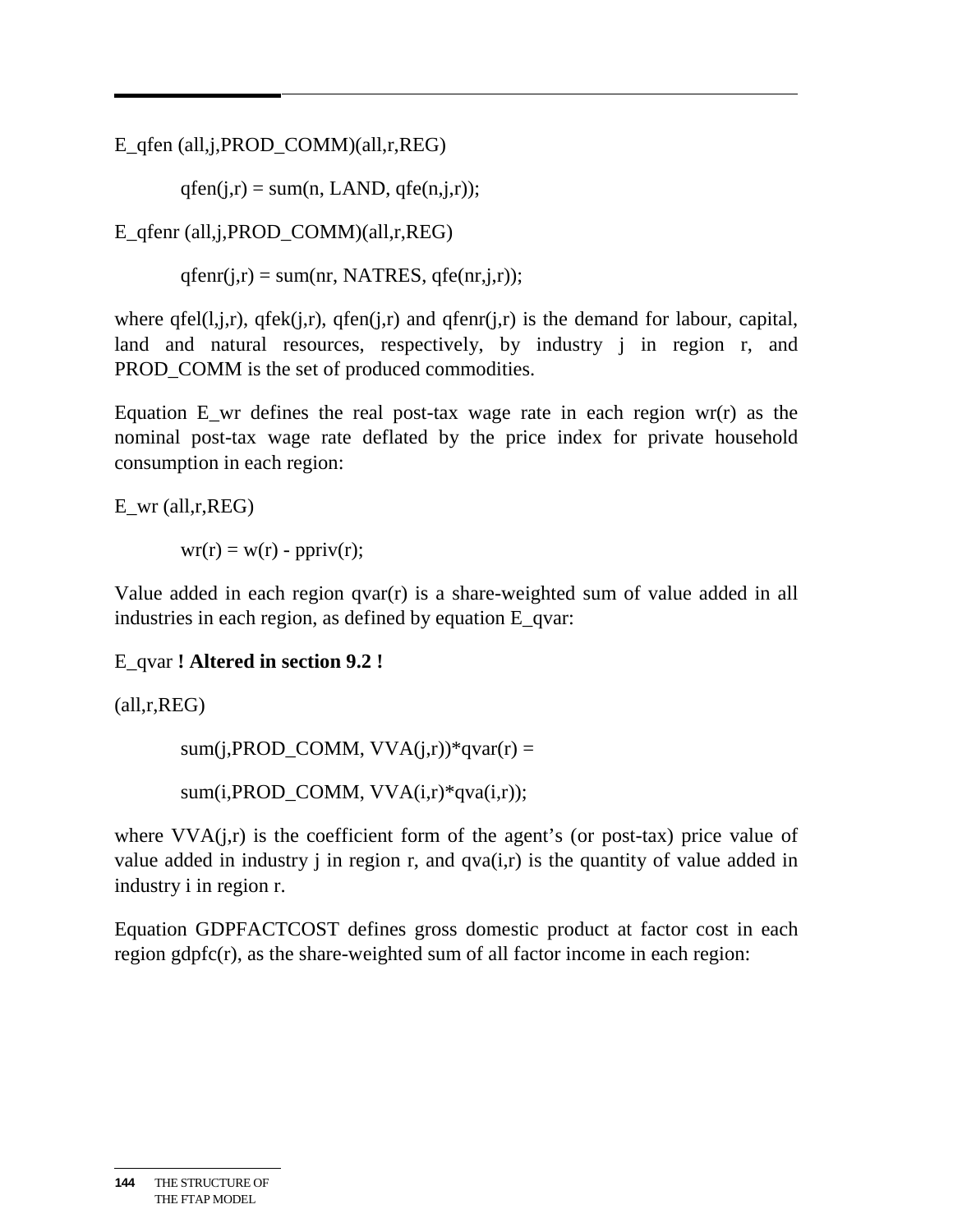GDPFACTCOST (all,r,REG)

 $gdpfc(r) =$  $SLGDP(r)*(w(r) + lt(r)) +$  $sum(i,TRAD\_COMM, SKGDP(i,r)*(rp(i,r) + kk(i,r))) +$  $SMGDP(r)*(rm(r) + mt(r)) + SNGDP(r)*(nrp(r) + nru(r));$ 

where  $SLGDP(r)$ ,  $SMGDP(r)$  and  $SNGDP(r)$  are coefficients representing the market (or pre-tax) price share of labour income, land income and natural resource income, respectively, in gross domestic product at factor cost in region r, and SKGDP(i,r) is a coefficient representing the market (or pre-tax) price share of capital income from industry i in region r, in gross domestic product at factor cost in region r.

National consumption expenditure in each region ecr(r) is the sum of private household consumption expenditure and government consumption expenditure in each region, as defined by equation NATL\_CONSN\_EXPRE:

NATL\_CONSN\_EXPRE (all,r,REG)

 $EPCSR(r)*ecr(r) =$  $PRIVEXP(r)*yp(r) + GOVEXP(r)*zg(r);$ 

The national savings ratio in each region is defined by the equation NAT\_SAVINGS:

NAT\_SAVINGS (all,r,REG)

 $YCR(r)*qysr(r) + SVR(r)*y_r(r) =$ 

 $YCHHDPR(r)*qyhsr(r) + SVT(r)*yhdr(r) +$ 

 $RCGVR(r)*qrgsr(r) + SPGVR(r)*rgr(r);$ 

where  $qysr(r)$  is the (absolute change in the) ratio of savings to income in region r. Thus, the change in national savings in each region (the left side of equation NAT\_SAVINGS) is made up of the change in household savings in each region (the first and second terms on the right hand side) plus the change in government savings in each region (the third and fourth terms on the right hand side).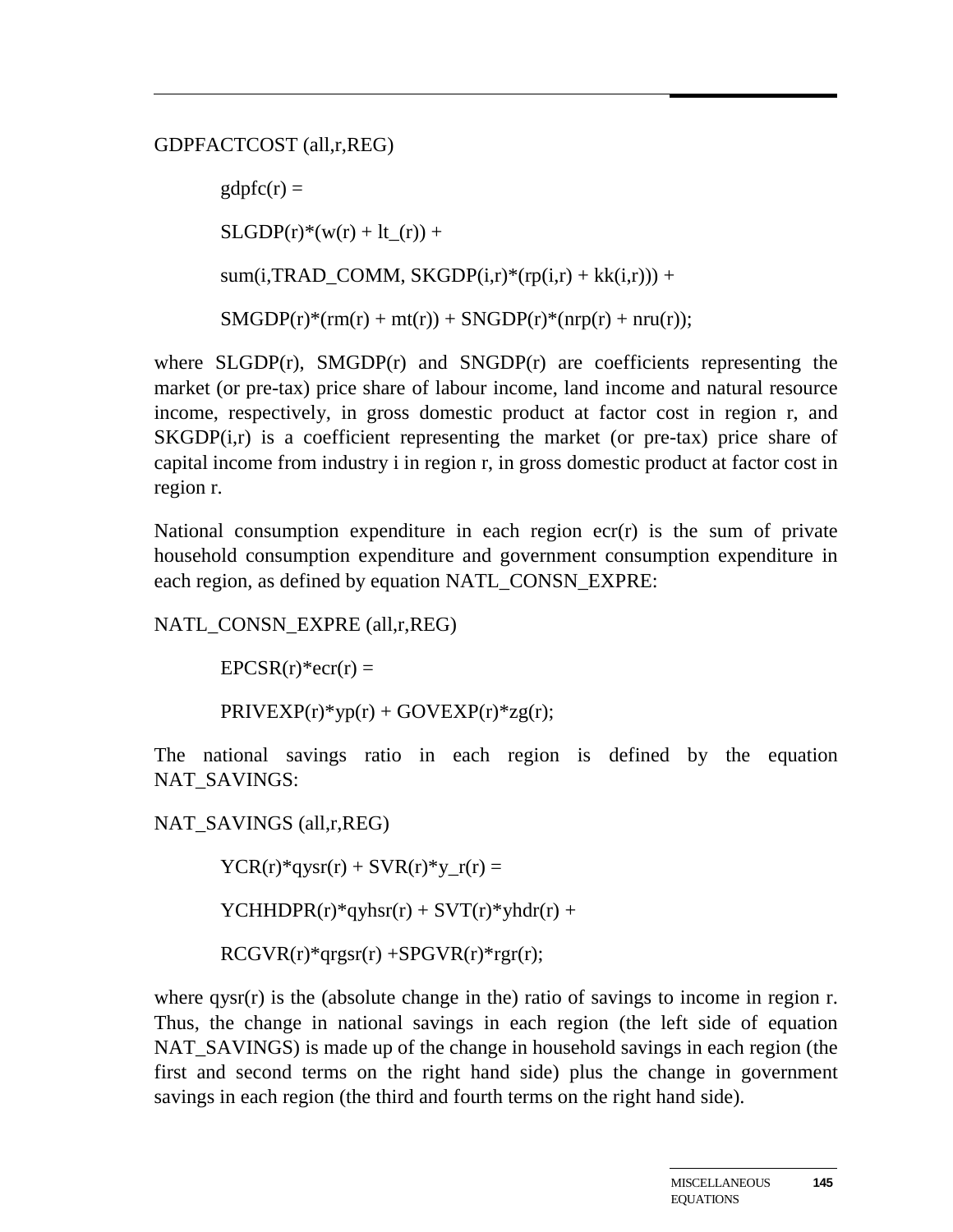Real private household consumption in each region ctr(r) is equal to nominal private household consumption deflated by the private household consumption index in each region:

REALCONS (all,r,REG)

 $ctr(r) = yp(r) - ppriv(r);$ 

Nominal investment in each region  $\text{inv}(r)$  is equal (in levels) to the price multiplied by the quantity of investment in each region:

AGGINV (all,r,REG)

 $invt(r) = pcgds(r) + qcgds(r);$ 

Real household disposable income in each region ydr(r) is nominal household disposable income deflated by the private household consumption index in each region:

REALDISPY (all,r,REG)

 $\text{vdr}(r) = \text{vhdr}(r)$  - ppriv(r);

The size of the budget deficit relative to gross domestic product in each region is captured by the ratio of the government current account surplus to gross domestic product in each region:

RATIO\_GCUAS\_GDP (all,r,REG)

 $GDP(r)*gcases(r) + SPGVR(r)*gdpn(r) =$ 

 $RCGVR(r)*qrgsr(r) + SPGVR(r)*rgr(r);$ 

where GDP(r) is the GTAP coefficient for the value of gross domestic product in region r, gcass(r) is the (absolute change in the) ratio of the government current account surplus to nominal gross domestic product in region r, and gdpn(r) is nominal gross domestic product in region r. Equation RATIO\_GCUAS\_GDP says that the change in the government current account surplus in each region (the left hand side) is equal to the change in government savings in each region (the right hand side).

Standard GTAP has no inter-regional capital mobility and thus all income from capital accrues to the region in which the capital is located. In this case, the balance of payments, which must always equal zero, is the sum of net capital inflow (net (of depreciation) savings less investment) and the balance of trade or net exports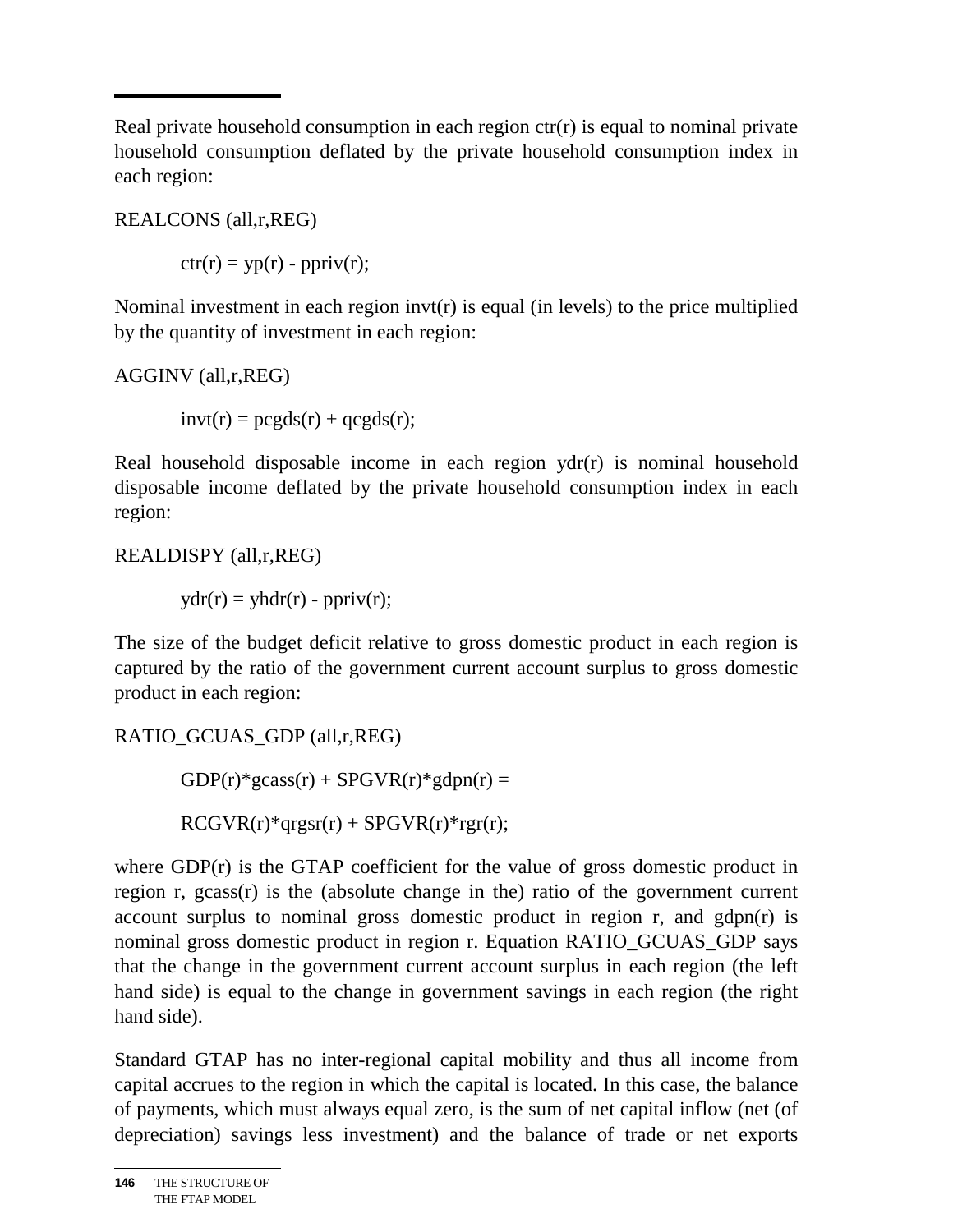(exports less imports). Allowing capital mobility gives each region a new source of (foreign) income from capital that is located outside its borders, but in which it has an indirect share. In this case, income from abroad must be added to net capital inflow and net exports in order to correctly specify the balance of payments.

The first component of the balance of payments in each region is the balance of trade (or net exports) in that region:

RATIO\_BAL\_TRADE\_GDP (all,r,REG)

 $GDP(r)*bts(r) + BTL(r)*gdpn(r) =$ 

VXWREGION(r)\*vxwreg(r) - VIWREGION(r)\*viwreg(r);

where bts(r) is the (absolute change in the) ratio of the balance of trade to nominal gross domestic product in region r, BTL(r) is the coefficient form of the balance of trade in region r, VXWREGION(r) and vxwreg(r) are the GTAP coefficient and variable form, respectively, of the fob world price value of exports in region r, and VIWREGION(r) and viwreg(r) are the GTAP coefficient and variable form, respectively, of the cif world price value of imports in region r.

The second component of the regional balance of payments is regional net capital inflow:

RATIO\_NET\_CAPL\_INFLW (all,r,REG)

 $VDEF(r)*depr(r) + YCR(r)*qysr(r) + SVR(r)*y_r(r) +$ 

 $GDP(r)*nkis(r) + NCIL(r)*gdpn(r) =$ 

 $REGINV(r)*invt(r);$ 

where  $nkis(r)$  is the (absolute change in the) ratio of net capital inflow to nominal gross domestic product in region r, and NCIL(r) is the coefficient form of net capital inflow in region r. Equation RATIO\_NET\_CAPL\_INFLW says that net capital inflow in each region is equal to net (of depreciation) investment less savings, in each region.

The 'new' and final component of the regional balance of payments is net (interest) income from abroad:

RATIO\_YCAB\_GDP (all,r,REG)

 $GDP(r)*nyas(r) + YCITR(r)*gdpn(r) = YCR(r)*qyir(r) + YCITR(r)*y_r(r);$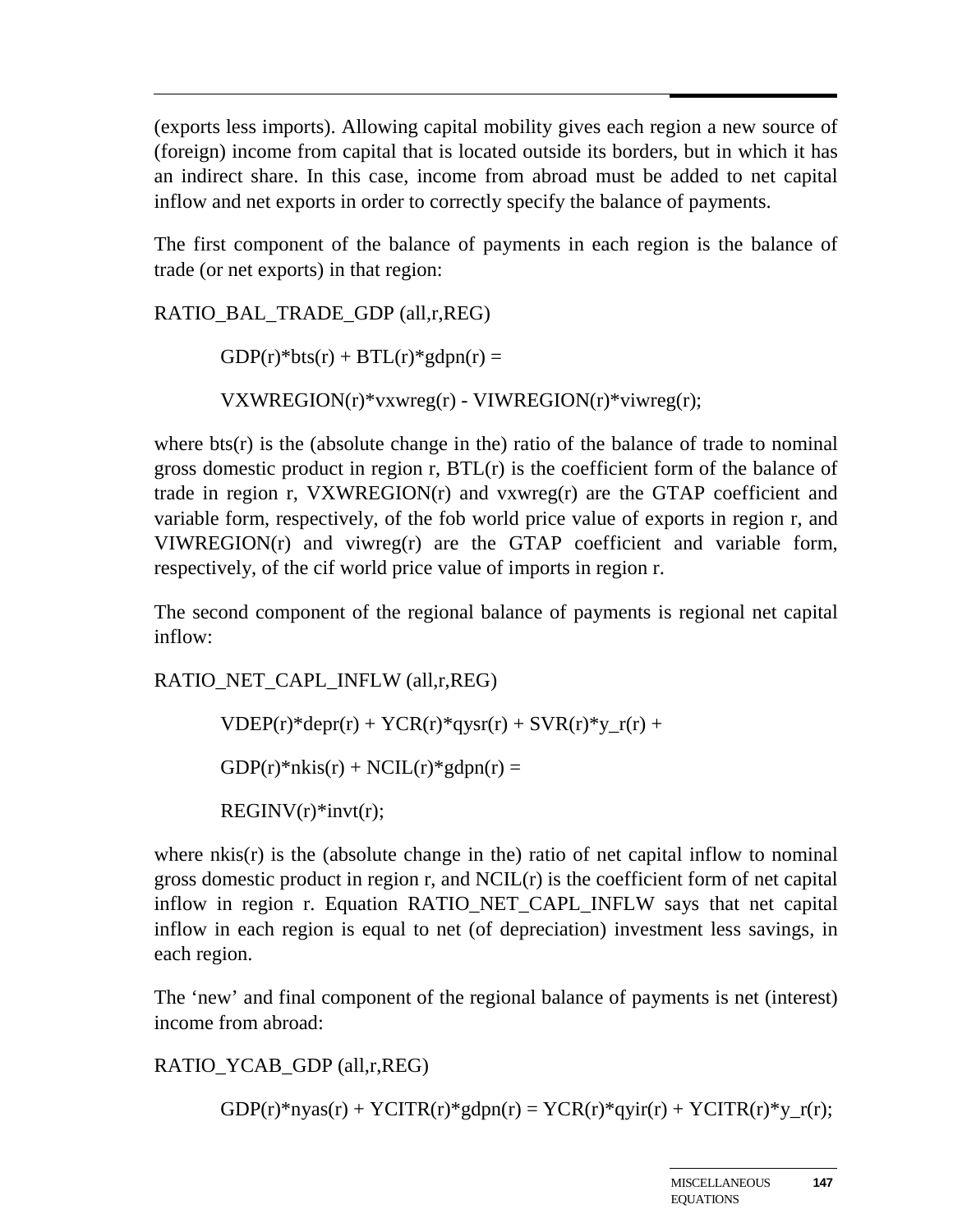where nyas(r) is the (absolute change in the) ratio of net income from abroad to nominal gross domestic product in region r.

Together these three components specify the (absolute change in the) balance of payments in each region (bop(r)):

E\_bop **! Altered in section 9.2 !** (all,r,REG)

 $bop(r) = bts(r) + nyas(r) + nkis(r);$ 

Nominal gross national expenditure in each region gne(r) is a share-weighted sum of (nominal) private household expenditure, (nominal) government expenditure and (nominal) investment in each region:

GROSS\_NATL\_EXPRE (all,r,REG)

 $GNEL(r)*gne(r) =$ 

 $PRIVEXP(r)*yp(r) + GOVEXP(r)*zg(r) + REGINV(r)*inv(r);$ 

where  $GNEL(r)$  is the coefficient form of the value of gross national expenditure in region r.

The price index for gross national expenditure in each region gnepi(r) is a shareweighted sum of the prices of each of the components of gross national expenditure in each region:

PRICE\_INDX\_GNE (all,r,REG)

 $GNEL(r)**g*nepi(r) =$  $PRIVEXP(r)*ppriv(r) + GOVEXP(r)*pgov(r) + REGINV(r)*pcgds(r);$ 

Real gross national expenditure in each region gner(r) is a share-weighted sum of the components of real gross national expenditure in each region:

REAL GNE (all, r, REG)

 $GNEL(r)*gner(r) =$ 

 $PRIVEXP(r)*ctr(r) + GOVEXP(r)*ug(r) + REGINV(r)*qcgds(r);$ 

Expenditure on gross domestic product in each region gdpe(r) is a share-weighted sum of nominal private household consumption, nominal government consumption, nominal investment, and nominal net exports in each region: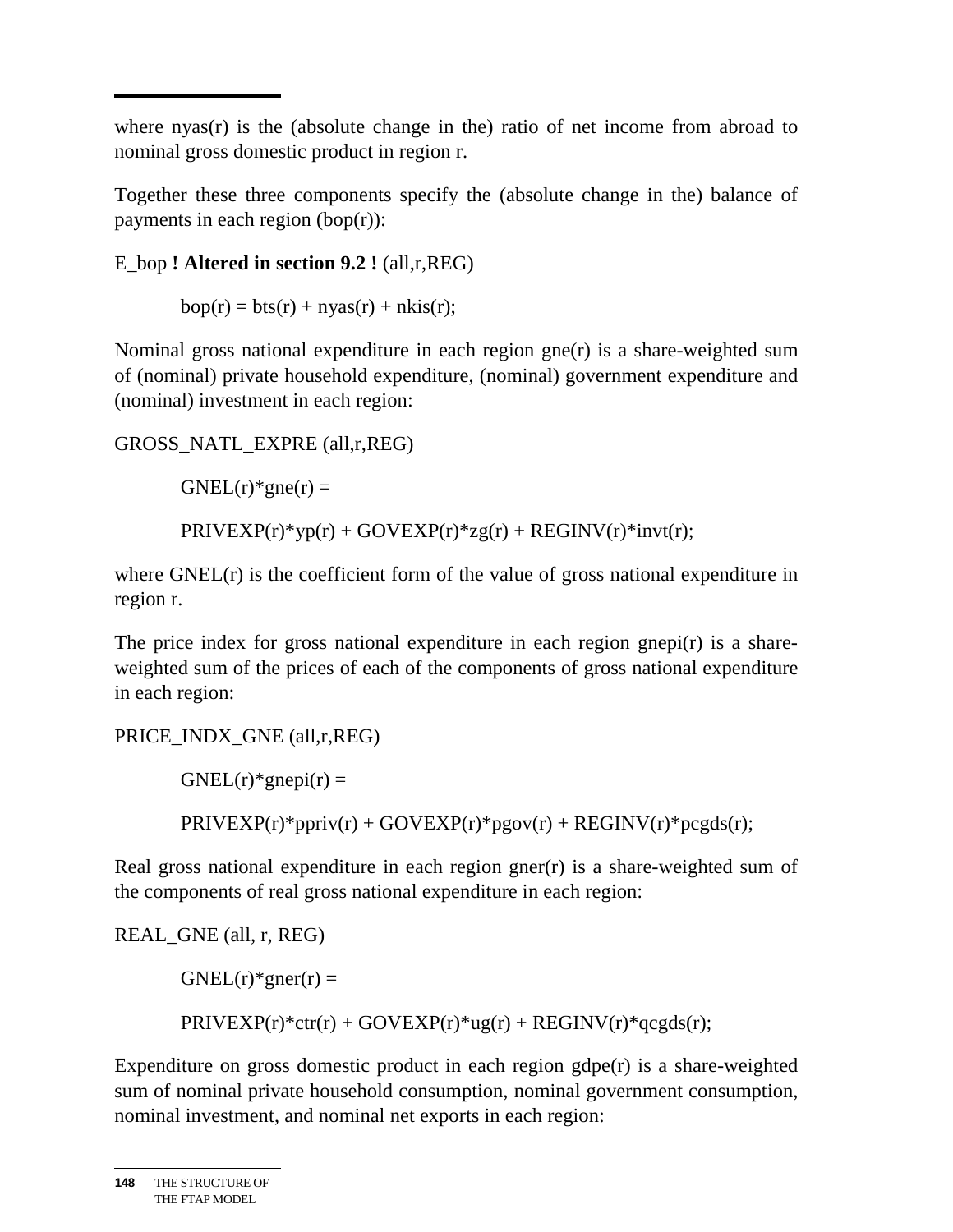EXPRE GDP (all,r,REG)

 $GDP(r)*gdpe(r) =$ 

 $PRIVEXP(r)*yp(r) + GOVEXP(r)*zg(r) + REGINV(r)*invt(r) +$ 

VXWREGION(r)\*vxwreg(r) - VIWREGION(r)\*viwreg(r);

Note that gdpe(r) is identical to the GTAP variable for the value of gross domestic product vgdp(r).

Similarly, the price index for gross domestic product in each region  $(gdppi(r))$  is a share-weighted sum of the prices for private household consumption, government consumption, investment and net exports:

PRICE\_INDEX\_GDP (all,r,REG)

 $GDP(r)*gdppi(r) =$  $PRIVEXP(r)*ppriv(r) + GOVEXP(r)*pgov(r) + REGINV(r)*pcgds(r) +$ VXWREGION(r)\*pxwreg(r) - VIWREGION(r)\*piwreg(r);

where  $pxwreg(r)$  and  $piwreg(r)$  are the GTAP variables for the price index for exports and imports, respectively, in region r. Note that gdppi(r) is identical to the GTAP variable for the price index for gross domestic product pgdp(r).

Real gross domestic product in each region  $gdpr(r)$  is the share-weighted sum of the real components of gross domestic product in each region:

REAL\_GDP (all,r,REG)

 $GDP(r)*gdpr(r) =$  $PRIVERPr(r)*ctr(r) + GOVEXP(r)*ug(r) + REGINV(r)*qcgds(r) +$ VXWREGION(r)\*qxwreg(r) - VIWREGION(r)\*qiwreg(r);

where qxwreg(r) and qiwreg(r) are the GTAP variables for real exports and real imports, respectively, in region r. Note that gdpr(r) is identical to the GTAP variable for the quantity index for gross domestic product qgdp(r).

Nominal gross domestic product in each region gdpn(r) is set equal to the GTAP variable for nominal gross domestic product in each region vgdp(r):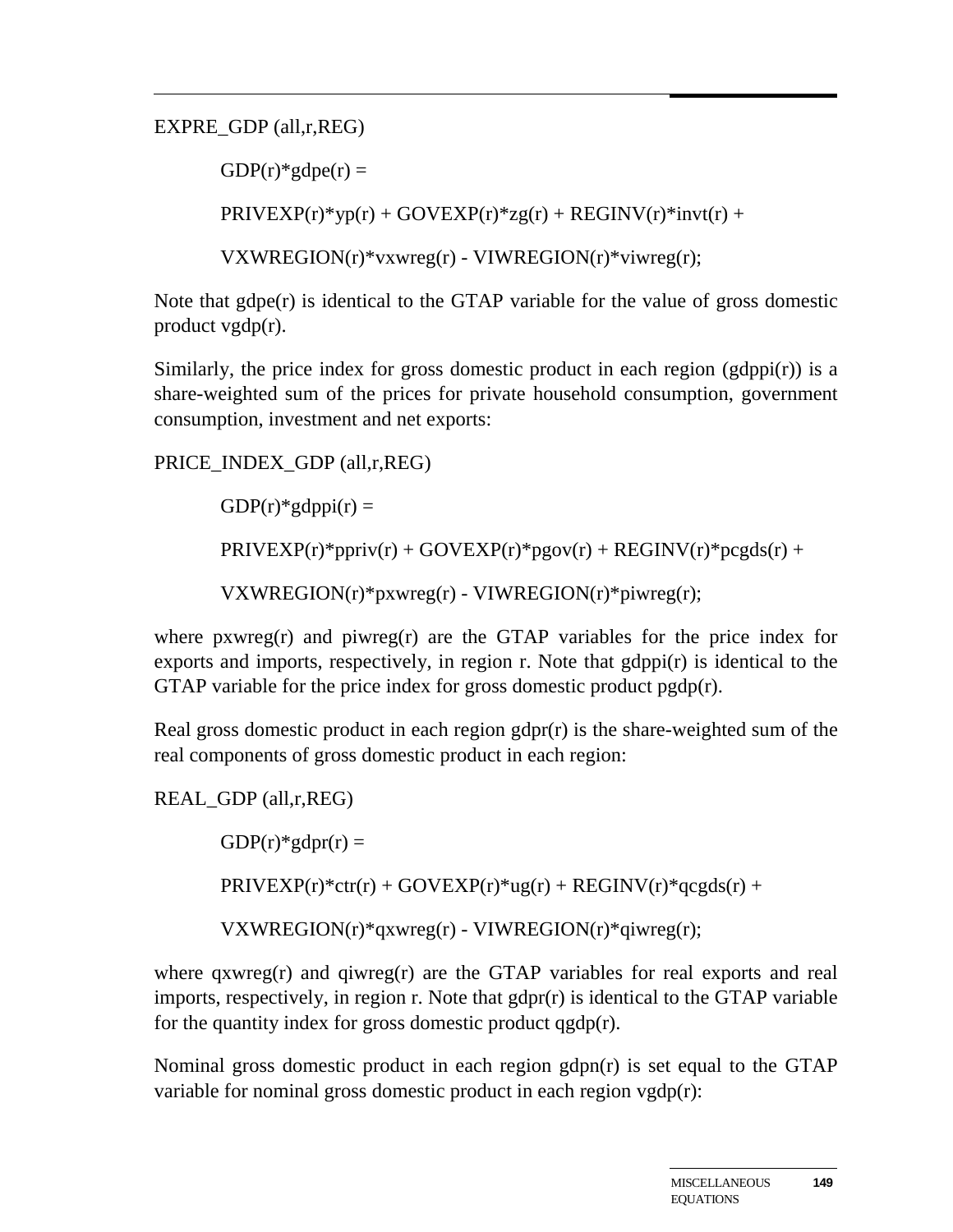#### GROSS\_DOMC\_PRODT (all,r,REG)

 $gdpn(r) = vgdp(r);$ 

Gross national product in each region now diverges from gross domestic product due to income earned from abroad:

#### GROSS\_NATL\_PRODT **! Add FDI income flows for FTAP - NOT DONE !**

 $(all,r,REG)$ 

 $GNPL(r)*gnp(r) =$  $GDP(r)*gdpn(r) + GDP(r)*nyas(r) + YCITR(r)*gdpn(r);$ 

where  $GNPL(r)$  and  $gnp(r)$  is the coefficient and variable form, respectively, of gross national product in region r. Thus, the change in gross national product in each region (the left hand side of equation GROSS\_NATL\_PRODT) is equal to the change in nominal gross domestic product in each region (the first term on the right hand side of equation GROSS NATL PRODT) plus the change in net income from abroad in each region (the second and third terms on the right hand side of equation GROSS\_NATL\_PRODT).

One of the unique features of GTAP is the comprehensive welfare decomposition. This welfare indicator is written in terms of \$US million. It is converted from the GTAP measure of utility  $u(r)$ . A similar indicator of welfare, ie real income in each region  $yr_r(r)$ , is included in the ICM extension. This is defined as (nominal) income in each region, deflated by the consumption price index in each region:

REAL\_NATL\_INCOME (all,r,REG)

 $y_{r}(r) = ipcr(r) + yr_{r}(r);$ 

This indicator of welfare is very similar to the GTAP measure of real income. The only difference is the deflator used for savings in defining a national consumption price index. GTAP uses the price of savings to deflate savings in defining a national consumption price index. GTAPICM, however, (incorrectly) uses the price of investment. Apart from this difference, the two measures of real income (and hence welfare) are identical.

A number of useful global variables are also defined. World nominal income is a share-weighted average of income in each region: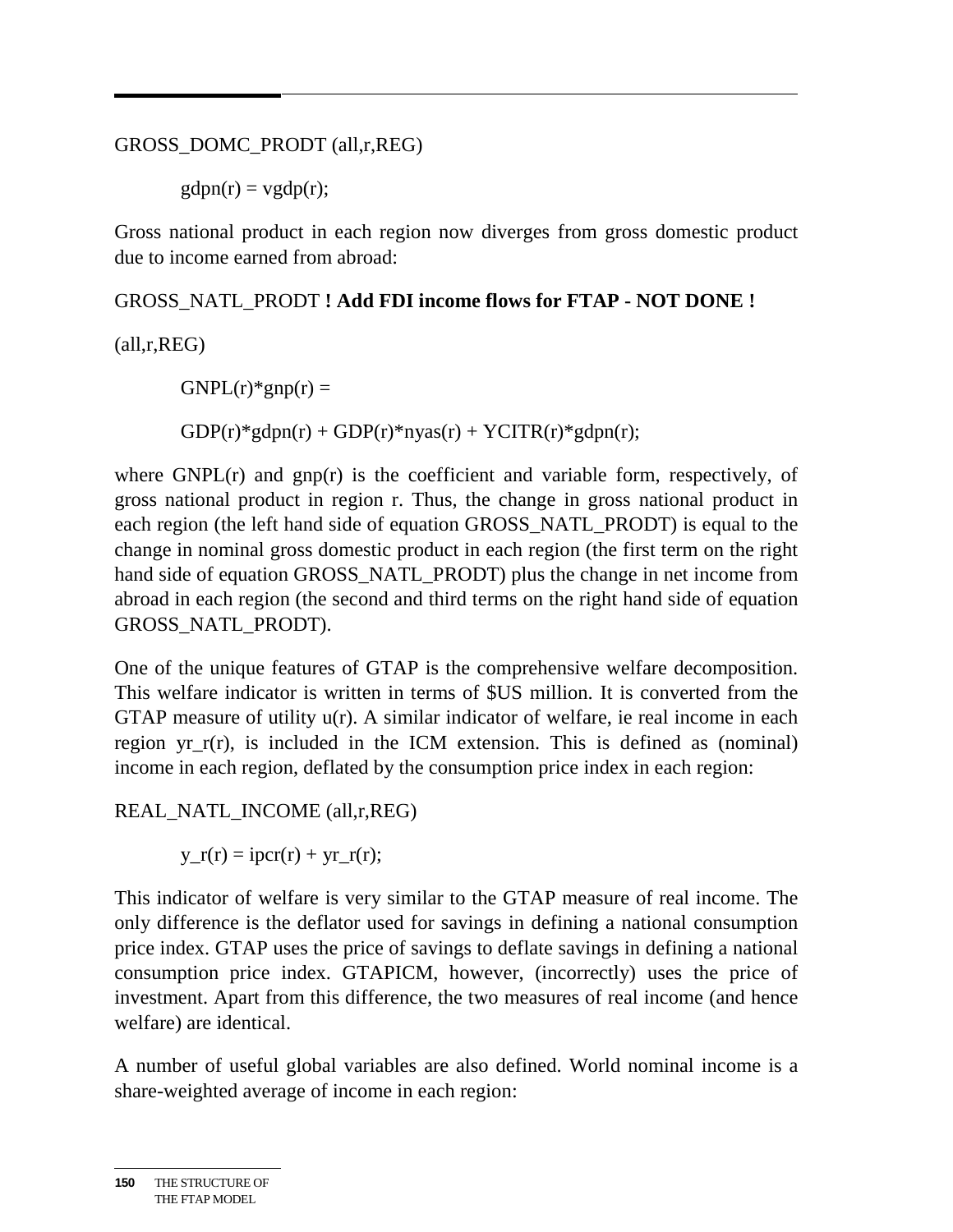#### WORLD\_INCOME

 $YC*yn = SUM(r, REG, YCR(r)*y_r(r));$ 

where YC and yn are the coefficient and variable forms, respectively, of world income.

World real income (yr) is equal to world nominal income deflated by the world consumption price index:

#### WORLD\_REAL\_INCOME

 $yn = ipc + vr$ ;

World gross product is the share-weighted sum of gross domestic product in all regions:

#### WORLD\_GROSS\_PRODCT

 $WGPL*wgp = sum(r, REG, GDP(r)*gdpn(r));$ 

where WGPL and wgp is the coefficient and variable form, respectively, of world gross product.

Similarly, world net income from abroad is the share-weighted sum of net income from abroad in all regions:

WORLD\_NET\_Y\_ABROAD

 $WGPL*wnyas + YCIT*wgp =$ 

 $sum(r, REG, GDP(r)*nyas(r)) + sum(r, REG, YCITR(r)*gdpn(r));$ 

where wnyas is the (absolute change in the) ratio of world net income from abroad to world gross product, and YCIT is the coefficient form of world net interest income. To maintain the starting database condition that world net interest income equals zero, the post-simulation value of the variable wnyas should also always equal zero.

World net capital inflow is the share-weighted sum of net capital inflow in all regions: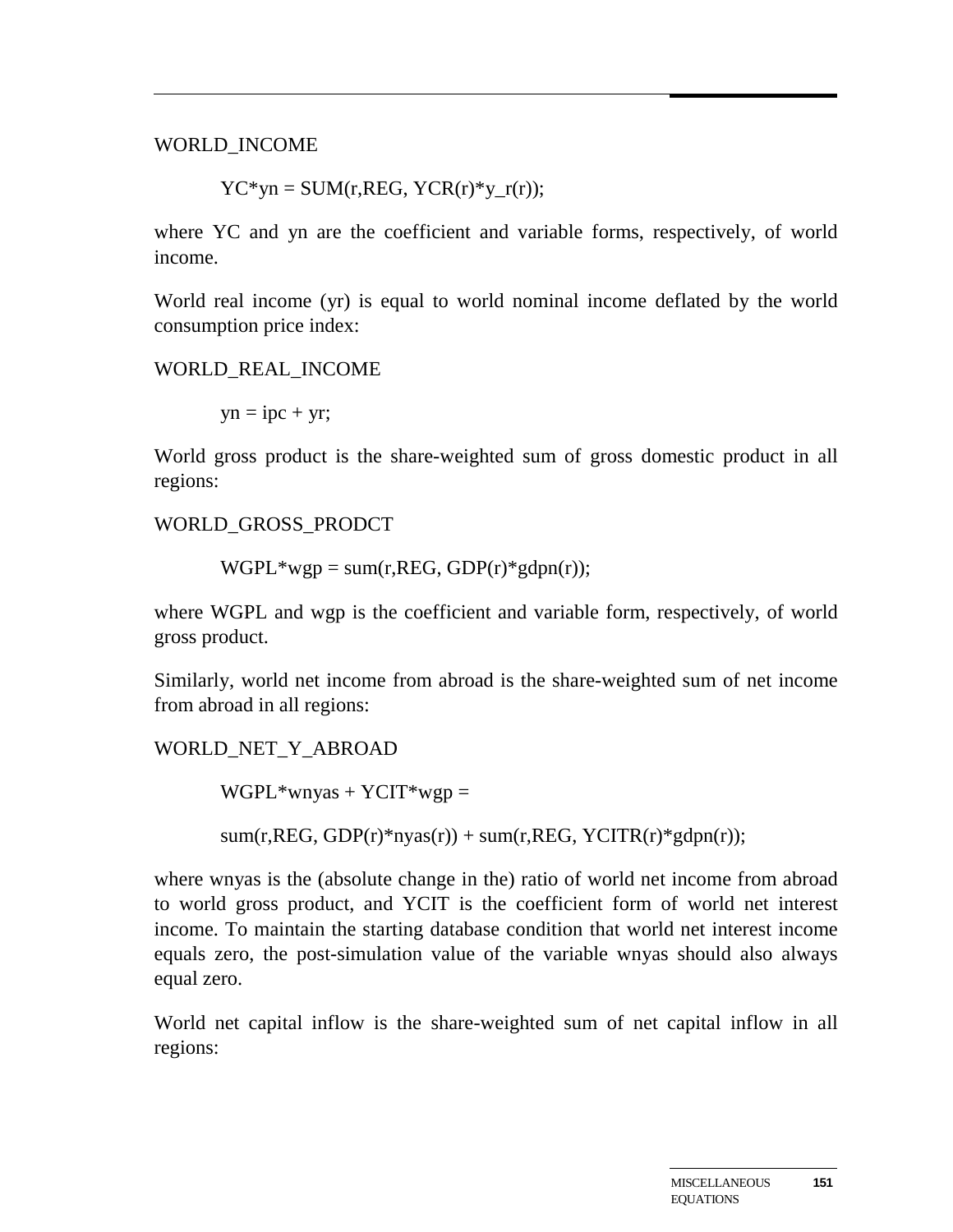#### WORLD\_NET\_CAPL\_INFLW

```
WGPL*whkis + WNCIL*wgp =sum(r, REG, GDP(r)*nkis(r)) + sum(r, REG, NCL(r)*gdpn(r));
```
where wnkis is the (absolute change in the) ratio of world net capital inflow to world gross product, and WNCIL is the coefficient form of world net capital inflow. World net capital inflow is also zero in initial database, and must remain so postsimulation.

The world real capital stock is the share-weighted sum of the real capital stock in all regions:

WORLD\_CAPL\_STOCK

 $ASKP*wkt = sum(r, REG, VKB(r)*kt(r));$ 

where ASKP and wkt is the coefficient and variable form, respectively, of the world real capital stock.

World real investment is simply a share-weighted sum of real investment in all regions:

#### WORLD\_REAL\_INVT

WINVTT\*winvtr =  $sum(r, REGINV(r)*qcgds(r))$ ;

where WINVTT and winvtr is the coefficient and variable form, respectively, of world real investment.

## **9.2 Adaptation of miscellaneous GTAPICM equations for FTAP**

Three new components of net foreign income are introduced in the transition from GTAPICM to FTAP — net normal returns to foreign capital, net output impediment rents and net capital impediment rents. These three new components of foreign income must be included in the balance of payments equation. As the components in the BOP equation are expressed as ratios to GDP, variables for the ratios of the three new components of foreign income to GDP must be defined. The first three equations in this section define the ratios, while the fourth equation is the revised BOP equation.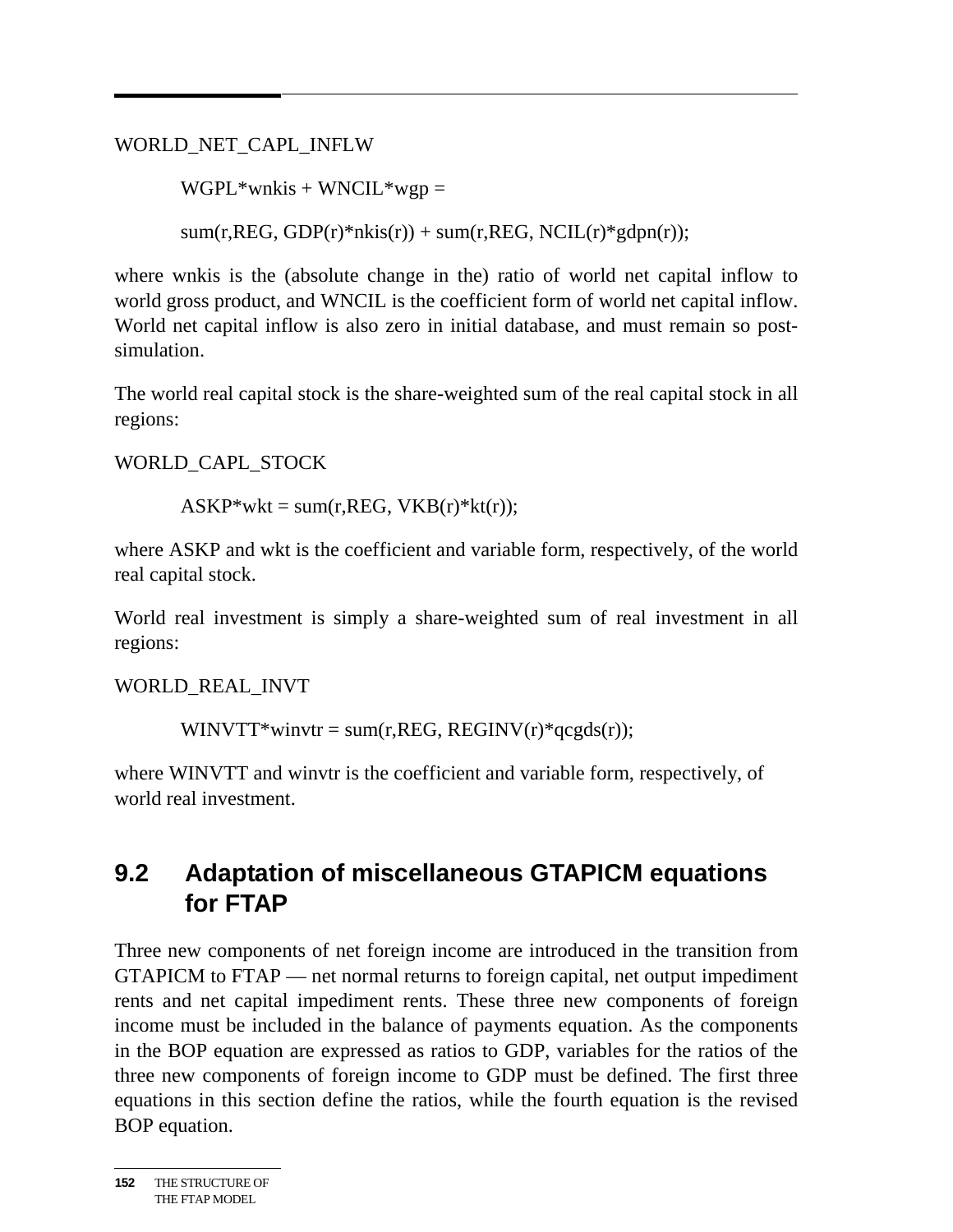E\_nyfdirat # ratio of net FDI income to gdp #  $(all,r,REG)$ 

GDP(r)\*nyfdirat(r)+VINC\_H\_\_(r)\*gdpn(r)=100\*yfdi\_h\_\_(r);

E\_nyanp\_h\_\_ #ratio of net output impediment rents to gdp# (all,r,REG)

GDP(r)\*nyanp\_h\_\_(r)+ANPTAX\_H\_\_(r)\*gdpn(r)=100\*yanp\_h\_\_(r);

E\_nyank\_h = #ratio of net capital impediment rents to gdp#  $\text{(all,r,REG)}$ 

GDP(r)\*nyank\_h\_(r)+ANKTAX\_H\_(r)\*gdpn(r)=100\*yank\_h\_(r);

 $E_{\text{loop}}$  (all, r, REG)

bop(r)=bts(r)+nyas(r)+nkis(r)+nyfdirat(r)+nyank\_h\_(r)+nyanp\_h\_(r);

Total value added for a GTAP industry is a sum across value-added for the corresponding domestic and foreign-owned industries in FTAP. This sum is defined as variable f qva in section 5.3. For any industries in which FDI occurs, variable f\_qva should replace the GTAP variable qva in the definition of regional (real) value-added (variable qvar) from section 9.1.

E\_qvar (all,r,REG)

sum(j,PROD\_COMM,  $VVA(j,r)*qvar(r) =$ 

sum(i,PROD\_COMM,

IF[FDI\_FLAG1(i,r)=0,VVA(i,r)\*qva(i,r)]+

sum(i\_,FDI\_COMM:i eq i\_,sum(r\_,FDI\_DEST:r eq r\_,

IF[FDI\_FLAG1(i\_,r\_) ne  $0$ ,  $VVA(i_r, r_$ )\*f\_qva(i\_,r\_)])));

The final two awkward looking conditional sums are required because variable f\_qva is dimensioned over subsets of PROD\_COMM and REG.

## **9.3 New miscellaneous equations for FTAP**

#### **CRUSOE-GTAP link variables**

In chapter 5 a compact way of representing domestic and foreign-owned industries was introduced by lifting some code from the CRUSOE single-region model. This approach may lead to computational gains, but the variables of the CRUSOE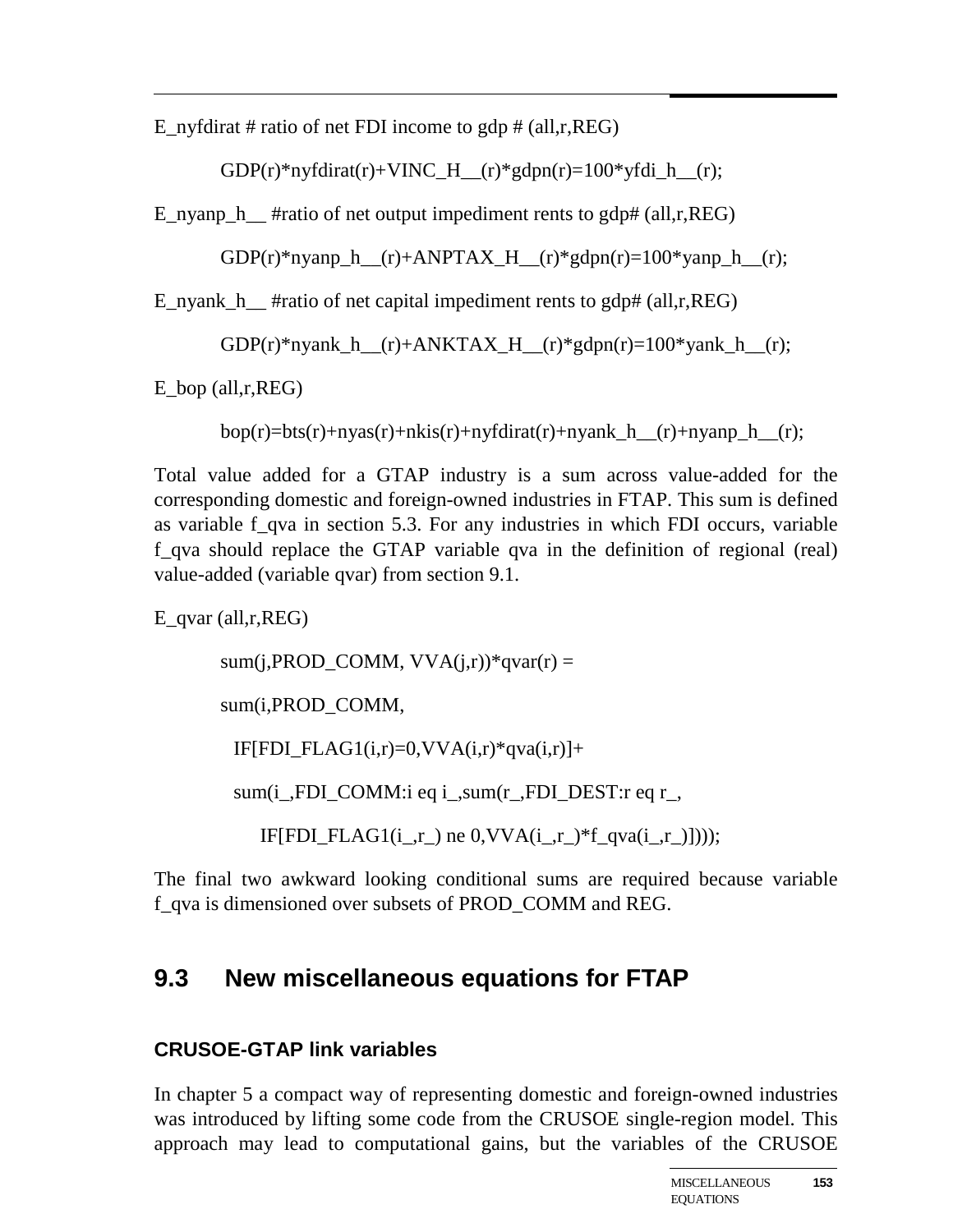module are inconvenient for viewing or shocking. They need to be linked to more conventionally defined variables with dimensions over home and host regions and over commodities produced. The four equations of this section perform this function for the percentage change in the powers of output taxes (or impediments in the case of the tertiary sector) for domestic and foreign-owned industries.

E\_see\_doct (All,i,FDI\_COMM)(All,r,FDI\_DEST)

```
see\_doct(i,r)=sum[j,IND: (NOT_DOM(j)=0) and (IND2COMM(j) eq i) and
             (HOME\_REG(j) eq r) and (DEST\_REG(j) eq r),
    p\_r1oct(j);
```
E\_see\_foct (All,i,FDI\_COMM)(All,s,HOME)(All,d,FDI\_DEST)

see\_foct $(i,s,d)=$ 

sum[j,IND: (NOT\_DOM(j)=1) and (IND2COMM(j) eq i) and

 $(HOME\_REG(i)$  eq s) and  $(DEST\_REG(i)$  eq d),

 $p\_rloct(j);$ 

These two equations allow the user to see the percentage change in the powers of the output taxes on domestic and foreign-owned industries, respectively. Each component of the CRUSOE variable  $p_{\text{r}}$  node — which is the percentage change in the ratio of other costs to total industry costs within the CRUSOE module  $-$  is associated with the appropriate home region, host region and commodity using GEMPACK set mappings. Note that each sum will contain only one item.

E\_tod (All,i,TRAD\_COMM)(All,r,REG)

 $\text{tod}(i,r)=\text{to\_shk}(i,r);$ 

E\_tof (All,i,TRAD\_COMM)(All,o,HOME)(All,l,HOST)

tof(i,o,l)=to shk(i,l)+f\_tof(i,o,l);

These two equations allow the user to shock the percentage change in the powers of the output taxes on domestic and foreign-owned industries, respectively. Section 5.2 described how output taxes could be altered by shocks to the variables tod and tof or to the special removal-of-output-tax variables remotaxd and remotaxf. The latter two variables cannot be used when there is a zero level of output tax, and are really

**<sup>154</sup>** THE STRUCTURE OF THE FTAP MODEL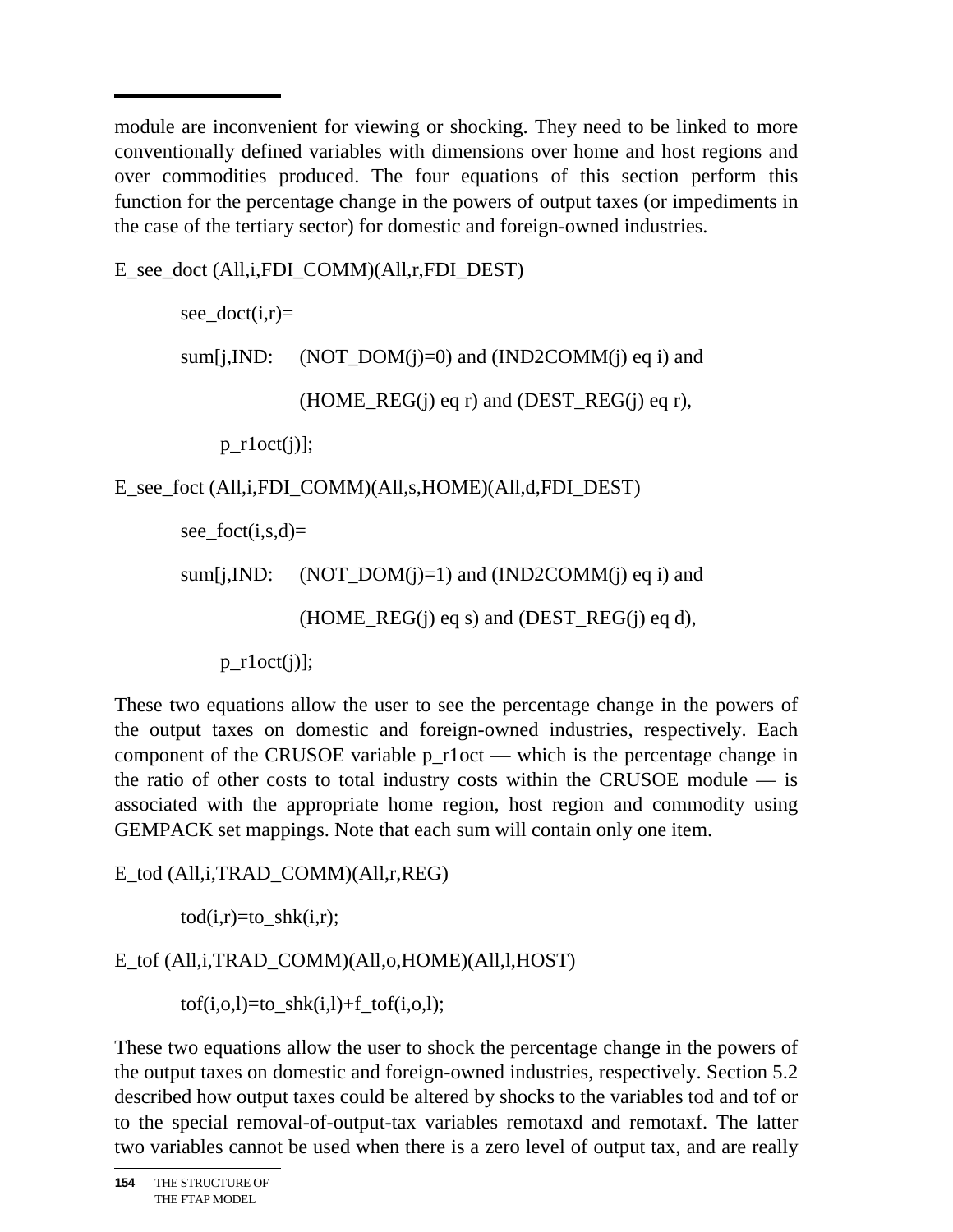only convenient for specifying the *reduction* of output taxes to some *proportion* of their initial level. For other types of output tax changes, percentage changes in the powers of taxes are a more natural way of representing the policy shock. The variable to\_shk allows uniform shocks to be applied to the domestic and foreignowned industries producing the one commodity.<sup>1</sup> It is also linked, through equation E to FDI of section 5.3, to the GTAP output tax variable to, for commodities that are produced entirely by domestically-owned industries.2 The variable f\_tof allows tax shocks to foreign-owned industries to vary from those to domestically-owned industries.

#### **Rates of return and capital stock definitions**

E  $k$ f hi (All,i,TRAD COMM)(All,d,REG)

 $IF{VKF_HI(i,d)}$  ne 0,

 $sum(s, home, VK\_HHI(i, s, d)*[k_hhi(i, s, d)-kf_hi(i, d)])$ }=

 $IF{VKF_HI(i,d)=0, kf_hi(i,d)};$ 

 $E_k$ d h  $(All,d,REG)$ 

 $IF{VKD_H_d}d$  ne 0,

 $sum(i, TRAD\_COMM, VKD_H_i(i,d)*[kd_h_i(i,d)-kd_h_i(d)])$  =

 $IF{VKD_H(d)=0, kd_h(d)};$ 

 $E_kf_h$  (All,d,REG)

 $\overline{a}$ 

IF{VKF  $H(d)$  ne 0,

 $sum(i, TRAD_COMM, VKF_HI(i,d)*[kf_h(i,d)-kf_h(d)])$ =

 $IF{VKF_H_d}(d)=0, kf_h(d)};$ 

 $<sup>1</sup>$  This can be useful since for the primary and secondary sectors, output taxes in the FTAP database</sup> are uniform across domestic and foreign-owned industries.

 $2$  The variable to shk has been used in simulations of agricultural trade liberalisation where output subsidies were removed. As the primary sector in FTAP contains mining and food, beverages and tobacco, as well as agriculture, calculations using the more disaggregated GTAPICM database were performed to calculate the shocks that corresponded to the removal of agricultural subsidies. Shocking to\_shk covers all industries represented in the CRUSOE module, and also those industries that are entirely domestically-owned and live in the GTAP-style part of the TABLO code.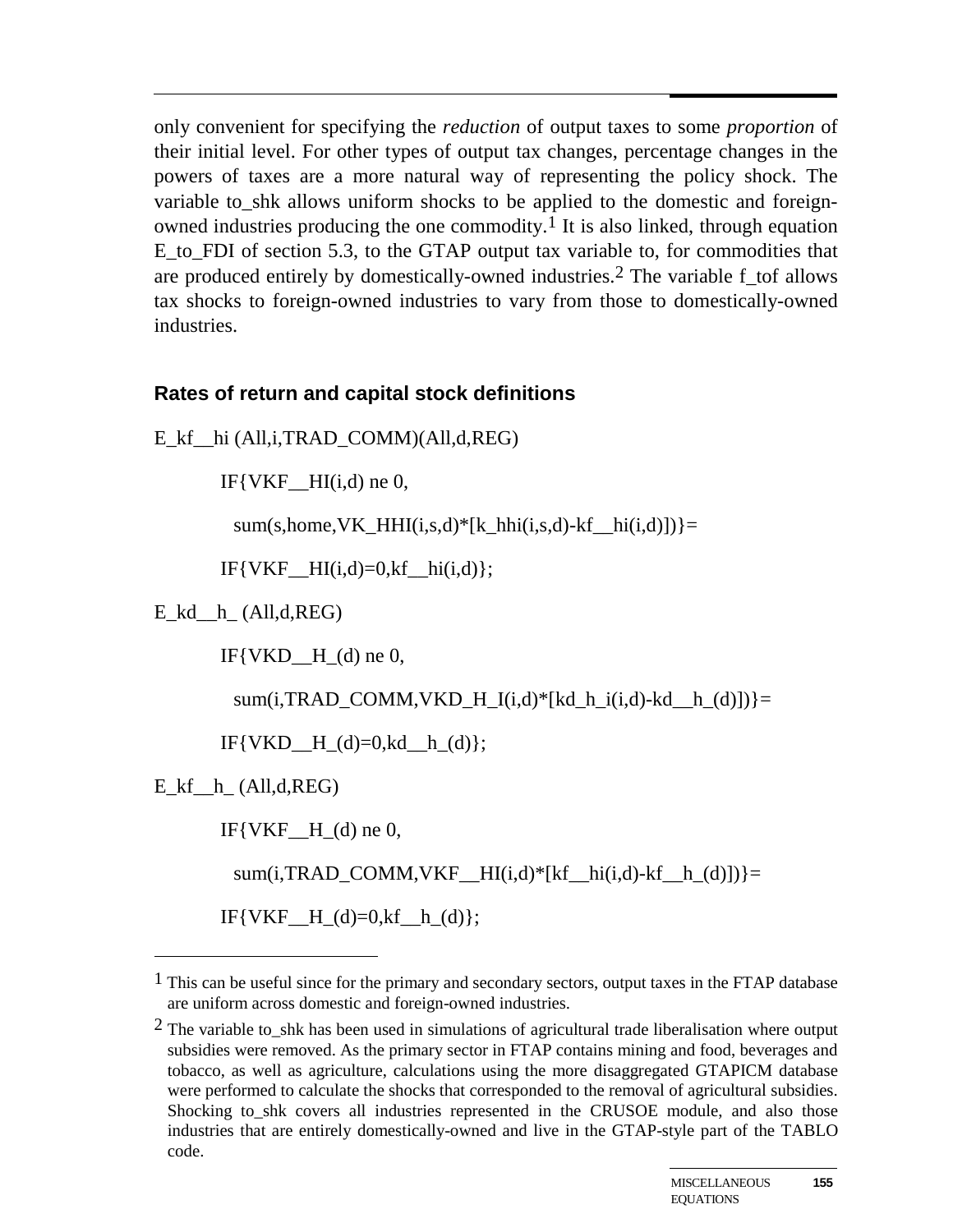E\_c\_rrf\_\_hi (All,i,TRAD\_COMM)(All,d,host)

 $IF{VKF_HI(i,d)}$  ne 0,

 $sum(s, home, VK\_HHI(i, s, d)*[-r\_rr\_hhi(i, s, d)-c\_rrf\_hi(i, d)])$ }=

IF{VKF HI(i,d)=0,c rrf hi(i,d)};

 $E$  c rrd h (All,d,host)

 $IF{VKD_H_d}(d)$  ne 0,

```
sum(i, TRAD_COMM, VKD_H_I(i,d)*[-r_rrrd_h_i(i,d)-c_rrrd_h_d(i)])]=
```
IF{VKD\_H\_(d)=0,c\_rrd\_h\_(d)};

 $E_crrf_h_{(All,d,host)}$ 

```
IF{VKF_H_d}(d) ne 0,
```

```
sum(i, TRAD_COMM, VKF_HI(i,d)*[c_rrrf_h(i,d)-c_rrrf_h(d)]) =
```
 $IF{VKF_H_d}(d)=0, crrf_h(d);$ 

This series of equations defines various capital stock aggregates and rates of return associated with those aggregates. The variable naming conventions are fairly straightforward:

- 'rr' means 'rate of return', 'k' means 'capital stock',
- 'd' means 'domestic', 'f' means 'foreign',
- a suffix of 'hi' means 'by host region and industry', and
- a suffix of 'h\_' means 'by host region'.

Petri-asset values are used as weights. This seems the most reasonable choice so that the variables are defined here in a way that is consistent with the variables that arise out of the asset supply function of section 4.

E\_anrrd\_h\_i (All,i,TRAD\_COMM)(All,r,REG)

 $IF[VKD(i,r)=0, \text{anrrd\_h\_i}(i,r)]=$ 

 $IF[VRD(i,r)>0,$ 

 $100^*$ {yankri(i,r)-sum[s,HOME,yank\_hhi(i,s,r)]}-

 ${[EVDFA(i,r)-EVDFM(i,r)]*[pcgds(r)+qfed(i,r)]+}$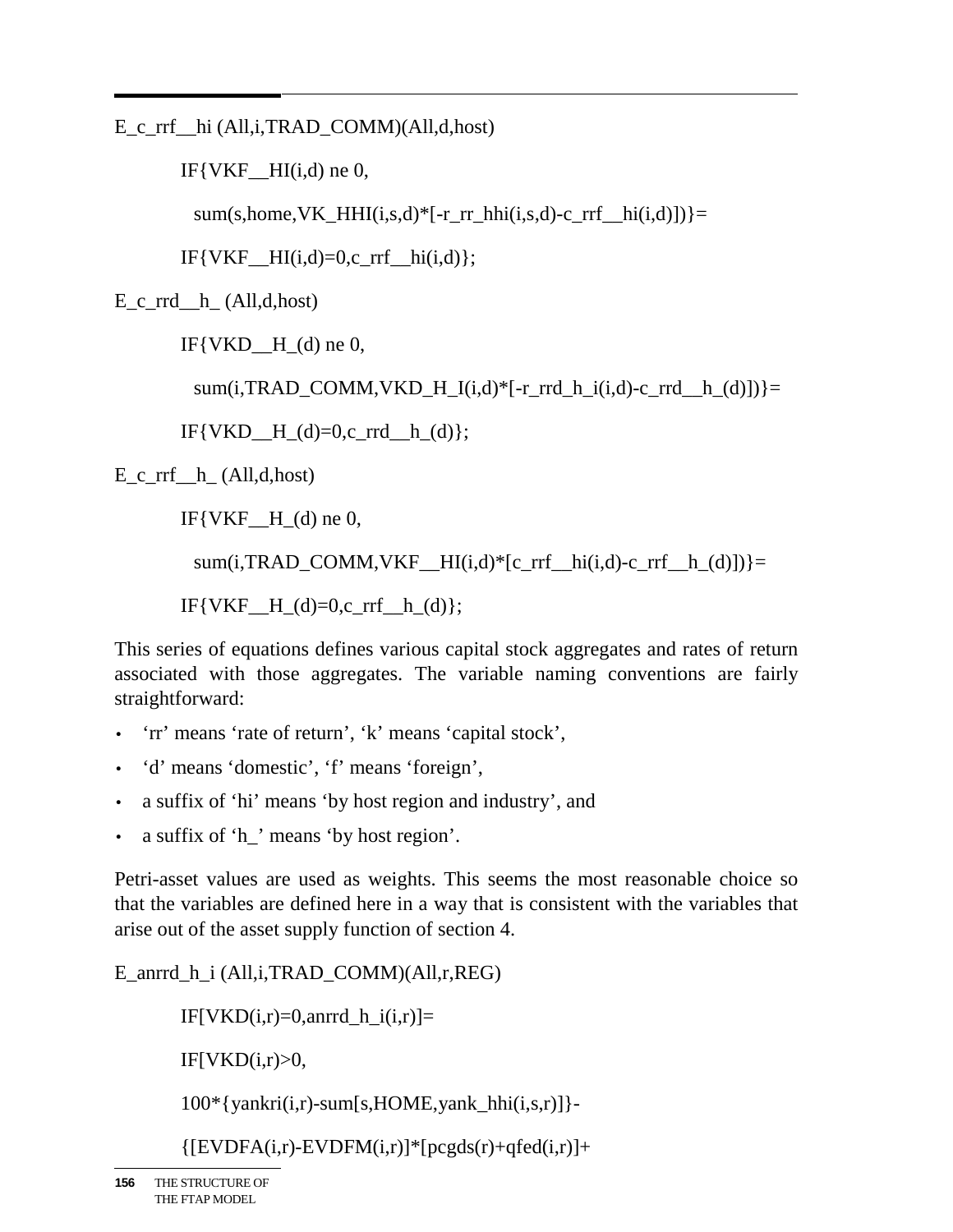```
VKD(i,r)*anrrd_h_i(i,r)}];
```
E\_anrr\_hhi (All,i,TRAD\_COMM)(All,s,HOME)(All,d,host)

```
IF[VFDI_HHI(i,s,d)=0,anrr_hhi(i,s,d)]=
IF[VFDI HHI(i,s,d) > 0,
    100*yank hhi(i,s,d)-
    \{ [EVIFAS(i,s,d)-EVIFMS(i,s,d)]*[pcgds(d)+qfes(i,s,d)]+
```

```
VFDI_HHI(i,s,d)*anrr_hhi(i,s,d)}];
```
For each domestic and foreign-owned industry, respectively, these equations define the pre-tax abnormal component of the rates of return to capital due to FDI capital impediments. They define the rates of return implicitly using the decomposition of foreign income approach of appendix B.

#### **Checking equations for CRUSOE module**

A standard GTAP variable for industry inputs covers the combined domestic and foreign-owned industry usage of the inputs. Industry input variables from the CRUSOE module, however, differentiate the inputs used by domestic and foreignowned industries. Plainly, the value of an input to a GTAP industry must equal the sum of the values of that input used by all CRUSOE industries that are part of the GTAP industry. Therefore, several useful variables for checking the consistency of the GTAP-style and CRUSOE sections of FTAP can be formulated, as follows:

E\_check\_evfa (All,c,ENDW\_COMM)(All,j,FDI\_COMM)(All,r,FDI\_DEST)

```
check\_evfa(c,j,r) =
```
IF $\{ (FDI_FLAG1(j,r) \neq 0) \text{ and } (EVFA(c,j,r) > 0),\}$ 

 $pfe(c,j,r)+qfe(c,j,r)-$ 

sum[i,IND:(IND2COMM(i) eq j) and (DEST\_REG(i) eq r),

sum[k,ENDWC\_COMM:k eq c,

 $V1CAP(i)/EVFA(c,j,r)*(p1cap(i)+x1cap(i))$  +

sum[k,LABOR:k eq c,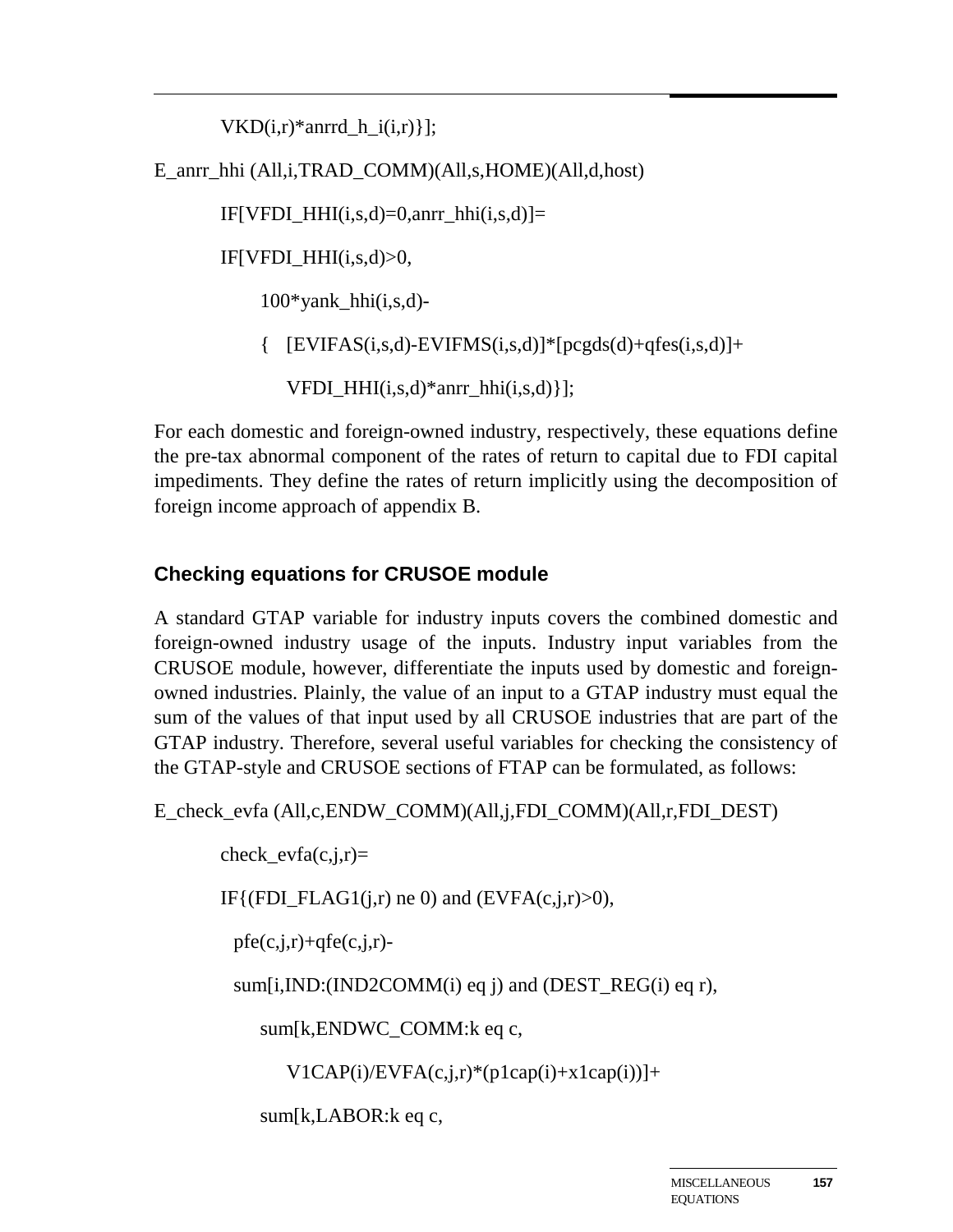$V1LAB_S(i,k)/EVFA(c,i,r)*(p1lab_S(i,k)+x1lab_S(i,k))$  +

sum[k,LAND:k eq c,

 $V1LND(i)/EVFA(c,i,r)*(p1Ind(i)+x1Ind(i))]+$ 

sum[k,NATRES:k eq c,

 $V1NR(i)/EVFA(c,i,r)*(p1nr(i)+x1nr(i))]]$ ;

E\_check\_vdfm (All,c,TRAD\_COMM)(All,j,FDI\_COMM)(All,r,FDI\_DEST)

check  $vdfm(c,j,r)=$ 

IF $\{ (FDI\_FLAG1(i,r) \neq 0) \text{ and } (VDFM(c,j,r) > 0),\}$ 

 $pds(c,r)+qfd(c,j,r)-$ 

sum[i,IND:(IND2COMM(i) eq j) and (DEST\_REG(i) eq r),

 $V1BAS(c, "dom", i)/VDFM(c, j, r)*(p0(c, "dom", i)+x1(c, "dom", i))];$ 

E\_check\_vdfa (All,c,TRAD\_COMM)(All,j,FDI\_COMM)(All,r,FDI\_DEST)

 $check_vdfa(c,j,r)=$ 

IF $\{ (FDI_FLAG1(j,r) \neq 0) \text{ and } (VDFA(c,j,r) > 0),\}$ 

 $pfd(c,j,r)+qfd(c,j,r)-$ 

sum[i,IND:(IND2COMM(i) eq j) and (DEST REG(i) eq r),

 $V1PUR(c, "dom", i)/VDFA(c, j, r)*(p1(c, "dom", i)+x1(c, "dom", i))]\};$ 

E\_check\_vifm (All,c,TRAD\_COMM)(All,j,FDI\_COMM)(All,r,FDI\_DEST)

check  $vifm(c,j,r)=$ 

IF $\{(\text{FDI}_\text{FLAG1}(i,r) \text{ ne } 0) \text{ and } (\text{VIFM}(c,i,r) > 0),\}$ 

 $pid(c,r)+qfm(c,j,r)$ -

sum[i,IND:(IND2COMM(i) eq j) and (DEST\_REG(i) eq r),

 $V1BAS(c,"imp",i)/VIFM(c,i,r)*(p0(c,"imp",i)+x1(c,"imp",i))$  };

E\_check\_vifa (All,c,TRAD\_COMM)(All,j,FDI\_COMM)(All,r,FDI\_DEST)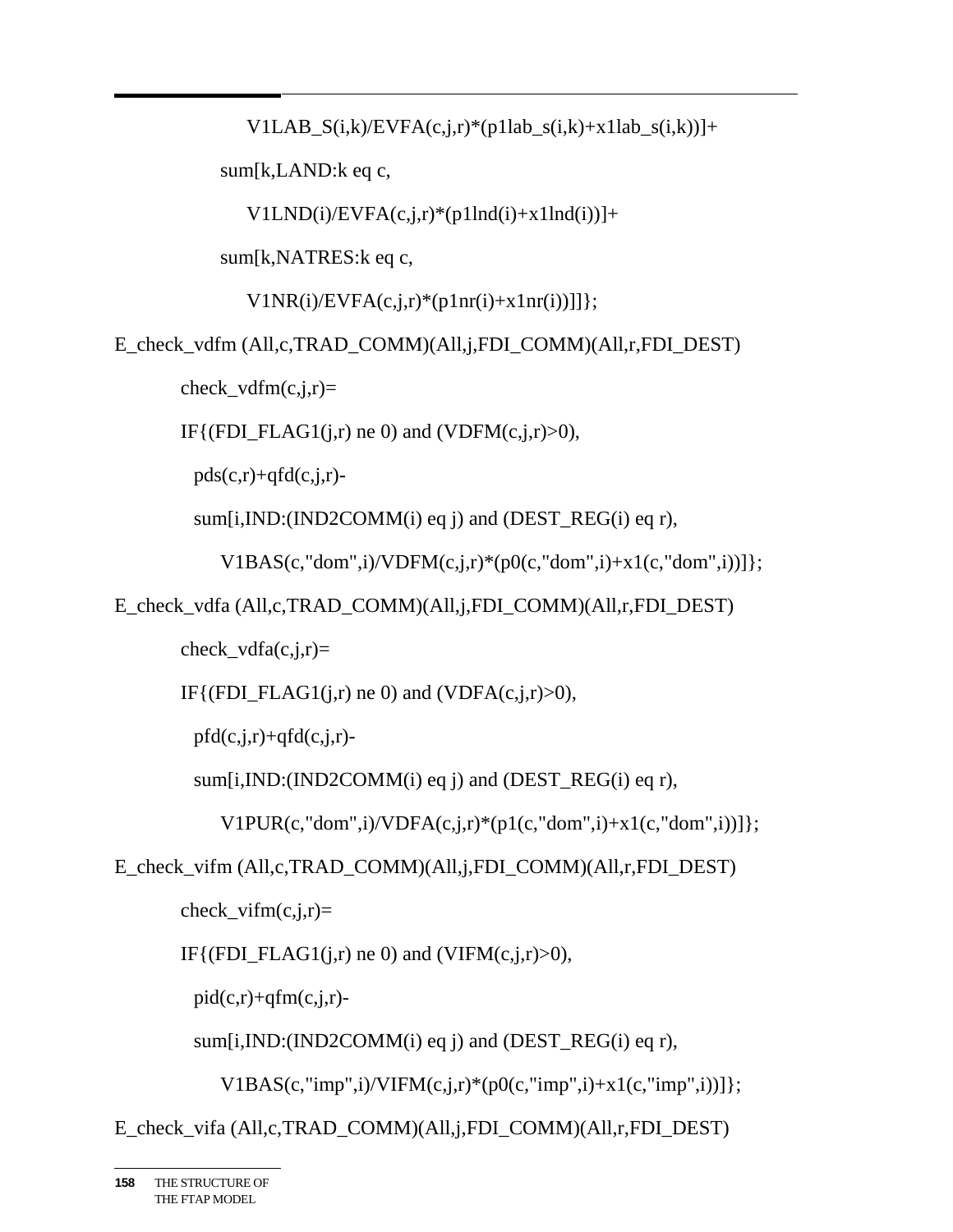$check\_vifa(c,j,r)=$ 

IF $\{(\text{FDI}_\text{FLAG1}(i,r) \text{ ne } 0) \text{ and } (\text{VIFA}(c,j,r) > 0),\}$ 

 $pfm(c,j,r)+qfm(c,j,r)-$ 

sum[i,IND:(IND2COMM(i) eq j) and (DEST\_REG(i) eq r),

 $V1PUR(c,"imp",i)/VIFA(c,j,r)*(p1(c,"imp",i)+x1(c,"imp",i))]\};$ 

E\_check\_vfa (All,c,TRAD\_COMM)(All,j,FDI\_COMM)(All,r,FDI\_DEST)

check  $vfa(c,i,r)=$ 

IF $\{(\text{FDI}_\text{FLAG1}(i,r) \text{ ne } 0) \text{ and } (\text{VFA}(c,i,r) > 0),\}$ 

 $pf(c,j,r)+qf(c,j,r)-$ 

sum[i,IND:(IND2COMM(i) eq j) and (DEST\_REG(i) eq r),

 $V1PUR_S(c,i)/VFA(c,j,r)*(p1_s(c,i)+x1_s(c,i))$ ];

E\_check\_oct (All,i,FDI\_COMM)(All,r,FDI\_DEST)

 $100^*$ check\_oct $(i,r)$ =

IF $\{$ (FDI\_FLAG1(i,r) ne 0) and (PTAX(i,r) ne 0),

 $\left[ \quad VOM(i,r)/PTAX(i,r)*[pm(i,r)+qo(i,r)] - \right]$ 

 $VOA(i,r)/PTAX(i,r)*[ps(i,r)+qo(i,r)]$  ]-

 $sum[i, IND:(IND2COMM(i) eq i) and (DEST\_REG(i) eq r),$ 

 $V1OCT(j)/PTAX(i,r)*(plot(j)+x1tot(j))+$ 

 $(V1TOT(j)-V1OCT(j))/PTAX(i,r)*p_r1oct(j)]$ ;

E\_check\_voa (All,i,FDI\_COMM)(All,r,FDI\_DEST)

 $check\_voa(i,r) =$ 

IF $\{(\text{FDI\_FLAG1}(i,r) \text{ ne } 0) \text{ and } (\text{VOA}(i,r) > 0),\}$ 

 $\{ps(i,r)+qo(i,r)\}-$ 

sum[j,IND:(DEST\_REG(j) eq r) and (IND2COMM(j) eq i),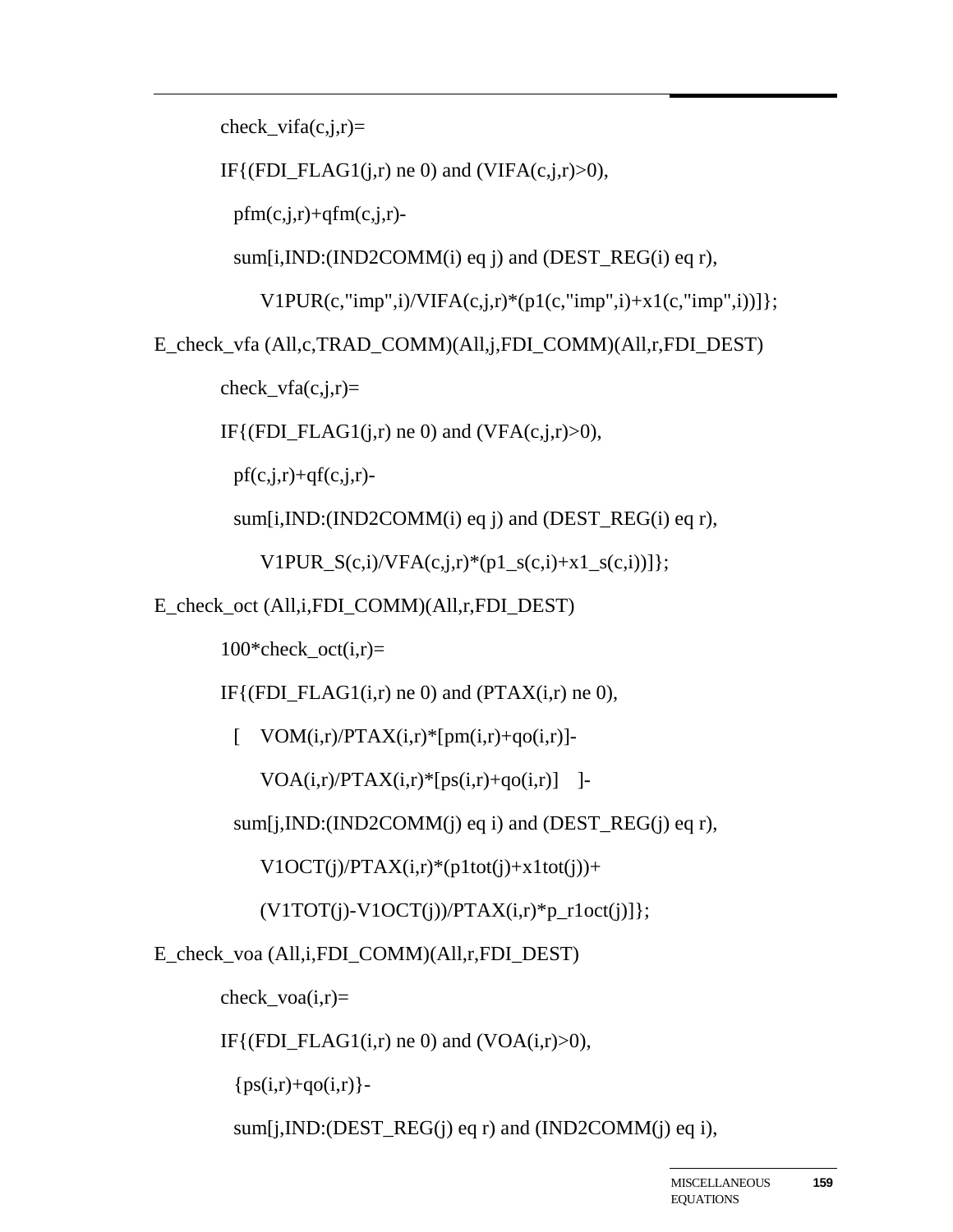$Sum(c, COM, V1PUR_S(c,j)/VOA(i,r)*{p1_s(c,j)+x1_s(c,j)})$ 

 $+ \text{V1PRIM}(i)/\text{VOA}(i,r) * \{\text{plprim}(i) + \text{x1prim}(i)\}\$  };

These equations allow the model user to check the consistency between the GTAP and CRUSOE expressions for:

- purchasers' values of primary factor inputs (equation E\_check\_evfa);
- market values of domestic intermediate inputs (equation E\_check\_vdfm);
- purchasers' values of domestic intermediate inputs (equation E\_check\_vdfa);
- market values of imported intermediate inputs (equation E\_check\_vifm);
- purchasers' values of imported intermediate inputs (equation E\_check\_vifa);
- purchasers' values of domestic plus intermediate intermediate inputs (equation E check  $vfa$ ;
- values of output taxes plus output subsidies plus impediment rents (equation E\_check\_oct); and
- producers' values of output (equation E\_check\_voa).

All components of all check\_\* variables should be zero (allowing for the accuracy of the computer in performing calculations) for any simulation. They are all percentage change variables, so this should be taken into account in deciding whether they are 'close enough' to zero.

## **Tax-revenue checking equations**

These equations arise from a happy accident in the sequence of model development.

In standard GTAP, separate accounts of government and private income are not kept. Tax revenue merely enters the pool of national income, and government consumption is merely one of the expenditure items for national income.

In GTAPICM, following the original SALTER treatment, a richer specification of government expenditure and revenue is introduced, and separate account is kept of government and private income and expenditure. The default closure is the revenue neutral one in which income taxes adjust to ensure that the ratio of government savings to revenue is fixed. This treatment carries through to FTAP.

When implementing ICM, basically all the relevant equations of the original implementation in SALTER were imported into the standard GTAP model, and the nightmare of equating and linking corresponding variables was then undertaken. A useful by-product of this process was that many variables for checking tax revenue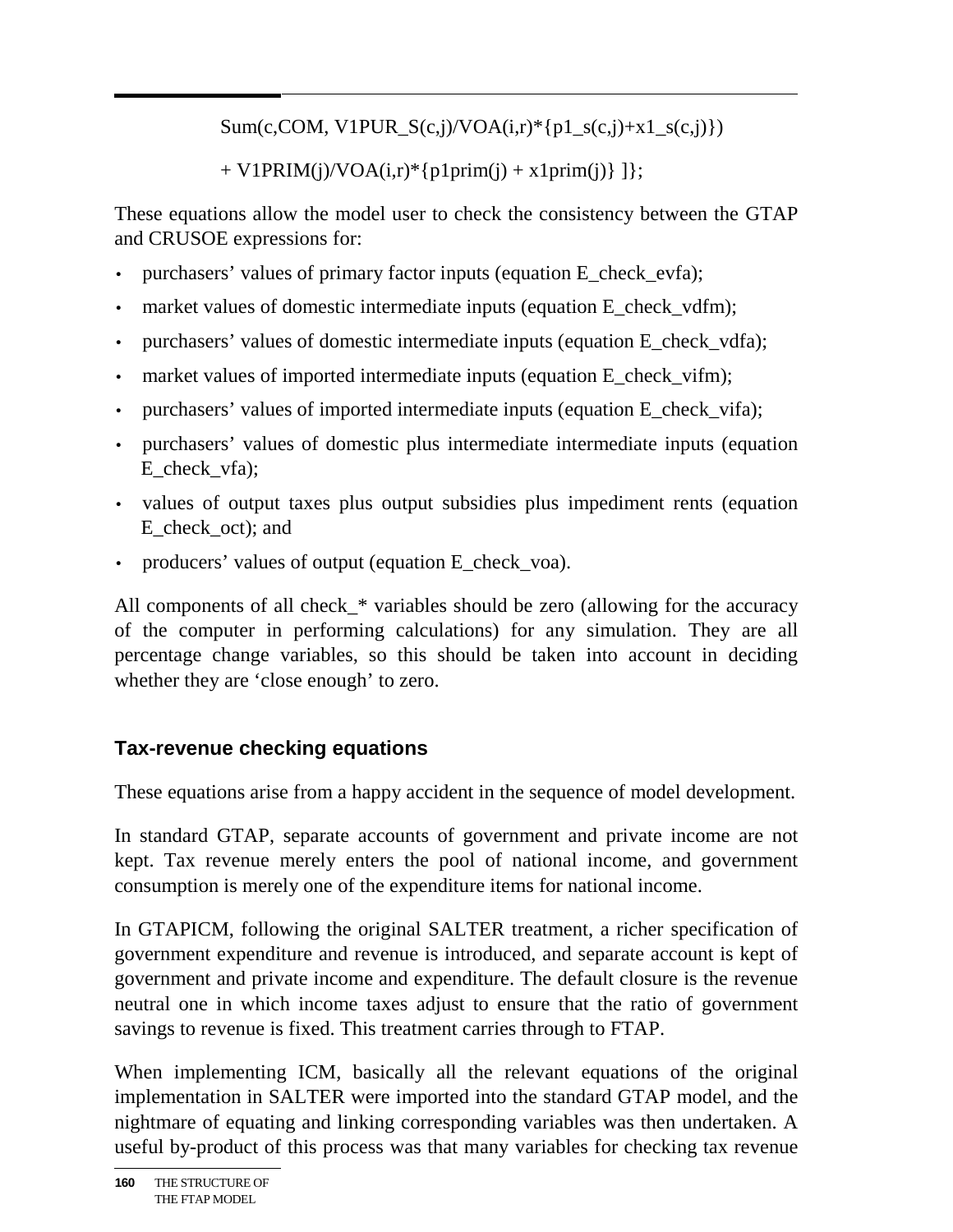accounting could be created. Tax revenues could be defined both in terms of SALTER variables and GTAP variables. The difference in two expressions defining the same revenue item should be zero at the conclusion of any policy simulation. Values that are not zero (allowing for the accuracy of the computer in performing calculations) indicate an error.

Income tax

E\_check\_inctax (All,r,REG)

 $RVTXYZR(r)*check\_intax(r)=RVTXYZR(r)*rtyr(r) - {$ sum(i,NONCAP\_COMM,  $\{VOM(i,r) * [pm(i,r) + qo(i,r)]\}$  $- \{VOA(i,r) * [ps(i,r) + qo(i,r)]\}$ + sum(i,ENDWC\_COMM, {VOM(i,r) \*  $[pm(i,r) + kr(r)]$ }  $- \{VOA(i,r) * [ps(i,r) + kr(r)]\}$ 

```
TYPR\_L(r)*{YCHHDPR(r)*qyhir(r) + YCHHITR(r)*yhat(r)}+
```
TCHHITR(r)\*typr(r)-

 $TDEP(r)$ <sup>\*</sup>{typr(r)+depr(r)}+

TYPR\_L(r)\*100\*[yankr(r)+yank\_h\_(r)+ykit(r)]+

 $[ANKTAX(r)+ANKTAX_H$   $(r)+$ 

 $YKAPIMPTAX(r)]*TYPR_L(r)*typr(r)+$ 

TYPR\_L(r)\*100\*[yanpr(r)+yanp\_h\_(r)+yoit(r)]+

 $[ANPTAX(r)+ANDTAX_H(r)+$ 

YOUTIMPTAX(r)]\*TYPR\_L(r)\*typr(r)};

E check capinc  $(All,r,REG)$ 

 $KTT(r)*check\_capinc(r)=KTT(r)*fke(r)-$ 

sum(i,ENDWC\_COMM,  $\{VOM(i,r) * [pm(i,r) + kr(r)]\};$ 

E\_rtykr # tax on capital income, by region #  $(All,r,REG)$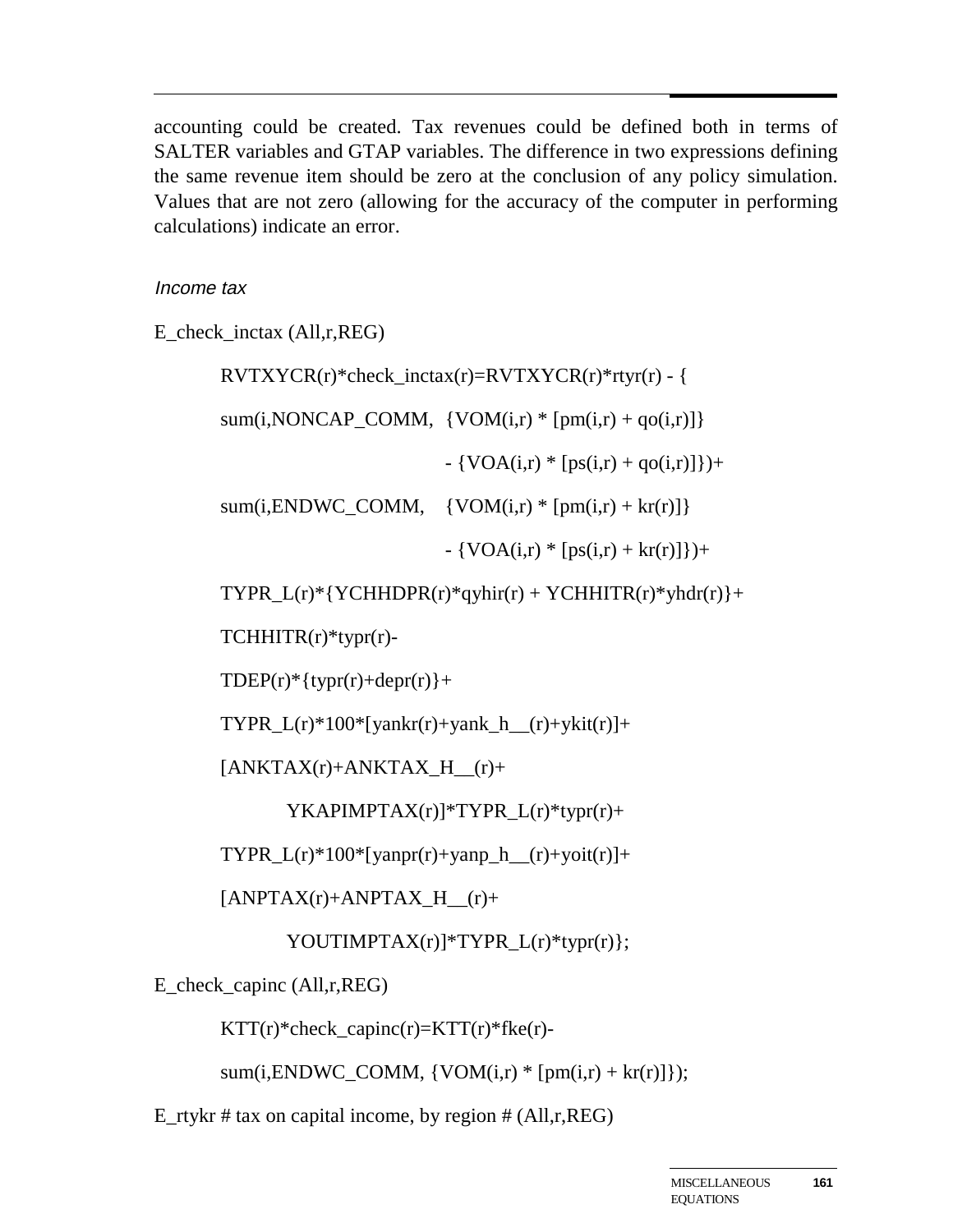$rtykr(r) = typr(r) + fke(r);$ 

E\_check\_captax (All,r,REG)

RVTXYCKR(r)\*check\_captax(r)=RVTXYCKR(r)\*rtykr(r) sum(i,ENDWC\_COMM, {VOM(i,r) \*  $[pm(i,r) + kr(r)]$ }

 $- \{VOA(i,r) * [ps(i,r) + kr(r)]\};$ 

E\_check\_labtax (All,r,REG)

RVTXYCLBR(r)\*check\_labtax(r)=RVTXYCLBR(r)\*rtylr(r) -

sum(i,LABOR,  $\{VOM(i,r) * [pm(i,r) + qo(i,r)]\}$ 

 $-$  {VOA(i,r) \* [ps(i,r) + qo(i,r)]});

The first equation is for checking the calculation of total income tax. RVTXYCR and rtyr are the original SALTER coefficient and variable, respectively, for total income tax revenue. The first sum on the right hand side calculates non-capital income tax revenue as the difference between regional pre-tax (coefficient VOM) and post-tax (coefficient VOA) rentals to capital. A separate sum is needed for capital income, since the rental-weighted capital stock (variable kr) must be used instead of the asset-weighted capital stock (the capital component of variable qo). After the second sum is two terms accounting for taxes on bond income. Two terms arise because the linearisation of a tax rate times an income leads to a term involving the change in income and a term involving the change in the tax rate. Next is a term for the loss in income tax revenue due to depreciation. There are, in fact, the two typical terms here also, with the percentage changes in the property income tax rate and the value of regional depreciation — variables typr and depr, respectively —occurring in  $\{...\}$ . The next two terms are the tax revenue from property income tax applied to capital impediment rents — the first term arising from the change in the income being taxed, the second from the change in the property income tax rate. The variable ykit, and its associated coefficient YKAPIMPTAX, are the rather strange correction terms necessary to account for whether taxation of capital impediment rents occurs in the home or host regions (see section 8.6). The last two terms of equation E\_check\_inctax are the tax revenue from property income tax applied to capital impediment rents, and have a similar form to the terms associated with capital impediments.

The remaining equations are much simpler than E\_check\_inctax and will be dealt with briefly. Equation E\_check\_capinc compares the SALTER variable for regional pre-tax rentals to capital (variable fke) with the GTAP calculation using coefficient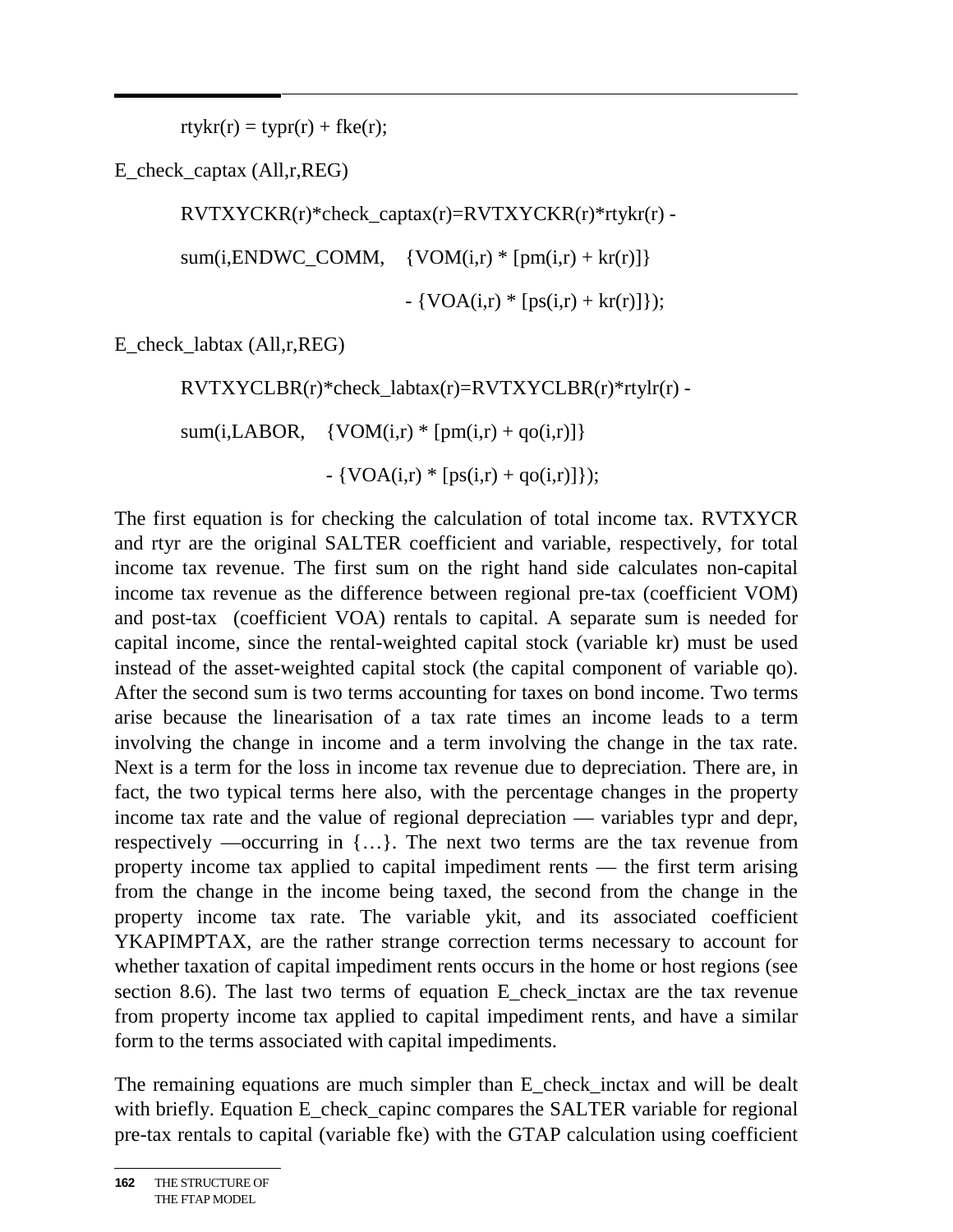VOM and variables pm and kr . Equation E\_rtykr defines the revenue from capital income taxes using SALTER-variables typr and fke, while equation E\_check\_captax compares this with the expression based on GTAP variables. Equation E\_check\_labtax checks the SALTER and GTAP calculations of labour income taxes.

All components of all check\_\* variables should be zero (allowing for the accuracy of the computer in performing calculations) for any simulation. They are all percentage change variables, so this should be taken into account in deciding whether they are 'close enough' to zero.

#### Commodity taxes

Total commodity tax revenue (variable rc) and the contributions to this from various types of commodity tax (variables gr\*) are defined in terms of SALTER variables. Definitions using GTAP variables are also included in FTAP, and a sequence of commodity tax checking variables defined.

E\_rc1 # revenue from commodity taxes, by region  $\#$  (all,r, REG)

 $GRCOMT1(r)*rcl(r)=$ 

sum(i,PROD\_COMM, SHPTAX(i,r)\*

 $\{$  VOM(i,r) \* [pm(i,r) + qo(i,r)]-

 $\text{VOA}(i,r) * [\text{ps}(i,r) + \text{qo}(i,r)]$ 

 $100*PTAX(i,r)*c\_SHPTAX(i,r))$ 

+ sum(j,PROD\_COMM, sum(i,TRAD\_COMM,

 $\{ VIFA(i,j,r) * [pfm(i,j,r) + qfm(i,j,r)] \}$ 

 $-$  {VIFM(i,j,r) \* [pid(i,r) + qfm(i,j,r)]}))

+ sum(j,PROD\_COMM, sum(i,TRAD\_COMM,

 $\{VDFA(i,j,r) * [pfd(i,j,r) + qfd(i,j,r)]\}$ 

 $-$  {VDFM(i,j,r) \* [pds(i,r) + qfd(i,j,r)]}))

+ sum(i,TRAD\_COMM,

 $\{VIPA(i,r) * [ppm(i,r) + qpm(i,r)]\}$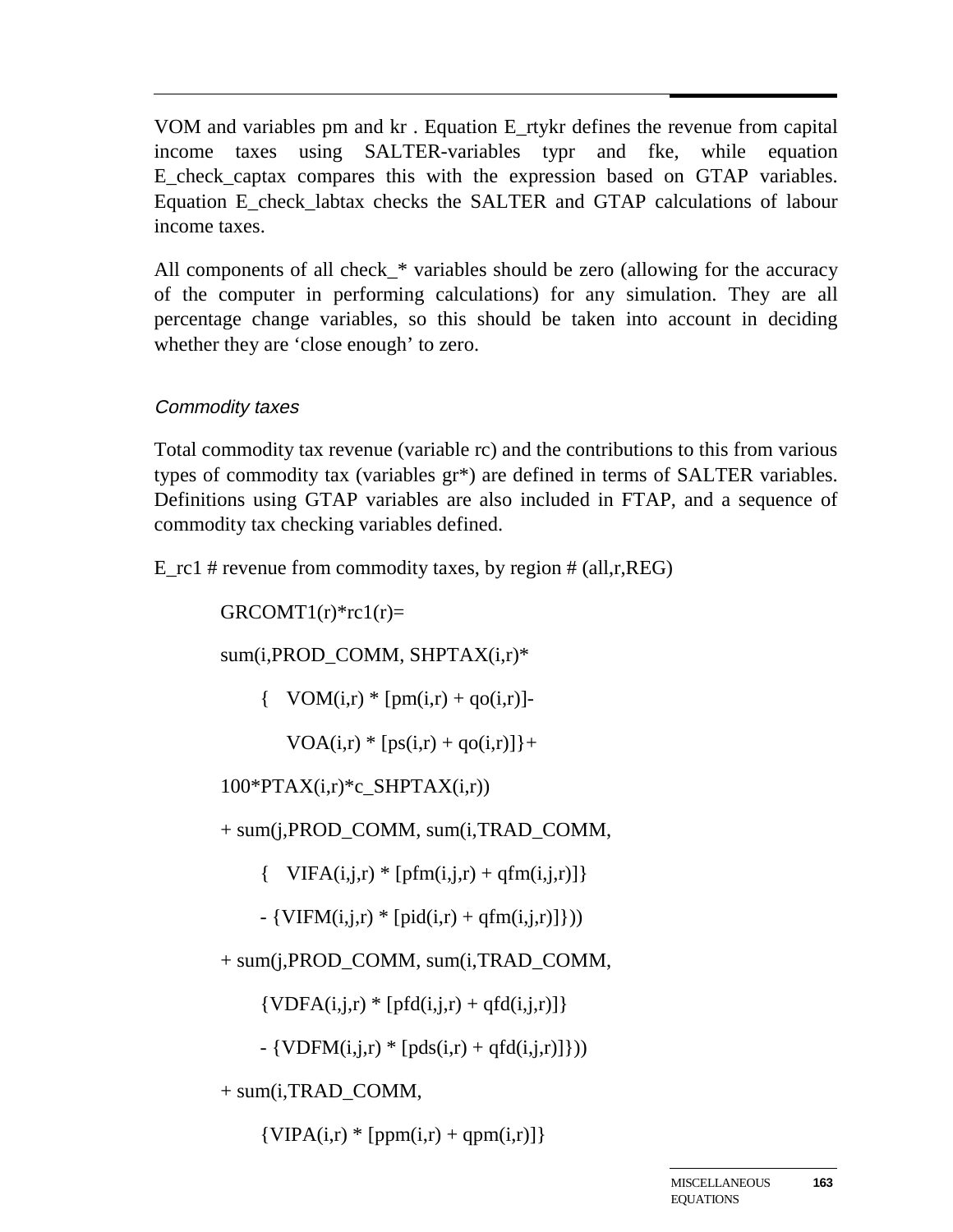$-$  {VIPM(i,r) \* [pid(i,r) + qpm(i,r)]})

+ sum(i,TRAD\_COMM,

 $\{VDPA(i,r) * [ppd(i,r) + qpd(i,r)]\}$ 

 $-$  {VDPM(i,r) \* [pds(i,r) + qpd(i,r)]})

+ sum(i,TRAD\_COMM,

 $\{VIGA(i,r) * [pgm(i,r) + qgm(i,r)]\}$ 

 $-$  {VIGM(i,r) \* [pid(i,r) + qgm(i,r)]})

+ sum(i,TRAD\_COMM,

 $\{VDGA(i,r) * [pgd(i,r) + qgd(i,r)]\}$ 

 $-$  {VDGM(i,r) \* [pds(i,r) + qgd(i,r)]})

+ sum(i,TRAD\_COMM, sum(s,REG,

 $\{VXWD(i,r,s) * [pfob(i,r,s) + qxs(i,r,s)]\}$ 

 $- \{VXMD(i,r,s) * [pxs(i,r,s) + qxs(i,r,s)]\})$ 

+ sum(i,TRAD\_COMM, sum(s,REG,

 $\{VIMS(i,s,r) * [pms(i,s,r) + qxs(i,s,r)]\}$ 

- {VIWS(i,s,r) \* [pcif(i,s,r) + qxs(i,s,r)]}));

E check  $rc$  (All,r,REG)

check\_rc(r)=rc(r)-rc1(r);

The first equation is total commodity tax revenue written in terms of GTAP variables. It is a sum across all types of commodity taxes and all users, that is, in order of occurrence in the equation:

- production taxes and subsidies (VOM minus VOA times the share of this which is tax SHPTAX);
- taxes on imported intermediates (VIFA minus VIFM);
- taxes on domestic intermediates (VDFA minus VDFM);
- taxes on imported private consumption (VIPA minus VIPM);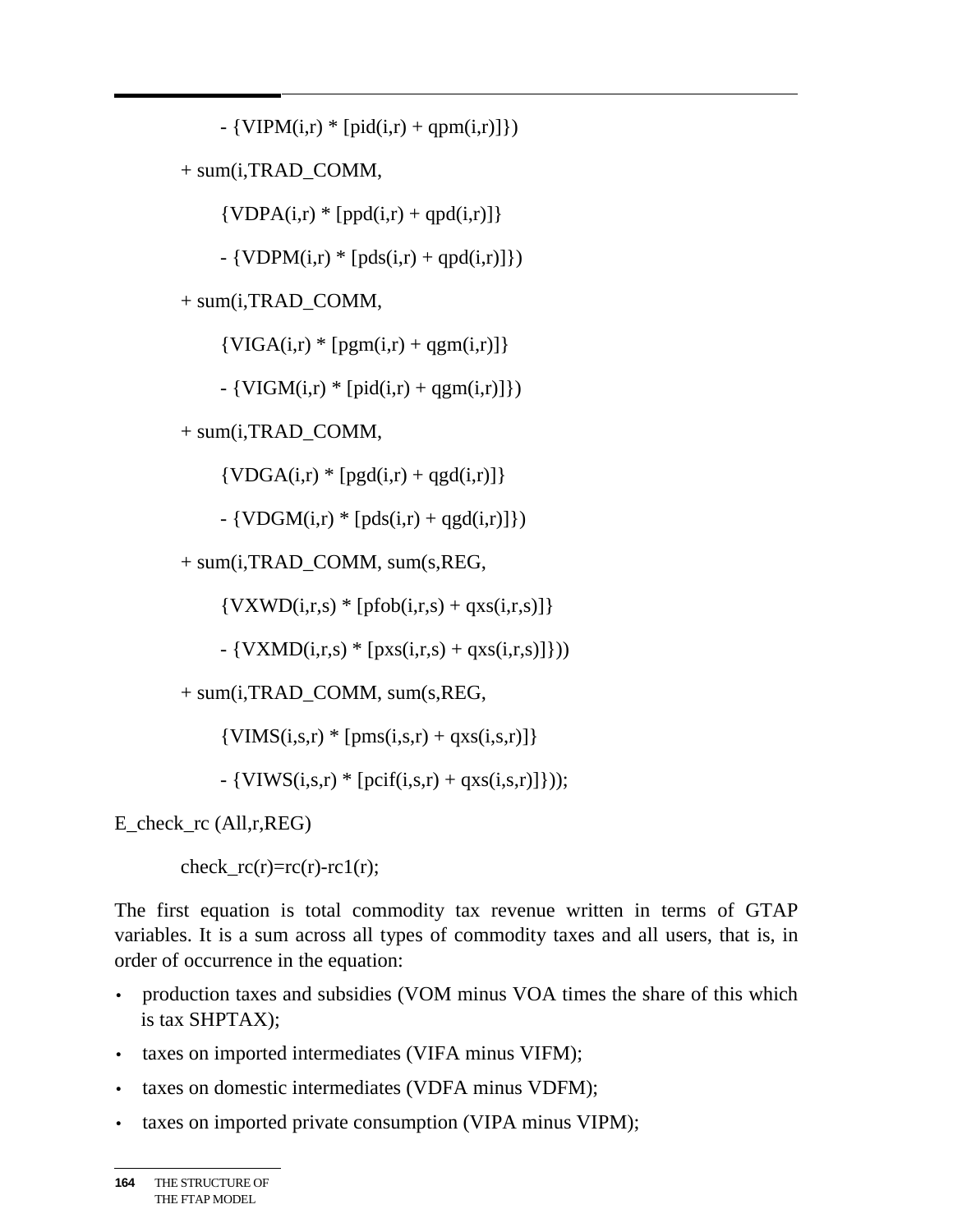- taxes on domestic private consumption (VDPA minus VDPM);
- taxes on imported government consumption (VIGA minus VIGM);
- taxes on domestic government consumption (VDGA minus VDGM);
- export taxes and subsidies (VXWD minus VXMD); and
- import tariffs (VIMS minus VIWS).

The second equation compares SALTER variable rc with GTAP variable rc1.

Several variables for comparing contributions to commodity taxes calculated from SALTER and GTAP variables are also defined. One example — for export tax revenue — will be shown, and the remainder just listed.

E\_grexp1 (All,r,REG)

 $GRCOMT1(r)$ <sup>\*</sup>grexp1(r)=

sum(i,TRAD\_COMM, sum(s,REG,

 $\{VXWD(i,r,s) * [pfob(i,r,s)+qxs(i,r,s)]\}$ 

 $-$  {VXMD(i,r,s) \* [pxs(i,r,s)+qxs(i,r,s)]}));

E\_check\_grexp (All,r,REG)

check\_grexp(r)=grexp(r)-grexp1(r);

Equation E\_grexp1 defines variable grexp1 and is similar in structure to the equation defining variable grexp (section 3.2). Coefficient GRCOMT1 is *total* commodity tax revenue, and grexp1 is a change variable. It is thus a contribution variable, that is, one of a set of variables which, when added together, equal some variable to be explained (variable rc1 in this case), *regardless of the solution algorithm used*. Variable grexp1 is the contribution of exports taxes to total commodity tax revenue. Although contribution variables may be path dependent, the variable grexp1 should always equal grexp, since at each step of the solution procedure the definitions of export tax revenue in the equations defining grsub1 and grsub should be identical. Equation E\_check\_grexp1 obviously compares variables grexp and grexp1.

Checking equations exist for the following contributions to total commodity tax revenue:

- import tariffs (variable grdut);
- output taxes and subsidies (variable grsub);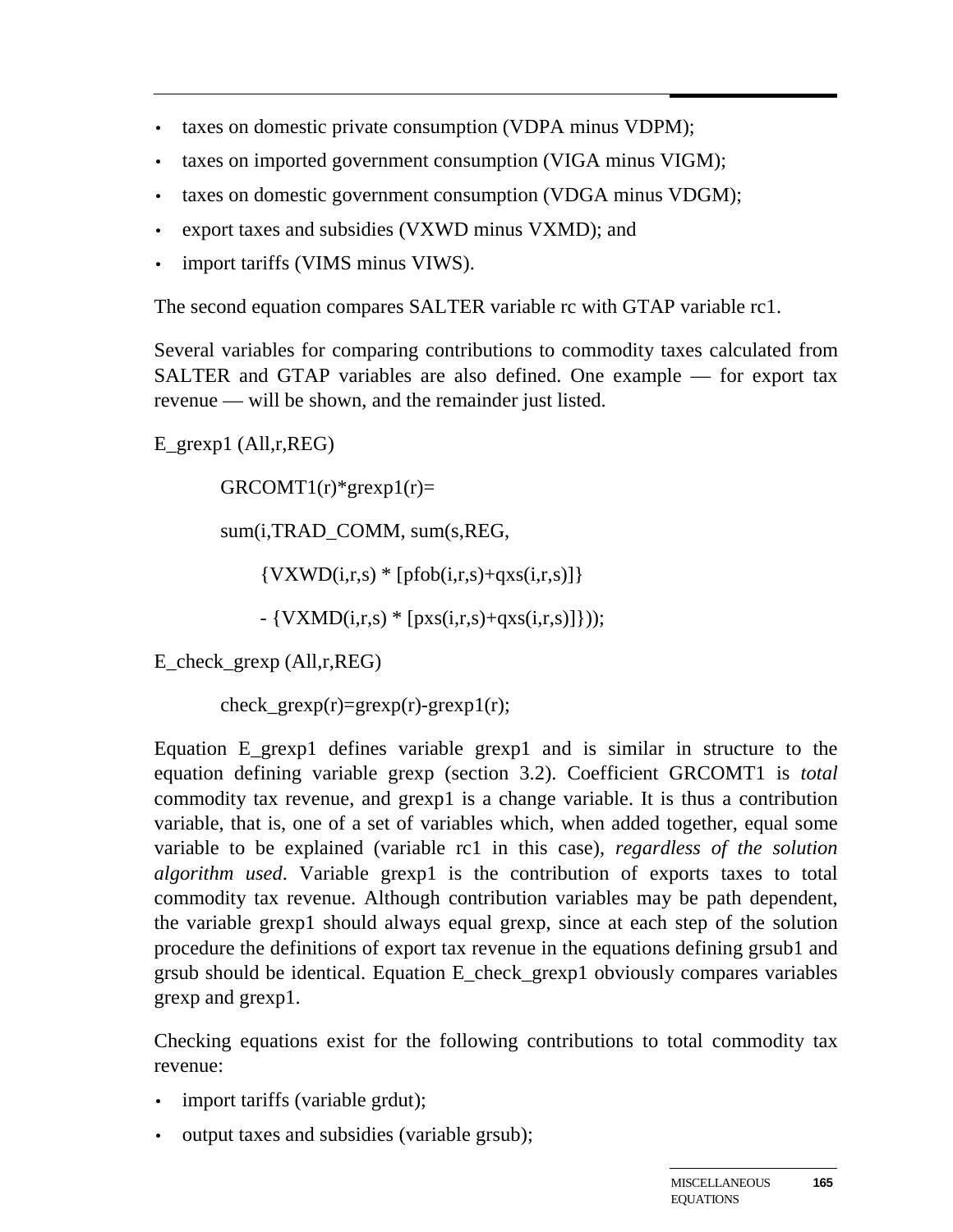- taxes on private consumption (variable grcon);
- taxes on government consumption (variable grcon);
- taxes on intermediate inputs (variable grint); and
- taxes on inputs to investment (variable grinv).

#### **Trade flows**

A host of real trade flow and real output variables — some covering firms generally, some covering the activities of foreign-owned firms — are defined in the following equations. Equation labels describe what is being defined. The equations take the familiar 'definition of an aggregate by share-weighting' form. Conditionals are used to trap cases where a flow is zero, in which case the aggregate quantity being defined is set equal to zero.

E\_qgxmd #Total Real exports from s, domestic price wgts#

(all,i,TRAD\_COMM)(all,s,SOURCE)

 $IF[GXMD(i,s)=0, qgxmd(i,s)]+$ 

 $GXMD(i,s)*qgxmd(i,s) =$ 

 $SUM(d,DEST, (SUM(h,HOME, VXMD_D(i,h,s,d)*qxhd(i,h,s,d)) +$ 

VXMD\_DD $(i,s,d)*qxdd(i,s,d))$  );

E\_qgxwd #Total Real exports from s, FOB price wgts#

(all,i,TRAD\_COMM)(all,s,SOURCE)

 $IF[GXWD(i,s)=0, qgxwd(i,s)]+$ 

 $GXWD(i,s)*qgxwd(i,s) =$ 

 $SUM(d,DEST, (SUM(h,HOME, VXWD\_D(i,h,s,d)*qxhd(i,h,s,d)) +$ 

 $VXWD\_DD(i,s,d)*qxdd(i,s,d))$  );

E\_qgviw #Total Real imports to d, CIF price wgts#

(all,i,TRAD\_COMM)(all,d,DEST)

 $IF[GVIW(i,d)=0, qgviw(i,d)]+$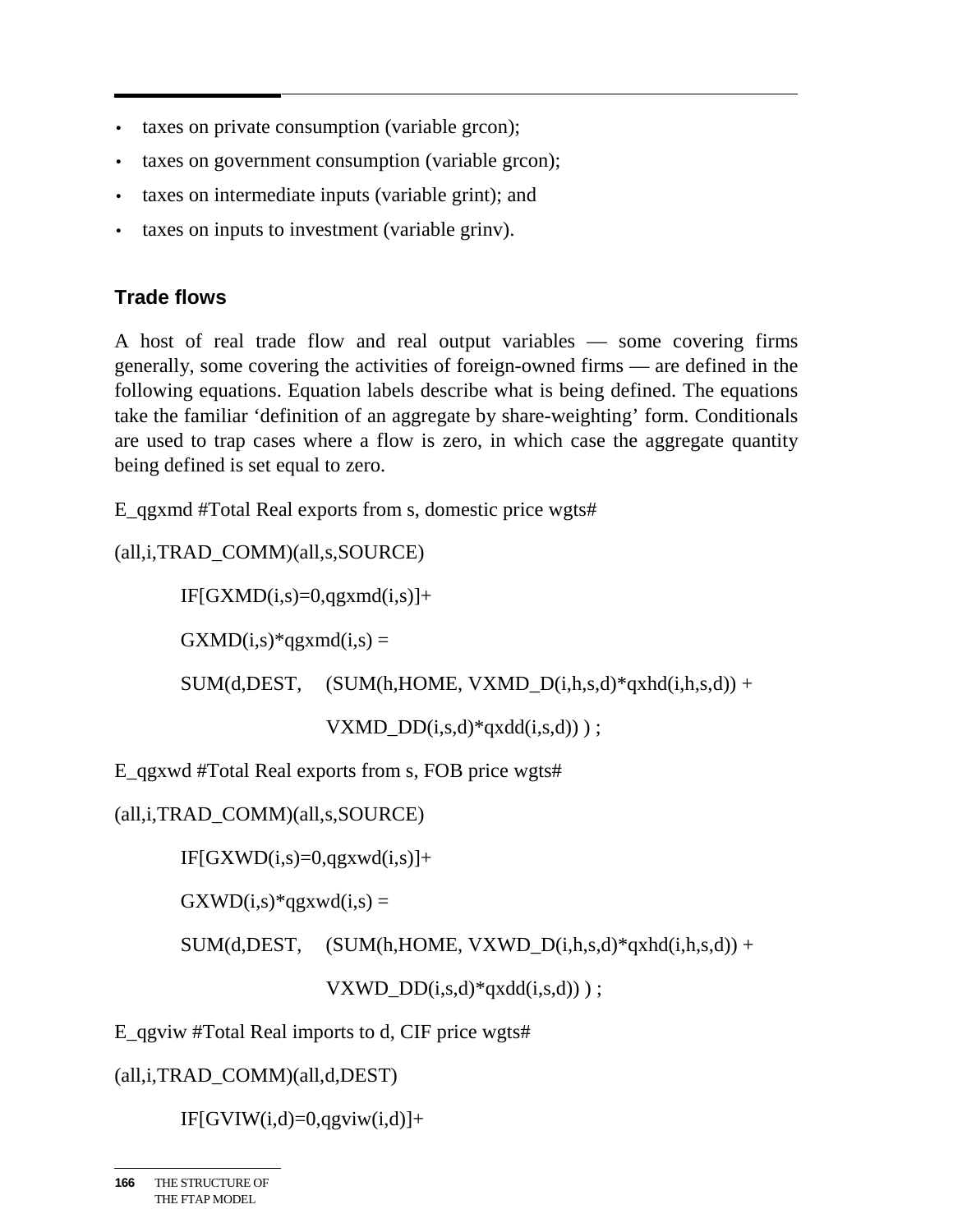$GVIW(i,d)*qgviW(i,d) =$ 

 $SUM(s, SOLRCE, (SUM(h,HOME, VIWS_D(i,h,s,d)*qxhd(i,h,s,d)) +$ 

VIWS\_DD $(i,s,d)*qxdd(i,s,d))$  );

E\_qgvim #Total Real imports to d, tariff inclusive price#

(all,i,TRAD\_COMM)(all,d,DEST)

 $IF[GVIM(i,d)=0, qgvim(i,d)]+$ 

 $GVM(i,d)*qgvim(i,d) =$ 

 $SUM(s, SOLRCE, (SUM(h,HOME, VIMS_D(i,h,s,d)*qxhd(i,h,s,d)) +$ 

 $VIMS\_DD(i,s,d)*qxdd(i,s,d))$  );

E\_qx\_fdi\_wd #Real exports of fdi ind to third countries, FOB price wgts#

(all,i,TRAD\_COMM)(all,h,HOME)(all,s,SOURCE)

 $IF[X_FDI_WD(i,h,s)=0, qx_fdi_Wd(i,h,s)]+$ 

 $X_FDI_WD(i,h,s)*qx_fdi_wd(i,h,s) =$ 

SUM(d, DEST: (d ne h) and (h ne s),  $VXWD\_D(i,h,s,d)*qxhd(i,h,s,d))$ ;

E\_qx\_fdi\_md #Real exports of fdi ind to third countries, domestic price wgts#

(all,i,TRAD\_COMM)(all,h,HOME)(all,s,SOURCE)

 $IF[X_FDI_MD(i,h,s)=0, qx_fdi_M(i,h,s)]+$ 

 $X_FDI_MD(i,h,s)*qx_fdi_M(i,h,s) =$ 

 $SUM(d,DEST: d, ne, h, VXMD_D(i,h,s,d)*qxhd(i,h,s,d));$ 

E\_qm\_fdi\_ws #Real imports from third country fdi ind, CIF price wgts#

(all,i,TRAD\_COMM)(all,h,HOME)(all,d,DEST)

 $IF[M_FDI_WS(i,h,d)=0,qm_fdi_ws(i,h,d)]+$ 

M\_FDI\_WS $(i,h,d)$ \*qm\_fdi\_ws $(i,h,d)$  =

 $SUM(s, SOLRCE: s \neq h, VIWS_D(i,h,s,d)*qxhd(i,h,s,d));$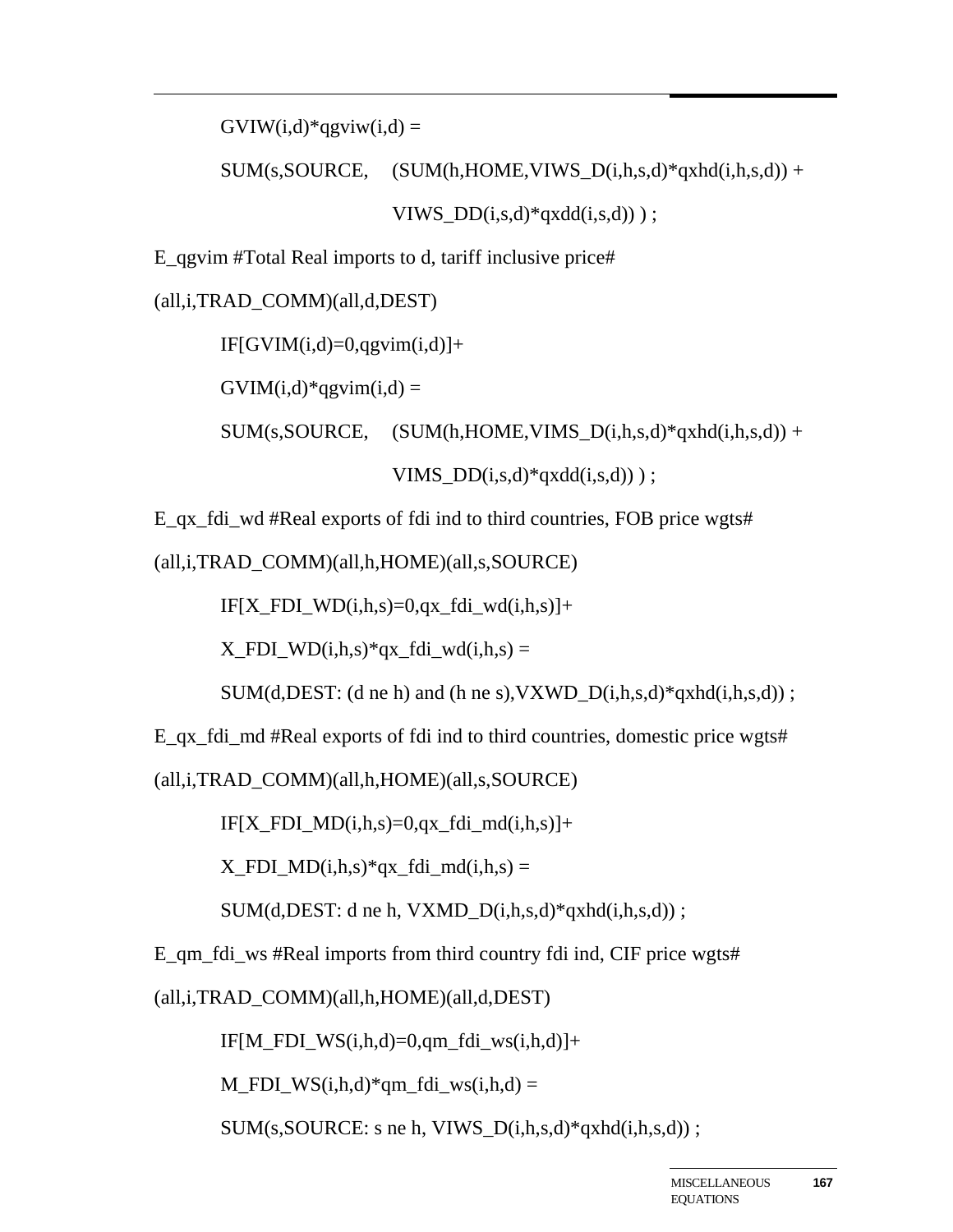E qm fdi ms #Real imports from third country fdi ind, tariff incl price wgts# (all,i,TRAD\_COMM)(all,h,HOME)(all,d,DEST)

 $IF[M_FDI_MS(i,h,d)=0,qm_fdi_ms(i,h,d)]+$ 

M\_FDI\_MS(i,h,d)\*qm\_fdi\_ms(i,h,d) =

 $SUM(s, SOLRCE: s \neq h, VIMS_D(i,h,s,d)*qxhd(i,h,s,d));$ 

E\_qx\_wd #Real exports of fdi ind to third countries, FOB price wgts#

(all,i,TRAD\_COMM)(all,h,HOME)

 $IF[X_WD(i,h)=0, qx_wd(i,h)]+$ 

 $X_WD(i,h)*qx_wd(i,h) =$ 

 $SUM(s, SOLRCE, X_FDI_WD(i,h,s)*qx_fdi_Wd(i,h,s)$  ;

E\_qx\_md #Real exports of fdi ind to third countries, domestic price wgts#

(all,i,TRAD\_COMM)(all,h,HOME)

 $IF[X_MD(i,h)=0, qx_md(i,h)]+$ 

 $X_MD(i,h)*qx_md(i,h) =$ 

 $SUM(s, SOLRCE, X_FDI_MD(i,h,s)*qx_fdi_Md(i,h,s));$ 

E qm ws #Real imports from third country fdi ind, CIF price wgts#

(all,i,TRAD\_COMM)(all,d,DEST)

 $IF[M_WS(i,d)=0,qm_Ws(i,d)]+$ 

 $M$ \_WS $(i,d)$ \*qm\_ws $(i,d)$ =

 $SUM(h,HOME, M_FDI_WS(i,h,d)*qm_fdi_ws(i,h,d))$ ;

E\_qm\_ms #Real imports from third country fdi ind, tariff incl price wgts#

(all,i,TRAD\_COMM)(all,d,DEST)

 $IF[M_MS(i,d)=0,qm_mss(i,d)]+$ 

 $M_MS(i,d)*qm_ms(i,d)=$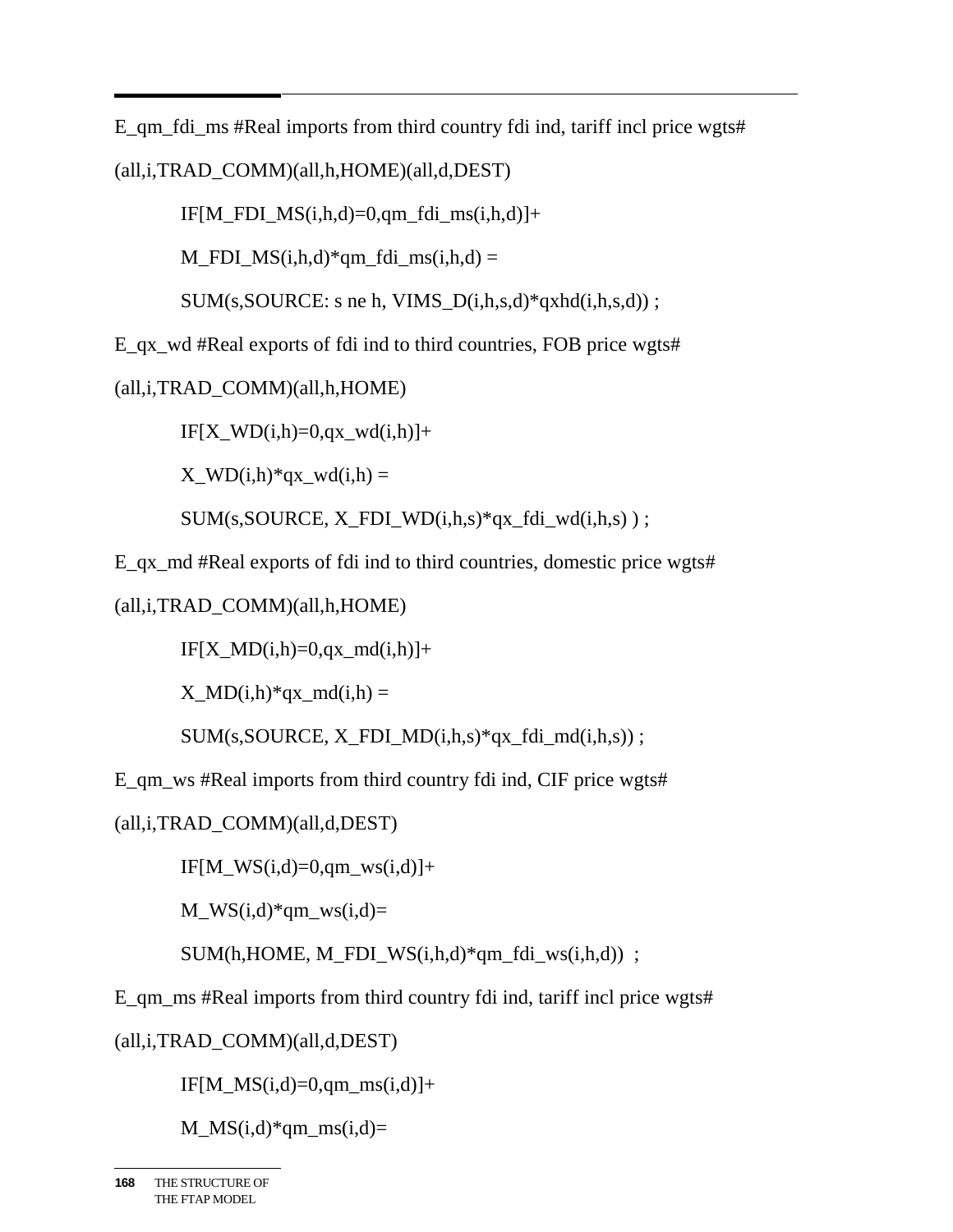$SUM(h, HOME, M_FDI_MS(i,h,d)*qm_fdi_msi(i,h,d));$ 

E\_qvxhm #Real exports of foreign-owned industry, domestic price wgts#

(All,i,TRAD\_COMM)(All,o,HOME)(All,l,HOST)

 $IF[VXHM(i,o,1)=0, qvxhm(i,o,1)]+$ 

 $VXHM(i,o,1)*qvxhm(i,o,1)=sum[d,DEST,VXMD_D(i,o,1,d)*qxhd(i,o,1,d)];$ 

E\_qvtotdhm #Real domestic use of foreign industry output#

(All,i,TRAD\_COMM)(All,r,REG)

 $IF[VTOTDHM(i,r)=0, qvtotdhm(i,r)]+$ 

 $VTOTDHM(i,r)*qvtotdhm(i,r)=$ 

 $SUM(o, HOME, VDHM(i,o,r)*qdh(i,o,r))$ ;

E\_qvtotohm #Real output of foreign firms in host country#

(all,i,TRAD\_COMM)(all,r,HOST)

 $IF[VTOTOHM(i,r)=0, qvtotohm(i,r)]+$ 

 $VTOTOHM(i,r)*qvtotohm(i,r) =$ 

 $SUM(o, HOME, VOHM(i,o,r)*qoh(i,o,r))$ ;

E\_qvtotown\_os #Real output of firms located abroad#

(all,i,TRAD\_COMM)(all,o,HOME)

IF[VTOTOWN\_OS(i,o)=0,qvtotown\_os(i,o)]+

 $VTOTOWN_OS(i,o)*qvtotown\_os(i,o) =$ 

SUM $(r,$ DEST, VOHM $(i, o, r)$ \*qoh $(i, o, r)$ ;

#### **Other equations**

Definitions of some useful ratios follow.

E\_qaer #Equity to income ratio# (all,r,REG)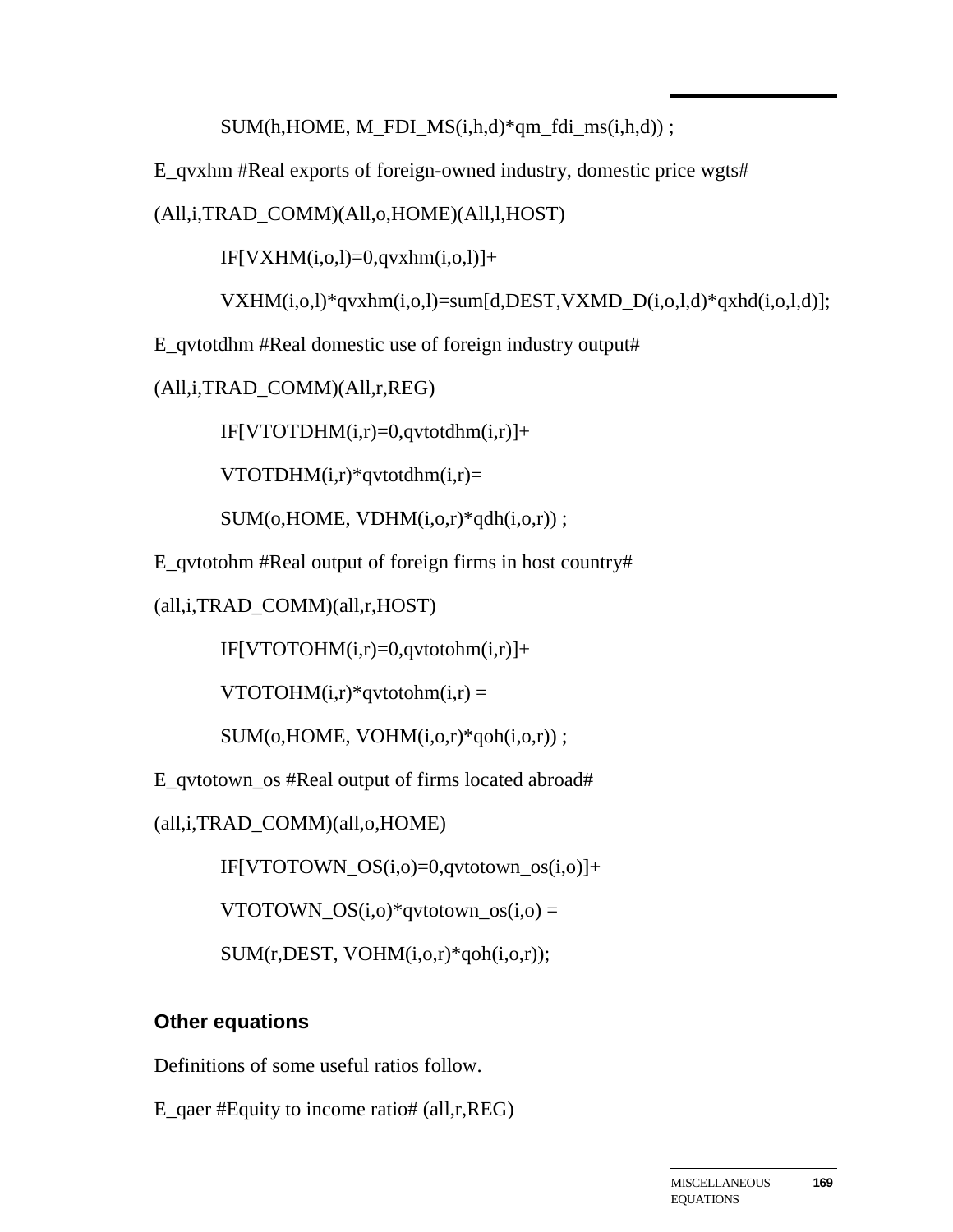qaer(r)= $ASEQR(r)/YCR(r)$ \*[aer(r)-y\_r(r)];

E\_qyanp\_h\_\_#ratio of net output impediment rents to national income# (all,r,REG)

INCOME(r)\*qyanp\_h\_\_(r)+ANPTAX\_H\_\_(r)\*y\_r(r)=100\*yanp\_h\_\_(r);

E qyank h #ratio of net capital impediment rents to national income#  $(all,r,REG)$ 

INCOME $(r)$ <sup>\*</sup>qyank\_h\_(r)+ANKTAX\_H\_(r)<sup>\*</sup>y\_r(r)=100<sup>\*</sup>yank\_h\_(r);

E\_qyfdirat # ratio of net FDI income to national income#  $all,r,REG)$ 

INCOME $(r)^*$ qyfdirat $(r)+$ VINC H  $(r)^*$ y r $(r)=100^*$ yfdi h  $(r);$ 

E nyanpr # ratio of locally generated output impediment rents to gdp  $\#$  (all,r,REG)

GDP(r)\*nyanpr(r)+ANPTAX(r)\*gdpn(r)=100\*yanpr(r);

E\_nyankr # ratio of locally generated capital impediment rents to gdp # (all,r,REG)

GDP(r)\*nyankr(r)+ANKTAX(r)\*gdpn(r)=100\*yankr(r);

Finally, for convenience in defining post-tax rates of return (section 4.3), variables for the post-tax rental prices of land (psland) and natural resources (psnatres) are defined by the technique of picking out components of the (GTAP) variable ps, thus:

E\_psland (All,s,home)

 $psland(s)=sum[k,LAND,ps(k,s)]$ ;

E\_psnatres (All,s,home)

psnatres(s)=sum[k,NATRES,ps(k,s)];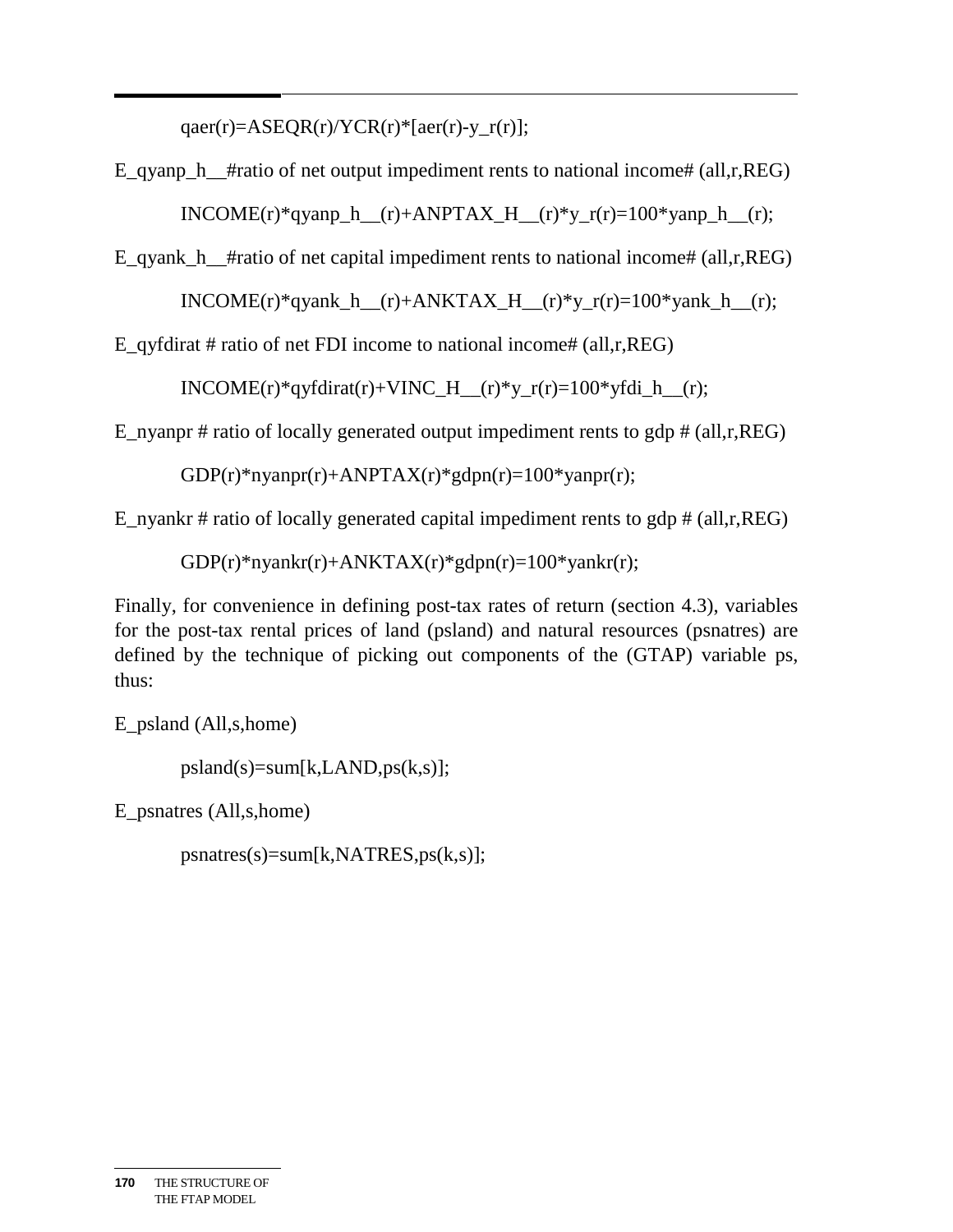## 10 Further research — an extended definition of welfare

In FTAP (as in GTAP and GTAPICM) welfare is derived from maximising a Cobb-Douglas utility function across the uses of national income — private and government consumption and savings. Utility is therefore equal to nominal national income divided by an utility price index that is an aggregation of various prices. Plainly, utility depends only on the level of income, and not on the sources from which income is derived. In particular, utility does not depend on the composition of the asset portfolio (bonds, capital in various industries and regions, land and natural resources) from which a significant portion of income is derived.

The allocation of wealth between assets, however, is driven by more than just the income generated by the assets. The allocation of wealth just to maximise returns would lead to the allocation of all wealth to the asset(s) with the highest rate of return (the so-called flip-flop or bang-bang characteristic of linear programming models). The consequent asset supply function would embody perfect transformation, and perfect arbitrage would prevail between rates of return (as in GTAPICM). Plainly, this is not the case with the FTAP asset supply function (chapter 4).

So in FTAP investors implicitly derive benefits — non-pecuniary benefits — from the composition of their portfolios, and not just from the income generated from their assets.<sup>1</sup> FTAP does not identify what these benefits are, but implicitly there must be some. The chief purpose of this appendix is to determine how these benefits, implicit in the current model structure, might be quantified and incorporated in a revised measure of utility.

All benefits from asset income, but none of the non-pecuniary benefits, are fully accounted for in the current welfare measure. This could lead to a distorted assessment of welfare impacts. For example, a policy that caused wealth to be reallocated towards assets with high rates of return could increase the current measure of utility by increasing income. But any loss in non-pecuniary benefits would not be measured.

 $\overline{a}$ 

<sup>&</sup>lt;sup>1</sup> Another interpretation is that they are acting sub-optimally, perhaps due to incomplete information. This possibility is not dealt with in this research memorandum.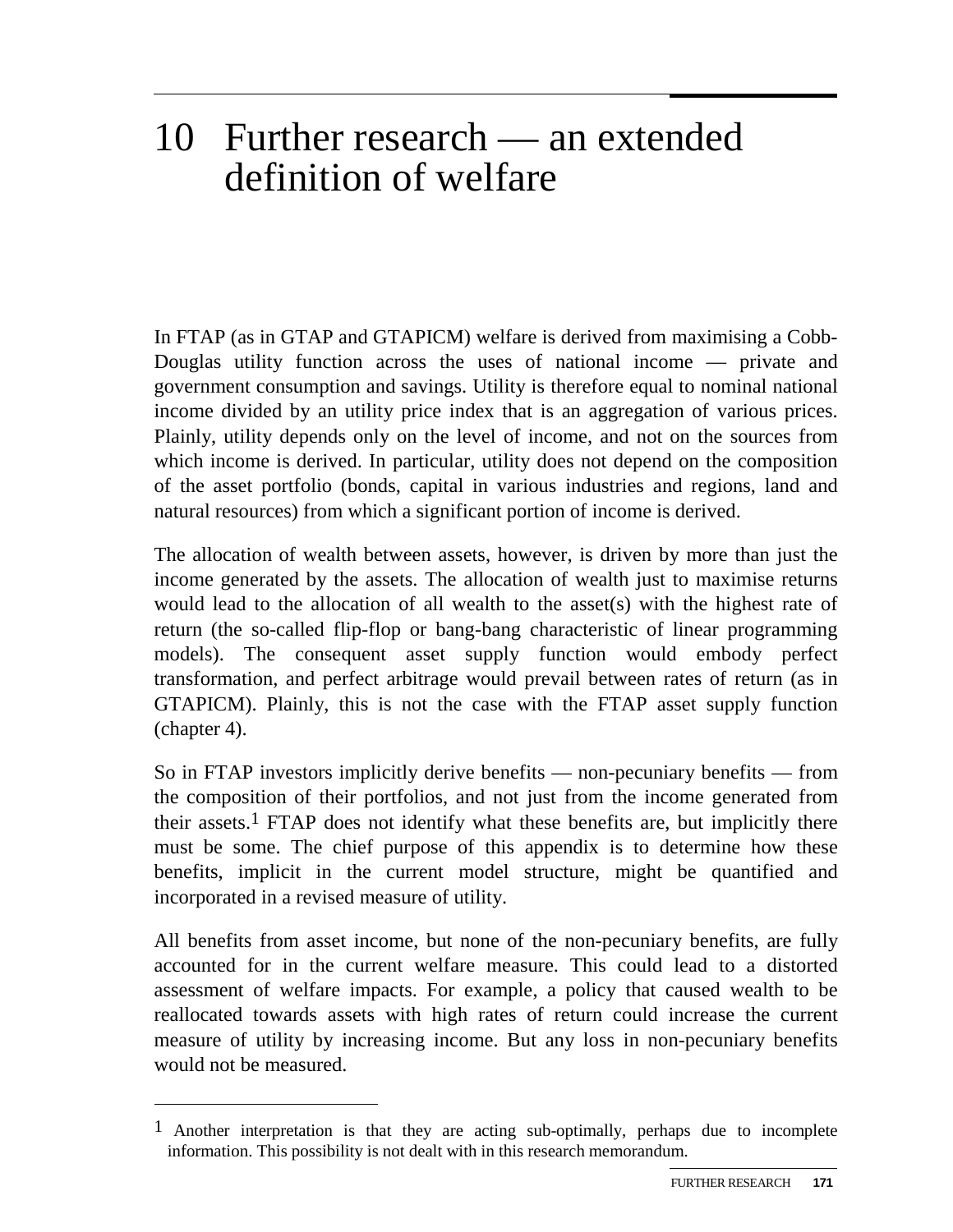It is proposed that, as a future enhancement to FTAP, a new utility function be defined as the current utility function plus a new term that accounts for the nonpecuniary aspects of wealth allocation. This new term must be chosen so that the current FTAP asset supply function arises from maximisation of the new utility function. That is, both the income and wealth allocation decisions will be outcomes of maximising the new utility function. A new equivalent variation could be defined based on the new utility, and the welfare decomposition extended to cover nonpecuniary benefits of asset ownership.

The new utility maximisation problem — for the allocation of given amounts of nominal non-asset income and nominal wealth at given prices — can be expressed formally as:

Choose

*C*, *G*, *S*,  ${A_i : i = 1...n}$ 

to maximise

$$
V(C, G, S, A_1, \ldots, A_n) = U(C, G, S) + \sum_{i=1}^n (\alpha_i \phi(A_i) + \beta_i A_i)
$$

subject to

$$
W = \sum_{i=1}^{n} P_i A_i
$$
  
 
$$
Y = Y_0 + \sum_{i=1}^{n} (R_i - D_i P_i) A_i = P_C . C + P_G . G + P_S . S
$$

where

- C, G and S are the expenditure items real private and government consumption and savings, respectively,
	- with corresponding prices  $P_C$ ,  $P_G$  and  $P_S$ , respectively;
- $A_i$  is the quantity of asset i,
	- with corresponding rental price, asset price and depreciation rate  $R_i$ ,  $P_i$  and D<sub>i</sub>, respectively;
- $V(\cdot)$  is the new utility function, which is a function of both expenditure items and asset holdings;
- $U(\cdot)$  is the current (Cobb-Douglas) utility function;
- $\phi(\cdot)$  is a function that will be determined below;
- the  $\alpha$ s and  $\beta$ s are weights, taken as given by the agent, the values of which will be determined below;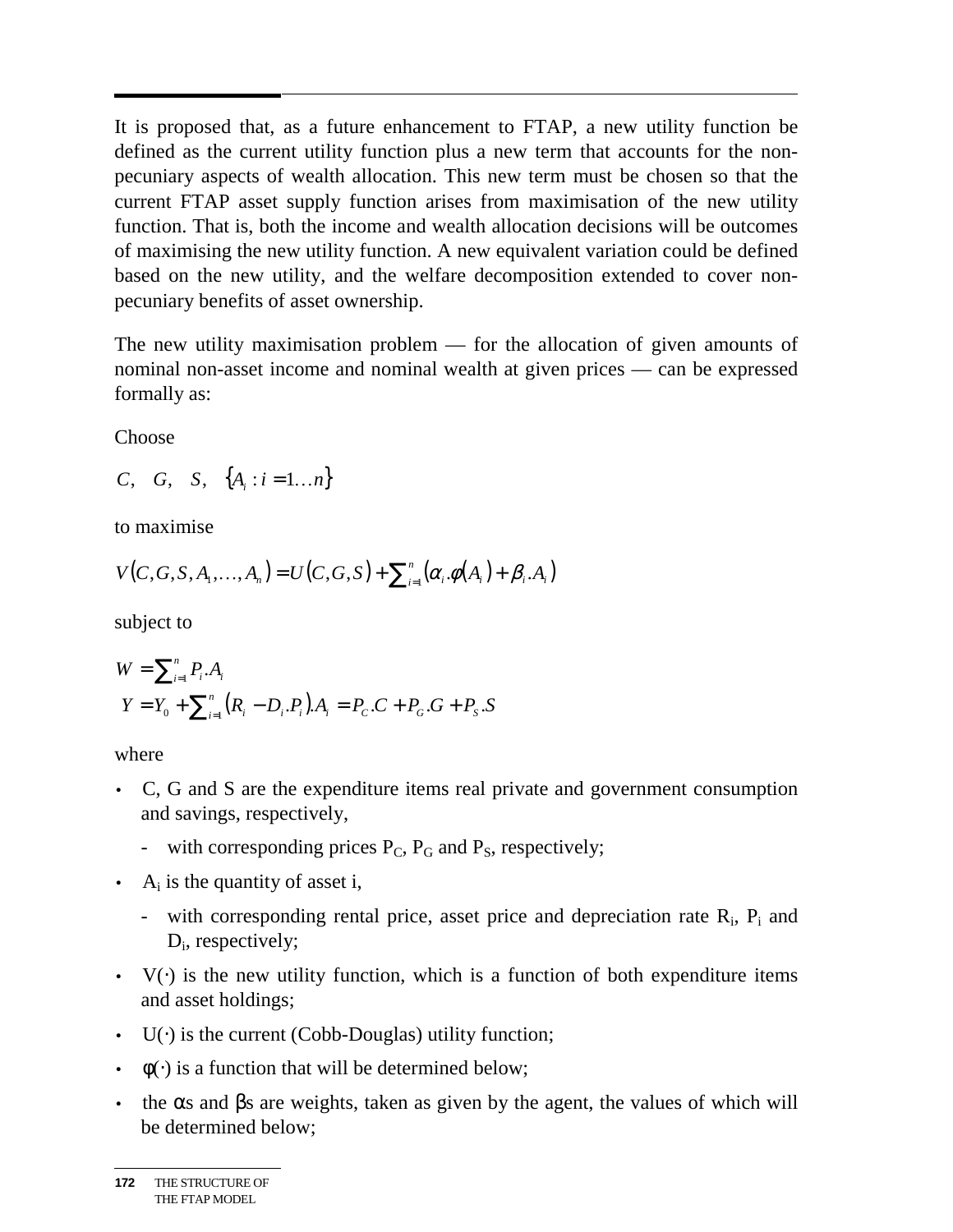- W is nominal wealth;
- Y is nominal income; and
- $Y_0$  is nominal non-asset income.

Note that the αs and βs may not be constant. What is important to the validity of the following derivation is that they are only functions of items that are fixed for the optimisation problem. It will be shown that this is the case and that they are, in fact, functions of nominal wealth and prices.

The solution to this problem produces the same income allocation decision rule as currently (that is, allocate nominal income in constant shares between expenditure items). Maximisation with respect to expenditure items (C, G and S) can be performed to yield a reduced problem:

Choose

$$
\{A_i : i = 1 \dots n\}
$$

to maximise

$$
\hat{V}(A_1,\ldots,A_n)=Y/P_{U}+\sum_{i=1}^n(\alpha_i.\phi(A_i)+\beta_i.A_i)
$$

subject to

$$
W = \sum_{i=1}^n P_i.A_i
$$

where  $P_U$  is the price of utility (a Cobb-Douglas function of  $P_C$ ,  $P_G$  and  $P_S$ ) and '^' indicates that maximisation with respect to C, G and S has been done. The first order conditions for this reduced problem are

$$
\frac{\partial \hat{V}}{\partial A_i} = (R_i - D_i.P_i)/P_U + \alpha_i.\phi'(A_i) + \beta_i - \lambda.P_i
$$
  
= 0

Therefore

$$
A_i = \phi'^{-1}\big[ \big( -\big(R_i - D_i P_i\big)/P_U - \beta_i + \lambda P_i\big)/\alpha_i \big]
$$

The trick now is to choose  $\phi(\cdot)$ , the  $\alpha s$  and the  $\beta s$  so that this asset supply function is the same as in FTAP. To this end choose:

$$
\alpha_i = -P_i/(\sigma_i.P_{\scriptscriptstyle U})
$$
  

$$
\phi(A_i) = A_i.(\ln(A_i) - 1)
$$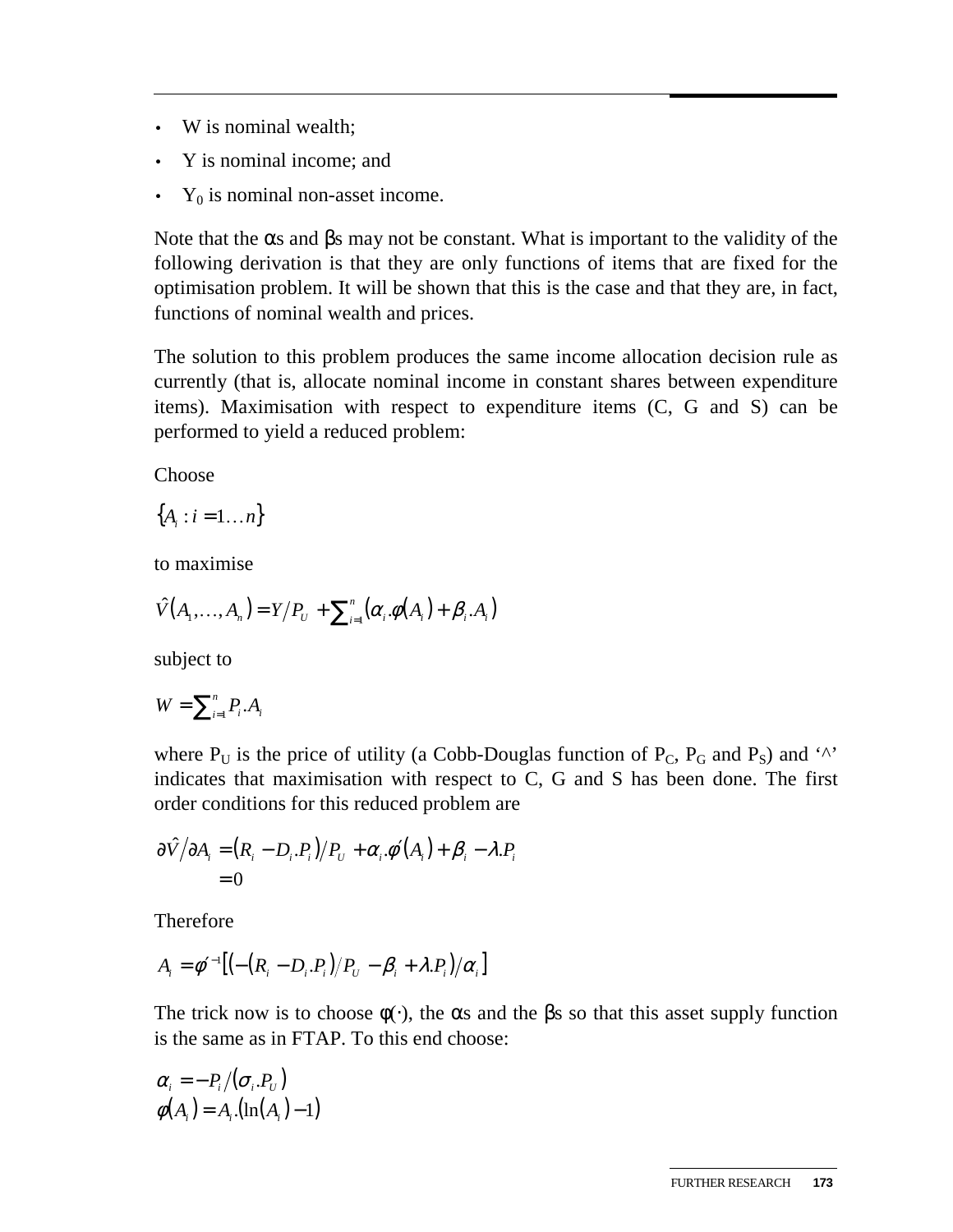where  $\sigma_i$  is the transformation elasticity associated with asset i. Then, defining

$$
\gamma_i = \exp(\beta_i/\alpha_i - \lambda P_i/\alpha_i)
$$
  
= 
$$
\exp(\beta_i/\alpha_i + \lambda P_i \sigma_i)
$$

the asset supply function becomes

$$
A_i = \frac{\exp(\sigma_i \cdot \widetilde{R}_i)}{\gamma_i}
$$
  
= 
$$
\frac{\exp(\widetilde{R}_i)^{\sigma_i}}{\gamma_i}
$$
  
= 
$$
\frac{\gamma_i^{-1}}{\exp(-\widetilde{R}_i)^{\sigma_i}}
$$

where  $\tilde{R}_i$  is the net rate of return on asset i.

Note that with the choice of  $\phi(\cdot)$ ,

$$
\frac{\partial^2 \hat{V}}{\partial A_i^2} = \alpha_i \phi''(A_i)
$$
  
=  $\alpha_i / A_i$   
<  $0$   
 $\frac{\partial^2 \hat{V}}{\partial A_i \partial A_j} = 0 \quad \forall i \neq j$ 

since  $\alpha$  < 0. Therefore the second order conditions for a maximum are satisfied.

The values of  $\gamma_i$  will be the same within each group of assets that are part of the same composite asset in the FTAP nested asset supply function. Let J(i) denote the set of all assets that are part of the same composite asset as asset i. Let  $A_{J(i)}$  denote the quantity of the composite asset of which asset i is a part. If

$$
\gamma_i^{-1} = A_{J(i)} \cdot \left[ \sum_{j \in J(i)} \exp\left(-\widetilde{R}_j\right)^{1-\sigma_i} \right]_{-\sigma_i}^{\sigma_i}
$$

$$
= A_{J(i)} \cdot \exp\left(-\widetilde{R}_{J(i)}\right)^{\sigma_i}
$$

then asset supply is a nested CES demand function with the reciprocals of the exponentials of the rates of return acting as prices, as in FTAP.2 The expression in

 $\overline{a}$ 

<sup>2</sup> The discussion of Petri asset values in appendix C explains why the asset *supply* function is, in fact, a nested CES *demand* function with reciprocal prices. The terminology of 'nested CET supply function' has been used wherever possible throughout this research memorandum as a simplification to avoid confusion.

**<sup>174</sup>** THE STRUCTURE OF THE FTAP MODEL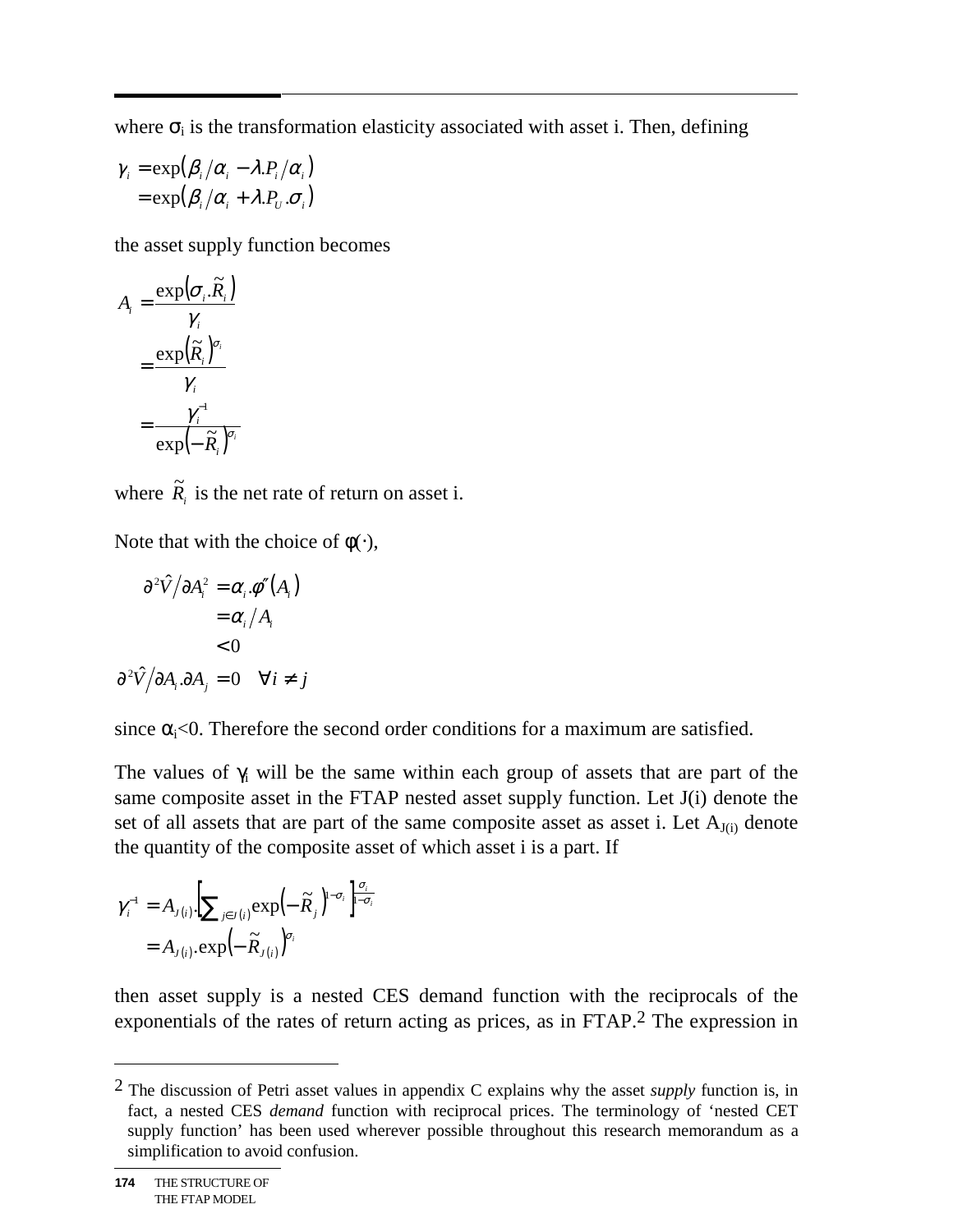square brackets arises because the price of a CES aggregate is itself a CES aggregate of prices.

 $A_{J(i)}$  is not one of the decision variables of the optimisation problem. Of course, it is chosen to conform to the FTAP nested asset supply function, that is, with an obvious generalisation of the J() notation,

$$
A_{J(i)} = A_{J^{2}(i)} \cdot \frac{\left[\sum_{j \in J^{2}(i)} exp\left(-\widetilde{R}_{j}\right)^{1-\sigma_{J(i)}}\right]^{-\sigma_{J(i)}}}{exp\left(-\widetilde{R}_{J(i)}\right)^{\sigma_{J(i)}}}
$$

$$
= A_{J^{2}(i)} \cdot \frac{exp\left(-\widetilde{R}_{J^{2}(i)}\right)^{\sigma_{J(i)}}}{exp\left(-\widetilde{R}_{J(i)}\right)^{\sigma_{J(i)}}}
$$

Thus, by continuing to work up the nest,  $A_{J(i)}$  can eventually be expressed as a function of rates of return and *real* wealth:

$$
A_{J(i)} = f_{J(i)}(\widetilde{R}_1,\ldots,\widetilde{R}_n)W/P_{W}
$$

where  $P_W$  is the asset price of wealth.

All the rates of return are functions of rental and asset prices and depreciation rates  ${R_i, P_i, D_i: i=1,...n}$ , all of which are given for the optimisation problem. Nominal wealth is also given. If it can be shown that  $P_W$  is also function of only  $\{R_i, P_i, D_i\}$ : i=1,...n}, and not of decision variables, then  $\gamma_i$  is likewise expressible entirely in terms of values that are given for the optimisation problem.

Plainly, a parallel expression to the one for  $A_{J(i)}$  exists for  $A_i$ , thus:

$$
A_i = f_i(\widetilde{R}_1, \ldots, \widetilde{R}_n) W / P_w
$$

so, using the wealth constraint,

$$
W = \sum_{i=1}^{n} P_i A_i
$$
  
= 
$$
\sum_{i=1}^{n} P_i f_i \left( \widetilde{R}_1, \ldots, \widetilde{R}_n \right) W / P_w
$$

therefore

$$
P_{W} = \sum_{i=1}^{n} P_{i} \cdot f_{i} \left( \widetilde{R}_{1}, \ldots, \widetilde{R}_{n} \right)
$$
 QED

One step remains to complete the formulation of the new utility measure — the determination of the Lagrange multiplier  $\lambda$ , the marginal utility of nominal wealth. This is derived from the first order conditions as follows: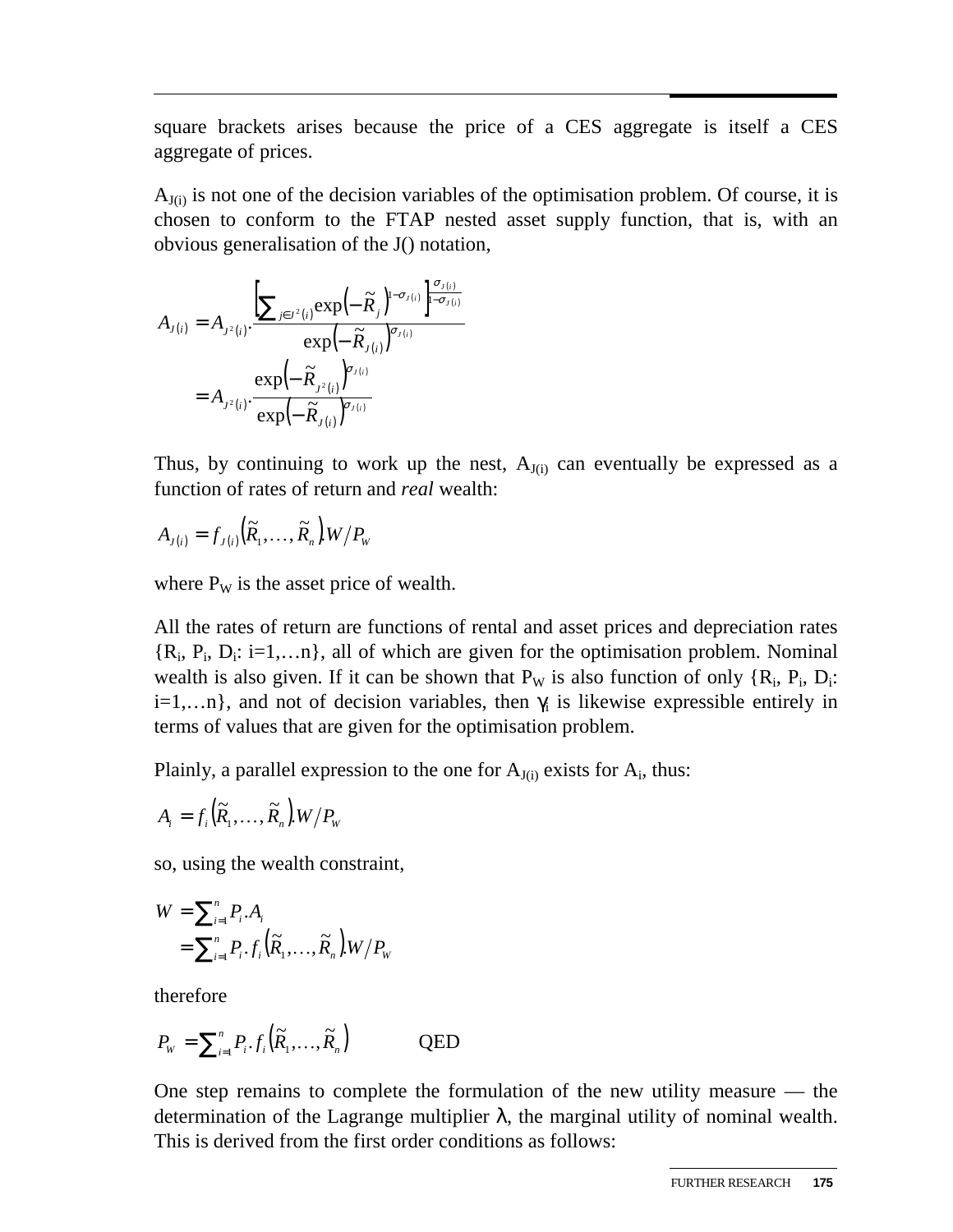$$
0 = \sum_{i=1}^{n} A_{i} \cdot \partial \hat{V} / \partial A_{i}
$$
  
=  $(Y - Y_{0}) / P_{U} + \sum_{i=1}^{n} (\alpha_{i} \cdot A_{i} \cdot \ln(A_{i}) + \beta_{i} \cdot A_{i}) - \lambda W$   
=  $(Y - Y_{0}) / P_{U} + \sum_{i=1}^{n} (\alpha_{i} \cdot \phi(A_{i}) + \beta_{i} \cdot A_{i} + \alpha_{i} \cdot A_{i}) - \lambda W$   
=  $V - Y_{0} / P_{U} - \sum_{i=1}^{n} P_{i} / (\sigma_{i} \cdot P_{U}) \cdot A_{i} - \lambda W$ 

Therefore, the marginal utility of real wealth is:

$$
\lambda.P_{\scriptscriptstyle U} = V/(W/P_{\scriptscriptstyle U}) - \left(Y_{\scriptscriptstyle 0}/W + \sum_{\scriptscriptstyle i=1}^n S_i^W/\sigma_i\right)
$$

where  $S_i^W$  is the share of the asset value of asset i in total wealth.

The interpretation of the expression for  $\lambda P_U$  is interesting. The sum is a decrease in the marginal utility of wealth from imperfect transformation between assets. The higher the transformation elasticities, the greater is  $\lambda.P_{U}$ . Also,  $\lambda.P_{U}$  will tend to be larger if assets with a high share in total wealth are highly substitutable with other assets that are part of the same composite asset. The expression

$$
\frac{\left(V-Y_{_0}/P_{_U}\right)}{W/P_{_U}}
$$

is the rate of return to wealth in utils per unit of real wealth. Thus, in the presence of perfect transformation (all  $\sigma_i \rightarrow \infty$ ), the marginal utility of real wealth is just this overall rate of return to wealth. With imperfect transformation, however, a small increase in real wealth will contribute less to utility because of the difficulty of shifting out of one asset into another. This is especially so when a large share of wealth is tied up in an asset from which it is particularly hard to shift.

Plainly,  $\lambda$  could be written in terms of values that are given for the optimisation problem.<sup>3</sup> It has already been shown that  $\gamma_i$  can be. Therefore, so can  $\beta_i$ .

The following equations would need to be added to FTAP to determine the new measure of utility V:

$$
V = Y/P_U + \sum_{i=1}^{n} (\alpha_i \phi(A_i) + \beta_i A_i)
$$
  
\n
$$
\alpha_i = -P_i/(\sigma_i.P_U)
$$
  
\n
$$
\gamma_i = \exp(\beta_i/\alpha_i + \lambda.P_U.\sigma_i)
$$

 $\overline{a}$ 

<sup>&</sup>lt;sup>3</sup> Just replace occurrences of A<sub>i</sub> in the expression for  $\lambda$  with the expression for A<sub>i</sub> in terms of rates of return and nominal wealth.

**<sup>176</sup>** THE STRUCTURE OF THE FTAP MODEL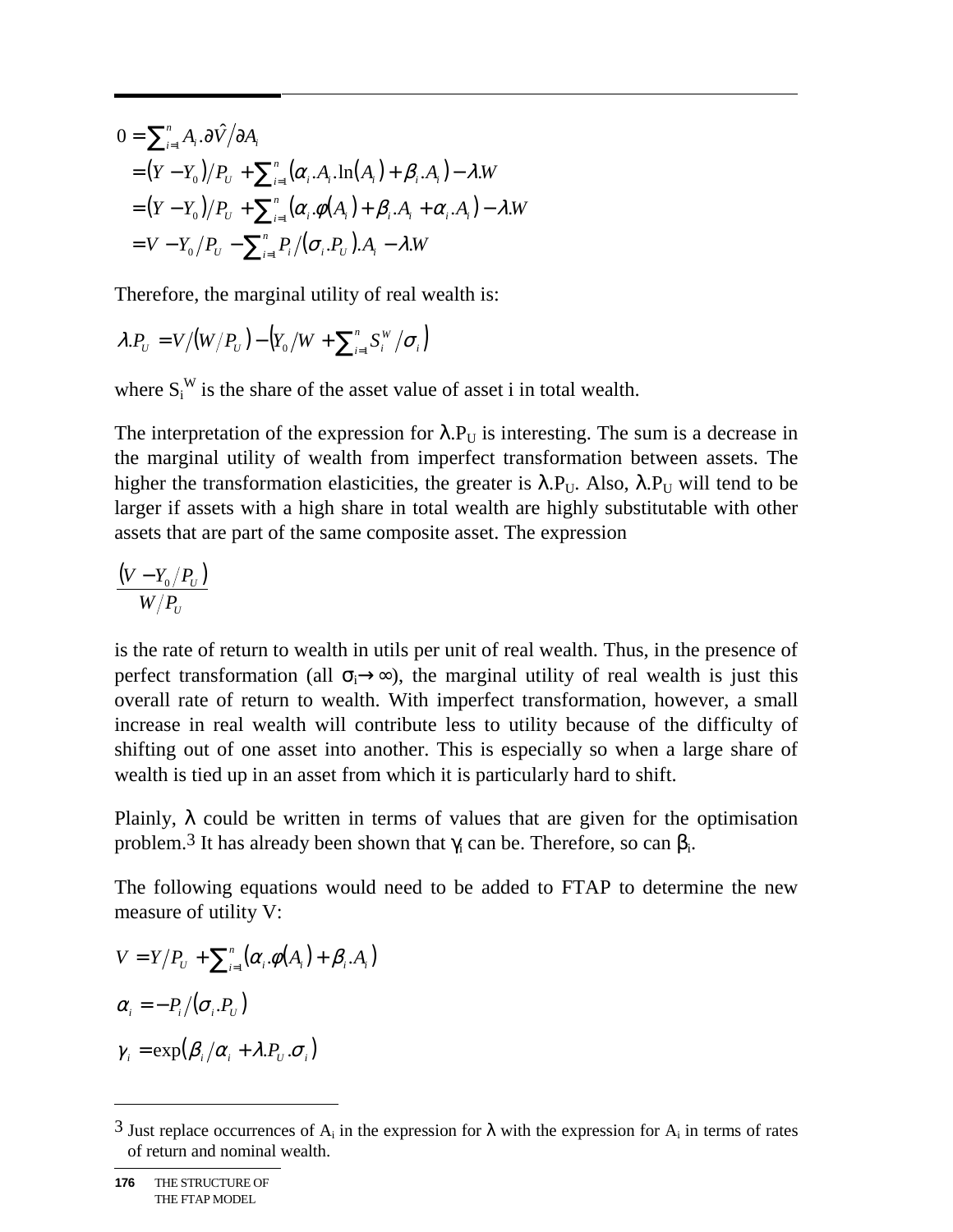$$
\gamma_i^{-1} = A_{J(i)} \cdot \left[ \sum_{j \in J(i)} \exp\left(-\widetilde{R}_j\right)^{1-\sigma_i} \right]_{-\sigma_i}^{\sigma_i}
$$

$$
\lambda = V/W - \left( Y_0/W + \sum_{i=1}^n S_i^W / \sigma_i \right) / P_U
$$

These equations jointly determine V,  $\alpha$ s,  $\beta$ s,  $\gamma$ s and  $\lambda$ .

Note that although the optimising agent takes the  $\alpha s$  and  $\beta s$  as given, that is, fixed during the solution of the optimisation problem, they are not constant. The welfare decomposition for the new utility measure would contain terms where the  $\alpha s$  and  $\beta s$ occur as coefficients associated with linearised variables, and also terms containing changes in the  $\alpha s$  and  $\beta s$ . A necessary stage in ensuring the usefulness of the welfare decomposition would involve finding an economic interpretation for these new terms.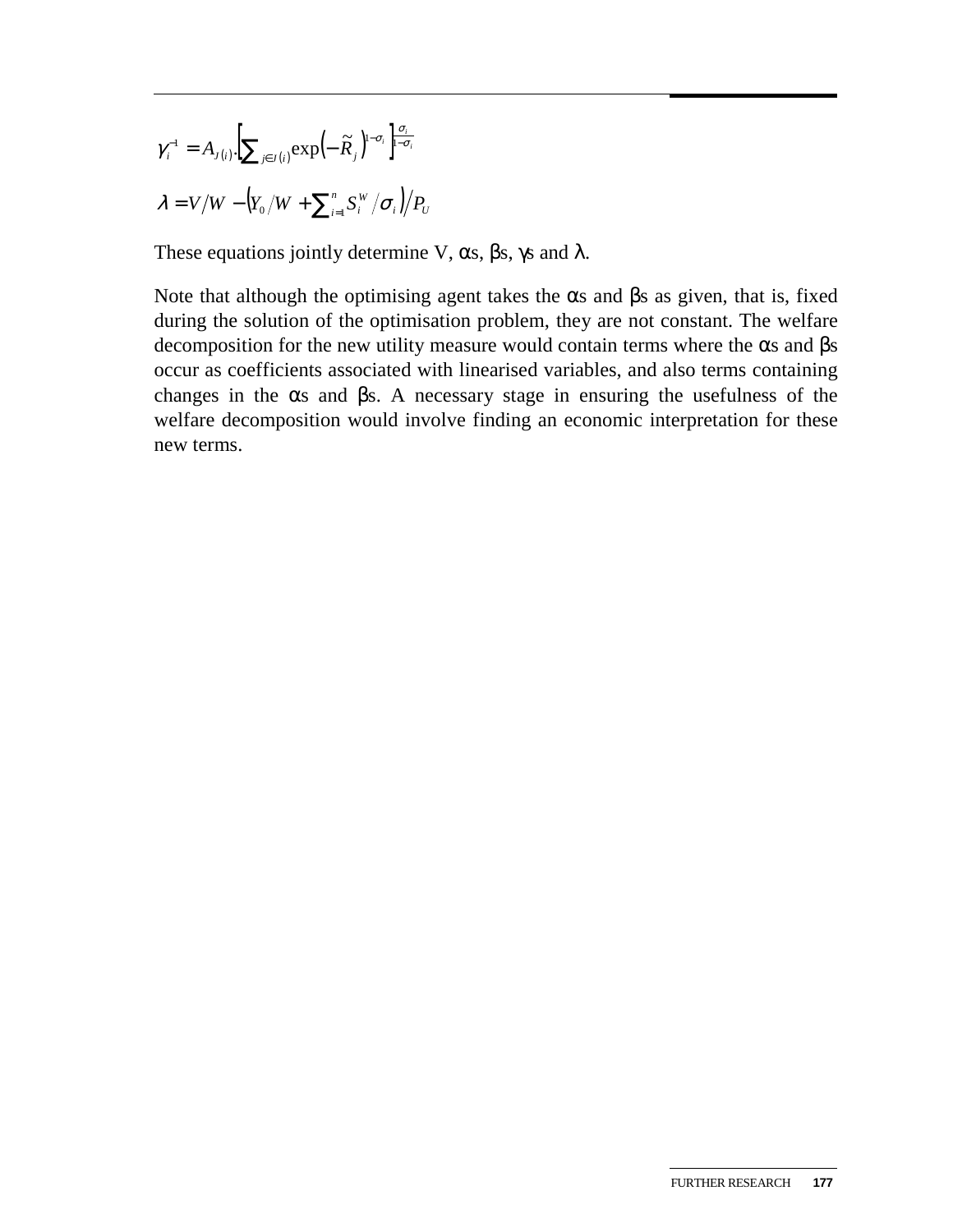# A The core equations of GTAP

#### **Preliminaries**

The core equations of GTAP are defined to be those equations that:

- determine the behaviour of the model; and
- define the regional welfare decomposition variables.

Only core GTAP equations are described in this appendix. Consequently, GTAP definitional equations (like the definition of GDP), and equations that decompose welfare contributions to the sectoral level, are not included. The former are described in Hertel (1997). The derivation of the welfare decomposition is presented in Huff and Hertel (1996). The GTAP terms of trade decomposition is described in McDougall (1993a).

Alongside each GTAP equation name is a GEMPACK comment (!…!) indicating the status of the equation in FTAP. The possibilities are:

- negated rendered inoperative in FTAP simulations by endogenising the associated slack variable;
- altered usually means that the GTAP equation continues to operate across some subset of its range;
- replaced by an FTAP equation; or
- redundant the equation remains unchanged in FTAP but plays no role in determining model behaviour.

Where a GTAP equation is negated or altered, a cross-reference to the section describing why this is done is provided in the comment. If the change to the equation is minor and could not be easily categorised under any of the section topics, a description of the change is provided in bold in the description following the equation.

Where a GTAP equation is replaced by an FTAP equation, the name of the FTAP equation and a section cross-reference is provided.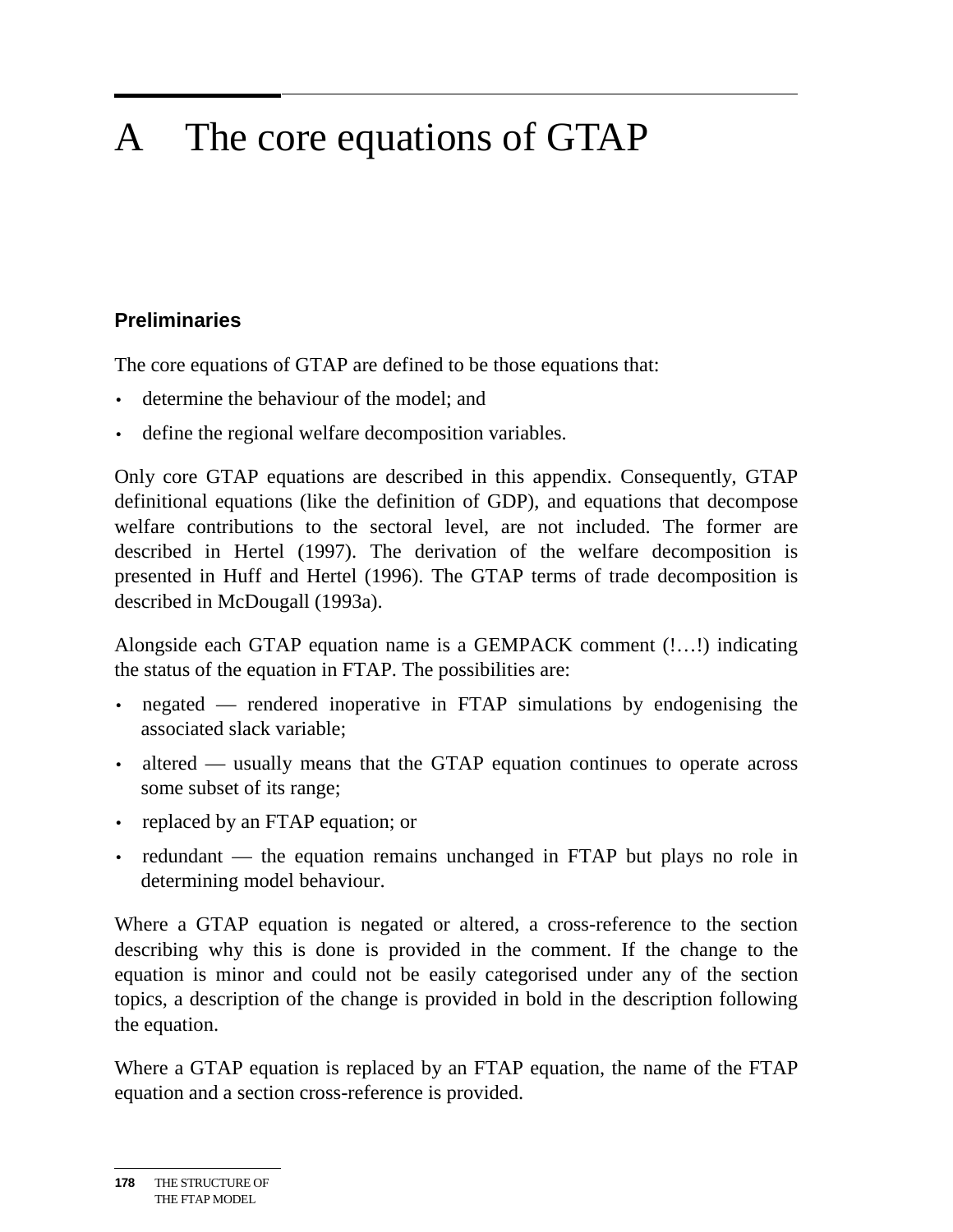Trivial changes to GTAP equations are not documented. An example of a trivial change is where a term such as

 $IF(VIM(i,s)=0,pfactwld)$ 

is added to a price equation so that the price is set equal to the numeraire when the associated data are zero. Another example is where the GTAP price of imports (variable pim) is replaced by the FTAP price of imports (variable pid). The two are always equal (section 6.6), so this is a trivial change. A final example is the renaming of the GTAP nominal national income variable from y to y\_r.

The description of each equation in this appendix is largely a tidying-up of the comments in the TABLO code implementation of GTAP.1

Where indicated, more extensive documentation of each equation can be found in chapter 2 of Hertel (1997).

#### **The equations**

 $\overline{a}$ 

MKTCLTRD **! Negated section 5.3 !**

(all,i,TRAD\_COMM)(all,r,REG)

 $VOM(i,r)*qo(i,r)= VDM(i,r)*qds(i,r)$ 

 $+VST(i,r)*qst(i,r)$ 

 $+sum(s, REG, VXMD(i,r,s)*qxs(i,r,s))$ 

 $+VOM(i,r)*tradslack(i,r);$ 

This equation ensures market clearing in domestically produced commodities. This is equation (1) in chapter 2 of Hertel (1997).

MKTCLIMP (all,i,TRAD\_COMM)(all,r,REG)

 $qim(i,r) = sum(j, PROD\_COMM, SHRIFM(i,j,r)*qfm(i,j,r))$ 

 $+SHRIPM(i,r)*qpm(i,r)+SHRIGM(i,r)*qgm(i,r);$ 

This equation ensures market clearing for imports of each commodity. This is equation (2) in chapter 2 of Hertel (1997).

<sup>1</sup> The latest version of which is version 4.1 (November 1998), available at http://www.agecon.purdue.edu/gtap/model/.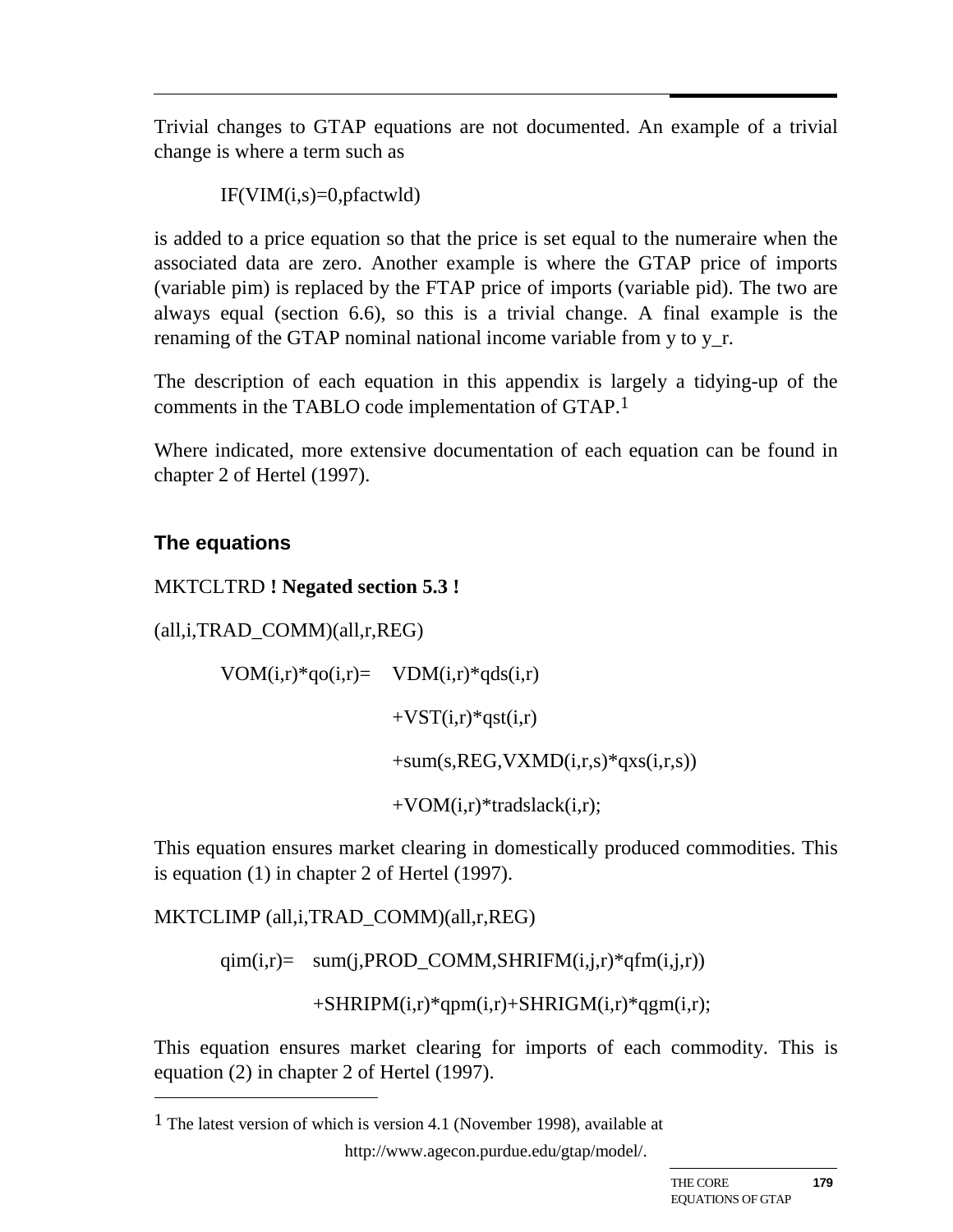#### MKTCLDOM (all,i,TRAD\_COMM)(all,r,REG)

 $qds(i,r)=sum(j,PROD_{M,M,SHRDFM(i,j,r)}*qfd(i,j,r))$ 

 $+SHRDPM(i,r)*qpd(i,r)+SHRDGM(i,r)*qgd(i,r);$ 

This equation ensures market clearing for domestic use of domestically produced commodities. This is equation (3) in chapter 2 of Hertel (1997).

MKTCLENDWM **! Altered section 3.2 !**

```
(all,i,ENDWM_COMM)(all,r,REG)
```
 $VOM(i,r)*qo(i,r)=$  sum(i,PROD COMM,VFM $(i,j,r)*qfe(i,j,r)$ )

 $+VOM(i,r)*endwslack(i,r);$ 

In each of the regions, this equation ensures the clearing of markets for endowment goods that are perfectly mobile among uses. This is equation (4) in chapter 2 of Hertel (1997).

MKTCLENDWS (all,i,ENDWS\_COMM)(all,j,PROD\_COMM)(all,r,REG)

 $qoes(i,i,r)=qfe(i,i,r);$ 

In each of the regions, this equation ensures the clearing of markets for endowment goods that are imperfectly mobile among uses. This is equation (5) in chapter 2 of Hertel (1997).

PRIVATEXP **! Altered section 3.2 !**

 $(all,r,REG)$ 

 $PRIVEXP(r)*yp(r)=$   $INCOME(r)*y(r)$  $-SAVE(r)*[psave(r)+qsave(r)]$  $-sum(i,TRAD\_COMM, VGA(i,r)*[pg(i,r)+qg(i,r)]);$ 

This equation computes private household expenditure as household income less savings less government expenditures. This is equation (8) in chapter 2 of Hertel (1997).

REGIONALINCOME **! Replaced by NATL\_INCOME section 3.2 !**

(all,r,REG)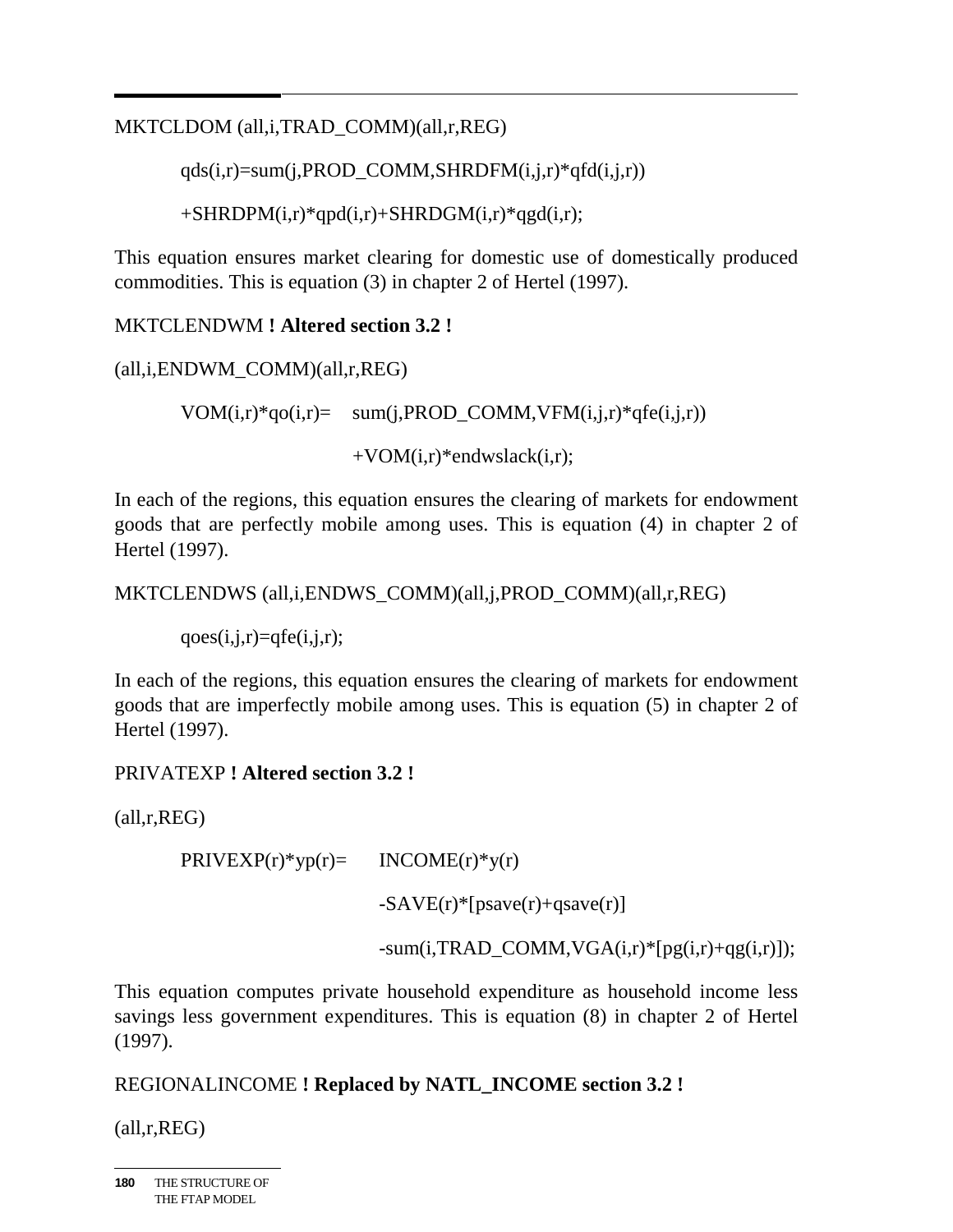```
INCOME(r)<sup>*</sup>y(r)=
```

```
sum(i, ENDW_COMM,VOA(i,r)*[ps(i,r)+qo(i,r)])
```
 $-VDEP(r)$ <sup>\*</sup>[pcgds(r)+kb(r)]

+sum(i,NSAV\_COMM,

 $\{VOM(i,r)*[pm(i,r)+qo(i,r)]\}$ 

 $-\{VOA(i,r)*[ps(i,r)+qo(i,r)]\})$ 

+sum(i,ENDWM\_COMM,sum(j,PROD\_COMM,

 $\{VFA(i,j,r)*[pfe(i,j,r)+qfe(i,j,r)]\}$ 

 $-\{VFM(i,j,r)*[pm(i,r)+qfe(i,j,r)]\})$ 

+sum(i,ENDWS\_COMM,sum(j,PROD\_COMM,

 $\{VFA(i,j,r)*[pfe(i,j,r)+qfe(i,j,r)]\}$ 

 $-\{VFM(i,j,r)*[pmes(i,j,r)+qfe(i,j,r)]\})$ 

+sum(j,PROD\_COMM,sum(i,TRAD\_COMM,

 $\{VIFA(i,j,r)*[pfm(i,j,r)+qfm(i,j,r)]\}$ 

 $-\{VIFM(i,j,r)*[pim(i,r)+qfm(i,j,r)]\})$ 

+sum(j,PROD\_COMM,sum(i,TRAD\_COMM,

 $\{VDFA(i,j,r)*[pfd(i,j,r)+qfd(i,j,r)]\}$ 

 $-\{VDFM(i,j,r)*[pm(i,r)+qfd(i,j,r)]\})$ 

+sum(i,TRAD\_COMM,

 $\{VIPA(i,r)*[ppm(i,r)+qpm(i,r)]\}$ 

 $-\{VIPM(i,r)*[pim(i,r)+qpm(i,r)]\}\$ 

+sum(i,TRAD\_COMM,

 $\{VDPA(i,r)*[ppd(i,r)+qpd(i,r)]\}$ 

 $-\{VDPM(i,r)*[pm(i,r)+qpd(i,r)]\})$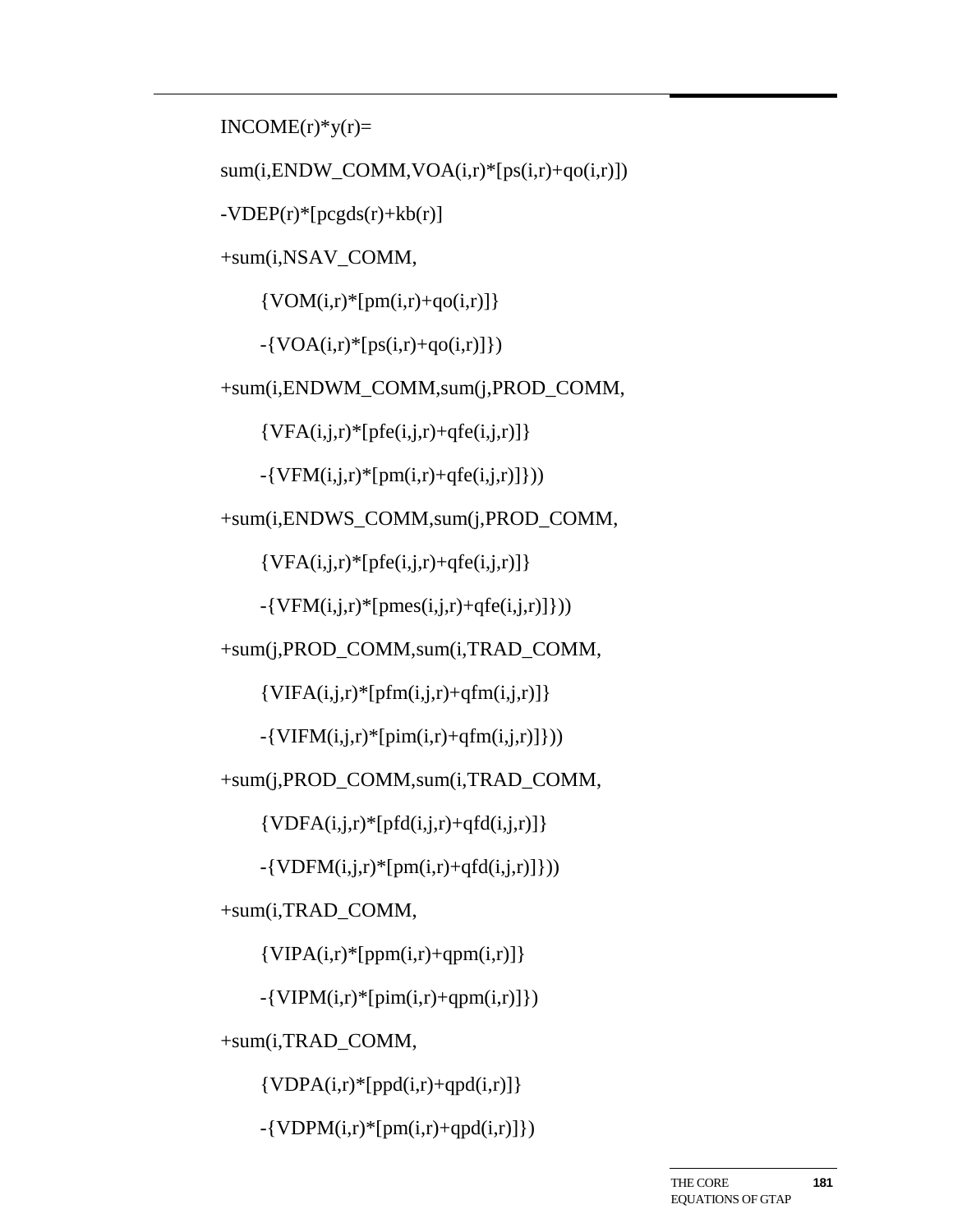```
+sum(i,TRAD_COMM,
```

```
\{VIGA(i,r)*[pgm(i,r)+qgm(i,r)]\}
```
 $-\{VIGM(i,r)*[pim(i,r)+qgm(i,r)]\}\$ 

+sum(i,TRAD\_COMM,

 $\{VDGA(i,r)*[pgd(i,r)+qgd(i,r)]\}$ 

 $-\{VDGM(i,r)*[pm(i,r)+qgd(i,r)]\}$ 

+sum(i,TRAD\_COMM,sum(s,REG,

 $\{VXWD(i,r,s)*[pfob(i,r,s)+qxs(i,r,s)]\}$ 

 $-\{VXMD(i,r,s)*[pm(i,r)+qxs(i,r,s)]\})$ 

+sum(i,TRAD\_COMM,sum(s,REG,

 $\{VIMS(i,s,r)*[pms(i,s,r)+qxs(i,s,r)]\}$ 

 $-\{VIWS(i,s,r)*[pcif(i,s,r)+qxs(i,s,r)]\})$ 

+INCOME(r)\*incomeslack(r);

This equation computes regional income as the sum of primary factor payments and tax receipts. This is equation (9) in chapter 2 of Hertel (1997). The first term computes the change in endowment income, net of depreciation. The subsequent terms compute the change in tax receipts for various transaction taxes. Note that in each of these terms the quantity change is common. This defines the common transaction that is being taxed. It is the prices which potentially diverge.

#### KEND **! Redundant !**

(all, r, REG)

```
ke(r)=INVKERATIO(r)*qcgds(r)+[1.0-INVKERATIO(r)*kb(r);
```
Ending capital stock equals beginning stock plus net investment. This is equation (10) in chapter 2 of Hertel (1997).

PRICGDS

pcgdswld=sum(r,REG,[NETINV(r)/GLOBINV]\*pcgds(r));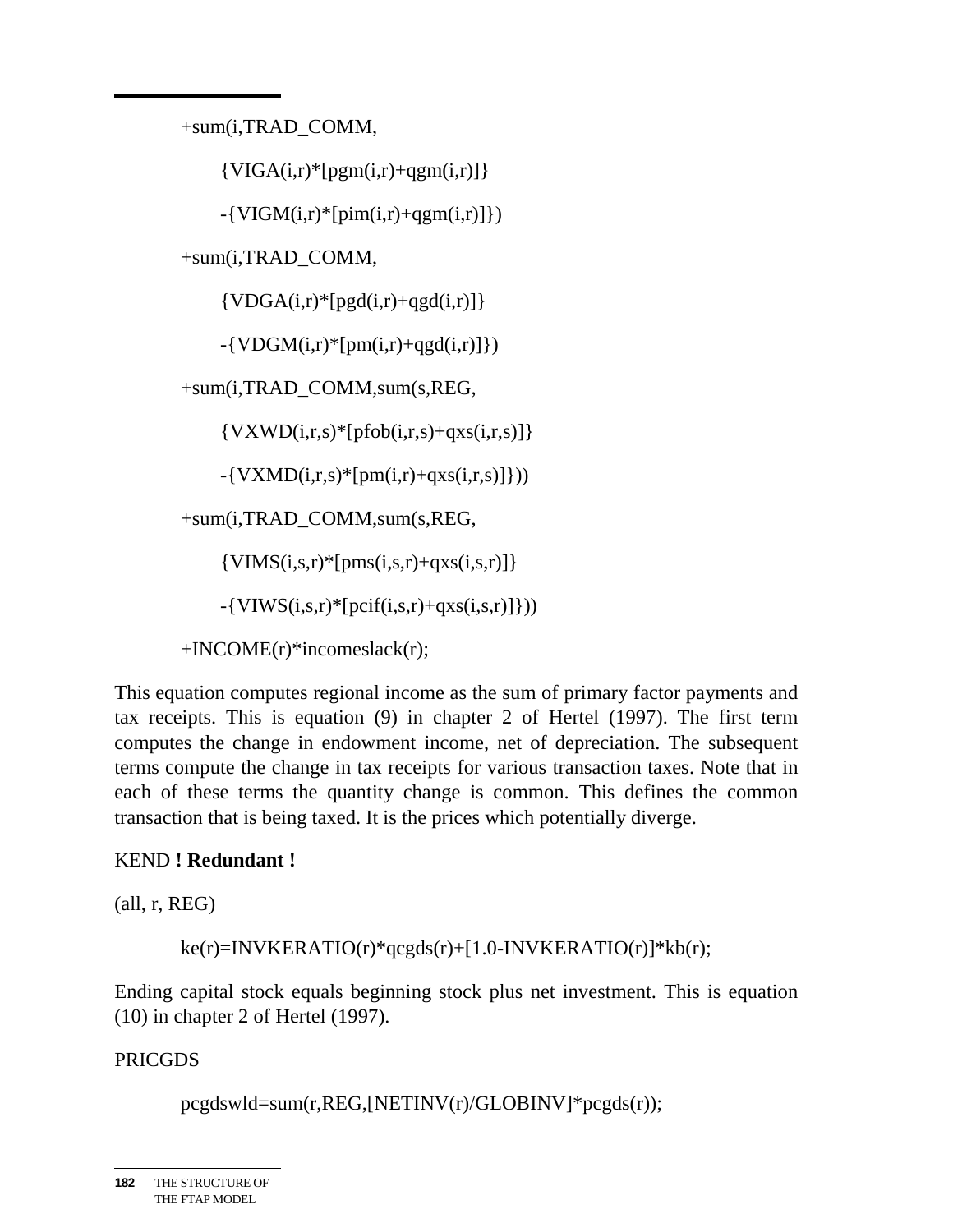This equation defines the world investment price index. This is equation (60) in chapter 2 of Hertel (1997).

WALRAS\_S

walras\_sup=pcgdswld+globalcgds;

This is an extra equation that simply computes change in supply in the omitted market, and is modified from equation (12) in chapter 2 of Hertel (1997) to reflect the value, as opposed to quantity, change.

WALRAS\_D

GLOBINV\*walras\_dem=sum(r,REG,SAVE(r)\*[psave(r)+qsave(r)]);

This is an extra equation that simply computes change in demand in the omitted market, and is modified from equation (13) in chapter 2 of Hertel (1997) to reflect the value, as opposed to quantity change.

WALRAS

walras\_sup=walras\_dem+walraslack;

This equation checks Walras Law. The value of the endogenous slack variable should be zero. This is equation (14) in chapter 2 of Hertel (1997).

SUPPLYPRICES **! Altered — see below !**

(all,i,NSAV\_COMM)(all,r,REG)

 $ps(i,r)=to(i,r)+pm(i,r);$ 

This equation links pre- and post-tax supply prices for all industries. This captures the effect of output subsidies. A positive shock to variable to is an increase in subsidies. This is equation (15) in chapter 2 of Hertel (1997). **It has been altered in GTAPICM and FTAP by moving the variable to to the other side of the equation. The variable to therefore becomes an output tax rather than output subsidy.**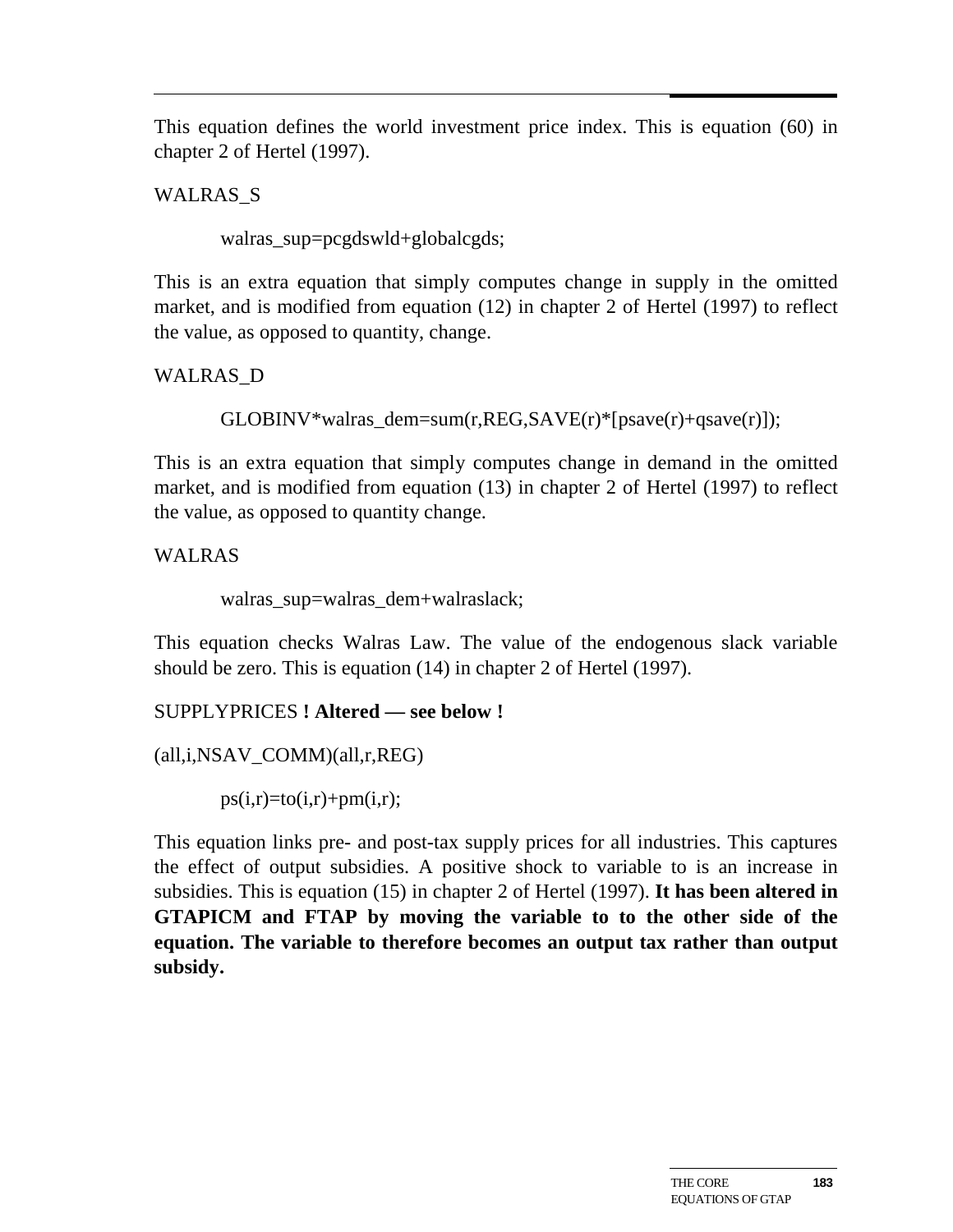#### MPFACTPRICE **! Altered sections 3.2 and 4.4 !**

#### (all,i,ENDWM\_COMM)(all,j,PROD\_COMM)(all,r,REG)

 $pfe(i,j,r)=tf(i,j,r)+pm(i,r);$ 

This equation links domestic and firm demand prices. It holds for mobile endowment goods and captures the effect of taxation of firms' usage of primary factors. This is equation (16) in chapter 2 of Hertel (1997).

#### SPFACTPRICE (all,i,ENDWS\_COMM)(all,j,PROD\_COMM)(all,r,REG)

 $pfe(i,j,r)=tf(i,j,r)+pmes(i,j,r);$ 

This equation links domestic and firm demand prices. It holds for sluggish endowment goods and captures the effect of taxation of firms' usage of primary factors. This is equation (17) in chapter 2 of Hertel (1997).

#### PHHDPRICE **! Altered section 6.3 !**

 $all,i, TRAD$   $COMM)(all,r,REG)$ 

 $ppd(i,r)=tpd(i,r)+pm(i,r);$ 

This equation links domestic market and private household prices. It holds only for domestic goods and it captures the effect of commodity taxation of private households. This is equation (18) in chapter 2 of Hertel (1997).

#### GHHDPRICE **! Altered section 6.3 !**

 $all,i, TRAD$   $COMM)(all,r,REG)$ 

 $pgd(i,r)=tgd(i,r)+pm(i,r);$ 

This equation links domestic market and government household prices. It holds only for domestic goods and it captures the effect of commodity taxation of government households. This is equation (19) in chapter 2 of Hertel (1997).

#### DMNDDPRICE **! Altered section 6.3 !**

 $all,i,TRAD$  COMM $)(all,i,PROD$  COMM $)(all,r,REG)$ 

 $pfd(i,j,r)=tfd(i,j,r)+pm(i,r);$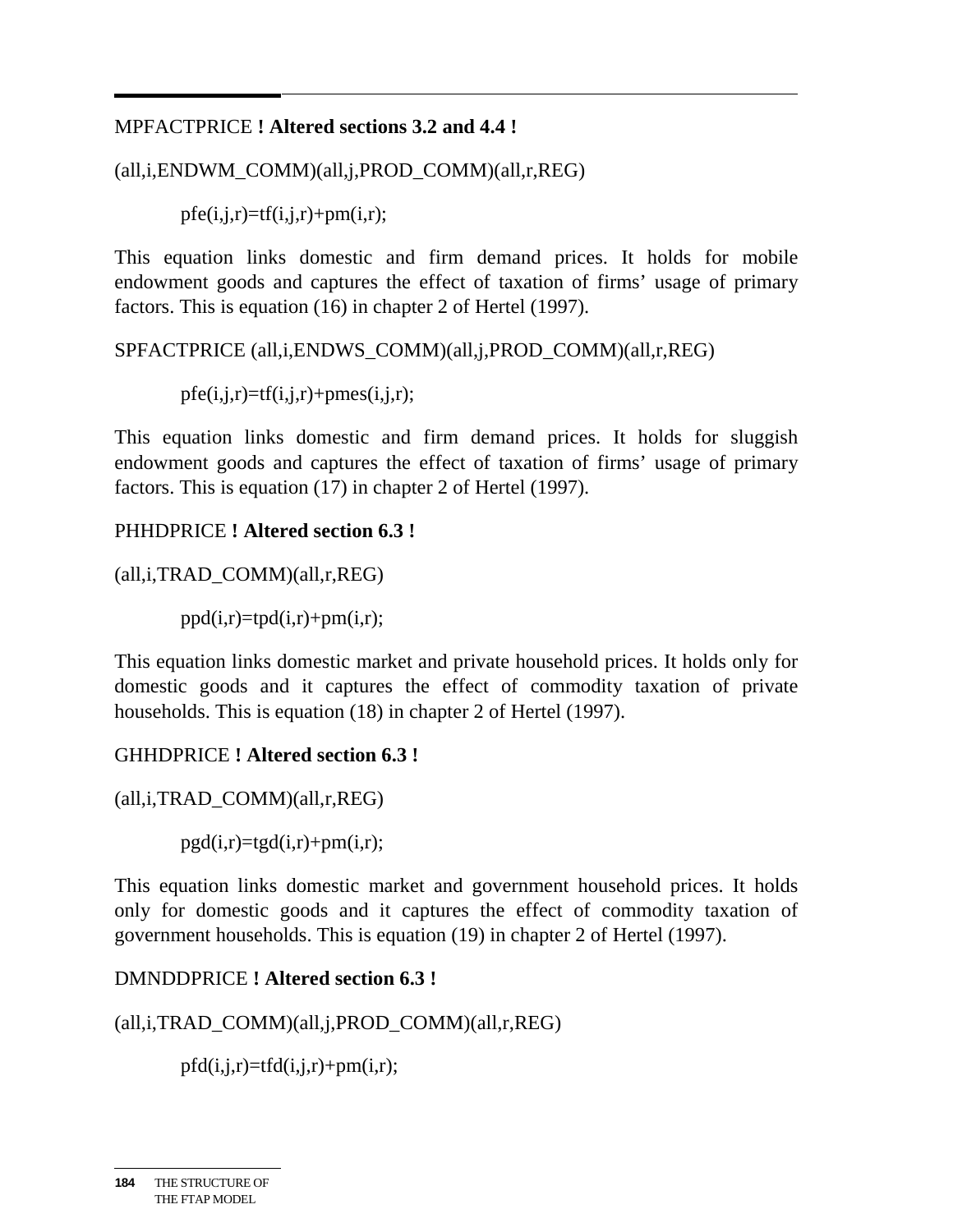This equation links domestic market and firm prices. It holds only for domestic goods and it captures the effect of commodity taxation of firms. This is equation (20) in chapter 2 of Hertel (1997).

PHHIPRICES (all,i,TRAD\_COMM)(all,r,REG)

 $ppm(i,r)=tpm(i,r)+pim(i,r);$ 

This equation links domestic market and private household prices. It holds only for imports and it captures the effect of commodity taxation of private households. This is equation (21) in chapter 2 of Hertel (1997).

GHHIPRICES (all,i,TRAD\_COMM)(all,r,REG)

 $pgm(i,r)=tgm(i,r)+pim(i,r);$ 

This equation links domestic market and government household prices. It holds only for imports and it captures the effect of commodity taxation of government households. This is equation (22) in chapter 2 of Hertel (1997).

DMNDIPRICES (all,i,TRAD\_COMM)(all,j,PROD\_COMM)(all,r,REG)

 $pfm(i,j,r)=tfm(i,j,r)+pim(i,r);$ 

This equation links domestic market and firm prices. It holds only for imported goods and it captures the effect of commodity taxation of firms. This is equation (23) in chapter 2 of Hertel (1997).

MKTPRICES (all,i,TRAD\_COMM)(all,r,REG)(all,s,REG)

 $pms(i,r,s)=tm(i,s)+tms(i,r,s)+pcif(i,r,s);$ 

This equation links domestic and world prices. It includes a source-generic import levy. This is equation (24) in chapter 2 of Hertel (1997).

#### EXPRICES **! Altered section 6.5 and see below !**

(all,i,TRAD\_COMM)(all,r,REG)(all,s,REG)

 $pfb(i,r,s)=pm(i,r)-tx(i,r)-tx(s(i,r,s));$ 

 This equation links the prices of exports before (domestic market prices) and after (FOB prices) the imposition of export subsidies. A positive shock to variables tx or txs is an increase in subsidies. This is equation (27) in chapter 2 of Hertel (1997). **It has been altered in GTAPICM by changing the sign on txs to '+'. The variable**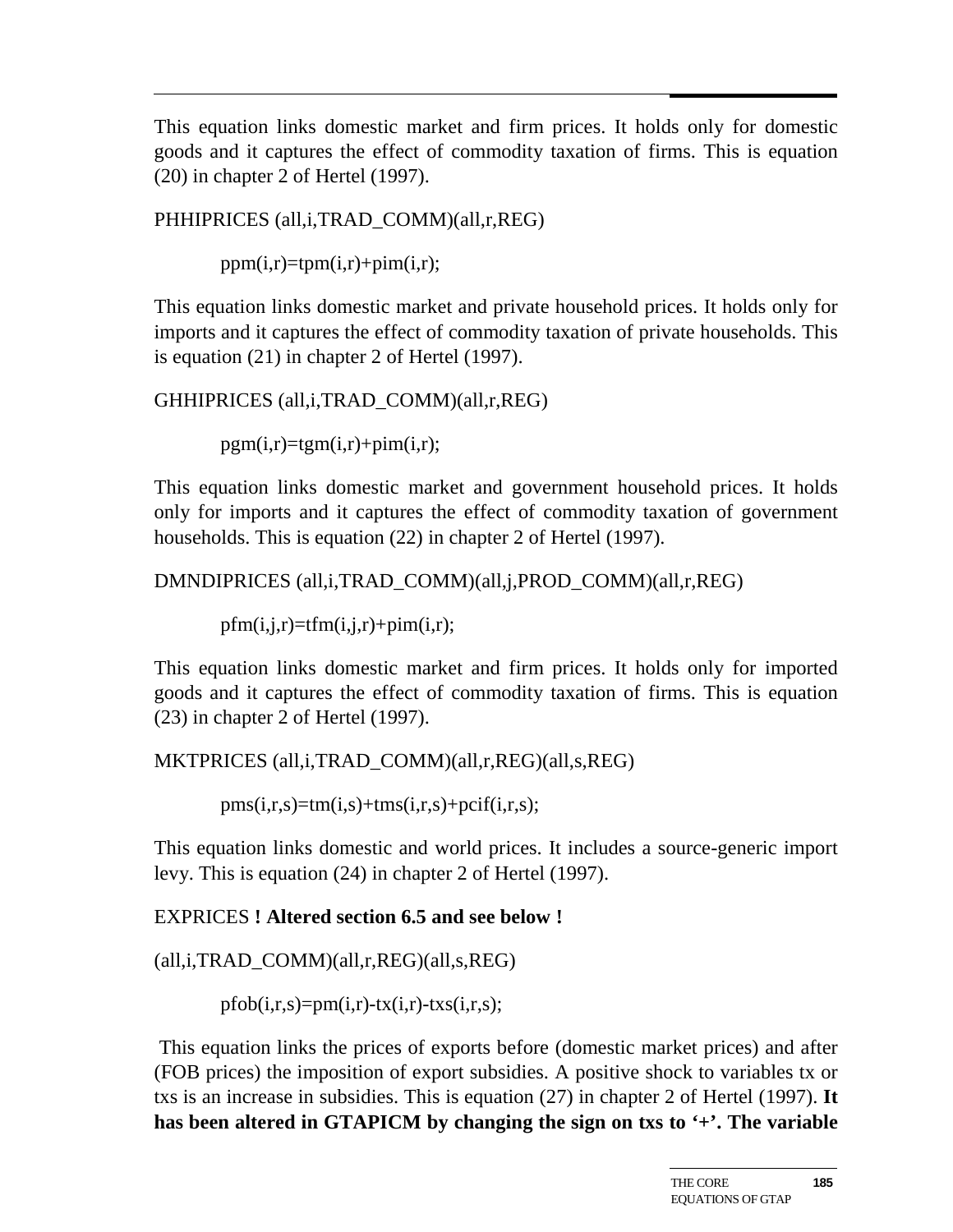**txs therefore becomes an export tax rather than export subsidy. In FTAP variable tx is a tax also.**

#### DPRICEIMP

(all,i,TRAD\_COMM)(all,s,REG)

 $pim(i,s)=sum(k,REG,MSHRS(i,k,s)*pms(i,k,s));$ 

This equation specifies the domestic market price for aggregate imports of a commodity from all sources. This is equation (28) in chapter 2 of Hertel (1997).

#### IMPORTDEMAND **! Replaced by E\_qxs section 6.5 !**

(all,i,TRAD\_COMM)(all,r,REG)(all,s,REG)

 $qxs(i,r,s)=qim(i,s)-ESUBM(i)*[pms(i,r,s)-pim(i,s)];$ 

This equation specifies regional demand for disaggregated imported commodities by source. This is equation (29) in chapter 2 of Hertel (1997).

#### ICOMPRICE **! Altered section 5.3 !**

(all,i,TRAD\_COMM)(all,j,PROD\_COMM)(all,r,REG)

 $pf(i,j,r)=FMSHR(i,j,r)*pfm(i,j,r)+[1-FMSHR(i,j,r)]*pfd(i,j,r);$ 

This equation specifies the industry price for composite commodities. This is equation (30) in chapter 2 of Hertel (1997).

#### INDIMP **! Altered section 5.3 !**

(all,i,TRAD\_COMM)(all,j,PROD\_COMM)(all,s,REG)

 $qfm(i,j,s)=qf(i,j,s)$ 

 $-ESUBD(i)*(pfm(i,j,s)-pf(i,j,s));$ 

This equation specifies industry j demands for composite import i. This is equation (31) in chapter 2 of Hertel (1997).

#### INDDOM **! Altered section 5.3 !**

```
all,i,TRAD COMM)(all,j,PROD COMM)(all,s,REG)
```
 $qfd(i,j,s)=qf(i,j,s)-ESUBD(i)*[pfd(i,j,s)-pf(i,j,s)]$ ;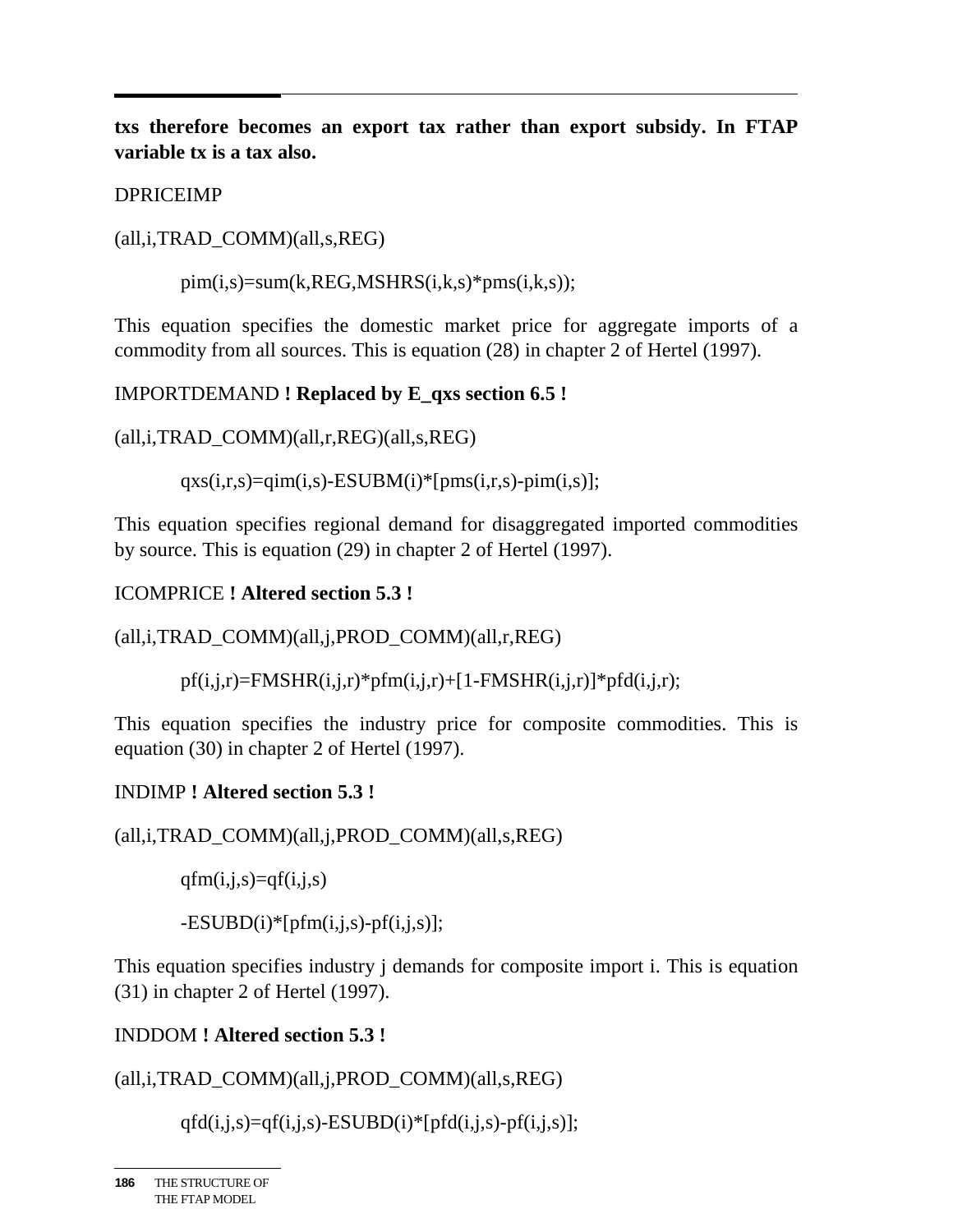This equation specifies industry j demands for domestic good i. This is equation (32) in chapter 2 of Hertel (1997).

VAPRICE (all,j,PROD\_COMM)(all,r,REG)

 $pva(j,r)=sum(k,ENDW\_COMM,SVA(k,j,r)*[pfe(k,j,r)-afe(k,j,r)]);$ 

This equation specifies the effective price of the primary factor composite in each sector/region. This is equation (33) in chapter 2 of Hertel (1997).

#### ENDWDEMAND **! Altered section 5.3 !**

(all,i,ENDW\_COMM)(all,j,PROD\_COMM)(all,r,REG)

 $qfe(i,j,r) = -afe(i,j,r) + qva(j,r)$ 

 $-ESUBVA(i)*[pfe(i,j,r)-afe(i,j,r)-pva(j,r)];$ 

This equation determines the demands for endowment commodities. This is equation (34) in chapter 2 of Hertel (1997).

VADEMAND (all,j,PROD\_COMM)(all,r,REG)

qva(j,r)=-ava(j,r)+qo(j,r)-ao(j,r)

 $-ESUBT(j)*[pva(j,r)-ava(j,r)-ps(j,r)];$ 

This equation specifies sector demands for the primary factor composite. This equation differs from equation (35) in chapter 2 of Hertel (1997), due to the presence of intermediate input substitution.

#### INTDEMAND **! Altered section 5.3 !**

(all,i,TRAD\_COMM)(all,j,PROD\_COMM)(all,r,REG)

qf(i,j,r)=-af(i,j,r)+qo(j,r)-ao(j,r)

 $-ESUBT(j)*[pf(i,j,r)-af(i,j,r)-ps(j,r)];$ 

This equation specifies industry and investment (industry "cgds") demands for intermediate inputs. This equation differs from equation (36) in chapter 2 of Hertel (1997), due to the presence of intermediate input substitution.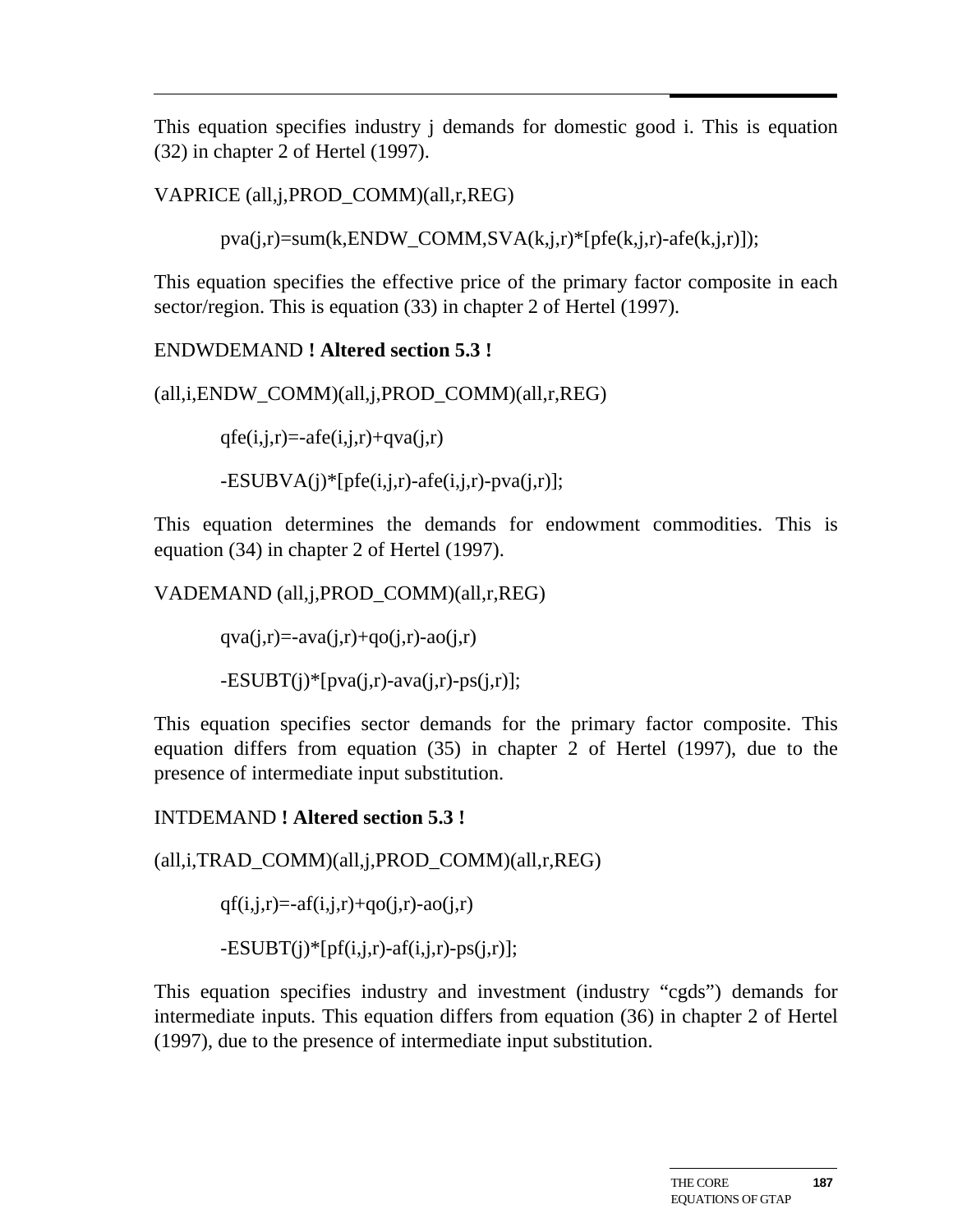#### ZEROPROFITS **! Altered — see below !**

(all,j,PROD\_COMM)(all,r,REG)

 $VOA(j,r)*[ps(j,r)+ao(j,r)] =$ sum(i,ENDW\_COMM,VFA $(i,j,r)$ \*[pfe $(i,j,r)$ -afe $(i,j,r)$ -ava $(j,r)$ ])  $+sum(i,TRAD\_COMM, VFA(i,j,r)*[pf(i,j,r)-af(i,j,r)])$  $+VOA(j,r)**profit*slack(j,r);$ 

Each industry, and the investment (capital goods) activity, makes zero pure profits. This is equation (6) in chapter 2 of Hertel (1997). **In FTAP, this zero pure profits condition for GTAP-style industries (that is, combined domestic and foreignowned) is written in terms of prices and quantities, rather than prices and technical efficiency terms. In FTAP, it defines the GTAP-industry variable ps, the output tax/impediment-exclusive price of industry output.**

UTILITY (all,r,REG)

 $INCOME(r)*u(r)=PRIVEXP(r)*up(r)$  $+GOVEXP(r)*[ug(r)-pop(r)]$  $+SAVE(r)$ <sup>\*</sup>[qsave(r)-pop(r)];

This equation defines per capita regional utility. This is equation (37) in chapter 2 of Hertel (1997). Note that private utility has already been defined on a per capita basis.

#### SAVEPRICE **! Altered section 4.5 !**

```
(all,r,REG)
```

```
psave(r) =pegds(r) + {sum(s, REG, {[NETINV(s)-SAVE(s)]/GLOBINV]} * pcgds(s))}+psaveslack(r);
```
This equation defines a region specific price of savings, which is now regionspecific and is equal to the price of regional investment, plus an adjustment factor that accounts for the fact that regional savings and investment are not equal. This is an amendment to GTAP since the version of the model that was documented in Hertel (1997).

**<sup>188</sup>** THE STRUCTURE OF THE FTAP MODEL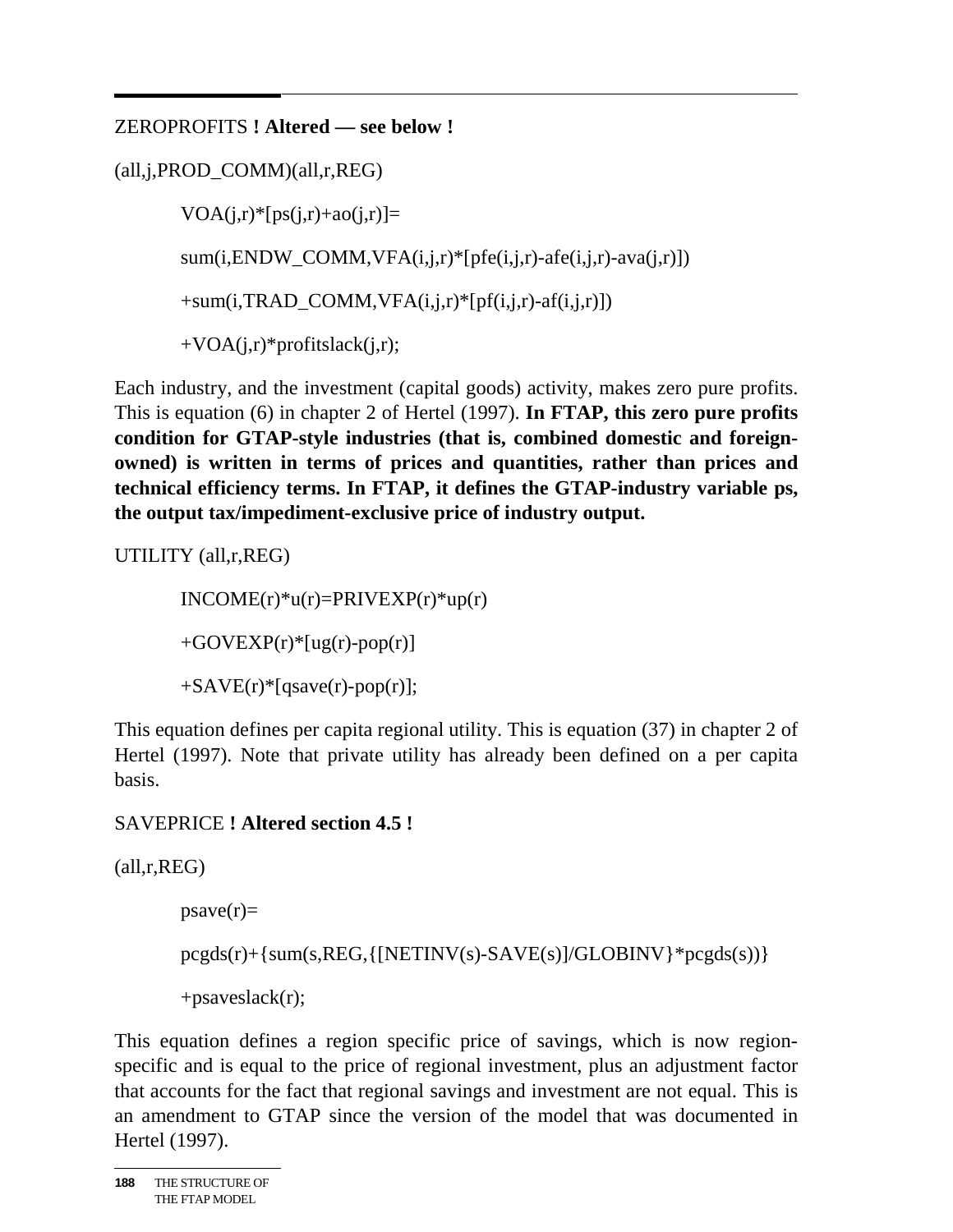#### SAVINGS **! Altered section 3.2 !**

 $(all,r, REG)$ 

qsave(r)=y(r)-psave(r)+saveslack(r);

Regional real net saving (variable qsave) is generated from the maximisation of a Cobb-Douglas utility function of savings, private consumption and government consumption. Hence nominal saving is a constant share of nominal net national product (variable y). This is equation (38) in chapter 2 of Hertel (1997).

GOVERTU (all,r,REG)

 $ug(r)=y(r)-pgov(r)+govslack(r);$ 

This equation defines regional government consumption. Unlike the variable *up*, it is not per capita. In some closures this index of government activity may be fixed, in which case govslack is endogenized. In this case the mix of regional expenditures changes and the aggregate utility index no longer applies. This is equation (39) in chapter 2 of Hertel (1997).

#### GPRICEINDEX (all,r,REG)

 $pgov(r)=sum(i,TRAD\_COMM,[VGA(i,r)/GOVEXP(r)]*pg(i,r));$ 

This is the government consumption price index. This is equation (40) in chapter 2 of Hertel (1997).

#### GOVDMNDS (all,i,TRAD\_COMM)(all,r,REG)

qg(i,r)=ug(r)- $[pg(i,r)-pgo(v(r)]$ ;

This equation determines government demands for each commodity. Total government consumption is a Cobb-Douglas composite of all commodities. Note that the population (variable pop) does not occur in this equation due to homotheticity. This is equation (41) in chapter 2 of Hertel (1997).

GCOMPRICE (all,i,TRAD\_COMM)(all,s,REG)

 $pg(i,s)=GMSHR(i,s)*pgm(i,s)+[1-GMSHR(i,s)]*pgd(i,s);$ 

This equation defines the prices paid by the government for each commodity. This is equation (42) in chapter 2 of Hertel (1997).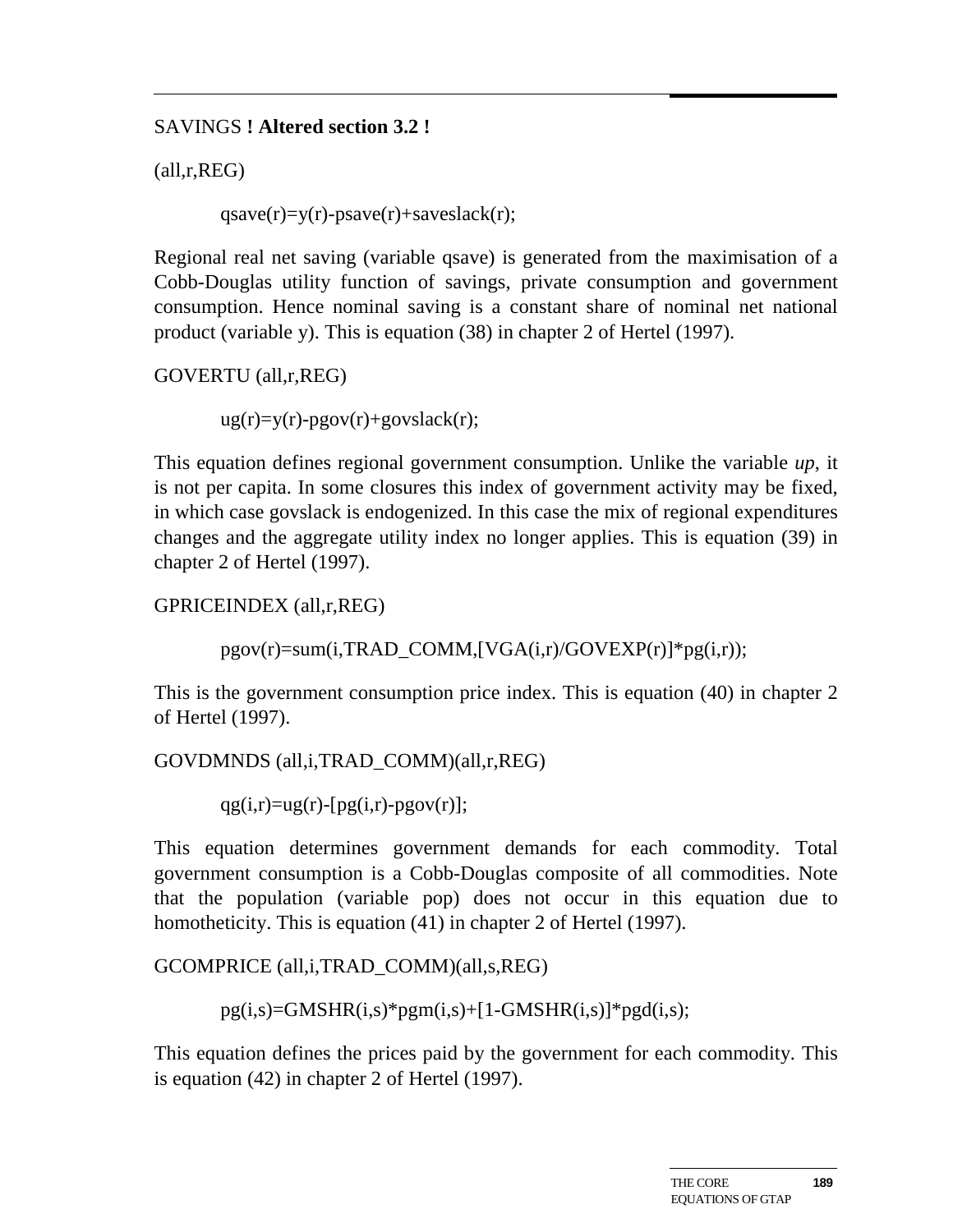GHHLDAGRIMP (all,i,TRAD\_COMM)(all,s,REG)

qgm(i,s)=qg(i,s)+ESUBD(i)\*[pg(i,s)-pgm(i,s)];

This equation determines government demands for the imported variety of each commodity. Government consumption of each commodity is a CES composite of the domestic and imported varieties. This is equation (43) in chapter 2 of Hertel (1997).

GHHLDDOM (all,i,TRAD\_COMM)(all,s,REG)

qgd(i,s)=qg(i,s)+ESUBD(i)\*(pg(i,s)-pgd(i,s));

This equation determines government demands for the domestic variety of each commodity. Government consumption of each commodity is a CES composite of the domestic and imported varieties. This is equation (44) in chapter 2 of Hertel (1997).

PRIVATEU (all,r,REG)

 $yp(r)=sum(i,TRAD\_COMM,(CONSHR(i,r)*pp(i,r)))$  $+sum(i,TRAD\_COMM,(CONSHR(i,r)*INCPAR(i,r)))$ \*up(r)  $+pop(r);$ 

This equation determines private consumption utility for a representative household in region r, based on the per capita private expenditure function. This is equation (45) in chapter 2 of Hertel (1997).

PRIVDMNDS (all,i,TRAD\_COMM)(all,r,REG)

 $qp(i,r)=sum(k,TRAD\_COMM,EP(i,k,r)*pp(k,r))$  $+EY(i,r)$ <sup>\*</sup>[yp(r)-pop(r)]  $+pop(r);$ 

The first two right hand side terms of this equation determine the demands by an individual private household for each commodity. Consequently, the demand system is on a per capita basis. Here,  $yp(r)$  -  $pop(r)$  is the percentage change in per capita income. The demand is scaled by the size of the population — the third right hand side term — to determine aggregate private consumption of each commodity. This is equation (46) in chapter 2 of Hertel (1997).

PCOMPRICE (all,i,TRAD\_COMM)(all,s,REG)

**<sup>190</sup>** THE STRUCTURE OF THE FTAP MODEL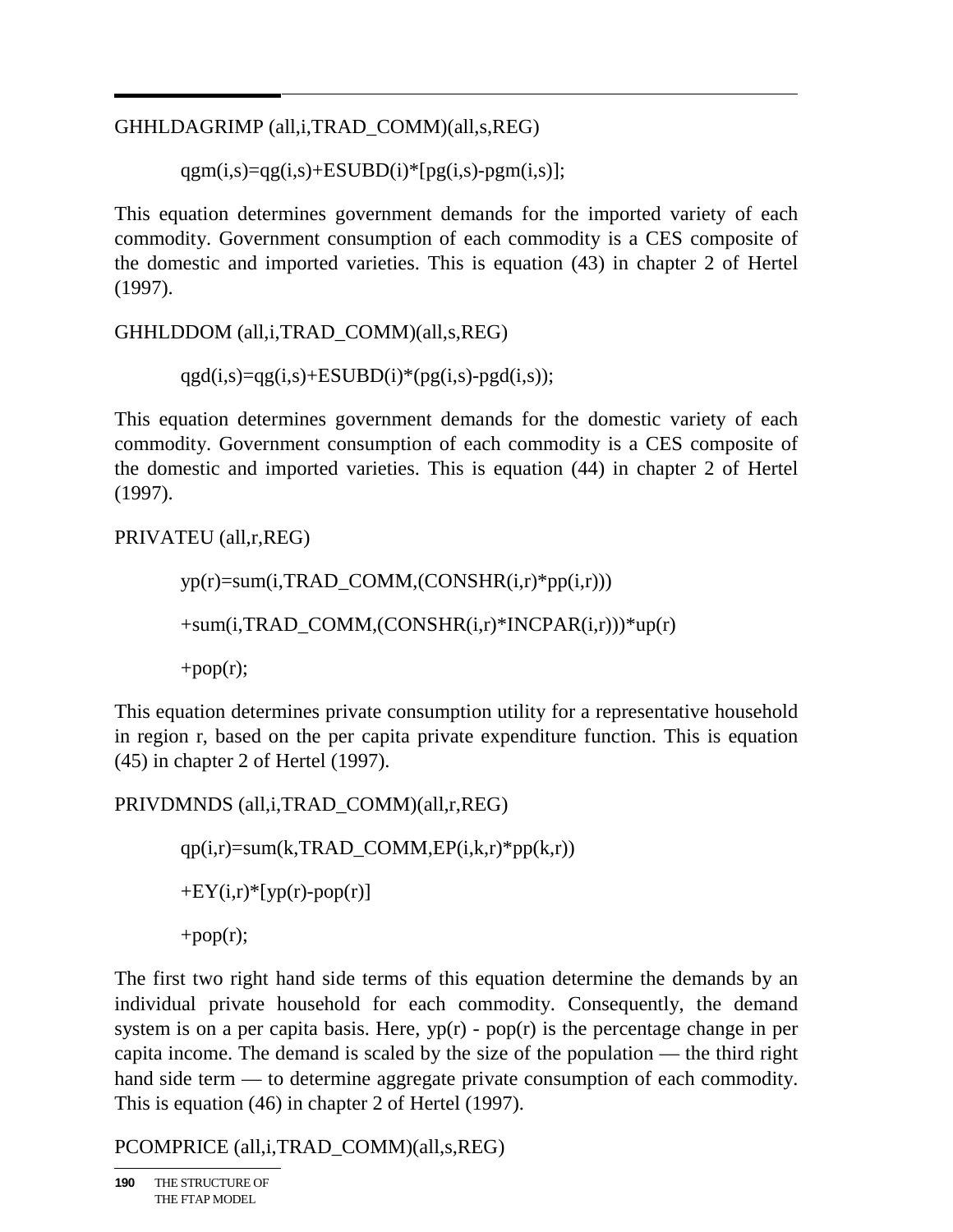$pp(i,s)=PMSHR(i,s)*ppm(i,s)+[1-PMSHR(i,s)]*ppd(i,s);$ 

This equation defines the prices paid by private households for each commodity. This is equation (47) in chapter 2 of Hertel (1997).

PHHLDDOM (all,i,TRAD\_COMM)(all,s,REG)

qpd(i,s)=qp(i,s)+ESUBD(i)\*[pp(i,s)-ppd(i,s)];

This equation determines aggregate private demands for the domestic variety of each commodity. Private consumption of each commodity is a CES composite of the domestic and imported varieties. This is equation (48) in chapter 2 of Hertel (1997).

PHHLDAGRIMP (all,i,TRAD\_COMM)(all,s,REG)

qpm(i,s)=qp(i,s)+ESUBD(i)\*[pp(i,s)-ppm(i,s)];

This equation determines aggregate private demands for the imported variety of each commodity. Private consumption of each commodity is a CES composite of the domestic and imported varieties. This is equation (49) in chapter 2 of Hertel (1997).

ENDW\_PRICE (all,i,ENDWS\_COMM)(all,r,REG)

pm(i,r)=sum(k,PROD\_COMM,REVSHR(i,k,r)\*pmes(i,k,r));

This equation generates the composite price for sluggish endowments. This is equation (50) in chapter 2 of Hertel (1997).

ENDW\_SUPPLY (all,i,ENDWS\_COMM)(all,j,PROD\_COMM)(all,r,REG)

 $qoes(i,j,r)=qo(i,r)-endwslack(i,r)+ETRAE(i)*[pm(i,r)-pmes(i,j,r)];$ 

This equation distributes the sluggish endowments across sectors according to a CET transformation function. This is equation (51) in chapter 2 of Hertel (1997).

KAPSVCES (all,r,REG)

 $k$ svces $(r)$ =

sum(h,ENDWC\_COMM, $[VOA(h,r)/sum(k,ENDWC-COMM,VOA(k,r))]^*$  $qo(h,r)$ ;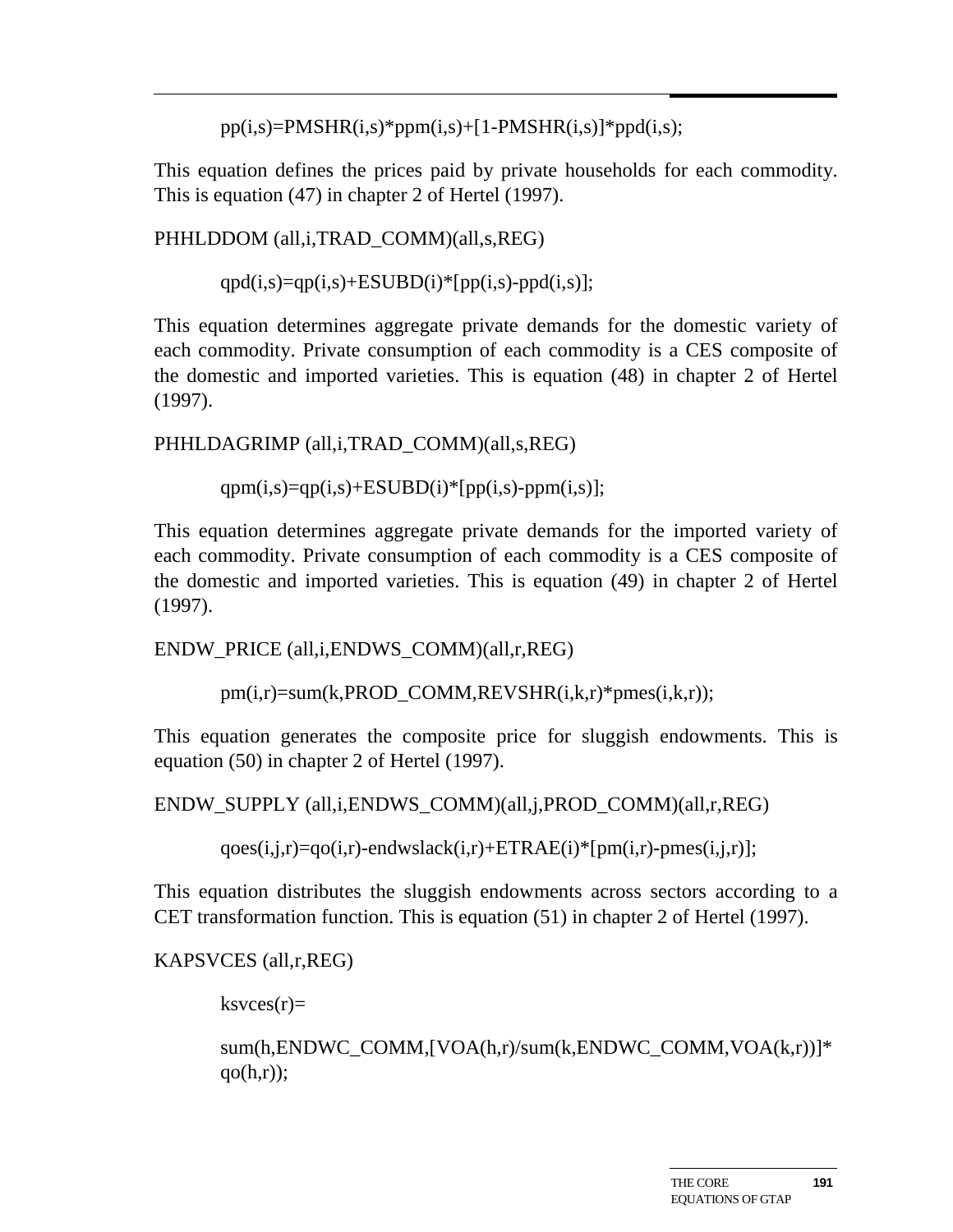This equation defines a variable for capital services for convenience. There is currently only one capital service (that is, element of ENDWC\_COMM), so this equation is fairly trivial. This is equation (52) in chapter 2 of Hertel (1997).

#### KAPRENTAL (all,r,REG)

```
rental(r) =
```
sum(h,ENDWC\_COMM,[VOA(h,r)/sum(k,ENDWC\_COMM,VOA(k,r))]\*  $ps(h,r)$ ;

This equation defines a variable for the regional, post-tax rental-price of capital for convenience. It is just the capital component of the variable *ps*. This is equation (53) in chapter 2 of Hertel (1997).

#### CAPGOODS (all,r,REG)

 $qcgds(r)=$ 

```
sum(h,CGDS_COMM,[VOA(h,r)/REGINV(r)]*qo(h,r));
```
This equation defines a variable for real regional gross investment for convenience. There is really only one capital goods item. This is equation (54) in chapter 2 of Hertel (1997).

#### PRCGOODS (all,r,REG)

 $pegds(r)=sum(h, CGDS\_COMM,[VOA(h,r)/REGINV(r)]*ps(h,r));$ 

This equation defines the investment price index (that is, the price of capital creation) for convenience. This is equation (55) in chapter 2 of Hertel (1997).

KBEGINNING (all,r,REG)

 $kb(r)=k$ svces $(r)$ ;

This equation associates any change in capital services during the period with a change in capital stock. Full capacity utilization is assumed. This is equation (56) in chapter 2 of Hertel (1997).

RORCURRENT (all, r, REG)

rorc(r)=GRNETRATIO(r)\*[rental(r)-pcgds(r)];

This defines the percentage change in the post-tax current rate of return on capital in region r. This is equation (57) in chapter 2 of Hertel (1997).

**<sup>192</sup>** THE STRUCTURE OF THE FTAP MODEL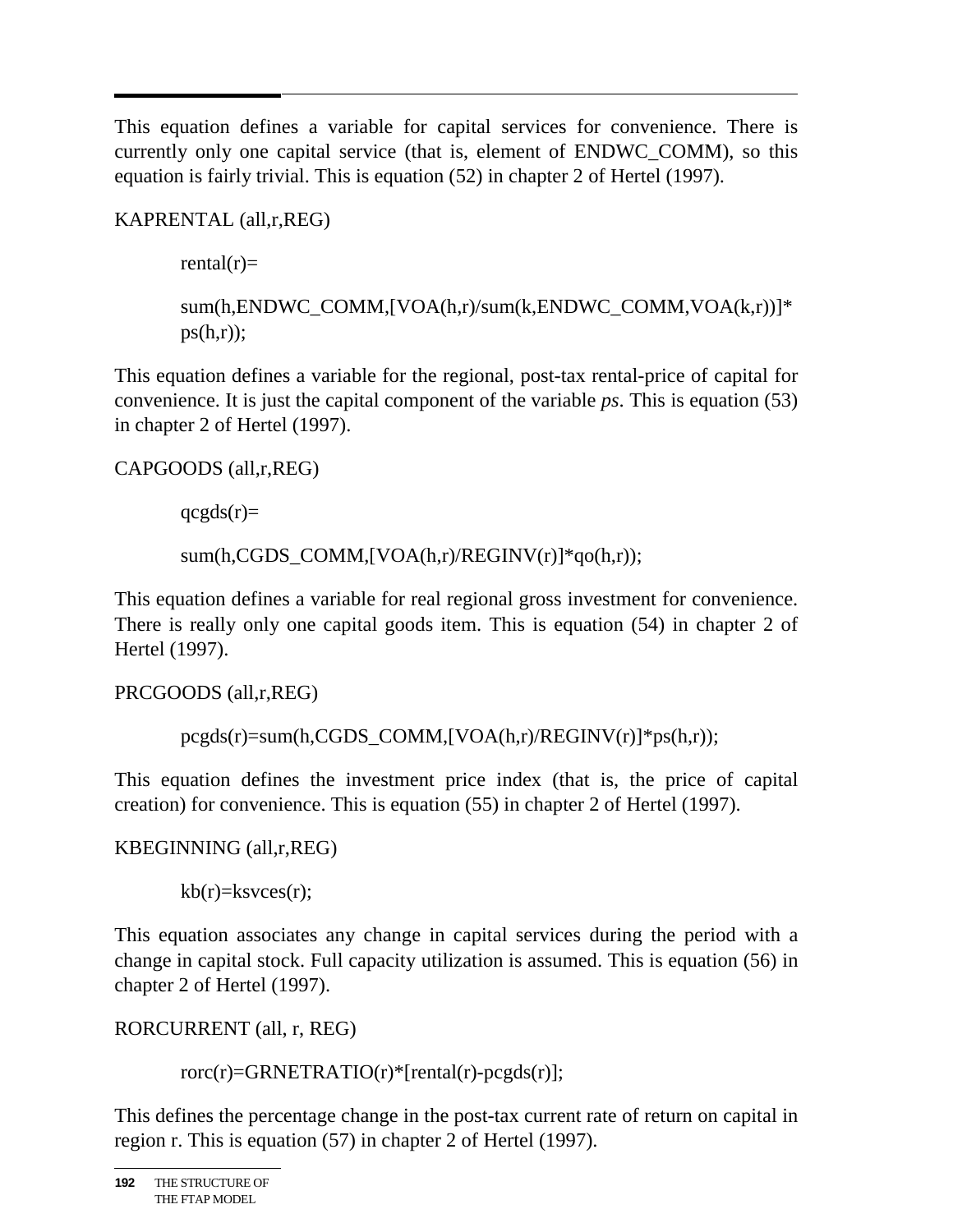#### ROREXPECTED **! Redundant !**

(all, r, REG)

rore(r)=rorc(r)-RORFLEX(r)\*[ke(r)-kb(r)];

This defines the percentage change in the post-tax expected future rate of return on capital. It is derived from the assumption of a constant elasticity between capital growth and expected rate of return growth. of This is equation (58) in chapter 2 of Hertel (1997).

RORGLOBAL **! Negated section 3.2 !**

 $(all,r, REG)$ 

RORDELTA\*rore(r)+

[1-RORDELTA]\*{[REGINV(r)/NETINV(r)]\*qcgds(r)

 $-[VDEP(r)/NETINV(r)]*kb(r)]$ 

=RORDELTA\*rorg+[1-RORDELTA]\*globalcgds+cgdslack(r);

This equation determines the partitioning of global net savings into regional investment either by equating percentage changes in expected future rates of return (RORDELTA=1), or by equating percentage changes in regional real net investment (RORDELTA=0). This is equation (59) in chapter 2 of Hertel (1997).

GLOBALINV

RORDELTA\*globalcgds+[1-RORDELTA]\*rorg=

RORDELTA\*[sum(r,REG,{REGINV(r)/GLOBINV}\*qcgds(r)

 $-\{VDEP(r)/GLOBINV\} * kb(r)\}$ 

+[1-RORDELTA]\*[sum(r,REG,{NETINV(r)/GLOBINV}\*rore(r))];

This equation calculates either the change in global real net investment (when RORDELTA=1), or the change in the expected global rate of return on capital (when RORDELTA=0). This is equation (11) in chapter 2 of Hertel (1997).

#### PTRANS **! Altered section 6.2 !**

VT\*pt=sum(i,TRAD\_COMM,sum(r,REG,VST(i,r)\*pm(i,r)));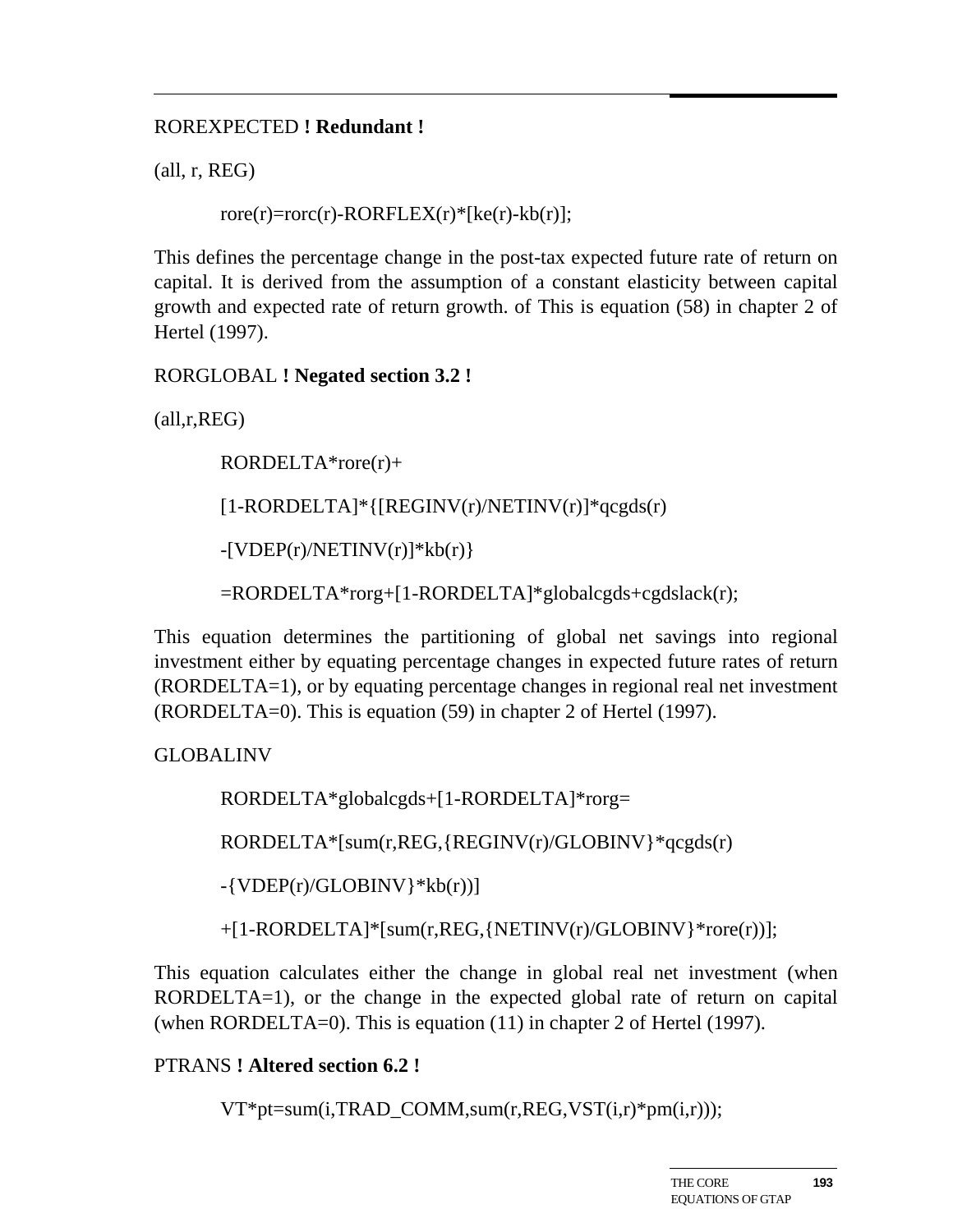This equation generates a world price index for international transportation services based on zero profits. Sales to international transportation are not subject to export tax. Consequently, the costs to the transport sector depend on the domestic market prices (variable pm) of the goods sold to international transportation. This is equation (7) in chapter 2 of Hertel (1997).

#### TRANSVCES **! Altered section 6.2 !**

(all,i,TRAD\_COMM)(all,r,REG)

qst $(i,r)=qt+[pt-pm(i,r)]$ ;

This equation generates the demand for international freight services from each region. It reflects a unitary elasticity of substitution between transportation services inputs from different regions. This is equation (61) in chapter 2 of Hertel (1997).

QTRANS

VT\*qt=sum(i,TRAD\_COMM,sum(r,REG,

 $sum(s, REG, VTWR(i,r,s)*[qxs(i,r,s)-atr(i,r,s)]))$ ;

This equation computes the global demand for international transportation services (that is, variable qt). It reflects the fact that the demand for services along any particular route is proportional to the quantity of merchandise shipped (that is, variable qxs) subject to the technical efficiency of transport services (variable atr). This is equation (62) in chapter 2 of Hertel (1997).

FOBCIF (all,i,TRAD\_COMM)(all,r,REG)(all,s,REG)

 $\text{pcif}(i,r,s)=\text{FOBSHR}(i,r,s)*\text{pfb}(i,r,s)+\text{TRNSHR}(i,r,s)*[\text{pt-atr}(i,r,s)];$ 

This equation links fob and cif prices for good i shipped from region r to s. This is equation (26) in chapter 2 of Hertel (1997).

PRIMFACTPR (all,r,REG)

VENDWREG(r)\*pfactor(r)=sum(i,ENDW\_COMM,VOM(i,r)\*pm(i,r));

This equation defines a primary factor price index for each region (variable pfactor). This is an addition to GTAP since the version of the model which was documented in Hertel (1997). It is required for the definition of the world primary-factor price index (variable pfactwld), which is the current numeraire.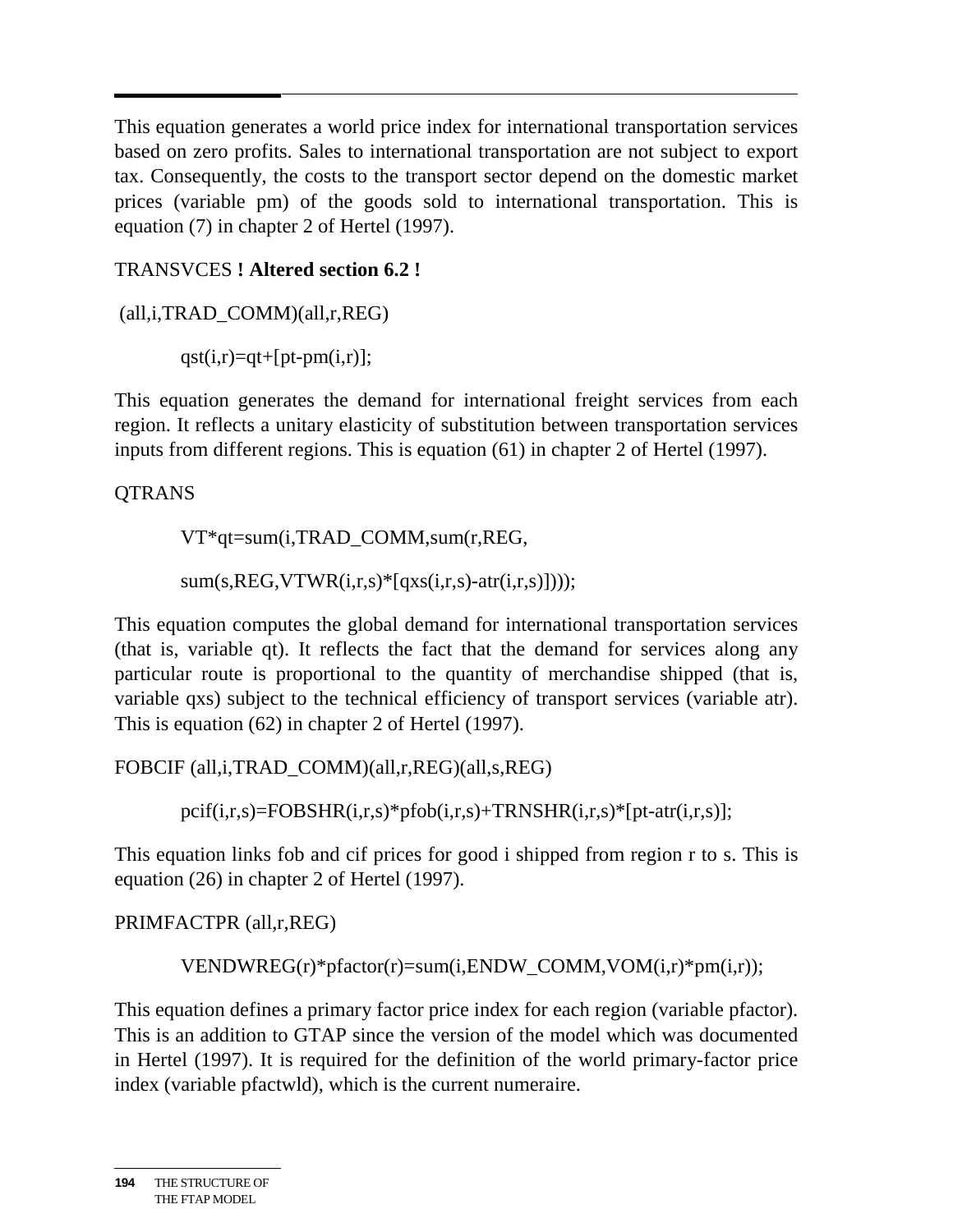#### PRIMFACTPRWLD

VENDWWLD\*pfactwld=sum(r,REG,VENDWREG(r)\*pfactor(r));

This equation defines the world primary-factor price index (variable pfactwld). This is an addition to GTAP since the version of the model which was documented in Hertel (1997). Variable pfactwld is the current numeraire.

EVREG (all,r,REG)

 $EV(r)=[INC(r)/100]*[URATIO(r)*POPRATION](r) * [u(r)+pop(r)];$ 

This equation defines the regional EV, which is the money metric welfare change. This is equation (67) in chapter 2 of Hertel (1997).

EVWLD

 $WEV-sum(r, REG, EV(r))=0;$ 

This equation defines the EV for the world. This is equation (68) in chapter 2 of Hertel (1997).

EV\_DECOMPOSITION **! Altered appendix D !**

 $(all,r, REG)$ 

EV ALT $(r)$ =

 $[.01/INCRATION(r)]$ \*

 $[sum(i,NSAV\_COMM,PTAX(i,r)*qo(i,r))]$ 

 $+sum(i, ENDW_COMM, sum(i,PROD_COMM,ETAX(i,j,r)*qfe(i,j,r)))$ 

 $+sum(i,PROD_{COMM,sum}(i,TRAD_{COMM,IFTAX}(i,j,r)*qfm(i,j,r)))$ 

+sum(j,PROD\_COMM,sum(i,TRAD\_COMM,DFTAX(i,j,r)\*qfd(i,j,r)))

 $+sum(i,TRAD\_COMM, IPTAX(i,r)*qpm(i,r))$ 

+sum(i,TRAD\_COMM,DPTAX(i,r)\*qpd(i,r))

 $+sum(i,TRAD\_COMM, IGTAX(i,r)*qgm(i,r))$ 

 $+sum(i,TRAD\_COMM,DGTAX(i,r)*qgd(i,r))$ 

 $+sum(i,TRAD$  COMM,sum(s,REG,XTAXD(i,r,s)\*qxs(i,r,s)))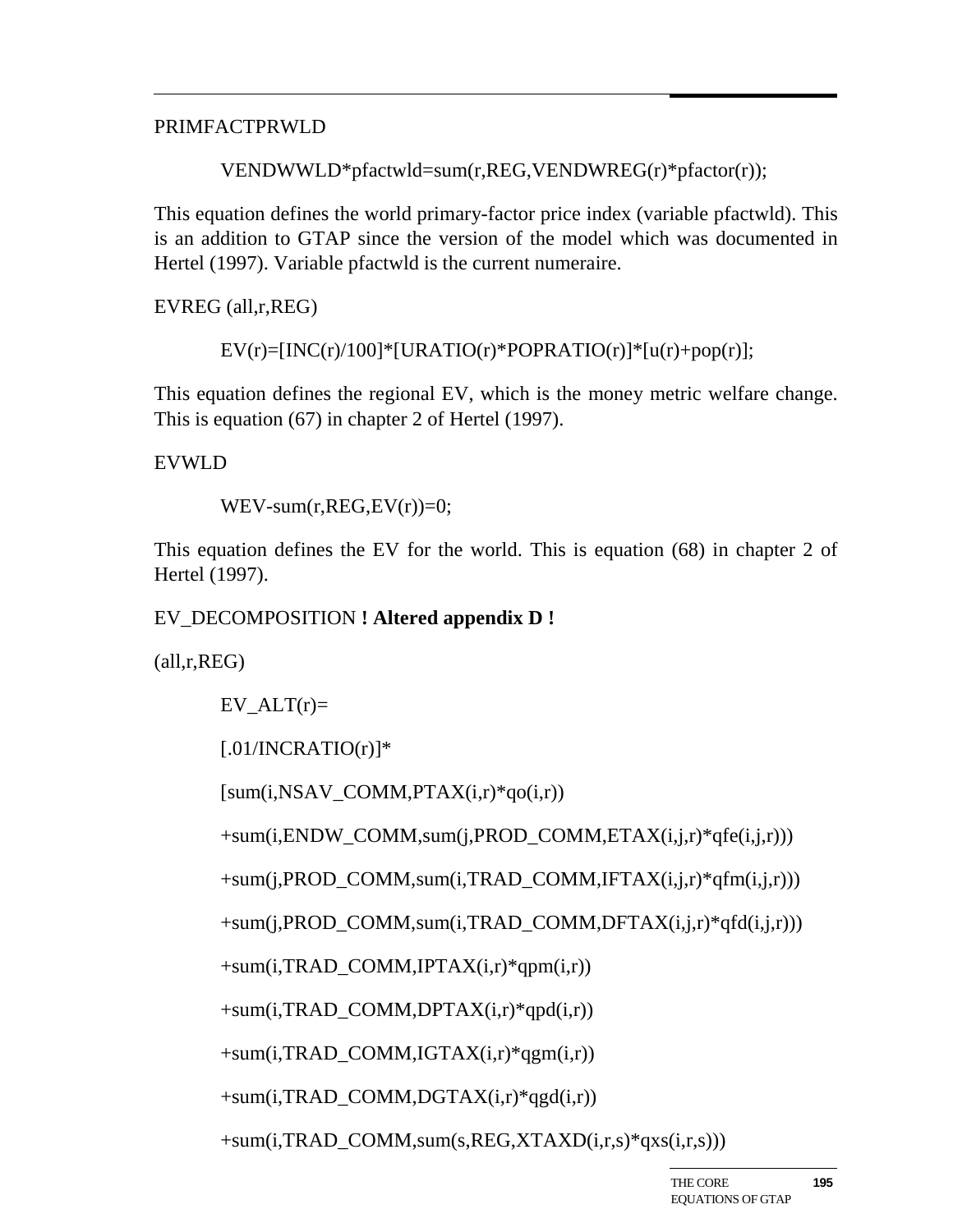```
+sum(i,TRAD\_COMM,sum(s,REG,MTAX(i,s,r)*qxs(i,s,r)))
```

```
+sum(i, ENDW_COMM,VOA(i,r)*qo(i,r))
```
 $-VDEP(r)*kb(r)$ 

```
+sum(i, PROD<sub>COMM</sub>,VOA(i,r)*ao(i,r))
```
+sum(i,ENDW\_COMM,sum(j,PROD\_COMM,

 $VFA(i,j,r)*[afe(i,j,r)+ava(j,r)])$ 

+sum(j,PROD\_COMM,sum(i,TRAD\_COMM,

 $[VIFA(i,j,r)+VDFA(i,j,r)]*af(i,j,r))$ 

+sum(i,TRAD\_COMM,sum(s,REG,VTWR(i,s,r)\*atr(i,s,r)))

```
+sum(i,TRAD\_COMM,sum(s,REG,VXWD(i,r,s)*pjob(i,r,s)))
```

```
+sum(i,TRAD\_COMM, VST(i,r)*pm(i,r))
```
 $+NETINV(r)*pcgds(r)$ 

-sum(i,TRAD\_COMM,sum(s,REG,VXWD(i,s,r)\*pfob(i,s,r)

 $+VTWR(i,s,r)*pt)$ 

 $-SAVE(r)*psave(r)$ 

+sum(i,TRAD\_COMM,VPA(i,r)-VPA(i,r)\*INCPAR(i,r))\*up(r)];

This equation calculates regional equivalent variations as the sum of various contributions to welfare. All the terms on the right hand side occur in exactly one of the main GTAP welfare decomposition variables (variables CNT\*), the definitions of which are listed below.

WORLDEV

WEV ALT=sum(r, $REG,EV$  ALT(r));

This is an expression for WEV calculated in an alternative way, that is, as a sum of contributions to welfare.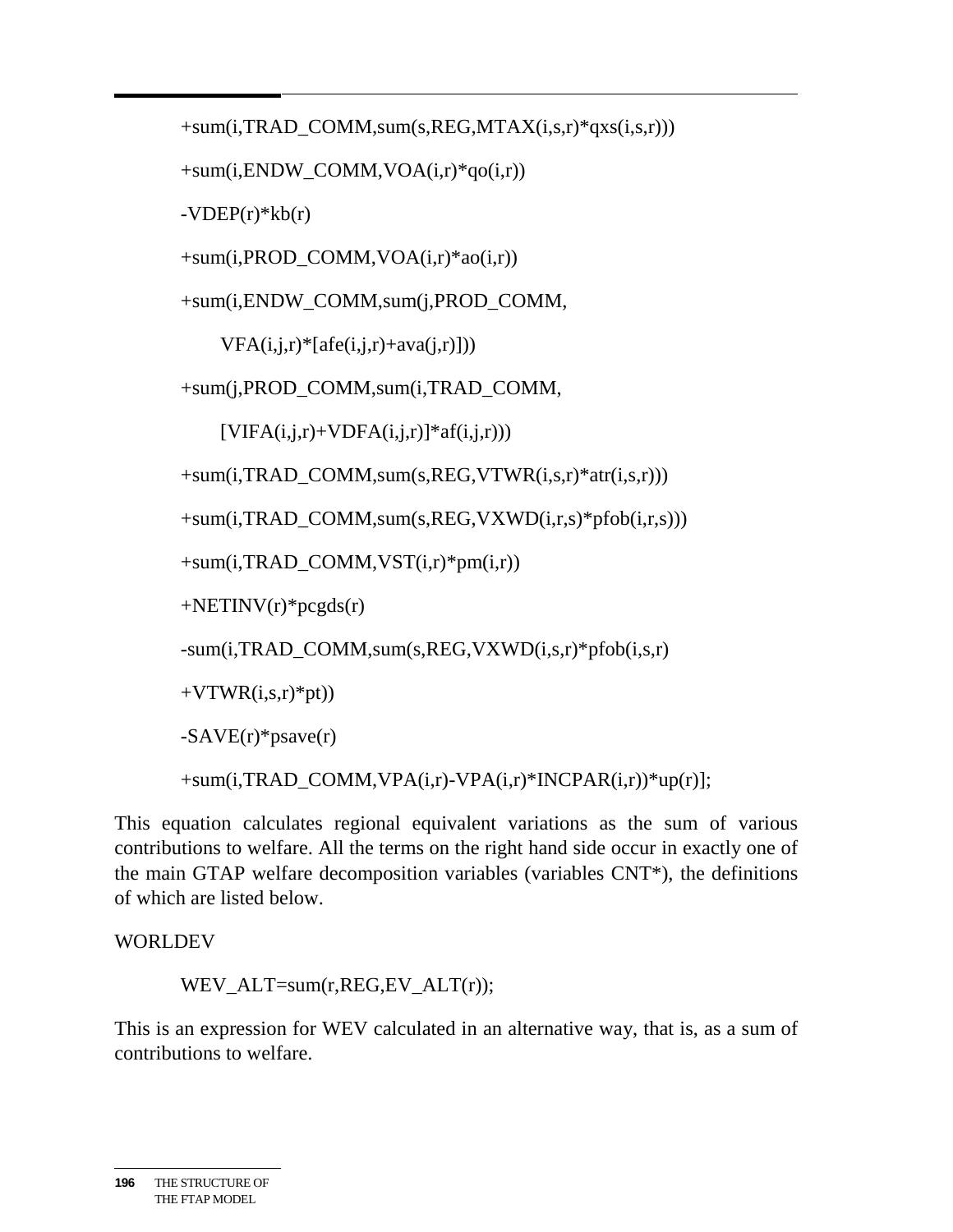CONT\_EV\_alleffr **! Altered section 7.2 and appendix D !**

 $(all,r,REG)$ 

 $CNTalletfr(r)=[.01/INCRATION])$ \*

 $[sum(i,NSAVCOMM,PTAX(i,r)*qo(i,r))]$ 

 $+sum(i, ENDW_COMM, sum(i,PROD_COMM,ETAX(i,j,r)*qfe(i,j,r)))$ 

 $+sum(i,PROD_{COMM,sum}(i,TRAD_{COMM,IFTAX}(i,j,r)*qfm(i,j,r)))$ 

 $+sum(i,PROD_COMM, sum(i,TRAD-COMM, DFTAX(i,j,r)*qfd(i,j,r)))$ 

 $+sum(i,TRAD\_COMM, IPTAX(i,r)*qpm(i,r))$ 

 $+sum(i,TRAD\_COMM, DPTAX(i,r)*qpd(i,r))$ 

 $+sum(i,TRAD\_COMM, IGTAX(i,r)*qgm(i,r))$ 

 $+sum(i, TRAD\_COMM, DGTAX(i,r)*qgd(i,r))$ 

+sum(i,TRAD\_COMM,sum(s,REG,XTAXD(i,r,s)\*qxs(i,r,s)))

 $+sum(i,TRAD\_COMM,sum(s,REG,MTAX(i,s,r)*qxs(i,s,r)))$ ];

This defines the total contribution to each region's EV of changes in allocative efficiency.

CONT\_EV\_techr **! Altered section 7.2 and appendix D !**

(all,r,REG)

 $CNTtechn(r)=[.01/INCRATION(r)]*$ 

 $[sum(i,PROD<sub>COMM</sub>,VOA(i,r)*ao(i,r))$ 

+sum(i,ENDW\_COMM,sum(j,PROD\_COMM,

 $VFA(i,j,r)*[afe(i,j,r)+ava(j,r)])$ 

+sum(j,PROD\_COMM,sum(i,TRAD\_COMM,

 $\{VIFA(i,j,r)+VDFA(i,j,r)\} * af(i,j,r))\}$ 

 $+sum(i,TRAD\_COMM, sum(s,REG, {VTWR}(i,s,r)*atr(i,s,r))))$ ;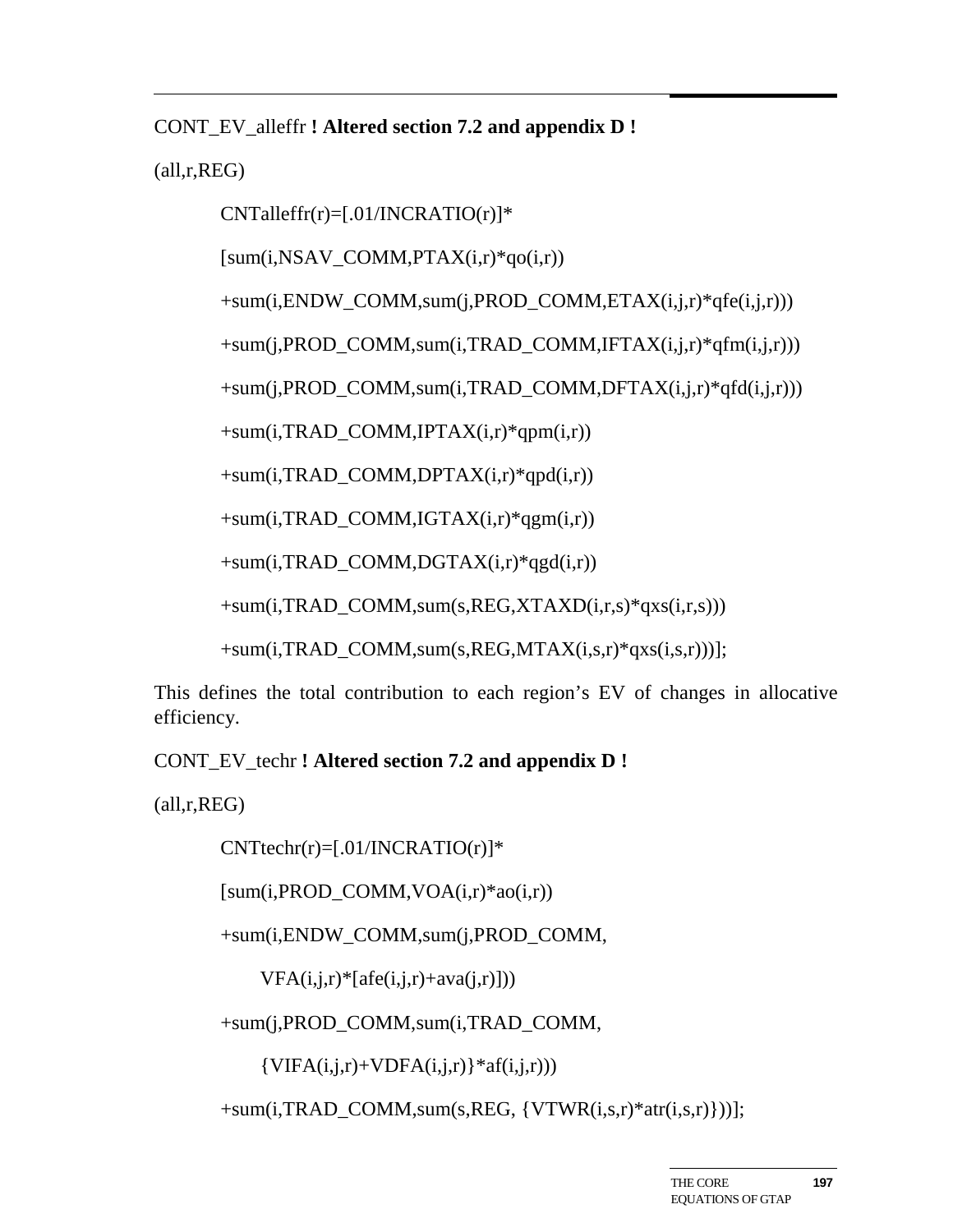This defines the total contribution to each region's EV of changes in technical efficiency.

CONT\_EV\_totr **! Altered appendix D !**

 $(all,r,REG)$ 

 $CNTtot(r)=[.01/INCRATION(r)]*$ 

 $[sum(i,TRAD\_COMM,sum(s,REG, {VXWD(i,r,s)*pfob(i,r,s)}))$ 

 $+sum(i,TRAD\_COMM, VST(i,r)*pm(i,r))$ 

-sum(i,TRAD\_COMM,sum(s,REG,{VIWS(i,s,r)\*

```
[FOBSHR(i,s,r)*p{fob(i,s,r)+TRNSHR(i,s,r)*pt]}))];
```
This defines the total contribution to each region's EV of changes in its terms of trade.

CONT\_EV\_endwr **! Altered appendix D !**

(all,r,REG)

 $CNTendwr(r) =$ 

 $[.01/INCRATION(r)]$ <sup>\*</sup>[sum(i,ENDW\_COMM,VOA(i,r)<sup>\*</sup>qo(i,r))];

This defines the total contribution to each region's EV of gross changes in its endowments.

CONT\_EV\_kbr **! Altered appendix D !**

(all,r,REG)

 $CNTkbr(r) = -[.01/INCRATION(r)]*VDEP(r)*kb(r);$ 

This defines the total contribution to each region's EV of changes to regional capital stock due to depreciation.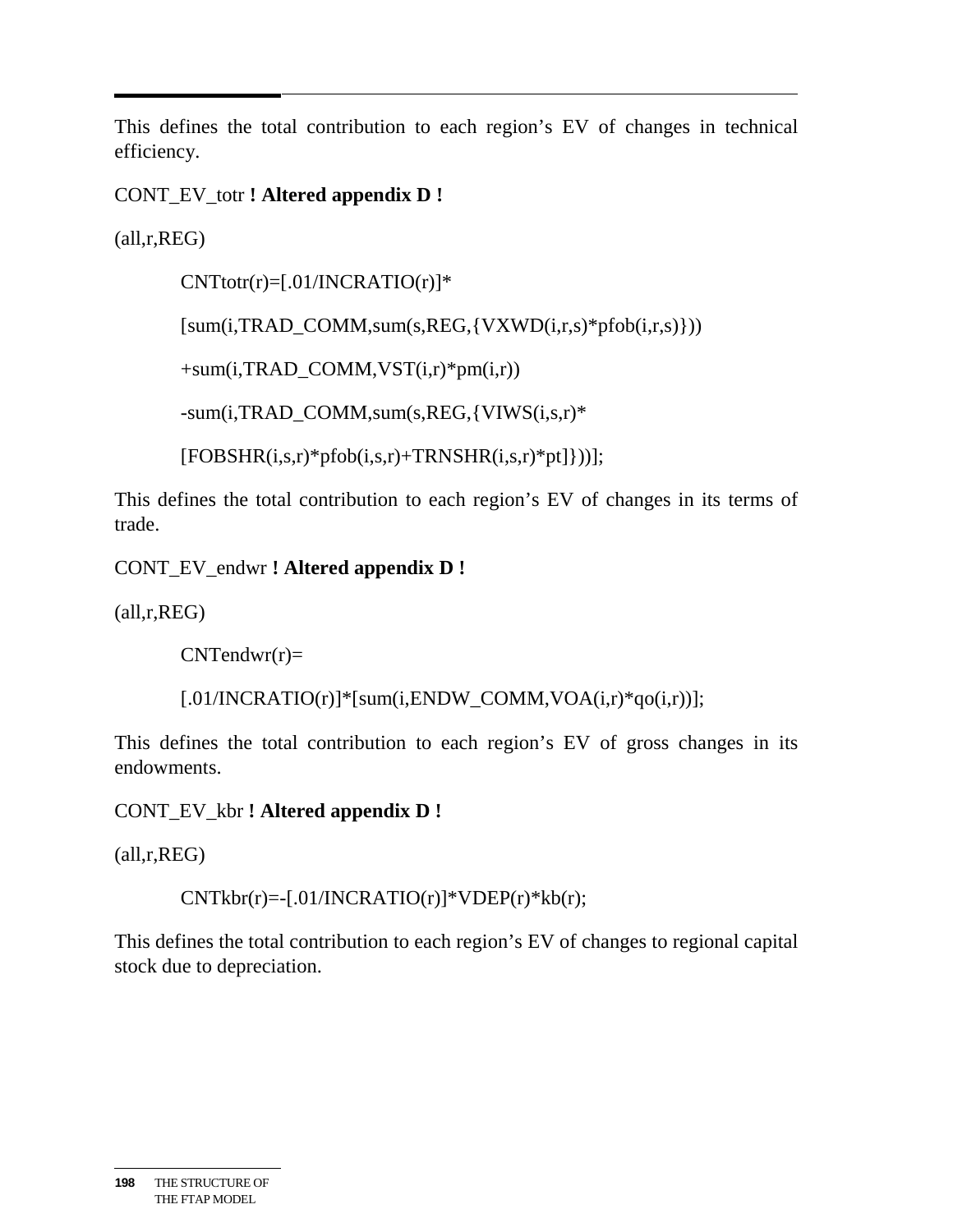CONT\_EV\_MUr (all,r,REG)

 $CNT_MUr(r)=[.01/INCRATION(r)]*$ 

[sum(i,TRAD\_COMM,VPA(i,r)-VPA(i,r)\*INCPAR(i,r))\*up(r)];

This defines the total contribution to each region's EV due to the marginal utility of income.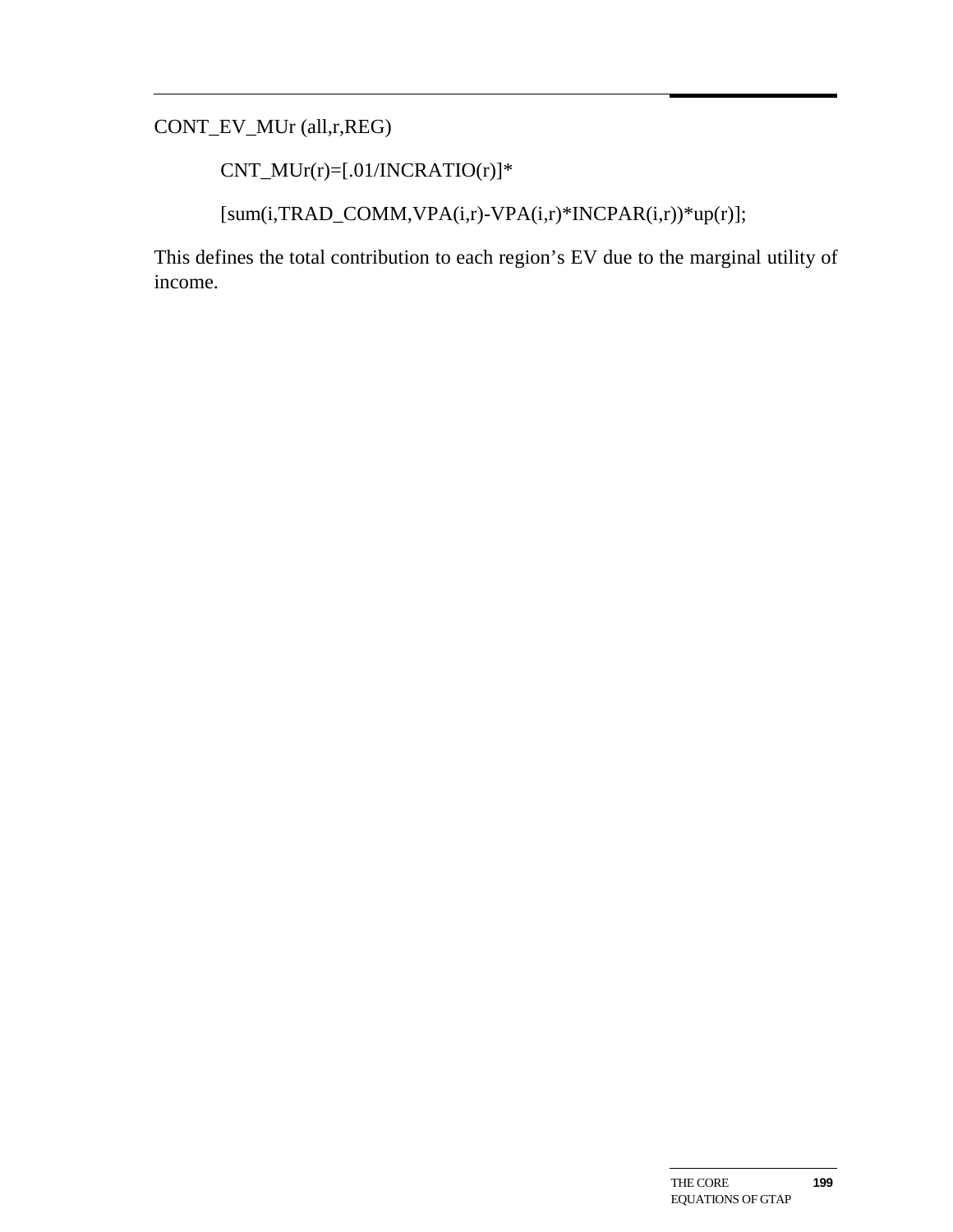# B Decomposing foreign income flows

The FTAP model incorporates various types of foreign income flows into national income. All of these flows can, however, be interpreted as being returns to some asset.

Therefore, foreign income flows can be expressed as follows: letting R be a rate of return, P the asset price, Q the quantity of asset and Y the foreign income flow:

$$
Y = R.P.Q
$$

This can be expressed in linearised form (using lower case letters for percentage changes) as:

$$
100.\Delta Y = 100.(\Delta R.P.Q + R.\Delta P.Q + R.P.\Delta Q)
$$
  
= 100.P.Q.\Delta R + R.Q.P.p + R.P.Q.q  
= P.Q.(100.\Delta R) + Y.(p + q)

That is, the change in foreign income is a sum of contributions due to changes in the rate of return, the asset price and the quantity of the asset (the last being an endowment effect in GTAP terminology).

The approach to welfare decomposition used in FTAP is to preserve as much as possible of the GTAP welfare decomposition, which is basically a decomposition of GDP (since S-I=X-M in GTAP), and introduce separate decomposition terms for the contributions arising from foreign income.

The rate of return, asset price and endowment contributions in the linearised foreign income equation give rise to three new welfare decomposition variables for each foreign income flow in FTAP. The foreign income flows in FTAP are income from bonds (chapter 3) and FDI (chapter 4), and rents arising from barriers to services trade (chapter 8). The last set of flows divides into two groups due to the two types of barriers — barriers to establishment and barriers to ongoing operations — which are represented as ad valorem tax equivalents on capital and output, $<sup>1</sup>$  respectively.</sup>

 $\overline{a}$ 

<sup>1</sup> Export taxes in supplying regions are also used to represent barriers to ongoing operations, but these do not give rise to foreign income flows.

**<sup>200</sup>** THE STRUCTURE OF THE FTAP MODEL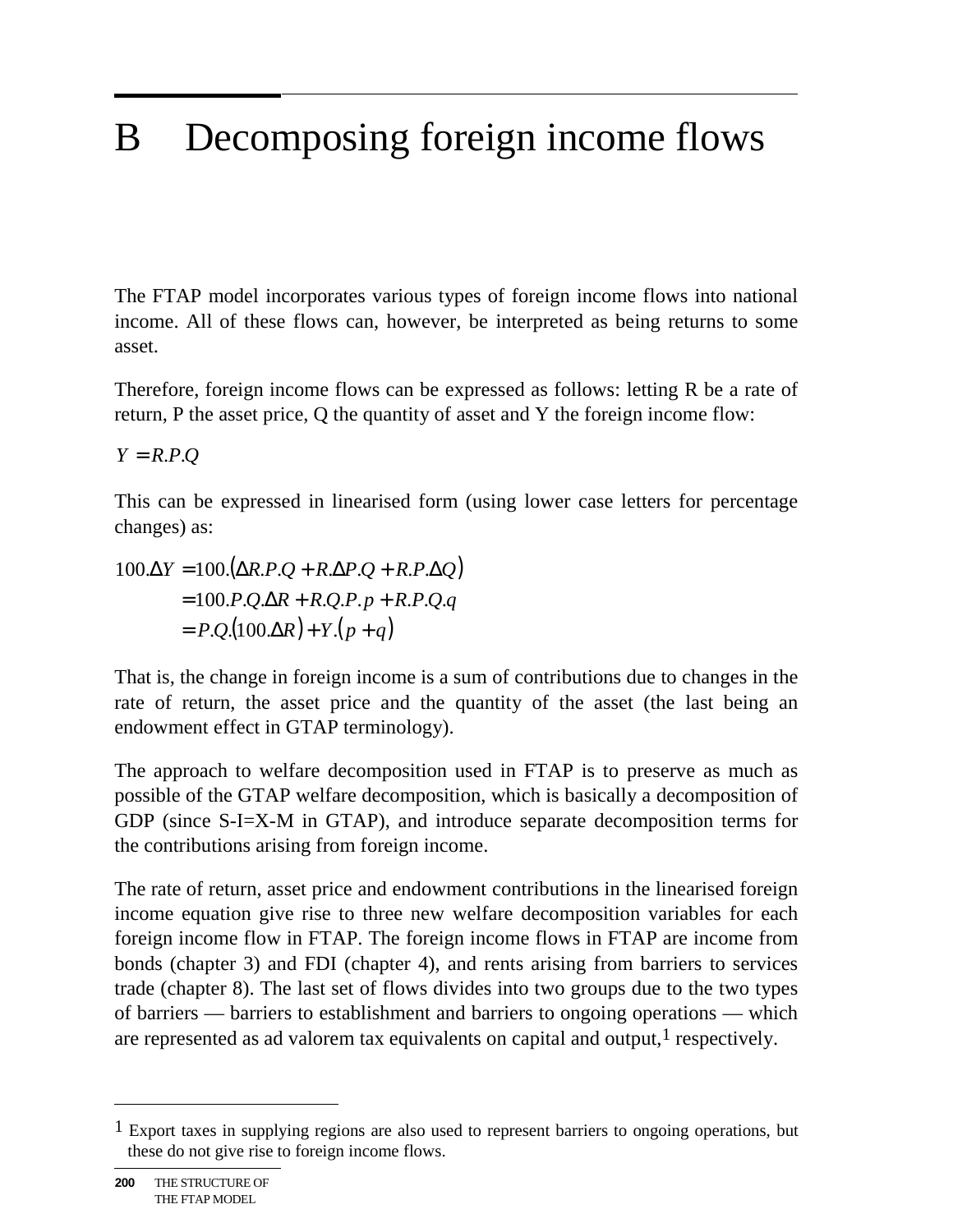The names of these new welfare decomposition variables conform to the following conventions. The names begin with 'CNT'. The next part of the name indicates the nature of the contribution and the income flow with which it is associated (table B.1). The last part of the name may be just 'r' indicating a regional dimension or a more detailed specification of the dimensions where applicable. In the latter case, following a '\_', the last three characters of the variable name indicate the dimensions of the variable. The characters are some combination of 'h', ' ' and 'i', and indicate whether the variable ranges over a home region, a host region and an industry, or is an aggregate over one of these dimensions. For example,

```
VARIABLE (Change)(all,i,TRAD_COMM)(all,d,host) CNTror__hi(i,d)
```
is the contribution to the change in welfare (equivalent variation) in each host region due to changes in the rate of return on foreign-owned capital in each sector.

|                | subtitle    |            |                                     |                                                                               |
|----------------|-------------|------------|-------------------------------------|-------------------------------------------------------------------------------|
|                | Bond income | FDI income | Impediment income                   |                                                                               |
|                |             |            | <b>Barriers to</b><br>establishment | <b>Barriers to</b><br>ongoing<br>(capital taxes) operations (output<br>taxes) |
| Rate of return | intrate     | ror        | anrr                                | anto                                                                          |
| Asset price    | pb          | pcap       | anpk                                | anpo                                                                          |
| Endowment      | bond        | cap        | anend                               | ango                                                                          |

### Table B**.**1 **Names of welfare contribution types by income flow**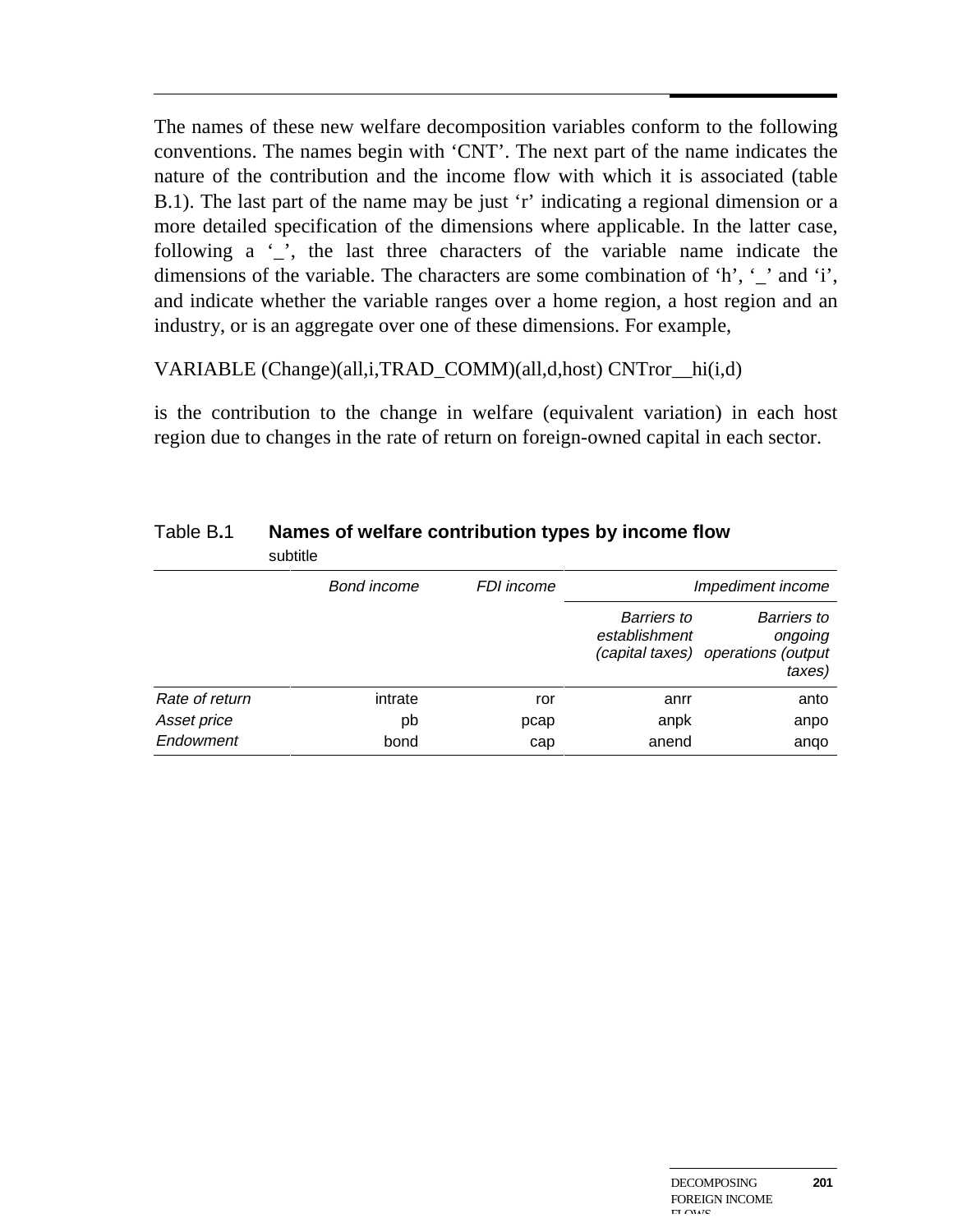## C Petri asset values - defining shares for the asset supply equations

The Petri asset values are the weights used in the (linearised) equations that define (the percentage change in) the quantity of an asset as a share weighted sum of (the percentage changes in) the quantities of component assets. For example, an alternative rendering of equation  $E_c$  rf h i from section 4.3 (ignoring possible division by zero cases) is

E\_c\_rrf\_h\_i (all,i,TRAD\_COMM)(all,s,home)

kf\_h\_i(i,s)= sum{d,host,[VK\_HHI(i,s,d)/VKF\_H\_I(i,s)]\*k\_hhi(i,s,d)};

Plainly, the Petri asset values will evolve during the course of a policy simulation according to quantities determined by, and prices (exponentials of rates of return) entering into, the asset supply function described in chapter 4. Such evolution is specified in the GEMPACK TABLO update statements in the implementation of FTAP.

Regretably, the way Petri asset values are updated is not obvious. This is due to a decision, taken early in the course of model development, to parallel the existing treatment used by Petri as closely as possible.

Petri (1997) specified the allocation of wealth between assets as a nested *CES demand* function, rather than as a supply function. The reciprocal of the rate of return was used as the demand price, so that wealth was allocated in a sensible way, that is, toward assets with high rates of return.

The attraction of this approach is that the initial Petri asset values are identical to the conventional asset values if the initial quantities of capital are set equal to net (of depreciation) rentals to capital — as they were in Petri (1997) (page 14).

FTAP development has paralleled this as closely as possible, subject to two alterations. First, the reciprocal of the *exponential* of the rate of return was used to accommodate the possibility of negative rates of return. Second, gross rather than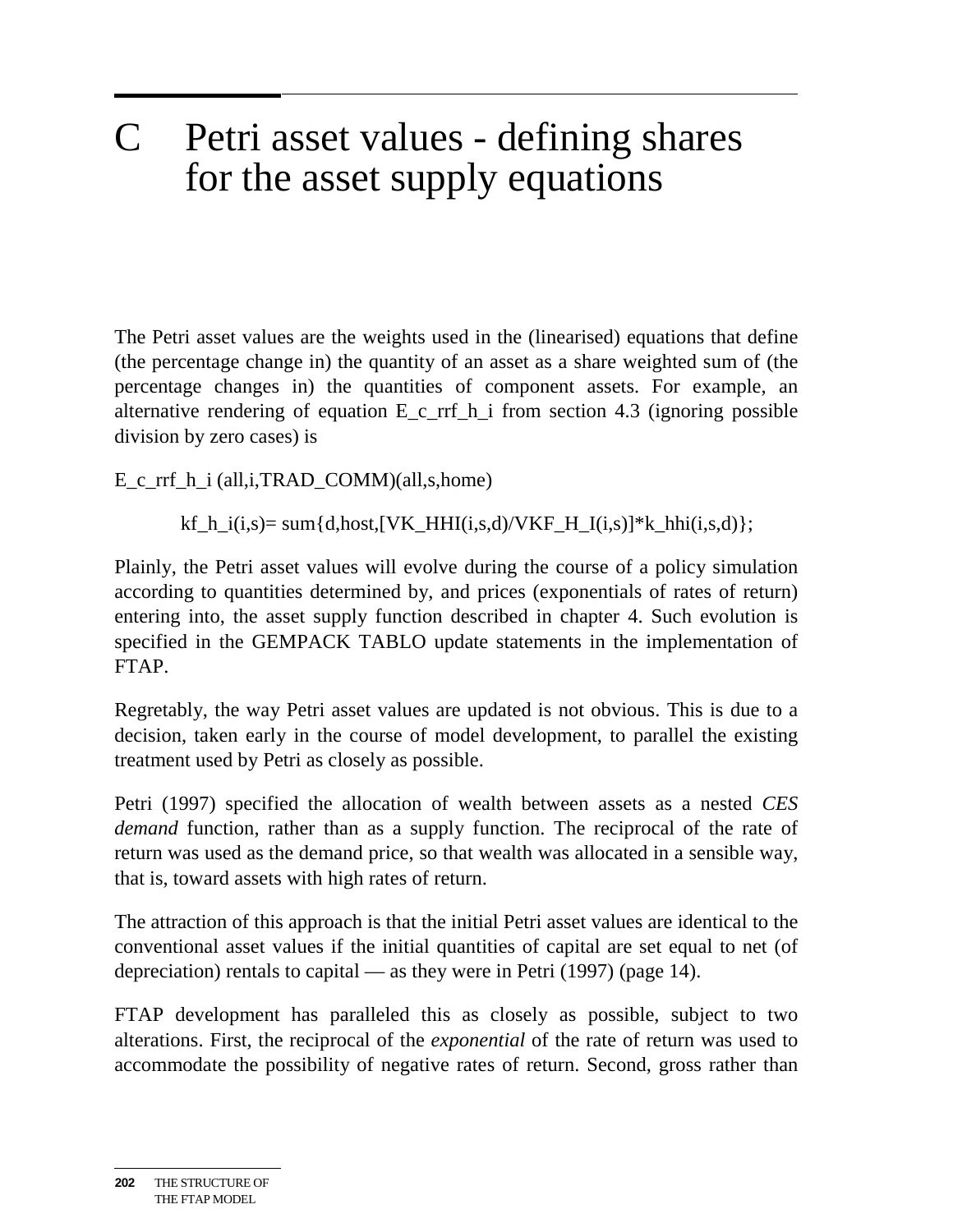net rentals were used as the initial quantities of capital, again to avoid the possibility of negative net returns.1

Consequently, each initial Petri asset value is the reciprocal of the exponential of the asset's rate of return times the asset's gross rental value. Each Petri asset value is updated with the sum of the percentage change in this reciprocal (the 'r\_' variables of chapter 4) and the percentage change in the quantity of the asset, using GEMPACK TABLO implicit updates. For example, the update statement for the Petri asset value of foreign capital by industry, home region (owner) and host region (location) is:

 $(all,s,home)(all,d,host)(all,i,TRAD$  COMM)

 $\overline{a}$ 

 $VK\_HHI(i,s,d)=r\_rr\_hhi(i,s,d)*k\_hhi(i,s,d);$ 

So asset supply in FTAP is determined by a nested CES demand function with the reciprocal of the exponential of the rate of return being used as the price of an asset. The (linearised) equations are identical to a nested CET structure with the exponentials of rates of return used as prices, but the update statements for Petri asset values (hence the values of shares entering the equations) are different.

Therefore the asset supply function is not strictly as described — nested  $CET - in$ the main sections of this paper. However, as the linearised equations of FTAP are identical to the nested CET form, and as it would have been confusing to describe asset *supply* as being determined by a nested *CES demand* function, the simplification of using the expression 'nested CET supply function' seems acceptable.

Importantly, both the FTAP and Petri (1997) asset supply specification can be represented as the outcome of the decisions of optimising agents. This is shown for the FTAP specification in chapter 10.

 $<sup>1</sup>$  Both these possibilities become more probable under further sectoral disaggregation of the FTAP</sup> database.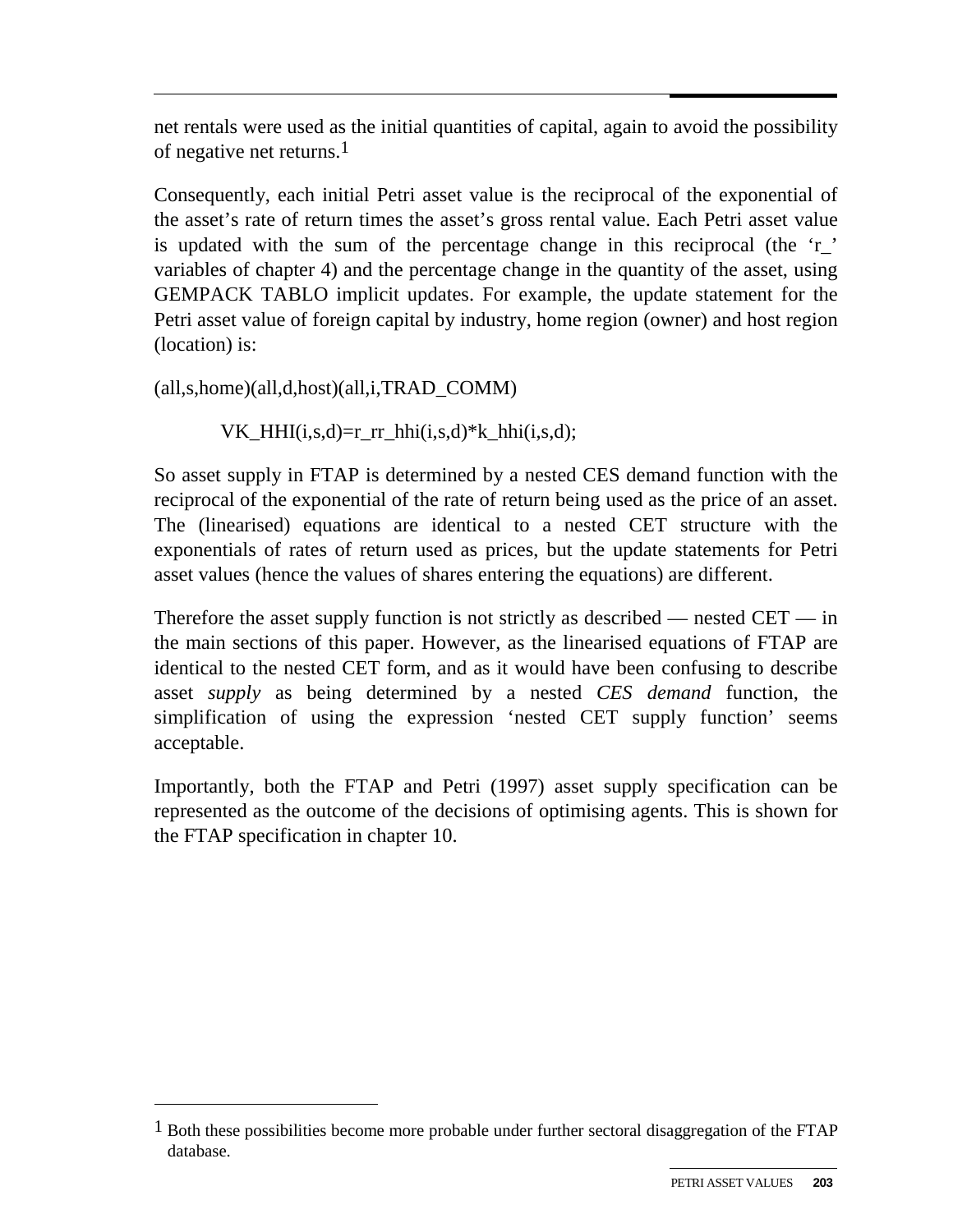## D Miscellaneous changes to the welfare decomposition

Extensions to the GTAP welfare decomposition to accommodate foreign income flows have been described in chapters 3, 4 and 8.

This appendix describes other changes, some subtle and some simple, which did not readily fall under any of the main chapters of this research memorandum.

Fortunately, the entire welfare decomposition is summarised in the equation EV DECOMPOSITION, which expresses the equivalent variation as a sum of contributions from various effects (allocative efficiency, technical efficiency, terms of trade and so on).

For this appendix, both the GTAP and FTAP versions of this equation have been collapsed into one equation. The terms common to both are shown in normal type. The FTAP specific terms are shown in bold and, where applicable, the GTAP terms that they replace are on a grey background and are commented out in GEMPACK style (between two exclamation marks). Alterations are allocated numbers with a GEMPACK comment. A description of the changes from GTAP to FTAP follows the equation.

EV\_DECOMPOSITION (all,r,REG)

 $EV\_ALT(r) =$ 

 $[.01/INCRATION(r)]$ \*

| $[sum(i, PROD_{COMM}, PTAX(i,r)*qo(i,r))]$                      | ! Alteration 1! |  |
|-----------------------------------------------------------------|-----------------|--|
| $+sum(i, NONCAP\_COMM, PTAX(i,r)*qo(i,r))$                      | ! Alteration 1! |  |
| $+sum(i, ENDWC\_COMM, PTAX(i,r)*kr(r))$                         | ! Alteration 1! |  |
| $!+sum(i, NSAV\_COMM, PTAX(i,r)*qo(i,r))!$                      | ! Alteration 1! |  |
| $+sum(i, ENDW_COMM, sum(i, PROD_COMM, ETAX(i,j,r)*qfe(i,j,r)))$ |                 |  |
|                                                                 |                 |  |

 $+\text{sum}(i, \text{PROD\_COMM}, \text{sum}(i, \text{TRAD\_COMM}, \text{IFTAX}(i,j,r)*qfm(i,j,r)))$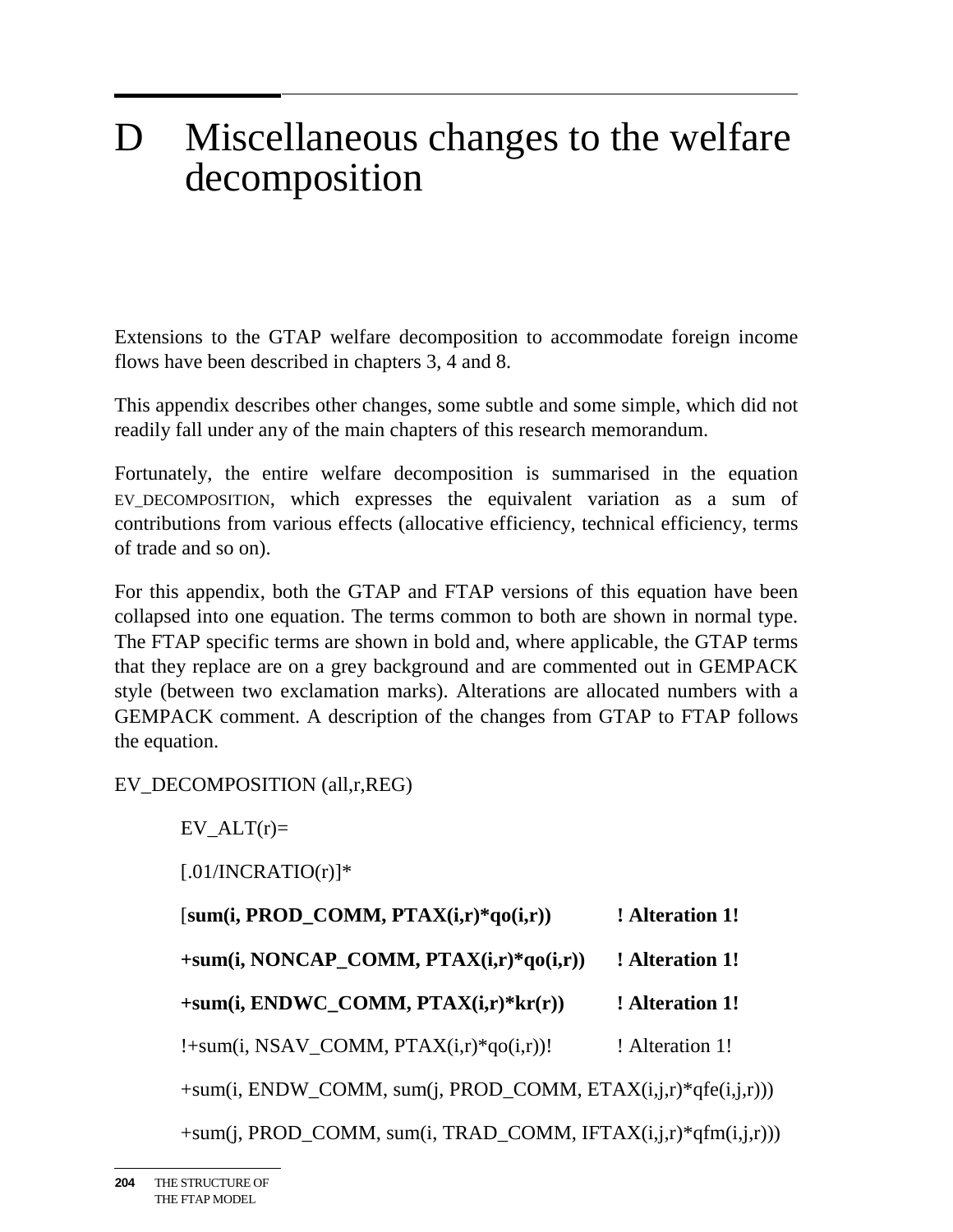```
+sum(i, PROD_COMM, sum(i, TRAD_COMM, DFTAX(i,j,r)*qfd(i,j,r)))+sum(i, TRAD\_COMM, IPTAX(i,r)*qpm(i,r))+sum(i, TRAD\_COMM, DPTAX(i,r)*qpd(i,r))+sum(i, TRAD COMM, IGTAX(i,r)*qgm(i,r)+sum(i, TRAD_COMM, DGTAX(i,r)*qgd(i,r))
+sum(i, TRAD\_COMM, sum(s, REG, XTAXD(i,r,s)*qxs(i,r,s)))+sum(i, TRAD COMM, sum(s, REG, MTAX(i,s,r)*qxs(i,s,r)))
+sum(i, ENDW_COMM, VOA(i,r)* ! Alteration 2!
 [qo(i,r)-sum{k, ENDWC_COMM:k eq i, qo(i,r)-kr(r)}]) ! Alteration 2!
!+sum(i, ENDW_COMM, VOA(i,r)*qo(i,r))! ! Alteration 2!
-VDEP(r)*[deprate(r)+kb(r)] ! Alteration 3!
! -VDEP(r)*kb(r)! ! Alteration 3!
+sum(i, PROD_COMM, VOA(i,r)*ao(i,r))+sum(i, ENDW_COMM, sum(j, PROD_COMM,
    VFA(i,j,r)*[afe(i,j,r)+ava(j,r)])+sum(j, PROD_COMM, sum(i, TRAD_COMM,
    [VIFA(i,j,r)+VDFA(i,j,r)]*af(i,j,r))+sum(i, TRAD\_COMM, sum(s, REG, VTWR(i,s,r)*atr(i,s,r)))+sum(i, TRAD_COMM, sum(s, REG, VXWD(i,r,s)*pfob(i,r,s)))
+sum(i, TRAD_COMM, VST(i,r)*pst(i,r)) ! Alteration 4!
!+sum(i, TRAD\_COMM, VST(i,r)*pm(i,r))! ! Alteration 4!
+NETINV(r)*pcgds(r)-sum(i, TRAD_COMM, sum(s, REG, VXWD(i,s,r)*pfob(i,s,r)
```
 $+VTWR(i,s,r)*pt)$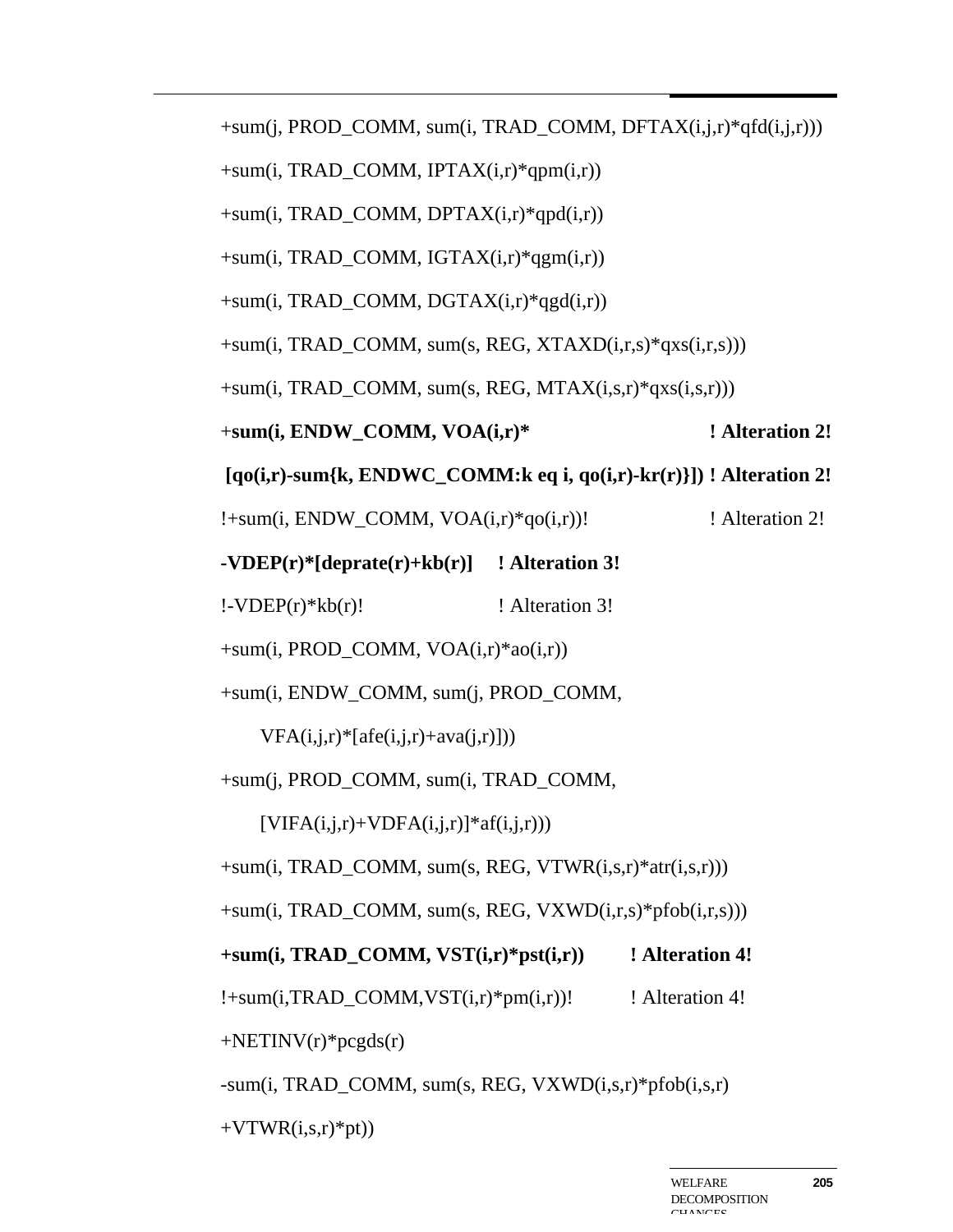| +100*yank_h_(r)+100*yanp_h_(r)];                           | ! Alteration 5! |  |  |  |
|------------------------------------------------------------|-----------------|--|--|--|
| $+100$ *yfdi_h_(r)                                         | ! Alteration 5! |  |  |  |
| $+YCR(r)*qyir(r)+YCITR(r)*y_r(r)$                          | ! Alteration 5! |  |  |  |
| $+sum(i, TRAD\_COMM, VPA(i,r)-VPA(i,r)*INCPAR(i,r))*up(r)$ |                 |  |  |  |
| $-SAVE(r)*psave(r)$                                        |                 |  |  |  |

The first alteration is required because of the introduction of industry specific capital in FTAP. A consequence of this is that there is no unique measure of the regional capital stock. In linearised form, the regional capital stock is a shareweighted sum of industry specific capital, but different values will be obtained through using asset-value weights versus rental weights.1 In FTAP the capital component of the GTAP variable qo is equated with the asset weighted measure. The rental weighted measure is a new variable kr. Which is the correct measure to use in the welfare decomposition depends on the context. In the derivation of the welfare decomposition (Huff and Hertel 1996), the GTAP expression

sum(i, NSAV\_COMM,  $PTAX(i,r)*qo(i,r)$ )

arises from the (linearised) terms for income tax revenue. For capital, the tax base is the rentals to capital. Consequently, qo in this expression must be replaced by kr.

The second alteration is for the same reason as the first.

The third alteration is required because of the introduction of constant industryspecific depreciation rates in FTAP. If depreciation rates vary among industries (as they do in the FTAP database), then the regional depreciation rate can vary during the course of a simulation due to compositional change. The percentage change in the regional depreciation rate is FTAP variable deprate.

The fourth alteration is because, in contrast to GTAP, the FTAP price of international freight services (variable pst) is not equal to the market price of output (variable pm). The reason for this is discussed in chapter 6.

The three lines of the fifth alteration are the foreign income flows described in chapters 3, 4 and 8, respectively.

 $\overline{a}$ 

<sup>&</sup>lt;sup>1</sup> This is not so in GTAP, where capital is perfectly mobile between industries within a region.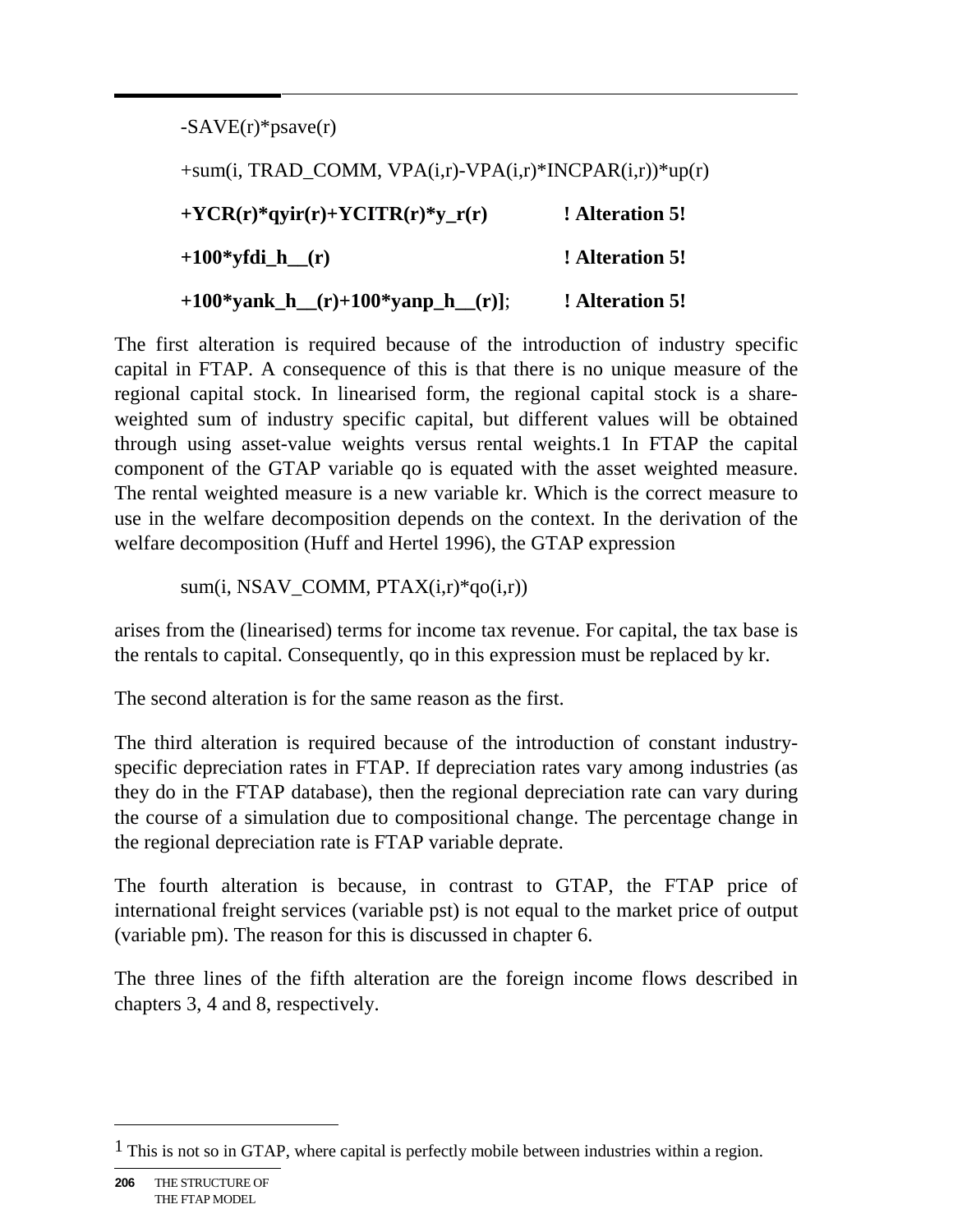# E Data requirements for GTAPICM

As indicated in Section 3, besides the modifications to the theoretical structure of GTAP, a number of modifications were also necessary to the GTAP 4 database (McDougall, Elbehri and Truong 1998) in order to complete the implementation of the ICM extension in GTAP. These modifications include, in the main, the addition of new data to GTAP 4. They also include a small number of important modifications to GTAP 4. This appendix discusses these modifications.

The changes to GTAP 4 will be discussed in terms of the header arrays that were added or modified. In summary, 14 new header arrays were added to the model, and three existing header arrays were modified.

In modifying GTAP 4, the data sources and data calculations in the original implementation of the ICM extension in SALTER were followed as closely as possible.

GTAP 4 is specified in \$US million for 1995. For consistency, all data added to GTAP 4 must also be in \$US million for 1995.

### **E.E..1Regional aggregation**

For the implementation of the ICM extension in GTAP, a 19 region aggregation was chosen from GTAP 4. The regions were Australia, New Zealand, Japan, the Republic of South Korea, Indonesia, Malaysia, the Philippines, Singapore, Thailand, China, Hong Kong, Taiwan, Canada, the United States, Mexico, Chile, the rest of the Cairns Group (ROC), the European Union (EUN) and the rest of the world (RST). Except for the last three regions, all are stand alone regions in GTAP 4. ROC, EUN and RST are aggregations of existing GTAP 4 regions. ROC includes Colombia, Argentina, Brazil and Uruguay. EUN includes the 15 European Union members at the time of writing. All remaining regions are aggregated into RST.

In most cases, the data collected were in the form of ratios (usually as a proportion of gross domestic product), which were subsequently applied to the GDP values in the GTAP 4 database to calculate \$US dollar values for 1995. In these cases, for the aggregated regions ROC, EUN and RST, individual country ratios were aggregated using gross domestic product (in \$US) shares taken from World Bank (1997), Table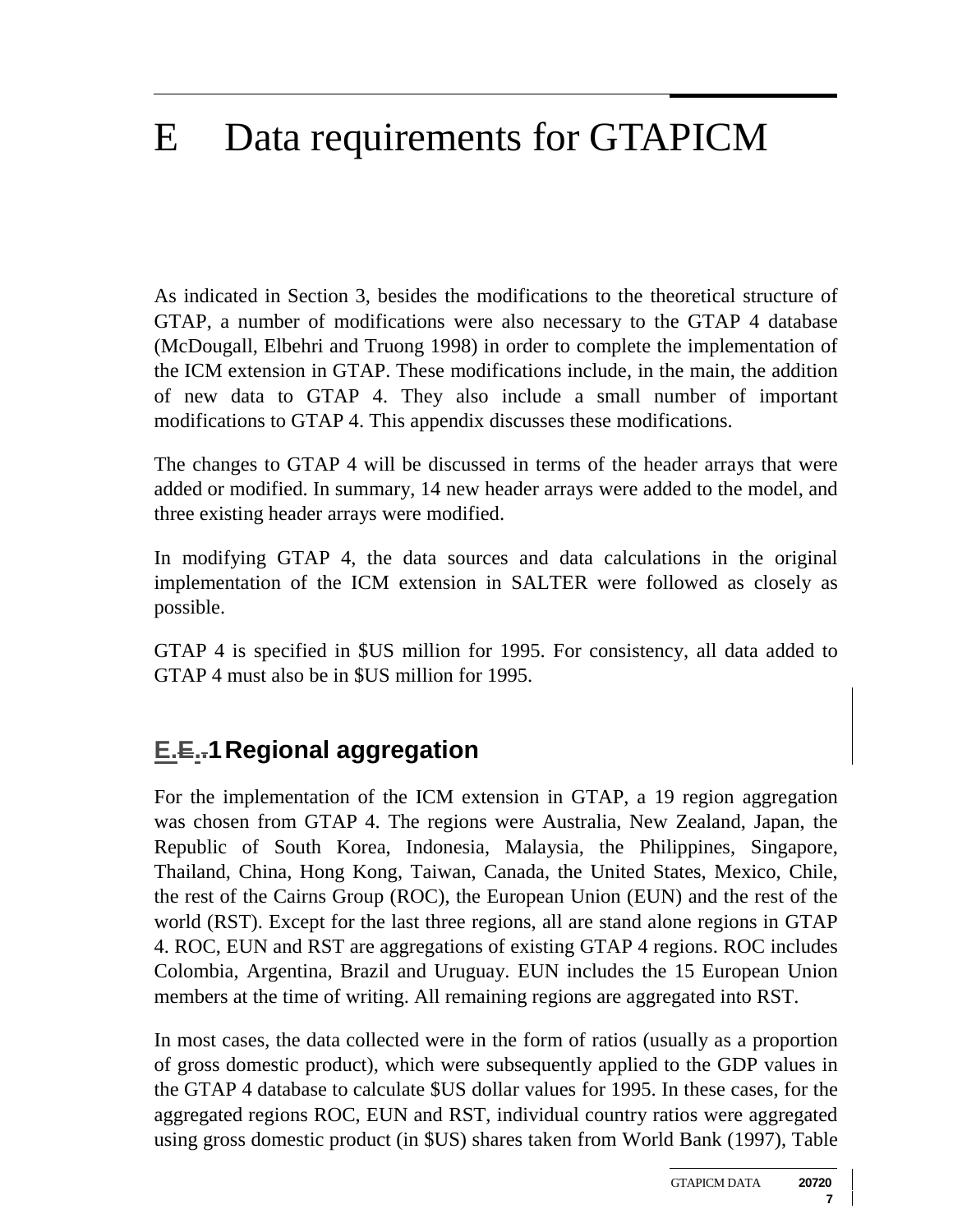12 titled 'Structure of the economy: production'. Where the raw data were collected in the form of dollar values, they were aggregated where necessary using simple sums.

For RST, data were only collected for four countries. These were India, South Africa, Switzerland and Turkey. These countries were chosen either for their large size (eg Switzerland and South Africa) relative to other nations represented in this group, for being typical of other nations in their geographic area, or for both of these reasons (eg India is large and is also representative of other South Asian nations). All in all, this required that data be collected for a total of 39 countries.

### **E.E..2Taxes on labour and property income, by region**

The header arrays CM05 and CM06 contain data on taxes on labour income and property income, respectively, for each region. They are used to calibrate the coefficients RVTXYCLBR(r) and RVTXYCPPR(r), respectively. Both of these coefficients are defined over the set REG.

The calibration of these 'coefficients' can be represented algebraically by the following equations:

 $RVTXYZLBR(r) =$ 

 ${GDP(r)*[TOTINCTAX(r)/GDP\_DC(r)]}$ \*

{LABINCTAX(r)/TOTINCTAX(r)};

 $RVTXYZPPR(r) =$ 

 ${GDP(r)*[TOTINCTAX(r)/GDP\_DC(r)]}$ \*

{PROPINCTAX(r)/TOTINCTAX(r)};

where  $GDP(r)$  is the  $GTAP$  coefficient for the value of gross domestic product in region r, TOTINCTAX $(r)$  is total income tax in region r, GDP\_DC $(r)$  is current price gross domestic product in region r, LABINCTAX(r) is labour income tax in region r and PROPINCTAX(r) is property income tax in region r. All these non-GTAP 'coefficients' are for 1995 and are specified in domestic currency. The first term in curly brackets on the right hand side of each of the above equations is total income tax in \$US million for 1995 in region r. The second term in curly brackets is the ratio of either labour or property income tax, to total income tax in region r, respectively. Together these two terms calculate labour or property income tax in each region, in \$US million for 1995.

**20820** THE STRUCTURE OF **8** THE FTAP MODEL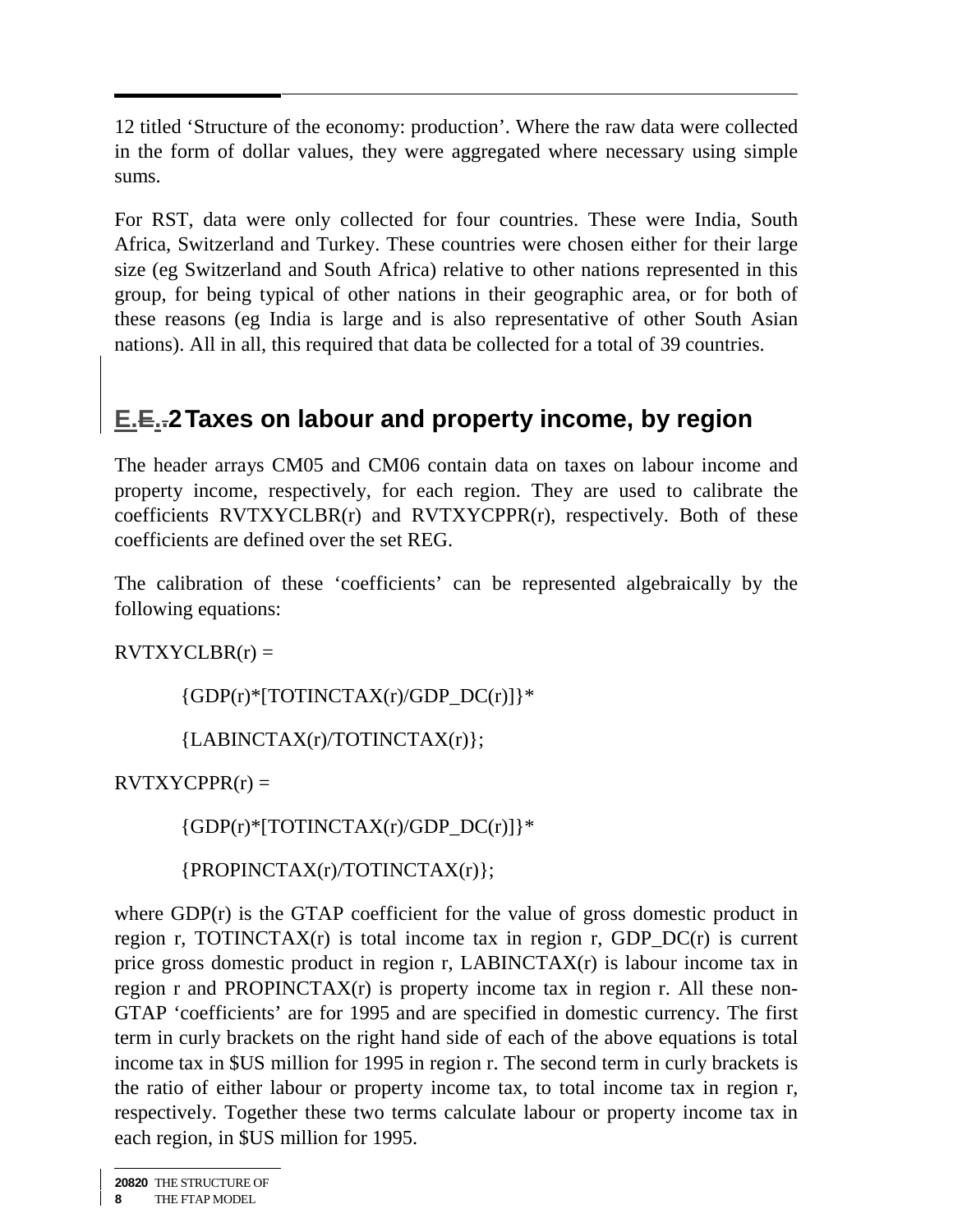The primary data source for the coefficients TOTINCTAX(r), LABINCTAX(r) and PROPINCTAX(r) is IMF (1997a), 'Country tables', line 1.1 (assumed to be labour taxes), line 1.2 (assumed to be property taxes), line 1.3 (assumed to be property taxes), and line 2 (assumed to be labour taxes).

The data source for Japan was Statistics Bureau (1996), Table 14-7, titled 'National Taxes by Item', and Table 14-14 titled 'Local Tax Revenue by Tax Item'. The data source for Taiwan was Directorate-General of Budget (1997), Table 139 titled 'Total tax revenues'. The data source for Singapore was Singapore Department of Statistics (1997), Table 16.8 titled 'Taxpayers, Assessed Income & Gross Tax Assessed, 1995, Gross tax assessed, Companies'. The data source for Hong Kong was Census and Statistics Department of the Government of the Hong Kong Special Administrative Region (1997), Table 8.2 titled 'Actual Revenue (General Revenue Account and Funds), 1994/95'.

Where data were not available for 1995 for certain countries, the latest year for which data were available was used in its place. The countries (and the years for which data were collected) were Belgium (1994), Brazil (1993), Canada (1994), Colombia (1985), Germany (1993), Indonesia (1994), Ireland (1994), Italy (1994), Japan (1993), Portugal (1990) and Spain (1994).

The primary data source for GDP\_DC(r) was IMF (1997b) 'Country Tables', Line 99b, or 99b.c or 99b.r. Data for Hong Kong were sourced from http://www.info.gov.hk/censtatd/. Data for Luxembourg were sourced from Statistics Directorate, OECD (1997).

Table E.1 reports total income taxes (as a percentage of gross domestic product (GDP)), and taxes on labour income and taxes on property income (as a percentage of total income taxes), for all GTAPICM regions.

# **E.E..3Transfers from government to private households, by region**

The name of this header array is CM01, and it contains data required to calibrate the coefficient URGVHHR(r). This coefficient is defined over the set REG.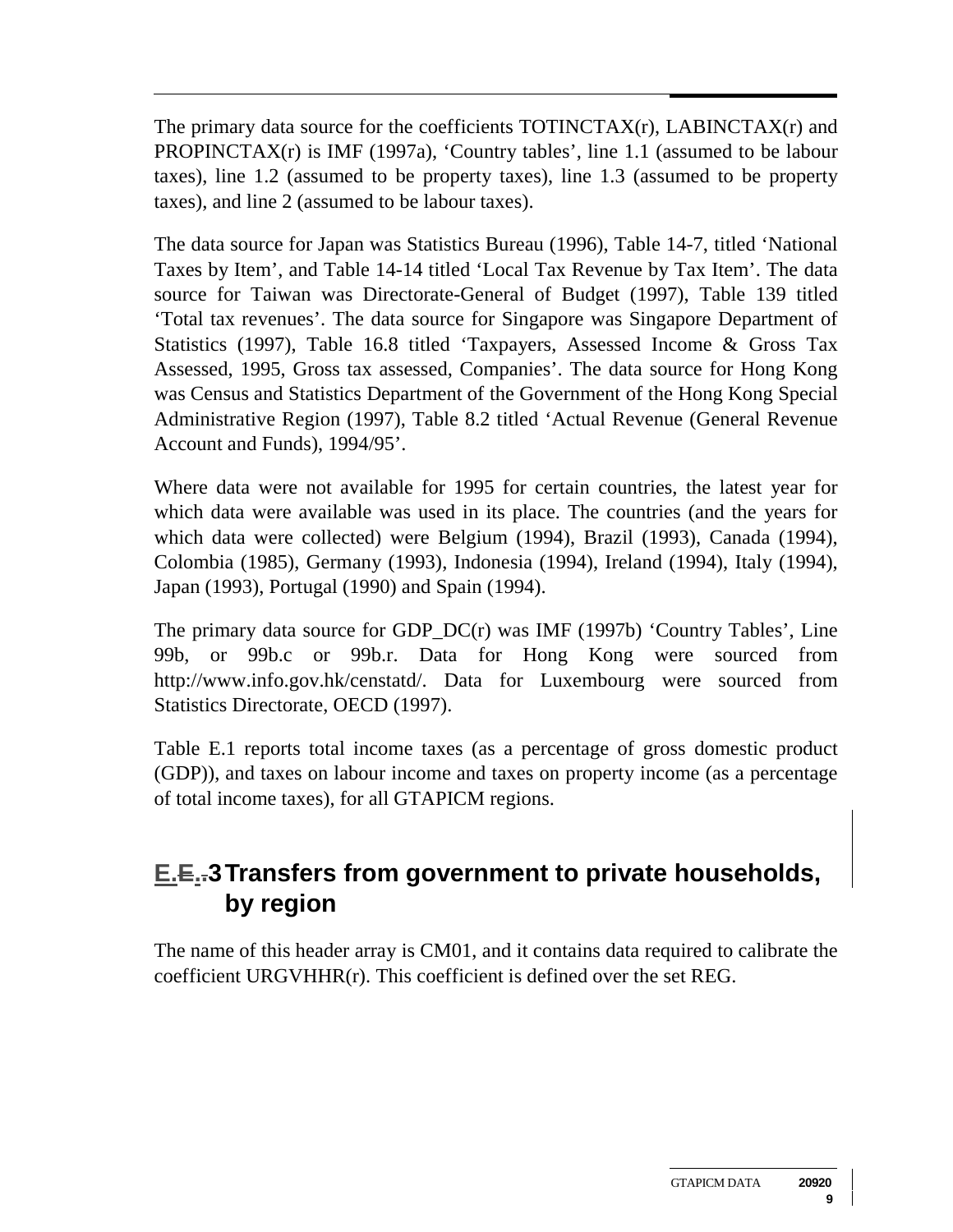|                      | Total income taxes | Taxes on labour<br>income  | Taxes on property<br>income |
|----------------------|--------------------|----------------------------|-----------------------------|
|                      | % of GDP           | % of total income<br>taxes | % of total income taxes     |
| Australia            | 15.61              | 73.94                      | 26.06                       |
| New Zealand          | 21.31              | 74.62                      | 25.38                       |
| Japan                | 8.59               | 58.48                      | 41.52                       |
| Korea                | 7.90               | 68.67                      | 31.33                       |
| Indonesia            | 8.97               | 20.53                      | 79.47                       |
| Malaysia             | 9.74               | 33.04                      | 66.96                       |
| Philippines          | 5.83               | 34.77                      | 65.23                       |
| Singapore            | 6.73               | 42.97                      | 57.03                       |
| Thailand             | 6.14               | 36.94                      | 63.06                       |
| China                | 1.56               | 14.40                      | 85.60                       |
| Hong Kong            | 6.90               | 42.97                      | 57.03                       |
| Taiwan               | 4.63               | 54.04                      | 45.96                       |
| Canada               | 22.15              | 88.74                      | 11.26                       |
| <b>United States</b> | 19.41              | 86.56                      | 13.44                       |
| Mexico               | 7.59               | 31.22                      | 68.78                       |
| Chile                | 5.05               | 62.96                      | 37.04                       |
| <b>ROC</b>           | 10.42              | 72.04                      | 27.96                       |
| <b>EUN</b>           | 25.70              | 87.73                      | 12.27                       |
| <b>RST</b>           | 12.19              | 71.00                      | 29.00                       |

#### Table E**.**E**..**1 **Taxes on labour and property income by GTAPICM region**

Source: See text.

The calibration of URGVHHR(r) can be represented algebraically by the following equation:

 $URGVHHR(r) =$ 

 $[(RVTXYCR(r) + GRCOMT(r)] - CGGS(r) -$ 

sum(i,TRAD\_COMM, VGA(i,r));

where RVTXYCR(r) is the GTAPICM coefficient for income tax revenue in region r, GRCOMT(r) is the GTAPICM coefficient for net (of subsidies) indirect tax revenue in region r, and VGA(i,r) is the GTAP coefficient for the agent's (or posttax) price value of government household expenditure on commodity i in region r.

CGGS(r) is the consolidated general government surplus in region r (in \$US million for 1995). This includes all levels of government and is net of capital expenditure. IMF (1997b) contains data for CGGS(r), which is defined as total revenue plus total grants, less total recurrent expenditure, plus lending minus repayments. The data were taken from the 'Country tables', 'Summary Table, Consolidated Central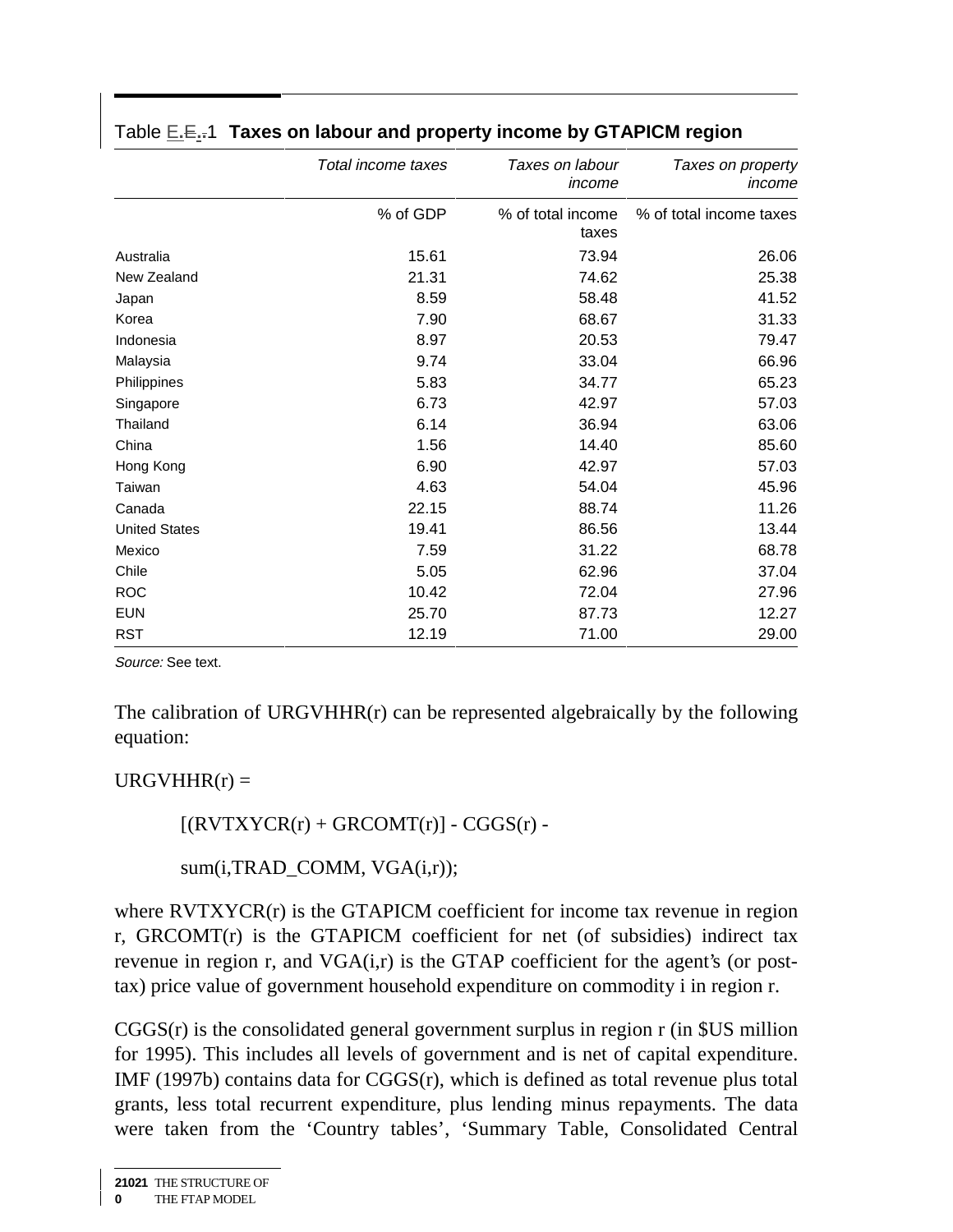Government', Lines 11 and 9, 'Table St. State, Region or Province Governments', Line S.11 and line IV (table C), and 'Table L. Local Governments', Line S.11 and line IV (table C).

IMF (1997b) did not contain data on CGGS(r) for Chile, Hong Kong and Taiwan. Data for Hong Kong were taken from Data Census & Statistics Division (1997), Tables 8.2 and 8.3. Data for Taiwan were taken from Council for Economic Planning & Development (1998). Data for Chile were taken from WTO (1997), Table I.2 Economic performance, 1990-96.

CGGS(r) data for 1995 were not available for all countries. In these cases, the latest available data were used instead. The countries (and years for which data were collected) were Brazil (1993), Canada (1991), Colombia (1986), India (1994), Indonesia (1993), Ireland (1994), Japan (1989), Mexico (1994), Spain (1994) and the Philippines (1992). Where non-1995 data were used, it was scaled to 1995 by the difference in GDP\_DC $(r)$  in 1995 and the year for which the data were collected.

Once data had been collected for 1995, or scaled to 1995, they were converted from domestic currency to \$US, using the exchange rate in the year for which the data were collected. Exchange rates were sourced from IMF (1997b), using the 'rf' series data, or 'rh' series data where the 'rf' was not available.

Table E.2 reports CGGS(r) in 1995 \$US million for all GTAPICM regions.

### **E.E..4Abnormal earnings of capital, by region and industry**

The name of this header array is CM02, and it contains data required to calibrate the coefficient ENANKPRI(j,r). This coefficient is defined over the sets TRAD\_COMM and REG.

In long-run equilibrium, no abnormal returns can be earned. To reflect this, all entries in this header array are set equal to zero.

# **E.E..5Net interest receipts of government, by region**

The name of this header array is CMO4, and it contains data required to calibrate the coefficient RCGVITR(r). This coefficient is defined over the set REG.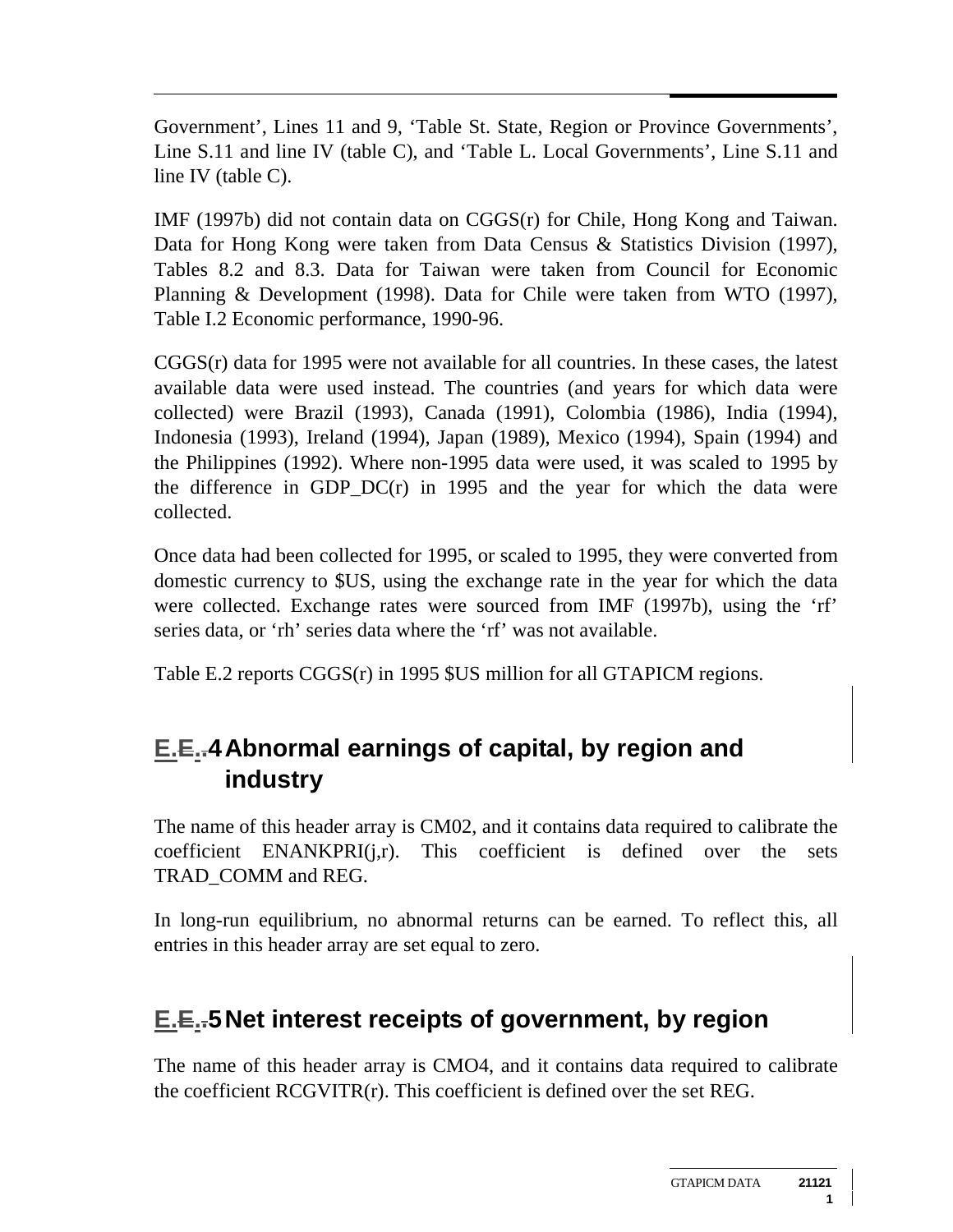|                      | 1995 \$US million |
|----------------------|-------------------|
| Australia            | 6794              |
| New Zealand          | 749               |
| Japan                | 364 523           |
| Korea                | 17 492            |
| Indonesia            | 18 218            |
| Malaysia             | 8767              |
| Philippines          | 2 1 8 0           |
| Singapore            | 15 319            |
| Thailand             | 15 000            |
| China                | 21 330            |
| Hong Kong            | 2 2 2 1           |
| Taiwan               | 28 399            |
| Canada               | $-29130$          |
| <b>United States</b> | 70 590            |
| Mexico               | 8518              |
| Chile                | 3567              |
| <b>ROC</b>           | 1 1 9 7           |
| <b>EUN</b>           | $-74578$          |
| <b>RST</b>           | -9 317            |

#### Table E**.**E**..**2 **Consolidated general government surplus (CGGS) by GTAPICM region**

Source: See text.

The calibration of RCGVITR(r) can be represented algebraically by the following equation:

 $RCGVITR(r) =$ 

```
GDP(r)*{[NGIP(r)/GDPDC(r)]*-1};
```
where NIP(r) is net government interest payments in region r, specified in domestic currency for 1995.

The primary data sources for NGIP(r) were IMF (1996) and IMF (1997a). The data were taken from Table B titled 'Expenditure by Function, Consolidated Central Government', Line 14 titled 'Other Expenditures of which: Interest Payments'. For Japan the data source was Statistics Bureau (1996), Table 14-3 titled 'General Disbursements, Interest Paid'.

IMF (1996, 1997a) did not contain data for Hong Kong, Taiwan, South Africa and China. In its place, data were used from Singapore (for Hong Kong), South Korea (for Taiwan), Mexico (for South Africa) and Indonesia (for China).

**<sup>2</sup>** THE FTAP MODEL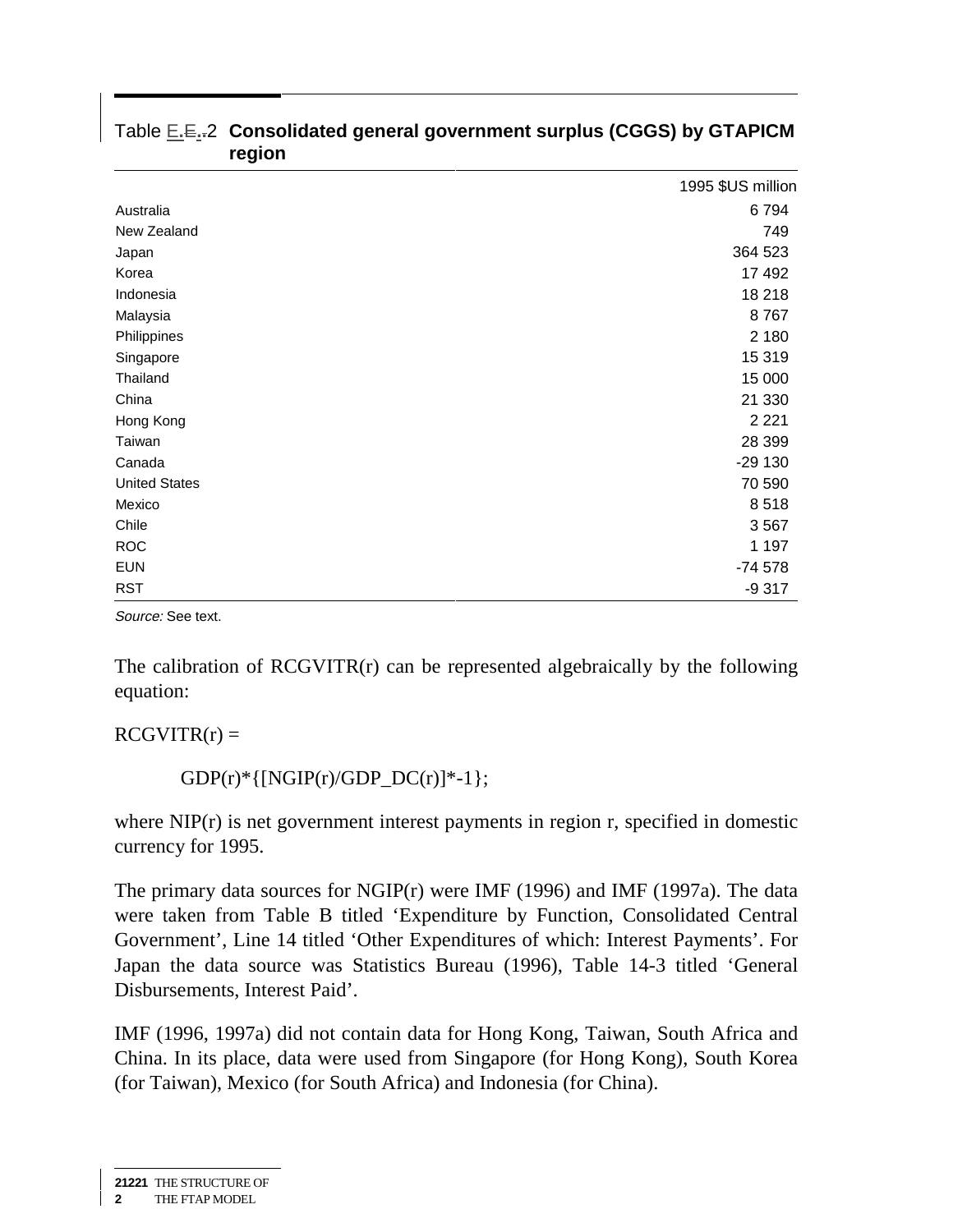|                      | % of GDP |
|----------------------|----------|
| Australia            | 1.72     |
| New Zealand          | 4.24     |
| Japan                | 2.41     |
| Korea                | 0.61     |
| Indonesia            | 1.58     |
| Malaysia             | 3.08     |
| Philippines          | 3.81     |
| Singapore            | 1.01     |
| Thailand             | 0.34     |
| China                | 1.58     |
| Hong Kong            | 1.01     |
| Taiwan               | 0.61     |
| Canada               | 4.39     |
| <b>United States</b> | 3.19     |
| Mexico               | 2.83     |
| Chile                | 0.72     |
| <b>ROC</b>           | 13.02    |
| <b>EUN</b>           | 7.50     |
| <b>RST</b>           | 2.76     |

#### Table E**.**E**..**3 **Net government interest payments by GTAPICM region**

Source: See text.

Most data were available for 1995, except for Brazil (1993), Colombia (1993), Canada (1994), Ireland (1994) and Spain (1994). In these cases, where data for NGIP(r) were collected for a year other than 1995, then equivalent year data were collected for GDP  $DC(r)$ . For example, the latest available data on NGIP $(r)$  for Brazil was for 1993. Thus, GDP\_DC(r) for Brazil was also collected for 1993.

Table E.3 reports net government interest payments (NGIP(r)) as a percentage of GDP for all GTAPICM regions.

### **E.E..6Net interest income of households, by region**

The name of this header array is CMO3, and it contains data required to calibrate the coefficient YCHHITR(r). This coefficient is defined over the set REG.

The calibration of YCHHITR(r) can be represented algebraically by the following equation:

 $YCHHITR(r) =$ 

 ${[(FIRA(r) - FIPA(r))/GDP\_DC(r)]*GDP(r)}*$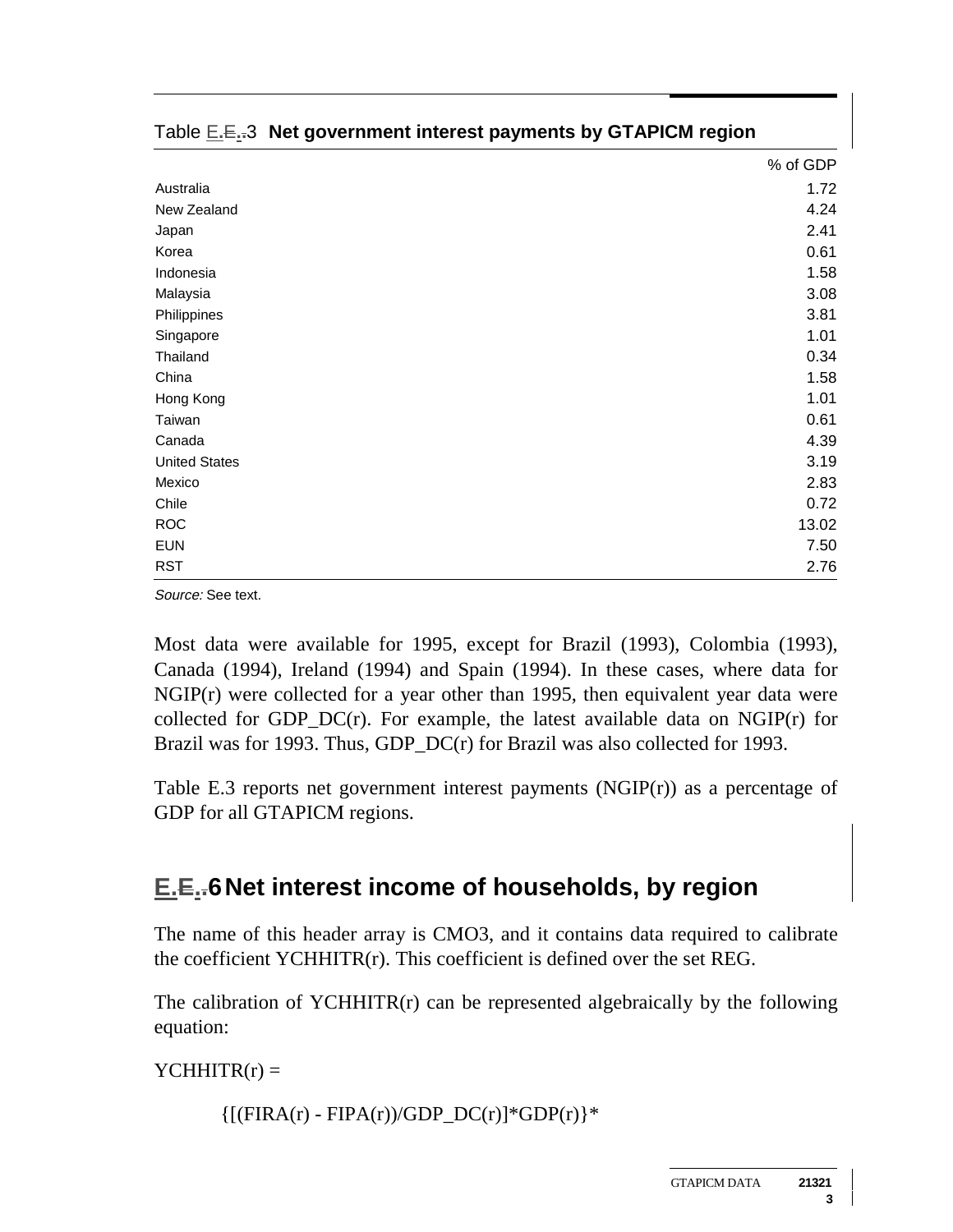#### ${[CIRA(r) - CIPA(r)] / [FIRA(r) - FIPA(r)] } - RCGVITR(r);$

where  $FIRA(r)$  is total factor income received from abroad by region r,  $FIPA(r)$  is total factor income paid abroad by region r, CIRA(r) is capital income received from abroad by region r, and CIPA(r) is capital income paid abroad by region r. All these 'coefficients' are specified in domestic currency for 1993, as data for 1995 were not available for any countries at the time. When summed across all regions, YCHHITR(r) must equal zero. To ensure this condition is met, the value used for RST is calculated as the sum of YCHHITR(r) for all other regions, multiplied by -1.

The primary data source for  $FIRA(r)$ ,  $FIPA(r)$ ,  $CIRA(r)$  and  $CIPA(r)$  is UN (1996). Data for FIRA(r) were taken from Table 1.7 titled 'External transactions on current account summary', section titled 'Receipts from the rest of the world', line 2. Data for FIPA(r) were also taken from the Table 1.7, section titled 'Payments to the rest of the world', line 2. Data for CIRA(r) and CIPA(r) were taken from the same table and sections as FIRA(r) and FIPA(r), but line 2B.

For Australia, the data source was ABS (1998), Table 41 titled 'External Account, current prices'. For Taiwan, the data source was Council for Economic Planning & Development (1998), Table 100 titled 'External transactions'. For Singapore, the data source was Singapore Department of Statistics (1997), Table 5.2 titled 'Output, saving and investment (at current market prices)'. For Hong Kong, the data source was Census & Statistics Division (1997), Table 17.9 titled 'Estimates of Gross National Product and External Factor Income Flows by Income Component by Type of Transactor (at current market prices)'.

Data for  $FIRA(r)$  and  $FIPA(r)$  were unavailable for Argentina. In its place, data were used from Brazil. Data for CIRA(r) and CIPA(r) were unavailable for Argentina, Chile, China, Indonesia, Singapore, Thailand, Turkey, and Uruguay. In its place, data were used from Brazil (for Argentina, Chile, and China), from India (for Indonesia), from Hong Kong (for Singapore), from Malaysia (for Thailand) and from Greece (for Turkey).

For certain countries data was not available for 1993. In these cases, the latest available data were used. The countries (and the years for which data were collected) were Australia (1994/95), Brazil (1989), Chile (1990), Colombia (1992), Greece (1992), Hong Kong (1995), Luxembourg (1991), Malaysia (1992), Portugal (1989), Singapore (1995), South Africa (1992), Taiwan (1995) and Uruguay (1991).

Table E.4 reports the data collected on net factor income from abroad (as a percentage of GDP) and net capital income from abroad (as a percentage of net factor income from abroad) for all GTAPICM regions.

**<sup>21421</sup>** THE STRUCTURE OF

**<sup>4</sup>** THE FTAP MODEL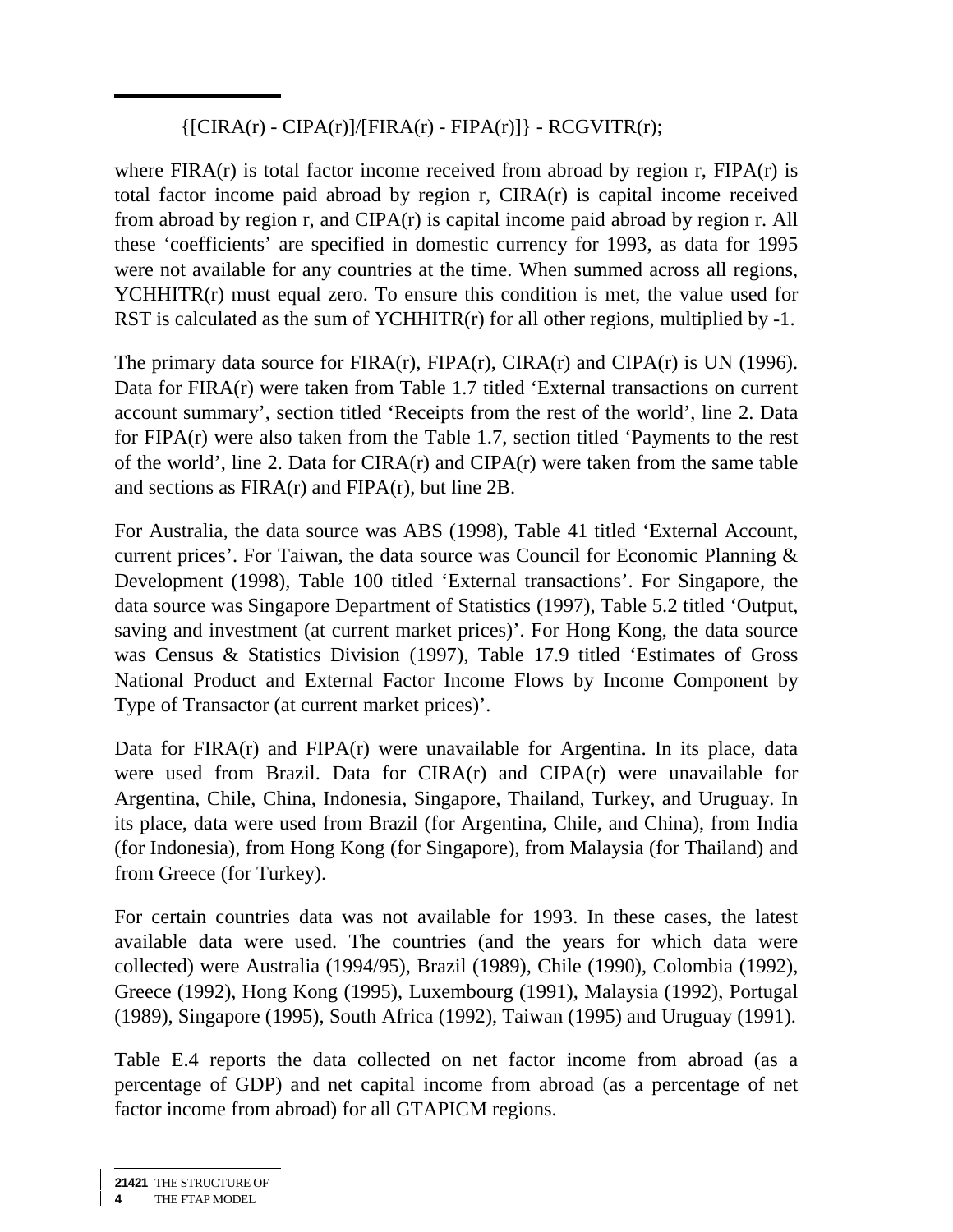|                      | Net factor income from abroad | Net capital income from abroad        |
|----------------------|-------------------------------|---------------------------------------|
|                      | % of GDP                      | % of net factor income from<br>abroad |
| Australia            | $-3.87$                       | 100.88                                |
| New Zealand          | $-3.98$                       | 100.00                                |
| Japan                | 0.94                          | 95.43                                 |
| Korea                | $-0.64$                       | 128.33                                |
| Indonesia            | $-4.68$                       | 97.36                                 |
| Malaysia             | $-5.09$                       | 98.86                                 |
| Philippines          | 3.04                          | $-57.07$                              |
| Singapore            | 0.98                          | 100.00                                |
| Thailand             | $-1.86$                       | 98.86                                 |
| China                | $-11.13$                      | 97.36                                 |
| Hong Kong            | 1.34                          | 100.00                                |
| Taiwan               | 0.90                          | 144.08                                |
| Canada               | $-3.42$                       | 0.00                                  |
| <b>United States</b> | 0.26                          | 100.63                                |
| Mexico               | $-2.72$                       | 106.66                                |
| Chile                | $-5.83$                       | 99.12                                 |
| <b>ROC</b>           | $-3.08$                       | 98.96                                 |
| <b>EUN</b>           | 0.73                          | 49.38                                 |
| <b>RST</b>           | 0.48                          | 135.57                                |

#### Table E**.**E**..**4 **Net factor income from abroad and net capital income from abroad by GTAPICM region**

Source: See text.

### **E.E..7Rate of growth in real household income and real government receipts, by region (per year)**

The header arrays CMO9 and CM11 contain data on the rate of growth in real household income and government receipts, respectively, for each region. They are used to calibrate the coefficients GTYCHHRLR(r) and GTYCGVRLR(r), respectively. Both of these coefficients are defined over the set REG.

These coefficients are both set equal to the average annual growth rate of real gross domestic product in each region, for the period 1985 to 1995, expressed as a fraction.

The primary data source was Statistics Directorate (1998). Data were taken from Table 'Volume Indices, Gross Domestic Product'.

For Argentina, Brazil, Chile, Colombia, Denmark, Germany, India, Indonesia, Ireland, Korea, Portugal, RST, South Africa and Uruguay, data were taken from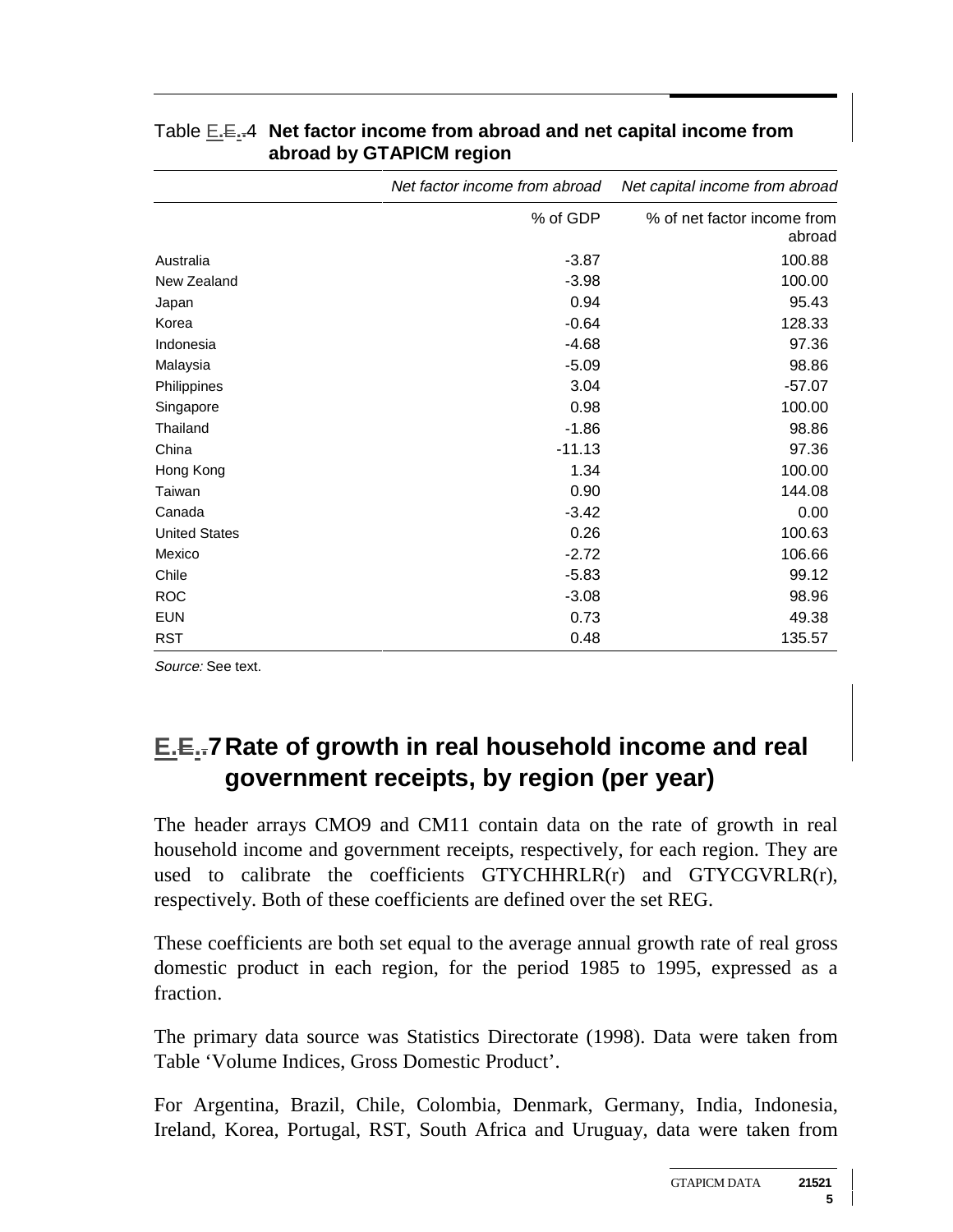IMF (1997b), 'Country tables', lines 99b.p, 99b.r, 99a.p or 99a.r. All refer to constant price GDP. Data for RST were taken from the 'World tables', GDP at constant prices, line 001.

Data for Malaysia, the Philippines, Singapore, Thailand and Turkey were taken from Economic & Social Commission for Asia & the Pacific (1997), 'Country tables', line 'National Accounts, Gross national product at constant prices'.

Data for Belgium, Greece and Luxembourg were taken from Statistics Directorate (1997), Table 3.1, line 'Real gross domestic product'.

Data for Taiwan were taken from Council for Economic Planning & Development Council for Economic Planning & Development (1998).

Data for China were taken from State Statistical Bureau (1996), Table 3-4 titled 'Indices of Gross Domestic Product'.

Data for Hong Kong were taken from Census & Statistics Division (1997), Table 17.2 titled 'Gross Domestic Product Estimates by Main Expenditure Component', line 'Expenditure-based GDP at constant (1990) market prices'.

Table E.5 reports the average annual growth of real GDP over the period 1985- 1995, by GTAPICM region.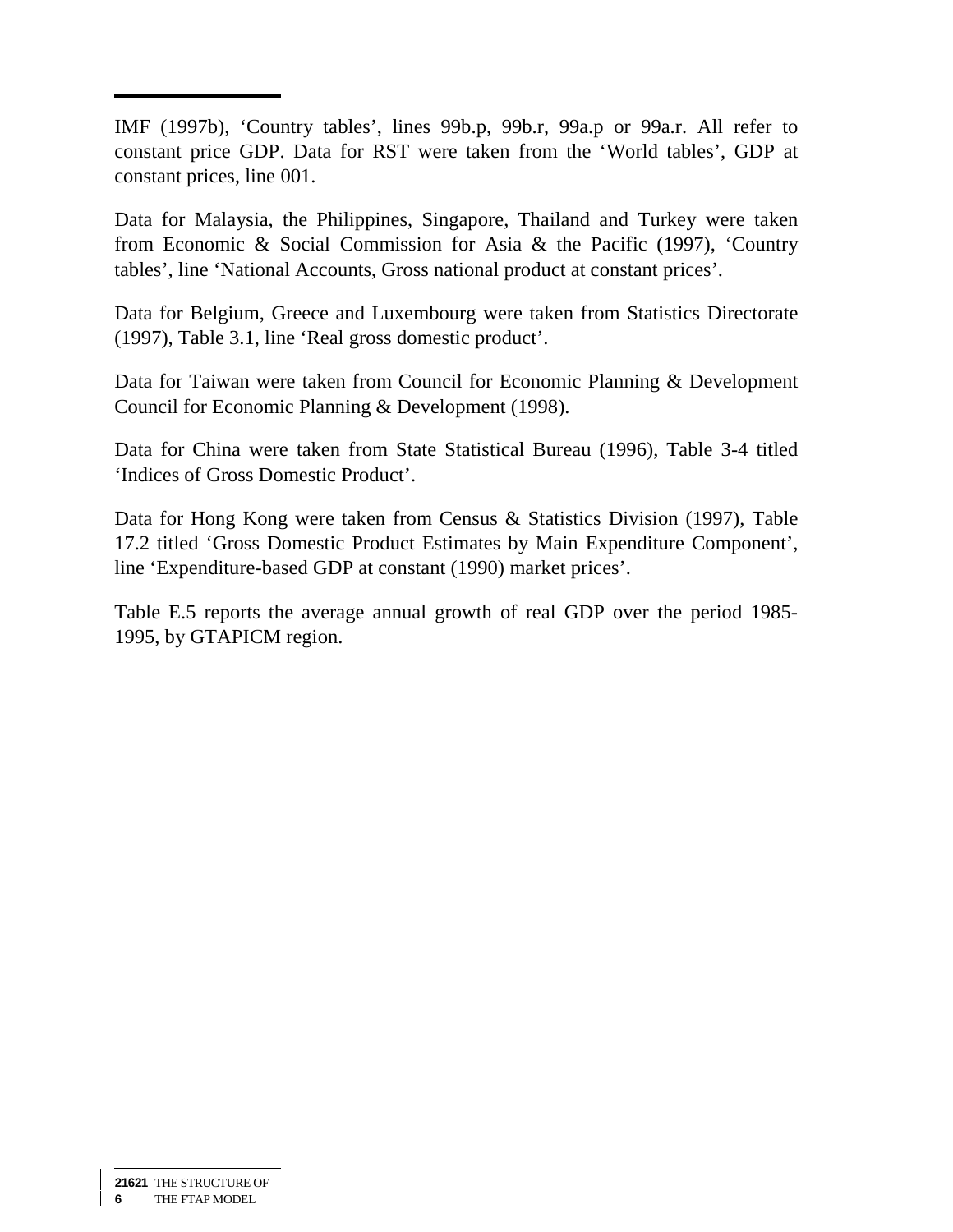|                      | per cent |
|----------------------|----------|
| Australia            | 3.06     |
| New Zealand          | 1.61     |
| Japan                | 3.03     |
| Korea                | 8.77     |
| Indonesia            | 6.69     |
| Malaysia             | 7.77     |
| Philippines          | 3.48     |
| Singapore            | 8.51     |
| Thailand             | 9.40     |
| China                | 9.97     |
| Hong Kong            | 6.53     |
| Taiwan               | 7.68     |
| Canada               | 2.21     |
| <b>United States</b> | 2.42     |
| Mexico               | 1.72     |
| Chile                | 7.00     |
| <b>ROC</b>           | 2.74     |
| <b>EUN</b>           | 2.67     |
| <b>RST</b>           | 3.39     |

Table E**.**E**..**5 **Average annual growth of real GDP, 1985-1995, by GTAPICM region**

Source: See text.

### **E.E..8Capital depreciation and net saving, by region**

The data for net (of capital depreciation) saving in each region is contained in the GTAP 4 header SAVE. The 19 region aggregation of GTAP 4, chosen for the initial implementation of the ICM extension in GTAP, gives negative net saving for two regions. These are the Philippines and Hong Kong. With negative net saving, the allocation of income between consumption and saving can no longer be regarded as the result of a utility maximising decision. For instance, consider total consumption (government and private household spending) as one item. Then, when net saving is negative, nominal consumption is equal to a constant proportion of nominal income in the GTAP specification. The income elasticity of consumption is 1, and the uncompensated price elasticity is -1. The compensated price elasticity is thus, by the Slutsky relationship,

 $-1 + [SC(r)]^{*}1 > 0$ 

where  $SC(r)$  is the share of consumption in income in region r, since the share of consumption in income is greater than 1. Thus the allocation of income cannot be the outcome of a utility maximisation decision. Consequently, to avoid spurious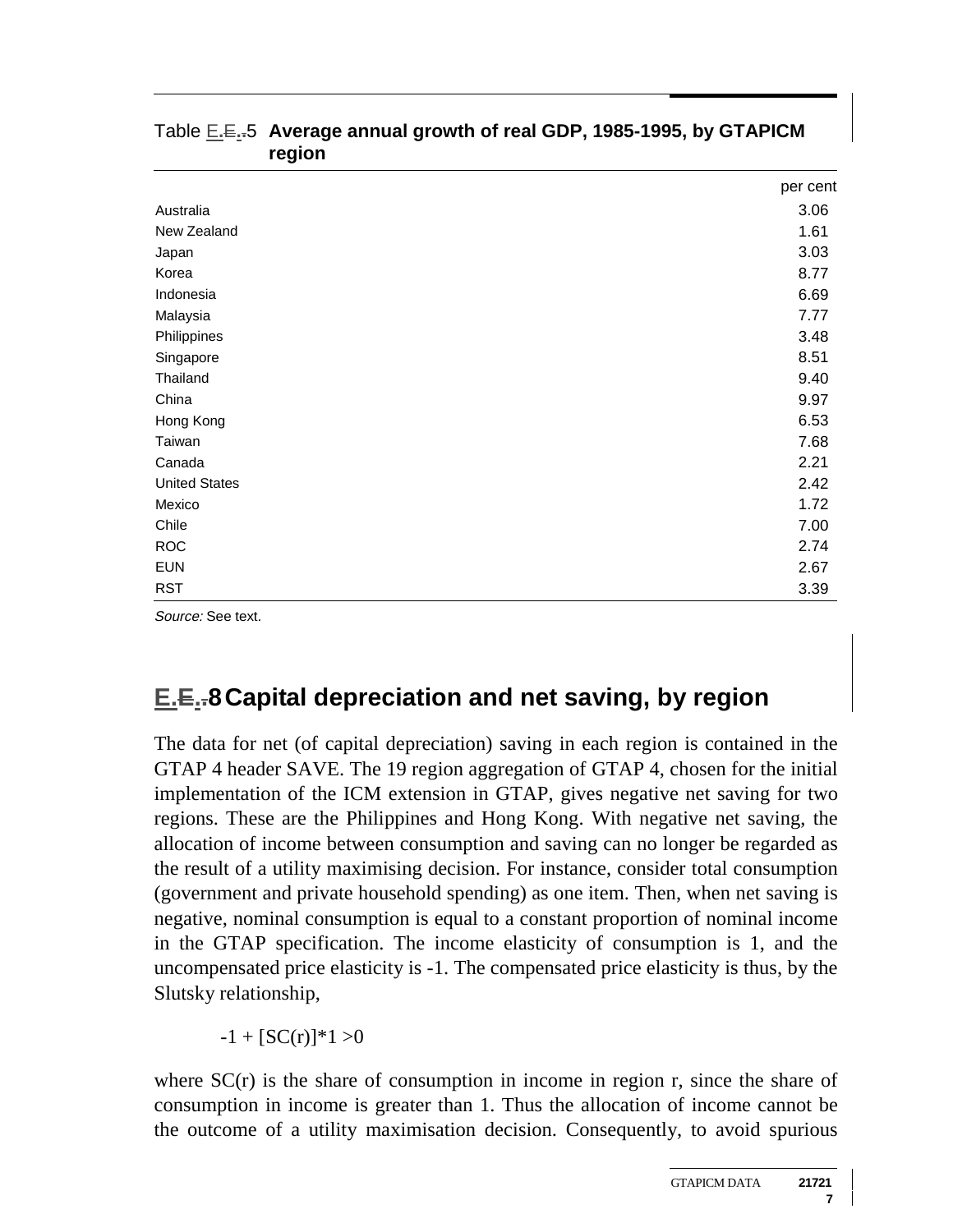welfare results from policy simulations, negative net saving values must be removed from the database.

GTAP 4 contains headers for net saving in each region (SAVE(r)) and capital depreciation in each region (VDEP $(r)$ ), where net saving is equal to

 $SAVE(r) =$ 

GROSSAVE(r) - VDEP(r);

where GROSSAVE(r) is gross saving in region r. GROSSAVE(r) is not directly observable in the GTAP database. Thus in order to increase SAVE(r) to a positive value for the Philippines and Hong Kong,  $VDEP(r)$  must be decreased and  $SAVE(r)$ increased by the same absolute amount. This maintains the initial value of gross domestic product and a balanced database, for each region.

For the Philippines, negative net saving was removed by setting the depreciation rate equal to the lowest depreciation rate observed in all other regions. This was 7.08 per cent for Taiwan. For Hong Kong, the above procedure still left negative savings. Therefore, the depreciation rate was set (arbitrarily) equal to half the depreciation rate for Taiwan.

# **E.E..9Capital stock, by region**

The capital stock data are contained in the GTAP 4 header VKB(r). In long run equilibrium, the net (of depreciation) rate of return on capital is equal in each region. The GTAPICM theoretical structure assumes this parity condition. However, the GTAP 4 capital stock data are not calibrated for long run equilibrium. To prevent these differences from distorting capital stock results, VKB(r) for each region is adjusted, up or down as the case may be, to ensure that the net (of depreciation) rate of return on capital in each region is equal that for the world as a whole, ie 8.1 per cent.

### **E.E..10 Steady-state rate of growth in real capital stock, by region**

The name of this header array is CM14, and it contains the data required to calibrate the coefficient GTSSKPR(r). This coefficient is defined over the set REG.

The calibration of GTSSKPR(r) can be represented algebraically by the following equation:

**<sup>21821</sup>** THE STRUCTURE OF **8** THE FTAP MODEL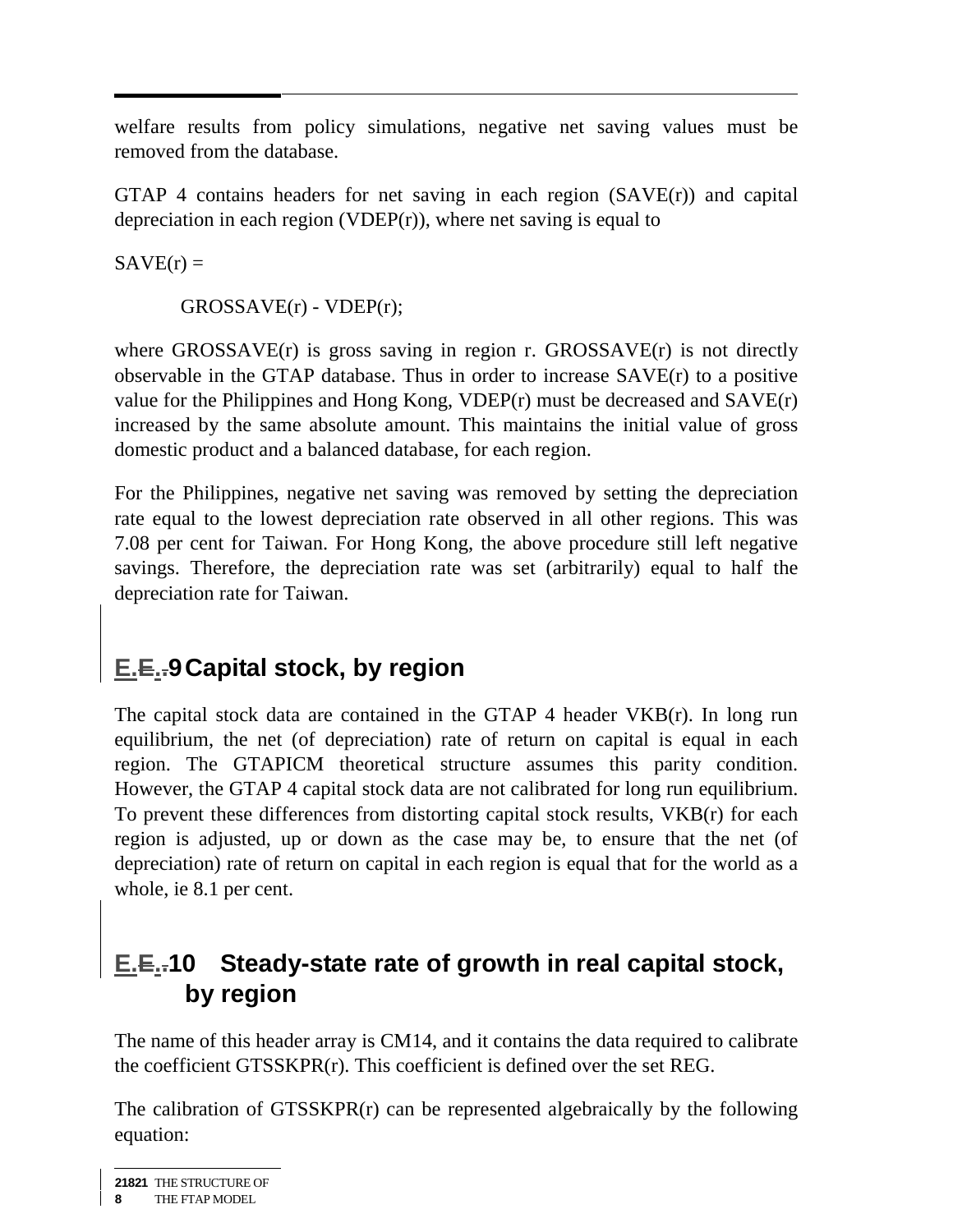$GTSSKPR(r) =$ 

```
{REGINV(r) - VDEP(r)}/
```
 ${\rm [sum(c, ENDWC\_COMM, EVOA(c,r)) - VDEP(r)]/RTEQR(r)}$ ;

where  $REGINV(r)$  is the GTAP coefficient for gross investment in region r, ENDWC\_COMM is the set of the single capital endowment commodity,  $EVOA(c,r)$  is the agent's (or post-tax) price value of output of commodity c in region r, and RTEQR(r) is the GTAPICM coefficient defining the pre-tax net (of depreciation) rate of return on capital in region r. The values used for VDEP(r) are those after the net saving was adjusted to remove negative values for the Philippines and Hong Kong.

The first term in curly brackets on the right hand side of the above equation is the net addition to the capital stock in each region. The second term in curly brackets is a capital stock figure. Together these two terms calculate the steady-state capital stock growth rate, which is used in the GTAPICM theoretical structure to represent the rate of growth in each region which is consistent with zero change, over time, in the rate of return on capital. If GTAP 4 were calibrated to represent long-run equilibrium, the actual rates of growth implicit in the database would be close to the steady-state growth rates. But GTAP 4 is not calibrated for long-run equilibrium. Thus, to prevent deviations from long-run equilibrium from distorting investment results, the entries for GTSSKPR(r) are calculated to be equal to the actual capital stock growth rates implicit in the database.

# **E.E..11 World real bond rate**

The name of this header array is CMO7, and it contains the datum required to calibrate the coefficient RTBD.

This coefficient is set equal to the world net (of depreciation) rate of return on capital implied in the GTAP 4 database, after the capital stock has been calibrated for long run equilibrium (see Capital Stock).

The calibration of GTSSKPR(r) can be represented algebraically by the following equation:

 $RTBD =$ 

```
sum(c,ENDC_COMM, sum(r,REG, EVOA(c,r)) - VDEP(r)/VKB(r));
```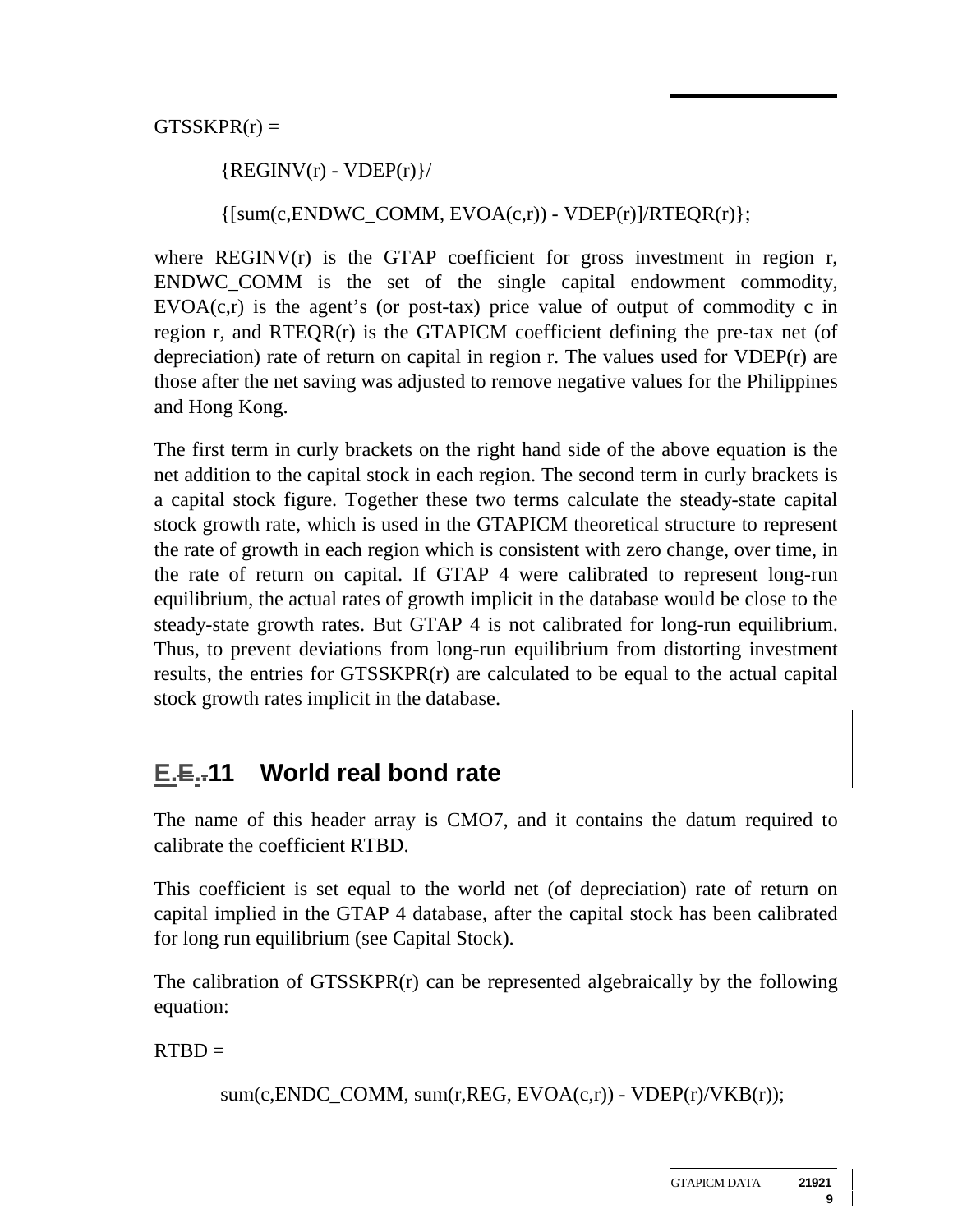# **E.E..12 Coefficient for FORMULA (INITIAL) statements**

The name of this header is 1. It contains the datum required for the GTAPICM coefficient FIRST.

FIRST is set equal to 1 for initial implementation, and updated to a value of zero in the updated database.

This coefficient is used to explicitly adjust, in the TABLO code, two GTAP coefficients in the database. This is done only for the initial implementation of the ICM extension. For post-initial simulations of GTAPICM, this coefficient has no effect.

FIRST is used to make the following adjustments to GTAP coefficients:

- to add net interest receipts to net saving in each region;
- to subtract taxes on labour income from post-tax labour income; and
- to subtract taxes on property income from post-tax property income.

# **E.E..13 Length of simulation period**

The name of this header array is CM1O, and it contains the datum required to calibrate the coefficient LGPRSM.

This is a single parameter which is set equal to 10.

# **E.E..14 Coefficient of adjustment in returns to capital**

The name of this header array is CM12, and it contains the datum required to calibrate the coefficient CEAJRTKPR.

This coefficient is set equal to 0.2.

### **E.E..15 Elasticity of the expected rate of return on capital with respect to the size of the capital stock, by region**

The name of this header array is CM13, and it contains the data required to calibrate the coefficient EL\_ERCRK\_K\_R(r). This coefficient is defined over the set REG.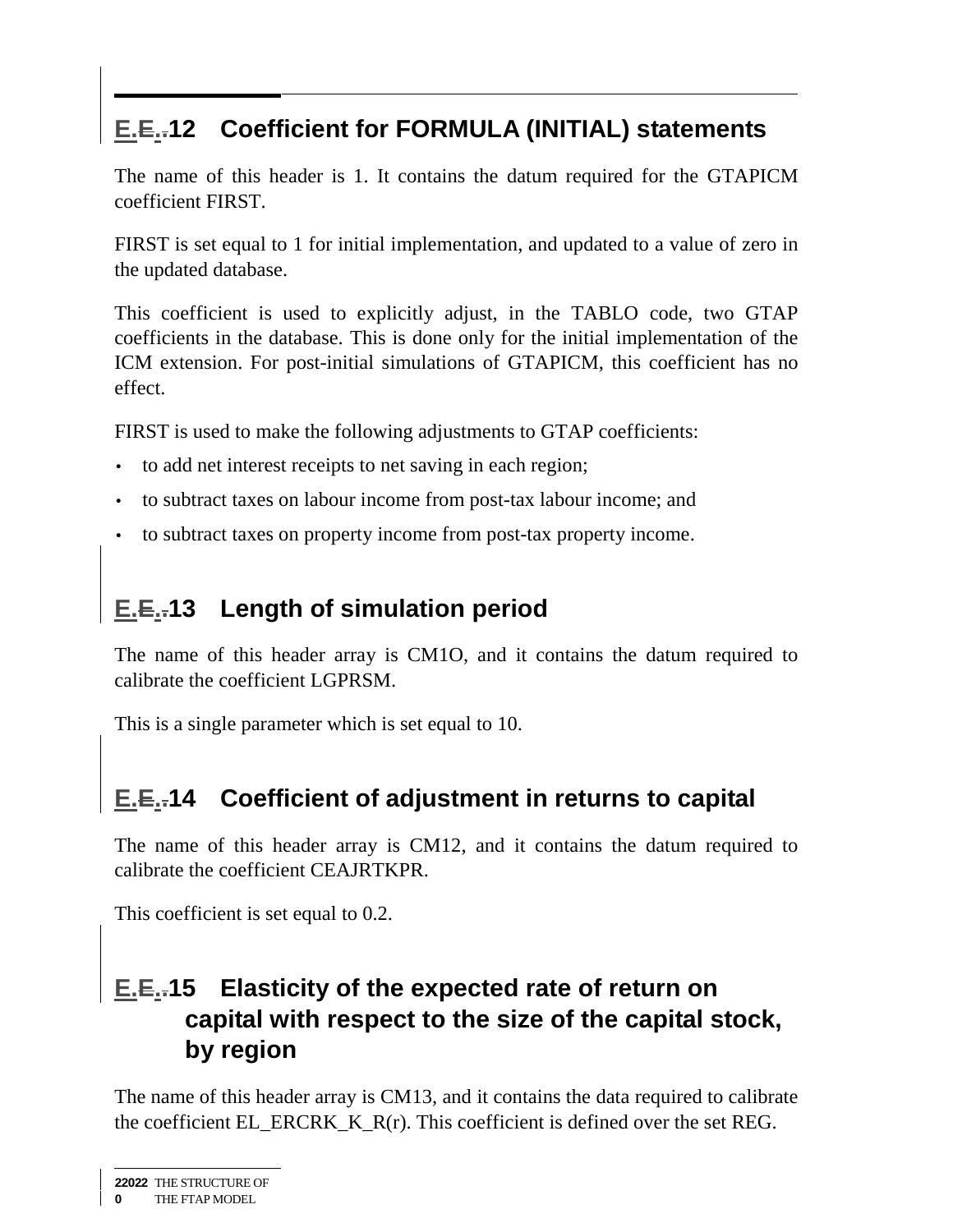These elasticities are set so that they agree with those implicit in the initial database. The implicit elasticities are obtained via simulation once all other data modifications have been completed. Shocks of 1 are applied to the equity premium shift variables frer(r), on a country by country basis. The elasticities are the calculated by the following equation:

 $EL$   $ERCRK$   $_K$   $R(r)$  =

 $1/{[RTEQR(r) + RTDPR(r)]^{*}kt(r)}$ ;

where RTDPR(r) is the GTAPICM coefficient for the depreciation rate in region r and  $kt(r)$  is the GTAPICM variable for the capital stock in region r. These elasticities are then incorporated in the database, and the simulation repeated with the revised database. This procedure is repeated until the changes in EL\_ERCRK\_K\_R(r) are not discernible to six decimal places.

# **E.E..16 Pre-tax rate of return on equity, by region**

In the SALTER model, the values for this coefficient,  $RTEQR(r)$ , were calculated from the database and stored in the header MK07 in the data files. In GTAPICM, this coefficient is now calculated via a FORMULA statement in TABLO input file.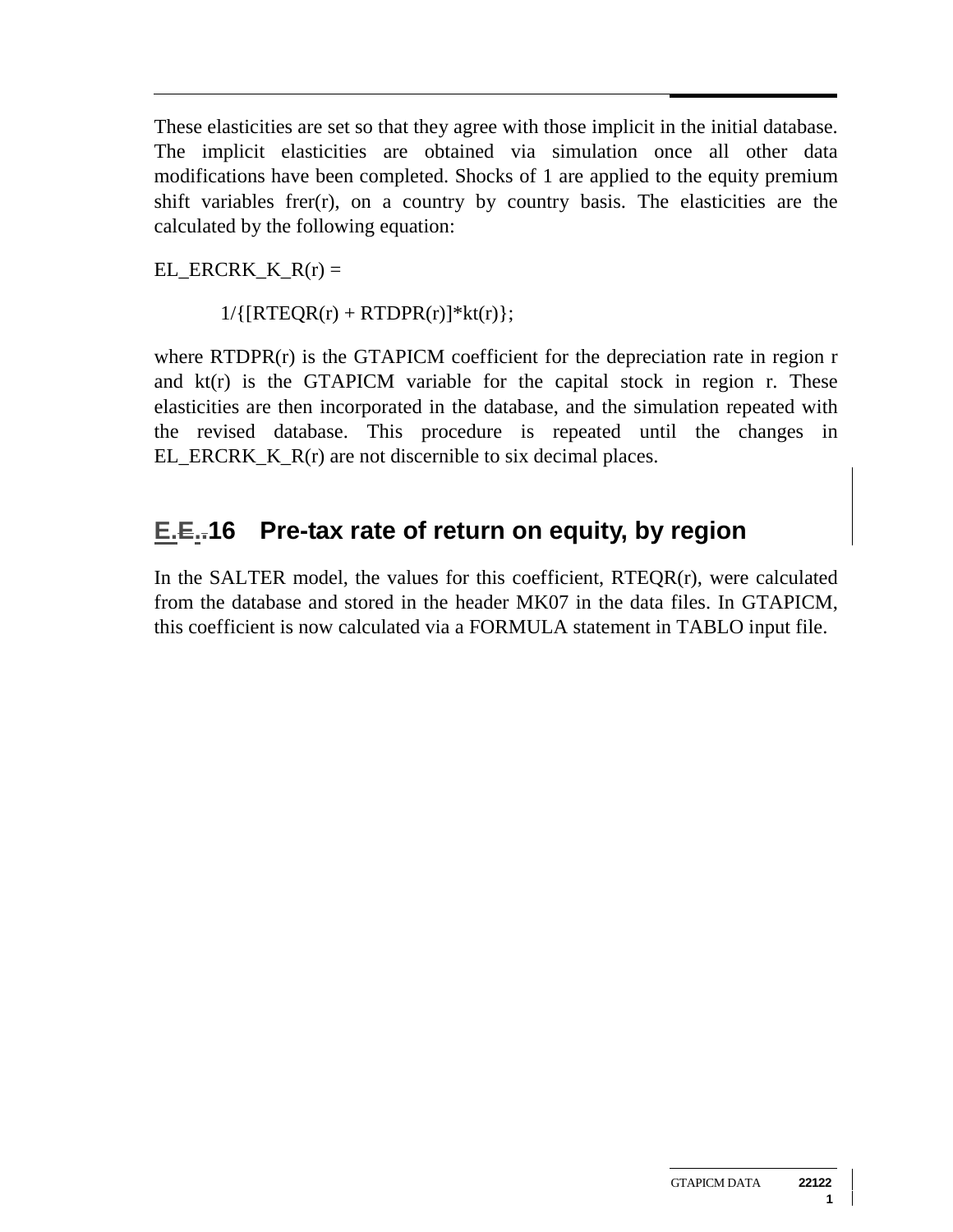# F Asset supply transformation elasticities - some numerical examples

This appendix examines the responsiveness of capital supply for different users at different levels of a CET nest, when total wealth in the supplying region is held constant. Several numerical examples, based on a slight simplification of the asset supply function in chapter 4, but using actual data from the FTAP database, are provided.

The structure of the CET nest is portrayed by figure F.1, where the lowest level in the nest is the choice to invest in foreign regions.

When total wealth at the highest level of a CET nest is fixed, the transformation elasticity of capital supply at lower levels can be magnified to be much larger than the CET parameter specified at that level of the nest. The magnification depends largely on the shares at that 'node' in the structure in relation to the total wealth at the top level.

The following explanation for this phenomenon is taken from Truong (1999). The specified parameters at each level of the structure only represent the transformation of capital, between possible activities or destinations, for a fixed amount of capital at that level, while the total wealth can vary. Thus changes in the choice of destinations of capital, with total foreign capital ownership fixed, are only movements along the foreign-capital-fixed transformation curve, from A to B in figure F.2. In contrast, when total wealth is held constant, changes in relative prices are likely to change other decisions of capital suppliers, for example, as regards domestic versus foreign investment. The aggregate investment at different levels in the CET nest is therefore no longer constant. It can be higher or lower, depending on relative profitabilities. Graphically, it is represented as a shift in the transformation curve, from I to II, for example. Thus the magnitude of transformation of investment among destinations is magnified, from A to C instead. Changes to a low base are usually large in percentage changes. Consequently, countries that have low outward foreign investments usually have high transformation elasticities of investment among foreign destinations.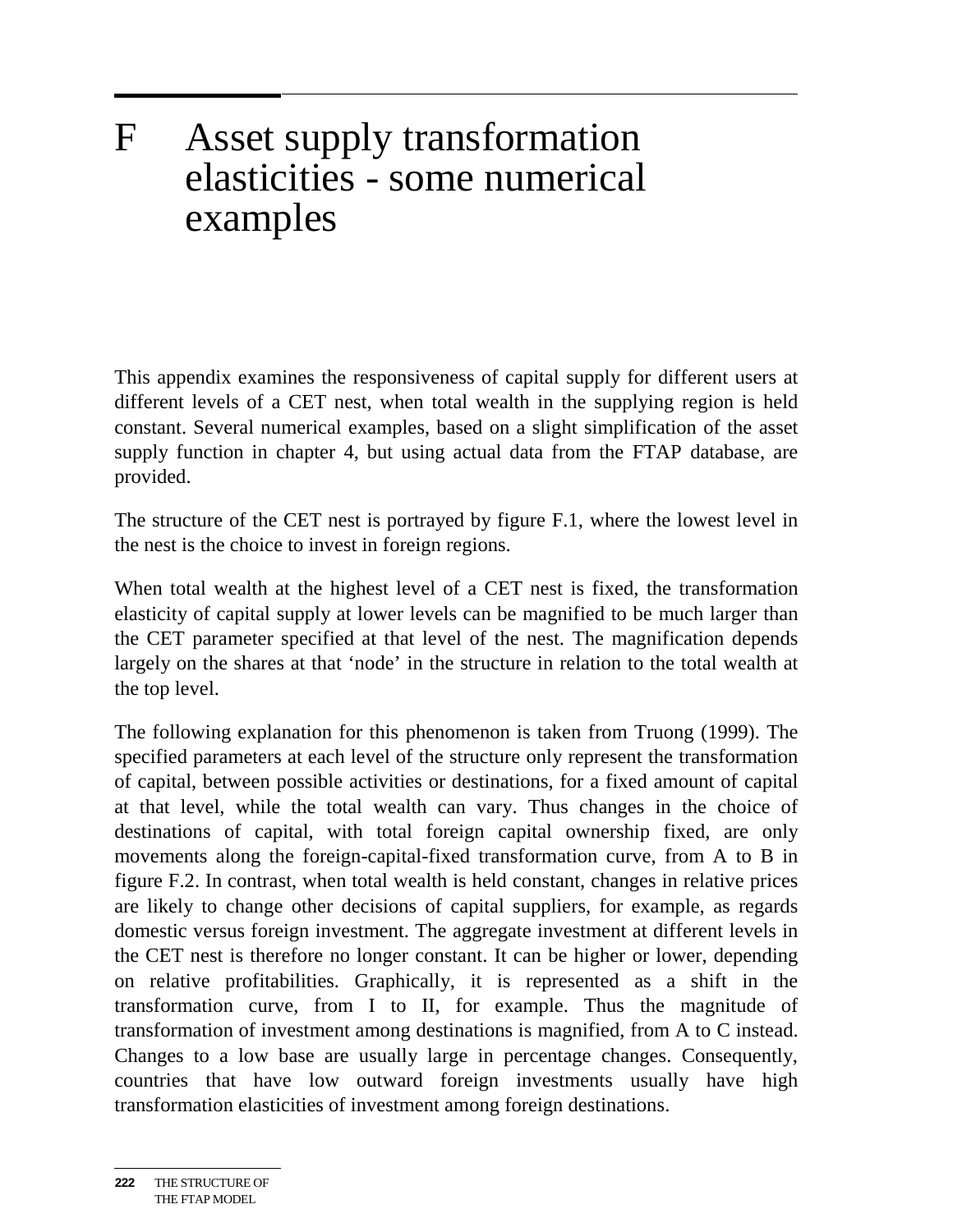

Figure F**.**1 **Nested CET structure of investor choice**

Examples of this phenomenon, and other interesting interactions, will be examined for the nested CET structure in figure F.1. This is a simplification of the FTAP asset supply function illustrated in figure 2.3. Also, for simplicity of the exercise, bonds, land and natural resources are grouped together in *bonds*. Only two foreign regions, high-income and low-income, are presented in these examples. The calculations are in the companion spreadsheet CAP\_SUB\_NEST.XLS using data on bonds and capital extracted from the FTAP database. In this spreadsheet, specified parameters (or CET nested parameters) for levels from 0 to 3 are named as sigma0, sigma1, sigma2, and sigma3, respectively.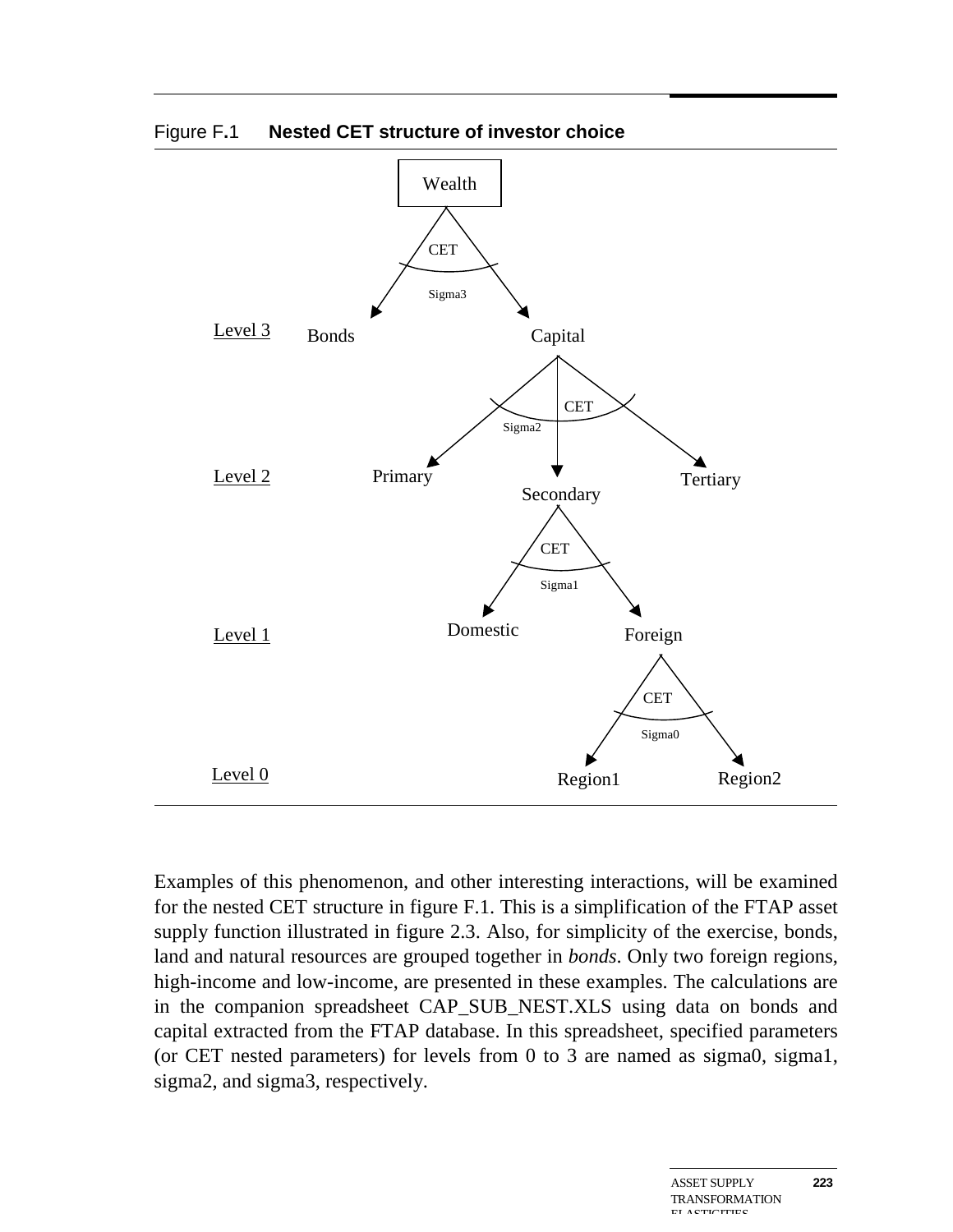

#### Figure F**.**2 **Magnification of lower level substitution elasticities**

Data source: Adapted from Truong (1999).

Formulas to calculate transformation elasticities with an assumption of a *fixed* amount of total wealth for a region are taken from Keller (1980), page 83:

Level 3 (The highest level): *Bonds* vs Capital

 $\eta_{\text{level }3} = \text{sigma3/B\_Cap\_shr}$ 

Level 2: Among three sectors

 $\eta_{\text{level 2}} = \text{sigma2/Cap\_shr} - \text{sigma3*(1/Cap\_shr} - 1/B_Cap\_shr)$ 

Level 1: Between Domestic and Foreign for each sector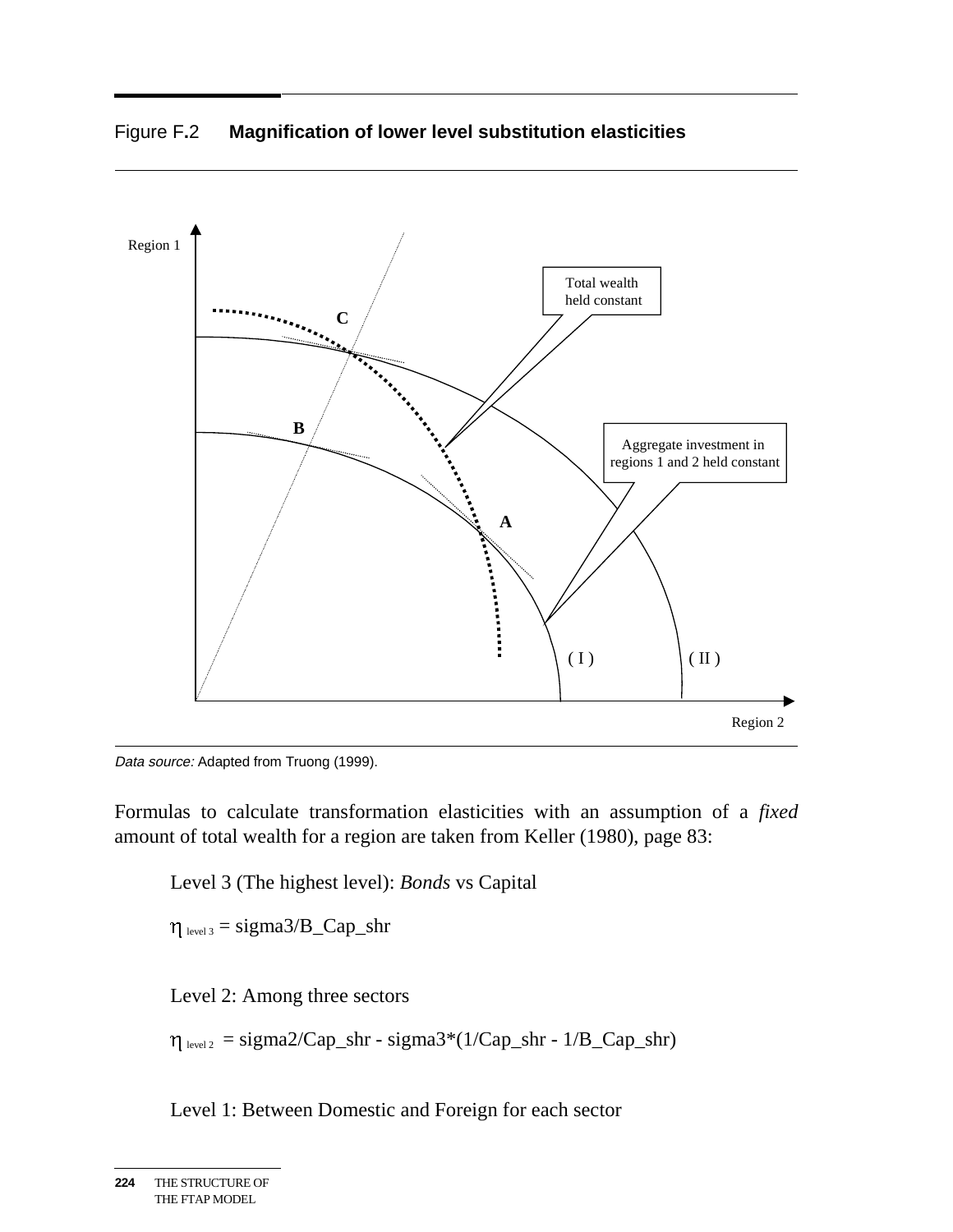$\eta_{\text{level 1 P}} = (sigma1P/Pri\_Total\_K\_shr)$ 

- sigma2\*(1/Pri\_Total\_K\_shr 1/Cap\_shr)
- $-$  sigma3\*(1/Cap\_shr 1/B\_Cap\_shr)

 $\eta_{\text{level 1 s}} = (\text{sigma1S/Sec\_Total\_K\_shr})$ 

- $-$  sigma2\*(1/Sec\_Total\_K\_shr 1/Cap\_shr)
- $-$  sigma3\*(1/Cap\_shr 1/B\_Cap\_shr)

 $\eta_{\text{level 1 T}} = (signal T/Ter\_Total_K_shr)$ 

- sigma2\*(1/Ter\_Total\_K\_shr 1/Cap\_shr)
- $-$  sigma3\*(1/Cap\_shr 1/B\_Cap\_shr)

Level 0 (the bottom level): Two destinations abroad for each sector

$$
\eta_{\text{ level 0 P}} = \text{sigma0P/Forgn\_Tot\_PriK\_shr}
$$

- $-$  sigma1\*(1/ Forgn\_Tot\_PriK\_shr 1/Pri\_Total\_k\_shr)
- sigma2\*(1/Pri\_Total\_k\_shr -1/Cap\_shr)
- $-$  sigma3\*(1/Cap\_shr 1/B\_Cap\_shr)

 $\eta_{\text{level 0S}} = \text{sigmaOS/Forgan\_Tot\_SecK\_shr}$ 

- sigma1\*(1/ Forgn\_Tot\_SecK\_shr 1/Sec\_Total\_K\_shr)
- sigma2\*(1/Sec\_Total\_K\_shr -1/Cap\_shr)
- $-$  sigma3\*(1/Cap\_shr 1/B\_Cap\_shr)
- $\eta_{\text{level } 0T} =$  sigma0T/Forgn\_Tot\_TerK\_shr
	- sigma1\*(1/Forgn\_Tot\_TerK\_shr 1/Ter\_Total\_K\_shr)
	- sigma2\*(1/Ter\_Total\_K\_shr -1/Cap\_shr)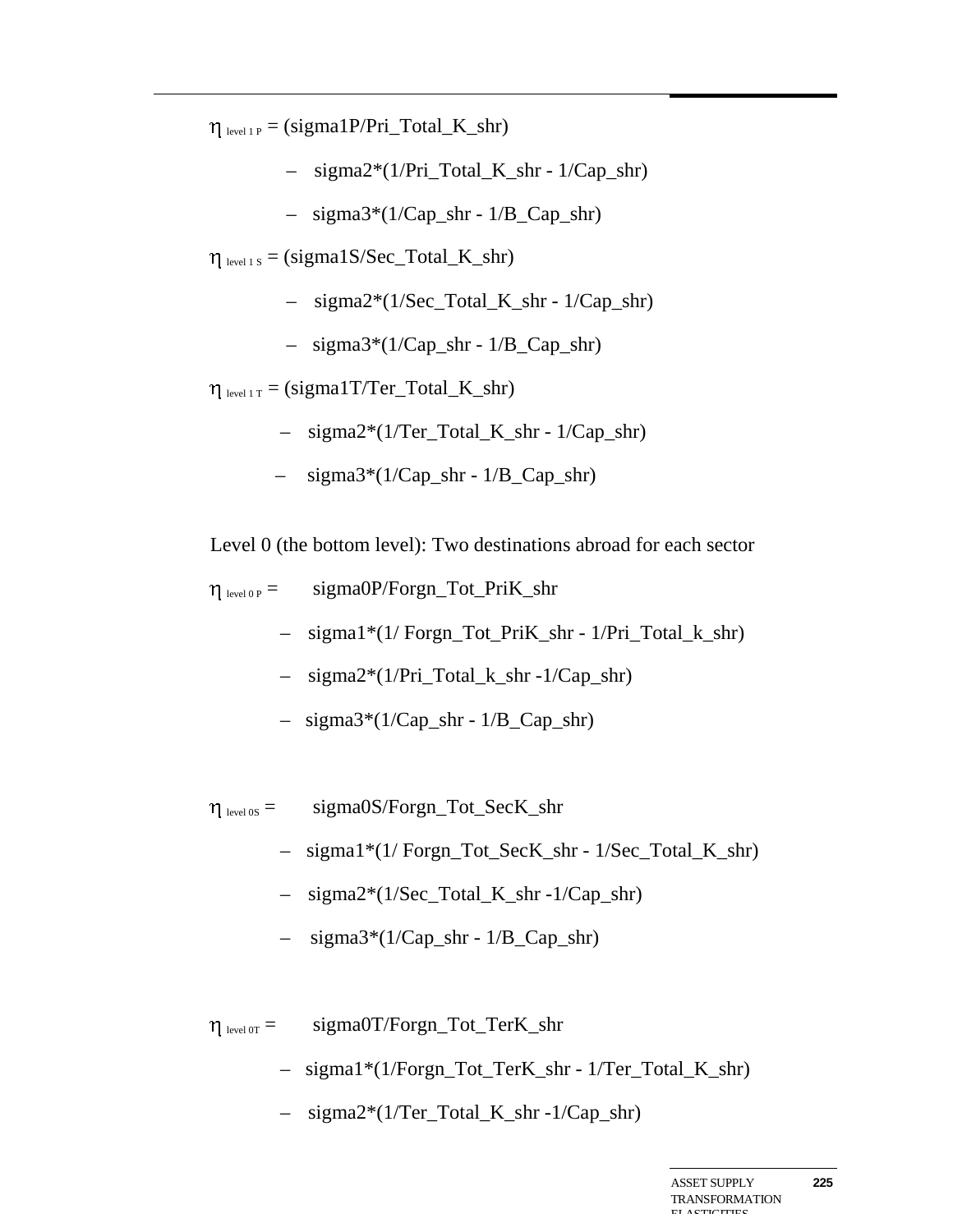$-$  sigma3\*(1/Cap\_shr - 1/B\_Cap\_shr)

where:

B\_Cap\_shr = share of *bonds* plus capital in total wealth (at this highest level of the nest, level 3, total wealth equals the sum of *bonds* and capital, so the share is 1 in this case)

 $Cap<sub>sub</sub>$ shr = share of capital in total wealth (Level 2)

 $Pr$ *\_Total\_K\_shr, Sec\_Total\_K\_shr, and Ter\_Total\_K\_shr = sectoral capital* shares in total wealth (Level 1)

Forgn\_Tot\_PriK\_shr, Forgn\_Tot\_SecK\_shr, and Forgn\_Tot\_TerK\_shr = shares in total wealth of capital invested abroad by sector (Level 0)

In figure F.1, all investing regions face the same CET parameter for the same level in the nest, although different levels in the nest have different parameters. However, the observed elasticities of transformation at the same level in the nest are not the same for all investing regions, and not even the same among sectors for an individual investing region. The main reason for this is differences in capital shares in total wealth in each investing region.

Interesting patterns are highlighted in the following dot points, based on the observed elasticities provided in the following four boxes, which are based on data for Australia, a country typical of those with relatively large investment abroad. Note that short arrows in the box indicate experimental changes in the CET specified parameters in the upper and lower parts of each box, while long arrows represent changes to the implied transformation elasticities.

- The elasticity of transformation  $(\eta)$  at levels 0 and 1 is not sensitive to values of sigma3 (box F.1) since the share of bonds plus capital in total wealth is 1.
- The elasticity of transformation  $(\eta)$  at level *n* is inversely related to sigma level  $(n+1)$  (box F.2) when holding sigma at level *n* constant.
- The elasticity of transformation (**q**) at level 0 is *extremely* sensitive to specified parameters at levels 0 and 1, but in opposite directions:
	- it is positively related to sigma0 (box F.3), but
	- it is inversely related to sigma1 (box F.4).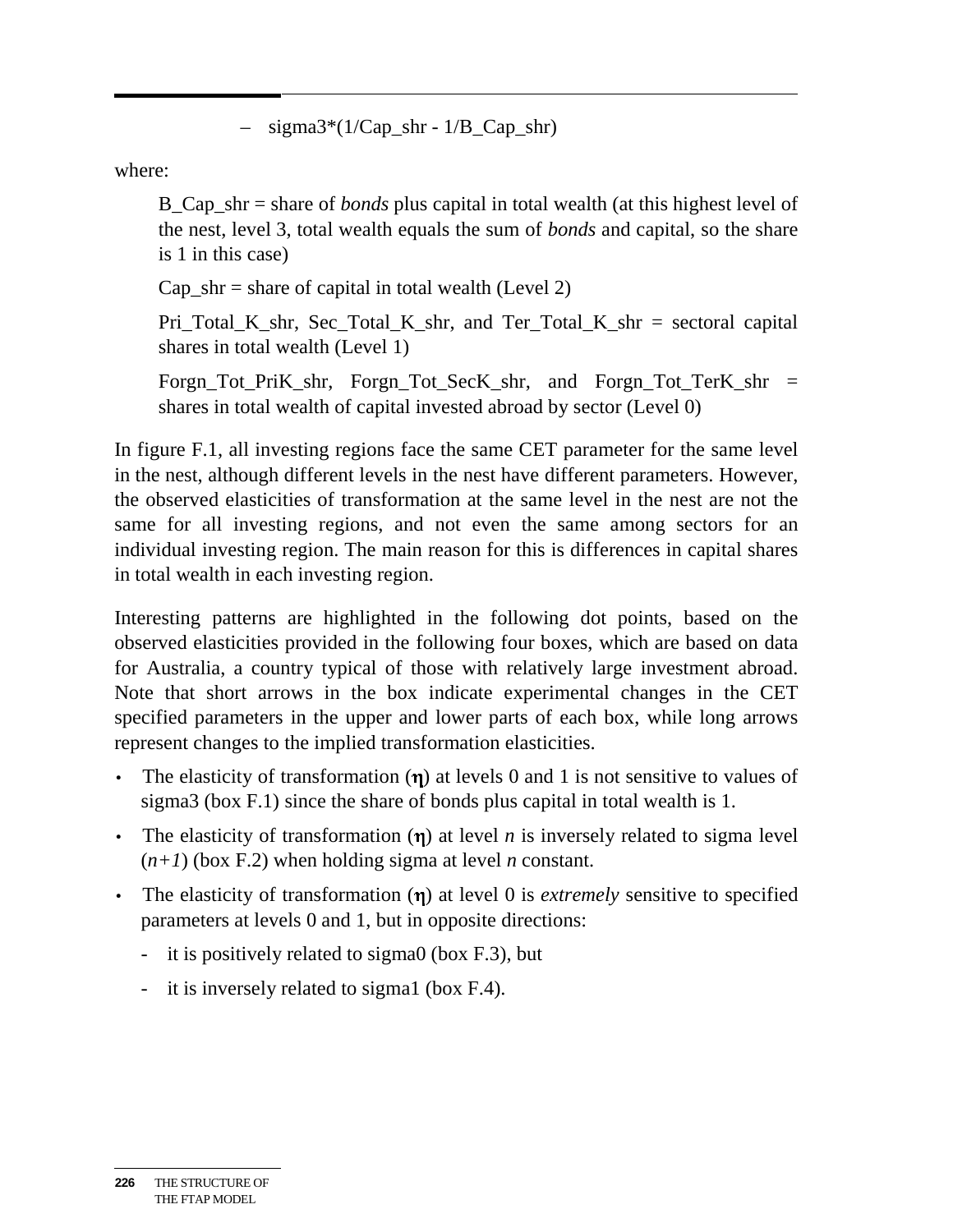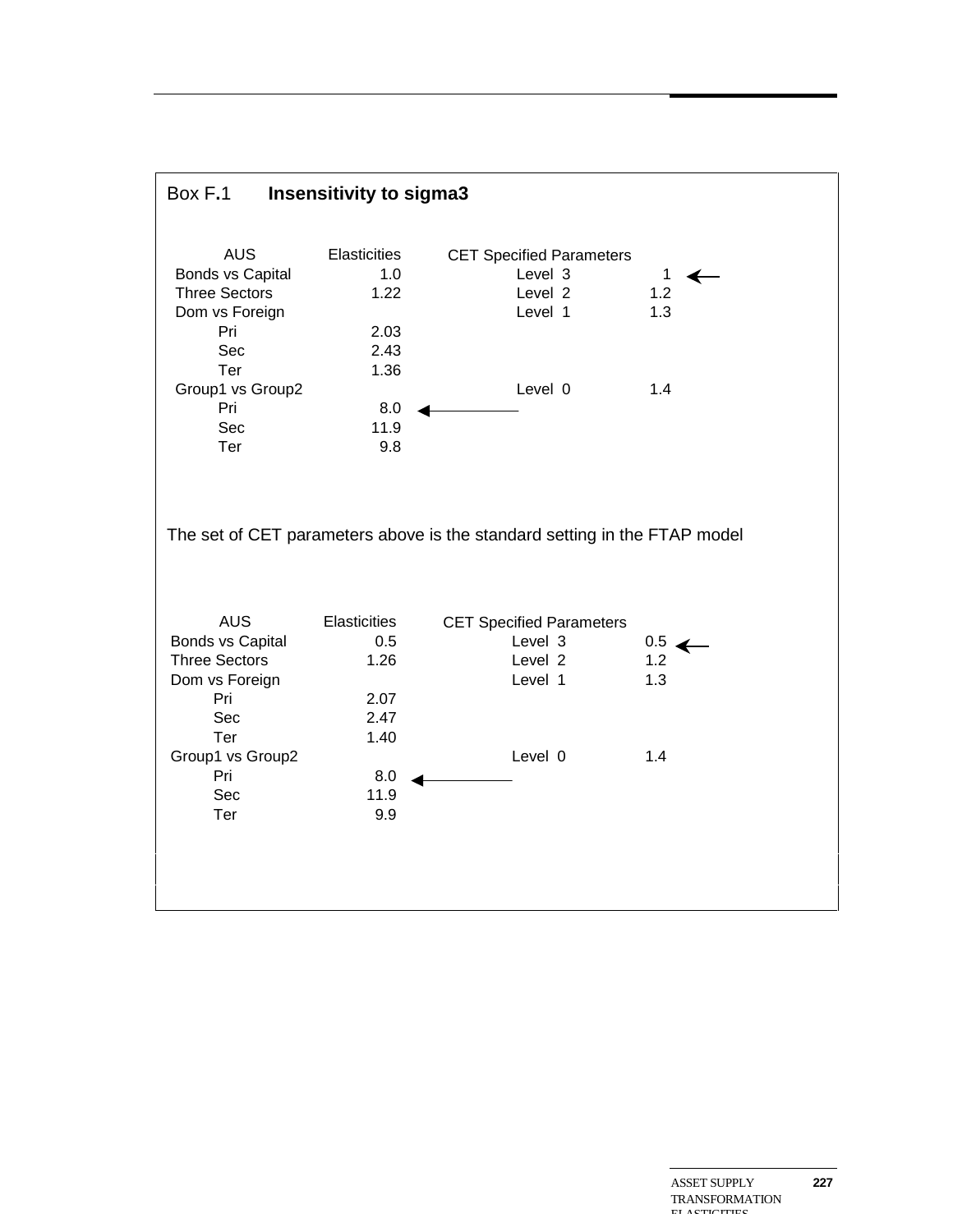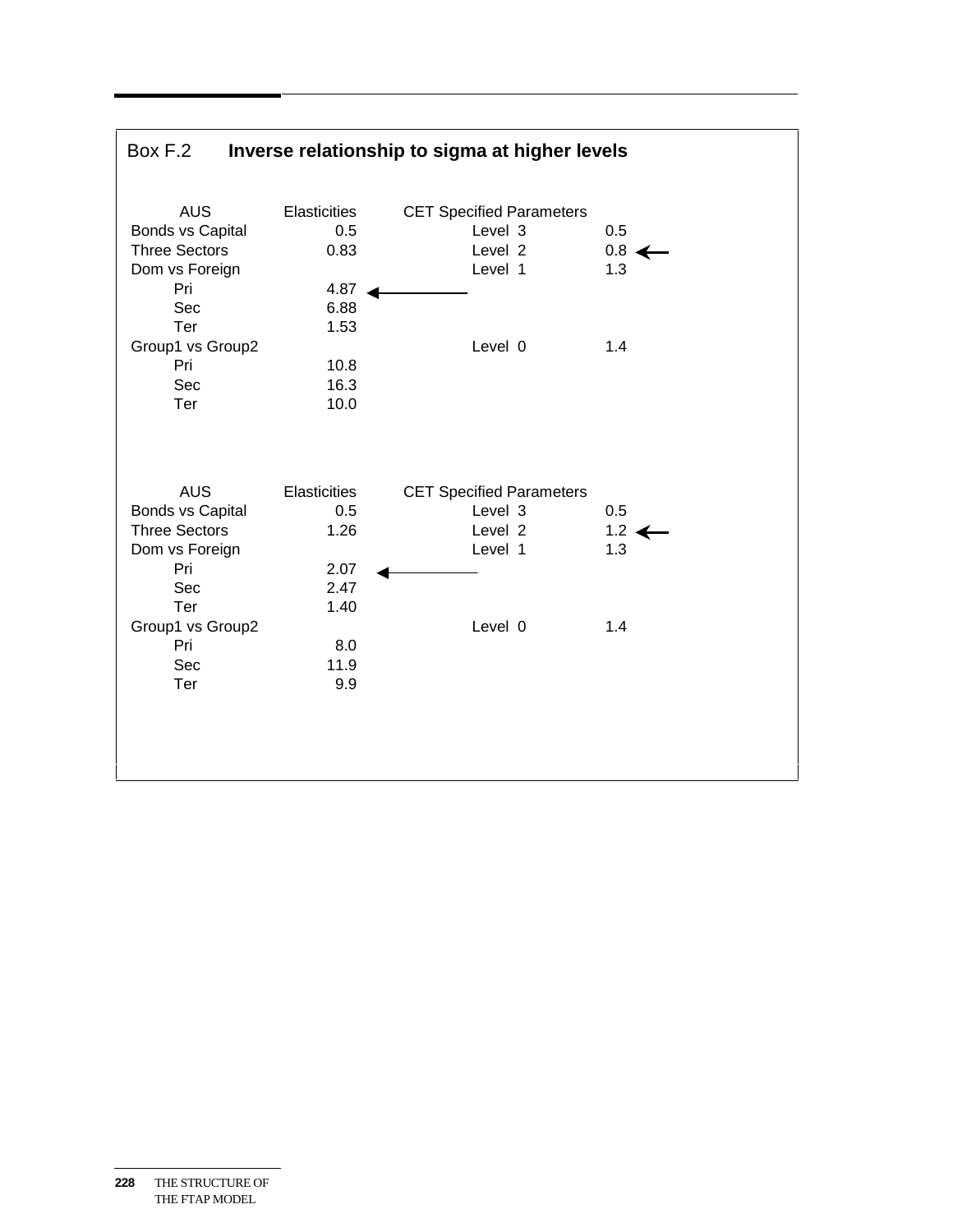| Box F.3                                                                                                                         |                                                                            | Extreme sensitivity to sigma0: positive relationship                        |                                     |
|---------------------------------------------------------------------------------------------------------------------------------|----------------------------------------------------------------------------|-----------------------------------------------------------------------------|-------------------------------------|
| <b>AUS</b>                                                                                                                      | <b>Elasticities</b>                                                        | <b>CET Specified Parameters</b>                                             |                                     |
| Bonds vs Capital                                                                                                                | 1.0                                                                        | Level 3                                                                     | 1                                   |
| <b>Three Sectors</b>                                                                                                            | 1.22                                                                       | Level 2                                                                     | 1.2                                 |
| Dom vs Foreign                                                                                                                  |                                                                            | Level 1                                                                     | 1.3                                 |
| Pri                                                                                                                             | 2.03                                                                       |                                                                             |                                     |
| Sec                                                                                                                             | 2.43                                                                       |                                                                             |                                     |
| Ter                                                                                                                             | 1.36                                                                       |                                                                             |                                     |
| Group1 vs Group2                                                                                                                |                                                                            | Level 0                                                                     | $1.4 \leftarrow$                    |
| Pri                                                                                                                             | 8.0                                                                        |                                                                             |                                     |
| Sec                                                                                                                             | 11.9                                                                       |                                                                             |                                     |
| Ter                                                                                                                             | 9.8                                                                        |                                                                             |                                     |
| <b>AUS</b><br>Bonds vs Capital<br><b>Three Sectors</b><br>Dom vs Foreign<br>Pri<br>Sec<br>Ter<br>Group1 vs Group2<br>Pri<br>Sec | <b>Elasticities</b><br>1.0<br>1.22<br>2.03<br>2.43<br>1.36<br>19.9<br>30.7 | <b>CET Specified Parameters</b><br>Level 3<br>Level 2<br>Level 1<br>Level 0 | 1<br>1.2<br>1.3<br>1.6 $\leftarrow$ |
| Ter                                                                                                                             | 26.8                                                                       |                                                                             |                                     |
|                                                                                                                                 |                                                                            |                                                                             |                                     |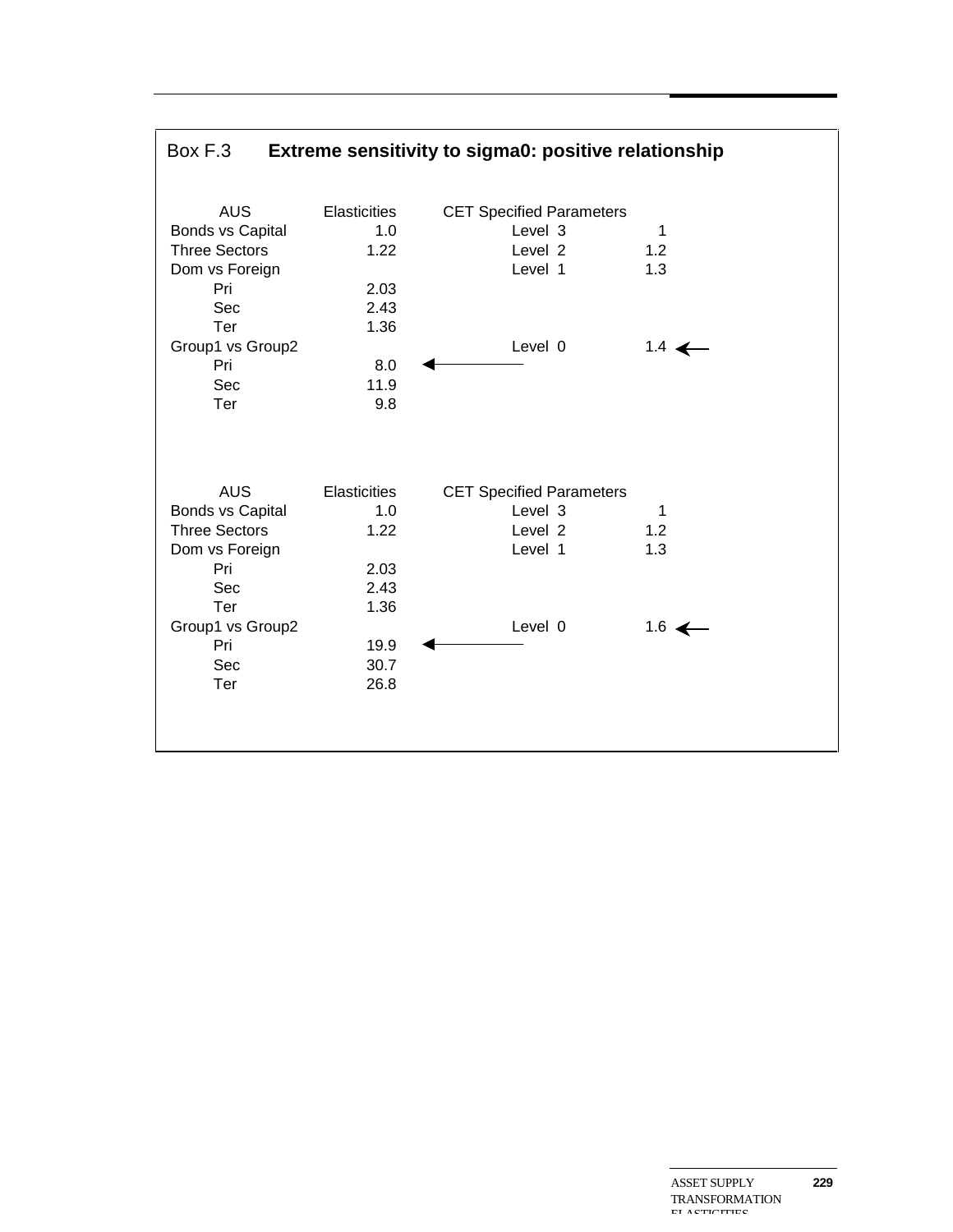

Finally, box F.5 provides some examples of very high elasticities of transformation for countries that have relatively small investments abroad, such as China, Indonesia and Mexico.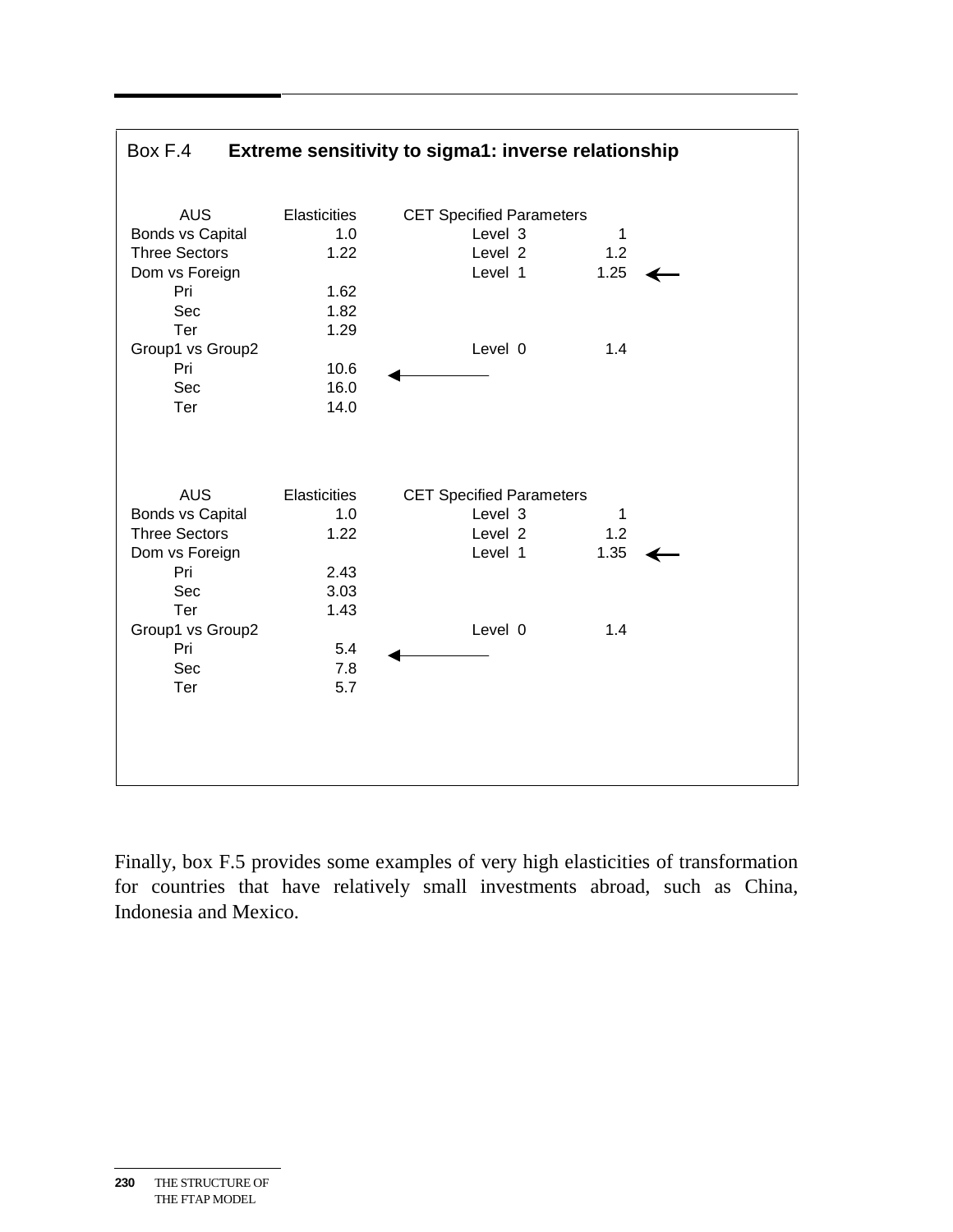| Box F.5<br>High transformation elasticities for countries with small<br>investments abroad |                     |                                 |             |
|--------------------------------------------------------------------------------------------|---------------------|---------------------------------|-------------|
| <b>CHINA</b>                                                                               |                     |                                 |             |
| <b>CHN</b>                                                                                 | <b>Elasticities</b> | <b>CET Specified Parameters</b> |             |
| Bonds vs Capital                                                                           | 1.0                 | Level 3                         | 1           |
| <b>Three Sectors</b>                                                                       | 1.33                | Level 2                         | 1.2         |
| Dom vs Foreign                                                                             |                     | Level 1                         | 1.3         |
| Pri                                                                                        | 2.11                |                                 |             |
| Sec                                                                                        | 1.65                |                                 |             |
| Ter                                                                                        | 1.95                |                                 |             |
| Group1 vs Group2                                                                           |                     | Level 0                         | 1.4         |
| Pri                                                                                        | 248.1               |                                 |             |
| Sec                                                                                        | 1222.4              |                                 |             |
| Ter                                                                                        | 537.6               |                                 |             |
| <b>INDONESIA</b>                                                                           |                     |                                 |             |
| <b>IDN</b>                                                                                 | <b>Elasticities</b> | <b>CET Specified Parameters</b> |             |
| Bonds vs Capital                                                                           | 1.0                 | Level 3                         | 1           |
| <b>Three Sectors</b>                                                                       | 1.31                | Level 2                         | 1.2         |
| Dom vs Foreign                                                                             |                     | Level 1                         | 1.3         |
| Pri                                                                                        | 2.74                |                                 |             |
| Sec                                                                                        | 1.88                |                                 |             |
| Ter                                                                                        | 1.56                |                                 |             |
| Group1 vs Group2                                                                           |                     | Level 0                         | 1.4         |
| Pri                                                                                        | 271.1               |                                 |             |
| Sec                                                                                        | 58.5                |                                 |             |
| Ter                                                                                        | 46.4                |                                 |             |
| <b>MEXICO</b>                                                                              |                     |                                 |             |
| <b>MEX</b>                                                                                 | Elasticities        | <b>CET Specified Parameters</b> |             |
| Bonds vs Capital                                                                           | 1.0                 | Level 3                         | $\mathbf 1$ |
| <b>Three Sectors</b>                                                                       | 1.22                | Level 2                         | 1.2         |
| Dom vs Foreign                                                                             |                     | Level 1                         | 1.3         |
| Pri                                                                                        | 1.79                |                                 |             |
| Sec                                                                                        | 1.78                |                                 |             |
| Ter                                                                                        | 1.41                |                                 |             |
| Group1 vs Group2                                                                           |                     | Level 0                         | 1.4         |
| Pri                                                                                        | 412.5               |                                 |             |
| Sec                                                                                        | 164.5               |                                 |             |
| Ter                                                                                        | 205.8               |                                 |             |
|                                                                                            |                     |                                 |             |
|                                                                                            |                     |                                 |             |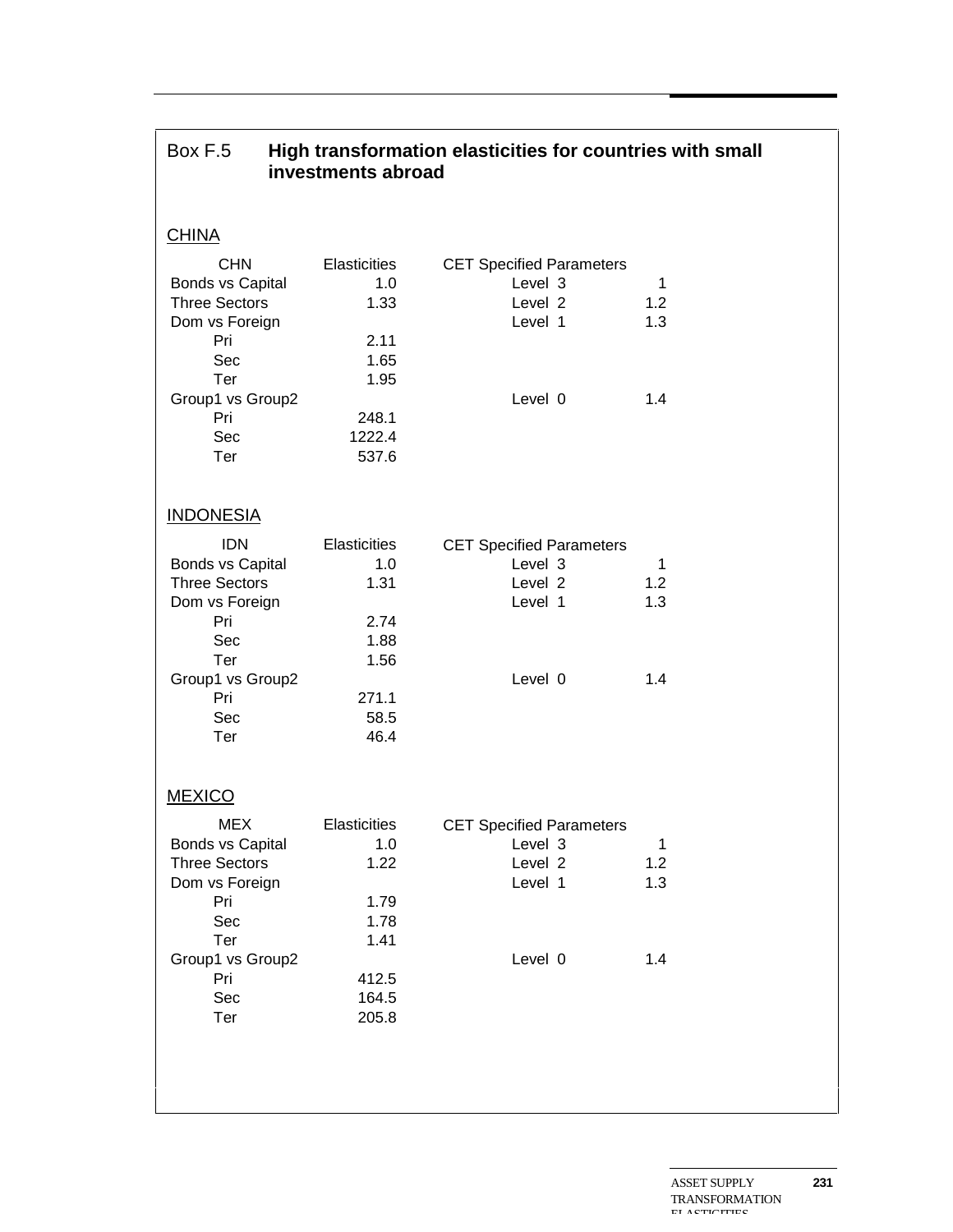# G Computational issues

A number of computational issues arose in developing GTAPICM and FTAP. These concerned the condensation and the GEMPACK settings used when running simulations. Both of these issues are important because of their effect on the time taken to run simulations. This appendix details the condensation and GEMPACK settings that were found to minimise simulation time for GTAPICM and FTAP.

#### **G.1 Condensation**

In order to solve the linearised equations in GTAPICM and FTAP, especially when using data aggregations involving many regions and commodities, the size of the model needs to be reduced. This is the purpose of the condensation. This is done via two main methods — by substituting out endogenous variables, and by omitting exogenous variables that are not shocked in a group of simulations (Harrison and Pearson 1998).

The condensations for GTAPICM and FTAP were performed using a stored input or sti file. The sti files used for condensing GTAPICM (GTAPICM.sti) and FTAP (FTAP.sti) are reproduced below. It is recommended that variable omissions are performed first, and variable substitutions subsequently (Harrison and Pearson 1998). This recommendation was followed in performing the GTAPICM and FTAP condensations.

#### **GTAPICM**

The first group of variables in GTAPICM.sti are those that were chosen for omission from the model. Choosing which variables to omit was fairly straightforward. It involved taking the list of exogenous variables, and choosing those variables that were not shocked in the group of simulations performed. In the initial implementation of GTAPICM, the remainder of the Uruguay Round was implemented using GTAP 4 as the pre-simulation database. This involved shocking import taxes, export taxes and subsidies, and output subsidies. Thus, this group of exogenous variables could not be omitted. All other exogenous variables were possible candidates for omission.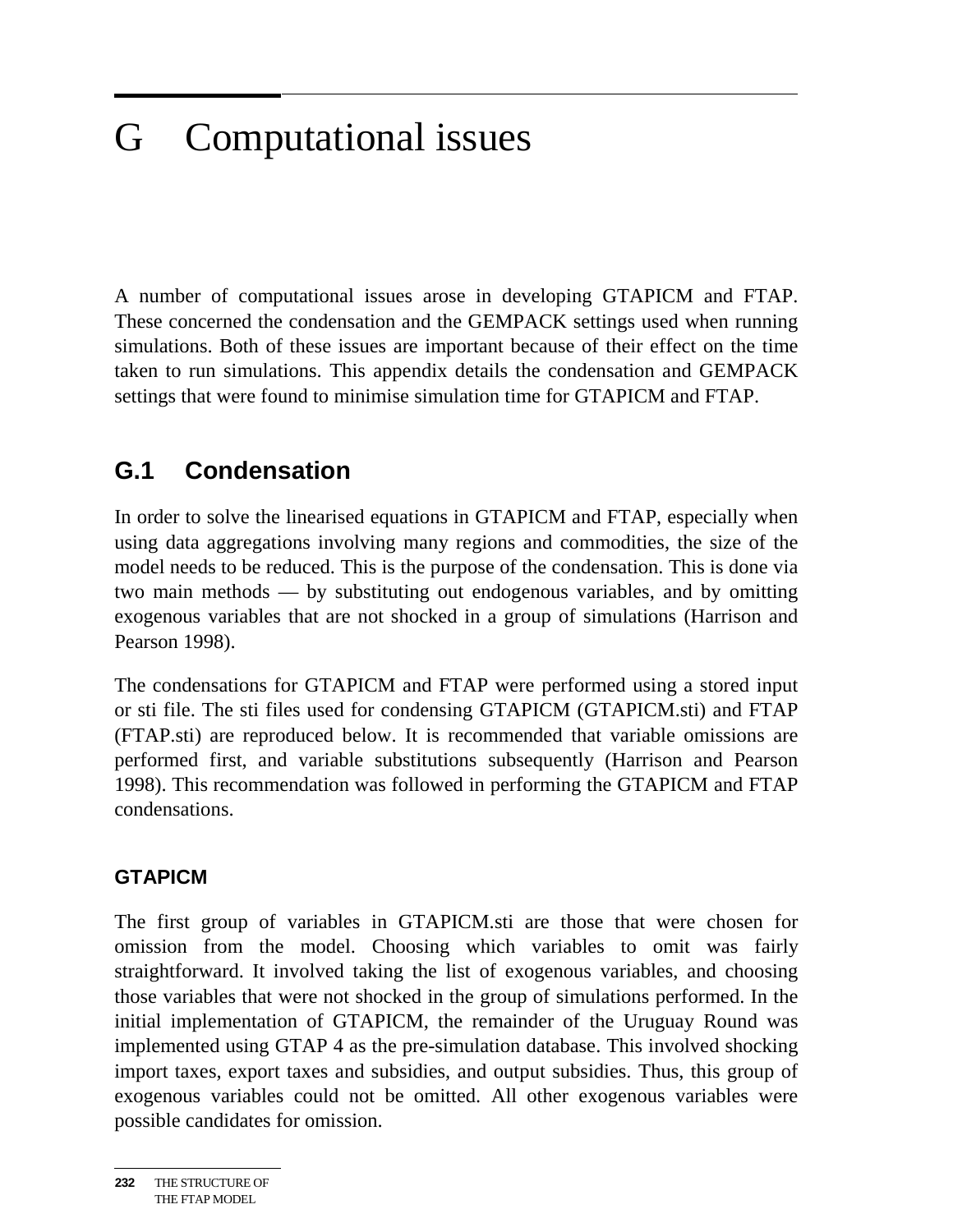It is not necessary to omit all exogenous variables that are not shocked in a group of simulations, only those that have many components. Removing the variables with the most components will considerably reduce the size of the model and, therefore, simulation time. Another reason why it is not wise to omit all exogenous variables not shocked, is that it allows for closure changes to be made quickly and easily in the GEMPACK command file. Otherwise, the condensation sti file must be altered and the condensation re-run, before a new simulation can be performed. For these reasons, the smallest variables (that is, those with the least number of components) omitted were those that ranged over TRAD\_COMM and REG.

More flexibility exists in choosing the list of variables to be substituted out of the model. When substituting endogenous variables out of a model, their postsimulation values are not reported. If the value of the variable needs to be reported, then a backsolve should be performed instead of a substitution. This allows the post-simulation value to be reported. It is recommended that only those variables whose values need to be reported are backsolved. This is because backsolving requires slightly more (computer) memory than a straight substitution, and thus it increases simulation time (Harrison and Pearson 1998).

The list of substituted variables in GTAPICM.sti was arrived at by trial and error. The procedure followed was that the endogenous variables with the most components were substituted out first, that is, those that ranged over TRAD\_COMM, PROD\_COMM and REG. Then the next biggest variables (in terms of the number of components) were substituted out and so on. Simulation time was recorded and compared between different condensations. Substituting out an endogenous variable has two effects. First, it increases the complexity of the FORTRAN code produced when a condensation is run, and this also increases simulation time. Second, it decreases the size of the model, which decreases simulation time. When the increased complexity of the FORTRAN code outweighs the benefit of reducing the size of the model, further condensation increases total simulation time. At this point the "optimum" condensation has been achieved. This is the condensation in GTAPICM.sti. It must be remembered that the optimum condensation will depend on the size of the aggregation with which the simulations are being run. In this case, a 19 region and 50 commodity aggregation was used. It will also depend on the speed and memory of the computer on which the simulations are performed. All simulations were performed on a PC with a dual 450 MHZ Pentium II processor and 512 megabytes of RAM.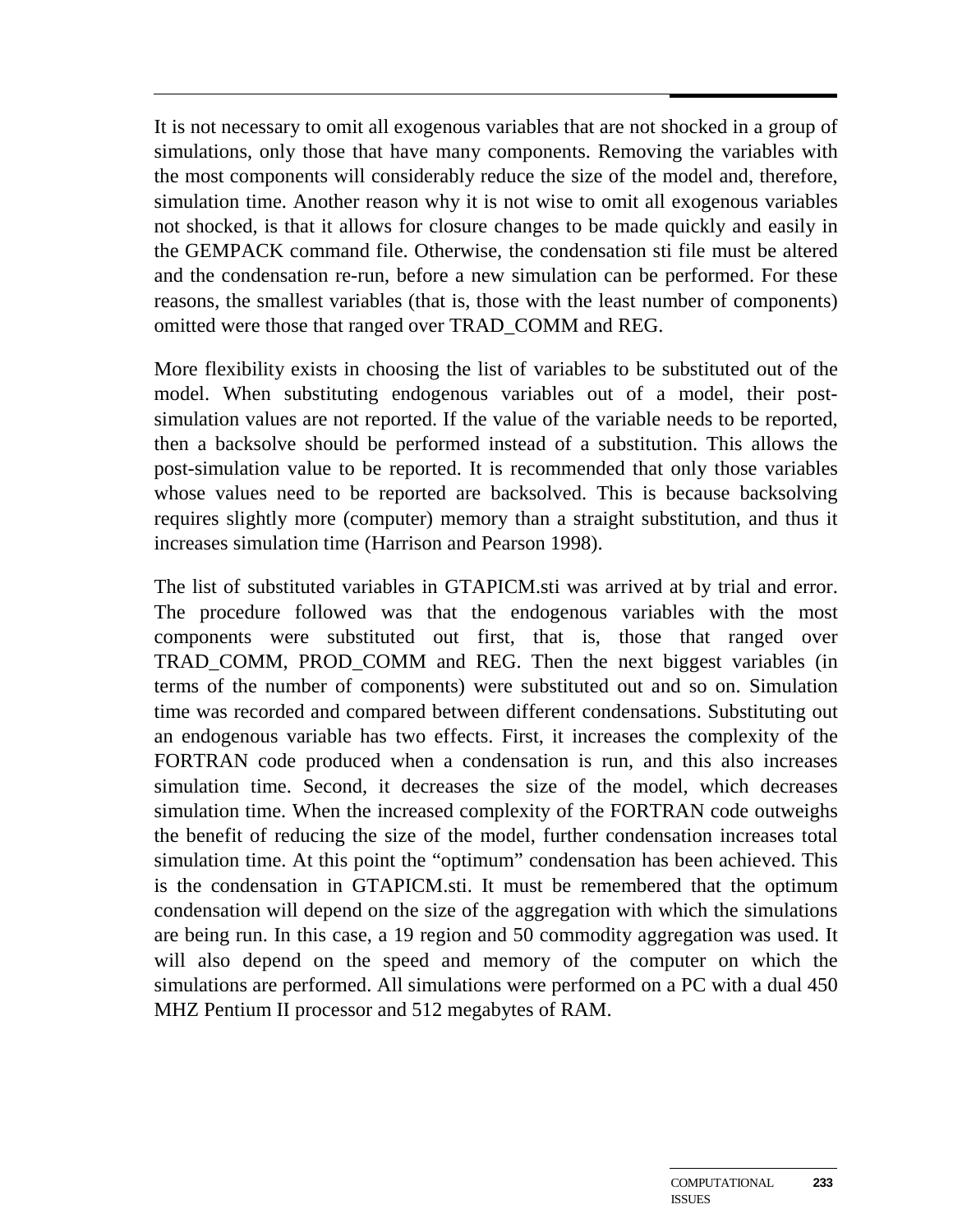$\frac{1}{2}$ ! choose condensation o ! begin with omitting exogenous variables which are not shocked af tfm tfd atr afe  $tf$  $a<sub>o</sub>$ ava profitslack tpm  $tpd$ tgm tgd  $t$ m tx tradslack rari s ! now indicate which variables are substituted (or backsolved) out qf INTDEMAND  $\mathtt{s}$ qfm INDIMP  $\rm{b}$ qfd INDDOM  $\mathtt{s}$ pf ICOMPRICE  $\mathtt{s}$ pfm DMNDIPRICES  $\mathtt{s}$ pfd DMNDDPRICE  $\mathtt{s}$  $CNTqfmijr$ 234 THE STRUCTURE OF

THE FTAP MODEL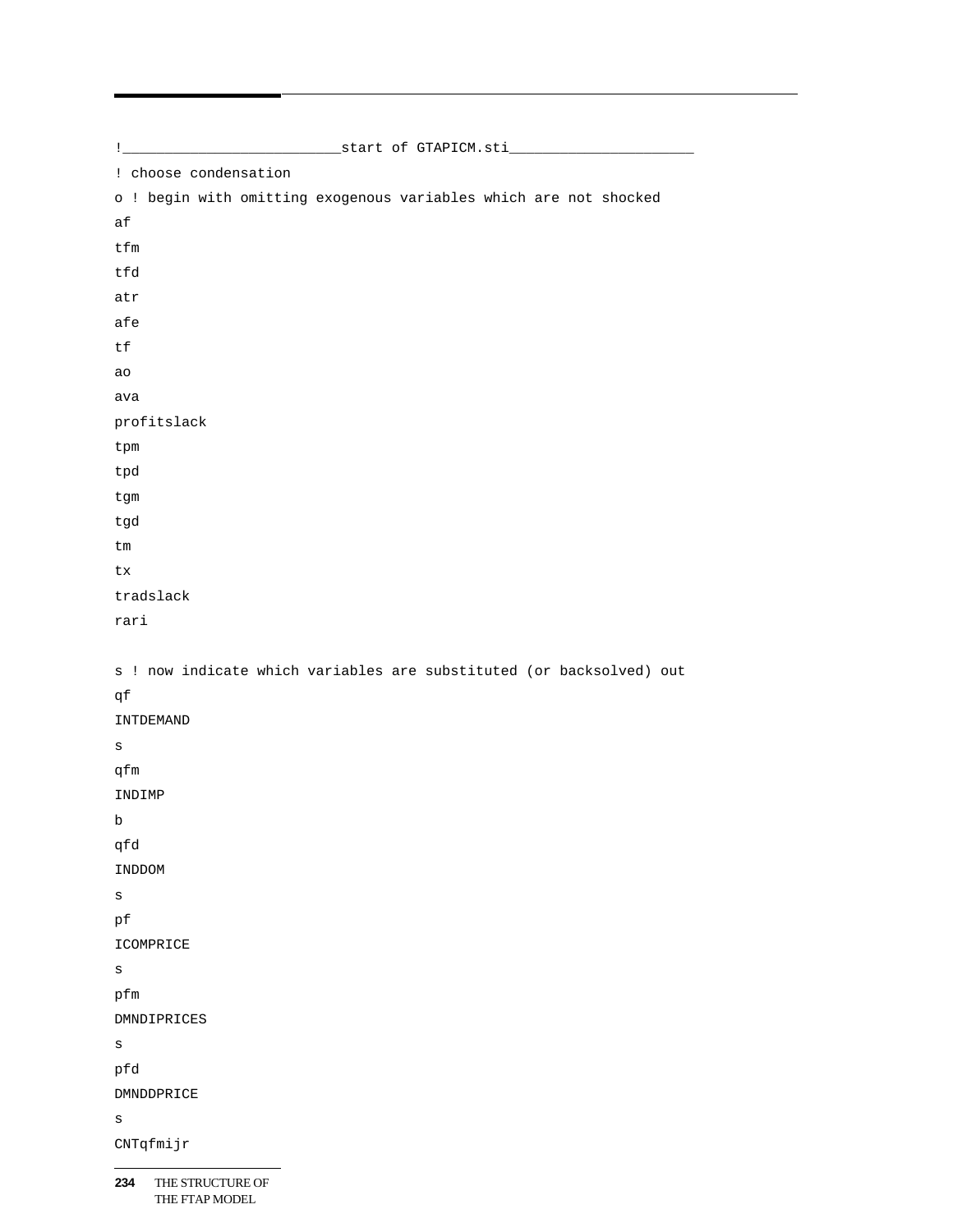```
CONT_WEV_qfmijr
\mathtt{s}CNTqfdijr
CONT_WEV_qfdijr
\mathtt{s}qxs
IMPORTDEMAND
\mathtt{s}pms
MKTPRICES
bpfob
EXPRICES
bpcif
FOBCIF
\mathtt{s}CNTqxsirs
CONT_WEV_qxsirs
\mathtt{s}CNTqimisr
CONT_WEV_qimisr
\mathtt{s}qoes
MKTCLENDWS
\rm{b}qfe
ENDWDEMAND
\mathtt{s}pmes
SPFACTPRICE
\mathtt{s}CNTqfeijr
CONT_WEV_qfeijr
\, b
qfel
E_qfel\mathtt{s}psSUPPLYPRICES
\mathtt{s}CNTgoir
```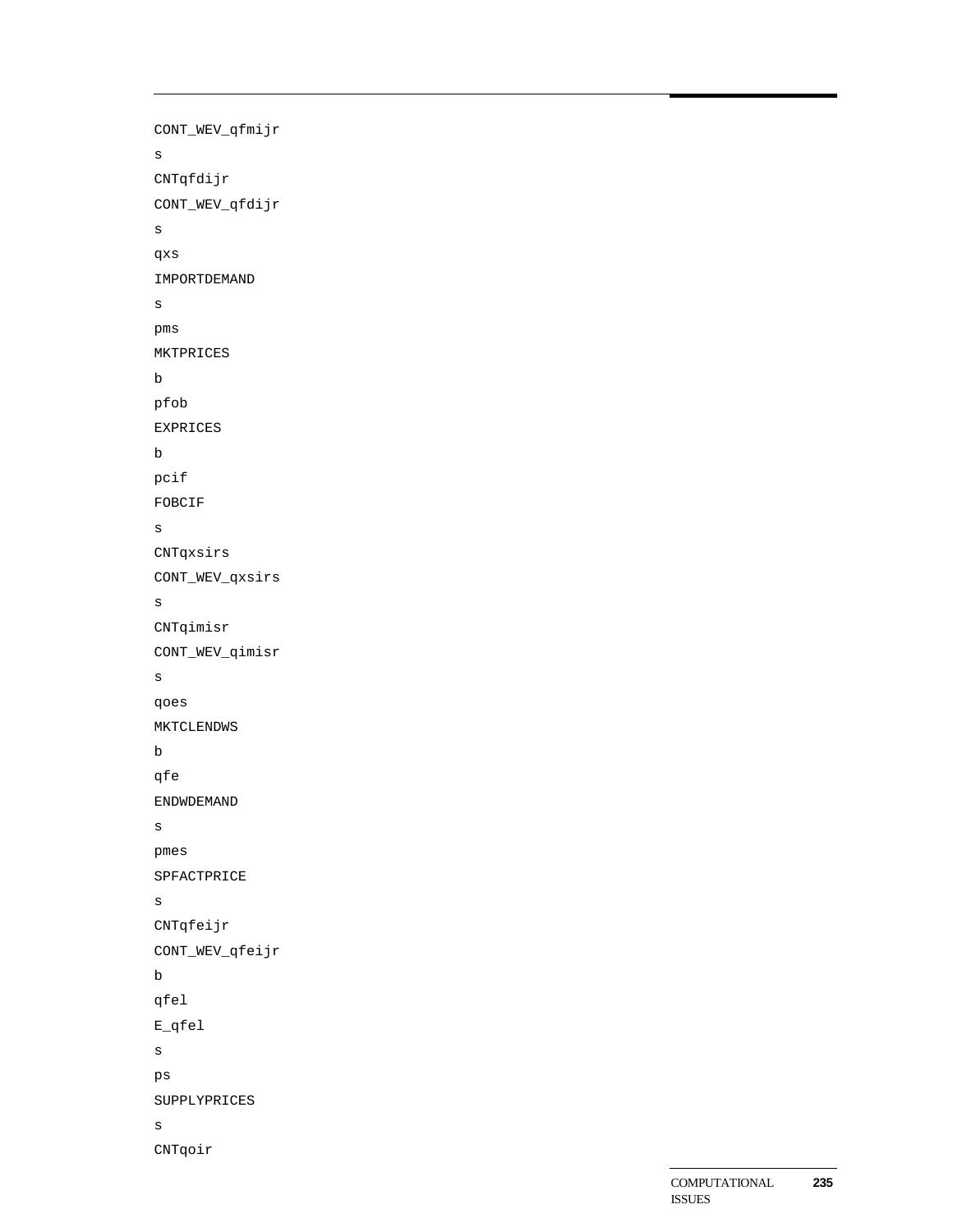```
CONT_WEV_qoir
\mathtt{s}qva
VADEMAND
\mathtt{s}pva
VAPRICE
\mathtt{s}compvalad
compvaladeq
\mathtt{s}CNTqfejr
CONT_WEV_qfejr
\mathtt{s}CNTqfmjr
CONT_WEV_qfmjr
\mathtt{s}CNTqfdjrCONT_WEV_qfdjr
\mathtt{b}qfek
E_qfek
bqfen
E_qfen
bqfenr
E_qfenr\mathtt{s}qst
MKTCLTRD
\mathtt{s}qds
MKTCLDOM
\mathtt{s}\mathrm{qp}PRIVDMNDS
\, {\bf s}qg
GOVDMNDS
\mathtt{s}qpm
```
236 THE STRUCTURE OF THE FTAP MODEL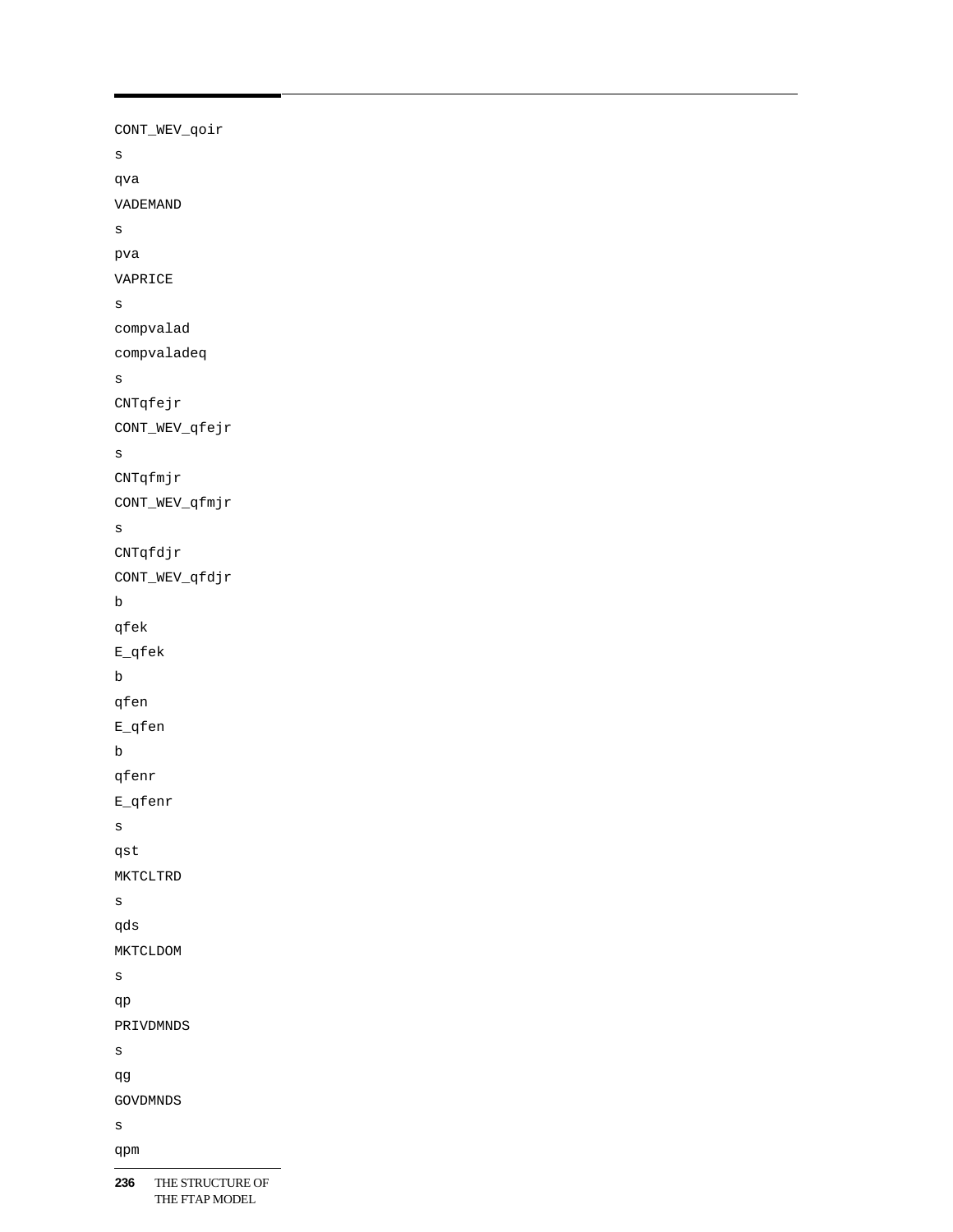PHHLDAGRIMP  $\mathtt{s}$ qpd PHHLDDOM  $\mathtt{s}$ qgm GHHLDAGRIMP  $\mathtt{s}$ qgd GHHLDDOM  $\mathtt{s}$ qim MKTCLIMP  $b$ qiw  $QREGIM\_is$  $\,$  b qxw  $\mathtt{QREGEX\_ir}$  $\mathtt{s}$  $pp$ PCOMPRICE  $\mathtt{s}$ ppm PHHIPRICES  $\mathtt{s}$ ppd PHHDPRICE  $\mathtt{s}$ pg GCOMPRICE  $\mathtt{s}$ pgm GHHIPRICES  $\, {\bf s}$ pgd GHHDPRICE  $\mathtt{s}$  $\mathtt{rp}$ RENTL\_PRICE\_CAPL  $\mathtt{s}$ 

pim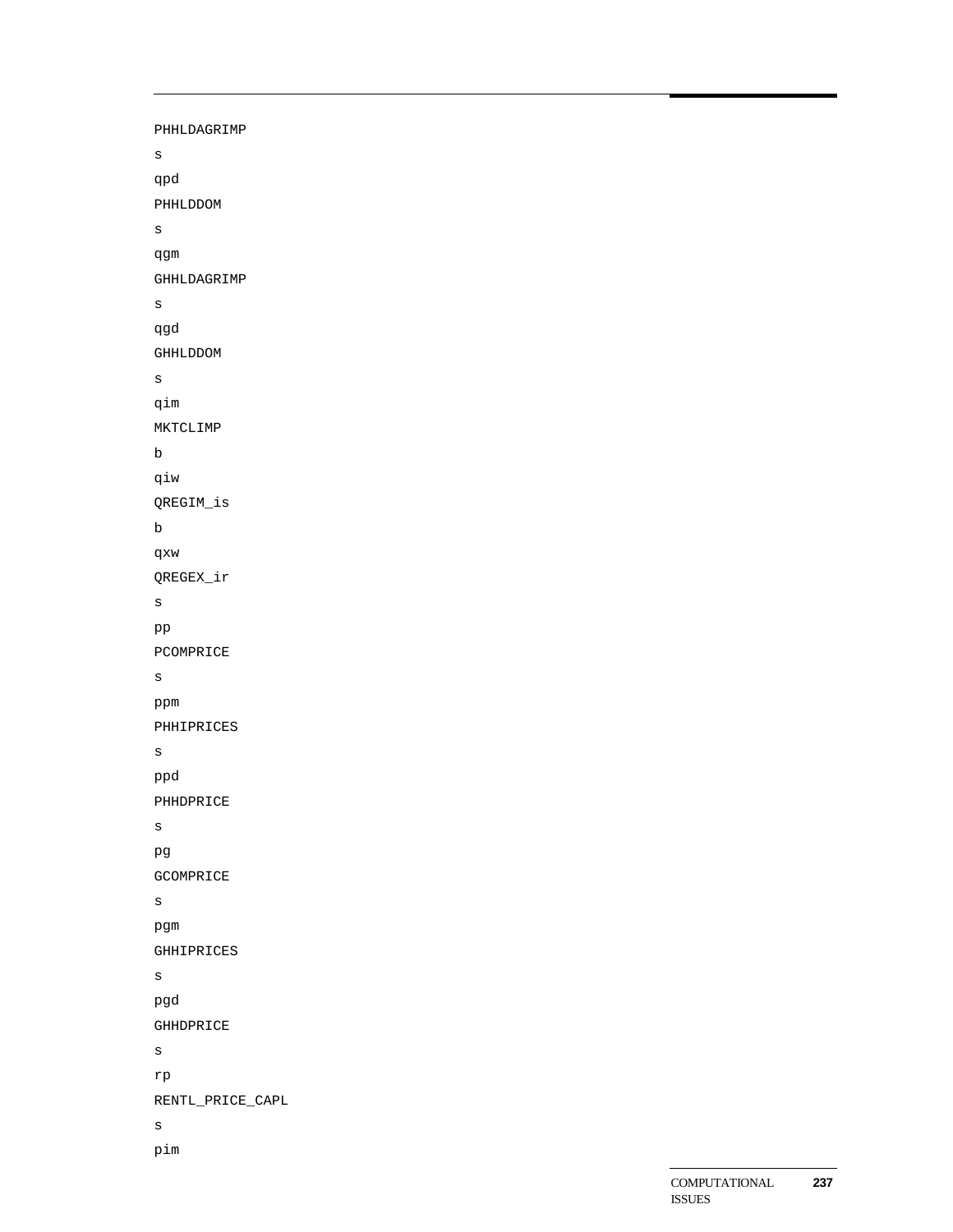```
DPRICEIMP
b
piw
PREGIM_is
s
pxw
PREGEX_ir
s
pr
PRICETGT
s
viwcif
VREGIM_is
s
vxwfob
VREGEX_ir
s
DTBALi
TRADEBAL_i
s
CNTqfmir
CONT_WEV_qfmir
s
CNTqfdir
CONT_WEV_qfdir
s
CNTqpmir
CONT_WEV_qpmir
s
CNTqpdir
CONT_WEV_qpdir
s
CNTqgmir
CONT_WEV_qgmir
s
CNTqgdir
CONT_WEV_qgdir
s
CNTqxsir
CONT_WEV_qxsir
s
CNTqimir
```
**238** THE STRUCTURE OF THE FTAP MODEL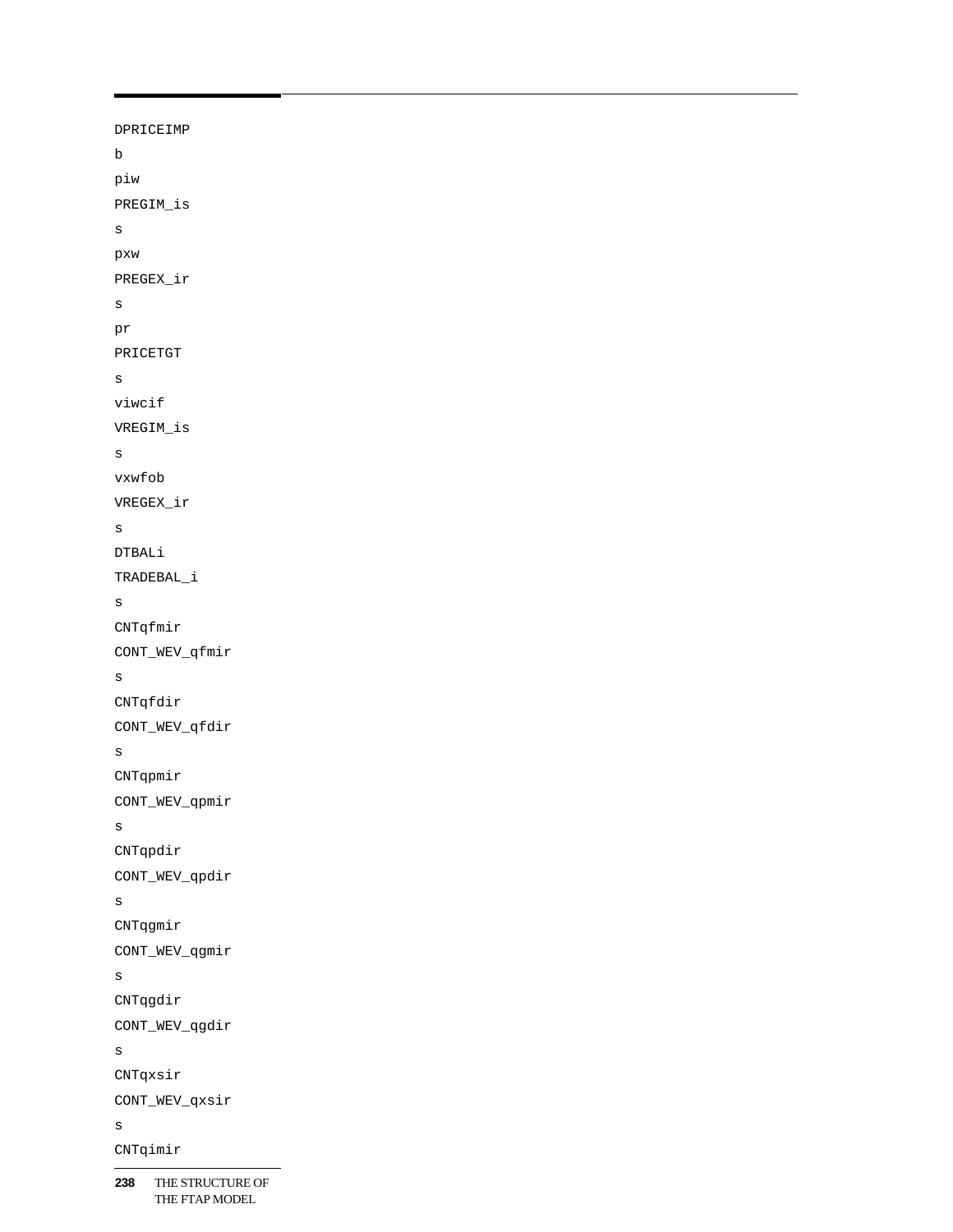```
CONT_WEV_qimir
\, b
CNTalleffir
CONT_EV_alleffir
\mathtt{s}CNT_MUir\texttt{CONT\_EV\_MUi} \texttt{r}\mathbf bpx_ir
EXPPRICE1
bpm_ir
IMPPRICE1
bc1_ir
Cl\_irEQ\, b
c2\_irC2\_irEQ\, b
c3\_irC3\_irEQ\mathbf{s}rkri
ABNL_RETN_CAPL
\mathtt{s}invd
\texttt{E\_invd}\mathbf{s}invi
E_invi
\mathtt{s}kkE_{\perp}kk
\mathtt{s}CNTqxsrs
CONT_WEV_qxsrs
\mathtt{s}CNTqimsrCONT_WEV_qimsr\mathtt{s}pfactreal
```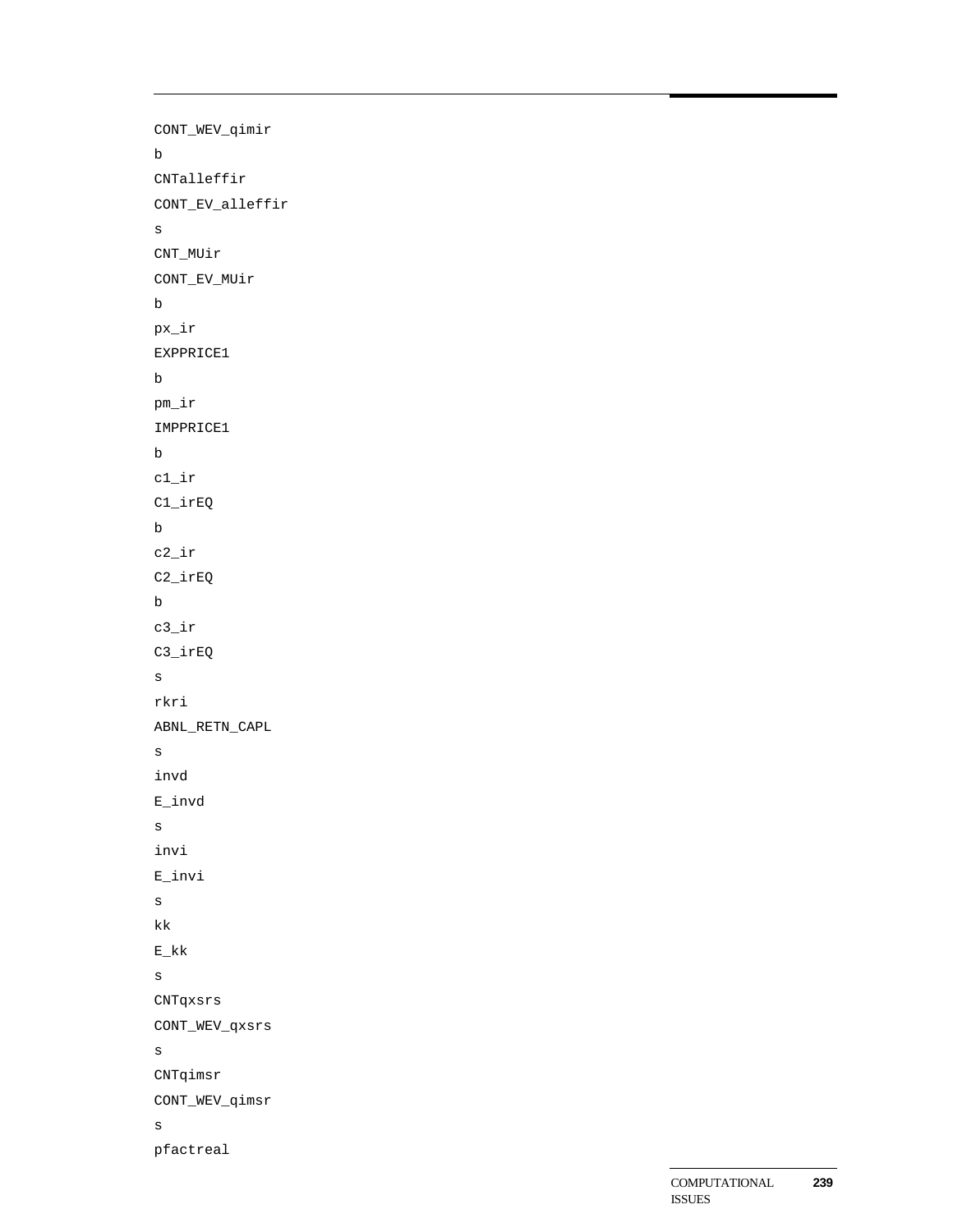```
REALRETURN
\mathtt{s}CNTqfeir
CONT_WEV_qfeir
\mathtt{s}CNTendwirCONT_EV_endwir
\rm bqxwcom
QWLDEX_i
\, b
qiwcom
QWLDIM_i
\, b
qow
QWLDOUT
\mathtt{s}qowu
QWLDOUTU
\, b
pxwcom
PWLDEX_i
\, b
piwcom
PWLDIM_i
\mathtt{s}pw
PWLDOUT
\mathtt{s}pwu
PWLDUSE
\mathtt{s}vxwcom
VWLDEX_i
\mathtt{s}viwcom
VWLDIM_i
\mathtt{s}valuew
VWLDOUT
\mathtt{s}valuewu
```
240 THE STRUCTURE OF THE FTAP MODEL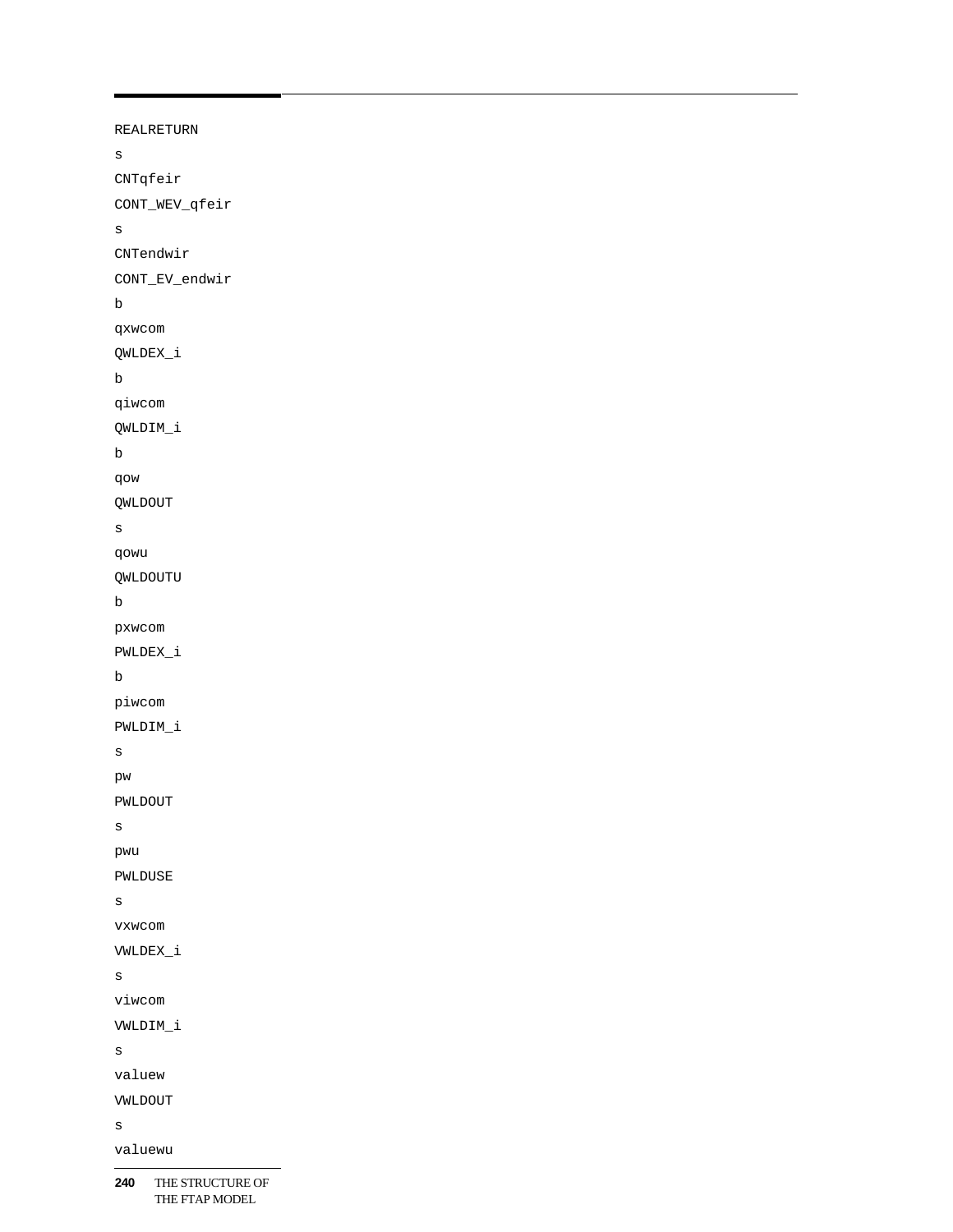VWLDOUTUSE  $\,$  b px\_i WRLDPRICEi  $\mathtt{s}$ ksvces KAPSVCES  $b$ qcgds CAPGOODS  $\mathtt{s}$ qsave E\_saveslack  $\,$  b qxwreg  $QREGEX_r$  $\,$  b qiwreg  $QREGIM$ <sub> $S$ </sub>  $\mathtt{s}$  $kb$ KBEGINNING  $\,$  b ke KEND  $\,$  b qgdp  $QGDP\_r$  $\mathbf{s}$ pbr  $E$  pbr  $\mathtt{s}$ prentb E\_prentb  $\,$  b pgov GPRICEINDEX  $\,$  b ppriv PHHLDINDEX  $b$ 

pxwreg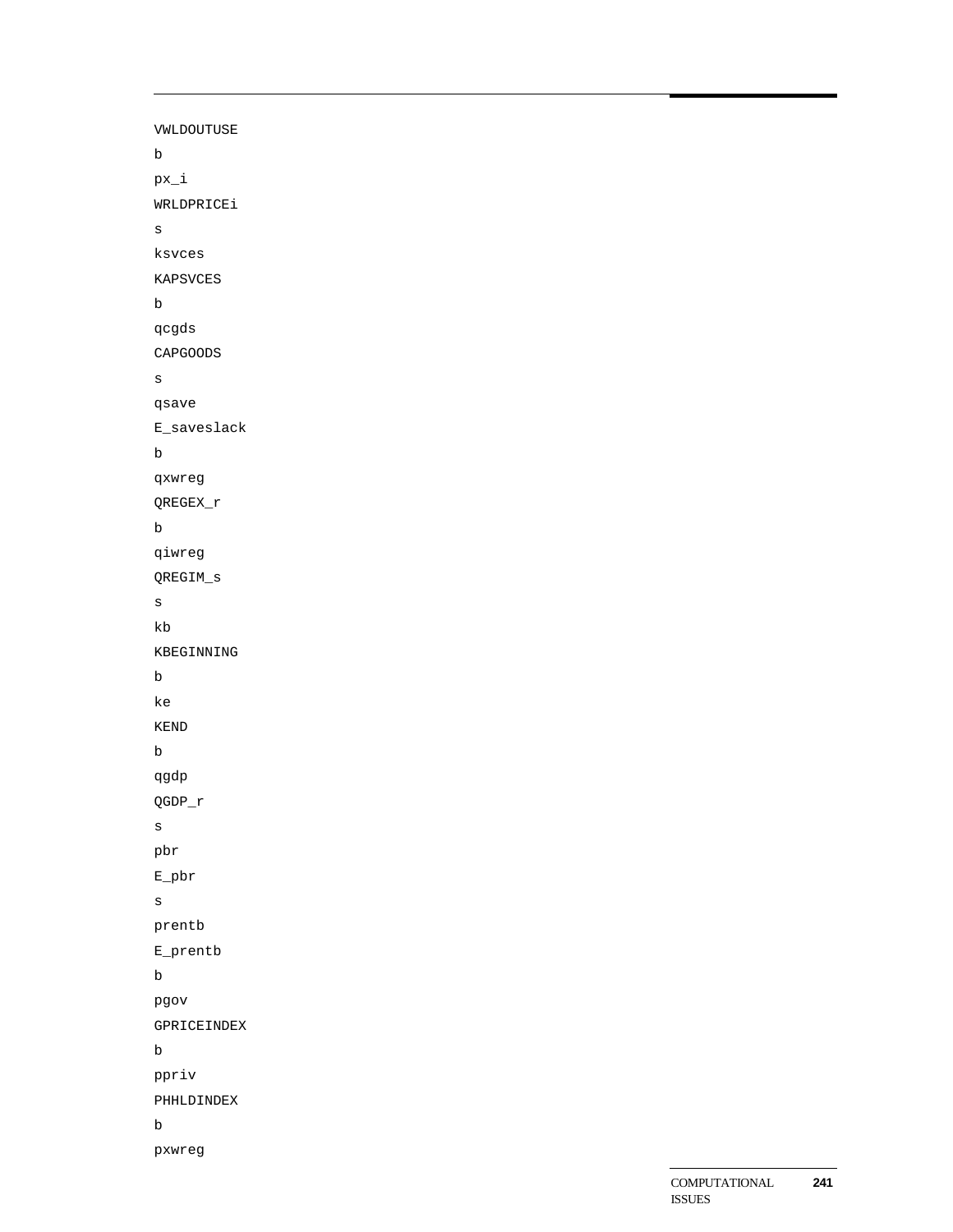```
PREGEX_r
b
piwreg
PREGIM_s
b
pfactor
PRIMFACTPR
s
rental
KAPRENTAL
b
rorc
RORCURRENT
b
rore
ROREXPECTED
s
psave
SAVEPRICE
s
psw
REGSUPRICE
b
pdw
REGDEMPRICE
b
tot
TOTeq
b
pgdp
PGDP_r
s
vxwreg
VREGEX_r
b
viwreg
VREGIM_s
b
vgdp
VGDP_r
b
y_r
```
**242** THE STRUCTURE OF THE FTAP MODEL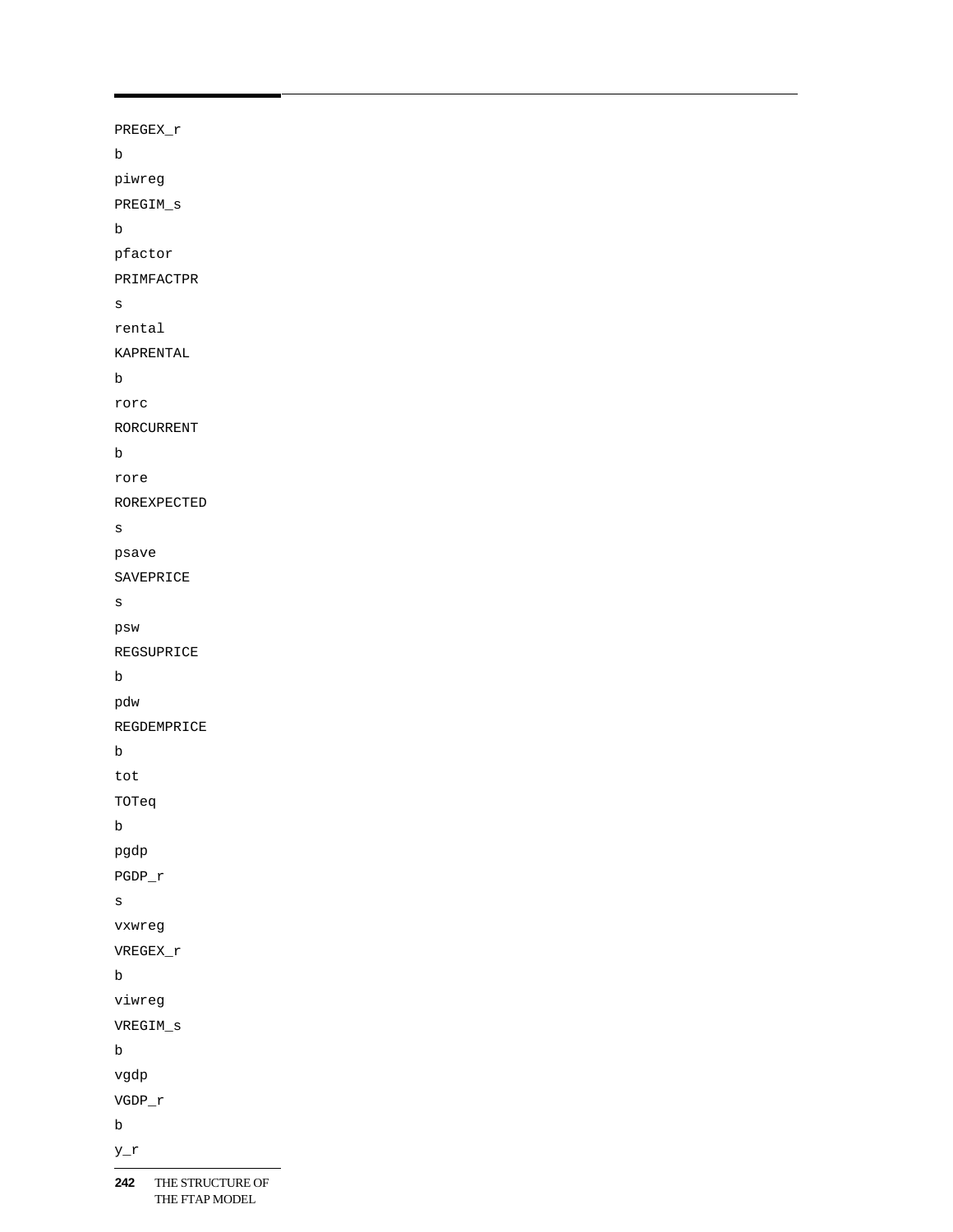```
NATL_INCOME
\, b
ug
GOVERTU
\, b
\mathbf{u}UTILITY
b{\rm EV}EVREG
bDTBAL
TRADEBALANCE
bEV\_ALTEV_DECOMPOSITION
bCNTbondr
CONT_EV_bondr
\mathtt{s}CNTqor
CONT_WEV_qor
\mathtt{s}CNTqfer
CONT_WEV_qfer
\mathtt{s}CNTqfmrCONT_WEV_qfmr
\mathtt{s}CNTqfdrCONT_WEV_qfdr
\mathtt{s}CNTqpmr
CONT_WEV_qpmr
\mathtt{s}CNTqpdr
CONT_WEV_qpdr
\mathtt{s}CNTqgmrCONT_WEV_qgmr
\mathtt{s}CNTqgdr
```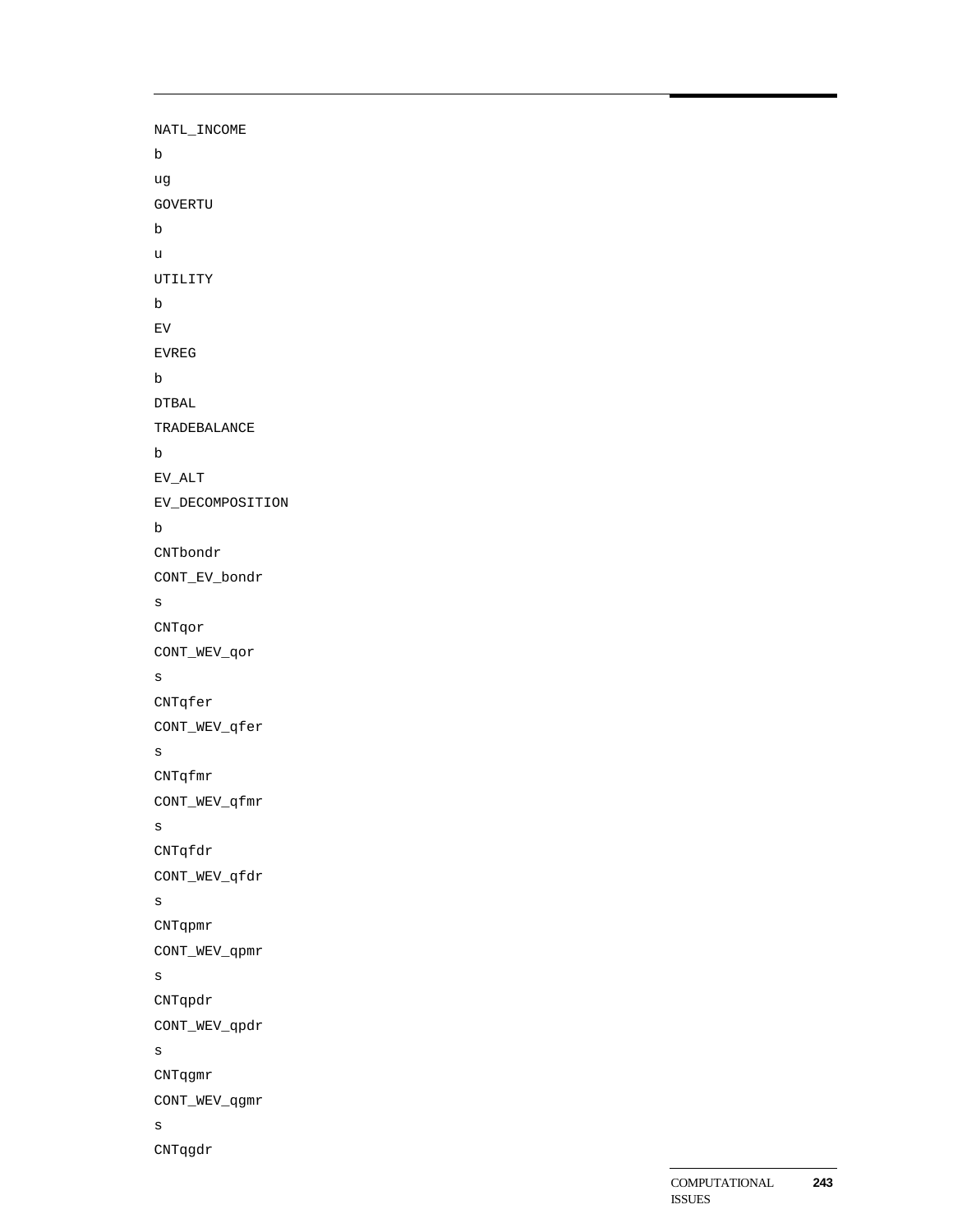```
CONT_WEV_qgdr
s
CNTqxsr
CONT_WEV_qxsr
b
CNTqimr
CONT_WEV_qimr
b
CNTalleffr
CONT_EV_alleffr
b
CNTtotr
CONT_EV_totr
b
CNTcgdsr
CONT_EV_cgdsr
s
CNTpricer
CONT_EV_pricer
b
CNTendwr
CONT_EV_endwr
b
CNTkbr
CONT_EV_kbr
b
CNT_MUr
CONT_EV_MUr
b
c1_r
c1_rEQ
b
c2_r
c2_rEQ
b
c3_r
c3_rEQ
b
tot2
TOT2eq
b
rbr
```
**244** THE STRUCTURE OF THE FTAP MODEL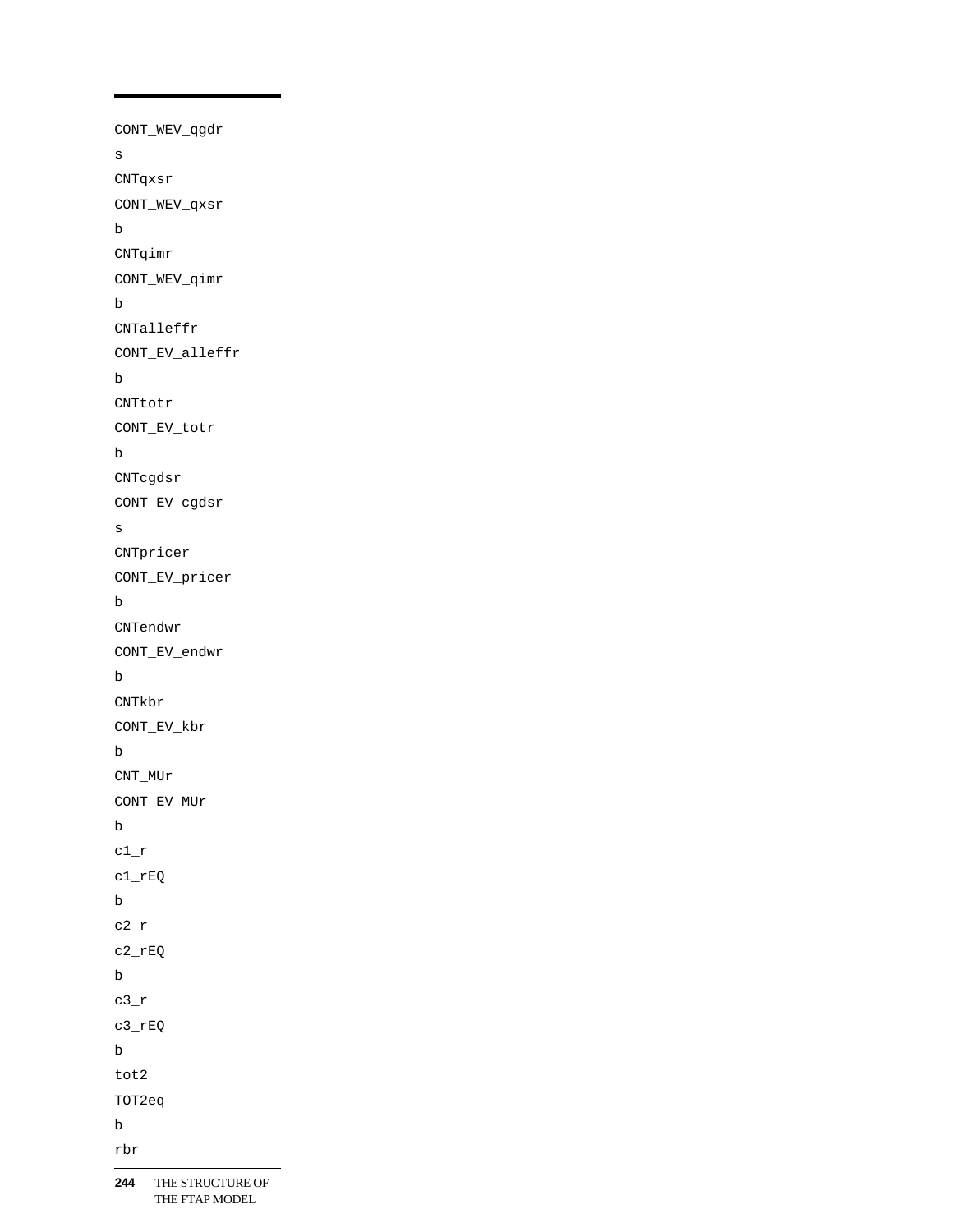```
INTERNL_INTT_PARY
\rm bpnr
PRICE_LAND
\, b
ughr
TRANSFRS_GOVT_HHOLD
\rm{b}qyhbr
HHOLD_OWNP_BONDS_REG
\, b
yhdr
HHOLD_DISPBLE_INCOME
\, b
rgr
GOVT_RECTS
\mathtt{s}ahr
HHOLD_WEALTH_ACCN
\mathtt{s}aer
EQY
\mathtt{s}akr
VALUE_CAPL
\mathtt{s}anr
VALUE_LAND
\mathtt{s}anrr
E\_anrr\mathtt{s}pnrr
E_pnrr
\mathtt{s}iper
EQY_PRICE_INDX
\, b
ipahr
HHOLD_ASST_PRINDX
\rm{b}depr
```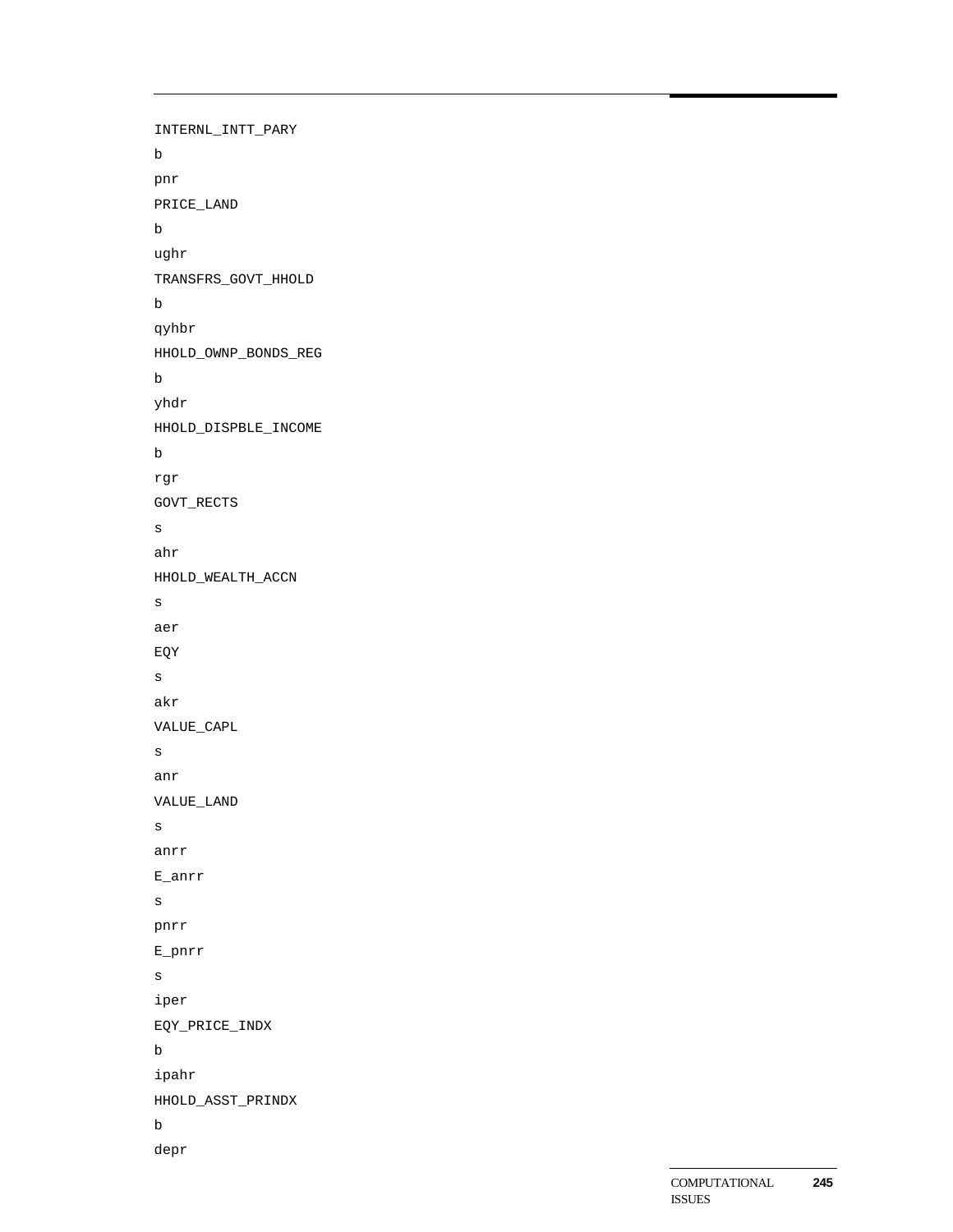```
DEP_CAPITAL
\, b
ecr
NATL_CONSN_EXPRE
\rm bzg
VALGOVDEMCOM
\rm{b}ipcr
NATL_CONSN_PRINDX
\, b
yhr
HHOLD_INCOME
\, b
rtyr
INCOME_TAX
\mathtt{s}qrgir
GOVT_INTT_RECTS
\mathtt{s}tylr
TAX_LABR_INCOME
\mathtt{s}typr
TAX_PROPY_INCOME
\rm{b}ogr
GOVT_CURRNT_OUTLS
\rm{b}ercrer
EXPD_RATE_RETN_EQY
\, b
rar
AVGE_ABNL_RETN_CAPL
\, b
ercrkr
EQN_RATE_RETN_CAPL
\rm byr\_r\verb!REAL_NATL_INCOME!\rm{b}rkr
```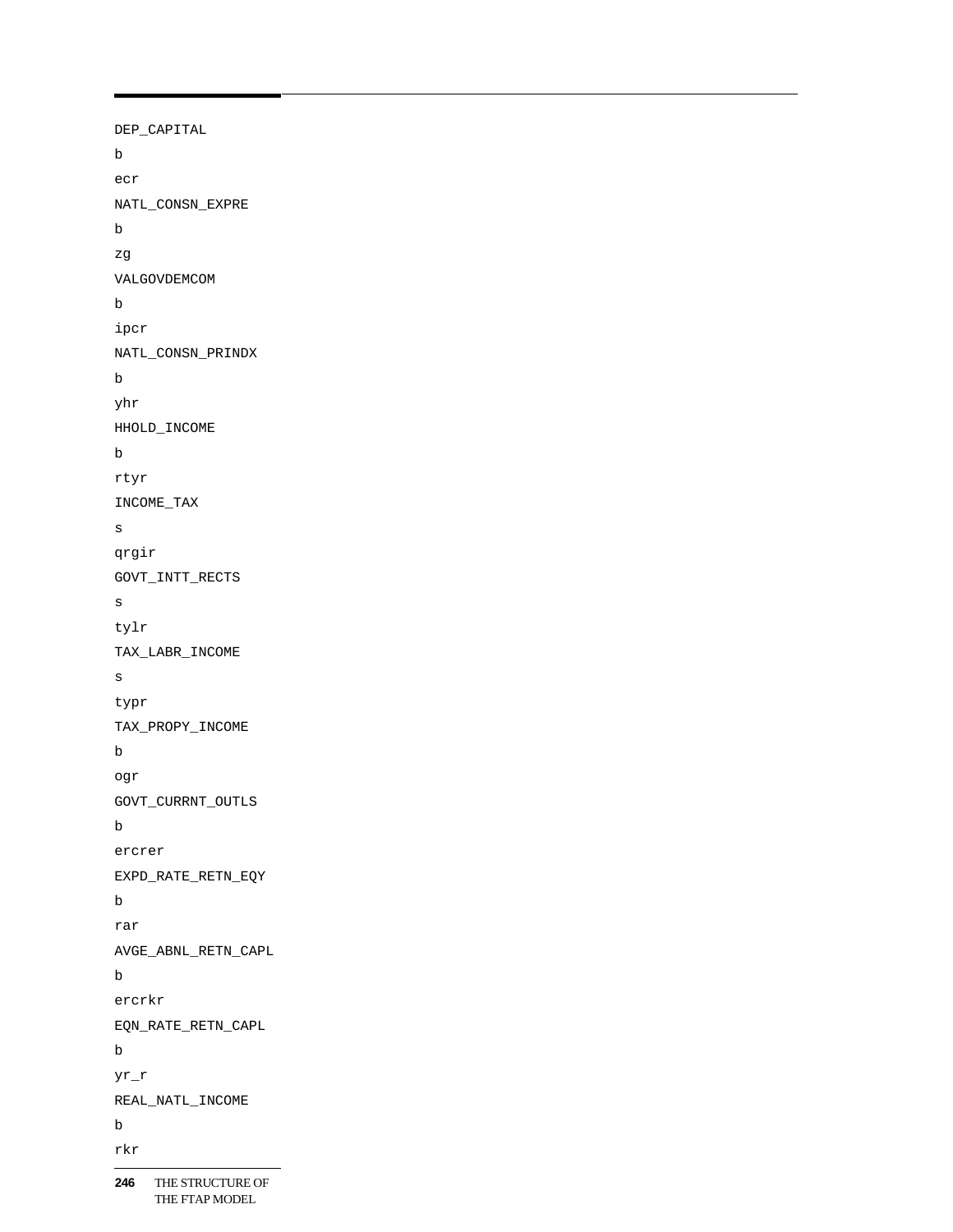```
EQY_BOND_PARY
\mathtt{s}yhvr
HHOLD_PRIVTE_INCME
\mathtt{s}grsub
REVINDT
\mathbf{s}grint
REVINT
\mathtt{s}grinvREVINV
\mathtt{s}grcon
REVCON
\mathtt{s}grexp
REVEXP
Sgrgov
REVGOV
\mathbf{s}grdut
REVIMP
bfke
FIXD_CAPL_EARNINGS
\rm{b}rmE\_rm\mathbf{s}nrp
E_nrp
\mathtt{s}m<sub>t</sub>E\_mt\mathtt{s}nru
E_nru\rm{b}W
```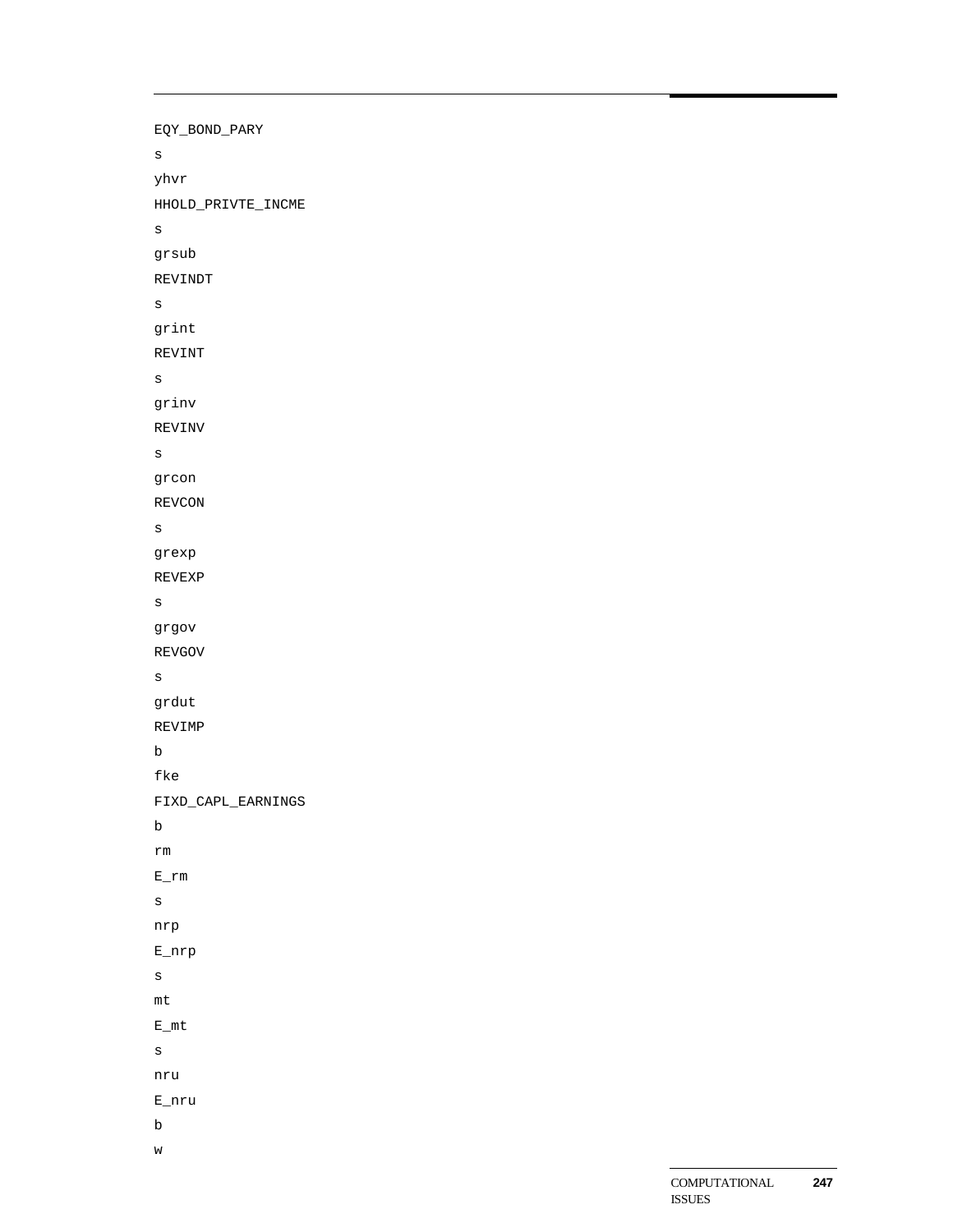$\mathbb{E}_\mathbb{L} \mathbb{w}$ s  $lt_$  $E_l$ lt\_ b gne GROSS\_NATL\_EXPRE b invt AGGINV s gnepi PRICE\_INDX\_GNE s gner REAL\_GNE b ctr REALCONS s rc1 E\_rc1 b check\_rc E\_check\_rc s grsub1 E\_grsub1 s grint1 E\_grint1 s grinv1 E\_grinv1 s grcon1 E\_grcon1 s grexp1 E\_grexp1 s grgov1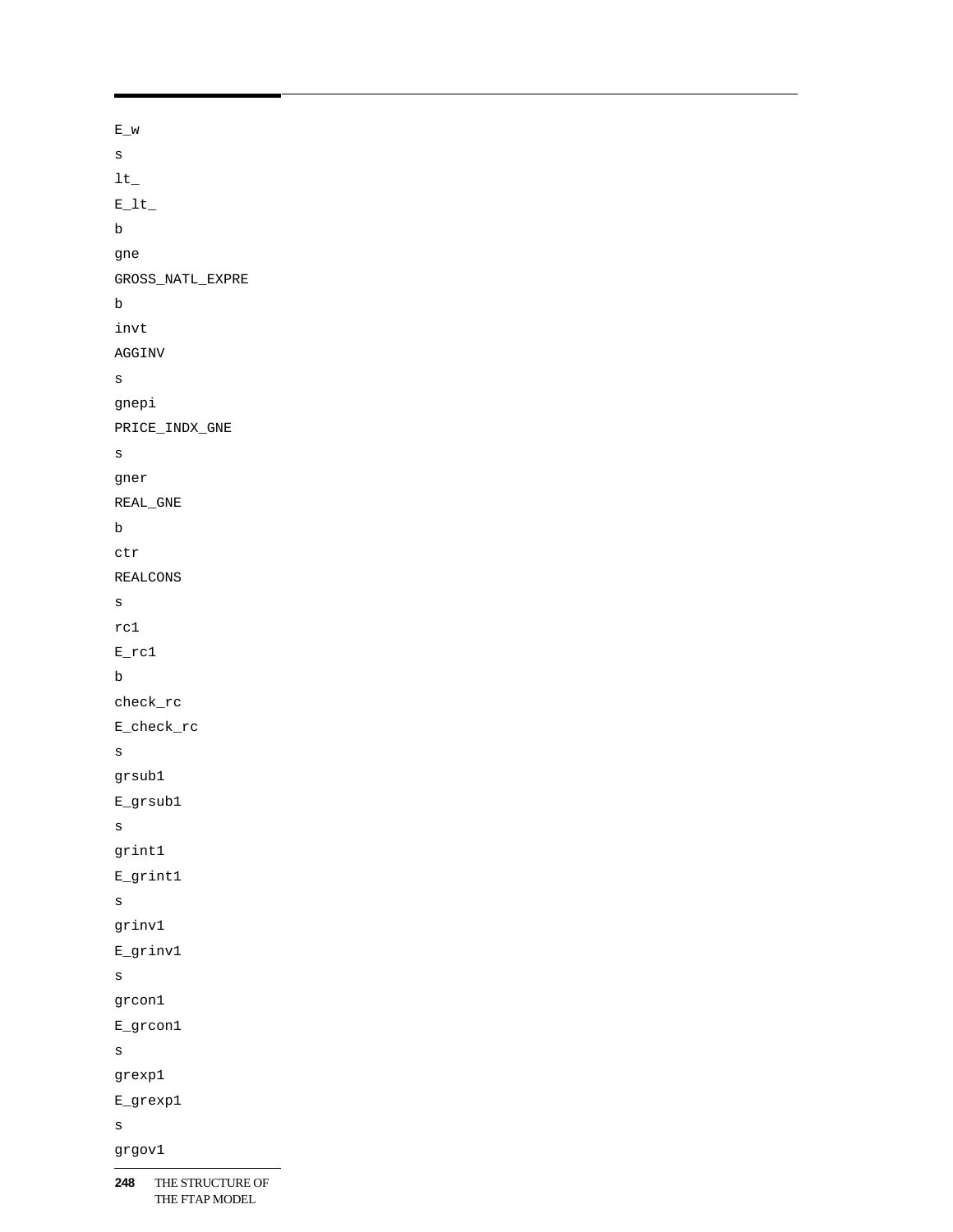```
E_grgov1 s
grdut1
E_grdut1 s
grend1
E_grend1 b
check_grdut
E_check_grdut b
check_grexp
E_check_grexp b
check_grsub
E_check_grsub b
check_grcon
E_check_grcon b
check_grgov
E_check_grgov b
check_grint
E_check_grint b
check_grinv
E_check_grinv b
bop
E_bop b
wr
E_wr b
qvar
E_qvar b
gdpfc
GDPFACTCOST b
ydr
```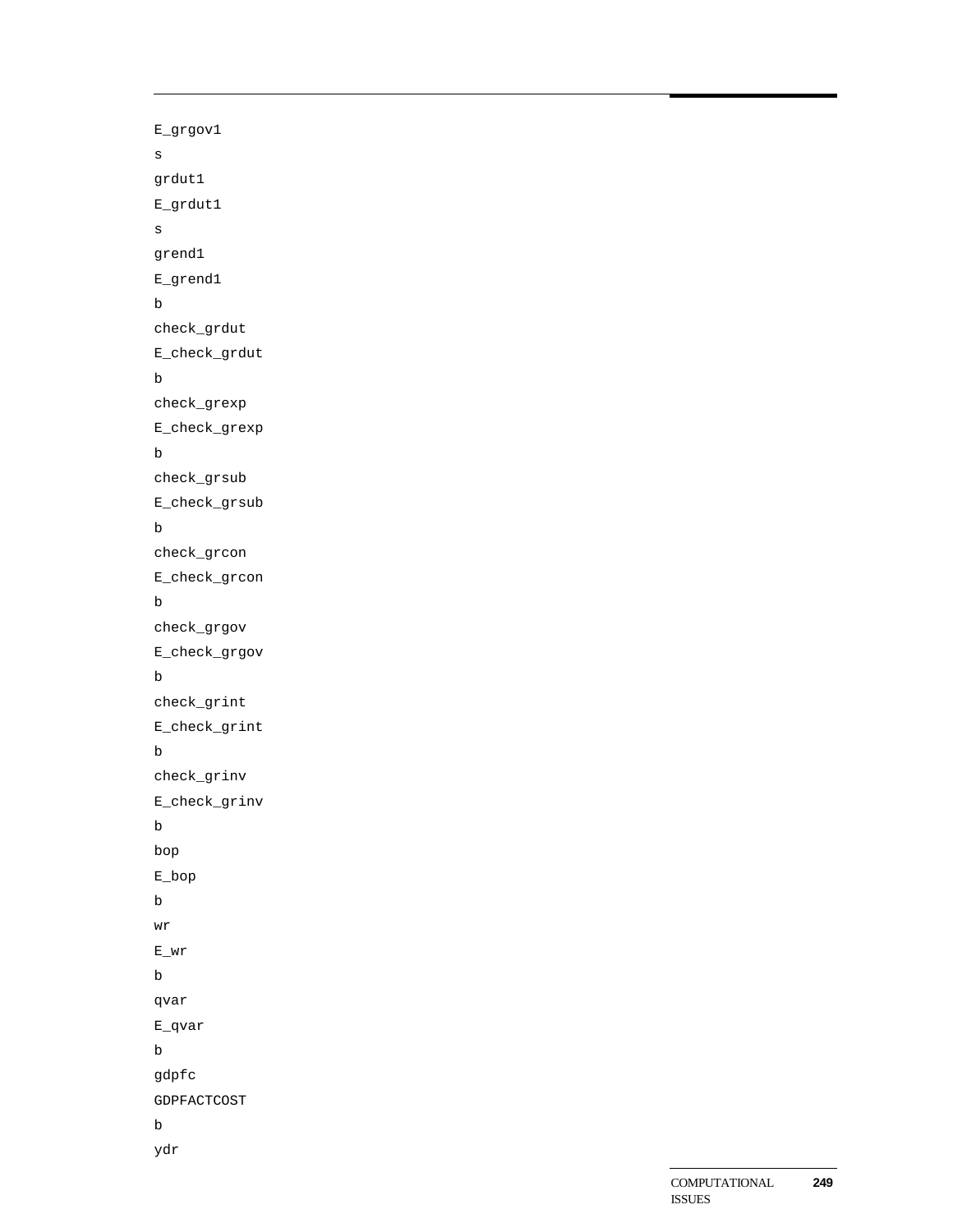REALDISPY

 $\mathbf{I}$ 

end of file\_

### **FTAP**

In developing FTAP from GTAPICM, considerable extra theory, and variables, were added. This included many variables that range over as many as 5 sets. Thus their maximum size in the model is enormous, even when using a relatively small aggregation. Consequently, in choosing a condensation for FTAP, it was necessary to start from a completely uncondensed model, and follow the procedure described above in arriving at the optimum condensation.

 $\frac{1}{2}$ \_\_\_start of FTAP.sti\_ ! choose condensation o ! begin with omitting exogenous variables which are not shocked txhd tmhs athsd  $t$ fm tfd atsd gihd pihd  $t.f$ f afe ava profitslack tpm tpd tgm tqd tm tx rari tfia ! Don't omit if doing partial tertiary liberalisation toas ! Don't omit if doing partial tertiary liberalisation s ! now indicate which variables are substituted (or backsolved) out grsub REVINDT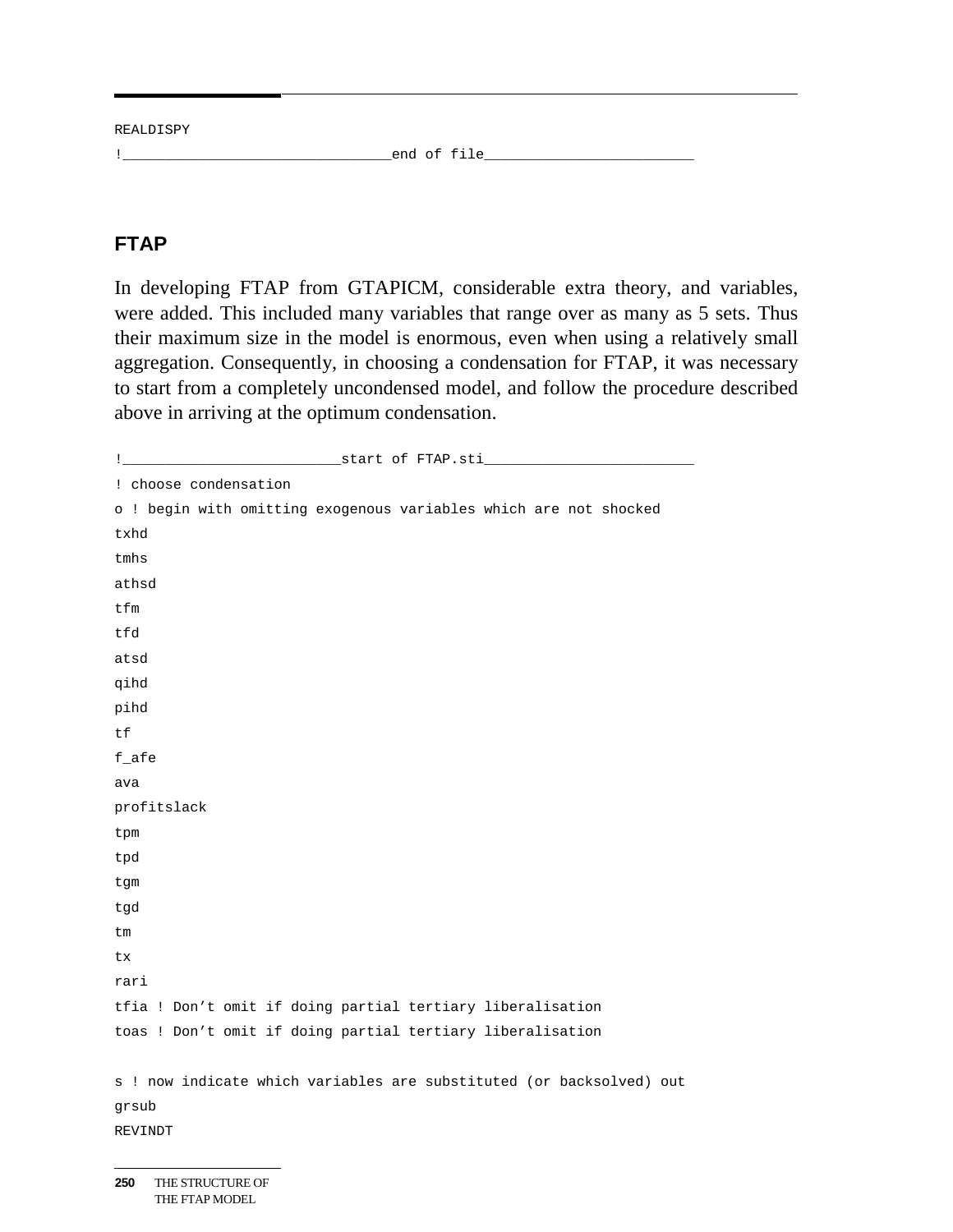```
\mathtt{s}grintREVINT
\mathtt{s}grinv
REVINV
\mathtt{s}grcon
REVCON
\mathbf{s}grexp
REVEXP
\mathtt{s}grgov
REVGOV
\mathtt{s}grdut
REVIMP
byfdi_hhi
E_yfdi_hhi
bC_VFDI_HHI
E_C_VFDI_HHI
\mathbf b{\tt CNTror\_hhi}CONT_EV_ror_hhi
bCNTcap_hhi
CONT_EV_cap_hhi
\, b
CNTpcap_hhi
CONT_EV_pcap_hhi
\, b
check_qisd
E_check_qisd
\rm bcheck_pisd
E_check_pisd
bsee_foct
```
E\_see\_foct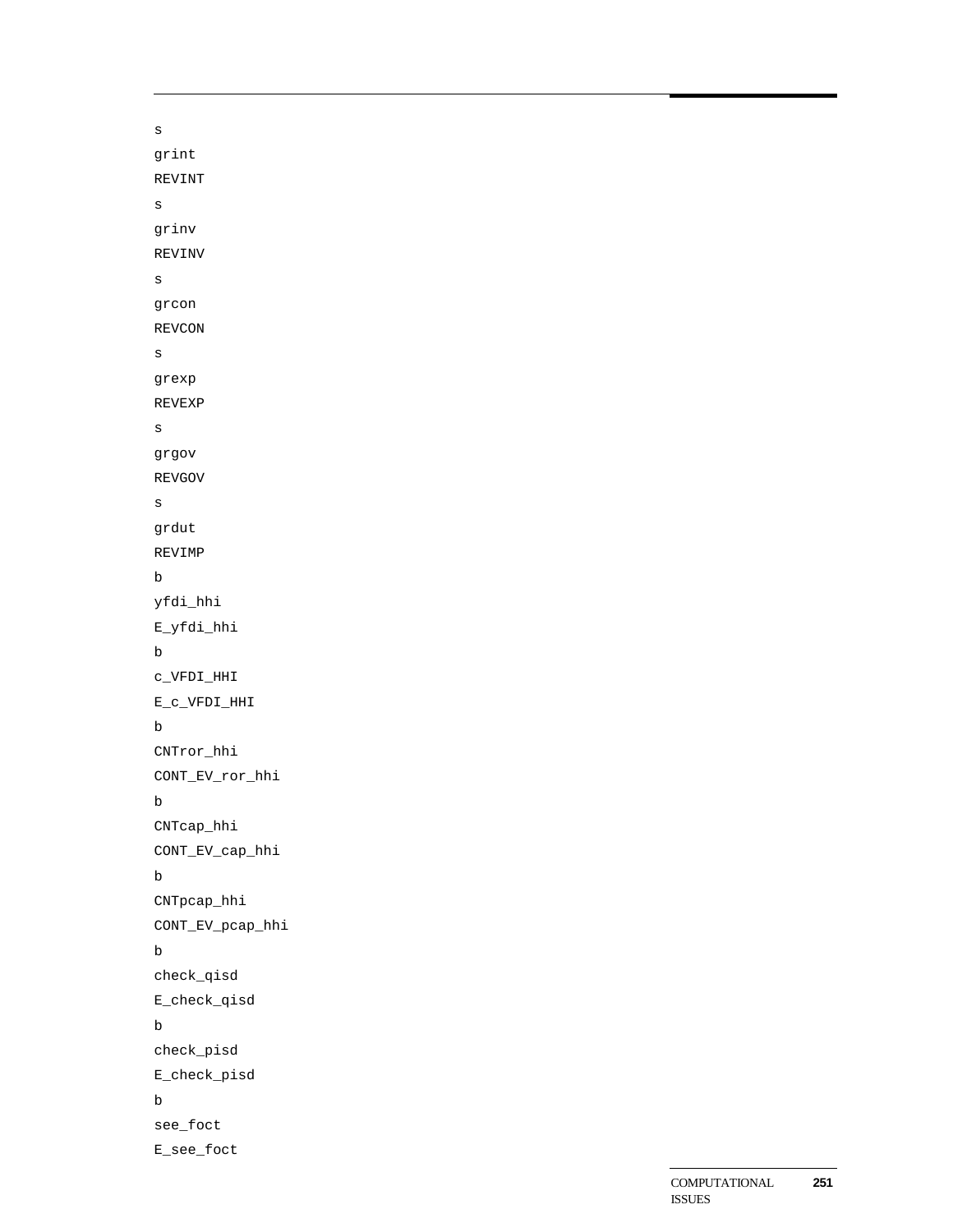```
b
check_vdfa
E_check_vdfa
b
check_vdfm
E_check_vdfm
b
check_vifa
E_check_vifa
b
check_vifm
E_check_vifm
b
check_evfa
E_check_evfa
b
check_vfa
E_check_vfa
b
falleffi_ci
E_falleffi_ci
b
falleff_ei
E_falleff_ei
b
yank_hhi
E_yank_hhi
b
yanp_hhi
E_yanp_hhi
b
CNTanrr_hhi
E_CNTanrr_hhi
b
CNTanend_hhi
E_CNTanend_hhi
b
CNTanpk_hhi
E_CNTanpk_hhi
b
CNTqfes_hhi
E_CNTqfes_hhi
```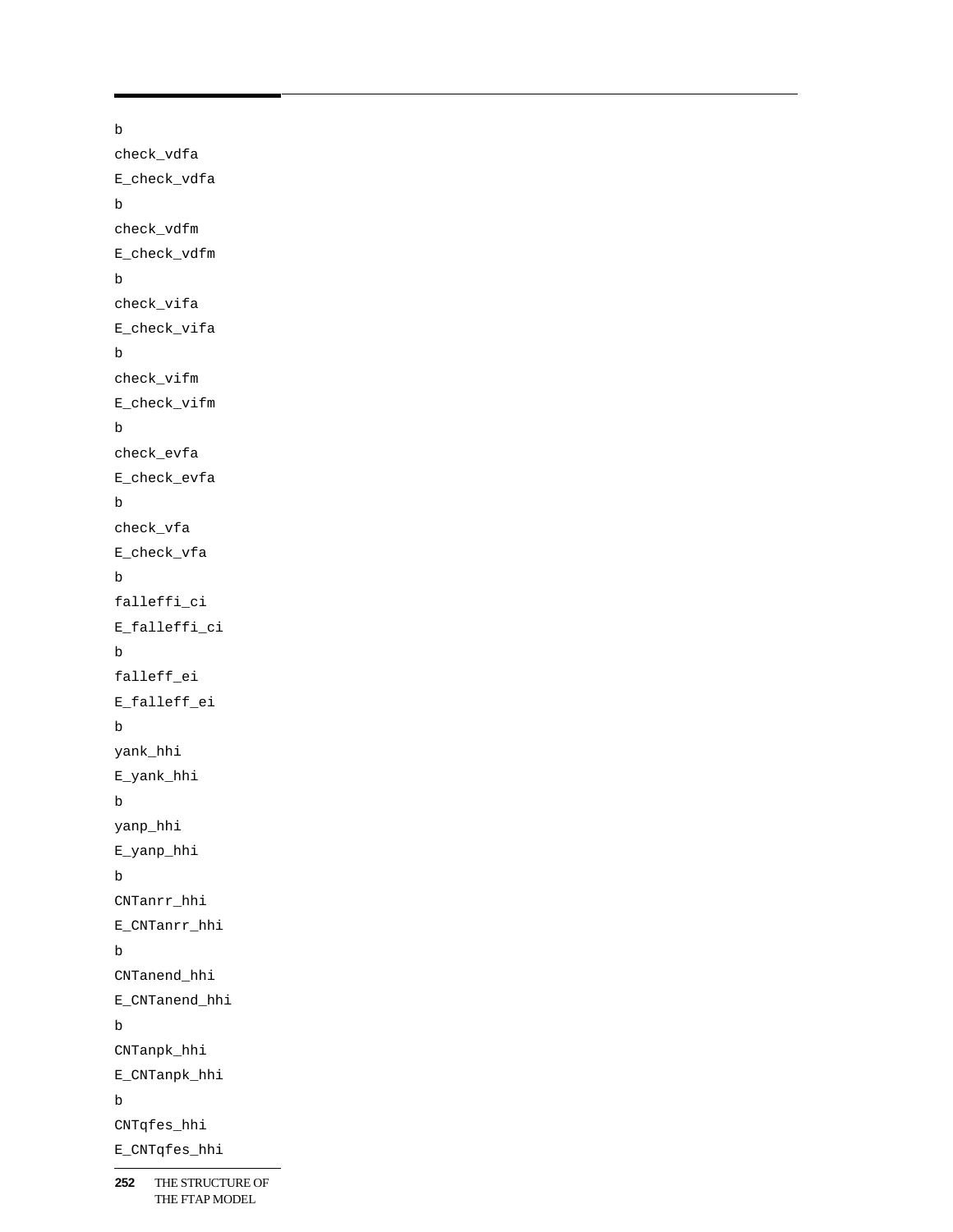```
\rm bpsh
E psh
\, b
frt
E_{frt}bcheck\_frtE_check_frt
\mathtt{s}qid
E_qid
\mathbf banrr_hhi
E\_anrr\_hhi\, b
anto_hhi
E_anto_hhi
baltot_fE_altot_fbC_SHXTAXD
E_C_SHXTAXD
\mathbf b\texttt{anrro\_hhi}E_anrro_hhi
bCNTanto_hhi
E_CNTanto_hhi
\mathbf bCNTanqo_hhi
E_CNTanqo_hhi
\, b
CNTanpo_hhi
E_CNTanpo_hhi
\rm bqx_fdi_wd
E_qx_fdi_wd
bqx_fdi_mdE_qx_fdi_md
```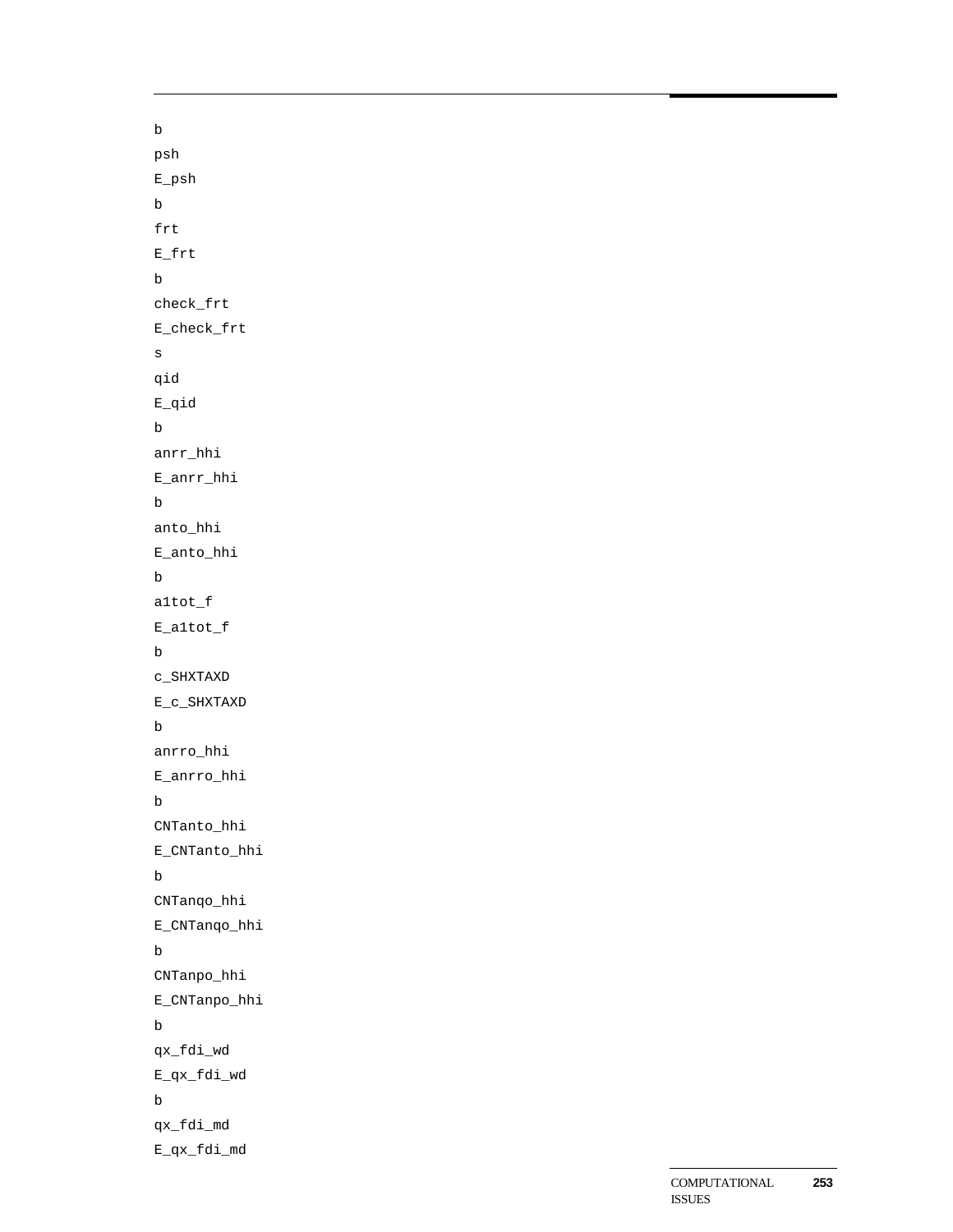b qm\_fdi\_ws E\_qm\_fdi\_ws b qm\_fdi\_ms E\_qm\_fdi\_ms b qvxhm E\_qvxhm b tof E\_tof b anrrk\_hhi E\_anrrk\_hhi b pxhd E\_pxhd b pihldw E\_pihldw b pihld E\_pihld b qxhd E\_qxhd b k\_hhi E\_k\_hhi b c\_rr\_hhi E\_c\_rr\_hhi b r\_rr\_hhi E\_r\_rr\_hhi b pfesa E\_pfesa b psks E\_psks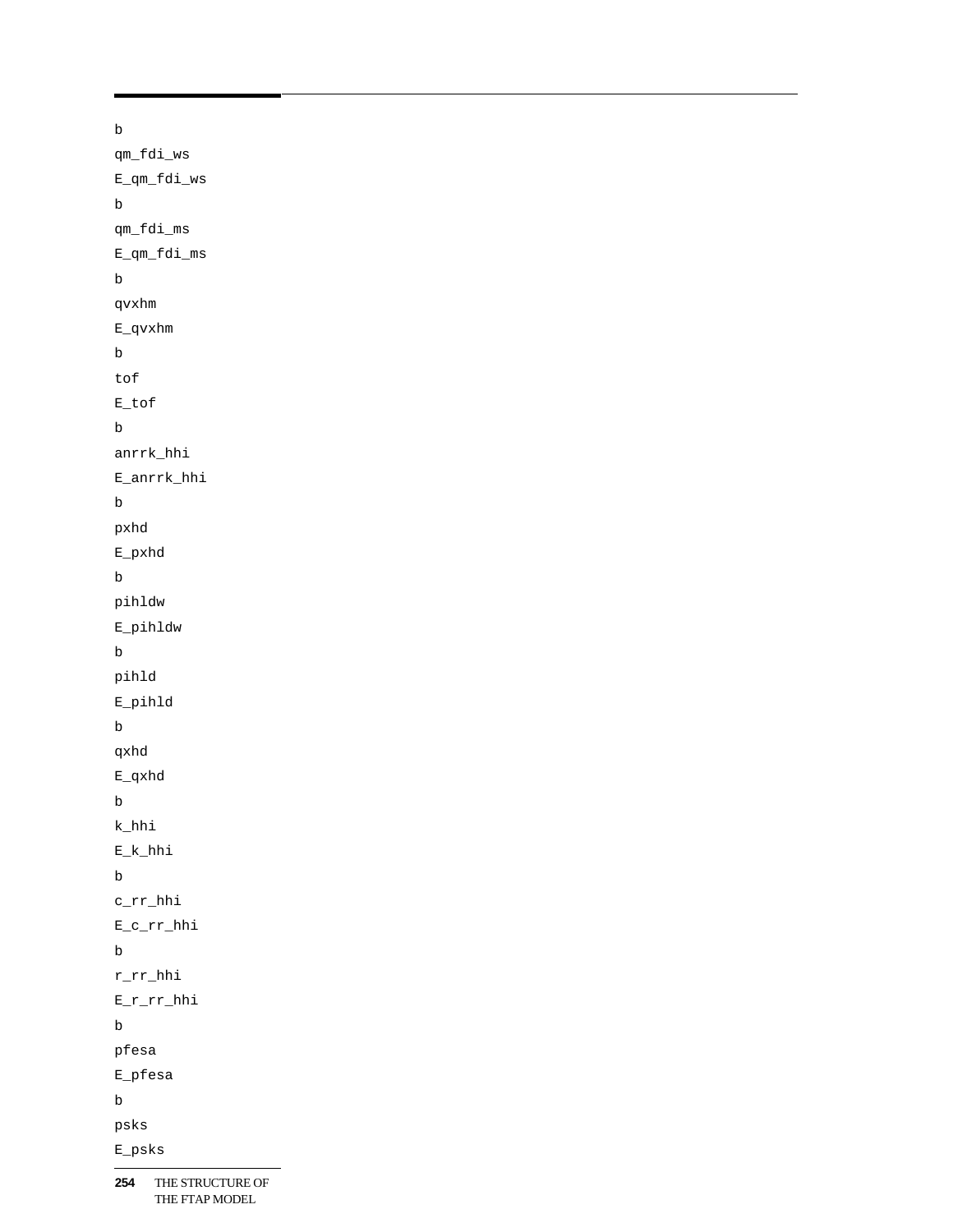b pild E\_pild b pildw E\_pildw b pxdd E\_pxdd b pxh E\_pxh b qf INTDEMAND b qfm INDIMP b qfd INDDOM b pf ICOMPRICE b pfm DMNDIPRICES b pfd DMNDDPRICE b CNTqfmijr CONT\_WEV\_qfmijr b CNTqfdijr CONT\_WEV\_qfdijr b CNTtech\_afijr CONT\_EV\_tech\_afijr b falleffd\_ci E\_falleffd\_ci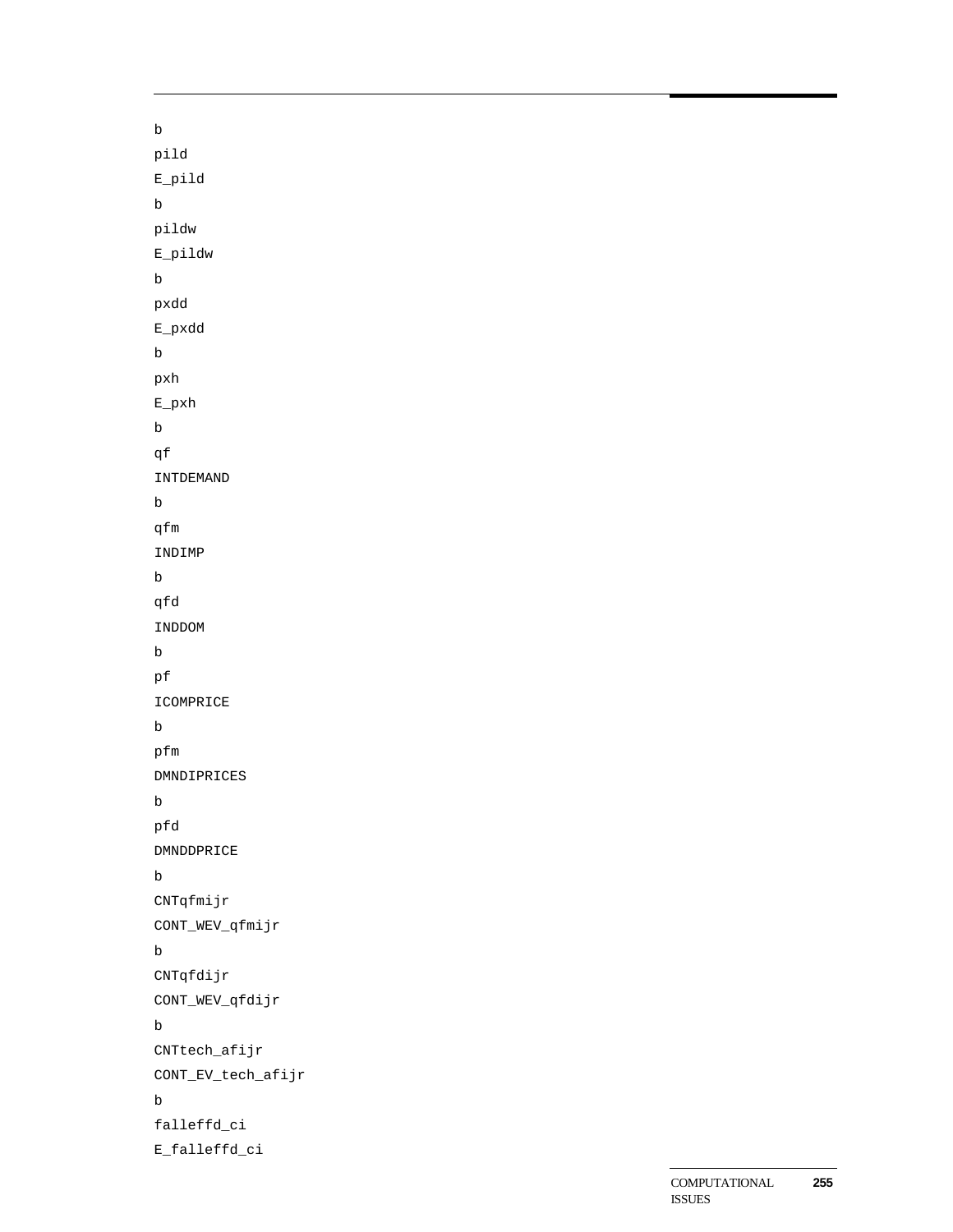```
b
qxs
E_qxs
b
pxs
E_pxs
b
CNTqxsirs
CONT_WEV_qxsirs
b
CNTqimisr
CONT_WEV_qimisr
                                   _end of file_
```
# **G.2 GEMPACK settings**

In conducting simulations with GTAPICM and FTAP, a small number of advanced GEMPACK settings are available that minimise simulation time. These are discussed below.

### **Memory allocation**

All GTAPICM and FTAP simulations were carried out using the GEMPACK Release 6.0 software suite (Harrison and Pearson 1998). This version of GEMPACK dynamically allocates the necessary memory required to run a simulation. This procedure sees GEMPACK starting with small allocations and successively increasing them till an adequate amount of memory has been allocated. When using models requiring large amounts of memory, this process may take a considerable amount of time. Thus, instructing GEMPACK how much memory it will require when beginning a simulation can reduce simulation time. In this way, the first allocation of memory is sufficient. This is done via a statement in the command file such as "MMNZ =  $20000000$ ". GTAPICM simulations using a 19 region and 50 commodity aggregation, require a statement such as this one to ensure that enough memory is allocated from the beginning of a simulation.

FTAP is a much larger model in terms of equations and variables than GTAPICM. However, the FTAP simulations were run with a much smaller aggregation, that is, 19 regions and 3 commodities. Overall, a much smaller amount of memory was required to run FTAP. Despite this, employing command file statements telling GEMPACK how much memory to allocate to the simulation also reduced the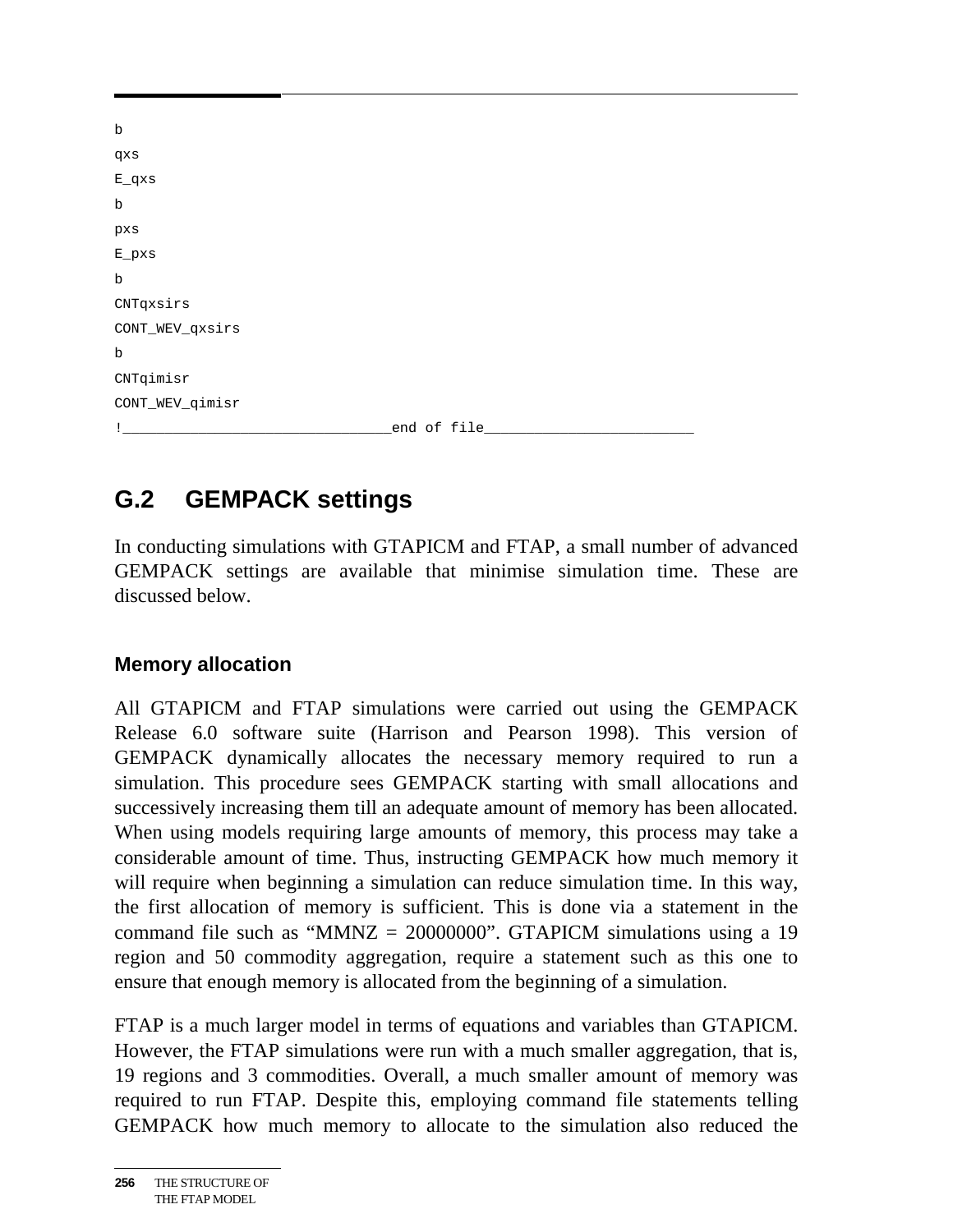simulation time. The value of MMNZ used in the FTAP simulations was six million.

### **Zero coefficients**

All GTAPICM and FTAP multi-step simulations were solved using Gragg's method (Harrison and Pearson 1998). Hertel (1997) recommends choosing the GEMPACK option of 'keeping zero coefficients' in the first step of a multi-step GTAP simulation. This allows the 'reuse of pivots' which decreases simulation time with most models, including GTAP. This option is chosen using a statement of the form " $IZ1 = no$ " in the command file. Keeping zero coefficients in the first step of a multi-step simulation also speeded up multi-step simulations with GTAPICM. Therefore, this option was also chosen for all GTAPICM simulations.

Choosing to keep zero coefficients on the first step of a multi-step simulation with FTAP, however, required more memory than was available on the computer used for these simulations. This meant that pivots could not be reused. In order to prevent GEMPACK wasting time by trying to reuse pivots at each step, the GEMPACK option of 'no reuse of pivots' was chosen. This is done using a statement of the form "NRP  $=$  yes" in the command file.

## **G.3 Simulation times**

The following table reports simulation times for GTAPICM and FTAP, and the condensation and GEMPACK settings used.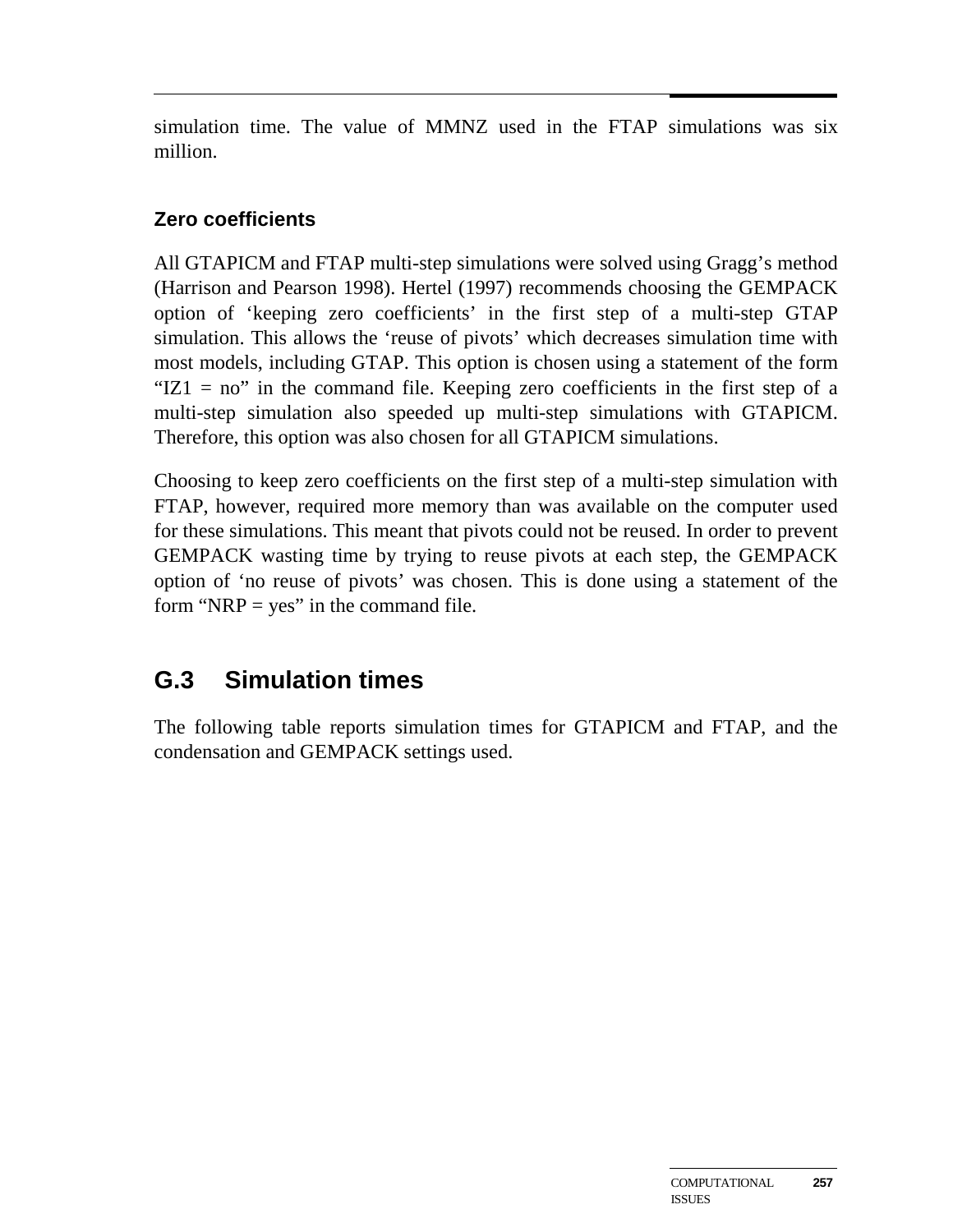| Model and<br>simulation                             | Condensation | Aggregation               | <i><b>GEMPACK</b></i><br>settings    | Solution<br>procedure                  | Simulation time<br>(approximate)      |
|-----------------------------------------------------|--------------|---------------------------|--------------------------------------|----------------------------------------|---------------------------------------|
|                                                     | file         | regions by<br>commodities |                                      |                                        |                                       |
| <b>GTAPICM-</b><br>Remainder of<br>Uruguay<br>Round | GTAPICM.sti  | 19 by 50                  | $MMZ =$<br>20000000                  | Johansen's<br>method<br>$(1-step)$     | 16 minutes                            |
| <b>GTAPICM-</b><br>Remainder of<br>Uruguay<br>Round | GTAPICM.sti  | 19 by 50                  | $IZ1 = no$ .<br>$MMZ =$<br>20000000  | Gragg's<br>method (13<br>subintervals) | 21 hours                              |
| FTAP-<br>Complete<br>services<br>liberalisation     | FTAP.sti     | 19 by 3                   | $MMNZ =$<br>6000000                  | method<br>$(1-step)$                   | Johansen's 1 minute and 20<br>seconds |
| FTAP-<br>Complete<br>services<br>liberalisation     | FTAP.sti     | 19 by 3                   | $NRP = yes$ ,<br>$MMNZ =$<br>6000000 | Gragg's<br>method (12<br>subintervals) | 2 hours and 40<br>minutes             |

### **Table G.1 Indicative simulation times with GTAPICM and FTAP**

**a** All Gragg simulations were performed using user-specified accuracy. The accuracy specified was that 99 per cent of the updated (post-simulation) data was accurate to 4 figures (not decimal places). When using user-specified accuracy, the number of subintervals performed is determined by GEMPACK.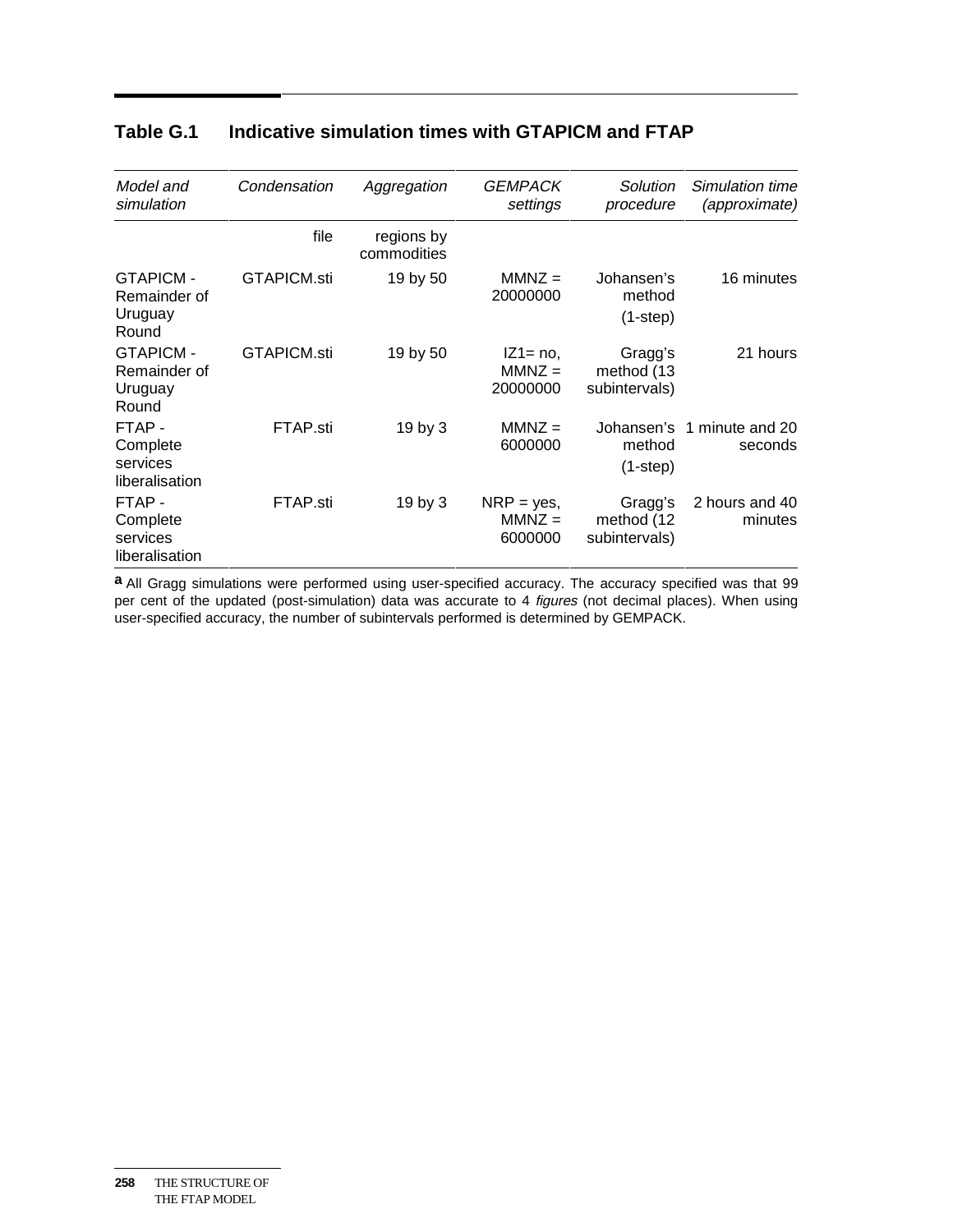# H Closing GTAPICM and FTAP

When constructing a model in linearised form, such as FTAP, there are necessarily more variables than equations. In order for such a system of equations to have a unique solution, a number of these variables must be set exogenously. More precisely, the number of exogenous variables must be such that the remaining number of (endogenous) variables, exactly equals the number of equations in the model. This is referred to as 'closing the model'. This appendix addresses the issue of closing GTAPICM and FTAP.

### **H.1 GTAPICM**

As the number of exogenous variables is usually much less than the endogenous variables, closures are usually specified in terms of the exogenous variables. The standard closure for GTAP version 4.1 holds fixed the world price index of primary factors (pfactwld) which is the numeraire, population in each region ( $pop(r)$ ), and all slack variables (psaveslack(r), incomeslack(r), endwslack(i,r), cgdslack(r), saveslack(r), govslack(r), tradslack(i,r) and profitslack(j,r)), some of which are omitted when the model is condensed (see appendix G). All technical change variables are set exogenous (ao(j,r), af(i,j,r), afe(i,j,r), ava(i,r) and atr(i,r,s)), as are all tax variables (tx(i,r), tm(i,s), tf(i,j,r), tpm(i,r), tpd(i,r), tgm(i,r), tgd(i,r), tfm(i,j,r),  $tfd(i,j,r), to (i,r), txs(i,r,s)$  and  $tms(i,r,s)$ . Finally, all endowment commodities are held fixed in each region (qo(ENDW\_COMM,REG)). All other variables are endogenous.

The purpose of developing GTAPICM was to model international capital mobility within GTAP. Thus, the essential difference between GTAP and GTAPICM is how regional capital stocks are determined. In GTAP, regional capital stocks are exogenously fixed. In GTAPICM, they are determined endogenously within the model. GTAPICM also has its own (dynamic) investment theory, which requires that the GTAP investment theory be 'turned off'. These are the two essential differences which guided the development of the GTAPICM closure.

In GTAPICM, regional private wealth is determined by equation HHOLD\_WEALTH\_ACCN. How much of this is regional capital stocks, qo(ENDWC\_COMM, REG), depends on the closure used. With perfect capital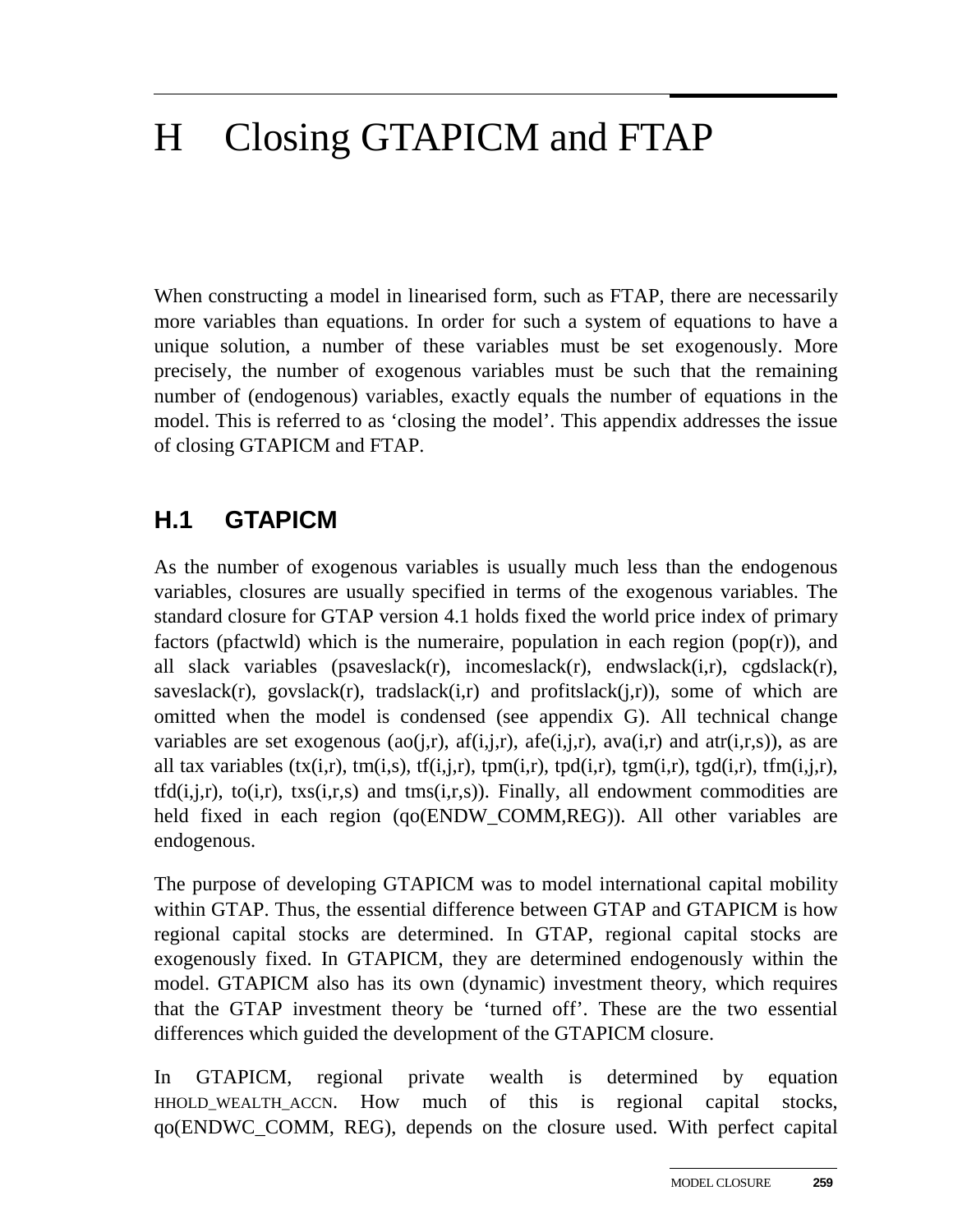mobility, the equity-bond parity condition (equation EQY\_BOND\_PARY, section 3.2) determines the regional capital stock. In the preferred closure to be described in this appendix, the fixed bond to income ratio determines the regional capital stock. Either way, qo(ENDWC\_COMM, REG) is endogenous.

Chapter 3 explains how the GTAP investment theory is turned off through a closure change and parameter choice. The closure change involves making all but one component of the regional investment slack variable, cgdslack(r), endogenous, while all components of the expected change in the equity premium slack variable,  $er, (r)$ , are made exogenous. The expected rate of change in the world bond rate, ercrb, is made endogenous.

The GTAP regional savings shifter, saveslack(r), is made endogenous and a new regional savings slack variable, saveslack1(r), is made exogenous. Thus the Cobb-Douglas relationship between national income and its components — private and government consumption and savings — is maintained (see chapter 3).

In order to ensure budget neutrality in government accounts, the government saving ratio in each region,  $qrgsr(r)$ , is made exogenous. All income tax rates, typr $(r)$  and  $tylr(r)$ , are made endogenous by endogenising the general income tax shifter, ftyr $(r)$ , to which they are linked by equations RATE\_TAX\_PRPY\_INCOME and RATE\_TAX\_LABR\_INCOME, respectively. The specific income tax shift terms, ftypr(r) and ftylr(r), are set exogenous. The shift term for government transfer payments, fughr $(r)$ , is also made exogenous. Further, the GTAP income tax variables, to(ENDW\_COMM,REG), must be linked to the GTAPICM income tax variables, and are therefore made endogenous.

In the pre-simulation database the world net ownership of bonds, qyb, is zero. To maintain this condition during any simulation, qyb is made exogenous.

In the original SALTER implementation of ICM there was a variable for the rate of return on equity in each region, rer(r). This variable is not used in GTAPICM, though it is still declared in the TABLO code. Therefore, it is made exogenous, as is  $d_\text{up}$  ughr(r) and the shift term for the equity premium in each region, frer(r).

The net bond to income ratio in each region, qybr(r), can be determined endogenously. This allows capital (and debt though regional bond holdings) to move between regions, to completely eliminate differences between returns on capital and returns on bonds in each region. With no restrictions on the accumulation or decumulation of debt, regions can source overseas saving to finance growth in their capital stock. Under this closure capital is perfectly mobile internationally. For the initial implementation of GTAPICM, it was felt that it would be more appropriate to limit the movement of capital, in a way that forces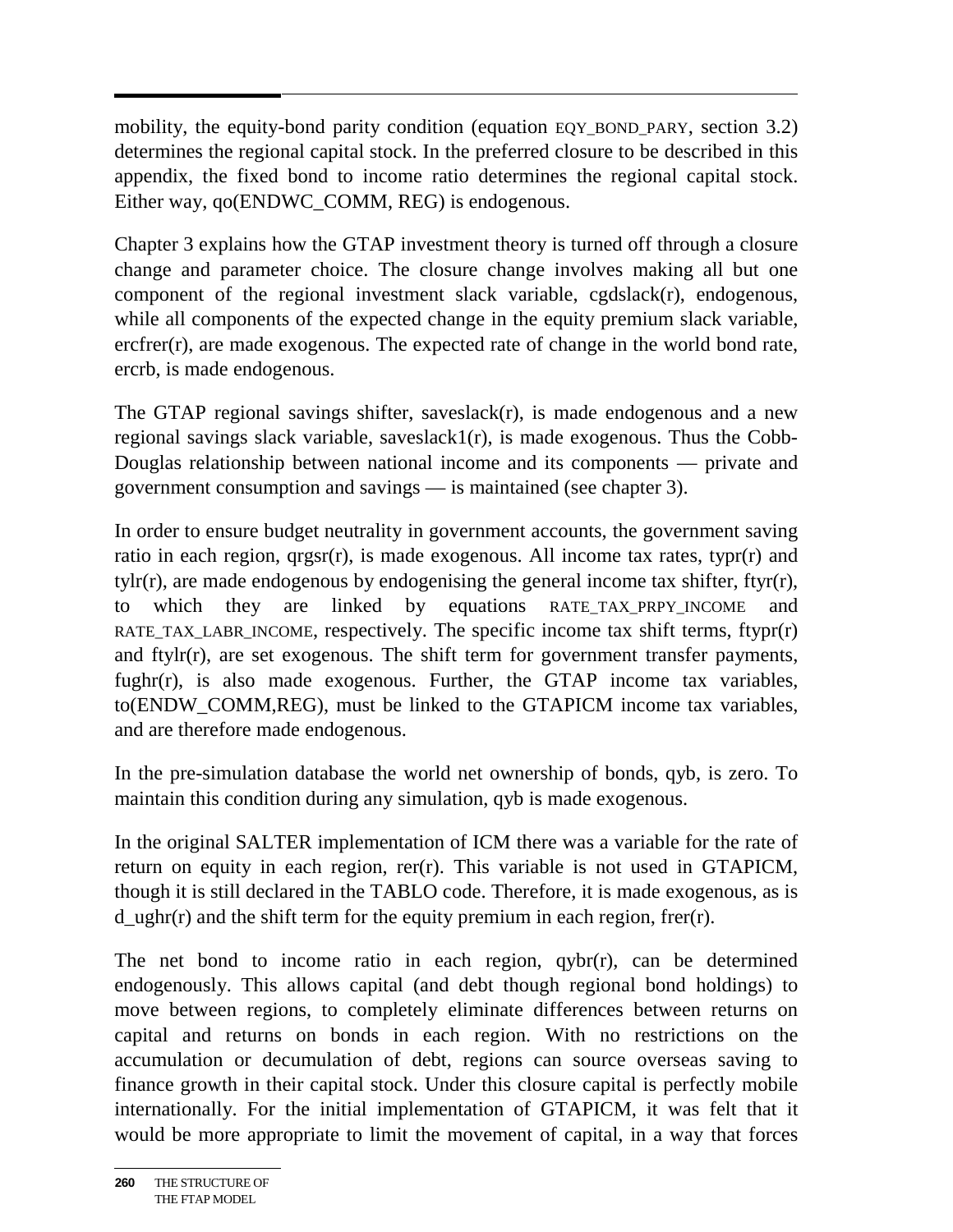regions to source only their own saving to finance growth in their capital stock. This can be done by making all except one component of qybr(r) exogenous (with the last component being endogenously fixed at zero because net world bond holding is zero), and making all but one component of frer(r) endogenous. All other variables are endogenous.

When using GEMPACK for model simulations, closures are specified in 'command' or cmf files. The GTAPICM closure is specified in the file GTAPICM.cmf, which is reproduced below.

```
!_______________________start of GTAPICM.cmf_________________________
! This GEMPACK command file specifies the shocks required to generate
! a Uruguay Round database using GTAP4 as the initial database. The
! closure forces all capital stock growth to be funded from domestic
! saving only.
!
!____________________________________________________________________
!
Auxiliary files = GTAPICM;
File GTAPSETS = 19x50set.har;
File GTAPPARM = 19x50par.dat;
File GTAPDATA = 19X50ICM.har;
!
Identifier = GTAPICM.tab condensed using GTAPICM.sti;
!
!Closure
!
Exogenous pfactwld pop psaveslack incomeslack endwslack govslack
             privslack to txs tms qo(ENDW_COMM,REG)
!The following GTAP variables have been omitted to reduce the
!size of the model:
             !profitslack tradslack ao af afe ava atr tx tm tf tpm
             !tpd tgm tgd tfm tfd
!
!Turn off GTAP investment theory and link national income and its
!components
             cgdslack 14 ercfrer saveslack1
!
!Fix the government saving ratio
             qrgsr ftypr ftylr fughr
!
```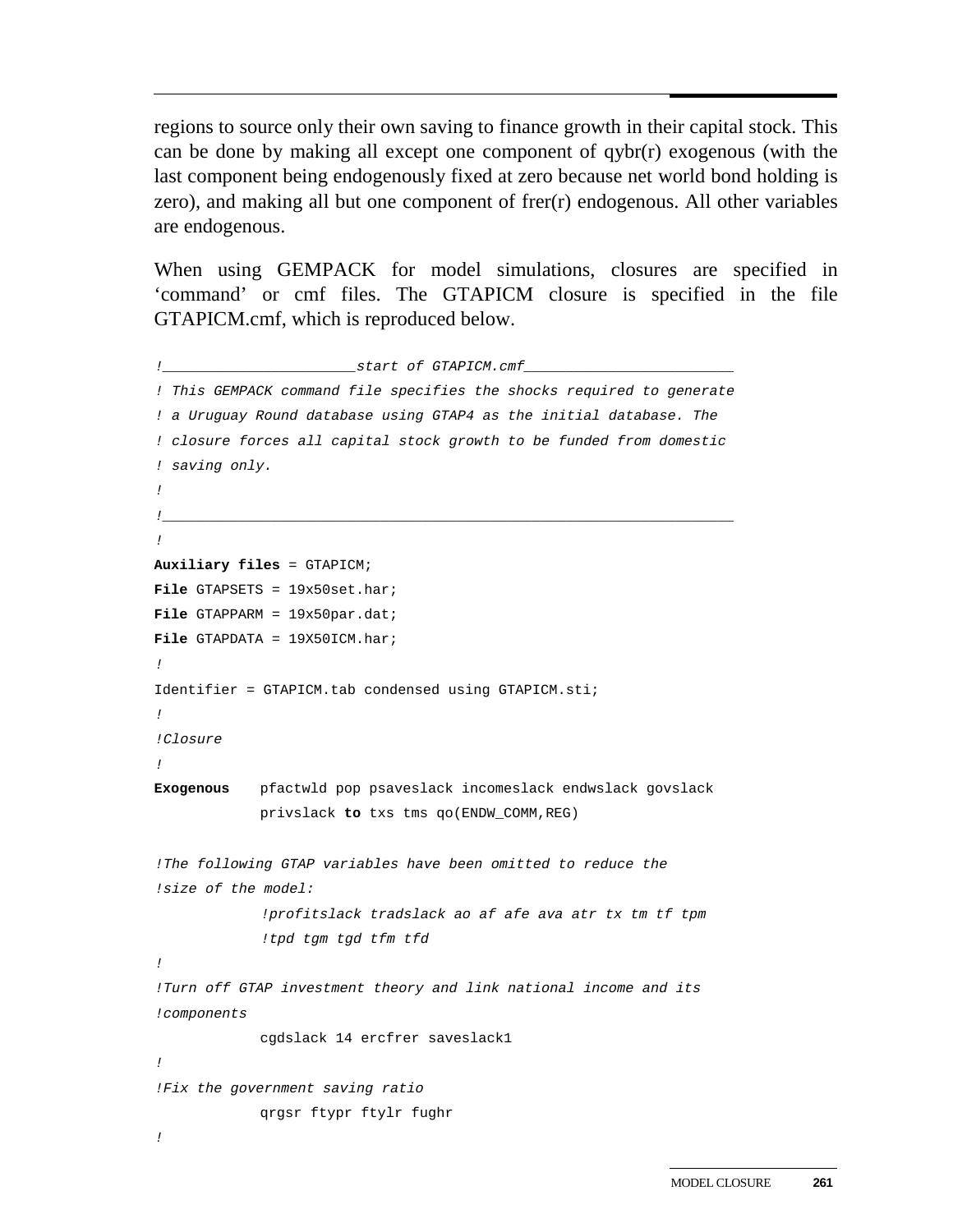```
!Fix world net ownership of bonds and remaining exogenous variables
            qyb rer d_ughr frer;
!
!The following GTAPICM variable has been omitted to reduce the
!size of the model:
            !rari
!
!Endogenise regional capital stocks and GTAP income tax variables
Endogenous qo(ENDWC_COMM,REG) to(ENDW_COMM,REG);
!
Rest endogenous;
!
!Swap required to force capital accumulation to be funded from
!domestic savings
Endogenous frer 1-18;
Exogenous qybr 1-18;
!
!Shock
!
Shock tms = file tms.txt;
Shock txs = file 41a_txs.txt;
Shock to(TRAD_COMM,REG) = file 41a_to.txt;
!
! Solution method
!
Automatic accuracy = yes;
Accuracy percent = 99;
Subintervals = 13; !Minimum number of subintervals required to
!achieve specified accuracy
!
Verbal Description =
    ++++++++++++++++++++++++++++++++++++++++++++++++++++++++++++++++
    + Model: GTAPICM +
               + Solution Method: Automatic accuracy +
   + Simulation: Generating UR database sourcing dom savings only +
     ++++++++++++++++++++++++++++++++++++++++++++++++++++++++++++++++;
!
! Output File Specification (they are experiment dependent)
!
Solution File = <cmf>;
!
! Updated (i.e. post-simulation) data files
```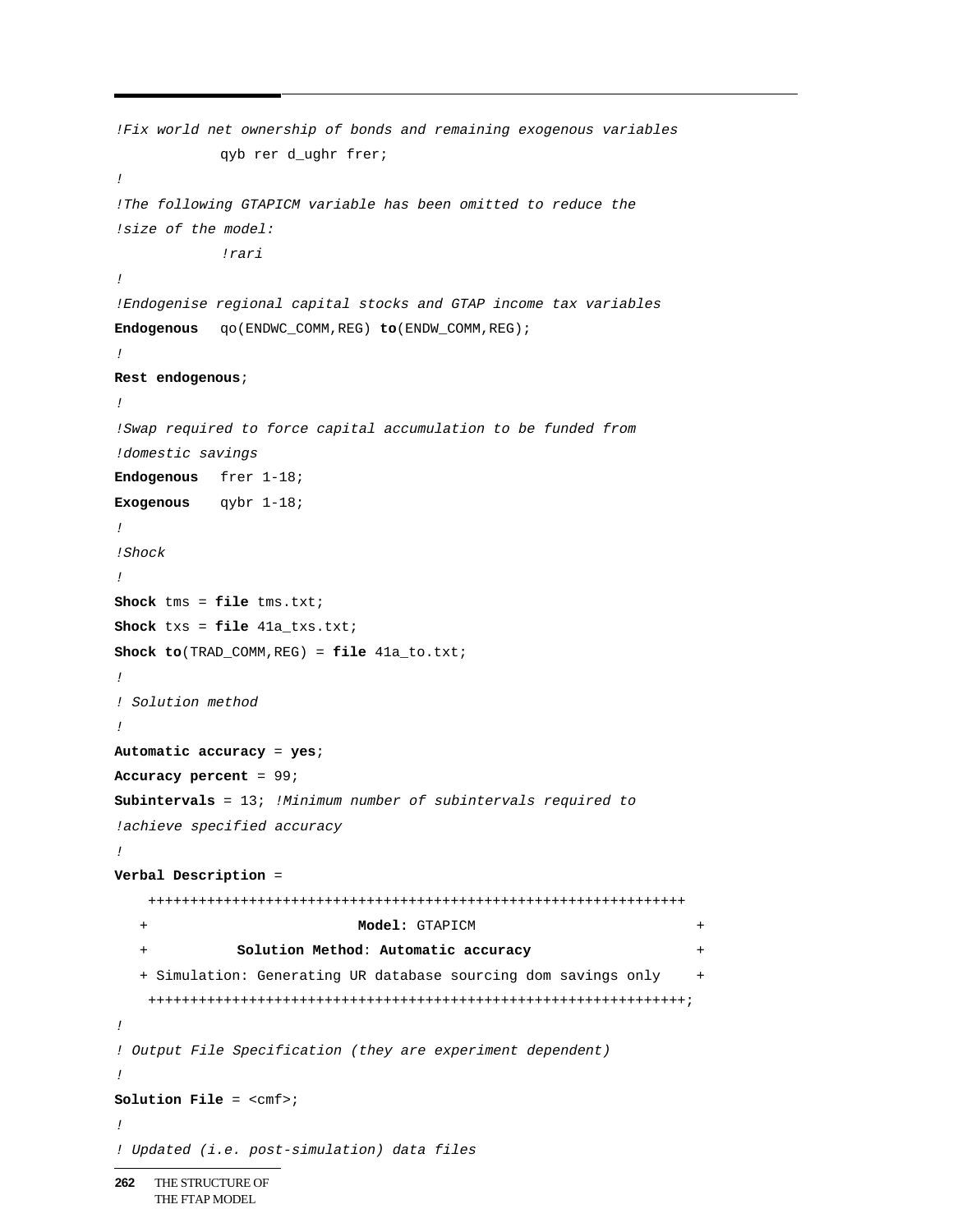```
!
Updated file GTAPDATA = GTAPICM.upd;
!
! Options
!
CPU = yes ; !Report simulation time
NDS = yes ; !Do no displays
Start with MMX = 20000000;
Check-on-read all = no ; !Don't check coefficient information
IZ1 = no; !Keep zero coefficients on first step
Log file = yes; !Generate log file
!
!_______________________________end of file__________________________
```
## **H.2 FTAP**

The closure used for FTAP appears in the file FTAP.cmf, which is reproduced below. The FTAP closure is developed from the GTAPICM closure. First, the restriction on sourcing overseas saving is turned off. This restriction is no longer required, as imperfect substitution of capital and bonds between regions is now part of the underlying theory that has been added to FTAP.

A variety of new variables is introduced, and the closure status of some of the existing variables is changed.

The GTAP equation MKTCLTRD is turned off by endogenising the slack variable for this equation, tradslack $(i,r)$ . In FTAP, the variable qo is merely defined by the new equation E\_qo (section 5.3).

For various reasons (other than for modelling firm-level product differentiation see below), some GTAP technical efficiency variables must be made endogenous. These include af(i,j,r), afe(i,j,r) (section 7.1) and atr(i,r,s) (section 6.5).

Nine new endogenous FTAP price and quantity variables,  $f_qva(i,r)$ ,  $f_pfi(i,j,r)$ ,  $f_qf(i,j,r), f_qf(d(i,j,s), f_qf(m(i,j,s), f_qfel(i,j,r), f_qfek(i,j,r), f_qfen(i,j,r))$  and f\_qfenr(i,j,r), are then introduced to the model along with the relevant equations.

The GTAPICM variable rer(r) is activated (it was previously exogenous because it was declared but served no function) by making it endogenous and adding an equation determining it.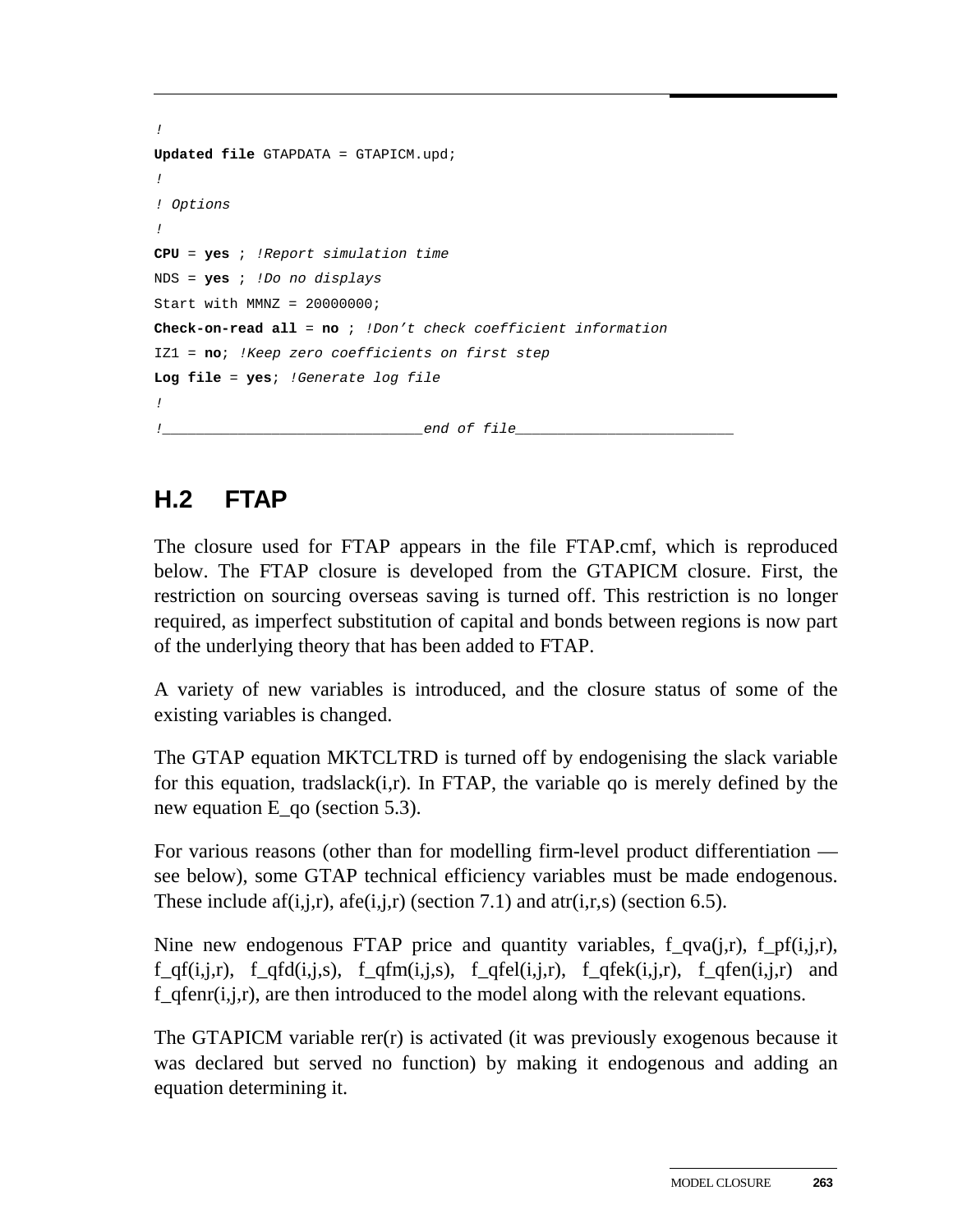New FDI output impediment shock variables, remotaxd(i,r) and remotaxf(i,s,d), and new technical change variables, a1prim(i) and a1tot(i), are also introduced. More shock variables for output and capital taxes, toad(r) toai(r) tfda(i,r) and tfsa(i,s,d) are introduced. All these variables are exogenous.

Four new slack variables, f\_pfek(CGDS\_COMM,REG), f\_tof(i,s,d), f\_p1tot(i) and f\_afe(i,j,r), are introduced and set exogenous. The remaining components of f\_pfek are endogenous as they cancel out the GTAP equation determining pfe(ENDWC\_COMM,TRAD\_COMM,REG).

Finally, two new foreign capital tax variables,  $t$ fia $(i,r)$  and toas $(s,d)$ , are introduced. These variables are effectively made exogenous by omitting them when the model is condensed (see appendix G).

Subsequent to introducing these new variables, a number of closure swaps are performed in order to turn on certain features of the new theory.

First, imperfect arbitrage between regional rates of return on capital and bonds is introduced by turning off the capital-bond parity condition, equation EQY\_BOND\_PARY, and turning on equation  $E_k$ b. This is done by making frer(r) endogenous and f\_kb(r) exogenous.

The GTAP tax variables to(i,r), txs(i,r,s) and tms(i,r,s) are made endogenous, and are replaced with the new exogenous tax variables to shk $(i,r)$ , txsd $(i,s,d)$  and tmsd(i,s,d), respectively.

Lastly, endogenous technical change for the output of local industries is turned on by making ao(TRAD\_COMM,REG) endogenous, and f\_ao(i,r) exogenous. Endogenous technical change for the output of FDI industries is turned on by making a1tot(i) endogenous, and f\_a1tot(i) exogenous.

All remaining variables are made endogenous.

```
264 THE STRUCTURE OF
    THE FTAP MODEL
                  start of FTAP.cmf
! This GEMPACK command file specifies the shocks required for
! complete liberalisation of services, using a post-UR, post-ALTERTAX
! database.
!
! Using Petri parameters of 1, 1.2, 1.3, 1.4, Armingtons of 5, 10 &
! ETECH=0.0714
!____________________________________________________________________
!
Auxiliary files = FTAP;
File GTAPSETS = sets.har;
```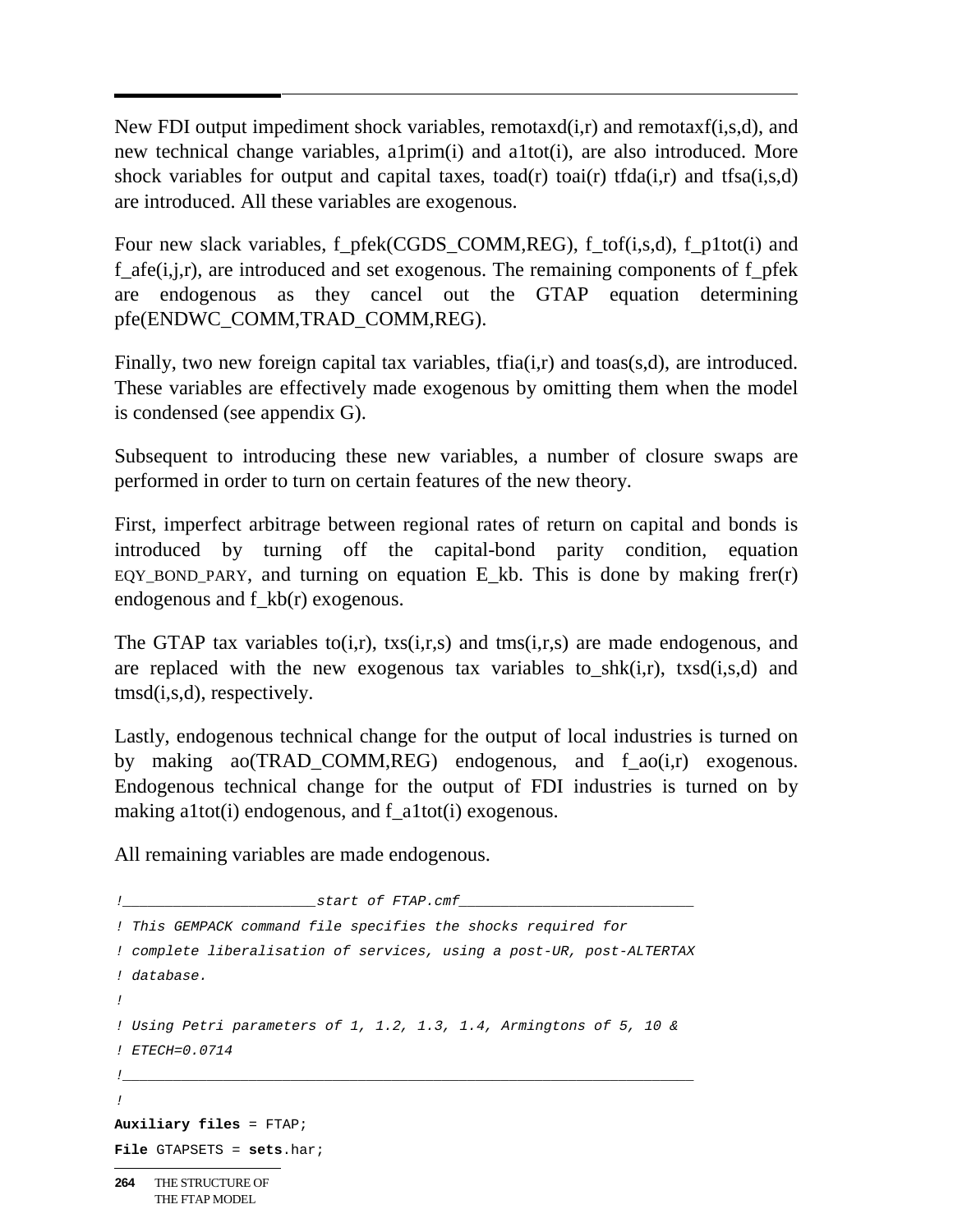```
File GTAPPARM = para.dat;
File GTAPDATA = fdata.har;
File fdi_file = fdi.har;
FILE KDATA = kdata.har;
FILE fdi_ind_dat = fdi_ind.har;
!
Identifier = FTAP.tab condensed using FTAP.sti;
!
!Closure
!
!Begin with GTAPICM closure
Exogenous pfactwld pop psaveslack incomeslack endwslack govslack
            privslack to(PROD_COMM,REG) txs tms qo(ENDW_COMM, REG)
            cgdslack 14 ercfrer saveslack1 qrgsr ftypr ftylr fughr qyb
            rer d_ughr frer qybr 1-18;
!
Endogenous qo(ENDWC_COMM,REG) frer 1-18;
!
!
!The following GTAPICM variables have been omitted to reduce the size
!of the model:
             !profitslack ava tx tm tf tpm tpd tgm tgd tfm tfd rari
!
!The following GTAPICM variables were previously omitted & are now
!exogenous
Exogenous tradslack ao af afe atr;
!
!End of GTAPICM closure
!
!
!FTAP closure changes
!
!Restriction on sourcing overseas saving no longer required
Endogenous qybr 1-18;
Exogenous frer 1-18;
!
!Turn off GTAP equation MKTCLTRD
Endogenous tradslack
!
!Endogenise input, endowments & intl. freight tech change
            af afe atr
```
!

```
MODEL CLOSURE 265
```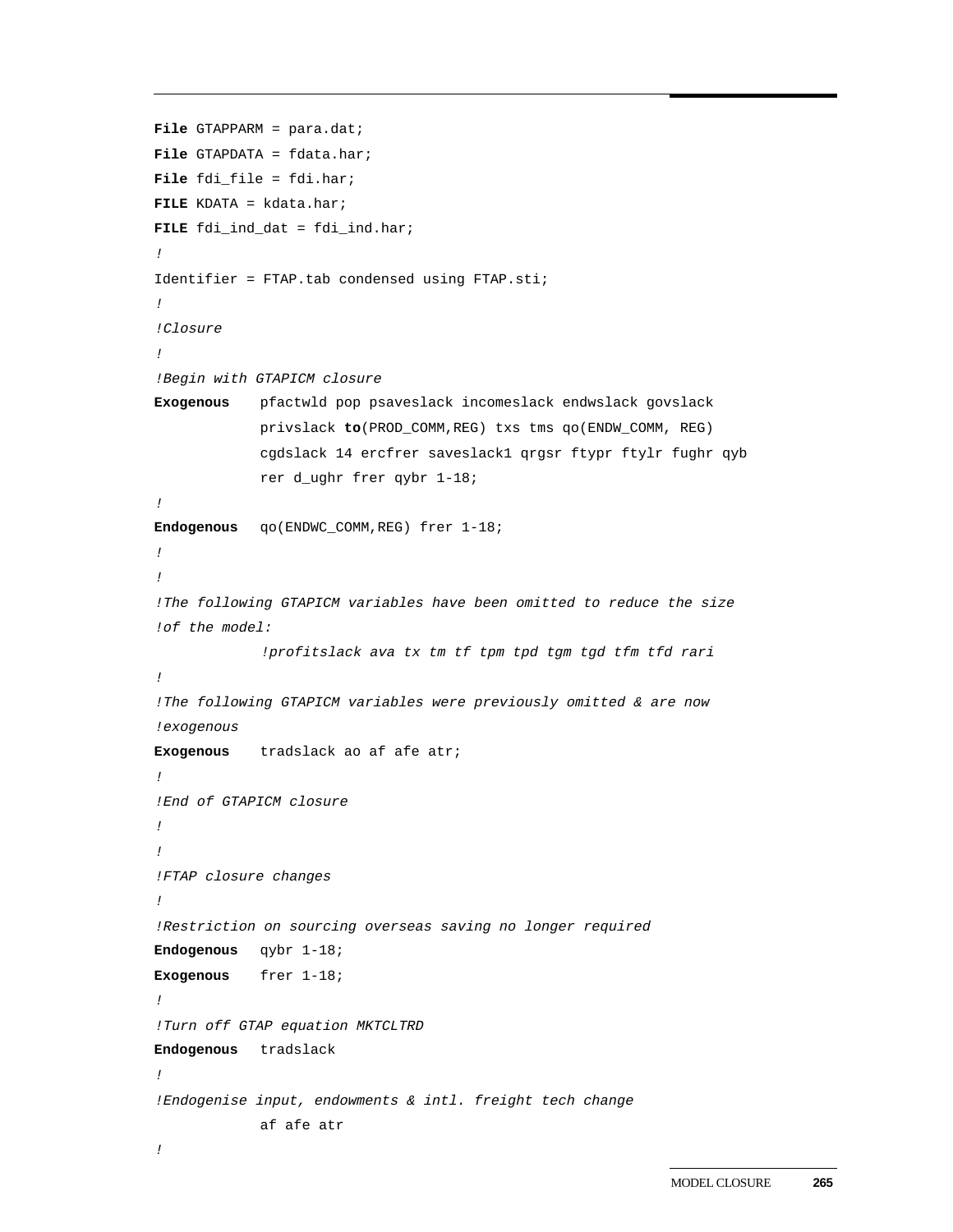```
!Endogenise all new FDI variables
            f_qva(FDI_COMM,FDI_DEST)
            f_pf(TRAD_COMM,FDI_COMM,FDI_DEST)
            f_qf(TRAD_COMM,FDI_COMM,FDI_DEST)
            f_qfd(TRAD_COMM,FDI_COMM,FDI_DEST)
            f_qfm(TRAD_COMM,FDI_COMM,FDI_DEST)
            f_qfel(LABOR,FDI_COMM,FDI_DEST)
            f_qfek(ENDWC_COMM,FDI_COMM,FDI_DEST)
            f_qfen(LAND,FDI_COMM,FDI_DEST)
            f_qfenr(NATRES,FDI_COMM,FDI_DEST)
!
!Endogenise rer as now measures average regional rate of return
! on productive assets
            rer;
!
!Introduce new FDI output impediment shock variables
Exogenous remotaxd remotaxf
!
!Introduce new tech change variables
            a1prim a1tot
!
!Introduce new capital tax and output tax shock variables
            toad toai to_shk tfda tfsa
!
!Introduce new slack variables
            f_pfek(CGDS_COMM,REG) f_tof f_p1tot;
!
!FTAP variables omitted to reduce size of the model,
! but tfia and toas needed for some partial tertiary liberalisations:
            !f_afe tfia toas
!
!Introduce imperfect arbitrage between regional rates of return
Endogenous frer;
Exogenous f_kb;
!
!to, txs & tms replaced with new tax variables
Endogenous to(FDI_COMM,FDI_DEST) txs tms;
Exogenous toa txsd tmsd;
!
!Turn on endogenous tech change for output of local industries
Endogenous ao(TRAD_COMM,REG);
Exogenous f_ao;
```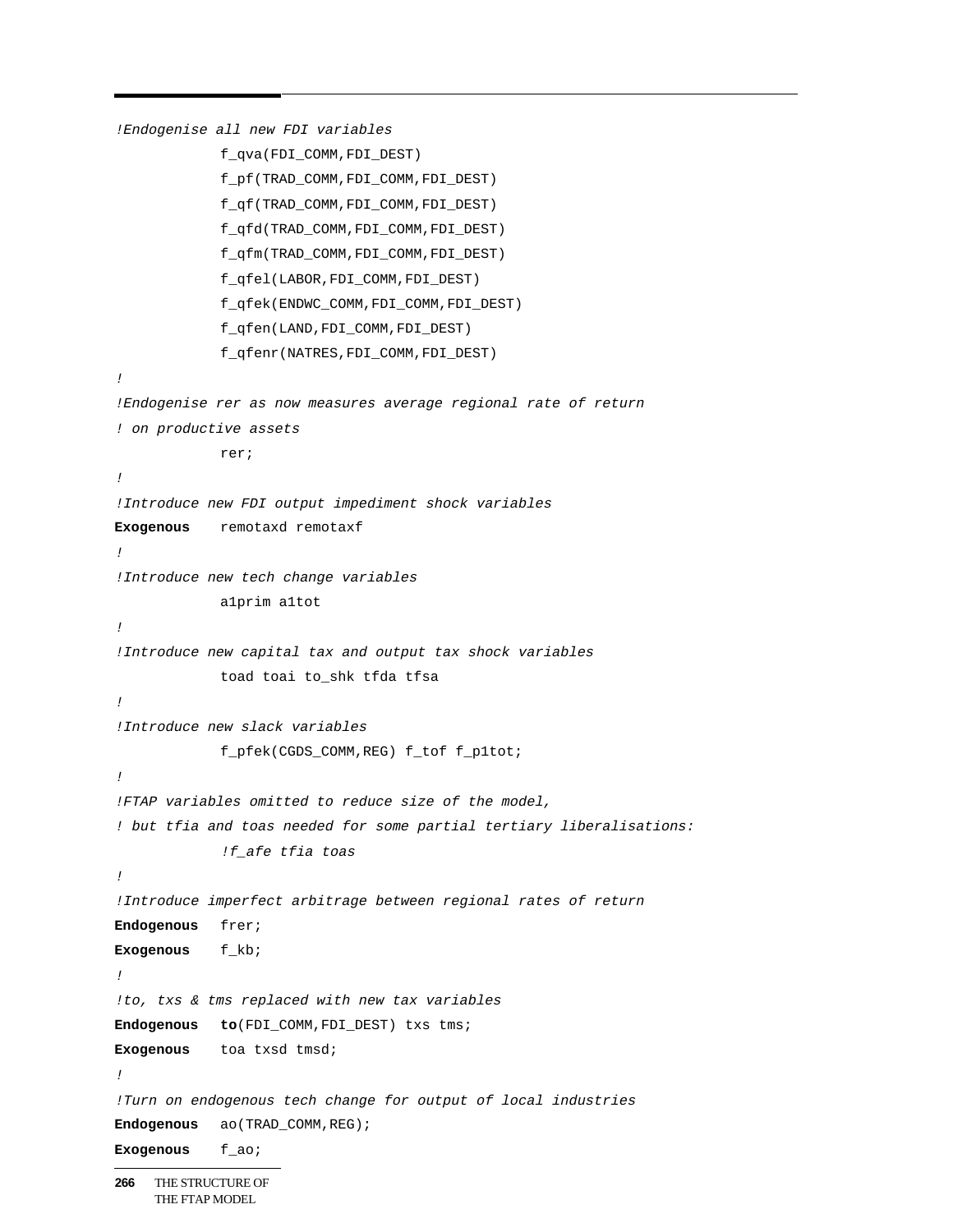```
!
!Turn on endogenous tech change for output of FDI industries
Endogenous a1tot;
Exogenous f_a1tot;
!
Rest endogenous;
!
! Shock
Shock txsd = file txsd_Ter.txt;
Shock tfda = file tfda_Ter.txt;
Shock tfsa = file tfsa_Ter.txt;
XSET Ter (Ter);!Create single services commodity set
XSUBSET Ter IS SUBSET OF TRAD_COMM;
Shock remotaxf(Ter,HOME,DEST) = uniform 100;
Shock remotaxd(Ter,REG) = uniform 100;
!
!Solution method
Automatic accuracy = yes;
Accuracy percent = 99;
Subintervals = 12;!Minimum number of subintervals required to
!achieve specified accuracy
!
Verbal Description =
    ++++++++++++++++++++++++++++++++++++++++++++++++++++++++++++++++
                            + Model: FTAP +
   + Solution Method: Automatic accuracy +
   + Simulation: complete tertiary liberalisation +
    ++++++++++++++++++++++++++++++++++++++++++++++++++++++++++++++++;
!
! Output File Specification (they are experiment dependent)
!
Solution File = <cmf>;
!
! Updated (i.e. post-simulation) data files
!
Updated file GTAPDATA = fdata.upd;
Updated file fdi_file = fdi.upd;
Updated file KDATA = kdata.upd;
!
! Options
!
CPU = yes; !Report simulation time
```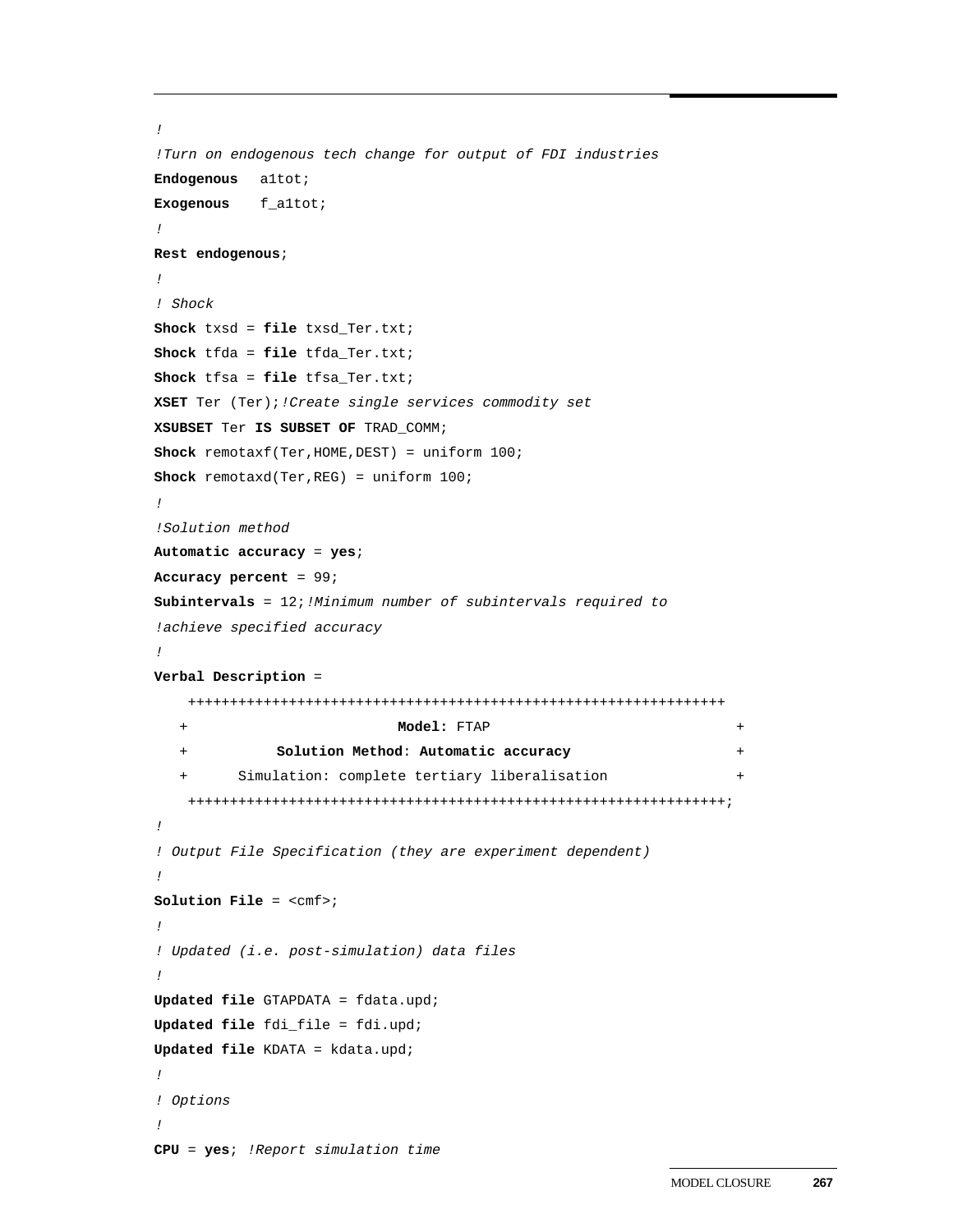```
NDS = yes; ! Do no displays.
Start with MMX = 6000000;
Check-on-read all = no; !Don't check coefficient information
NRP = yes; !Don't reuse pivots
Log file = yes; !Generate log file
!
!_______________________________end of file__________________________
```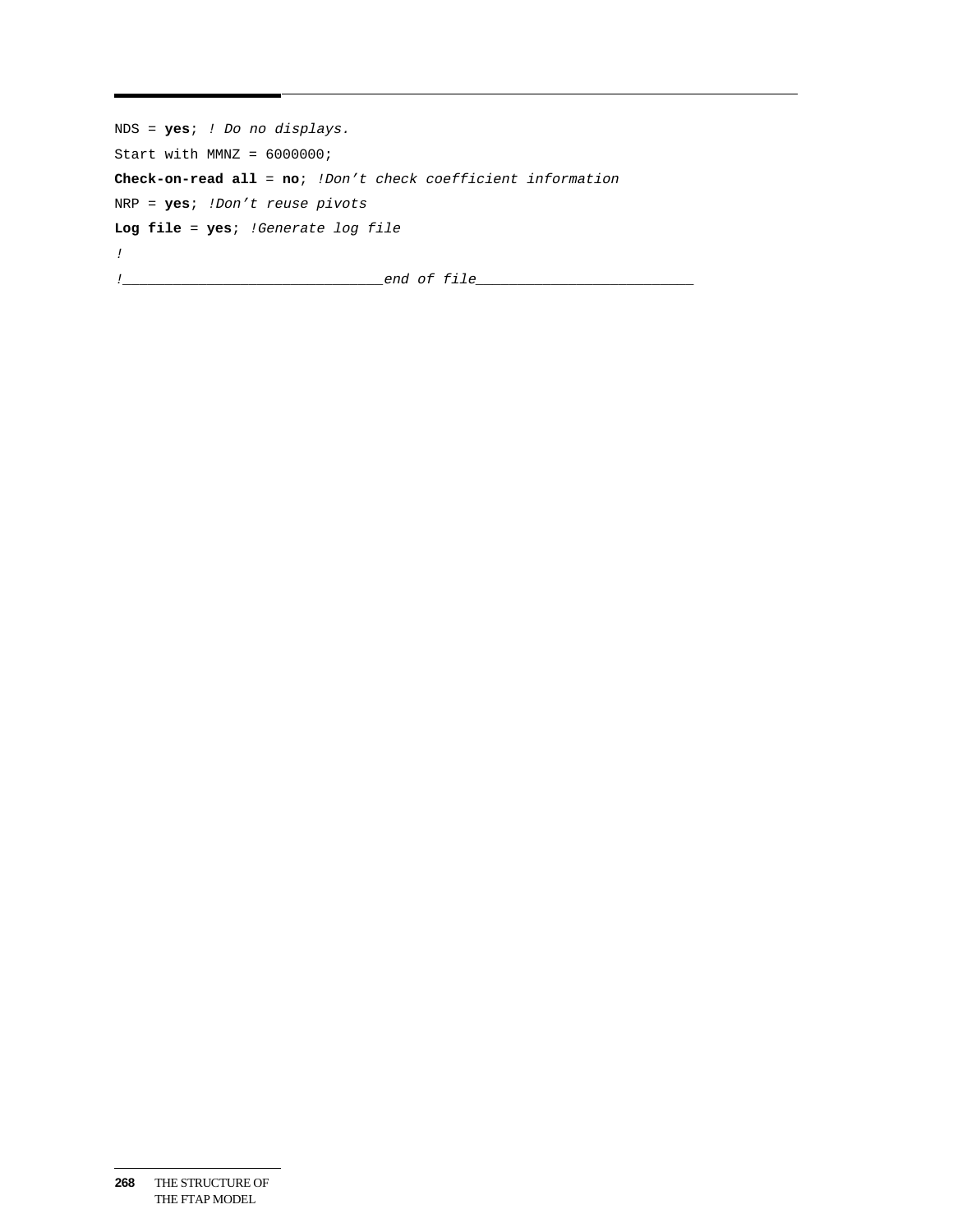# I The FTAP TABLO code

| FDI & Trade Analysis Project<br>Ţ<br>Ι.                                                                        |
|----------------------------------------------------------------------------------------------------------------|
| The FTAP Modeling Framework<br>Ţ<br>Ι.                                                                         |
| FTAP Version 1 - Merging fdi_8 and gtpicm11<br>1<br>÷                                                          |
| Notes on adjustments required in notes7<br>Ţ<br>Ι.                                                             |
|                                                                                                                |
| [concerted accession accession accession accession accession accession accession accession accession accession |
| For documentation see:<br>Ţ<br>Ι.                                                                              |
| Hertel, T.W. and M.E. Tsigas "Structure of the Standard GTAP<br>Ţ                                              |
| Model", Chapter 2 in T.W. Hertel (editor) Global Trade Analysis:                                               |
| Modeling and Applications, Cambridge University Press, 1997.<br>$\mathbf{I}$                                   |
|                                                                                                                |
|                                                                                                                |
| HISTORY of this file<br>Ţ<br>Ι.                                                                                |
|                                                                                                                |
| ! Version 1 July 1993 (Used in GTAP Short Course, July 1993)                                                   |
| (GTAP94 version 1: used in GTAP Short<br>Version 2.1 July 1994                                                 |
| Course, July-August 1994. This places the                                                                      |
| sourcing of imports at the border,                                                                             |
| resulting in considerable computational                                                                        |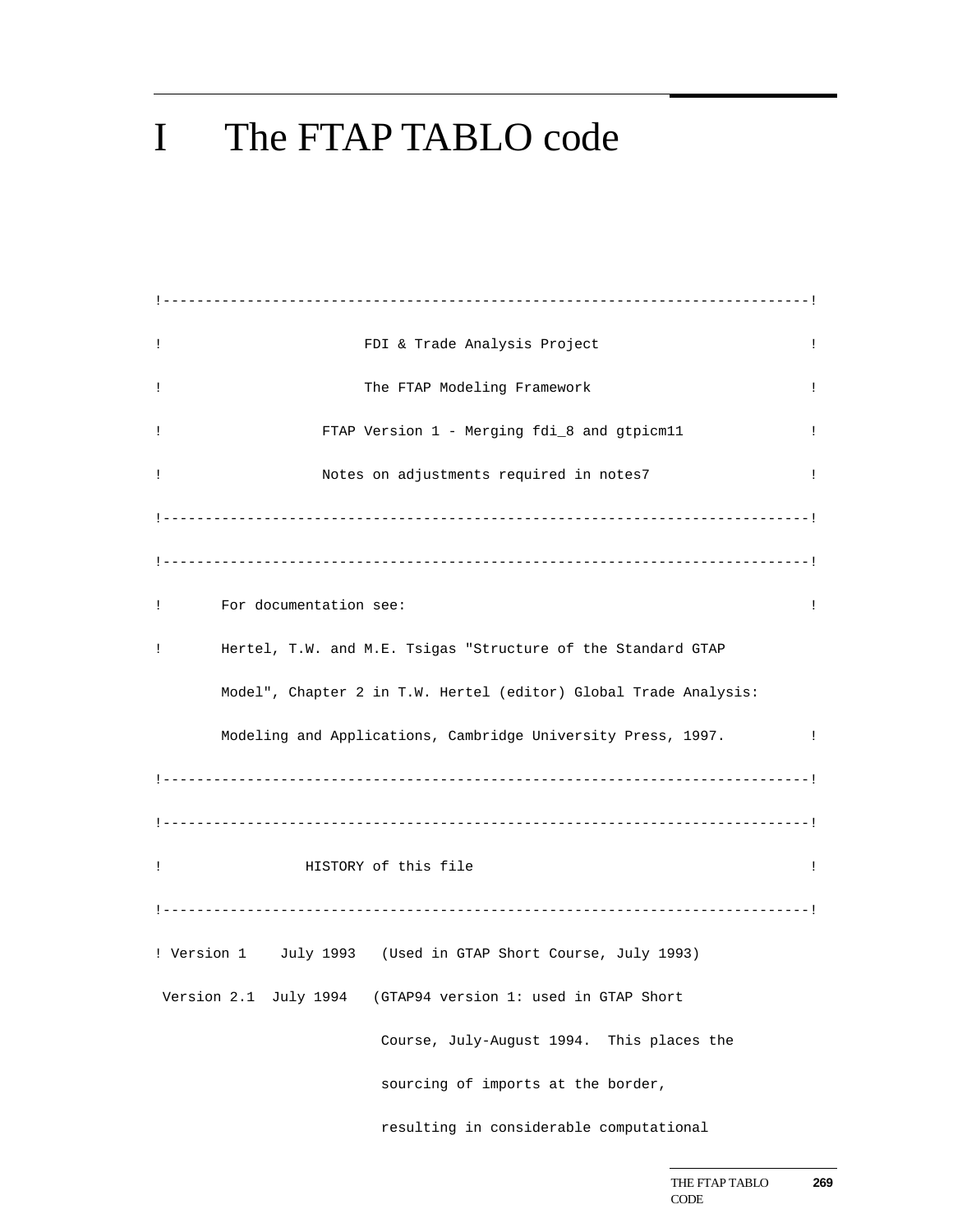savings. However, composite imports are still tracked to individual agents in the economy.) !

! Version 2.2 April 1995 (GTAP94 version 2: used in GTAP short course, July-August 1995. This adds DTBAL equation, corrects some errors in summary equations and adds some new reporting equations. But, the theory of the model is identical to that in GTAP Version 2.1.)

 Version 2.2a August 1995 (GTAP94 version 2a: This corrects the EV equation to eliminate prior approximation errors. It also straightens out the sign on endwslack for the sluggish endowments so that it matches its partner in the mobile market clearing condition.)!

! Version 3.0 November 1997 (GTAP version 3.0: Addition of decomposition tools (add-on at bottom). For documentation, see GTAP technical paper no. 5 by Karen Huff and Thomas Hertel (welfare decompostion: term for ao(cgds,r) has now been added), and SALTER working paper No.12 by Robert McDougall (terms of trade decomposition). Also augmented primary factor sets to accommodate the version 4 data base.) Finally dummy vars have been removed from the behavioral equns. !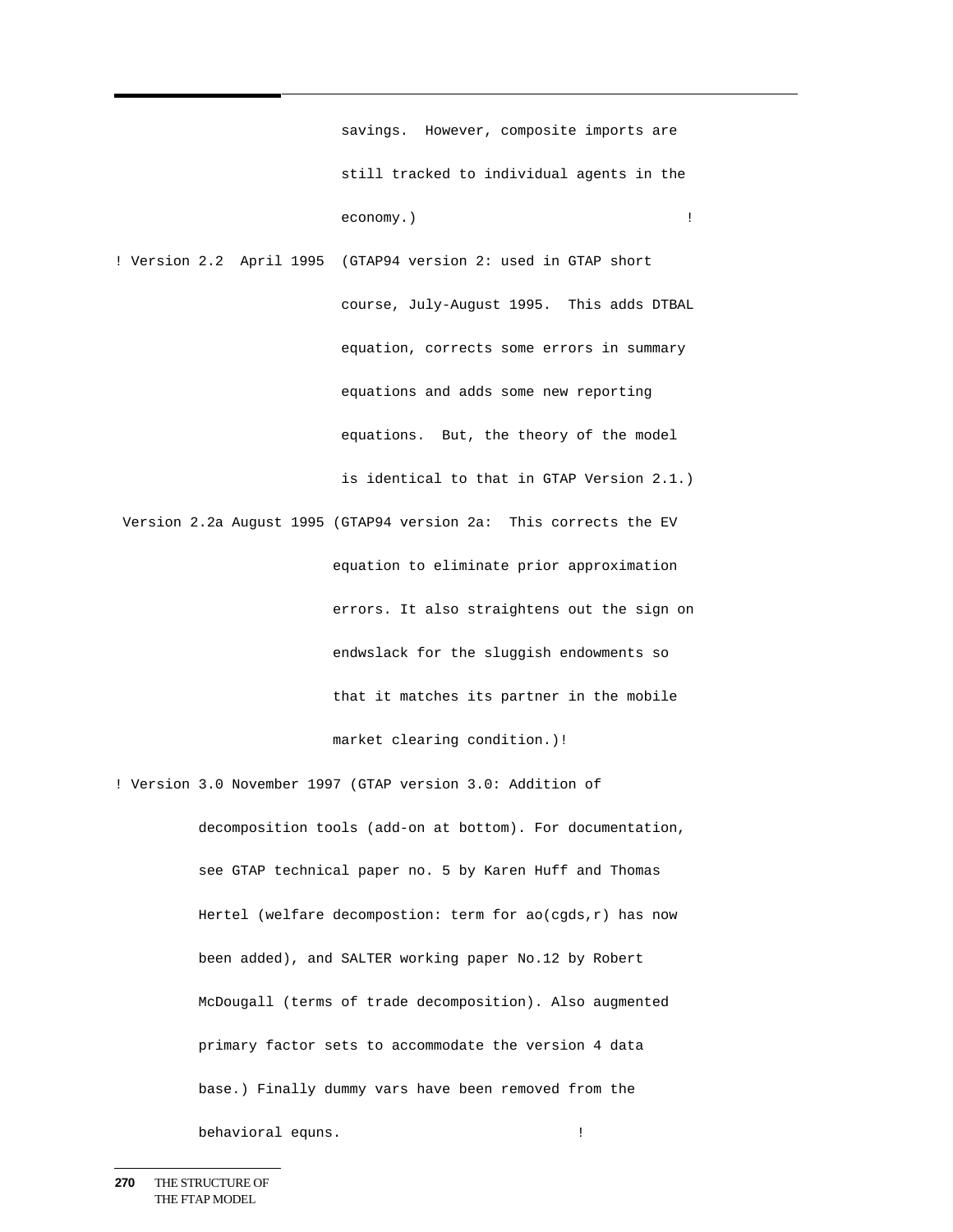! Version 4.0 July 1998 Includes features for version 6.0 of GEMPACK:

- Region-specific psave(r) is introduced. It is equal to the price of investment goods in region r, plus a region-generic adjustment factor which accounts for the fact that regions also invest abroad.
- GE 0 restrictions on all data flows
- Volume initialization on flows at market prices
- Market price and price index initialization at 1.0
- Set definitions are simplified using unions and complements
- Value of world output at user prices introduced
- Real rate of return to factors introduced to facilitate
	- fixed real wage closure
- Regional primary factor price indices introduced
- Global primary factor price index, pfactwld, is new numeraire. Therefore  $pfactor(r)$  now shows directly which regions experienced real appreciation/deprecation in the wake of the simulation.

Version 4.1 September 1998: Includes:

- switch for changing sluggish endowments via parameter file

- intermediate input substitution

 Version 4.1a October 1998: Includes: SALTER international capital mobility (ICM) extension added by George Verikios, Productivity Commission, Canberra. Original international allocation of investment structure commented out ie,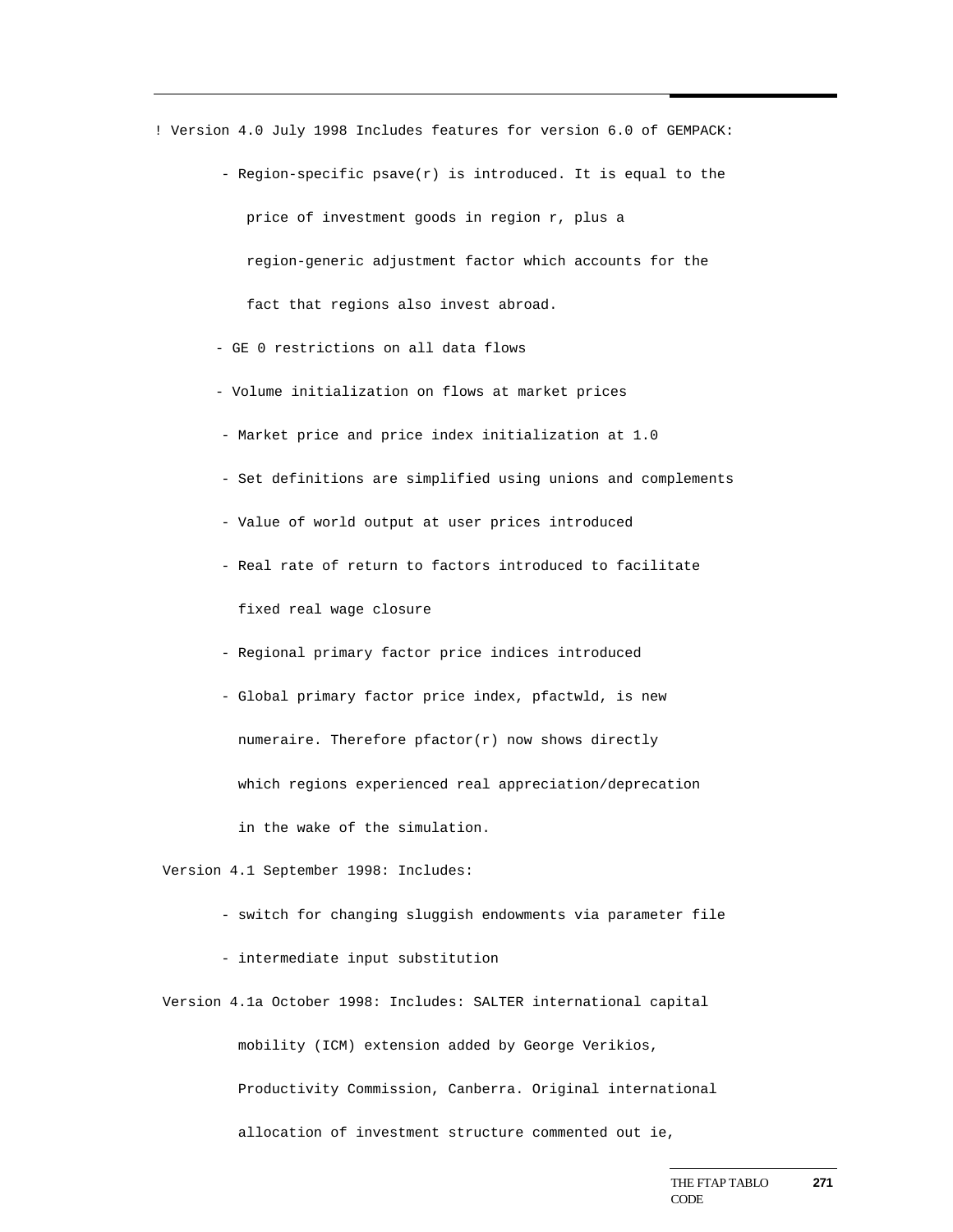equations RORGLOBAL and GLOBALINV. The ICM extension is located at the end of the original file.  $\qquad \qquad$  !

! FTAP (FDI and Trade Analysis Project) Version 1

October 1999 - Kevin Hanslow.

 In addition to the capital mobility that Version 4.1a added to GTAP, FTAP now has a major development to incorporate bilateral capital ownership, and to allow capital rentals to accrue to the coresponding owners (Petri's approach).

 A single-country model (CRUSOE) is imbeded in FTAP, a multi-country model, in order to model FDI industries. An FDI industry is jointly defined by three elements inclusively: HOME, HOST, and TRAD\_COMM. The implementation of CRUSOE is to represent non-null FDI industries, and to eliminate equations that account for zero inputs-ouputs FDI industries in the database. This helps to save on memory and increase computational speed.

 In the CRUSOE section, mapping technique is intensively applied to relate FDI industries to the capital ownership (HOME), the location of the production (HOST), and the type of GTAP commodity being produced (TRAD\_COMM).

Welfare decomposition is further developed for the new production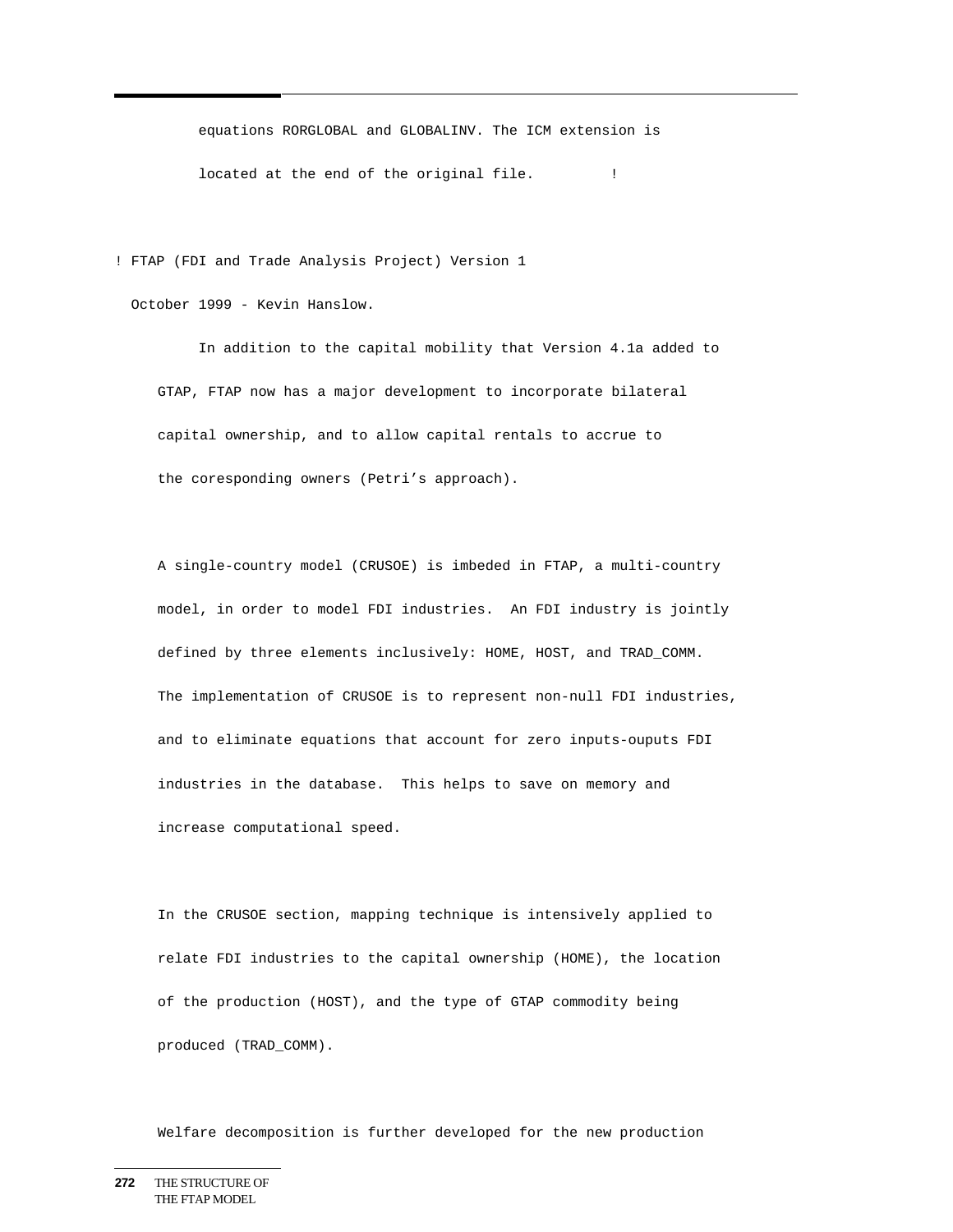| structure to take care of the repatriation of FDI impediment rents.           |
|-------------------------------------------------------------------------------|
| $\cdot$                                                                       |
|                                                                               |
|                                                                               |
| FTAP<br>FILES<br>$\mathbf{I}$<br>$\mathbf{I}$                                 |
|                                                                               |
|                                                                               |
| GTAPSETS # File with set specification #;<br>FILE                             |
| fdi_ind_dat #Set mappings and parameters for FDI industry extension#;<br>FILE |
| KDATA #CRUSOE format flows Data File and set definitions#;<br>File            |
| GTAPDATA # The file containing all base data. # ;<br>FILE                     |
| fdi_file #Data for FDI extension#;<br>FILE                                    |
| FILE (TEXT) GTAPPARM # The file containing behavioral parameters. # ;         |
| ! Moved from fdi module as required in initialisation of SAVE !               |
| FILE (text) rr_flag "rr_flag.txt";                                            |
|                                                                               |
| FILE (new) chk_file #File for checking database# "check.har";                 |
| FILE (new) Trade_dat #Comparing trade flow: Petri vs Original # "trade.har" ; |
|                                                                               |
|                                                                               |
| Ţ<br>SETS<br>$\mathbf{I}$                                                     |
|                                                                               |

! Sets define relevant groupings of entities over which we will be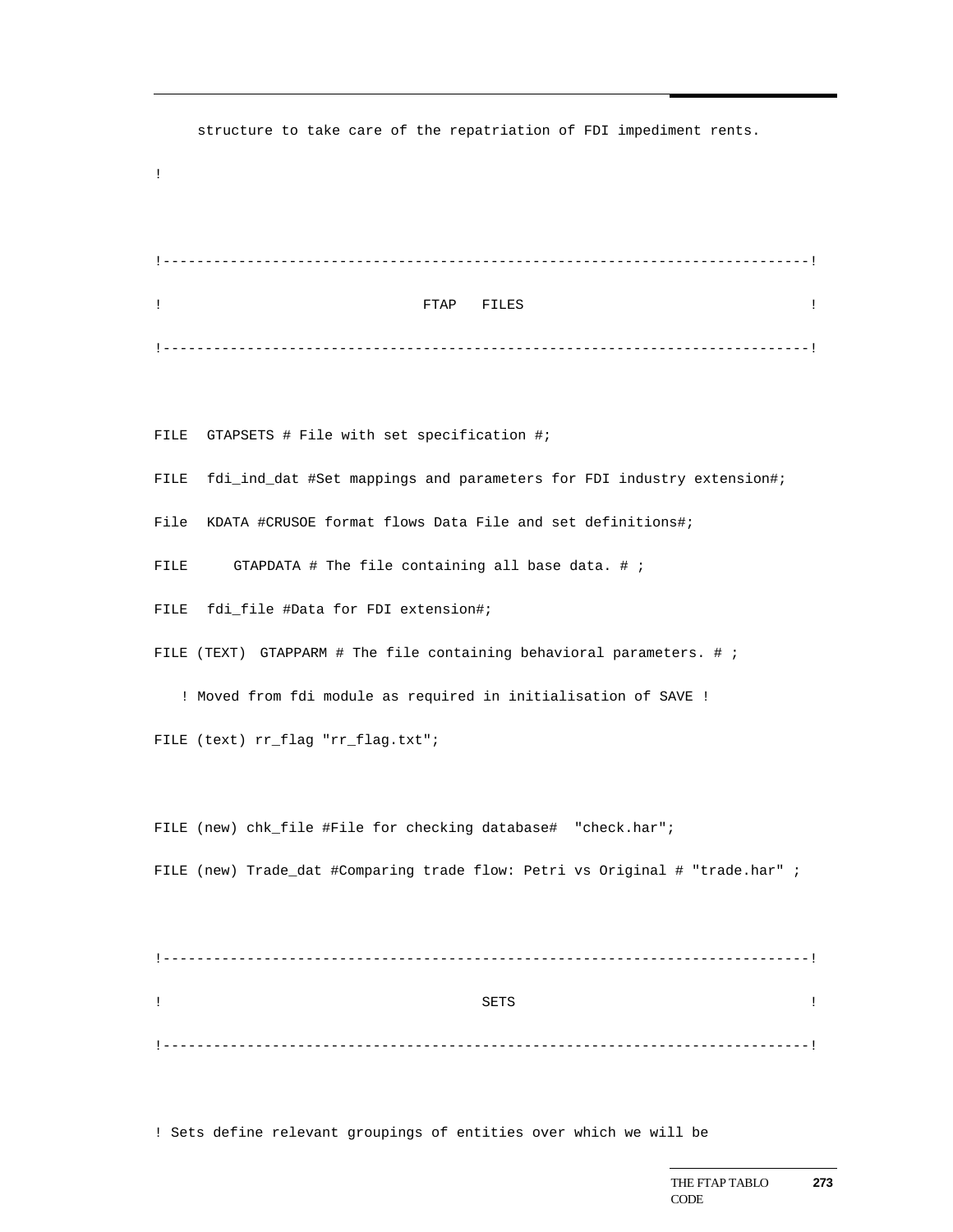performing operations in the model. SUBSETS are defined in order to facilitate summation over only a portion of a given group, e.g. tradeable commodities.

 Of special note is the use of an international transport industry which absorbs services from each of the regions and supplies the margins which convert fob to cif values. This requires the use of an additional "destination" for exports of services.

 Consumption is disaggregated between private and public households, but savings is strictly a regional variable. The expenditure share on public goods is fixed except when the level of government activity is exogenously specified. A global banking system purchases capital goods in each of the regions on the behalf of the savers of the world, who buy shares in this portfolio at an average price: pcgdswld.

 Users with access to GEMPACK can increase the maximum set sizes to permit larger aggregations, provided you have sufficient RAM for implementing them. The standard model (10x10 aggregation with decomposition code) is designed to run with 16 Mb of RAM.

!

!-----------------------------------------------------------------------------!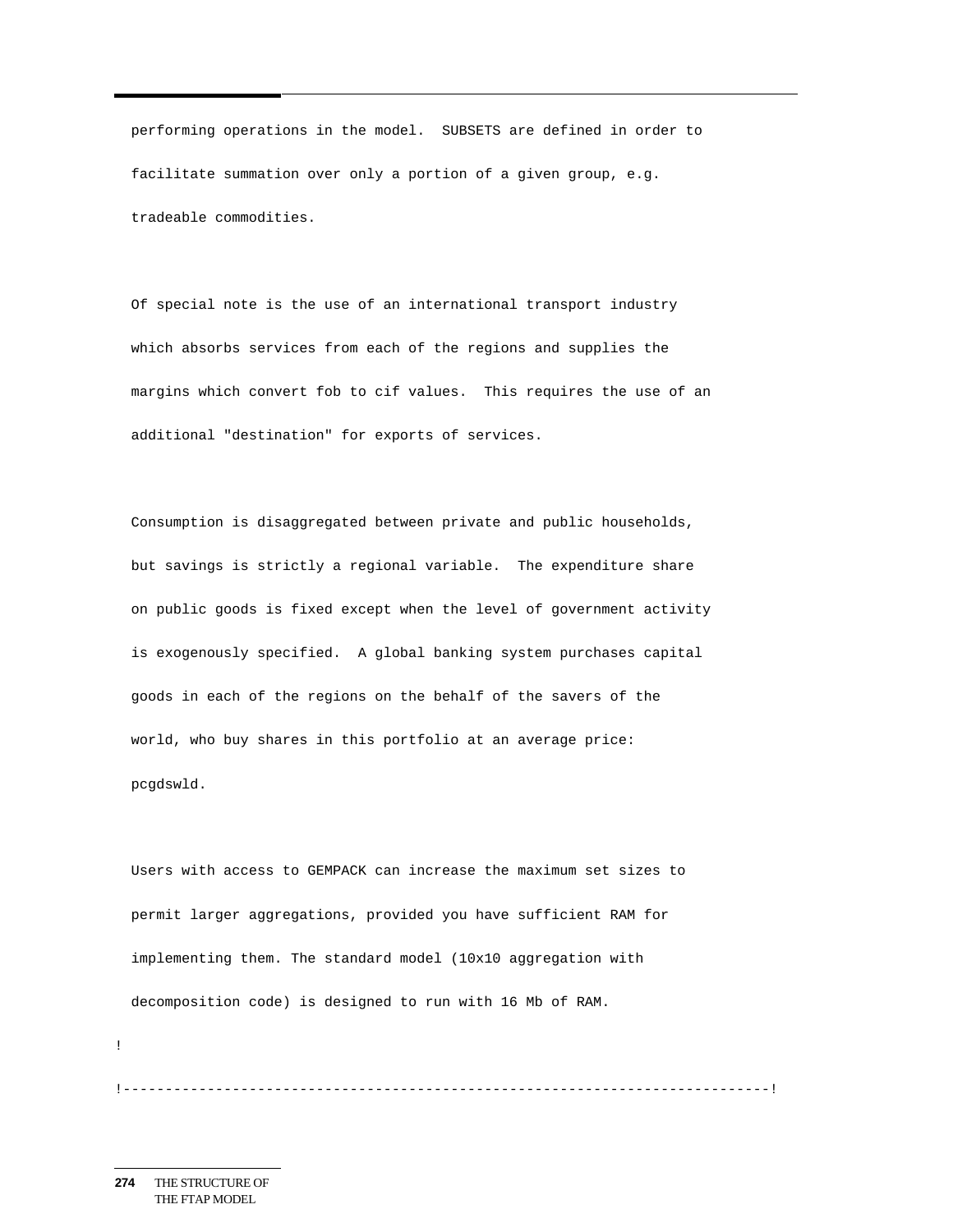SET COM # TRADED COMMODITIES #

SET TRAD\_COMM # TRADED COMMODITIES #

SUBSET REG IS SUBSET OF HOME; SUBSET REG IS SUBSET OF DEST;

SUBSET HOME IS SUBSET OF REG; SUBSET DEST IS SUBSET OF REG;

SUBSET REG IS SUBSET OF HOST;

SUBSET REG IS SUBSET OF SOURCE;

SUBSET SOURCE IS SUBSET OF REG;

SUBSET HOST IS SUBSET OF REG;

MAXIMUM SIZE 19 READ ELEMENTS FROM FILE gtapsets HEADER "H1";

MAXIMUM SIZE 50 READ ELEMENTS FROM FILE gtapsets HEADER "H2";

MAXIMUM SIZE 19 READ ELEMENTS FROM FILE gtapsets HEADER "H1";

 MAXIMUM SIZE 19 READ ELEMENTS FROM FILE gtapsets HEADER "H1"; SET DEST # Regions in the model # MAXIMUM SIZE 19 READ ELEMENTS FROM FILE gtapsets HEADER "H1";

 MAXIMUM SIZE 19 READ ELEMENTS FROM FILE gtapsets HEADER "H1"; SET HOME # Regions in the model #

SET REG # Regions in the model #

SET HOST # Regions in the model #

SET SOURCE # Regions in the model #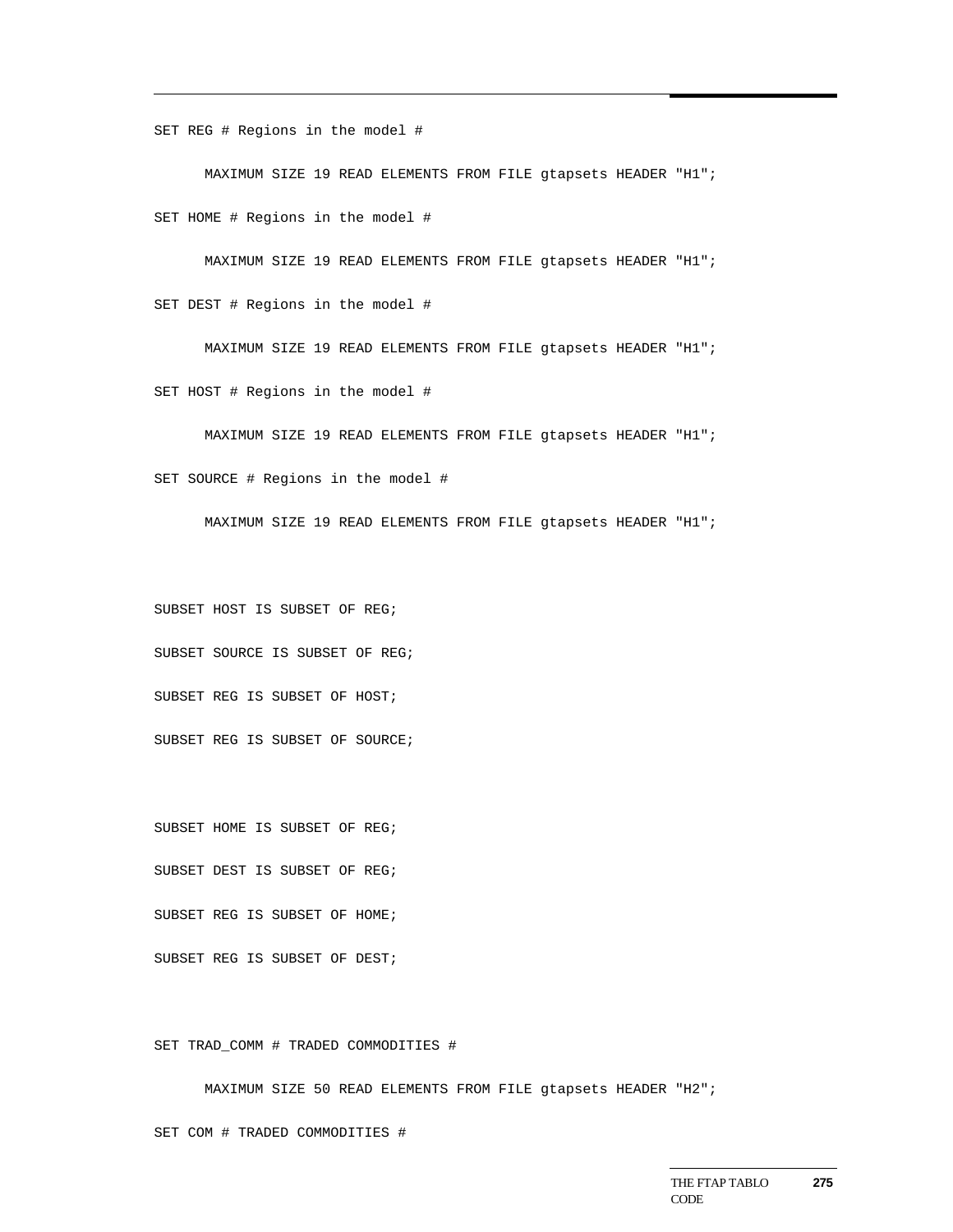MAXIMUM SIZE 50 READ ELEMENTS FROM FILE KDATA HEADER "COM";

SUBSET COM IS SUBSET OF TRAD\_COMM;

SUBSET TRAD\_COMM IS SUBSET OF COM;

SET IND # FDI industries #

 MAXIMUM SIZE 50 READ ELEMENTS FROM FILE KDATA HEADER "IND"; SET CGDS\_COMM # CAPITAL GOODS Commodities #

 MAXIMUM SIZE 1 READ ELEMENTS FROM FILE gtapsets HEADER "H9"; SET ENDW\_COMM # ENDOWMENT COMMODITIES #

 MAXIMUM SIZE 5 READ ELEMENTS FROM FILE gtapsets HEADER "H6"; SET ENDWC\_COMM # Capital Endowment Commodity # (capital) ;

SET PROD\_COMM # PRODUCED COMMODITIES # = TRAD\_COMM UNION CGDS\_COMM ; SET DEMD\_COMM # DEMANDED COMMODITIES # = ENDW\_COMM UNION TRAD\_COMM ; SET NSAV\_COMM # NON-SAVINGS COMMODITIES # = DEMD\_COMM UNION CGDS\_COMM ; SUBSET PROD\_COMM IS SUBSET OF NSAV\_COMM ;

SET LABOR (UnSkLab, SkLab);

SET UnSkLab (UnSkLab);

SET SkLab (SkLab);

SET LAND (LAND);

SUBSET LABOR IS SUBSET OF ENDW\_COMM;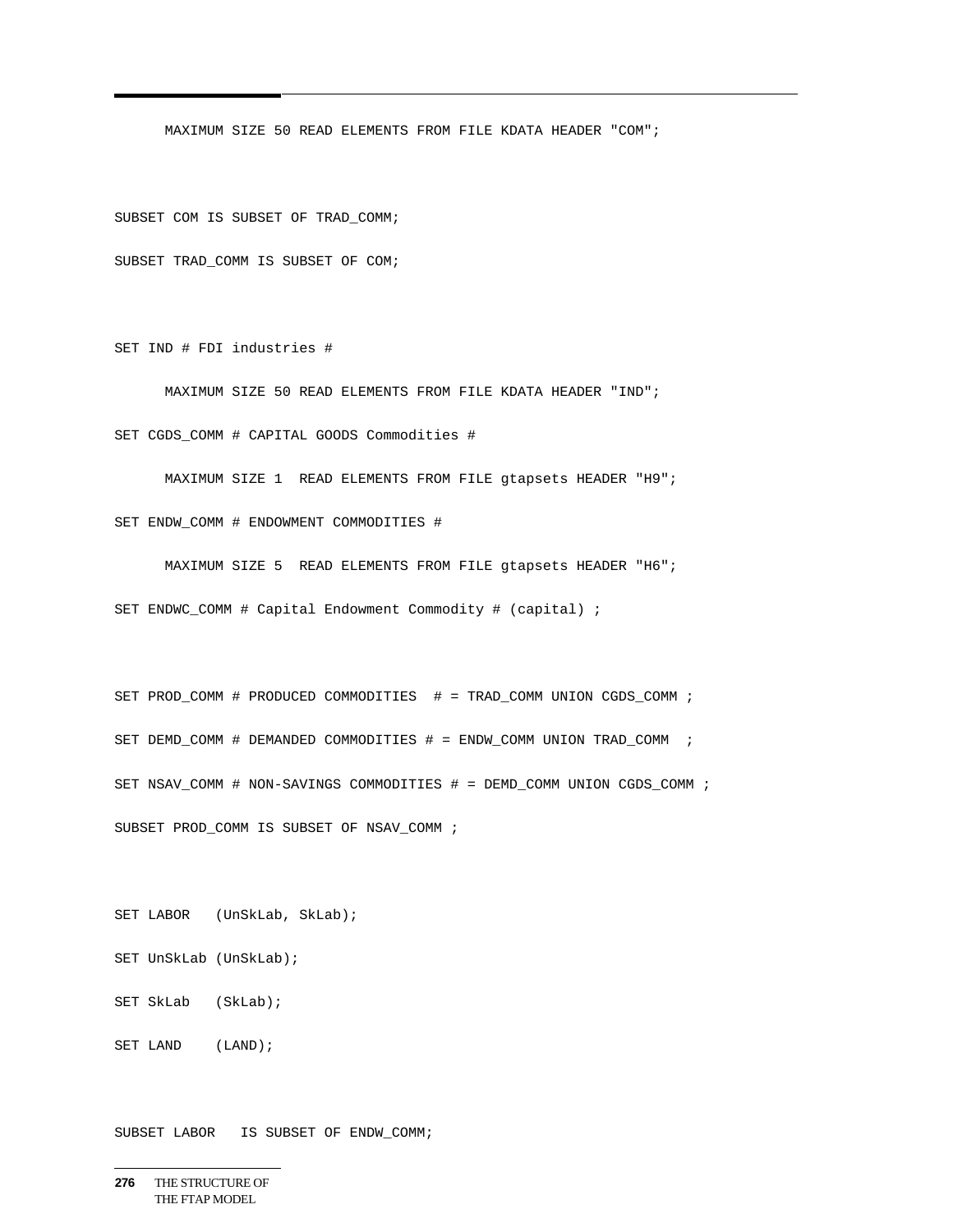```
SUBSET UnSkLab IS SUBSET OF LABOR;
SUBSET SkLab IS SUBSET OF LABOR;
SUBSET LAND IS SUBSET OF ENDW COMM;
SET SRC #Source of Commodities #(dom,imp);
!-----------------------------------------------------------------------------!
! Operational Coefficients !
!-----------------------------------------------------------------------------!
COEFFICIENT istep #Step counter#;
FORMULA (Initial) istep=1;
UPDATE (Change) istep=1;
Coefficient TINY;
Formula TINY = 0.00000001;
!'''''''''''''''''''''''''''''''''''''''''''''''''''''''''''''''''''''''''''''!
! Introduce coefficient first. This is equal to one at the first step of !
! the first sub-interval; zero at every other step of any sub-interval. \qquad !
! Its function is to ensure that FORMULA (Initial) for adjusting GTAP !
! data to incorporate SALTER data for interest income and factor taxes !
! are performed once only. !
```
!'''''''''''''''''''''''''''''''''''''''''''''''''''''''''''''''''''''''''''''!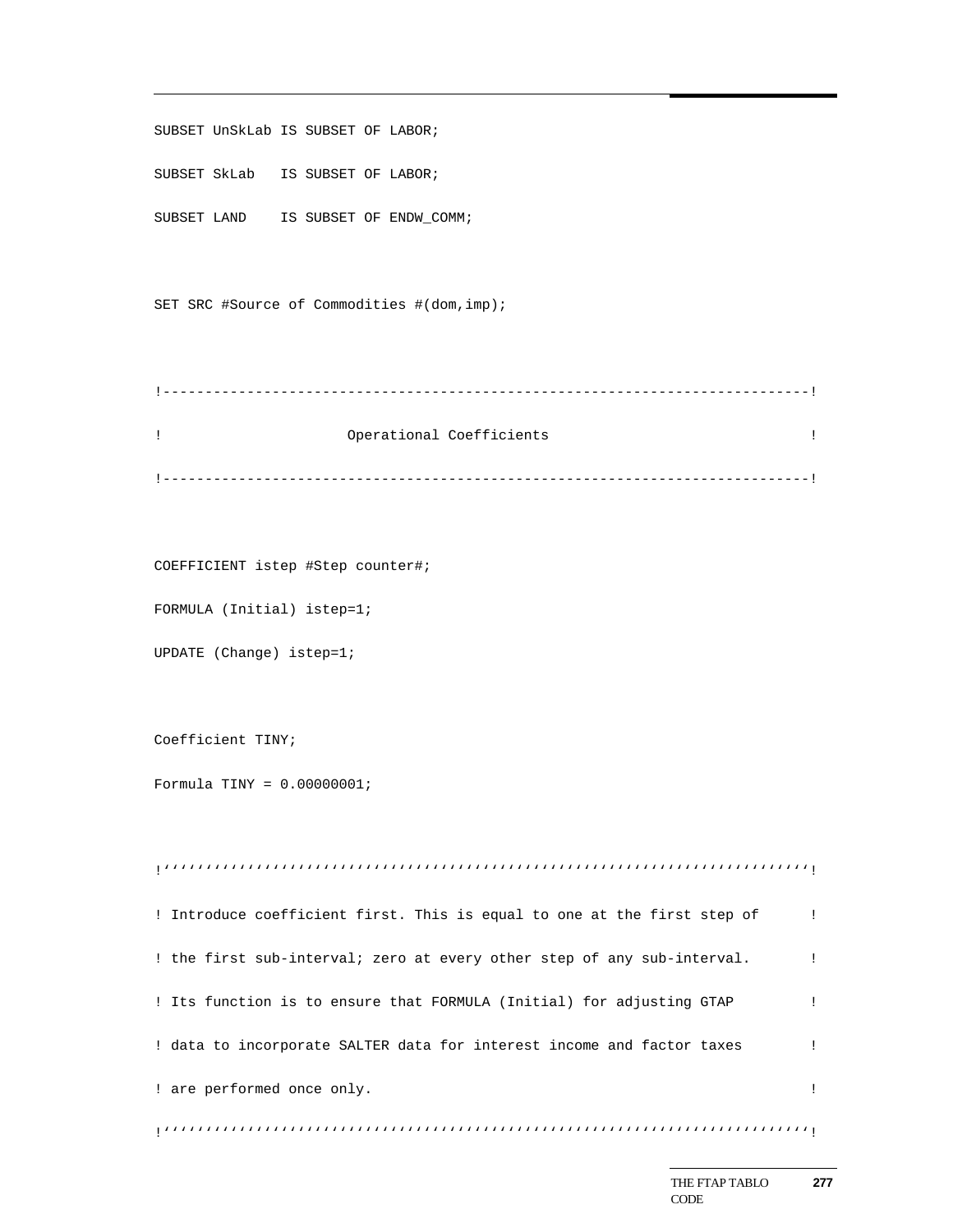COEFFICIENT FIRST;

READ FIRST FROM FILE GTAPDATA HEADER "1";

UPDATE (Change) FIRST=IF[FIRST>0.5,-FIRST];

COEFFICIENT FIRST1;

READ FIRST1 FROM FILE GTAPDATA HEADER "F1"; UPDATE (Change) FIRST1=IF[FIRST1>0.5,-FIRST1];

COEFFICIENT post\_tax\_rr #Is 1 if post-tax RoRs used in asset supply function#; COEFFICIENT home\_tax\_ank #Is 1 if home country taxes capital impediment rents#; COEFFICIENT home\_tax\_anp #Is 1 if home country taxes output impediment rents#; READ post\_tax\_rr FROM FILE rr\_flag; READ home\_tax\_ank FROM FILE rr\_flag;

READ home\_tax\_anp FROM FILE rr\_flag;

!-----------------------------------------------------------------------------! ! FDI industry extension set definitions ! !-----------------------------------------------------------------------------!

!''''''''''''''' Define set mappings read from file ''''''''''''''''''''!

Coefficient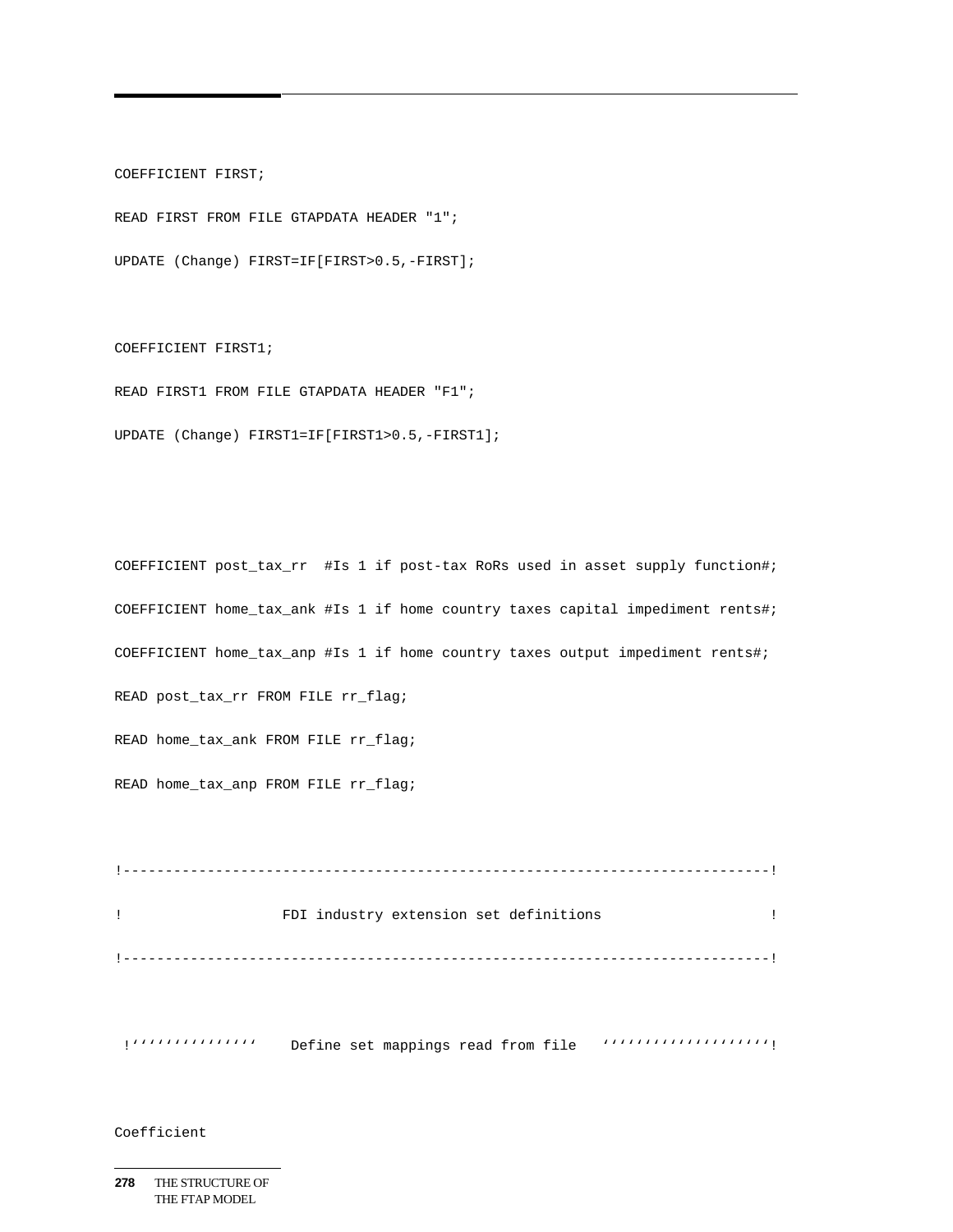(Parameter)(All,i,IND)

NOT\_DOM(i) #Is 0 for domestic industry, 1 for foreign industry#;

#### Coefficient

(Parameter)(All,i,TRAD\_COMM) SIG1HOME(i)

#Subst. elasticity between the output of FDI industries producing commodity i#;

Mapping IND2COMM from IND to TRAD\_COMM;

Mapping HOME\_REG from IND to HOME;

Mapping DEST\_REG from IND to DEST;

READ NOT\_DOM FROM FILE fdi\_ind\_dat HEADER "NDOM"; READ SIG1HOME FROM FILE fdi\_ind\_dat HEADER "SIG1"; READ IND2COMM FROM FILE fdi\_ind\_dat HEADER "IMAP"; READ HOME\_REG FROM FILE fdi\_ind\_dat HEADER "HMAP"; READ DEST\_REG FROM FILE fdi\_ind\_dat HEADER "DMAP";

 $\lbrack$   $\lbrack$   $\lbrack$   $\lbrack$   $\lbrack$   $\lbrack$   $\lbrack$   $\lbrack$   $\lbrack$   $\lbrack$   $\lbrack$   $\lbrack$   $\lbrack$   $\lbrack$   $\lbrack$   $\lbrack$   $\lbrack$   $\lbrack$   $\lbrack$   $\lbrack$   $\lbrack$   $\lbrack$   $\lbrack$   $\lbrack$   $\lbrack$   $\lbrack$   $\lbrack$   $\lbrack$   $\lbrack$   $\lbrack$   $\lbrack$   $\lbr$ 

#### Coefficient

(All,s,SRC) IS\_DOM(s) #Is 1 for domestic source, 0 for imported source#;

Formula

 $(All, s, SRC)$  IS DOM(s)=0;

 $IS\_DOM('dom")=1;$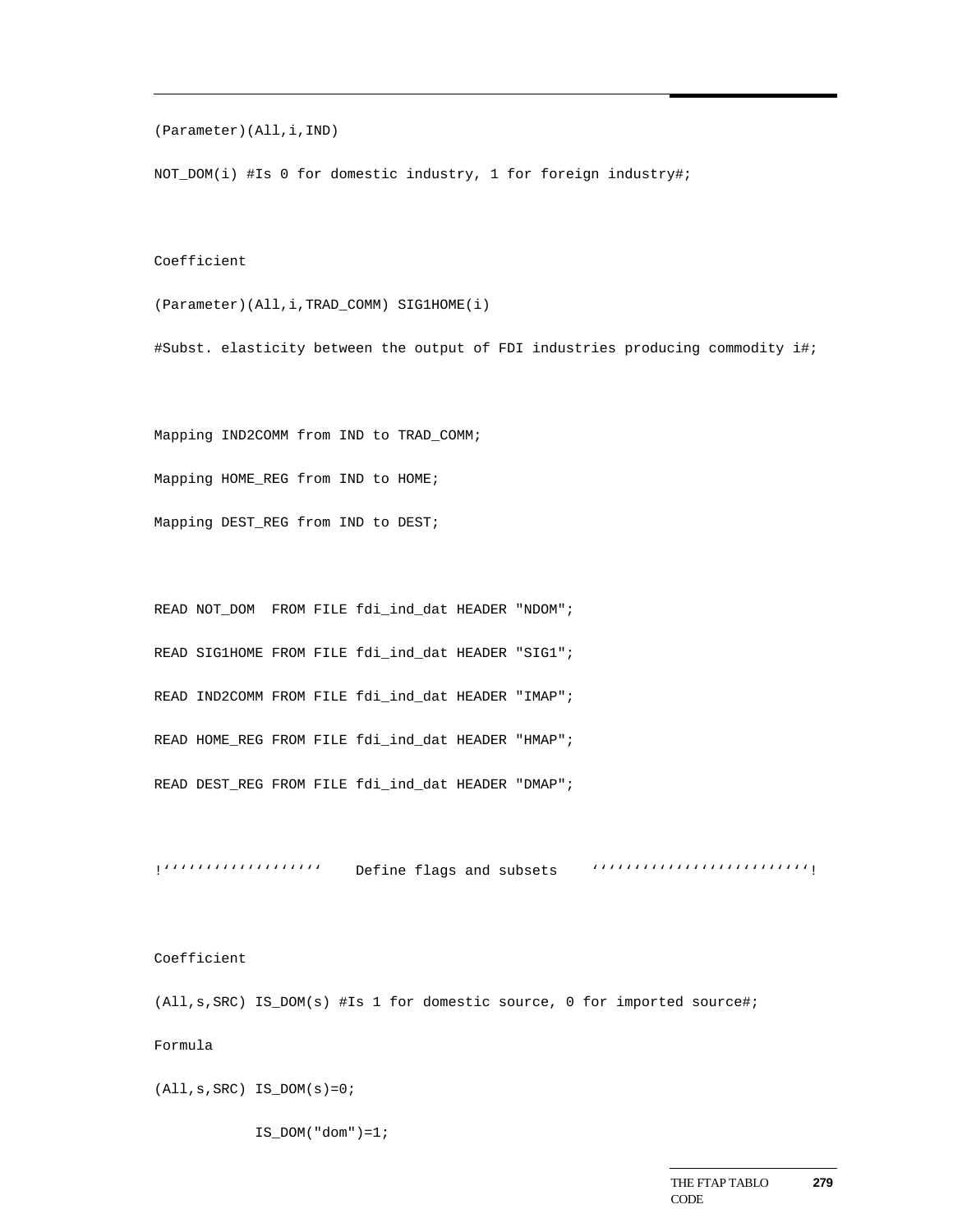! Define subsets based on the industries and regions in which FDI is present.!

SET FDI\_DEST #Regions in which some FDI is undertaken#

 $= (All,r,REG:0< sum[i,IND:DEST\_REG(i) eq r,1]);$ 

SET FDI\_COMM #Commodities which are somewhere produced by FDI industries#

= (All,c,TRAD\_COMM:0<sum[i,IND:IND2COMM(i) eq c,1]);

!'''''''''''''''''''''''''''''''''''''''''''''''''''''''''''''''''''''''''''''! ! Define mappings from FTAP sets PROD\_COMM and REG to subsets FDI\_COMM and ! ! FDI\_DEST respectively. ! !'''''''''''''''''''''''''''''''''''''''''''''''''''''''''''''''''''''''''''''!

Mapping PROD2FDI from PROD\_COMM to FDI\_COMM;

Mapping REG2FDI from REG to FDI\_DEST;

Formula

(All,j,PROD\_COMM) PROD2FDI(j)=1;

(All,j,FDI\_COMM) PROD2FDI(j)=\$POS(j,FDI\_COMM);

 $(All, j, REG) REG2FDI(j)=1;$ 

(All,j,FDI\_DEST) REG2FDI(j)=\$POS(j,FDI\_DEST);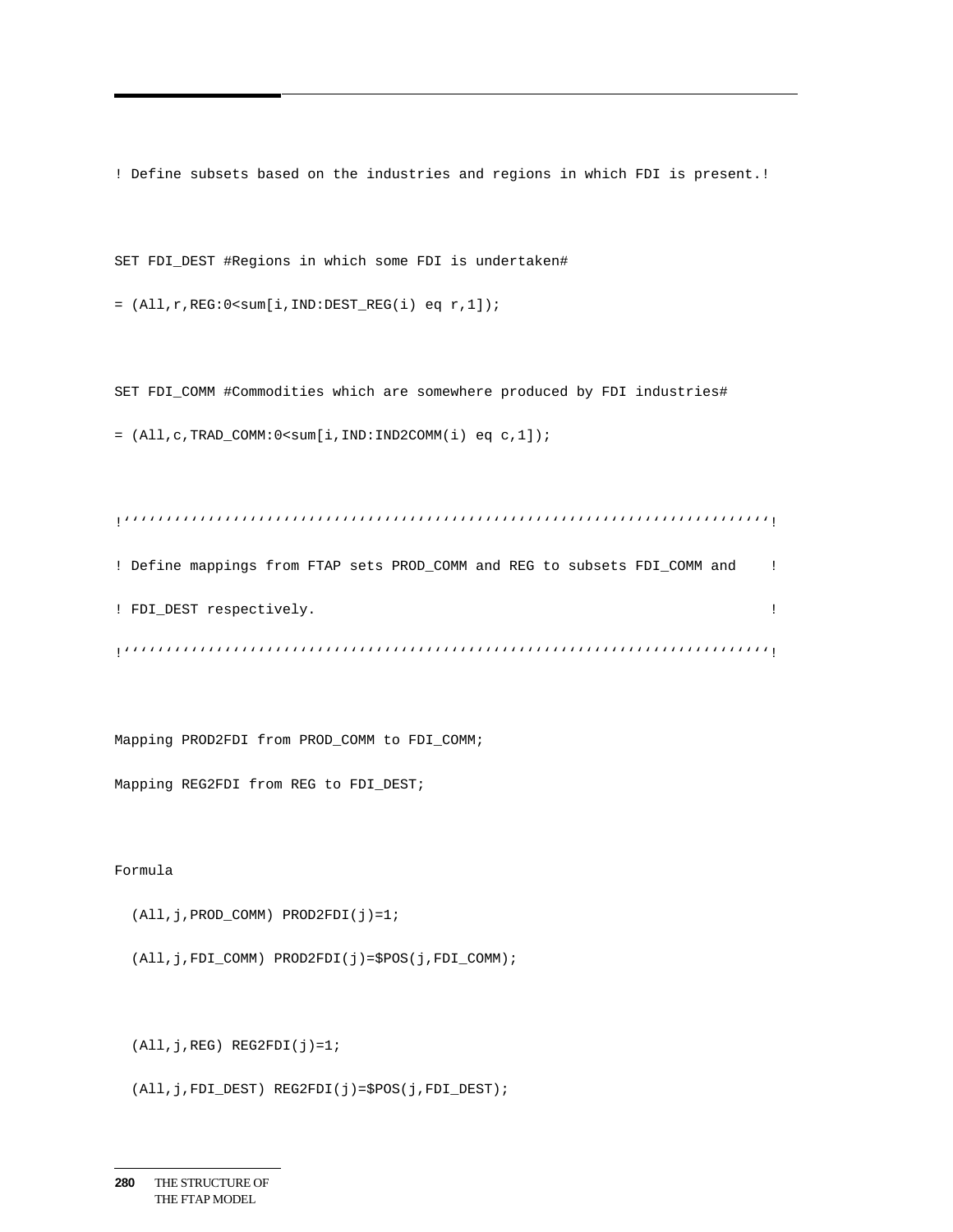|           |  |  |  | ! Define commodity, home and destination specific flag for the presence |  |  | $\perp$ |
|-----------|--|--|--|-------------------------------------------------------------------------|--|--|---------|
| ! of FDI. |  |  |  |                                                                         |  |  |         |
|           |  |  |  |                                                                         |  |  |         |

#### Coefficient

(All,c,PROD\_COMM)(All,s,HOME)(All,d,HOST) FDI\_FLAG(c,s,d)

#Is 0 if no FDI present, >0 otherwise#;

(All,c,PROD\_COMM)(All,d,HOST) FDI\_FLAG1(c,d)

#Is 0 if no FDI present, >0 otherwise#;

## Formula

```
(All,c,PROD_COMM)(All,s,HOME)(All,d,HOST) FDI_FLAG(c,s,d)=0;
```
 $(All,c,TRAD_COMM)(All,s,HOME)(All,d,HOST) FDI_FLAG(c,s,d) =$ 

sum[i,IND:(IND2COMM(i) eq c) and

(HOME\_REG(i) eq s) and

(DEST\_REG(i) eq d),1];

! Set FDI\_FLAG(c,r,r)=0.5 if only domestic industry present. !

 $(A11, c, TRAD_COMM) (A11, r, REG: FDI_FLAG(c, r, r) = 1) FDI_FLAG(c, r, r) = 1-$ 

sum[i,IND:(IND2COMM(i) eq c) and

(HOME\_REG(i) eq r) and

(DEST\_REG(i) eq r) and

 $(NOT\_DOM(i)=0)$ ,  $0.5$ ];

 $(A11, c, PROD_COMM)$   $(A11, d, HOST)$   $FDI_FLAG1(c, d) = sum[s, HOME, FDI_FLAG(c, s, d)]$ ;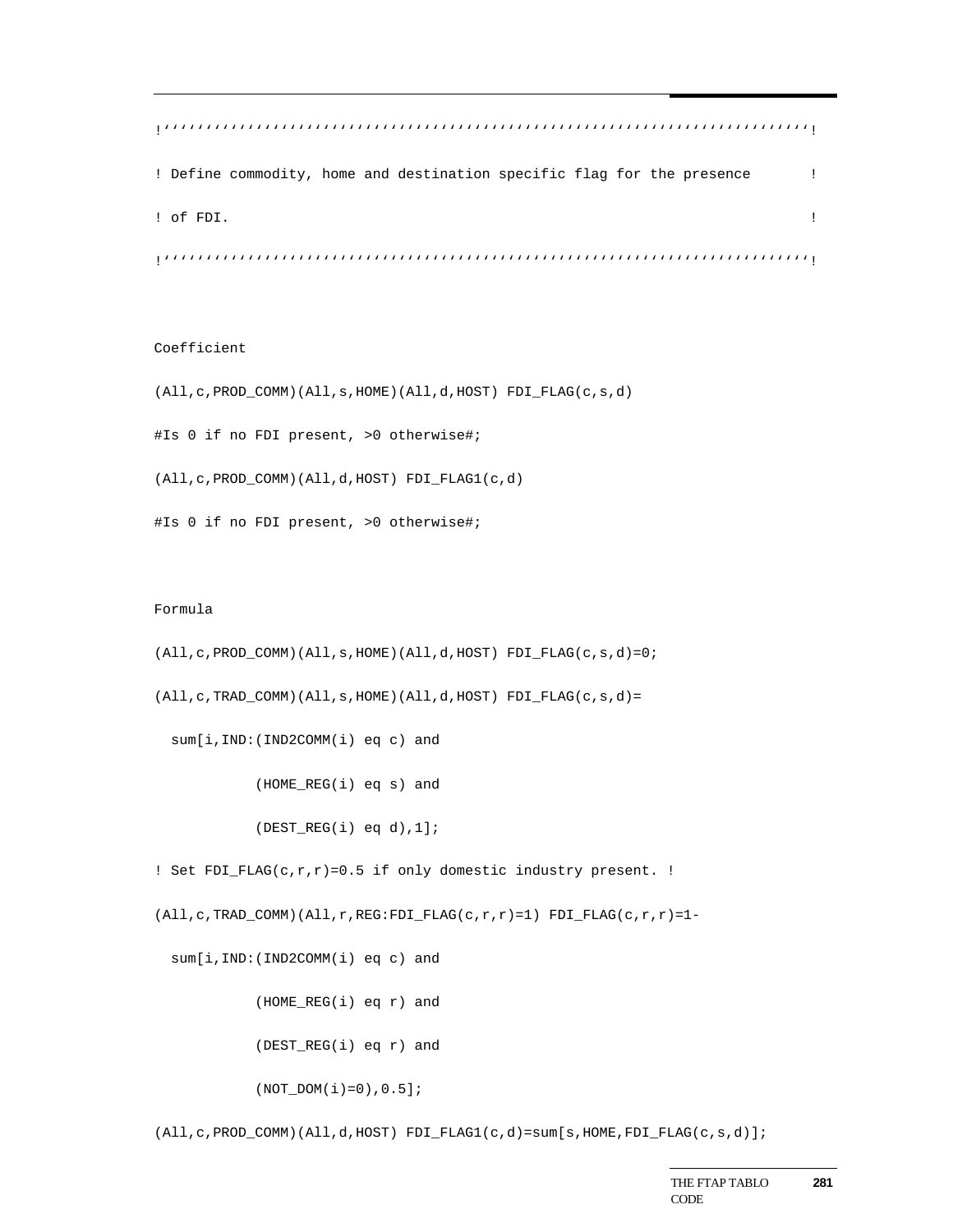!'''''''''''''''''''''''''''''''''''''''''''''''''''''''''''''''''''''''''''''! ! Note that the sluggish endowments are now defined dynamically,  $\qquad$  ! ! based on the variable. This requires us to define and read in  $\qquad$  ! ! this variable before proceeding further. ! !'''''''''''''''''''''''''''''''''''''''''''''''''''''''''''''''''''''''''''''!

COEFFICIENT (all, i, ENDW\_COMM) SLUG(i);

 ! SLUG is a variable used to dynamically define the set of sluggish primary factor endowments. It is zero for mobile endowments and one for sluggish endowments. !

READ SLUG FROM FILE GTAPPARM ;

Set ENDWS\_COMM # Sluggish ENDOWMENT COMMODITIES # =

```
 (all,i,ENDW_COMM: SLUG(i)>0);
```
SET ENDWM\_COMM # Mobile ENDOWMENT COMMODITIES # = ENDW\_COMM - ENDWS\_COMM; SUBSET ENDWC\_COMM IS SUBSET OF ENDWM\_COMM; SET NONCAP\_COMM #Endowments other than capital# = ENDW\_COMM - ENDWC\_COMM; SET NSAVNC\_COMM #All non-savings commodities other than capital#

= NSAV\_COMM - ENDWC\_COMM;

SET NATRES (NATRES);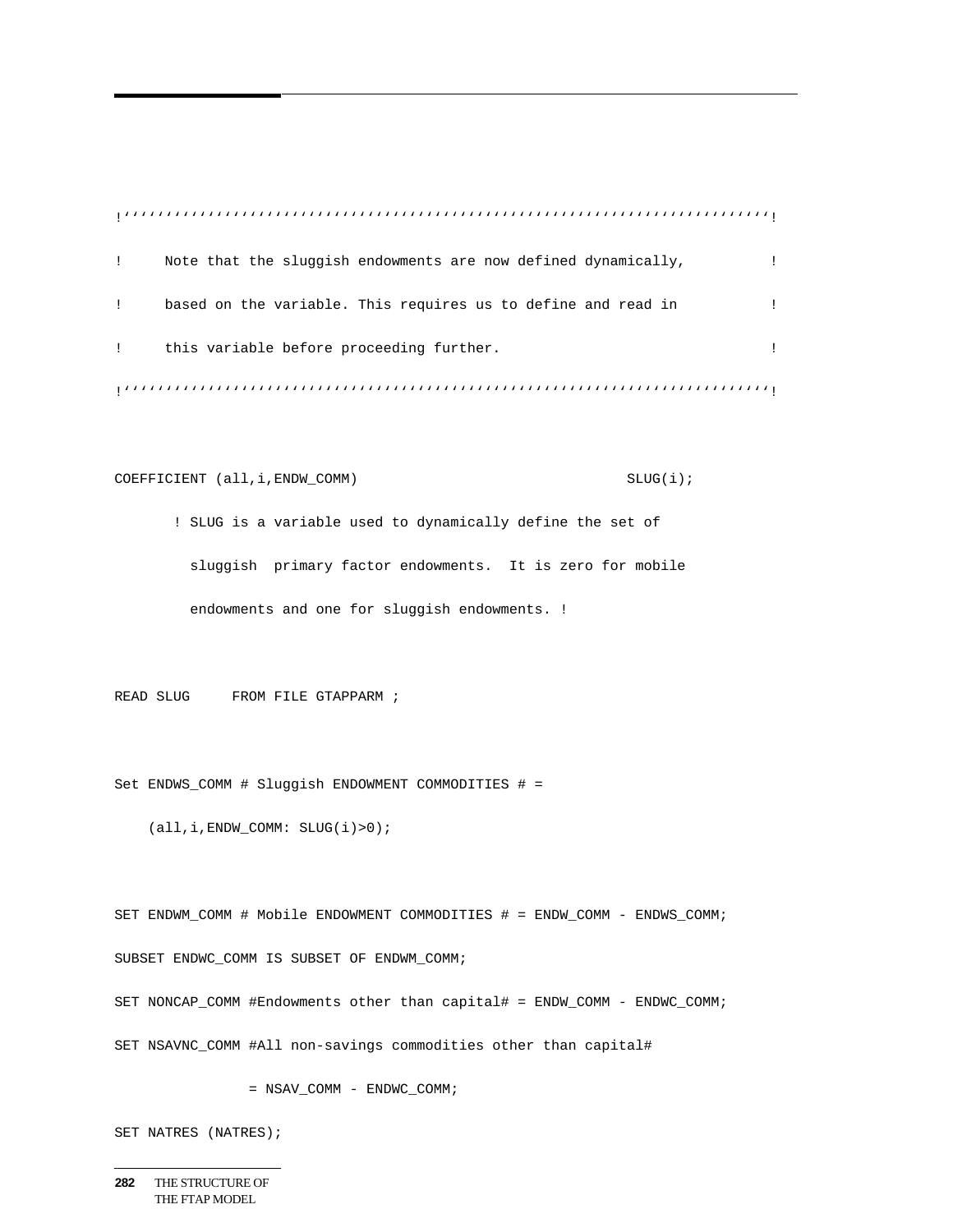```
SUBSET NATRES IS SUBSET OF ENDWS_COMM;
COEFFICIENT (integer)(all,i,ENDWM_COMM) IS_CAP(i)
#Is 1 for capital, 0 for all other mobile endowments#;
FORMULA
  (all,i,ENDWM_COMM) IS_CAP(i)=0;
  (a11,i,ENDWC\_COMM) IS_CAP(i)=1;
```
SET NONLAB\_ENDW # non labour endowments # = ENDW\_COMM - LABOR;

```
!-----------------------------------------------------------------------------!
! VARIABLES !
!-----------------------------------------------------------------------------!
```
!'''''''''''''''''''''''''''''''''''''''''''''''''''''''''''''''''''''''''''''!

| ! Variables are divided into four groups -- proportional changes in  |
|----------------------------------------------------------------------|
| quantities, prices, technical change, policies (i.e. tax/subsdiy     |
| "wedges"), income and utility, and finally slack variables. In       |
| GEMPACK, variables refer to those items which will be changing       |
| endogenously with each Johansen solution. They are assigned lower    |
| case labels to denote the fact that they are proportional changes.   |
| This is purely for convenience, since GEMPACK is not case sensitive. |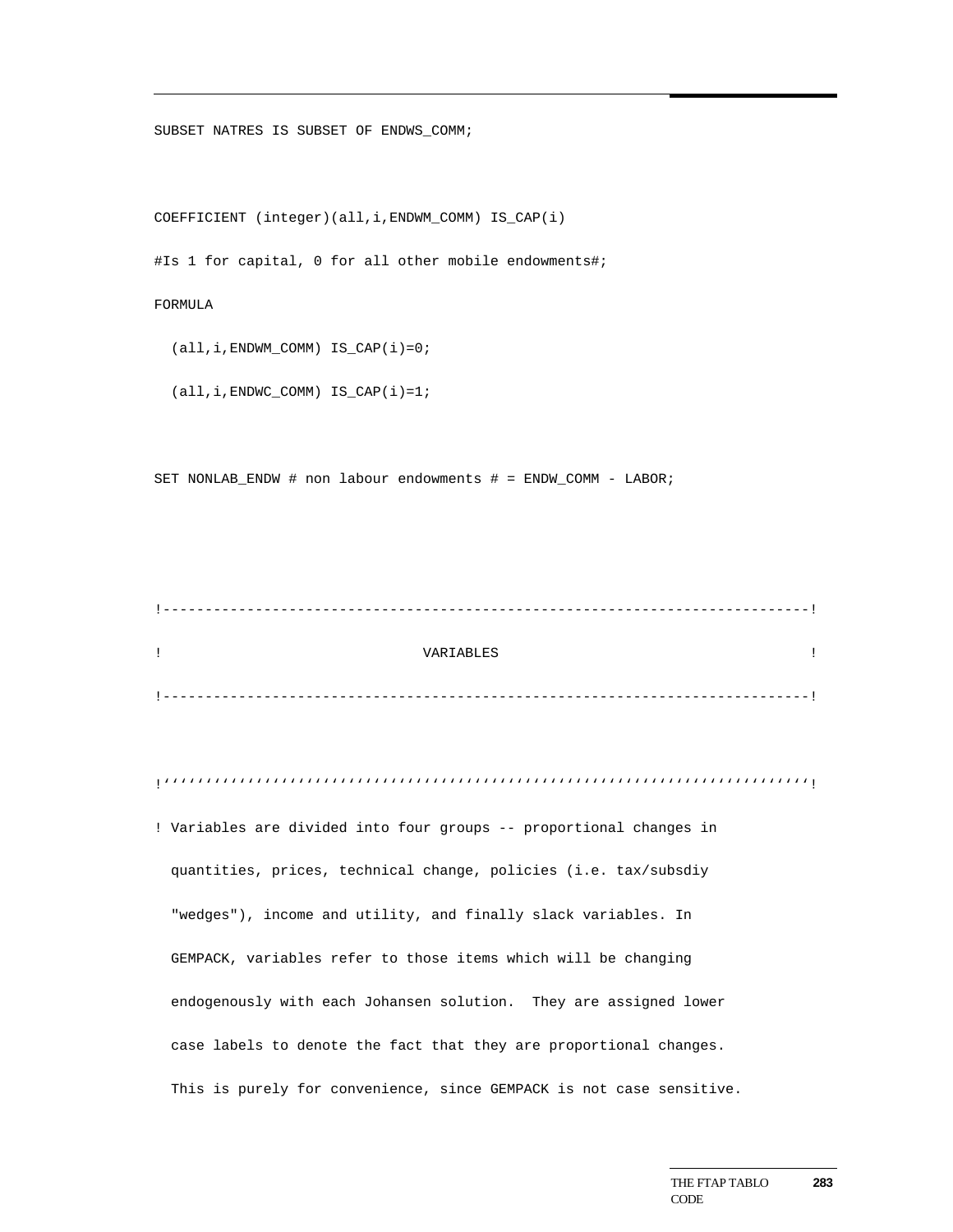Variables of FTAP are listed in the same strucutre set out by GTAP as mentioned above. In each group, variables are arranged into sub-sections of GTAP, ICM and FTAP ! !'''''''''''''''''''''''''''''''''''''''''''''''''''''''''''''''''''''''''''''! !-----------------------------------------------------------------------------! ! Quantity Variables ! !-----------------------------------------------------------------------------!

! GTAP Section !

VARIABLE (Orig\_Level=VOM)(all,i,NSAV\_COMM)(all,r,REG) qo(i,r)

# industry output of commodity i in region r # ;

```
VARIABLE (all,i,TRAD_COMM)(all,r,REG) qoa(i,r)
```
# industry output of commodity i in region r, producer value weighted # ;

```
VARIABLE (all,i,ENDWS_COMM)(all,j,PROD_COMM)(all,r,REG) qoes(i,j,r)
# supply of sluggish endowment i used in j, in r # ;
```
VARIABLE (Orig\_Level=VXMD)

 $(all,i,TRAD_COMM)(all,r,SOWRCE)(all,s,DEST)$  qxs $(i,r,s)$ 

# export sales of commodity i from r to region s # ;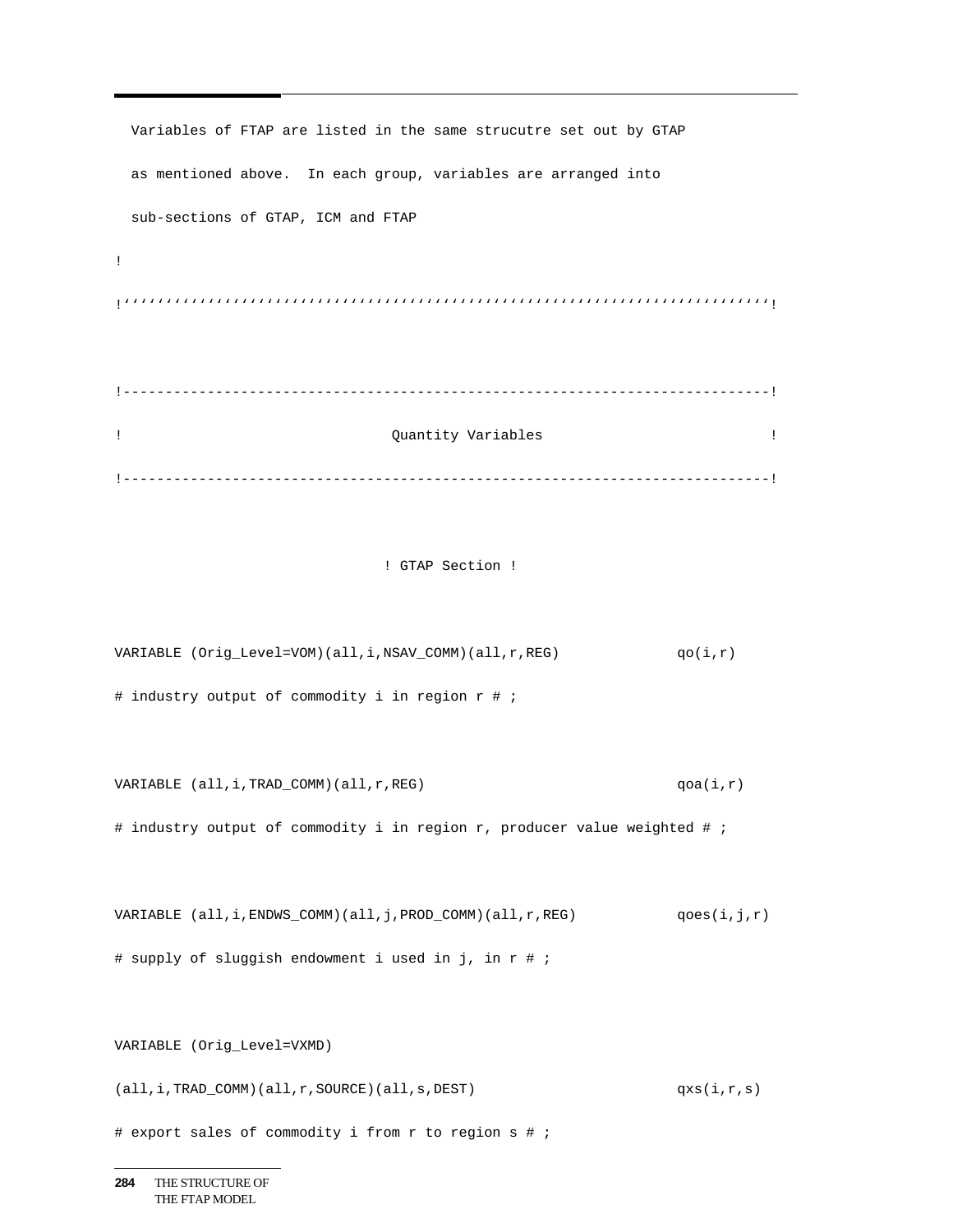```
VARIABLE (Orig_Level=VST)(all,i,TRAD_COMM)(all,r,REG) qst(i,r)
# sales of i from r to international transport # ;
```

```
VARIABLE (Orig_Level=VDM)(all,i,TRAD_COMM)(all,r,REG) qds(i,r)
# domestic sales of commodity i in r # ;
```
VARIABLE (Orig\_Level=VFM)

```
(all, i, ENDW_COMM)(all, j, PROD_COMM)(all, r, REG) qfe(i, j, r)# demand for endowment i for use in j in region r # ;
```

```
VARIABLE (Orig_Level=VKBI)(all,j,TRAD_COMM)(all,r,REG) kk(j,r)
# usage of capital, by industry and region #;
```

```
VARIABLE (all,j,PROD_COMM)(all,r,REG) qva(j,r)# value-added in industry j of region r # ;
```

```
VARIABLE (all,i,TRAD_COMM)(all,j,PROD_COMM)(all,r,REG) qf(i,j,r)# demand for commodity i for use in j in region r # ;
```

```
VARIABLE (Orig_Level=VIFM)
(all, i, TRAD_COMM)(all, j, PROD_COMM)(all, s, REG) qfm(i, j, s)# Industry demands for aggregate imports # ;
```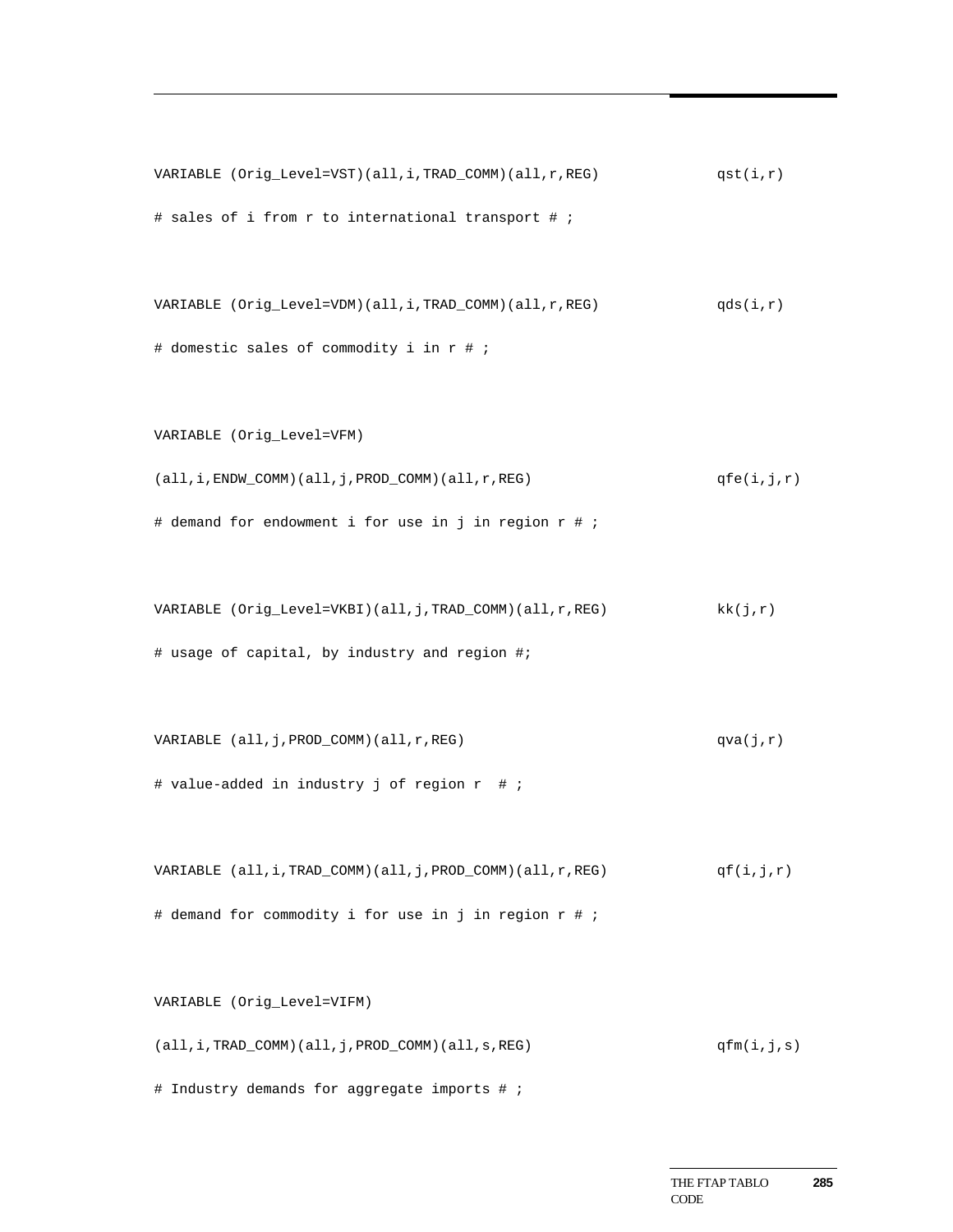VARIABLE (Orig\_Level=VDFM)

 $(all, i, TRAD_COMM)(all, j, PROD_COMM)(all, s, REG)$  qfd(i,j,s) # Industry demands for domestic goods # ;

```
VARIABLE (all, i, TRAD_COMM)(all, r, REG) qp(i, r)
```
# private household demand for commodity i in region r # ;

```
VARIABLE (all, i, TRAD\_COMM)(all, r, REG) qg(i, r)
```
# government household demand for commodity i in region r # ;

```
VARIABLE (Orig_Level=VIPM)(all,i,TRAD_COMM)(all,s,REG) qpm(i,s)
# private hhld demand for imports of i in region s # ;
```

```
VARIABLE (Orig_Level=VDPM)(all,i,TRAD_COMM)(all,s,REG) qpd(i,s)
# private hhld demand for domestic i in region s # ;
```

```
VARIABLE (Orig_Level=VIGM)(all,i,TRAD_COMM)(all,s,REG) qgm(i,s)
# government hhld demand for imports of i in region s # ;
```
 ${\tt VARIABLE} \hspace{1.5mm} (\texttt{Orig\_Level=VDGM}) \hspace{1.5mm} (\texttt{all},i,\texttt{TRAD\_COMM}) \hspace{1.5mm} (\texttt{all},s,\texttt{REG}) \hspace{1.5mm} \texttt{qgd}(i,s)$ 

# government hhld demand for domestic i in region s # ;

```
VARIABLE (all, r, REG) ksvces(r)
# capital services = qo("capital", r) # ;
```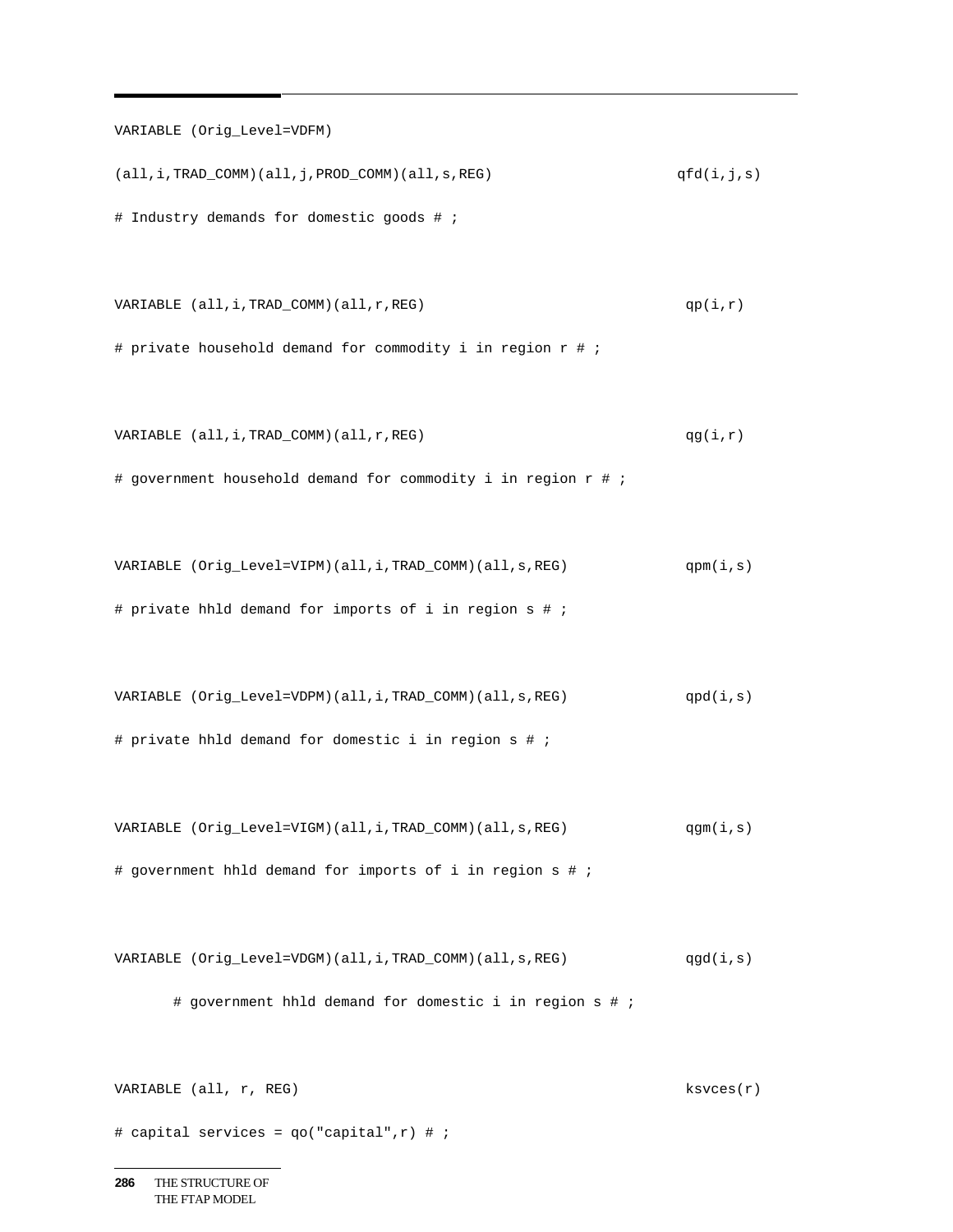```
VARIABLE (all, r, REG) qcgds(r)# Output of capital goods sector = qo("cgds",r) # ;
VARIABLE (all, r, REG) qsave(r)
# regional demand for NET savings # ;
VARIABLE (Orig_Level=VIM)(all,i,TRAD_COMM)(all,s,REG) qim(i,s)
# aggregate imports of i in region s, market price weights # ;
VARIABLE (all,i,TRAD_COMM)(all,s,REG) qiw(i,s)
# aggregate imports of i in region s, cif weights # ;
{\tt VARIABLE} \hspace{1.5mm} (\texttt{Orig\_Level=VXW}) \hspace{1.5mm} (\texttt{all},i,\texttt{TRAD\_COMM}) \hspace{1.5mm} (\texttt{all},r,\texttt{REG}) \hspace{1.5mm} \texttt{qxw}\hspace{1.5mm} (i,r)# aggregate exports of i from region r, fob weights # ;
VARIABLE (Orig_Level=VXWREGION)(all,r,REG) qxwreg(r)# volume of merchandise exports, by region # ;
VARIABLE (Orig_Level=VIWREGION)(all,r,REG) qivreg(r)# volume of merchandise imports, by region # ;
VARIABLE (Orig_Level=VXWCOMMOD)(all,i,TRAD_COMM) qxwcom(i)
# volume of global merchandise exports by commodity # ;
```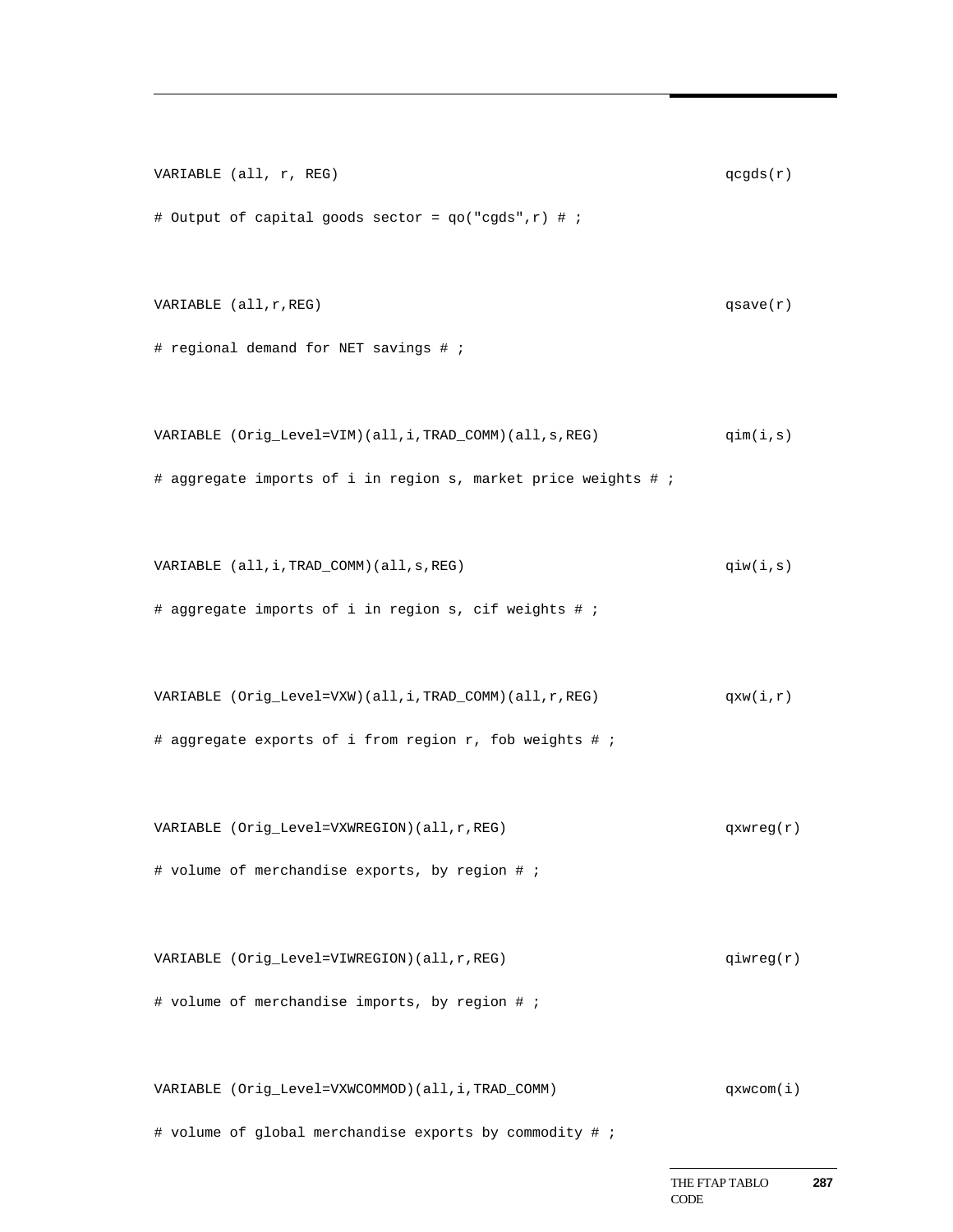VARIABLE (Orig\_Level=VIWCOMMOD)(all,i,TRAD\_COMM) qiwcom(i) # volume of global merchandise imports by commodity # ; VARIABLE (Orig\_Level=VXWLD) qxwwld # volume of world trade # ; VARIABLE (all, i, TRAD\_COMM) qow(i) # Quantity Index for world supply of good i # ; VARIABLE (Orig\_Level=VWOU)(all,i,TRAD\_COMM) qowu(i) # Quantity Index for world supply of good i at user prices # ; VARIABLE (all,  $r$ , REG) kb( $r$ ) kb( $r$ ) # Regional capital stock, asset weights#; VARIABLE (all,  $r$ , REG) kr(r) # Regional capital stock, rental weights#; VARIABLE (all,  $r$ , REG) ke(r) # End-of-period capital stock, in r # ; VARIABLE quantity of the control of the control of the control of the control of the control of the control of the control of the control of the control of the control of the control of the control of the control of the co # Global supply of capital goods for NET investment # ;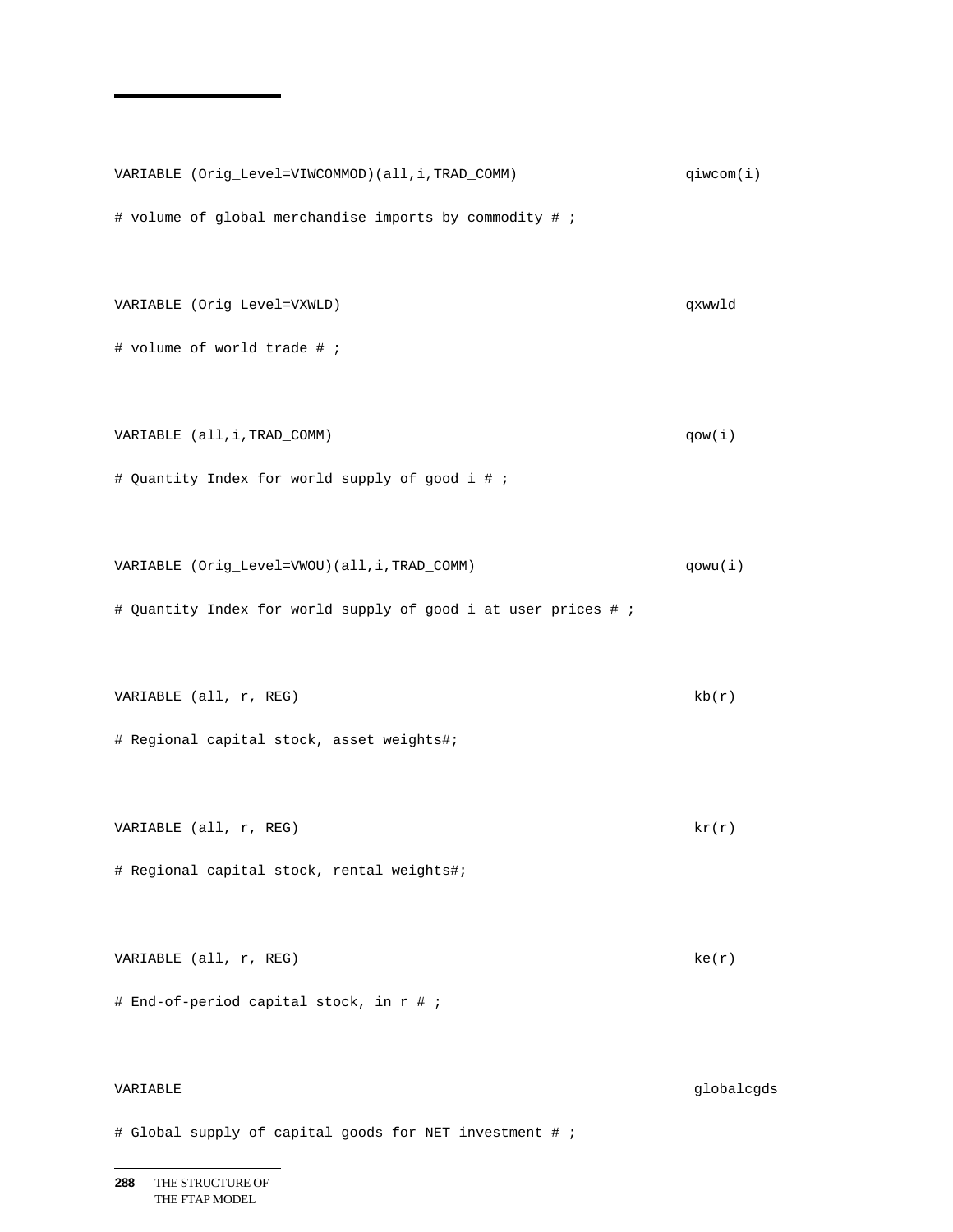# VARIABLE qualitative of the control of the control of the control of the control of the control of the control of the control of the control of the control of the control of the control of the control of the control of the # quantity of global shipping services provided # ; VARIABLE (all,r,REG) pop(r) # regional population # ; VARIABLE walras\_dem # demand in the omitted market--global demand for savings # ; VARIABLE walras\_sup # supply in omitted market--global supply of cgds composite #; VARIABLE (ORIG\_LEVEL = GDP)(all,r,REG)  $qgdp(r)$ # GDP quantity index # ;  $\verb|VARIABLE|(A11, s, home) \qquad k_h( s)$ #Quantity of capital owned by region s#; VARIABLE  $(All, s, home) (All, i, TRAD\_COMM)$  k\_h\_i(i,s) #Quantity of capital in industry i globally owned by region s#;  $\verb|VARIABLE|(All,s,home)(All,i,TRAD\_COMM) |$ #Quantity of domestic capital#;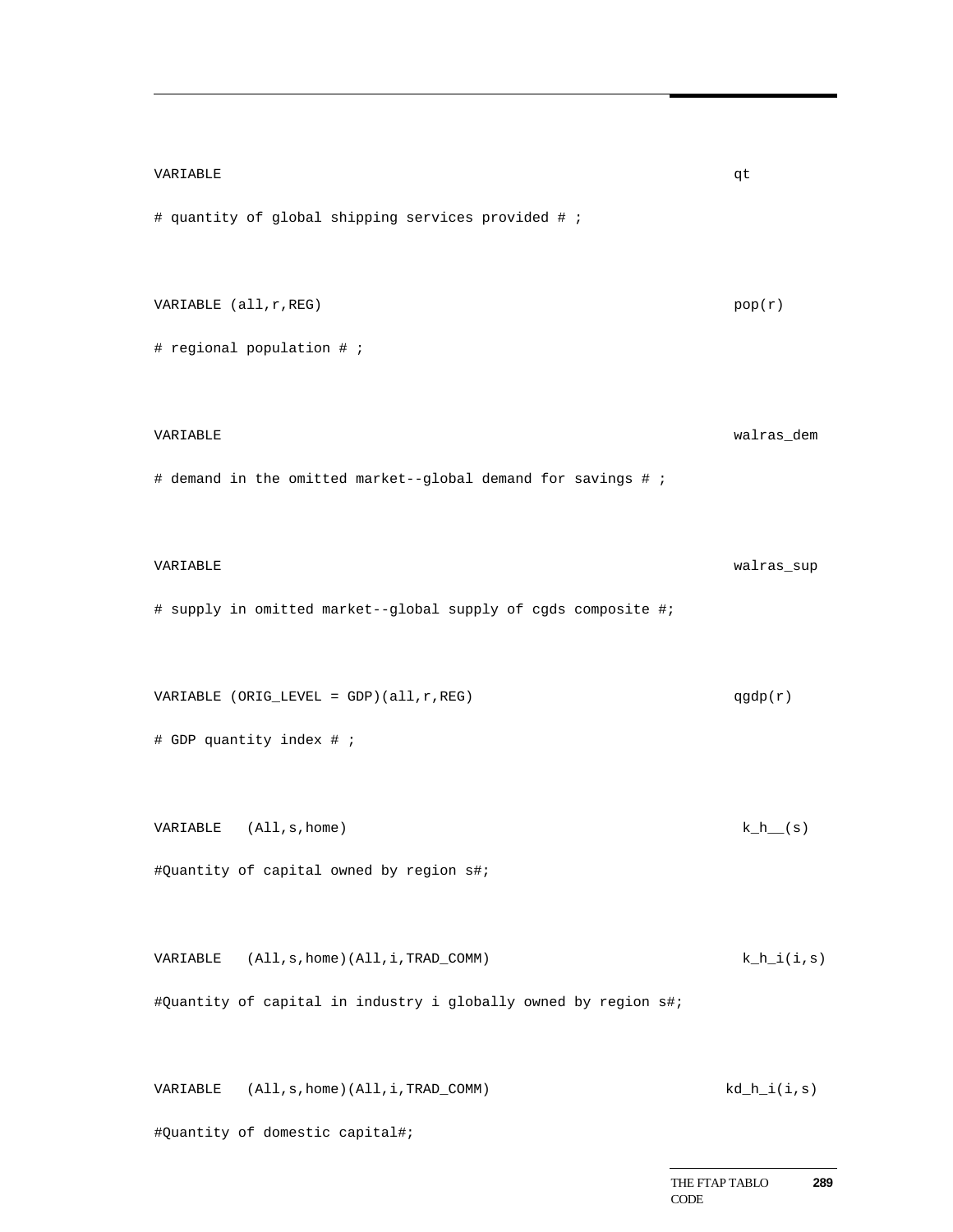```
VARIABLE (All, s, home) (All, i, TRAD\_COMM) kf_h(i, s)#Quantity of foreign capital#;
VARIABLE (All,s,home)(All,d,host)(All,i,TRAD_COMM) k_hhi(i,s,d)
```
#Quantity of capital in industry i in region d owned by region s#;

VARIABLE (Orig\_Level=VDEP)(all,r,REG) depr(r) depr(r) # depreciation of capital stock, by region #;

VARIABLE  $(all, i, TRAD_COMM)(all, r, REG)$  invd $(i, r)$ 

# investment sales of the ith domestic commodity #;

VARIABLE  $(all, i, TRAD_COMM)(all, r, REG)$  invi $(i, r)$ 

# investment sales of the ith composite imported commodity #;

```
VARIABLE (all,r,REG) kt(r)
```
# real aggregate capital owned by region #;

VARIABLE  $(all, r, REG)$  mt $(r)$ 

# real aggregate demand for land, by region #;

VARIABLE  $(all, r, REG)$  nru $(r)$ 

#real aggregate demand for natural resources, by region#;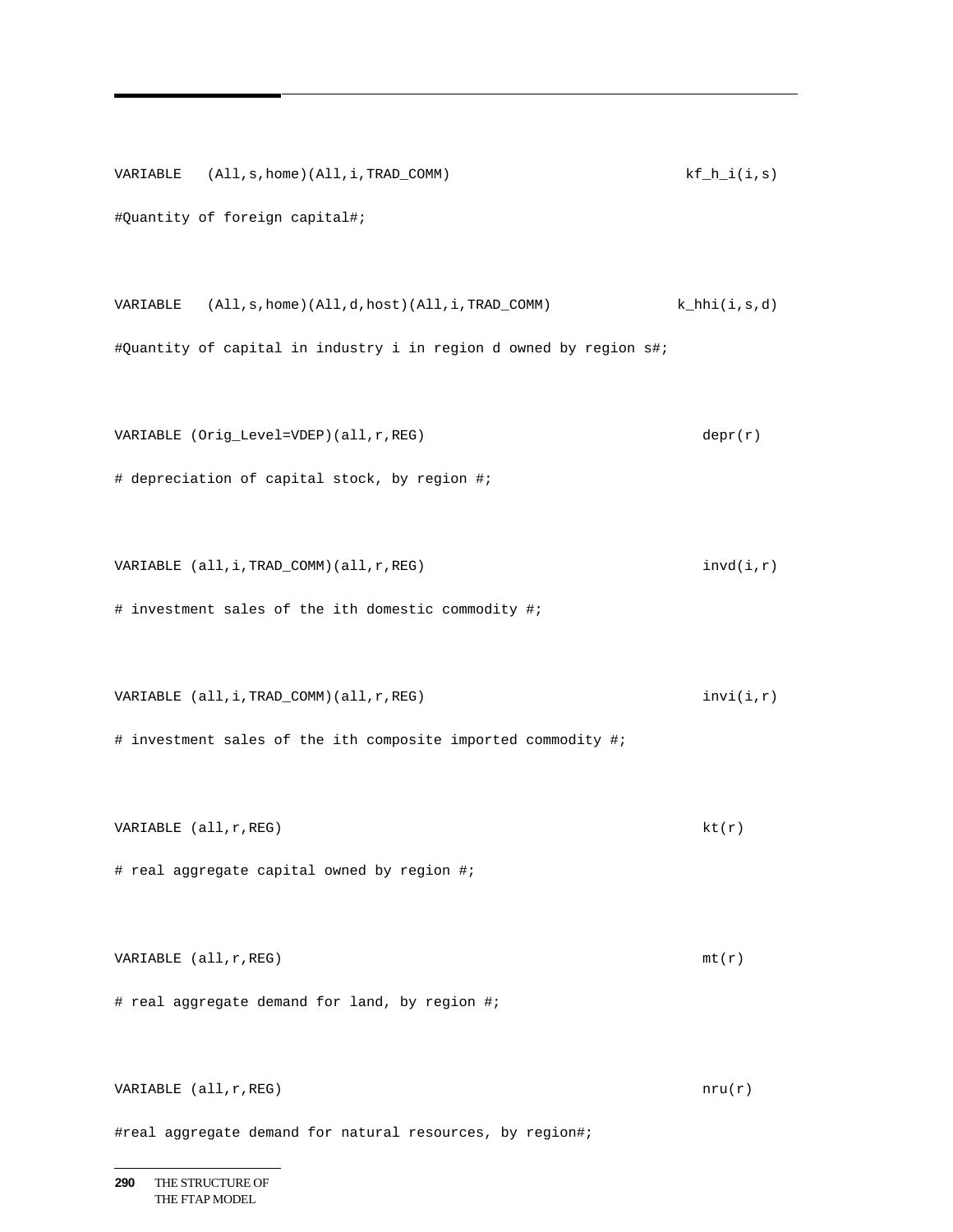```
VARIABLE (all, r, REG) lt_(r)
# aggregate usage of labour, by region #;
VARIABLE (all,l,LABOR)(all,j,PROD\_COMM)(all,r,REG) qfel(l,j,r)
# demand for labour for use in j in region r # ;
VARIABLE (all, j, PROD_COMM)(all, r, REG) qfek(j, r)# demand for capital for use in j in region r # ;
VARIABLE (all, j, PROD_COMM)(all, r, REG) qfen(j, r)# demand for land for use in j in region r # ;
VARIABLE (all, j, PROD_COMM)(all, r, REG) qfenr(j,r)
# demand for nat resrcs for use in j in region r # ;
VARIABLE (All,i,TRAD_COMM)(All,r,REG) qfed(i,r)
#Quantity of domestic capital demanded by industry i#;
\verb|VARIABLE | (All,i,TRAD_COMM)(All,r,REG) | (All,ref) | (All,ref) | (All,ref) | (All,ref) | (All,ref) | (All,ref) | (All,ref) | (All,ref) | (All,ref) | (All,ref) | (All,ref) | (All,ref) | (All,ref) | (All,ref) | (All,ref) | (All,ref) | (All,ref) | (All,ref) | (All,ref) | (All,ref) | (All,ref) | (All,ref) | (All,ref) | (All,ref) | (All,ref) | (All,ref) | (All,ref) | (All,ref) | (All,ref) | (All,ref) | (All,ref) | (All,ref) | (All,ref)#Quantity of foreign capital demanded by industry i#;
VARIABLE (All,i,TRAD_COMM)(All,s,home)(All,d,host) qfes(i,s,d)
#Quantity of capital from region s demanded by industry i in region d#;
```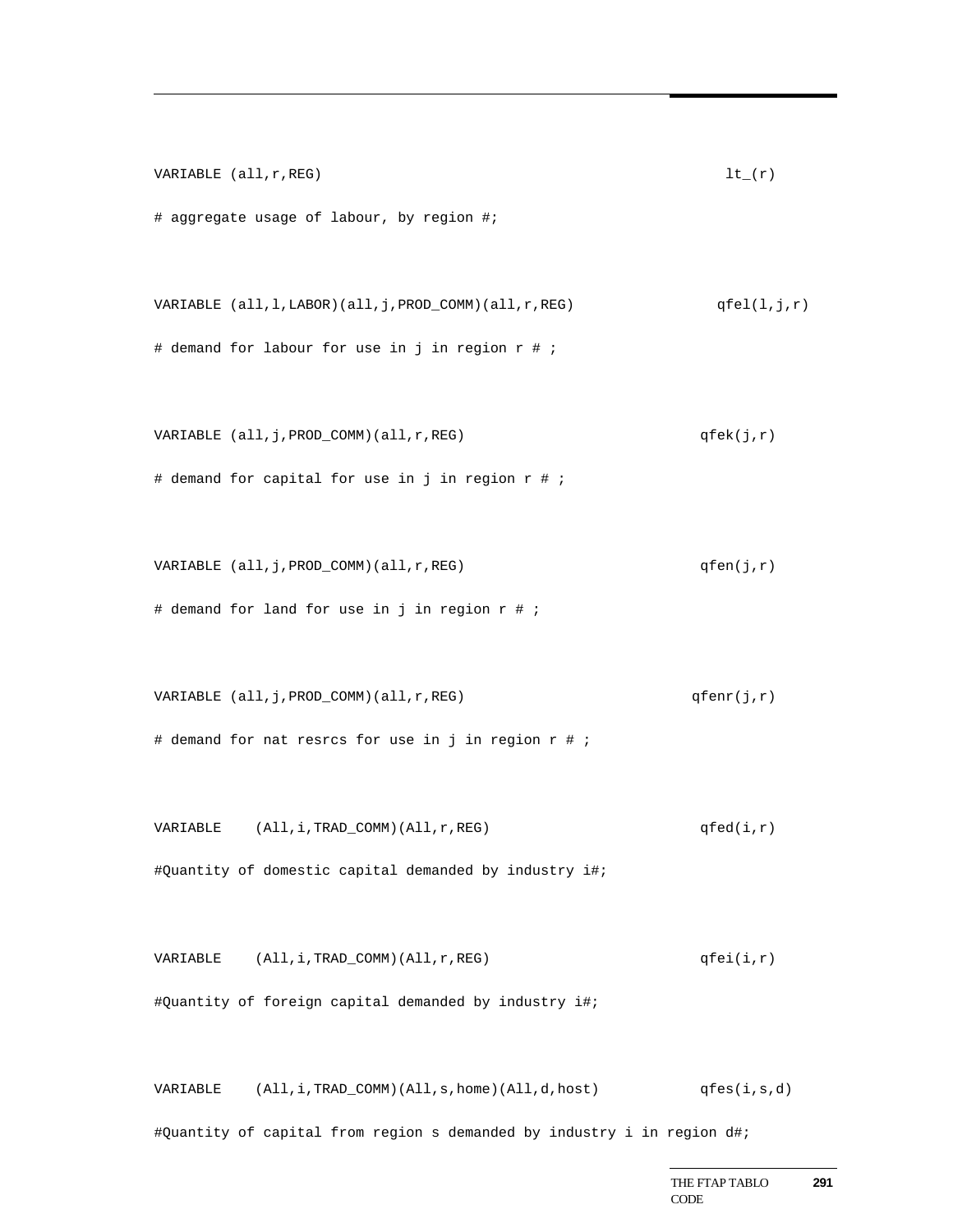```
VARIABLE (all, j, FDI\_COMM)(all, r, FDI\_DEST) f_qva(j,r)
# value-added in industry j in region r # ;
```

```
VARIABLE (all, i, TRAD_COMM)(all, j, FDI_COMM)(all, r, FDI_DEST) f_pf(i,j,r)# purchase price of commodity i for use in j in region r # ;
```

```
VARIABLE (all,i,TRAD\_COMM)(all,j,FDI\_COMM)(all,r,FDI\_DEF) f_qf(i,j,r)# demand for commodity i for use in j in region r # ;
```

```
VARIABLE (all,i,TRAD\_COMM)(all,j,FDI\_COMM)(all,s,FDI\_DEF) f_qf(m(i,j,s))
```
# Industry demands for aggregate imports # ;

VARIABLE  $(all,i,TRAD\_COMM)(all,j,FDI\_COMM)(all,s,FDI\_DEST)$   $f_qfd(i,j,s)$ # Industry demands for domestic goods # ;

 $\verb|VARIABLE (all,i,LABOR)(all,j,FDI\_COMM)(all,r,FDI\_DEST) \text{ } f_qfel(i,j,r);$ 

VARIABLE  $(all, i, ENDWC\_COMM)(all, j, FDI\_COMM)(all, r, FDI\_DEST)$   $f_qfek(i,j,r);$ 

VARIABLE  $(all, i, LAND)$  $(all, j, FDI_COMM)$  $(all, r, FDI_DEST)$  f\_qfen(i,j,r);

VARIABLE  $(all, i, NATRES)(all, j, FDI_COMM)(all, r, FDI_DEST)$   $f_qfenr(i,j,r);$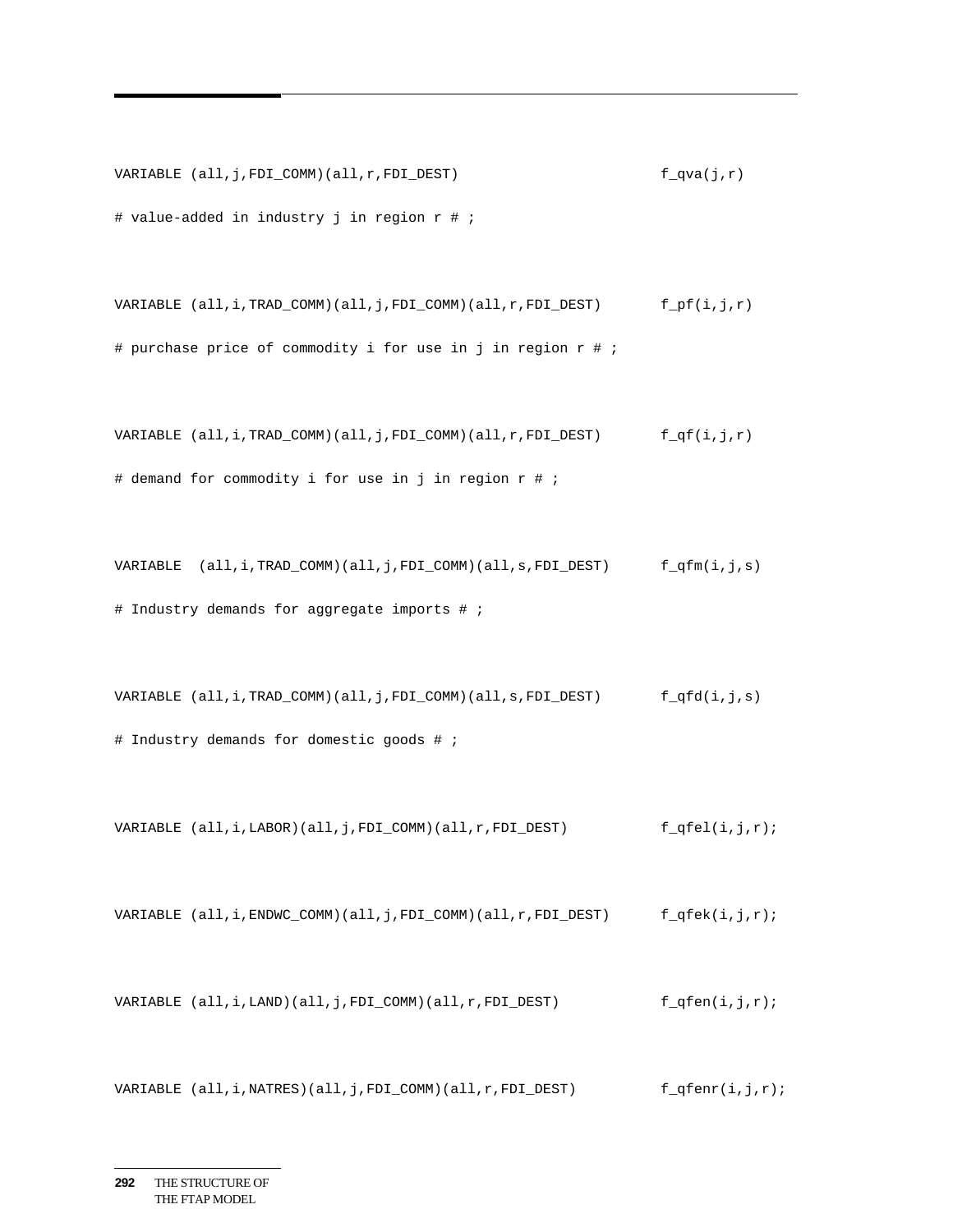VARIABLE  $(All, i, TRAD_COMM)(All, r, REG)$  qod $(i, r)$  #Output from domestic industry#; VARIABLE  $(All, i, TRAD_COMM)(All, r, REG)$  qdd $(i, r)$  #Domestic use of output from domestic industry#; VARIABLE  $(All, i, TRAD\_COMM)(All, r, REG)$  qxd $(i, r)$ 

#Exports of output from domestic industry#;

VARIABLE  $(All, i, TRAD\_COMM)(All, r, REG)$  qdst $(i, r)$ 

#International freight services from domestic industry#;

VARIABLE (All,i,TRAD\_COMM)(All,o,HOME)(All,l,HOST) qoh(i,o,l)

#Output from foreign industry located in region 1 owned by region o#;

VARIABLE  $(A11, i, TRAD\_COMM)(A11, o, HOME)(A11, 1, HOST)$  qdh $(i, o, 1)$ #Domestic use of output from foreign industry loc in reg l owned by reg o#;

VARIABLE (All,i,TRAD\_COMM)(All,o,HOME)(All,l,HOST) qxh(i,o,l) #Exports of output from foreign industry loc in reg l owned by reg o#;

VARIABLE (All,i,TRAD\_COMM)(All,o,HOME)(All,l,HOST) qhst(i,o,l) #Intl. freight services from foreign industry loc in reg l owned by reg o#;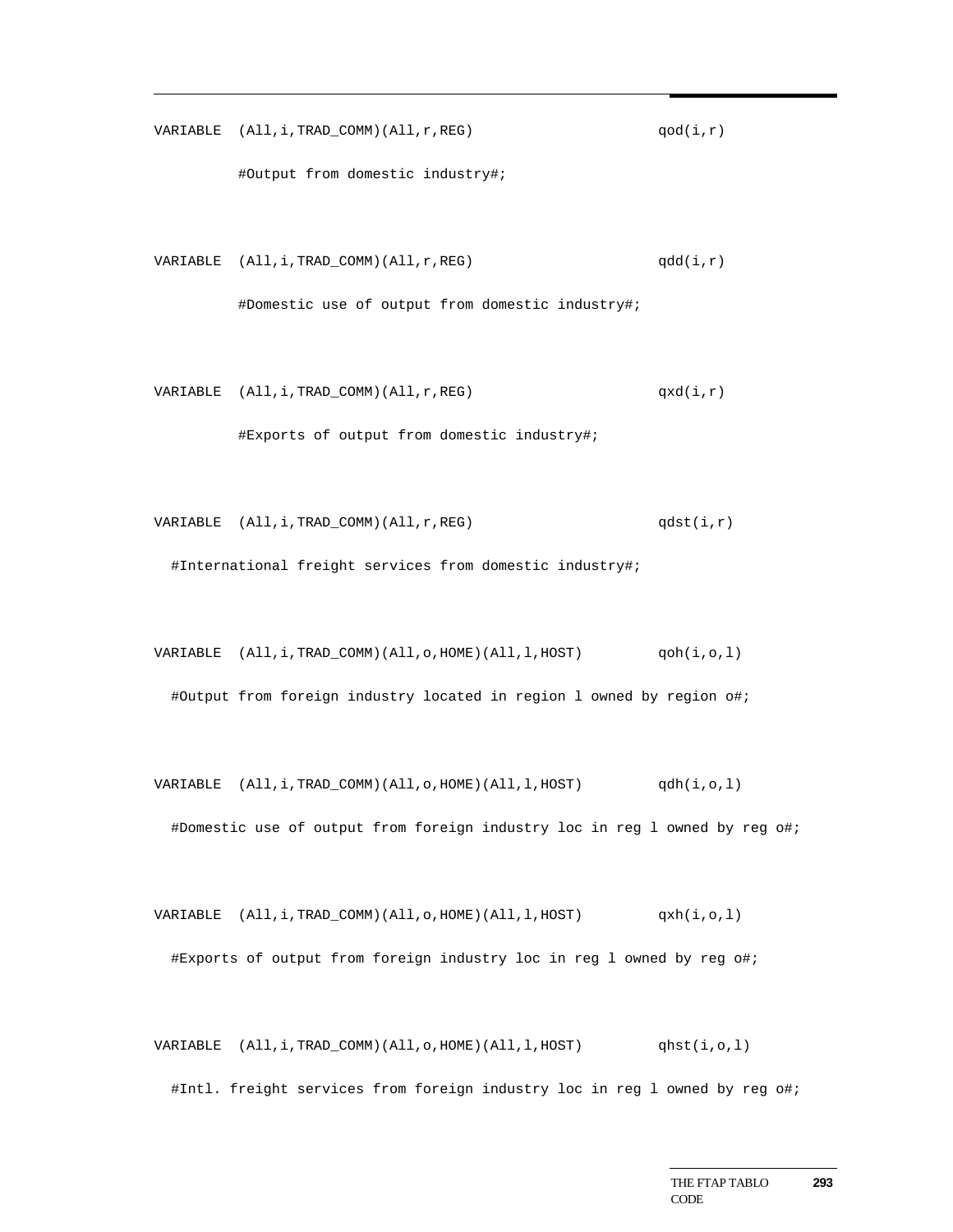VARIABLE (All,i,TRAD\_COMM)(All,s,SOURCE)(All,d,DEST) qxdd(i,s,d) #Exports to region d from domestic industry in region s#;

VARIABLE (All,i,TRAD\_COMM)(All,o,HOME)(All,l,HOST)(All,d,DEST) qxhd(i,o,l,d) #Exports to region d from foreign industry loc in reg l and owned by reg o#;

VARIABLE (All,i,TRAD\_COMM)(All,s,SOURCE)(All,d,DEST) qisd(i,s,d) #Quantity of exports by commodity, source and destination (same as qxs)#;

VARIABLE (All,i,TRAD\_COMM)(All,o,HOME)(All,d,DEST) qihd(i,o,d) #Use by region d of commodity i from foreign industries owned by reg o#;

VARIABLE (All,i,TRAD\_COMM)(All,d,DEST) qid(i,d) #Use by region d of commodity i from foreign industries#;

VARIABLE (Orig\_Level=VFM)

 $(all, i, ENDW_COMM)(all, j, PROD_COMM)(all, r, REG)$   $o_qfe(i,j,r)$ 

# demand for endowment i for use in j in region r # ;

### VARIABLE

 (all,i,TRAD\_COMM)(all,s,SOURCE) qgxmd(i,s) #Total Real exports from s, domestic price wgts# ; (all,i,TRAD\_COMM)(all,s,SOURCE) qgxwd(i,s)

#Total Real exports from s, FOB price wgts# ;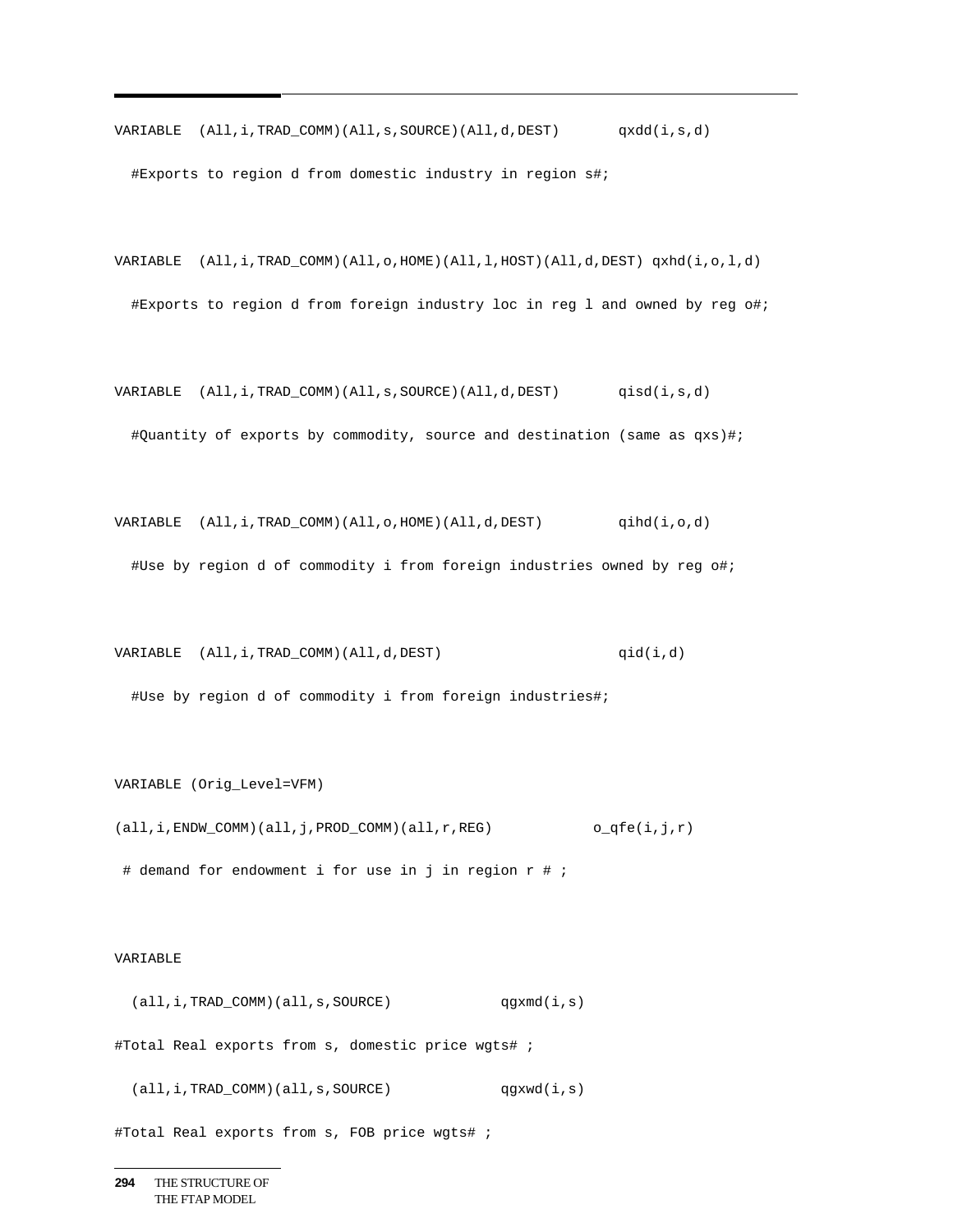$(\text{all}, i, \text{TRAD} \text{COMM})(\text{all}, d, \text{DEST})$  qqviw $(i, d)$ #Total Real imports to d, CIF price wgts# ;  $(\text{all}, i, \text{TRAD} \text{ COMM})(\text{all}, d, \text{DEST})$  qqvim $(i, d)$ #Total Real imports to d, tariff inclusive price # ; (all,i,TRAD\_COMM)(all,h,HOME)(all,s,SOURCE) qx\_fdi\_wd(i,h,s) #Real exports of fdi ind to third countries, FOB price wgts# ; (all,i,TRAD\_COMM)(all,h,HOME)(all,s,SOURCE) qx\_fdi\_md(i,h,s) #Real exports of fdi ind to third countries, domestic price wgts# ;  $(\text{all}, i, \text{TRAD}\_\text{COMM})(\text{all}, h, \text{HOME})(\text{all}, d, \text{DEST})$  qm $\text{fdi\_ws}(i, h, d)$ #Real imports from third country fdi ind, CIF price wgts# ;  $(\text{all}, i, \text{TRAD}\_\text{COMM}) (\text{all}, h, \text{HOME}) (\text{all}, d, \text{DEST})$  qm\_fdi\_ms(i,h,d) #Real imports from third country fdi ind, tariff incl price wgts# ;  $(\text{all}, i, \text{TRAD} \text{COMM})(\text{all}, h, \text{HOME})$  qx\_wd(i,h) #Real exports of fdi ind to third countries, FOB price wgts# ;  $(all, i, TRAD_COMM)(all, h, HOME)$  qx\_md(i,h) #Real exports of fdi ind to third countries, domestic price wgts# ; (all,i,TRAD\_COMM)(all,d,DEST) qm\_ws(i,d) #Real imports from third country fdi ind, CIF price wgts# ; (all,i,TRAD\_COMM)(all,d,DEST) qm\_ms(i,d) #Real imports from third country fdi ind, tariff incl price wgts# ; (All,i,TRAD\_COMM)(All,o,HOME)(All,l,HOST) qvxhm(i,o,l) #Real exports of foreign-owned industry, domestic price wgts#;  $(All, i, TRAD$  COMM $)(All, r, REG)$  qvtotdhm $(i, r)$ #Real domestic use of foreign industry output#;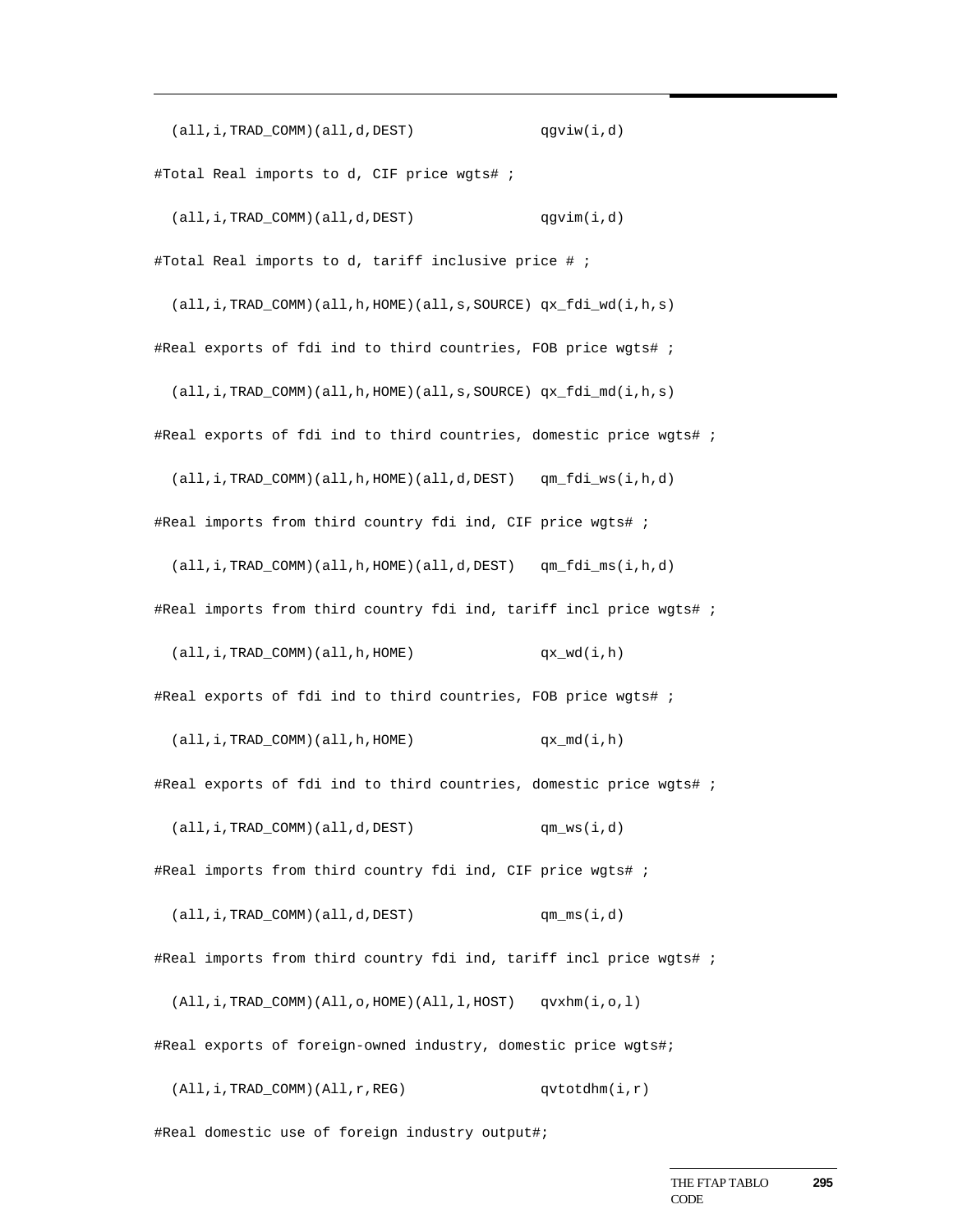```
(all,i,TRAD_COMM)(all,r,HOST) qvtotohm(i,r)
#Real output of foreign firms in host country # ;
  (all,i,TRAD_COMM)(all,o,HOME) qvtotown_os(i,o)
#Real output of firms located abroad # ;
VARIABLE (all, i, PROD_COMM)(all, r, REG) compvalad(i, r)# composition of value added for good i and region r # ;
!-----------------------------------------------------------------------------!
! price variables !
!-----------------------------------------------------------------------------!
VARIABLE (all,i,NSAV_COMM)(all,r,REG) ps(i,r)
# supply price of commodity i in region r # ;
VARIABLE (all,i,TRAD\_COMM)(all,j,PROD\_COMM)(all,r,REG) pf(i,j,r)# firms' price for commodity i for use in j, in r # ;
VARIABLE (all,i,ENDW_COMM)(all,j,PROD_COMM)(all,r,REG) pfe(i,j,r)# firms' price for endowment commodity i in j of r # ;
VARIABLE (all, j, PROD_COMM)(all, r, REG) pva(j, r)# firms' price of value-added in industry j of region r # ;
```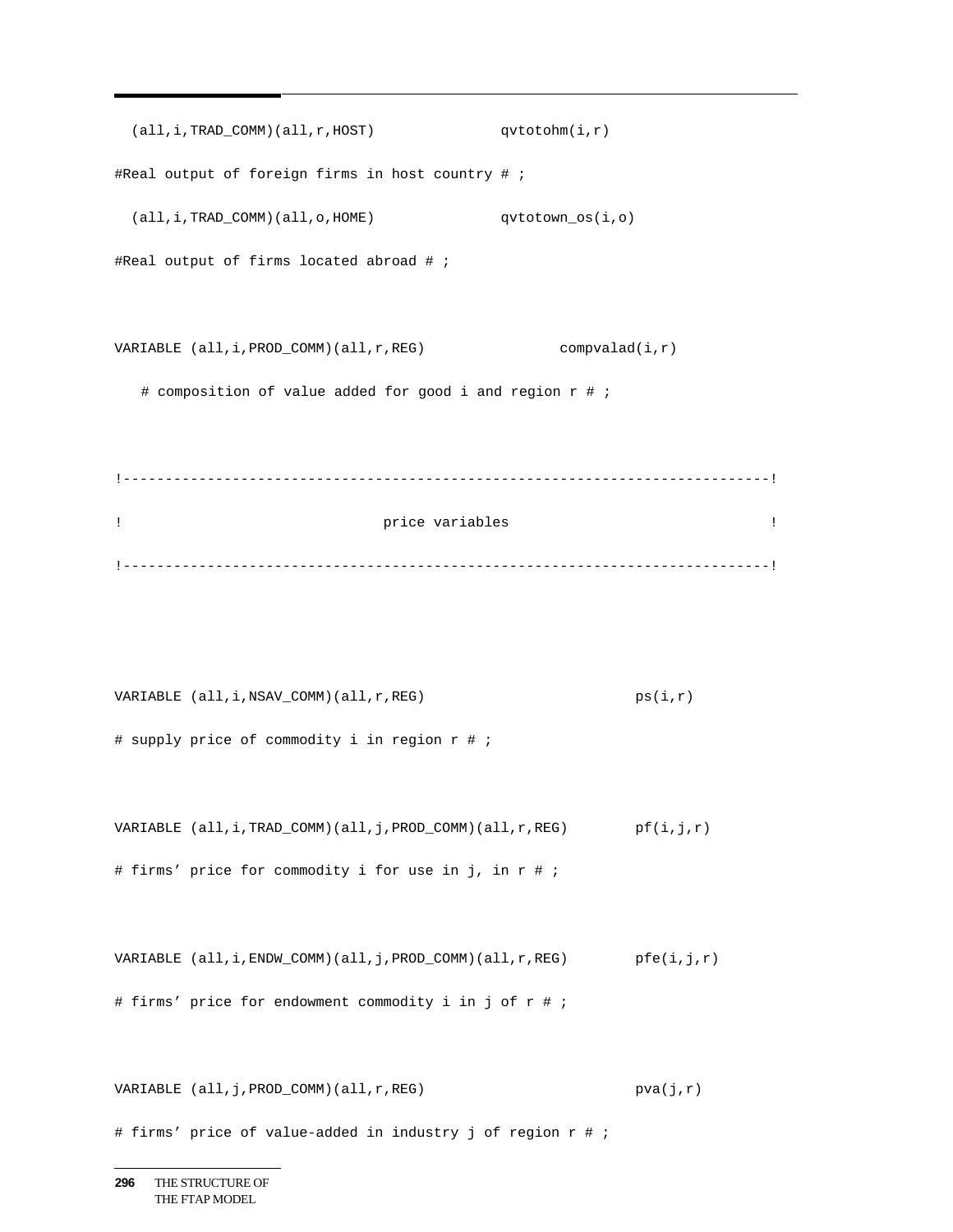```
VARIABLE (all, i, TRAD_COMM)(all, j, PROD_COMM)(all, s, REG) pfm(i,j,s)# price index for imports of i by j in region s #;
```

```
VARIABLE (all,i,TRAD_COMM)(all,j,PROD_COMM)(all,s,REG) pfd(i,j,s)
# price index for domestic purchases of i by j in region s #;
```

```
VARIABLE (all, i, TRAD_COMM)(all, r, REG) pp(i, r)# private household price for commodity i in region r # ;
```

```
VARIABLE (all,i,TRAD_COMM)(all,s,REG) ppm(i,s)
```
# price of imports of i by private households in s # ;

```
VARIABLE (all,i,TRAD_COMM)(all,s,REG) ppd(i,s)
```
# price of domestic i to private households in s # ;

```
VARIABLE (all,r,REG) pgov(r)# price index for govt hhld expenditures in region r # ;
```

```
VARIABLE (all, r, REG) ppriv(r)
```
# price index for private household expenditures in region r # ;

VARIABLE  $(all,i,TRAD$  COMM $)(all,r,REG)$  pg( $i,r$ )

# government household price for commodity i in region r # ;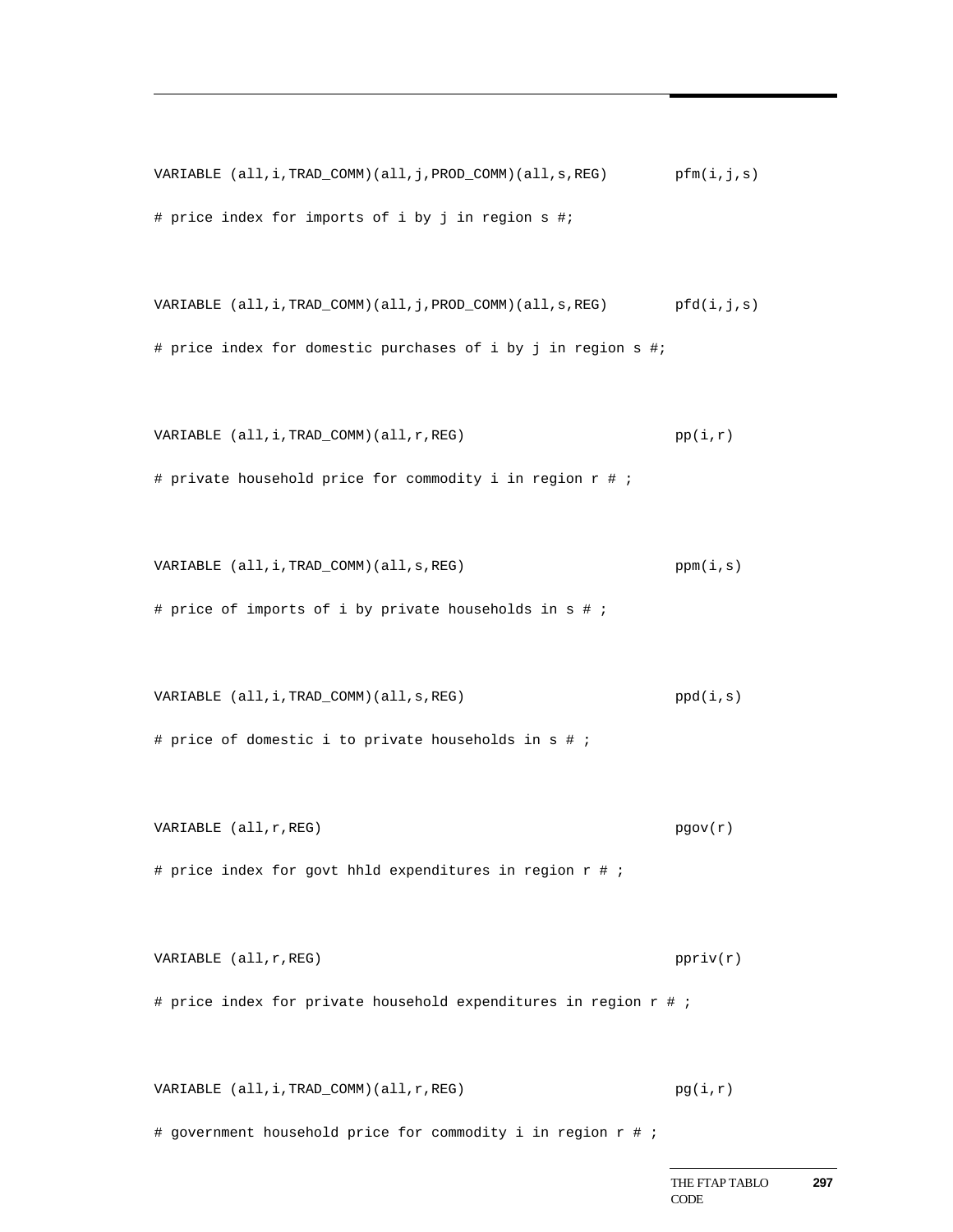```
VARIABLE (all,i,TRAD_COMM)(all,s,REG) pgm(i,s)
# price of imports of i by government households in s # ;
```

```
VARIABLE (all,i,TRAD_COMM)(all,s,REG) pgd(i,s)
```
# price of domestic i to government households in s # ;

```
VARIABLE (ORIG_LEVEL = 1.0)(all,i,NSAV_COMM)(all,r,REG) pm(i,r)# market price of domestic commodity i in region r # ;
```

```
VARIABLE (ORIG_LEVEL=1.0)(All,i,TRAD_COMM)(All,r,REG) pst(i,r)
#Market price of domestically produced international freight services#;
```

```
VARIABLE (all, j, TRAD\_COMM)(all, r, REG) rp(j, r)# rental price of a unit of capital, by industry and region #;
```

```
VARIABLE (ORIG_LEVEL = 1.0)(all, i, TRAD_COMM)(all, r, REG) pin(i, r)# market price of composite import i in region r # ;
```

```
VARIABLE (all,i,TRAD_COMM)(all,r,REG) piw(i,r)
```
# world price of composite import i in region r # ;

VARIABLE (ORIG\_LEVEL = 1.0)(all,i,TRAD\_COMM)(all,r,REG)  $pxw(i,r)$ 

# aggregate exports price index of i from region r # ;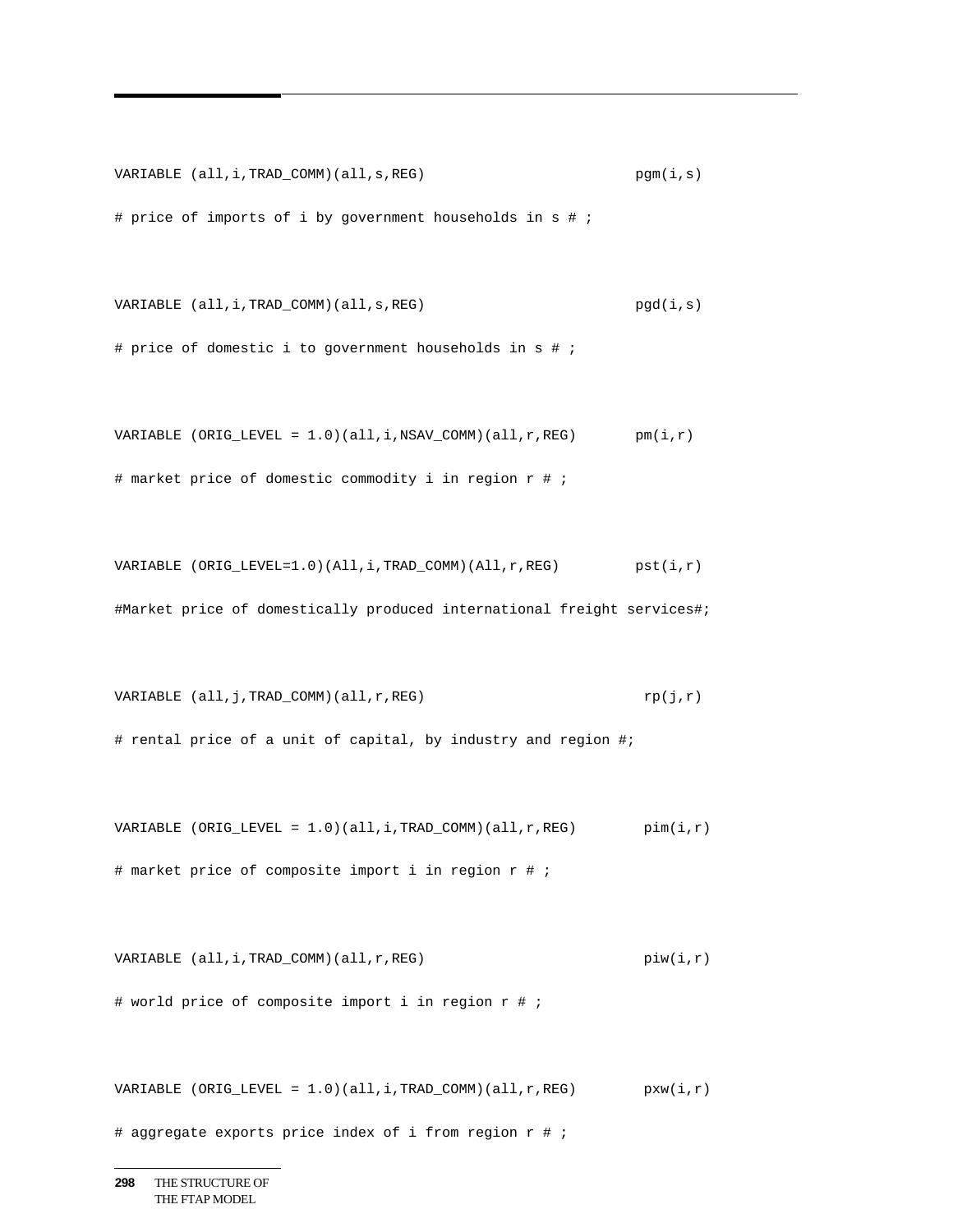```
VARIABLE (ORIG_LEVEL = 1.0)(all,r,REG) pxwreg(r)
# price index of merchandise exports, by region # ;
VARIABLE (ORIG_LEVEL = 1.0)(all,r,REG) piwreg(r)
# price index of merchandise imports, by region # ;
VARIABLE (ORIG_LEVEL = 1.0)(all, r, REG) pfactor(r)
# market price index of primary factors, by region # ;
VARIABLE (ORIG_LEVEL = 1.0)(all,i,TRAD_COMM) pxwcom(i)
# price index of global merchandise exports by commodity # ;
VARIABLE (ORIG_LEVEL = 1.0)(all,i,TRAD_COMM) piwcom(i)
# price index of global merchandise imports by commodity # ;
VARIABLE (ORIG_LEVEL = 1.0) pxwwld
# price index of world trade # ;
VARIABLE (ORIG_LEVEL = 1.0)    pfactwld
# world price index of primary factors # ;
VARIABLE (all, i, TRAD_COMM) pw(i)
# World price index for total good i supplies #;
```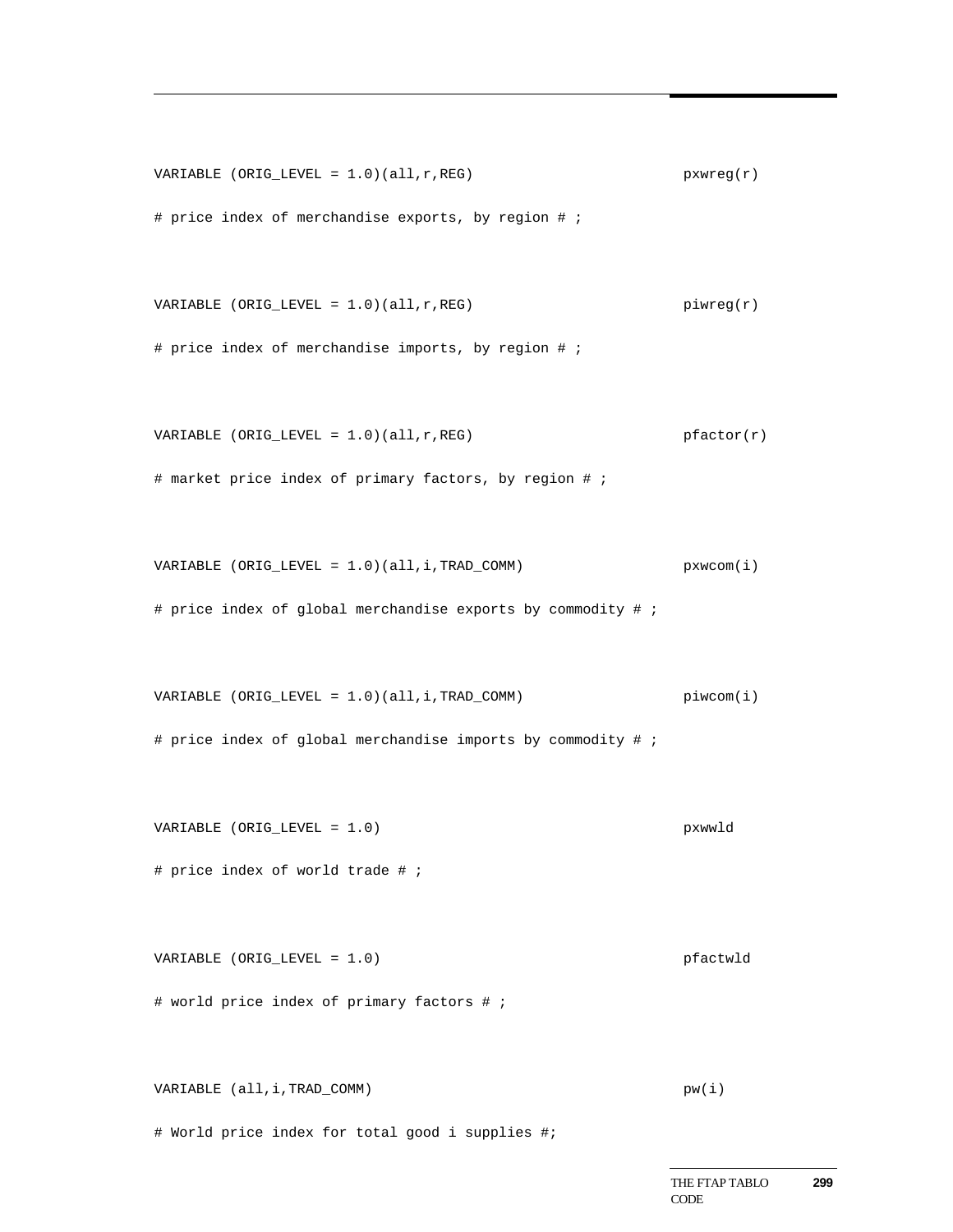VARIABLE (ORIG\_LEVEL = 1.0)(all,i,TRAD\_COMM) pwu(i) # World price index for total good i supplies at user prices #;

```
VARIABLE (all,i,ENDWS_COMM)(all,j,PROD_COMM)(all,r,REG) pmes(i,j,r)
# market price of sluggish endowment used by j, in r # ;
```
VARIABLE (all,i,TRAD\_COMM)(all,r,SOURCE)(all,s,DEST) pms(i,r,s) # domestic price for good i supplied from r to region s # ;

VARIABLE (All,i,TRAD\_COMM)(All,s,SOURCE)(All,d,DEST) pxs(i,s,d) #Domestic market price of commodity i supplied from r to s # ;

VARIABLE (all,i,TRAD\_COMM)(all,r,SOURCE)(all,s,DEST) pfob(i,r,s) # FOB world price of commodity i supplied from r to s # ; ! i.e., prior to incorporation of transportation margin !

```
VARIABLE (all,i,TRAD\_COMM)(all,r,SOWRCE)(all,s,DEST) pcif(i,r,s)
# CIF world price of commodity i supplied from r to s #;
! i.e., subsequent to incorporation of transportation margin !
```
VARIABLE pt

# price of global shipping services provided # ;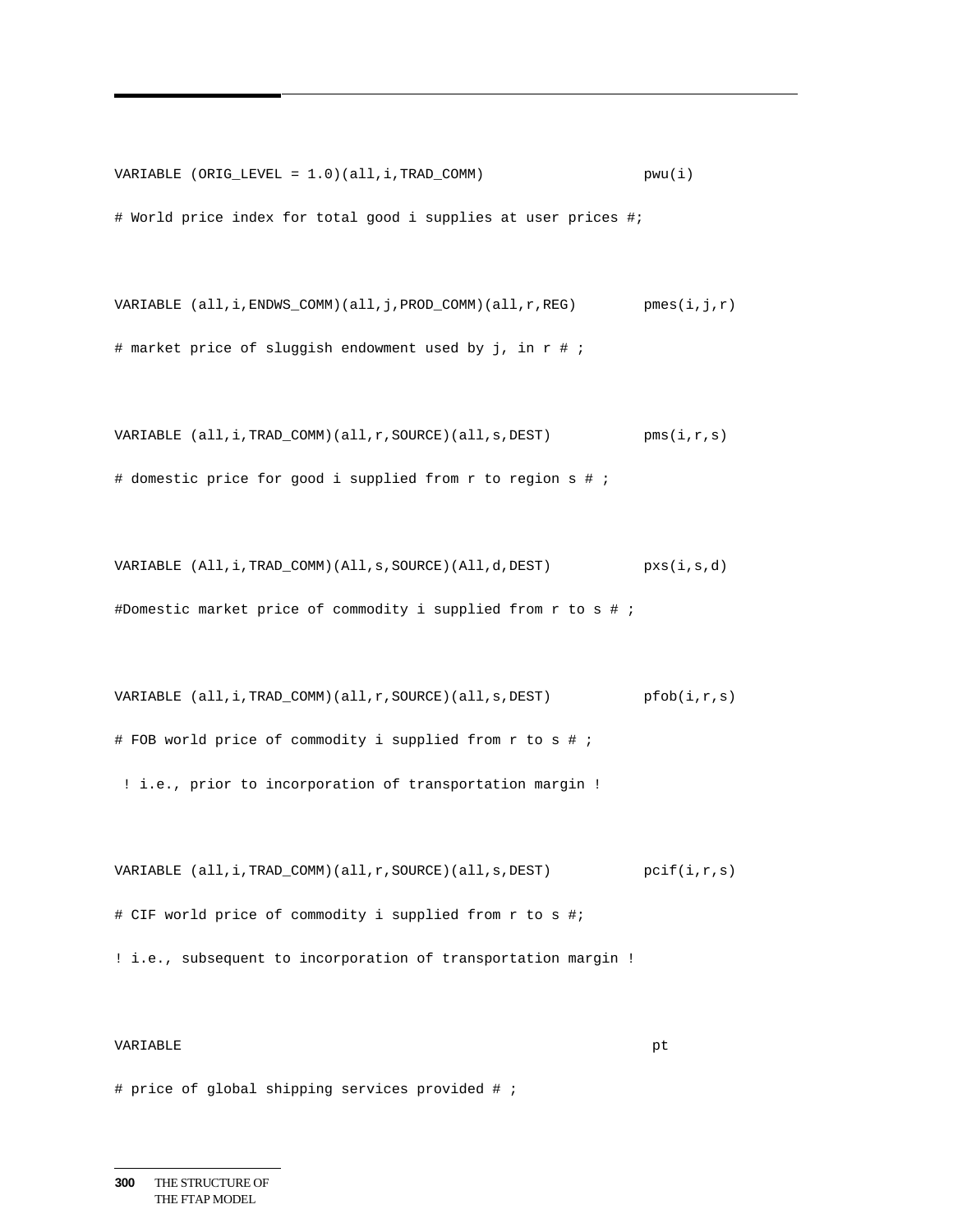```
VARIABLE (all, r, REG) rental(r)
# rental rate on capital = ps("capital", r) # ;VARIABLE (all, r, REG) rorc(r)# Current net rate of return on capital stock, in r # ;
VARIABLE (all, r, REG) r rore(r)# Expected net rate of return on capital stock, in r # ;
VARIABLE rorg rorg
# Global net rate of return on capital stock # ;
VARIABLE (all, r, REG) psave(r)
# price of savings in region r # ;
VARIABLE pcgdswld
# world average price of capital goods (net investment weights) # ;
VARIABLE (all, r, REG) pcgds(r)
# price of investment goods = ps("cgds",r) # ;
VARIABLE (Orig_Level=DEPRREG)(All,r,REG) deprate(r)
#Regional depreciation rate#;
```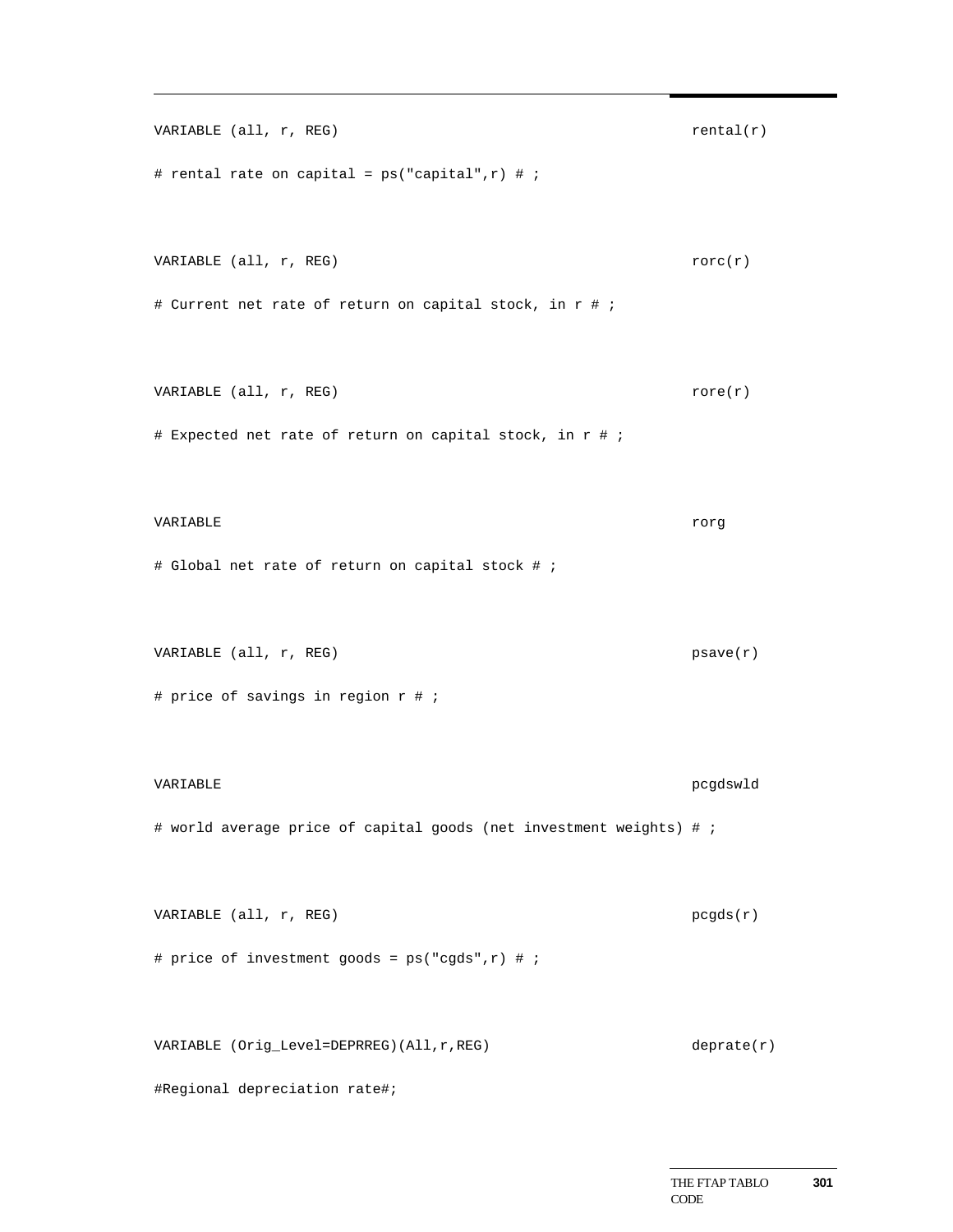VARIABLE (ORIG LEVEL =  $1.0$ )(all,r,REG) psw(r) # Index of prices received for tradeables produced in r # ; ! Note: this no longer includes sales of net investment in r ! VARIABLE  $(ORIG_LEVEL = 1.0)(all, r, REG)$  pdw(r) # Index of prices paid for tradeables used in region r # ; !Note: this no longer includes purchases of net savings in region r! VARIABLE  $(ORIG\_LEVEL = 1.0)(all,r,REG)$  tot $(r)$ # terms of trade for region r: tot(r) =  $psw(r) - pdw(r)$  # ; VARIABLE  $(ORIG_LEVEL = 1.0)(all,r,REG)$  pgdp $(r)$ # GDP price index # ; VARIABLE  $(Orig\_Level=1)(all,r,REG)$  pnr(r) # purchase price of land, by region #; VARIABLE  $(Orig\_Level=1)(all,r,REG)$  pcap(r) #purchase price of capital owned by region#; VARIABLE  $(Orig\_Level=1)(all,r,REG)$  pnrr(r) #purchase price of natural resources, by region#;

VARIABLE (Orig\_Level=1) ipc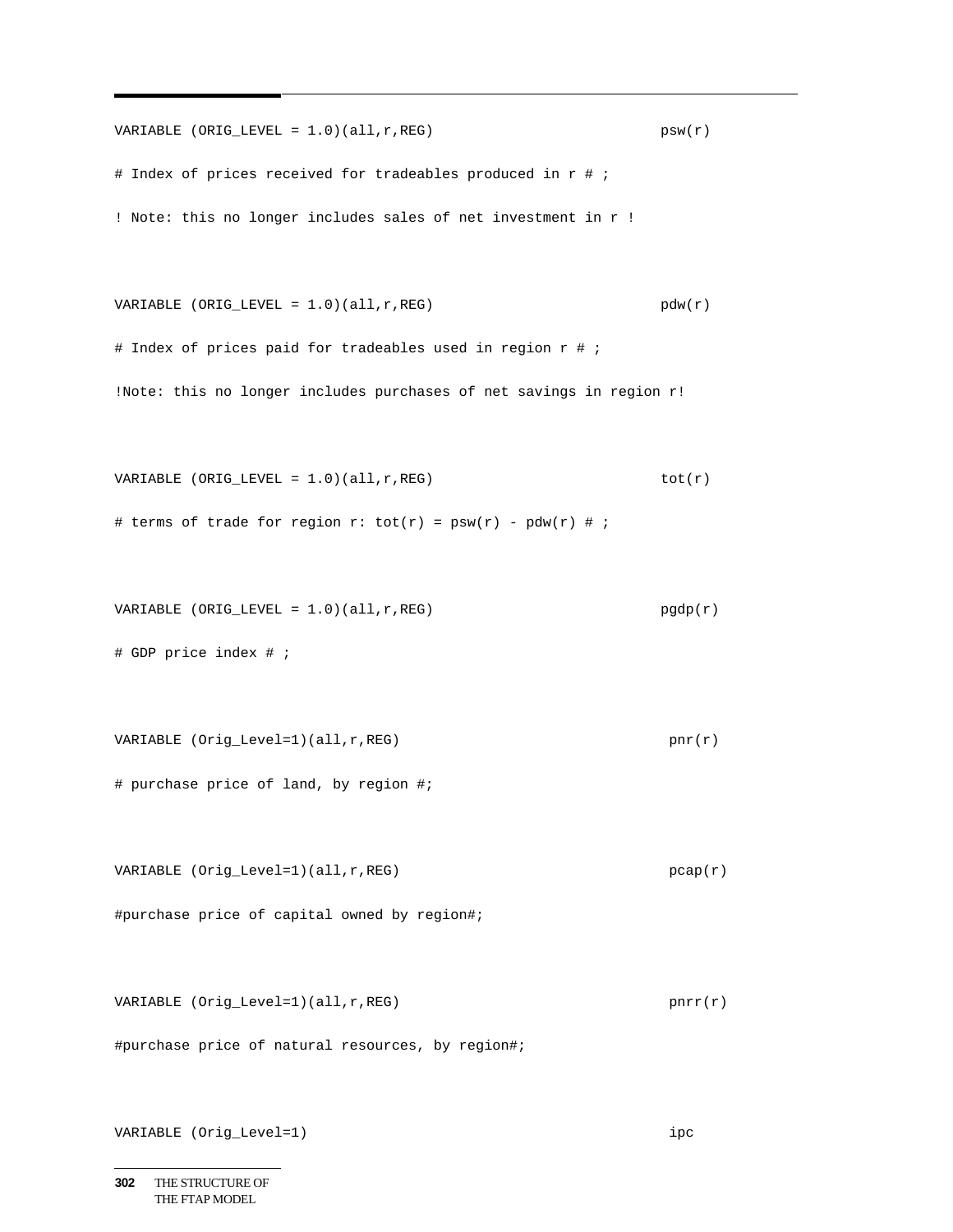```
# world consumption price index #;
VARIABLE (Oriq Level=1)(all,r,REG) ipcr(r)
# national consumption price index #;
VARIABLE (CHANGE) (all,r,REG) rkr(r)
#change in average rate of return on capital, by region #;
VARIABLE (Orig\_Level=1)(all, r, REG) rm(r)# rental price of a unit of land, by region #;
VARIABLE (Orig\_Level=1)(all,r,REG) nrp(r)#rental price of a unit of natural resource, by region#;
VARIABLE (Orig\_Level=1)(all,r,REG) w(r)
# nominal wage rate, by region #;
VARIABLE (All,i,TRAD_COMM)(All,r,REG) pfeda(i,r)
#Purchase price of domestic capital in industry i in region r#;
VARIABLE (All,i,TRAD_COMM)(All,r,REG) pfeia(i,r)
```
#Purchase price of foreign capital in industry i in region r#;

VARIABLE (All,i,TRAD\_COMM)(All,s,home)(All,d,host) pfesa(i,s,d)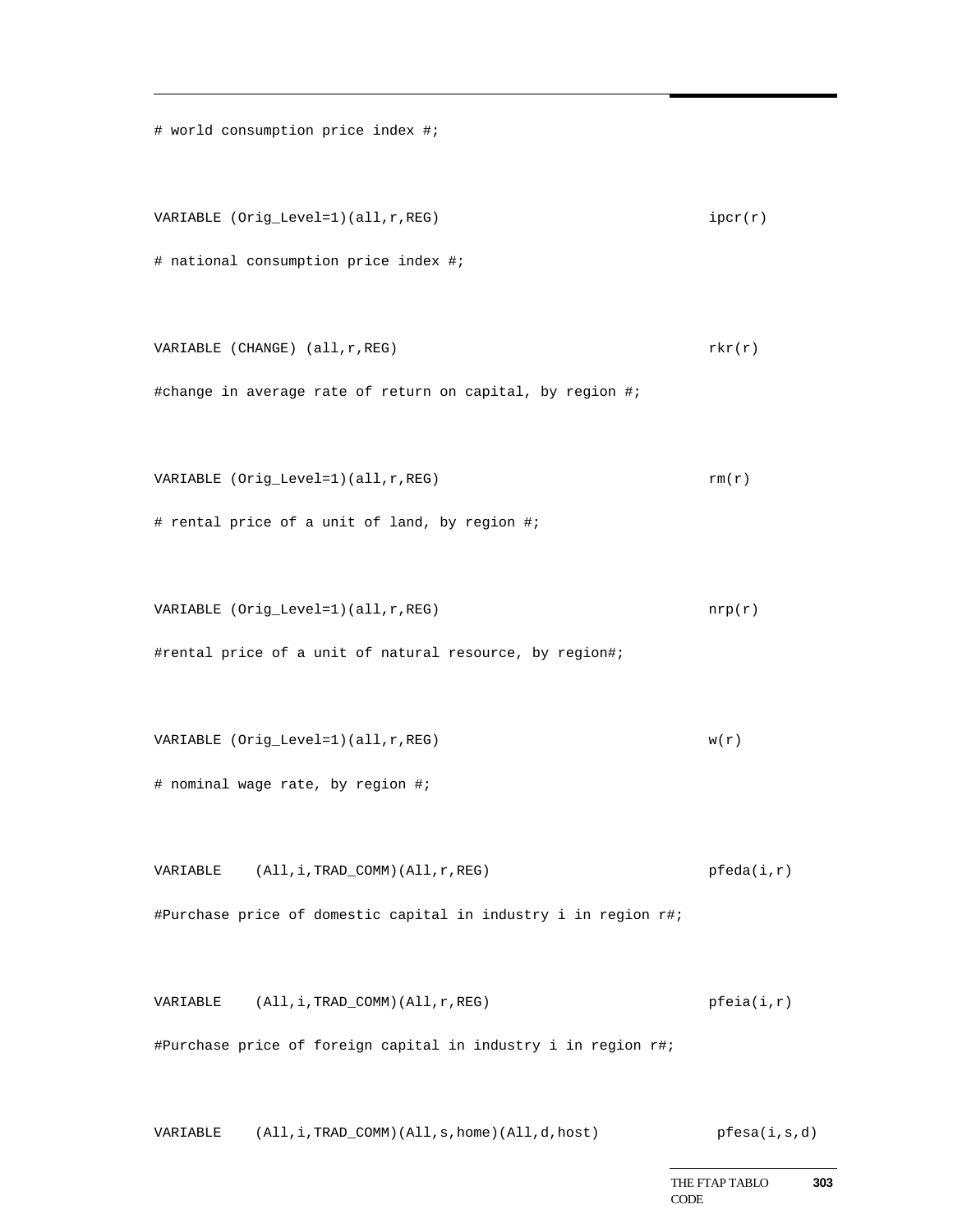#Purchase price of capital from region s for industry i in region d#;

VARIABLE (All, $i$ ,TRAD COMM)(All, $r$ ,REG) pskd( $i$ , $r$ )

#Supply price of domestic capital to industry in in region r#;

VARIABLE (All,i,TRAD\_COMM)(All,s,home)(All,d,host) psks(i,s,d) #Supply price of capital from region s to industry i in region d#;

VARIABLE (All,i,TRAD\_COMM)(All,r,REG) rpd(i,r)

#Market price of domestic capital to industry in in region r#;

VARIABLE (All,i,TRAD\_COMM)(All,s,home)(All,d,host) rps(i,s,d) #Market price of capital from region s to industry i in region d#;

### VARIABLE

 (All,s,home) psland(s) #Post-tax rental price of land#; (All, s, home) psnatres(s) #Post-tax rental price of natural resources#;

VARIABLE (All,i,TRAD\_COMM)(All,h,HOME)(All,d,host) psh(i,h,d) #Producers price of output from foreign-owned industries#; VARIABLE  $(All, i, TRAD_COMM)(All, r, REG)$  psd $(i, r)$ #Producers price of output from domestically-owned industries#;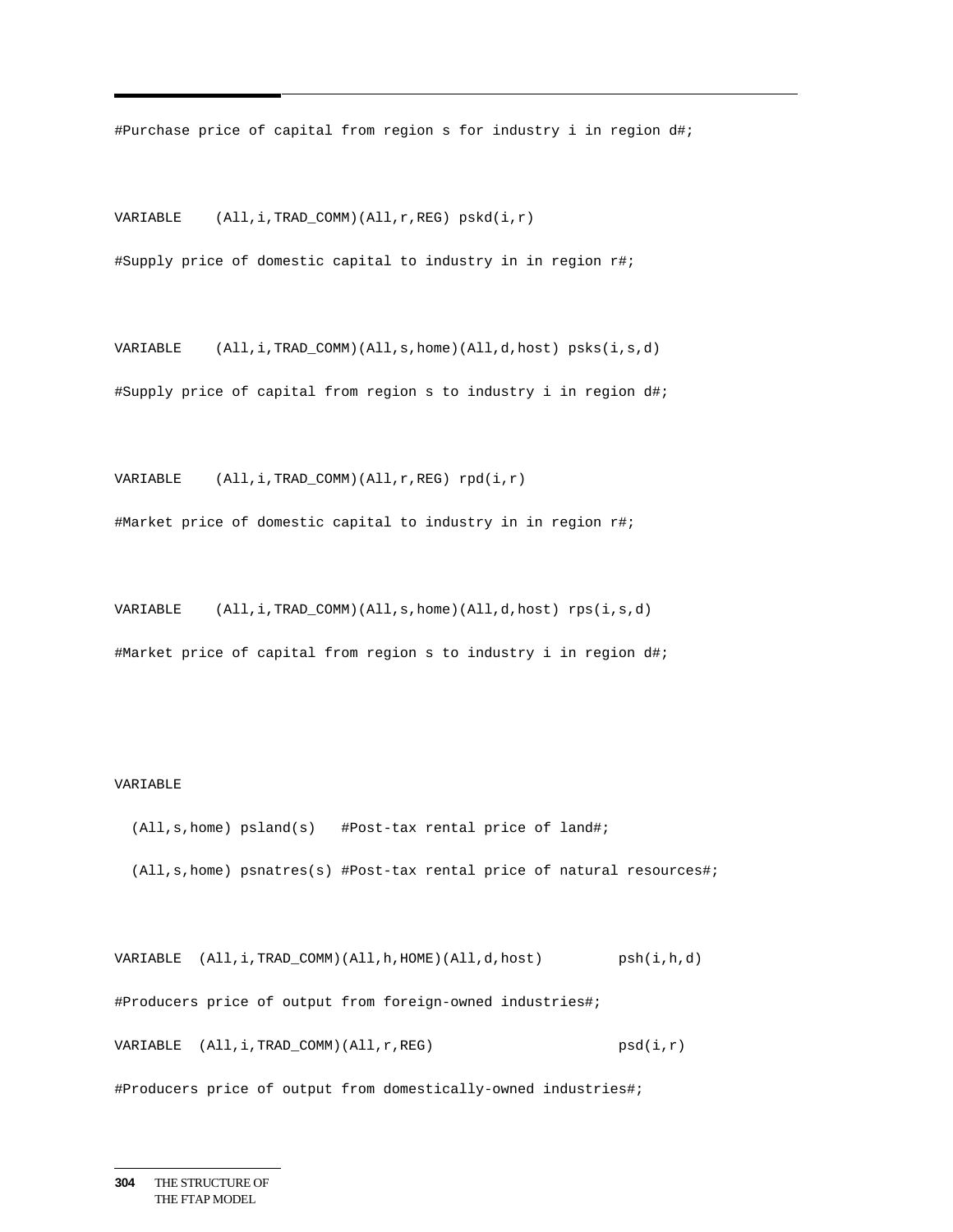```
VARIABLE (All, i, TRAD COMM)(All, r, REG) pod(i, r) #Market price of output from domestic industry#;
```
VARIABLE (All,i,TRAD\_COMM)(All,r,REG) pdd(i,r)

#Market price of domestic use of output from domestic industry#;

```
VARIABLE (A11, i, TRAD\_COMM)(A11, r, REG) pxd(i,r)
```
#Domestic market price of exports from domestic industry#;

```
VARIABLE (All,i,TRAD_COMM)(All,o,HOME)(All,l,HOST) poh(i,o,l)
#Market price of output from foreign-owned industry#;
```

```
VARIABLE (All,i,TRAD_COMM)(All,o,HOME)(All,l,HOST) pdh(i,o,l)
#Market price of domestic use of output from foreign-owned industries#;
```

```
VARIABLE (All,i,TRAD_COMM)(All,o,HOME)(All,l,HOST) pxh(i,o,l)
#Domestic market price of exports from foreign-owned industries#;
```

```
VARIABLE (All,i,TRAD_COMM)(All,s,SOURCE)(All,d,DEST) pxdd(i,s,d)
#FOB price of exports from domestically-owned indstries#;
```
VARIABLE (All,i,TRAD\_COMM)(All,o,HOME)(All,l,HOST)(All,d,DEST) pxhd(i,o,l,d) #FOB price of exports from foreign-owned indstries#;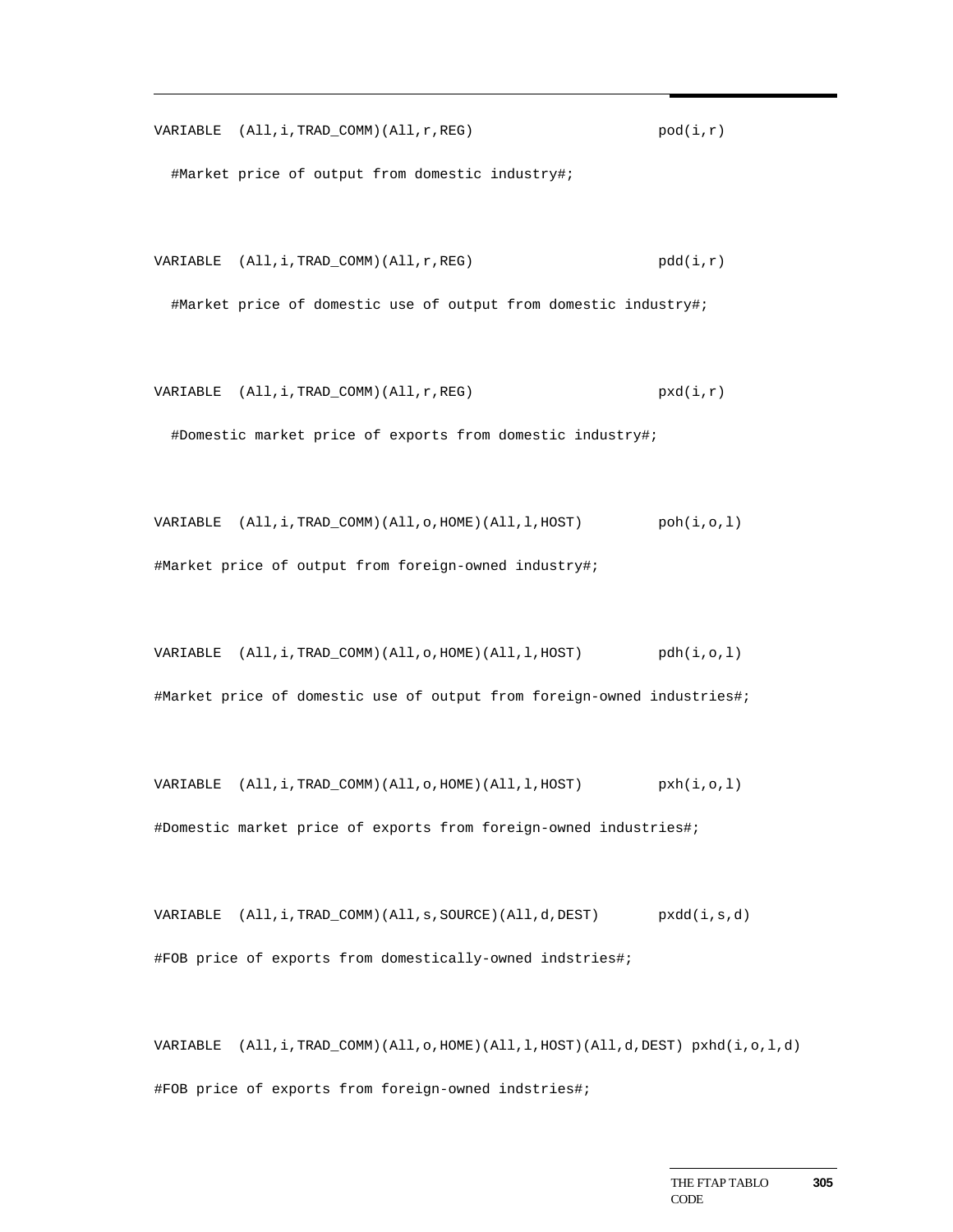VARIABLE (All,i,TRAD\_COMM)(All,s,SOURCE)(All,d,DEST) pisd(i,s,d) #Tariff incl. price of imports by comm, source and dest (same as pms)#;

VARIABLE (All,i,TRAD\_COMM)(All,o,HOME)(All,d,DEST) pihd(i,o,d) #Price of Use by region d of commodity i from foreign ind. owned by reg o#;

VARIABLE (All,i,TRAD\_COMM)(All,o,HOME)(All,l,HOST)(All,d,DEST) pihldw(i,o,l,d) #CIF price of imports from foreign-owned industries#;

VARIABLE (All,i,TRAD\_COMM)(All,o,HOME)(All,l,HOST)(All,d,DEST) pihld(i,o,l,d) #Tariff incl. price of imports from foreign-owned industries#;

VARIABLE (All,i,TRAD\_COMM)(All,s,SOURCE)(All,d,DEST) pildw(i,s,d) #CIF price of imports from domestically-owned industries#;

VARIABLE (All,i,TRAD\_COMM)(All,s,SOURCE)(All,d,DEST) pild(i,s,d) #Tariff incl. price of imports from domestically-owned industries#;

VARIABLE  $(all, i, ENDW_COMM)(all, j, PROD_COMM)(all, r, REG)$   $f_afe(i,j,r);$ 

VARIABLE (All,i,TRAD\_COMM)(All,s,SOURCE)(All,d,DEST) frt(i,s,d) #Freight rate by commodity source and destination#;

VARIABLE (All,i,TRAD\_COMM)(All,d,DEST) pid(i,d)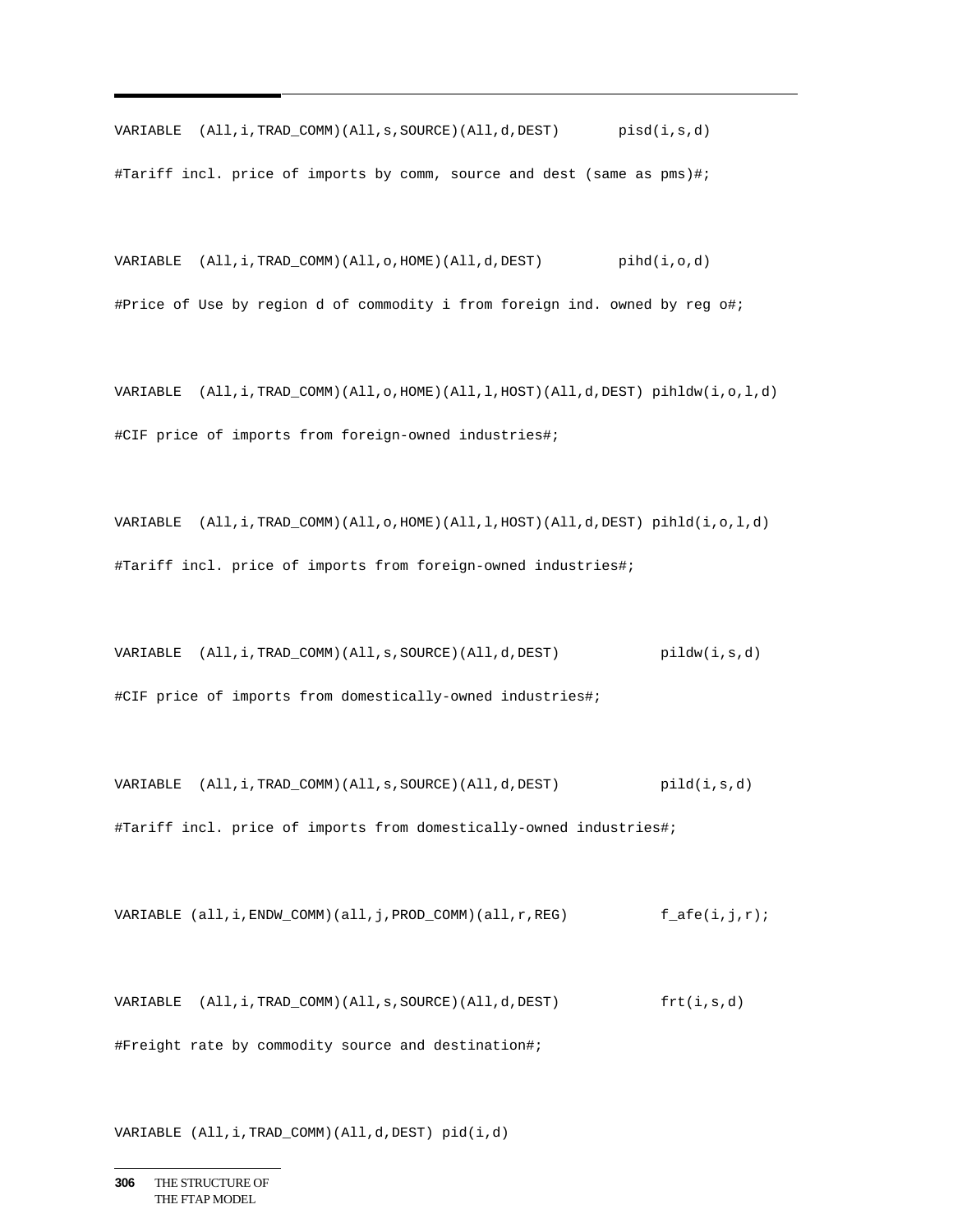#Same as GTAP variable pim#;

VARIABLE (All,i,TRAD\_COMM)(All,r,REG) pds(i,r)

```
#Market price of commodities used domestically#;
```
!'''''''''''''''''''''''''''''''''''''''''''''''''''''''''''''''''''''''''''''! ! Ratios ! !'''''''''''''''''''''''''''''''''''''''''''''''''''''''''''''''''''''''''''''! VARIABLE (CHANGE) qyb # change in world bond-income ratio #; VARIABLE (CHANGE) (all, $r$ ,REG) qybr( $r$ ) qybr( $r$ ) # change in bond-income ratio, by region #;  ${\tt VARIABLE} \hspace{1.5cm} ({\tt CHANGE}) \hspace{1.5cm} ({\tt all}, r, \tt REG) \hspace{1.5cm} {\tt qyhbr}(r)$ # change in household bond-income ratio, by region #;  $\verb|VARIABLE|(CHANGE)(all,r,REG) |\qquad \qquad \verb|VARIABLE|(r)| |\qquad \qquad \verb|VARTABLE|(r)| |\qquad \qquad \verb|VARTABLE|(r)| |\qquad \qquad \verb|VARTABLE|(r)| |\qquad \qquad \verb|VARTABLE|(r)| |\qquad \qquad \verb|VARTABLE|(r)| |\qquad \qquad \verb|VARTABLE|(r)| |\qquad \qquad \verb|VARTABLE|(r)| |\qquad \qquad \verb|VARTABLE|(r)| |\qquad \qquad \verb|VASTABLE|(r)| |\qquad \qquad \verb|VASTABLE|(r)| |\qquad \qquad \verb|VASTABLE|(r)| |\qquad \qquad \verb|VASTABLE|(r)| |\qquad \qquad \verb|V$ #change in government bond-income ratio, by region #; VARIABLE (Change)(all, $r$ ,REG)  $qear(r)$ # Equity to income ratio # ;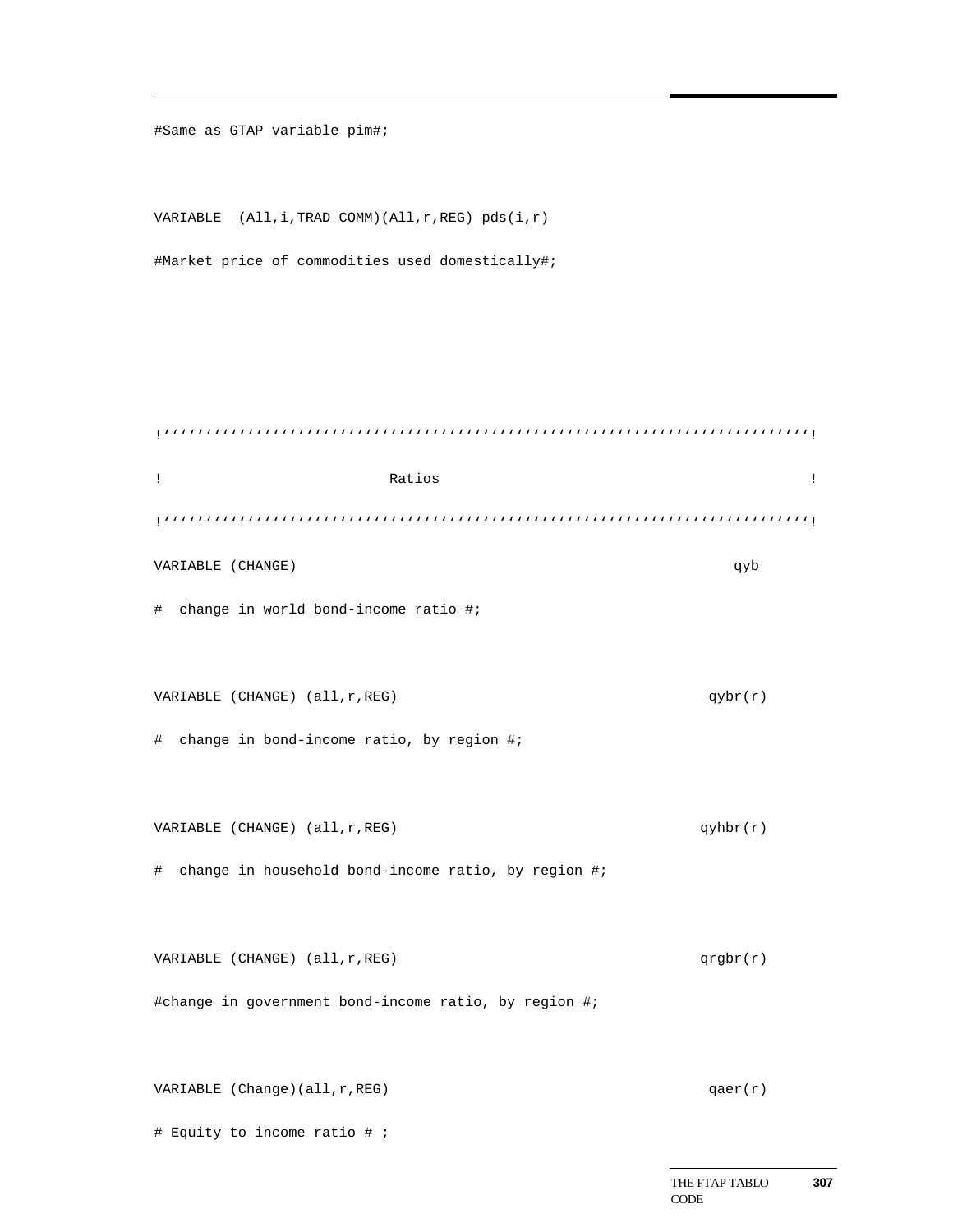```
\verb|VARIABLE|(CHANGE)(all,r,REG) \qquad \qquad \verb|VARIABLE|(r)#change in ratio of net interest income to nominal income, by reg# ;
VARIABLE (ORIG_LEVEL = 1.0)(all, i, TRAD_COMM)(all, r, REG) pr(i,r)
# ratio of domestic to imported prices in r # ;
VARIABLE (ORIG_LEVEL = 1.0)(all,i,ENDW_COMM)(all,r,REG) pfactreal(i,r)
# ratio of return to primary factor i to cpi in r # ;
VARIABLE (CHANGE) (all, r, REG) qyhsr(r)# change in household saving ratio #;
VARIABLE (CHANGE) (all, r, REG) (all(r)) qrgsr(r)#change in government saving ratio, by region #;
VARIABLE (CHANGE) (all, r, REG) qyhir(r)#change in ratio of hhold net interest income to hhold disp income #;
VARIABLE (CHANGE) (all,r,REG) qrgir(r)
#change in ratio of govt net int recpts to tot govt recpts, by reg#;
VARIABLE (Change)(all, r, REG) qyanp_h_(r)
```
#Ratio of output impediment rents to national income#;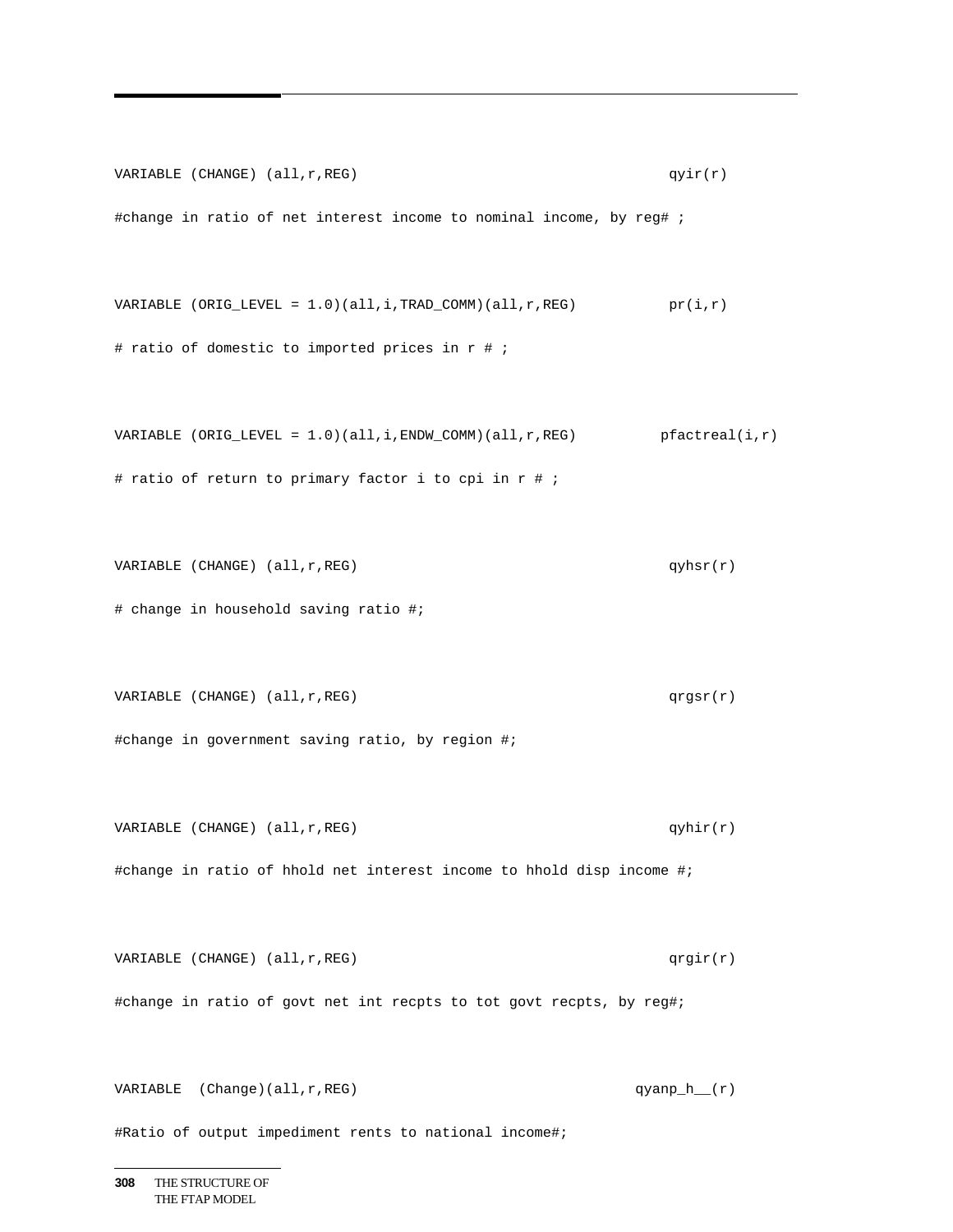```
VARIABLE (Change)(all, r, REG) qyankh_r(r)#Ratio of capital impediment rents to national income#;
VARIABLE (Change)(all,r,REG) qyfdirat(r)#Ratio of FDI income to national income#;
VARIABLE (CHANGE)(all, r, REG) nyank_h_(r)
#change in ratio of FDI abnormal capital income to nominal gdp#;
VARIABLE (CHANGE)(all, r, REG) nyankr(r)#change in ratio of abnormal capital income to nominal gdp#;
VARIABLE (CHANGE)(all, r, REG) nyanph<sub>(r)</sub>
#change in ratio of FDI output impediment income to nominal gdp#;
VARIABLE (CHANGE)(all, r, REG) nyanpr(r)#change in ratio of output impediment income to nominal gdp#;
VARIABLE (CHANGE)(all, r, REG) nyfdirat(r)
#change in ratio of net FDI income to nominal gdp#;
VARIABLE (CHANGE)(all,r,REG) nyas(r)
```
#change in ratio of net income from abroad to nominal gdp#;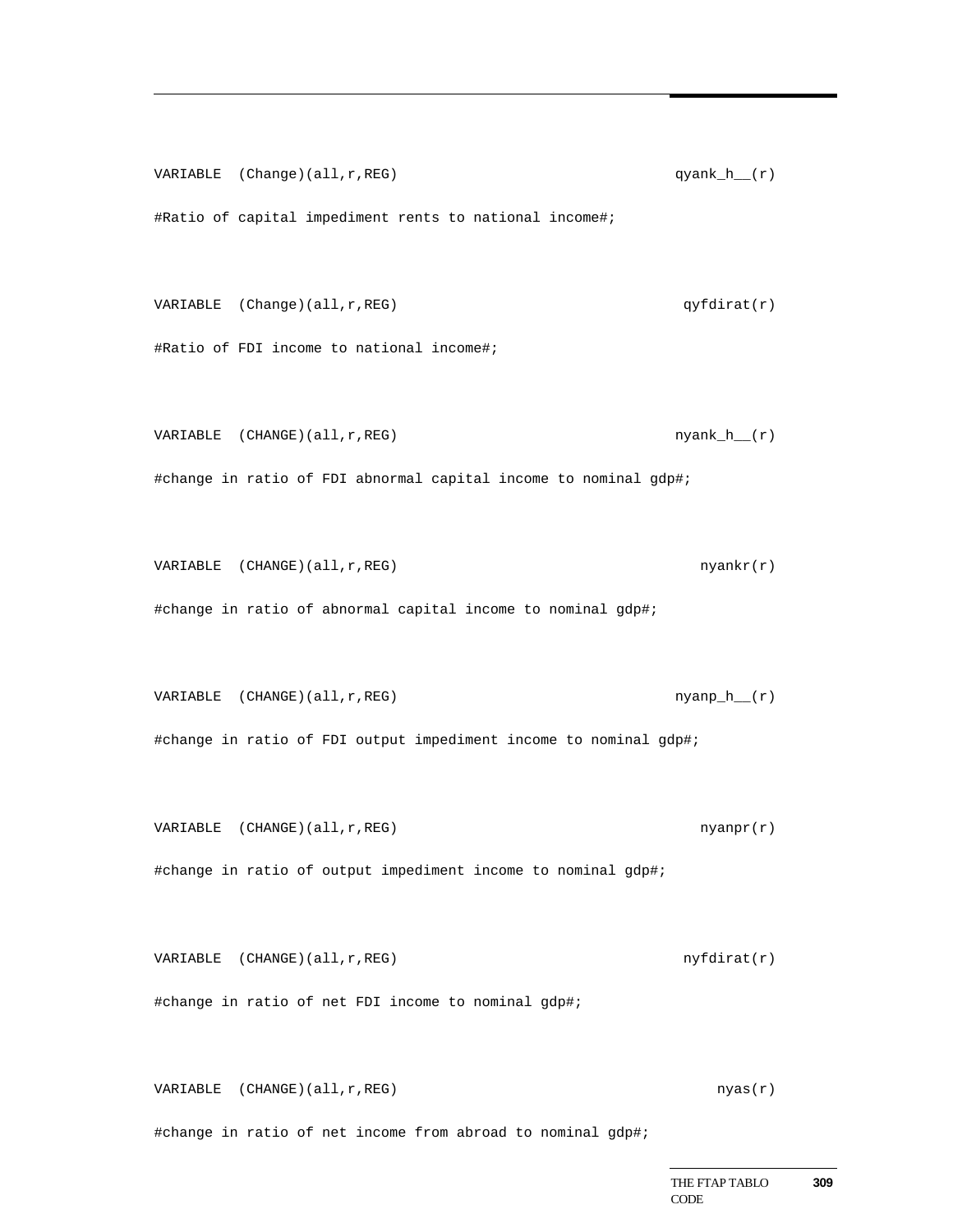```
VARIABLE (CHANGE) (all,r,REG) qysr(r)
#change in national saving-income ratio #;
VARIABLE (CHANGE)(all,r,REG) specific example of the set of the set of the set of the set of the set of the set of the set of the set of the set of the set of the set of the set of the set of the set of the set of the set 
#change in ratio of gvt crrt accnt surpl to nominal gdp #;
VARIABLE (CHANGE)(all, r, REG) nkis(r)#change in ratio of net capital inflow to nominal gdp #;
VARIABLE (CHANGE)(all, r, REG) bts(r)#change in ratio of balance of trade to nominal gdp #;
VARIABLE (CHANGE) wnyas
#change in ratio of world net interest income to world gdp #;
VARIABLE (CHANGE) wnkis
#change in ratio of world net capital inflow to world gdp #;
VARIABLE (all,i,TRAD_COMM)(all,r,REG) px_ir(i,r)
# export price index for good i and region r # ;
VARIABLE (all,i,TRAD_COMM) px_i(i)
# world export price index for commodity i # ;
```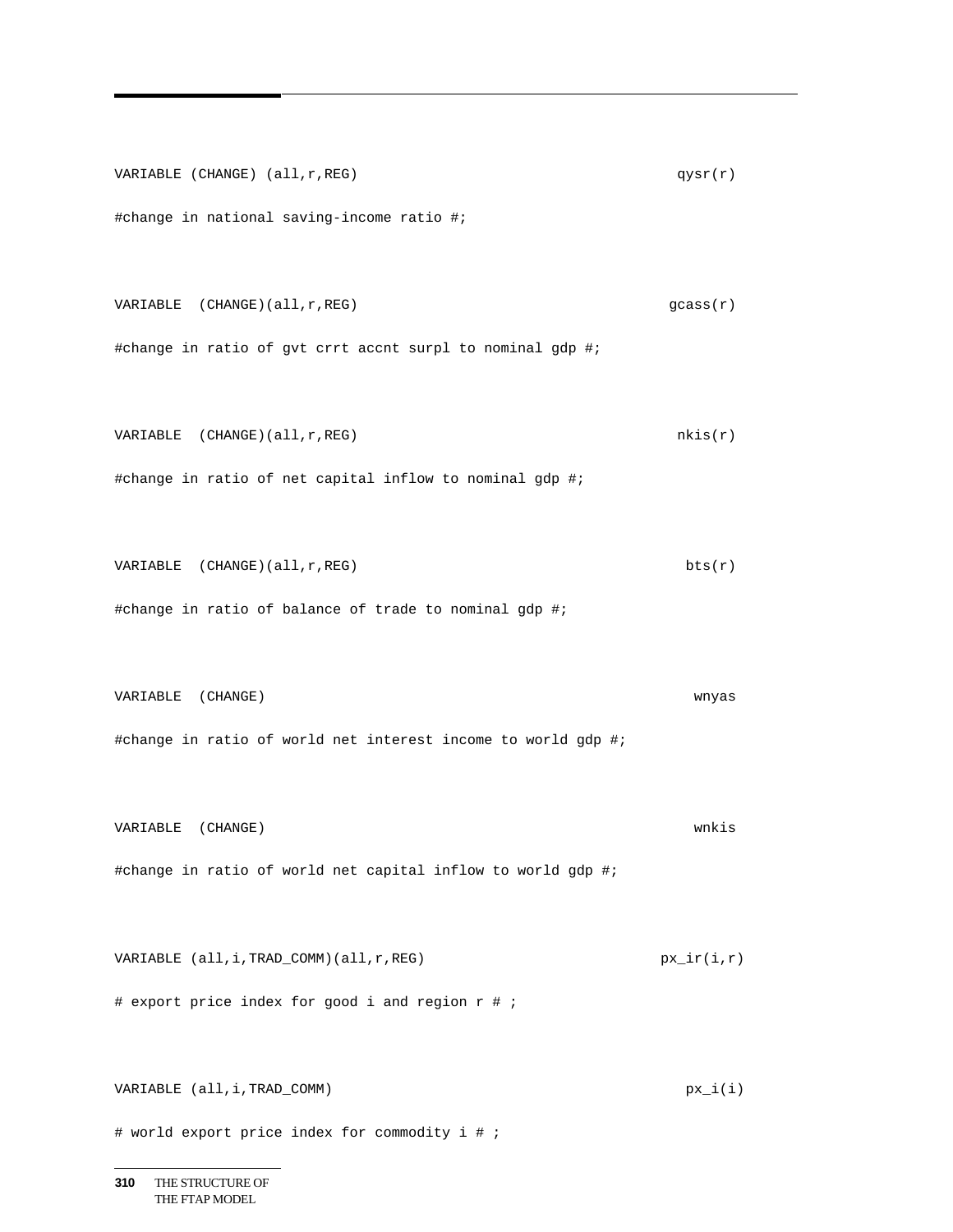```
VARIABLE px_
# world export price index for all commodities # ;
VARIABLE (all,i,TRAD\_COMM)(all,r,REG) pm_ir(i,r)# imports price index for good i and region r # ;
VARIABLE (all,i,TRAD_COMM)(all,r,REG) c1_ir(i,r)
# contribution of world price, px_i, to ToT # ;
VARIABLE (all,i,TRAD\_COMM)(all,r,REG) c2_ir(i,r)# contribution of regional export price, px_ir, to ToT # ;
VARIABLE (all,i,TRAD_COMM)(all,r,REG) c3_ir(i,r)
# contribution of regional import price, pm_ir, to ToT # ;
VARIABLE (all, r, REG) c1_r(r)
# contribution world prices for all goods to ToT # ;
VARIABLE (all,r,REG) c2_r(r)
# contribution of regional export prices to ToT # ;
VARIABLE \text{(all, r, REG)} c3_r(r)
# contribution of regional import prices to ToT # ;
```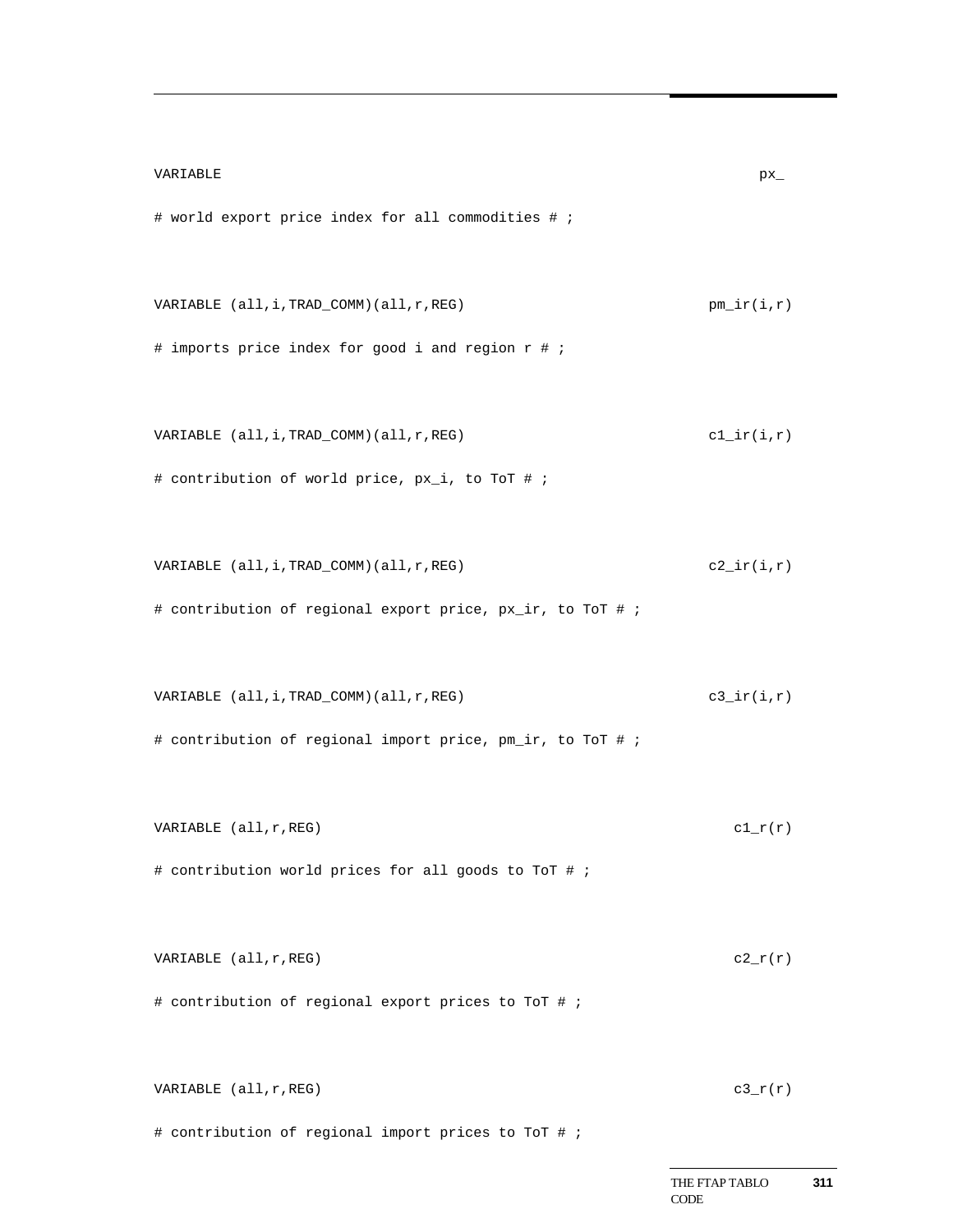```
VARIABLE (all,r,REG) tot2(r)
# Trade terms for region r, computed from components # ;
```

```
! Technical change variables. !
! Specification: If, for example, technical progress is !
! Hicks-neutral across!! all inputs at the rate of 1 percent, then !
a_0(j,r) = 1.!-----------------------------------------------------------------------------!
```
!-----------------------------------------------------------------------------!

VARIABLE  $(all, j, PROD_COMM)(all, r, REG)$  ao $(j, r)$ 

# output augmenting technical change in sector j of r # ;

VARIABLE (all,i,ENDW\_COMM)(all,j,PROD\_COMM)(all,r,REG) afe(i,j,r)

# primary factor i augmenting tech change in j of r # ;

VARIABLE (all,i,TRAD\_COMM)(all,j,PROD\_COMM)(all,r,REG) af(i,j,r)

# composite interm. input i augmenting tech change in j of  $r \# i$ 

VARIABLE  $(all,i,PROD COMM)(all,r,REG)$  ava $(i,r)$ 

# Value added augmenting tech change in sector i of  $r \# i$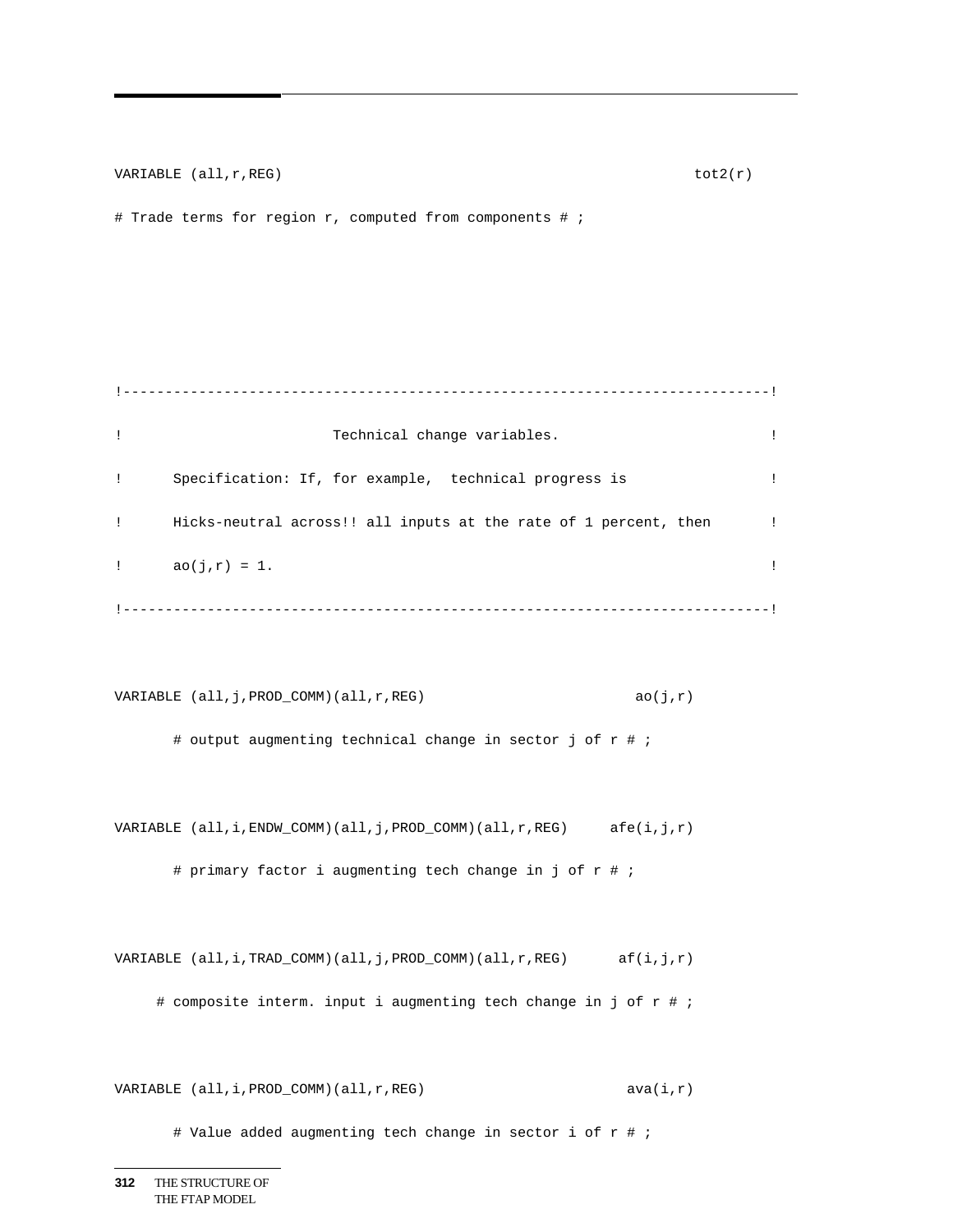```
VARIABLE (all,i,TRAD_COMM)(all,r,REG)(all,s,REG) atr(i,r,s) # tech change parameter in shipping of i from region r to s # ;
```

```
VARIABLE (All,i,TRAD_COMM)(All,s,SOURCE)(All,d,DEST) atsd(i,s,d)
 #Tech efficiency of shipping of output of domestically-owned industries# ;
```
VARIABLE (All,i,TRAD\_COMM)(All,o,HOME)(All,l,HOST)(All,d,DEST) athsd(i,o,l,d) #Tech efficiency of shipping of output of foreign-owned industries# ;

!-----------------------------------------------------------------------------! ! Policy variables ! !-----------------------------------------------------------------------------! ! All tax variables below are "powers" !

VARIABLE (all,i,TRAD\_COMM)(all, $r$ ,REG) to\_shk(i, $r$ )

# output (or income) tax shock in region r # ;

VARIABLE  $(all, i, NSAV_COMM)(all, r, REG)$  to $(i, r)$ 

# output (or income) tax in region r # ;

VARIABLE  $(all,i,ENDW_COMM)(all,j, PROD_COMM)(all,r,REG)$  tf $(i,j,r)$ 

# tax on primary factor i used by j in region r # ;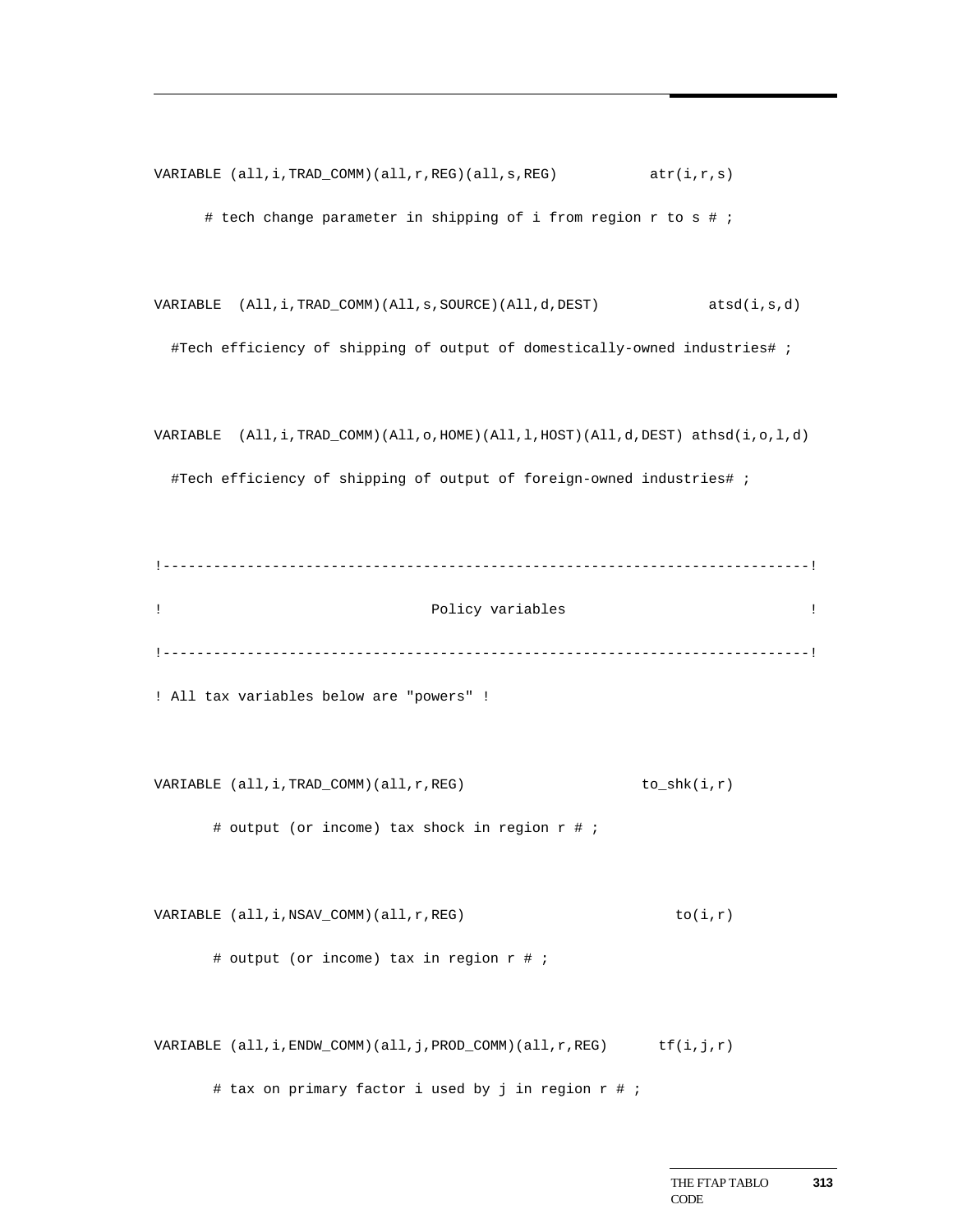```
VARIABLE (all, i, TRAD COMM)(all, r, REG) tpm(i, r)
      # tax on imported i purchased by private hhlds in r # ;
VARIABLE (all, i, TRAD_COMM)(all, r, REG) tpd(i, r)# tax on domestic i purchased by private hhld in r # ;
VARIABLE (all, i, TRAD_COMM)(all, r, REG) tgm(i, r) # tax on imported i purchased by gov't hhld in r # ;
VARIABLE (all, i, TRAD_COMM)(all, r, REG) tgd(i, r)# tax on domestic i purchased by government hhlds in r # ;
VARIABLE (all, i, TRAD_COMM)(all, j, PROD_COMM)(all, r, REG) tfm(i,j,r)# tax on imported i purchased by j in r # ;
VARIABLE (all, i, TRAD_COMM)(all, j, PROD_COMM)(all, r, REG) tfd(i,j,r)# tax on domestic i purchased by j in r # ;
VARIABLE (all,i,TRAD\_COMM)(all,r,REG)(all,s,REG) txs(i,r,s) # combined tax in r on good i bound for region s # ;
\verb|VARIABLE (all,i,TRAD_COMM)(all,r,REG)(all,s,REG) \qquad \qquad \verb|tms(i,r,s)|
```
# import tax in s on good i imported from region r # ;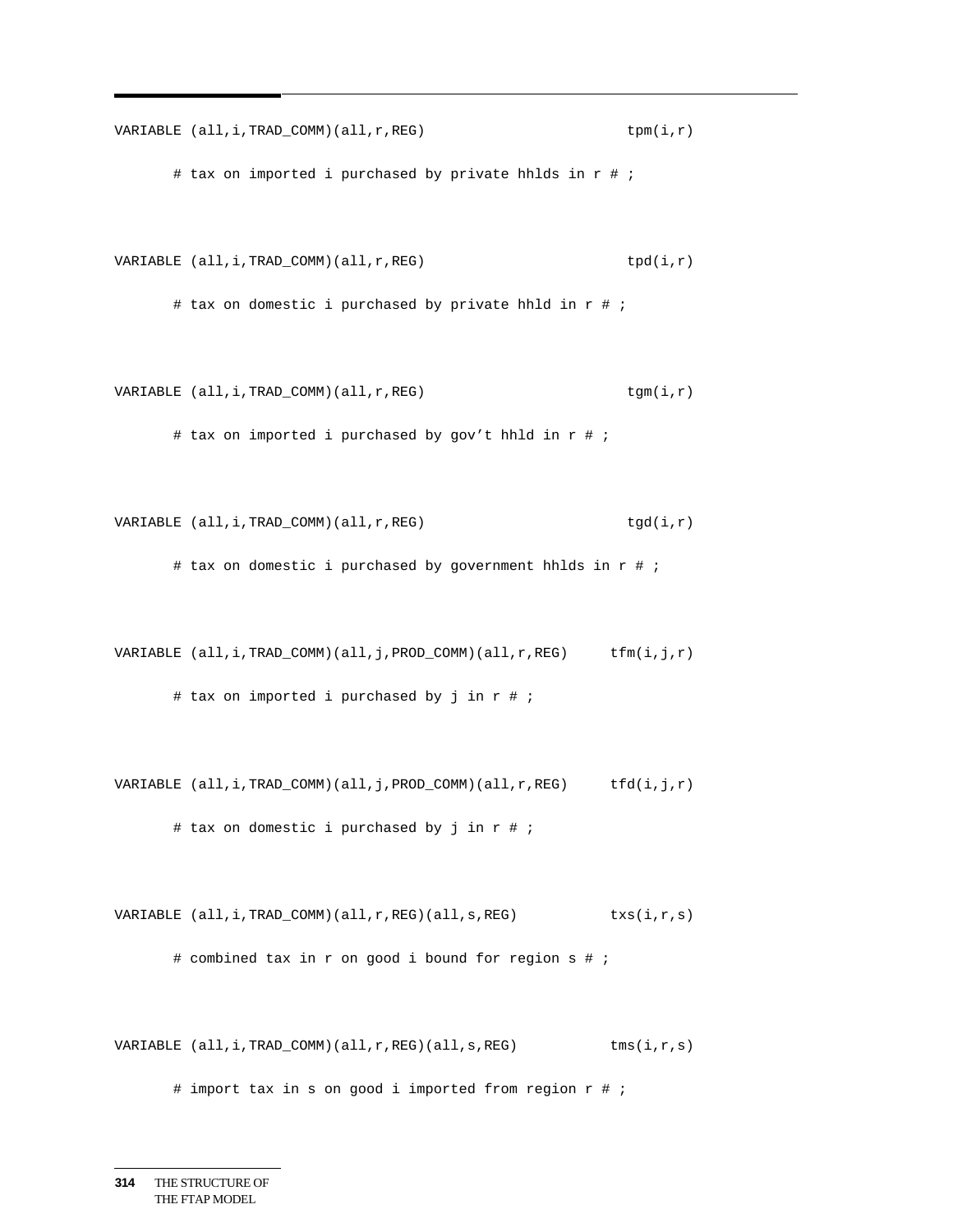```
VARIABLE (al, i, TRAD COMM)(all, s, REG) tm(i, s)# variable import levy -- source generic # ;
VARIABLE (all, i, TRAD_COMM)(all, r, REG) tx(i, r) # variable export tax (subsidy) -- destination generic # ;
{\tt VARIABLE}~~({\tt Orig\_Level=RVTXYZR})~({\tt all},r,{\tt REG})~~ {\tt tryr}(r) # income tax, by region #;
VARIABLE (all,r,REG) ftypr(r)# property income tax rate shift, by region #;
VARIABLE (Orig_Level=RVTXYCLBR)(all,r,REG) rtylr(r)
# tax on labour income, by region #;
VARIABLE (Orig_Level=RVTXYCPPR) (all,r,REG) rtypr(r)
# tax on property income, by region #;
VARIABLE (Orig_Level=RVTXYCKR) (all,r,REG) rtykr(r)
# tax on capital income, by region #;
VARIABLE (all, r, REG) tylr(r) # rate of tax on labour income, by region #;
```
VARIABLE (all,r,REG) typr(r) # rate of tax on property income, by region #;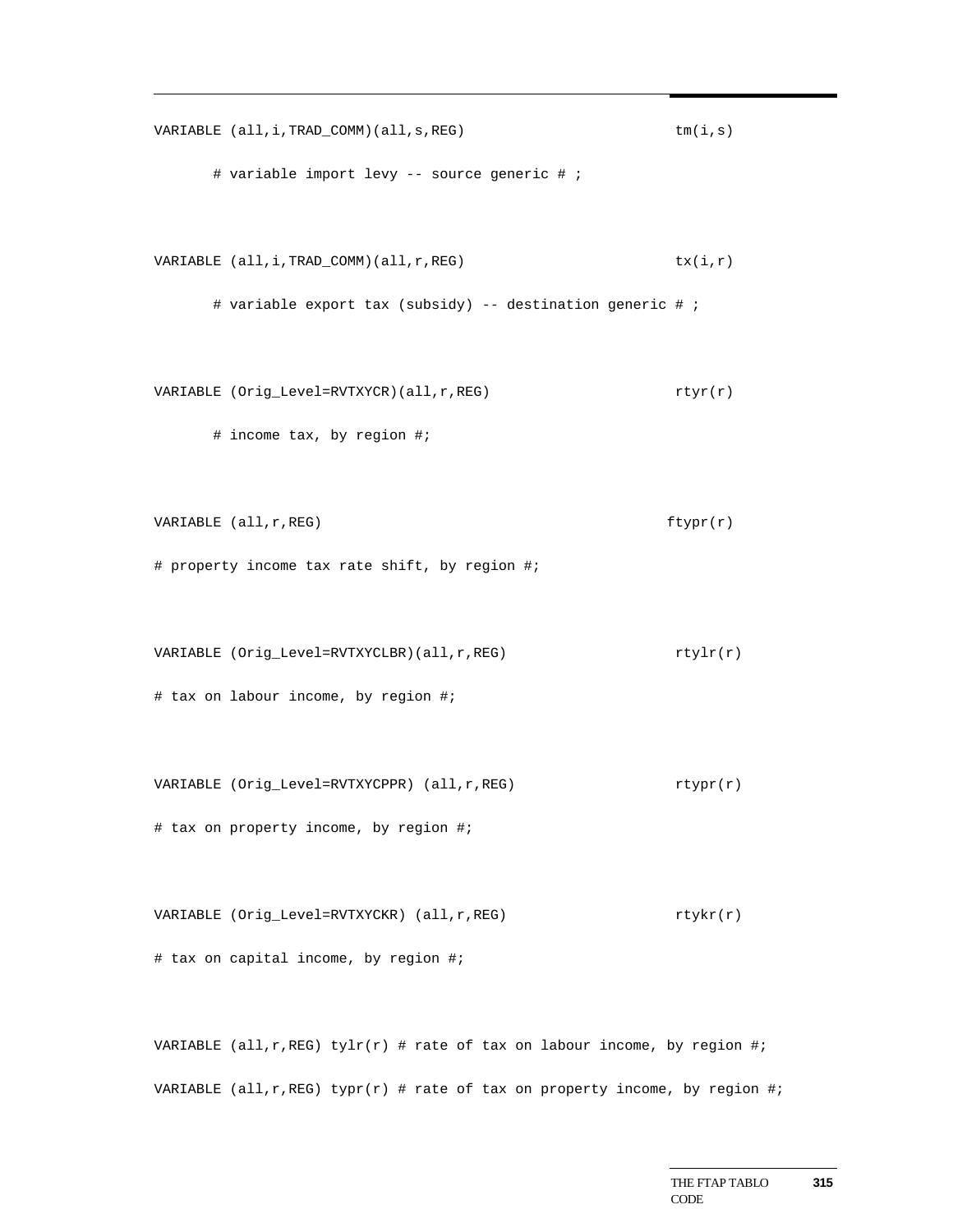VARIABLE (All,o,HOME)(All,l,HOST) typr\_ank(o,l)

#Property tax rate to be applied to capital impediment income flow#;

VARIABLE (All, o, HOME)(All, l, HOST) typr\_anp(o, l) #Property tax rate to be applied to output impediment income flow#;

VARIABLE (all,  $r$ , REG) ftyr( $r$ ) # income tax rate shift, by region #; VARIABLE (all,r,REG) ftylr(r) # labour income tax rate shift, by region #;

VARIABLE  $(all, i, TRAD_COMM)(all, r, REG)$  tinvd $(i, r)$ # power of the comm tax on the ith dom comm sold as invst #;

VARIABLE  $(all, i, TRAD_COMM)(all, r, REG)$  tinvi $(i, r)$ # power of the comm tax on the ith comp imp comm sold as invst #;

VARIABLE (all,  $r$ , REG) f $\pm k b(r)$ 

#Swap in closure with frer to introduce perfect arbitrage between regions#;

VARIABLE  $(All, i, TRAD\_COMM)(All, r, REG)$  tfda(i,r) #Power of tax on domestic capital by industry#;

VARIABLE  $(All, i, TRAD_COMM)(All, r, REG)$  tfia $(i, r)$ #Power of tax on foreign capital by industry#;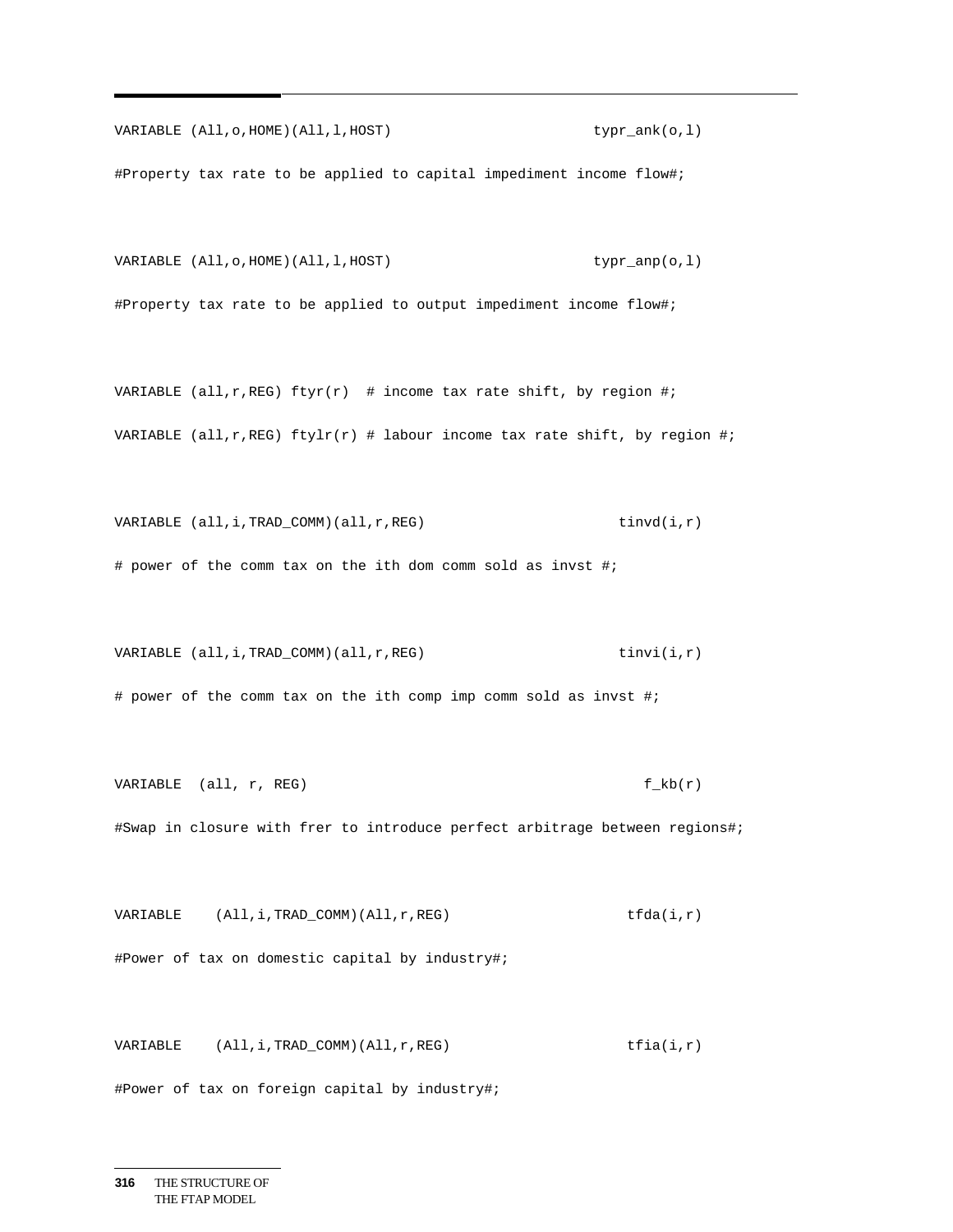VARIABLE (All,i,TRAD\_COMM)(All,s,home)(All,d,host) tfsa(i,s,d)

#Power of tax on foreign capital by home region and industry#;

 $VARIABLE \qquad (All, r, REG) \qquad \qquad \text{toa}(r)$ 

#Power of uniform tax across industries on all capital#;

 $\texttt{VARIABLE} \qquad \texttt{(All,r,REG)} \qquad \qquad \texttt{(1)}$ 

#Power of uniform tax across industries on domestic capital#;

 $VARIABLE \qquad (All, r, REG) \qquad \qquad \qquad \text{toa}(r)$ 

#Power of uniform tax across industries on foreign capital#;

VARIABLE (All,s,home)(All,d,host) toas(s,d)

#Power of uniform tax across industries on foreign capital by home region#;

VARIABLE (All,i,TRAD\_COMM)(All,s,HOME)(All,d,HOST) tof(i,s,d) #%change in the power of the output impediment in foreign FDI industries#;

VARIABLE  $(All, i, TRAD_COMM)(All, r, REG)$  tod $(i, r)$ 

#%change in the power of the output impediment in domestic FDI industries#;

VARIABLE (Change)(All,i,TRAD\_COMM)(All,s,HOME)(All,d,HOST) remotaxf(i,s,d) #Shock by x to remove x% of the output impediment in foreign FDI industries#;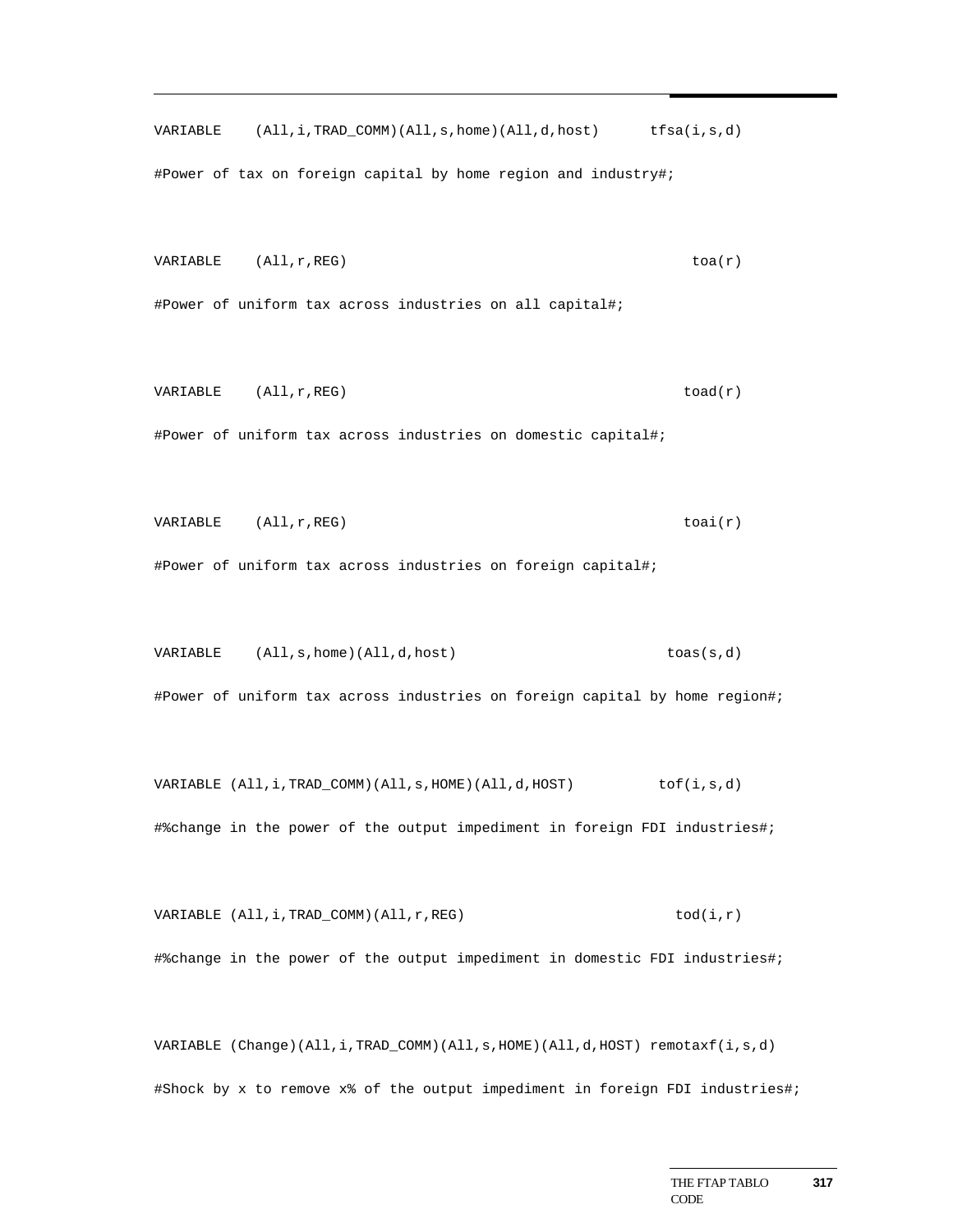VARIABLE  $(Change)(All, i, TRAD COMM)(All, r, REG)$  remotaxd $(i, r)$ 

#Shock by x to remove x% of the output impediment in domestic FDI industries#;

#### VARIABLE

(All,i,TRAD\_COMM)(All,s,SOURCE)(All,d,DEST) txsd(i,s,d)

 $(A11, i, TRAD_COMM)(All, s, SOURCE)(All, d, DEST)$   $tmd(i, s, d)$ 

#Power of route-specific import tax#;

#Power of route-specific export tax#;

(All,i,TRAD\_COMM)(All,o,HOME)(All,l,HOST)(All,d,DEST) txhd(i,o,l,d)

#Power of ownership-route-specific export tax on foreign-owned industries#; (All,i,TRAD\_COMM)(All,o,HOME)(All,l,HOST)(All,d,DEST) tmhs(i,o,l,d)

#Power of ownership-route-specific import tax on foreign-owned industries#;

VARIABLE (All, i, IND) f\_altot(i) #Slack variable to turn on/off monopolistic competition#; VARIABLE  $(All, i, TRAD_COMM)(All, r, REG)$   $f_a o(i, r)$ #Slack variable to turn on/off monopolistic competition#; VARIABLE (All,i,TRAD\_COMM)(All,o,HOME)(All,l,HOST) a1tot\_f(i,o,l) #Output efficiency of foreign-owned industries#;  $\verb|VARIABLE|(All,i,TRAD_COMM)(All,r,REG) | | |$ #Output efficiency of domestically-owned industries#;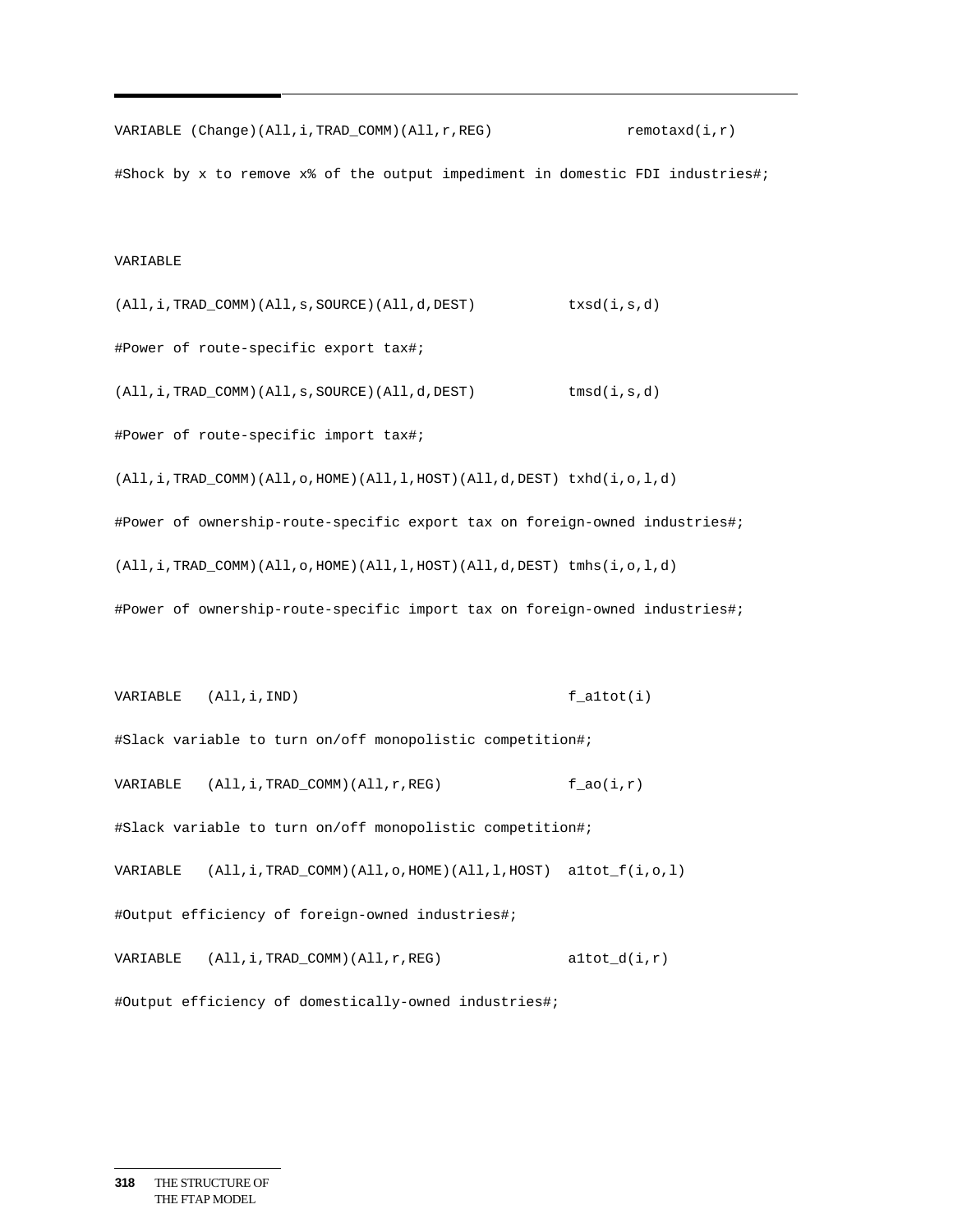!-----------------------------------------------------------------------------! ! Value, Income and Utility variables ! !-----------------------------------------------------------------------------! VARIABLE (all,r,REG) vxwreg(r) # value of merchandise exports, by region # ; VARIABLE (all, r, REG) viwreg(r) # value of merchandise imports, by region, at world prices # ; VARIABLE (all,i,TRAD\_COMM)(all,s,REG) viwcif(i,s) # value of merchandise regional imports, by commodity, cif # ; VARIABLE (all,i,TRAD\_COMM)(all,s,REG) vxwfob(i,s) # value of merchandise regional exports, by commodity, fob # ; VARIABLE (all,i,TRAD\_COMM) vxwcom(i) # value of global merchandise exports by commodity # ; VARIABLE (all,i,TRAD\_COMM) viwcom(i) #value of global merchandise imports by commodity, at world prices #; VARIABLE vxwwld # value of world trade # ;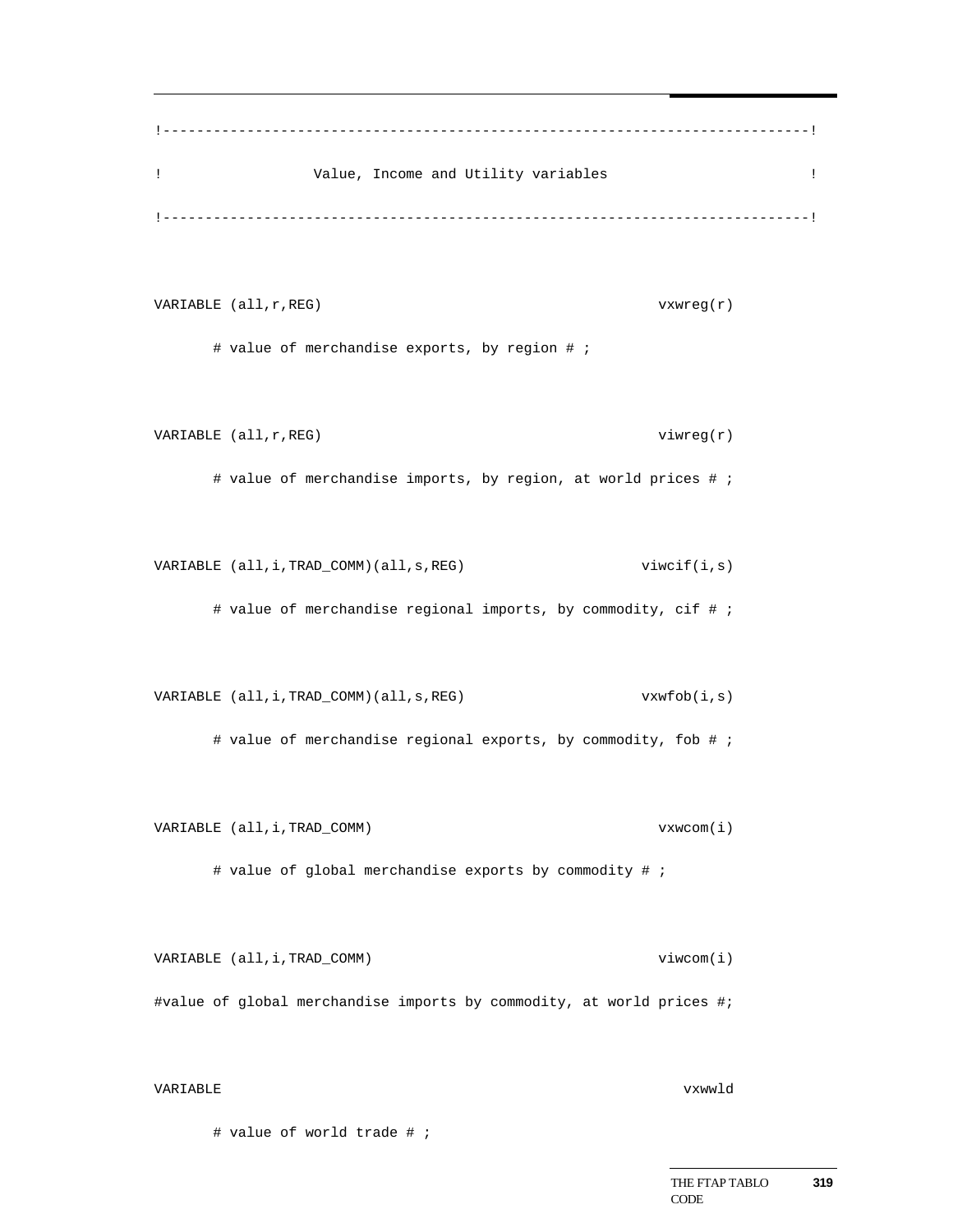```
VARIABLE (all,i,TRAD_COMM) valuew(i)
      # value of world supply of good i # ;
VARIABLE (all,i,TRAD_COMM) valuewu(i)
      # value of world supply of good i at user prices # ;
VARIABLE (all, r, REG) vgdp(r) vgdp(r)
      # change in value of GDP # ;
VARIABLE !(all,r,REG) Y(r)# regional household income, in region r # ;!
      ! Replace GTAP income variable with IC95 income variable !
(all,r,REG) y_r(r) # nominal income, by region #;
VARIABLE (Change)(All, r, REG) yankr(r)#(nom) income from abnormal returns to capital by region#;
VARIABLE (Change)(All,j,TRAD_COMM)(All,r,REG) yankri(j,r)
#(nom) income from abnormal returns to capital by industry and region#;
VARIABLE (Change)(All,r,REG) yank_h_(r)
#(nom) net income from FDI abnormal returns by region#;
```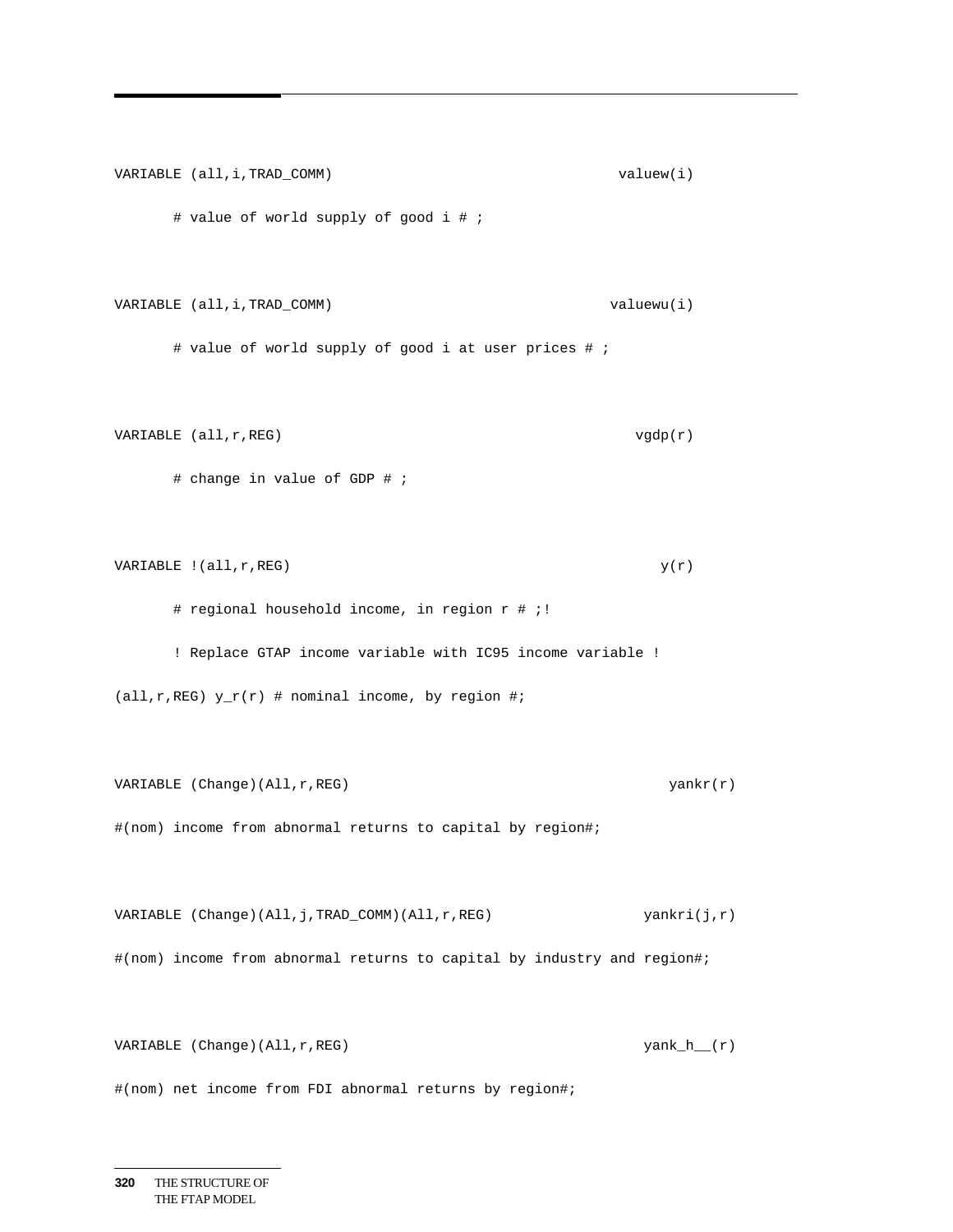VARIABLE (Change)(All,i,TRAD\_COMM)(All,s,HOME)(All,d,host) yank\_hhi(i,s,d) #(nom) income from abnormal returns to FDI capital by home, host and industry#;

VARIABLE (Change)(All, r, REG) yanpr(r)

#(nom) income from output impediments by region#;

VARIABLE (Change)(All,j,TRAD\_COMM)(All,r,REG) yanpri(j,r)

#(nom) income from output impediments by industry and region#;

VARIABLE (Change)(All,  $r$ , REG) yanp\_h\_(r)

#(nom) net income from FDI output impediments by region#;

VARIABLE (Change)(All,i,TRAD\_COMM)(All,s,HOME)(All,d,host) yanp\_hhi(i,s,d) #(nom) income from output impediments to FDI capital by home, host and ind.#;

VARIABLE (Change)(All,i,TRAD\_COMM)(All,s,HOME)(All,d,host) anrro\_hhi(i,s,d) #Output impediment RoR for foreign industries for welf decomp terms#;

VARIABLE (Change)(All,i,TRAD\_COMM)(All,s,HOME)(All,d,host) anto\_hhi(i,s,d) #Output impediment rate of return for foreign industries#;

VARIABLE  $(Change)(All, i, TRAD_COMM)(All, r, REG)$  anto $h_i(i, r)$ #Output impediment rate of return for domestic industries#;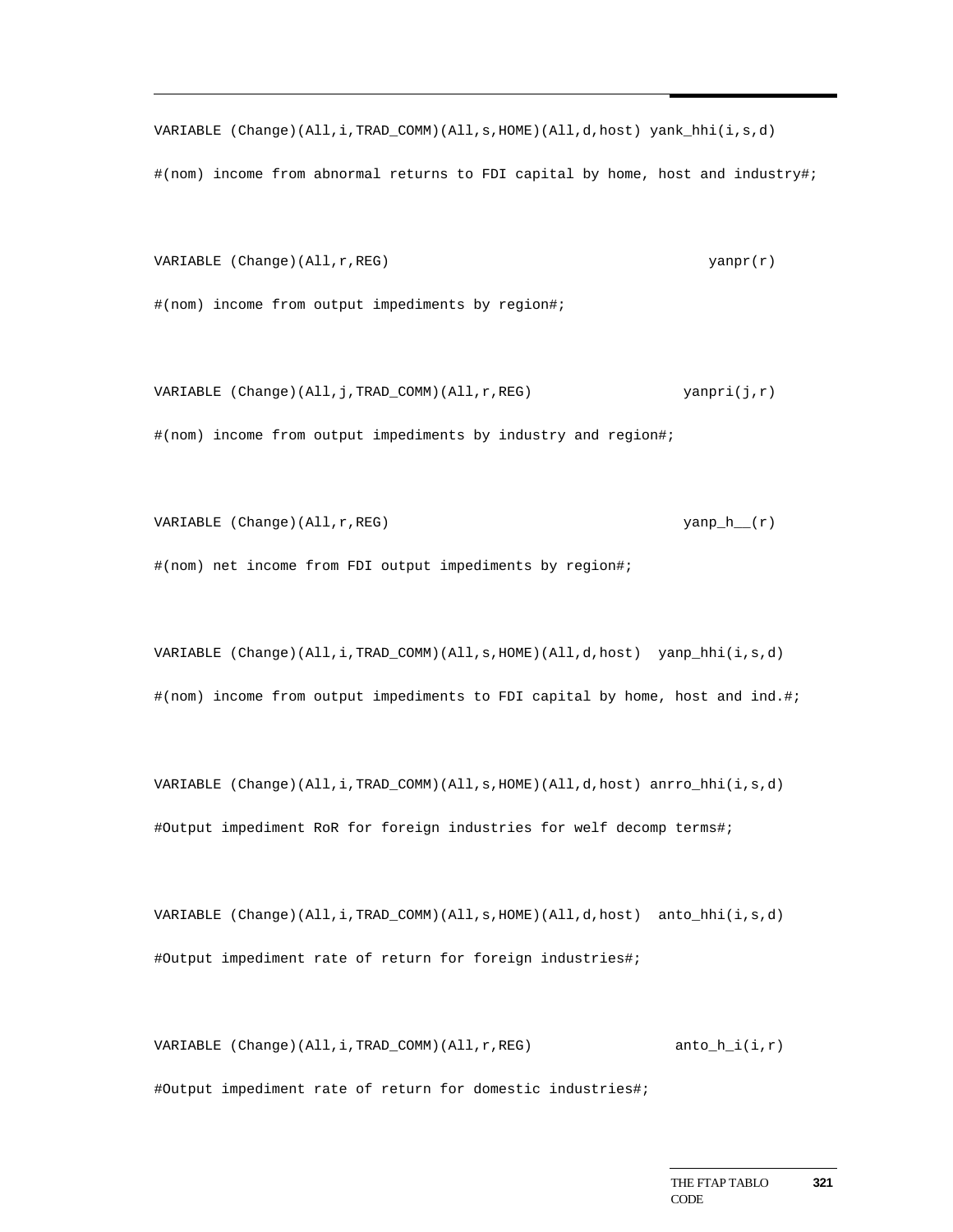VARIABLE (change)(All,r,REG)  $yfdi_h(r)$  #Net FDI income#;

VARIABLE (change)(All,s,REG)(All,d,REG)(All,i,TRAD\_COMM) yfdi\_hhi(i,s,d) #Home region income from FDI in each industry and host region#;

```
VARIABLE (\text{all}, r, \text{REG}) yp(r)
```
# regional private household expenditure, in region r # ;

```
VARIABLE (all, r, REG) up(r)
```
# per capita utility from private expend., in region r #;

```
VARIABLE (all, r, REG)
```
# per capita utility from gov't expend., in region r #;

```
VARIABLE (\text{all}, r, \text{REG}) u(r)
```
# per capita utility from aggregate hhld expend., in region r # ;

```
VARIABLE (CHANGE)(all,r,REG) EV(r)
```
# Equivalent Variation, \$ US million # ;

! Hicksian equivalent variation. Positive figure

indicates welfare improvement !

## VARIABLE (CHANGE) WEV

# Equivalent variation for the world # ;

### **322** THE STRUCTURE OF THE FTAP MODEL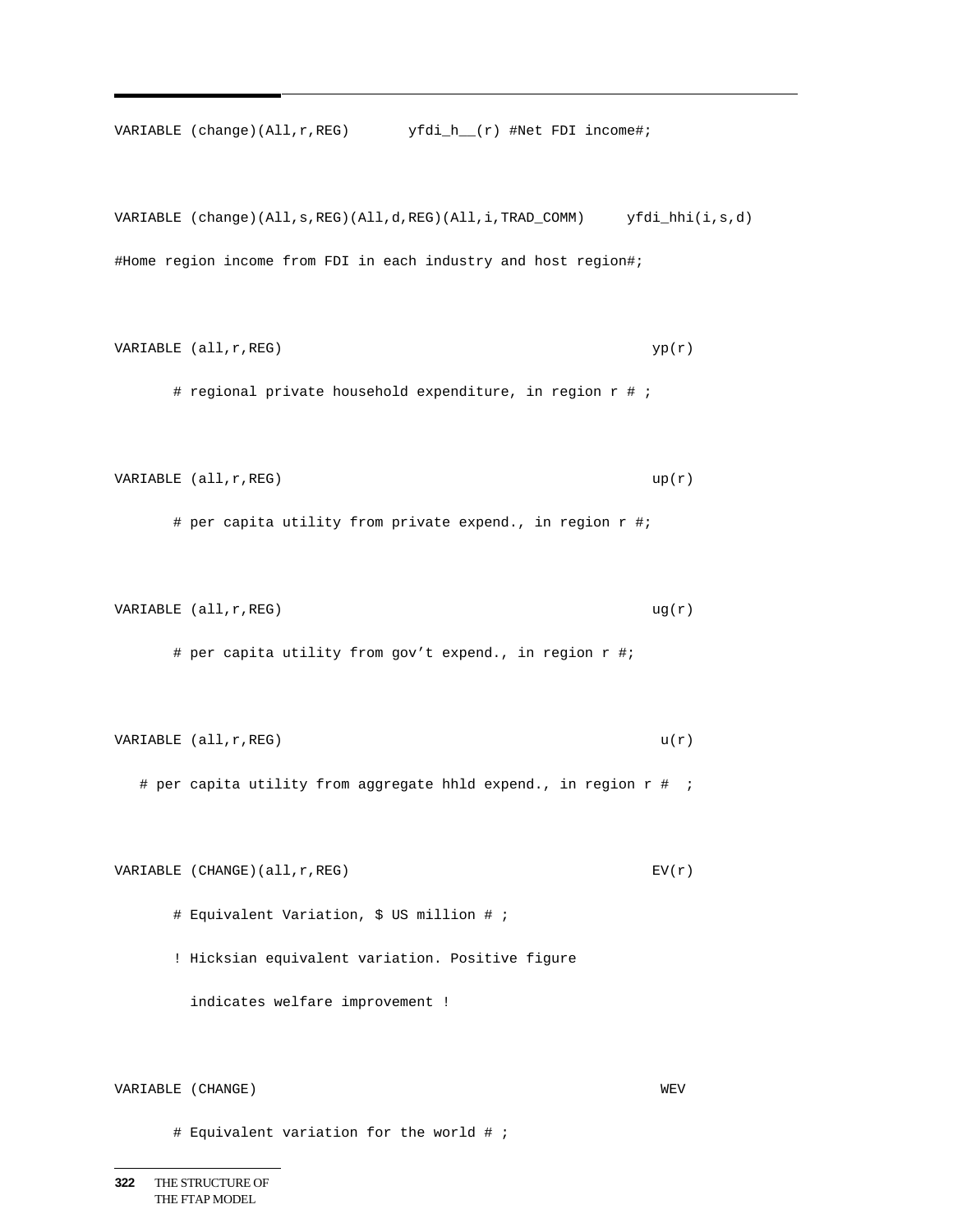```
VARIABLE (CHANGE)(all,r,REG) DTBAL(r)
       # Change in trade balance X - M, $ US million # ;
  ! Positive figure indicates increase in exports exceeds imports. !
VARIABLE (CHANGE) (all, i, TRAD_COMM) (all, r, REG) DTBALi(i, r)# Change in trade balance by commodity and by region, $ US million #;
   ! Positive figure indicates increase in exports exceeds imports. !
VARIABLE (Orig_Level=YC) yn
# world nominal income #;
VARIABLE (Orig\_Level=URGVHHR)(all,r,REG) ughr(r)# government transfer payments #;
\verb|VARIABLE|(CHANGE)(all,r,REG) \qquad \qquad \verb|d_qahr(r)|# 100*government transfer payments #;
VARIABLE (CHANGE) (all,r, REG) d_ughr(r)
#100*government transfer payments excluding export restriction rents#;
VARIABLE (Orig_Level=YCHHDPR)(all,r,REG) yhdr(r)
# (nom) household disposable income, by region #;
```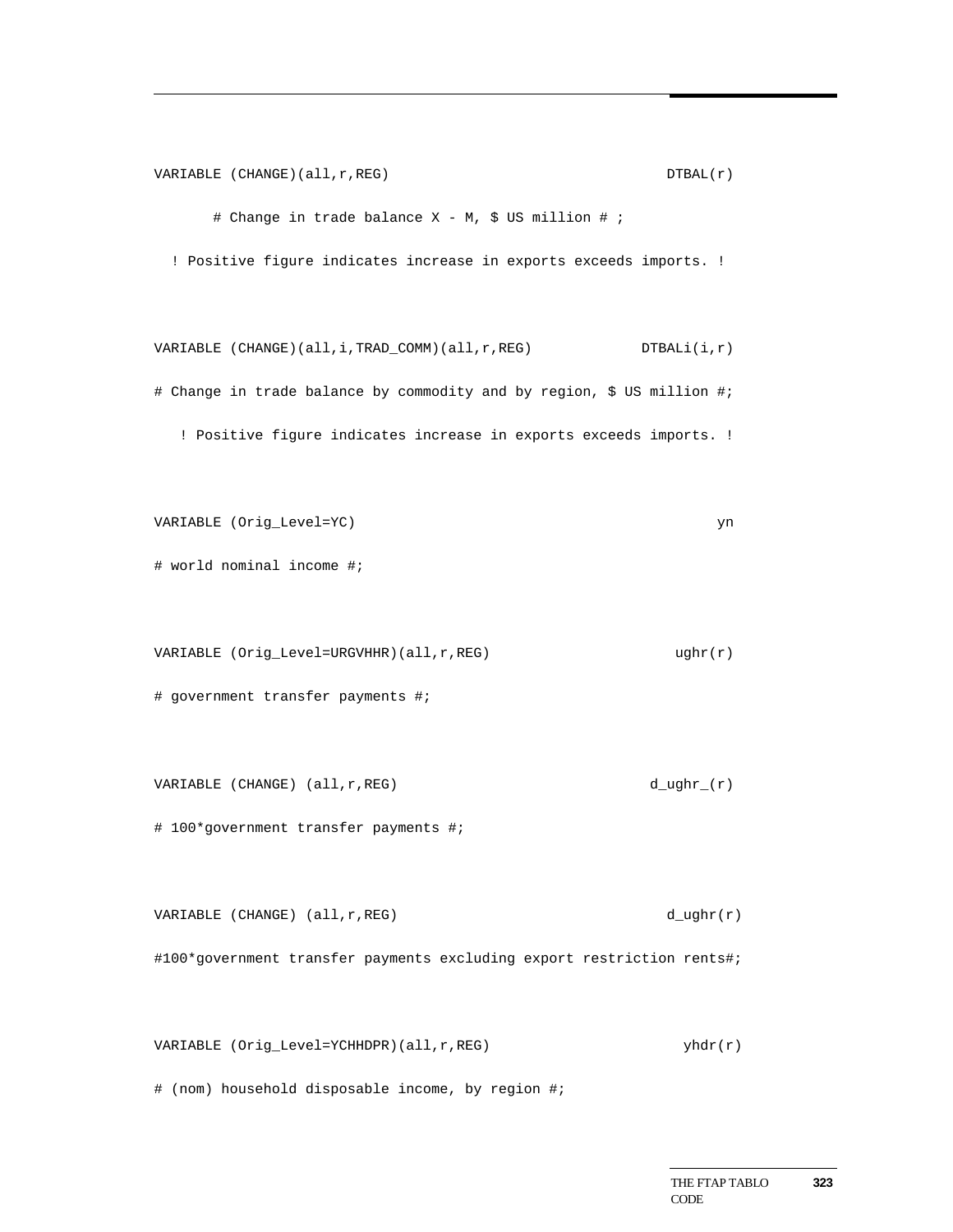VARIABLE  $(Orig\_Level=RCGVR) (all, r, REG)$  rgr $(r)$ # (nom) government receipts, by region #; VARIABLE (Orig\_Level=ASEQR)(all,r,REG)  $aer(r)$ #(value of) equity in productive assets in reg r#; VARIABLE  $(Orig\_Level=VKB) (all, r, REG)$  akr $(r)$ # value of physical capital owned by region #; VARIABLE (Orig\_Level=ASLNR)(all,r,REG) anr(r) # value of land, by region #; VARIABLE (Orig\_Level=ASLNRR)(all,r,REG) anrr(r) #value of natural resources, by region#; VARIABLE  $(Change)(All, r, REG)$  c\_VDEP(r) #Change in value of aggregate depreciation in each region#; VARIABLE (Orig\_Level=YFNT)(all,r,REG) yfn(r) # net factor income, by region #; VARIABLE  $(Orig\_Level=GRCOMT) (all, r, REG)$   $rc(r)$ # (nom) revenue from commodity taxes, by region #;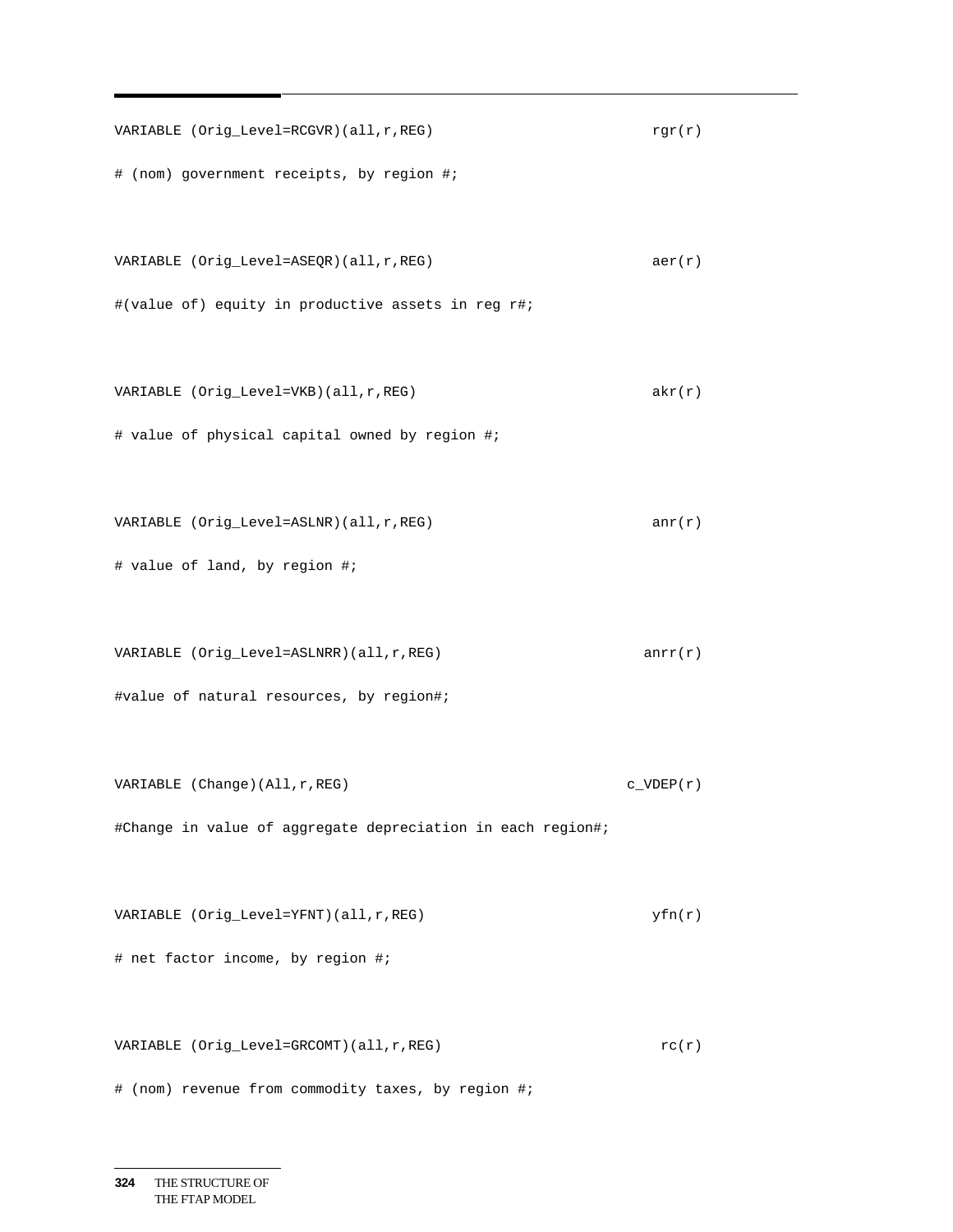| VARIABLE (Orig_Level=EPCSR)(all,r,REG)             | $\text{ecr}(r)$     |
|----------------------------------------------------|---------------------|
| # aggregate consumption expenditure, by region #;  |                     |
| VARIABLE (Orig_Level=GOVEXP)(all,r,REG)            | zg(r)               |
| # government consumption expenditure, by region #; |                     |
| VARIABLE (Orig_Level=YC)                           | yr                  |
| # world real income #;                             |                     |
| VARIABLE (Orig_Level=YCHHR)(all,r,REG)             | yhr(r)              |
| # (nom) private household income, by region #;     |                     |
| VARIABLE (Orig_Level=LTT)(all,r,REG)               | ylr(r)              |
| # (nom) labour income, by region #;                |                     |
| VARIABLE (Orig_Level=YCHHPPR)(all,r,REG)           | $y$ hpr $(r)$       |
| # household property income, by region #;          |                     |
| VARIABLE (Orig_Level=YCHHPPRTAX)(all,r,REG)        | $y$ hprtax $(r)$    |
| # property income which is taxed #;                |                     |
| VARIABLE (Change) (All, r, REG)                    | $\text{point}(r)$ ; |
| VARIABLE (Change) (All, r, REG)                    | ykit(r);            |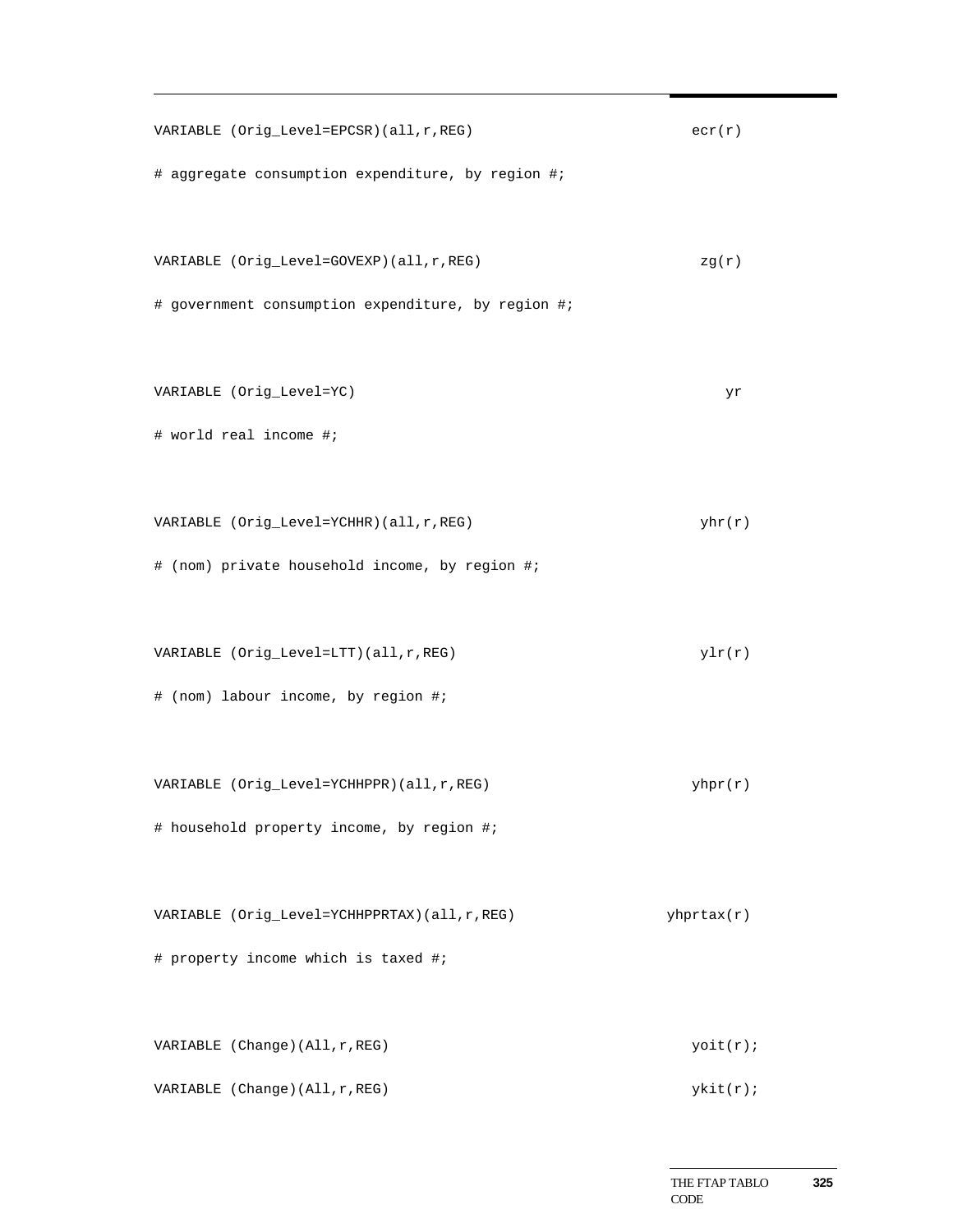VARIABLE (Orig\_Level=YCHHPPRLOC)(all,r,REG) yhprloc(r) # property income less net FDI income #; VARIABLE (Orig\_Level=YCEQR)(all,r,REG) yer(r) # (nom) equity income, by region #; VARIABLE (Orig\_Level=OLGVR)(all,r,REG) ogr(r) # (nom) government current outlays, by region #; VARIABLE  $(all, r, REG)$  fughr $(r)$ # govt-to-household transfer shift, by region #; VARIABLE  $(Orig\_Level=YCR) (all, r, REG)$  yr\_r(r) # real income, by region #; VARIABLE (Orig\_Level=YCHHPVR)(all,r,REG) yhvr(r) # (nom) household pre-transfer income, by reg#; VARIABLE (Levels,Change)(All,i,PROD\_COMM)(All,r,REG) SHPTAX(i,r) #Share of output rent which is tax revenue#; VARIABLE (Levels,Change)  $\verb|[All,j,TRAD_COMM)|(All,s,SOURCE)|(All,d,DEST)|$  SHXTAXD(i,s,d) #Share of export restriction rent which is tax revenue#;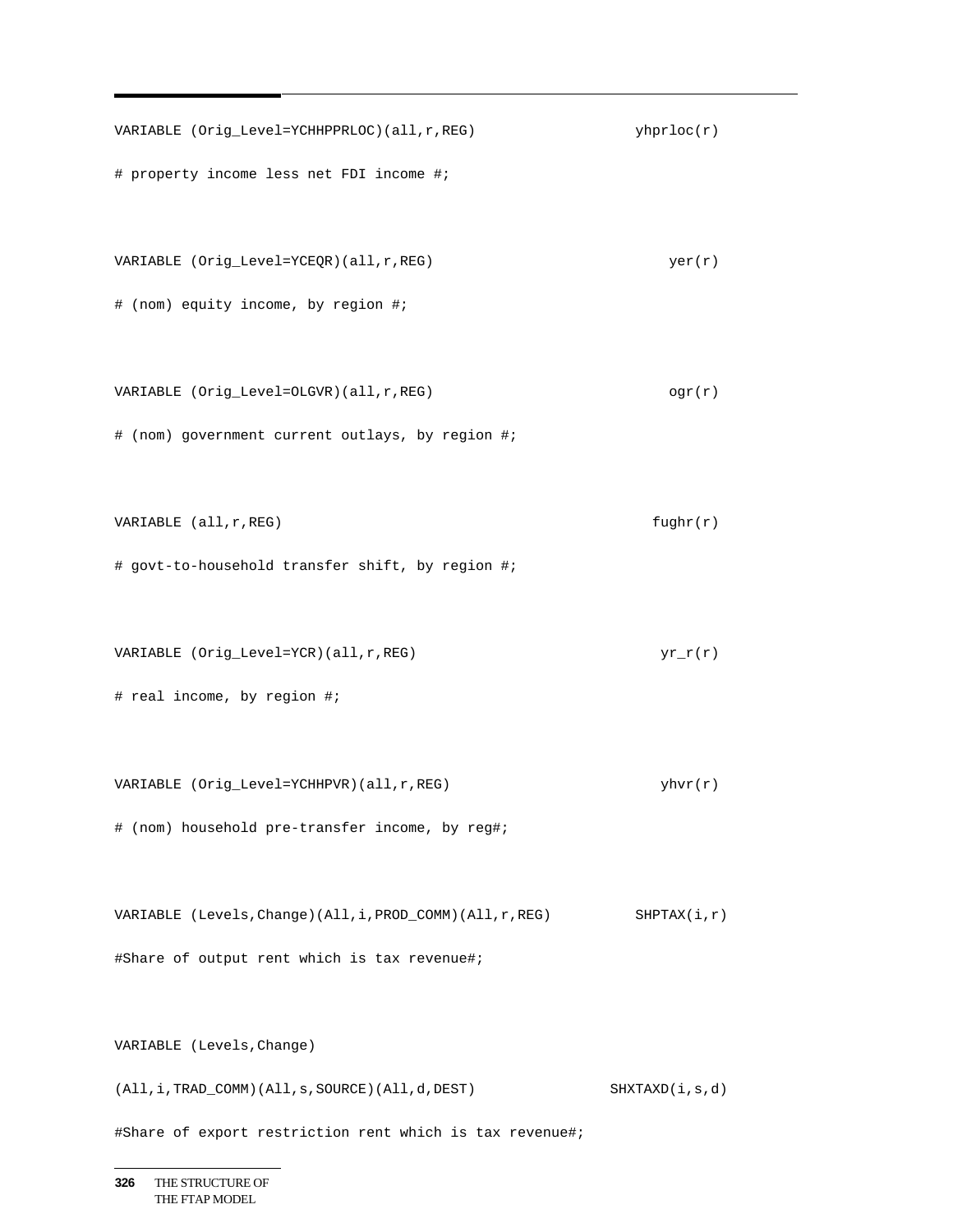```
VARIABLE (Orig\_Level=KTT)(all,r,REG) fke(r)
# (nom) fixed capital earnings, by reg#;
VARIABLE (Orig\_Level = REGINV) (all, r, REG) invt(r)# agg invst at curr prices # ;
VARIABLE(Orig\_Level=GRCOMT)(all,r,REG) rcl(r)# (nom) revenue from commodity taxes, by region #;
VARIABLE (All,i,TRAD_COMM)(all,d,REG) kf__hi(i,d)
# FDI by industry and destination region #;
VARIABLE (all,d,REG) kf__h_(d) # FDI by destination region #;
VARIABLE (all,d,REG) kd__h_(d) # Domestic capital by region #;
!-----------------------------------------------------------------------------!
! Slack variables !
!-----------------------------------------------------------------------------!
```
VARIABLE  $(all,j,PROD_COMM)(all,r,REG)$  profitslack $(j,r)$ 

# slack variable in the zero profit equation #

! This is exogenous, unless the user wishes to specify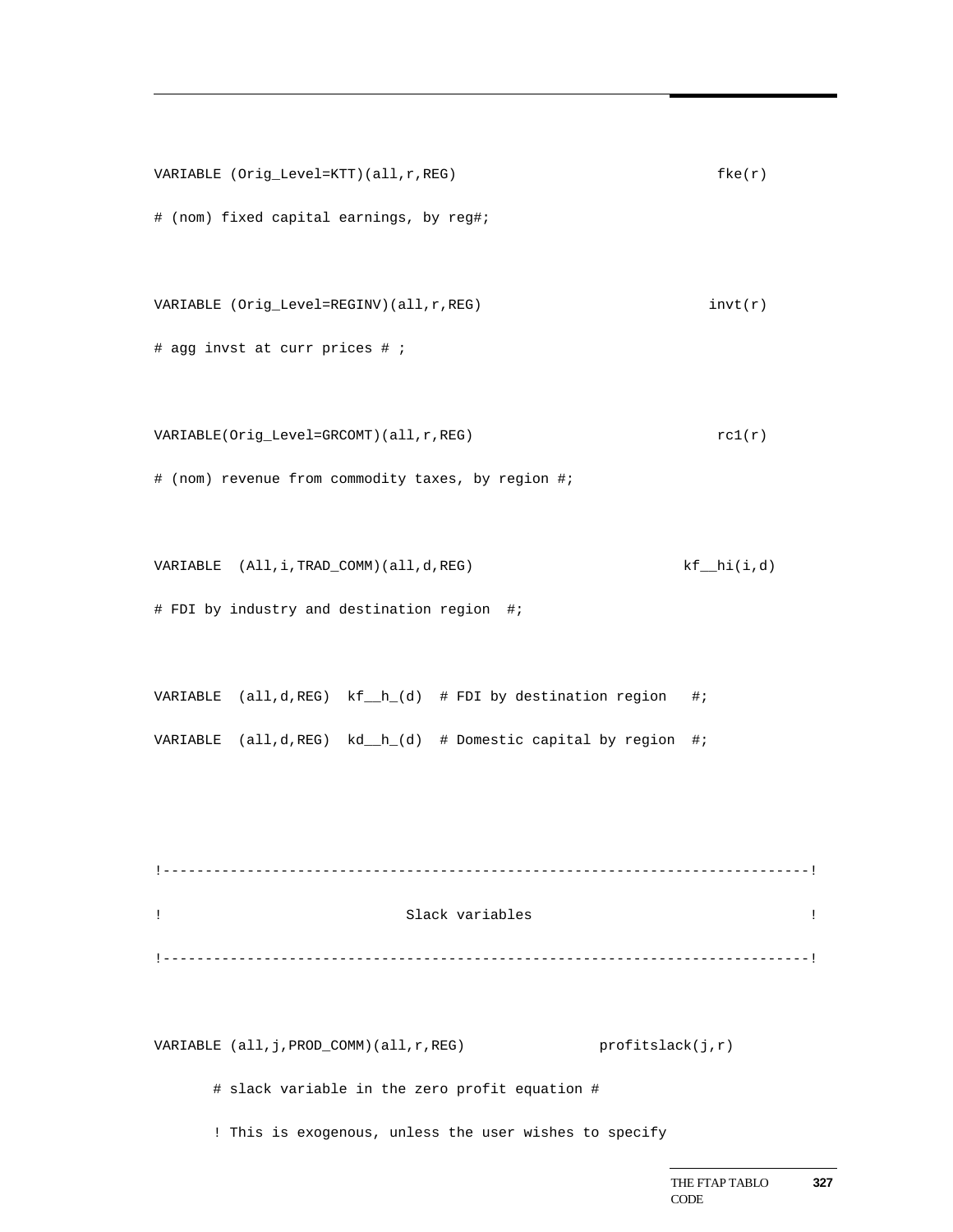output in a given region exogenously. ! ;

VARIABLE  $(al, r, REG)$  incomeslack(r) # slack variable in the expression for regional income # ! This is exogenous, unless the user wishes to fix regional income ! ; VARIABLE (all,i,ENDW\_COMM)(all,r,REG) endwslack(i,r) # slack variable in the endowment market clearing condition # ! This is exogenous, unless the user wishes to fix the wage rate for one of the primary factors  $!$  ; VARIABLE (all,  $r$ , REG) cgdslack( $r$ ) # slack variable for qcgds(r) # ! this is exogenous, unless the user wishes to specify the level of new capital goods in a region !; VARIABLE (all,r,REG) saveslack(r) # slack variable in regional demand for savings # ! This is exogenous unless the user wishes to fix the level of savings in a region. ! ; VARIABLE (all, r, REG) privslack(r)

# slack variable to permit fixing of real private purchases #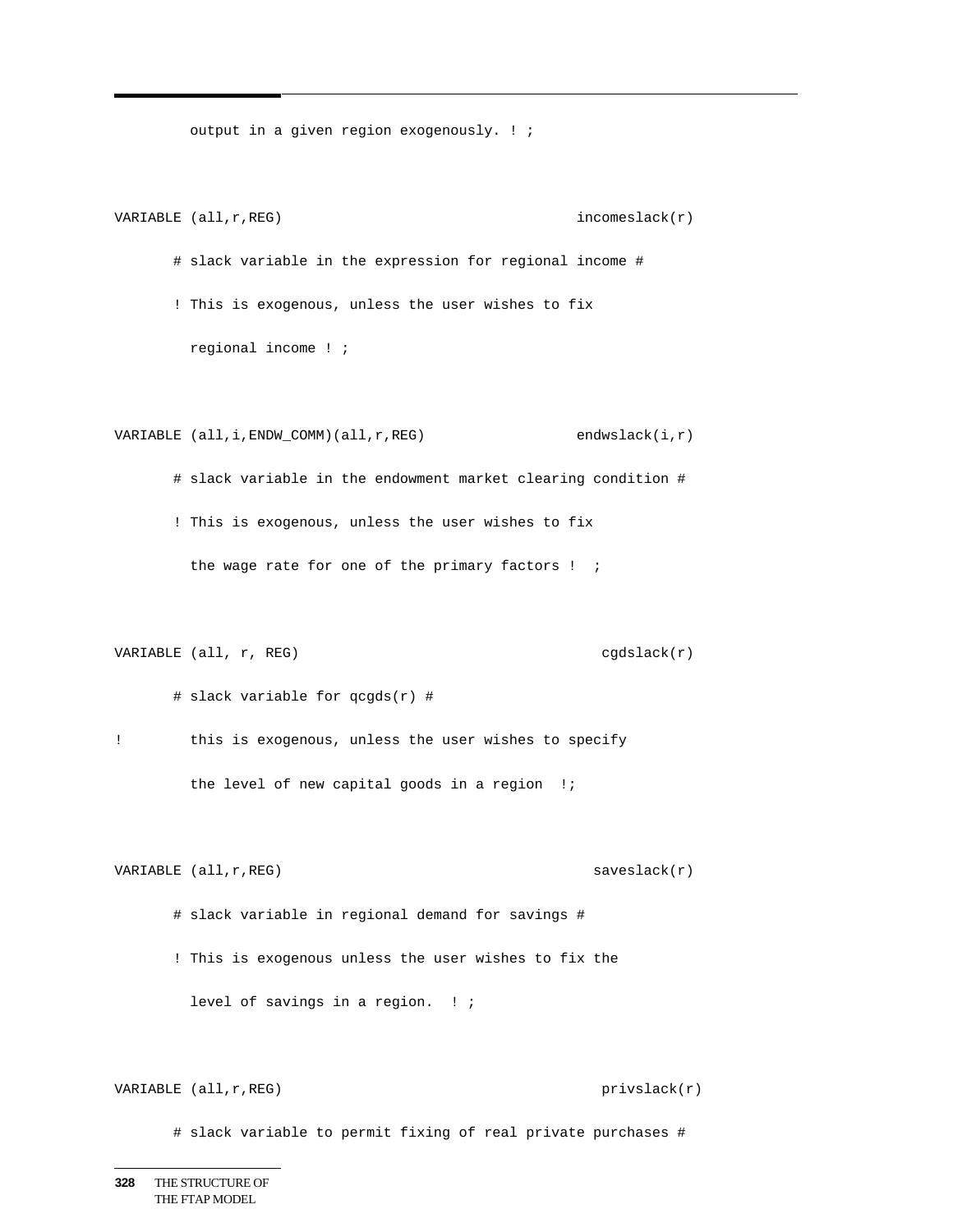! This is exogenous unless the user wishes to fix the

level of private purchases. ! ;

VARIABLE (all, r, REG) govslack(r) # slack variable to permit fixing of real govt purchases #

! This is exogenous unless the user wishes to fix the

level of government purchases. ! ;

VARIABLE  $(all,i,TRAD\_COMM)(all,r,REG)$  tradslack $(i,r)$ 

# slack variable in the tradeables market clearing condition # ! This is exogenous unless the user wishes to specify the price of tradeables exogenously ! ;

```
VARIABLE (all, r, REG) psaveslack(r)
```
 # slack variable for the savings price equation # ! This is exogenous under the normal closure. However, in order to replicate simulations from the earlier model, where there was a single savings price, psaveslack may be swapped with psave in order to fix the latter. In this case, pcgdswld must be the numeraire. ! ;

VARIABLE walraslack

- # slack variable in the omitted market #
- ! This is endogenous under normal, GE closure.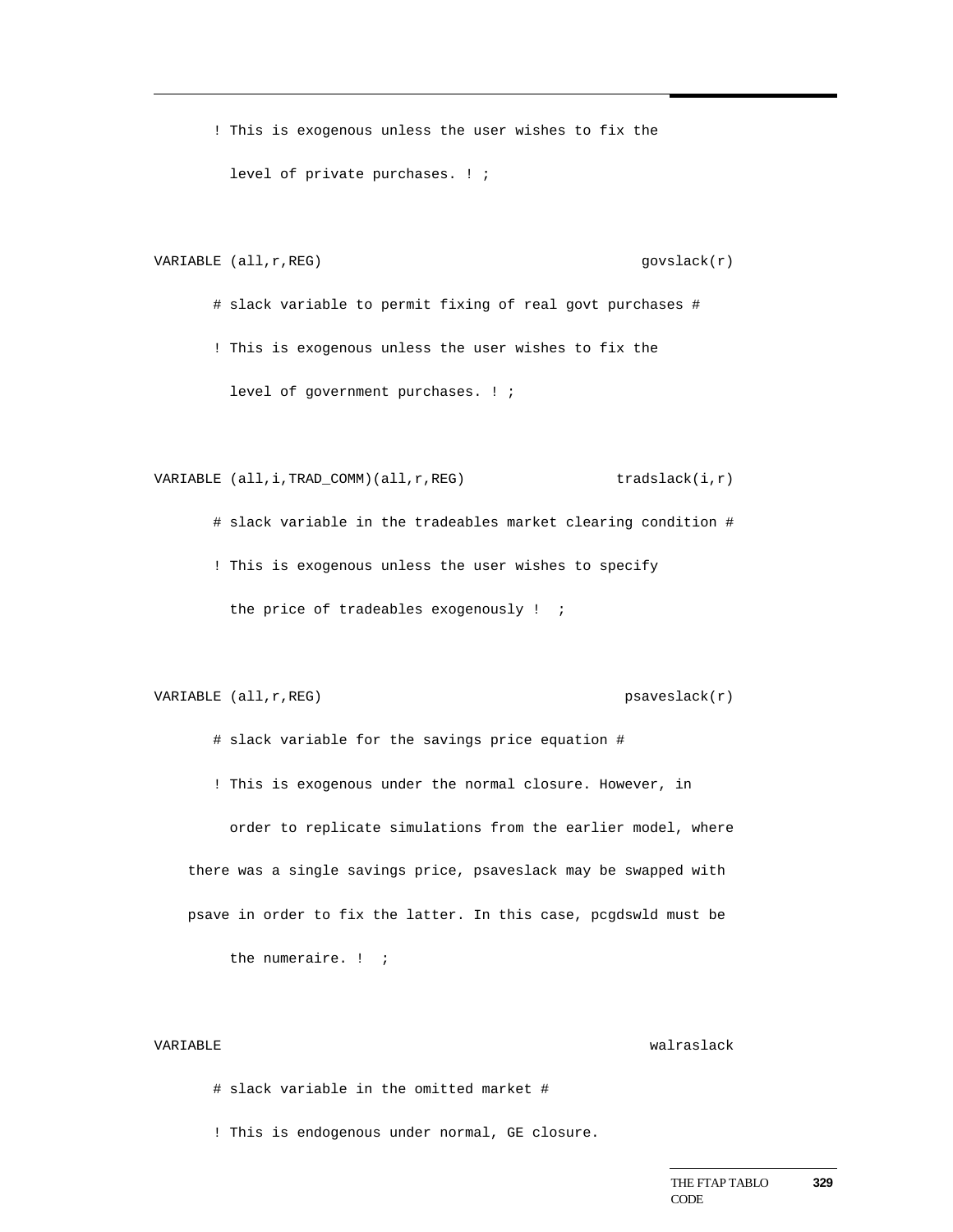If the GE links are broken, then this must be swapped with the numeraire, thereby forcing global savings to explicitly equal global investment. ! ;

VARIABLE  $(All, i, PROD_COMM)(All, r, REG)$   $f_pfek(i, r)$ 

#Slack variable to nullify the capital component of the GTAP pfe equation#;

 $\verb|VARIABLE (All,i,TRAD\_COMM)(All,s,HOME)(All,d,HOST) \textcolor{red}{f\_tof(i,s,d)}$ #Slack variable to allow tof to differ from tod#;

 $\verb|VARIABLE (all,r, REG)||\\ \verb|Saveslack(r)||\\$ 

!-----------------------------------------------------------------------------! ! Variables for Bond and Wealth ! !-----------------------------------------------------------------------------!

! The variable ipc is used as the bond price in the SALTER code. This should be replaced by the variable pbr for private bonds. Haven't thought about government bonds yet. !

VARIABLE pb #World private bond price#; VARIABLE (All,r,REG) pbr(r) #Private bond price#; VARIABLE (All,r,REG) prentb(r) #Rental price of bonds#; VARIABLE (All,s,home) pk\_h\_\_(s) #Asset price of capital owned by region s#;

**330** THE STRUCTURE OF THE FTAP MODEL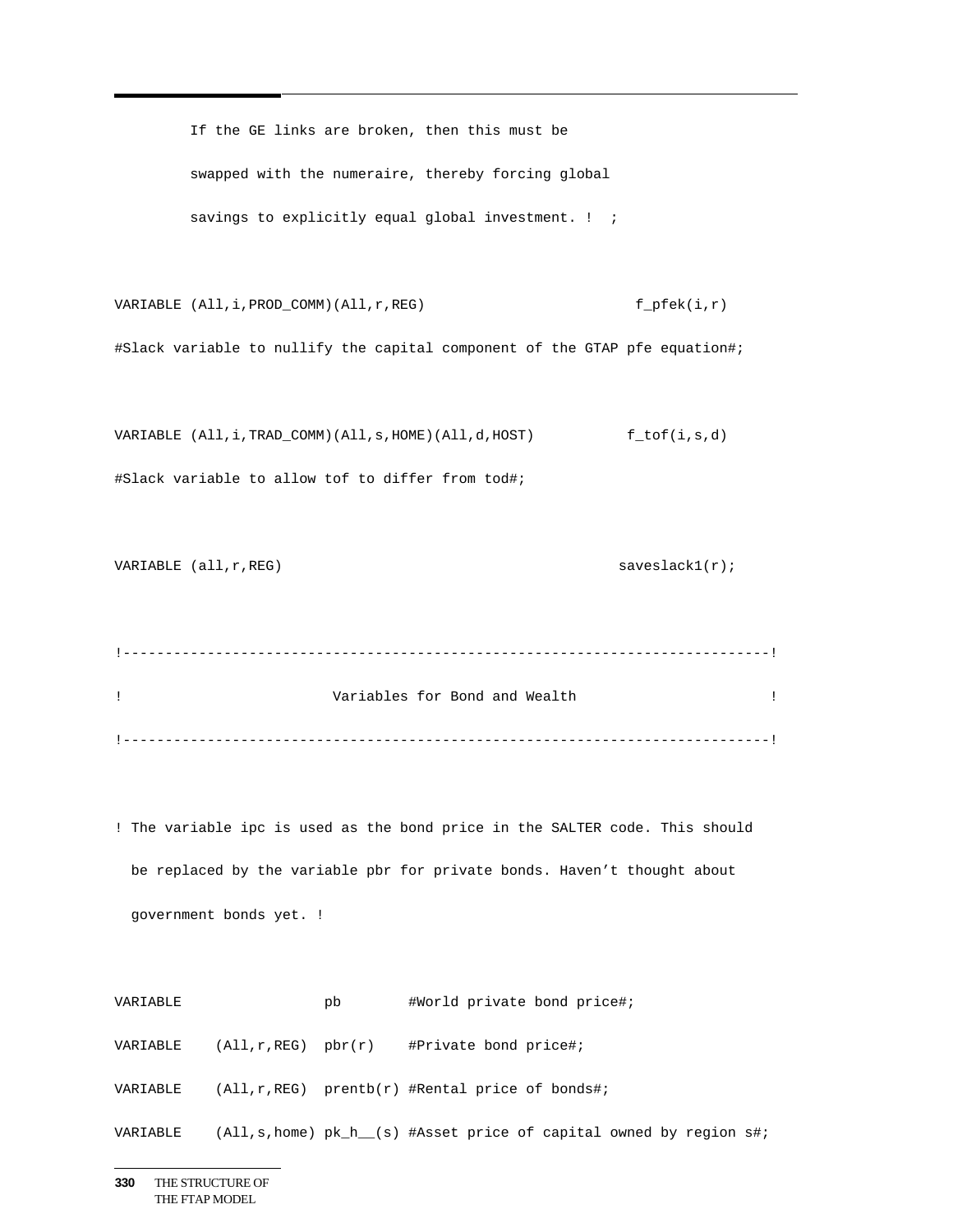```
VARIABLE (CHANGE) (all,r,REG) rbr(r)
# change in real bond rate, by region #;
VARIABLE (Orig_Level=ASHHR)(all,r,REG) ahr(r)
# household wealth, by region #;
VARIABLE (Orig_Level=1)(all,r,REG) ipahr(r)
# price index for private household wealth, by region #;
VARIABLE (change)(all,r,REG) rhr(r)#Rate of return on private wealth#;
VARIABLE (CHANGE) (all,r,REG) rbrpt(r)
# change in post-tax real bond rate, by region #;
VARIABLE (CHANGE) rb
# change in world real bond rate #;
\verb|VARIABLE|(CHANGE)(all,r,REG) \qquad \qquad \verb|VARIABLE|(r)# change in required rate of return on equity, by region #;
VARIABLE (CHANGE) (all, r, REG) frer(r)# change in shift in equity premium, by region #;
```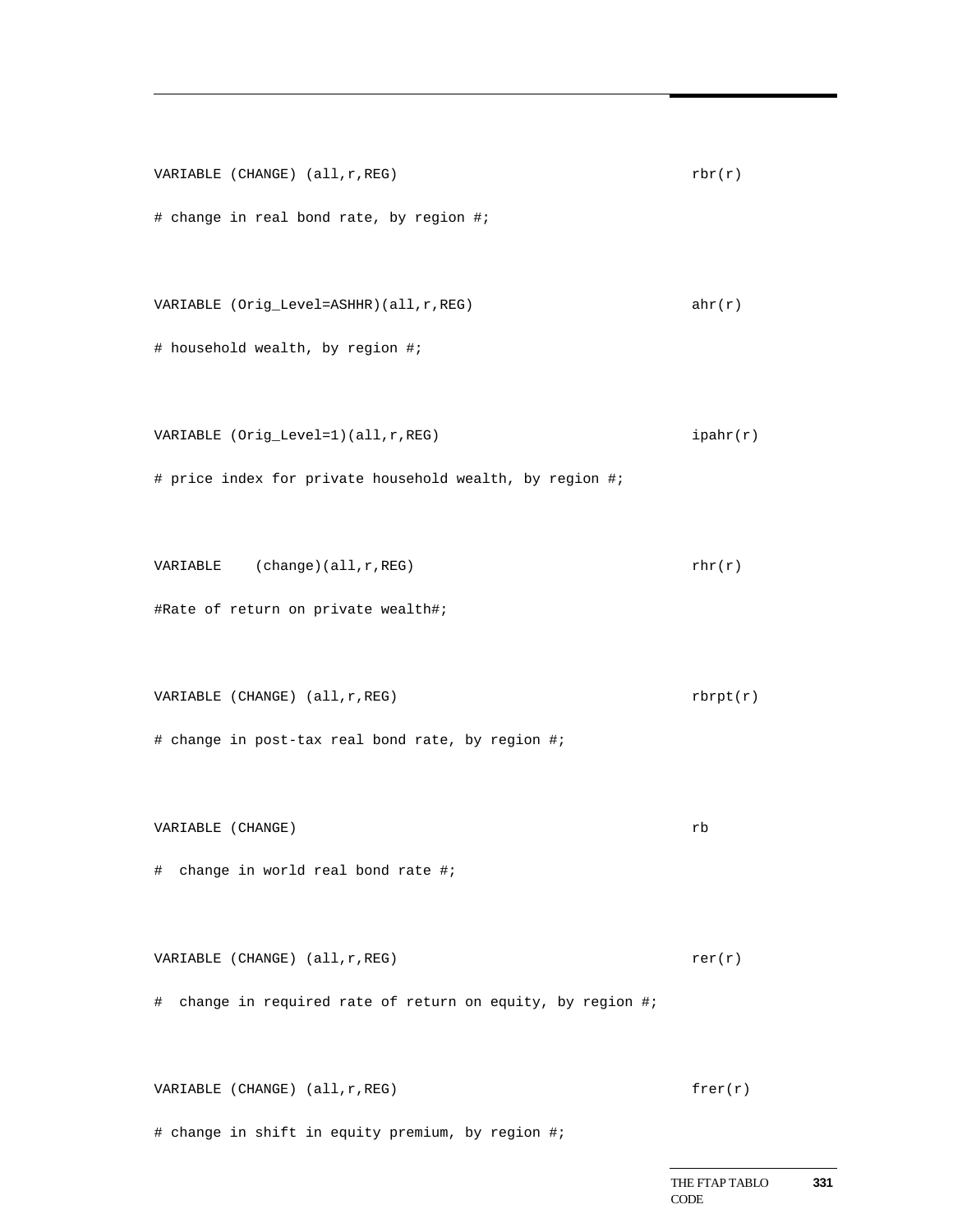VARIABLE (CHANGE)  $(all, r, REG)$  ercrbr $(r)$ #change in expected rate of change in world bond rate, by region #; VARIABLE (CHANGE) ercrb #change in expected rate of change in world bond rate#; VARIABLE (CHANGE)  $(all, r, REG)$  ercrer $(r)$ #change in expctd rate of change in reqrd rate of return on equity #; VARIABLE (CHANGE) (all,r,REG) ercfrer(r) #change in expected rate of change in equity premium #; ! Rate of return variables are percentage point changes, as in SALTER ! VARIABLE  $(change)(All, s, home)$  c\_rr\_h\_(s) #Rate of return on capital owned by region s#; VARIABLE (change)(All,s,home)(All,i,TRAD\_COMM) c\_rr\_h\_i(i,s) #Rate of return on capital owned by region s in industry i globally#; VARIABLE (change)(All,s,home)(All,i,TRAD\_COMM) c\_rrd\_h\_i(i,s) #Rate of return on domestic capital#;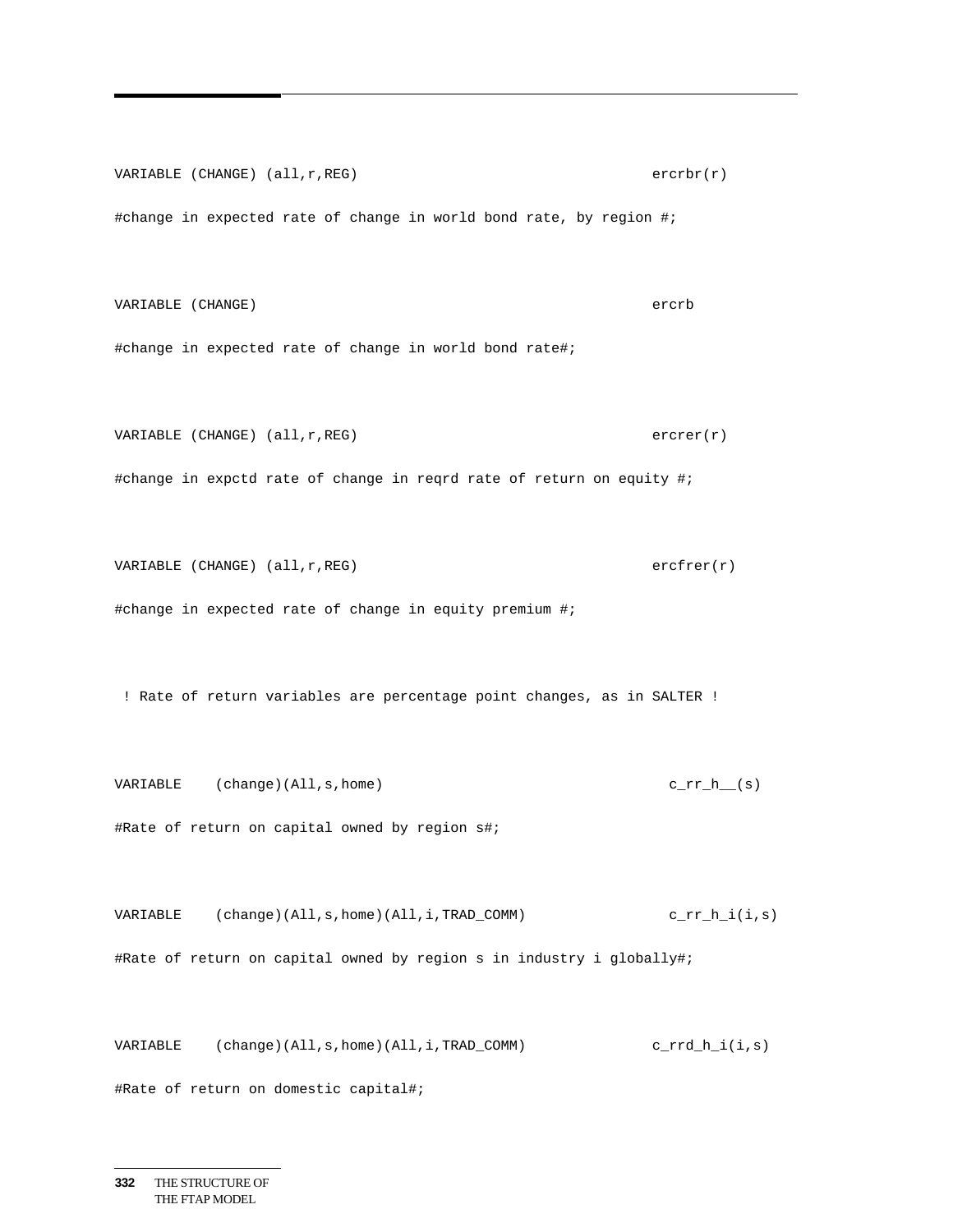VARIABLE (change)(All,i,TRAD\_COMM)(All,s,home) c\_trrd\_h\_i(i,s) #Post-tax c\_rrd\_h\_i#;

VARIABLE (change)(All,s,home)(All,i,TRAD\_COMM) c\_rrf\_h\_i(i,s) #Rate of return on foreign capital owned by home region#;

VARIABLE (change)(All,s,home)(All,d,host)(All,i,TRAD\_COMM) c\_rr\_hhi(i,s,d) #Rate of return on capital in industry i in region d owned by region s#;

VARIABLE (CHANGE) (all, $r$ ,REG) rar( $r$ ) rar( $r$ ) #change in average rate of abnormal return on capital, by region #;

VARIABLE (CHANGE)  $\text{(all, r, REG)}$  ercrkr(r) #change in expected rate of change in rate of rtrn on captl, by reg#;

VARIABLE (CHANGE)  $(all, i, TRAD_COMM)(all, r, REG)$  rkri $(i, r)$ # change in rate of return on capital, by reg and industry#;

VARIABLE (CHANGE) (all,i,TRAD\_COMM)(all,r,REG) rari(i,r) # change in rate of abnormal return on capital, by region and ind#;

VARIABLE (Orig\_Level=1)(all,r,REG) iper(r)

# equity price index, by region #;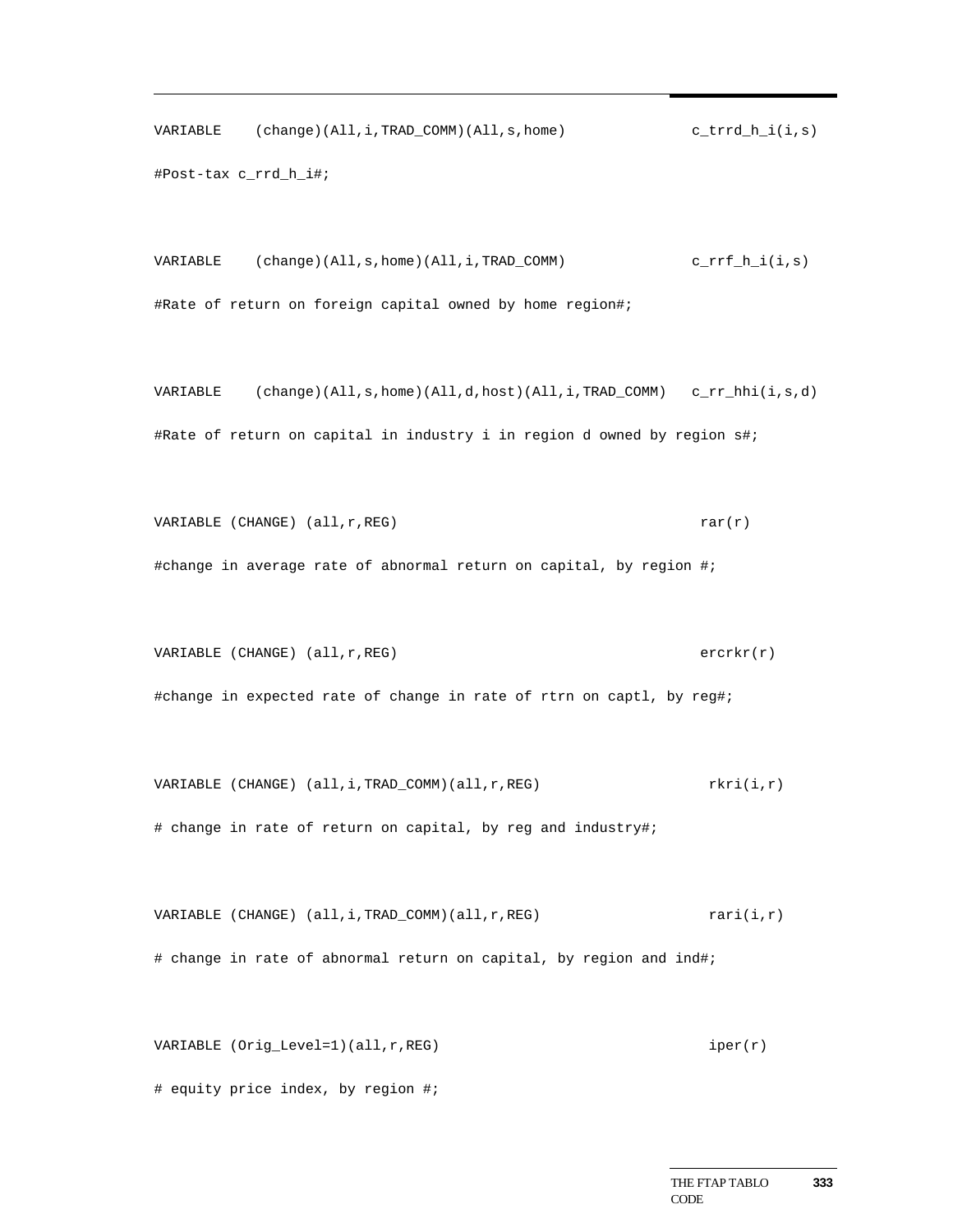#Rate of return on land#; VARIABLE (change)(All,s,home) c\_rr\_natres(s) #Rate of return on natural resources#;  $\verb|VARIABLE|(change)(All,d,host)(All,i,TRAD\_COMM)| (c\_rrf\_hi(i,d)$ #Rate of return on foreign capital in destination region by industry#; VARIABLE  $(charge)(All,d,host)$  c\_rrf\_h\_(d) #Rate of return on foreign capital in destination region#; VARIABLE  $(charge)(All,d,host)$  c\_rrd\_h\_(d) #Rate of return on domestic capital by region#; VARIABLE (change)(All,s,home)(All,d,host)(All,i,TRAD\_COMM) c\_trr\_hhi(i,s,d) #Post tax c\_rr\_hhi#; VARIABLE (change)(All,s,home) c\_trr\_land(s) #Post tax c\_rr\_land#;

VARIABLE (change)(All,s,home) c\_trr\_natres(s)

VARIABLE (change)(All,s,home) c\_rr\_land(s)

#Post tax c\_rr\_natres#;

**334** THE STRUCTURE OF THE FTAP MODEL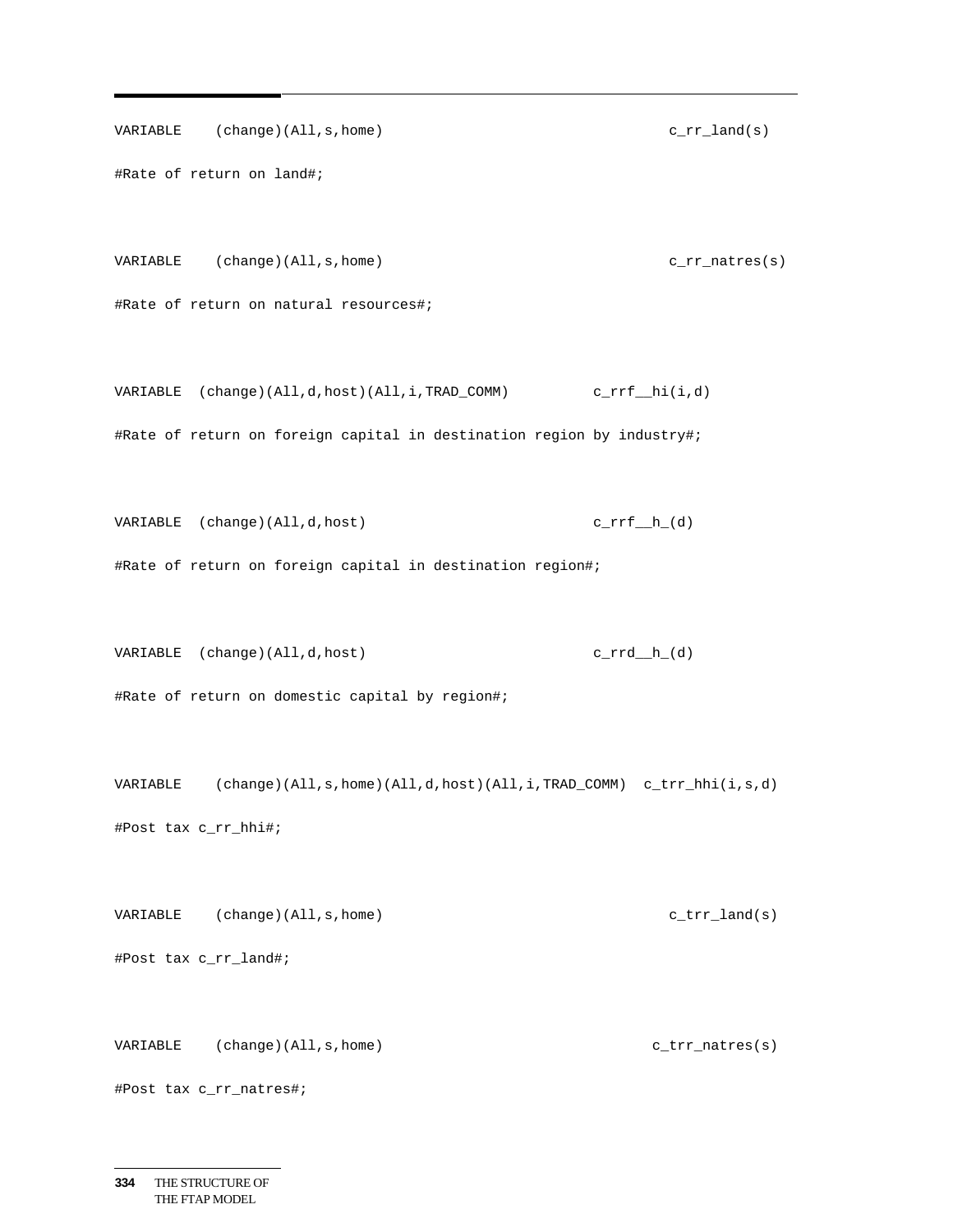VARIABLE (Change)(All,i,TRAD\_COMM)(All,s,home) c\_VKD(i,s) #Change in asset value of domestic capital stock in each industry#;

VARIABLE (Change)(All,i,TRAD\_COMM)(All,s,home)(All,d,host) c\_VFDI\_HHI(i,s,d) #Change in asset value of FDI stock in each industry and host region#;

! Reciprocals of rates of return are defined as percentage change variables so they can be used as prices in implicit updates !

VARIABLE  $(All, s, home) (All, i, TRAD\_COMM)$   $r\_rrd_h(i, s)$ #Reciprocal of c\_rrd\_h\_i#;

VARIABLE  $(All, s, home) (All, d, host) (All, i, TRAD_COMM)$   $r\_rr\_hhi(i, s, d)$ 

#Reciprocal of c\_rr\_hhi#;

| VARIABLE |                             | $(All, s, home)$ r $rr$ $land(s)$ | #Reciprocal of c_rr_land#;                                   |
|----------|-----------------------------|-----------------------------------|--------------------------------------------------------------|
| VARIABLE |                             |                                   | $(All, s, home)$ r rr natres(s) #Reciprocal of c rr natres#; |
| VARIABLE | $(All, s, home)$ r $rbr(s)$ |                                   | #Reciprocal of rbr# ;                                        |
| VARIABLE | (All, s, home)              | ahr(s)                            | #Real private wealth#;                                       |
| VARIABLE | $(All, s, home)$ qer $(s)$  |                                   | #Real equity#;                                               |
| VARIABLE | (Alll,s,home)               | qbr(s)                            | #Real private bonds#;                                        |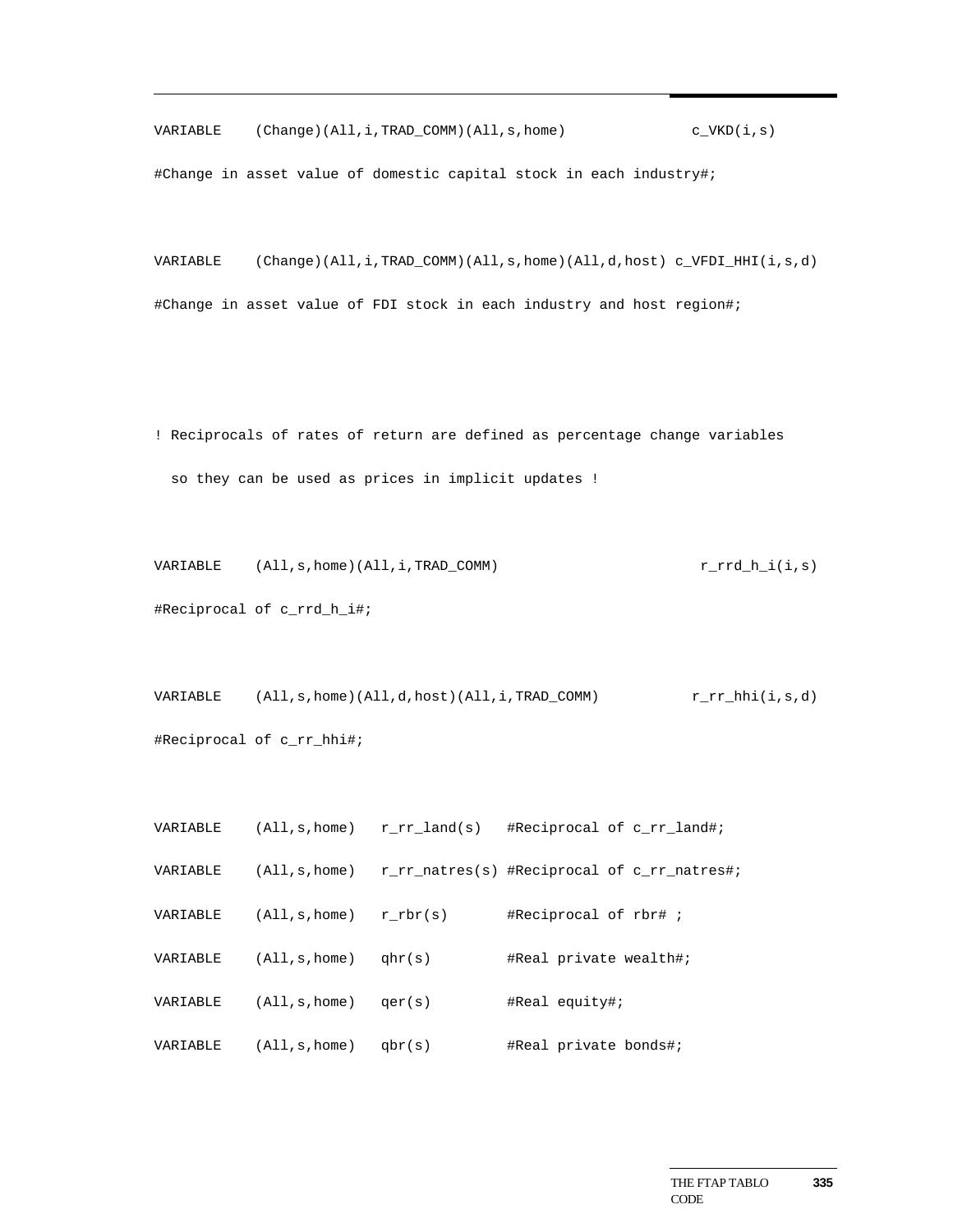```
!-----------------------------------------------------------------------------!
! Macro variables !
!-----------------------------------------------------------------------------!
```

```
VARIABLE (Orig_Level=1)(all,r,REG) gnepi(r)
```
# price index for gross national expenditure #;

VARIABLE (Orig\_Level=GNEL)(all,r,REG) gner(r)

# gross national expenditure, real #;

VARIABLE (Orig\_Level=GNEL) (all,r,REG) gne(r)

# gross national expenditure #;

VARIABLE (Orig\_Level=PRIVEXP)(all,r,REG) ctr(r)

# real aggregate consumption # ;

VARIABLE (Orig\_Level=GDP)(all,r,REG) gdpe(r)

#expenditure on gross domestic product#;

VARIABLE(Orig\_Level=1) (all,r,REG) gdppi(r)

#price index for expend on GDP #;

```
VARIABLE (Orig_Level=GDP)(all,r,REG) gdpr(r)
```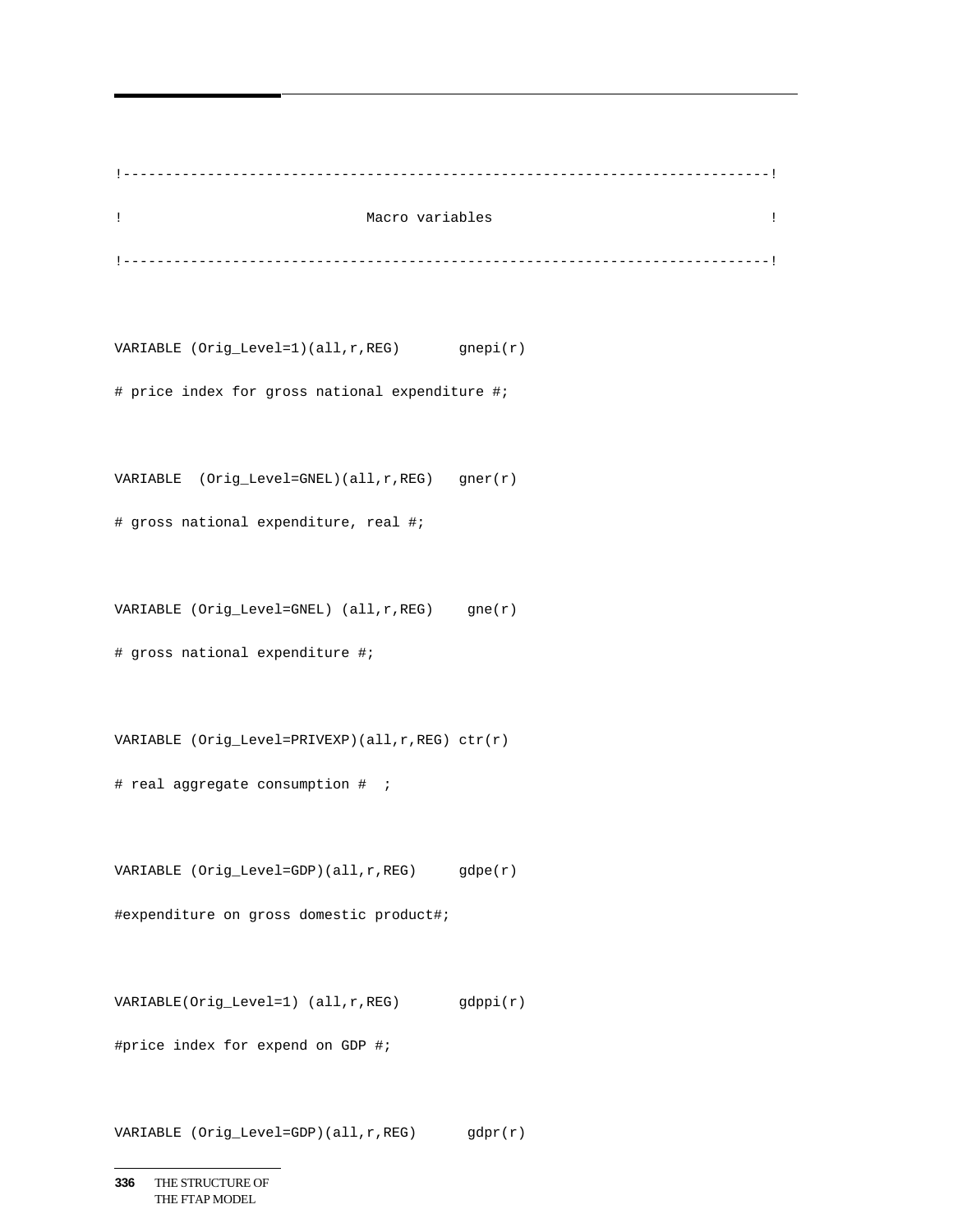```
VARIABLE (Orig_Level=GDP)(all,r,REG) gdpn(r)
```
# nominal GDP #;

# real gdp #;

VARIABLE (Orig\_Level=GNPL)(all,r,REG) gnp(r)

# gross national product #;

```
VARIABLE (Orig_Level=WGPL) wgp
# world gross product (nominal) #;
```

```
VARIABLE (Orig_Level=ASKP) wkt # world capital stock (real) #;
VARIABLE (Orig_Level=WINVTT) winvtr # world investment (real) #;
```
VARIABLE (All,r,REG) bop(r);

```
VARIABLE (all,r,REG) wr(r) #real wage rate#;
```
VARIABLE (all,  $r$ , REG) qvar(r) #value-added of all inds in region  $r$  # ;

VARIABLE (all,r,REG) gdpfc(r) #GDP at factor cost#;

VARIABLE (Orig\_Level=YCHHDPR)(all,r,REG) ydr(r)

# real household disposable income #;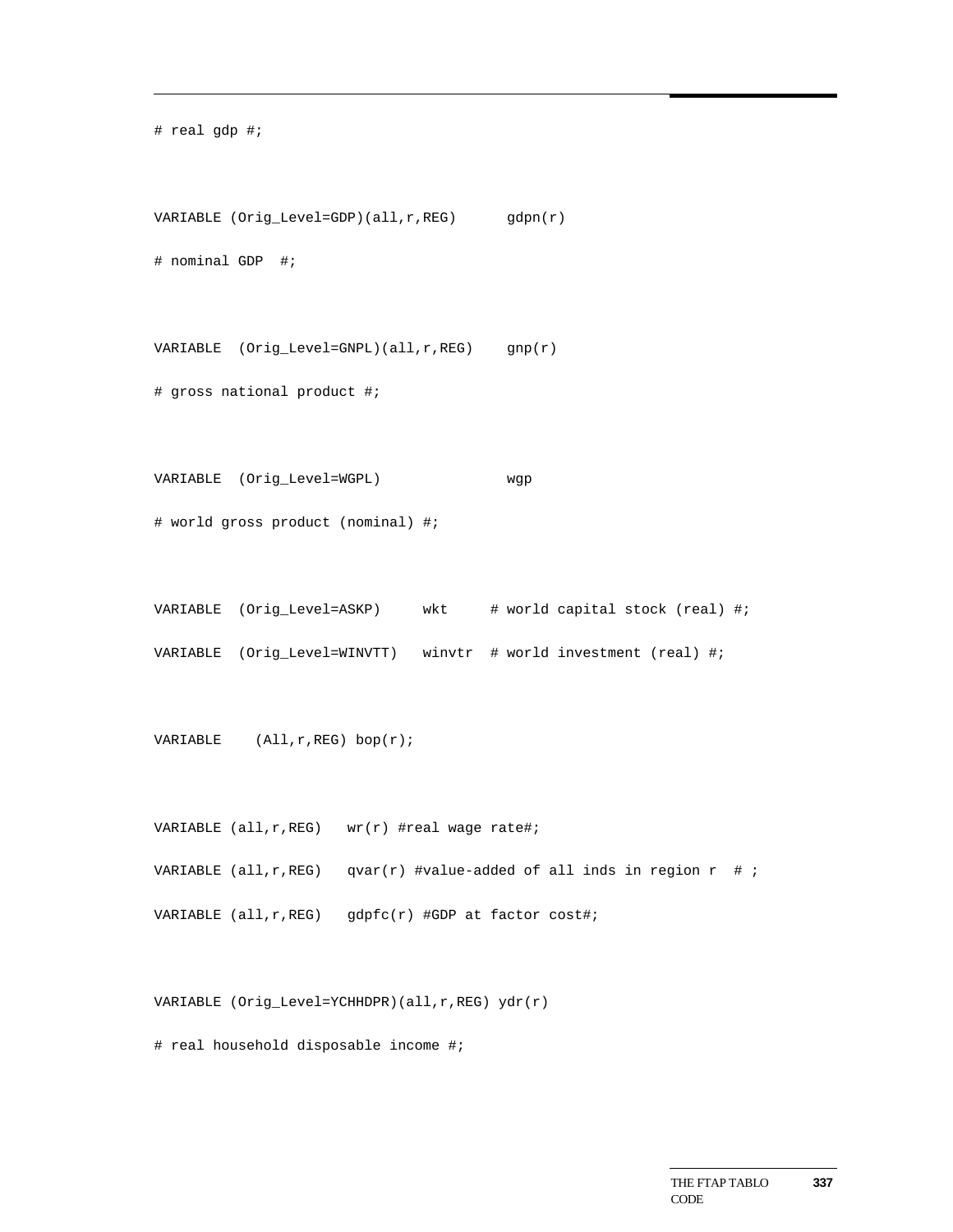# !-----------------------------------------------------------------------------! ! Welfare Decomposition Variables ! !-----------------------------------------------------------------------------!

VARIABLE (LINEAR, CHANGE) (all, r, REG)  $EV_LAT(r)$ 

# expression for regional EV computed in alternative way # ;

VARIABLE (LINEAR,CHANGE) WEV\_ALT

# expression for WEV computed in alternative way # ;

VARIABLE (CHANGE)(all,r,REG) grsub(r)

# contrib of D in indirect tax/subs to % D in GRCOMT, by region #;

!D = change!

VARIABLE (CHANGE)(all,r,REG) grint(r)

# contrib of D in taxes on interm goods to %D in GRCOMT, by region #;

VARIABLE  $(CHANGE)(all,r,REG)$  grinv $(r)$ 

# contrib of D in taxes on sales as invst to %D in GRCOMT, by reg#;

VARIABLE (CHANGE)(all,r,REG) grcon(r)

#cont of D in tax on gds for pri hhold cons to %D in GRCOMT, by reg#;

VARIABLE (CHANGE)(all,r,REG) grexp(r)

**338** THE STRUCTURE OF THE FTAP MODEL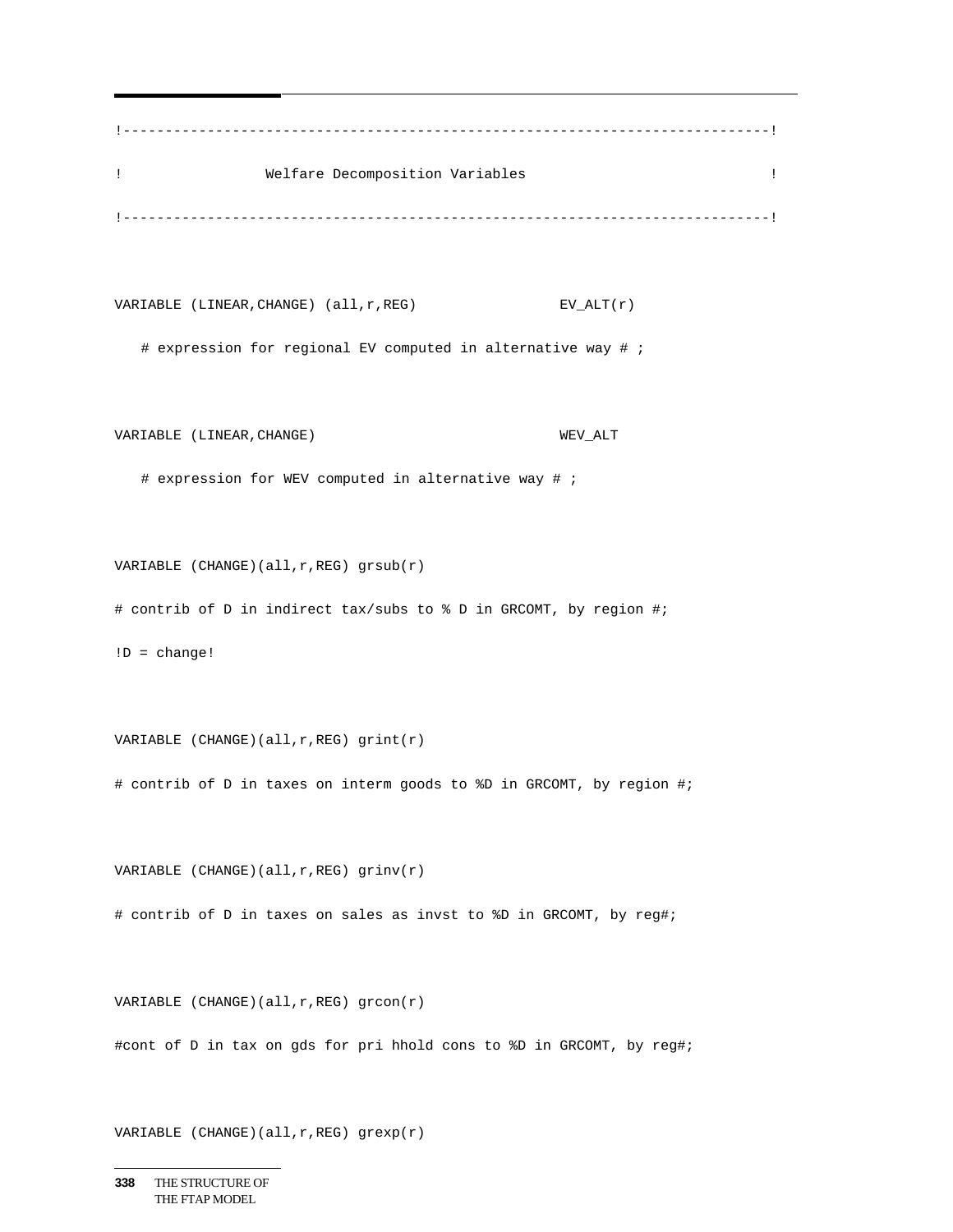```
# contrib of D in export taxes to %D in GRCOMT, by region #;
```
VARIABLE (CHANGE)(all,r,REG) grgov(r)

#cont of D in tax on gds for govt cons to %D in GRCOMT, by region #;

VARIABLE (CHANGE)(all,r,REG) grdut(r)

# contrib of D in tariffs to %D in GRCOMT, by region #;

```
VARIABLE (CHANGE)(all, r, REG) grsub1(r)
# contrib of D in indirect tax/subs to % D in GRCOMT, by region #;
!D = change!
```
VARIABLE  $(CHANGE)(all,r,REG)$  grint $1(r)$ # contrib of D in taxes on interm goods to %D in GRCOMT, by region #;

```
VARIABLE (CHANGE)(all,r,REG) grinv1(r)
# contrib of D in taxes on sales as invst to %D in GRCOMT, by reg#;
```
VARIABLE  $(CHANGE)(all,r,REG)$  grcon $1(r)$ #cont of D in tax on gds for pri hhold cons to %D in GRCOMT, by reg#;

VARIABLE  $(CHANGE)(all,r,REG)$  grexp1(r) # contrib of D in export taxes to %D in GRCOMT, by region #;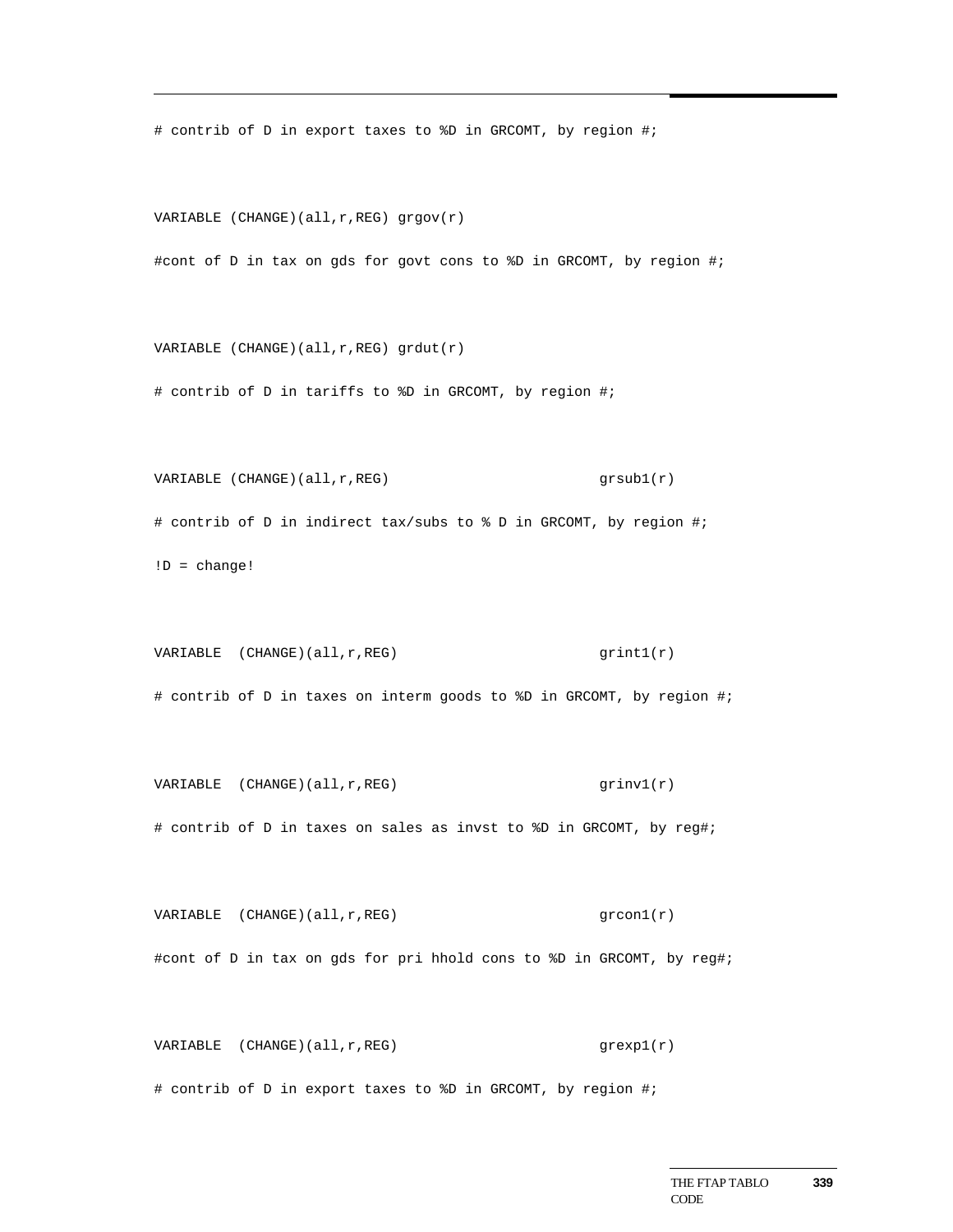VARIABLE  $(CHANGE)(all,r,REG)$  grgov $1(r)$ 

#cont of D in tax on gds for govt cons to %D in GRCOMT, by region #;

VARIABLE  $(CHANGE)(all, r, REG)$  grdut $1(r)$ # contrib of D in tariffs to %D in GRCOMT, by region #;

VARIABLE (Linear,Change) (All,r,REG) CNTbondr0(r)

# Contribution to regional EV of real bond holdings #;

VARIABLE (Linear,Change) (All,r,REG) CNTintrater(r)

#Contribution to regional EV of interest rates #;

!CNTintrate defined later after relevant SALTER data and variables are defined!

VARIABLE (Linear,Change) (All,r,REG) CNTbondr(r)

# Contr to reg EV of real bond holdings when using interest rate effect#;

VARIABLE (Linear,Change) (All,r,REG) CNTfyr(r)

# Contribution to regional EV of nominal foreign income#;

VARIABLE (LINEAR, CHANGE) (all,  $r$ , REG) CNTqor( $r$ )

# Contrib to WEV of changes in outp of all NSAV\_COMM from REG r # ;

VARIABLE (LINEAR,CHANGE) (all,i,NSAV\_COMM)(all,r,REG) CNTqoir(i,r)

# Contrib to WEV of changes in output of NSAV\_COMM i in REG r # ;

**340** THE STRUCTURE OF THE FTAP MODEL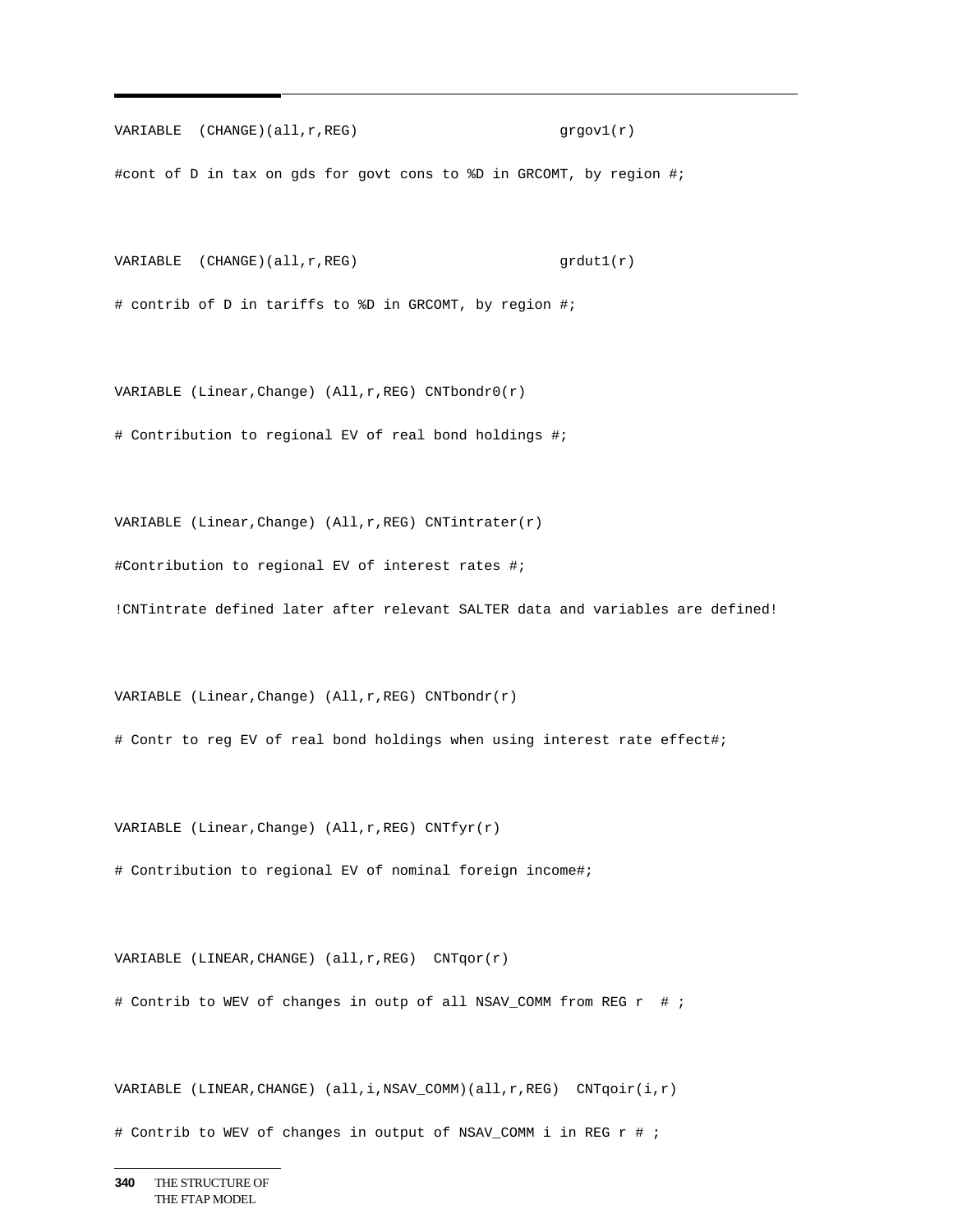```
VARIABLE (LINEAR,CHANGE) (all,r,REG) CNTqfer(r)
#Contrib to WEV of Ds in use of all ENDW COMM in all IND in REG r #;
```

```
VARIABLE (LINEAR, CHANGE) (all, i, ENDW_COMM)(all, r, REG) CNTqfeir(i, r)
#Contrib to WEV of Ds in use of ENDW_COMM i in all IND in REG r # ;
```
VARIABLE (LINEAR,CHANGE) (all,j,PROD\_COMM)(all,r,REG) CNTqfejr(j,r) #Contrib to WEV of Ds in use of all ENDW\_COMM in IND j of REG r # ;

VARIABLE (LINEAR, CHANGE)

 $(\text{all}, i, \text{ENDW}\_\text{COMM}) (\text{all}, j, \text{PROD}\_\text{COMM}) (\text{all}, r, \text{REG})$   $\text{CNTqfeijr}(i,j,r)$ #Contrib to WEV of Ds in use of ENDW\_COMM i in IND j of REG r # ;

VARIABLE (LINEAR,CHANGE) (all,r,REG) CNTqfmr(r) #Contrib to WEV of Ds in use of imported int. in all IND in REG r # ;

VARIABLE (LINEAR,CHANGE) (all,i,TRAD\_COMM)(all,r,REG) CNTqfmir(i,r) #Contrib to WEV of Ds in use of imported int. i in all IND in REG r#;

VARIABLE (LINEAR, CHANGE) (all, j, PROD\_COMM)(all,  $r$ , REG) CNTqfmjr(j,  $r$ ) #Contrib to WEV of Ds in use of imported int. in IND j of REG r # ;

VARIABLE (LINEAR, CHANGE)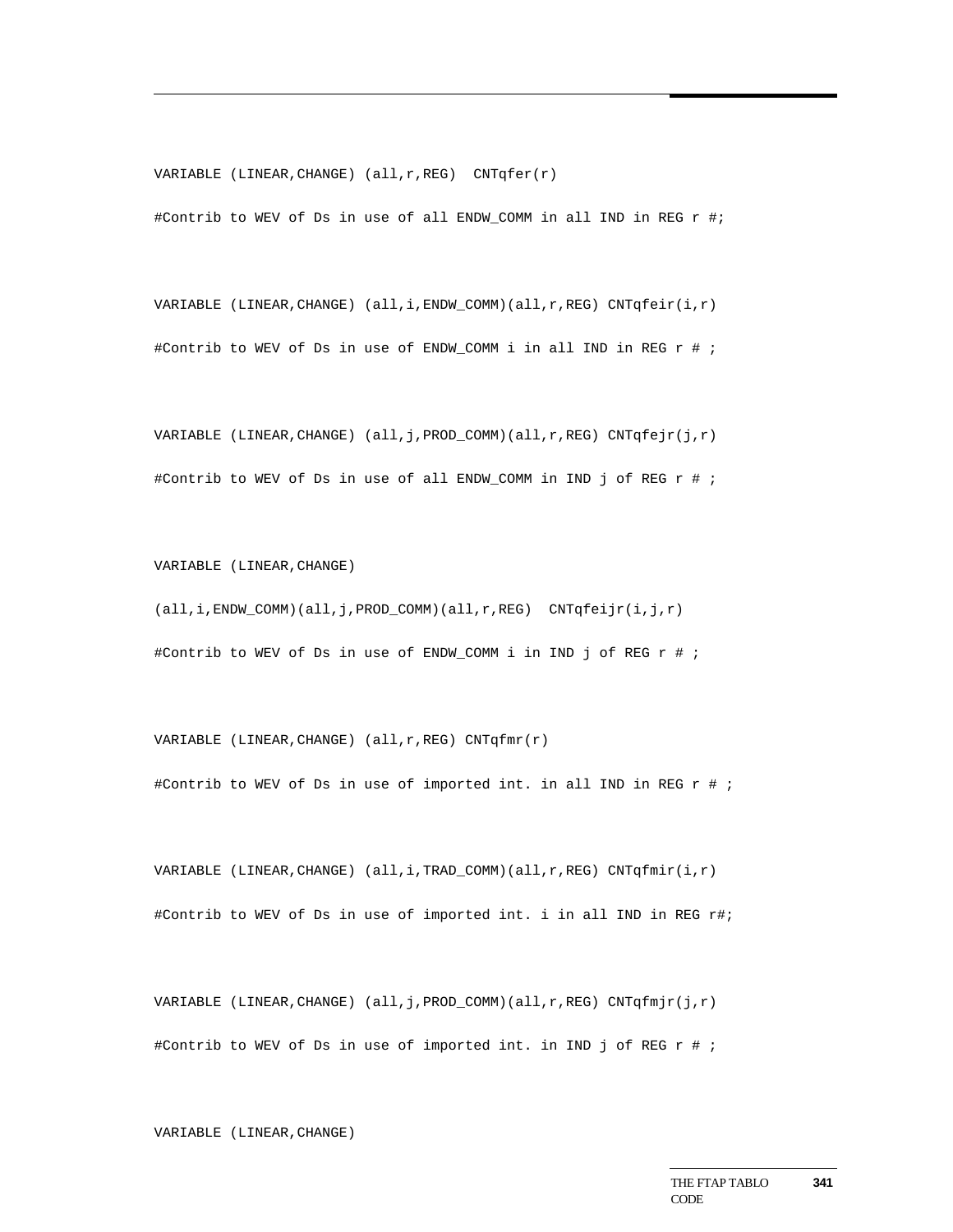```
(\text{all},i,\text{TRAD}) COMM(\text{all},j,\text{PROD}) COMM(\text{all},r,\text{REG}) CNTqfmijr(i,j,r)#CONTRIB TO WEV OF Ds IN USE OF IMPORTED INT. I IN IND J OF REG R #;
```
VARIABLE (LINEAR,CHANGE) (all,r,REG) CNTqfdr(r)

#Contrib to WEV of Ds in use of domestic int. in all IND in REG r # ;

VARIABLE (LINEAR,CHANGE) (all,i,TRAD\_COMM)(all,r,REG) CNTqfdir(i,r) #Contrib to WEV of Ds in use of domestic int. i in all IND in REG r#;

VARIABLE (LINEAR,CHANGE) (all,j,PROD\_COMM)(all,r,REG) CNTqfdjr(j,r) #Contrib to WEV of Ds in use of domestic int. in IND j of REG r # ;

VARIABLE (LINEAR, CHANGE)

(all,i,TRAD\_COMM)(all,j,PROD\_COMM)(all,r,REG) CNTqfdijr(i,j,r) #Contrib to WEV of Ds in use of domestic int i in IND j of REG r # ;

VARIABLE (LINEAR,CHANGE) (all,r,REG) CNTqpmr(r)

#Contrib to WEV of Ds in consumption of imported goods in REG r # ;

VARIABLE (LINEAR,CHANGE) (all,i,TRAD\_COMM)(all,r,REG) CNTqpmir(i,r) #Contrib to WEV of changes in cons of imported good i in REG r # ;

VARIABLE (LINEAR,CHANGE) (all,r,REG) CNTqpdr(r)

#Contrib to WEV of changes in cons of domestic goods in REG r # ;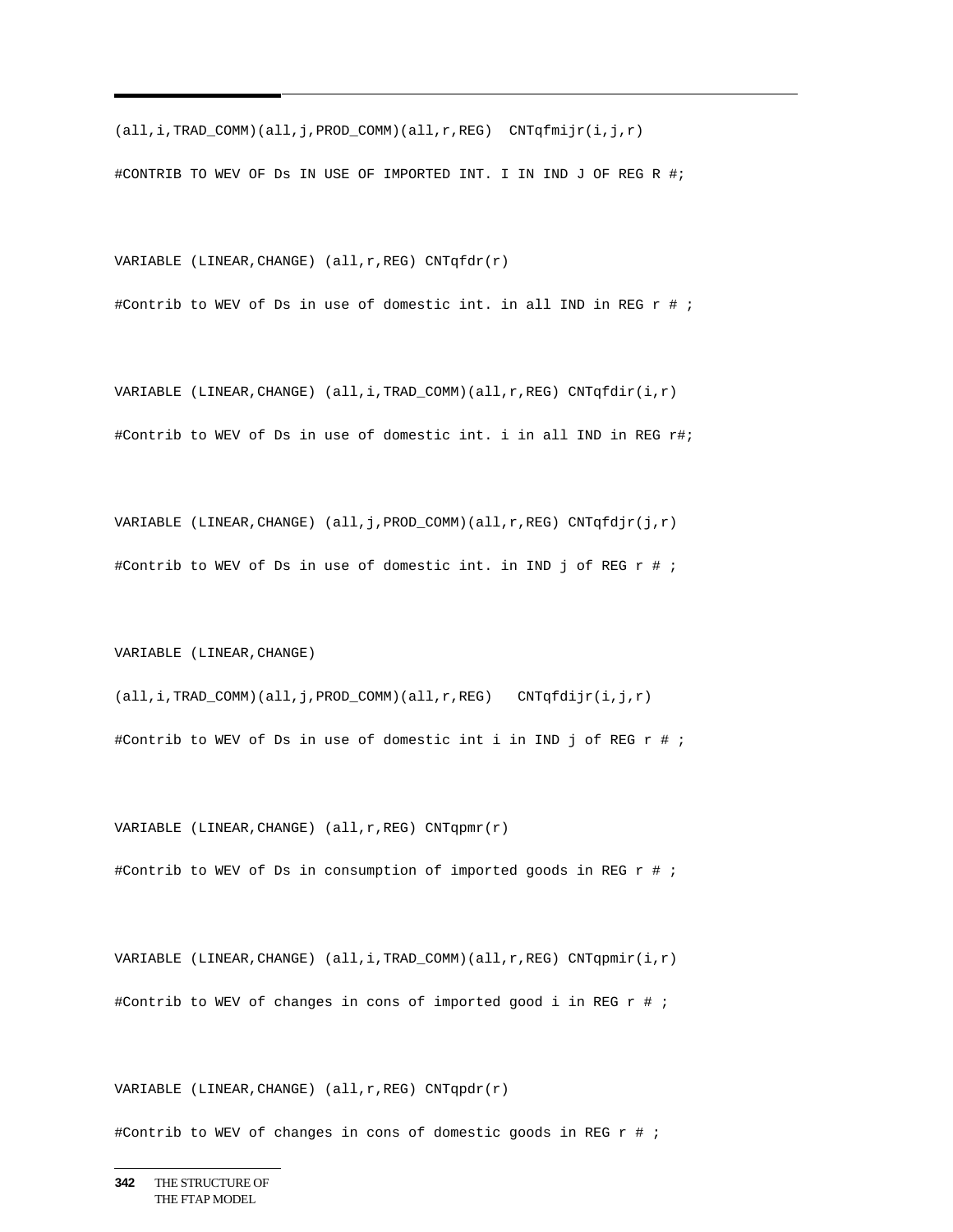VARIABLE (LINEAR,CHANGE) (all,i,TRAD\_COMM)(all,r,REG) CNTqpdir(i,r) #Contrib to WEV of changes in cons of domestic good i in REG  $r \# i$ 

VARIABLE (LINEAR,CHANGE) (all,r,REG) CNTqgmr(r)

#Contrib to WEV of changes in gov't cons of imports in REG r # ;

VARIABLE (LINEAR,CHANGE) (all,i,TRAD\_COMM)(all,r,REG) CNTqgmir(i,r) #Contrib to WEV of changes in gov't cons of import i in REG r # ;

VARIABLE (LINEAR,CHANGE) (all,r,REG) CNTqgdr(r)

#Contrib to WEV of changes in gov't cons of domestics in REG r # ;

VARIABLE (LINEAR, CHANGE) (all, i, TRAD\_COMM)(all,  $r$ , REG) CNTqgdir(i,  $r$ ) #Contrib to WEV of changes in gov't cons of domestic i in REG r # ;

VARIABLE (LINEAR,CHANGE) (all,r,REG) CNTqxsr(r)

#Cont to WEV of changes in exps of all gds from SRCE r to all DEST #;

VARIABLE (LINEAR,CHANGE) (all,i,TRAD\_COMM)(all,r,REG) CNTqxsir(i,r) #Contrib to WEV of changes in exps of i from SRCE r to all DEST # ;

VARIABLE (LINEAR, CHANGE) (all,  $r$ , REG)(all,  $s$ , REG) CNTqxsrs( $r$ ,  $s$ ) #Cont to WEV of changes in exps of all goods from SRCE r to DEST s #;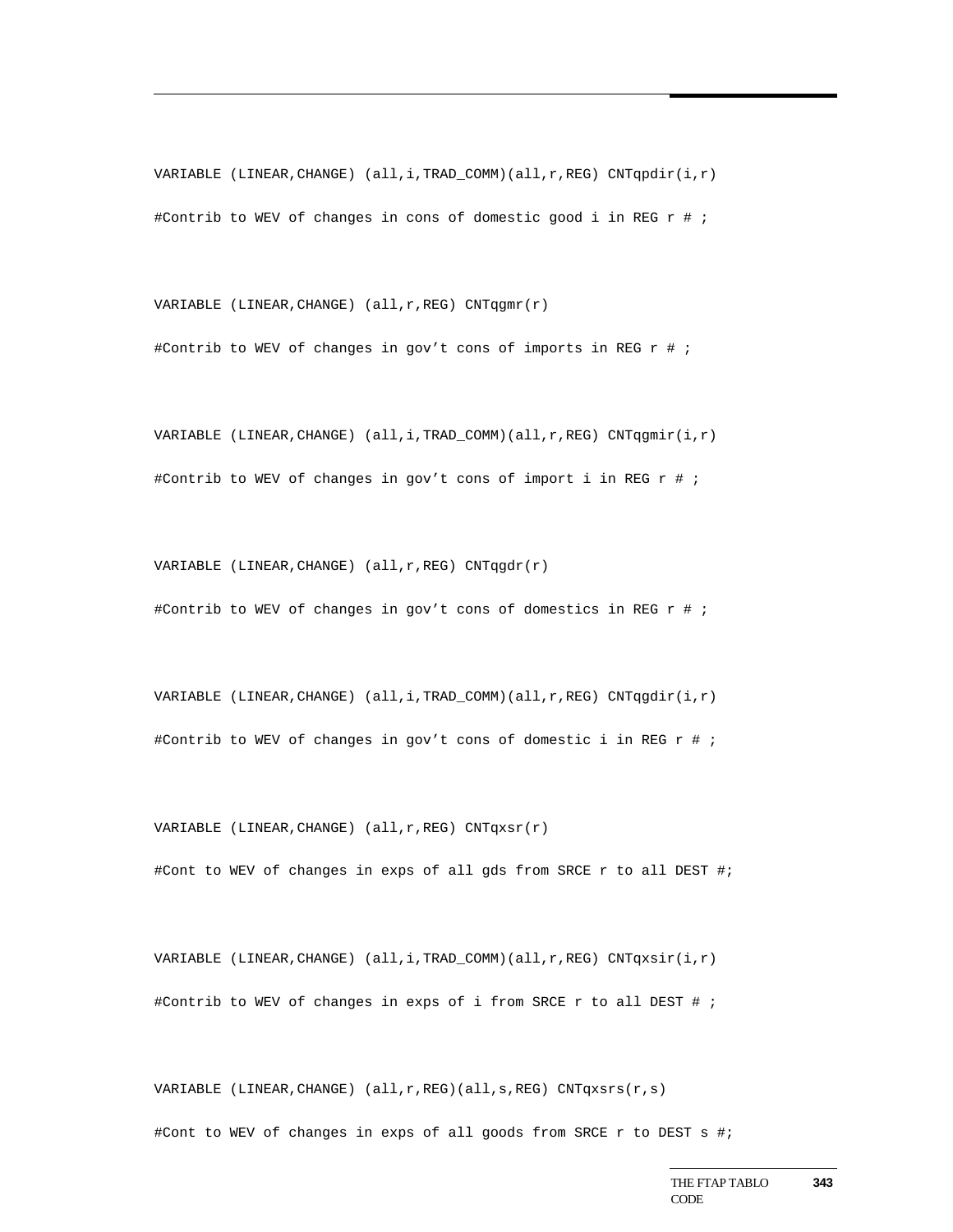VARIABLE (LINEAR, CHANGE)

 $(\text{all}, i, \text{TRAD\_COMM})(\text{all}, r, \text{REG})(\text{all}, s, \text{REG})$  CNT $\text{qxsirs}(i, r, s)$ # Contrib. to WEV of changes in exports of i from SRCE r to DEST s#;

VARIABLE (LINEAR,CHANGE) (all,r,REG) CNTqimr(r)

#Cont to WEV of changes in imps of all gds from all SRCE to DEST r #;

VARIABLE (LINEAR,CHANGE) (all,i,TRAD\_COMM)(all,r,REG) CNTqimir(i,r) #Contrib to WEV of changes in imps of i from all SRCE to DEST r # ;

VARIABLE (LINEAR,CHANGE) (all,s,REG)(all,r,REG) CNTqimsr(s,r) #Cont to WEV of changes in imps of all goods from SRCE s to DEST r #;

VARIABLE (LINEAR, CHANGE)

(all,i,TRAD\_COMM)(all,s,REG)(all,r,REG) CNTqimisr(i,s,r) #Contrib to WEV of changes in imps of i from SRCE s to DEST r#;

VARIABLE (Linear,Change) (All,r,REG) CNTallefffdi(r) #Contrib to regional EV from alloc. eff. between for. & dom. industries#;

VARIABLE (LINEAR,CHANGE) (all,r,REG) CNTalleffr(r)

# Total contribution to regional EV of allocative effects # ;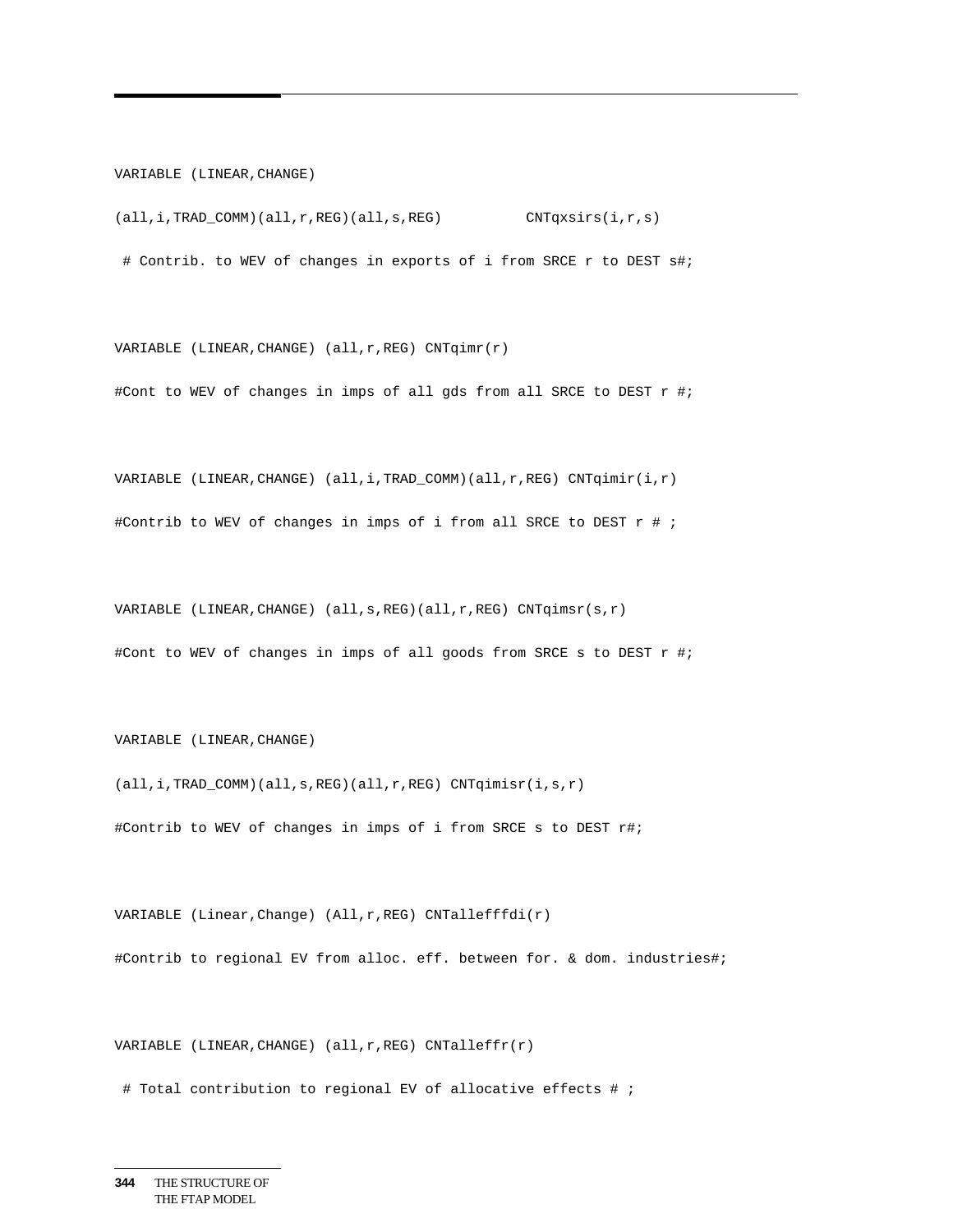```
VARIABLE (LINEAR,CHANGE) (all,i,TRAD_COMM) (all,r,REG) CNTalleffir(i,r)
 # Total contribution to regional EV of allocative effects # ;
```
VARIABLE (LINEAR,CHANGE) (all,r,REG) CNTtotr(r)

# Contribution to regional EV of changes in its terms of trade # ;

! Note that the capital account component of this change has now been removed and placed in a new term. !

VARIABLE (LINEAR, CHANGE) (all,  $r$ , REG) CNTcgdsr( $r$ )

# Contribution to regional EV of changes in the price of cgds # ;

VARIABLE (Linear,Change) (All,r,REG) CNTror(r)

# Contribution to regional EV of rate of return changes for FDI assets#;

VARIABLE (Linear,Change) (All,r,REG) CNTcapr(r)

# Contribution to regional EV of stock changes for FDI assets#;

VARIABLE (Linear,Change) (All,r,REG) CNTpcapr(r)

# Contribution to regional EV of asset price changes for FDI assets#;

VARIABLE (Linear,Change) (All,r,REG) CNTpricer0(r)

# Contribution to regional EV of all price changes #;

VARIABLE (Linear,Change) (All,r,REG) CNTpricer1(r)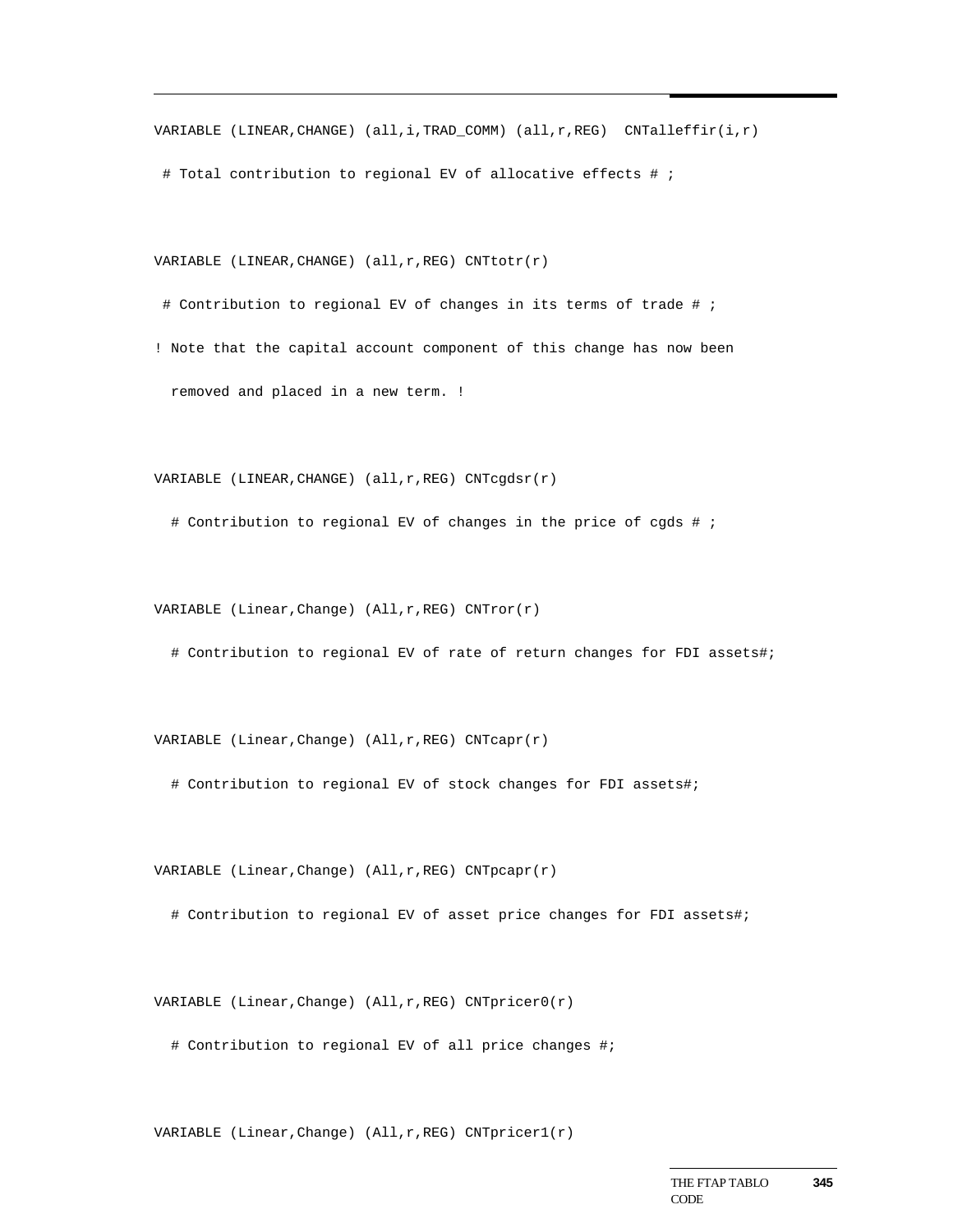# Contr to reg EV of all price changes when using interest rate effect#;

VARIABLE (Linear,Change) (All,r,REG) CNTpbr(r)

# Contribution to regional EV of asset price of bonds#;

VARIABLE (Linear,Change) (All,r,REG) CNTpricer(r)

# Contr to reg EV of all price changes under FDI extension#;

VARIABLE (LINEAR,CHANGE) (all,r,REG) CNTendwr(r)

# Contribution to regional EV of changes in all ENDW\_COMM # ;

VARIABLE (LINEAR, CHANGE) (all, i, ENDW\_COMM)(all, r, REG) CNTendwir(i, r)

# Contribution to regional EV of changes in ENDW\_COMM i # ;

VARIABLE (LINEAR,CHANGE) (all,r,REG) CNTtechr(r)

# Contribution to regional EV of all technical change # ;

VARIABLE (LINEAR,CHANGE) (all,r,REG) CNTtech\_aor(r)

#Contrib to regional EV of output augmenting technical change# ;

VARIABLE (LINEAR,CHANGE) (all,i,PROD\_COMM)(all,r,REG)

CNTtech\_aoir(i,r)

#Cont to reg EV of output augmenting tech change in TRAD\_COMM i # ;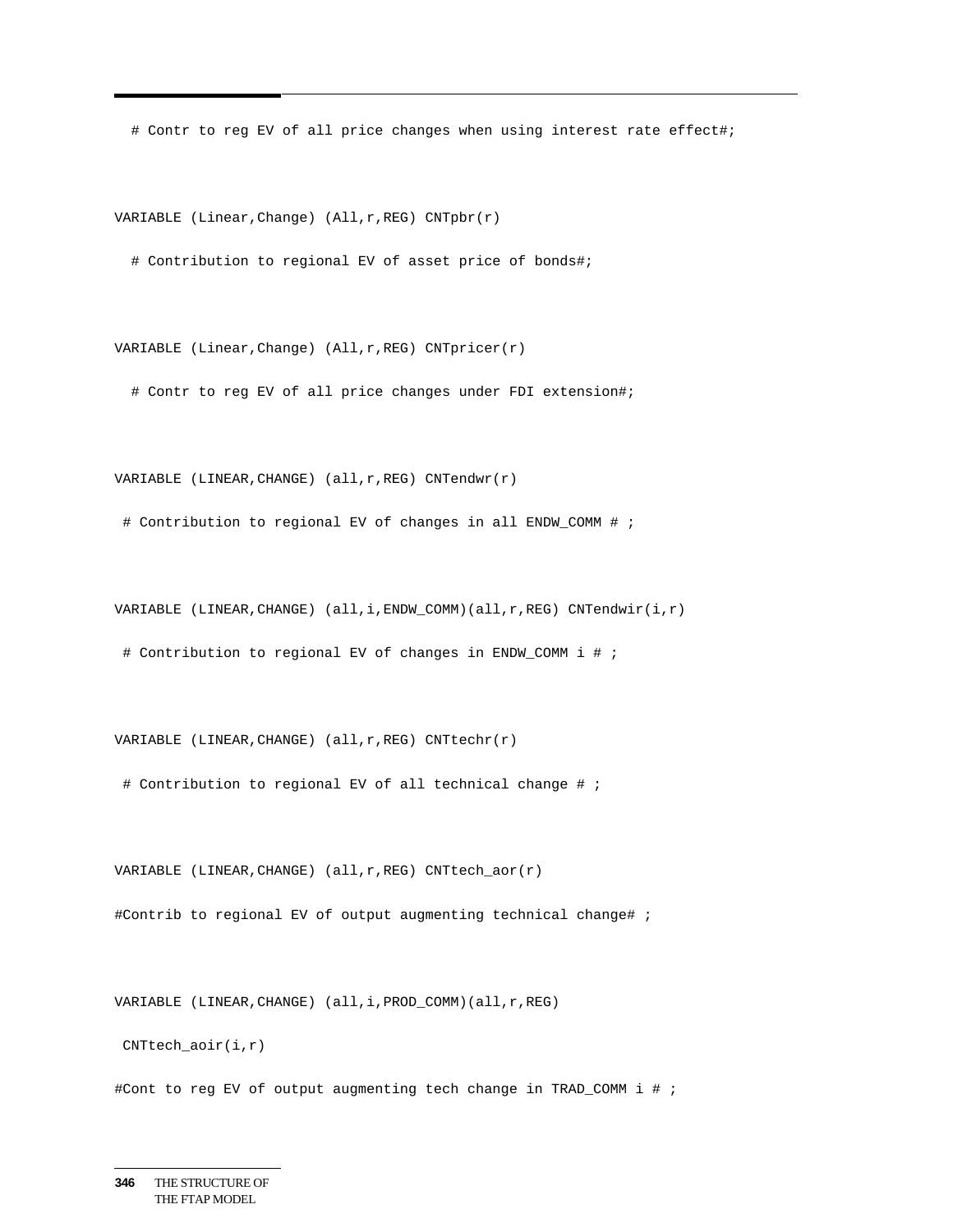VARIABLE (LINEAR,CHANGE) (all,r,REG) CNTtech\_afer(r)

#Contrib to reg EV of primary factor augmenting tech change # ;

VARIABLE (LINEAR,CHANGE) (all,i,ENDW\_COMM)(all,r,REG) CNTtech\_afeir(i,r) # Cont. to regional EV of primary factor i augmenting tech change# ;

VARIABLE (LINEAR,CHANGE) (all,j,PROD\_COMM)(all,r,REG) CNTtech\_afejr(j,r) #Cont to EV of prim factor augmenting tech change in sector j # ;

VARIABLE (LINEAR, CHANGE)

 $(\text{all}, i, \text{ENDW\_COMM}) (\text{all}, j, \text{PROD\_COMM}) (\text{all}, r, \text{REG})$  CNTtech\_afeijr(i,j,r) #Cont to EV of primary factor i augmenting tech change in sector j #;

VARIABLE (LINEAR,CHANGE) (all,r,REG) CNTtech\_avar(r)

#Contrib to reg EV of value added augmenting tech change # ;

VARIABLE (LINEAR,CHANGE) (all,i,ENDW\_COMM)(all,r,REG) CNTtech\_avair(i,r) #Cont to EV of value added augmenting tech change for ENDW\_COMM i # ;

VARIABLE (LINEAR,CHANGE) (all,j,PROD\_COMM)(all,r,REG) CNTtech\_avajr(j,r) # Cont. to EV of value added augmenting tech change in sector j # ;

VARIABLE (LINEAR, CHANGE)

 $(\text{all}, i, \text{ENDW\_COMM})(\text{all}, j, \text{PROD\_COMM})(\text{all}, r, \text{REG})$  CNTtech\_avaijr(i,j,r)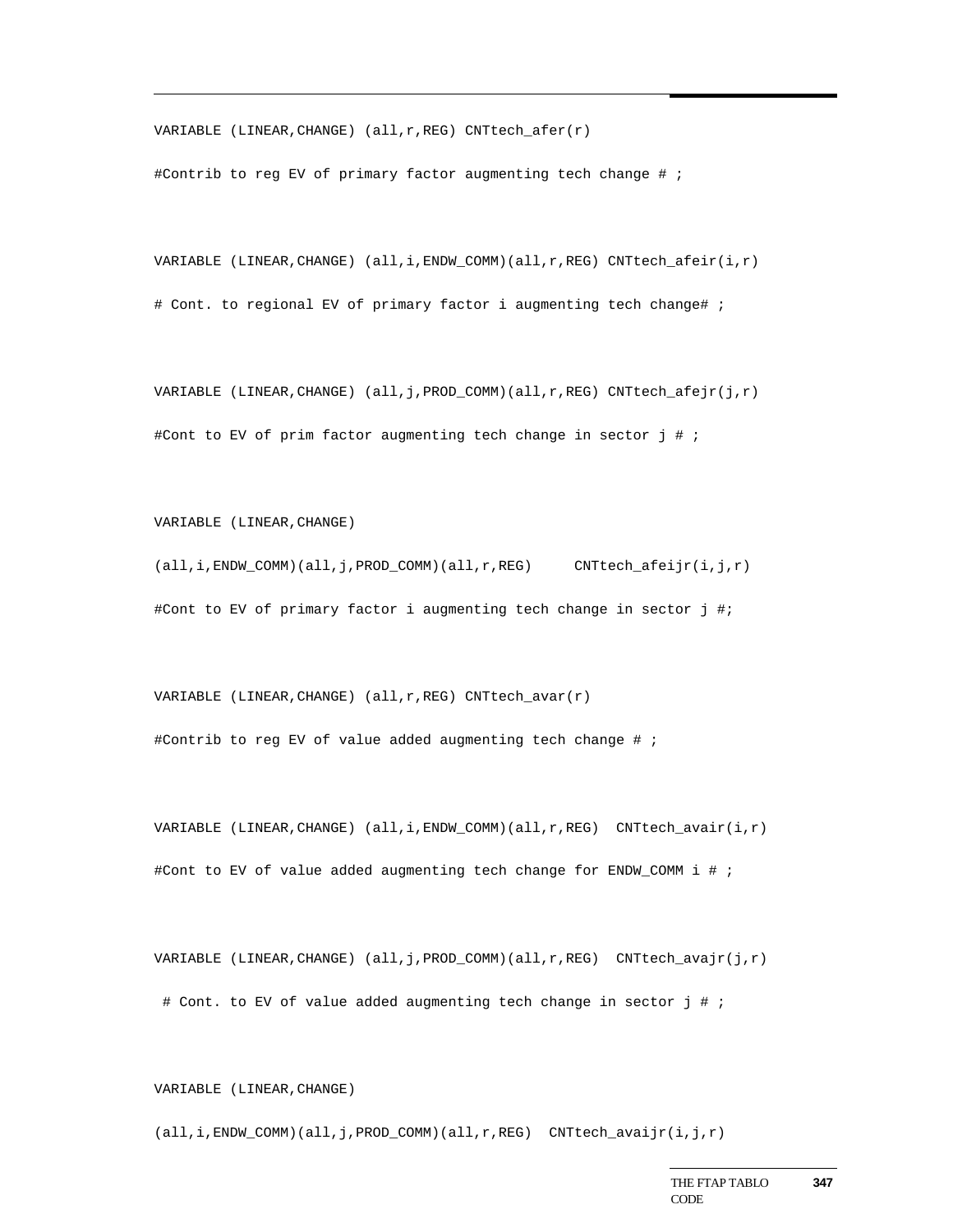#Cont. to EV of VA augmenting tech D for ENDW\_COMM i in sect j # ; !D is used to represent change from this point onwards!

VARIABLE (LINEAR,CHANGE) (all,r,REG) CNTtech\_afr(r)

# Cont. to regional EV of comp. int. input augmenting tech change# ;

VARIABLE (LINEAR, CHANGE) (all, j, PROD\_COMM)(all, r, REG) CNTtech\_afjr(j, r) #Cont to EV of comp. int. input augmenting tech change in sector j #;

VARIABLE (LINEAR, CHANGE) (all, i, TRAD\_COMM)(all,  $r$ , REG) CNTtech\_afir(i,  $r$ ) # Cont. to EV of composite int. i input augmenting tech change # ;

VARIABLE (LINEAR, CHANGE)

 $(\text{all},i,\text{TRAD\_COMM})(\text{all},j,\text{PROD\_COMM})(\text{all},r,\text{REG})$  CNTtech\_afijr(i,j,r) #Cont to EV of composite int. i input augmenting tech D in sect j # ;

VARIABLE (LINEAR,CHANGE) (all,r,REG) CNTtech\_atrr(r)

#Contrib to regional EV of technical change in transportation # ;

VARIABLE (LINEAR,CHANGE) (all,i,TRAD\_COMM)(all,r,REG) CNTtech\_atrir(i,r) # Cont. to EV of technical change in transportation of TRAD\_COMM i#;

VARIABLE (LINEAR, CHANGE) (all, s, REG)(all, r, REG) CNTtech\_atrsr(s, r) # Cont. to EV of technical change in transportation to DEST s # ;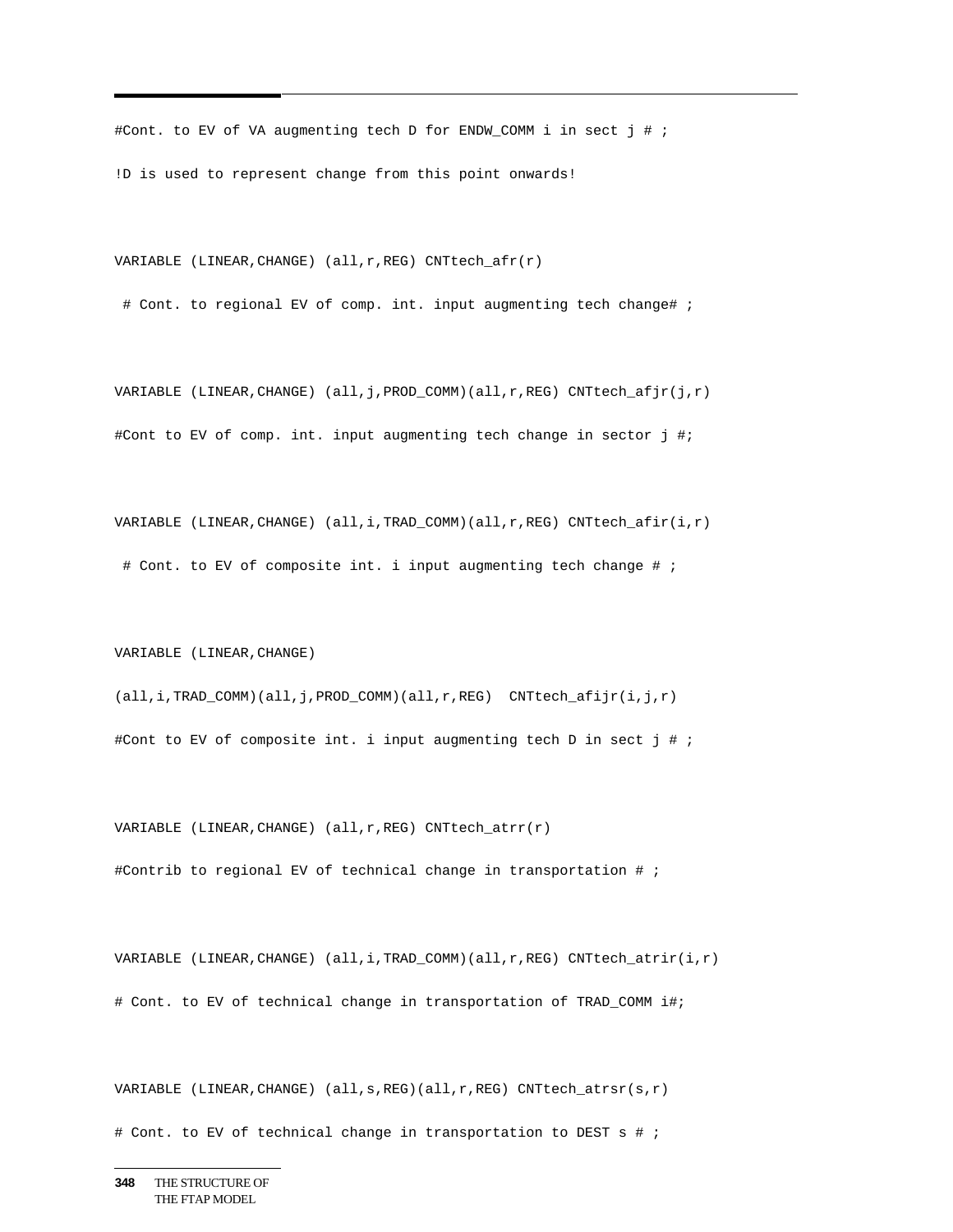VARIABLE (LINEAR, CHANGE)

 $(\text{all}, i, \text{TRAD COMM})(all, s, REG)(all, r, REG)$  CNTtech atrisr(i,s,r) #Cont. to EV of tech change in transpN of TRAD\_COMM i to DEST s # ;

VARIABLE (LINEAR,CHANGE) (all,r,REG) CNTkbr(r)

#Cont to EV of changes to beg. period cap stock and depreciation # ;

VARIABLE (LINEAR,CHANGE) (all,r,REG) CNT\_MUr(r)

# Contribution to EV of marginal utility of income # ;

VARIABLE (LINEAR,CHANGE) (all,i,TRAD\_COMM) (all,r,REG) CNT\_MUir(i,r)

# Contribution to EV of marginal utility of income from good i # ;

VARIABLE (Change)(All,i,TRAD\_COMM)(All,s,HOME)(All,d,host) CNTror\_hhi(i,s,d) #Contr. of ror on foreign capital, by sector and host, to EV #;

VARIABLE (Change)(All,i,TRAD\_COMM)(All,s,HOME) CNTror\_h\_i(i,s) #Contr. of ror on foreign capital, by sector, to EV #;

VARIABLE (Change)(All,i,TRAD\_COMM)(All,d,host) CNTror\_\_hi(i,d) #Contr. of ror on foreign owned capital, by sector, to EV #;

VARIABLE (Change)(All,s,HOME)(All,d,host) CNTror\_hh\_(s,d)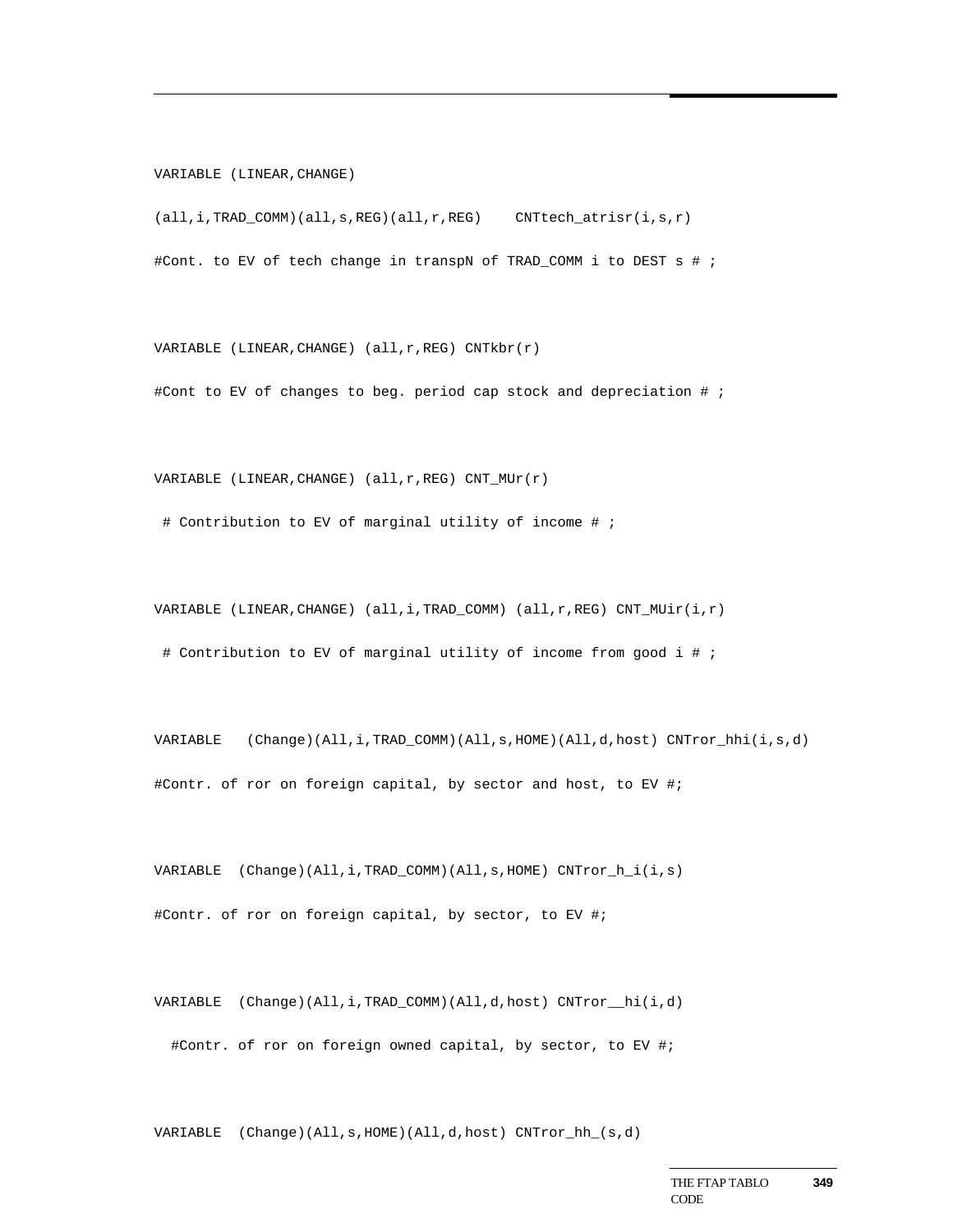#Contr. of ror on foreign capital, by host, to EV #;

VARIABLE (Change)(All,d,host) CNTror\_\_h\_(d)

#Contr. of ror on foreign owned capital to EV #;

VARIABLE (Change)(All,s,HOME) CNTror\_h\_\_(s)

#Contr. of ror on foreign capital to EV #;

VARIABLE (Change)(All,i,TRAD\_COMM)(All,s,HOME)(All,d,host) CNTcap\_hhi(i,s,d) #Contr. of foreign capital change, by sector and host, to EV #;

VARIABLE (Change)(All,i,TRAD\_COMM)(All,d,host) CNTcap\_\_hi(i,d)

#Contr. of foreign owned capital change, by sector, to EV #;

VARIABLE (Change)(All,i,TRAD\_COMM)(All,s,HOME) CNTcap\_h\_i(i,s)

#Contr. of foreign capital change, by sector, to EV #;

VARIABLE (Change)(All,s,HOME)(All,d,host) CNTcap\_hh\_(s,d) #Contr. of foreign capital change, by host, to EV #;

VARIABLE (Change)(All,d,host) CNTcap\_\_h\_(d) #Contr. of foreign owned capital change to EV #;

VARIABLE (Change)(All,s,HOME) CNTcap\_h\_\_(s)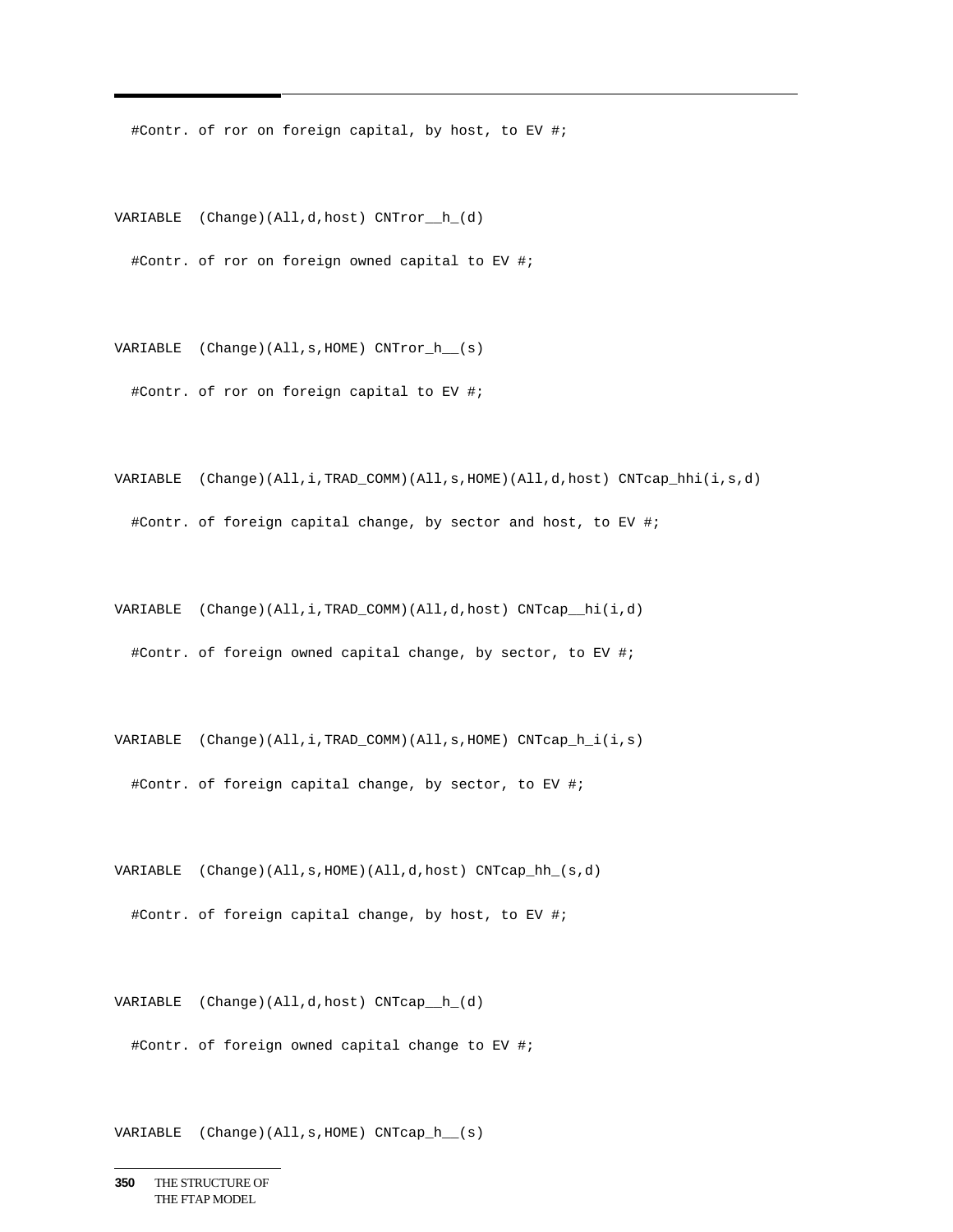#Contr. of foreign capital change to EV #;

- VARIABLE (Change)(All,i,TRAD COMM)(All,s,HOME)(All,d,host) CNTpcap hhi(i,s,d) #Contr. of foreign asset price, by sector and host, to EV #;
- VARIABLE (Change)(All,i,TRAD\_COMM)(All,d,host) CNTpcap\_\_hi(i,d) #Contr. of domestic asset price, by sector, to EV #;
- VARIABLE (Change)(All,i,TRAD\_COMM)(All,s,HOME) CNTpcap\_h\_i(i,s) #Contr. of foreign asset price, by sector, to EV #;
- VARIABLE (Change)(All,s,HOME)(All,d,host) CNTpcap\_hh\_(s,d) #Contr. of foreign asset price, by host, to EV #;
- VARIABLE (Change)(All,d,host) CNTpcap\_\_h\_(d)

#Contr. of domestic asset price to EV #;

VARIABLE (Change)(All,s,HOME) CNTpcap\_h\_\_(s) #Contr. of foreign asset price to EV #;

VARIABLE (Change)(All,s,HOME) check\_EV\_FDI(s);

VARIABLE (Change)(All,r,REG) CNTanto\_h\_\_(r)

#Contr to EV from abnormal RoR arising from output impediments#;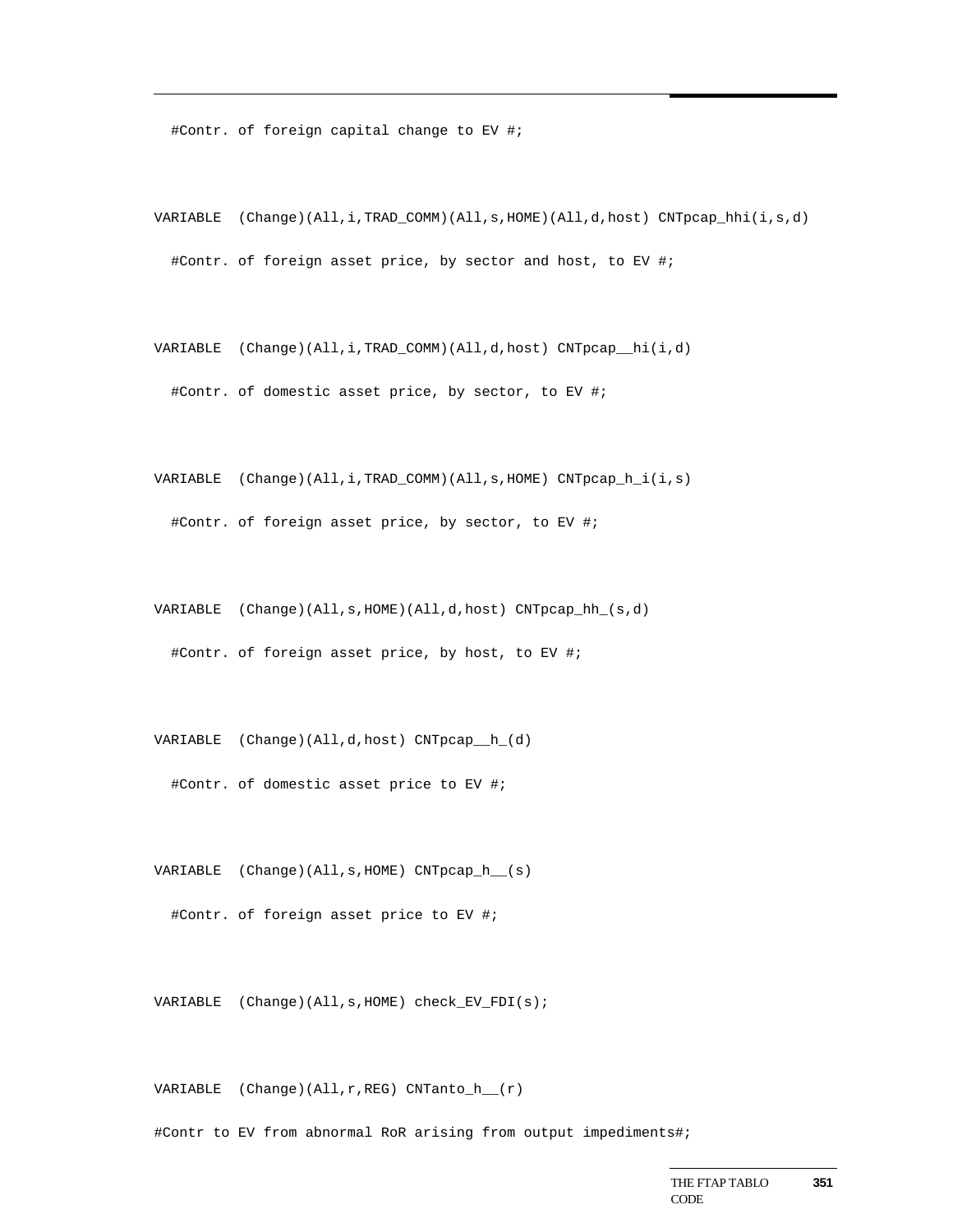VARIABLE (Change)(All,r,REG) CNTanqo\_h\_\_(r)

#Contr of growth of capital to EV via output impediments#;

VARIABLE (Change)(All,r,REG) CNTanpo\_h\_\_(r)

#Contr of asset price of capital to EV via output impediments#;

VARIABLE (Change)(All,i,TRAD\_COMM)(All,s,HOME)(All,d,host) CNTanrr\_hhi(i,s,d) #Contribution to EV of abnormal component of RoR by home, host and region#;

VARIABLE (Change)(All,i,TRAD\_COMM)(All,s,HOME)(All,d,host) CNTanend\_hhi(i,s,d) #Abnormal contribution to EV of endowment growth by home, host and region#;

VARIABLE (Change)(All,i,TRAD\_COMM)(All,s,HOME)(All,d,host) CNTanpk\_hhi(i,s,d) #Abnormal contribution to EV of asset price of CAP by home, host and region# ;

VARIABLE (Change)(All,i,TRAD\_COMM)(All,r,REG) CNTqfed\_i(i,r) #Contr to EV of alloc eff from domestic cap allocation by industry#;

VARIABLE (Change)(All,r,REG) CNTqfed(r)

#Contr to EV of alloc eff from domestic cap allocation#;

VARIABLE (Change)(All,i,TRAD\_COMM)(All,s,HOME)(All,d,host) CNTqfes\_hhi(i,s,d) #Contr to EV of all eff from foreign cap allocation by industry, home & host#;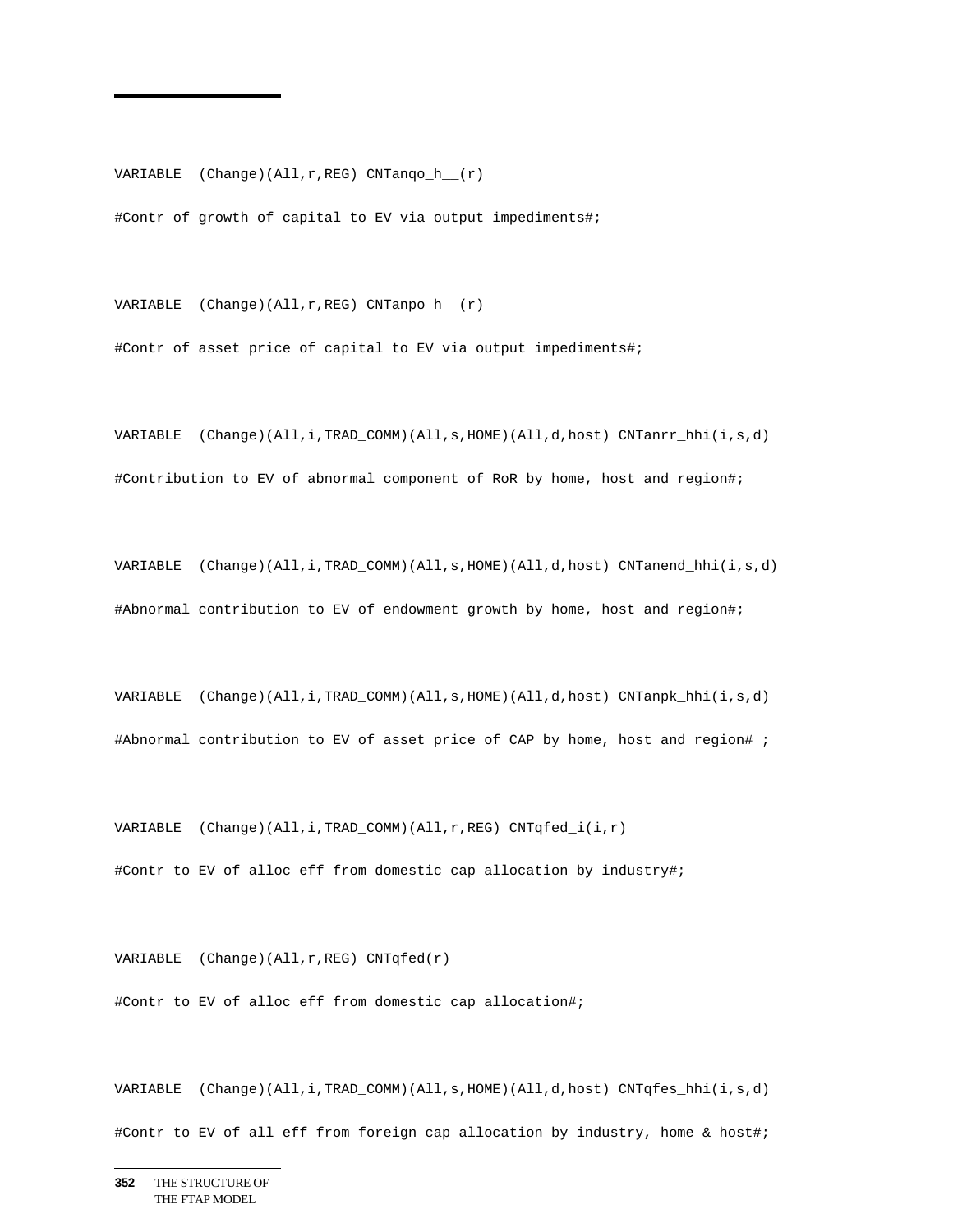```
VARIABLE (Change)(All,i,TRAD_COMM)(All,d,host) CNTqfes__hi(i,d)
#Contr to EV of all eff from foreign cap allocation by industry & host#;
```
VARIABLE (Change)(All,d,host) CNTqfes\_\_h\_(d)

#Contr to EV of all eff from foreign cap allocation by host#;

VARIABLE (Change)(All,r,REG) CNTanrr\_h\_\_(r)

#Contribution to EV of abnormal component of RoR by home#;

VARIABLE (Change)(All,r,REG) CNTanend\_h\_\_(r)

#Abnormal contribution to EV of endowment growth by home#;

VARIABLE (Change)(All,r,REG) CNTanpk\_h\_\_(r)

#Abnormal contribution to EV of asset price of capital by home#;

VARIABLE (LINEAR,CHANGE) (all,r,REG) check\_EV(r)

# Difference of EV and the sum of contributions: should be zero#;

VARIABLE (Change)(All,i,TRAD\_COMM)(All,s,HOME)(All,d,host) anrrk\_hhi(i,s,d) #abnormal component of RoR on FDI capital for welf decomp terms#;

VARIABLE (Change)(All,i,TRAD\_COMM)(All,s,HOME)(All,d,host) anrr\_hhi(i,s,d) #abnormal component of rate of return on FDI capital by home, host and ind #;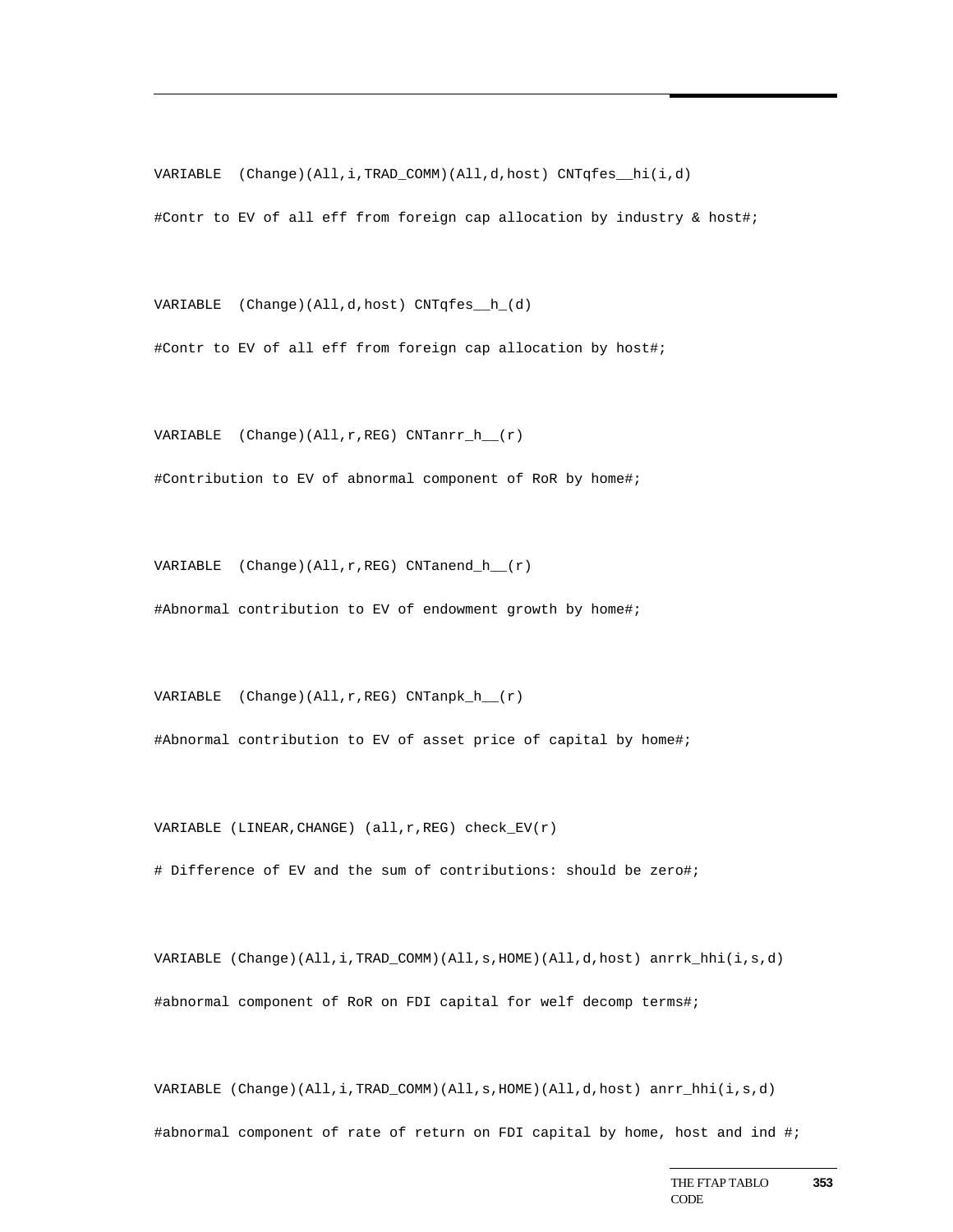VARIABLE (Change)(All,i,TRAD\_COMM)(All,r,REG) anrrd\_h\_i(i,r)

#abnormal component of rate of return on domestic capital by reg. and ind # ;

VARIABLE  $(Change)(All,i,COM)(All,s,SRC)(All,j,IND)$  alleff $_csi(i,s,j);$ VARIABLE (Change)(All,i,ENDW\_COMM)(All,j,IND) alleff\_ei(i,j); VARIABLE (Change)(All,j,IND) alleff\_o(j); VARIABLE (Change)  $(All,c,TRAD_COMM)(All, i,FDI_COMM)(All, r, FDI_DEST)$  falleffd\_ci(c,i,r); VARIABLE (Change) (All,c,TRAD\_COMM)(All,i,FDI\_COMM)(All,r,FDI\_DEST) falleffi\_ci(c,i,r); VARIABLE (Change)  $(All, c, ENDW_COMM)$ (All,i,FDI\_COMM)(All,r,FDI\_DEST) falleff\_ei(c,i,r); VARIABLE  $(Change)(All,i,FDI_COMM)(All,r,FDI_DEST)$   $falleff_o(i,r);$ VARIABLE  $(Change)(All, r, FDI_DEST)$  falleff(r); VARIABLE  $(Change)(All, r, FDI_DEST)$  falleffd\_t(r); VARIABLE  $(Change)(All, r, FDI_DEST)$  falleffi\_t(r); VARIABLE (Change)(All,r,FDI\_DEST) falleff\_ot(r);  ${\tt VARIABLE} \quad {\tt (Change)\, (All,r,FDI_DEST)} \qquad \qquad {\tt falleff\_et(r);\,}$ VARIABLE (LINEAR, CHANGE) (all,  $r$ , REG) galleffr( $r$ );

! Welfare decomposition for rentals from output impediments. !

#### VARIABLE

**354** THE STRUCTURE OF THE FTAP MODEL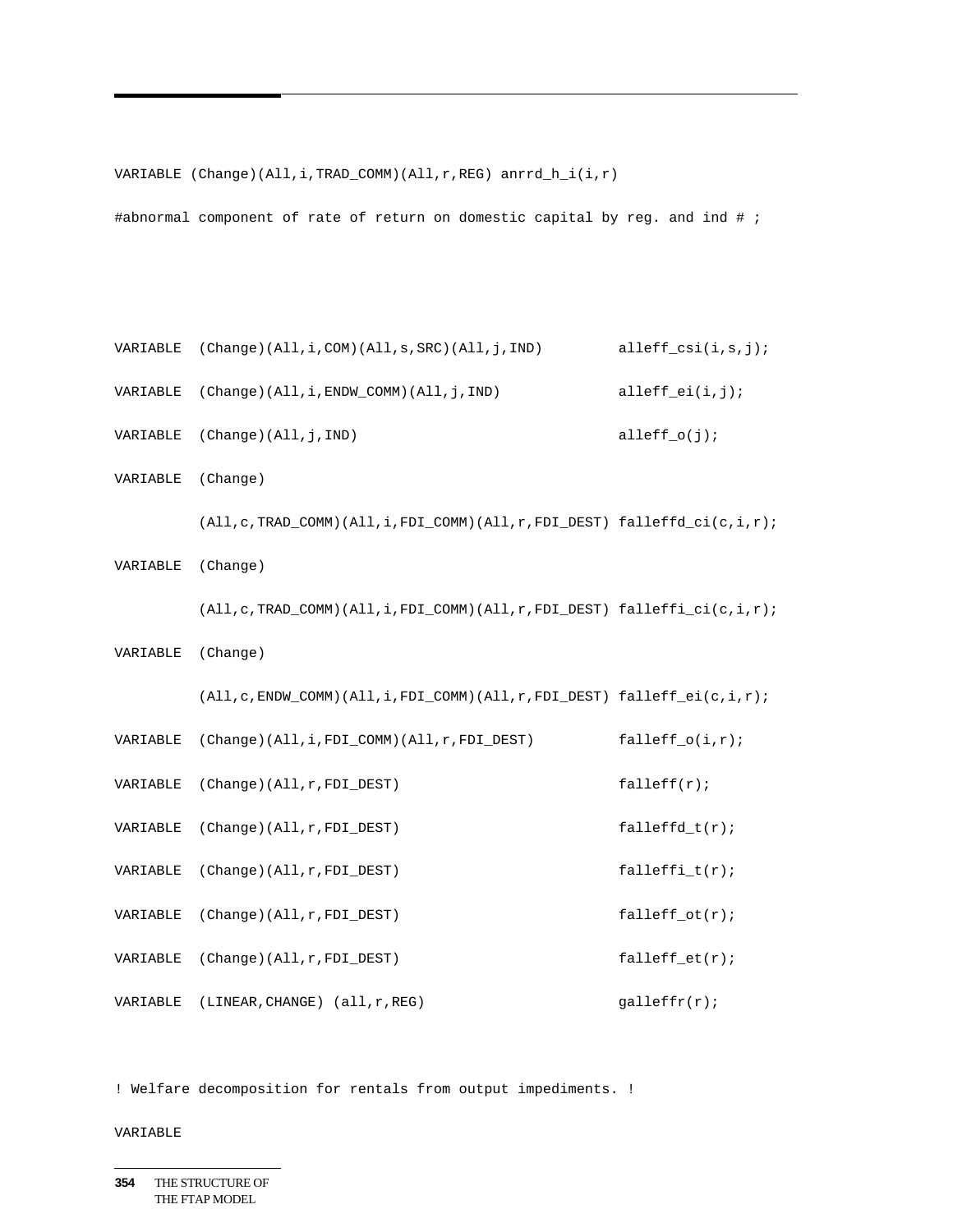(Change)(All,i,TRAD\_COMM)(All,s,HOME)(All,d,host) CNTanto\_hhi(i,s,d)

#Contr to EV from contr of output impediment rents to abnormal RoR#;

(Change)(All,i,TRAD\_COMM)(All,s,HOME)(All,d,host) CNTanqo\_hhi(i,s,d)

#Contr to EV of endowment effect from output impediment rents#;

(Change)(All,i,TRAD\_COMM)(All,s,HOME)(All,d,host) CNTanpo\_hhi(i,s,d)

#Contr to EV of asset price effect from output impediment rents#;

| Variables for checking |  |
|------------------------|--|
|                        |  |

| VARIABLE | $All, r, REG) check_qrdut(r);$   |
|----------|----------------------------------|
| VARIABLE | $All, r, REG) check\_grexp(r);$  |
| VARIABLE | $(All, r, REG) check_grsub(r);$  |
| VARIABLE | $All, r, REG) check_qrcon(r);$   |
| VARIABLE | $All, r, REG) check_qrgov(r);$   |
| VARIABLE | $All, r, REG) check_grint(r);$   |
| VARIABLE | $(All, r, REG) check_grinv(r);$  |
| VARIABLE | $(All,r,REG) check_interest(x);$ |
| VARIABLE | $All, r, REG) check_captax(r);$  |
| VARIABLE | $All, r, REG) check-capinc(r);$  |
| VARIABLE | $(All, r, REG) check_labtax(r);$ |
| VARIABLE | $All, r, REG) check_qqdp(r);$    |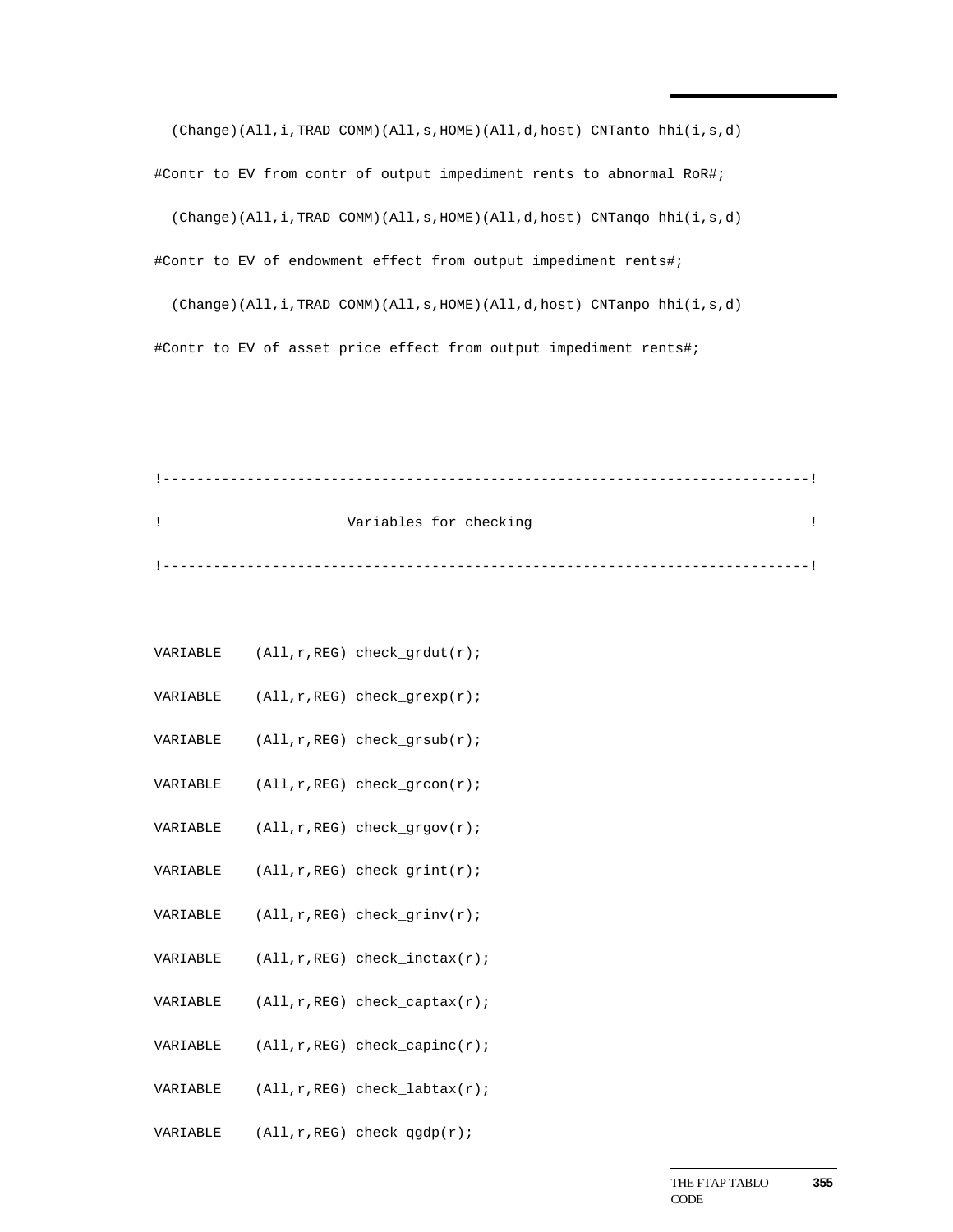VARIABLE (All,r,REG) check\_vgdp(r);

VARIABLE (All,r,REG) check\_pgdp(r);

VARIABLE  $(Change)(All, i, FDI_COMM)(All, r, FDI_DEST)$  check\_oct $(i, r);$ 

VARIABLE (All,i,FDI\_COMM)(All,s,HOME)(All,d,FDI\_DEST) see\_foct(i,s,d)

#Ratio of foreign-owned ind total costs/(total costs-other costs) (CRUSOE)#;

VARIABLE  $(All, i, FDI\_COMM)(All, r, FDI\_DEST)$  see\_doct $(i, r)$ 

#Ratio of domestic ind total costs/(total costs-other costs) (CRUSOE)#;

VARIABLE (All,i,TRAD\_COMM)(All,j,FDI\_COMM)(All,r,FDI\_DEST) check\_vdfa(i,j,r);

VARIABLE (All,i,TRAD\_COMM)(All,j,FDI\_COMM)(All,r,FDI\_DEST) check\_vdfm(i,j,r);

VARIABLE (All,i,TRAD\_COMM)(All,j,FDI\_COMM)(All,r,FDI\_DEST) check\_vifa(i,j,r);

VARIABLE  $(All, i, TRAD_COMM)(All, j, FDI_COMM)(All, r, FDI_DEST) check_vifm(i, j, r);$ 

VARIABLE (All,c,ENDW\_COMM)(All,j,FDI\_COMM)(All,r,FDI\_DEST) check\_evfa(c,j,r);

 ${\tt VARIABLE} \quad ({\tt All}, {\tt i}, {\tt FDI\_COMM})\, ({\tt All}, {\tt r}, {\tt FDI\_DEF}) \qquad \qquad {\tt check\_voa(i,r)} \, ;$ VARIABLE  $(All, c, TRAD_COMM)(All, j, FDI_COMM)(All, r, FDI_DEST) check_vfa(c, j, r);$ 

VARIABLE  $(All, r, REG)$  check $rc(r);$ 

VARIABLE (All,i,TRAD\_COMM)(All,s,SOURCE)(All,d,DEST) check\_qisd(i,s,d);

VARIABLE (All,i,TRAD\_COMM)(All,s,SOURCE)(All,d,DEST) check\_pisd(i,s,d);

VARIABLE (All,i,TRAD\_COMM)(All,o,HOME)(All,l,HOST)(All,d,DEST)

check\_frt(i,o,l,d)

#Checking calculation of freight margin for expanded trade matrices#; VARIABLE (All,i,TRAD\_COMM)(All,d,DEST) check\_pid(i,d) #Check pid=pim#;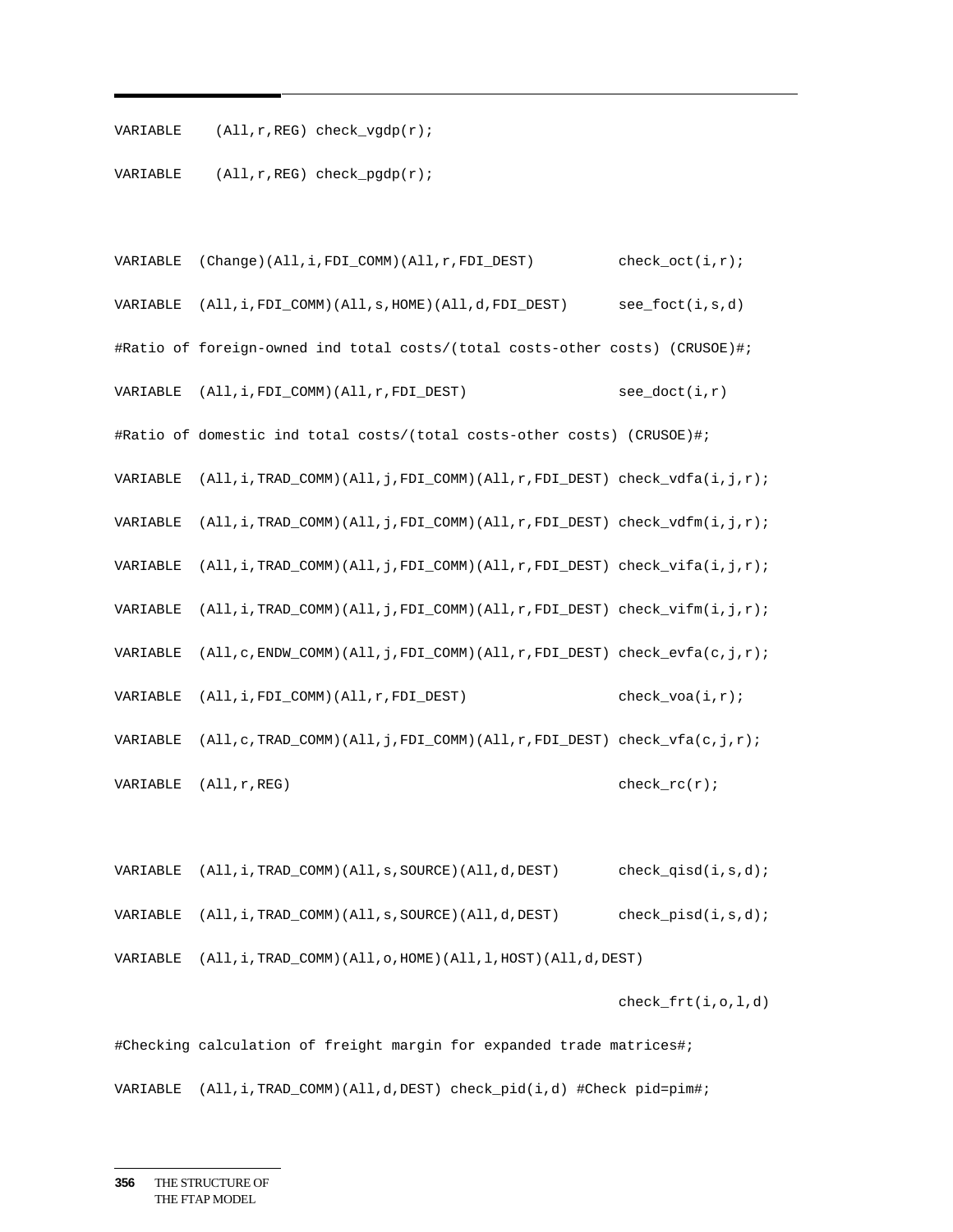!-----------------------------------------------------------------------------! ! Variables of the CRUSOE model ! !-----------------------------------------------------------------------------!

! CRUSOE: a simplified General Equilibrium Model adapted to GTAP data !

! Variables relating to commodity flows !

Variable

! Basic Demands for commodities !

(All,c,COM)(All,s,SRC)(All,i,IND) x1(c,s,i) #Demands: Intermediate#;

! FTAP CHANGE: CRUSOE variable p0 will need an industry dimension as CRUSOE set IND = FTAP set of FDI industries. The latter set may include activities in more than one region. Therefore both the domestic and imported basic price of a particular commodity may vary across CRUSOE industries = FTAP FDI industries.

!

(All,c,COM)(All,s,SRC)(All,i,IND)

p0(c,s,i) #basic price of commodity c, source s#;

! Powers of Commodity Taxes on Basic Flows !

(All,c,COM)(All,s,SRC)(All,i,IND)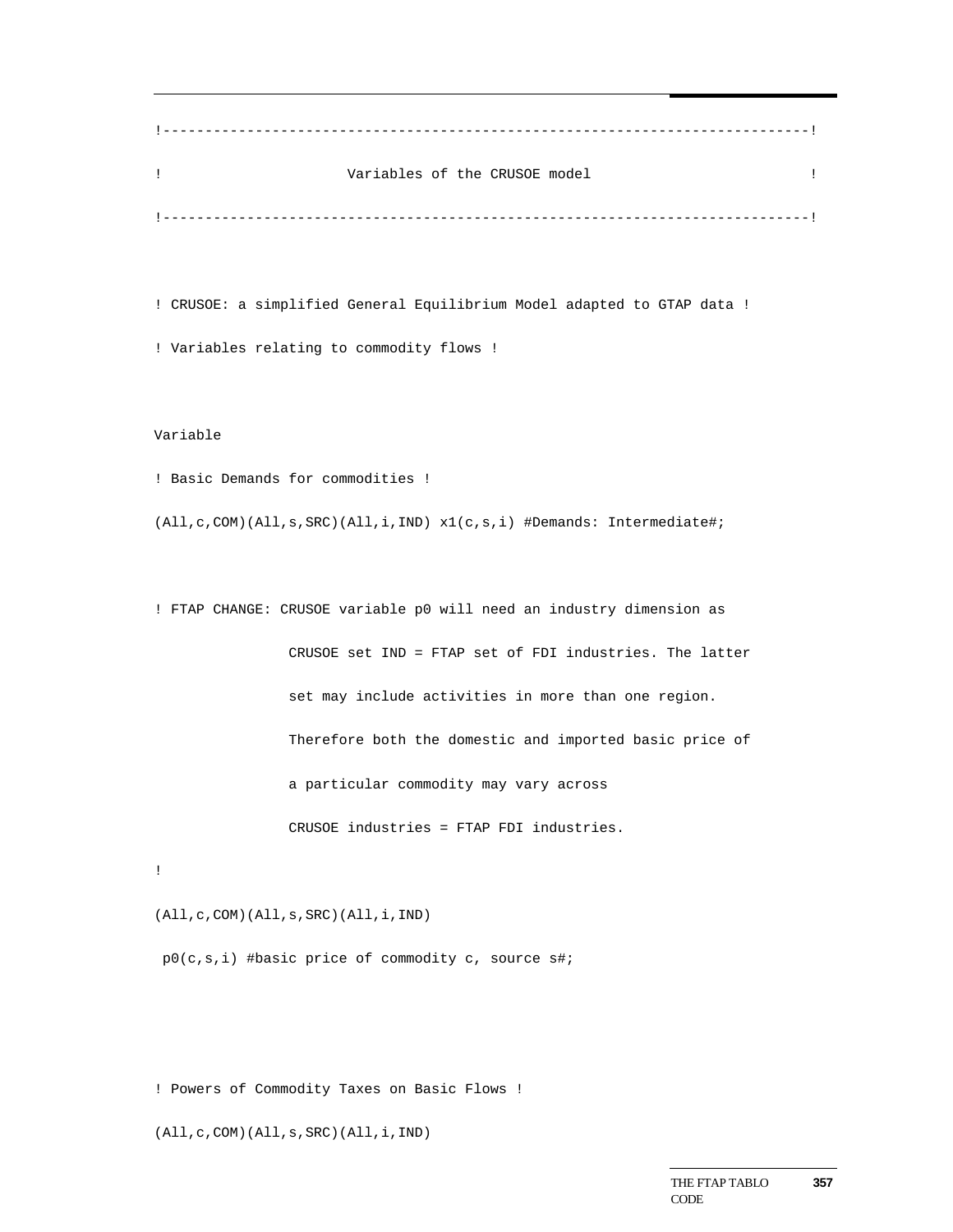$t1(c,s,i)$  #Power of Commodity Tax:Intermediate#;

! Purchaser's Prices !

(All,c,COM)(All,s,SRC)(All,i,IND) p1(c,s,i) #Purchasers Prices: Intermediate#; !''''''''''''''''''''''''''''''''''''''''''''''''''''''''''''''''''''''''''! ! Variables for primary-factor flows, commodity supplies and import duties ! !''''''''''''''''''''''''''''''''''''''''''''''''''''''''''''''''''''''''''!

! Variables relating to usage of labour in industry i !

(All,i,IND)  $x1lab(i)$  #Employment#;

(All,i,IND)(All,l,LABOR) x1lab\_s(i,l) #Employment by skill#;

 $(All, i, IND)$  pllab $(i)$  #Wage#;

(All,i,IND)(All,l,LABOR) p1lab\_s(i,l) #Wage by skill#;

! Variables relating to usage of fixed capital in industry i ! (All,i,IND) x1cap(i) #Current Capital Stock#;

(All,i,IND) p1cap(i) #Rental Price of Capital#;

! Variables relating to usage of land !

(All,i,IND) x1lnd(i) #Use of Land#;

(All,i,IND) p1lnd(i) #Rental Price of Land#;

! Variables relating to usage of natural resources ! (All,i,IND) x1nr(i) #Use of natural resources#; (All,i,IND) plnr(i) #Rental Price of natural resources#;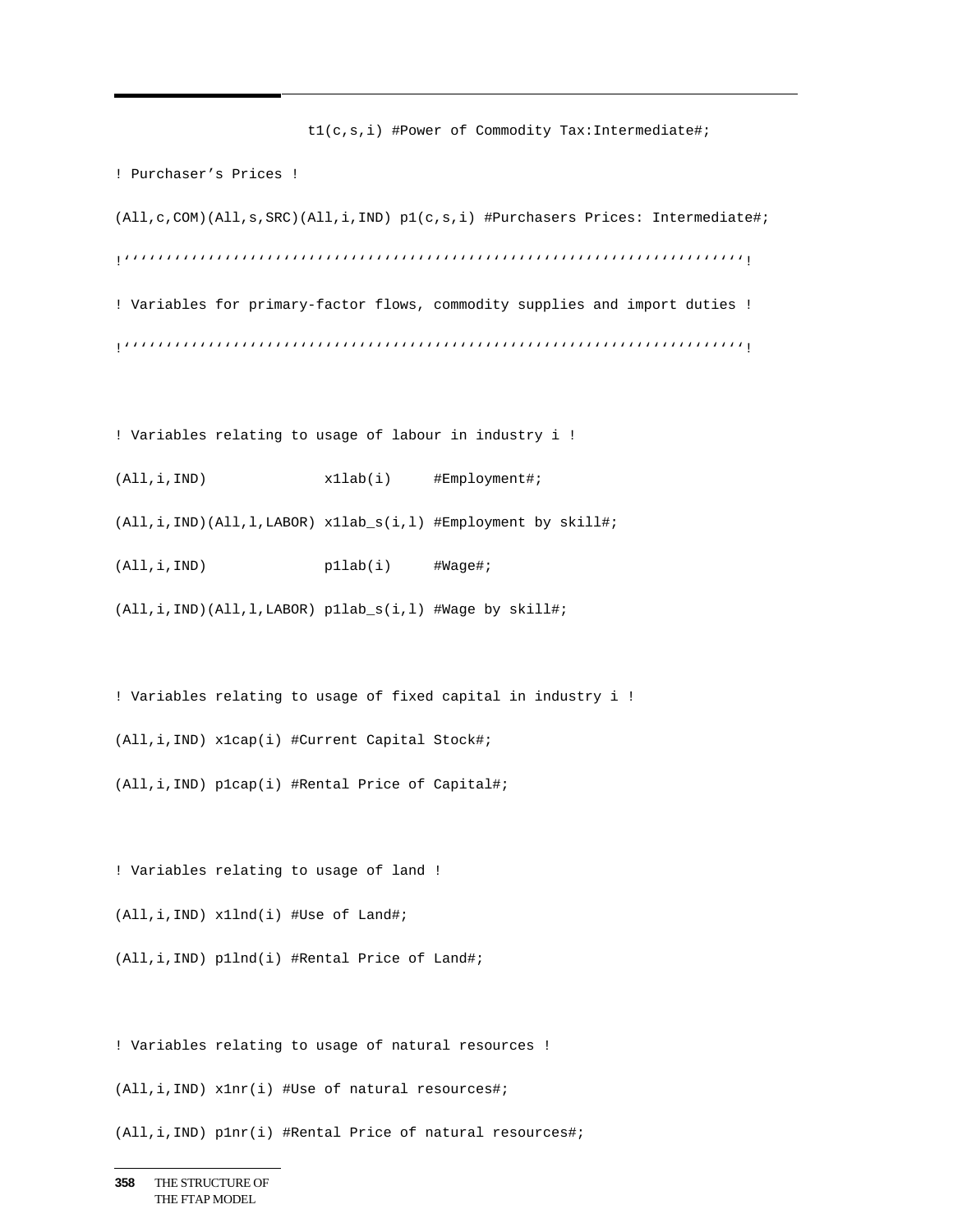!''''''''''''''''''''''''''''''''''''''''''''''''''''''''''''''''''''''''''''! ! Variables relating to "Other Costs" ! ! Represent other costs as a change in the ratio of total costs [100] ! including other costs to total costs excluding other costs ! !''''''''''''''''''''''''''''''''''''''''''''''''''''''''''''''''''''''''''''!

(All,i,IND) p\_r1oct(i)

#Ratio of other costs incl. to other cost excl. total costs#;

!''''''''''''''''''''''''''''''''''''''''''''''''''''''''''''''''''''''''''''!

| Variables describing composite commodities |  |
|--------------------------------------------|--|
|                                            |  |
|                                            |  |

! Demands for import/domestic commodity composites !

 $(All,c,COM)$ (All,i,IND)  $x1_s(c,i)$  #Quantity imp/dom composite: Intermediate#;

! Effective Prices of import/domestic commodity composites !

(All,c,COM)(All,i,IND) p1\_s(c,i) #Price imp/dom composite: Intermediate#;

!''''''''''''''''''''''''''''''''''''''''''''''''''''''''''''''''''''''''''''!

! Miscellaneous vector variables !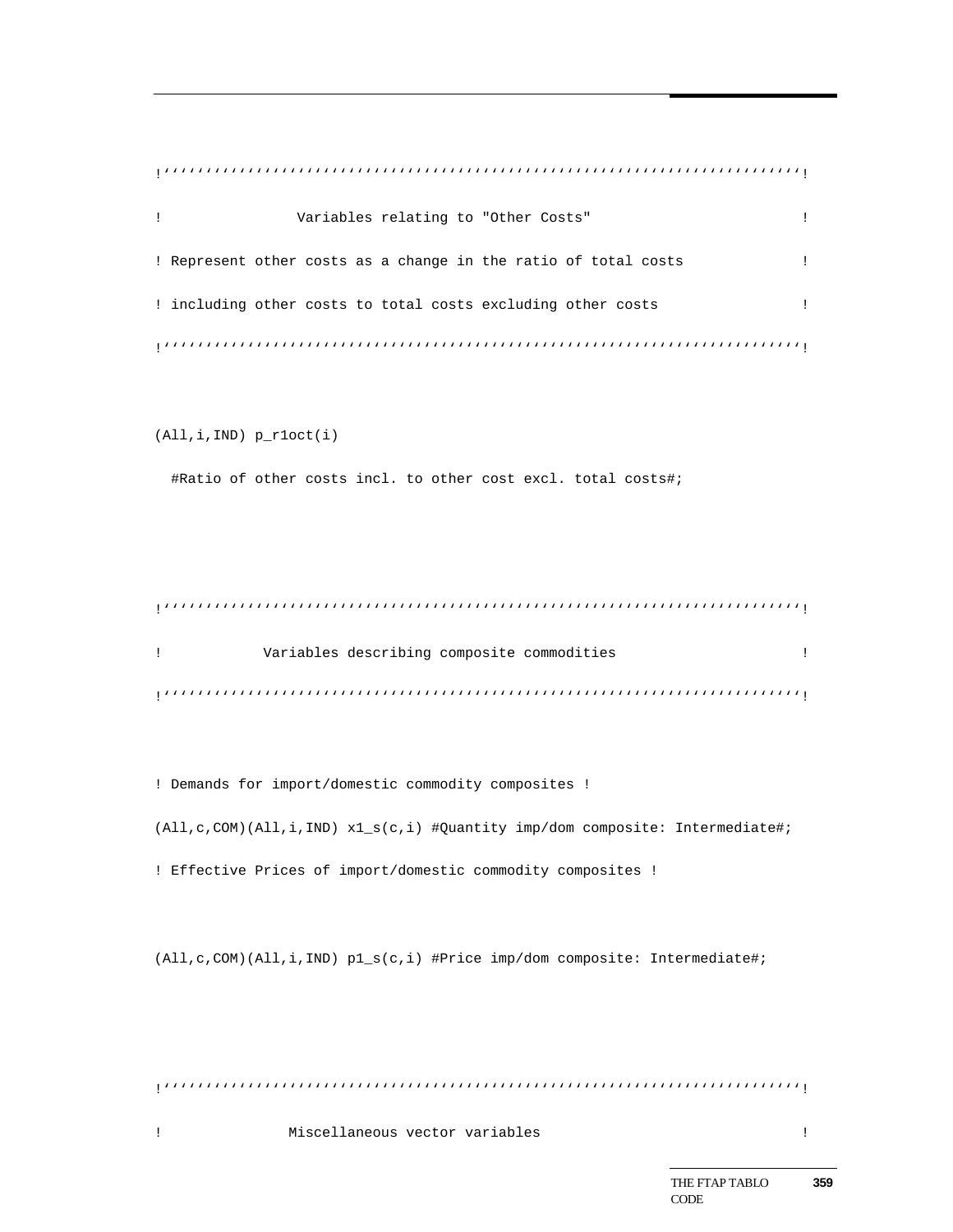!''''''''''''''''''''''''''''''''''''''''''''''''''''''''''''''''''''''''''''!

## Variable

(All,i,IND) a1prim(i) #All Factor Augmenting Technical Change#; (All,i,IND) altot(i) #All Input Augmenting Technical Change#; (All,i,IND) p1prim(i) #Effective Price of Primary Factor Composite#; (All,i,IND) p1tot(i) #Average Input/Output Price#; (All,i,IND) f\_p1tot(i) #Slack variable on zero pure profits condition#; (All,i,IND) p1tot\_eo(i) #Average Input/Output Price excluding other costs#; (All,i,IND) x1prim(i) #Primary Factor Composite#; (All,i,IND) x1tot(i) #Activity Level or Value-Added#;

!-----------------------------------------------------------------------------! ! DATA BASE ! !-----------------------------------------------------------------------------!

!'''''''''''''''''''''''''''''''''''''''''''''''''''''''''''''''''''''''''''''! ! The BASE DATA are divided into four sections: base revenues / expenditures at agent's prices, base revenues / expenditures at market prices, and base revenues /expenditures at world prices for all tradeable commodities, followed by the technology and preference parameters. Since these are invariant for each solution of the model, they are termed coefficients. Coefficients are assigned upper case to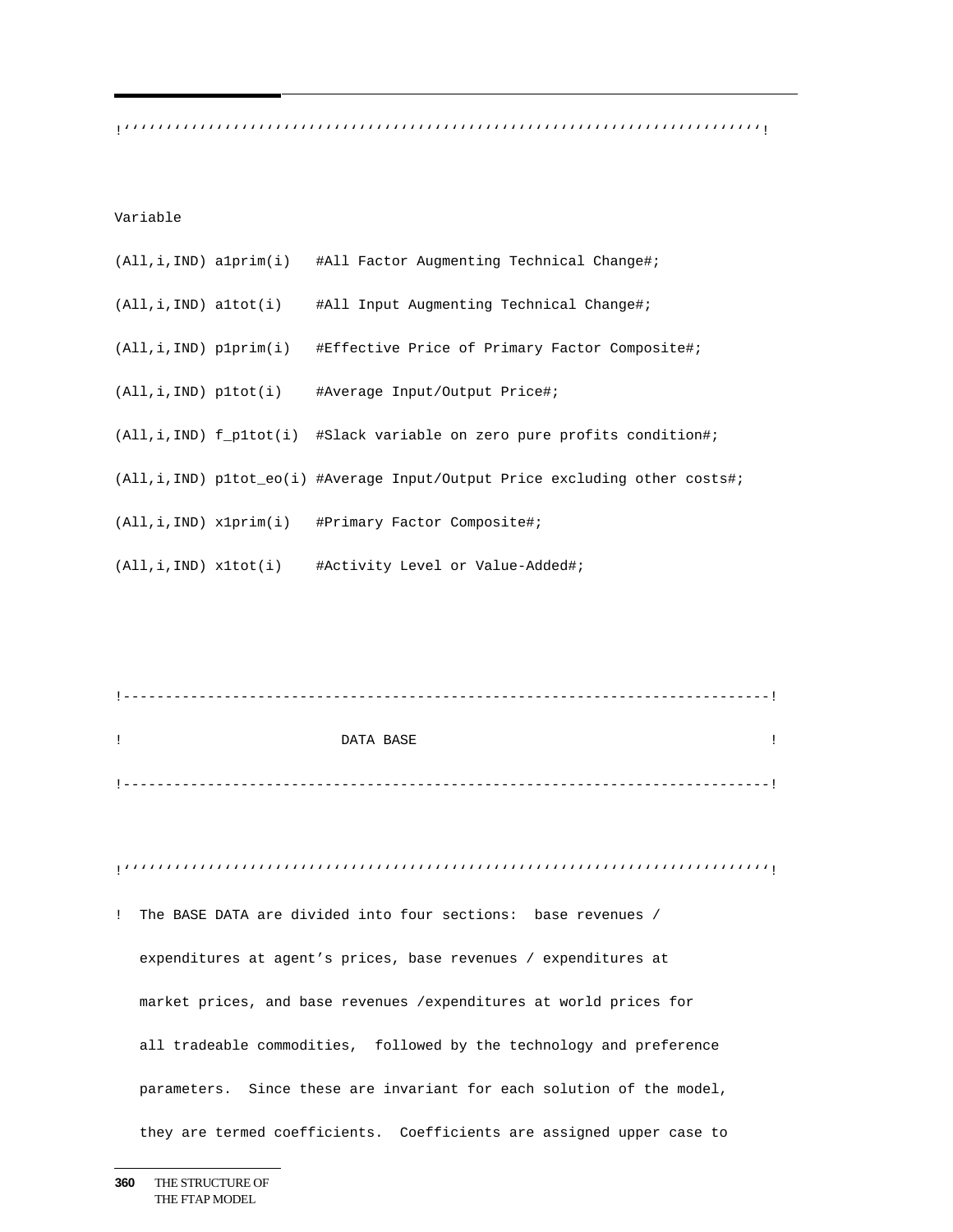distinguish them from variables. (Again, this is purely cosmetic, as GEMPACK is not case sensitive.)

 The updating command indicates how the new level of the coefficient will be computed based on the previous Johansen solution. Note that the notation used in the update commands is a shorthand for total differentials of these coefficient values. Thus, w \* v indicates that we want to take the total differential of  $W * V$ , plug in the calculated values of w and  $v$ , and add this to the base level in order to obtain a revised value for this product. Finally, the technology & preference parameters do not change at all and so require no update statement. The state of  $\mathbf{R}$  is the statement of  $\mathbf{R}$  is the statement.

!'''''''''''''''''''''''''''''''''''''''''''''''''''''''''''''''''''''''''''''!

```
!'''''''''''''''''''''''''''''''''''''''''''''''''''''''''''''''''''''''''''''!
! Base revenues and expenditures at agent's prices !
!'''''''''''''''''''''''''''''''''''''''''''''''''''''''''''''''''''''''''''''!
```
COEFFICIENT (GE 0)(all,i,ENDW\_COMM)(all,r,REG) EVOA(i,r)

! value of commodity i output in region r. ! ;

UPDATE (all,i,NONCAP\_COMM)(all,r,REG)

EVOA $(i,r) = ps(i,r) * qo(i,r)$  ;

UPDATE (all,i,ENDWC\_COMM)(all,r,REG)

EVOA $(i,r)$  = ps $(i,r)$  \*  $kr(r)$  ;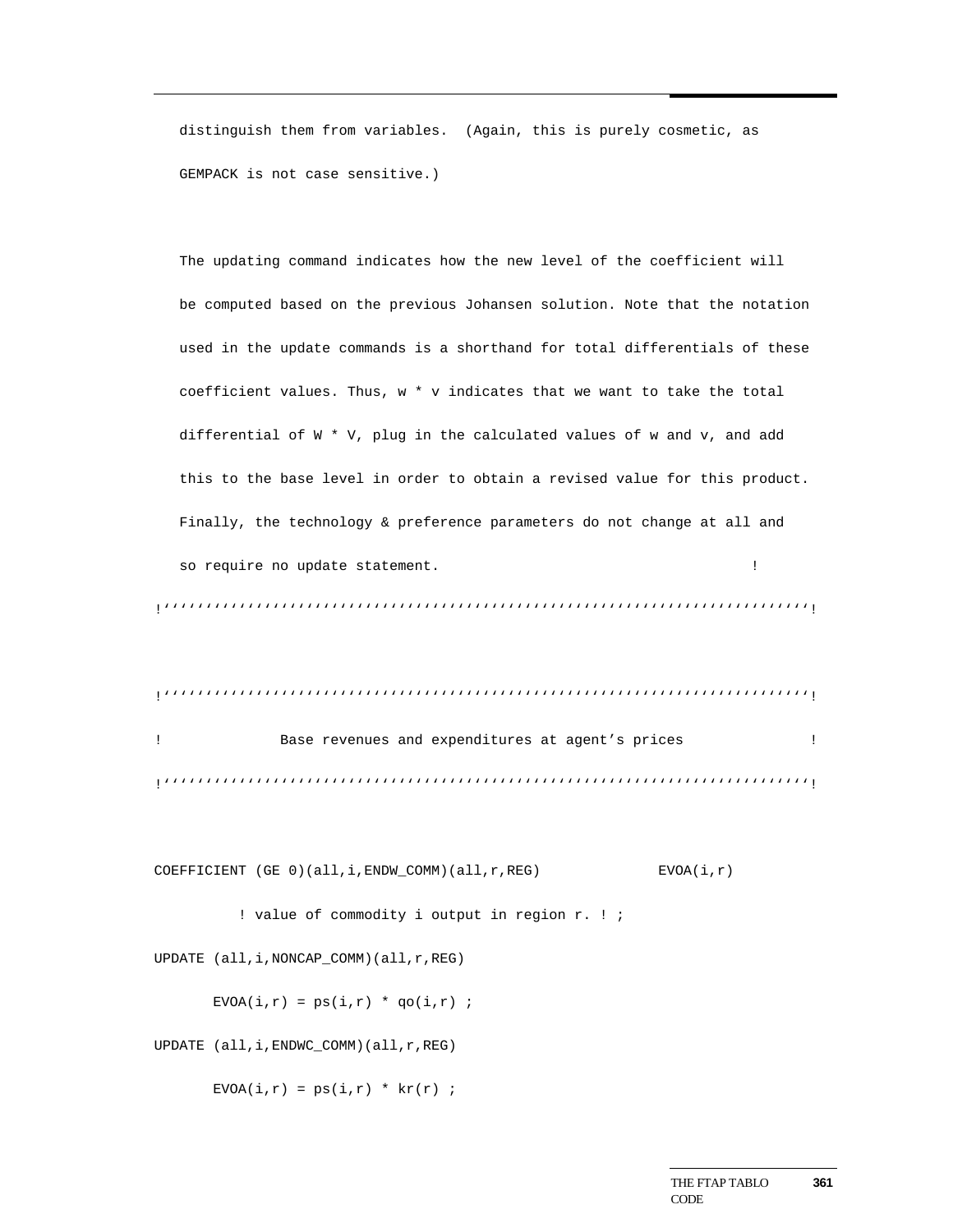```
COEFFICIENT (GE 0)(all,i,ENDW_COMM)(all,j,PROD_COMM)(all,r,REG)
EVFA(i,j,r) ! producer expenditure on i by industry j,
             in region r, valued at agent's prices ! ;
UPDATE (all,i,ENDW_COMM)(all,j,PROD_COMM)(all,r,REG)
       EVFA(i,j,r) = pfe(i,j,r) * qfe(i,j,r) ;
COEFFICIENT (GE 0)(all,r,REG) SAVE(r)
```
!original GTAP savings data!;

UPDATE (all, $r$ ,REG) SAVE( $r$ ) = psave( $r$ ) \* qsave( $r$ ) ;

```
COEFFICIENT (GE 0)(all,i,TRAD_COMM)(all,j,PROD_COMM)(all,r,REG)
```
 $VDFA(i,j,r)$ 

```
 ! purchases of domestic i for use in j
  in region r ! ;
```
UPDATE (all,i,TRAD\_COMM)(all,j,PROD\_COMM)(all,r,REG)

 $\texttt{VDFA}(i,j,r) = \texttt{pfd}(i,j,r) * \texttt{qfd}(i,j,r) ;$ 

```
COEFFICIENT (GE 0)(all,i,TRAD_COMM)(all,j,PROD_COMM)(all,r,REG)
VIFA(i,j,r) ! purchases of imported i r for use in j
             in region r ! ;
UPDATE (all,i,TRAD_COMM)(all,j,PROD_COMM)(all,r,REG)
       VIFA(i,j,r) = pfm(i,j,r) * qfm(i,j,r) ;
```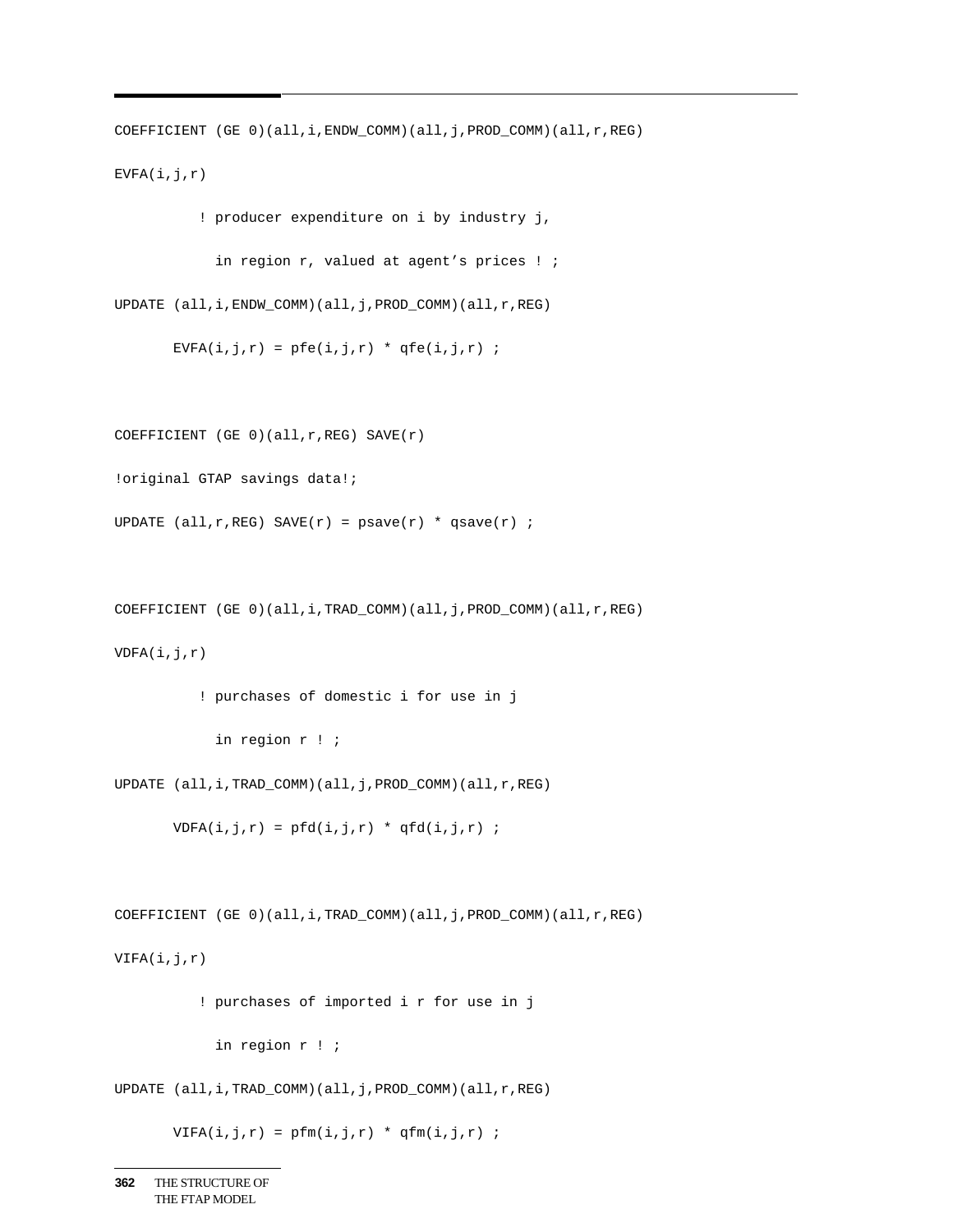COEFFICIENT  $(GE 0)(all,i,TRAD_COMM)(all,r,REG)$  VDPA $(i,r)$ 

! private household expenditure on domestic i in r ! ;

UPDATE (all,i,TRAD\_COMM)(all,r,REG)

 $VDPA(i,r) = ppd(i,r) * qpd(i,r)$ ;

COEFFICIENT  $(GE 0)(all, i, TRAD_COMM)(all, r, REG)$  VIPA $(i, r)$ 

! private household expenditure on imported i ! ;

UPDATE (all,i,TRAD\_COMM)(all,r,REG)

 $VIPA(i,r) = ppm(i,r) * qpm(i,r)$  ;

COEFFICIENT (GE 0)(all,i,TRAD\_COMM)(all, $r$ ,REG) VDGA(i, $r$ )

! government household expenditure on domestic i in r ! ;

UPDATE (all,i,TRAD\_COMM)(all,r,REG)

 $VDGA(i,r) = pgd(i,r) * qgd(i,r)$  ;

COEFFICIENT  $(GE 0)(all,i,TRAD_COMM)(all,r,REG)$  VIGA $(i,r)$ 

! government household expenditure on imported i ! ;

UPDATE (all,i,TRAD\_COMM)(all,r,REG)

 $VIGA(i,r) = pgm(i,r) * qgm(i,r)$  ;

!''''''''''''''''''''''''''''''''''''''''''''''''''''''''''''''''''''''''''''!

! Base revenues and expenditures at market prices !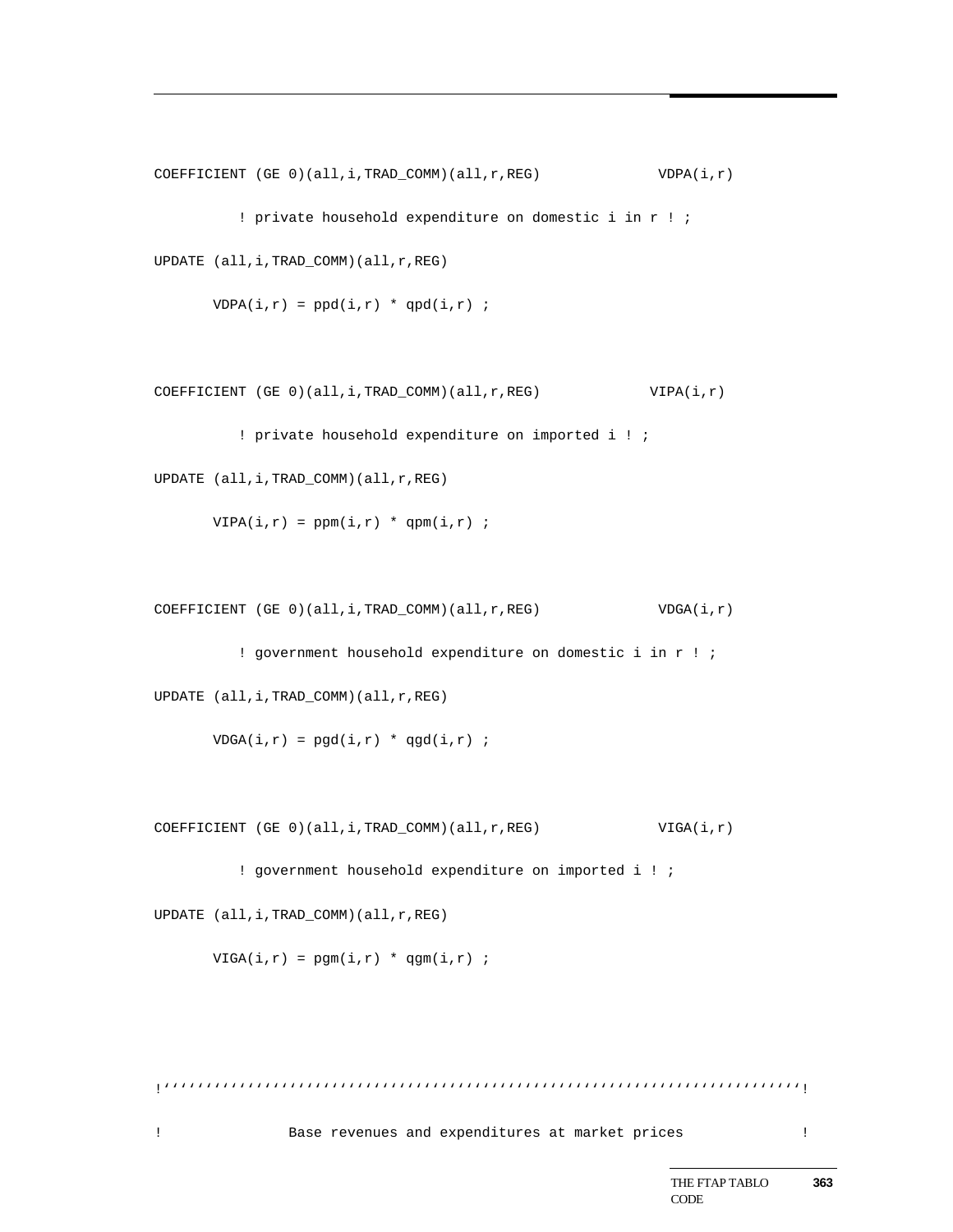!''''''''''''''''''''''''''''''''''''''''''''''''''''''''''''''''''''''''''''!

```
COEFFICIENT (GE 0)(all,i,TRAD COMM)(all,r,SOURCE)(all,s,DEST) VXMD(i,r,s)
          ! exports of commodity i from region r to
            destination s valued at market prices
            (tradeables only) ! ;
UPDATE (all,i,TRAD_COMM)(all,r,REG)(all,s,REG)
       \texttt{VXMD}(i,r,s) = \texttt{pxs}(i,r,s) * \texttt{qxs}(i,r,s);
```

```
COEFFICIENT (GE 0)(all, i, TRAD_COMM)(all, r, REG) VST(i, r) ! exports of commodity i from region r for
          international transportation valued at market prices
          (tradeables only) ! ;
```
UPDATE (all,i,TRAD\_COMM)(all, $r$ ,REG) VST(i, $r$ ) = pst(i, $r$ ) \* qst(i, $r$ ) ;

```
COEFFICIENT (GE 0)(all,i,ENDW_COMM)(all,j,PROD_COMM)(all,r,REG) VFM(i,j,r)
```
! producer expenditure on i by industry j,

in region r, valued at market prices ! ;

UPDATE (all,i,ENDWM\_COMM)(all,j,PROD\_COMM)(all,r,REG)

 $VFM(i,j,r) = pm(i,r) * qfe(i,j,r)$  ;

UPDATE (all,i,ENDWC\_COMM)(all,j,TRAD\_COMM)(all,r,REG)

 $VFM(i,j,r) = rp(j,r) * qfe(i,j,r)$  ;

UPDATE (all,i,ENDWS\_COMM)(all,j,PROD\_COMM)(all,r,REG)

 $VFM(i,j,r) = pmes(i,j,r) * qfe(i,j,r)$  ;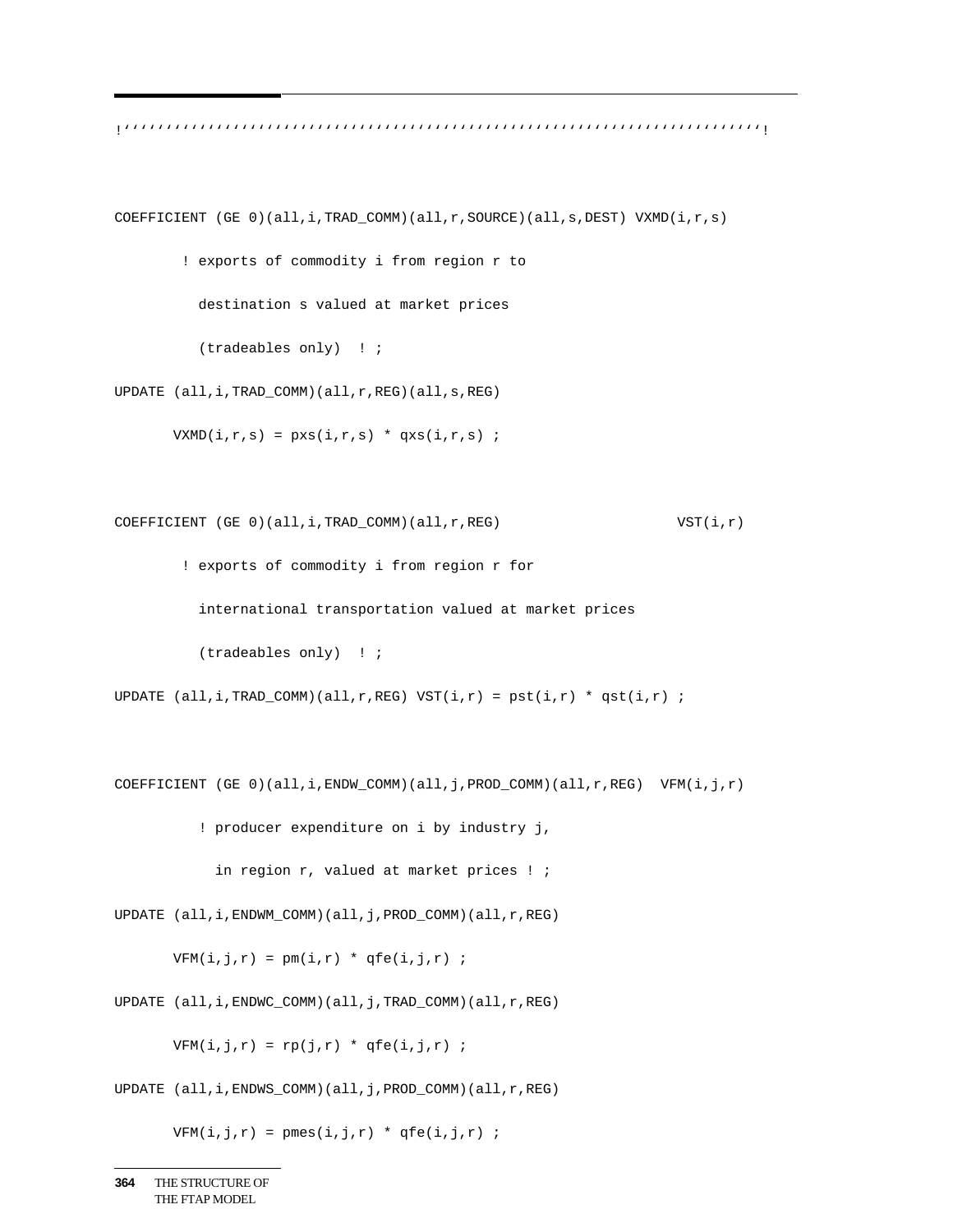COEFFICIENT (GE 0)(all,i,TRAD\_COMM)(all,j,PROD\_COMM)(all,r,REG)  $VIFM(i,j,r)$ 

 ! purchases of imports i for use in j in region r ! ; UPDATE (all,i,TRAD\_COMM)(all,j,PROD\_COMM)(all,r,REG)

 $VIFM(i,j,r) = pid(i,r) * qfm(i,j,r)$  ;

COEFFICIENT (GE 0)(all,i,TRAD\_COMM)(all,j,PROD\_COMM)(all,r,REG)

 $VDFM(i,j,r)$ 

 ! purchases of domestic i for use in j in region r ! ; UPDATE (all,i,TRAD\_COMM)(all,j,PROD\_COMM)(all,r,REG)

 $VDFM(i,j,r) = pds(i,r) * qfd(i,j,r)$  ;

COEFFICIENT  $(GE 0)(all, i, TRAD_COMM)(all, r, REG)$  VIPM $(i, r)$ 

! private household expenditure on i in r ! ;

UPDATE (all,i,TRAD\_COMM)(all,r,REG)

 $VIPM(i,r) = pid(i,r) * qpm(i,r)$  ;

COEFFICIENT  $(GE 0)(all,i,TRAD_COMM)(all,r,REG)$  VDPM $(i,r)$ 

! private household expenditure on domestic i in r ! ;

UPDATE (all,i,TRAD\_COMM)(all,r,REG)

 $VDPM(i,r) = pds(i,r) * qpd(i,r)$  ;

COEFFICIENT  $(GE 0)(all,i,TRAD\_COMM)(all,r,REG)$  VIGM $(i,r)$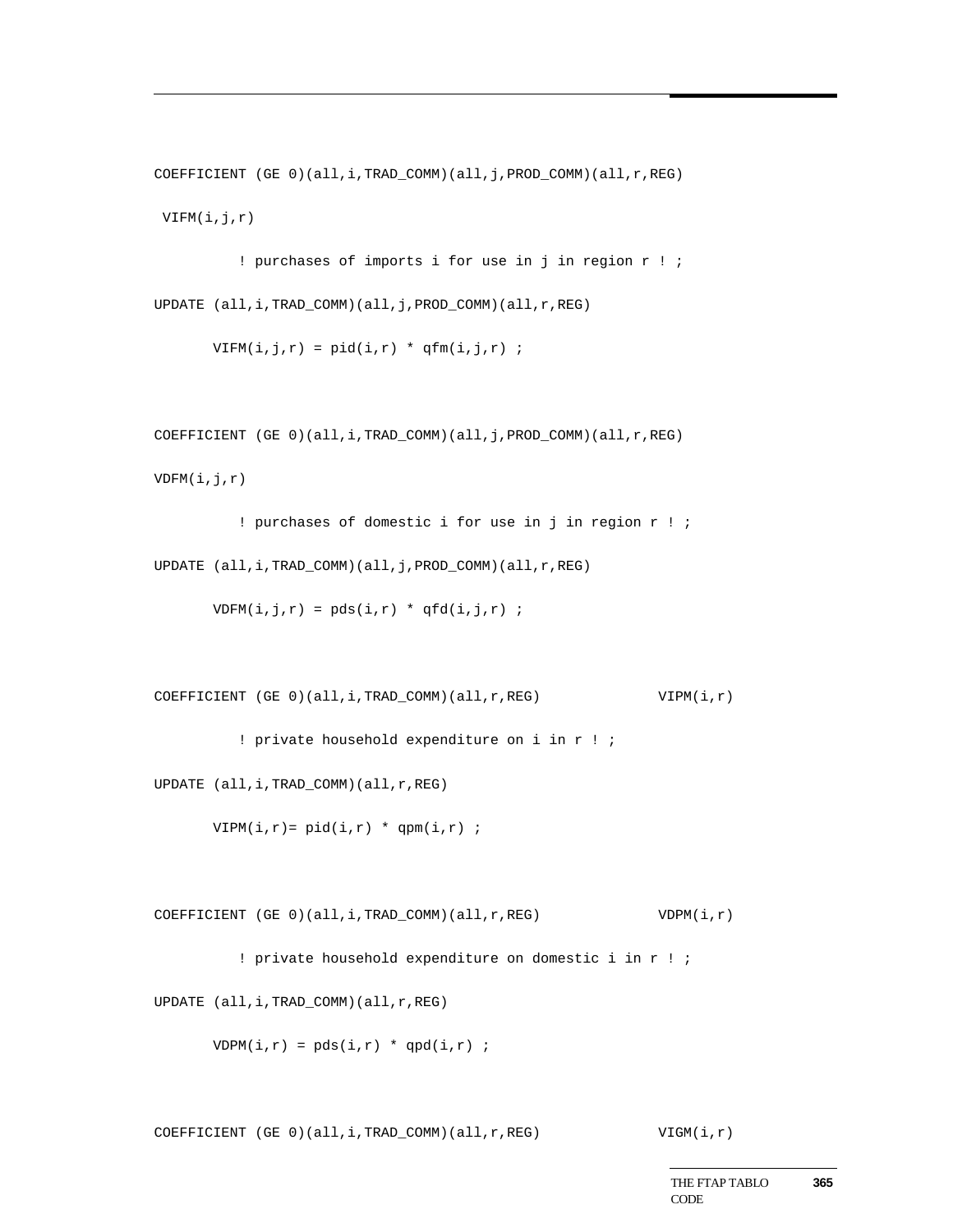```
UPDATE (all,i,TRAD_COMM)(all,r,REG)
      VIGM(i,r) = pid(i,r) * qqm(i,r) ;
COEFFICIENT (GE 0)(all, i, TRAD_COMM)(all, r, REG) VDGM(i, r) ! government household expenditure on domestic i in r ! ;
UPDATE (all,i,TRAD_COMM)(all,r,REG)
      VDGM(i,r) = pds(i,r) * qgd(i,r) ;
COEFFICIENT (GE 0)(all,i,TRAD_COMM)(all,r,REG)(all,s,REG) VIMS(i,r,s)
          ! imports of commodity i from region r to s, valued
            at domestic market prices ! ;
UPDATE (all,i,TRAD_COMM)(all,r,REG)(all,s,REG)
      VIMS(i, r, s) = pms(i, r, s) * qxs(i, r, s) ;
!'''''''''''''''''''''''''''''''''''''''''''''''''''''''''''''''''''''''''''''!
! FDI module: COEFFICIENT for reading Data in !
```
! gov't household expenditure on i in r ! ;

!'''''''''''''''''''''''''''''''''''''''''''''''''''''''''''''''''''''''''''''!

COEFFICIENT  $(all,r,REG)$  ASBDR(r) # net ownership of bonds, by reg #;

COEFFICIENT (All,i,TRAD\_COMM)(All,s,REG)(All,d,REG) EVIFMS(i,s,d)

#Market value of foreign capital by home region and industry#;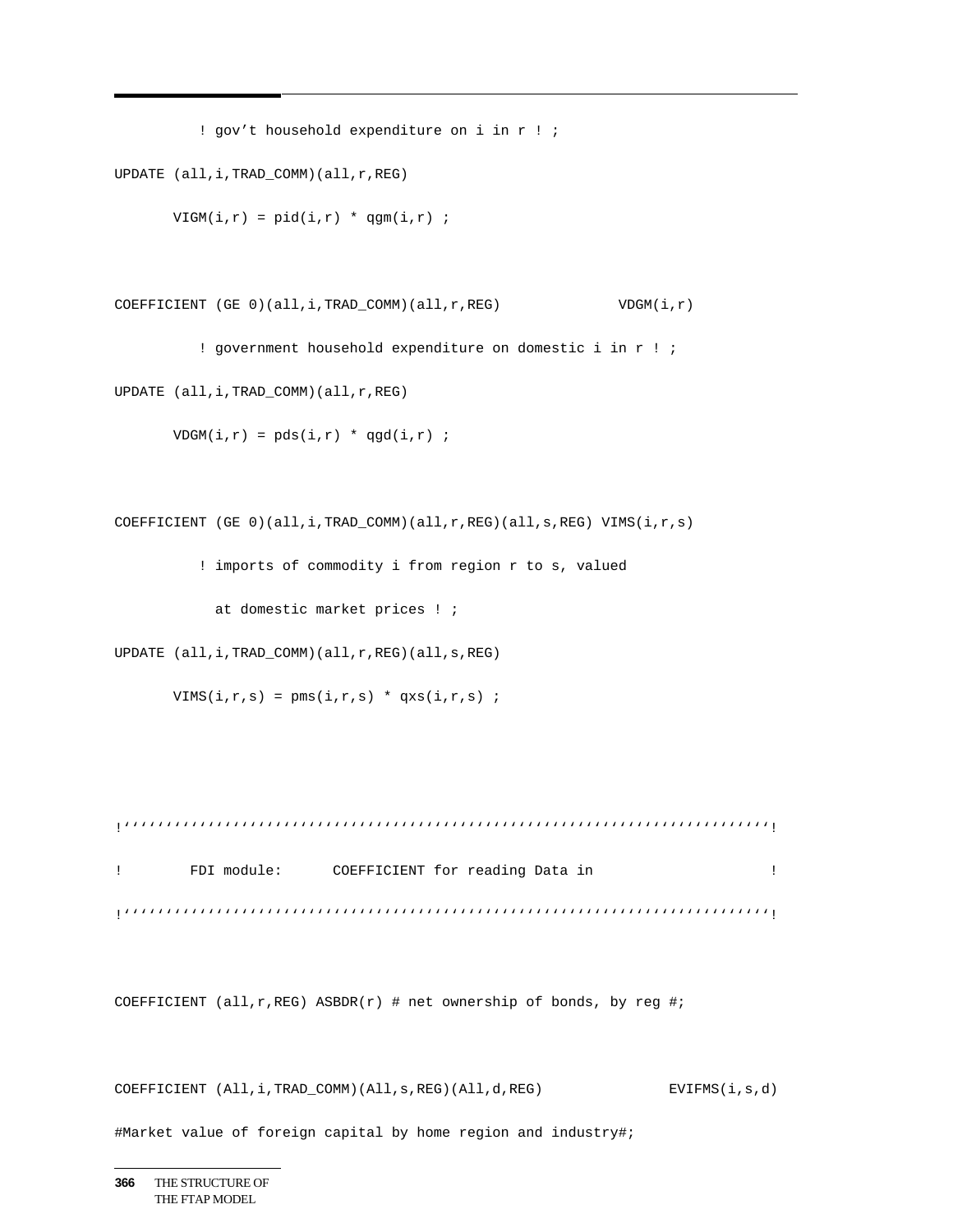```
UPDATE (All,i,TRAD_COMM)(All,s,home)(All,d,host)
```

```
EVIFMS(i,s,d)=rps(i,s,d)*qfes(i,s,d);
```

```
COEFFICIENT (All,i,TRAD_COMM)(All,s,home)(All,d,host) EVIFAS(i,s,d)
#agents' value of foreign capital by home region and industry#;
UPDATE (All,i,TRAD_COMM)(All,s,home)(All,d,host)
EVIFAS(i,s,d)=pfeas(i,s,d)*qfes(i,s,d);
```

```
COEFFICIENT (All,i,TRAD_COMM)(All,s,home)(All,d,host) VFDI_HHI(i,s,d)
#Asset value of FDI stock in each industry and host region#;
UPDATE (All,s,home)(All,d,host)(All,i,TRAD_COMM)
VFDI_HHI(i,s,d)=pcgds(d)*k_hhi(i,s,d);
```

```
COEFFICIENT (All, i, TRAD_COMM)(All, s, home) VKD(i, s)
#Asset value of domestic capital stock by industry#;
UPDATE (All, s, home) (All, i, TRAD_COMM) VKD(i, s) = pcgds(s)*kd_h_i(i, s);
```

```
COEFFICIENT (All, i, TRAD\_COMM)(All, r, REG) DEPRIND(i, r)#Industry specific depreciation rate#;
```

```
COEFFICIENT (All,s,home)(All,i,TRAD_COMM) VKD_H_I(i,s)
#Petri asset value of domestic capital by industry and home region#;
UPDATE (All, s, home) (All, i, TRAD\_COMM) VKD_H_l(i, s) = r_r r d_h_i(i, s) * k d_h_i(i, s);
```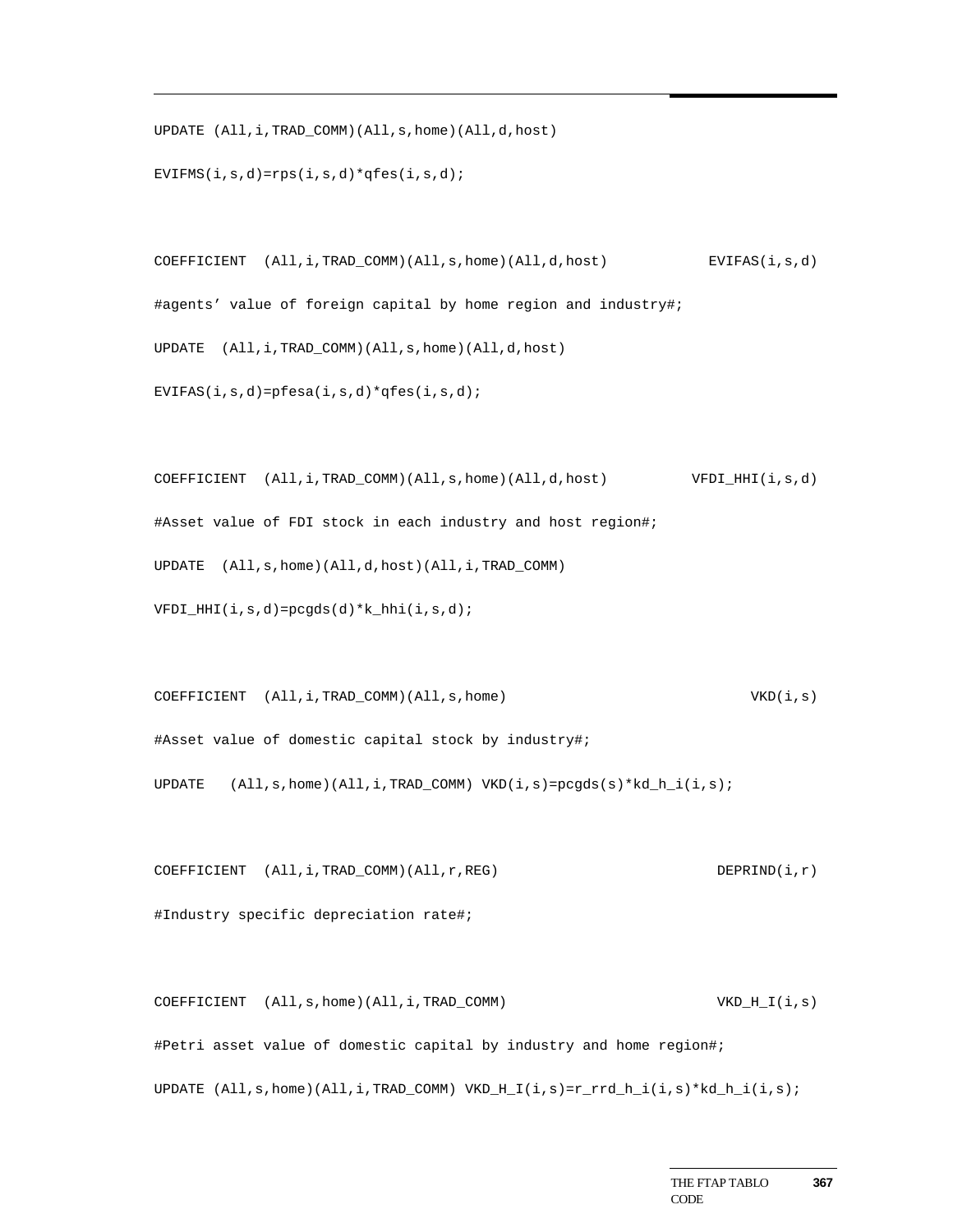```
COEFFICIENT (All,s,home)(All,d,host)(All,i,TRAD_COMM) VK_HHI(i,s,d)
#Petri asset value of capital by industry and home region#;
UPDATE (All,s,home)(All,d,host)(All,i,TRAD_COMM)
VK_HHI(i,s,d)=r\_rr_hhi(i,s,d)*k_hhi(i,s,d);COEFFICIENT (All, s, home) VBR(s)
#Petri asset value of private bonds#;
UPDATE (All, s, home) VBR(s) = r_rbr(s) * qbr(s);COEFFICIENT (All,s,home) VLAND(s)
#Petri asset value of land#;
UPDATE (All, s, home) VLAND(s)=r\_rr\_land(s)*mt(s);COEFFICIENT (All,s,home) VNATRES(s)
#Petri asset value of natural resources#;
UPDATE (All, s, home) VNATRES(s)=r_rr_natres(s)*nru(s);
COEFFICIENT (All, s, home) KTRA_H_(s)
#Transformation elasticity between bonds, capital and land#;
COEFFICIENT (All,s,home)(All,i,TRAD_COMM) KTRA_H_I(i,s)
#CRETH transformation parameter for capital allocation by industry#;
```
COEFFICIENT (All,s,home)(All,i,TRAD\_COMM) KTRAD\_H\_I(i,s)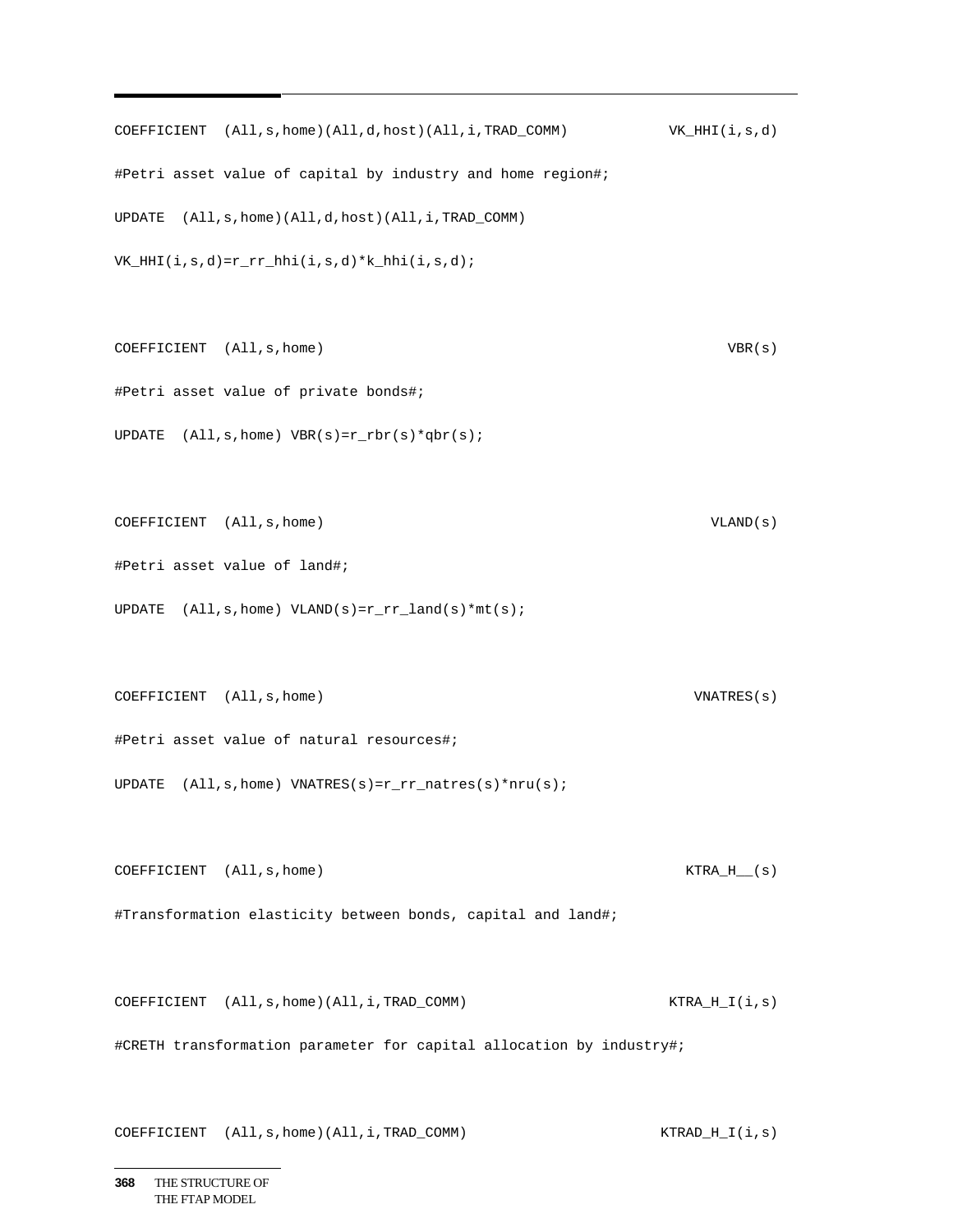#CRETH transformation parameter for domestic capital in each industry#;

COEFFICIENT (All,s,home)(All,i,TRAD\_COMM) KTRAF\_H\_I(i,s) #CRETH transformation parameter for foreign capital in each industry#;

COEFFICIENT  $(All, s, home) (All, d, host) (All, i, TRAD\_COMM)$  KTRA\_HHI $(i, s, d)$ #CRETH trans. par. for host region allocation of cap. by ind. and home# ;

COEFFICIENT (All, s, home) RR\_LAND(s)

#Rate of return on land#;

UPDATE (change)(All,s,home) RR\_LAND(s)=c\_rr\_land(s)/100;

COEFFICIENT (All, s, home) RR\_NATRES(s)

#Rate of return on natural resources#;

UPDATE (change)(All,s,home) RR\_NATRES(s)=c\_rr\_natres(s)/100;

COEFFICIENT SKSUB1 #Ratio of domestic/foreign cap. subst. elas. to primary factor subst. elas.#; COEFFICIENT SKSUB2 #Ratio of foreign cap. by source subst. elas. to dom./for. cap. subst. elas.# ;

COEFFICIENT **RTBD** 

# world real bond rate #;

UPDATE (CHANGE) RTBD = rb/100;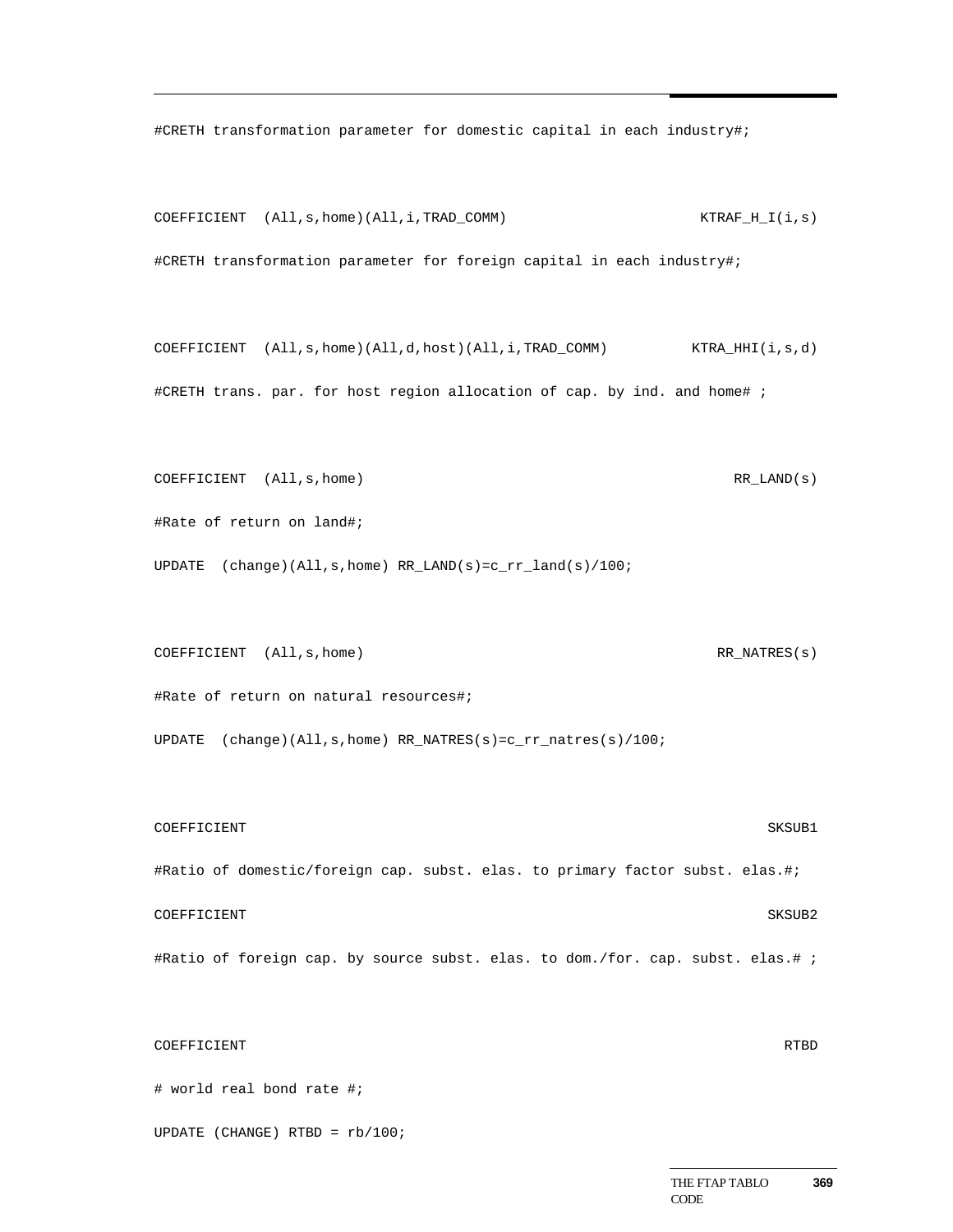```
COEFFICIENT RCLGPRSM
# change in rate of growth in real household income, by region #;
COEFFICIENT LGPRSM
# length of simulation period #;
COEFFICIENT (all, r, REG) URGVHHR(r)
# transfers from government to private hholds, by region #;
UPDATE (CHANGE)(all,r,REG) URGVHHR(r) = [URGVHHR(r)*ughr(r) + d_ughr(r)]/100;
COEFFICIENT (\text{all},r,\text{REG}) GTYCHHRLR(r)
# rate of growth in real household income, by region (per year) #;
UPDATE (CHANGE) (all,r,REG) GTYCHHRLR(r)=RCLGPRSM*(yhdr(r) - ppriv(r))/100.0;
COEFFICIENT (all, r, REG) GTYCGVRLR(r)# rate of growth in real government receipts, by region (per year) #;
UPDATE (CHANGE) (all,r,REG) GTYCGVRLR(r) = RCLGPRSM*(rgr(r) - pgov(r))/100.0;
COEFFICIENT (\text{all}, r, \text{REG}) (CEAJRTKPR(r)
# coefficient of adjustment in returns to capital #;
COEFFICIENT (PARAMETER) (all, r, REG) ellercrk_k_r(r)
```
**370** THE STRUCTURE OF THE FTAP MODEL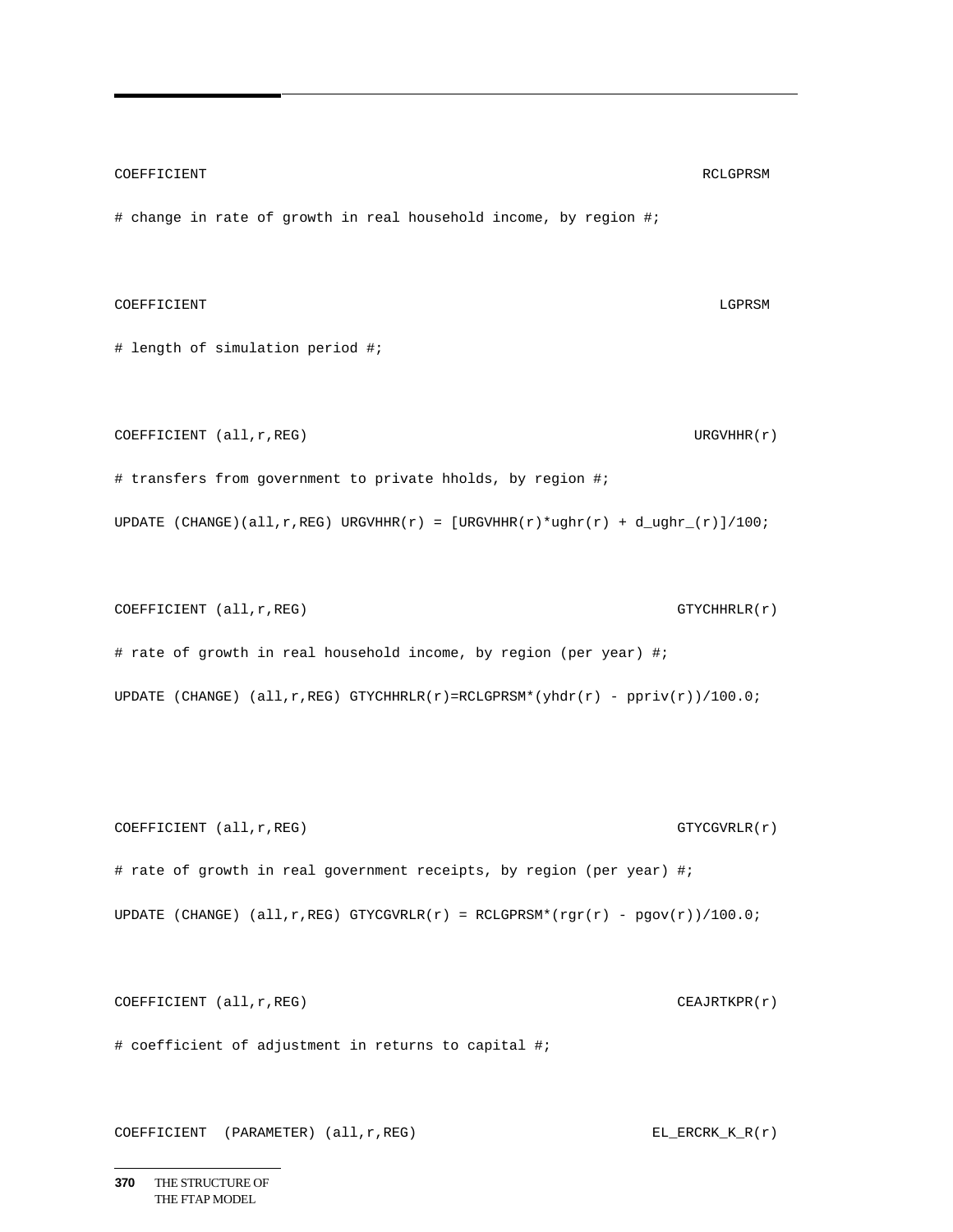```
# elas of expec ROR on capital wrt capital stock, by region #;
!***THIS ELASTICITY WILL HAVE TO BE RE-ESTIMATED IN GTAP***!
COEFFICIENT (all, r, REG) GTSSKPR(r)
# steady-state rate of growth in real capital stock #;
COEFFICIENT (GE 0)(all,r,REG) RVTXYCLBR(r)# tax on labour income, by region #;
UPDATE (all,r,REG) RVTXYCLBR(r) = rtylr(r);
COEFFICIENT (\text{all},r,\text{REG}) RVTXYCPPR(r)# tax on property income, by region #;
UPDATE (all,r,REG) RVTXYCPPR(r) = rtypr(r);COEFFICIENT (all,r,REG) RCGVR(r)
# government receipts, by region #;
COEFFICIENT (all,r,REG) YCHHDPR(r)
# private household disposable income, by region #;
COEFFICIENT (all,r,REG) RCGVITR(r)
# net interest receipts of governments, by region #;
UPDATE (CHANGE) (all,r,REG) RCGVITR(r)
```
 $= (RCGVITR(r)*rgr(r) + RCGVR(r)*qrgir(r))/100.0;$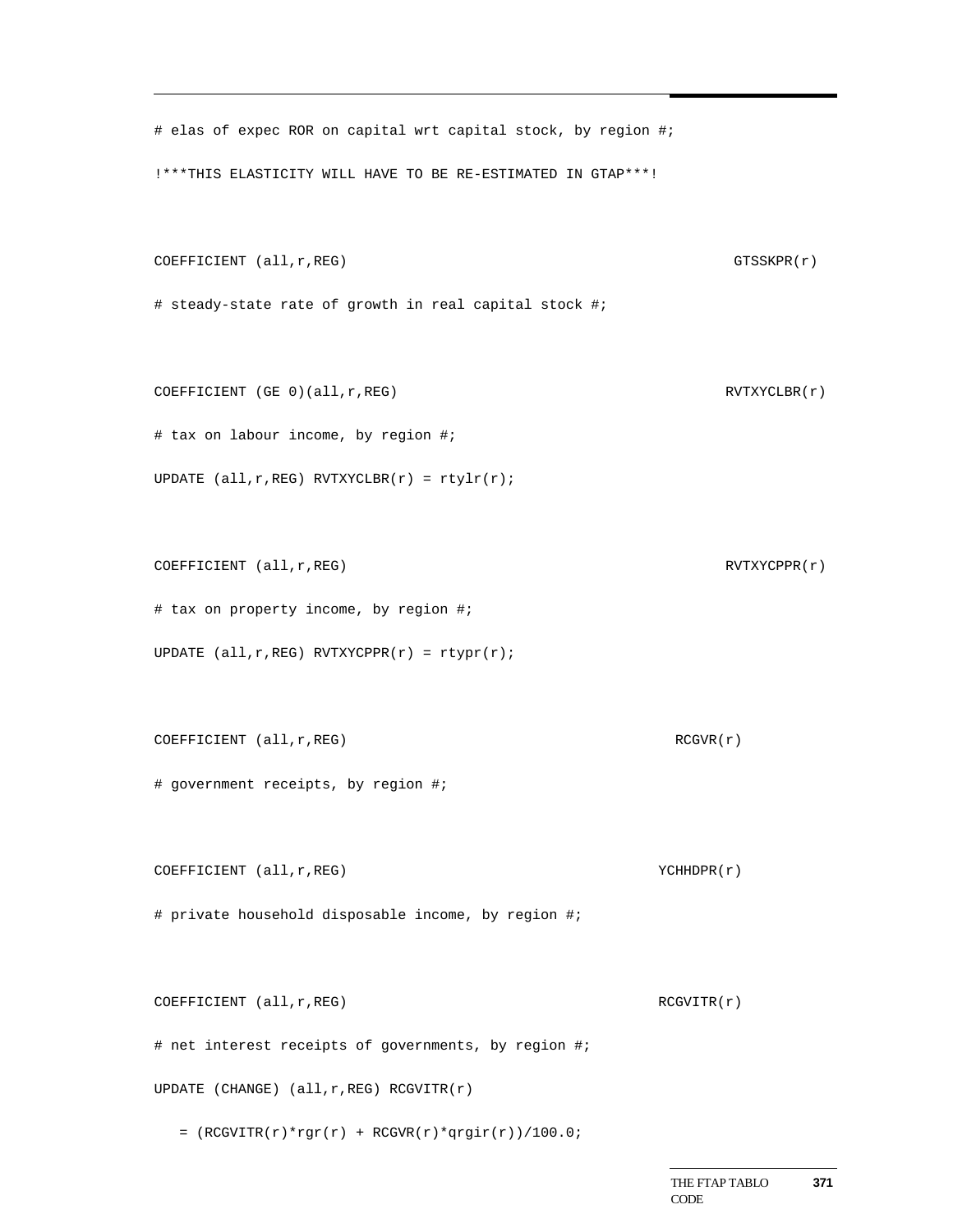```
COEFFICIENT (all,r,REG) YCHHITR(r)# net interest income of households, by region #;
UPDATE (CHANGE) (all,r,REG) YCHHITR(r)
  = (YCHHITR(r)*yhdr(r) + YCHHDPR(r)*qyhir(r))/100.0;
!''''''''''''''''''''''''''''''''''''''''''''''''''''''''''''''''''''''''''''!
! Base revenues and expenditures at world prices !
!''''''''''''''''''''''''''''''''''''''''''''''''''''''''''''''''''''''''''''!
COEFFICIENT (GE 0)(all,i,TRAD_COMM)(all,r,REG)(all,s,REG) VXWD(i,r,s)
          ! exports of commodity i from region r to
            destination s valued fob (tradeables only) ! ;
UPDATE (all,i,TRAD_COMM)(all,r,REG)(all,s,REG)
      VXWD(i,r,s) = pfob(i,r,s) * qxs(i,r,s) ;
COEFFICIENT (GE 0)(all,i,TRAD_COMM)(all,r,REG)(all,s,REG) VIWS(i,r,s)
          ! imports of commodity i from region r to s, valued
            cif (tradeables only) ! ;
UPDATE (all,i,TRAD_COMM)(all,r,REG)(all,s,REG)
      VIWS(i,r,s) = \text{pcif}(i,r,s) * \text{qxs}(i,r,s) ;
!''''''''''''''''''''''''''''''''''''''''''''''''''''''''''''''''''''''''''''!
```
! FTAP: Decomposition of Trade Flows !

```
372 THE STRUCTURE OF
     THE FTAP MODEL
```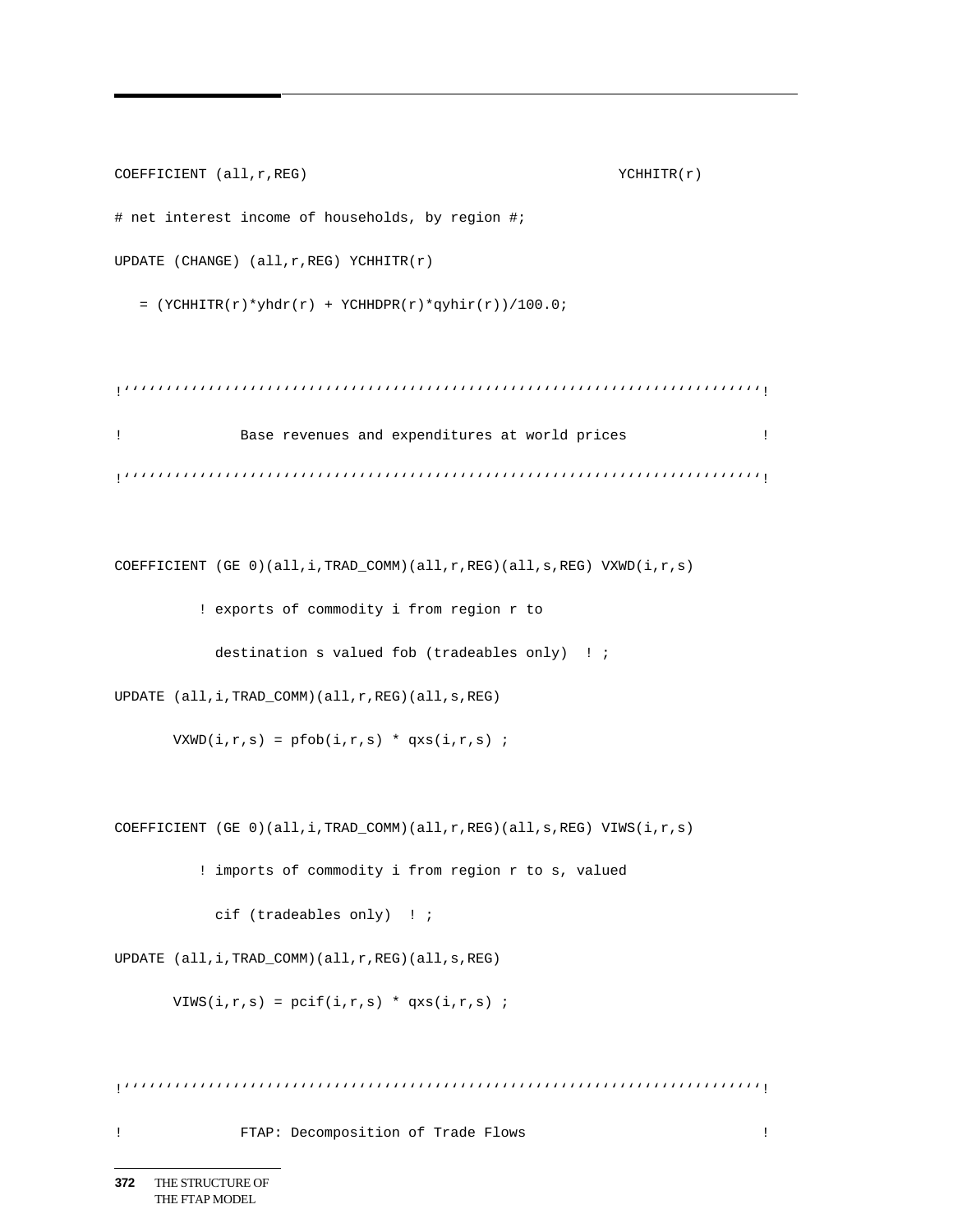!''''''''''''''''''''''''''''''''''''''''''''''''''''''''''''''''''''''''''''!

## COEFFICIENT

 $(all, i, TRAD_COMM)(all, h, HOME)(all, s, REG)(all, d, REG)$  VXMD\_ $D(i, h, s, d)$ ! Tax-exclusive export values of commodity i, produced from capital owned by HOME country h, and the capital is located in host region s, exporting to destination region d ! ;

UPDATE (All,i,TRAD\_COMM)(All,o,HOME)(All,s,SOURCE)(All,d,DEST)

 $VXMD_D(i, o, s, d) = pxh(i, o, s) * qxhd(i, o, s, d);$ 

## COEFFICIENT

 $(all, i, TRAD_COMM)(all, h, HOME)(all, s, REG)(all, d, REG)$  VXWD\_ $D(i, h, s, d)$ 

! FOB export values of commodity i, produced from capital owned by HOME country h, and the capital is located in host region s, exporting to destination region d. This is valued at world price but not

including transport costs ! ;

UPDATE (All,i,TRAD\_COMM)(All,o,HOME)(All,s,SOURCE)(All,d,DEST)

 $VXWD\_D(i, o, s, d) = pxhd(i, o, s, d) * qxhd(i, o, s, d);$ 

# COEFFICIENT

 $(all, i, TRAD_COMM)(all, h, HOME)(all, s, REG)(all, d, REG)$  VIWS\_ $D(i, h, s, d)$ 

! CIF import values of commodity i, produced from capital owned by HOME region h, and the capital is located in HOST country s, imports by destination region d ! ;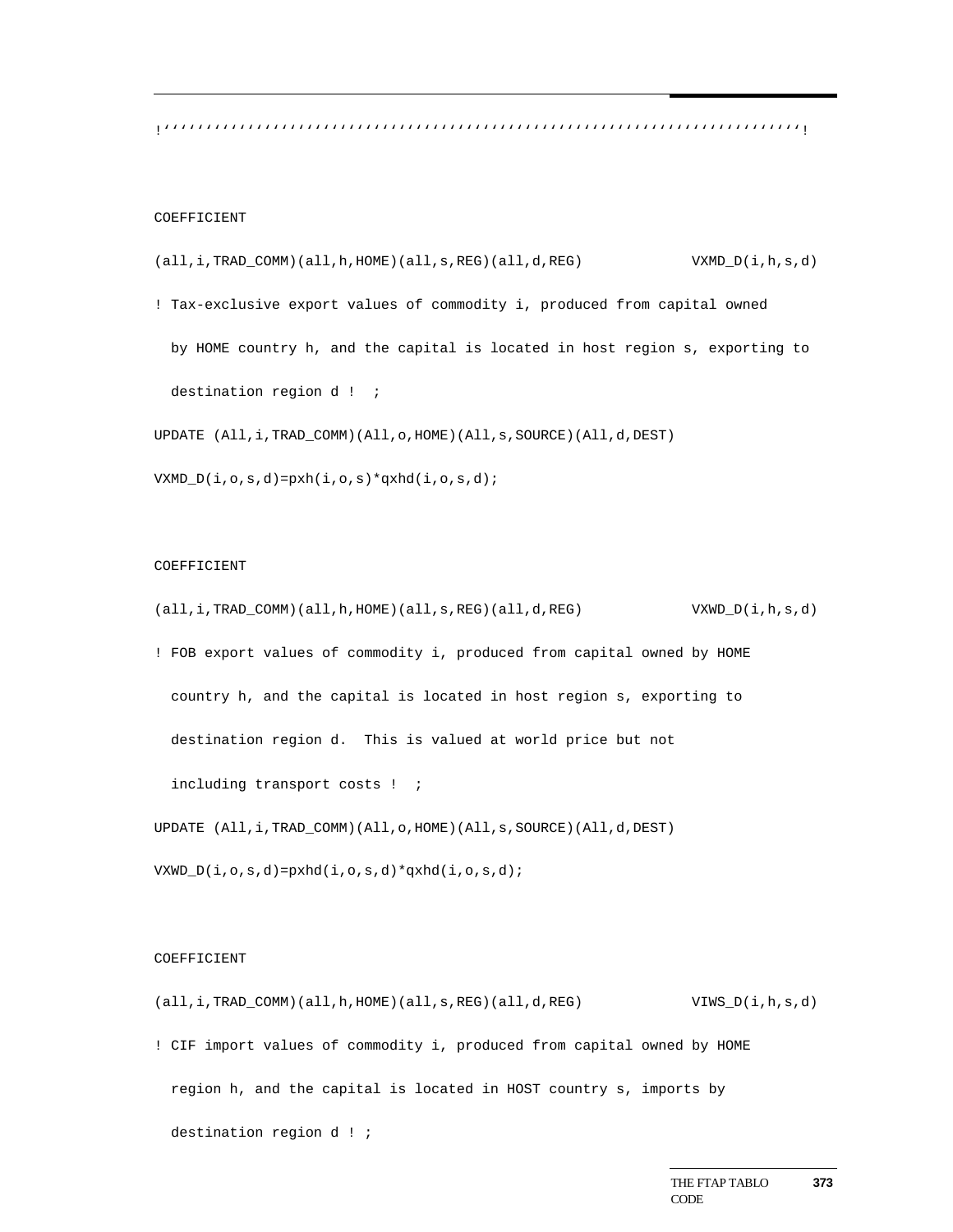UPDATE (All,i,TRAD\_COMM)(All,o,HOME)(All,s,SOURCE)(All,d,DEST)

VIWS\_D(i,o,s,d)=pihldw(i,o,s,d)\*qxhd(i,o,s,d);

## COEFFICIENT

```
(all, i, TRAD_COMM)(all, h, HOME)(all, s, REG)(all, d, REG) VIMS_D(i, h, s, d)! Duty-inclusive import values of commodity i, produced from capital
   owned by HOME region h, and the capital is located in HOST country s,
   imports by destination region d ! ;
UPDATE (All,i,TRAD_COMM)(All,o,HOME)(All,s,SOURCE)(All,d,DEST)
VIMS_D(i,o,s,d)=pihld(i,o,s,d)*qxhd(i,o,s,d);
```
# COEFFICIENT

(GE  $0$ )(all,i,TRAD\_COMM)(all,s,REG)(all,d,REG) vXMD\_DD(i,s,d)

! Tax-exclusive export values of commodity i, produced from capital owned by HOME country s, and the capital is located in host region s, exporting to destination region d !;

UPDATE (All,i,TRAD\_COMM)(All,s,SOURCE)(All,d,DEST)

VXMD\_DD $(i,s,d)$ =pxd $(i,s)*qxdd(i,s,d);$ 

## COEFFICIENT

 $(GE 0)(all,i,TRAD_COMM)(all,s,REG)(all,d,REG)$  VXWD\_DD $(i,s,d)$ 

! FOB export values of commodity i, produced from capital owned by HOME country s, and the capital is located in host region s, exporting to destination region d. This is valued at world price but not

**374** THE STRUCTURE OF THE FTAP MODEL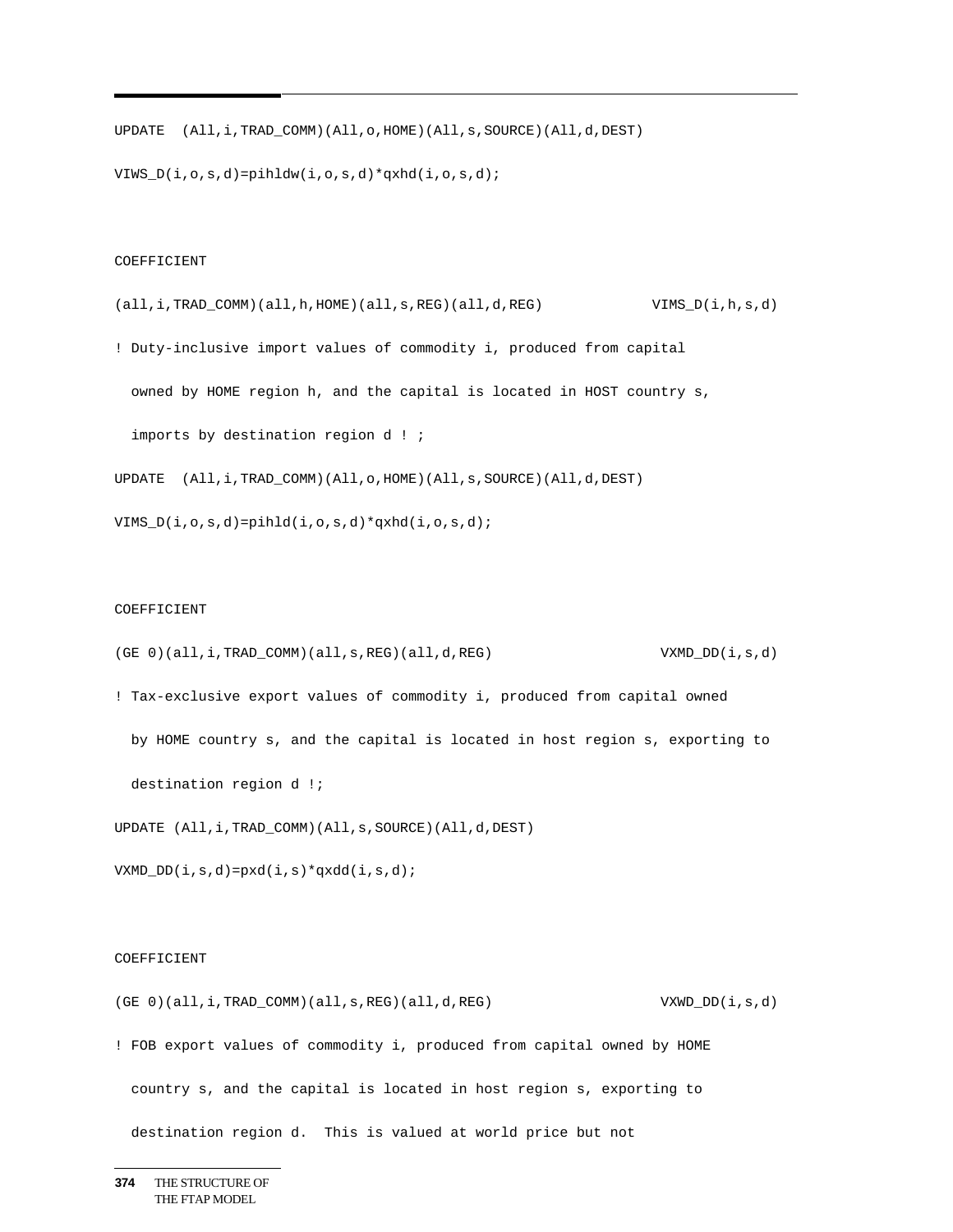```
 including transport costs ! ;
```
UPDATE (All,i,TRAD\_COMM)(All,s,SOURCE)(All,d,DEST)

```
VXWD DD(i,s,d)=pxdd(i,s,d)*qxdd(i,s,d);
```
## COEFFICIENT

```
(GE 0)(all,i,TRAD_COMM)(all,s,REG)(all,d,REG) VIWS_DD(i,s,d)
```
! CIF import values of commodity i, produced from capital owned by HOME region s, and the capital is located in HOST country s, imports by destination region d ! ;

UPDATE (All,i,TRAD\_COMM)(All,s,SOURCE)(All,d,DEST)

VIWS\_DD(i,s,d)=pildw(i,s,d)\*qxdd(i,s,d);

## COEFFICIENT

```
(GE 0)(all,i,TRAD_COMM)(all,s,REG)(all,d,REG) VIMS_DD(i,s,d)
```
! Duty-inclusive import values of commodity i, produced from capital

owned by HOME region s, and the capital is located in HOST country s,

imports by destination region d !;

UPDATE (All,i,TRAD\_COMM)(All,s,SOURCE)(All,d,DEST)

VIMS\_DD(i,s,d)=pild(i,s,d)\*qxdd(i,s,d);

## COEFFICIENT

(all,i,TRAD\_COMM)(all,o,HOME)(all,r,REG) VHST(i,o,r)

! commodity i owned by region o, exported from region r for international transportation valued at market prices (tradeables only) !;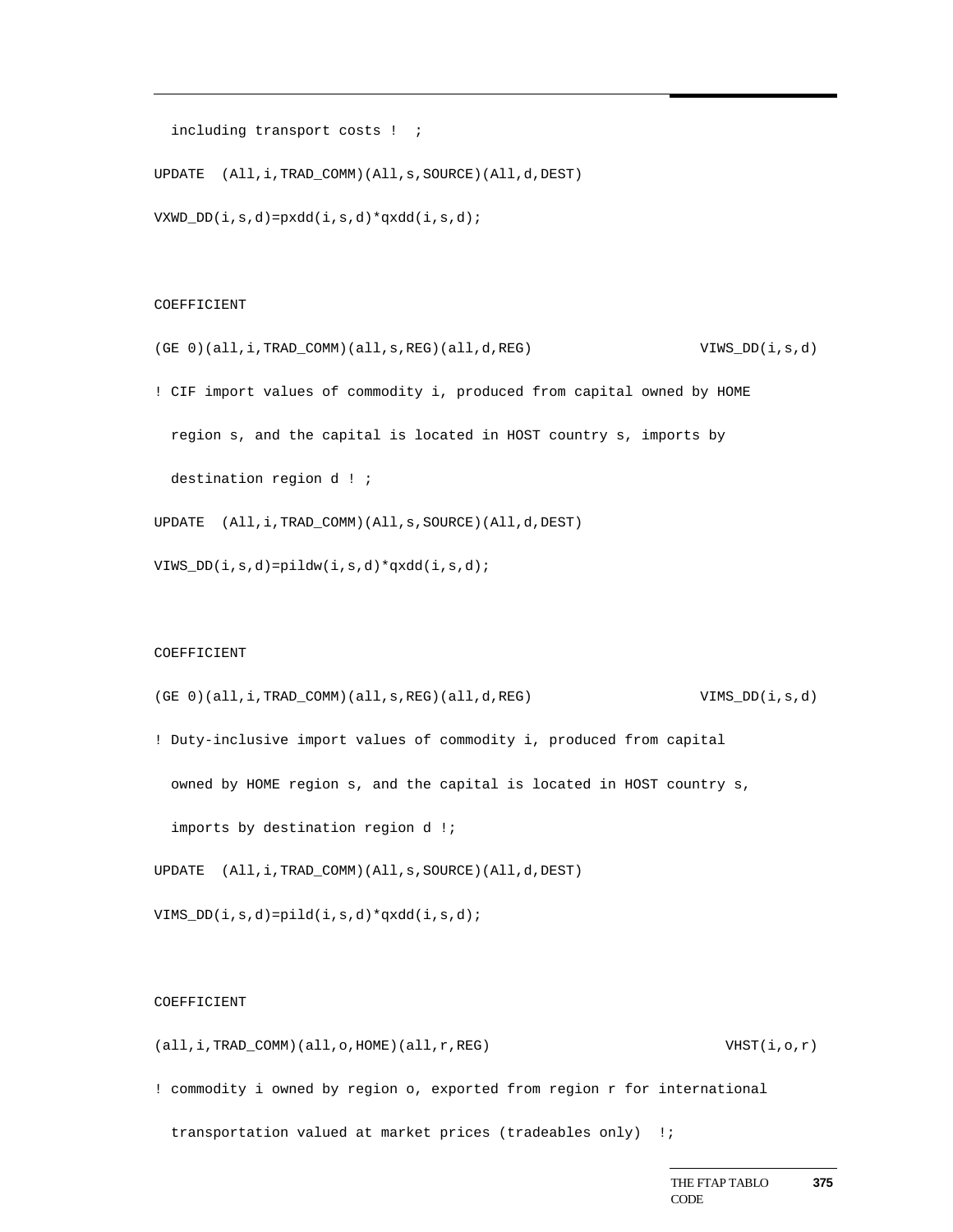```
UPDATE (All,i,TRAD_COMM)(All,o,HOME)(All,r,REG)
```

```
VHST(i, o, r) = poh(i, o, r) * qhst(i, o, r);
```
#### COEFFICIENT

```
(L, i, TRAD_COMM)(all, r, REG) VDST(i, r)! commodity i owned by region r, exported from region r for international
  transportation valued at market prices (tradeables only) !;
UPDATE (All,i,TRAD_COMM)(All,r,REG)
VDST(i,r)=pod(i,r)*qdst(i,r);!''''''''''''''''''''''''''''''''''''''''''''''''''''''''''''''''''''''''''''!
! Regional income, utility and pop for calculating EV !
!''''''''''''''''''''''''''''''''''''''''''''''''''''''''''''''''''''''''''''!
COEFFICIENT (PARAMETER) (all, r, REG) include INC(r) ! initial equilibrium regional expenditure data
       INC is set equal to INCOME and does not change
      during a simulation ! ;
COEFFICIENT (\text{all}, r, \text{REG}) ! Ratio of U(r), the per capita utility, to its
       presimulation value ! ;
FORMULA (Initial)(all,r,REG) URATIO(r) = 1;
```

```
UPDATE (all, r, REG) URATIO(r) = u(r);
```

```
376 THE STRUCTURE OF
     THE FTAP MODEL
```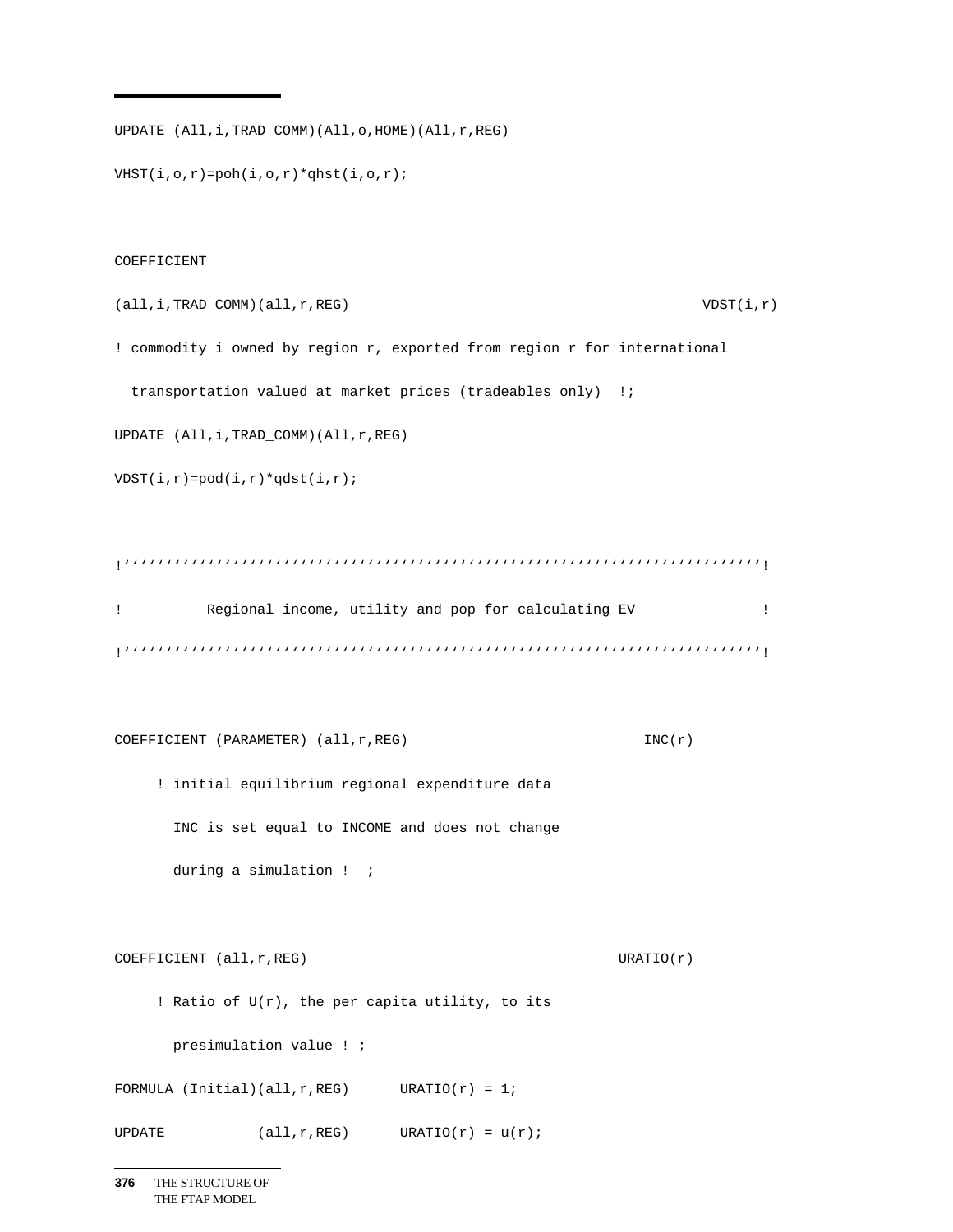```
COEFFICIENT (all, r, REG) POPRATIO(r)
! Ratio of POP(r), population in region r, to its presimulation value ! ;
FORMULA (Initial)(all,r,REG) POPRATIO(r) = 1;
UPDATE (all, r, REG) POPRATIO(r) = pop(r);
!''''''''''''''''''''''''''''''''''''''''''''''''''''''''''''''''''''''''''''!
! technology and preference parameters !
!''''''''''''''''''''''''''''''''''''''''''''''''''''''''''''''''''''''''''''!
COEFFICIENT (all,i,TRAD_COMM)(all,r,REG) SUBPAR(i,r) ! the substitution parameter in the CDE
          minimum expenditure function ! ;
COEFFICIENT (a11,i,TRAD\_COMM)(a11,r,REG) INCPAR(i,r) ! expansion parameter in the CDE minimum expenditure
           function ! ;
COEFFICIENT (all, i, TRAD_COMM) ESUBD(i)
         ! the elasticity of substitution between domestic and
           imported goods in the Armington aggregation structure
           for all agents in all regions. ! ;
```
COEFFICIENT (all, i, TRAD\_COMM) ESUBM(i)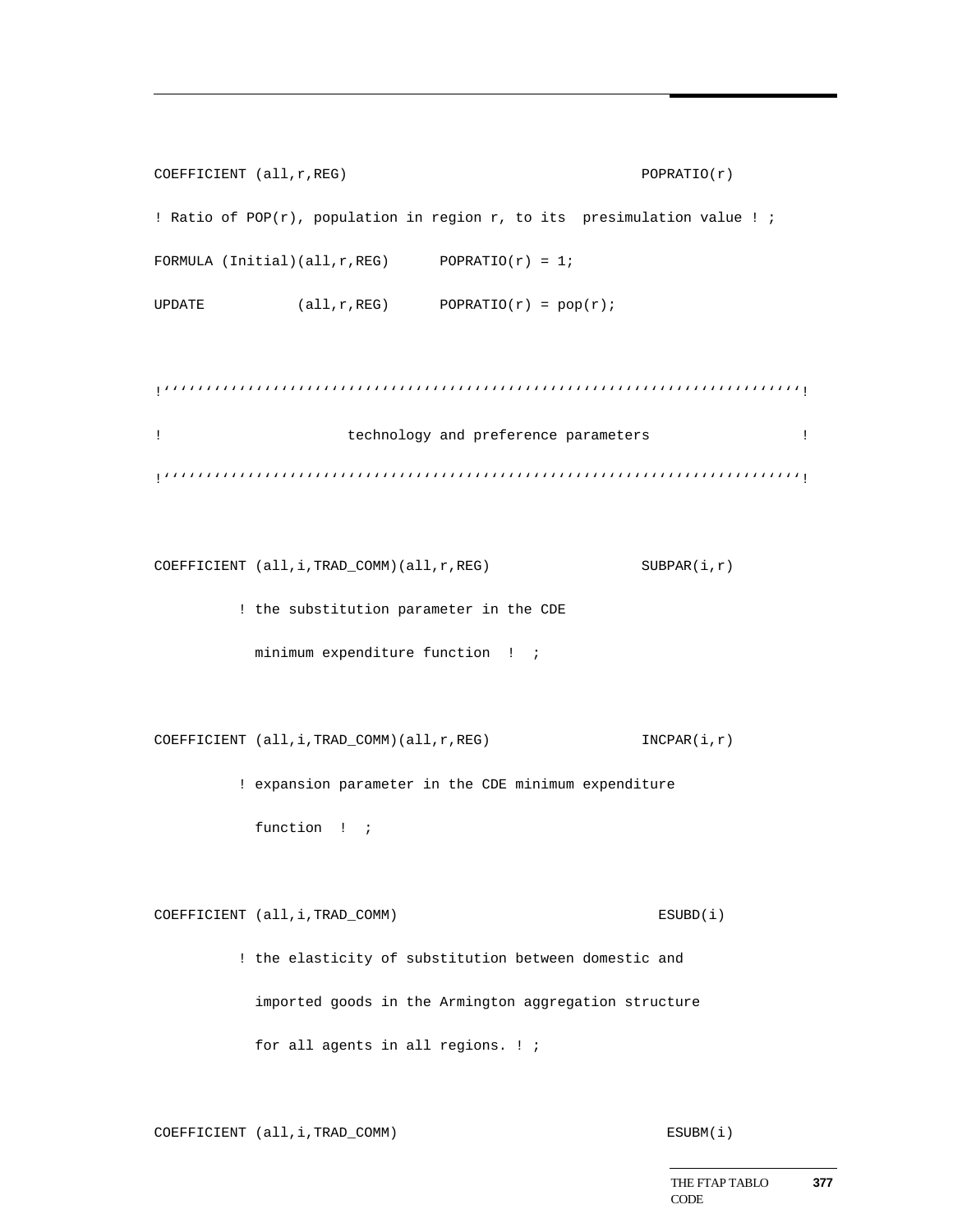! the elasticity of substitution among imports from different destinations in the Armington aggregation structure of all agents in all regions. !;

```
COEFFICIENT (all,j,PROD_COMM) ESUBVA(j)
```
 ! elasticity of substitution between capital, labor, and possibly land, in the production of value-added in j !;

```
COEFFICIENT (all, i, ENDW_COMM) ETRAE(i);
         ! ETRAE is the elasticity of transformation for sluggish
           primary factor endowments. It is non-positive,
```

```
COEFFICIENT (all, r, REG) RORFLEX(r)
```
by definition. !

 ! RORFLEX is the flexibility of expected net rate of return on capital stock, in region r, with respect to investment. If a region's capital stock increases by 1%, then it is expected that the net rate of return on capital will decline by RORFLEX % ! ;

# COEFFICIENT RORDELTA

! RORDELTA is a binary coefficient which determines

the mechanism of allocating investment funds across

**378** THE STRUCTURE OF THE FTAP MODEL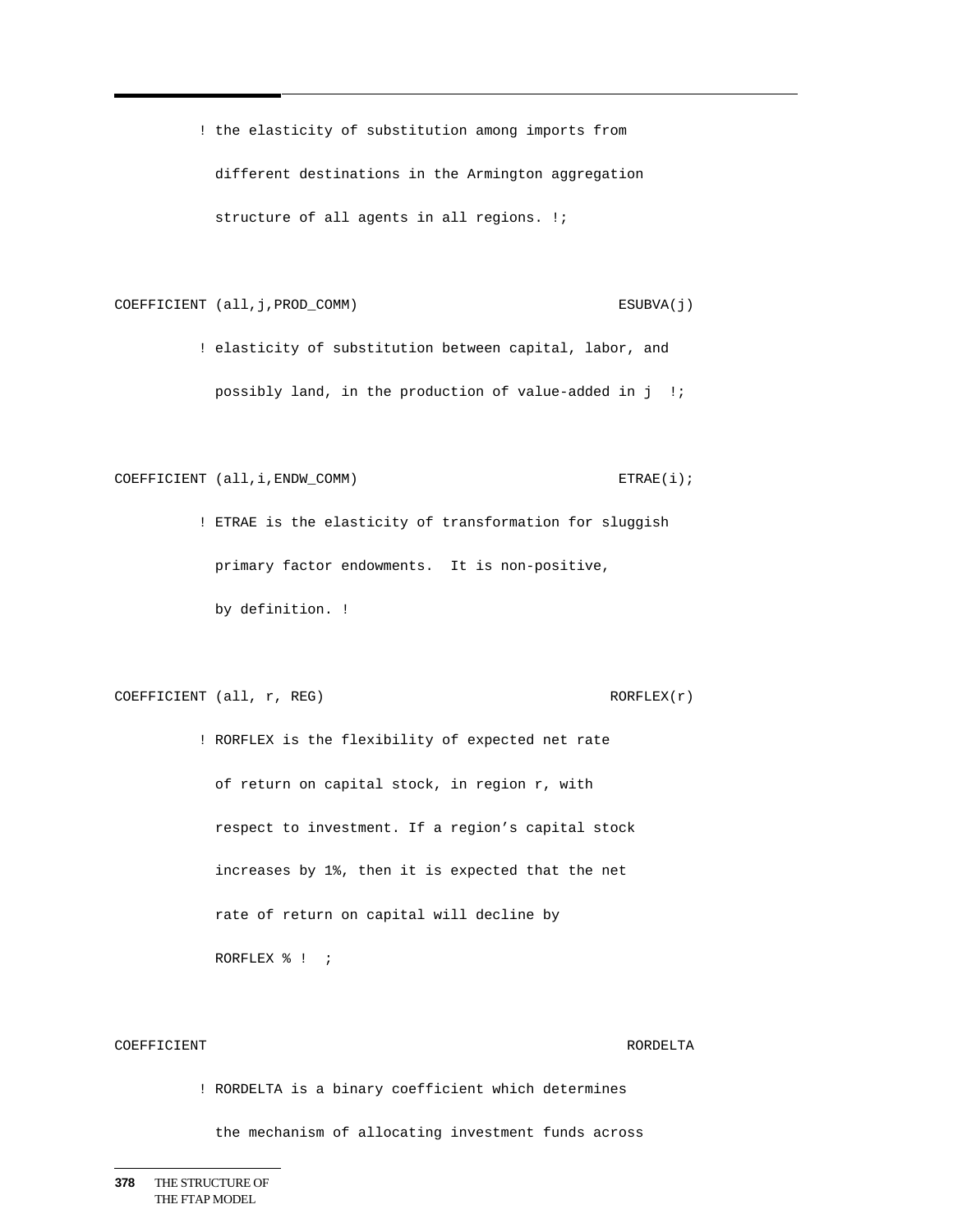regions. When RORDELTA = 1, investment funds are allocated across regions to equate the change in the expected rates of return (i.e., rore(r)). When RORDELTA = 0, investment funds are allocated across regions to maintain the existing composition of capital stocks !;

```
COEFFICIENT (all,j,PROD_COMM) ESUBT(j)
```
 ! elasticity of substitution among composite intermediate inputs in production. !;

COEFFICIENT ETECH #Elasticity of industry productivity wrt output#;

| Reading model parameters and basedata. |  |
|----------------------------------------|--|
| ______________________________         |  |

|              | ! Note that this basedata set will be updated to the new equilibrium, |  |
|--------------|-----------------------------------------------------------------------|--|
|              | ! based on the appropriate update statements.                         |  |
|              | Make sure                                                             |  |
|              |                                                                       |  |
| $\mathbf{I}$ | DO NOT ENTER ANY READ STATEMENTS BETWEEN SUBPAR AND PREVIOUS SLUG     |  |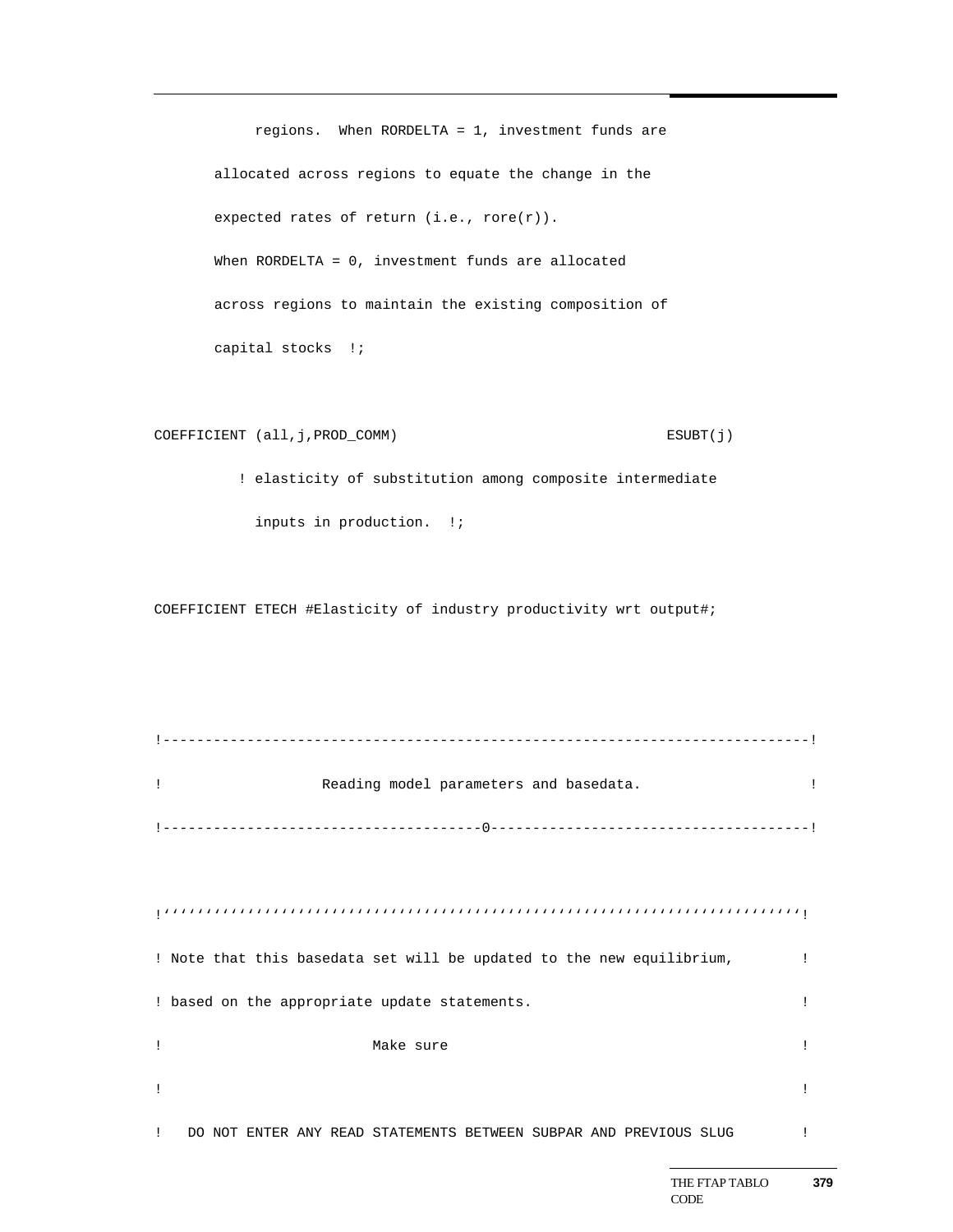**380** THE STRUCTURE OF THE FTAP MODEL

| YCHHITR                                     |  | FROM FILE GTAPDATA HEADER "CM03"; |  |
|---------------------------------------------|--|-----------------------------------|--|
| RCGVITR FROM FILE GTAPDATA HEADER "CM04";   |  |                                   |  |
| RVTXYCLBR FROM FILE GTAPDATA HEADER "CM05"; |  |                                   |  |
| RVTXYCPPR FROM FILE GTAPDATA HEADER "CM06"; |  |                                   |  |
| READ RTBD FROM FILE GTAPDATA HEADER "CM07"; |  |                                   |  |
| GTYCHHRLR FROM FILE GTAPDATA HEADER "CM09"; |  |                                   |  |
| LGPRSM                                      |  | FROM FILE GTAPDATA HEADER "CM10"; |  |

YCHHITR FROM FILE GTAPDATA HEADER "CM03";

URGVHHR FROM FILE GTAPDATA HEADER "CM01";

READ

!''''''''''''''''''''''''''''''''''''''''''''''''''''''''''''''''''''''''''''!

READ RORDELTA FROM FILE GTAPPARM ; READ ESUBT FROM FILE GTAPPARM ;

READ ETECH FROM FILE GTAPPARM ;

READ RORFLEX FROM FILE GTAPPARM ;

READ ETRAE FROM FILE GTAPPARM ;

READ ESUBVA FROM FILE GTAPPARM ;

READ ESUBM FROM FILE GTAPPARM ;

READ INCPAR FROM FILE GTAPPARM ; READ ESUBD FROM FILE GTAPPARM ;

READ SUBPAR FROM FILE GTAPPARM ;

!''''''''''''''''''''''''''''''''''''''''''''''''''''''''''''''''''''''''''''!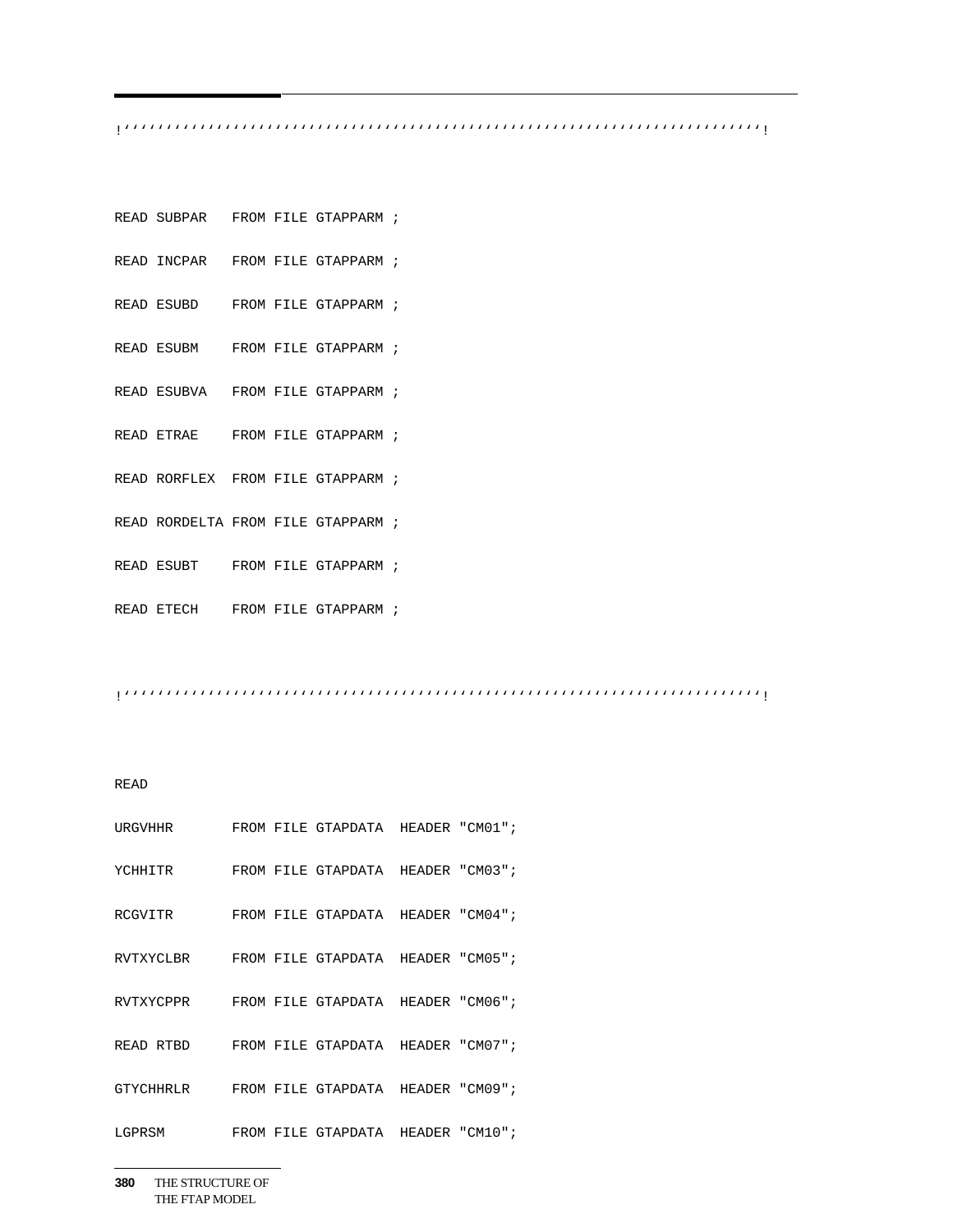GTYCGVRLR FROM FILE GTAPDATA HEADER "CM11"; CEAJRTKPR FROM FILE GTAPDATA HEADER "CM12"; EL ERCRK K R FROM FILE GTAPDATA HEADER "CM13"; GTSSKPR FROM FILE GTAPDATA HEADER "CM14";

EVOA FROM FILE GTAPDATA HEADER "EVOA" ; EVFA FROM FILE GTAPDATA HEADER "EVFA" ; VIFA FROM FILE GTAPDATA HEADER "VIFA" ; VDFA FROM FILE GTAPDATA HEADER "VDFA" ; VIPA FROM FILE GTAPDATA HEADER "VIPA" ; VDPA FROM FILE GTAPDATA HEADER "VDPA" ; VIGA FROM FILE GTAPDATA HEADER "VIGA" ; VDGA FROM FILE GTAPDATA HEADER "VDGA" ; SAVE FROM FILE GTAPDATA HEADER "SAVE" ; VXMD FROM FILE GTAPDATA HEADER "VXMD" ; VST FROM FILE GTAPDATA HEADER "VST" ; VFM FROM FILE GTAPDATA HEADER "VFM" ; VIFM FROM FILE GTAPDATA HEADER "VIFM" ; VDFM FROM FILE GTAPDATA HEADER "VDFM" ; VIPM FROM FILE GTAPDATA HEADER "VIPM" ; VDPM FROM FILE GTAPDATA HEADER "VDPM" ; VIGM FROM FILE GTAPDATA HEADER "VIGM" ; VDGM FROM FILE GTAPDATA HEADER "VDGM" ; VIMS FROM FILE GTAPDATA HEADER "VIMS" ;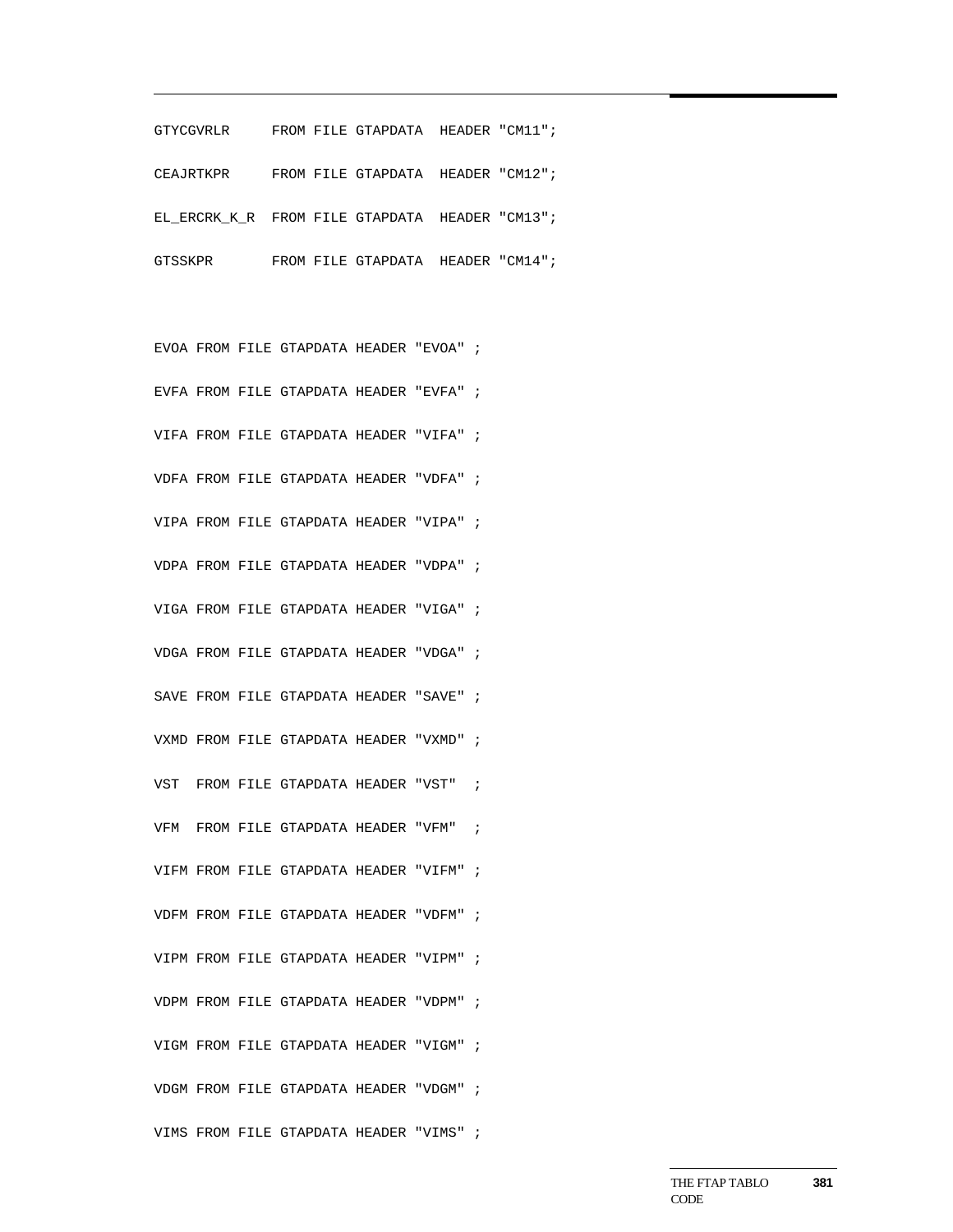```
VXWD FROM FILE GTAPDATA HEADER "VXWD" ;
VIWS FROM FILE GTAPDATA HEADER "VIWS" ;
```
! FTAP - Extra data. !

READ VXMD\_D FROM FILE gtapdata HEADER "XMD" ; READ VXMD\_DD FROM FILE gtapdata HEADER "XMDD" ; READ VXWD\_D FROM FILE gtapdata HEADER "XWD" ; READ VXWD\_DD FROM FILE gtapdata HEADER "XWDD" ; READ VIWS\_D FROM FILE gtapdata HEADER "IWD" ; READ VIWS\_DD FROM FILE gtapdata HEADER "IWDD" ; READ VIMS\_D FROM FILE gtapdata HEADER "IMD" ; READ VIMS\_DD FROM FILE gtapdata HEADER "IMDD" ; READ VDST FROM FILE GTAPDATA HEADER "VDST" ; READ VHST FROM FILE GTAPDATA HEADER "VHST" ;

READ EVIFMS FROM FILE fdi\_file HEADER "EVMS" ; READ EVIFAS FROM FILE fdi\_file HEADER "EVAS" ; READ VFDI\_HHI FROM FILE fdi\_file HEADER "VFDI" ; READ VKD FROM FILE fdi\_file HEADER "VKD" ; READ DEPRIND FROM FILE fdi\_file HEADER "DEPR" ; READ VK\_HHI FROM FILE fdi\_file HEADER "KHHI" ; READ VKD\_H\_I FROM FILE fdi\_file HEADER "KD" ; READ VBR FROM FILE fdi\_file HEADER "VBR" ;

**382** THE STRUCTURE OF THE FTAP MODEL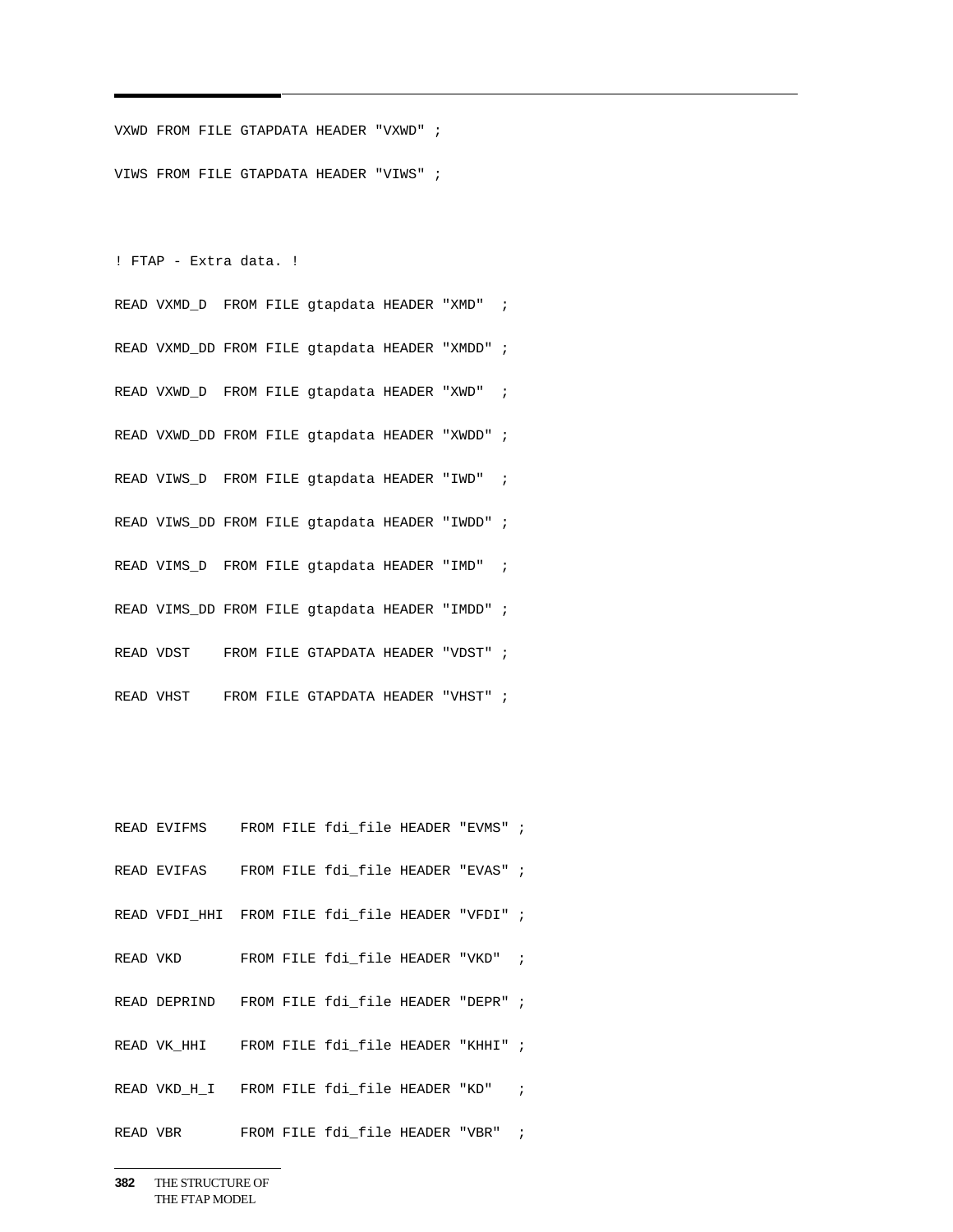READ VLAND FROM FILE fdi\_file HEADER "VLND" ; READ VNATRES FROM FILE fdi\_file HEADER "VNR" ; READ SKSUB1 FROM FILE fdi file HEADER "SKS1" ; READ SKSUB2 FROM FILE fdi\_file HEADER "SKS2" ; READ KTRA\_H\_\_ FROM FILE fdi\_file HEADER "TH\_\_" ; READ KTRA\_H\_I FROM FILE fdi\_file HEADER "TH\_I" ; READ KTRAD\_H\_I FROM FILE fdi\_file HEADER "TD" ; READ KTRAF\_H\_I FROM FILE fdi\_file HEADER "TF" ; READ KTRA\_HHI FROM FILE fdi\_file HEADER "THHI" ; READ RR\_LAND FROM FILE fdi\_file HEADER "RRLN" ; READ RR\_NATRES FROM FILE fdi\_file HEADER "RRNR" ;

!-----------------------------------------------------------------------------! ! DERIVATIVES OF THE BASE DATA ! !-----------------------------------------------------------------------------!

!'''''''''''''''''''''''''''''''''''''''''''''''''''''''''''''''''''''''''''''! ! DERIVATIVES OF THE BASE DATA include computations of household income,  $\qquad$  ! ! budget shares, and elasticities. Since these are constant for each ! ! Johansen solution, they are termed coefficients. ! !'''''''''''''''''''''''''''''''''''''''''''''''''''''''''''''''''''''''''''''!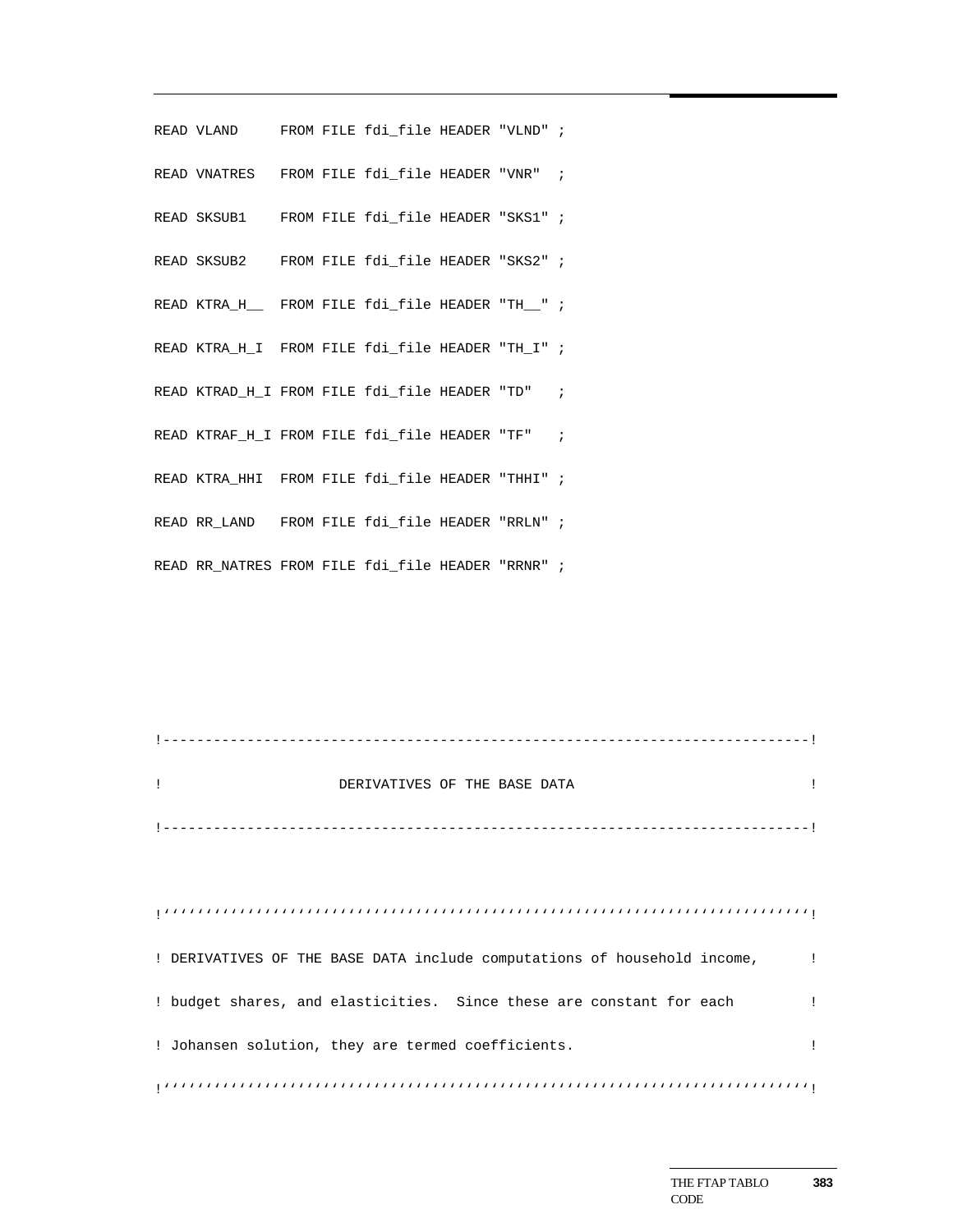```
COEFFICIENT (al, r, REG) YCR(r) # nominal income, by region #;
COEFFICIENT (All, r, REG) CHECK_YCR(r) # Checking that income = expenditure#;
COEFFICIENT (all,r,REG) YCITR(r) # net interest income, by region #;
```
 $COEFFICIENT (all, r, REG)$  TCHHITR(r)

# revenue from income taxes on net interest income of households#;

```
COEFFICIENT (GE 0)(all, r, REG) TDEP(r)
#Revenue from income taxes on depreciation#;
```

```
! Move definition and formula for VOM for endowments from below !
COEFFICIENT (all, i, TRAD_COMM)(all, r, REG) VDM(i, r)! domestic sales of commodity i in region r valued at market prices
  (tradeables only) ! ;
FORMULA (all,i,TRAD_COMM)(all,r,REG)
```
 $VDM(i, r) = VDPM(i, r) + VDGM(i, r) + sum(j, PROD_COMM, VDFM(i, j, r))$  ;

```
COEFFICIENT (all,i,DEMD_COMM)(all,j,PROD_COMM)(all,r,REG) VFA(i,j,r)
! producer expenditure on i by industry j, in region r,
  valued at agent's prices ! ;
FORMULA (all,i,ENDW_COMM)(all,j,PROD_COMM)(all,r,REG)
VFA(i,j,r) = EVFA(i,j,r) ;
```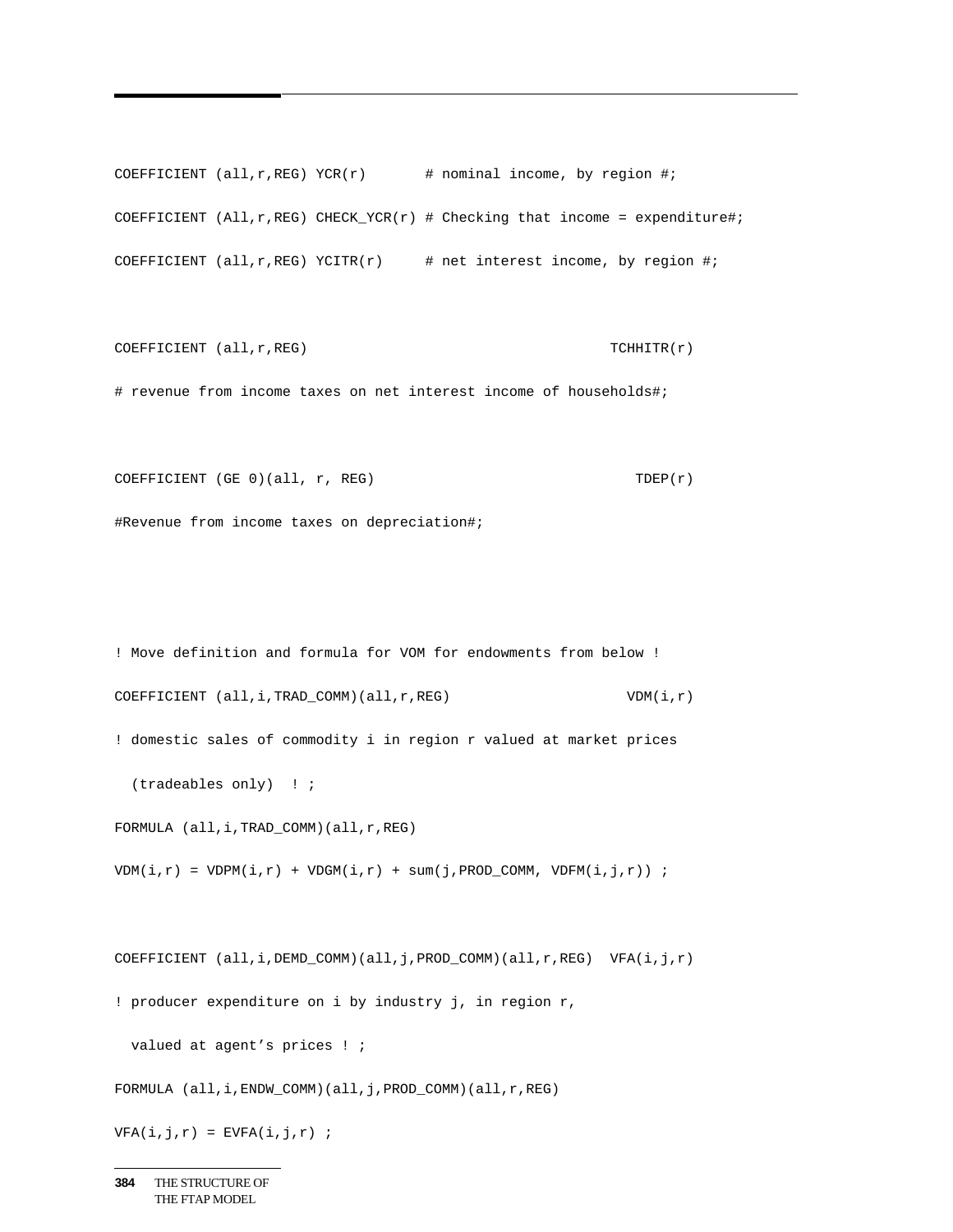```
FORMULA (all,i,TRAD_COMM)(all,j,PROD_COMM)(all,s,REG)
VFA(i,j,s) = VDFA(i,j,s) + VIFA(i,j,s);
```

```
COEFFICIENT (all, i, NSAV_COMM)(all, r, REG) VOA(i, r)! value of commodity i output in region r. ! ;
FORMULA (all,i,ENDW_COMM)(all,r,REG) VOA(i,r) = EVOA(i,r);
FORMULA (all,i,PROD_COMM)(all,r,REG)
     VOA(i,r) = sum(j, DEMD_COMM, VFA(j,i,r));COEFFICIENT (a11,i,NSAV\_COMM)(a11,r,REG) VOM(i,r) ! value of commodity i output in region r. ! ;
FORMULA (all,i,ENDW_COMM)(all,r,REG)
     VOM(i,r) = sum(j, PROD_COMM, VFM(i,j,r)) ;
FORMULA (all,i,TRAD_COMM)(all,r,REG)
     VOM(i,r) = VDM(i,r) + sum(s, REG, VXMD(i,r,s))
```

```
+ VST(i,r) ;
```
FORMULA (all,h,CGDS\_COMM)(all,r,REG)

 $VOM(h,r) = VOA(h,r)$  ;

COEFFICIENT  $(all,r,REG)$  TOTLAB(r)

#total labour earnings in reg r#;

FORMULA  $(all,r,REG)$  TOTLAB $(r)$  = sum $(l,LABOR, VOM(l,r));$ 

COEFFICIENT (all,l,LABOR)(all,r,REG) LABSHR(l,r)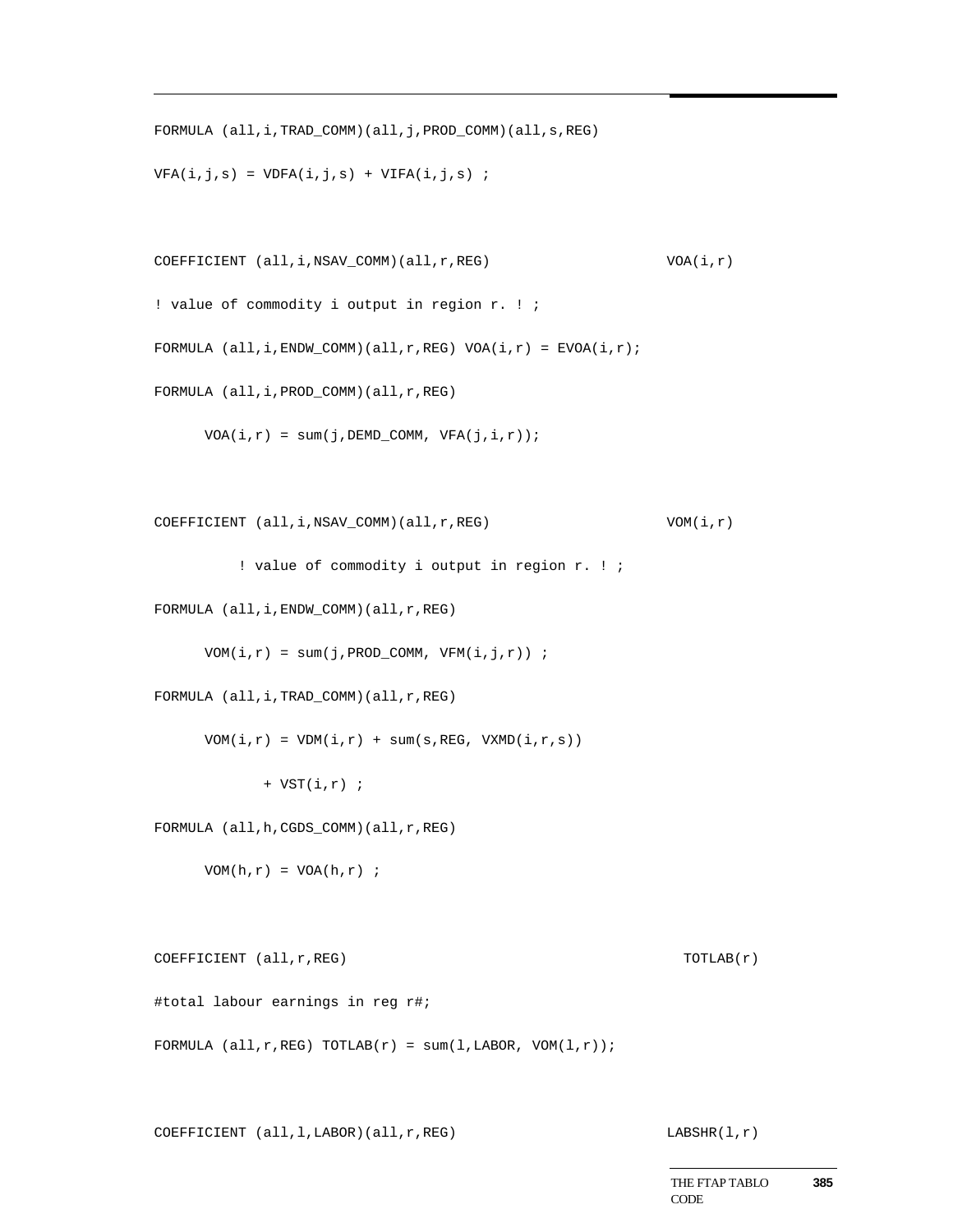```
#share of labour l in total lab earnings in region r#;
FORMULA (all,l,LABOR)(all,r,REG)
LABSHR(l,r) = VOM(l,r) / TOTLAB(r);
```
FORMULA (INITIAL) (all,l,LABOR)(all,r,REG)

 $EVOA(1,r) = EVOA(1,r) - IF[FIRST>0.5, (RVTXYZLBR(r) * LABSHR(1,r))]$ ;

(Initial)(all,r,REG)

```
RVTXYCLBR(r)=IF{FIRST1>0.5,sum[l,LABOR,VOM(l,r)-EVOA(l,r)]}+
```

```
IF{FIRST1 le 0.5, RVTXYCLBR(r) };
```
COEFFICIENT (GE 0)(all,i,TRAD\_COMM)(all, $r$ ,REG) VKBI(i, $r$ ) # value of capital, by region and industry #; FORMULA ! Calculate industry capital stock ! (All,j,TRAD\_COMM)(All,r,REG)  $VKBI(j,r)=VKD(j,r)+sum[s,home,VFDI_HHI(j,s,r)];$ 

```
COEFFICIENT (GE 0)(all, r, REG) VKB(r)! value of beginning-of-period capital stock, in region r ! ;
FORMULA ! Calculate regional capital stock !
 (all, r, REG) VKB(r) = sum[j,TRAD_COMM,VKBI(j,r)];
```
COEFFICIENT (GE  $0)(all, r, REG)$  VKT $(r)$ #Asset value of capital owned by region r#;

**386** THE STRUCTURE OF THE FTAP MODEL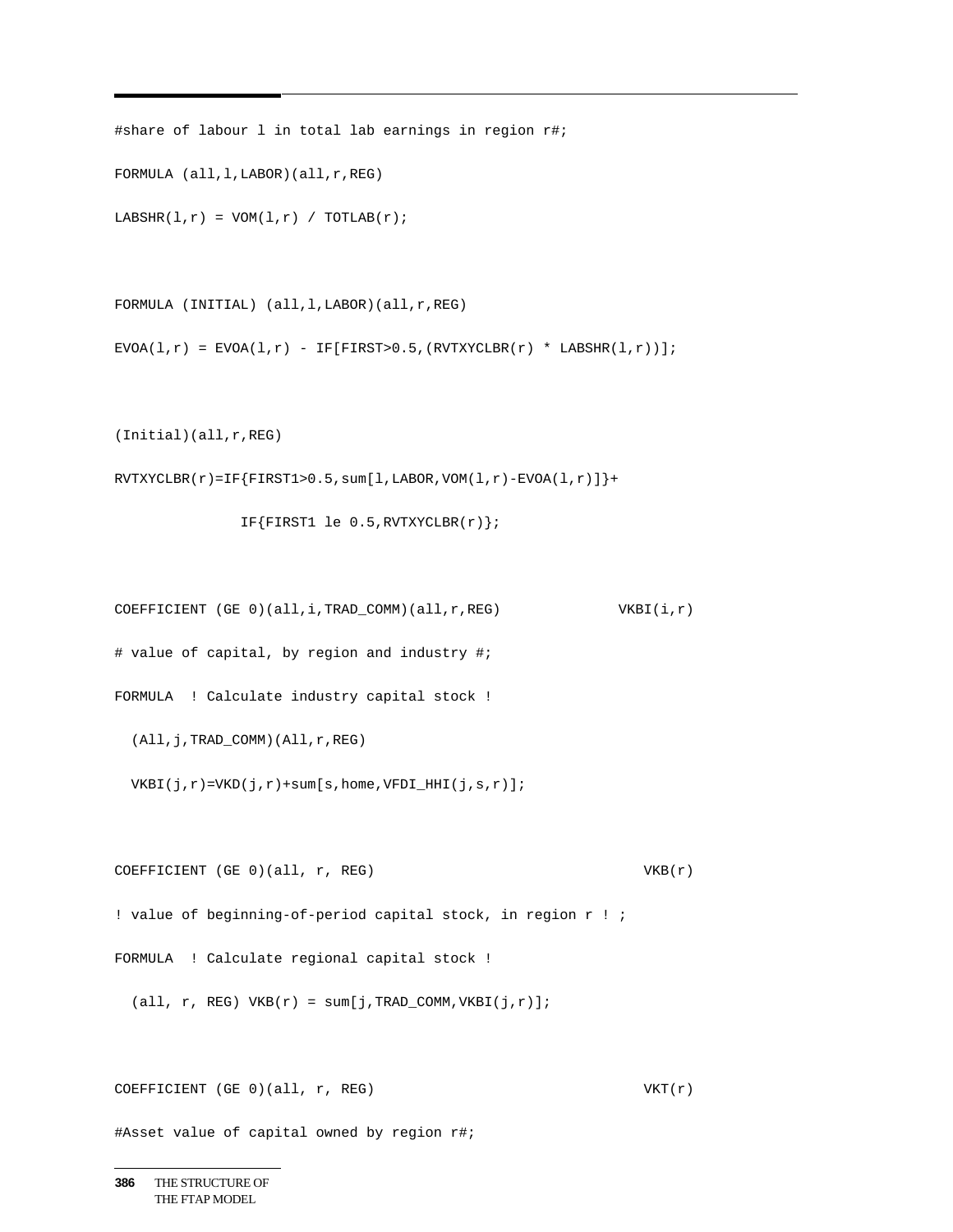```
FORMULA (all,r,REG) VKT(r) = VKB(r) +
```

```
 sum[i,TRAD_COMM,
```
 $sum[1, HOST, VFDI_HHI(i,r,1)]-sum[s, HOME, VFDI_HHI(i,s,r)]];$ 

```
COEFFICIENT (GE 0)(all, r, REG) VDEP(r)
```
rate is exogenous and therefore does not appear in update) ! ; FORMULA ! Calculate value of depreciation for the region !

! value of capital depreciation, in r (depreciation

 $(All,r,REG)$  VDEP(r)=sum[j,TRAD\_COMM,DEPRIND(j,r)\*VKBI(j,r)];

```
COEFFICIENT (Al1,r,REG)#Regional depreciation rate#;
FORMULA ! Calculate regional depreciation rate !
 (all, r, REG) DEPRREG(r) = VDEP(r)/VKB(r);
```

```
COEFFICIENT (all,i,ENDW_COMM)(all,j, PROD_COMM)(all,r,REG) ETAX(i,j,r)# Tax on use of endowment good i in industry j in region r # ;
FORMULA ! Calculate abnormal returns to capital !
(all,i,ENDW_COMM)(all,j,PROD_COMM)(all,r,REG)
```
! Calculate market values of domestic and imported capital !

 $ETAX(i,j,r) = EVFA(i,j,r) - VFM(i,j,r)$ ;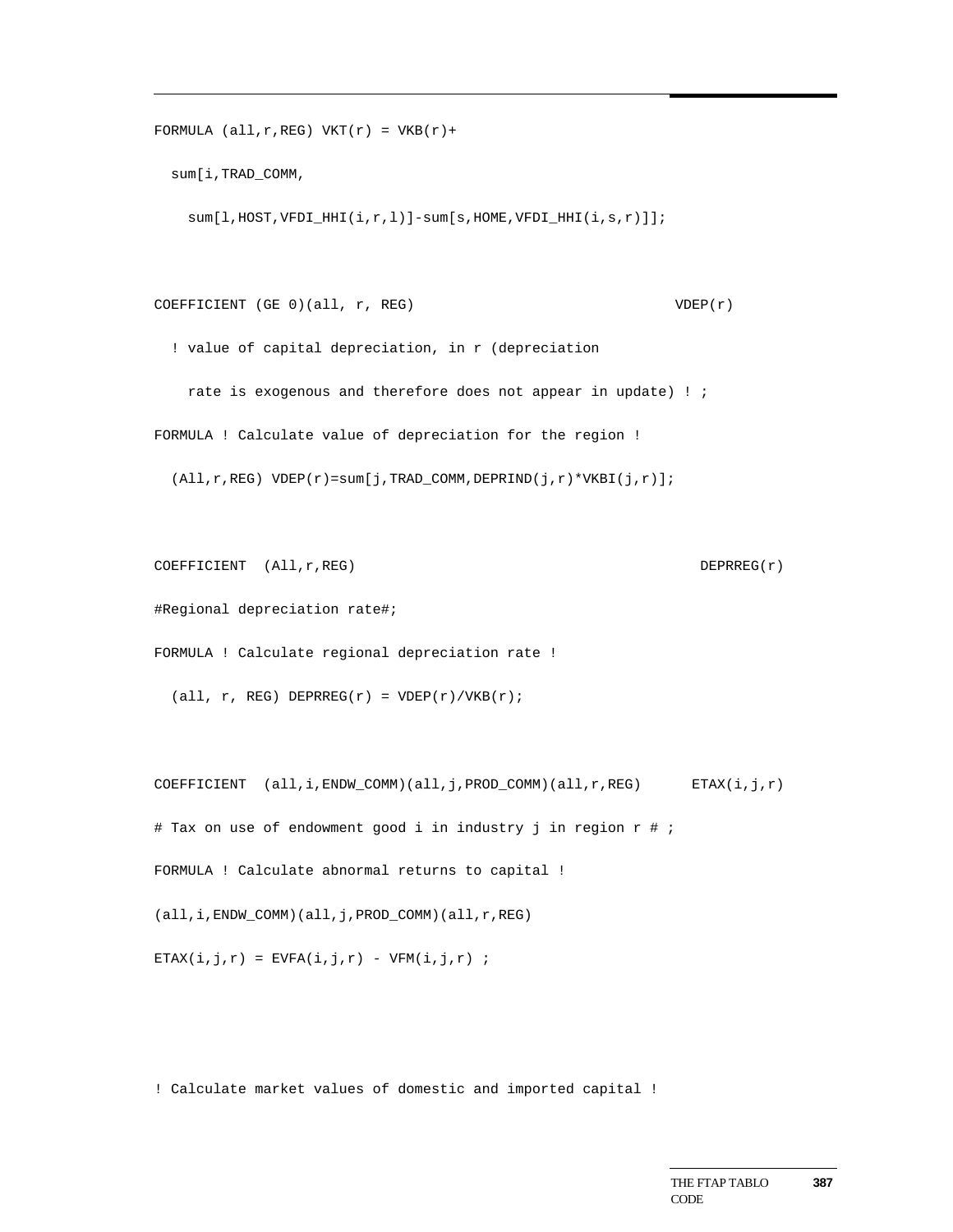```
COEFFICIENT (A11, i, TRAD_COMM) (A11, r, REG) EVIFM(i, r)#Market value of foreign capital by industry#;
FORMULA (All, i, TRAD COMM)(All, d, home) EVIFM(i,d)=sum(s, home, EVIFMS(i,s,d));
```

```
COEFFICIENT (All, i, TRAD\_COMM)(All, r, REG) EVDFM(i, r)
```
#Market value of domestic capital by industry#;

FORMULA (All, i, TRAD\_COMM)(All, r, REG)

 $EVDFM(i,r)=sum[k,ENDWC_COMM,VFM(k,i,r)]-EVIFM(i,r);$ 

! Calculate agents' values of domestic and imported capital !

COEFFICIENT  $(All, i, TRAD\_COMM)(All, r, REG)$  EVIFA $(i, r)$ 

#agents' value of foreign capital by industry#;

FORMULA (All,i,TRAD\_COMM)(All,d,home)

 $EVIFA(i,d)=sum(s,home,EVIFAS(i,s,d));$ 

```
COEFFICIENT (All, i, TRAD\_COMM)(All, r, REG) EVDFA(i, r)
```
#agents' value of domestic capital by industry#;

FORMULA (All, i, TRAD\_COMM)(All, r, REG)

 $EVDFA(i,r)=sum[k,ENDWC_COMM,EVFA(k,i,r)]-EVIFA(i,r);$ 

! Calculate rates of return !

COEFFICIENT (All,s,home)(All,d,host)(All,i,TRAD\_COMM) RR\_HHI(i,s,d)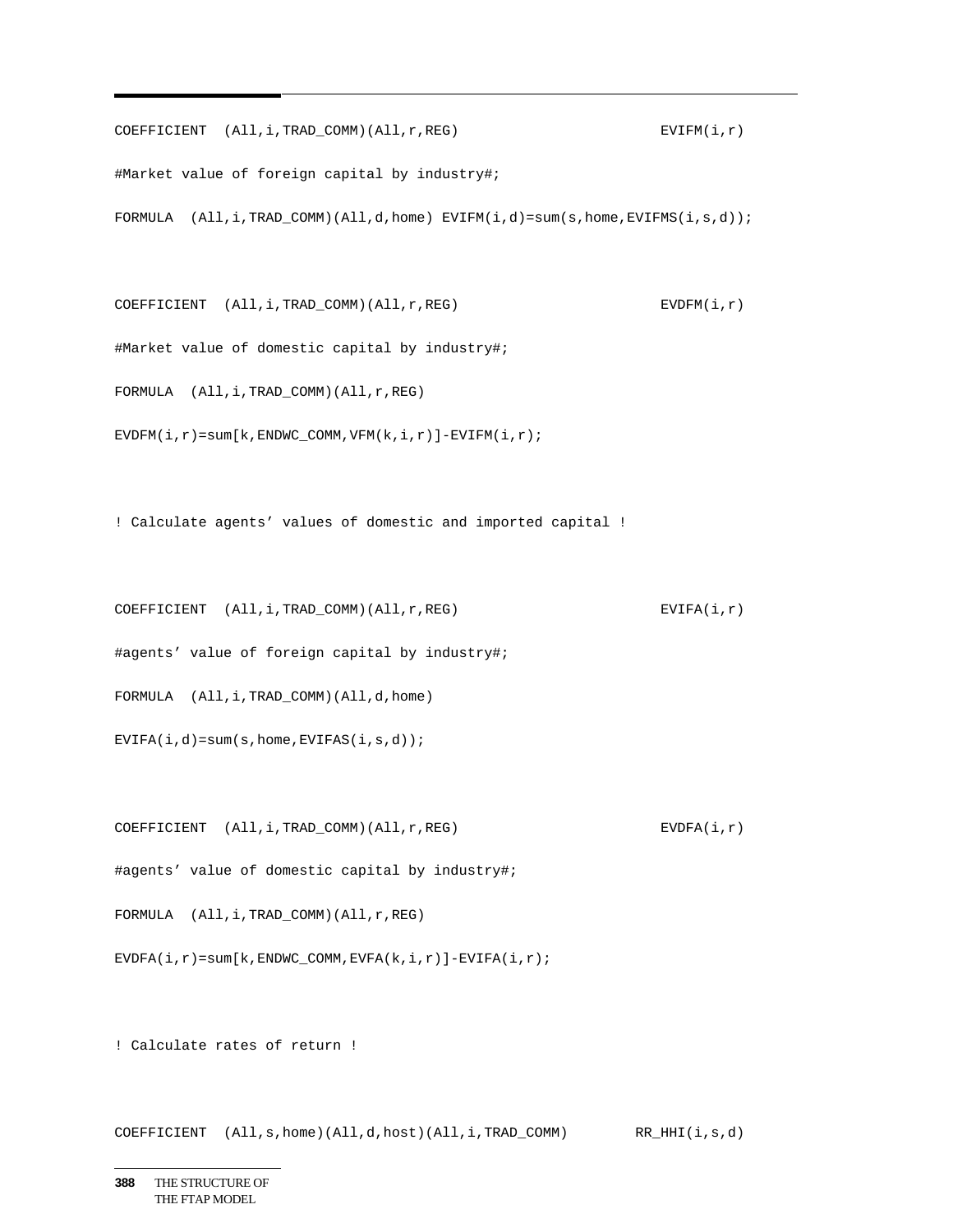#Rate of return on capital by host region and industry#;

FORMULA (All,i,TRAD\_COMM)(All,s,home)(All,d,dest:VFDI\_HHI(i,s,d)=0)

RR  $HHI(i,s,d)=RTBD;$ 

FORMULA (All,i,TRAD\_COMM)(All,s,home)(All,d,dest:VFDI\_HHI(i,s,d) ne 0)

RR\_HHI(i,s,d)=EVIFMS(i,s,d)/VFDI\_HHI(i,s,d)-DEPRIND(i,d);

COEFFICIENT (All,s,home)(All,i,TRAD\_COMM) RRD\_H\_I(i,s) #Rate of return on domestic capital by industry#; FORMULA (All,s,home)(All,i,TRAD\_COMM:VKD(i,s)=0)  $RRD_H_I(i,s)=RTBD;$ 

FORMULA (All,s,home)(All,i,TRAD\_COMM:VKD(i,s) ne 0)

 $RRD_H_I(i,s)=EVDFM(i,s)/VKD(i,s)-DEFIND(i,s);$ 

COEFFICIENT  $(all,r,REG)$  RVTXYCKR(r)

# tax on capital income, by region #;

DISPLAY EVDFA;

DISPLAY EVDFM;

ASSERTION #Domestic capital at agents values is non-negative#

(All,i,TRAD\_COMM)(All,r,REG) EVDFA(i,r) ge 0;

ASSERTION #Domestic capital at market values is non-negative#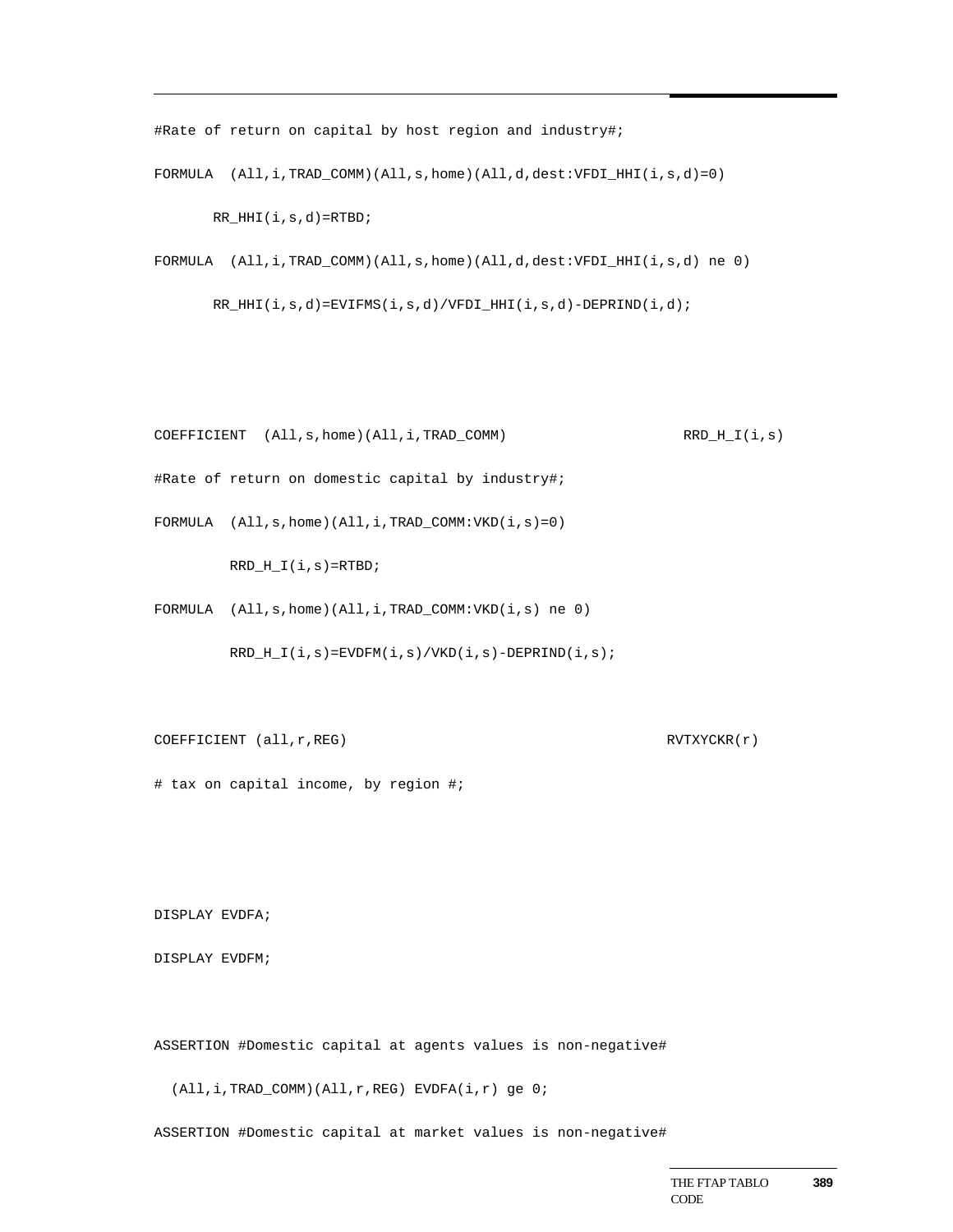```
ASSERTION #check SAVE(r) greater than zero# (all,r,REG) SAVE(r) > 0;ZERODIVIDE (ZERO_BY_ZERO) DEFAULT 0 ;
COEFFICIENT (all,i,TRAD\_COMM)(all,r,REG) VIM(i,r) ! value of imports of commodity i in r
           at domestic market prices ! ;
FORMULA (all,i,TRAD_COMM)(all,r,REG)
      VIM(i,r) = sum(j, PROD\_COMM, VIFM(i,j,r))+ VIPM(i,r) + VIGM(i,r) ;
COEFFICIENT (a11,i,TRAD_COMM)(a11,r,REG) VPA(i,r) ! private household expenditure on commodity i
           in region r valued at agent's prices ! ;
FORMULA (all,i,TRAD_COMM)(all,s,REG)
     VPA(i,s) = VDPA(i,s) + VIPA(i,s);
COEFFICIENT (\text{all}, r, \text{REG}) ! private consumption expenditure in region r ! ;
FORMULA (all,r,REG) PRIVEXP) = sum(i,TRAD_COMM, VPA(i,r)) ;
```
 $(All, i, TRAD$  COMM)(All,r,REG) EVDFM(i,r) ge 0;

COEFFICIENT  $(all, i, TRAD_COMM)$  $(all, r, REG)$  VGA $(i, r)$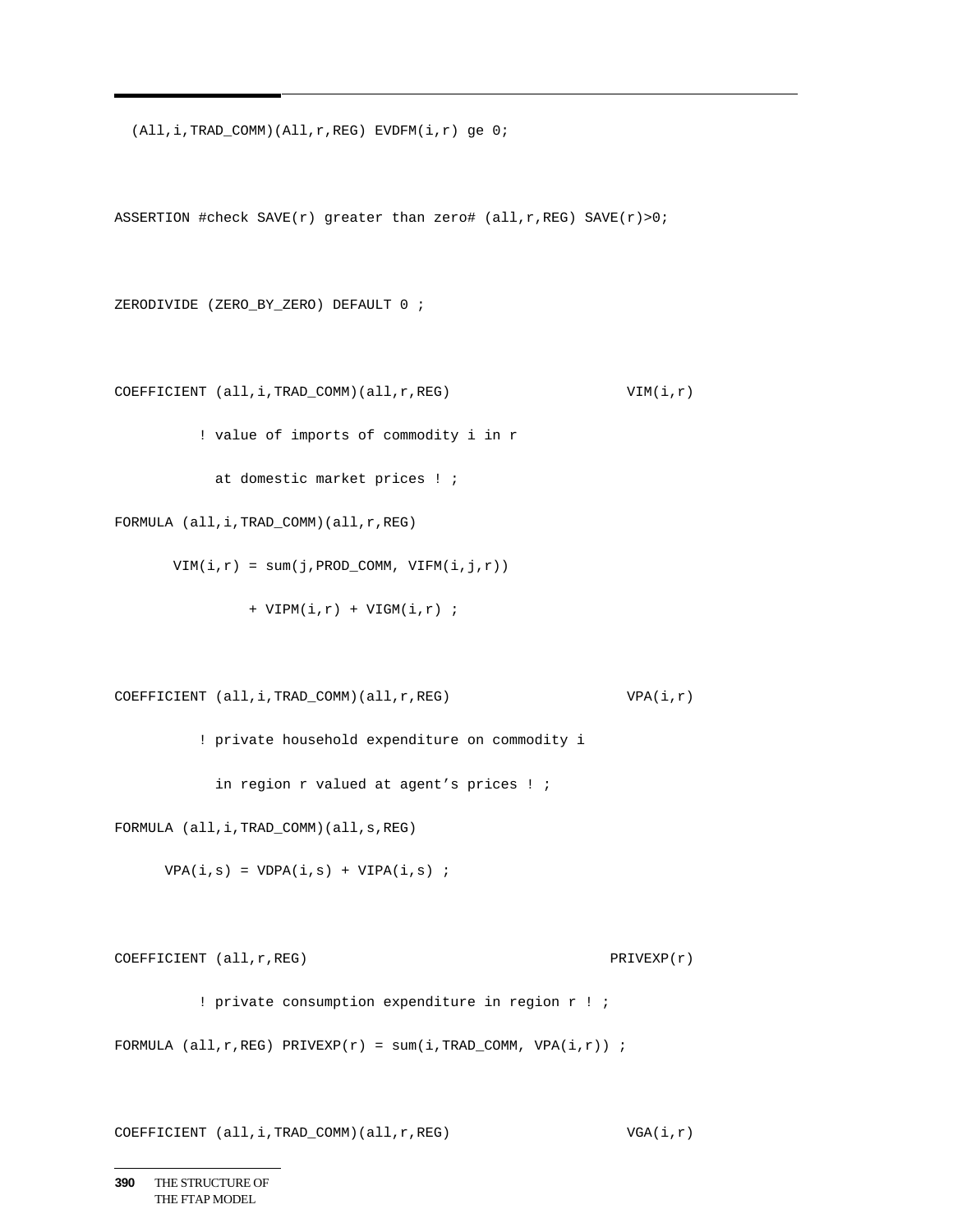```
 ! government household expenditure on commodity
```

```
i in region r valued at agent's prices ! ;
```
FORMULA (all,i,TRAD\_COMM)(all,s,REG)

 $VGA(i,s) = VDGA(i,s) + VIGA(i,s)$ ;

```
COEFFICIENT (all, r, REG) GOVEXP(r)
```
! government expenditure in region r ! ;

```
FORMULA (all,r,REG) GOVEXP(r) = sum(i,TRAD_COMM, VGA(i,r)) ;
```

```
COEFFICIENT (\text{all}, r, \text{REG}) INCOME(r)
```
! level of expenditure, which equals NET income in region r

(i.e., net of capital depreciation) ! ;

FORMULA (all,r,REG)

```
INCOME(r) = sum(i, TRAD_COMM, VPA(i,r) + VGA(i,r))
```
 $+$  SAVE $(r)$ ;

FORMULA (INITIAL) (all,r,REG)

 $INC(r) = INCOME(r)$  ;

```
COEFFICIENT (all,i,TRAD\_COMM)(all,r,REG)(all,s,REG) VTWR(i,r,s)
```
! value of transportation services associated with

the shipment of commodity i from r to s ! ;

FORMULA (all,i,TRAD\_COMM)(all,r,REG)(all,s,REG)

 $VTWR(i,r,s) = VIWS(i,r,s) - VXWD(i,r,s)$  ;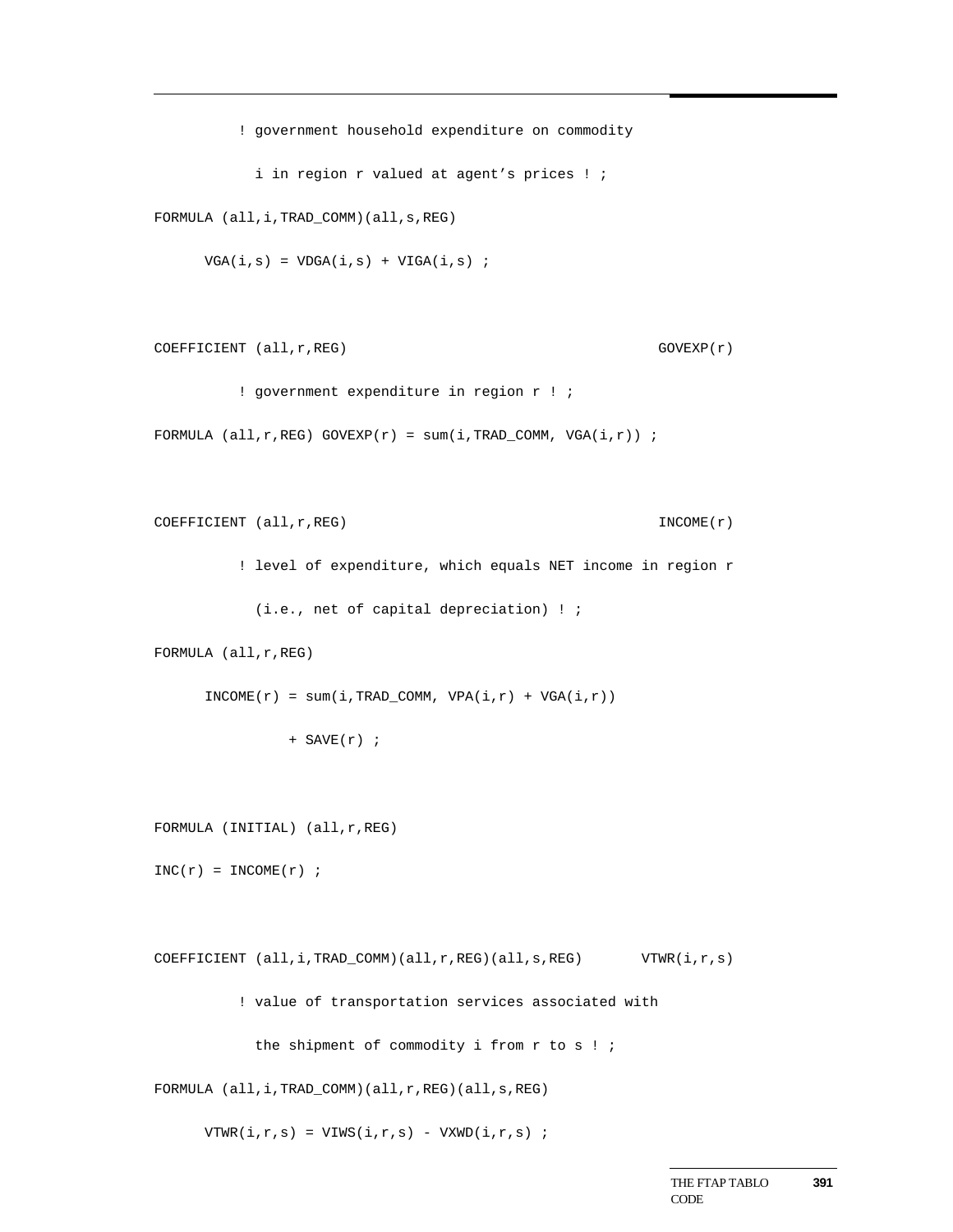```
COEFFICIENT (all,i,TRAD_COMM)(all,r,REG)(all,s,REG) FOBSHR(i,r,s) ! The fob share in VIW. ! ;
```

```
FOBSHR(i,r,s) = VXWD(i,r,s)/VINS(i,r,s) ;
```
FORMULA (all,i,TRAD\_COMM)(all,r,REG)(all,s,REG)

```
COEFFICIENT (all,i,TRAD_COMM)(all,r,REG)(all,s,REG) TRNSHR(i,r,s)
```
! The transport share in VIW. ! ;

FORMULA (all,i,TRAD\_COMM)(all,r,REG)(all,s,REG)

 $TRNSHR(i,r,s) = VTWR(i,r,s)/VINS(i,r,s)$  ;

```
COEFFICIENT VT
        ! The value of total international transportation
          services. !;
FORMULA VT = sum(i, TRAD_COMM, sum(r, REG, sum(s, REG, VTWR(i, r, s)))) ;
```

```
COEFFICIENT (all,i,TRAD_COMM)(all,j,PROD_COMM)(all,r,REG)
```

```
SHRDFM(i,j,r)
```
! the share, at market prices, of domestic prod

used by sector j ! ;

FORMULA (all,i,TRAD\_COMM)(all,j,PROD\_COMM)(all,r,REG)

 $SHRDFM(i,j,r) = VDFM(i,j,r)/VDM(i,r)$  ;

COEFFICIENT  $(all, i, TRAD_COMM)$  $(all, r, REG)$  SHRDPM $(i, r)$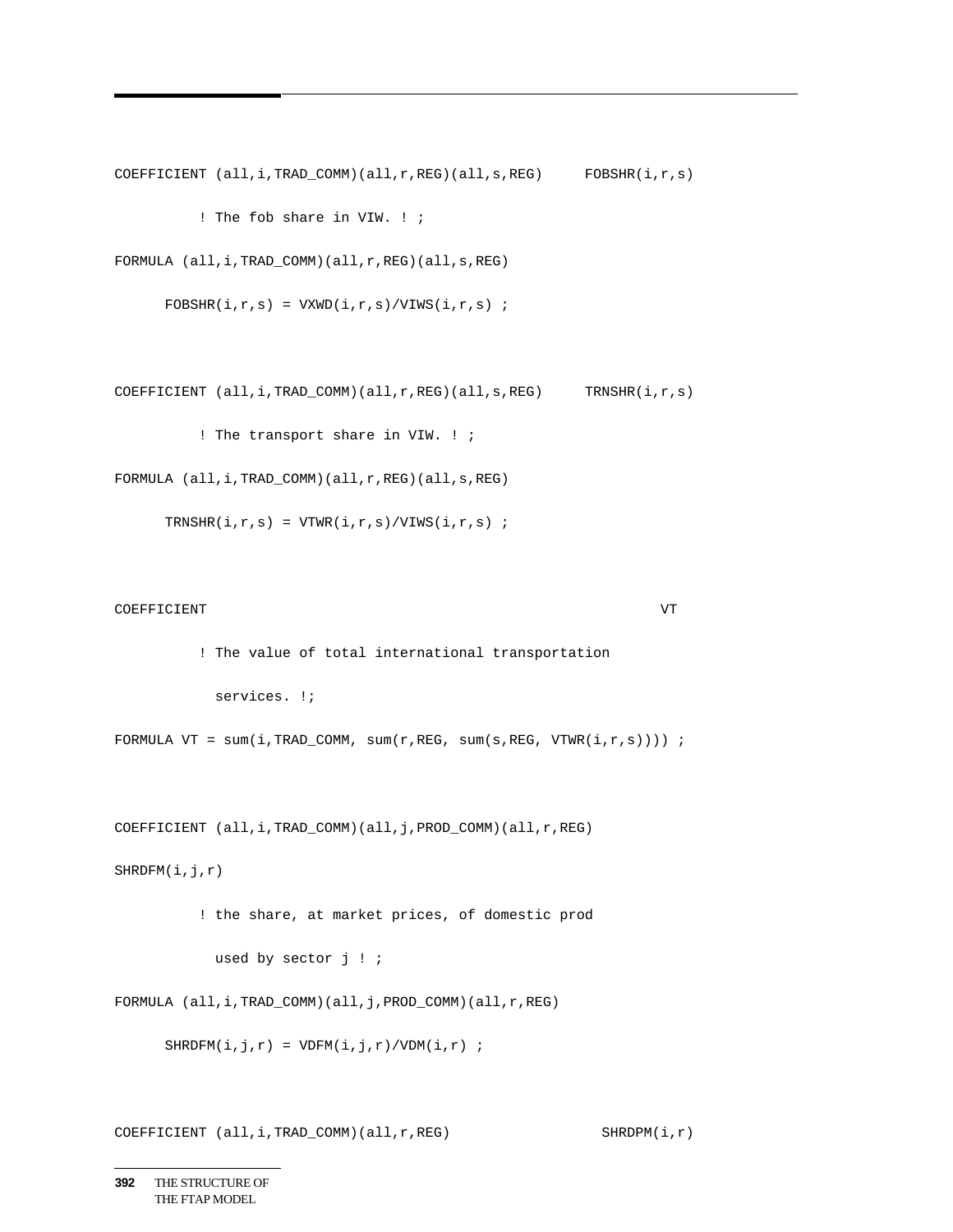```
 ! share of domestic production used by private hhlds ! ;
```

```
FORMULA (all,i,TRAD_COMM)(all,r,REG)
```

```
SHRDPM(i,r) = VDPM(i,r)/VDM(i,r) ;
```

```
COEFFICIENT (all,i,TRAD_COMM)(all,r,REG) SHRDGM(i,r)
```
! share of imports from r in s used by gov't hhlds ! ;

FORMULA (all,i,TRAD\_COMM)(all,r,REG)

 $SHRDGM(i,r) = VDGM(i,r)/VDM(i,r)$  ;

```
COEFFICIENT (all,i,TRAD_COMM)(all,j,PROD_COMM)(all,r,REG)
```
 $SHRIFM(i,j,r)$ 

! share of imports in r used by sector j ! ;

FORMULA (all,i,TRAD\_COMM)(all,j,PROD\_COMM)(all,r,REG)

 $SHRIFM(i,j,r) = VIFM(i,j,r)/VIM(i,r)$  ;

```
COEFFICIENT (all, i, TRAD_COMM)(all, r, REG) SHRIPM(i, r)! the share of imports in r used by private hhlds ! ;
```
FORMULA (all,i,TRAD\_COMM)(all,r,REG)

 $SHRIPM(i,r) = VIPM(i,r)/VIM(i,r)$  ;

COEFFICIENT  $(a11,i,TRAD\_COMM)(a11,r,REG)$  SHRIGM $(i,r)$ 

! the share of imports from r used by gov't hhlds ! ;

FORMULA (all,i,TRAD\_COMM)(all,r,REG)

 $SHRIGM(i,r) = VIGM(i,r)/VIM(i,r)$  ;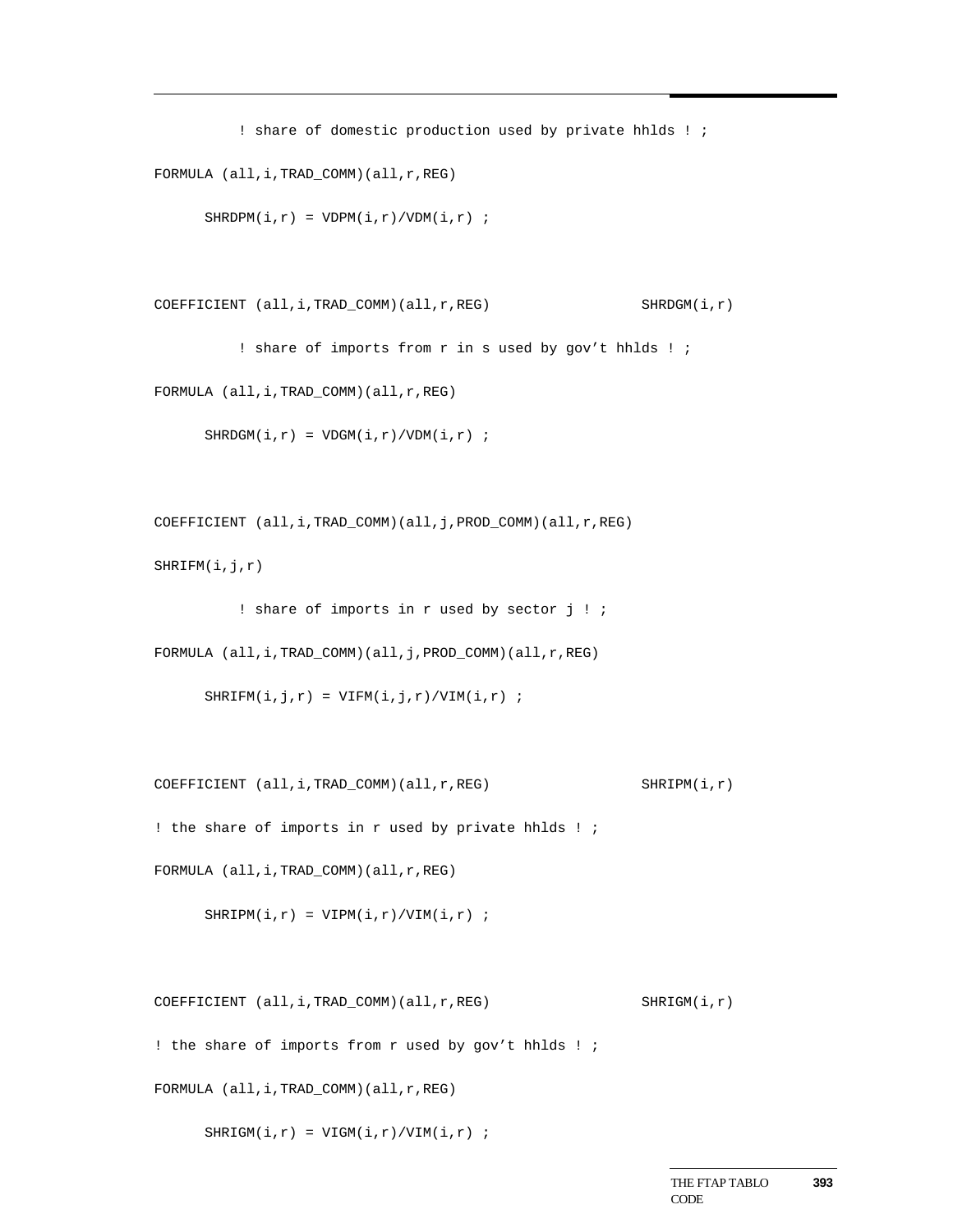```
COEFFICIENT (all, r, REG) REGINV(r)
       ! regional GROSS investment in region r, i.e.,
         value of output of sector "cgds" ! ;
FORMULA (all, r, REG)
    REGINV(r) = sum(k, CGDS_COMM, VOA(k, r)) ;
COEFFICIENT (all, r, REG) NETINV(r)
 ! regional NET investment in region r ! ;
FORMULA (all, r, REG)
    NETINV(r) = sum(k, CGDS_COMM, VOA(k,r)) - VDEF(r) ;
COEFFICIENT GLOBINV
         ! global expenditures on net investment ! :
          ! here, GLOBINV is computed as sum of NETINV(r) !
          ! alternatively, GLOBINV may be computed sum of
         SAVE(r) !
FORMULA GLOBINV = sum(r, REG, NETINV(r));COEFFICIENT (all,i,TRAD_COMM)(all,r,REG) VXW(i,r)! The value of exports, at fob prices, by commodity and region! ;
FORMULA (all,i,TRAD_COMM)(all,r,REG)
VXW(i,r) = sum(s, REG, VXWD(i,r,s)) + VST(i,r);
```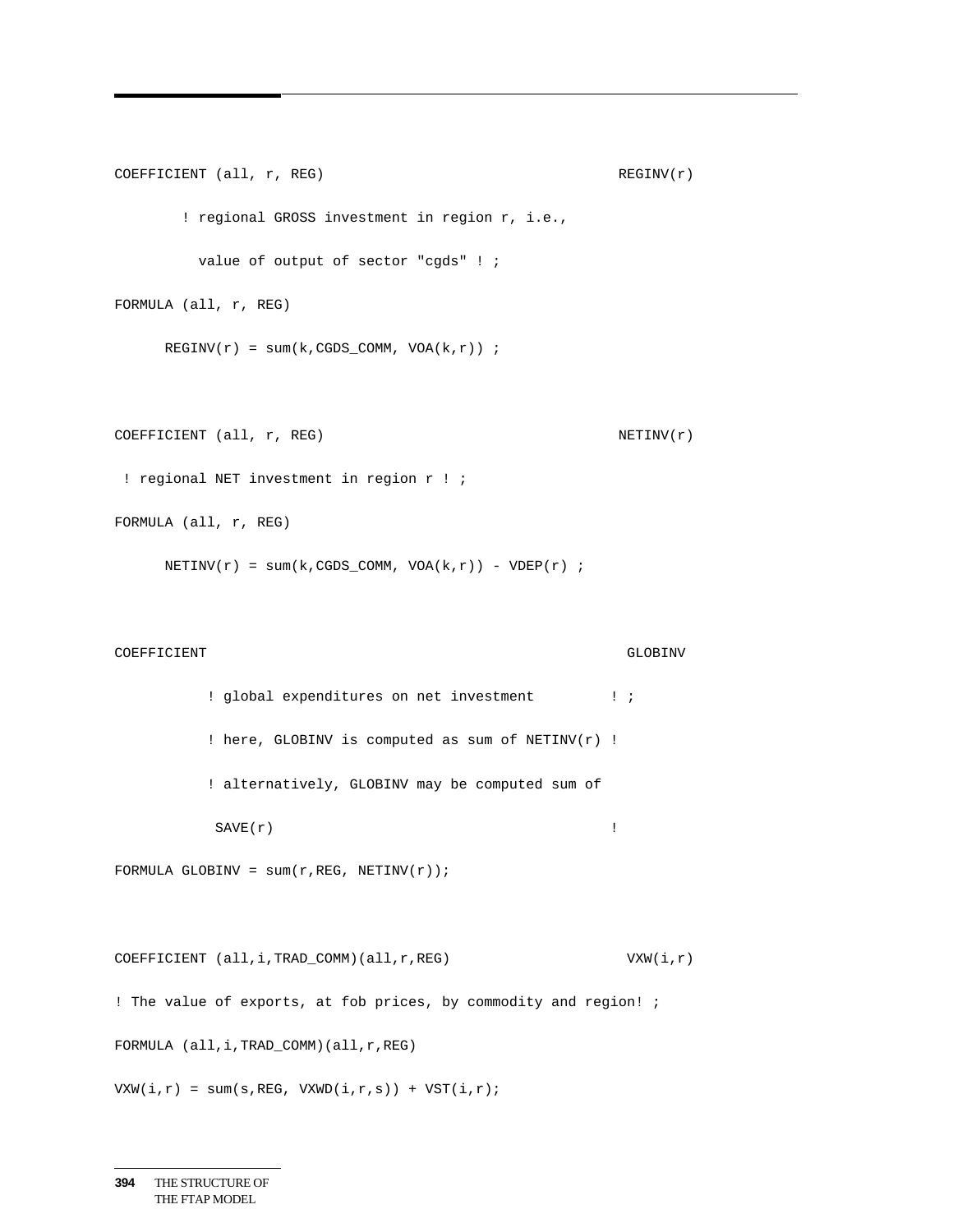```
COEFFICIENT (all, r, REG) VXWREGION(r)
! The value of exports, fob, by region ! ;
FORMULA (all,r,REG)
     VXWREGION(r) = sum(i, TRAD_COMM, VXW(i,r)) ;
COEFFICIENT (all,i,TRAD_COMM) VXWCOMMOD(i)
! The value of world exports, fob, by commodity ! ;
FORMULA (all,i,TRAD_COMM)
      VXWCOMMOD(i) = sum(r, REG, VXW(i,r)) ;
COEFFICIENT (all,i,TRAD_COMM)(all,s,REG) VIW(i,s)
! The value of commodity imports, at cif price, by commodity and region ! ;
FORMULA (all,i,TRAD_COMM)(all,s,REG)
      VIW(i,s) = sum(r, REG, VINS(i,r,s)) ;
COEFFICIENT (all, r, REG) VIWREGION(r)
         ! The value of commodity imports, cif, by region ! ;
FORMULA (all,r,REG)
      VIWREGION(r) = sum(i, TRAD_COMM, VIW(i, r)) ;
COEFFICIENT (all,r,REG) BTL(r) # balance of trade #;
```
COEFFICIENT (all, r, REG) VENDWREG(r)

FORMULA (all,r,REG) BTL(r) = VXWREGION(r) - VIWREGION(r);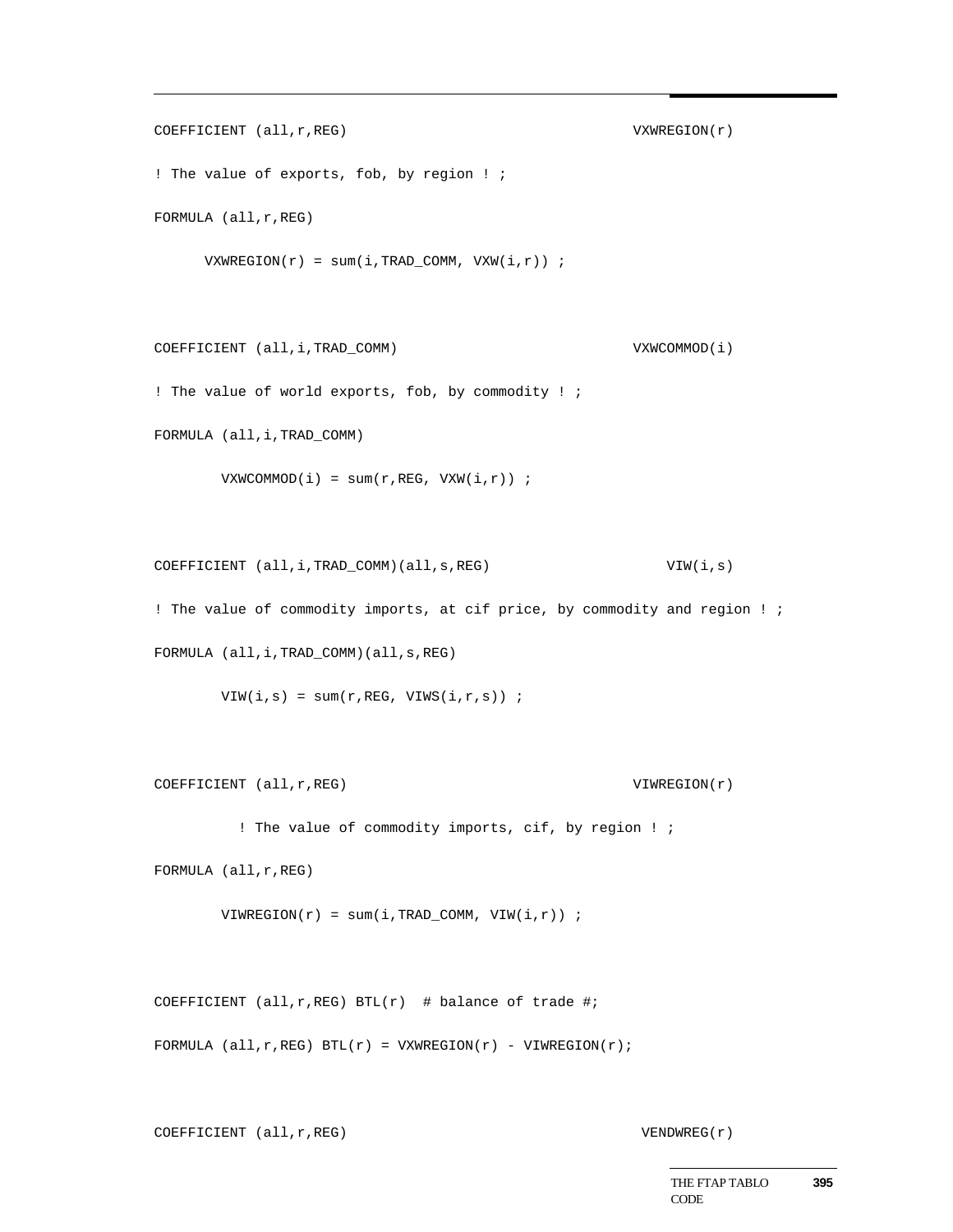! The value of primary factors, at mkt prices, by region (new)! ; FORMULA (all,r,REG)

 $VENDWREG(r) = sum(i, ENDW COMM, VOM(i,r))$  ;

#### COEFFICIENT VENDWWLD

! The value of primary factors, at mkt prices, worldwide (new)! ; FORMULA VENDWWLD =  $sum(r, REG, VENDWREG(r))$  ;

```
COEFFICIENT (all,i,TRAD_COMM) VIWCOMMOD(i)
! The global value of commodity imports, cif, by commodity ! ;
FORMULA (all,i,TRAD_COMM) VIWCOMMOD(i) = sum(r,REG, VIW(i,r)) ;
```
#### COEFFICIENT VXWLD

! The value of commodity exports, fob, globally ! ;

FORMULA VXWLD =  $sum(r, REG, VXWREGION(r))$  ;

```
COEFFICIENT (all, i, TRAD_COMM)(all, r, REG) PW_PM(i, r);
```
! Ratio of world to domestic prices !

FORMULA (all,i,TRAD\_COMM)(all,r,REG)

 $PW\_PM(i,r) = sum(s,REG, VXWD(i,r,s)) / sum(s,REG, VXMD(i,r,s))$ ;

COEFFICIENT  $(a11,i,TRAD_COMM)(a11,r,REG)$  VOW $(i,r);$ 

! Value of region's r output at fob prices!

! INCLUDING transportation services !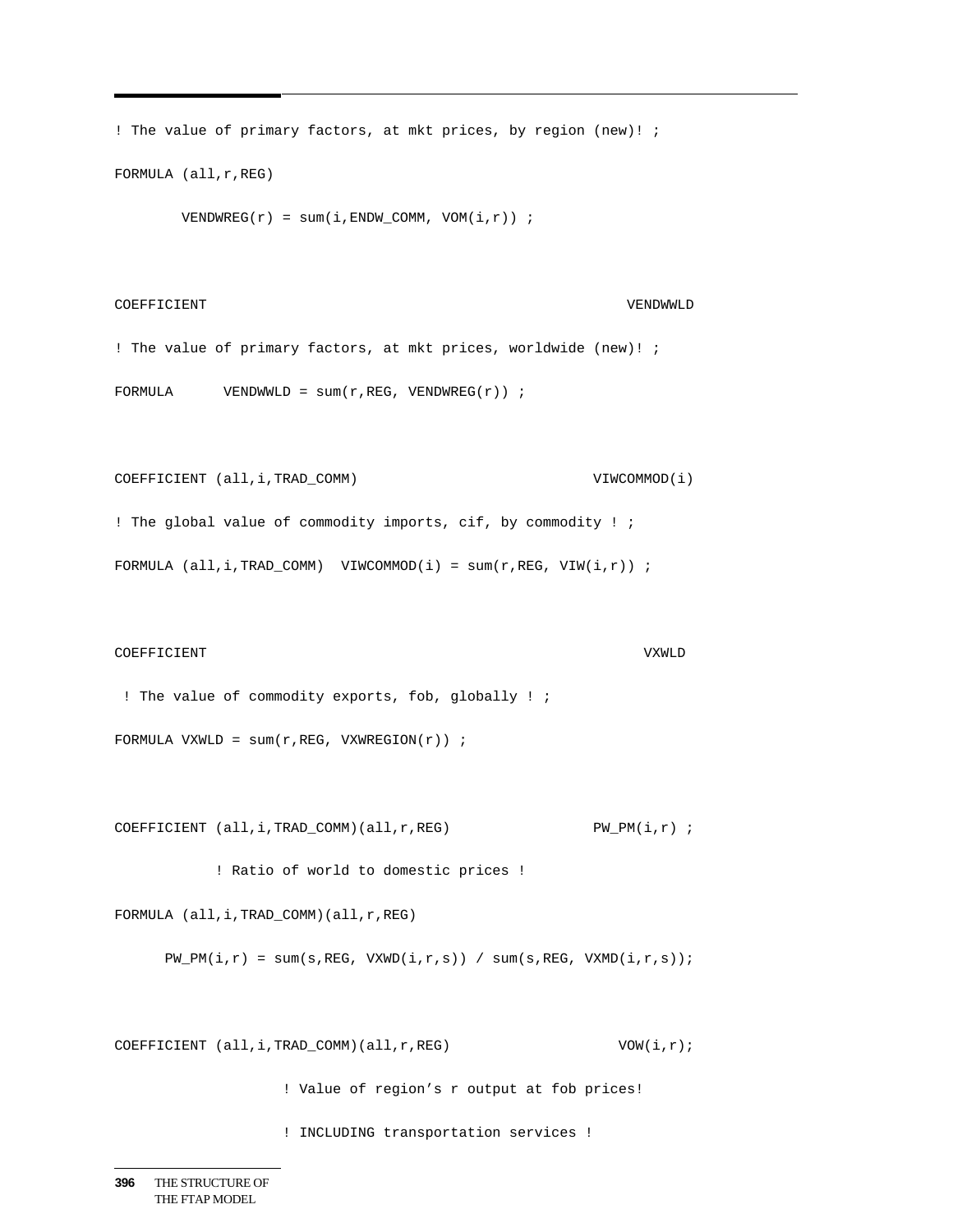```
FORMULA (all,i,TRAD_COMM)(All,r,REG)
```
 $VOW(i,r) = VDM(i,r) * PWPM(i,r) + sum(s,REG, VXWD(i,r,s))$ + VST(i,r) ;

COEFFICIENT (all,i,TRAD\_COMM) VWOW(i)

! Value of world supply at world prices for i. ! ;

FORMULA (all,i,TRAD\_COMM)

 $VWWW(i) = sum(r, REG, VOW(i, r))$  ;

COEFFICIENT (all,i,TRAD\_COMM) VWOU(i)

! Value of world output of i at user prices. ! ;

FORMULA (all,i,TRAD\_COMM)

 $VWOU(i) = sum{s, REG, [VPA(i,s) + VGA(i,s)] +$ 

 $sum[j, PROD_COMM, VFA(i,j,s)]$  ;

COEFFICIENT (all,i,ENDW\_COMM)(all,j,PROD\_COMM)(all,r,REG) SVA(i,j,r)

! The share of i in total value-added in j in r.! ;

FORMULA (all,i,ENDW\_COMM)(all,j,PROD\_COMM)(all,r,REG)

 $\texttt{SVA}(i,j,r) = \texttt{VFA}(i,j,r)/\texttt{sum}(k,\texttt{ENDW\_COMM}, \texttt{VFA}(k,j,r)) \text{ ; }$ 

COEFFICIENT (all,i,TRAD\_COMM)(all,s,REG) PMSHR(i,s)

 ! The share of aggregate imports in the domestic composite for private households, evaluated at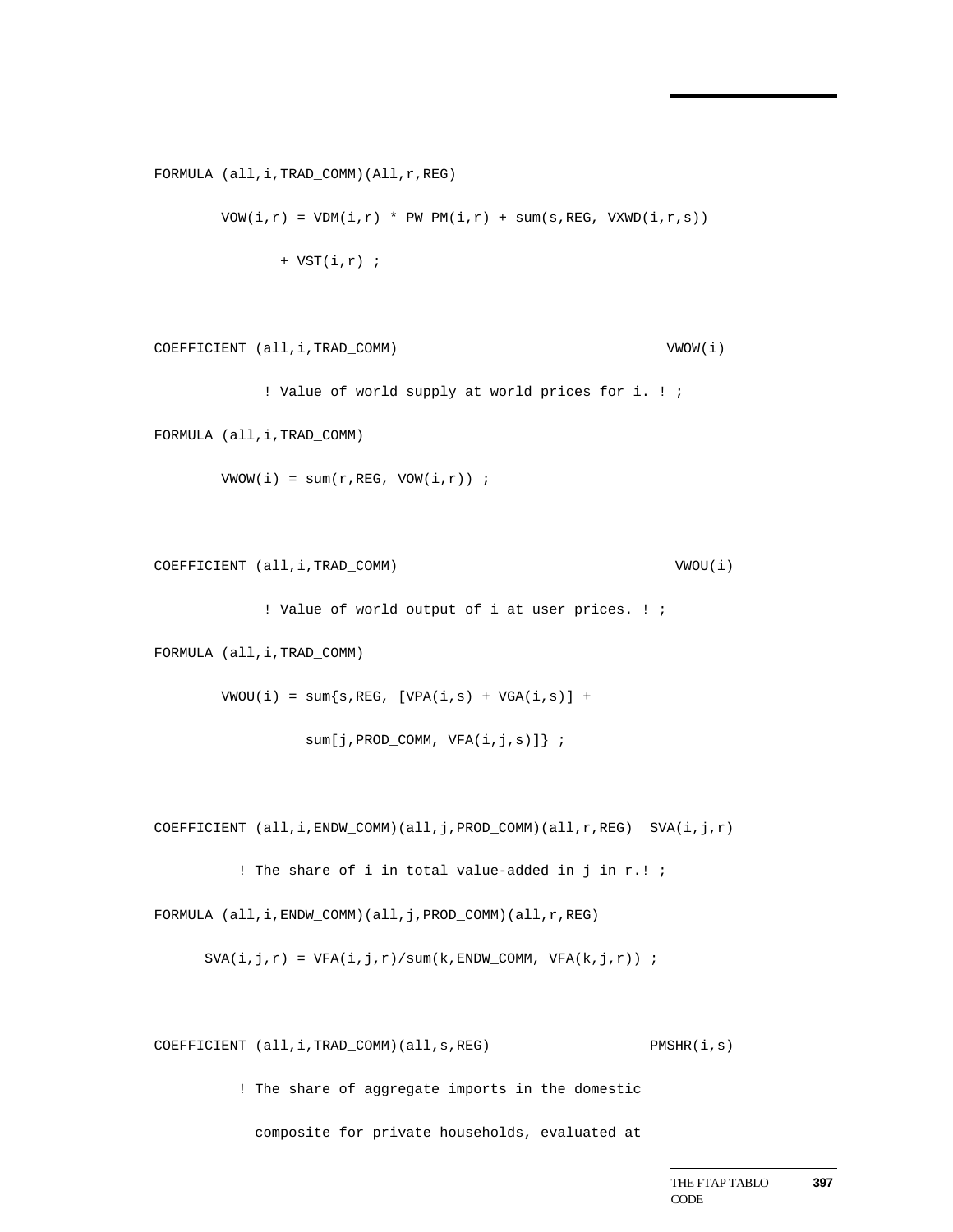```
 agent's prices. ! ;
```

```
FORMULA (all,i,TRAD_COMM)(all,s,REG)
```

```
PMSHR(i,s) = VIPA(i,s) / VPA(i,s)
```

```
COEFFICIENT (all,i,TRAD_COMM)(all,s,REG) GMSHR(i,s)
```
! The share of aggregate imports in the domestic

composite for gov't households, evaluated at

agent's prices. ! ;

```
FORMULA (all,i,TRAD_COMM)(all,s,REG)
```
 $GMSHR(i,s) = VIGA(i,s) / VGA(i,s)$ ;

```
COEFFICIENT (all,i,TRAD_COMM)(all,j,PROD_COMM)(all,s,REG)
```
 $FMSHR(i,j,s)$ 

! The share of aggregate imports in the domestic

composite for firms, evaluated at agents' prices. ! ;

FORMULA (all,i,TRAD\_COMM)(all,j,PROD\_COMM)(all,s,REG)

 $FMSHR(i,j,s) = VIFA(i,j,s) / VFA(i,j,s)$ ;

```
COEFFICIENT (all,i,TRAD_COMM)(all,r,REG)(all,s,REG) MSHRS(i,r,s)
```
! The share of imports by source, r, in the aggregate

import bill of region s evaluated at market prices. ! ;

FORMULA (all,i,TRAD\_COMM)(all,r,REG)(all,s,REG)

 $MSHRS(i,r,s) = VIMS(i,r,s) / sum(k, REG, VIMS(i,k,s))$  ;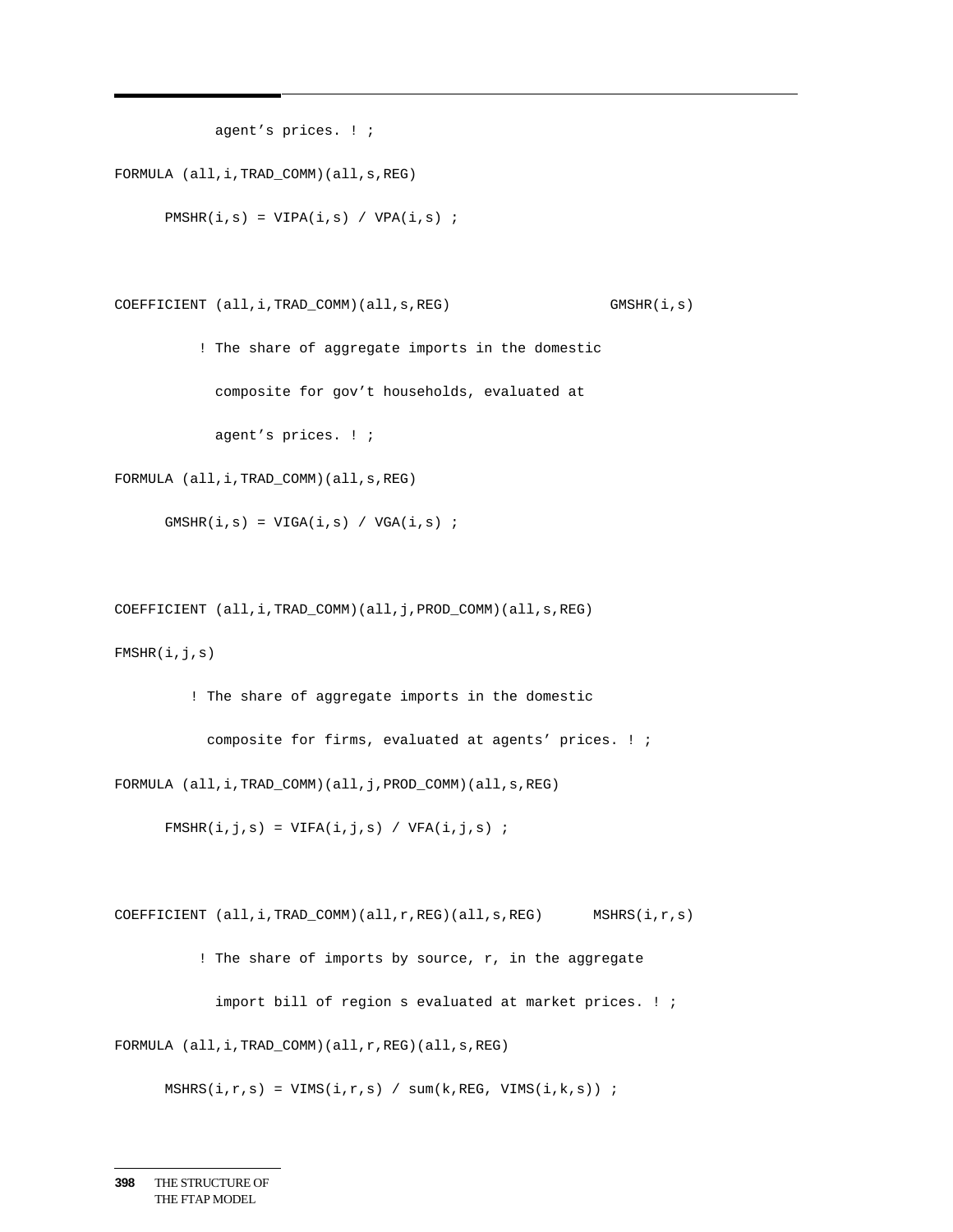```
COEFFICIENT (al, i, TRAD COMM)(all, r, REG) CONSHR(i, r) ! The share of private household consumption
            devoted to good i in region r. ! ;
FORMULA (all,i,TRAD_COMM)(all,r,REG)
     CONF(R(i, r) = VPA(i, r) / sum(m, TRAD_COMM, VPA(m, r)) ;
COEFFICIENT (all,i,ENDW_COMM)(all,j,PROD_COMM)(all,r,REG)
REVSHR(i,j,r);
FORMULA (all,i,ENDW_COMM)(all,j,PROD_COMM)(all,r,REG)
     REVSHR(i,j,r) = VFM(i,j,r)/sum(k,PROD_COMM, VFM(i,k,r));COEFFICIENT (all, r, REG) INVKERATIO(r)
          ! ratio of gross investment to end-of-period
           capital stock, in region r ! ;
FORMULA (all, r, REG)
     INVKERATIO(r) = REGINV(r) / [VKB(r) + NETWORK(r)] ;
COEFFICIENT (all, r, REG) GRNETRATIO(r)
          ! ratio of GROSS/NET rates of return on capital,
            in region r ! ;
          ! NOTE: VOA("capital",r) is GROSS returns to capital !
FORMULA (all, r, REG)
     GRNETRATIO(r) = sum(h, ENDWC\_COMM, VOA(h,r)) /
                 [ sum(h, ENDWC_COMM, VOA(h,r)) - VDEP(r) ] ;
```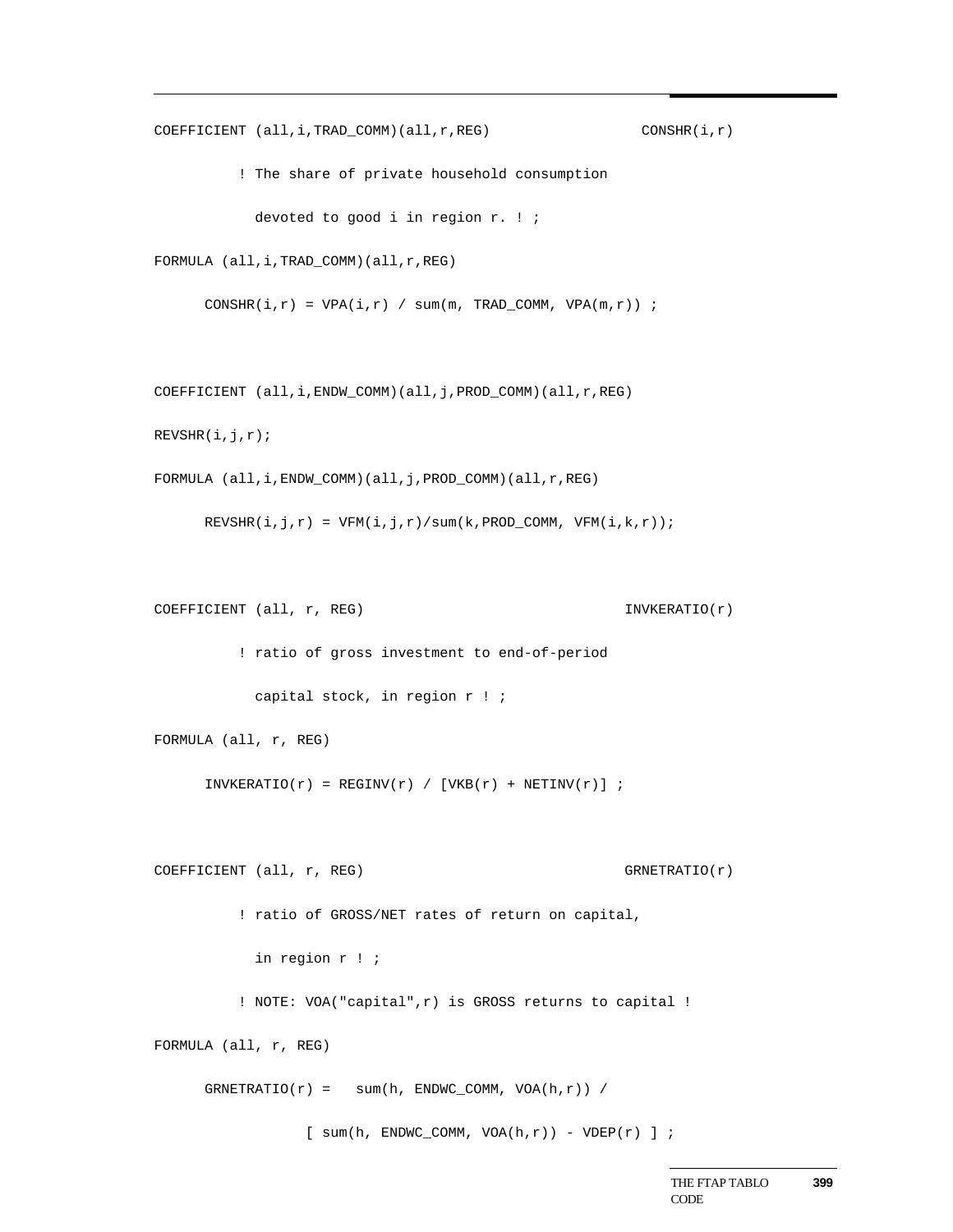```
COEFFICIENT (all, r, REG) GDP(r) ;
        ! Gross Domestic Product in region r. Trade is valued
        at fob and cif prices. !
```

```
FORMULA (all,s,REG)
```

```
\texttt{GDP(s)} \quad = \texttt{sum}(\texttt{i}, \texttt{TRAD\_COMM}, \texttt{VPA}(\texttt{i}, \texttt{s}) \enspace ) + sum(i,TRAD_COMM, VGA(i,s) )
               + sum(k,CGDS_COMM, VOA(k,s) )
               + sum(i,TRAD_COMM, sum(r,REG, VXWD(i,s,r)) + VST(i,s))
              - sum(i,TRAD_COMM, sum(r,REG, VIWS(i,r,s))) ;
```

```
COEFFICIENT (All, r, REG) TYPR L(r)
```
#Property income tax rate#;

# FORMULA

 $(A11, r, REG)$  TYPR $_L(r)$ =sum[k,ENDWC\_COMM,1-EVOA(k,r)/VOM(k,r)];

```
COEFFICIENT (All, i, TRAD\_COMM)(All, s, home)(All, d, host) VINC_HHI(i, s, d)
```
#FDI income by industry and host for each home region#;

```
!-----------------------------------------------------------------------------!
! Next, compute the Allen partials, price and income elasticities, \hspace{1.6cm} !
! for the aggregated consumption commodities. !
!-----------------------------------------------------------------------------!
```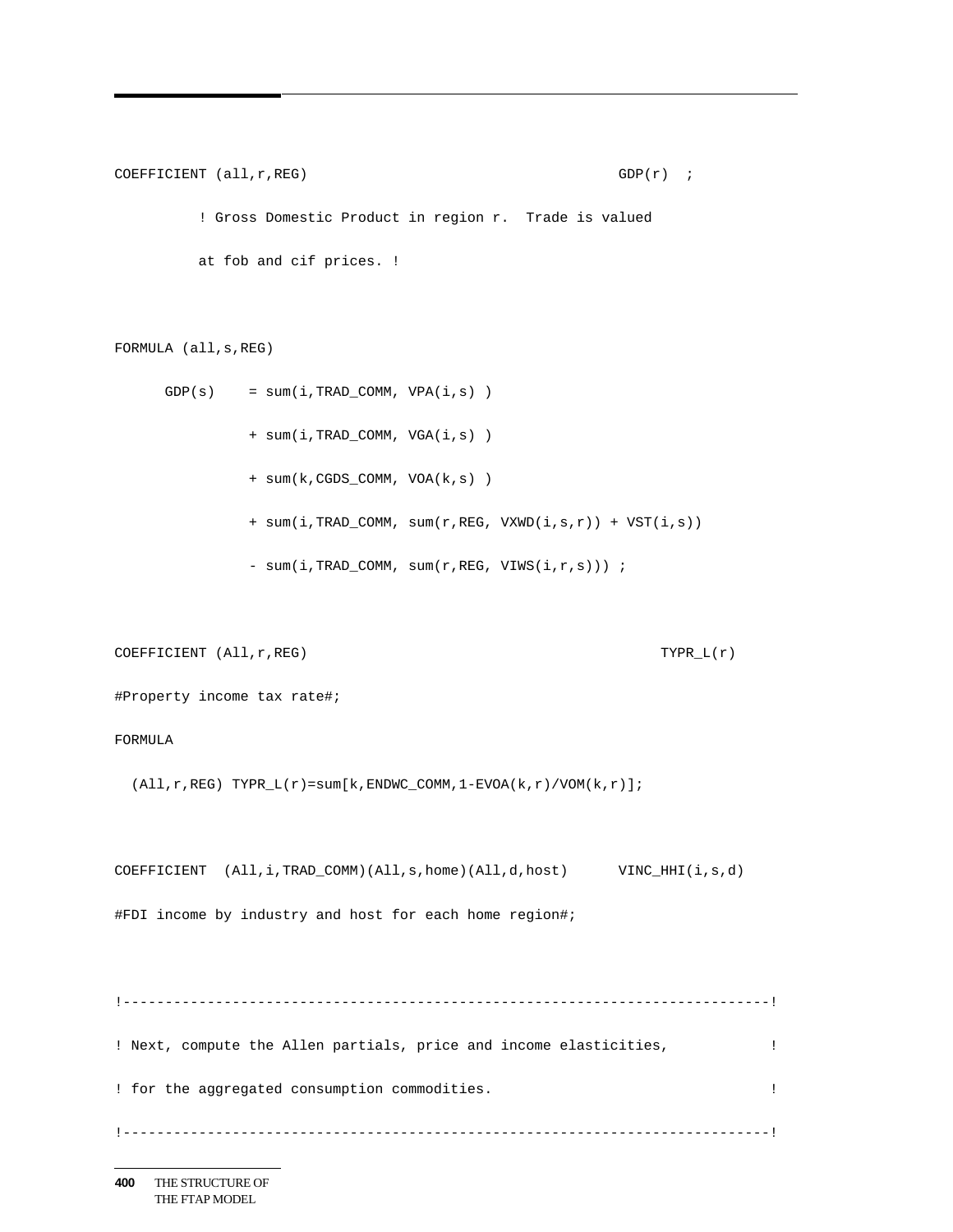```
COEFFICIENT (a11,i,TRAD\_COMM)(a11,r,REG) ALPHA(i,r) ! one minus the substitution parameter in the CDE
            minimum expenditure function ! ;
FORMULA (all,i,TRAD_COMM)(all,r,REG)
            ! (HT#F1) !
     ALPHA(i,r) = (1 - SUBPAR(i,r)) ;
COEFFICIENT (all,i,TRAD_COMM)(all,k,TRAD_COMM)(all,r,REG) APE(i,k,r)
          ! the Allen partial elasticity of substitution
           between composite goods i and k in region r ! ;
FORMULA (all,i,TRAD_COMM)(all,k,TRAD_COMM)(all,r,REG)
            ! (HT#F2) !
     APE(i, k, r) = ALPHA(i, r) + ALPHA(k, r)- sum(m,TRAD_COMM, CONSHR(m,r) * ALPHA(m,r)) ;
FORMULA (all,i,TRAD_COMM)(all,r,REG)
            ! (HT#F3) !
     APE(i,i,r) = 2.0 * ALPHA(i,r)- sum(m,TRAD_COMM, CONSHR(m,r) * ALPHA(m,r))
              - ALPHA(i,r) / CONSHR(i,r) ;
COEFFICIENT (all,i,TRAD\_COMM)(all,r,REG) COMPDEM(i,r) ! the own-price compensated elasticity of
            household demand for composite commodity i ! ;
```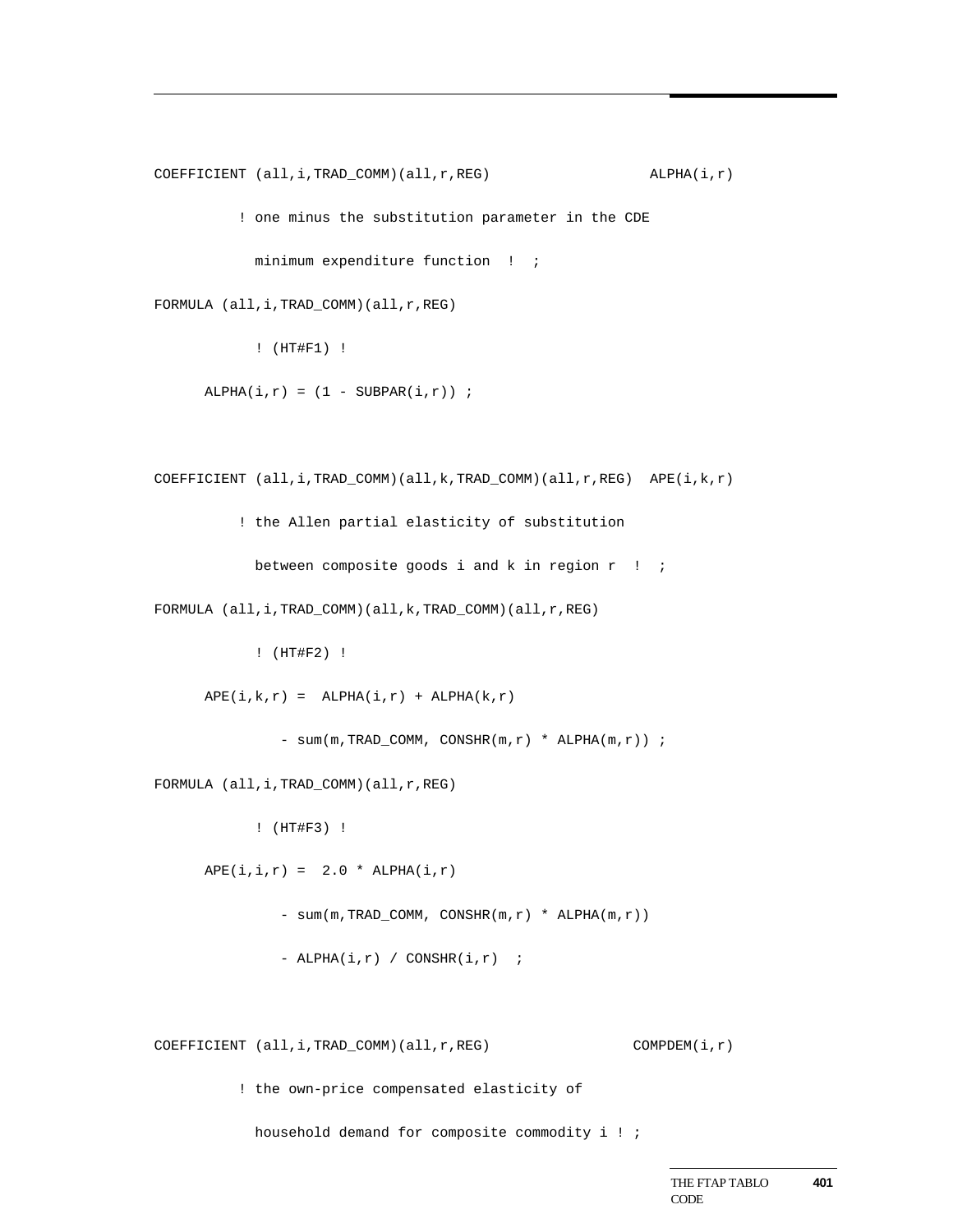```
FORMULA (all,i,TRAD_COMM)(all,r,REG)
     COMPDEM(i,r) = APE(i,i,r) * CONSHR(i,r) ;
COEFFICIENT (all, i, TRAD_COMM) (all, r, REG) EY(i, r) ! the income elasticity of household demand for
            composite good i in region r ! ;
FORMULA (all,i,TRAD_COMM)(all,r,REG)
             ! (HT#F4) !
     EY(i,r) = \{1.0/[sum(m,TRAD\_COMM, CONSHR(m,r) * INCPAR(m,r))] \}* (INCPAR(i, r) * (1.0 - ALPHA(i, r))) + sum(m,TRAD_COMM, CONSHR(m,r) * INCPAR(m,r) * ALPHA(m,r)))
        + (ALPHA(i, r) - sum(m, TRAD_COMM, CONSHR(m, r) * ALPHA(m, r))) ;
```

```
 ! the uncompensated cross-price elasticity of hhld
             demand for good i with respect to the kth price in
             region r ! ;
FORMULA (all,i,TRAD_COMM)(all,k,TRAD_COMM)(all,r,REG)
             ! (HT#F5) !
      EP(i,k,r) = 0 ;
```
COEFFICIENT (all,i,TRAD\_COMM)(all,k,TRAD\_COMM)(all,r,REG) EP(i,k,r)

```
FORMULA (all,i,TRAD_COMM)(all,k,TRAD_COMM)(all,r,REG)
```
 $\texttt{EP}(\texttt{i},\texttt{k},\texttt{r})\ =\ \texttt{(APE}(\texttt{i},\texttt{k},\texttt{r})\ -\ \texttt{EY}(\texttt{i},\texttt{r}))\ \texttt{\text{*}\ CONSHR}(\texttt{k},\texttt{r})\ \texttt{\text{;}}$ 

DISPLAY COMPDEM ; DISPLAY EY ;

**402** THE STRUCTURE OF THE FTAP MODEL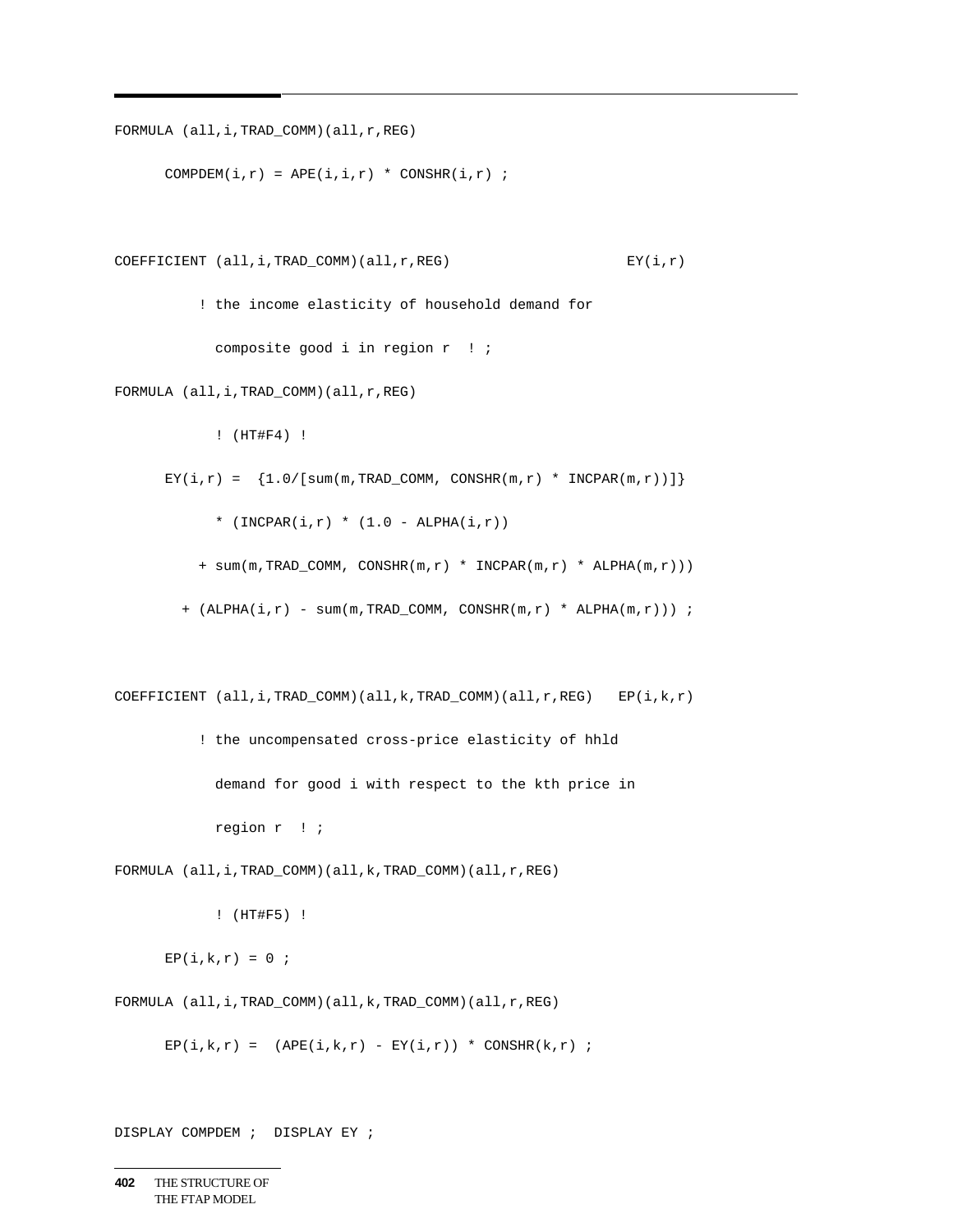ZERODIVIDE (ZERO\_BY\_ZERO) OFF ;

```
!-----------------------------------------------------------------------------!
! Checking the base data !
!-----------------------------------------------------------------------------!
```
COEFFICIENT  $(all,j,PROD\_COMM)(all,r,REG)$  PROFITS $(j,r)$ 

! profits in j of r. This should equal zero. ! ;

```
FORMULA (all,j,PROD_COMM)(all,r,REG)
```
PROFITS( $j,r$ ) = VOA( $j,r$ ) - sum( $i$ ,DEMD\_COMM, VFA( $i$ , $j,r$ ));

```
COEFFICIENT (all, s, REG) SURPLUS(s)
          ! Economic surplus in region s. This should equal zero.
           NOTE: We first compute NET income from endowments and
           then income from various taxes.
           At the end we deduct private and government expenditures
           and net savings ! ;
FORMULA (all,r,REG)
SURPLUS(r) = sum(i, ENDW_COMM, VOA(i, r)) - VDEP(r)+ sum(i,NSAV\_COMM, VOM(i,r) - VOA(i,r))+ sum(j, PROD_COMM, sum(i, ENDW_COMM, VFA(i,j,r) - VFM(i,j,r)))) + sum(i,TRAD_COMM, VIPA(i,r) - VIPM(i,r))
     + sum(i, TRAD_COMM, VDPA(i, r) - VDPM(i, r))
```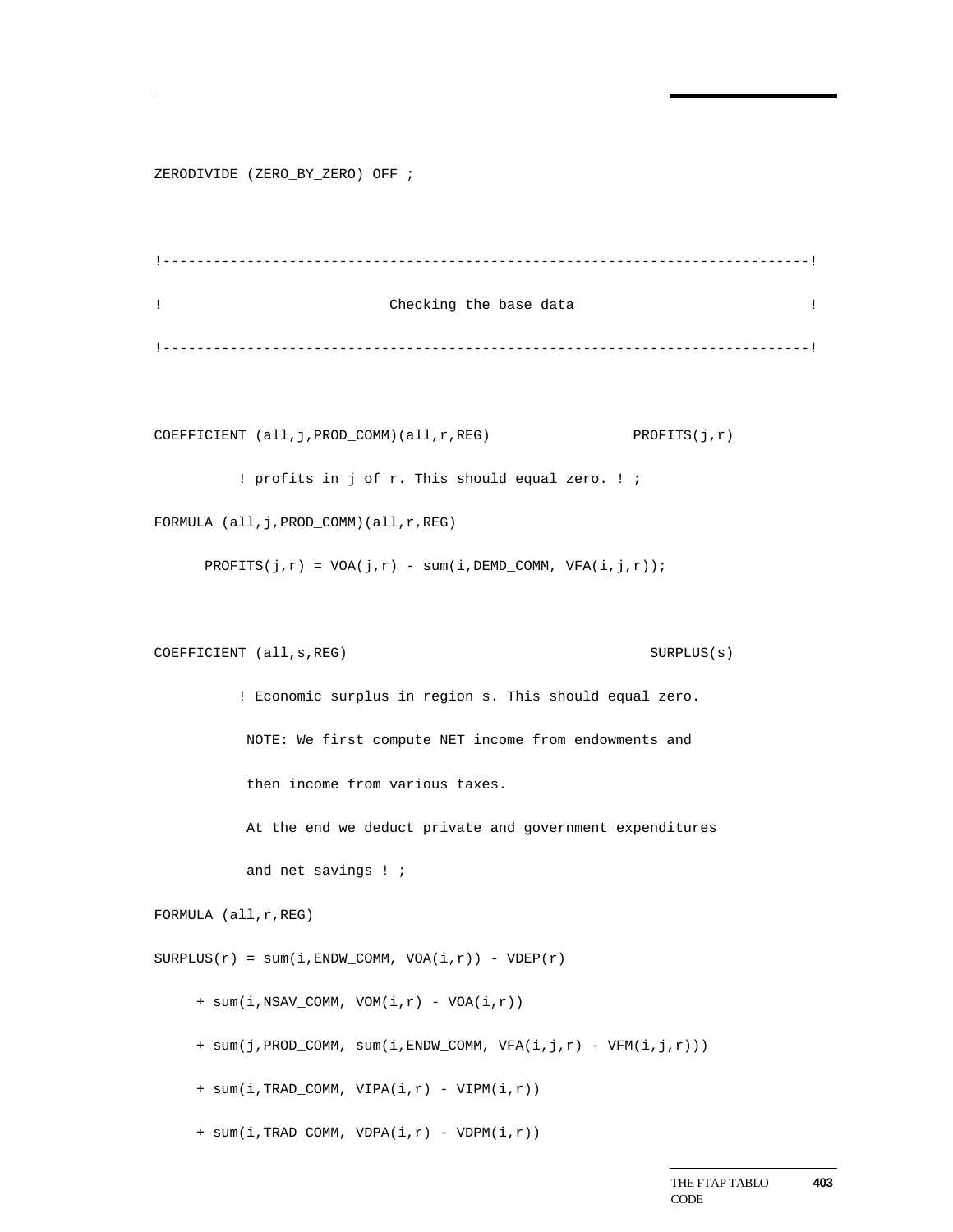```
 + sum(i,TRAD_COMM, VIGA(i,r) - VIGM(i,r))
```
- + sum(i,TRAD\_COMM, VDGA(i,r) VDGM(i,r))
- + sum(j,PROD\_COMM, sum(i,TRAD\_COMM, VIFA(i,j,r) VIFM(i,j,r)))
- + sum(j,PROD\_COMM, sum(i,TRAD\_COMM, VDFA(i,j,r) VDFM(i,j,r)))
- + sum(i,TRAD\_COMM, sum(s,REG, VXWD(i,r,s) VXMD(i,r,s)))
- + sum(i,TRAD\_COMM, sum(s,REG, VIMS(i,s,r) VIWS(i,s,r)))
- $sum(i,TRAD_COMM, VPA(i,r) + VGA(i,r))$

 $-$  SAVE(r) ;

```
DISPLAY PROFITS ; DISPLAY SURPLUS ;
```

| $\perp$ | The EOUATIONS                                                                           | Τ. |
|---------|-----------------------------------------------------------------------------------------|----|
|         | .<br>.<br>.<br>.                                                                        |    |
|         | $\sim$ $  1$<br>! See GTAP model documentation by Hertel and Tsigas for derivations and |    |
|         | ! discussion of these equations. Specific references to tables and equations !          |    |
|         | ! refer to that document.                                                               | T  |
|         |                                                                                         |    |
|         | ! The EQUATIONS in this model are organized in the same manner as the tables !          |    |
|         | ! in the documentation by Hertel and Tsigas. Therefore we begin with the !              |    |
|         | ! accounting relationships, and the price linkage equations. Due to Walras' !           |    |
|         | ! Law we exclude the equilibrium condition that the supply of global capital !          |    |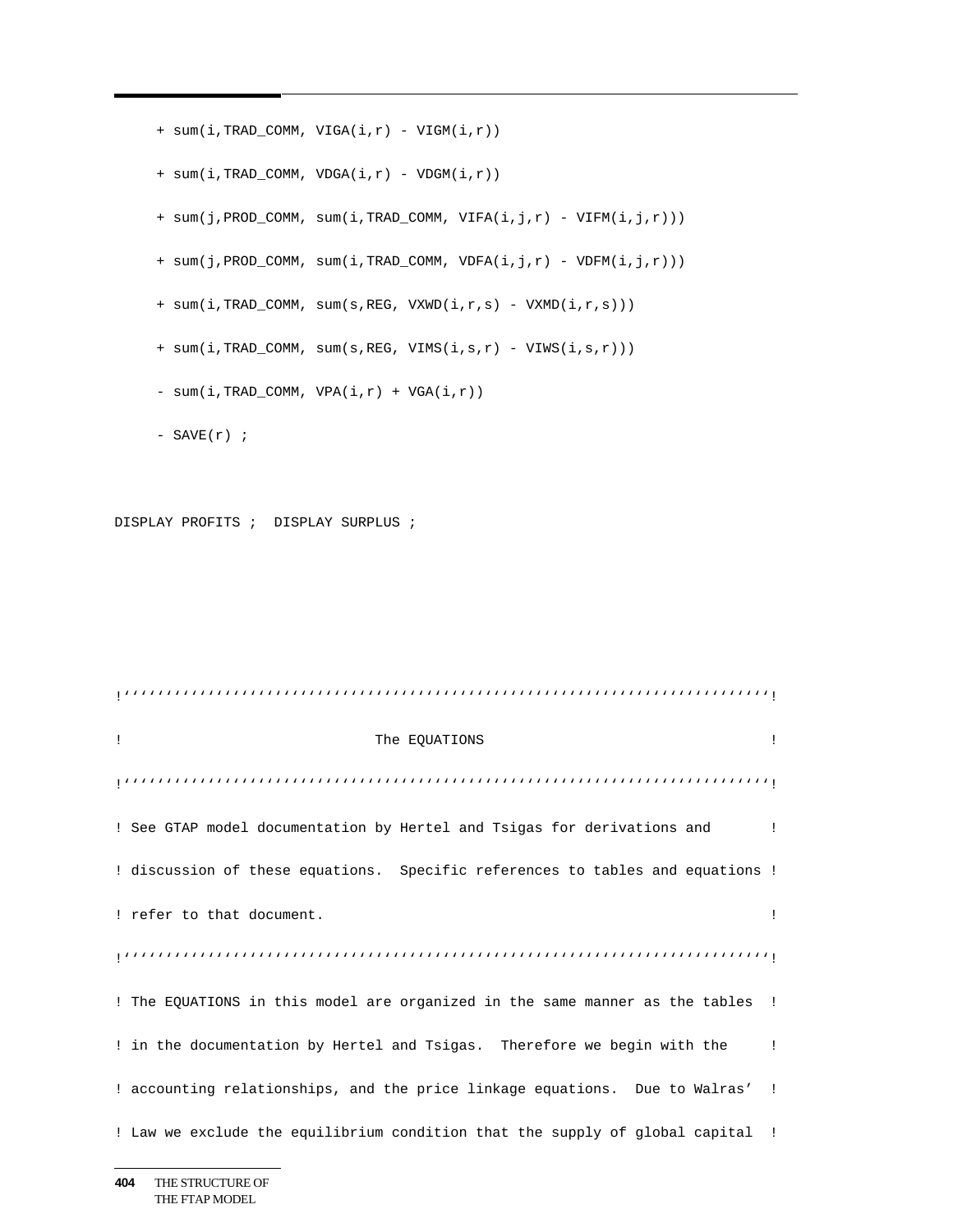! goods equal the global demand for savings. This offers a consistency check ! ! on the model under the usual, general equilibrium closure. Next come the ! ! equations describing producer behavior. Note that each sector combines ! ! imports with domestic goods and therefore faces a unique composite ! ! commodity price. The next set of behavioral equations refer to the  $\qquad$  ! ! regional households. In the normal closure, income in each region is  $\qquad$  ! ! distributed between private and government consumption and savings in  $\qquad$  ! ! constant proportions, as would be dictated by a Cobb Douglas aggregate ! ! utility function. Tables 7 and 8 describe behavior of the sluggish primary ! ! factors of production and regional investment, respectively. Finally we ! ! have the tables with equations for the global transport sector (table 8)and ! ! for the regional terms of trade. In order to determine the change in a ! ! region's terms of trade, one simply deducts the change in the price index ! ! for goods purchased, at world prices, from the change in the price indexes ! ! for goods sold. This includes all savings/investment transactions whichare ! ! mediated on a global basis. ! !'''''''''''''''''''''''''''''''''''''''''''''''''''''''''''''''''''''''''''''!

!'''''''''''''''''''''''''''''''''''''''''''''''''''''''''''''''''''''''''''''! ! The accounting relationships in the model follow. These correspond to ! ! the equations from Table 1 of the documentation.  $\qquad \qquad$  ! !'''''''''''''''''''''''''''''''''''''''''''''''''''''''''''''''''''''''''''''!

!'''''''''''''''''''''''''''''''''''''''''''''''''''''''''''''''''''''''''''''!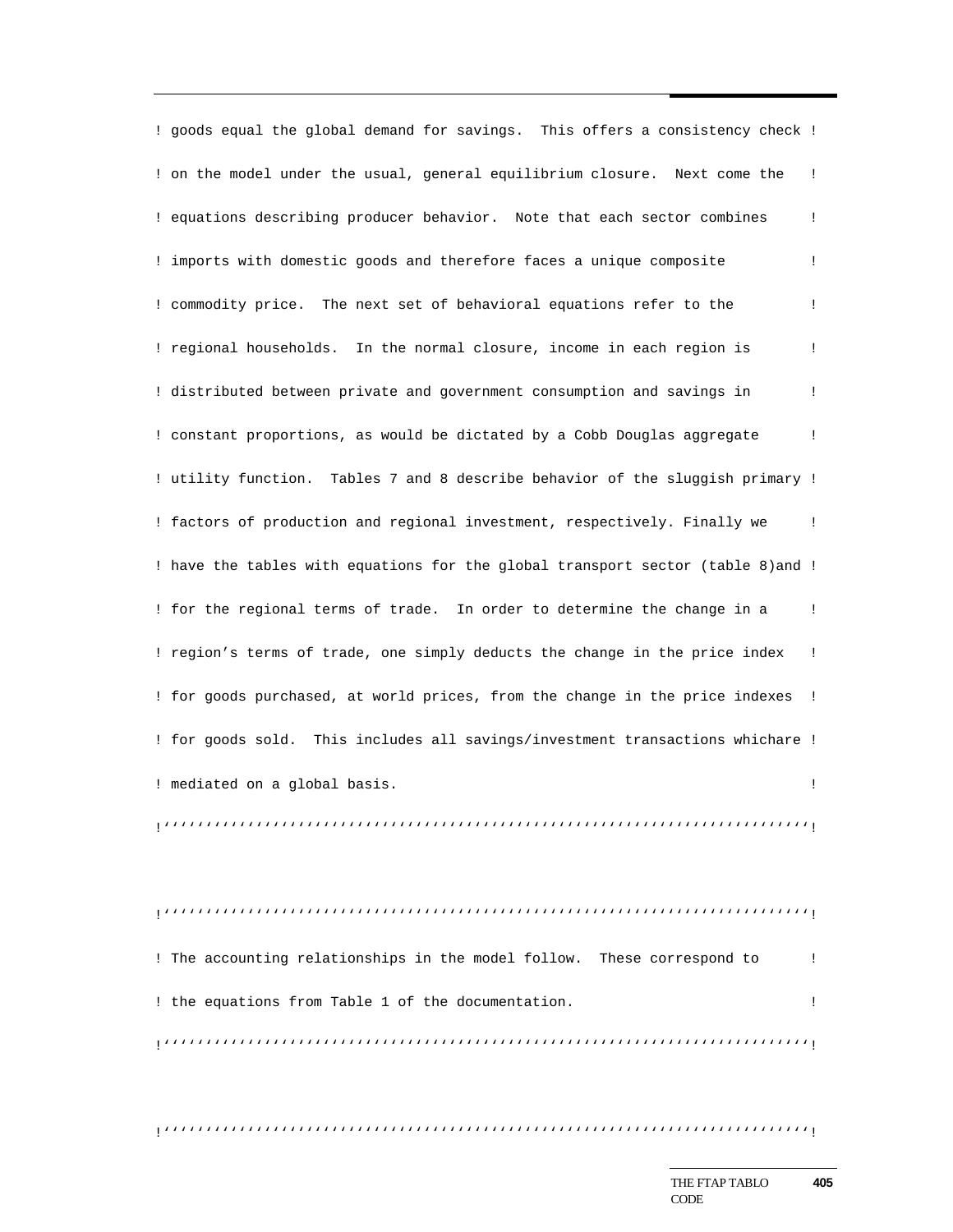| Market clearing conditions follow |
|-----------------------------------|
|                                   |
|                                   |

```
!-----------------------------------------------------------------------------!
! The following equation enforces market clearing for all but one of the !
! tradeable commodities, while checking for equilibrium in the final market !
! (savings=investment). Note that walraslack must be endogenous in the usual !
! general equilibrium closure. However, in any of the partial equilibrium !
! closures it will be exogenous. !
!-----------------------------------------------------------------------------!
EQUATION MKTCLTRD
! This equation assures market clearing in the traded goods markets.
 (HT#1)!
(all,i,TRAD_COMM)(all,r,REG)
VOM(i,r) * qo(i,r) = VDM(i,r) * qds(i,r)
```
+  $VST(i,r)$  \*  $qst(i,r)$  + sum(s,REG, VXMD(i,r,s) \* qxs(i,r,s)) + VOM(i,r) \* tradslack(i,r) ;

EQUATION MKTCLIMP

! this equation assures market clearing for the tradeable commodities entering each region (HT#2)!

(all,i,TRAD\_COMM)(all,r,REG)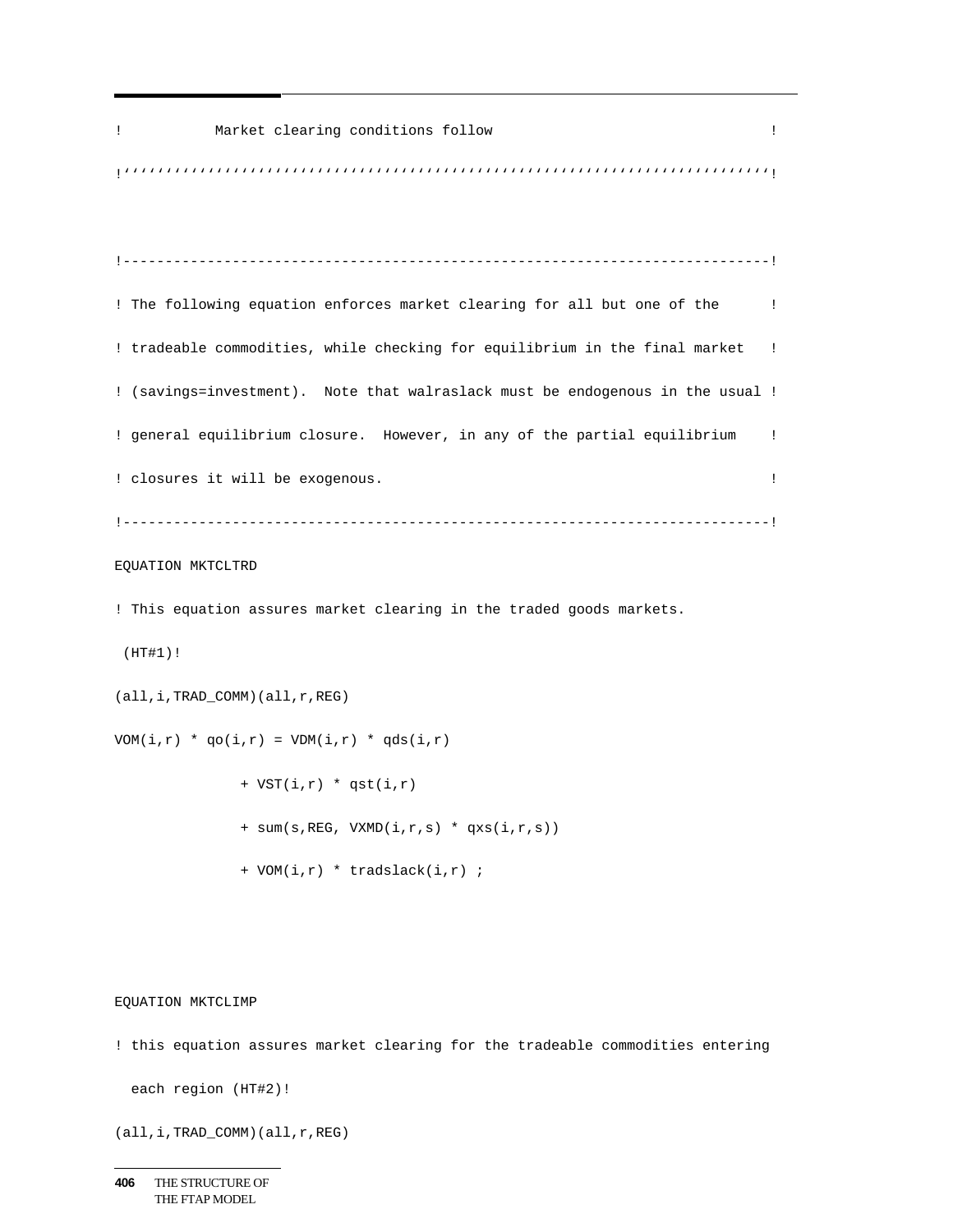```
qim(i,r) = sum(j,PROD_COMM, SHRIFM(i,j,r) * qfm(i,j,r))
```
+ SHRIPM $(i, r)$  \* qpm $(i, r)$  + SHRIGM $(i, r)$  \* qgm $(i, r)$  ;

#### EQUATION MKTCLDOM

! this equation assures market clearing for domestic output (HT#3)!

```
(all,i,TRAD_COMM)(all,r,REG)
```

```
qds(i,r) = sum(j,PROD_COMM, SHRDFM(i,j,r) * qfd(i,j,r))
```

```
+ SHRDPM(i, r) * qpd(i, r) + SHRDGM(i, r) * qgd(i, r) ;
```
# EQUATION MKTCLENDWM

! In each of the regions, this equation assures market clearing in the markets for endowment goods which are perfectly mobile among uses. (HT#4) !

```
(all,i,ENDWM_COMM)(all,r,REG)
```
 $IF[IS_CAP(i)=0,$ 

 $VOM(i,r) * qo(i,r) - sum(j, PROD_COMM, VFM(i,j,r) * qfe(i,j,r))] =$ 

 $IF[IS_CAP(i)=1,$ 

 $VOM(i,r) * (pm(i,r)!+kr(r)!)-$ 

 $sum(j,TRAD\_COMM, VFM(i,j,r) * (rp(j,r)!+qfe(i,j,r)!)))$ 

```
+ VOM(i,r) * endwslack(i,r) ;
```
#### EQUATION MKTCLENDWS

! In each of the regions, this equation assures market clearing in the markets for endowment goods which are imperfectly mobile among uses.(HT#5)!

(all,i,ENDWS\_COMM)(all,j,PROD\_COMM)(all,r,REG)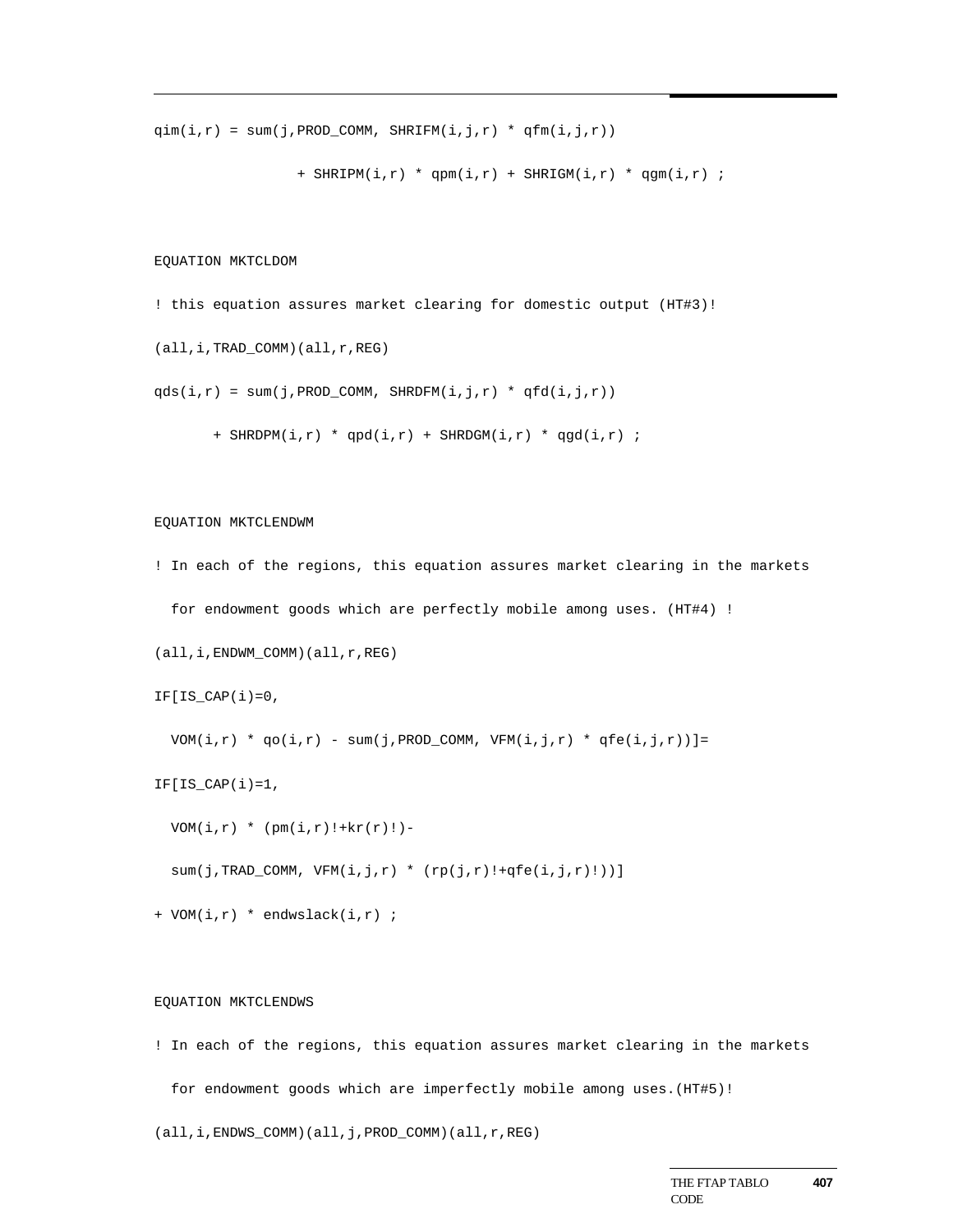$qoes(i,j,r) = qfe(i,j,r);$ 

!----------------------------------------------------------------------------! ! For Equation 6 (zero profits condition) see the Behavioral Equations for ! ! Producers below. ! !----------------------------------------------------------------------------! !----------------------------------------------------------------------------! ! Equation 7 generates a price index for transportation services based on ! ! zero profits. Refer to the Global Shipping Industry Equations below. ! !----------------------------------------------------------------------------!

EQUATION PRIVATEXP

```
! This equation computes private household expenditure as household income
  less savings less government expenditures. (HT#8)!
(all,r,REG)
! Link private consumption to income
PRIVEXP) * yp(r) = INCOME(r) * y_r(r)- SAVE(r) * [ psave(r) + qsave(r) ]
```
-  $sum(i,TRAD_COMM, VGA(i,r) * [pg(i,r) + qg(i,r)])!$ 

 $yp(r) = y_r(r) + privslack(r)$ ;

EQUATION KEND

! Ending capital stock equals beginning stock plus net investment. (HT#10)!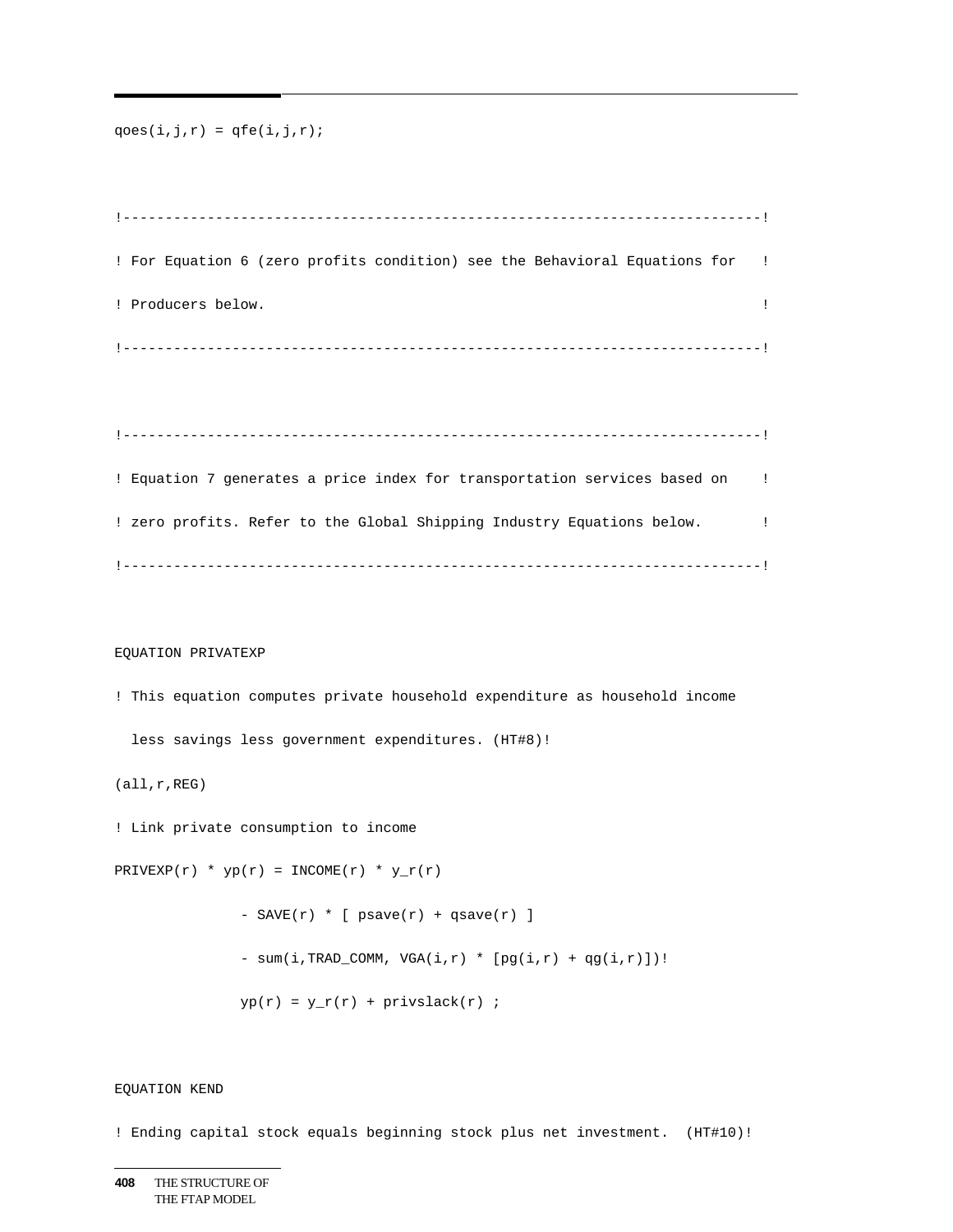```
(all, r, REG)
     ke(r) = INVKERATIO(r) * qcgds(r) +[1.0 - INVKERATION(r)] * kb(r);
```

```
!----------------------------------------------------------------------------!
! Equation 11 computes changes in global investment. Refer to Equation 11' !
! in the Investment Equations section below. !
!----------------------------------------------------------------------------!
```

```
EQUATION WALRAS_S
```
! This is an extra equation which simply computes change in supply in the omitted market. (modified from HT#12 to reflect the value, as opposed to quantity change)!

```
walras_sup = pcgdswld + globalcgds ;
```

```
EQUATION WALRAS_D
```
! This is an extra equation which simply computes change in demand in the omitted market. (modified from HT#13 to reflect the value, as opposed to quantity change)!

GLOBINV \* walras\_dem = sum(r, REG, SAVE(r) \* [ $psave(r)$  + qsave(r)]) ;

# EQUATION WALRAS

! This equation checks Walras Law. The value of the endogenous slack variable should be zero. (HT#14)!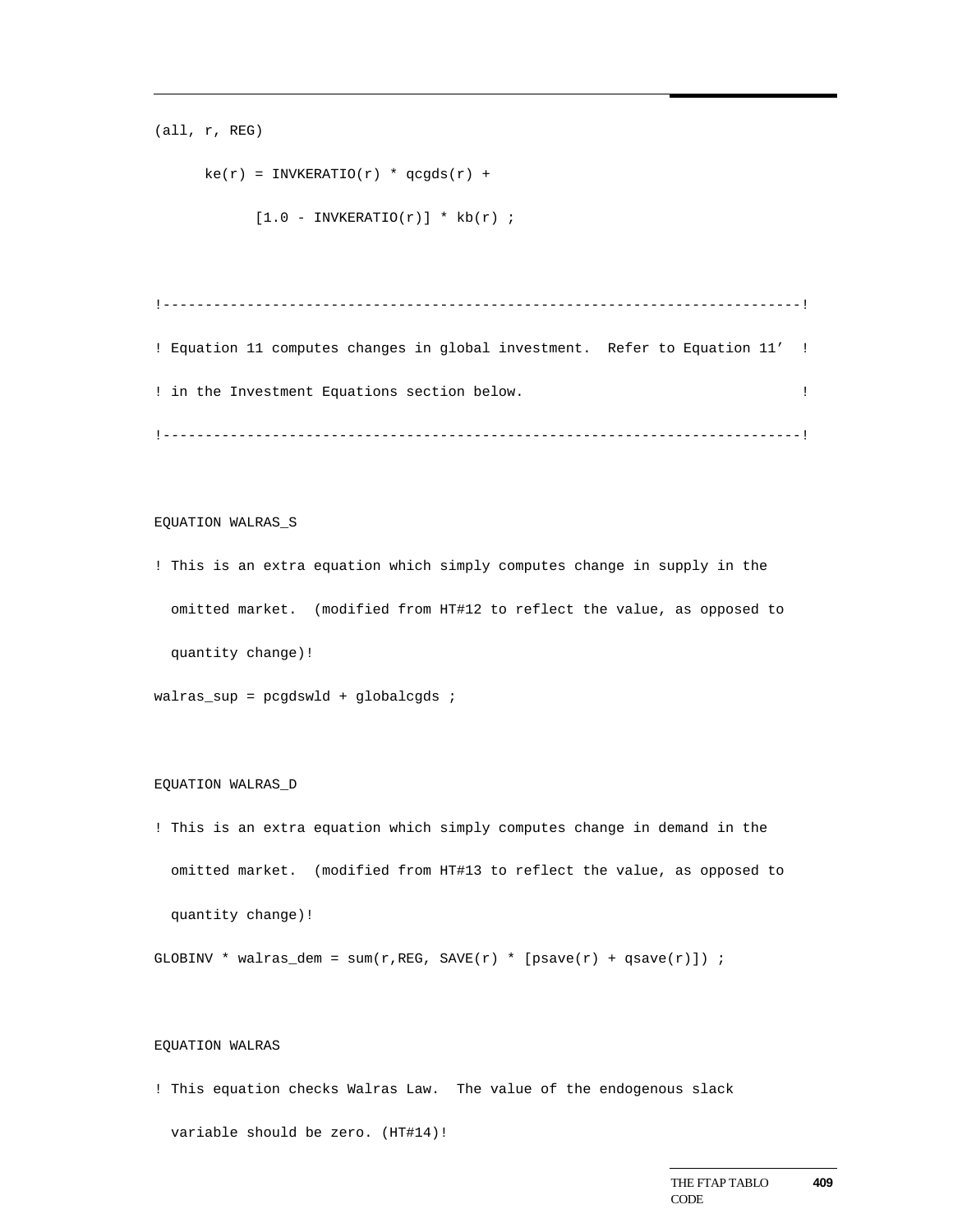walras\_sup = walras\_dem + walraslack ;

| ! The following equations serve to link prices in different markets taking !  |              |
|-------------------------------------------------------------------------------|--------------|
| ! into account taxes/subsidies. There are 6 types of taxes in this model: !   |              |
| ! import taxes, source-generic variable levies on inter-regional imports,     |              |
| ! output taxes, export taxes, destination-generic variable export subsidies ! |              |
| ! on inter-regional exports, income taxes, primary factor taxes on firms,     |              |
| ! and commodity taxes levied both on households and firms. These correspond ! |              |
| ! to the Price Linkage Equations in Table 2 of the documentation.             | $\mathbf{I}$ |
|                                                                               |              |

#### EQUATION SUPPLYPRICES

! This equation links pre- and post-tax supply prices for all

industries.

This captures the effect of output taxes.(HT#15)!

(all,i,NSAV\_COMM)(all,r,REG)

 $\texttt{ps}(i,r) + \texttt{to}(i,r) = \texttt{pm}(i,r) \texttt{;}$ 

# EQUATION REALRETURN

! This equation defines the real rate of return to primary factor i

in region r

(new).!

(all,i,ENDW\_COMM)(all,s,REG)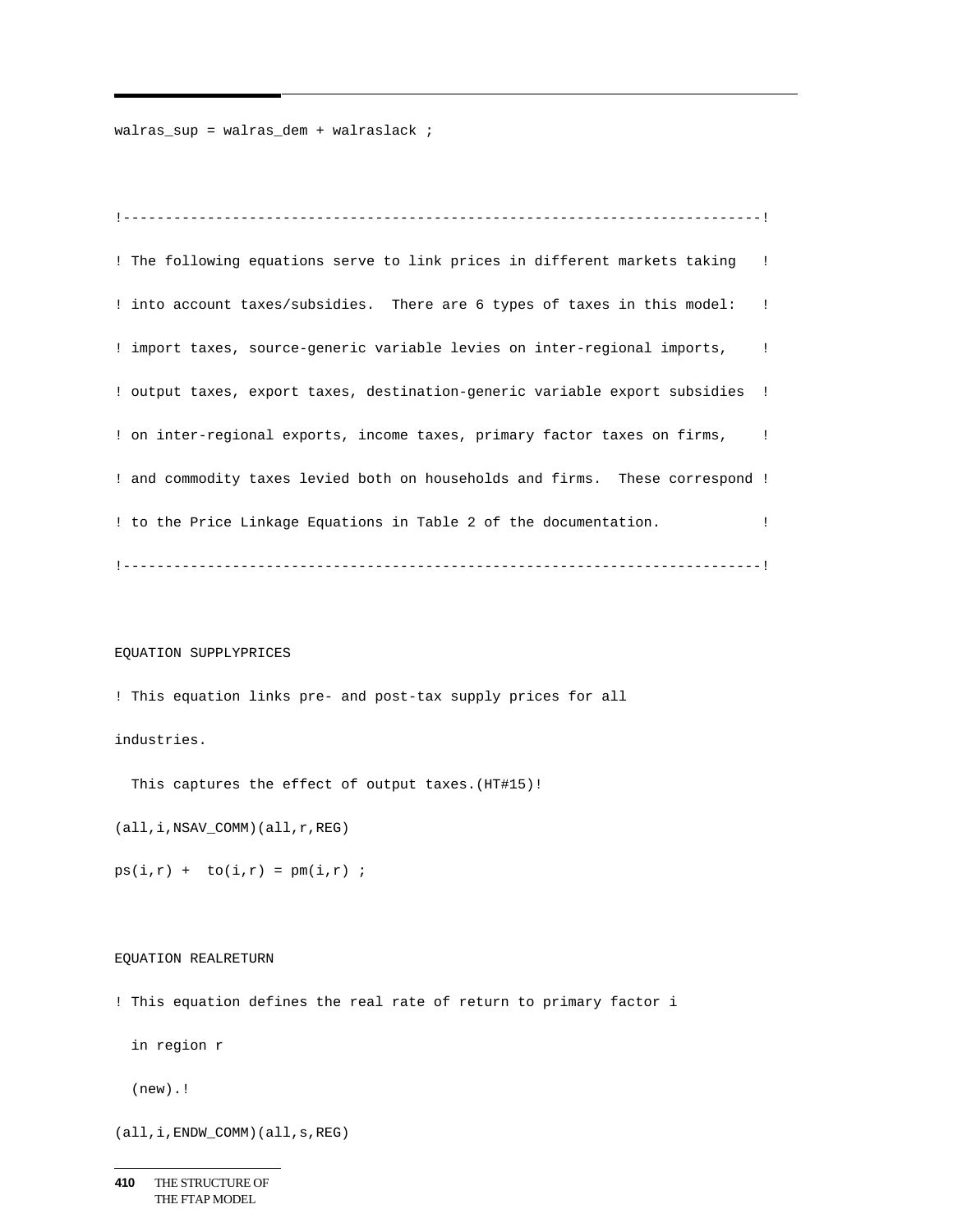$pfactreal(i,s) = pm(i,s) - ppriv(s)$ ;

#### EQUATION MPFACTPRICE

! This equation links domestic and firm demand prices. It holds for Mobile endowment goods and captures the effect of taxation of firms' usage of primary factors. (HT#16)!

(all,i,ENDWM\_COMM)(all,j,PROD\_COMM)(all,r,REG)

 $pfe(i,j,r) = tf(i,j,r) + pm(i,r) +$ 

```
 sum{k,ENDWC_COMM:k eq i,f_pfek(j,r)};
```
# EQUATION SPFACTPRICE

! This equation links domestic and firm demand prices. It holds for Sluggish endowment goods and captures the effect of taxation of firms' usage of primary factors. (HT#17)!

(all,i,ENDWS\_COMM)(all,j,PROD\_COMM)(all,r,REG)

 $pfe(i,j,r) = tf(i,j,r) + pmes(i,j,r)$ ;

# EQUATION PHHDPRICE

! This equation links domestic market and private household prices.It holds only for domestic goods and it captures the effect of commodity taxation of private households. (HT#18) ! (all,i,TRAD\_COMM)(all,r,REG)

```
ppd(i,r) = tpd(i,r) + pds(i,r) ;
```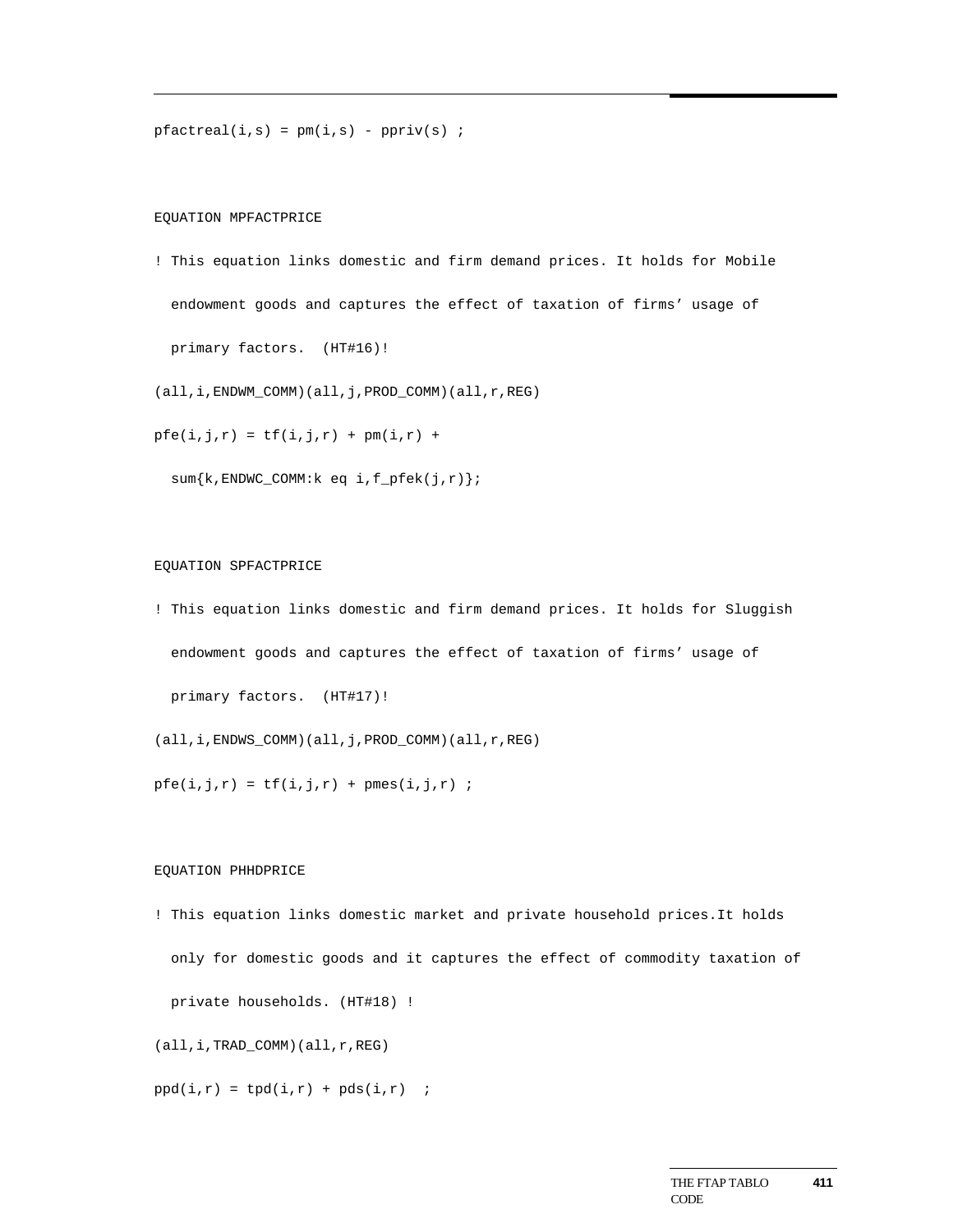#### EQUATION GHHDPRICE

!This equation links domestic market and government household prices.

It holds only for domestic goods and it captures the effect of commodity

taxation of government households. (HT#19) !

```
(all,i,TRAD_COMM)(all,r,REG)
```
 $pgd(i,r) = tgd(i,r) + pds(i,r)$  ;

### EQUATION DMNDDPRICE

! This equation links domestic market and firm prices.

 It holds only for domestic goods and it captures the effect of commodity taxation of firms. (HT#20)!

(all,i,TRAD\_COMM)(all,j,PROD\_COMM)(all,r,REG)

 $pfd(i,j,r) = tfd(i,j,r) + pds(i,r)$  ;

#### EQUATION PHHIPRICES

! This equation links domestic market and private household prices. It holds only for imports and it captures the effect of commodity taxation of private households. (HT#21)!

(all,i,TRAD\_COMM)(all,r,REG)

 $ppm(i,r) = tpm(i,r) + pid(i,r)$  ;

# EQUATION GHHIPRICES

! This equation links domestic market and government household prices. It

holds only for imports and it captures the effect of commodity taxation of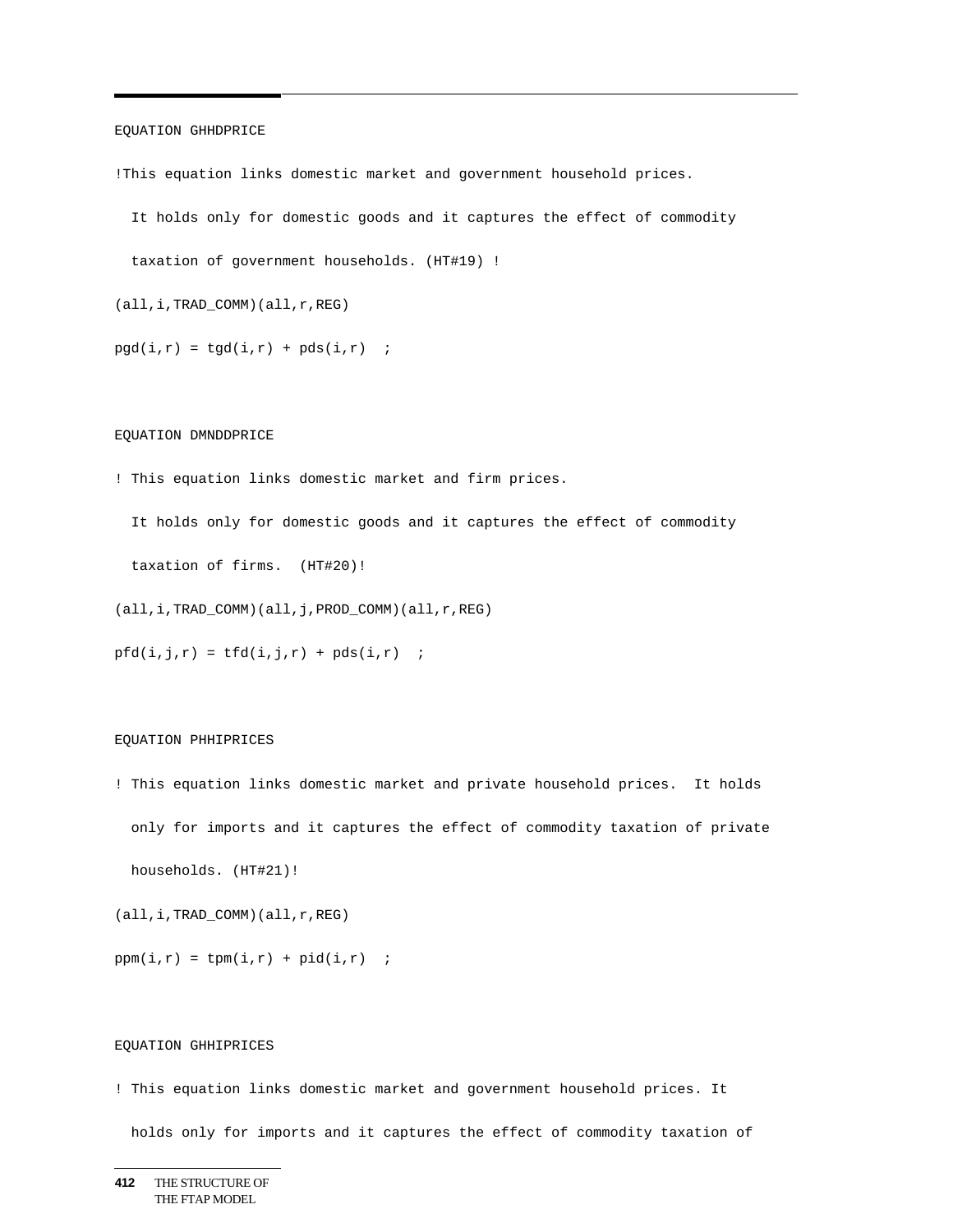government households. (HT#22)!

(all,i,TRAD\_COMM)(all,r,REG)

 $pqm(i,r) = tqm(i,r) + pid(i,r)$  ;

#### EQUATION DMNDIPRICES

! This equation links domestic market and firm prices. It holds only for imported goods and it captures the effect of commodity taxation of firms. (HT#23)!

(all,i,TRAD\_COMM)(all,j,PROD\_COMM)(all,r,REG)

 $pfm(i,j,r) = tfm(i,j,r) + pid(i,r)$  ;

#### EQUATION MKTPRICES

! This equation links domestic and world prices. It includes a source-generic import levy. (HT#24)!

(all,i,TRAD\_COMM)(all,r,REG)(all,s,REG)

 $pms(i,r,s) = tm(i,s) + tms(i,r,s) + pcif(i,r,s)$ ;

! In order to implement a variable levy, it is necessary to define  $\qquad$  ! ! a domestic price target. This is the ratio of domestic to average ! ! imported goods' price. Note that the way this price ratio is defined, it ! ! includes intraregional imports as well. In most applications, regions will! ! represent groups of individual countries. In the case of the E\_U, we have ! ! eliminated intraregional trade, so that this aspect is not relevant there. !

!----------------------------------------------------------------------------!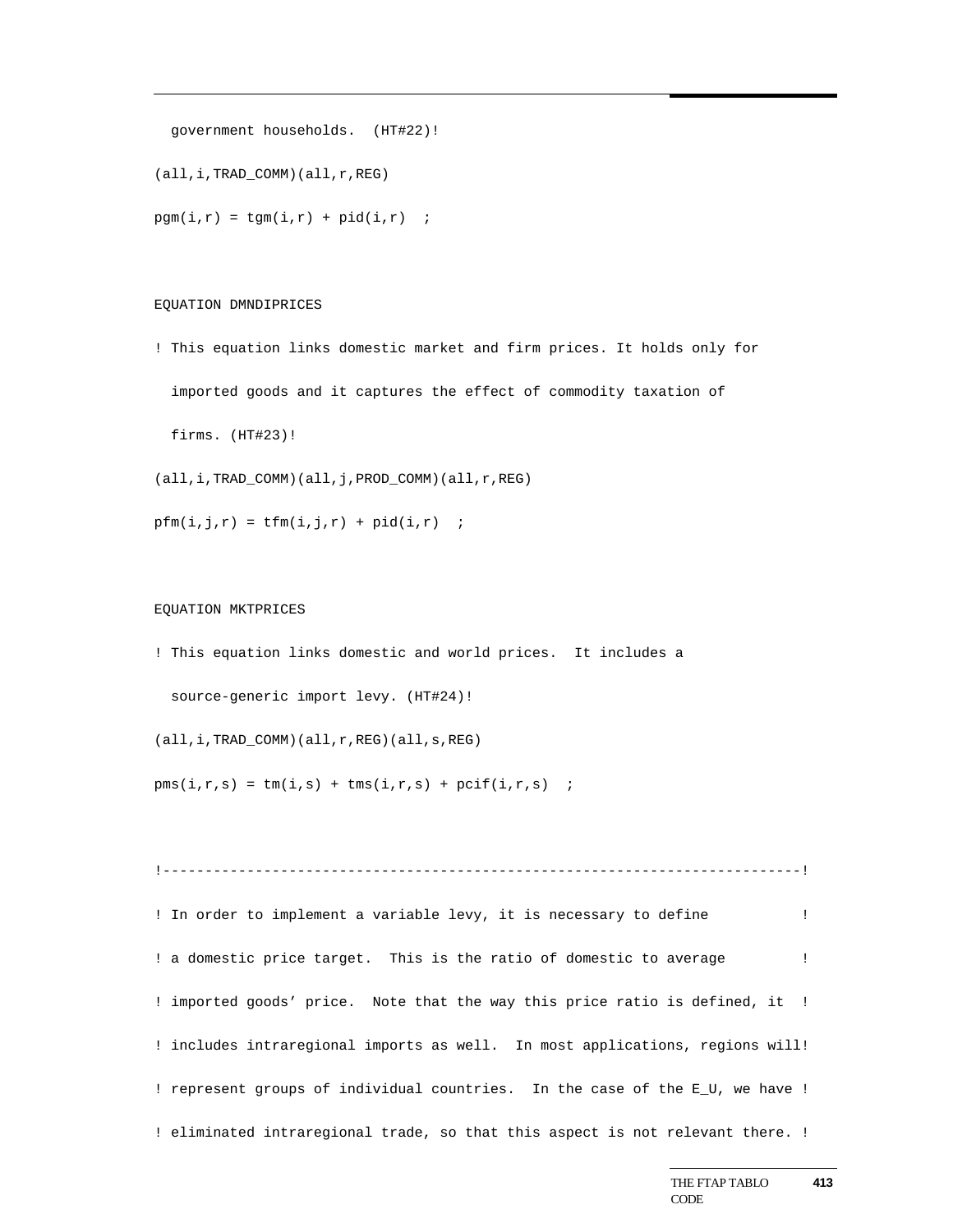!----------------------------------------------------------------------------!

#### EQUATION PRICETGT

! This equation defines the target price ratio to be attained via the variable levy. (HT#25)!

(all,i,TRAD\_COMM)(all,s,REG)

 $pr(i,s) = pm(i,s) - pim(i,s)$ ;

```
!----------------------------------------------------------------------------!
! For Equation 26 refer to the equations on the Global Shipping Industry !
! given above. !
!----------------------------------------------------------------------------!
```
! The next equations pertain to export price linkage. Here, the option is available for applying a destination-generic export subsidy (tx) to maintain producer price levels. !

#### EQUATION EXPRICES

```
! This equation links agent's and world prices. In addition to tx we
  have ts which embodies both production taxes (all s) and export taxes
  (r not equal to s) (HT#27)!
(all,i,TRAD_COMM)(all,r,REG)(all,s,REG)
```
 $pfob(i,r,s) = pxs(i,r,s) + tx(i,r) + tx(s(i,r,s))$  ;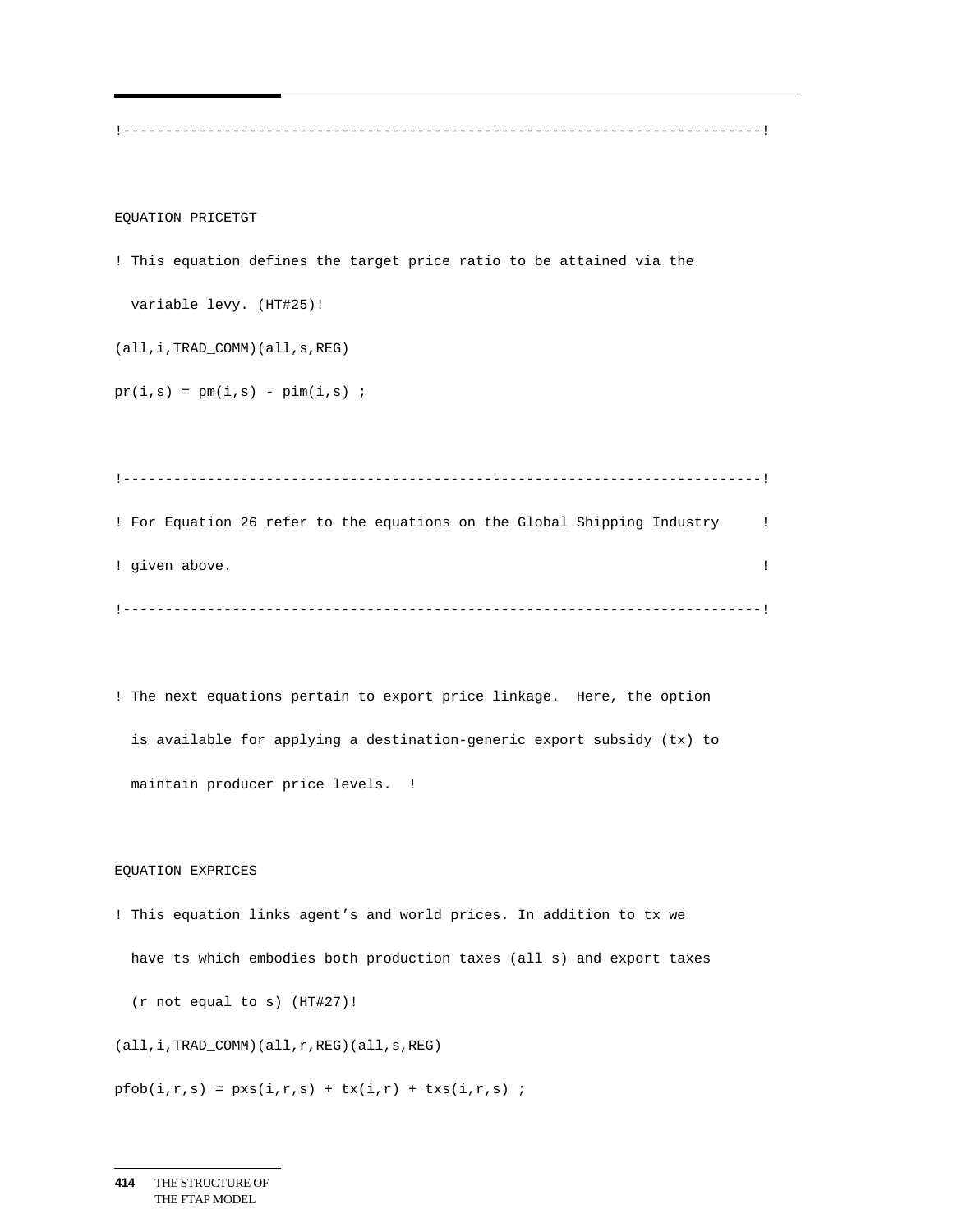```
!----------------------------------------------------------------------------!
! Composite Imports Nest: Table 3 of Hertel and Tsigas !
!----------------------------------------------------------------------------!
```

```
EQUATION DPRICEIMP
```
! Price for aggregate imports. (HT#28)!

(all,i,TRAD\_COMM)(all,s,REG)

 $pim(i,s) = sum(k, REG, MSHRS(i,k,s) * pms(i,k,s))$ 

```
 + IF (VIM(i,s) = 0, pfactwld);
```

```
!----------------------------------------------------------------------------!
! We now turn to the behavioral equations for firms. The following picture !
! describes factor demands. The first set of equations describe demands for !
! primary factors. (See table 4 of the documentation.) !
!----------------------------------------------------------------------------!
```

| ! Production structure |                                              |  |
|------------------------|----------------------------------------------|--|
|                        | $qo(j,r)$ [ao(j,r)]                          |  |
| Ţ                      | ハ                                            |  |
|                        | $/$ \                        <----- Leontief |  |
|                        |                                              |  |
|                        |                                              |  |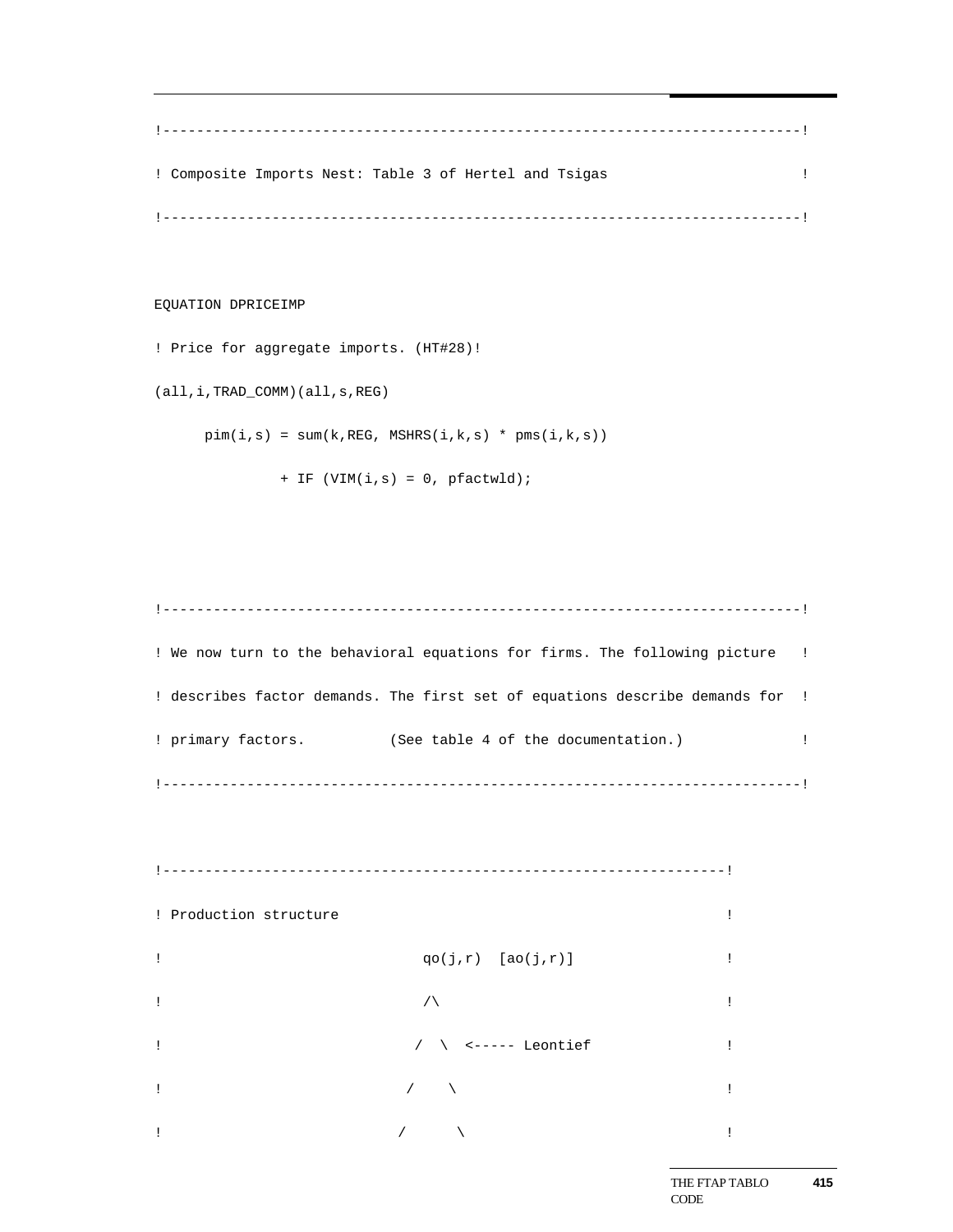| Ţ             |                                                   |                                        |   |
|---------------|---------------------------------------------------|----------------------------------------|---|
| Ţ             | $[ava(j,r)]$ $qva(j,r)$ $qf(i,j,r)$ $[af(i,j,r)]$ |                                        | Ţ |
| Ţ             | $1/\sqrt{2}$                                      | $\sqrt{}$                              | 1 |
| $\mathbf{I}$  | $\sqrt{ \lambda }$<br>$CES$ ----->                | $---CES$<br>$/$ \                      | Ţ |
| $\mathfrak l$ | $1 - 1 - 1$                                       | $\sqrt{2}$                             | L |
| Ţ             | $1 \mid \lambda$                                  | $\sqrt{2}$<br>∖                        | 1 |
| Ţ             | $\sqrt{2}$                                        | $\sqrt{2}$                             | Ţ |
| Ţ             | Land Labor Capital Domestic Foreign               |                                        | Ţ |
| Ť             |                                                   | $qfe(i,j,r)$ $qfd(i,j,r)$ $qfm(i,j,r)$ | 1 |
| Ť             | [afe(i,j,r)]                                      |                                        |   |
|               |                                                   |                                        |   |

# !-----------------------------------------------------------------------------!

| $\mathbf{I}$ | Composite Intermediates Nest                                                    |              |
|--------------|---------------------------------------------------------------------------------|--------------|
|              | ! Use of each input in producing a particular output is the total use of that ! |              |
|              | ! input across all FDI industries producing the output for those outputs for !  |              |
|              | ! which FDI activity is present (where FDI_FLAG1>0). Otherwise, input use is !  |              |
|              | ! determined as in FTAP (=as in GTAP for intermediate inputs and non-capital !  |              |
|              | ! primary factors).                                                             | T            |
|              | ! The sum of intermediate inputs across FDI industries is assigned to           | Ţ.           |
|              | ! variables f_qfd (domestic) and f_qfm (imported).                              | T            |
|              | ! The sum of primary factor inputs across FDI industries is assigned to         | $\mathbf{I}$ |
|              | ! variables f_qfel (labour), f_qfek (capital), f_qfen (land) and                | 1            |
|              | ! f_qfenr (natural resources).                                                  | Ţ            |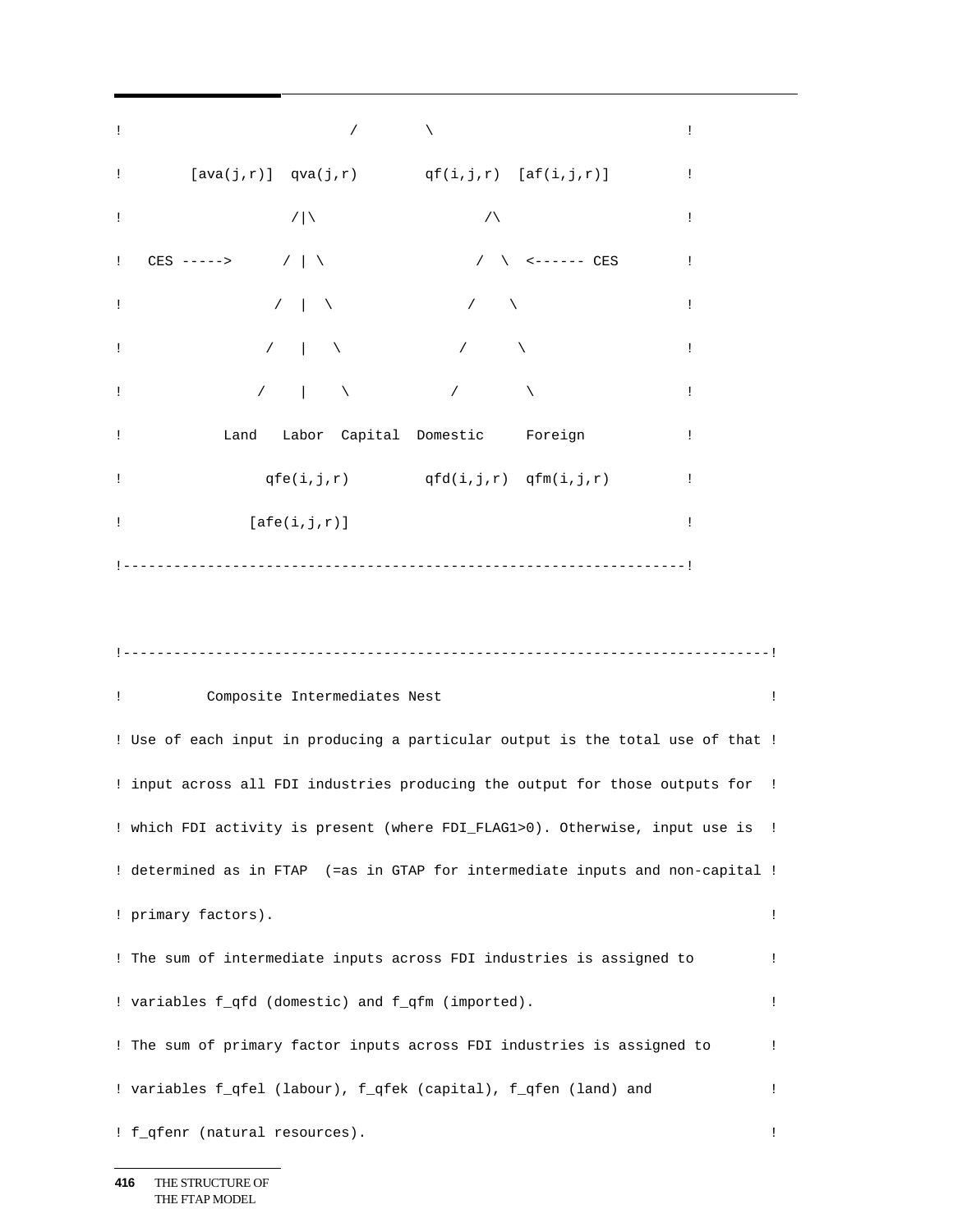!-----------------------------------------------------------------------------!

EQUATION ICOMPRICE

! Industry price for composite commodities. (HT#30) ! (all,i,TRAD\_COMM)(all,j,PROD\_COMM)(all,r,REG)  $\texttt{pf(i,j,r)} = \texttt{IF}\{\texttt{FDI\_FLAGl(j,r)=0}\},$  $FMSHR(i,j,r)*pfm(i,j,r) + [1 - FMSHR(i,j,r)] * pfd(i,j,r)$  +

 $IF{FDI_FLAG1(j,r)}$  ne  $0, f_pf(i, PROD2FDI(j), REG2FDI(r))};$ 

EQUATION INDIMP

! Industry j demands for composite import i. (HT#31)!

(all,i,TRAD\_COMM)(all,j,PROD\_COMM)(all,s,REG)

 $qfm(i,j,s) =$  $IF{FDI_FLAG1(j,s)=0, qf(i,j,s)}$  $-$  ESUBD(i) \* [pfm(i,j,s) - pf(i,j,s)]}+ IF{FDI\_FLAG1(j,s) ne 0,f\_qfm(i,PROD2FDI(j),REG2FDI(s))};

EQUATION INDDOM

! Industry j demands for domestic good i. (HT#32)!

(all,i,TRAD\_COMM)(all,j,PROD\_COMM)(all,s,REG)

 $qfd(i,j,s) =$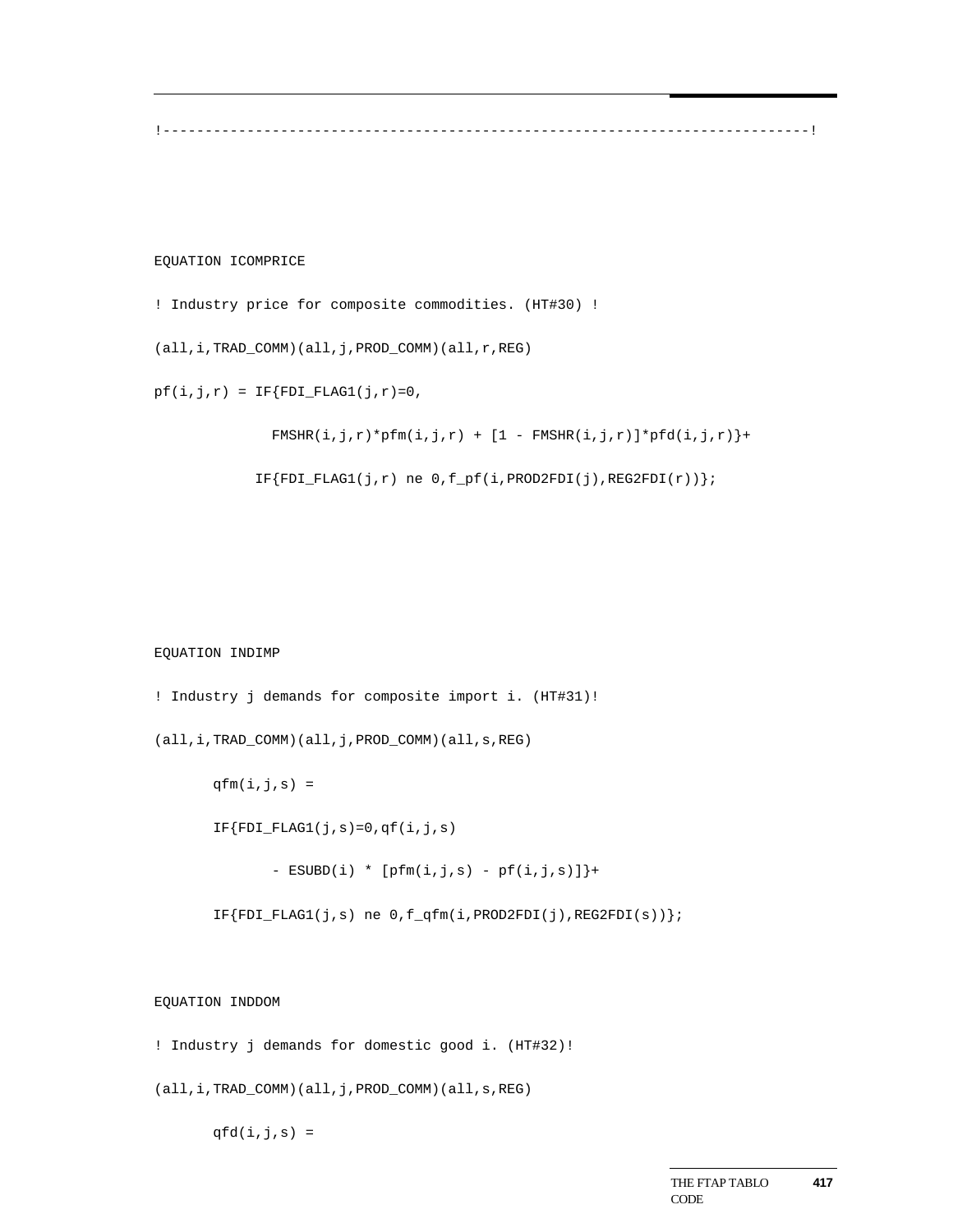$IF{FDI_FLAG1(j,s)=0, qf(i,j,s)}$ 

 $-$  ESUBD(i) \* [pfd(i,j,s) - pf(i,j,s)]}+

 $IF{FDI_FLAG1(j,s)}$  ne  $0, f_qfd(i, PROD2FDI(j), REG2FDI(s))$ ;

!----------------------------------------------------------------------------!

! Value-added Nest !

!----------------------------------------------------------------------------!

EQUATION VAPRICE

!(Effective) price of primary factor composite in each sector/region.

(HT#33)!

(all,j,PROD\_COMM)(all,r,REG)

 $pva(j,r) = sum(k, ENDW_COMM, SVA(k,j,r) * [pfe(k,j,r) - afe(k,j,r)])+$ 

IF[sum(k,ENDW\_COMM,SVA(k,j,r))=0,pfactwld];

EQUATION E\_o\_qfe

(all,i,ENDW\_COMM)(all,j,PROD\_COMM)(all,r,REG)

 $o_qfe(i,j,r) =$ 

-  $afe(i,j,r) + qva(j,r) - ESUBVA(j) * [pfe(i,j,r) - afe(i,j,r) - pva(j,r)]$ ;

EQUATION E\_afe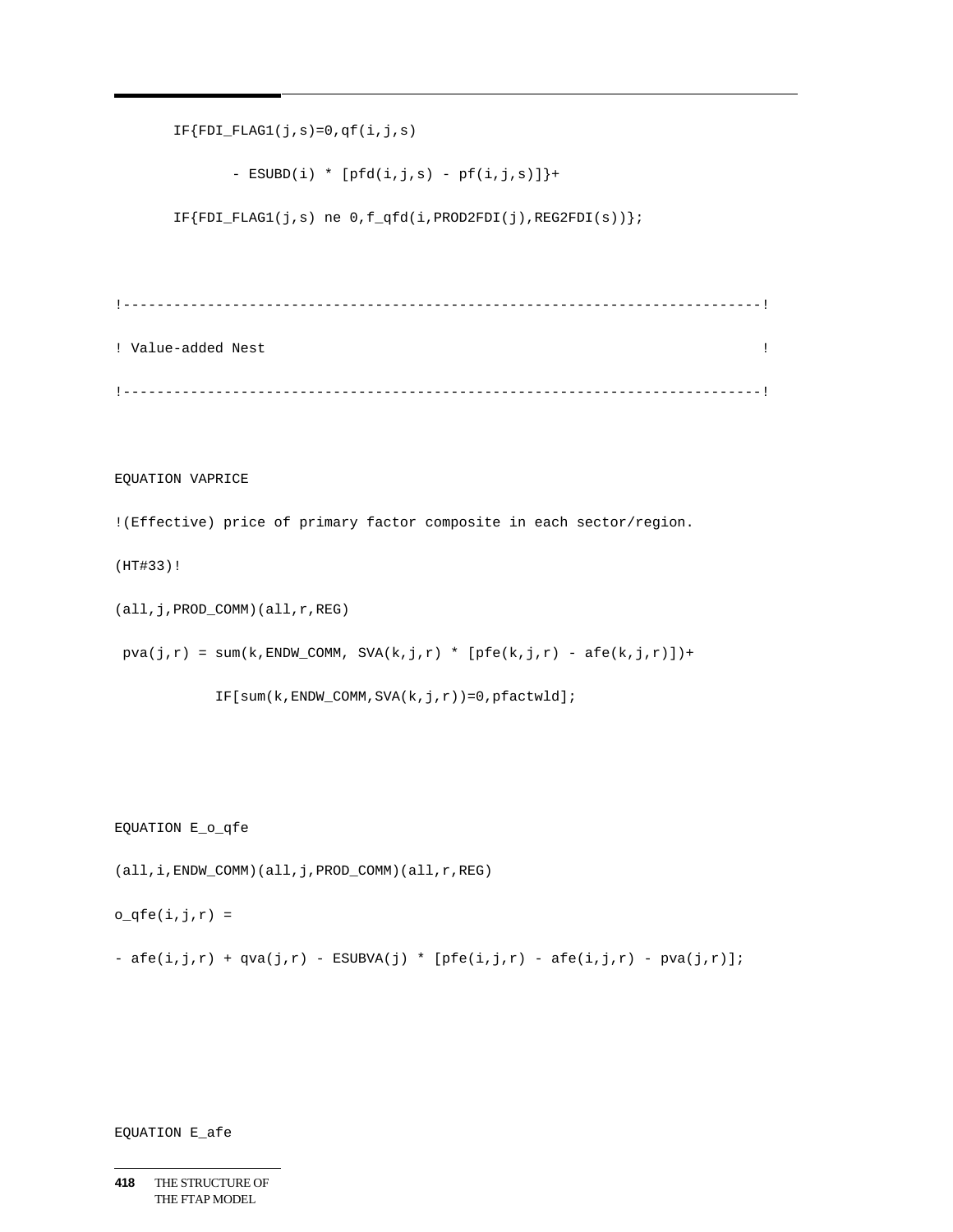```
(all,i,ENDW_COMM)(all,j,PROD_COMM)(all,r,REG)
```

```
IF[(EVFA(i,j,r)=0) or (FDI_FLAG1(j,r)=0),afe(i,j,r)]=f_afe(i,j,r)+
```

```
IF[(EVFA(i,j,r) ne 0) and (FDI_FLAG1(j,r) ne 0), o_q f e(i,j,r) - q f e(i,j,r)];
```
#### EQUATION ENDWDEMAND

```
! Demands for endowment commodities (HT#34) !
```

```
(all,i,ENDW_COMM)(all,j,PROD_COMM)(all,r,REG)
```
 $qfe(i,j,r) =$ 

 $IF{FDI_FLAG1(j,r)=0, - afe(i,j,r) + qva(j,r)}$ 

 $-$  ESUBVA(j) \* [pfe(i,j,r) - afe(i,j,r) - pva(j,r)] }+

 $IF{FDI_FLAG1(j,r)}$  ne 0,

sum[k,LABOR:k eq i,f\_qfel(k,PROD2FDI(j),REG2FDI(r))]+

sum[k,ENDWC\_COMM:k eq i,f\_qfek(k,PROD2FDI(j),REG2FDI(r))]+

sum[k,LAND:k eq i,f\_qfen(k,PROD2FDI(j),REG2FDI(r))]+

sum[k,NATRES:k eq i,f\_qfenr(k,PROD2FDI(j),REG2FDI(r))]};

!------------------------------------------------------------------!

```
! Total Output Nest !
!----------------------------------------------------------------!
```
# EQUATION VADEMAND

! Sector demands for primary factor composite. This equation differs from HT#35 due to the presence of intermediate input substitution.! (all,j,PROD\_COMM)(all,r,REG)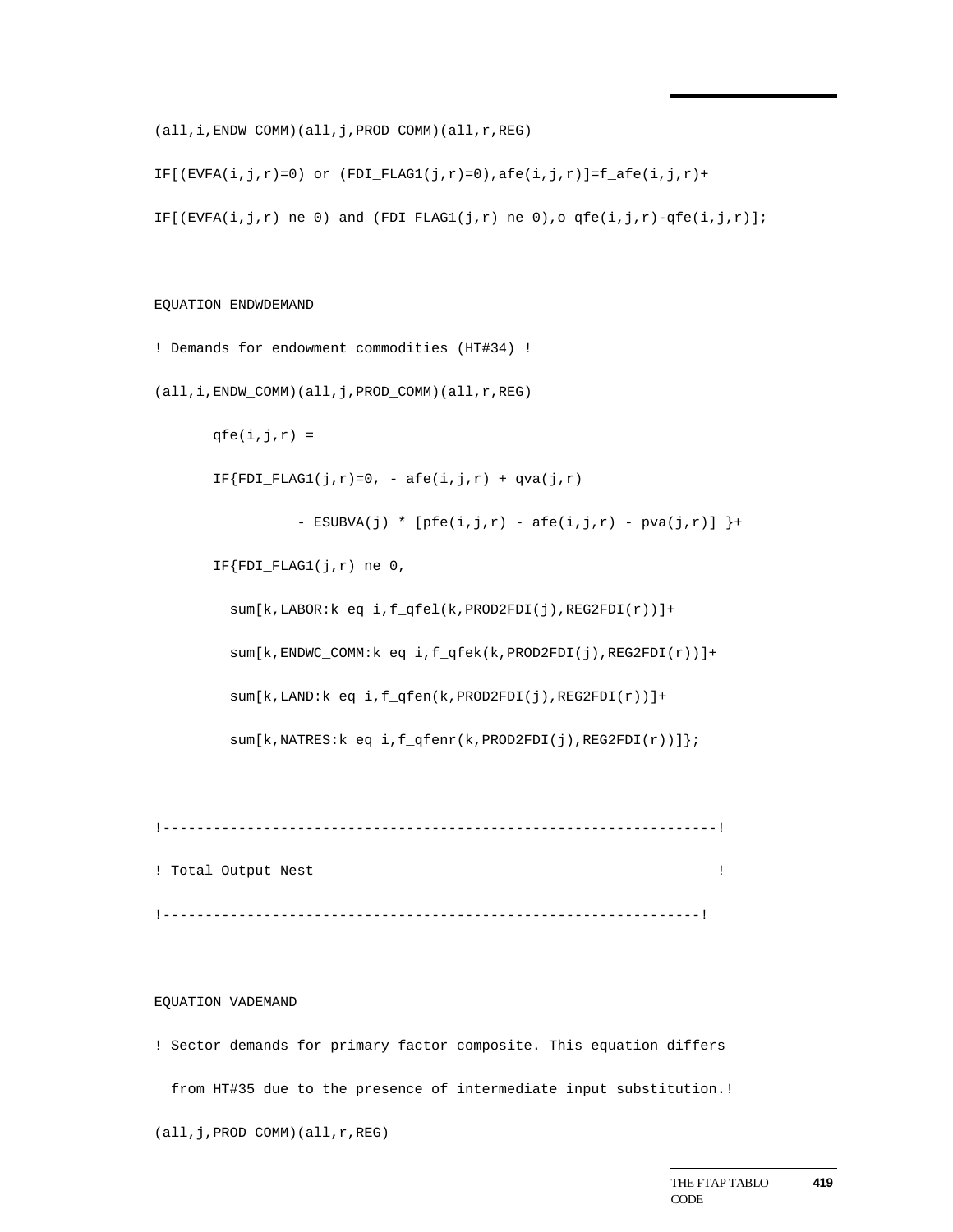```
qva(j,r) = -ava(j,r) + qo(j,r) - ao(j,r)
```

```
- ESUBT(j) * [pva(j,r) - ava(j,r) - ps(j,r)] ;
```
EQUATION INTDEMAND

! Industry demands for intermediate inputs, including cgds. This equation differs from HT#36 due to the presence of intermediate input substitution. ! (all,i,TRAD\_COMM)(all,j,PROD\_COMM)(all,r,REG)

$$
qf(i,j,r) = IF\{FDI_FLAG1(j,r)=0, - af(i,j,r) + qo(j,r) - ao(j,r)
$$

$$
- ESUBT(j) * [pf(i,j,r) - af(i,j,r) - ps(j,r)]\}
$$

$$
IF\{FDI_FLAG1(j,r) ne 0, f_qf(i, PROD2FDI(j), REG2FDI(r))\};
$$

EQUATION E\_af

! Industry demands for intermediate inputs, including cgds. This equation differs from HT#36 due to the presence of intermediate input substitution. ! (all,i,TRAD\_COMM)(all,j,PROD\_COMM)(all,r,REG)

0= IF{FDI\_FLAG1(j,r) ne  $0, -qf(i,j,r)-af(i,j,r)+qo(j,r)-ao(j,r)$ 

-  $EST(j) * [pf(i,j,r) - af(i,j,r) - ps(j,r)]$ 

 $IF{FDI_FLAG1(j,r)=0,af(i,j,r)}$ ;

!''''''''''''''''''''''''''''''''''''''''''''''''''''''''''''''''''''''''''''! ! Next comes the zero profits equations ! !''''''''''''''''''''''''''''''''''''''''''''''''''''''''''''''''''''''''''''!

EQUATION ZEROPROFITS

**420** THE STRUCTURE OF THE FTAP MODEL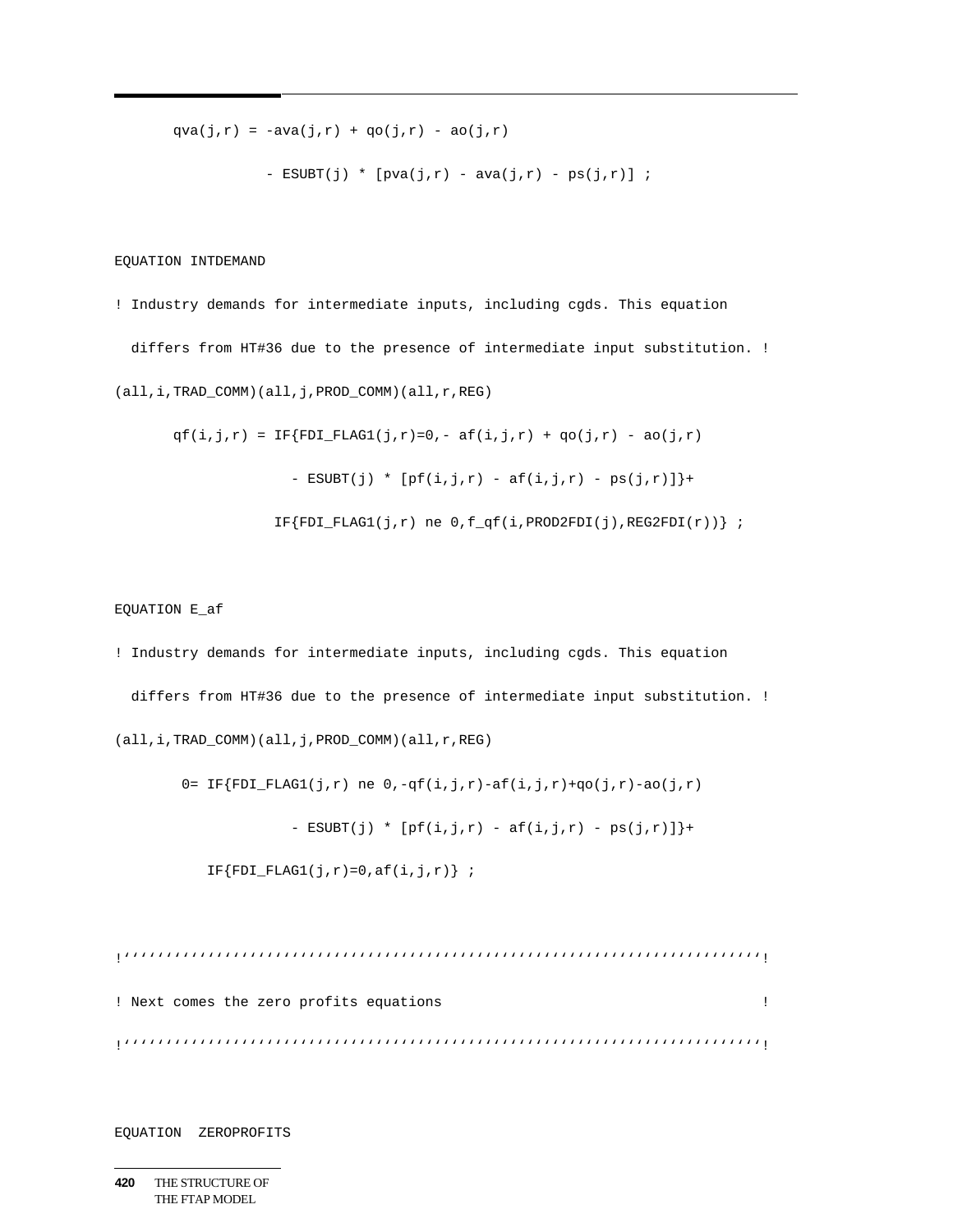```
! Industry zero pure profits condition. This condition permits us to
  determine the endogenous output level for each of the non-endowment
   sectors. The level of activity in the endowment sectors is exogenously
  determined. (HT#6)!
(all,j,PROD_COMM)(all,r,REG)
VOA(j,r) * [ps(j,r) + qo(j,r)] =sum(i, ENDW_COMM, VFA(i,j,r) * [pfe(i,j,r) + qfe(i,j,r)])+ sum(i,TRAD_COMM, VFA(i,j,r) * [pf(i,j,r) + qf(i,j,r)])
```

```
 + VOA(j,r) * profitslack(j,r);
```

```
!''''''''''''''''''''''''''''''''''''''''''''''''''''''''''''''''''''''''''''!
```
! The household behavior equations follow. This corresponds to Table5. ! !''''''''''''''''''''''''''''''''''''''''''''''''''''''''''''''''''''''''''''!

```
!''''''''''''''''''''''''''''''''''''''''''''''''''''''''''''''''''''''''''''!
! Aggregate Utility !
!''''''''''''''''''''''''''''''''''''''''''''''''''''''''''''''''''''''''''''!
```

```
EQUATION UTILITY
! computation of per capita regional utility (HT#37). Note that private
  utility has already been defined on a percapita basis. !
(all,r,REG)
INCOME(r) * u(r) = PRIVEXP * up(r)
```
+ GOVEXP $(r)$  \* [ ug $(r)$  - pop $(r)$  ]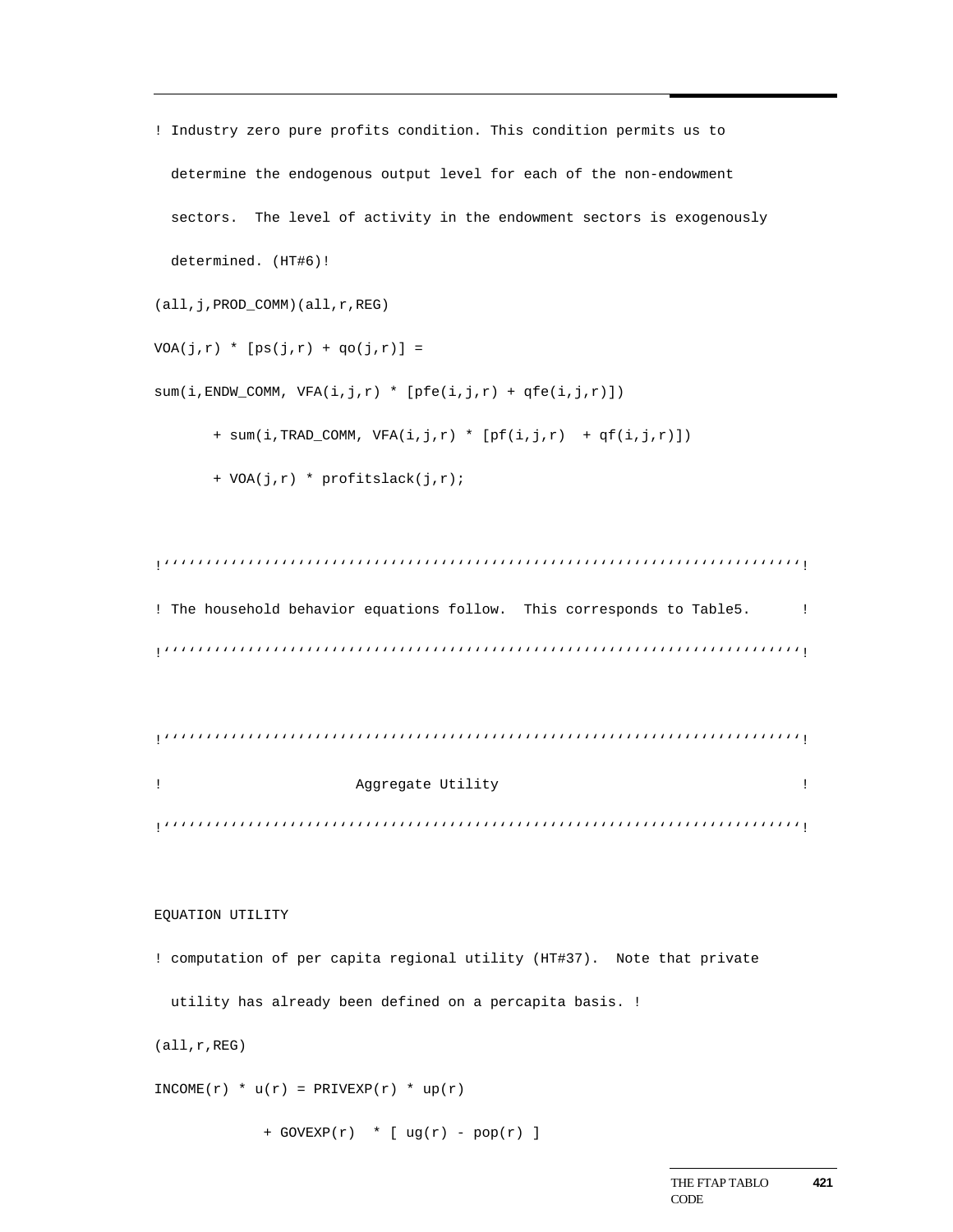#### +  $SAVE(r)$  \* [ qsave $(r)$  -  $pop(r)$ ] ;

```
!''''''''''''''''''''''''''''''''''''''''''''''''''''''''''''''''''''''''''''!
! Regional Savings !
!''''''''''''''''''''''''''''''''''''''''''''''''''''''''''''''''''''''''''''!
```
#### EQUATION SAVINGS

```
! regional demand for savings -- generated from aggregate Cobb-Douglas
  utility function where the pop(r) terms again cancel (HT#38)!
(all,r,REG)
PRIVER(r) * yp(r) = INCOME(r) * y_r(r)- SAVE(r) * [ psave(r) + qsave(r) ]
             - sum(i,TRAD_COMM, VGA(i,r) * [pg(i,r) + qg(i,r)]) + saveslack1(r)
!Determine savings as a residual
qsave(r) = y_r(r) - psave(r) + saveslack(r) ! ;
!''''''''''''''''''''''''''''''''''''''''''''''''''''''''''''''''''''''''''''!
! Government Purchases !
!''''''''''''''''''''''''''''''''''''''''''''''''''''''''''''''''''''''''''''!
```
### EQUATION GOVERTU

! Computation of utility from regional government consumption. In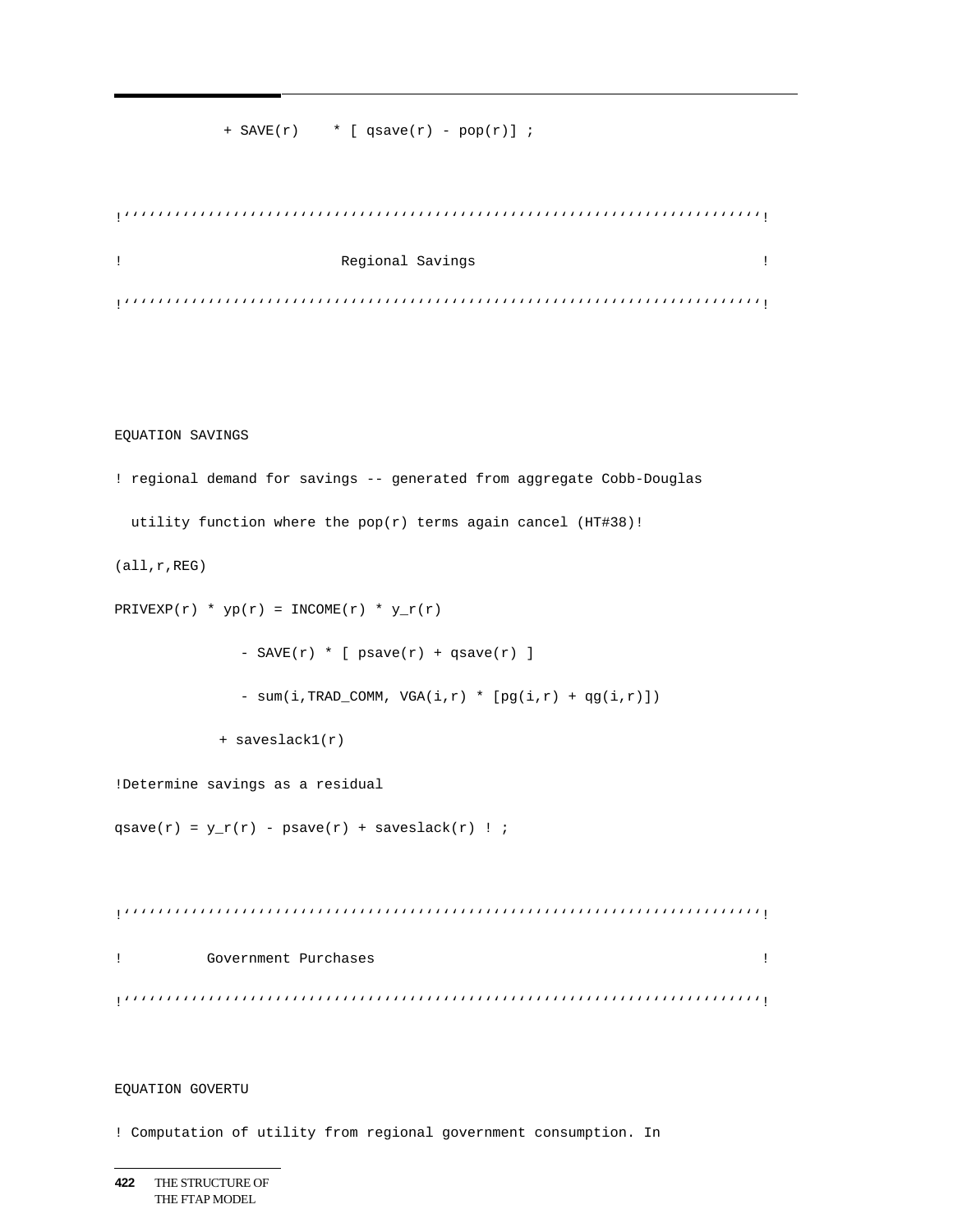```
 some closures this index of gov't activity may be fixed, in which case
   govslack is endogenized. In this case the mix of regional expenditures
   changes and the aggregate utility index no longer applies. (HT#39)!
(all,r,REG)
ug(r) = y_r(r) - pgov(r) + govslack(r);
```

```
! Demand for Composite Goods !
!''''''''''''''''''''''''''''''''''''''''''''''''''''''''''''''''''''''''''''!
```
!''''''''''''''''''''''''''''''''''''''''''''''''''''''''''''''''''''''''''''!

# EQUATION GPRICEINDEX

! definition of price index for aggregate gov't purchases (HT#40)!

(all,r,REG)

```
pgov(r) = sum(i, TRAD\_COMM, [VGA(i, r)/G OVERPr(r)] * pg(i, r)) ;
```
#### EQUATION GOVDMNDS

! Government household demands for composite commodities. Note that the pop(r) argument in per capita income and that in per capita consumption cancel due to homotheticity. (HT#41)! (all,i,TRAD\_COMM)(all,r,REG)  $qg(i,r) = ug(r) - [pg(i,r) - pgov(r)]$  ;

!''''''''''''''''''''''''''''''''''''''''''''''''''''''''''''''''''''''''''''!

! Composite Tradeables !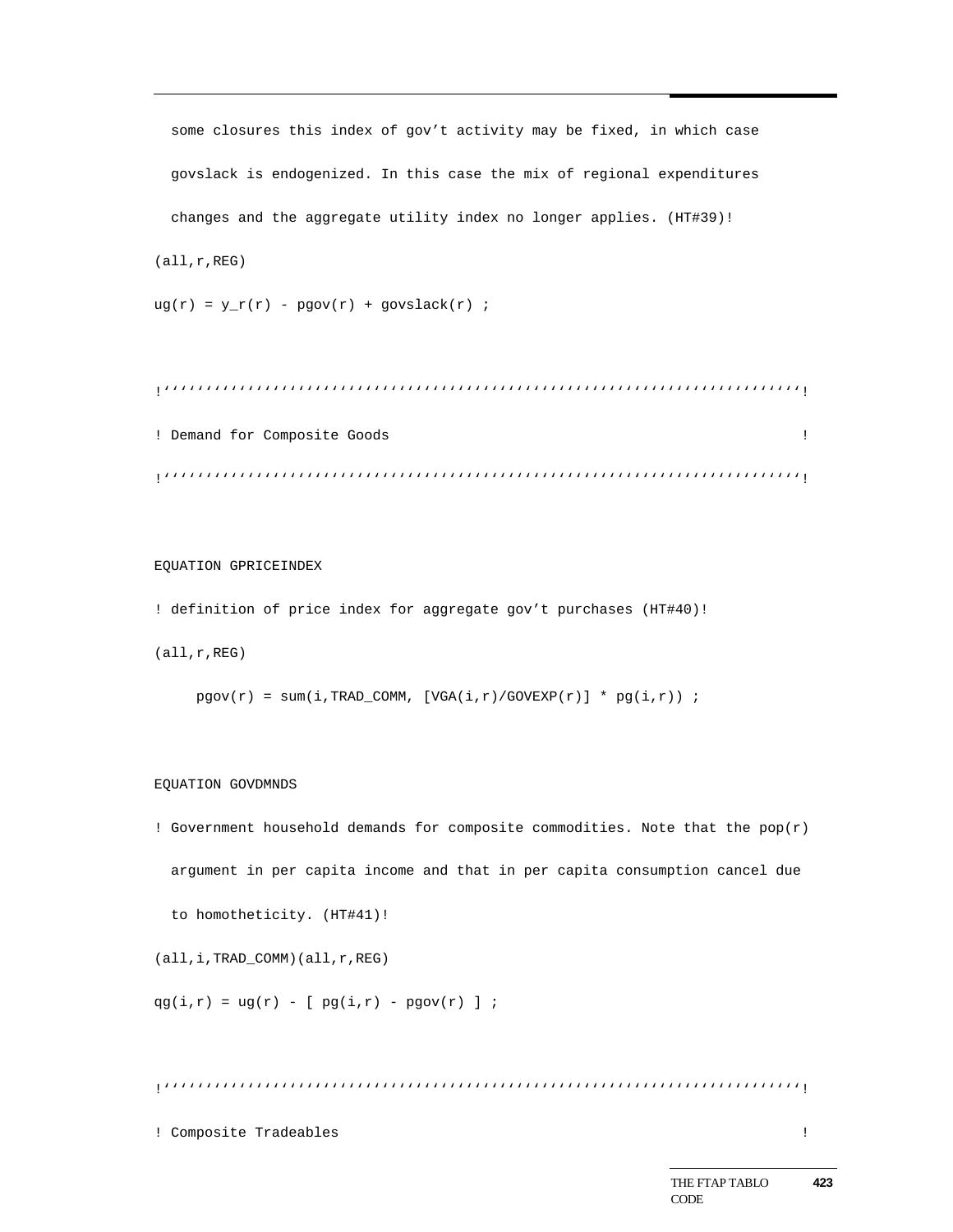!''''''''''''''''''''''''''''''''''''''''''''''''''''''''''''''''''''''''''''!

#### EQUATION GCOMPRICE

! Government household price for composite commodities (HT#42)! (all,i,TRAD\_COMM)(all,s,REG)  $pg(i,s) = GMSHR(i,s) * pgm(i,s) + [1 - GMSHR(i,s)] * pgd(i,s)$ ;

# EQUATION GHHLDAGRIMP

! Government household demand for aggregate imports. (HT#43)!

(all,i,TRAD\_COMM)(all,s,REG)

 $qgm(i,s) = qg(i,s) + ESUBD(i) * [pg(i,s) - pgm(i,s)]$  ;

#### EQUATION GHHLDDOM

! Government household demand for domestic goods. (HT#44)!

(all,i,TRAD\_COMM)(all,s,REG)

 $qgd(i,s) = qg(i,s) + ESUBD(i) * (pg(i,s) - pgd(i,s))$ ;

|  |  |  |  |  |  |  |  | ! Private Household Demands |  |  |  |  |  |  |  |  |  |  |  |  |  |  |  |  |  |  |  |  |  |  |  |
|--|--|--|--|--|--|--|--|-----------------------------|--|--|--|--|--|--|--|--|--|--|--|--|--|--|--|--|--|--|--|--|--|--|--|
|  |  |  |  |  |  |  |  |                             |  |  |  |  |  |  |  |  |  |  |  |  |  |  |  |  |  |  |  |  |  |  |  |

# EQUATION PRIVATEU

! This equation determines private consumption utility for a representative

household in region r, based on the per capita private expenditure function.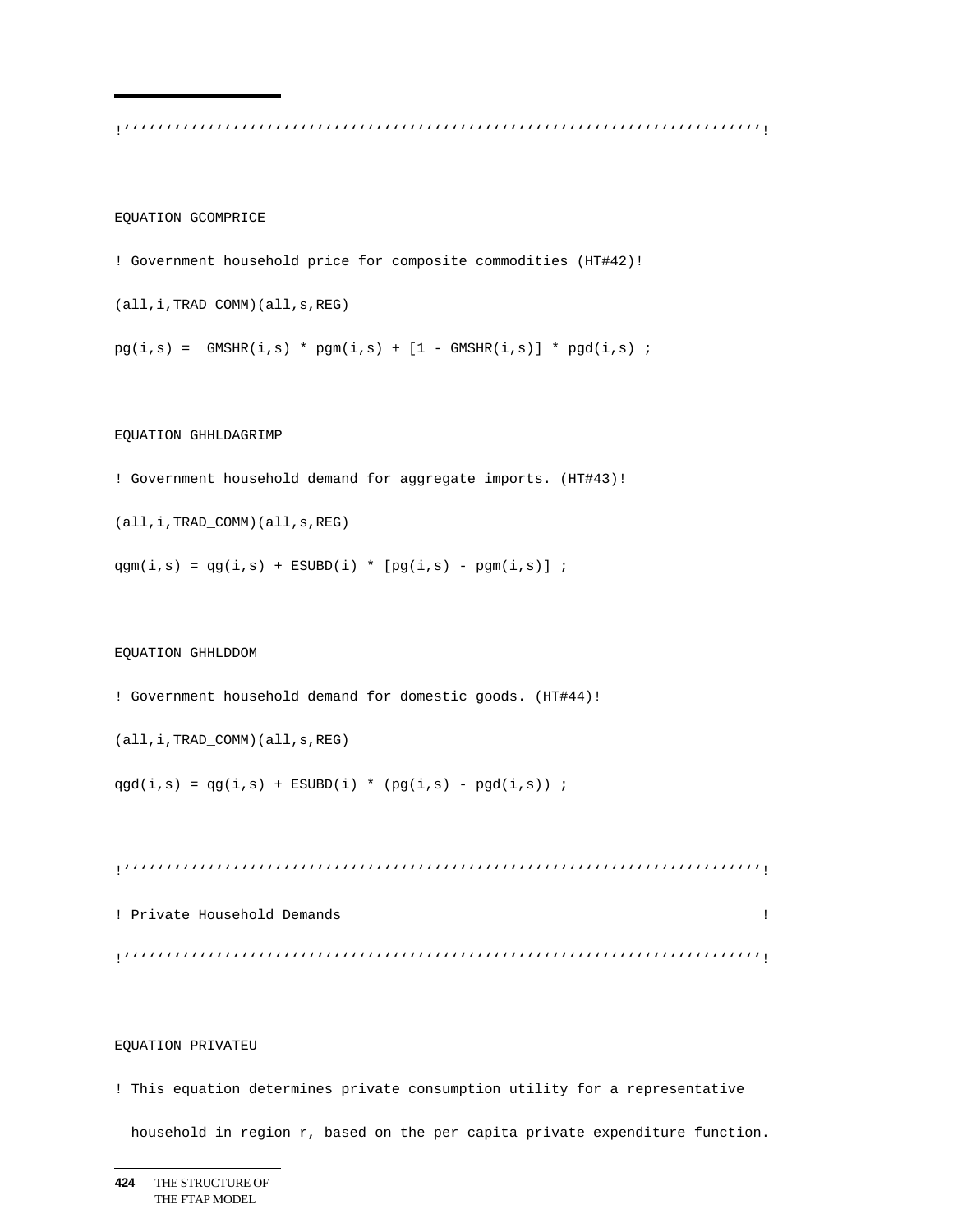```
 (HT#45) !
(all,r,REG)
yp(r) = sum(i, TRAD_COMM, (CONSHR(i,r) * pp(i,r))) + sum(i,TRAD_COMM, (CONSHR(i,r) * INCPAR(i,r))) * up(r)
     + pop(r) ;
!''''''''''''''''''''''''''''''''''''''''''''''''''''''''''''''''''''''''''''!
! Composite Demands !
```
!''''''''''''''''''''''''''''''''''''''''''''''''''''''''''''''''''''''''''''!

```
EQUATION PRIVDMNDS
```

```
! Private household demands for composite commodities. Demand system
```

```
is on a
```

```
per capita basis. Here, yp(r) - pop(r) is % change in per capita
```
income. (HT#46)!

(all,i,TRAD\_COMM)(all,r,REG)

 $qp(i,r) = sum(k, TRAD_COMM, EP(i,k,r) * pp(k,r))$ 

```
 + EY(i,r) * [ yp(r) - pop(r) ]
```

```
 + pop(r) ;
```

```
!''''''''''''''''''''''''''''''''''''''''''''''''''''''''''''''''''''''''''''!
! Composite Tradeables !
!''''''''''''''''''''''''''''''''''''''''''''''''''''''''''''''''''''''''''''!
```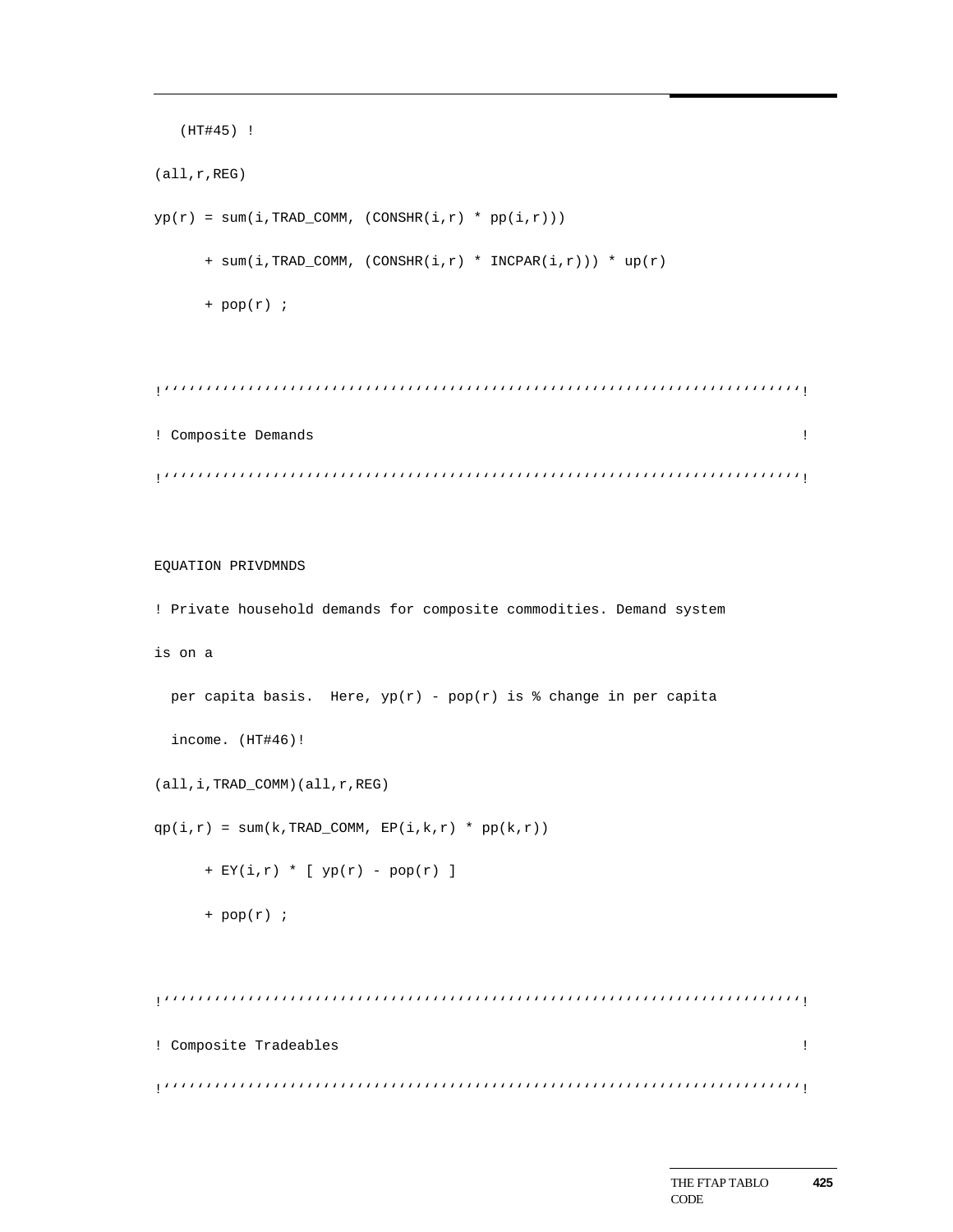EQUATION PCOMPRICE

! Private household price for composite commodities (HT#47)!

(all,i,TRAD\_COMM)(all,s,REG)

 $pp(i,s) = PMSHR(i,s) * ppm(i,s) + [1 - PMSHR(i,s)] * ppd(i,s)$ ;

### EQUATION PHHLDDOM

! Private household demand for domestic goods. (HT#48)!

(all,i,TRAD\_COMM)(all,s,REG)

 $qpd(i,s) = qp(i,s) + ESUBD(i) * [pp(i,s) - ppd(i,s)]$ ;

EQUATION PHHLDAGRIMP

! Private household demand for aggregate imports. (HT#49)!

(all,i,TRAD\_COMM)(all,s,REG)

 $qpm(i,s) = qp(i,s) + ESUBD(i) * [pp(i,s) - ppm(i,s)]$ ;

```
!''''''''''''''''''''''''''''''''''''''''''''''''''''''''''''''''''''''''''''!
```

```
! We continue with determination of supplies and composite price for sluggish!
! primary factors corresponding to the equations in Table 7 of documentation.!
! (Table 6 reports the formulae for calculating the CDE elasticities.) !
!''''''''''''''''''''''''''''''''''''''''''''''''''''''''''''''''''''''''''''!
```
EQUATION ENDW\_PRICE

! This equation generates the composite price for sluggish

endowments.(HT#50)!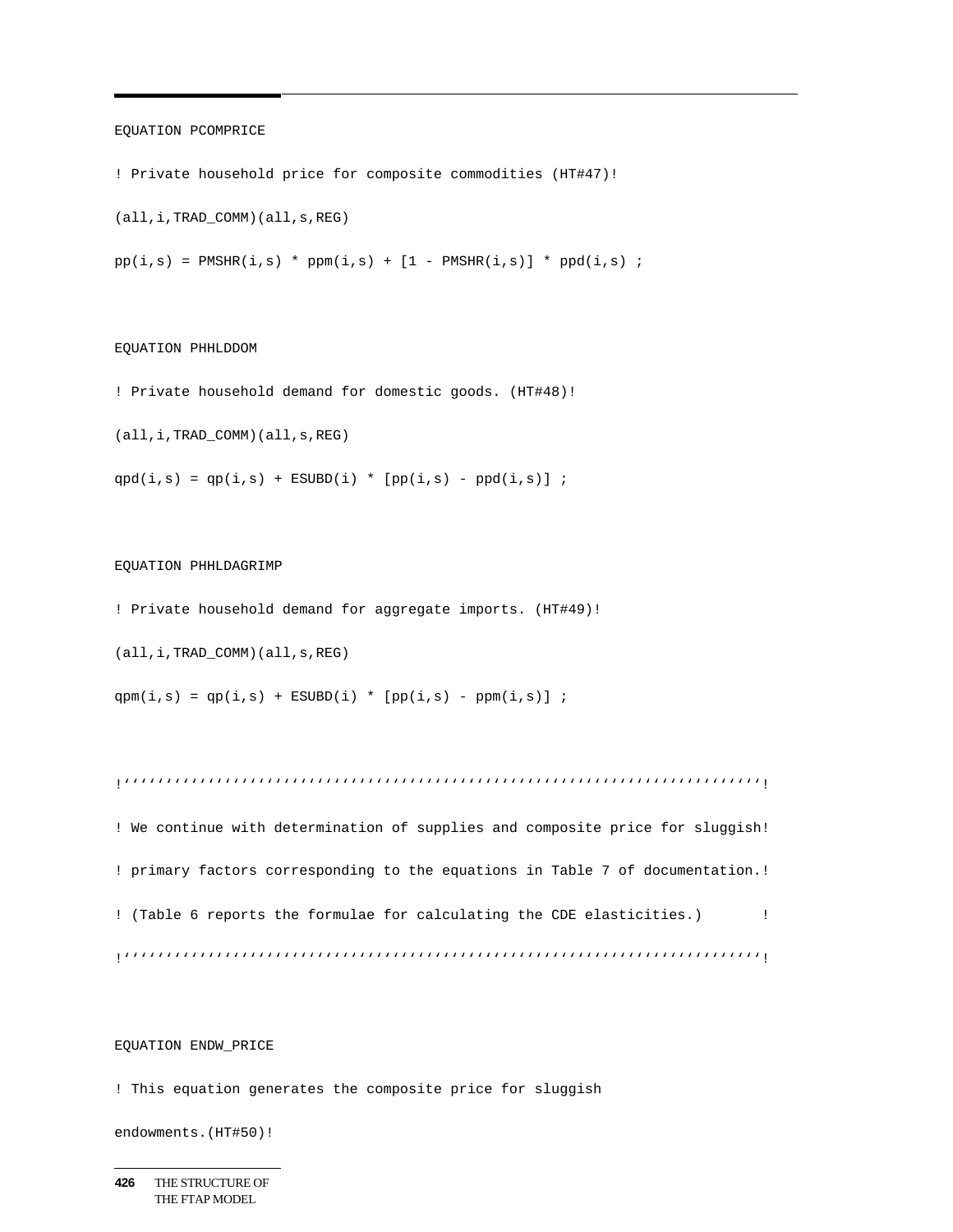```
(all,i,ENDWS_COMM)(all,r,REG)
```
 $pm(i,r) = sum(k, PROD_COMM, REVSHR(i,k,r) * pmes(i,k,r))$  ;

```
EQUATION ENDW_SUPPLY
```
! This equation distributes the sluggish endowments across sectors.

(HT#51)!

(all,i,ENDWS\_COMM)(all,j,PROD\_COMM)(all,r,REG)

 $IF[VFM(i,j,r)=0, pmes(i,j,r)-pfactwld]=$ 

 $IF[VFM(i,j,r)$  ne  $0$ ,

```
qoes(i,j,r) - {qo(i,r) - endwslack(i,r) + ETRAE(i) * }
```
 $[pm(i,r) - pmes(i,j,r)]$ ];

```
!''''''''''''''''''''''''''''''''''''''''''''''''''''''''''''''''''''''''''''!
! Capital stock and rate of return equations follow. They correspond !
! to the Investment Equations of Table 8 in the documentation !
!''''''''''''''''''''''''''''''''''''''''''''''''''''''''''''''''''''''''''''!
```
EQUATION KAPSVCES

```
! This equation defines a variable for capital services, for convenience.
   (There is really only one capital services item.) (HT#52)!
(all,r,REG)
      ksvces(r) =
```
 $sum(h,ENDWC_COMM, [VOA(h,r) / sum(k, ENDWC_COMM, VOA(k,r))] *$ 

 $qo(h,r)$ ) ;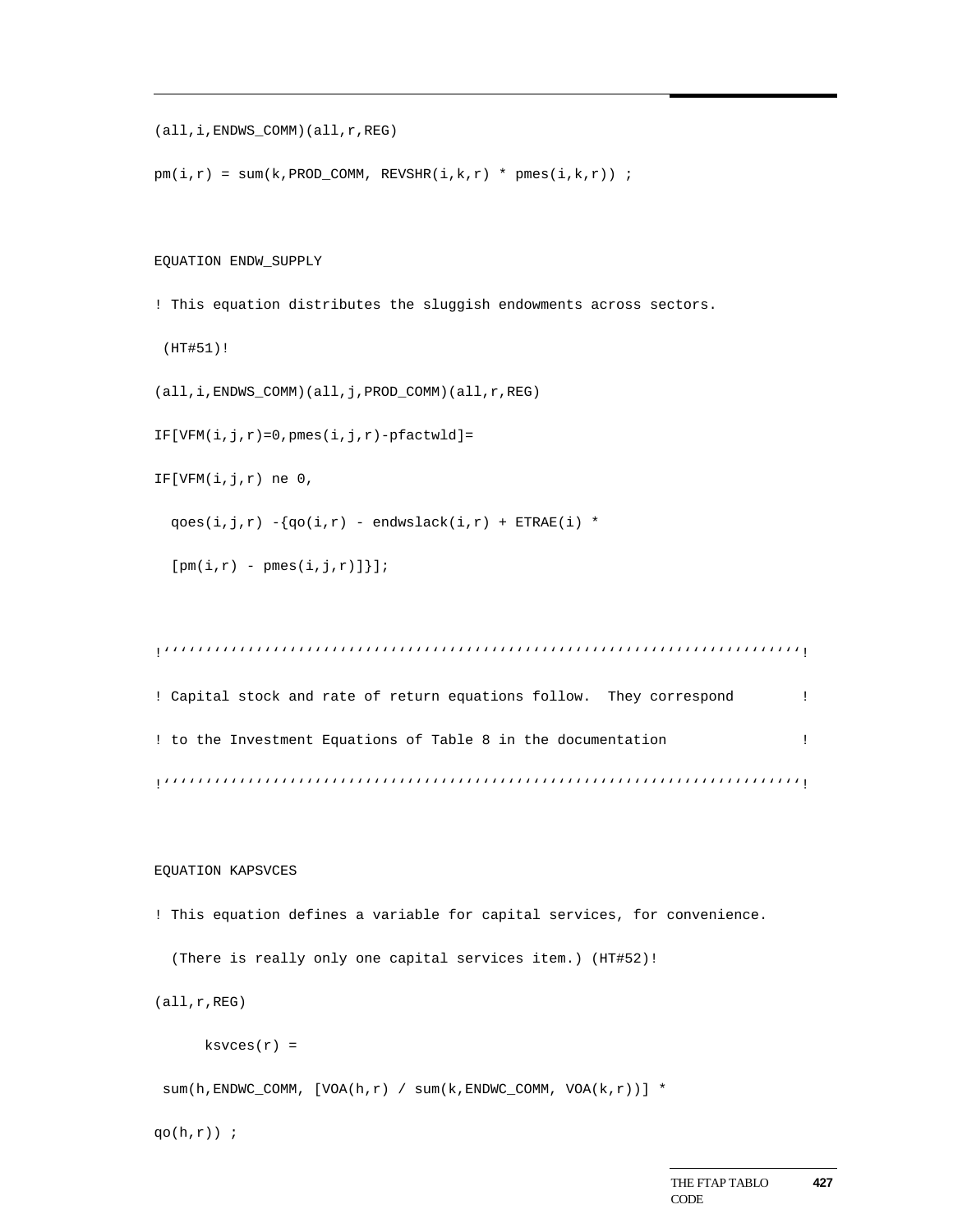EQUATION KAPRENTAL

```
! This equation defines a variable for capital rental rate. (HT#53)!
(all,r,REG)
      rental(r) =sum(h, ENDWC_COMM, [VOA(h,r) / sum(k, ENDWC_COMM, VOA(k,r))] *ps(h,r) ) \; ;
EQUATION CAPGOODS
! This equation defines a variable for gross investment, for
```
convenience.

There is really only one capital goods item. ) (HT#54)!

(all,r,REG)

 $qcgds(r) =$ 

 $sum(h, CGDS_COMM, [VOA(h,r) / REGINV(r)] * qo(h,r))$  ;

EQUATION PRCGOODS

! This equation defines the price of cgds for convenience. (HT#55)!

(all,r,REG)

 $pcgds(r) = sum(h, CGDS_COMM, [VOA(h,r) / REGINV(r)] * ps(h,r))$  ;

# EQUATION KBEGINNING

! This equation associates any change in capital services during the period with a change in capital stock. Full capacity utilization is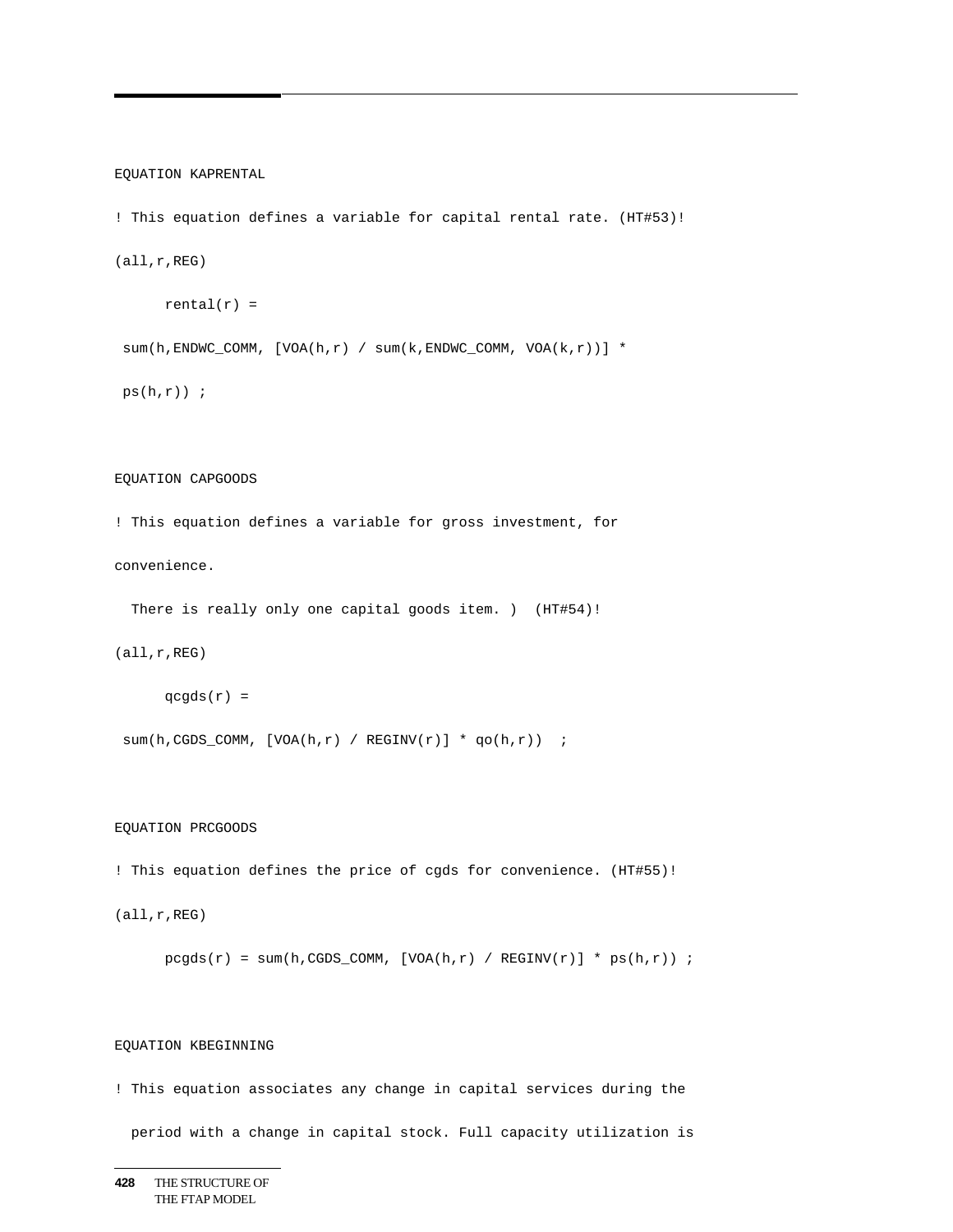```
 assumed. (HT#56)!
(all,r,REG)
     kb(r) = ksvces(r);
```
EQUATION RORCURRENT

! This generates the current rate of return on capital in region r.

(HT#57)!

(all, r, REG)

 $rorc(r) = GNNETRATIO(r) * [rental(r) - pcgds(r)]$ ;

EQUATION ROREXPECTED

! Expected rate of return depends on the current return and

investment.(HT#58)!

(all, r, REG)

rore $(r)$  = rorc $(r)$  - RORFLEX $(r)$  \*  $[ke(r) - kb(r)]$  ;

!''''''''''''''''''''''''''''''''''''''''''''''''''''''''''''''''''''''''''''! ! The following equations hold for the world as a whole ! !''''''''''''''''''''''''''''''''''''''''''''''''''''''''''''''''''''''''''''! ! The following two equations determine the international allocation of ! ! investment. These are now commented out and are replaced by SALTER ! ! equations SG16 TO SG21. These are located in the ICM module appended to ! ! the end of the original GTAP tab file.  $\qquad \qquad$  ! !''''''''''''''''''''''''''''''''''''''''''''''''''''''''''''''''''''''''''''!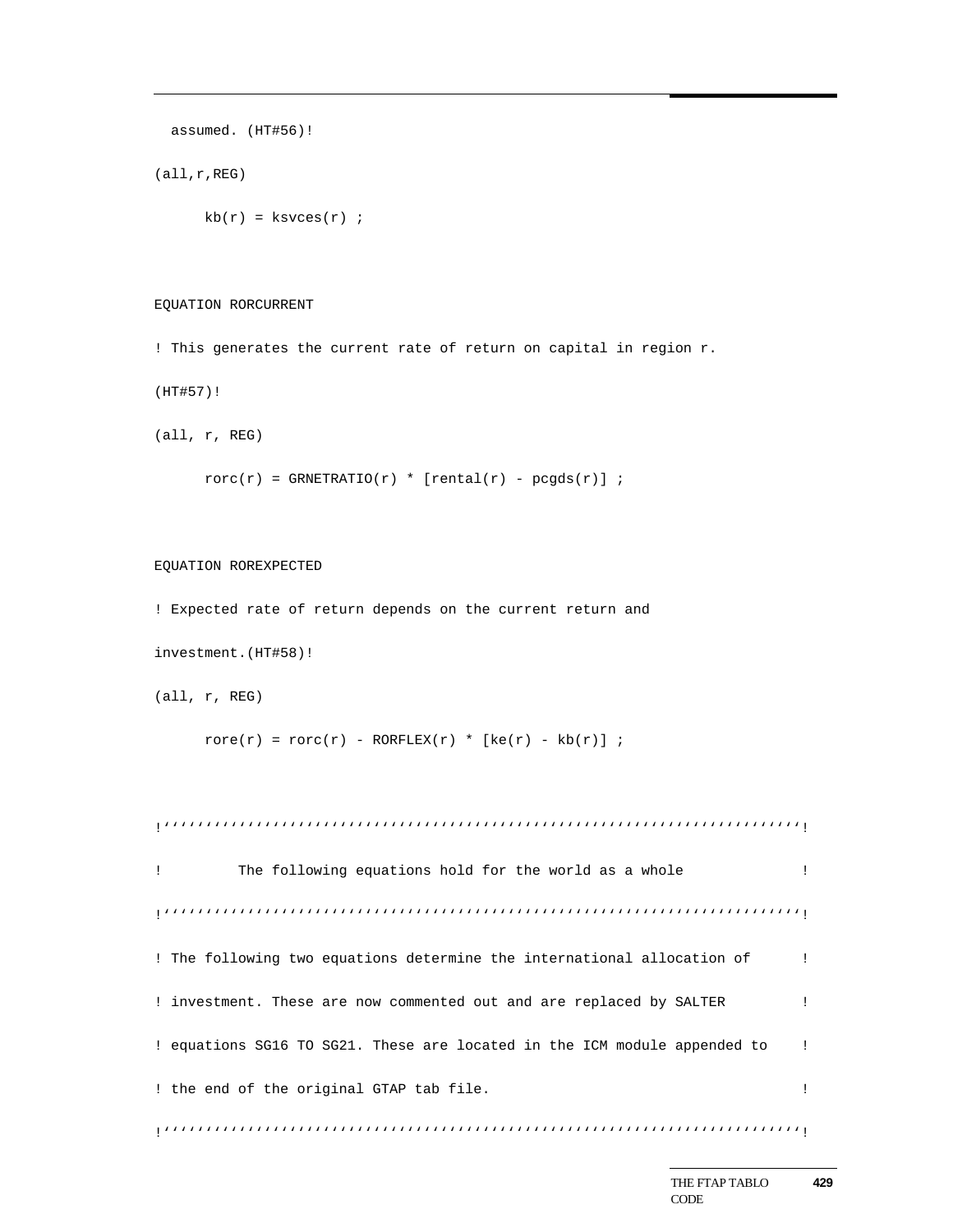EQUATION RORGLOBAL

! This equation computes alternatively the global supply of capital

goods

or the global rental rate on investment. (HT#59) !

### (all,r,REG)

RORDELTA\*rore(r) +

```
[1 - RORDELTA] * {[REGINV(r)/NETINV(r)] * qcgds(r)}
```

```
- [VDEF(r)/NETINV(r)] * [deprate(r)+kb(r)]
```

```
 = RORDELTA * rorg + [1 - RORDELTA] * globalcgds + cgdslack(r) ;
```
#### EQUATION GLOBALINV

! This equation computes: either the change in global investment (when RORDELTA=1), or the change in the expected global rate of return on capital (when RORDELTA=0) (HT#11') !

RORDELTA \* globalcgds + [1 - RORDELTA] \* rorg =

RORDELTA \* [  $sum(r, REG, {REGINV(r) / GLOBINV}$  \*  $qqds(r)$ 

-  $\{VDEF(r)/GLOBINV\}$  \*  $\{dept(r)+kb(r)\})$  ]

+  $[1 - RORDERIA] * [sum(r, REG, {NETINV(r) / GLOBINV} * rore(r))]$ 

EQUATION PRICGDS

! This equation generates a price index for the aggregate

global cgds composite. (HT#60) !

 $pcgdswld = sum(r, REG, [NETINV(r) / GLOBINV] * pcgds(r))$  ;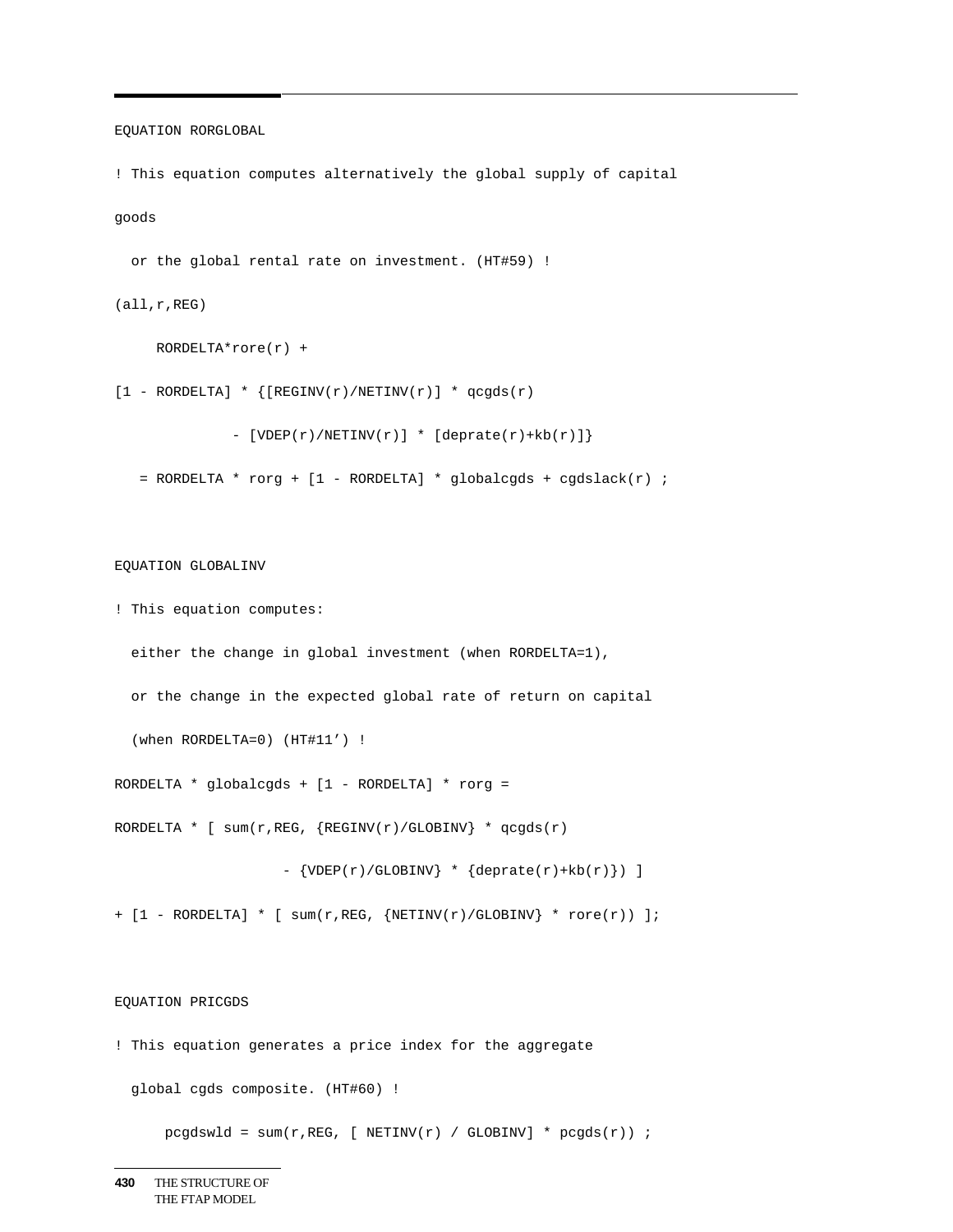!''''''''''''''''''''''''''''''''''''''''''''''''''''''''''''''''''''''''''''! ! The following equations determine behavior in the global shipping industry.! ! This corresponds to Table 9 of the documentation. ! !''''''''''''''''''''''''''''''''''''''''''''''''''''''''''''''''''''''''''''!

#### !''''''''''''''''''''''''''''''''''''''''''''''''''''''''''''''''''''''''''''!

! First we consider the "production function" for the composite transport ! ! services input. This is Cobb Douglas in form, and is represented here ! ! by two equations. In the first, the composite price index is computed. ! ! In the second, the derived demand for inputs from the various regions are ! ! generated. Here the elasticity of substitution is zero.  $\qquad$  ! !''''''''''''''''''''''''''''''''''''''''''''''''''''''''''''''''''''''''''''!

### EQUATION PTRANS

! This equation generates a price index for transportation services based on zero profits. (NOTE Sales to international transportation are not subject to export tax. This is why we base the costs to the transport sector on market prices of the goods sold to international transportation.) (HT#7)!

 $VT * pt = sum(i, TRAD_COMM, sum(r, REG, VST(i, r) * pst(i, r)))$ ;

## EQUATION TRANSVCES

! This equation generates the demand for regional supply of global transportation services. It reflects a unitary elasticity of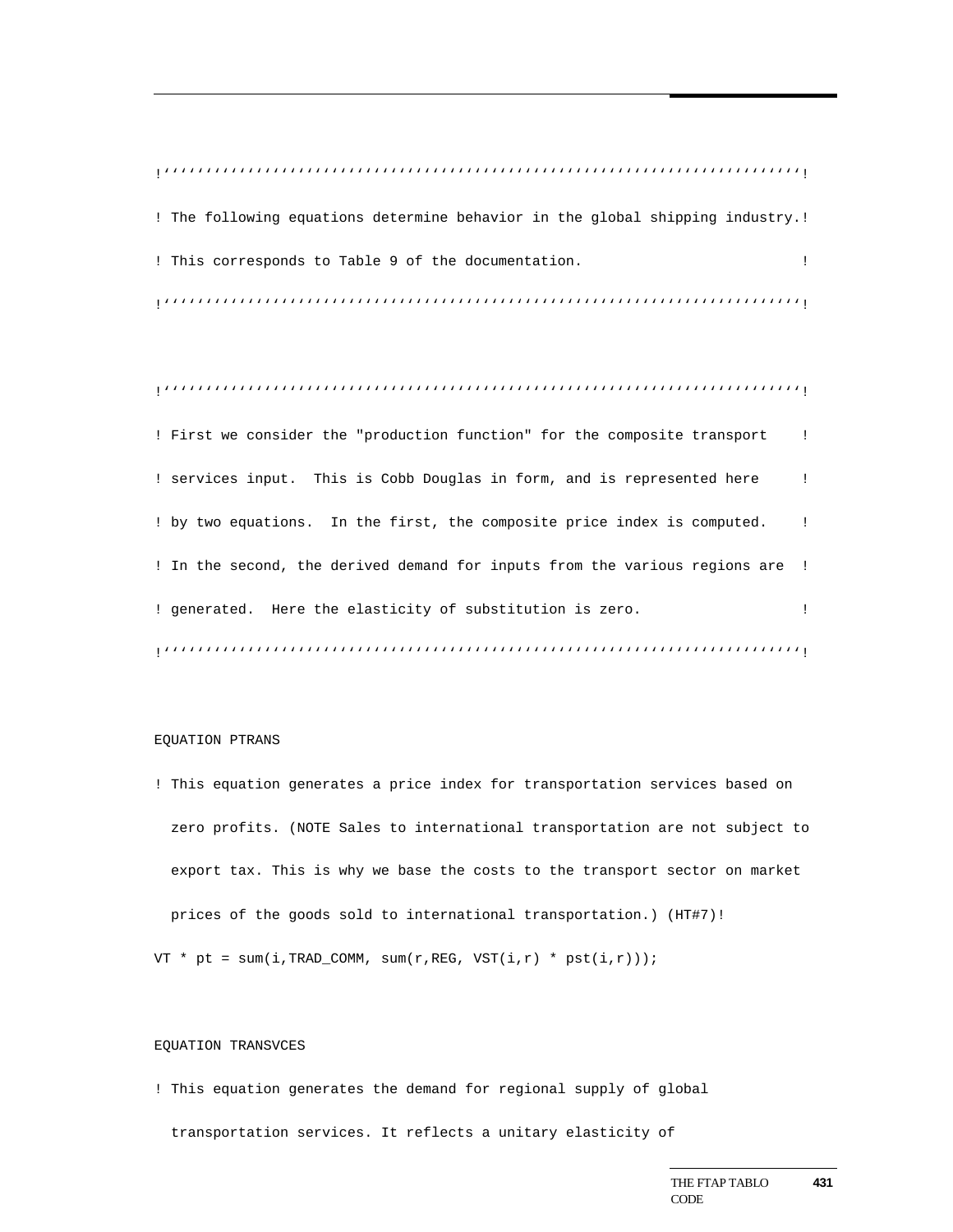substitution

between transportation services inputs from different regions.

(HT#61)!

(all,i,TRAD\_COMM)(all,r,REG)

 $qst(i,r) = qt + [pt - pst(i,r)]$  ;

!''''''''''''''''''''''''''''''''''''''''''''''''''''''''''''''''''''''''''''!

| ! Next we develop the equations describing the uses of the composite               | $\mathbf{I}$ |
|------------------------------------------------------------------------------------|--------------|
| ! transport services QT. This composite input is used in fixed proportion !        |              |
| ! to shipments along each route. It is here that we introduce the potential !      |              |
| ! for input-augmenting technical change, $atr(i, r, s)$ , which is commodity and ! |              |
| ! route specific. Thus, in the levels, $ATR(i,r,s)*QTS(i,r,s) = QS(i,r,s)$ , !     |              |
| ! where $QTS(i,r,s)$ is the amount of $QT$ used along this route. Therefore,       | $\mathbf{1}$ |
| ! $atr(i,r,s) > 0$ reduces the composite input required along this route, and !    |              |
| ! it also dampens the cost of shipping, thereby lowering the cif price             | $\mathbf{I}$ |
| ! implied by a given fob value.                                                    |              |
|                                                                                    |              |

## EQUATION QTRANS

! This equation computes the global demand for international transportation services (i.e., variable qt). It reflects the fact that the demand for services along any particular route is proportional to the quantity of merchandise shipped [i.e., variable qxs(i,r,s) ]. (HT#62)!

 $VT * qt = sum(i, TRAD_COMM, sum(r, REG,$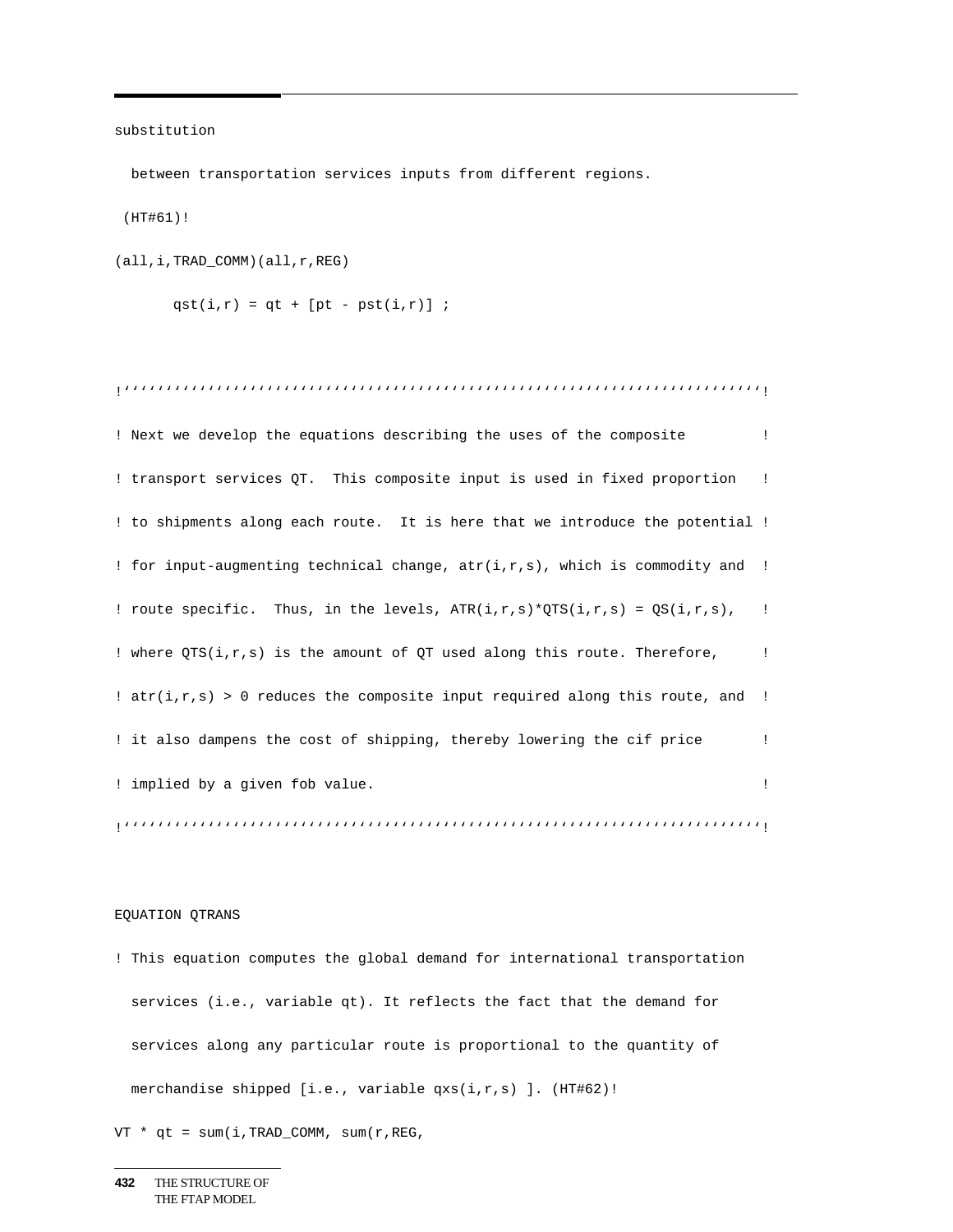$sum(s, REG, VTWR(i, r, s) * [qxs(i, r, s) - atr(i, r, s)])$  )

EQUATION FOBCIF

! This equation links fob and cif prices for good i shipped from

region r

to s . (HT#26')!

(all,i,TRAD\_COMM)(all,r,REG)(all,s,REG)

 $pcif(i,r,s) = FOBSHR(i,r,s) * pfb(i,r,s) + TRNSHR(i,r,s) *$ 

 $[pt - atr(i,r,s)] + IF[FOBSHR(i,r,s)+TRNSHR(i,r,s)=0,pfactwld];$ 

!''''''''''''''''''''''''''''''''''''''''''''''''''''''''''''''''''''''''''''! ! The next three equations correspond to Table 10 of the documentation on ! ! Regional Terms of Trade. This is followed by new information on trade ! ! volumes, regional private household price indices and welfare measures. ! !''''''''''''''''''''''''''''''''''''''''''''''''''''''''''''''''''''''''''''!

### EQUATION REGSUPRICE

! This equation estimates the change in the index of prices received for tradeable products produced in r. (modified from HT#64 to eliminate the investment component)!

(all,r,REG)

 $VXWREGION(r) * psw(r) = sum(i, TRAD_COMM, sum(s, REG, VXWD(i, r, s)*pfob(i, r, s))$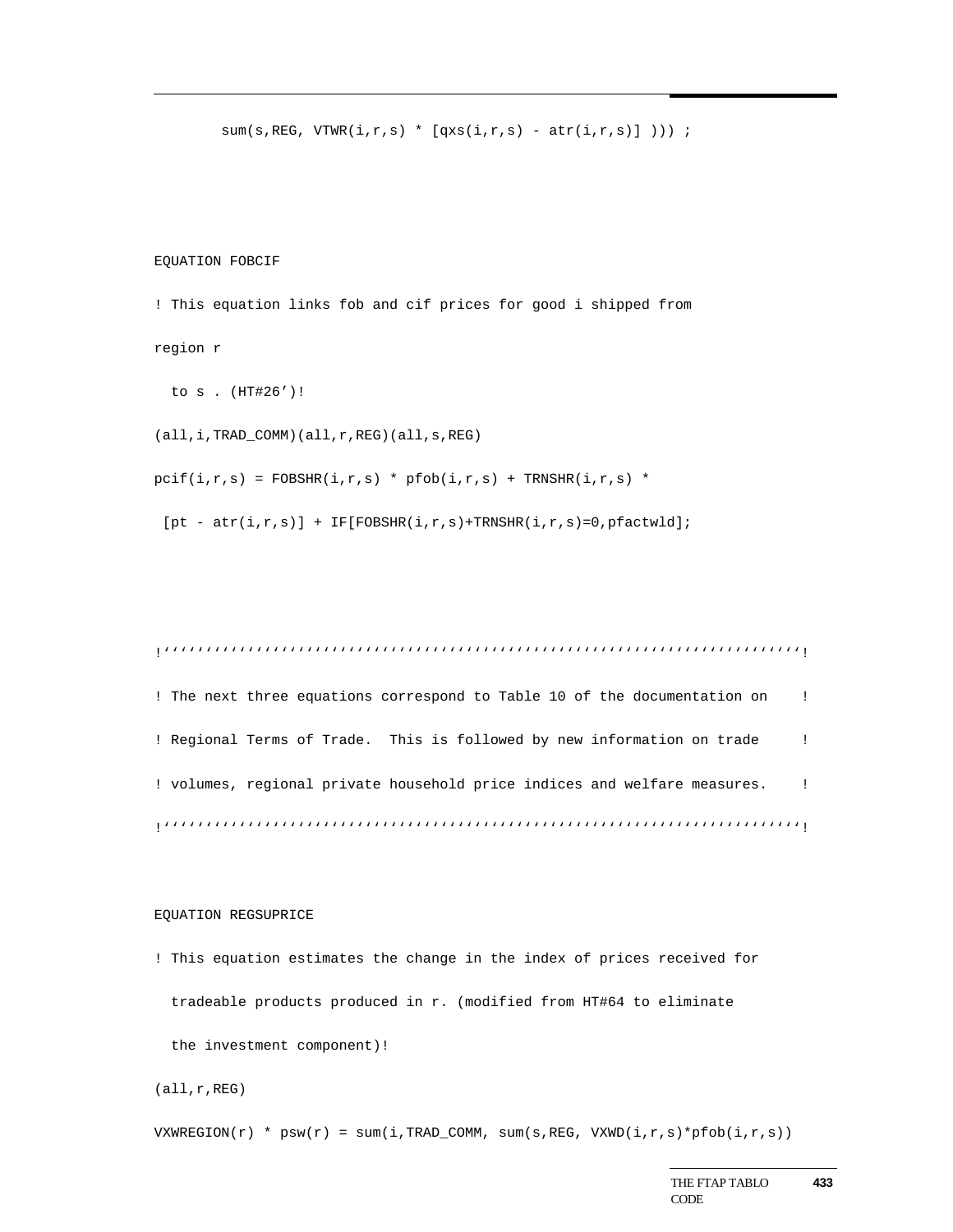+  $VST(i,r) * pst(i,r)$  ;

### EQUATION REGDEMPRICE

! This equation estimates the change in the index of prices paid for tradeable products used in r. (modified from HT#65 to eliminate savings)!

(all,r,REG)

 $VINREGION(r) * pdw(r) = sum(i, TRAD_COMM, sum(k, REG, VINS(i, k, r) *pcif(i, k, r)))$  ;

```
!''''''''''''''''''''''''''''''''''''''''''''''''''''''''''''''''''''''''''''!
! This completes the listing of equations documented in Hertel and Tsigas. As!
! with most computer code, the code is ahead of the documentation. The !
! following equations do not affect the equlibrium structure of the model. !
! However, they calculate many useful summary statistics. The user is \qquad !
! encouraged to go over these in some detail. Note that quantity indices !
! are always derived by differencing the change in value and price. \qquad !
!''''''''''''''''''''''''''''''''''''''''''''''''''''''''''''''''''''''''''''!
```
EQUATION TOTeq

! Terms of trade equation computed as difference in psw and pdw.

(HT#66) !

 $(\text{all}, r, \text{REG})$  tot $(r) = \text{psw}(r) - \text{pdw}(r)$  ;

EQUATION compvaladeq (all,i,PROD\_COMM)(all,r,REG)

! track change in composition of value added !

```
434 THE STRUCTURE OF
     THE FTAP MODEL
```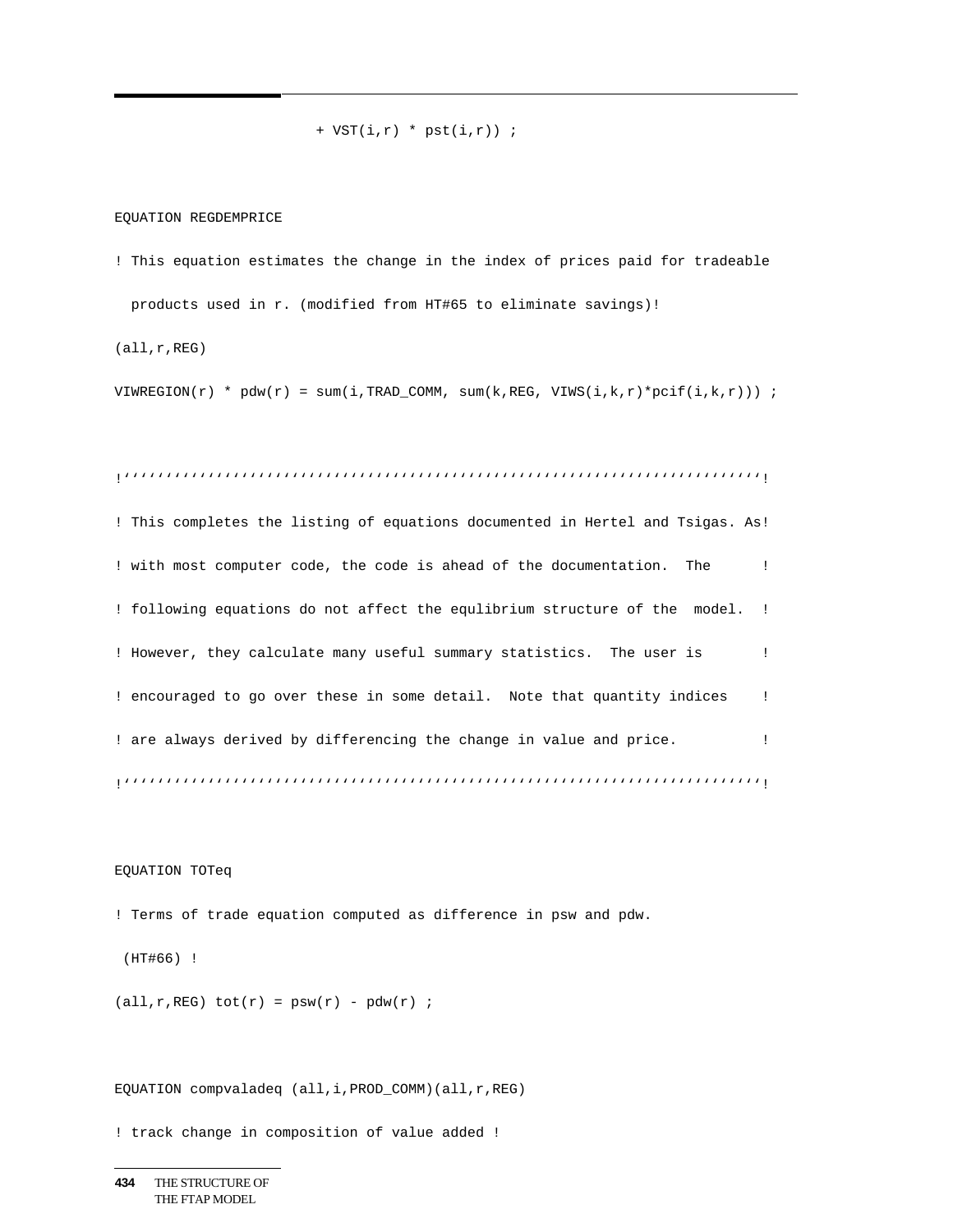```
!''''''''''''''''''''''''''''''''''''''''''''''''''''''''''''''''''''''''''''!
! Now compute welfare measures. !
!''''''''''''''''''''''''''''''''''''''''''''''''''''''''''''''''''''''''''''!
EQUATION EVREG (all, r, REG)
! computes regional EV which is the money metric welfare change
(HT#67)!
EV(r) = [INC(r)/100] * [URATIO(r) * POPRatio(r)] * [u(r) + pop(r)] ;
EQUATION EVWLD
! computes EV for the world (HT#68)!
WEV - sum(r, REG, EV(r)) = 0 ;
!''''''''''''''''''''''''''''''''''''''''''''''''''''''''''''''''''''''''''''!
! This is the private consumer's price index. !
!''''''''''''''''''''''''''''''''''''''''''''''''''''''''''''''''''''''''''''!
EQUATION PHHLDINDEX (all,r,REG)
! computes change in price index for private household expenditures
(HT#69)!
PRIVEXP * ppriv(r) = sum(i,TRAD_COMM, VPA(i,r)* pp(i,r));
```
compvalad(i,r) =  $qo(i,r)$  -  $qgdp(r)$  ;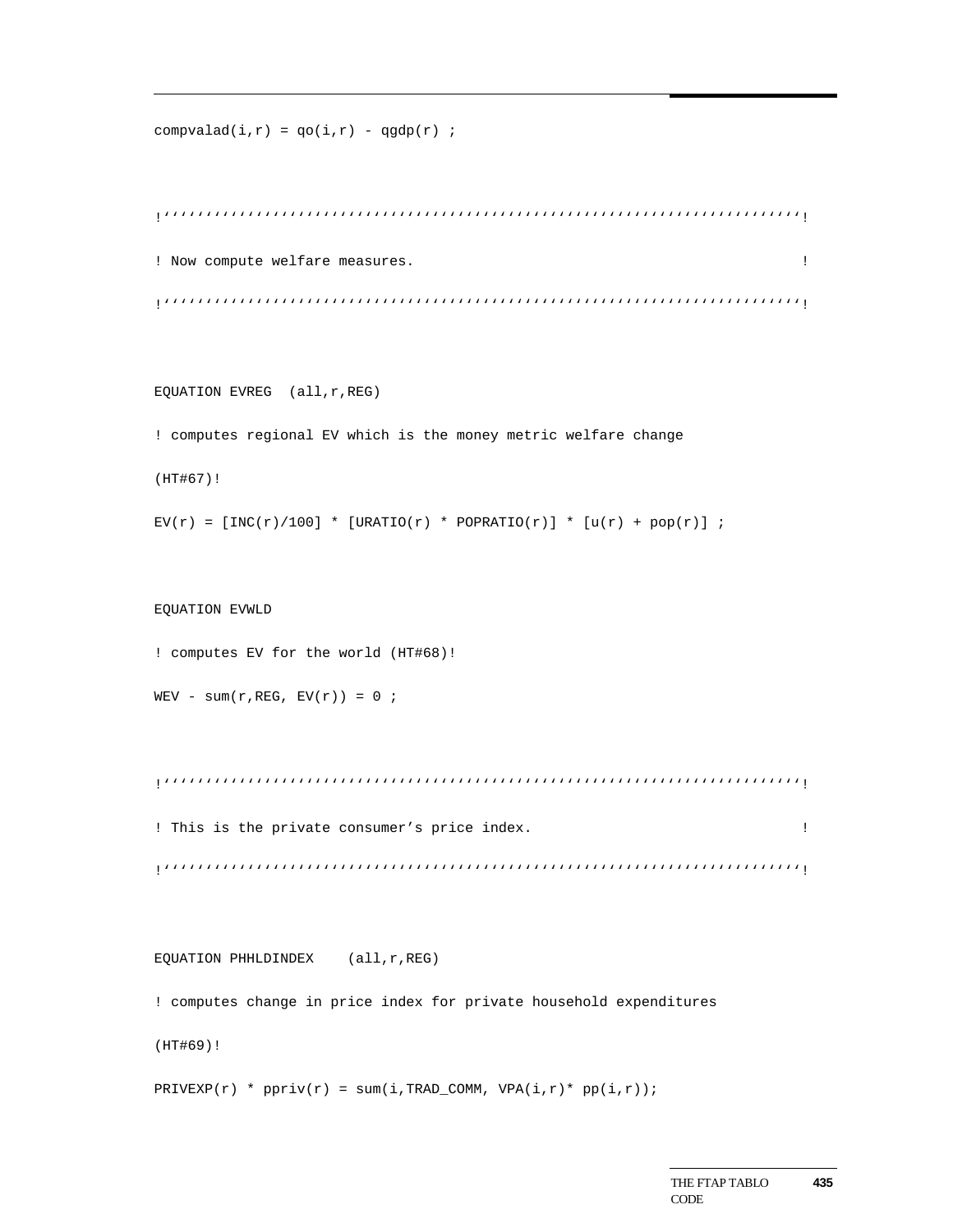```
!''''''''''''''''''''''''''''''''''''''''''''''''''''''''''''''''''''''''''''!
! Now come value, price and quantity indices for GDP, by region. !
!''''''''''''''''''''''''''''''''''''''''''''''''''''''''''''''''''''''''''''!
EQUATION VGDP_r
! change in value of GDP (HT#70)!
(all,r,REG)
GDP(r) * vgdp(r) = sum(i, TRAD_COMM, VGA(i, r) *[qq(i,r) + pg(i,r) ] + sum(i,TRAD_COMM, VPA(i,r) *
[qp(i,r) + pp(i,r) ]+ REGINV(r) * [qcgds(r) + pcgds(r) ]+ sum(i,TRAD_COMM, sum(s,REG, VXWD(i,r,s) *
[qxs(i,r,s) + pfob(i,r,s)])
       + sum(i,TRAD_COMM, VST(i,r) * [qst(i,r) + pst(i,r) ])
    - sum(i,TRAD_COMM, sum(s,REG, VIWS(i,s,r)*
[qxs(i,s,r) + pet(i,s,r)] ) ;
EQUATION PGDP_r
! gdp price index (HT#71)!
(all,r,REG)
GDP(r) * pgdp(r) = sum(i, TRAD_COMM, VGA(i, r) * pg(i, r)) + sum(i,TRAD_COMM, VPA(i,r) * pp(i,r) )
                                + REGINV(r) * pcgds(r)
```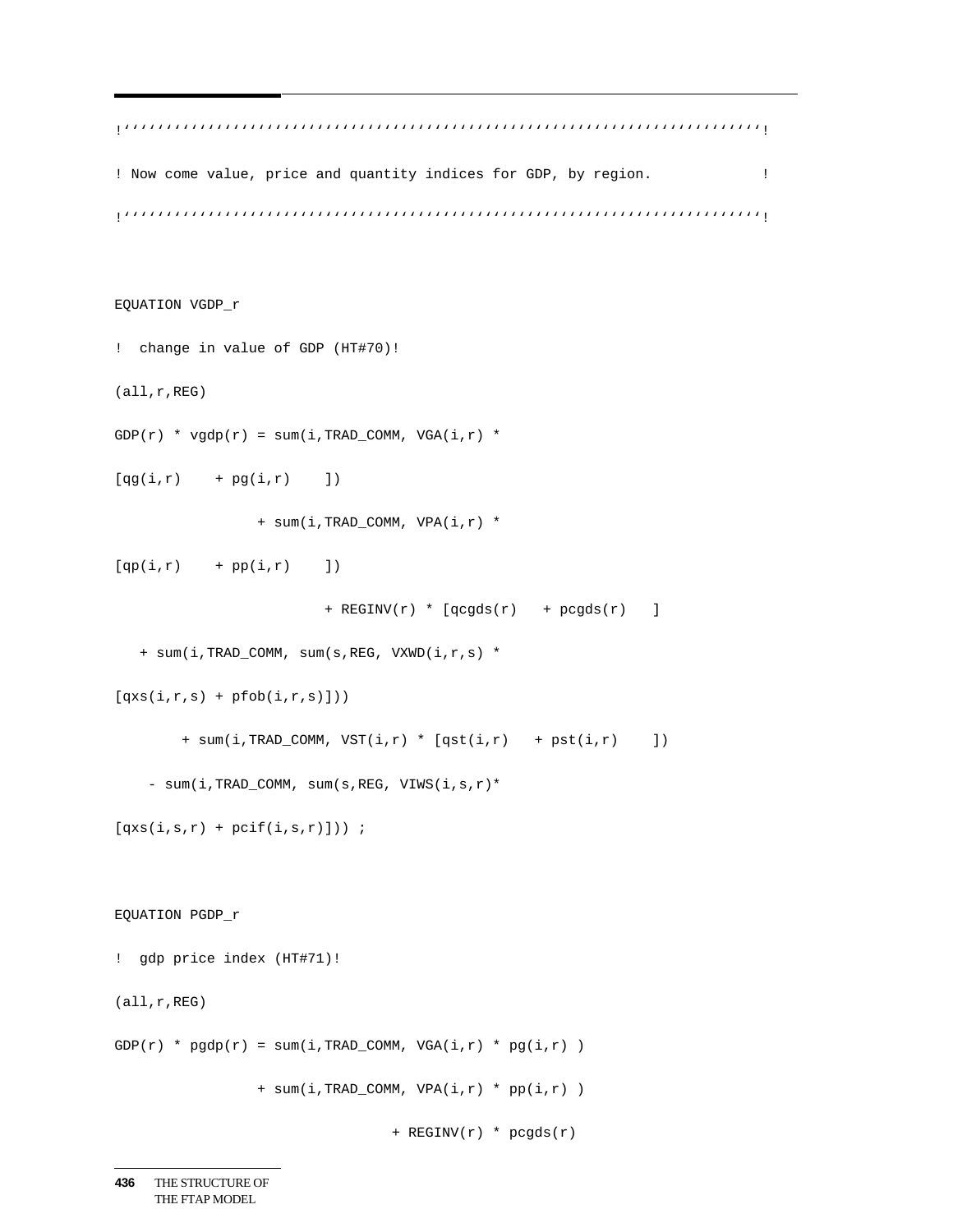```
 + sum(i,TRAD_COMM, sum(s,REG, VXWD(i,r,s) * pfob(i,r,s) ))
               + sum(i,TRAD_COMM, VST(i,r) * pst(i,r) )
 - sum(i,TRAD_COMM, sum(s,REG, VIWS(i,s,r)* pcif(i,s,r))) ;
```
EQUATION QGDP\_r

! gdp quantity index (HT#72)!

(all,r,REG)

 $qgdp(r) = vgdp(r) - pgdp(r)$ ;

!''''''''''''''''''''''''''''''''''''''''''''''''''''''''''''''''''''''''''''! ! Next compute price and quantity indexes for aggregate trade figures. ! !''''''''''''''''''''''''''''''''''''''''''''''''''''''''''''''''''''''''''''!

! First come the value changes. !

EQUATION VREGEX\_ir (all,i,TRAD\_COMM)(all,r,REG)

! the change in FOB value of exports of commodity i from r (HT#73)!

 $VXW(i,r) * vxwfob(i,r) = sum(s, REG, VXWD(i,r,s) *$ 

 $[qxs(i,r,s) + pfob(i,r,s)]$ 

+ VST(i,r) \* [qst(i,r) + pst(i,r)] ;

EQUATION VREGIM\_is (all,i,TRAD\_COMM)(all,s,REG)

! the change in CIF value of imports of commodity i into s (HT#74)!

VIW(i,s) \* viwcif(i,s) = sum(r, REG, VIWS(i, r, s) \*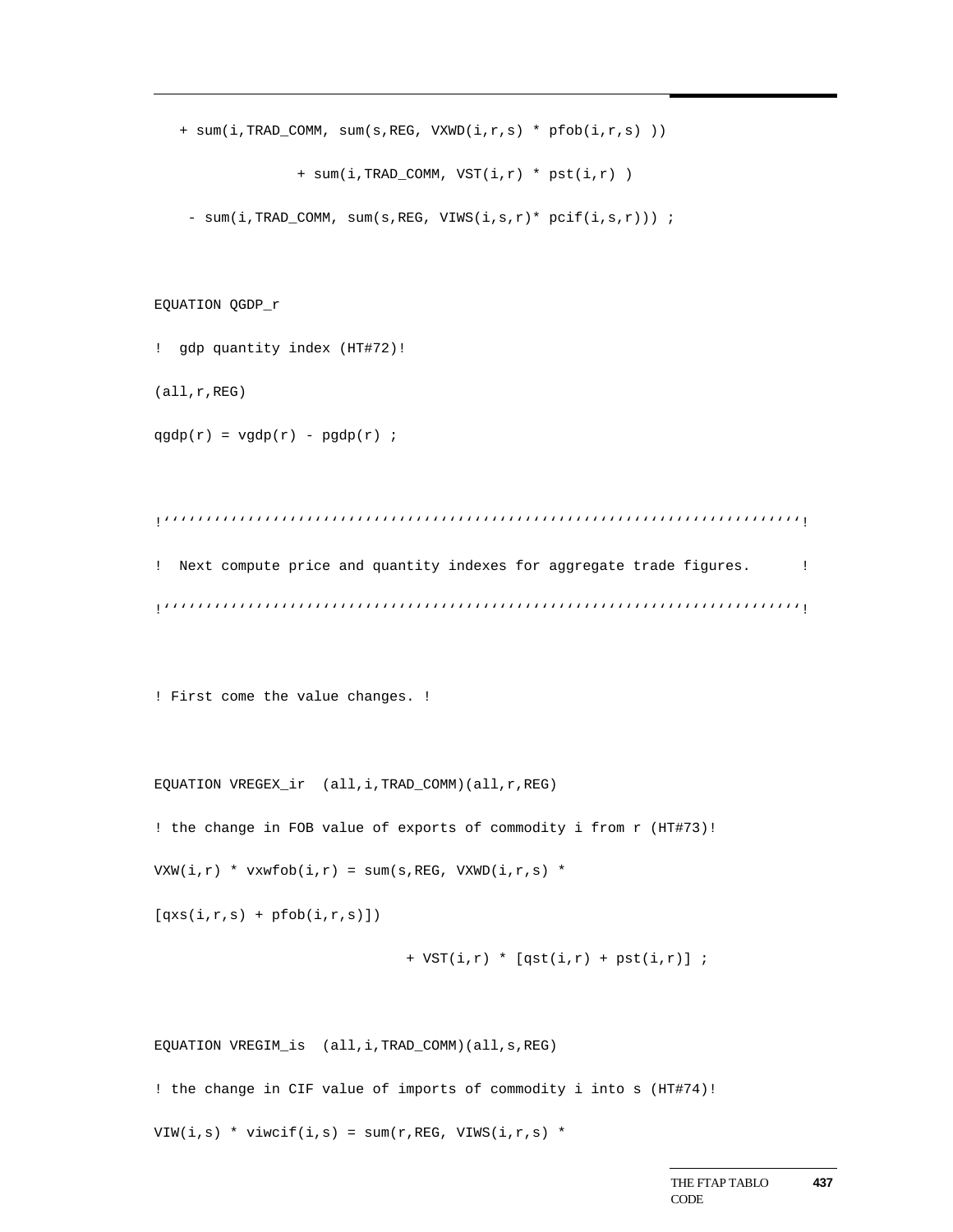```
[pcif(i,r,s) + qxs(i,r,s)]) ;
EQUATION VREGEX r (all,r,REG)
! computes % change in value of merchandise exports, by region
 (HT#75)!
VXWREGION(r) * vxwreg(r) = sum(i, TRAD_COMM, VXW(i,r) * vxwfob(i,r)) ;
EQUATION VREGIM_s (all,s,REG)
! computes % change in value of imports, cif basis, by region
(HT#76)!
VINREGION(s) * viwreg(s) = sum(i, TRAD\_COMM, VIW(i,s) * viwci(i,s)) ;
EQUATION VWLDEX_i (all,i,TRAD_COMM)
! computes % change in fob value of global exports, by commodity
 (HT#77)!
VXWCOMMOD(i) * vxwcom(i) = sum(r, REG, VXW(i,r) * vxwfob(i,r)) ;
EQUATION VWLDIM_i (all,i,TRAD_COMM)
! computes % change in value of global imports, by commodity (HT#78)!
VIWCOMMOD(i) * viwcom(i) = sum(s, REG, VIW(i,s) * viwcif(i,s)) ;
EQUATION VWLDEX
! computes % change in value of global exports (HT#79)!
```

```
VXWLD * vxwwld = sum(r, REG, VXWREGION(r) * vxwreg(r)) ;
```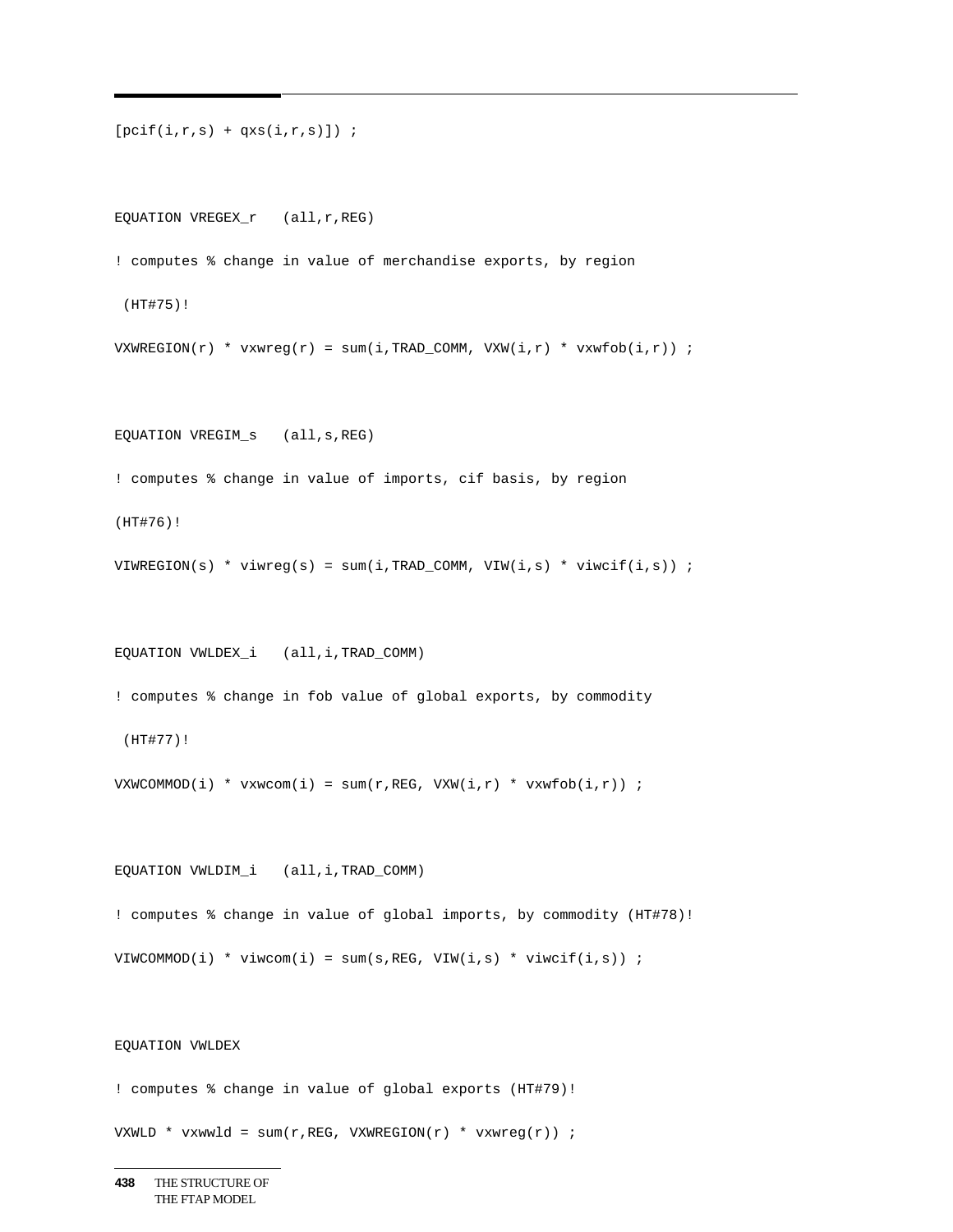```
EQUATION VWLDOUT
! change in value of world output of commodity i at fob prices
(HT#80)!
(all,i,TRAD_COMM)
VWWW(i) * valuew(i) = sum(r, REG, VOW(i,r) * [p x w(i,r) + q o(i,r)]) ;
EQUATION VWLDOUTUSE
! change in value of world output of commodity i at user prices
(new)!
(all,i,TRAD_COMM)
VWOU(i) * valuewu(i) = sum{s, REG, VPA(i,s) * [pp(i,s) + qp(i,s)]}+ VGA(i,s) * [pg(i,s) + qg(i,s)] + sum{j,PROD_COMM, VFA(i,j,s) * [pf(i,j,s) + qf(i,j,s)]}} ;
! Next come the price indices. !
EQUATION PREGEX_ir (all,i,TRAD_COMM)(all,r,REG)
! the change in FOB price index of exports of commodity i from r
 (HT#81)!
VXW(i,r) * pXW(i,r) = sum(s, REG, VXWD(i,r,s) * pfob(i,r,s))+ VST(i,r) * pst(i,r) ;
```
EQUATION PREGIM\_is (all,i,TRAD\_COMM)(all,s,REG)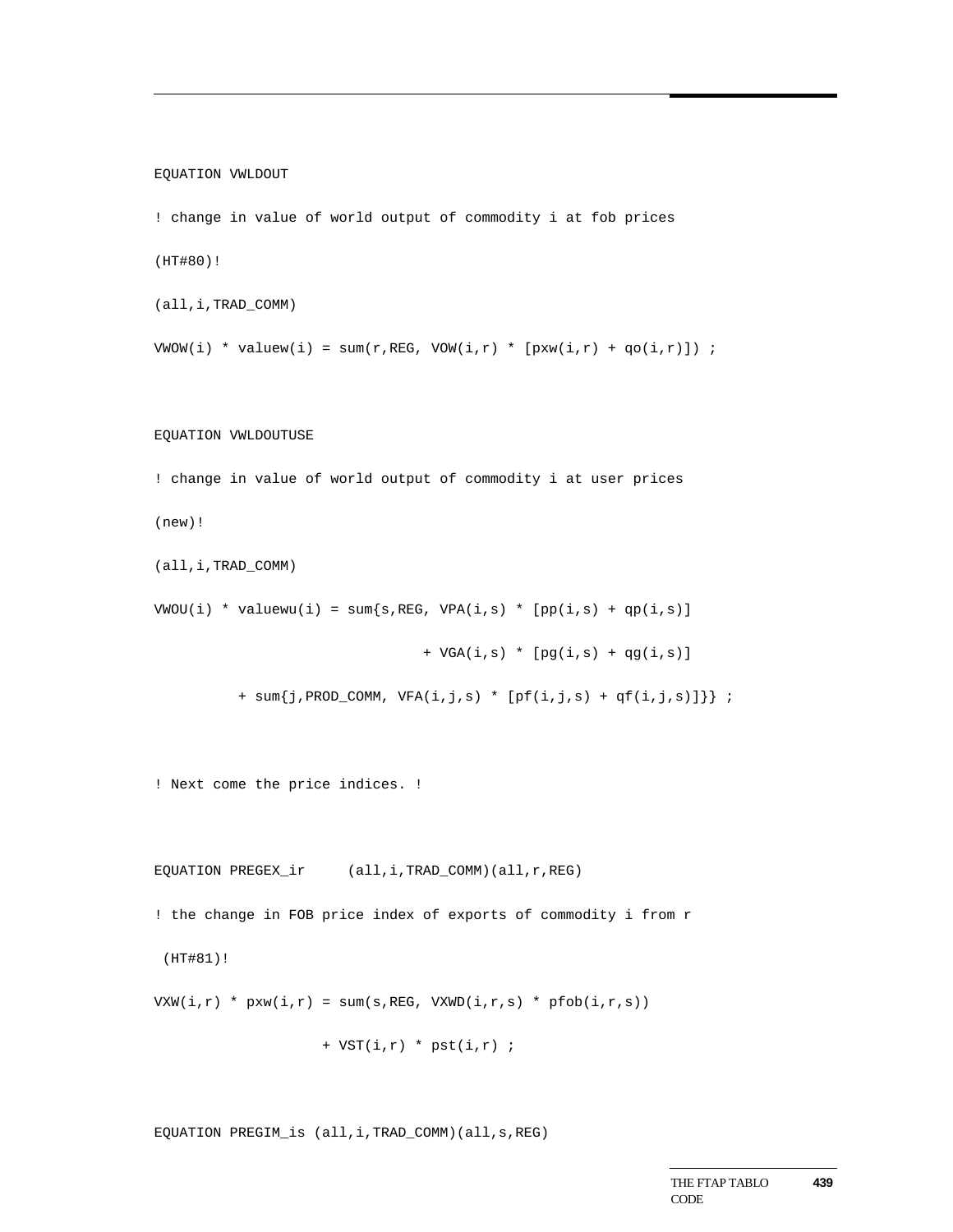! the change in cif price index of imports of commodity i into s (HT#82)!

VIW(i,s) \* piw(i,s) = sum(r,REG, VIWS(i,r,s) \* pcif(i,r,s)) ;

EQUATION PRIMFACTPR (all,r,REG)

! computes % change in price index of primary factors, by region (new)!

VENDWREG(r) \* pfactor(r) = sum(i,ENDW\_COMM, VOM(i,r) \* pm(i,r)) ;

```
EQUATION PREGEX_r (all,r,REG)
```
! computes % change in price index of exports, by region (HT#83)!  $VXWREGION(r) * pxwreg(r) = sum(i,TRAD_COMM, VXW(i,r) * pxw(i,r))$  ;

```
EQUATION PREGIM_s (all,s,REG)
```
! computes % change in price index of imports, by region (HT#84)!

VIWREGION(s) \* piwreg(s) = sum(i,TRAD\_COMM, VIW(i,s) \* piw(i,s)) ;

```
EQUATION PWLDEX_i (all,i,TRAD_COMM)
```

```
! computes % change in price index of exports, by commodity (HT#85)!
VXWCOMMOD(i) * p x w com(i) = sum(r, REG, VXW(i,r) * p x w(i,r)) ;
```
EQUATION PRIMFACTPRWLD

! computes % change in global price index of primary factors (new)! VENDWWLD \* pfactwld = sum(r, REG, VENDWREG(r) \* pfactor(r)) ;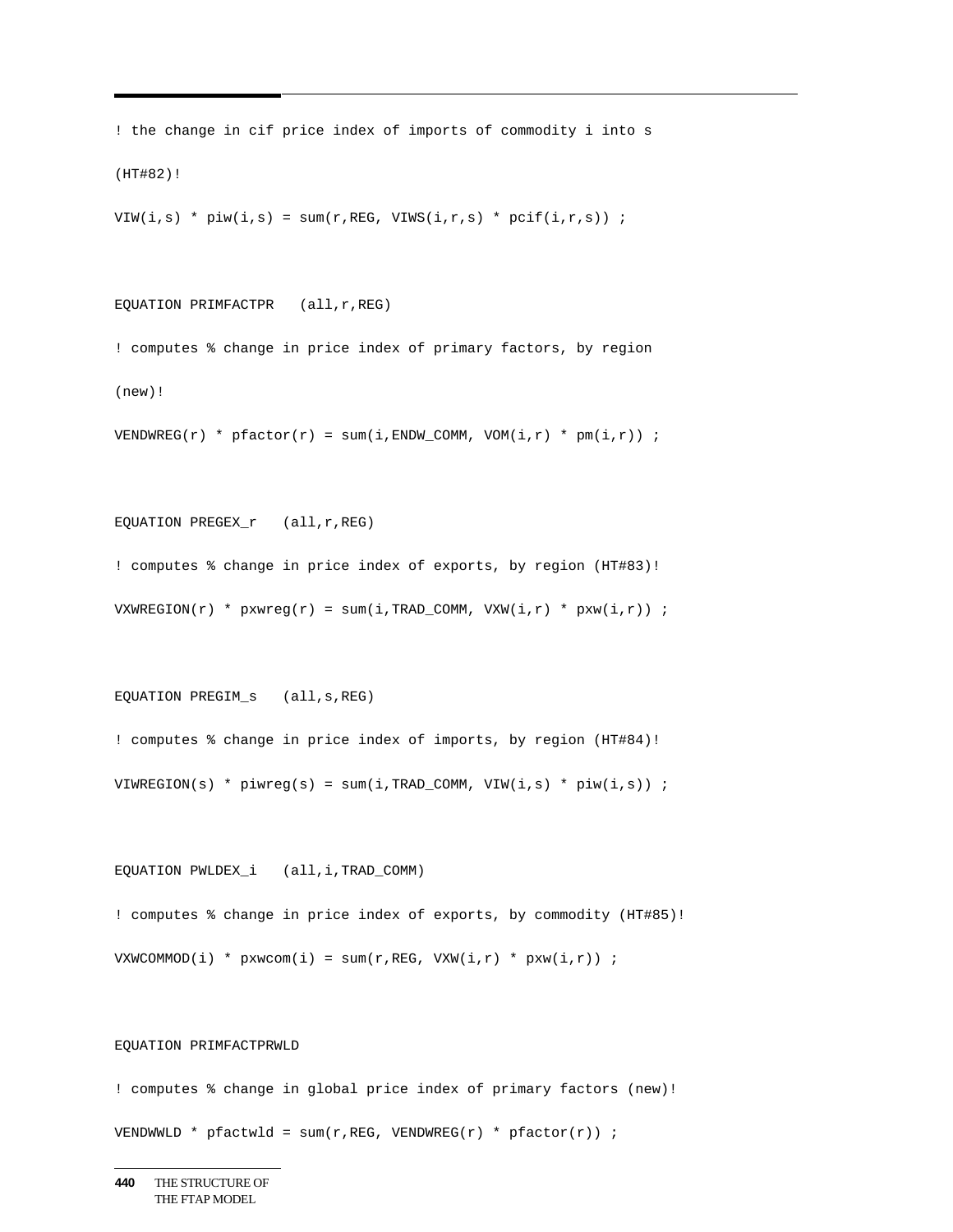```
EQUATION PWLDIM_i (all,i,TRAD_COMM)
```

```
! computes % change in price index of imports, by commodity (HT#86)!
VIWCOMMOD(i) * piwcom(i) = sum(s, REG, VIW(i, s) * piw(i, s)) ;
```
#### EQUATION PWLDEX

```
! computes % change in price index of global exports (HT#87)!
<code>VXWLD * pxwwld = sum(r,REG, VXWREGION(r) * pxwreg(r)) ;</code>
```

```
EQUATION PWLDOUT
```
! change in index of world prices, fob, for total production of i

(HT#88)!

```
(all,i,TRAD_COMM)
```
 $VWWW(i) * pw(i) = sum(r, REG, VOW(i,r) * p x w(i,r))$  ;

```
EQUATION PWLDUSE
! change in index of user prices for deflating world production of
i(new)!
(all,i,TRAD_COMM)
VWOU(i) * pwu(i) = sum{s, REG, VPA(i,s) * pp(i,s)} + VGA(i,s) * pg(i,s)
             + sum[j,PROD_COMM, VFA(i,j,s) * pf(i,j,s)]} ;
```
! And finally the quantity indices. !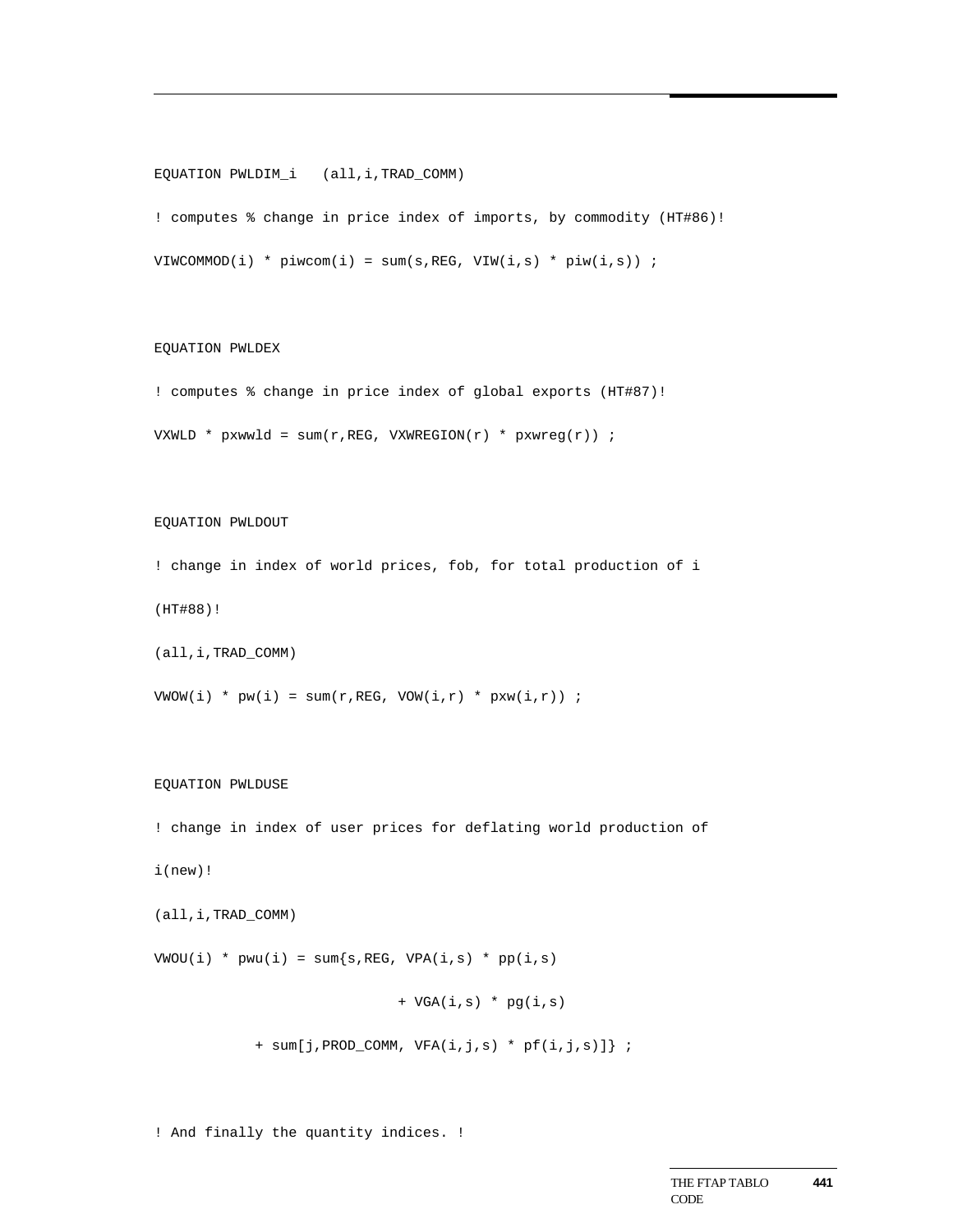EQUATION QREGEX\_ir (all,i,TRAD\_COMM)(all,r,REG)

! The change in volume of exports of commodity i from r.

This is generated by deflating a value aggregate. (HT#89)!

 $q x w(i, r) = v x w fob(i, r) - p x w(i, r)$  ;

EQUATION QREGIM\_is (all,i,TRAD\_COMM)(all,s,REG)

! The change in volume of imports of commodity i into s.

This is generated by deflating a value aggregate. (HT#90)!

 $qiw(i,s) = viwcif(i,s) - piw(i,s)$  ;

EQUATION QREGEX\_r (all,r,REG) ! computes % change in quantity index of exports, by region (HT#91)!  $qxwreg(r) = vxwreg(r) - pxwreg(r)$  ;

```
EQUATION QREGIM_s (all,s,REG)
! computes % change in quantity index of imports, by region (HT#92)!
qiwreg(s) = viwreg(s) - piwreg(s) ;
```
EQUATION QWLDEX\_i (all,i,TRAD\_COMM) ! computes % change in quantity index of exports, by commodity (HT#93)!

 $qxwcom(i) = vxwcom(i) - pxwcom(i)$  ;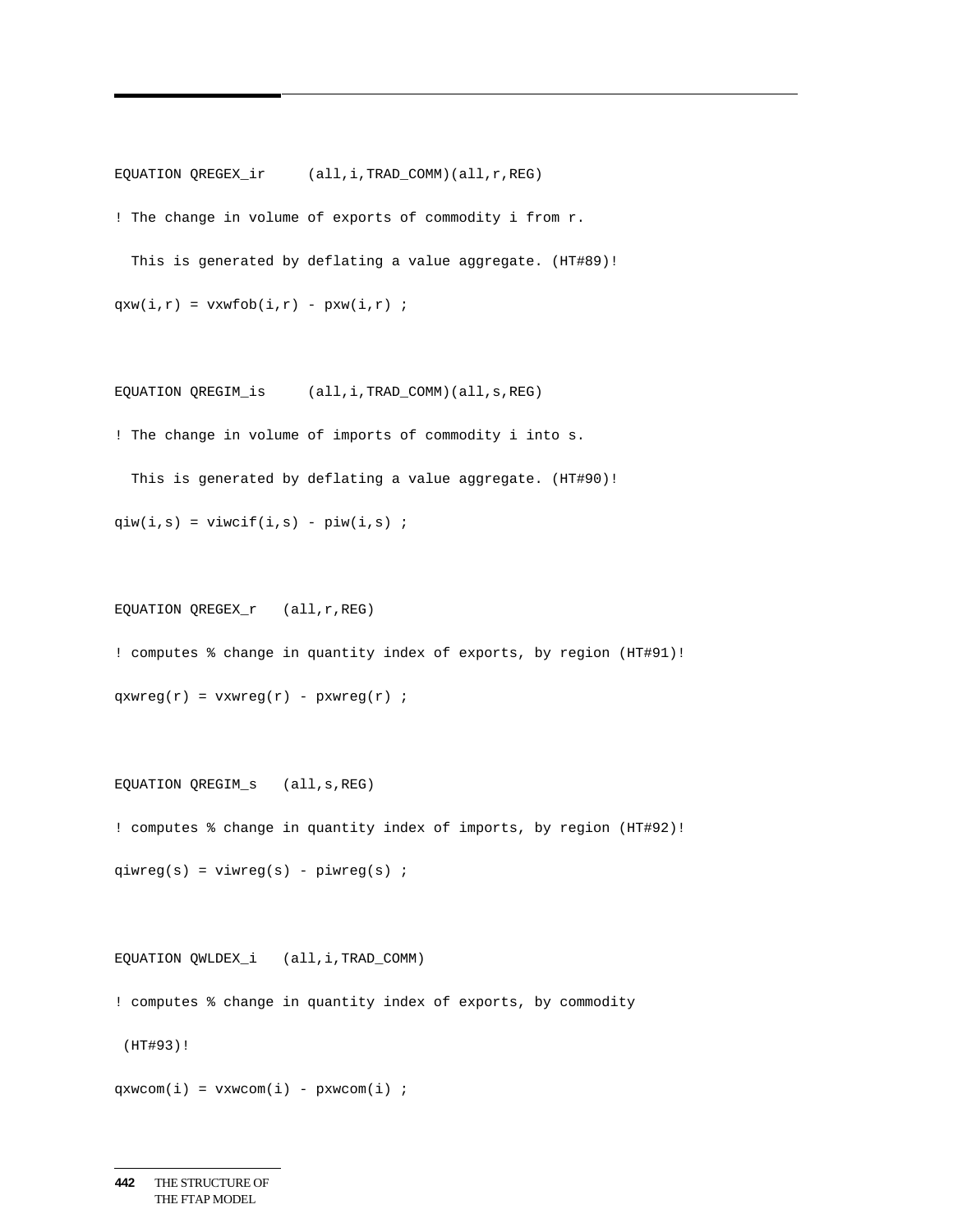```
EQUATION QWLDIM_i (all,i,TRAD_COMM)
! computes % change in quantity index of imports, by commodity
 (HT#94)!
qivcom(i) = viwcom(i) - piwcom(i) ;
```
## EQUATION QWLDEX

! computes % change in quantity index of global exports (HT#95)!

```
qxwwld = vxwwld - pxwwld ;
```

```
EQUATION QWLDOUT
```
! change in index of world production of i (HT#96)!

(all,i,TRAD\_COMM)

```
qow(i) = valuew(i) - pw(i) ;
```

```
EQUATION QWLDOUTU
```
! change in index of world production of i evaluated at user prices

(new)!

```
(all,i,TRAD_COMM)
```

```
qowu(i) = valuewu(i) - pwu(i) ;
```

```
EQUATION TRADEBAL_i (all,i,TRAD_COMM)(all,r,REG)
```
!computes change in trade balance by commodity and by region (HT#97)!

DTBALi $(i,r) = [VXW(i,r)/100] * vXW[ob(i,r)]$ 

 $-$  [VIW(i,r)/100] \* viwcif(i,r) ;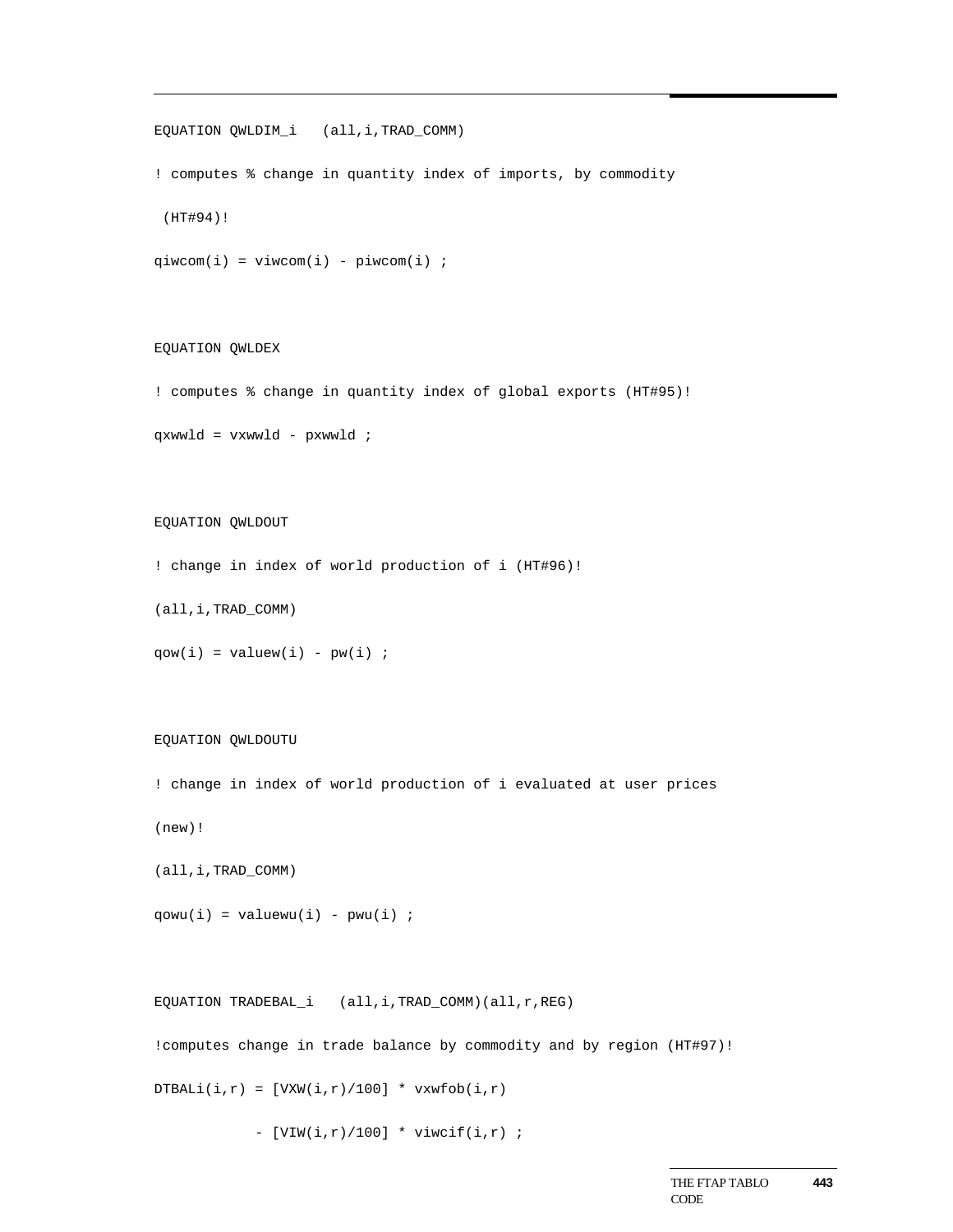```
EQUATION TRADEBALANCE (all,r,REG)
! computes change in trade balance (X - M), by region (HT#98)!
DTBAL(r) = [VXWREGION(r)/100] * vxwreg(r) - [VIWREGION(r)/100] * viwreg(r) ;
! -------------------------------------------------------------------------- !
! END OF FILE !
! -------------------------------------------------------------------------- !
! -------------------------------------------------------------------------- !
! START OF WELMRNS.TAB !
! -------------------------------------------------------------------------- !
!''''''''''''''''''''''''''''''''''''''''''''''''''''''''''''''''''''''''''''!
! TABLO code for multi-region non-static welfare decomposition that can also !
! be used for the static version of the GTAP model. Append to GTAP.TAB. !
! !
! Written by Karen M. Huff !
!''''''''''''''''''''''''''''''''''''''''''''''''''''''''''''''''''''''''''''!
COEFFICIENT (all,i,NSAV_COMM)(all,r,REG) PTAX(i,r)
     ! Output tax on good i in region r ! ;
```
**444** THE STRUCTURE OF THE FTAP MODEL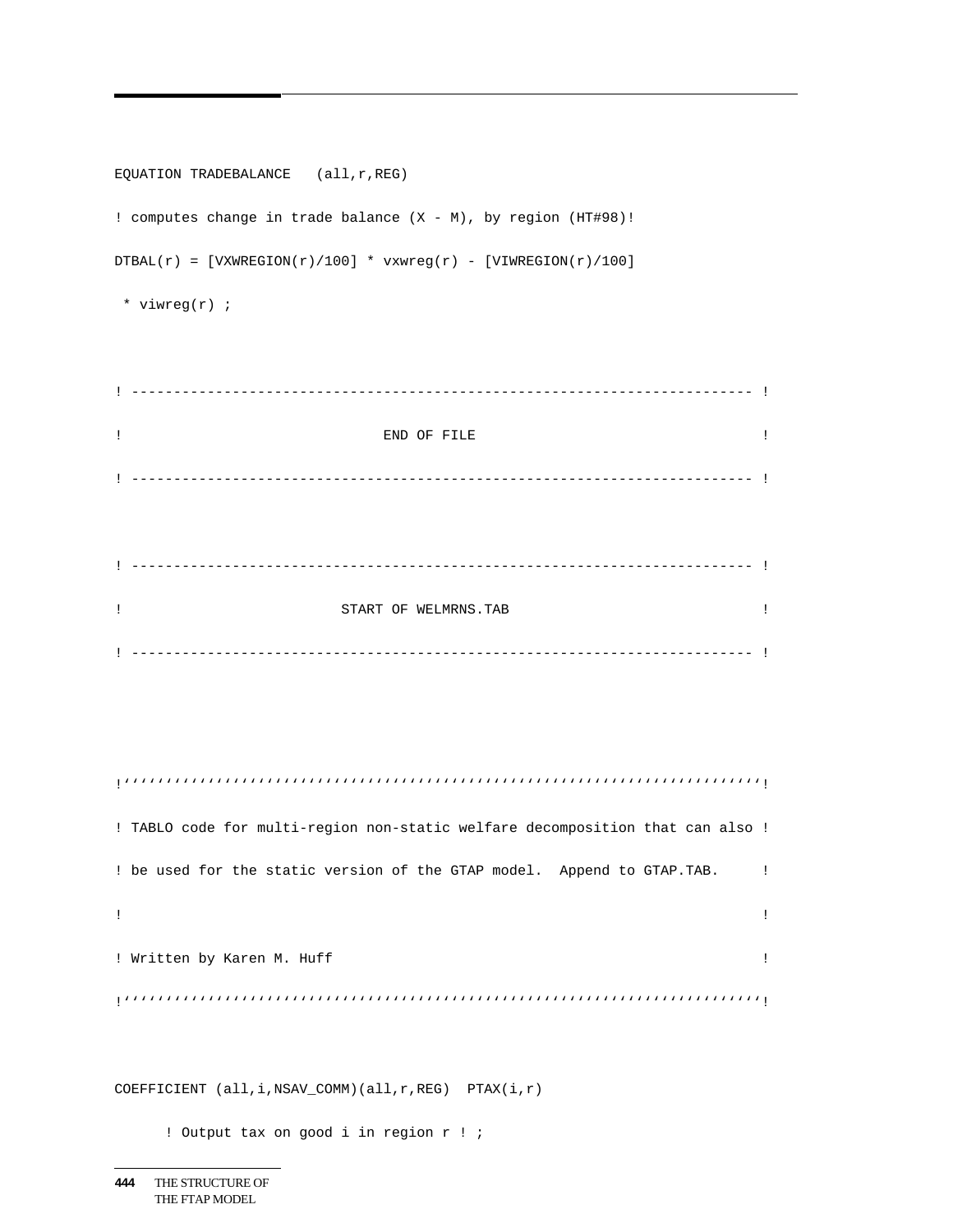```
FORMULA (all,i,NSAV_COMM)(all,r,REG)
```

```
PTAX(i, r) = VOM(i, r) - VOA(i, r);
```

```
COEFFICIENT (all,i,TRAD_COMM)(all,j,PROD_COMM)(all,r,REG)
```
 $IFTAX(i,j,r)$ 

! Tax on use of imported int. good i in industry j in

region r ! ;

FORMULA (all,i,TRAD\_COMM)(all,j,PROD\_COMM)(all,r,REG)

 $IFTAX(i,j,r) = VIFA(i,j,r) - VIFM(i,j,r)$ ;

COEFFICIENT (all,i,TRAD\_COMM)(all,j,PROD\_COMM)(all,r,REG)

 $DFTAX(i,j,r)$ 

 ! Tax on use of domestic int. good i in industry j in region r ! ;

FORMULA (all,i,TRAD\_COMM)(all,j,PROD\_COMM)(all,r,REG)

 $DFTAX(i,j,r) = VDFA(i,j,r) - VDFM(i,j,r)$ ;

COEFFICIENT  $(all,i,TRAD_COMM)(all,r,REG) IPTAX(i,r)$ 

! Tax on private consumption of imported good i in region r ! ;

FORMULA (all,i,TRAD\_COMM)(all,r,REG)

 $IPTAX(i,r) = VIPA(i,r) - VIPM(i,r)$  ;

COEFFICIENT  $(all,i,TRAD$  COMM $)(all,r,REG)$  DPTAX $(i,r)$ 

! Tax on private consumption of domestic good i in region r ! ;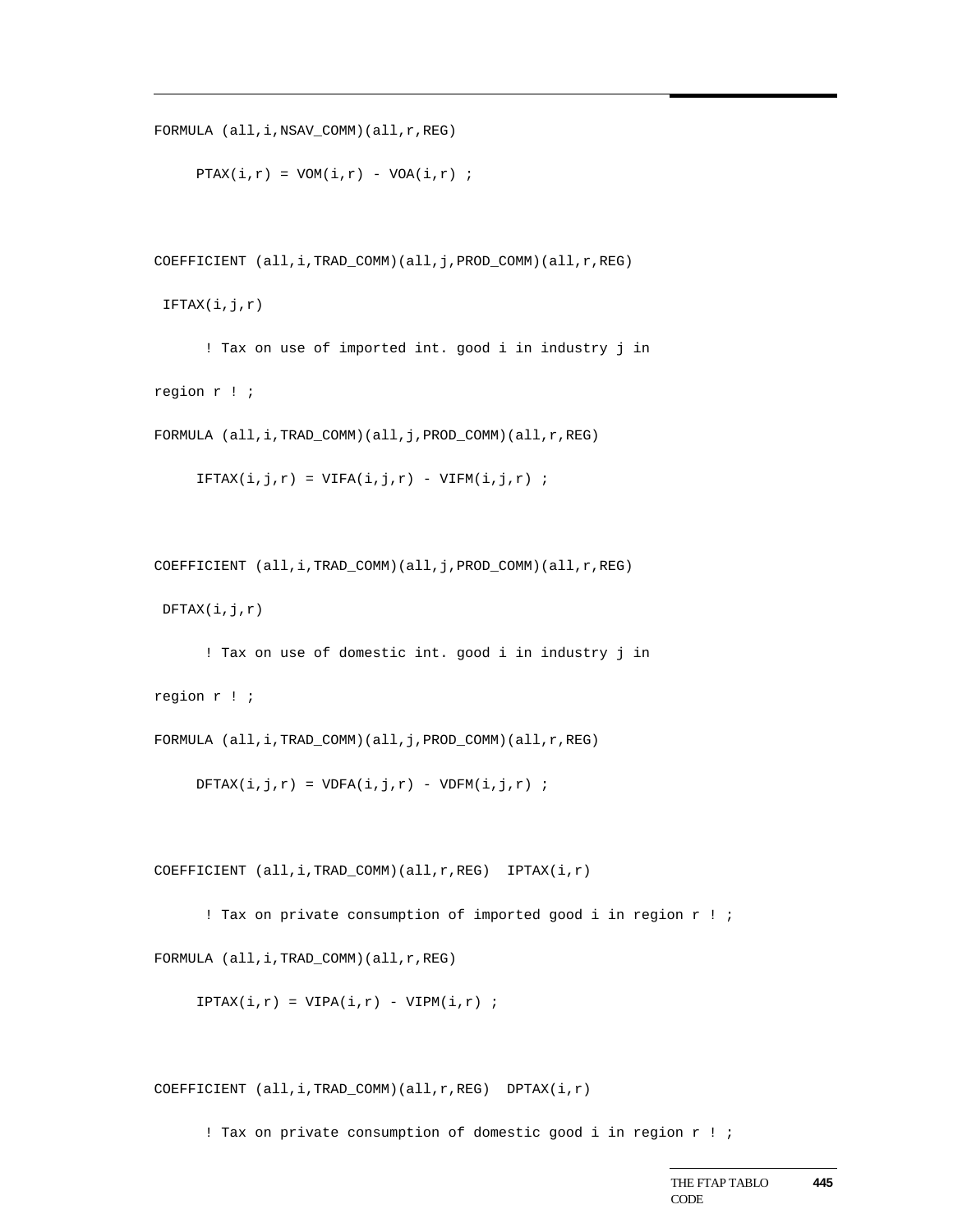```
FORMULA (all,i,TRAD_COMM)(all,r,REG)
```

```
DPTAX(i,r) = VDPA(i,r) - VDPM(i,r);
```
COEFFICIENT (all,i,TRAD\_COMM)(all,r,REG) IGTAX(i,r)

! Tax on government consumption of imported good i in region r ! ;

```
FORMULA (all,i,TRAD_COMM)(all,r,REG)
```

```
IGTAX(i,r) = VIGA(i,r) - VIGM(i,r);
```

```
COEFFICIENT (all,i,TRAD_COMM)(all,r,REG) DGTAX(i,r)
```

```
! Tax on government consumption of domestic good i in region r ! ;
FORMULA (all,i,TRAD_COMM)(all,r,REG)
```
 $DGTAX(i,r) = VDGA(i,r) - VDGM(i,r)$  ;

```
COEFFICIENT (all,i,TRAD\_COMM)(all,r,REG)(all,s,REG) XTAXD(i,r,s)! Tax on exports of good i from source r to destination s ! ;
FORMULA (all,i,TRAD_COMM)(all,r,REG)(all,s,REG)
```
 $XTAXD(i,r,s) = VXWD(i,r,s) - VXMD(i,r,s)$  ;

```
COEFFICIENT (all,i,TRAD_COMM)(all,r,REG)(all,s,REG) MTAX(i,r,s)
```
! Tax on imports of good i from source r in destination s ! ;

FORMULA (all,i,TRAD\_COMM)(all,r,REG)(all,s,REG)

 $MTAX(i,r,s) = VIMS(i,r,s) - VINS(i,r,s)$  ;

COEFFICIENT  $(all,r,REG) INCRATIO(r)$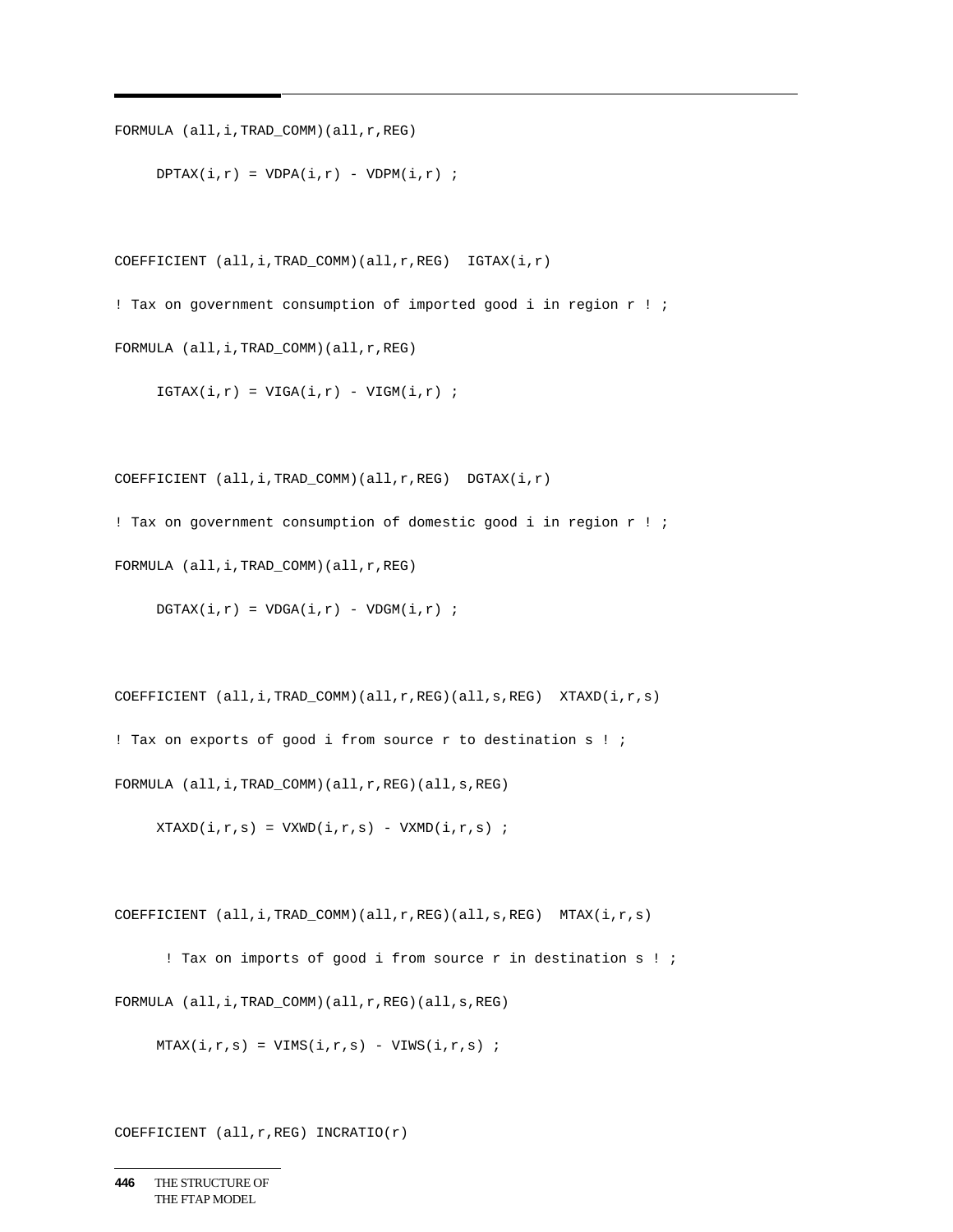```
! ratio of INCOME(r) to INC(r) times URATIO(r) times POPRATIO(r) ! ;
FORMULA (all,r,REG)
     INCRATION = INCOMP(r)/[INC(r)*URATIO(r)*POPRATION(r)];
!'''''''''''''''''''''''''''''''''''''''''''''''''''''''''''''''''''''''''''''!
EQUATION EV_DECOMPOSITION (all,r,REG)
 EV\_ALT(r) =[.01/INCRATIO(r)] *
  [ sum(i, PROD_COMM, PTAX(i,r) * qo(i,r))]
```

```
 + sum(i,NONCAP_COMM, PTAX(i,r) * qo(i,r))
```

```
 + sum(i,ENDWC_COMM, PTAX(i,r) * kr(r))
```

```
+ \text{sum}(i, \text{ENDW\_COMM}, \text{sum}(j, \text{PROD\_COMM}, \text{ETAX}(i, j, r) * \text{qfe}(i, j, r))))
```
+ sum(j,PROD\_COMM, sum(i,TRAD\_COMM, IFTAX(i,j,r) \* qfm(i,j,r)))

```
+ sum(j,PROD_COMM, sum(i,TRAD_COMM, DFTAX(i,j,r) * qfd(i,j,r)))
```

```
 + sum(i,TRAD_COMM, IPTAX(i,r) * qpm(i,r))
```

```
 + sum(i,TRAD_COMM, DPTAX(i,r) * qpd(i,r))
```

```
 + sum(i,TRAD_COMM, IGTAX(i,r) * qgm(i,r))
```

```
 + sum(i,TRAD_COMM, DGTAX(i,r) * qgd(i,r))
```

```
 + sum(i,TRAD_COMM, sum(s,REG, XTAXD(i,r,s) * qxs(i,r,s)))
```

```
 + sum(i,TRAD_COMM, sum(s,REG, MTAX(i,s,r) * qxs(i,s,r)))
```
+ sum(i,ENDW\_COMM, VOA(i,r) \*

 $[qo(i,r)-sum\{k,ENDWC\_COMM: k eq i, qo(i,r)-kr(r)\}]$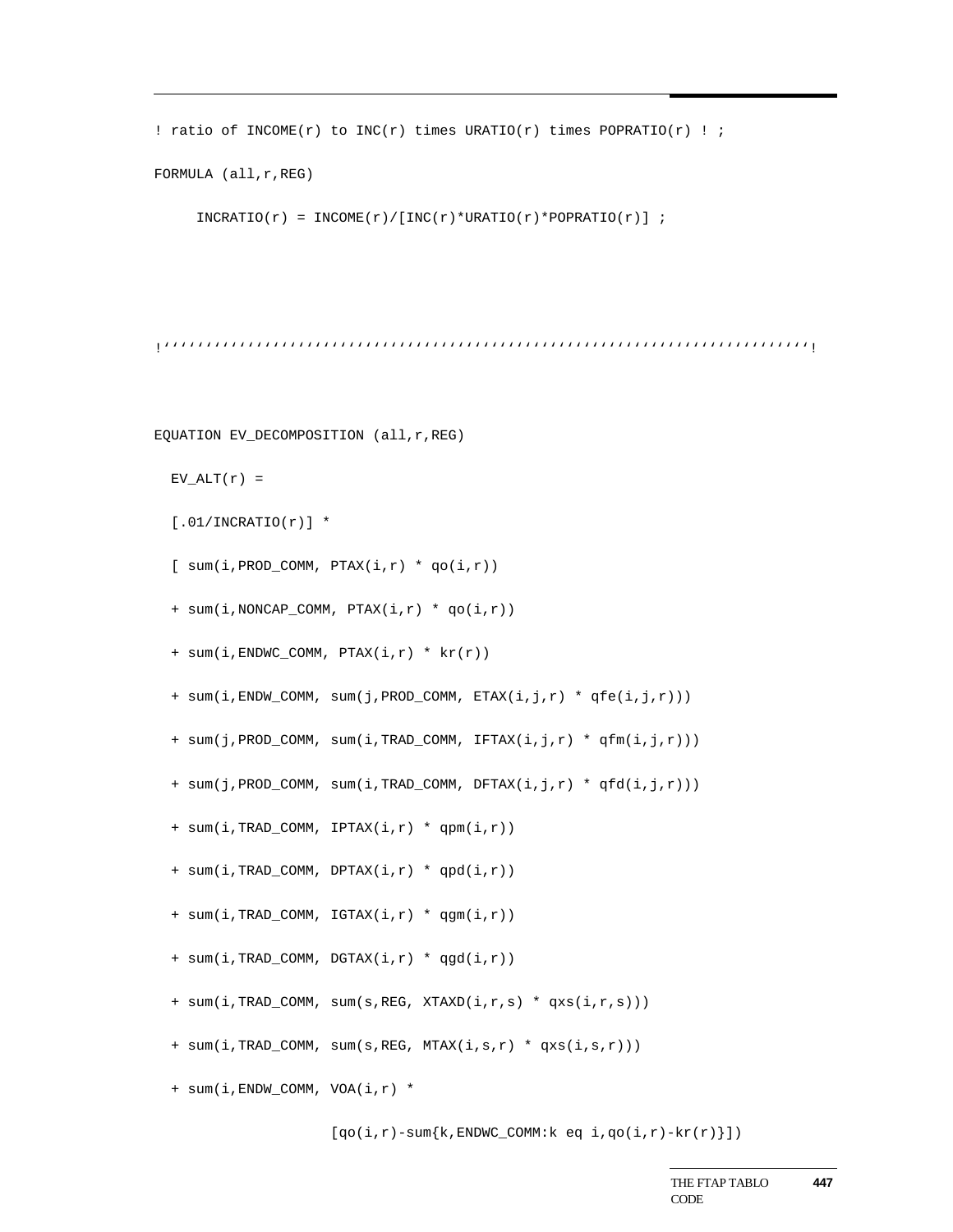```
- VDEF(r) * [degree(r)+kb(r)]
```
- + sum(i,TRAD\_COMM, VOA(i,r) \* ao(i,r))
- + sum(i,ENDW COMM, sum(j,PROD COMM, VFA(i,j,r)

```
*(afe(i,j,r)+ava(j,r))
```
+ sum(j,PROD\_COMM, sum(i,TRAD\_COMM, [VIFA(i,j,r)

```
+VDFA(i,j,r)]*af(i,j,r))
```
- + sum(i,TRAD\_COMM, sum(s,REG, VTWR(i,s,r) \* atr(i,s,r)))
- + sum(i,TRAD\_COMM, sum(s,REG, VXWD(i,r,s) \* pfob(i,r,s)))
- + sum(i,TRAD\_COMM, VST(i,r) \* pst(i,r))
- + NETINV(r) \* pcgds(r)
- sum(i,TRAD\_COMM, sum(s,REG, VXWD(i,s,r) \* pfob(i,s,r)
- + VTWR(i,s,r) \* pt))
- $SAVE(r) * psave(r)$
- +  $sum(i,TRAD_COMM, VPA(i,r) VPA(i,r) * INCPAR(i,r)) * up(r)$
- +  $YCR(r)*qyir(r) + YCITR(r)*y_r(r)$
- + 100\*yfdi\_h\_\_(r)+100\*yank\_h\_\_(r)+100\*yanp\_h\_\_(r)];

EQUATION WORLDEV

```
\texttt{WEV\_ALT} = \texttt{sum}(\texttt{r}, \texttt{REG}, \texttt{EV\_ALT}(\texttt{r})) \texttt{;}
```
EQUATION CONT\_EV\_bondr0 (All,r,REG)

```
\text{CNTbondr0}(r) = [\, .01/\text{INCRATIO}(r) \, ]*
```
 ${YCR(r)*qyir(r) + YCITR(r)*[y_r(r)-prentb(r)]};$ 

**448** THE STRUCTURE OF THE FTAP MODEL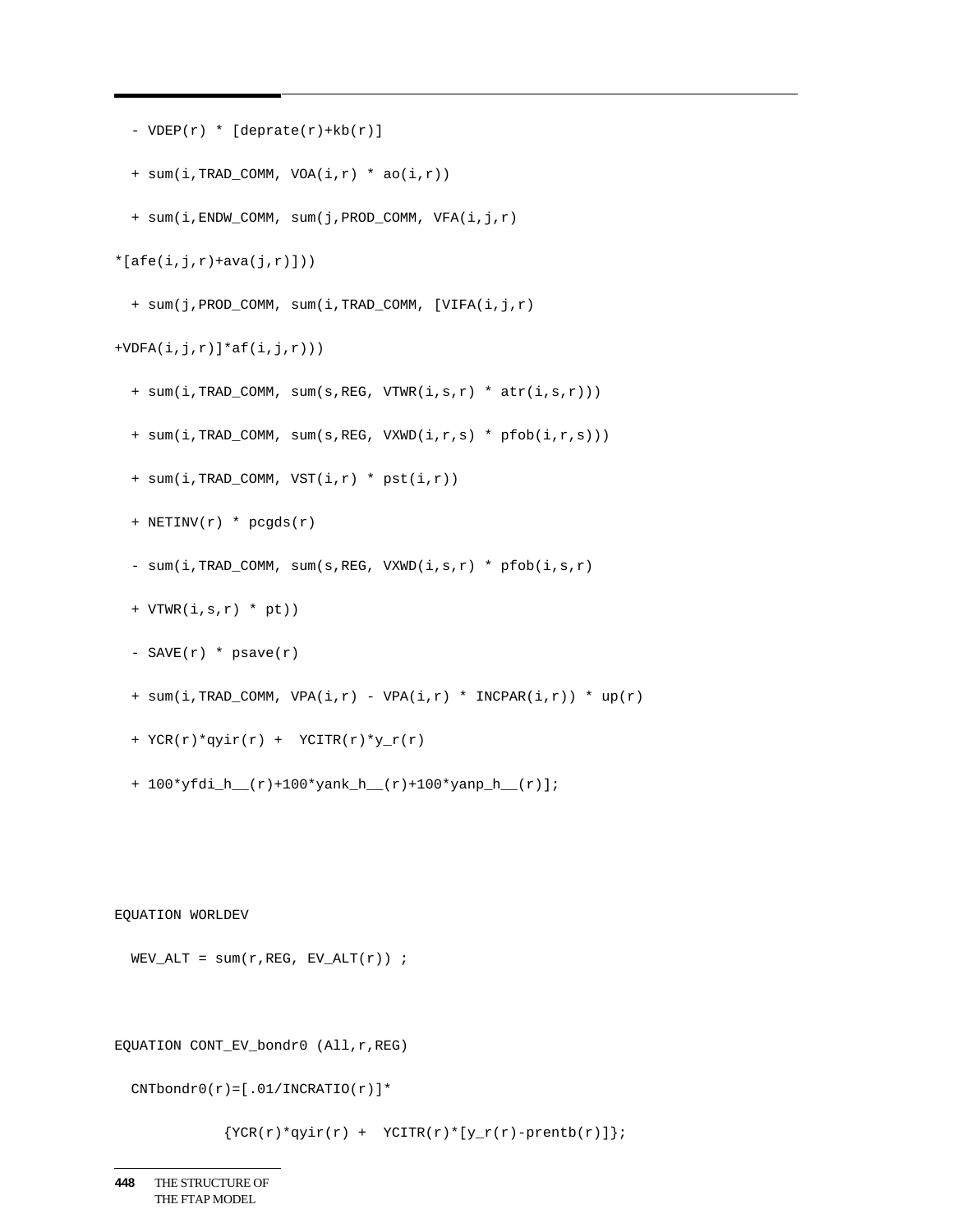```
EQUATION CONT_EV_intrater (All,r,REG)
 CNTintrater(r)=[.01/INCRATIO(r)]*ASBDR(r)*rbr(r);
```

```
EQUATION CONT_EV_bondr (All,r,REG)
```

```
\text{CNTbondr}(r) = [.01/INCRATIO(r)]*
```
 ${YCR(r)*qyir(r) + YCITR(r)*[y_r(r)-pbr(r)]}-CNTintrater(r);}$ 

```
EQUATION CONT_EV_fyr (All,r,REG)
```

```
CNTfyr(r)=[.01/INCRATIO(r)]*{YCR(r)*qyir(r) + YCITR(r)*y_r(r)};
```
EQUATION CONT\_WEV\_qor (all,r,REG)

 $CNTqor(r) = sum(i,NSAV_COMM,$ 

```
PTAX(i,r) * [.01/INCRATIO(r)] * qo(i,r) );
```
EQUATION CONT\_WEV\_qoir (all,i,NSAV\_COMM)(all,r,REG)

```
\text{CNTqoir}(i,r) = \text{PTAX}(i,r) * [.01/\text{INCRATION}(r)] * qo(i,r) ;
```

```
EQUATION CONT_WEV_qfer (all,r,REG)
```
 $CNTqfer(r) = sum(i, ENDW_COMM, sum(j,PROD_COMM,$ 

```
ETAX(i,j,r) * [.01/INCRATIO(r)] * qfe(i,j,r) )) ;
```
EQUATION CONT\_WEV\_qfeir (all,i,ENDW\_COMM)(all,r,REG)

 $CNTqfeir(i,r) = sum(j,PROD_COMM,$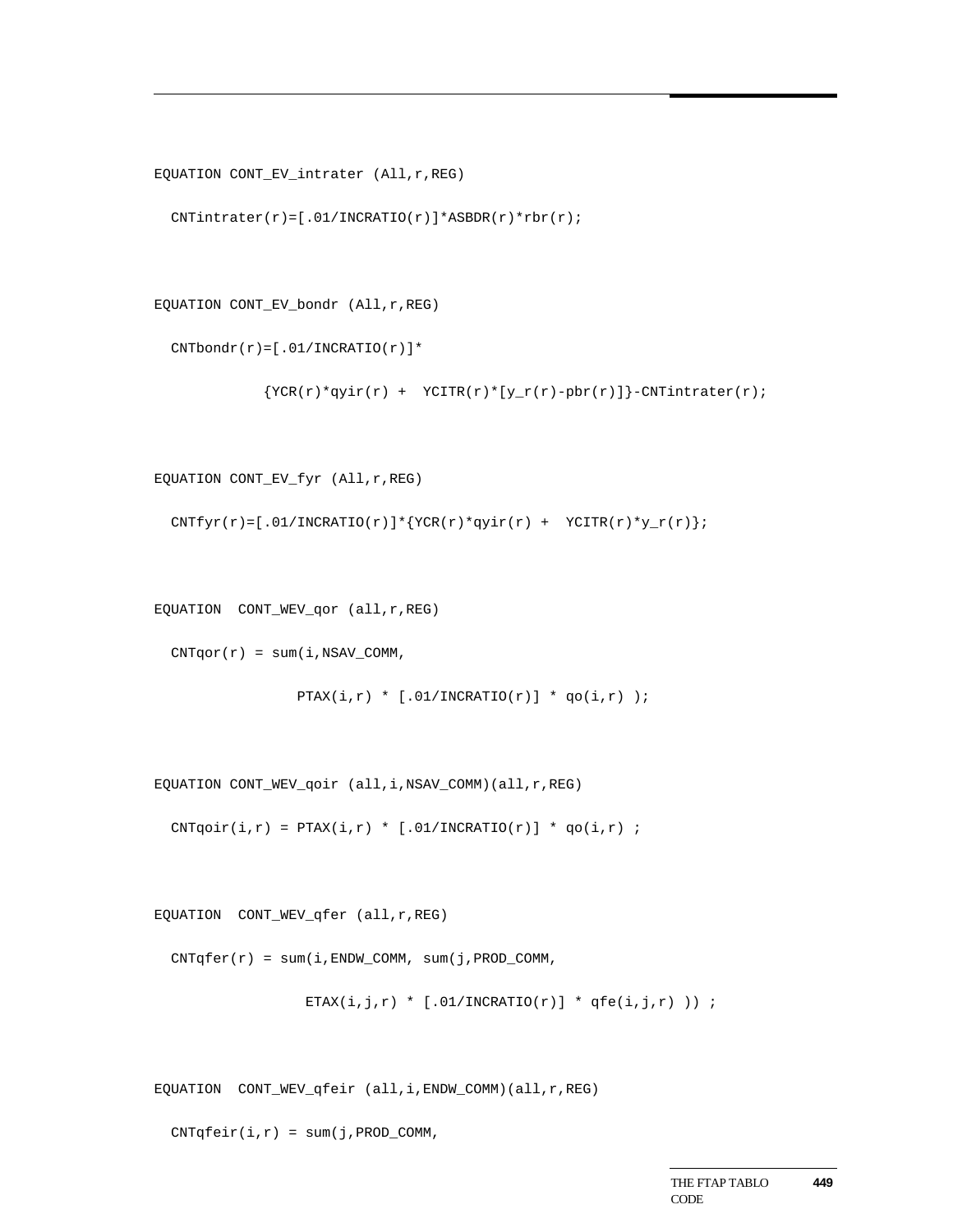ETAX(i,j,r) \*  $[.01/INCRATION(r)]$  \* qfe(i,j,r) ) ;

EQUATION CONT\_WEV\_qfejr (all,j,PROD\_COMM)(all,r,REG)

 $CNTqfejr(j,r) = sum(i, ENDW_COMM,$ 

ETAX(i,j,r) \*  $[.01/INCRATION(r)]$  \* qfe(i,j,r) ) ;

EQUATION CONT\_WEV\_qfeijr

(all,i,ENDW\_COMM)(all,j,PROD\_COMM)(all,r,REG)

 $CNTqfeijr(i,j,r) = ETAX(i,j,r) * [.01/INCRATIO(r)] * qfe(i,j,r)$  ;

EQUATION CONT\_WEV\_qfmr (all,r,REG)

 $CNTqfmr(r) = sum(j,PROD_COMM, sum(i,TRAD_COMM,$ 

 $IFTAX(i,j,r) * [.01/INCRATION]) * qfm(i,j,r) )$  ;

EQUATION CONT\_WEV\_qfmir (all,i,TRAD\_COMM)(all,r,REG)

 $CNTqfmir(i,r) = sum(j,PROD_COMM,$ 

IFTAX $(i,j,r)$  \*  $[.01/INCRATIO(r)]$  \* qfm $(i,j,r)$  );

EQUATION CONT\_WEV\_qfmjr (all,j,PROD\_COMM)(all,r,REG)

 $CNTqfmjr(j,r) = sum(i,TRAD_COMM,$ 

IFTAX(i,j,r) \* [.01/INCRATIO(r)] \*  $qfm(i,j,r)$  );

EQUATION CONT\_WEV\_qfmijr

(all,i,TRAD\_COMM)(all,j,PROD\_COMM)(all,r,REG)

**450** THE STRUCTURE OF THE FTAP MODEL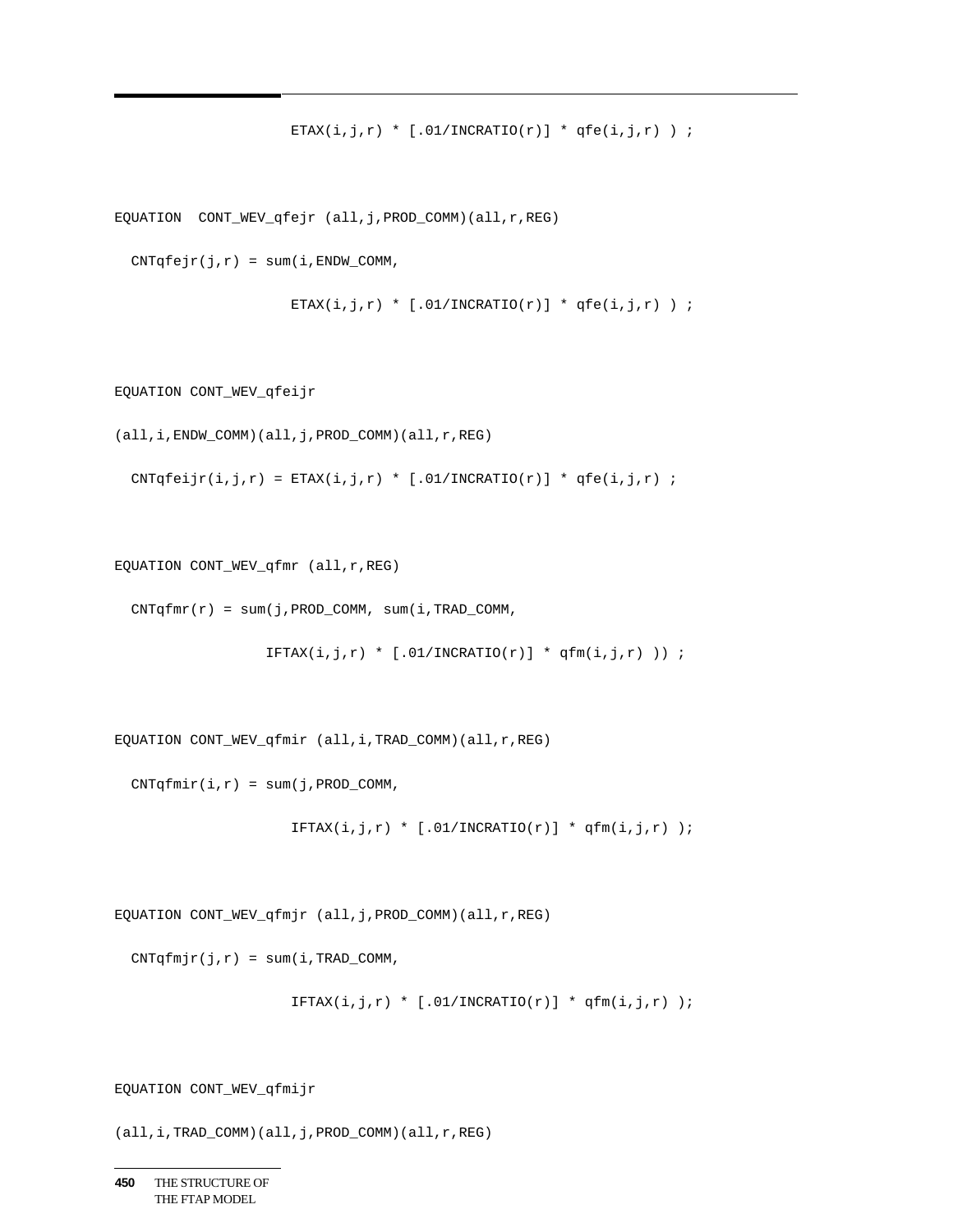```
CNTqfmijr(i,j,r) = IFTAX(i,j,r) * [.01/INCRATION]) * qfm(i,j,r);
```
EQUATION CONT\_WEV\_qfdr (all,r,REG)

 $CNTqfdr(r) = sum(j,PROD_COMM, sum(i,TRAD_COMM,$ 

DFTAX $(i,j,r)$  \*  $[.01/INCRATIO(r)]$  \*  $qfd(i,j,r)$  )) ;

EQUATION CONT\_WEV\_qfdir (all,i,TRAD\_COMM)(all,r,REG)

 $CNTqfdir(i,r) = sum(j,PROD_COMM,$ 

 $DFTAX(i,j,r) * [.01/INCRATION]) * qfd(i,j,r))$  ;

EQUATION CONT\_WEV\_qfdjr (all,j,PROD\_COMM)(all,r,REG)

 $CNTqfdjr(j,r) = sum(i,TRAD_COMM,$ 

 $DFTAX(i,j,r) * [.01/INCRATION]) * qfd(i,j,r)$  );

EQUATION CONT\_WEV\_qfdijr

(all,i,TRAD\_COMM)(all,j,PROD\_COMM)(all,r,REG)

 $\texttt{CNTqfdijr}(i,j,r) = \texttt{DFTAX}(i,j,r) * [.01/\texttt{INCRATION}(r)] * qfd(i,j,r) ;$ 

EQUATION CONT\_WEV\_qpmr (all,r,REG)

 $\text{CNTqpm}(r) = \text{sum}(i, \text{TRAD\_COMM},$ 

```
IPTAX(i, r) * [.01/INCRATION(r)] * qpm(i, r) ) ;
```
EQUATION CONT\_WEV\_qpmir (all,i,TRAD\_COMM)(all,r,REG)

 $\text{CNTqpmir}(i,r) = \text{IPTAX}(i,r) * [.01/\text{INCRATIO}(r)] * qpm(i,r)$  ;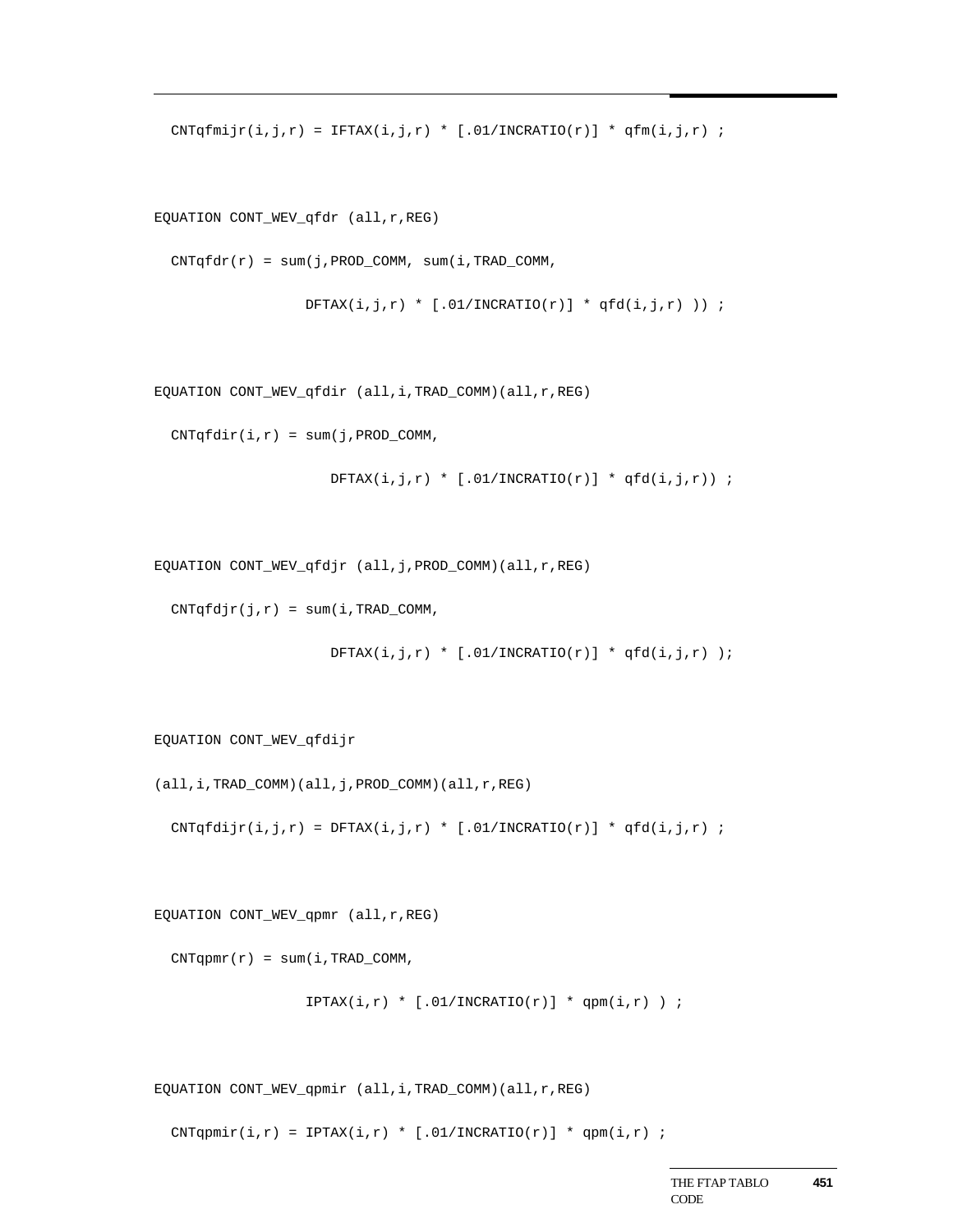```
EQUATION CONT_WEV_qpdr (all,r,REG)
```

```
CNTqpdr(r) = sum(i,TRAD_COMM,
```

```
DPTAX(i, r) * [.01/INCRATIO(r)] * qpd(i, r) ) ;
```
EQUATION CONT\_WEV\_qpdir (all,i,TRAD\_COMM)(all,r,REG)

```
\texttt{CNTqpdf}(i,r) = \texttt{DPTAX}(i,r) * [.01/\texttt{INCRATION}(r)] * \texttt{qpd}(i,r) \quad ;
```
EQUATION CONT\_WEV\_qgmr (all,r,REG)

```
CNTqgmr(r) = sum(i, TRAD_COMM,
```

```
IGTAX(i,r) * [.01/INCRATIO(r)] * qgm(i,r) ) ;
```
EQUATION CONT\_WEV\_qgmir (all,i,TRAD\_COMM)(all,r,REG)

```
CNTqgmir(i,r) = IGTAX(i,r) * [.01/INCRATIO(r)] * qgm(i,r) ;
```
EQUATION CONT\_WEV\_qgdr (all,r,REG)

 $\texttt{CNTqgdr}(r) = \texttt{sum}(i, \texttt{TRAD\_COMM},$ 

 $DGTAX(i,r) * [.01/INCRATIO(r)] * qgd(i,r) ) ;$ 

EQUATION CONT\_WEV\_qgdir (all,i,TRAD\_COMM)(all,r,REG)

 $\texttt{CNTqgdir}(i,r) = \texttt{DGTAX}(i,r) * [.01/\texttt{INCRATION}[r)] * qgd(i,r)$  ;

EQUATION CONT\_WEV\_qxsr (all,r,REG)

 $CNTqxsr(r) = sum(i, TRAD_COMM, sum(s, REG,$ 

 $\text{XTAND}(i,r,s)$  \*  $[.01/\text{INCRATION}(r)]$  \*  $qxs(i,r,s)$  )) ;

**452** THE STRUCTURE OF THE FTAP MODEL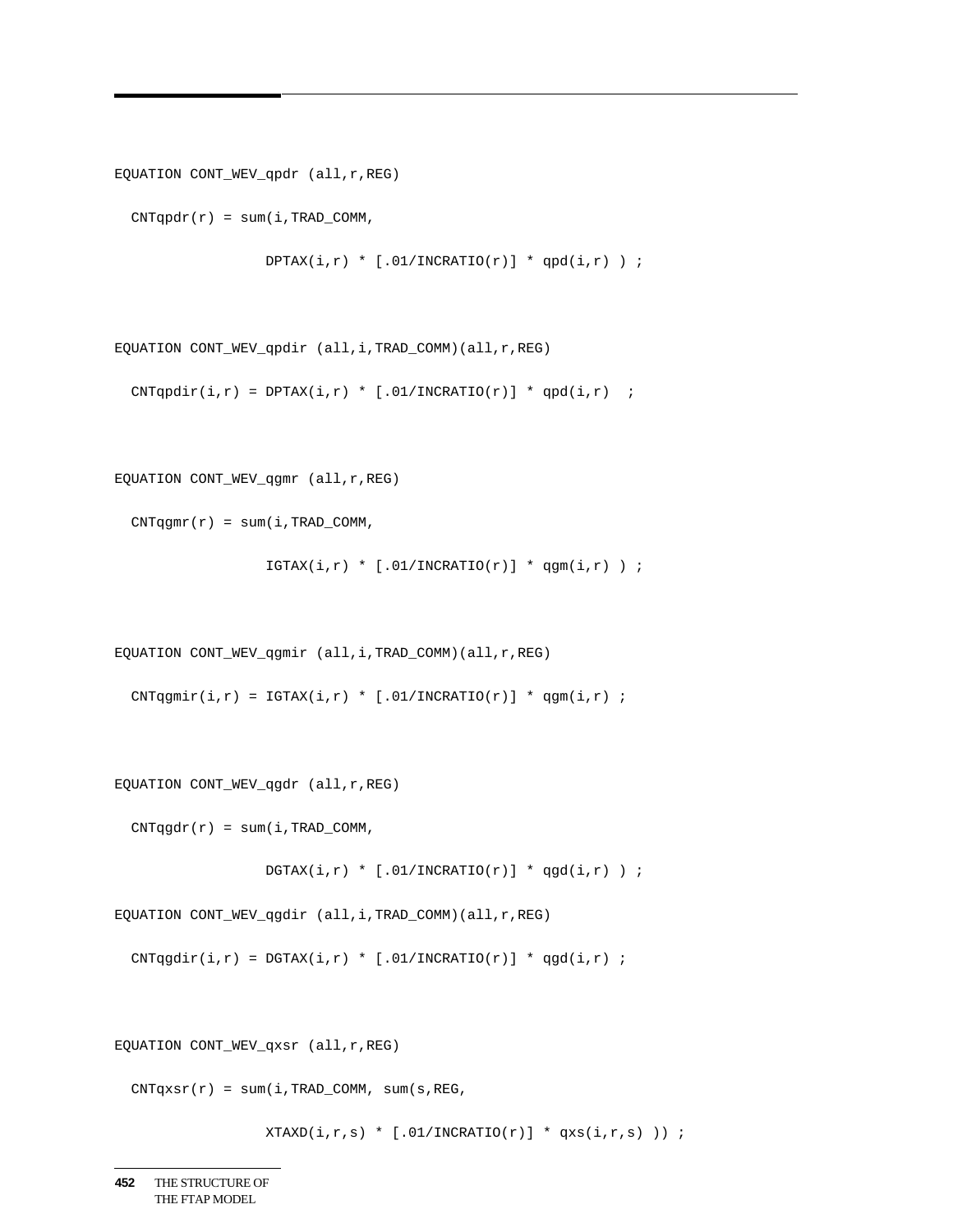```
EQUATION CONT_WEV_qxsir (all,i,TRAD_COMM)(all,r,REG)
```

```
CNTqxsir(i,r) = sum(s, REG,
```
 $XTAND(i,r,s) * [.01/INCRATION() * qxs(i,r,s))$  ;

```
EQUATION CONT_WEV_qxsrs (all,r,REG)(all,s,REG)
```

```
CNTqxsrs(r,s) = sum(i,TRAD_COMM,
```

```
\texttt{XTAND}(i,r,s) * [.01/INCRATIO(r)] * qxs(i,r,s) );
```

```
EQUATION CONT_WEV_qxsirs (all,i,TRAD_COMM)(all,r,REG)(all,s,REG)
```

```
CNTqxsirs(i,r,s) = XTAXD(i,r,s) * [.01/INCRATIO(r)] * qxs(i,r,s) ;
```
EQUATION CONT\_WEV\_qimr (all,r,REG)

 $CNTqimr(r) = sum(i, TRAD_COMM, sum(s, REG,$ 

```
MTAX(i,s,r) * [.01/INCRATION]) * qxs(i,s,r) ) ;
```
EQUATION CONT\_WEV\_qimir (all,i,TRAD\_COMM)(all,r,REG)

 $CNTqimir(i, r) = sum(s, REG, r)$ 

 $MTAX(i,s,r) * [.01/INCRATION]) * qxs(i,s,r)$  ;

EQUATION CONT\_WEV\_qimsr (all,s,REG)(all,r,REG)

 $CNTqimsr(s,r) = sum(i,TRAD_COMM,$ 

 $MTAX(i,s,r) * [.01/INCRATION(r)] * qxs(i,s,r) )$  ;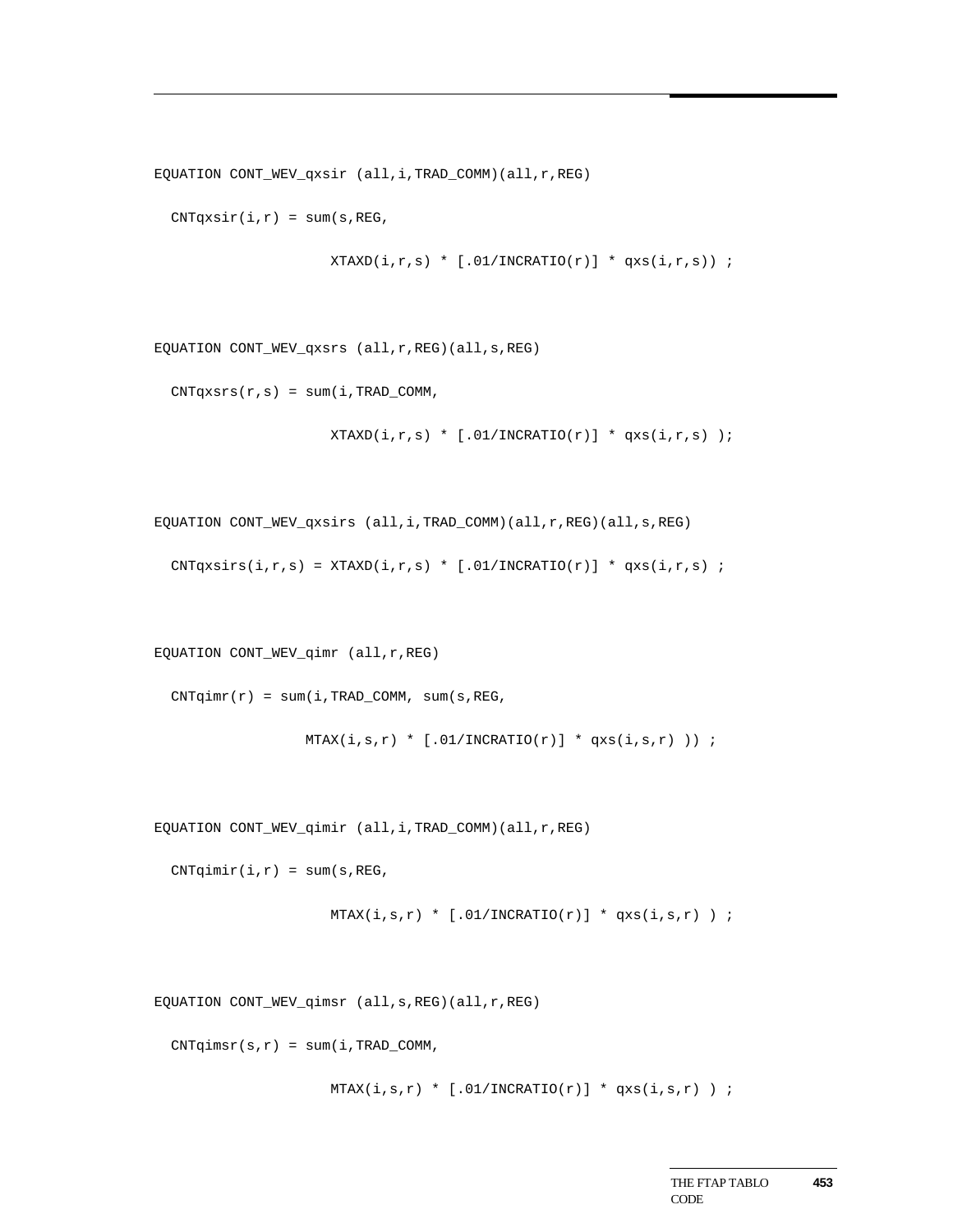```
EQUATION CONT_WEV_qimisr (all,i,TRAD_COMM)(all,s,REG)(all,r,REG)
  \text{CNTqimis}(i,s,r) = \text{MTAX}(i,s,r) * [.01/\text{INCRATION}) * qxs(i,s,r) ;
EQUATION CONT_EV_alleffr (all,r,REG)
  CNTalleffr(r) = [.01/INCRATIO(r)] *
  [ sum(i, PROD_COMM, PTAX(i,r) * qo(i,r))] + sum(i,NONCAP_COMM, PTAX(i,r) * qo(i,r))
   + sum(i,ENDWC_COMM, PTAX(i,r) * kr(r))
  + sum(i,ENDW_COMM, sum(j,PROD_COMM, ETAX(i,j,r) * qfe(i,j,r)))
! Allocative efficiency from capital must be represented in terms of qfes and
   qfed. !
! - sum(i,ENDWC_COMM, sum(j,PROD_COMM, ETAX(i,j,r) * qfe(i,j,r)))!
  + sum(j,PROD_COMM, sum(i,TRAD_COMM, IFTAX(i,j,r) * qfm(i,j,r)))
  + sum(j,PROD_COMM, sum(i,TRAD_COMM, DFTAX(i,j,r) * qfd(i,j,r)))
   + sum(i,TRAD_COMM, IPTAX(i,r) * qpm(i,r))
   + sum(i,TRAD_COMM, DPTAX(i,r) * qpd(i,r))
   + sum(i,TRAD_COMM, IGTAX(i,r) * qgm(i,r))
   + sum(i,TRAD_COMM, DGTAX(i,r) * qgd(i,r))
   + sum(i,TRAD_COMM, sum(s,REG, XTAXD(i,r,s) * qxs(i,r,s)))
   + sum(i,TRAD_COMM, sum(s,REG, MTAX(i,s,r) * qxs(i,s,r))) ]
   + CNTallefffdi(r) ;
EQUATION CONT_EV_alleffir (all,i,TRAD_COMM) (all,r,REG)
```
 $CNTalleffir(i,r) = [.01/INCRATION(i)]$  \*

**454** THE STRUCTURE OF THE FTAP MODEL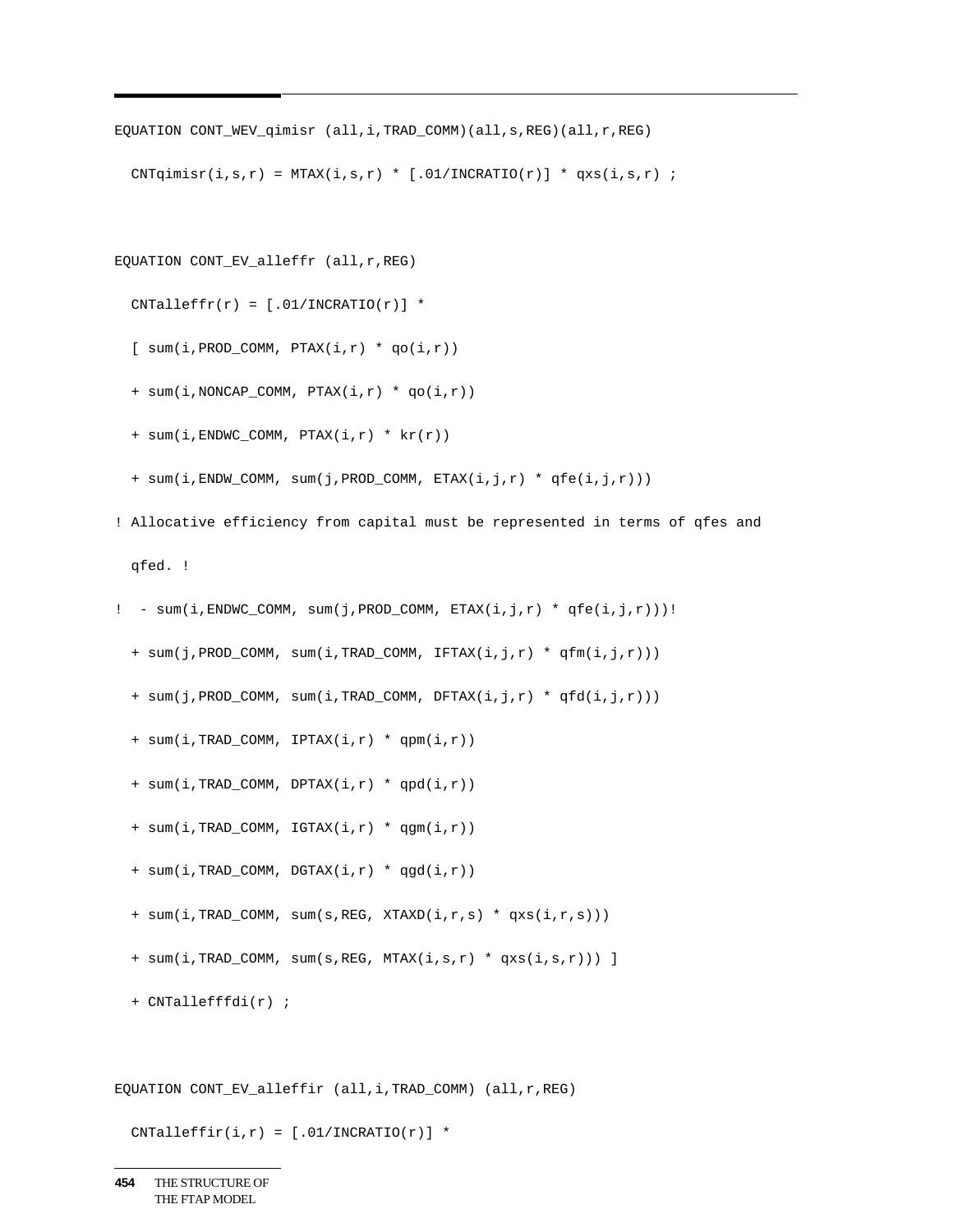```
[ PTAX(i,r) * qo(i,r) + sum(j,PROD_COMM, IFTAX(i,j,r) * qfm(i,j,r))
 + sum(j,PROD_COMM, DFTAX(i,j,r) * qfd(i,j,r))
+ IPTAX(i,r) * qpm(i,r)+ DPTAX(i, r) * qpd(i, r)+ IGTAX(i,r) * qgm(i,r) + DGTAX(i,r) * qgd(i,r)
 + sum(s,REG, XTAXD(i,r,s) * qxs(i,r,s))
 + sum(s,REG, MTAX(i,s,r) * qxs(i,s,r)) ] ;
```

```
EQUATION CONT_EV_totr (all,r,REG)
```

```
\text{CNTtotr}(r) = [.01/\text{INCRATION}(r)] *
```
 $[ sum(i, TRAD_COMM, sum(s, REG, {VXWD(i, r, s) * pfob(i, r, s)}))$ 

+ sum(i,TRAD\_COMM, VST(i,r) \* pst(i,r))

```
- sum(i,TRAD_COMM, sum(s,REG, {VIWS(i,s,r) *
```

```
[FOBSHR(i,s,r)*pfb(i,s,r) + TRNSHR(i,s,r)*pt] ))];
```

```
EQUATION CONT_EV_cgdsr (all,r,REG)
```

```
CNTcgdsr(r) =
```

```
[0.01/\texttt{INCRATION}(r)] * [\texttt{NETINV}(r) * \texttt{pcgds}(r)]
```

```
-SAVE(r) * psave(r)] ;
```

```
EQUATION CONT_EV_pricer0 (All,r,REG)
```

```
CNTpricer0(r)=CNTcgdsr(r)+CNTtotr(r)+CNTpcapr(r)+
```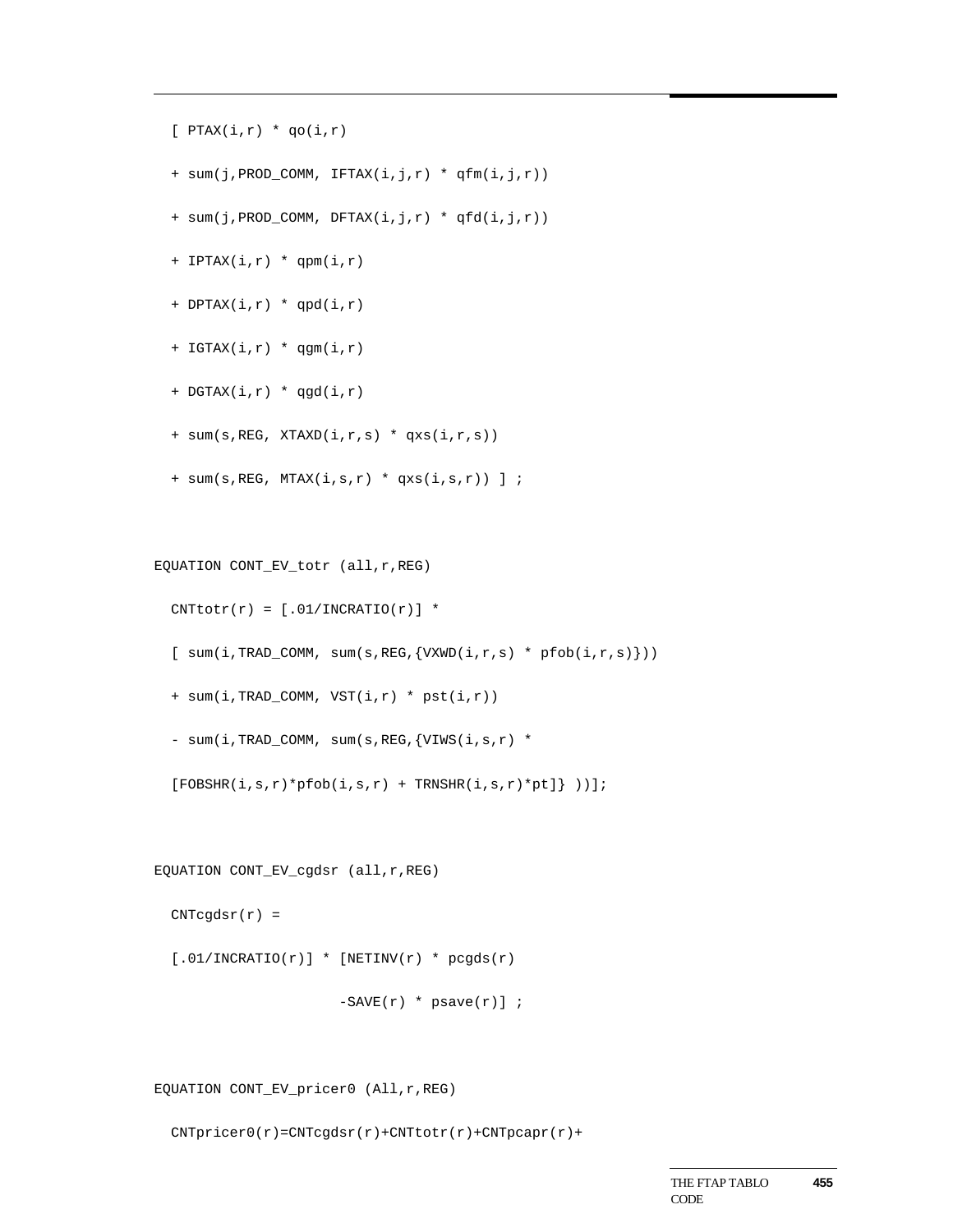$[0.01/INCRATION(r)]$ \* $[YCITR(r)*prentb(r)]$ ;

EQUATION CONT EV pricer1 (All,r,REG)

CNTpricer1(r)=CNTcgdsr(r)+CNTtotr(r)+CNTpcapr(r)+

```
[0.01/INCRATION(r)]*[YCITR(r)*pbr(r)];
```

```
EQUATION CONT_EV_pbr (All,r,REG)
```

```
\text{CNTpbr}(r) = [\, .\, 01/\text{INCRATIO}(r)\,] * [\text{NETINV}(r) - \text{SAVE}(r) + \text{YCITR}(r)\,] * \text{pbr}(r)\,;
```

```
EQUATION CONT_EV_pricer (All,r,REG)
```

```
 CNTpricer(r)=CNTtotr(r)+CNTpcapr(r)+CNTpbr(r);
```

```
EQUATION CONT_EV_endwr (all,r,REG)
```

```
\text{CNTendwr}(r) = [.01/\text{INCRATIO}(r)] * [sum(i, \text{ENDW}\_\text{COMM},
```
 $VOA(i,r)$  \*

 $[qo(i,r)-sum{k,RNDWC\_COMM:k eq i, qo(i,r)-kr(r)]$ ])];

```
EQUATION CONT_EV_endwir (all,i,ENDW_COMM)(all,r,REG)
```
 $CNTendwir(i,r) = [.01/INCRATION]) * [VOA(i,r) *$ 

 $(qo(i,r)-sum{k,ENDWC_COMM:k eq i, qo(i,r)-kr(r)})]$ ;

```
EQUATION CONT_EV_techr (all,r,REG)
```

```
\text{CNTtechn}(r) = [.01/\text{INCRATIO}(r)] *
```

```
[ sum(i, PROD_COMM, VOA(i, r) * ao(i, r))]
```
**456** THE STRUCTURE OF THE FTAP MODEL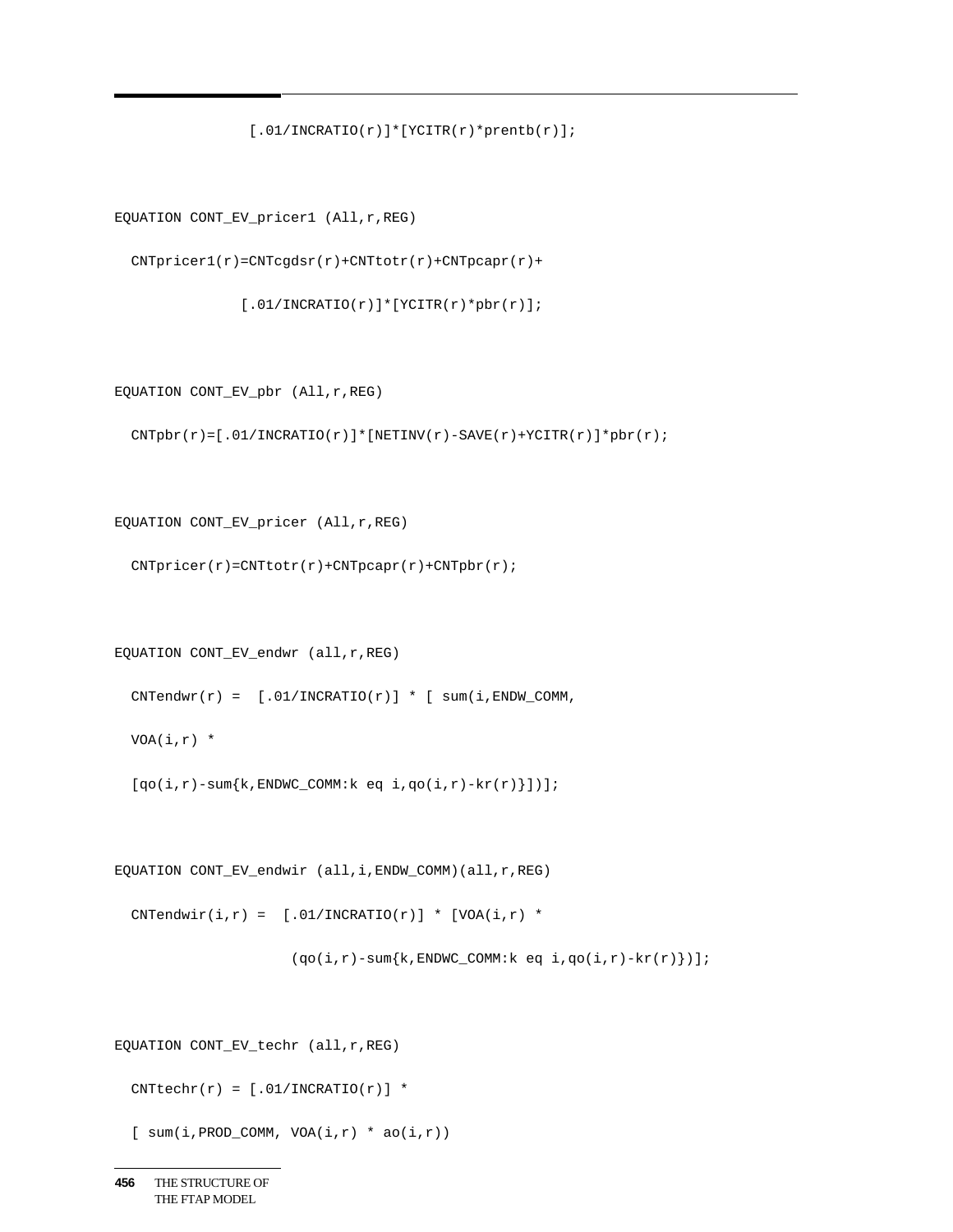```
+ sum(i,ENDW_COMM,sum(j,PROD_COMM,VFA(i,j,r) *
```

```
[afe(i,j,r) + ava(j,r)])
```
+ sum(j,PROD COMM,sum(i,TRAD COMM, {VIFA(i,j,r) +

 $VDFA(i,j,r)$ <sup>\*</sup>af(i,j,r)))

+ sum(i,TRAD\_COMM, sum(s,REG, $\{VTWR(i,s,r) * atr(i,s,r)\}\)$ ) ]

-CNTallefffdi(r);

```
EQUATION CONT_EV_tech_aor (all,r,REG)
```

```
\text{CNTtech\_aor}(r) = [.01/\text{INCRATIO}(r)] *
```

```
[ sum(i, PROD_COMM, VOA(i,r) * ao(i,r))] ;
```
EQUATION CONT\_EV\_tech\_aoir (all,i,PROD\_COMM)(all,r,REG)

 $\text{CNTtech\_aoir}(i,r) = [.01/\text{INCRATION}(r)] * \text{VOA}(i,r) * \text{ao}(i,r)$  ;

EQUATION CONT\_EV\_tech\_afer (all,r,REG)

CNTtech\_afer(r) =  $[.01/INCRATION(r)]$  \*

 $[\texttt{sum(i, ENDW_COMM, sum(j, PROD_COMM, VFA(i,j,r) * afe(i,j,r) )) }] ;$ 

EQUATION CONT\_EV\_tech\_afeir (all,i,ENDW\_COMM)(all,r,REG)

 $\text{CNTtech\_afeir}(i,r) = [.01/\text{INCRATIO}(r)]$  \*

 $[ sum(j, PROD_COMM, VFA(i,j,r) * afe(i,j,r) ) ]$  ;

EQUATION CONT\_EV\_tech\_afejr (all,j,PROD\_COMM)(all,r,REG)

 $\text{CNTtech\_afejr}(j,r) = [.01/\text{INCRATION}(r)]$  \*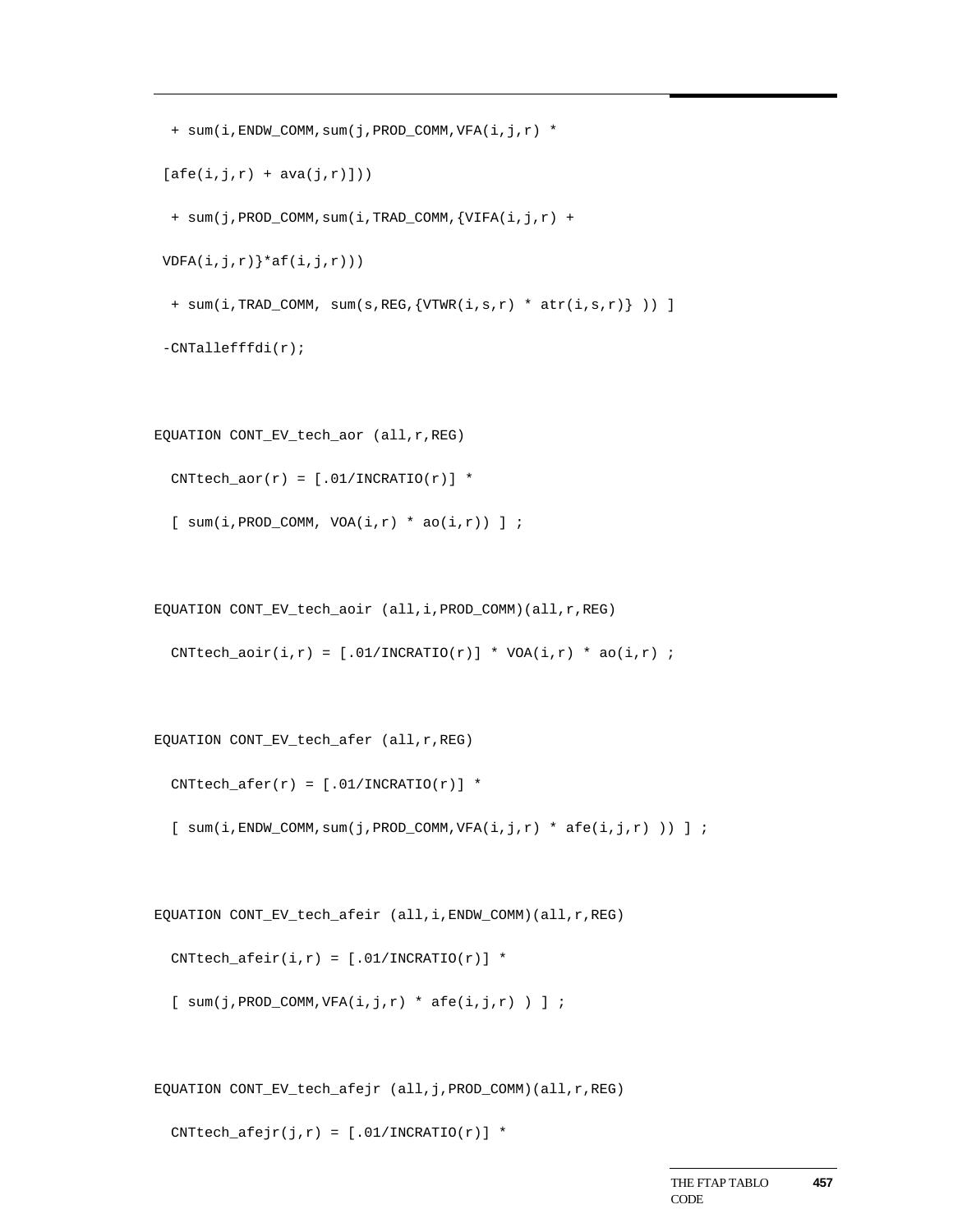$[ sum(i, ENDW_COMM, VFA(i,j,r) * afe(i,j,r) ) ]$  ;

EQUATION CONT\_EV\_tech\_afeijr

(all,i,ENDW\_COMM)(all,j,PROD\_COMM)(all,r,REG)

 $\text{CNTtech\_afeijr}(i,j,r) = [.01/ \text{INCRATIO}(r)] * \text{VFA}(i,j,r) *$ 

 $afe(i,j,r)$  ;

EQUATION CONT\_EV\_tech\_avar (all,r,REG)

 $\text{CNTtech\_avar}(r) = [.01/\text{INCRATIO}(r)]$  \*

 $[ sum(i, ENDW_COMM, sum(j, PROD_COMM, VFA(i,j,r) * ava(j,r) ) ]$  ;

EQUATION CONT\_EV\_tech\_avair (all,i,ENDW\_COMM)(all,r,REG)

 $\text{CNTtech}_\text{avair}(i,r) = [.01/\text{INCRATION}(r)]$  \*

 $[ sum(j, PROD_COMM, VFA(i,j,r) * ava(j,r) ) ]$  ;

EQUATION CONT\_EV\_tech\_avajr (all,j,PROD\_COMM)(all,r,REG)

 $\text{CNTtech\_avajr}(j,r) = [.01/\text{INCRATIO}(r)] *$ 

 $[ sum(i, ENDW_COMM, VFA(i,j,r) * ava(j,r) ) ]$  ;

EQUATION CONT\_EV\_tech\_avaijr

(all,i,ENDW\_COMM)(all,j,PROD\_COMM)(all,r,REG)

CNTtech\_avaijr(i,j,r) =  $[.01/INCRATIO(r)]$  \* VFA(i,j,r) \* ava(j,r) ;

EQUATION CONT\_EV\_tech\_afr (all,r,REG)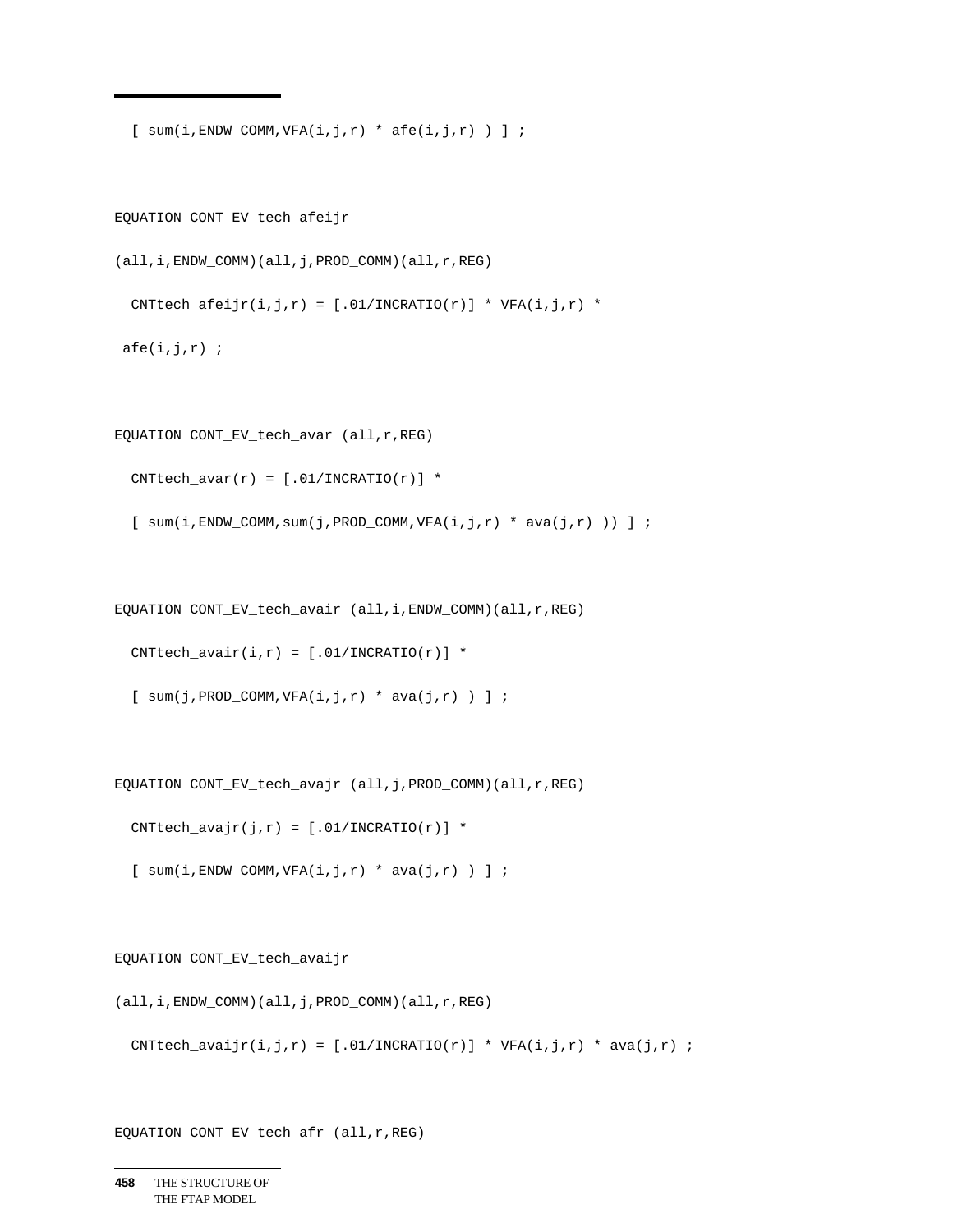```
CNTtech_afr(r) = [.01/INCRATIO(r)] *
  [ sum(j,PROD_COMM, sum(i, TRAD_COMM, {VIFA(i,j,r) + VDFA(i,j,r)} ]*af(i,j,r)));
```

```
EQUATION CONT_EV_tech_afjr (all,j,PROD_COMM)(all,r,REG)
  \text{CNTtech\_afjr}(j,r) = [.01/\text{INCRATION}(r)] *
   [\texttt{sum}(i, \texttt{TRAD\_COMM}, \{\texttt{VIFA}(i,j,r) ~+~ \texttt{VDFA}(i,j,r)\}^{\star} \texttt{af}(i,j,r) ~) ~] ~;
```
EQUATION CONT\_EV\_tech\_afir (all,i,TRAD\_COMM)(all,r,REG)

```
CNTtech_afir(i,r) = [.01/INCRATIO(r)] *
```
 $[ sum(j, PROD_COMM, \{VIFA(i,j,r) + VDFA(i,j,r)\} * af(i,j,r) ) ]$ ;

```
EQUATION CONT_EV_tech_afijr
```
(all,i,TRAD\_COMM)(all,j,PROD\_COMM)(all,r,REG)

```
\text{CNTtech\_afijr}(i,j,r) = [.01/INCRATIO(r)] *
```

```
[VIFA(i,j,r) + VDFA(i,j,r)] * af(i,j,r);
```
EQUATION CONT\_EV\_tech\_atrr (all,r,REG)

```
\text{CNTtech\_atrr}(r) = [.01/\text{INCRATIO}(r)] *
```
 $[ sum(i, TRAD_COMM, sum(s, REG, {VTWR(i,s,r) * atr(i,s,r)} ) ) ] ;$ 

EQUATION CONT\_EV\_tech\_atrir (all,i,TRAD\_COMM)(all,r,REG)

 $\text{CNTtech\_atrir}(i,r) = [.01/\text{INCRATION}(r)]$  \*

 $[ sum(s, REG, {VTWR(i,s,r) * attr(i,s,r) } ) ]$ ;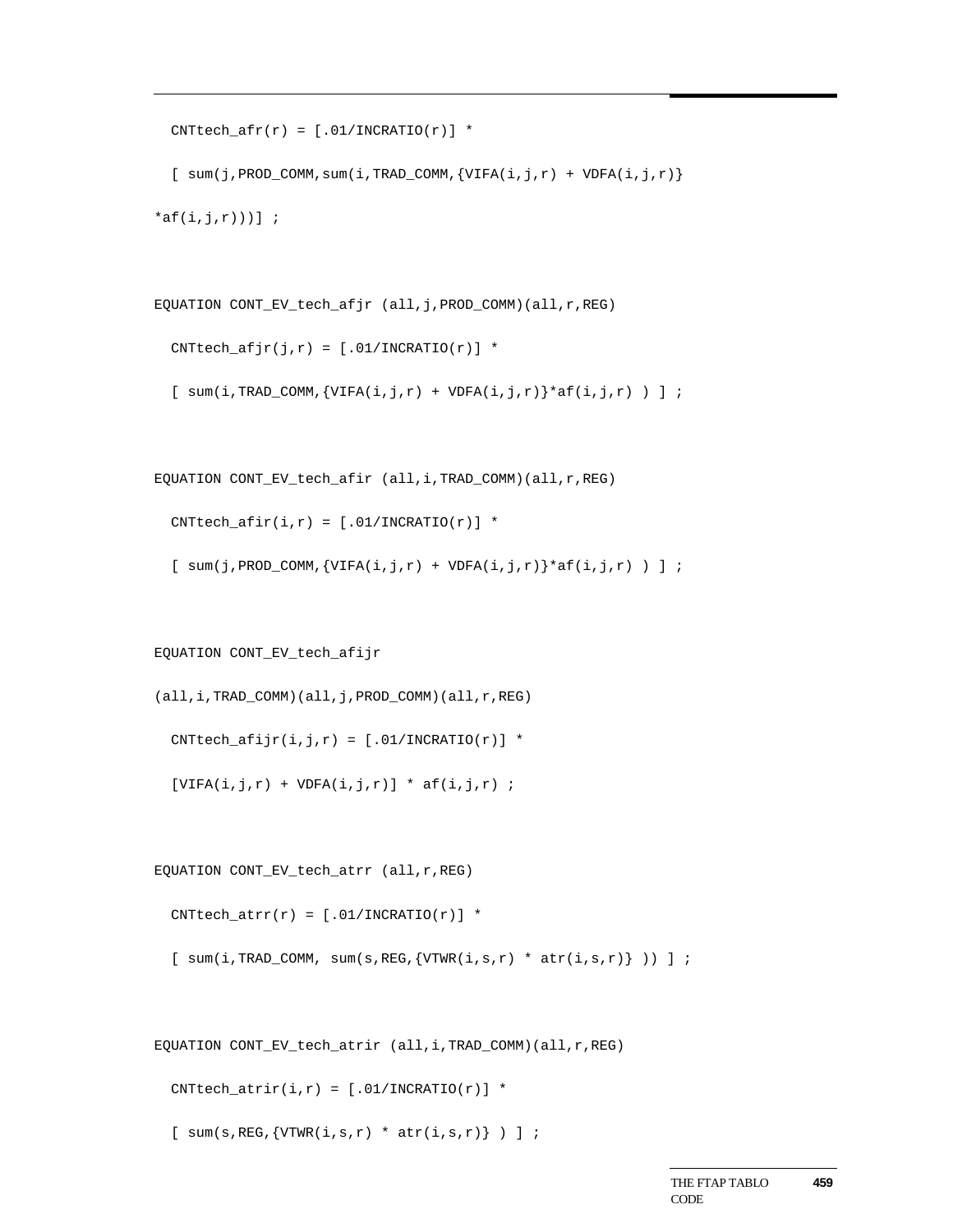```
EQUATION CONT_EV_tech_atrsr (all,s,REG)(all,r,REG)
  CNTtech a\text{trs}(s,r) = [.01/INCRATIO(r)] *
  [ sum(i, TRAD_COMM, {VTWR(i,s,r) * atr(i,s,r)} ] ]
```

```
EQUATION CONT_EV_tech_atrisr (all,i,TRAD_COMM)(all,s,REG)(all,r,REG)
  \text{CNTtech\_atrisr}(i,s,r) = [.01/\text{INCRATIO}(r)] * \text{VTWR}(i,s,r) *atr(i,s,r) ;
```

```
EQUATION CONT_EV_kbr (all,r,REG)
  C\text{NTKbr}(r) = - [.01/INCRATIO(r)] * VDEP(r) * [deprate(r)+kb(r)] ;
```

```
EQUATION CONT_EV_MUr (all,r,REG)
  CNT_MUT(r) = [.01/INCRATION(r)] *[ sum(i, TRAD_COMM, VPA(i, r) - VPA(i, r) * INCPAR(i, r)) * up(r) ] ;
```

```
EQUATION CONT_EV_MUir (all,i,TRAD_COMM) (all,r,REG)
```
 $CNT_MUir(i,r) = [.01/INCRATIO(r)]$  \*

```
[ (VPA(i,r) - VPA(i,r) * INCPAR(i,r)) * up(r) ];
```

```
!'''''''''''''''''''''''''''''''''''''''''''''''''''''''''''''''''''''''!
! Welfare decomposition for FDI extension !
!'''''''''''''''''''''''''''''''''''''''''''''''''''''''''''''''''''''''!
```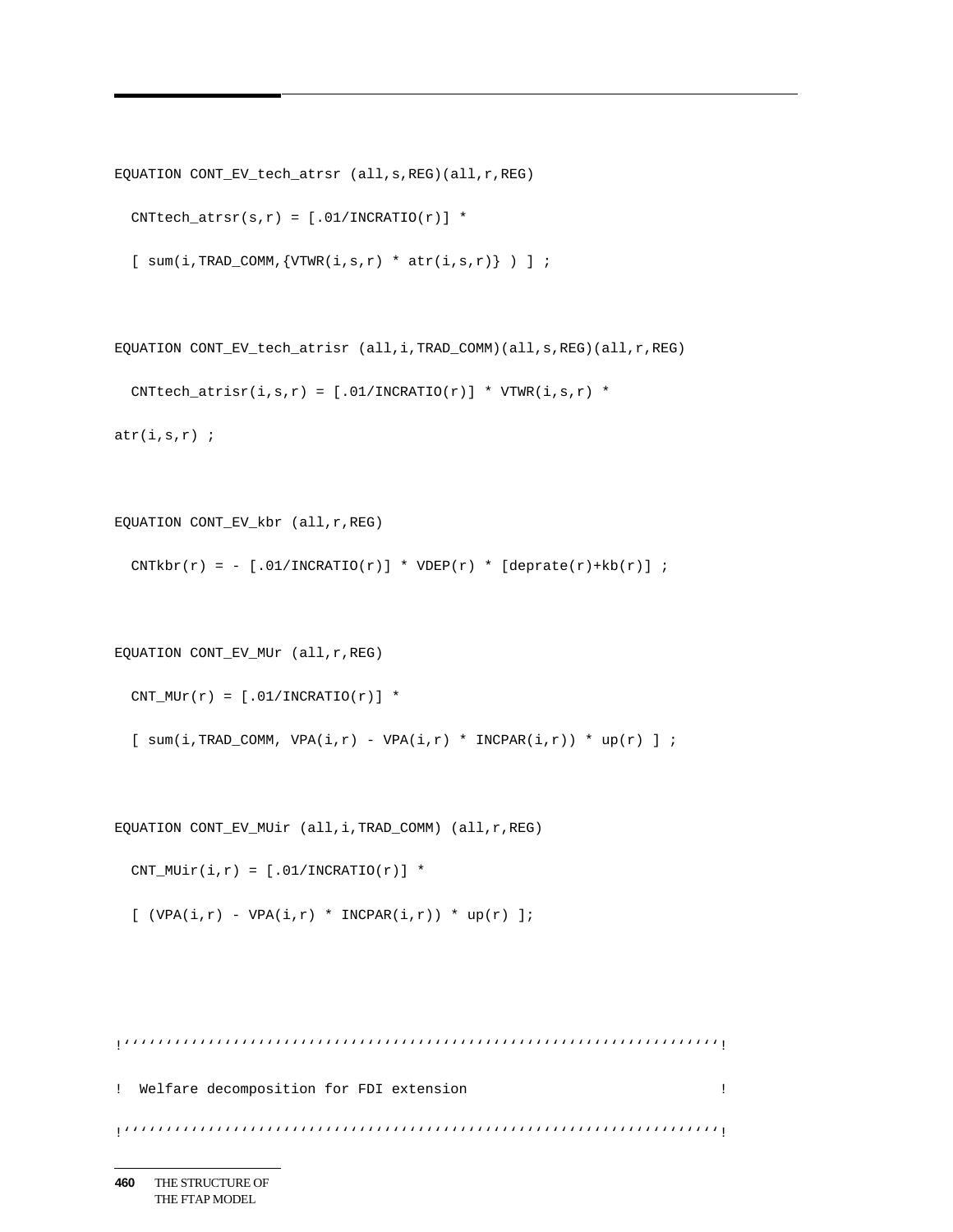! Foreign capital means capital which I own in other regions.

Foreign owned capital means capital which foreigners own in my region. !

EQUATION

CONT\_EV\_ror\_hhi (All,i,TRAD\_COMM)(All,s,HOME)(All,d,host)

 $C\text{NTror}_\text{thi}(i,s,d)=[.01/\text{INCRATIO}(s)]*VFDI_\text{HHI}(i,s,d)*c_\text{trr}_\text{thi}(i,s,d);$ 

CONT\_EV\_ror\_\_hi (All,i,TRAD\_COMM)(All,d,host)

 $C\text{NTror}\_\text{hi}(i,d)$  = -sum{s,HOME,INCRATIO(s)/INCRATIO(d)\*CNTror\_hhi(i,s,d)};

CONT\_EV\_ror\_h\_i (All,i,TRAD\_COMM)(All,s,HOME)

 $C\text{NTror}_h_i(i,s) = \text{sum}\{d,dest, C\text{NTror}_h(i,s,d)\};$ 

CONT\_EV\_ror\_hh\_ (All,s,HOME)(All,d,host)

 $C\text{NTror}_hh_ (s,d)=\text{sum}\{i,TRAD\_COMM,C\text{NTror}_hhi(i,s,d)\};$ 

CONT\_EV\_ror\_\_h\_ (All,d,host)

 $\texttt{CNTror}\_\texttt{h}(d)=\texttt{sum}\{s,\texttt{HOME},\texttt{INCRATION}(s)/\texttt{INCRATION}(d)*\texttt{CNTror}\_\texttt{h}(s,d)\};$ 

CONT\_EV\_ror\_h\_\_ (All,s,HOME)

 $C\text{NTror}_h$ <sub>(s)</sub>=sum{d,dest,CNTror\_hh<sub>(s,d)</sub>};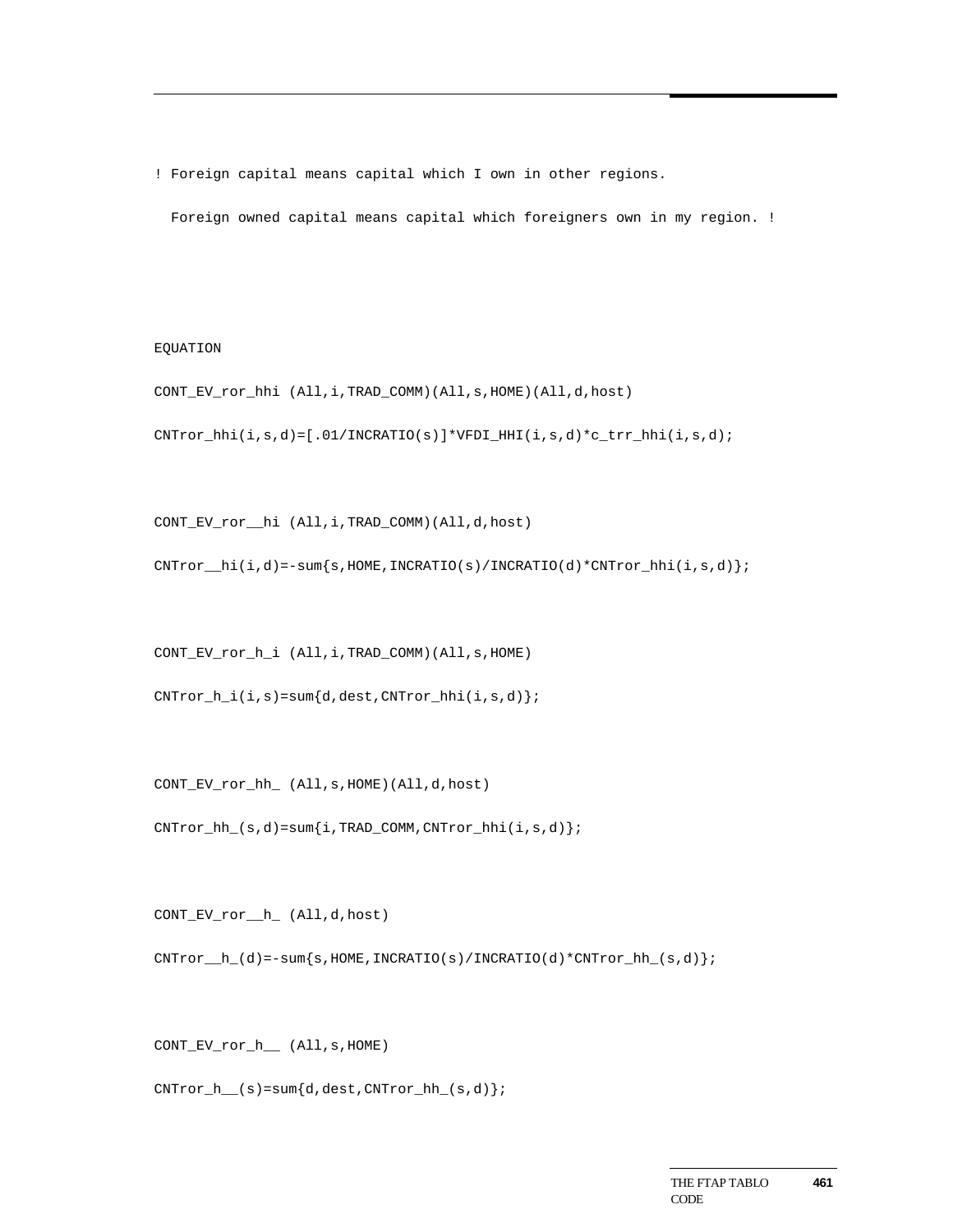```
CONT_EV_cap_hhi (All,i,TRAD_COMM)(All,s,HOME)(All,d,host)
```
 $\texttt{CNTcap}_h$ hi(i,s,d)=[.01/INCRATIO(s)]\* $\texttt{VINC}_H$ HI(i,s,d)\*k\_hhi(i,s,d);

CONT\_EV\_cap\_\_hi (All,i,TRAD\_COMM)(All,d,host)

 $CNTcap_hi(i,d)$ =-sum{s,HOME,INCRATIO(s)/INCRATIO(d)\*CNTcap\_hhi(i,s,d)};

CONT\_EV\_cap\_h\_i (All,i,TRAD\_COMM)(All,s,HOME)

 $CNTcap_h_i(i,s)=sum{d,dest,CNTcap_hhi(i,s,d)};$ 

CONT\_EV\_cap\_hh\_ (All,s,HOME)(All,d,host)

 $CNTcap_hh_{(s,d)=sum{i,TRAD\_COMM,CNTcap_hhi(i,s,d)};$ 

CONT\_EV\_cap\_\_h\_ (All,d,host)

 $\text{CNTcap\_h\_}(d) = -\text{sum}\{s, \text{HOME}, \text{INCRATIO}(s)/\text{INCRATIO}(d)*\text{CNTcap\_hh\_}(s,d)\}$ 

CONT\_EV\_cap\_h\_\_ (All,s,HOME)

 $CNTcap_h$  (s)=sum $\{d,dest, CNTcap_hh_-(s,d)\};$ 

CONT\_EV\_pcap\_hhi (All,i,TRAD\_COMM)(All,s,HOME)(All,d,host)

CNTpcap\_hhi(i,s,d)=[.01/INCRATIO(s)]\*VINC\_HHI(i,s,d)\*pcgds(d);

CONT\_EV\_pcap\_\_hi (All,i,TRAD\_COMM)(All,d,host)

 $\text{CNTpcap\_hi}(i,d)$  = -sum $\{s,HOME,INCRATIO(s)/INCRATIO(d)*CNTpcap\_hhi(i,s,d)\};$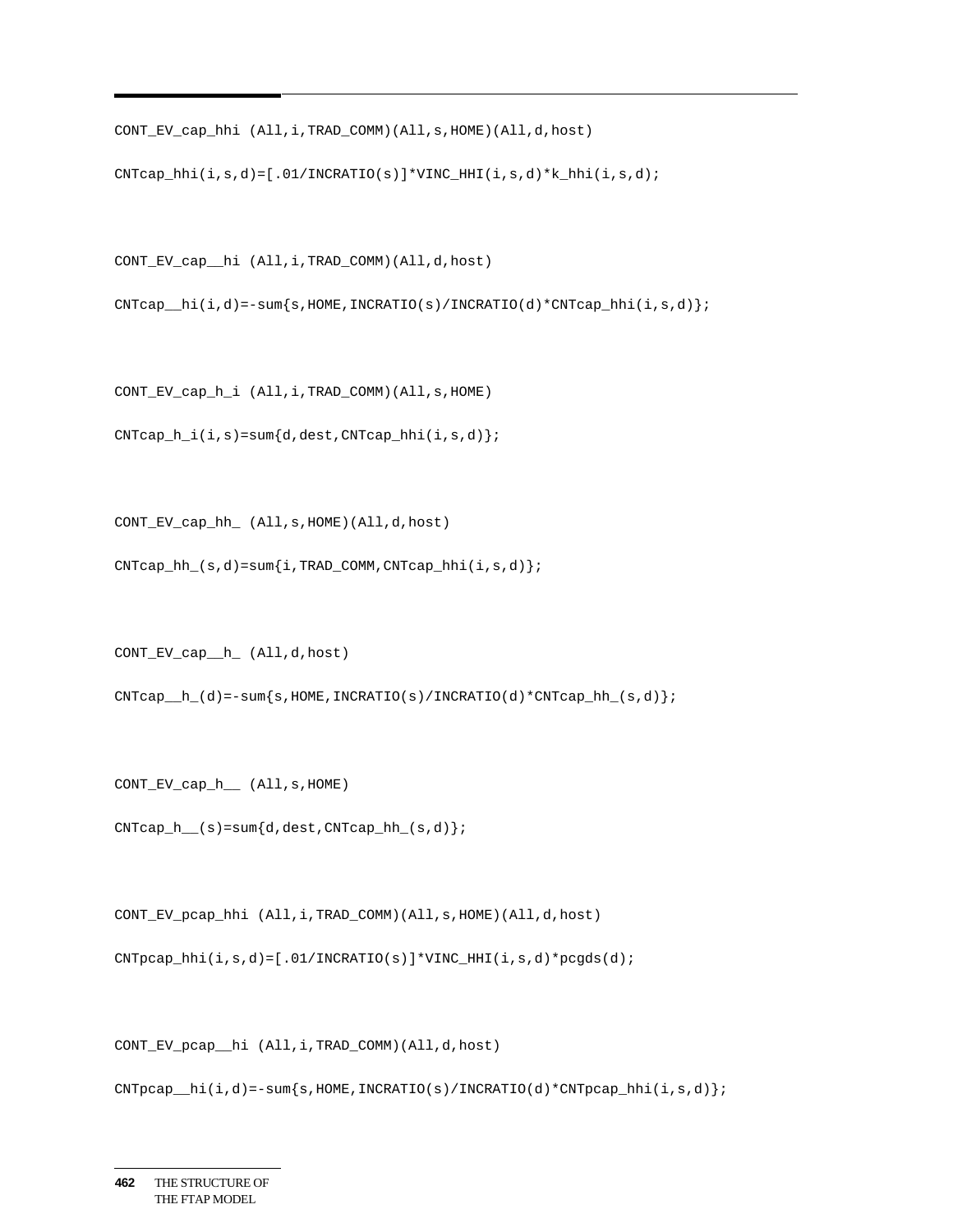```
CONT_EV_pcap_h_i (All,i,TRAD_COMM)(All,s,HOME)
```
 $C\text{NTPcap}_h_i(i,s) = \text{sum}\{d,dest, C\text{NTPcap}_h_i(i,s,d)\};$ 

CONT\_EV\_pcap\_hh\_ (All,s,HOME)(All,d,host)

 $CNTpcap_hh_{(s,d)=sum{i,TRAD_COMM,CNTpcap_hhi(i,s,d)};$ 

CONT\_EV\_pcap\_\_h\_ (All,d,host)

 $CNTpcap_h_{d} = -sum{s, HomE, INCRATIO(s)/INCRATIO(d)*CNTpcap_h_{s},d)};$ 

CONT\_EV\_pcap\_h\_\_ (All,s,HOME)

 $C\text{NTPcap}_h$  (s)=sum{d,dest,CNTpcap\_hh\_(s,d)};

CONT\_EV\_ror (All,s,REG)

 $C\text{NTror}(s) = \text{CNTror}_h(s) + \text{CNTror}_h(s);$ 

CONT\_EV\_capr (All,s,REG)

 $CNTcap(S) = CNTcap_h (s) + CNTcap_h (s);$ 

CONT\_EV\_pcapr (All,s,REG)

 $\text{CNTpcapr}(s) = \text{CNTpcap}_h_ (s) + \text{CNTpcap}_h_ (s);$ 

E\_check\_EV\_FDI (All,s,HOME)

 $check_FV_FDI(s)=yfdi_h(g)-INCRATIO(s)*$ 

 ${CNTror_h_s(s)+CNTror_h(s)+}$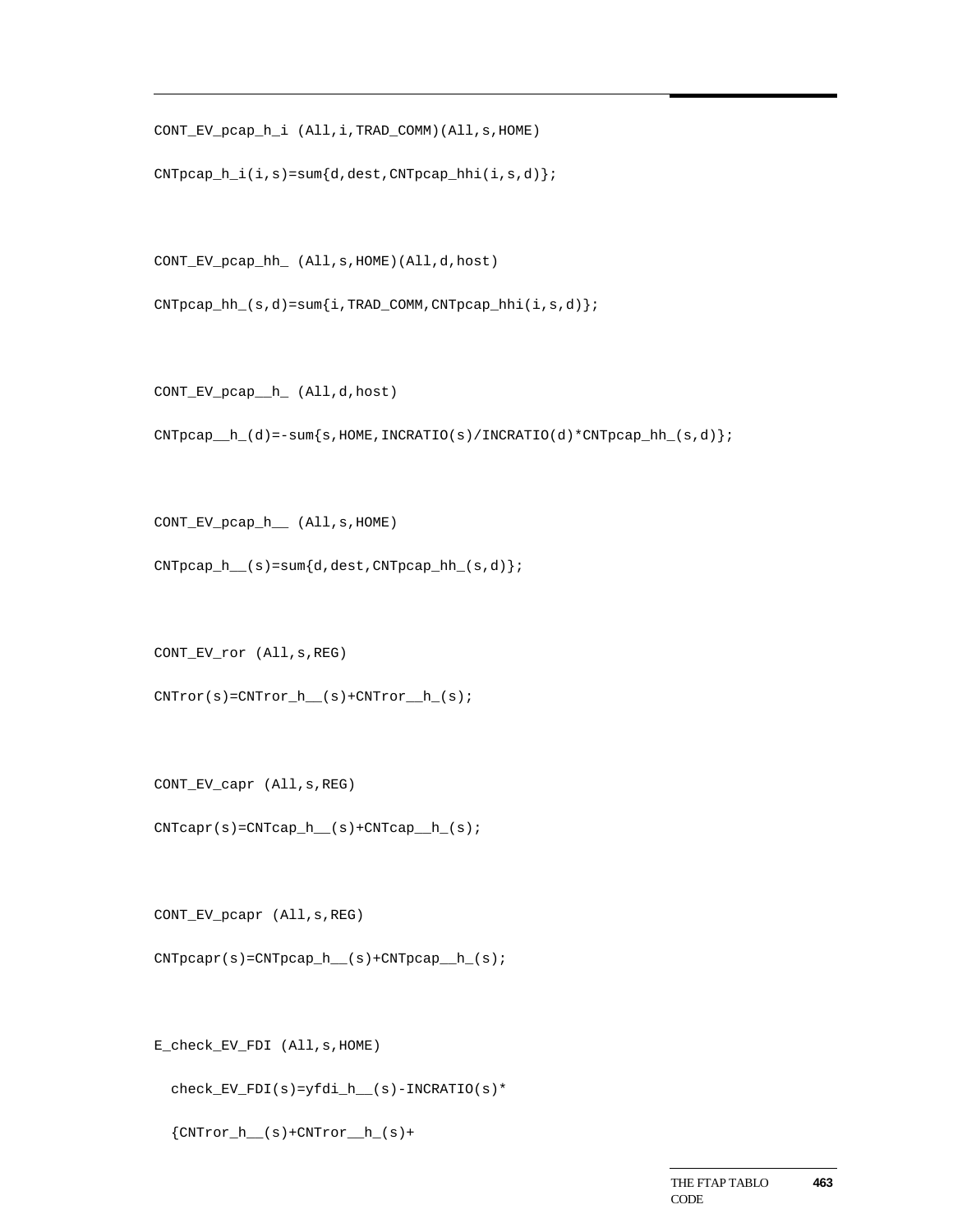```
CNTcap_h (s) + CNTcap_h (s) +
```

```
\text{CNTpcap\_h\_}(s) + \text{CNTpcap\_h\_}(s);
```

```
EQUATION E_check_EV (All,r,REG)
```

```
\texttt{check\_EV}(r)=\texttt{EV}(r)-\{\texttt{CNTalletfr}(r)+\texttt{CNTendwr}(r)+\texttt{CNTpricer}(r)+\texttt{CNTkbr}(r)+\texttt{CNT}(\texttt{CNT}+r)+\texttt{CNTkbr}(r)+\texttt{CNTkbr}(r)+\texttt{CNTkbr}(r)+\texttt{CNTkbr}(r)+\texttt{CNTkbr}(r)+\texttt{CNTkbr}(r)+\texttt{CNTkbr}(r)+\texttt{CNTkbr}(r)+\texttt{CNTkbr}(r)+\texttt{CNTkbr}(r)+\texttt{CNTkbr}(r)+\texttt{CNTkbr}(r)+\texttt{CNTkbr CNTbondr(r)+CNTintrater(r)+CNT_MUr(r)+
                                              CNTcapr(r)+CNTror(r)+
!FTAP ADD: Need to include technical efficiency as some tech change variables
                          must be endogenised in FTAP to ensure internal consistency of the
```
GTAP module

!

```
C\text{NTanrr}\_h (r)+CNTanend_h (r)+CNTanpk_h (r)+
```
 $\text{CNTtechr}(r)+\text{CNTanto\_h}\_\text{(r)}+\text{CNTango\_h}\_\text{(r)}+\text{CNTanpo\_h}\_\text{(r)}$  $!+$ CNTqfes\_h\_ $(r)!$ ;

| . _ _ _ _ _ _ _ _ _ _ _ _ _ |  |
|-----------------------------|--|
| END OF WELMRNS. TAB         |  |
|                             |  |
|                             |  |
| TOT.TAB                     |  |
|                             |  |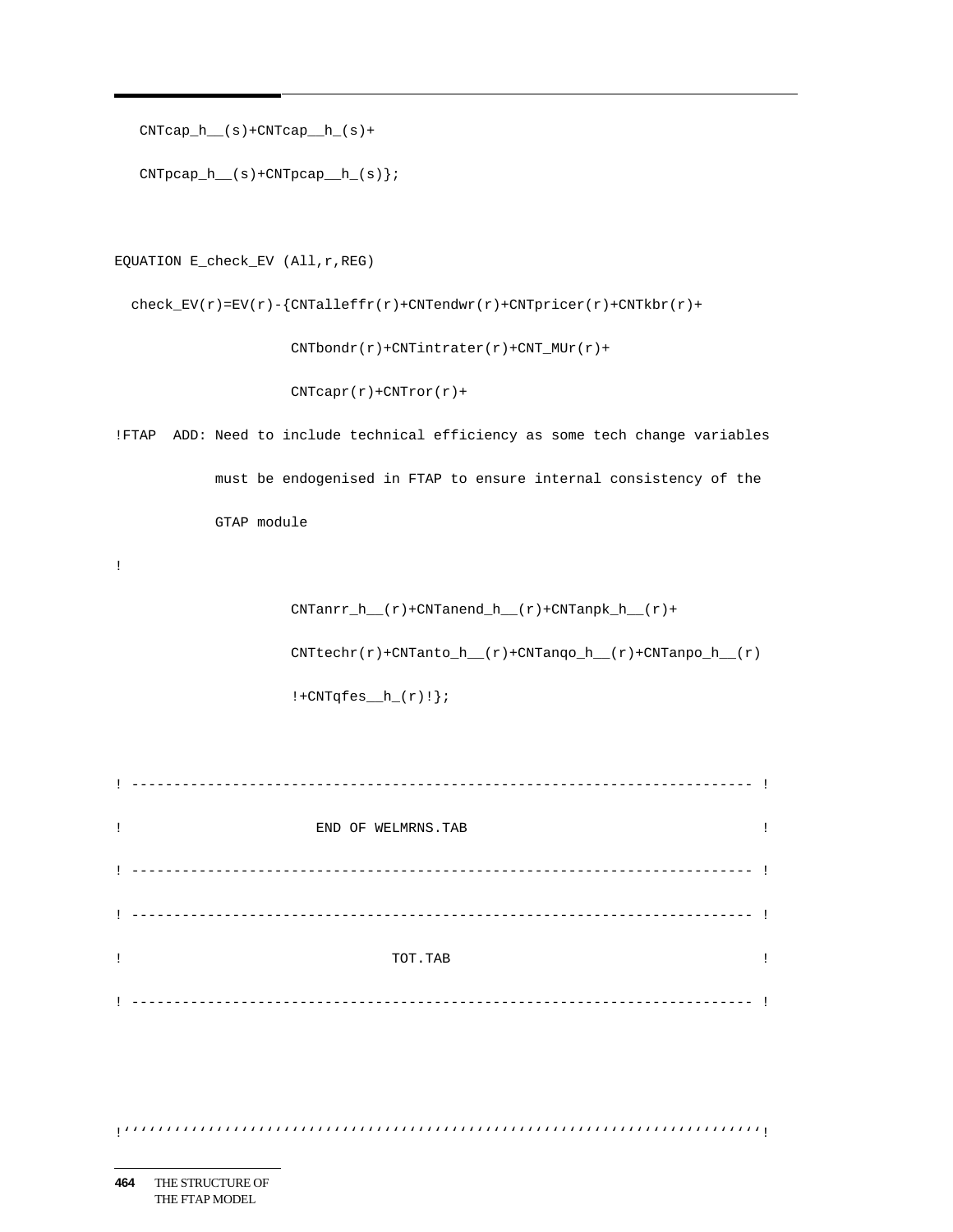```
! Computations for decomposition the terms-of-trade effect !
! Reference: Rob McDougall, SALTER No. 12 Working Paper !
!''''''''''''''''''''''''''''''''''''''''''''''''''''''''''''''''''''''''''''!
```

```
COEFFICIENT (all,i,TRAD\_COMM)(all,r,REG)(all,s,REG) SX_IRS(i,r,s)
```
! share of exports of good i from region r to s ! ;

FORMULA (all,i,TRAD\_COMM)(all,r,REG)(all,s,REG)

 $SX\_IRS(i,r,s) = VXWD(i,r,s) / [sum(k, REG, VXWD(i,r,k))$ 

+ VST(i,r) ] ;

COEFFICIENT  $(all,i,TRAD\_COMM)(all,r,REG)$  SXT $IR(i,r)$ 

! share of margins in exports of good i from region r ! ;

FORMULA (all,i,TRAD\_COMM)(all,r,REG)

 $SXT\_IR(i,r) = VST(i,r) / [sum(k, REG, VXWD(i,r,k))]$ 

+ VST(i,r) ] ;

COEFFICIENT (all,i,TRAD\_COMM) VSTCOMM(i)

# global margins supply # ;

# margin exports of commodity i # ;

FORMULA (all,i,TRAD\_COMM) VSTCOMM(i) = sum{r, REG, VST(i,r)} ;

```
COEFFICIENT GLOBVST
```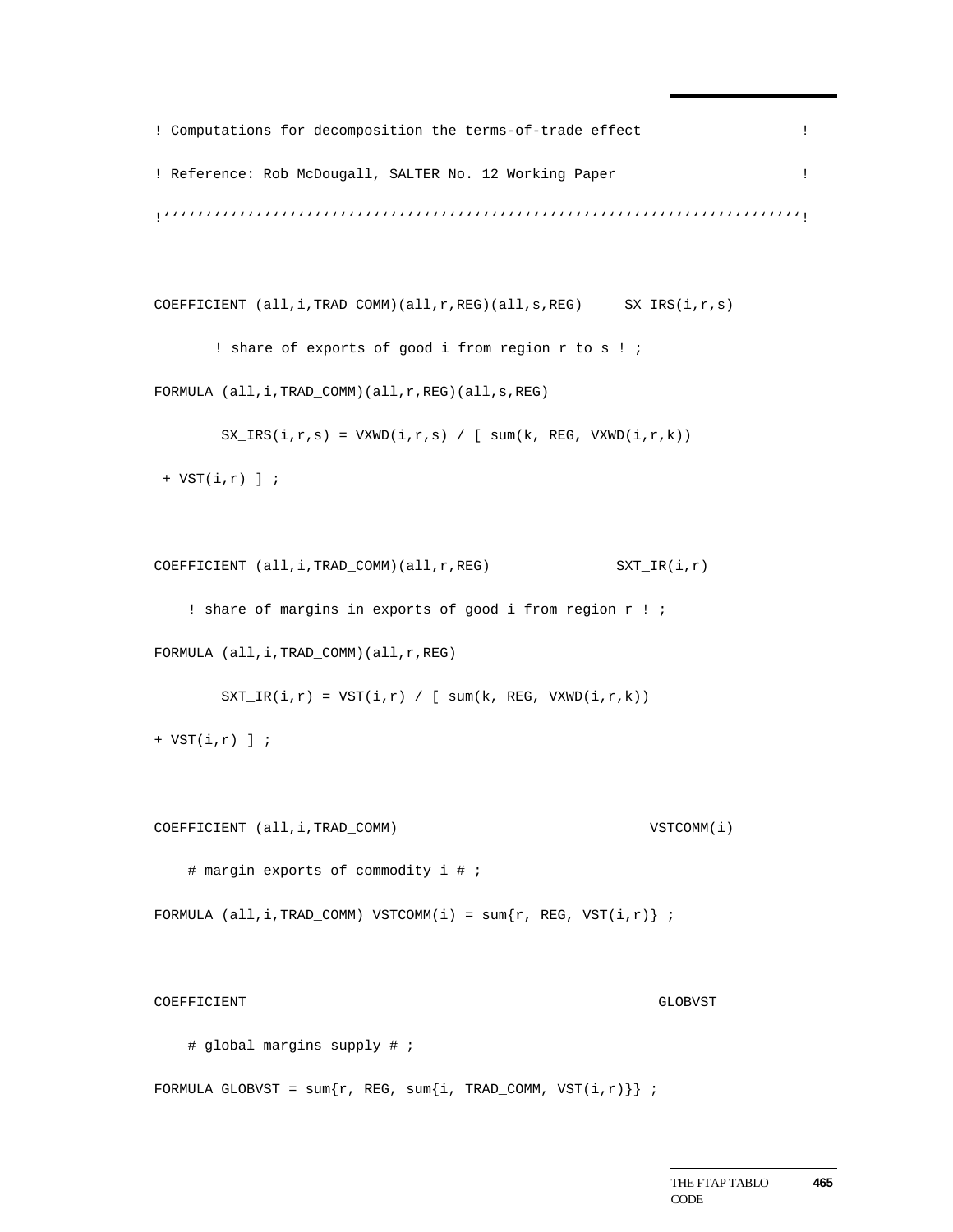```
COEFFICIENT (all, i, TRAD_COMM) SSMARG_I(i)
    # share of commodity i in global margins supply # ;
FORMULA (all,i,TRAD_COMM)
    SSMARG_I(i) = VSTCOMM(i) / GLOBVST ;
COEFFICIENT (all,r,REG) VTI(r)
    ! value of total costs for imports into region r ! ;
FORMULA (all,s,REG)
   VTI(s) = sum(r, REG, sum(i, TRAD_COMM, VTWR(i, r, s))));
COEFFICIENT (all,i,TRAD_COMM)(all,s,REG) VTICOMM(i,s)
    # margin usage of commy i in provision of imports to region s # ;
FORMULA (all,i,TRAD_COMM)(all,s,REG)
   VTICOMM(i,s) = SSMARG_i(i) * VTI(s) ;
COEFFICIENT (all,i,TRAD\_COMM)(all,r,REG)(all,s,REG) SM_IRS(i,r,s) ! share of imports of good i into s from r,
       valued at FOB prices ! ;
FORMULA (all,i,TRAD_COMM)(all,r,REG)(all,s,REG)
   SM\_IRS(i,r,s) = VXWD(i,r,s) / [sum(k, REG, VXWD(i,k,s)) +
```
VTICOMM(i,s)];

COEFFICIENT  $(a11, i, TRAD_COMM)$   $(a11, r, REG)$  SMT\_IR(i,r)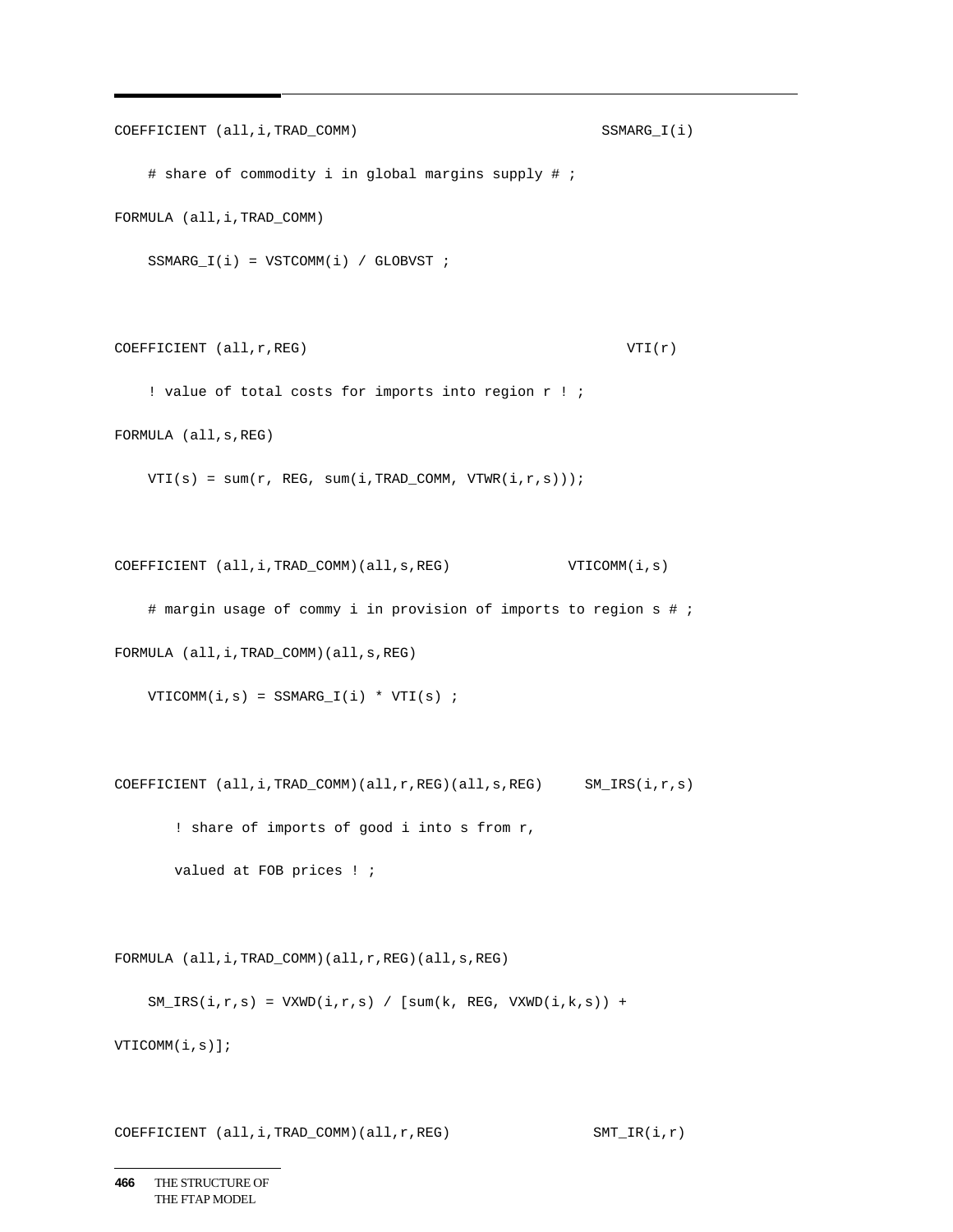! share of transport cost in imports of margin

commodity ! ;

FORMULA (all,i,TRAD\_COMM)(all,s,REG)

 $SMT\_IR(i,s) = VTICOMM(i,s) / [sum(k, REG, VXWD(i,k,s)) +$ 

VTICOMM(i,s)] ;

COEFFICIENT  $(a11,i,TRAD_COMM)(a11,r,REG)$  SX\_IR(i,r)

! share of good i in total exports from r ! ;

FORMULA (all,i,TRAD\_COMM)(all,r,REG)

 $SX\_IR(i,r) = [sum(s, REG, VXWD(i,r,s)) + VST(i,r) ]$ 

 $[ sum(m, TRAD_COMM, sum(s, REG, VXWD(m,r,s)) + VST(m,r))]$ ;

```
COEFFICIENT (a11, i, TRAD COMM)(a11, r, REG) SM IR(i, r)
```
! share of good i in total imports into r ! ;

FORMULA (all,i,TRAD\_COMM)(all,s,REG)

 $SM\_IR(i,s) = [sum(r, REG, VXWD(i,r,s)) + VTICOMM(i,s)]$ 

 $[ sum(m, TRAD_COMM, sum(r, REG, VXWD(m,r,s))) + VTI(s) ]$ ;

COEFFICIENT  $(a11,i,TRAD_COMM)(a11,r,REG)$  SW\_IR(i,r)

! share of region r exports in world total for good i ! ;

FORMULA (all,i,TRAD\_COMM)(all,r,REG)

 $SW\_IR(i,r) = [sum(s, REG, VXWD(i,r,s)) + VST(i,r)]$  /

 $[ sum(k, REG, sum(s, REG, VXWD(i,k,s)) + VST(i,k))]$ ;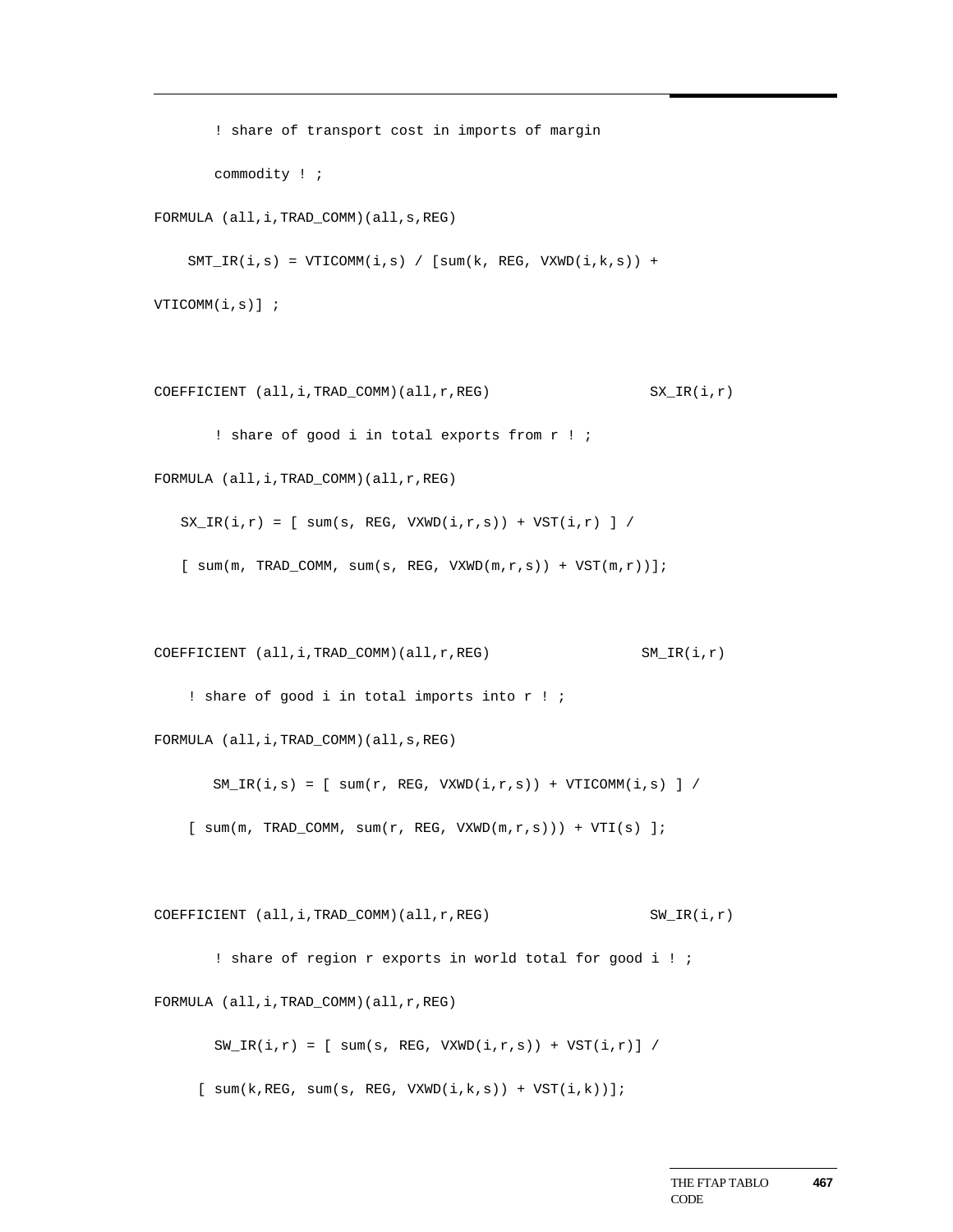```
COEFFICIENT (all, i, TRAD_COMM) SW_I(i)
```
! share of exports of i in world total ! ;

FORMULA (all,i,TRAD\_COMM)

 $SW_I(i) = [sum(r, REG, sum(s, REG, VXWD(i,r,s)) + VST(i,r))]$  /

 $[\text{ sum}(k, \text{TRAD\_COMM}, \text{ sum}(r, \text{REG}, \text{sum}(s, \text{PEG}, \text{VXWD}(k, r, s)) + \text{VST}(k, r))))];$ 

!'''''''''''''''''''''''''''''''''''''''''''''''''''''''''''''''''''''''''''''!

EQUATION EXPPRICE1

! Price index for total exports of i from r !

(all,i,TRAD\_COMM)(all,r,REG)

 $px\_ir(i,r) = sum(s, REG, SX\_IRS(i,r,s) * pfob(i,r,s))$ 

+  $SXT\_IR(i,r) * pst(i,r)$  ;

EQUATION IMPPRICE1

! Price index for total imports of i in s !

(all,i,TRAD\_COMM)(all,s,REG)

 $pm\_ir(i,s) = sum(r, REG, SM\_IRS(i,r,s) * pfob(i,r,s))$ 

+ SMT\_IR(i,s) \* pt ;

EQUATION WRLDPRICEi

! world export price index for good i !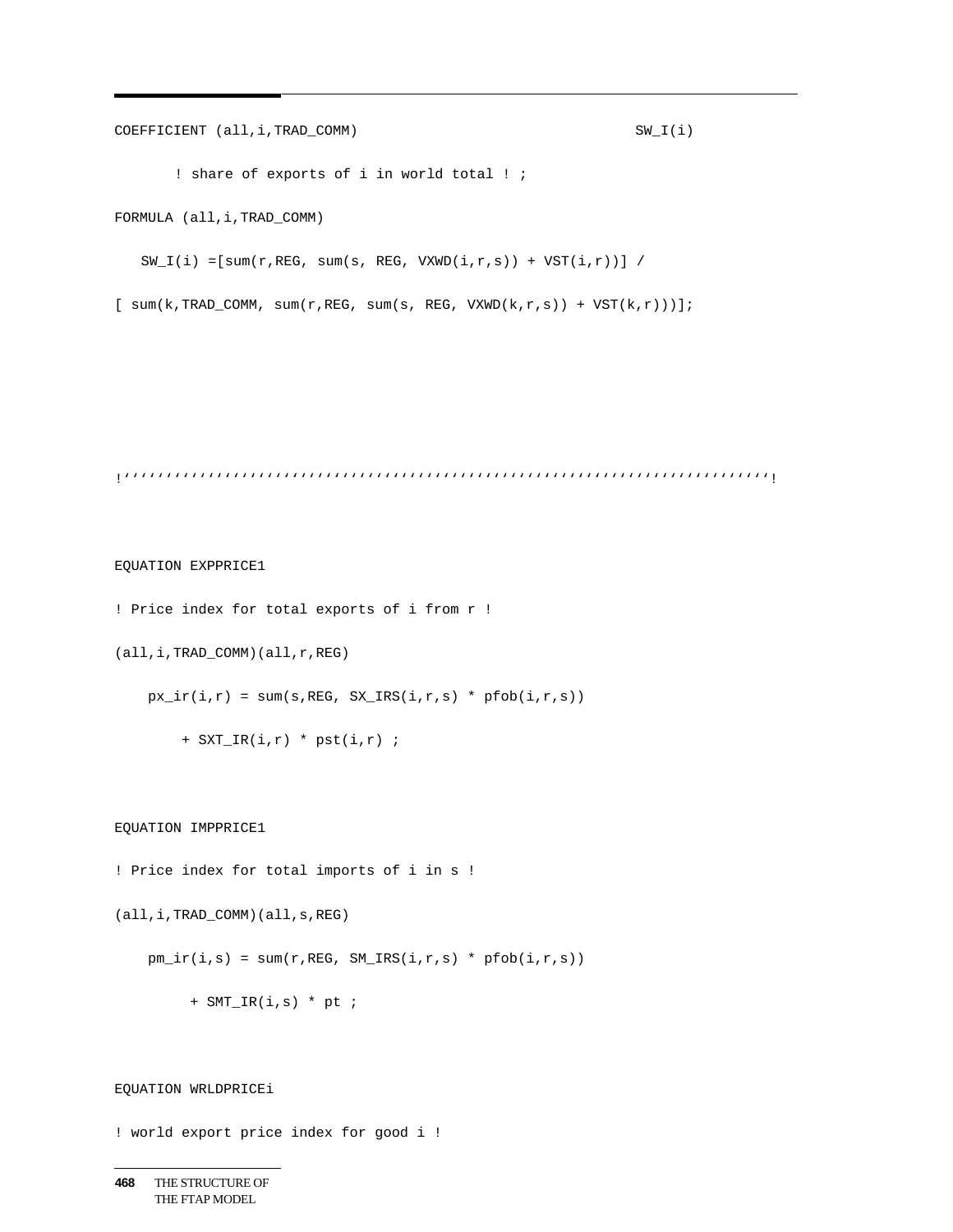(all,i,TRAD\_COMM)

 $px_i(i) = sum(r, REG, SW_{IR}(i,r) * px_ir(i,r))$  ;

EQUATION WRLDPRICE

```
! world export price index for all goods !
```
 $px_$  = sum(i, TRAD\_COMM, SW\_I(i) \*  $px_i(i)$  ;

EQUATION c1\_irEQ

```
! contribution of world export price index of good i to ToT for
 region r !
(all,i,TRAD_COMM)(all,r,REG)
```
 $cl\_ir(i,r) = [SX\_IR(i,r) - SM\_IR(i,r)] * [px_i(i) - px_i];$ 

EQUATION c2\_irEQ

! contribution of regional export price of good i for region r !

(all,i,TRAD\_COMM)(all,r,REG)

 $c2\_ir(i,r) = SX\_IR(i,r) * [px\_ir(i,r) - px\_i(i)]$ ;

EQUATION c3\_irEQ

! contribution of imports price index of good i for region r !

(all,i,TRAD\_COMM)(all,r,REG)

 $c3\_ir(i,r) = SM\_IR(i,r) * [pm\_ir(i,r) - px\_i(i)]$ ;

EQUATION c1\_rEQ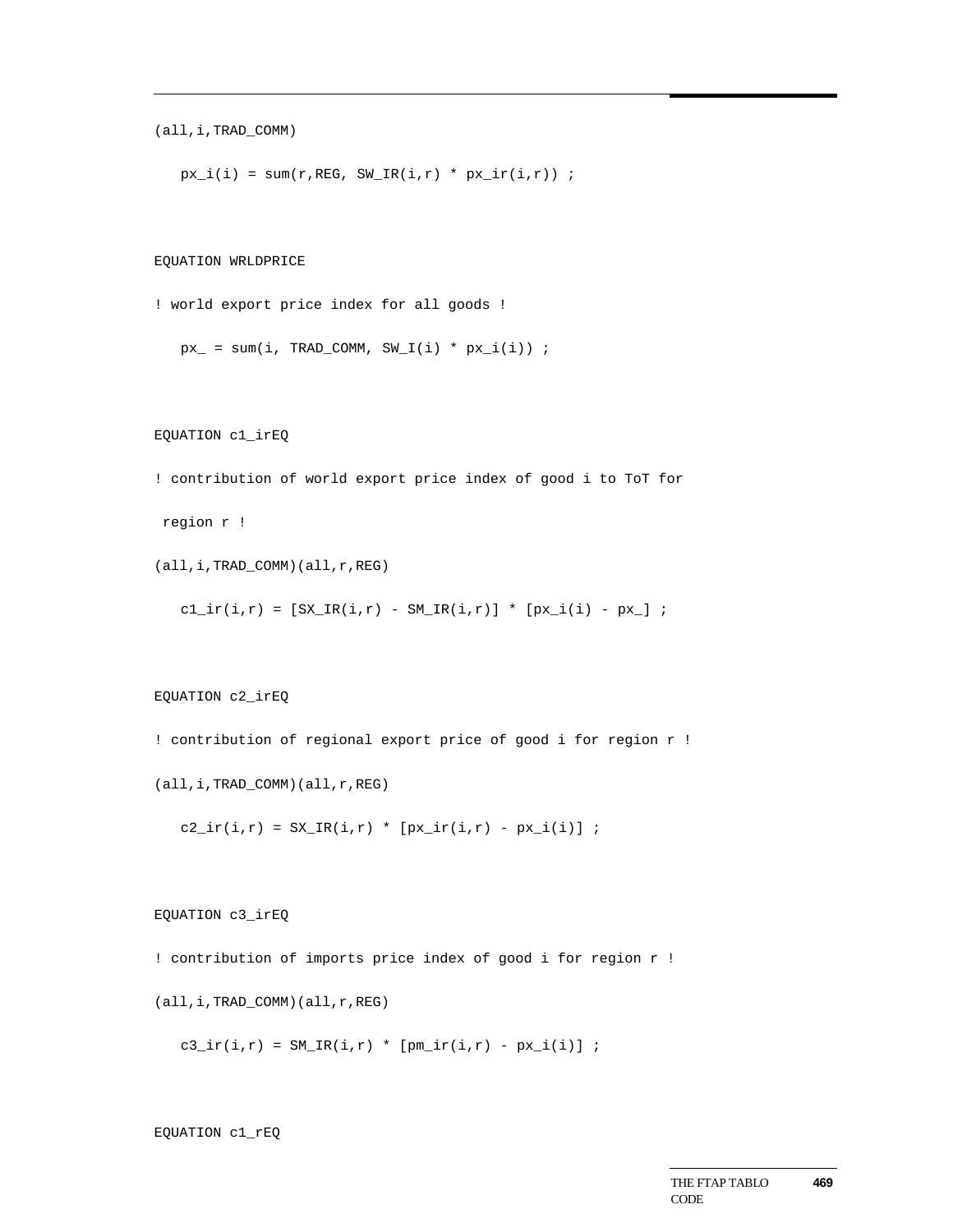```
! contribution of world price indexes of all goods to ToT for r !
(all,r,REG)
  cl_r(r) = sum(i, TRAD_COMM, cl_ir(i,r)) ;
EQUATION c2_rEQ
! contribution of regional exports prices to ToT for r !
(all,r,REG)
  c2_r(r) = sum(i, TRAD_COMM, c2_ir(i,r)) ;
EQUATION c3_rEQ
! contribution of regional import prices to ToT for r !
(all,r,REG)
  c3_r(r) = sum(i, TRAD_COMM, c3_ir(i,r)) ;
EQUATION TOT2eq
! Trade terms for region r, computed from components !
(all,r,REG)
   \cot 2(r) = c1_r(r) + c2_r(r) - c3_r(r);
! --------------------------------------------------------------------------- !
! END OF TOT MODULE !
! --------------------------------------------------------------------------- !
! --------------------------------------------------------------------------- !
! END OF GTAP.TAB FILE !
```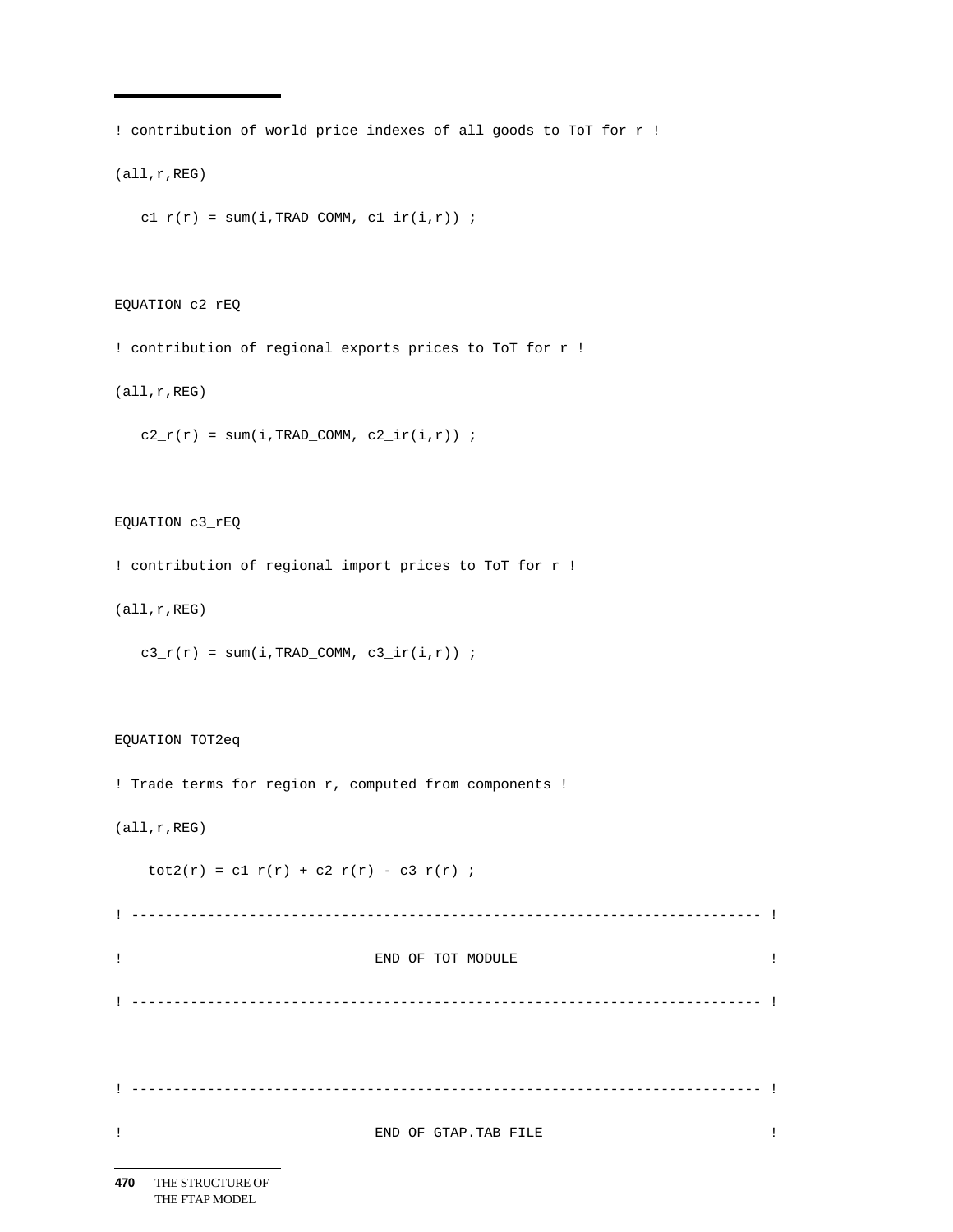| ICM.TAB |  |
|---------|--|
|         |  |

! ''''''''''''''''''''''''''''''''''''''''''''''''''''''''''''''''''''''''''' !

! This module follows the ICM extension made to SALTER as documented in McDougall, R., (1993) "Incorporating International Capital Mobility into SALTER", SALTER working paper no.21, Industry Commission, Canberra, June. To aid in understanding this extension with respect to SALTER, SALTER variable/coefficient/parameter and equation names have been used. Where new names have been created it has only been due to the name having already been declared in the original GTAP tab file. SALTER variables/ coefficients which have GTAP equivalents are set equal to these, and the SALTER variable/coefficient names are retained in the new equations. Thus, the new equations are as similar as possible to the original equations in SALTER . The set of the set of the set of the set of the set of the set of the set of the set of the set of the set of the set of the set of the set of the set of the set of the set of the set of the set of the set of the

!-----------------------------------------------------------------------------! ! ICM coefficients ! !-----------------------------------------------------------------------------!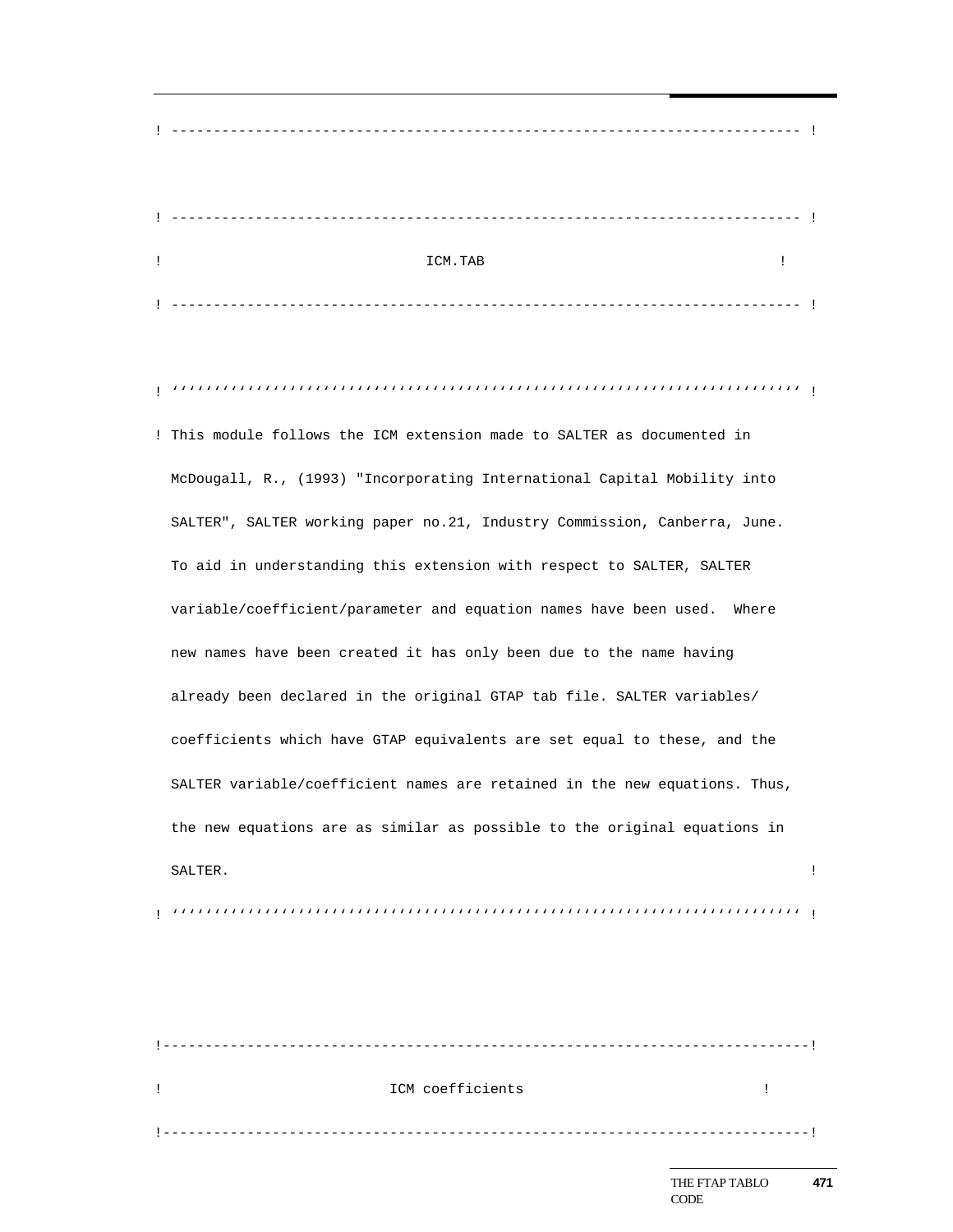```
COEFFICIENT (all,r,REG) RTIVKPR(r)
```
# ratio of investment to capital, by region #;

```
COEFFICIENT (all,r,REG) RTKPANR(r)
```
# average rate of abnormal return on capital, by region #;

COEFFICIENT (all,r,REG) ENANKPR(r)

# abnormal earnings of capital, by region #;

COEFFICIENT (all,r,REG) RTKPGRR(r)

# average gross rate of return on capital, by region #;

COEFFICIENT (all,i,TRAD\_COMM)(all,r,REG)

RTKPANRI(i,r)

# rate of abnormal return on capital, by region and industry #;

COEFFICIENT (all,i,TRAD\_COMM)(all,r,REG) SKT(i,r)

# share of industry i in capital stock of region r #;

COEFFICIENT (all,r,REG) YCHHPVR(r)

# household pre-transfer income, by region #;

COEFFICIENT EPCS # world consumption expenditure #;

**472** THE STRUCTURE OF THE FTAP MODEL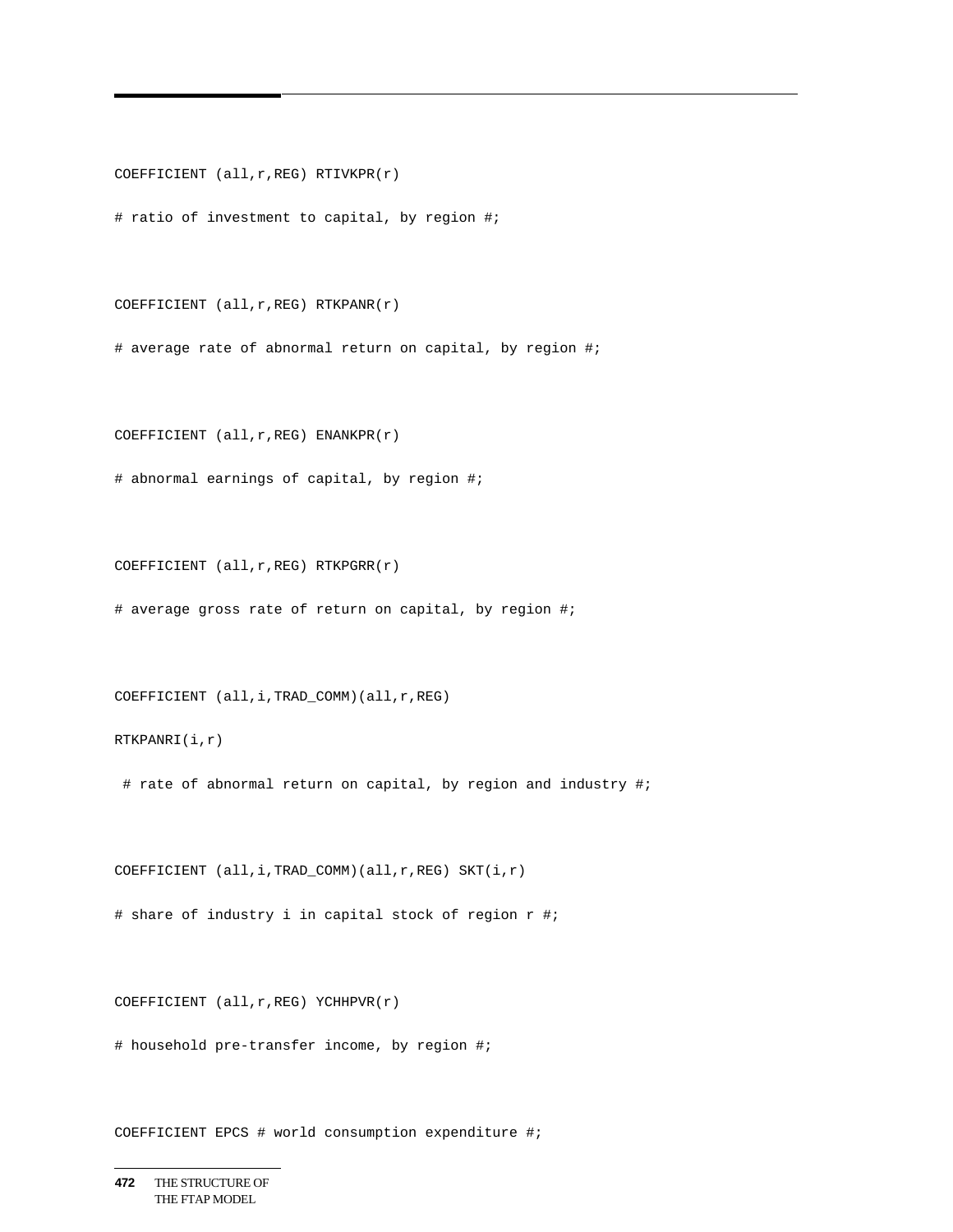```
COEFFICIENT (all,r,REG) SVR(r) # saving, by region #;
```

```
COEFFICIENT (all,r,REG) SPGVR(r)
```
# government surplus on current transactions, by region #;

COEFFICIENT (all,r,REG) OLGVR(r)

# government current outlays, by region #;

COEFFICIENT (all,r,REG) CEACWTGV02R(r)

# government wealth accumulation coefficient #;

COEFFICIENT (all,r,REG) CEACWTGV01R(r)

# government wealth accumulation coefficient #;

COEFFICIENT (all,r,REG) CEACWTHH02R(r)

# household wealth accumulation coefficient #;

COEFFICIENT (all,r,REG) SVT(r)

# private household savings, by region #;

COEFFICIENT (all,r,REG) CEACWTHH01R(r)

# household wealth accumulation coefficient #;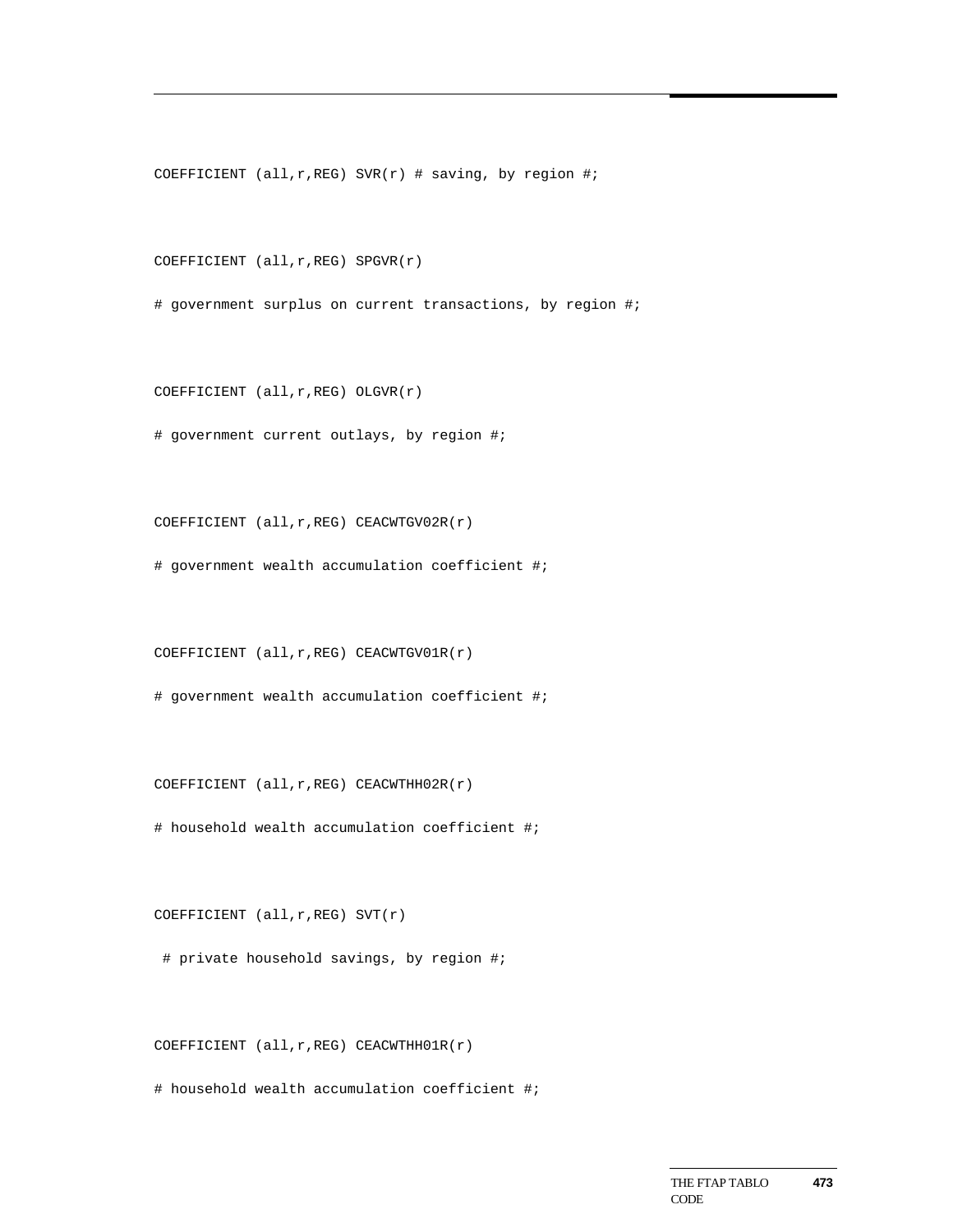```
COEFFICIENT (all,r,REG) ASHHR(r)
```
# private household wealth, by region #;

COEFFICIENT (all,r,REG) ASEQR(r)

# equity in productive assets, by region #;

COEFFICIENT (all,  $r$ , REG) ASLNR( $r$ ) # value of land, by region #;

COEFFICIENT (all,r,REG) ASLNRR(r)

# value of natural resources, by region #;

COEFFICIENT  $(all,r,REG)$  ASGVR $(r)$ 

# net government ownership of bonds, by region #;

COEFFICIENT (all,r,REG) ASHHBDR(r)

# net household ownership of bonds, by region #;

COEFFICIENT ASBD # world net ownership of bonds #;

COEFFICIENT YC # world nominal income #;

COEFFICIENT (all,j,TRAD\_COMM)(all,r,REG) COSTINP(j,r)

# tot cost of inps to ind excl ind taxes, by ind and reg #;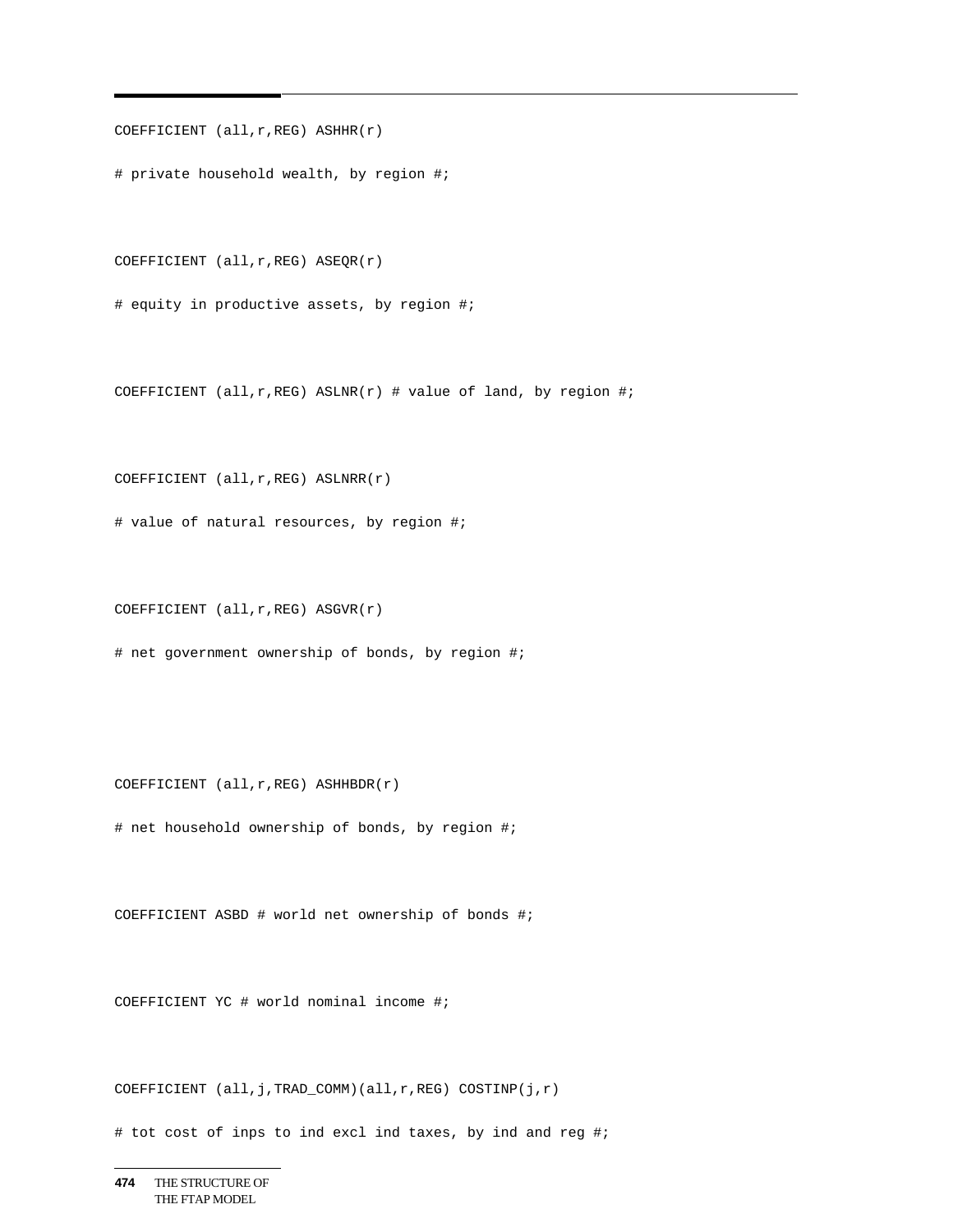```
COEFFICIENT (all,r,REG) YCEQR(r)
```
# equity (in productive assets) income, by region #;

```
COEFFICIENT (all,j,TRAD_COMM)(all,r,REG) RTKPGRRI(j,r)
# gross rate of return on capital, by region and industry #;
```
COEFFICIENT (all,  $r$ , REG) RVTXYCR( $r$ ) # income tax, by region #;

COEFFICIENT (all,j,TRAD\_COMM)(all,r,REG) ENANKPRI(j,r)

# abnormal earnings of capital, by region and industry #;

COEFFICIENT (all,r,REG) YCHHR(r) # household income, by region #;

COEFFICIENT (all,j,TRAD\_COMM)(all,r,REG) LAB(j,r)

! payments to labour(tax-incl), by industry and region ! ;

FORMULA (all,j,TRAD\_COMM)(all,r,REG)

LAB( $j,r$ ) = sum( $1,$ LABOR, VFM( $1,$  $j,r$ ));

COEFFICIENT  $(all,j,TRAD_COMM)(all,r,REG) LND(j,r)$ 

!returns to land (tax-excl), by industry and region!;

FORMULA (all,j,TRAD\_COMM)(all,r,REG)

 $LND(j,r) = sum(n, LAND, VFM(n,j,r));$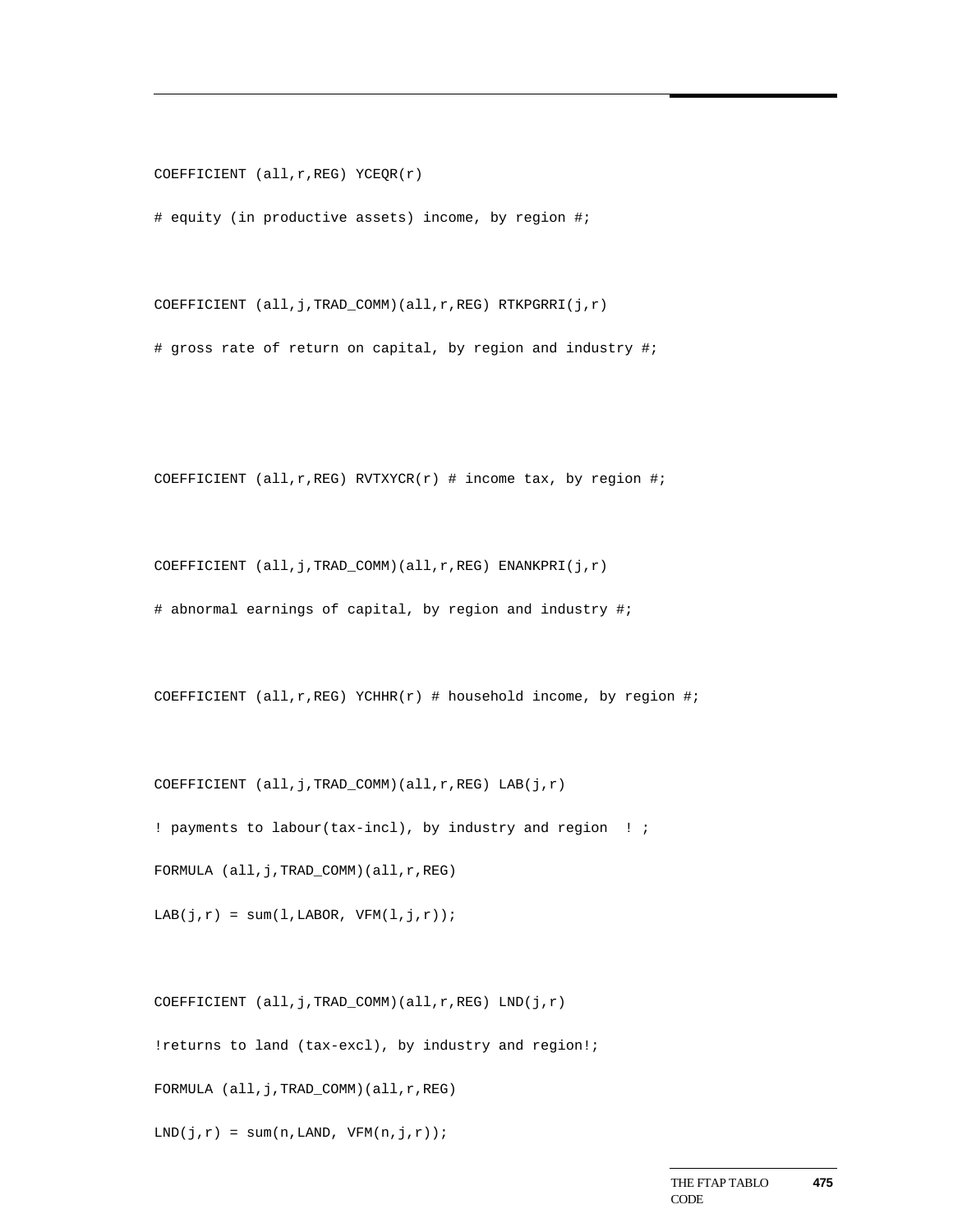COEFFICIENT (all,j,TRAD\_COMM)(all,r,REG) NRS(j,r) !returns to land (tax-excl), by industry and region!; FORMULA (all,j,TRAD\_COMM)(all,r,REG)  $NRS(j,r) = sum(nr,NATRES, VFM(nr,j,r));$ 

COEFFICIENT (all,j,TRAD\_COMM)(all,r,REG) CAP(j,r)

# fixed capital earnings, by region and industry #; FORMULA (all,j,TRAD\_COMM)(all,r,REG)

 $CAP(j,r) = sum(k, ENDWC\_COMM, VFM(k,j,r));$ 

COEFFICIENT (all,r, REG) LTT(r) # labour income, by region #; FORMULA (all,r,REG) LTT(r) = sum(j,TRAD\_COMM, LAB(j,r));

COEFFICIENT (all,  $r$ , REG) KTT( $r$ ) # agg returns to capital, by region #; FORMULA (all,r,REG)  $KTT(r) = sum(j,TRAD\_COMM, CAP(j,r));$ 

COEFFICIENT (all,r,REG) MTT(r) #agg returns to land, by region #; FORMULA  $(all,r,REG) \nMT(r) = sum(j,TRAD\_COMM, LND(j,r));$ 

COEFFICIENT (all,r, REG) NTT(r) #agg returns to natural res, by reg#; FORMULA (all,r, REG)  $NTT(r) = sum(j, TRAD\_COMM, NRS(j,r));$ 

COEFFICIENT  $(all,r,REG)$  YCHHPPR(r) # hhold prop income, by region #;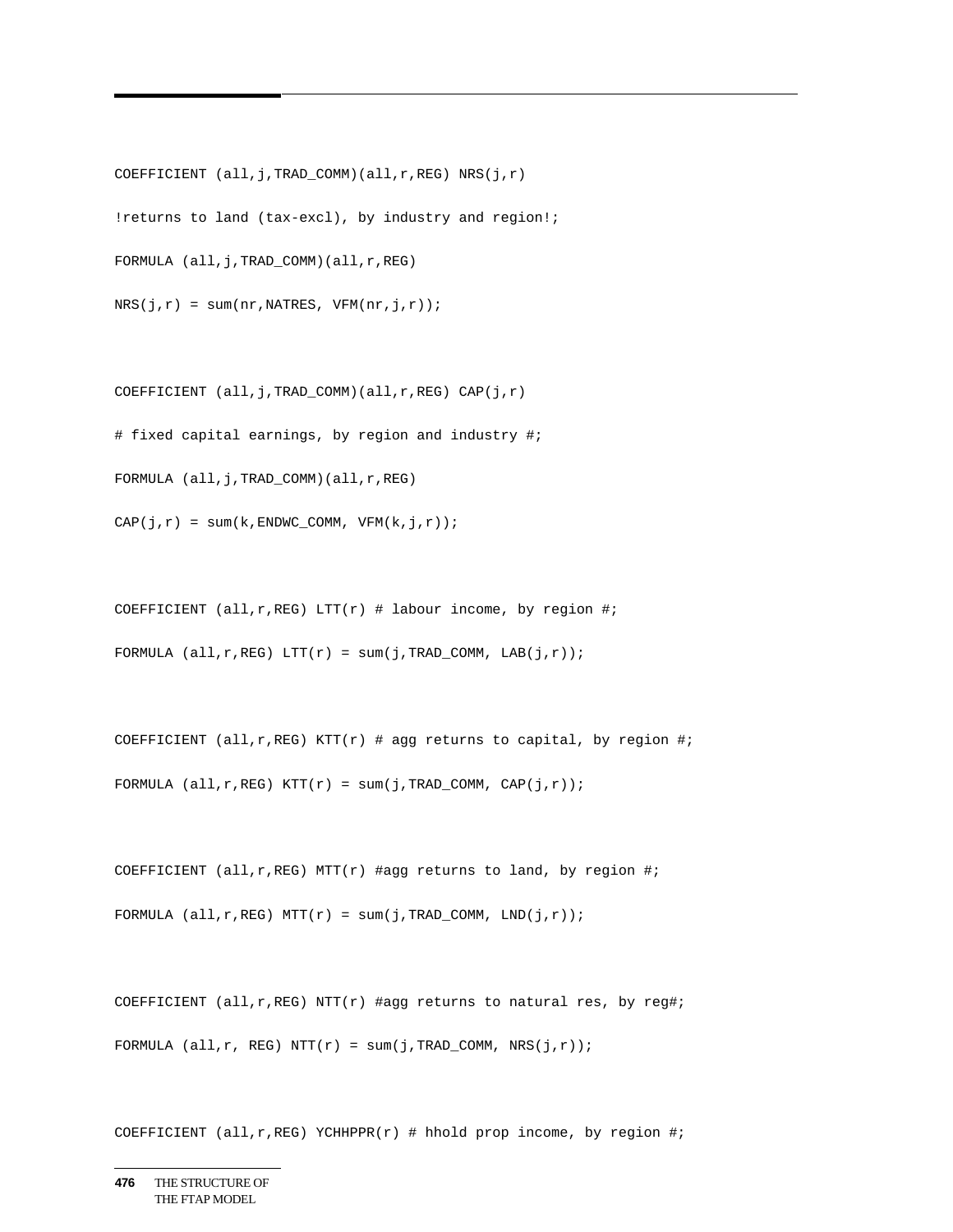```
COEFFICIENT (all,r,REG) YCHHPPRTAX(r)
```
#household property income which is taxed#;

(All,r,REG) YOUTIMPTAX(r);

```
(All,r,REG) YKAPIMPTAX(r);
```
COEFFICIENT (all,r,REG) YCHHPPRLOC(r)

# hhold prop income less FDI income, by region #;

COEFFICIENT (all,i,TRAD\_COMM)(all,r,REG) DINV(i,r)

! tax-exclusive invst expen on domestic commodity i in region r !;

FORMULA (all,i,TRAD\_COMM)(all,r,REG)

 $DINV(i,r) = sum(c,CGDS_COMM, VDFM(i,c,r));$ 

COEFFICIENT (all,i,TRAD\_COMM)(all,r,REG) TIRD(i,r)

! commodity taxes on DINV !;

FORMULA (all,i,TRAD\_COMM)(all,r,REG)

TIRD $(i,r) = sum(c, CGDS_COMM, DFTAX(i,c,r));$ 

COEFFICIENT  $(all,i,TRAD_COMM)(all,r,REG)$  IINV $(i,r)$ 

! tax-exclusive investment expenditure on domestic commodity

i in region r !;

FORMULA (all,i,TRAD\_COMM)(all,r,REG)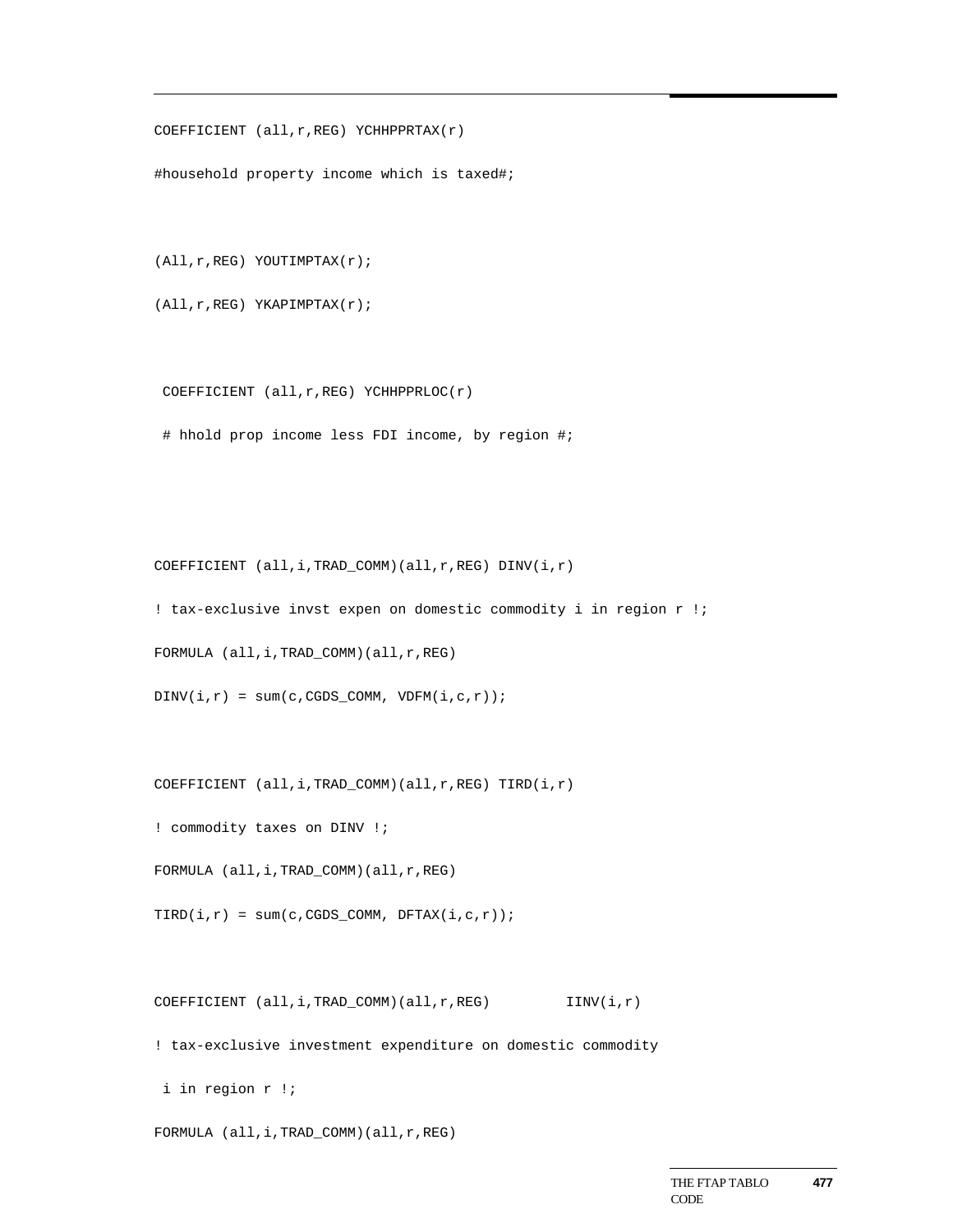```
IINV(i,r) = sum(c,CGDS_COMM, VIFM(i,c,r));
```
COEFFICIENT  $(all,i,TRAD$  COMM $)(all,r,REG)$  TIRI $(i,r)$ 

! commodity taxes on IINV !;

FORMULA (all,i,TRAD\_COMM)(all,r,REG)

TIRI $(i, r) = sum(c, CGDS_COMM, IFTAX(i, c, r));$ 

COEFFICIENT (all,r,REG) RTEQR(r)

# real rate of return on equity, by region #;

COEFFICIENT  $(all,r,REG)$  YFNT $(r)$  # net (of depreciation) factor inc #;

FORMULA (all,r,REG)

 $YFT(r) = LTT(r) + KT(r) + MTT(r) + NTT(r) - VDEP(r);$ 

! FTAP - Share of output rent which is tax revenue. Used for income accounting with respect to revenue from output impediments.

!

! WARNING: This equation is very hard-wired at the moment. It sets SHPTAX constant at 1 for everything except commodity 3, which is constant at 0. This suits the three commodity aggregation where all output rents from Tertiary are due to impediments to continued operations. Warning applies to SHXTAX also.

!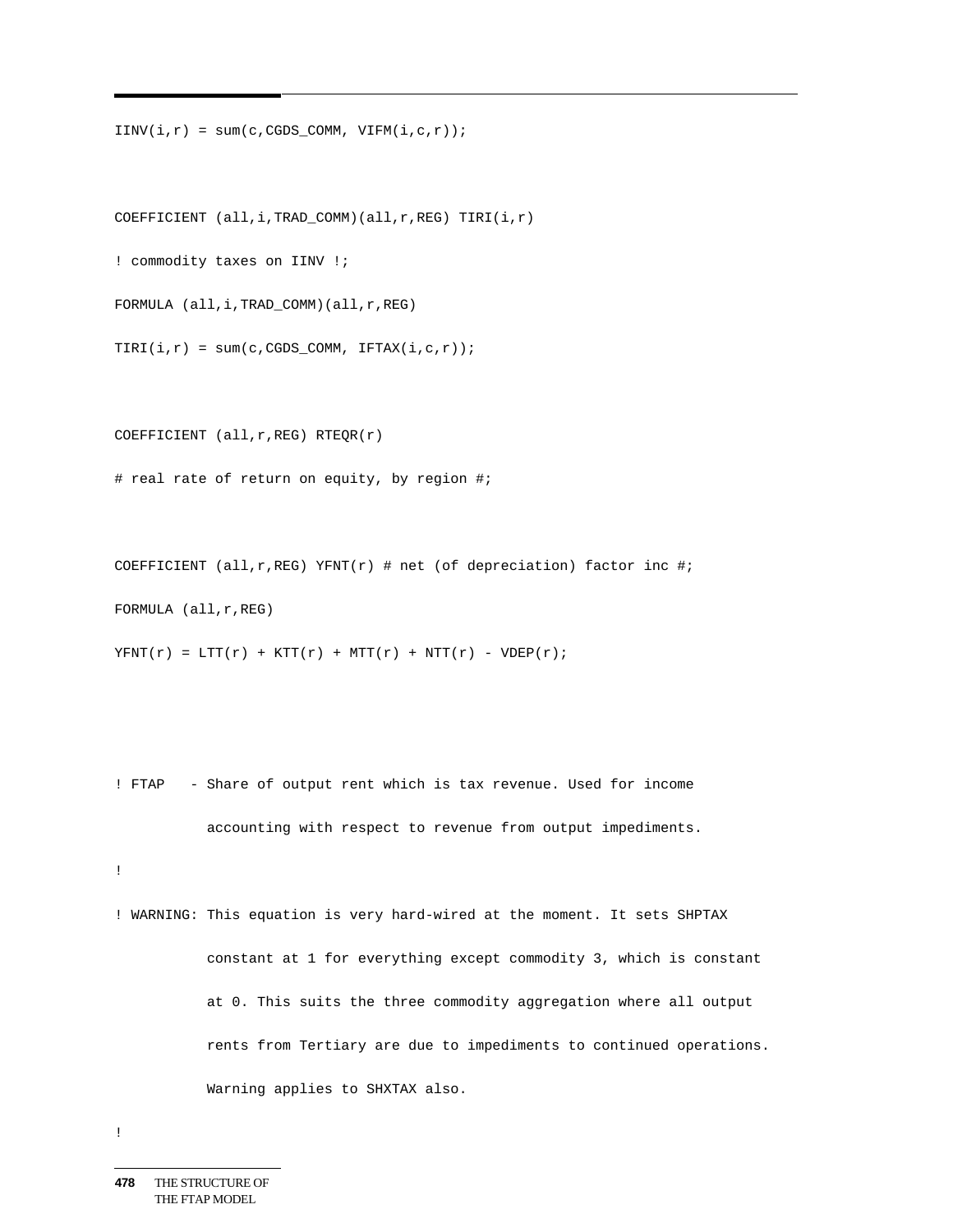```
FORMULA (Initial) & EQUATION (Levels) E_c_SHPTAX (All,i,PROD_COMM)(All,r,REG)
  SHPTAX(i,r)=1-!0*!IF[$POS(i,PROD_COMM)=3,1];
```
FORMULA (Initial) (All,i,TRAD\_COMM)(All,s,SOURCE)(All,d,DEST)

SHXTAXD(i,s,d)=1-IF[\$POS(i,TRAD\_COMM)=3,1-TYPR\_L(s)];

EQUATION E\_c\_SHXTAXD (All,i,TRAD\_COMM)(All,s,SOURCE)(All,d,DEST)

```
c\_SHXTAXD(i,s,d)=0.01*TYPR_L(s)*type(s);
```
COEFFICIENT (all,r,REG) GRCOMT(r)

# total government revenue from commodity taxes #;

FORMULA (all,r,REG)

 $GRCOMT(r) = sum(i, TRAD_COMM, sum(j, TRAD_COMM, DFTAX(i,j,r))))$ 

+ sum(i,TRAD\_COMM, sum(j,TRAD\_COMM, IFTAX(i,j,r)))

+ sum(i,TRAD\_COMM, TIRD(i,r)) + sum(i,TRAD\_COMM, TIRI(i,r))

+ sum(i,TRAD\_COMM, DPTAX(i,r)) + sum(i,TRAD\_COMM, IPTAX(i,r))

+ sum(i,TRAD\_COMM, sum(s,REG, XTAXD(i,r,s)))

+ sum(i,TRAD\_COMM, DGTAX(i,r)) + sum(i,TRAD\_COMM, IGTAX(i,r))

+ sum(i,TRAD\_COMM, sum(s,REG, MTAX(i,s,r)))

+ sum(i,TRAD\_COMM, SHPTAX(i,r)\*PTAX(i,r));

COEFFICIENT (all,r,REG) SLYF(r)

# share of labour in agg net factor income #;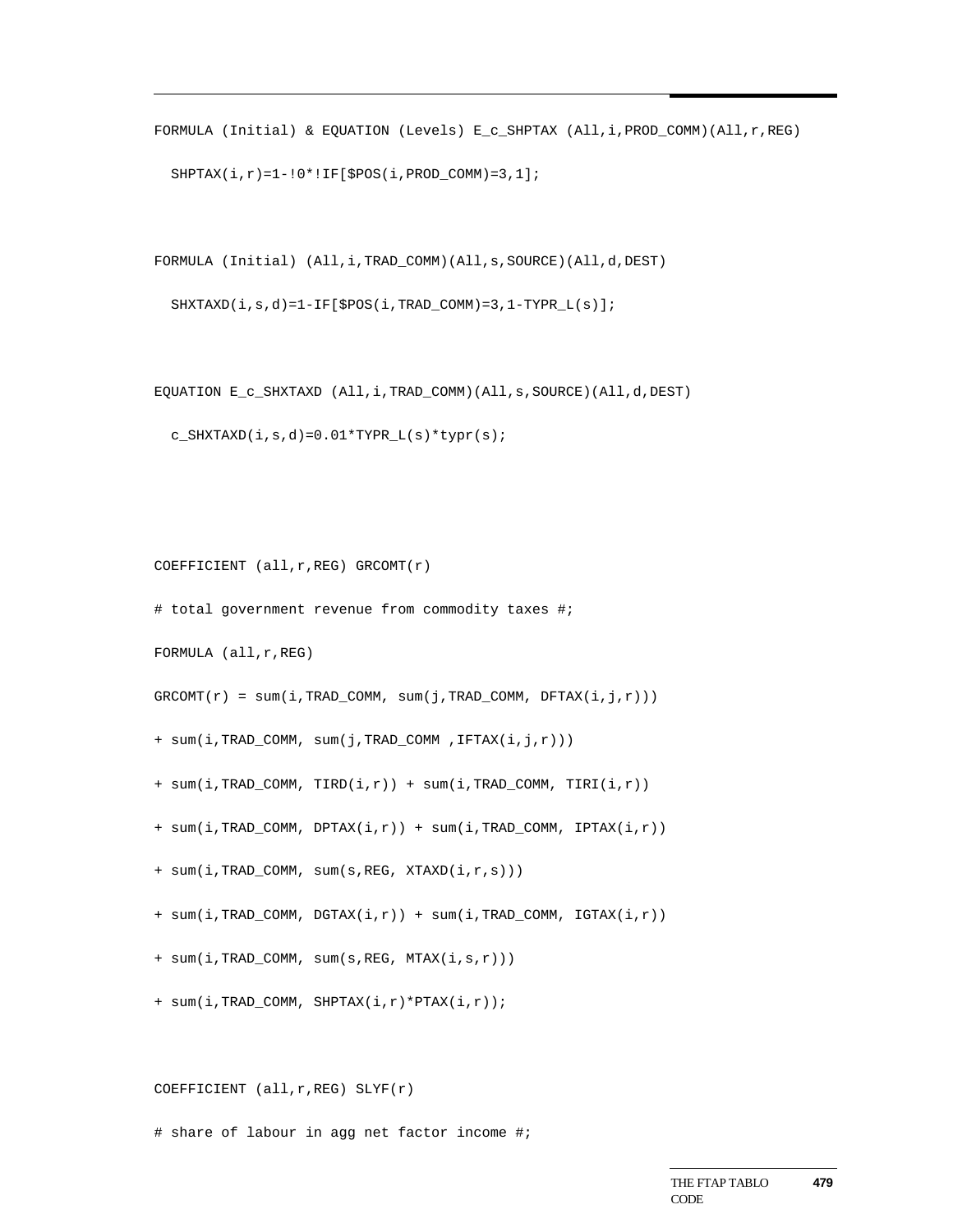```
FORMULA (all,r,REG) SLYF(r) = LTT(r) / YFNT(r) ;
```

```
COEFFICIENT (all,j,TRAD_COMM)(all,r,REG) SKYF(j,r)
```
# share of capital in agg net factor income, by ind and reg #;

FORMULA (all,j,TRAD\_COMM)(all,r,REG)

 $SKYF(j,r) = CAP(j,r) / YFNT(r);$ 

```
COEFFICIENT (all,r,REG) SMYF(r)
# share of land in agg net factor income, by region #;
FORMULA (all,r,REG) SMYF(r) = MTT(r) / YFNT(r);
```

```
COEFFICIENT (all,r, REG) SNYF(r)#share of natural resources in agg net factor income, by region#;
FORMULA (all,r,REG) SNYF(r) = NTT(r) / YFNT(r);
```

```
COEFFICIENT (all,r,REG) SDDDF(r)
# share of depreciation in agg net factor income #;
FORMULA all,r,REG) SDDDF(r) = VDEP(r) / YFNT(r);
```
COEFFICIENT (all,r,REG) EPCSR(r)

# aggregate consumption expenditure, by region #;

FORMULA (all,r,REG) EPCSR(r) =  $PRIVEXP$ ) + GOVEXP(r);

```
COEFFICIENT (a11, r, REG) RECIP_GRCOMT(r) # reciprocal of GRCOMT(r) #;
```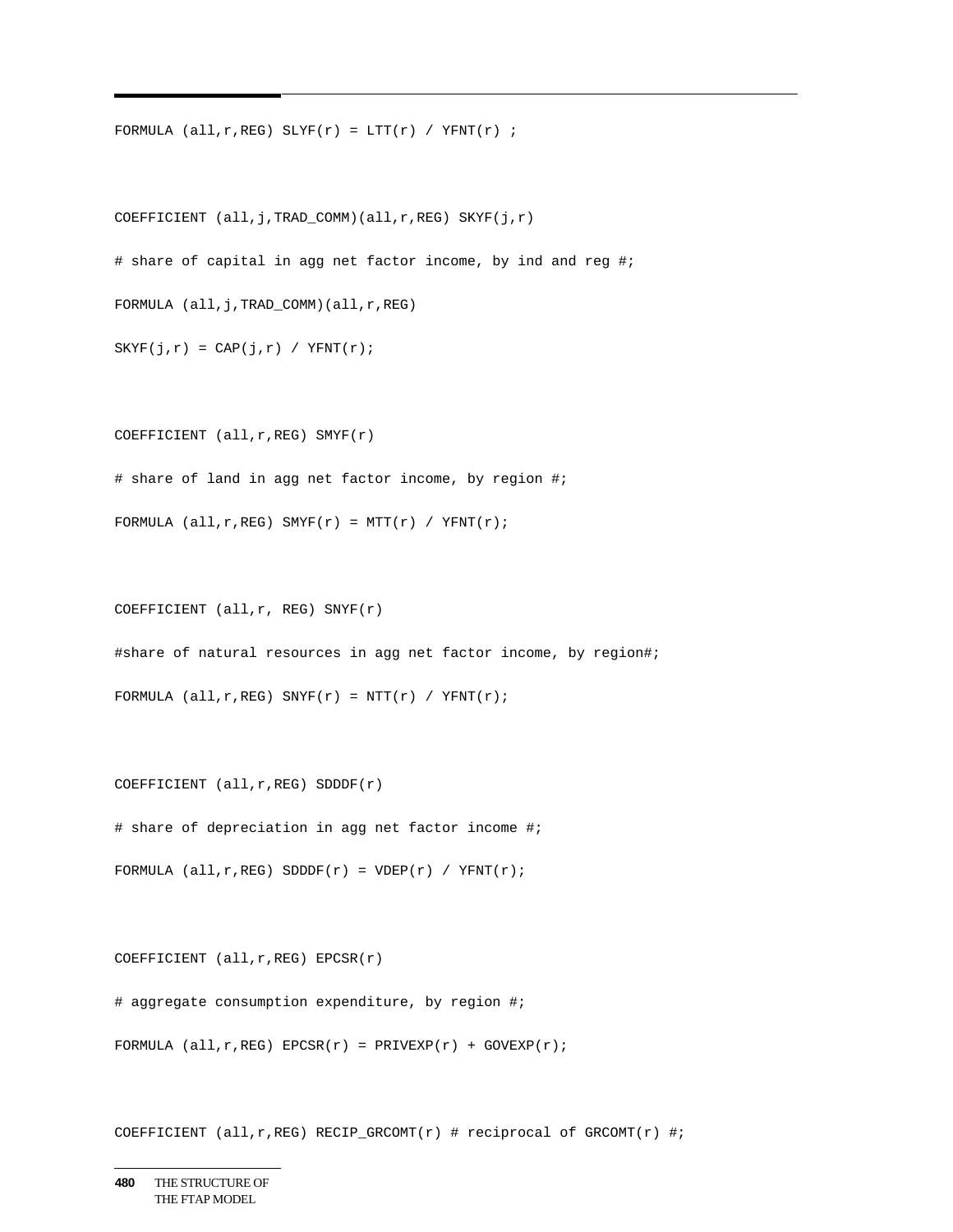FORMULA (all,r,REG) RECIP\_GRCOMT(r) =  $1/GRCOMT(r)$ ;

ZERODIVIDE (ZERO\_BY\_ZERO) DEFAULT 0.0;

ZERODIVIDE (NONZERO\_BY\_ZERO) DEFAULT 0.0;

FORMULA RCLGPRSM = 1.0/LGPRSM;

! Pre-tax rate of return on equity !

## FORMULA

 $(A11, r, REG)$  RTEQR( $r$ ) = {sum[i,ENDWC\_COMM,VOM(i, $r$ )]-VDEP( $r$ )}/VKB( $r$ );

!equity (in productive assets) income, by region!

FORMULA (all, $r, REG)$  YCEQR( $r$ ) = KTT( $r$ ) + MTT( $r$ ) + NTT( $r$ ) - VDEP( $r$ );

!income tax, by region!

FORMULA (all,r,REG) RVTXYCR(r) = RVTXYCLBR(r) + RVTXYCPPR(r);

!capital tax, by region!

FORMULA (All, $r$ ,REG) RVTXYCKR( $r$ )=sum[i,ENDWC\_COMM,VOM(i, $r$ )-VOA(i, $r$ )];

!normal capital earnings, by region!

FORMULA  $(all,r,REG)$  KTT $(r) = sum(i,TRAD\_COMM, CAP(i,r));$ 

ZERODIVIDE DEFAULT RTBD;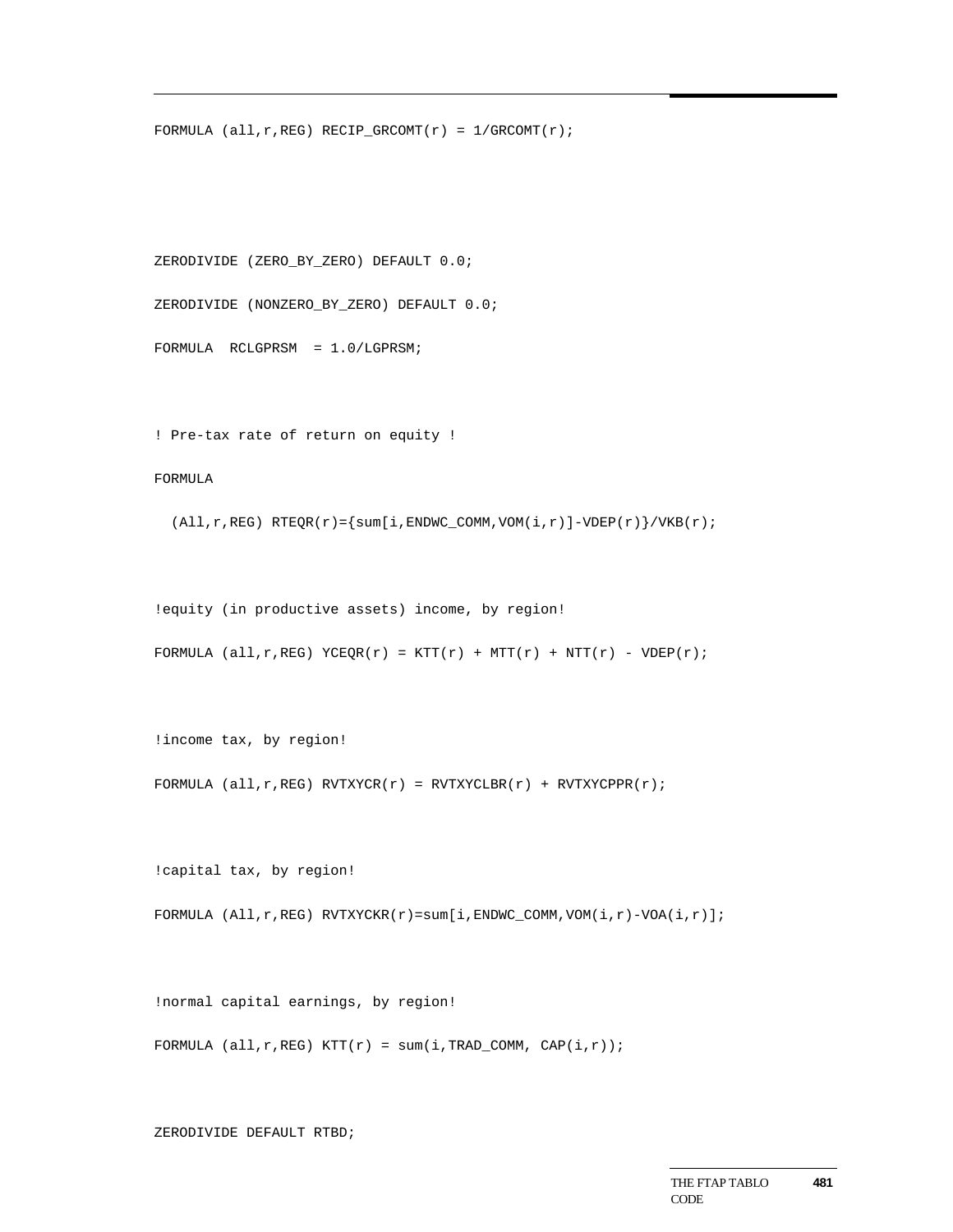```
!gross rate of return on capital, by region and industry!
FORMULA (all,j,TRAD_COMM)(all,r,REG)
RTKPGRRI(j,r) = CAP(j,r)/VKBI(j,r);
```
! total costs of inputs to industry excluding indirect taxes,

```
by industry and region !
FORMULA (all,j,TRAD_COMM)(all,r,REG) COSTINP(j,r)
= sum(i,TRAD_COMM, VDFM(i,j,r)) + sum(i,TRAD_COMM, VIFM(i,j,r))
+ sum(i,TRAD_COMM, DFTAX(i,j,r)) + sum(i,TRAD_COMM, IFTAX(i,j,r))
! FTAP: Include abnormal rentals to capital in cost of inputs. !
+sum(i,ENDW_COMM,ETAX(i,j,r))
```

```
+ LAB(j,r) + CAP(j,r) + LND(j,r) + NRS(j,r);
```
!government receipts, by region!

FORMULA (all,r,REG) RCGVR(r) = RVTXYCR(r) + GRCOMT(r) + RCGVITR(r);

!net government ownership of bonds, by region! FORMULA  $(all,r,REG)$  ASGVR $(r)$  = RCGVITR $(r)/RTBD$ ;

!value of land, by region!

FORMULA  $(all,r,REG)$  ASLNR $(r)$  = MTT $(r)/RR$ \_LAND $(r)$ ;

! Value of natural resources by region !

FORMULA  $(all,r,REG) ASLNRR(r) = NTT(r)/RR_NATRES(r);$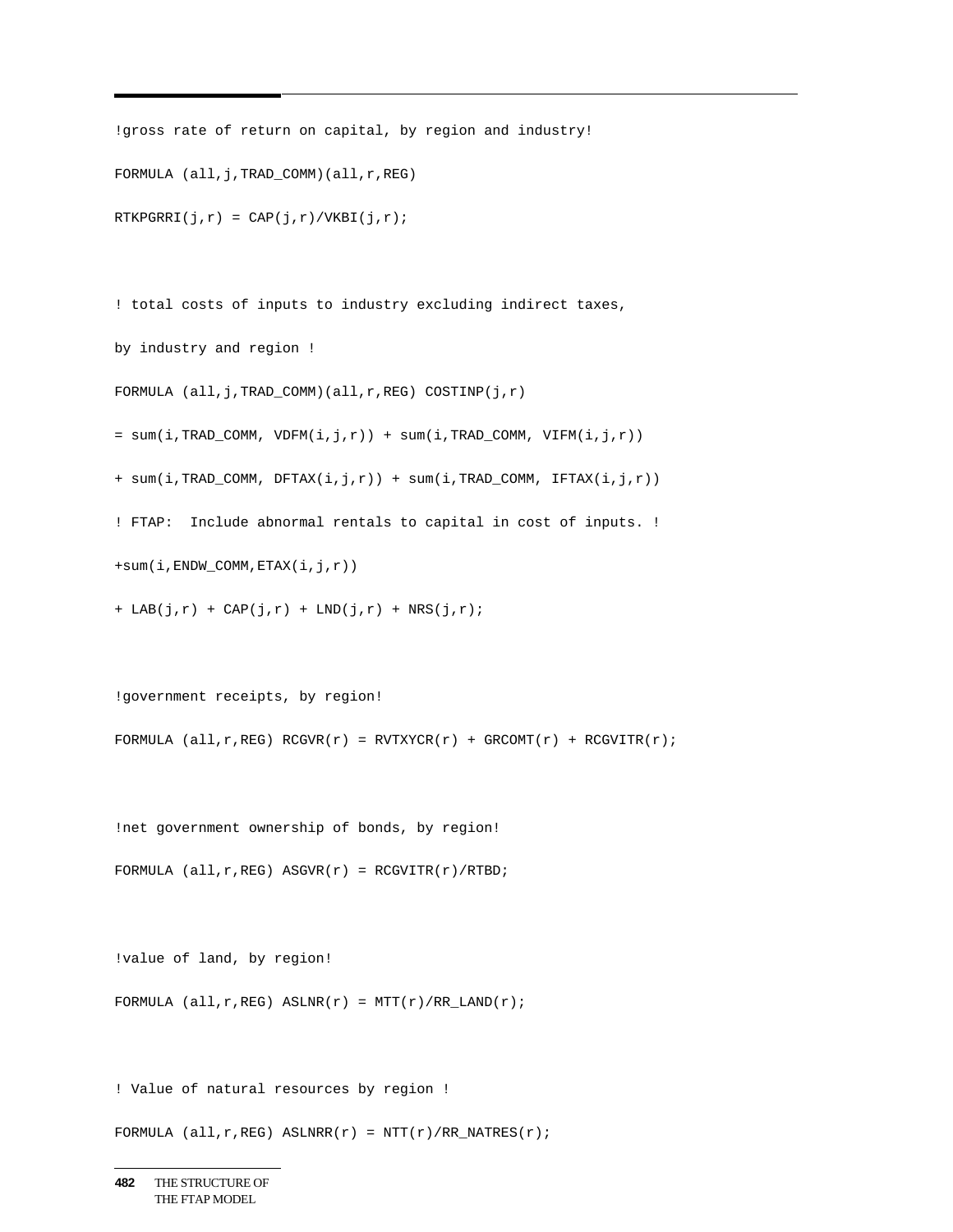```
!equity in productive assets, by region!
```
FORMULA (all,r,REG)  $\text{ASEQR}(r) = \text{VKT}(r) + \text{ASLNR}(r) + \text{ASLNRR}(r)$ ;

```
ZERODIVIDE DEFAULT 1.0;
```
!household wealth accumulation coefficient!

```
FORMULA (all,r,REG)
```

```
CEACWTHH01R(r)
```
 $= (1.0 - EXP(-GTYCHHRLR(r)*LGPRSM)) / (GTYCHHRLR(r)*LGPRSM);$ 

```
ZERODIVIDE DEFAULT 0.5;
```
!household wealth accumulation coefficient!

```
FORMULA (all,r,REG)
```
 $CEACWTHH02R(r) = (GTYCHHRLR(r)*LGPRSM - 1.0$ 

+ EXP(-GTYCHHRLR(r)\*LGPRSM))/(GTYCHHRLR(r)\*LGPRSM)^2;

ZERODIVIDE DEFAULT 1.0;

!government wealth accumulation coefficient!

```
FORMULA (all,r,REG)
```
CEACWTGV01R(r)

 $= (1.0 - EXP(-GTYCGVRLR(r)*LGPRSM)) / (GTYCGVRLR(r)*LGPRSM);$ 

ZERODIVIDE DEFAULT 0.5;

!government wealth accumulation coefficient!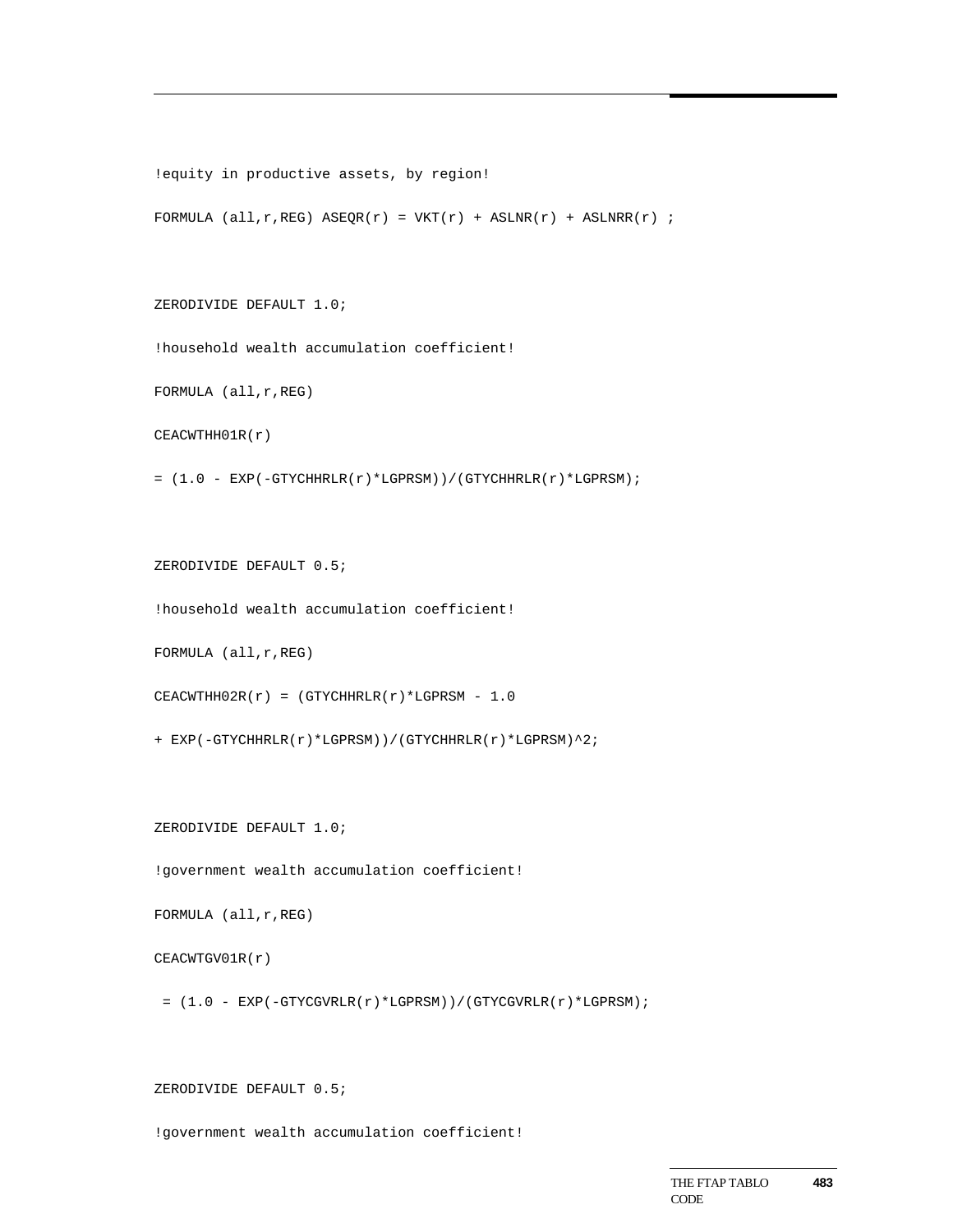```
FORMULA (all,r,REG)
CEACWTGVO2R(r) = (GTYCGVRLR(r)*LGPRSM - 1.0
```
+ EXP(-GTYCGVRLR(r)\*LGPRSM))/(GTYCGVRLR(r)\*LGPRSM)^2;

!government current outlays, by region!

```
FORMULA (all,r,REG)
```

```
OLGVR(r) = GOVEXP(r) + URGVHHR(r) +
```
sum[i,TRAD\_COMM,sum[d,DEST, (1-SHXTAXD(i,r,d))\*XTAXD(i,r,d)]];

```
!government surplus on current transactions, by region!
FORMULA (all,r,REG) SPGVR(r) = RCGVR(r) - OLGVR(r);
```
!world consumption expenditure!

```
FORMULA EPCS = sum(r, REG, EPCSR(r)!/ECT(r)!);
```
!share of industry i in capital stock of region r!

FORMULA (all,i,TRAD\_COMM)(all,r,REG)

 $SKT(i,r) = CAP(i,r)/KTT(r);$ 

!abnormal returns on capital, by region and industry!

FORMULA (all,i,TRAD\_COMM)(all,r,REG)

ENANKPRI $(i,r)$ =sum[k,ENDWC\_COMM,EVFA(k,i,r)-VFM(k,i,r)];

ZERODIVIDE DEFAULT RTBD;

**484** THE STRUCTURE OF THE FTAP MODEL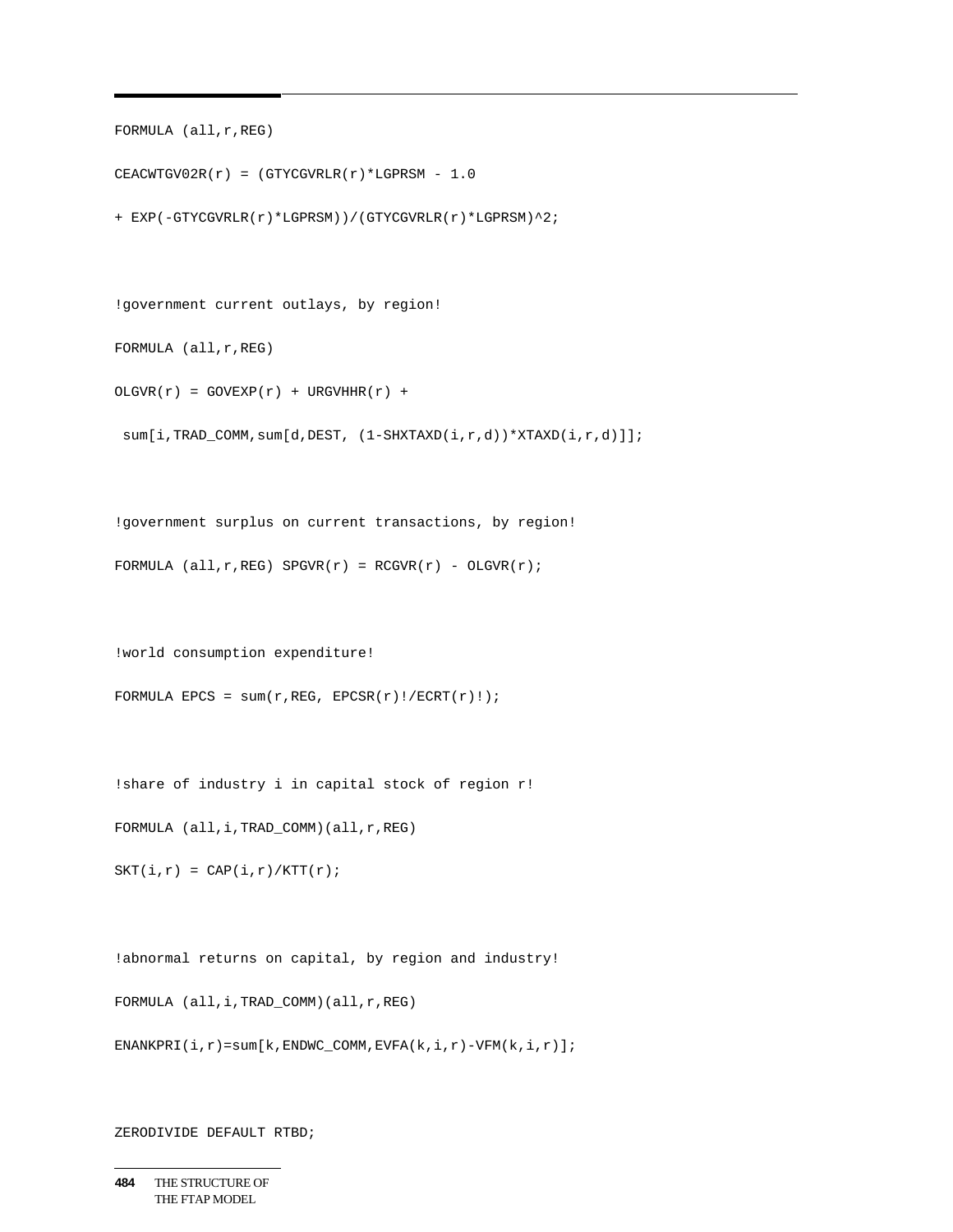```
!rate of abnormal return on capital, by region and industry!
FORMULA (all,i,TRAD_COMM)(all,r,REG)
```

```
RTKPANRI(i,r) = ENANKPRI(i,r)/VKBI(i,r);
```

```
!average gross rate of return on capital, by region!
```

```
FORMULA (all,r,REG) RTKPGRR(r) = KTT(r)/VKB(r);
```
!abnormal earnings of capital, by region!

FORMULA (all,r,REG) ENANKPR(r) = sum(i,TRAD\_COMM, ENANKPRI(i,r));

!average rate of abnormal return on capital, by region!

FORMULA (all,r, REG)

 $RTKPANK(r) = ENANKPR(r)/VKB(r);$ 

!ratio of investment to capital, by region!

FORMULA  $(all,r,REG)$  RTIVKPR $(r)$  = REGINV $(r)/VKB(r)$ ;

| COEFFICIENT                         | ASKP   | # world capital stock #;          |
|-------------------------------------|--------|-----------------------------------|
| COEFFICIENT                         | WINVTT | # world investment expenditure #; |
| COEFFICIENT                         | WNCIL  | # world net capital inflow #;     |
| COEFFICIENT                         | YCIT   | # world net interest income #;    |
| COEFFICIENT                         | WGPL   | # world gross product #;          |
| $COEFFICIENT$ (all,r,REG) $NCIL(r)$ |        | # net capital inflow #;           |
| COEFFICIENT (all,r, REG) GNPL(r)    |        | # gross national product #;       |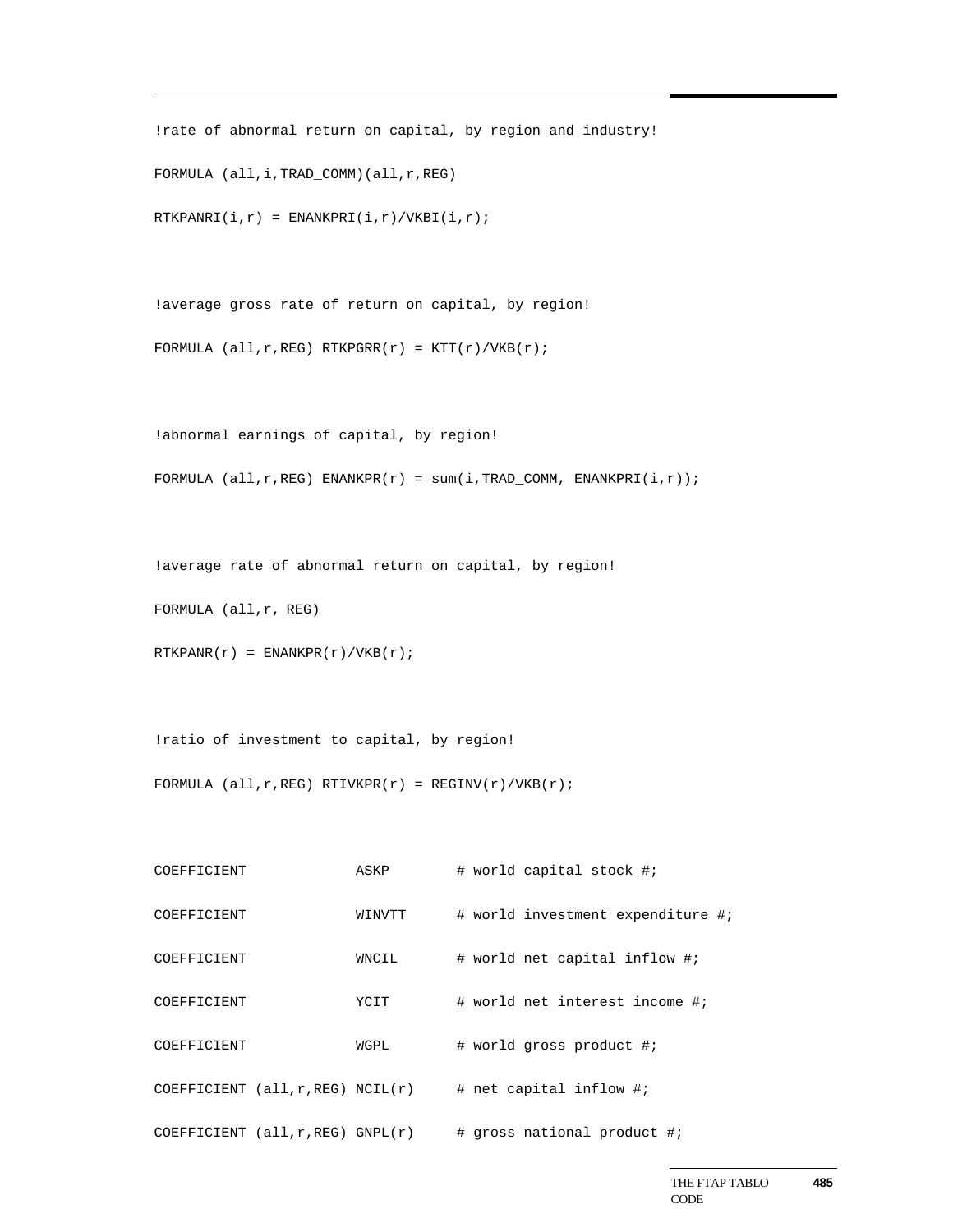COEFFICIENT  $(all,r,REG)$  GNEL $(r)$  # gross national expenditure #;

#### COEFFICIENT

 pre\_tax\_rr #Is 1 if pre-tax RoRs used in asset supply function#; host\_tax\_ank #Is 1 if host country taxes capital impediment rents#; host\_tax\_anp #Is 1 if host country taxes output impediment rents#;

#### FORMULA

(Initial) post\_tax\_rr=IF{post\_tax\_rr ne 0,1};

(Initial) home\_tax\_ank=IF{home\_tax\_ank ne 0,1};

(Initial) home\_tax\_anp=IF{home\_tax\_anp ne 0,1};

pre\_tax\_rr=1-post\_tax\_rr;

host\_tax\_ank=1-home\_tax\_ank;

host\_tax\_anp=1-home\_tax\_anp;

! Add duplicate definitions written in terms of GTAP data and variables as a means of checking !

COEFFICIENT  $(\text{all},r,\text{REG})$  GRCOMT1(*r*) # total government revenue from commodity taxes #; COEFFICIENT  $(A11, r, REG)$  CHECK\_GRCOMT $(r)$ #Check that SALTER com.tax.rev. = GTAP#;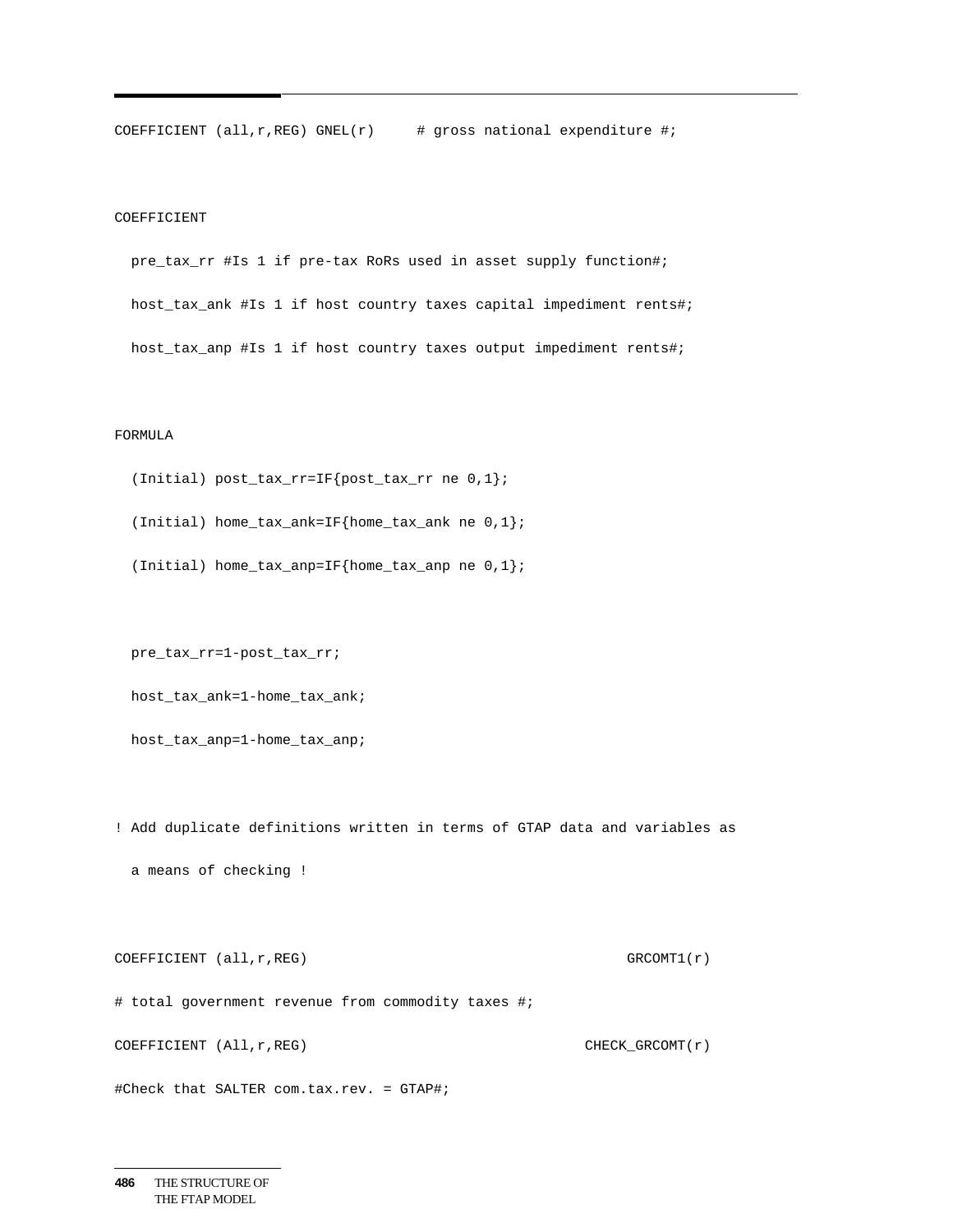```
FORMULA (all,r,REG)
```

```
GRCOMT1(r) = sum(i,PROD_COMM, SHPTAX(i,r)*[VOM(i,r) - VOA(i,r)])
+ sum(i,ENDWM COMM,sum(j,PROD COMM, VFA(i,j,r)- VFM(i,j,r)))
! Exclude abnormal rentals to capital !
 - sum(i, ENDWC_CCOMM,sum(j,PROD_COMM, VFA(i,j,r)-VFM(i,j,r)))+ sum(i,ENDWS_COMM,sum(j,PROD_COMM, VFA(i,j,r) - VFM(i,j,r)))
  + sum(j,PROD_COMM, sum(i,TRAD_COMM, VIFA(i,j,r) - VIFM(i,j,r)))
 + sum(j,PROD_COMM, sum(i,TRAD_COMM, VDFA(i,j,r) - VDFM(i,j,r)))
  + sum(i,TRAD_COMM, VIPA(i,r) - VIPM(i,r))
 + sum(i,TRAD_COMM, VDPA(i,r) - VDPM(i,r))
  + sum(i,TRAD_COMM, VIGA(i,r) - VIGM(i,r))
 + sum(i, TRAD_COMM, VDGA(i,r) - VDGM(i,r)) + sum(i,TRAD_COMM, sum(s,REG, VXWD(i,r,s) - VXMD(i,r,s)))
```

```
 + sum(i,TRAD_COMM, sum(s,REG, VIMS(i,s,r) - VIWS(i,s,r)));
```
FORMULA  $(A11, r, REG)$  CHECK\_GRCOMT( $r$ )=GRCOMT( $r$ )-GRCOMT1( $r$ );

# DISPLAY CHECK\_GRCOMT;

```
COEFFICIENT (all,j,PROD_COMM)(all,r,REG) VVA(j,r)
```
#value-added of ind i in region r #;

FORMULA (all,j,PROD\_COMM)(all,r,REG)

 $VVA(j,r) = sum(i, ENDW_COMM, EVFA(i,j,r));$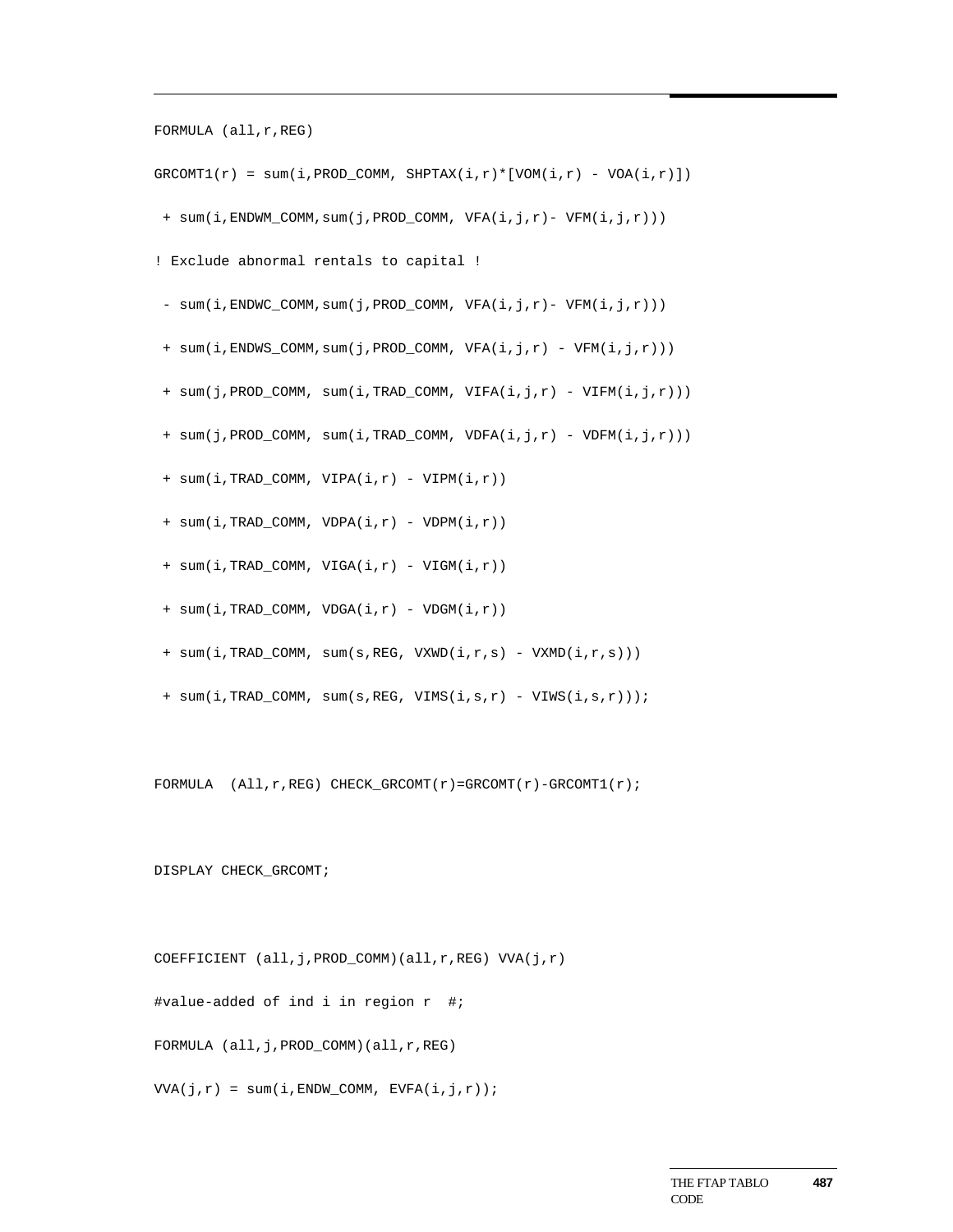```
COEFFICIENT (all,r,REG) GDPFCL(r)! GDPFC AT FACTOR COST ! ;
FORMULA (all,r,REG) GDPFCL(r) = LTT(r) + KTT(r) + MTT(r) + NTT(r);
```

```
COEFFICIENT (all,r,REG) SLGDP(r)! SLGDP OF (4.89) ! ;
FORMULA (all,r,REG) SLGDP(r) = LTT(r)/ GDPFCL(r) ;
```

```
COEFFICIENT (all,i,TRAD\_COMM)(all,r,REG) SKGDP(i,r)! SKGDP OF (4.89)!!FORMULA (all, i, TRAD\_COMM)(all, r, REG) SKGDP(i, r) = CAP(i, r)/GDPFCL(r);
```
COEFFICIENT  $(all,r,REG)$  SMGDP $(r)$ ! SMGDP OF  $(4.89)$  ! ; FORMULA (all, $r$ ,REG) SMGDP( $r$ ) = MTT( $r$ ) / GDPFCL( $r$ ) ;

COEFFICIENT  $(all,r,REG)$  SNGDP $(r)$ ! SNGDP OF  $(4.89)$  ! ; FORMULA (all, $r,$ REG) SNGDP( $r$ ) = NTT( $r$ ) / GDPFCL( $r$ ) ;

```
COEFFICIENT (A11, r, REG) ANKTAX(r)
#Regional income from abnormal capital earnings#;
FORMULA (All, r, REG) ANKTAX(r) = sum[i, ENDWC_COMM, sum[j,PROD_COMM,ETAX(i,j,r)]];
```
COEFFICIENT  $(A11, r, REG)$  ANKTAX\_H\_(r)

#Regional income from FDI abnormal capital earnings#;

```
COEFFICIENT (All,r,REG) ANPTAX(r)
```
#Regional income from output impediments#;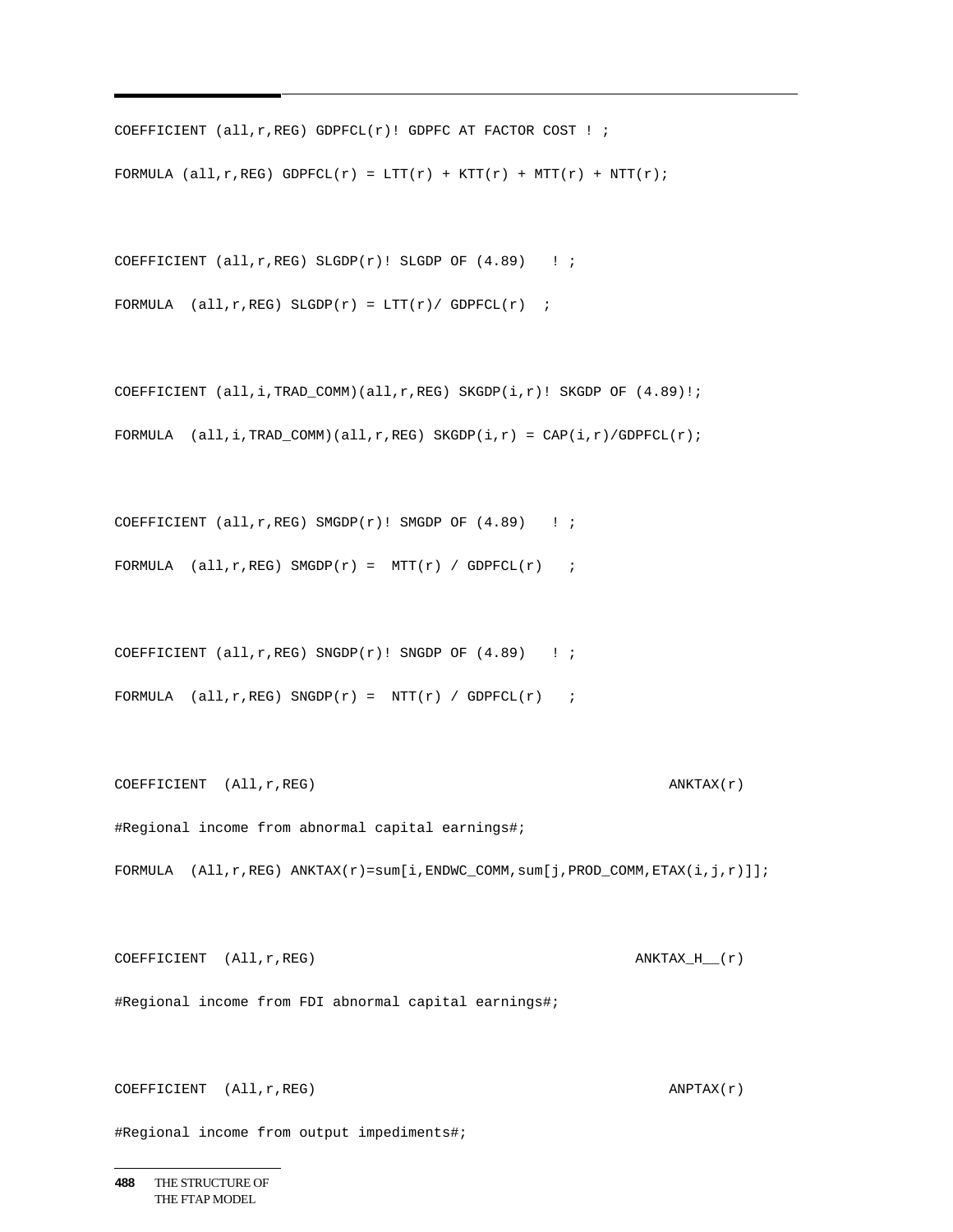```
COEFFICIENT (A11, r, REG) ANPTAX_H_(r)
#Regional income from FDI output impediments#;
COEFFICIENT (All,i,TRAD_COMM)(All,o,HOME)(All,l,HOST) ANKTAX_HHI(i,o,l)
#X#;
COEFFICIENT (All,i,TRAD_COMM)(All,o,HOME)(All,l,HOST) ANPTAX_HHI(i,o,l)
#X#;
COEFFICIENT (All, s, home) VINC_H_(s)
#Home region income from FDI#;
```

|              | ICM equations                          |  |
|--------------|----------------------------------------|--|
|              |                                        |  |
|              |                                        |  |
|              |                                        |  |
|              |                                        |  |
| $\mathbf{I}$ | 1. International allocation of capital |  |
|              |                                        |  |

EQUATION !SG11! INTERNL\_INTT\_PARY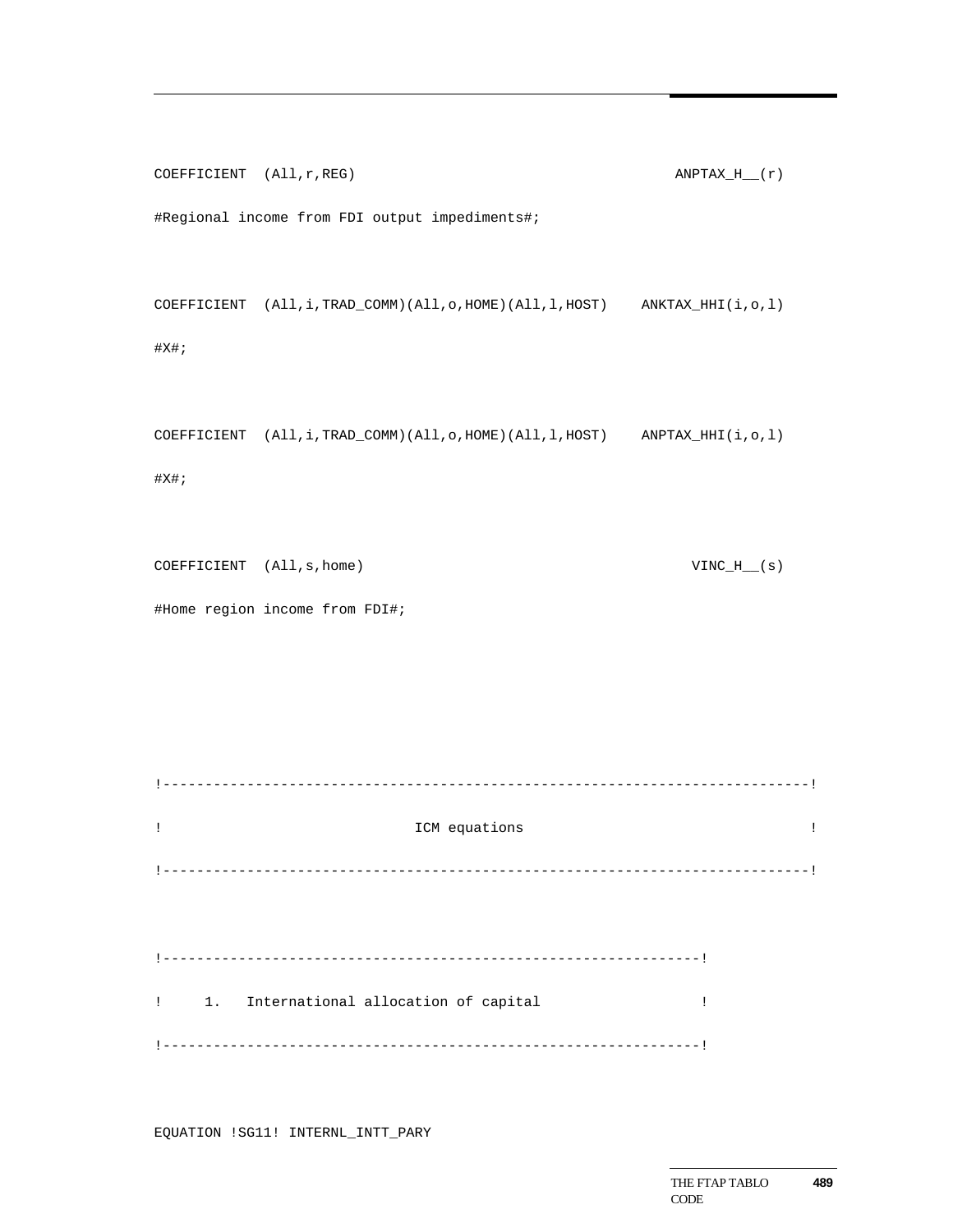```
# International interest parity # (all,r,REG)
```
 $rbr(r) = rb;$ 

!SG12! EQY\_BOND\_PARY

# Equity-bond parity #

(all,r,REG)

 $rkr(r) = rbr(r) + frer(r);$ 

!SG14! RENTL\_PRICE\_CAPL

# Rental price of capital #

```
(all,i,TRAD_COMM)(all,r,REG)
```
 $rkri(i,r) = RTKPGRRI(i,r)*(rp(i,r) - pcgds(r));$ 

EQUATION E\_rm # Pre-tax rental price of LAND #

(all,r,REG)

```
rm(r) = sum(n, LAND, pm(n, r));
```
EQUATION E\_nrp # Pre-tax rental price of NATURAL RESOURCES #

(all,r,REG)

 $\mathtt{nrp}(r) \ = \ \mathtt{sum}(\mathtt{nr},\mathtt{NATRES},\mathtt{pm}(\mathtt{nr},r))\,;$ 

EQUATION E\_w # Region-wide wage rate #

(all,r,REG)

 $w(r) = sum(1, LABOR, VOM(1, r)/sum(1, LABOR, VOM(1, r)) * pm(1, r));$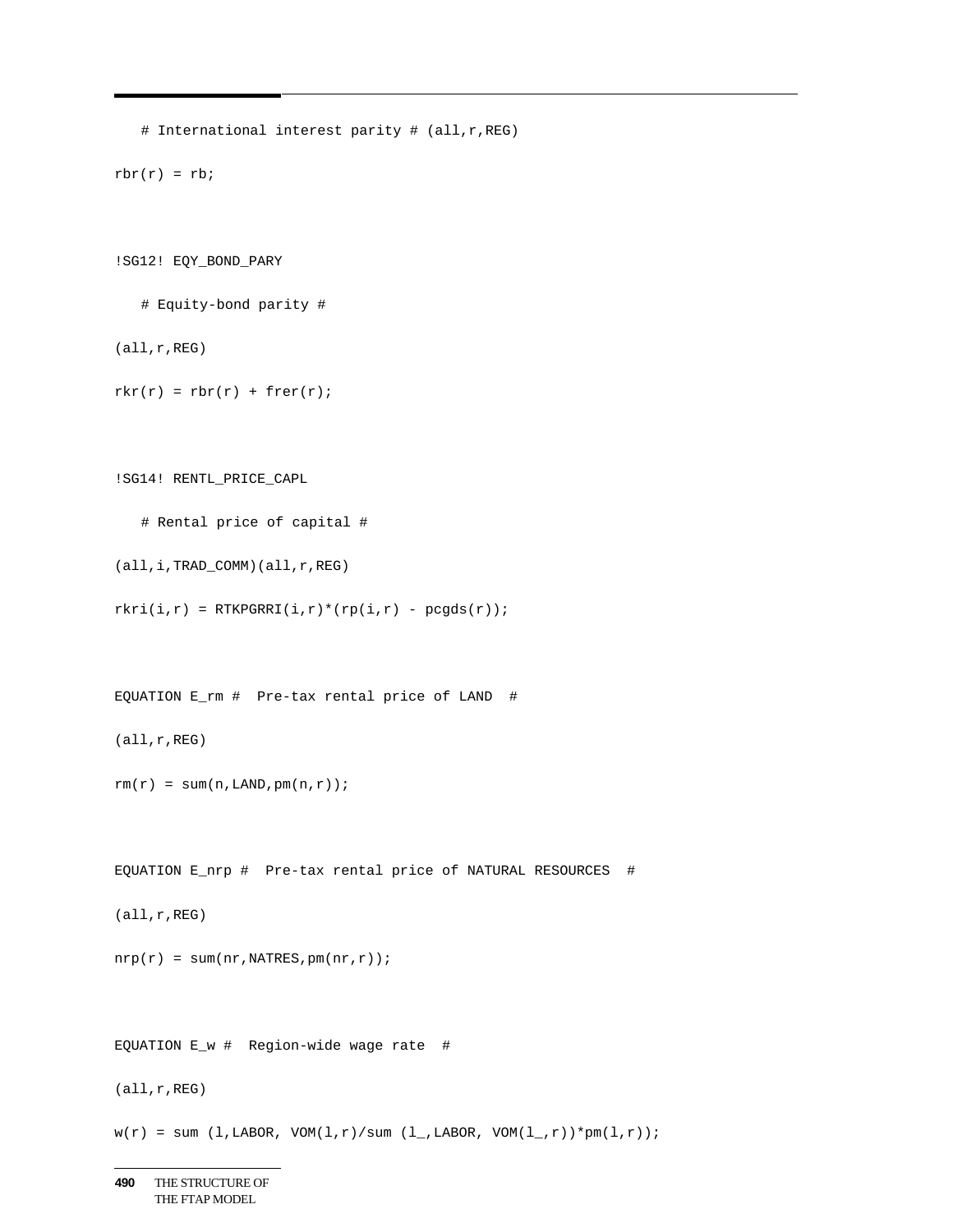```
!-----------------------------------------------------------------!
! 2. The world capital stock !
! Commt: Productive Assests (?) !
!-----------------------------------------------------------------!
```
!SG1! OWNP\_BONDS

# World net ownership of bonds #

 $YC*qyb + ASBD*yn = sum(r, REG, (YCR(r)!/ECRT(r)!)*qybr(r)$ 

+  $(ASBDR(r)!/ECRT(r)!)*(y_r(r)! - er(r)!));$ 

!SG2! OWNP\_BONDS\_REG

# net ownership of bonds, by region #

(all,r,REG)

 $YCR(r)*qybr(r) + ASBDR(r)*y_r(r)$ 

= YCHHDPR( $r$ ) \*qyhbr( $r$ ) + ASHHBDR( $r$ ) \*yhdr( $r$ )

+ RCGVR(r)\*qrgbr(r) + ASGVR(r)\*rgr(r);

```
!SG3! HHOLD_OWNP_BONDS_REG
```
# hhold net ownership of bonds, by reg #

 $(\text{all},r,\text{REG})$  ASHHR $(r)*\text{ahr}(r)$ 

=  $ASEQR(r)*aer(r) + YCHHDPR(r)*qyhbr(r) + ASHHBDR(r)*yhdr(r);$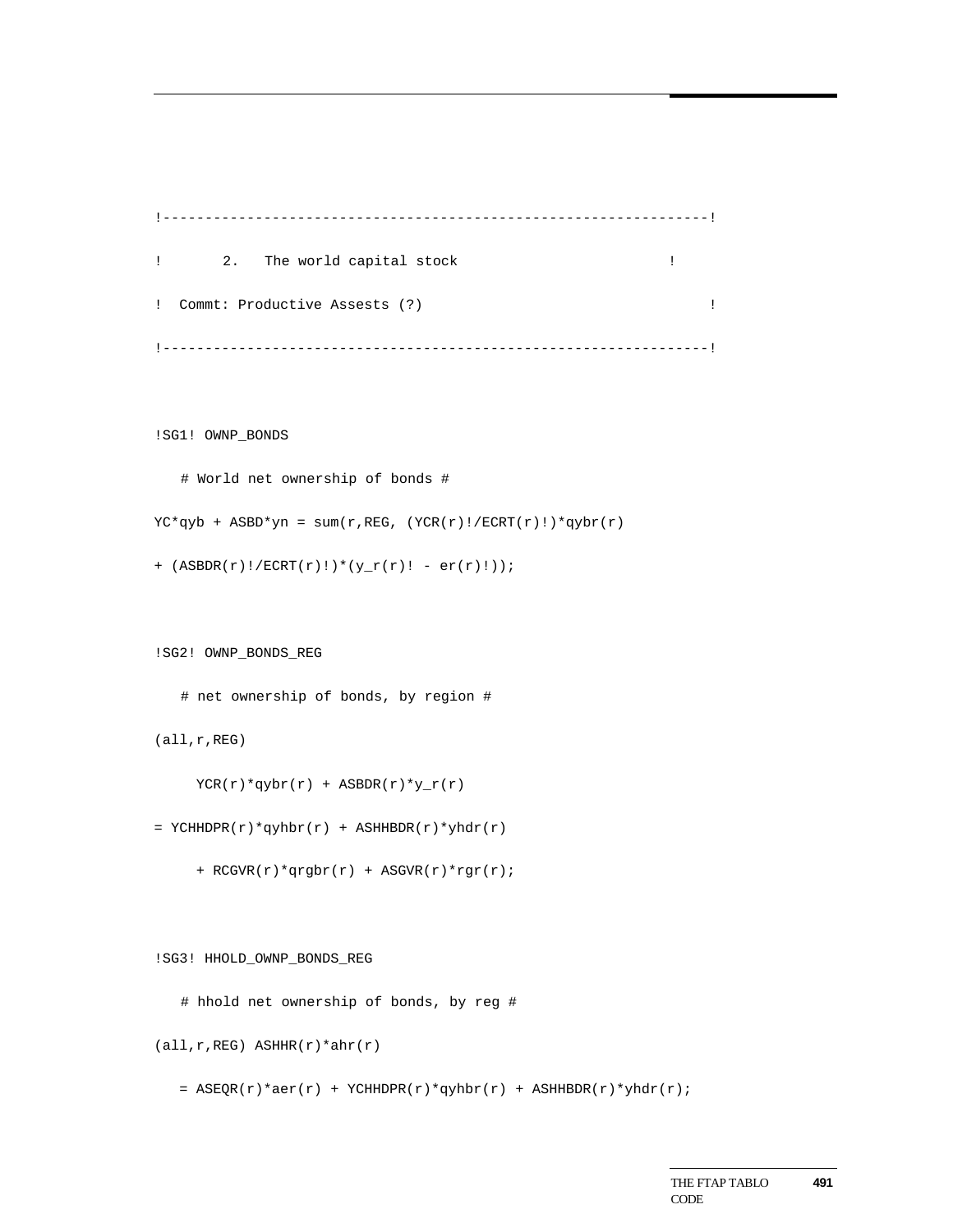#### EQUATION E\_mt

# Capital usage by region #

 $(all,r,REG)$  mt $(r)$  = sum $(n,LAND,qo(n,r))$ ;

#### EQUATION E\_nru

# Natural resources usage by region #

```
(all,r,REG) nru(r) = sum(nr, NATRES, qo(nr, r));
```
# EQUATION E\_lt\_

# Labour usage by region #

(all,r,REG)

 $lt_{r}(r) = sum (1, LABOR, VOM(1, r)/sum (1, LABOR, VOM(1, r)) * qo(1, r));$ 

### !SG6! VALUE\_CAPL

# value of physical capital, by region #

(all,r,REG)

 $akr(r) = pk_h(r) + kt(r);$ 

!SG7! VALUE\_LAND

# value of land, by region #

(all,r,REG)

 $anr(r) = pnr(r) + mt(r);$ 

E\_anrr

**492** THE STRUCTURE OF THE FTAP MODEL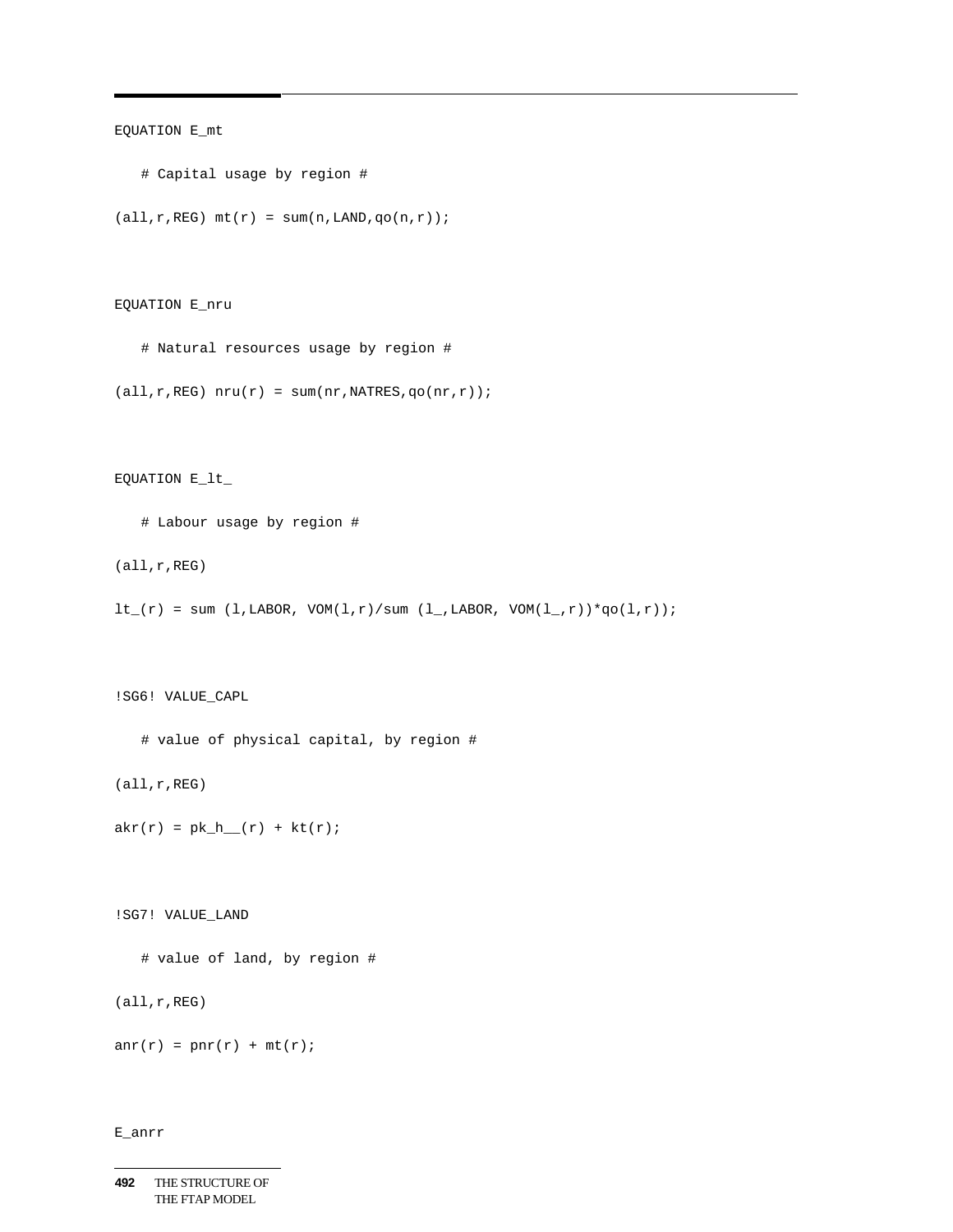```
# value of natural resources, by region #
(all,r,REG)
anrr(r) = pnrr(r) + nru(r);!SH11! DEP_CAPITAL
   # depreciation of capital stock, by region #
(all,r,REG)
VDEF(r)*depr(r) = 100*C_VDEF(r);!SG4! EQY
   # equity in productive assets, by region #
(all,r,REG)
ASEQR(r)*aer(r) = VKT(r)*akr(r) + ASLNR(r)*anr(r) + ASLNR(r)*anr(r);!-----------------------------------------------------------------
         3. Wealth accumulation
-----------------------------------------------------------------!
!SG8! HHOLD_WEALTH_ACCN
   # household wealth accumulation, by region #
(\text{all},r,\text{REG}) ASHHR(r)*\text{ahr}(r)
```
- $=$  (ASHHR(r) CEACWTHH01R(r)\*SVT(r)\*LGPRSM)\*ipahr(r)
	- + CEACWTHH01R(r)\*YCHHDPR(r)\*LGPRSM\*qyhsr(r)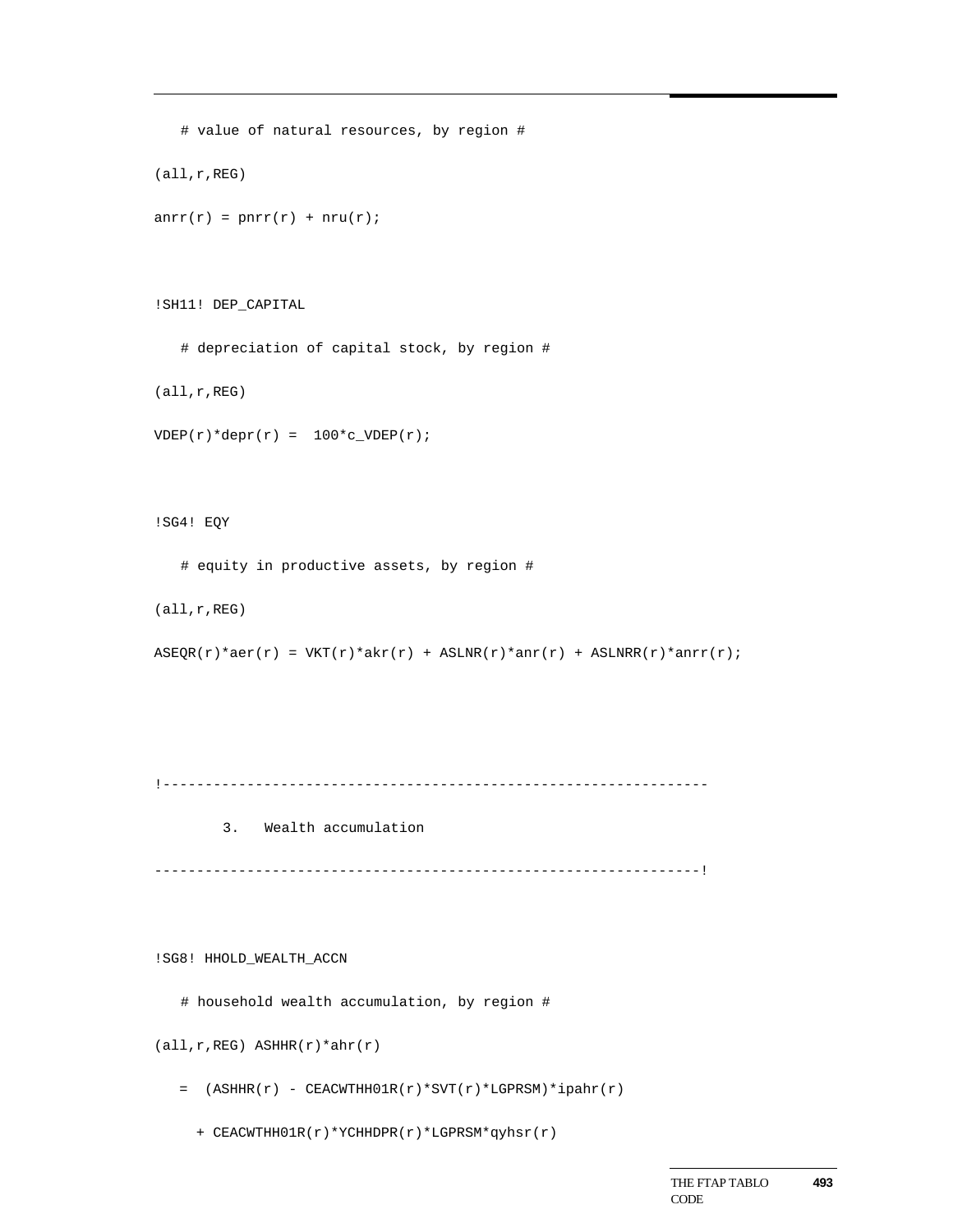```
 + CEACWTHH01R(r)*SVT(r)*LGPRSM*ppriv(r)
```

```
 + CEACWTHH02R(r)*SVT(r)*LGPRSM*(yhdr(r) - ppriv(r));
```
!SG10! GOVT\_WEALTH\_ACCN # government wealth accumulation, by region # (all,r,REG)

```
RCGVR(r)*qrgbr(r) + ASGVR(r)*rgr(r)
```
- =  $(ASGVR(r) CEACWTGVO1R(r)*SPGVR(r)*LGPRSM)*(pbr(r) !+er(r)!)$ 
	- + CEACWTGV01R(r)\*RCGVR(r)\*LGPRSM\*qrgsr(r)
	- + CEACWTGV01R(r)\*SPGVR(r)\*LGPRSM\*pgov(r)
	- + CEACWTGV02R(r)\*SPGVR(r)\*LGPRSM\*(rgr(r) pgov(r));

!SG9! HHOLD\_ASST\_PRINDX # household asset price index # (all,r,REG)

 $ASHHR(r)*ipahr(r) = ASEQR(r)*iper(r) + ASHHBDR(r)*ipbr(r) ! + er(r)!);$ 

!SH28! NATL\_CONSN\_PRINDX

# national consumption price index # (all,r,REG)

 $YCR(r)*ipcr(r) = PRIVEXP(r)*ppriv(r) + GOVEXP(r)*pgov(r) + SVR(r) * pcgds(r);$ 

!SJ3! WORLD\_CONSN\_PRINDX # world consumption price index # EPCS\*ipc

 $= \texttt{sum}(\texttt{r},\texttt{REG},~(\texttt{EPCSR}(r)!/\texttt{ECRT}(r)!)*(\texttt{ipcr}(r)!~- \texttt{er}(r)!));$ 

!-----------------------------------------------------------------

4. National income and saving

**494** THE STRUCTURE OF THE FTAP MODEL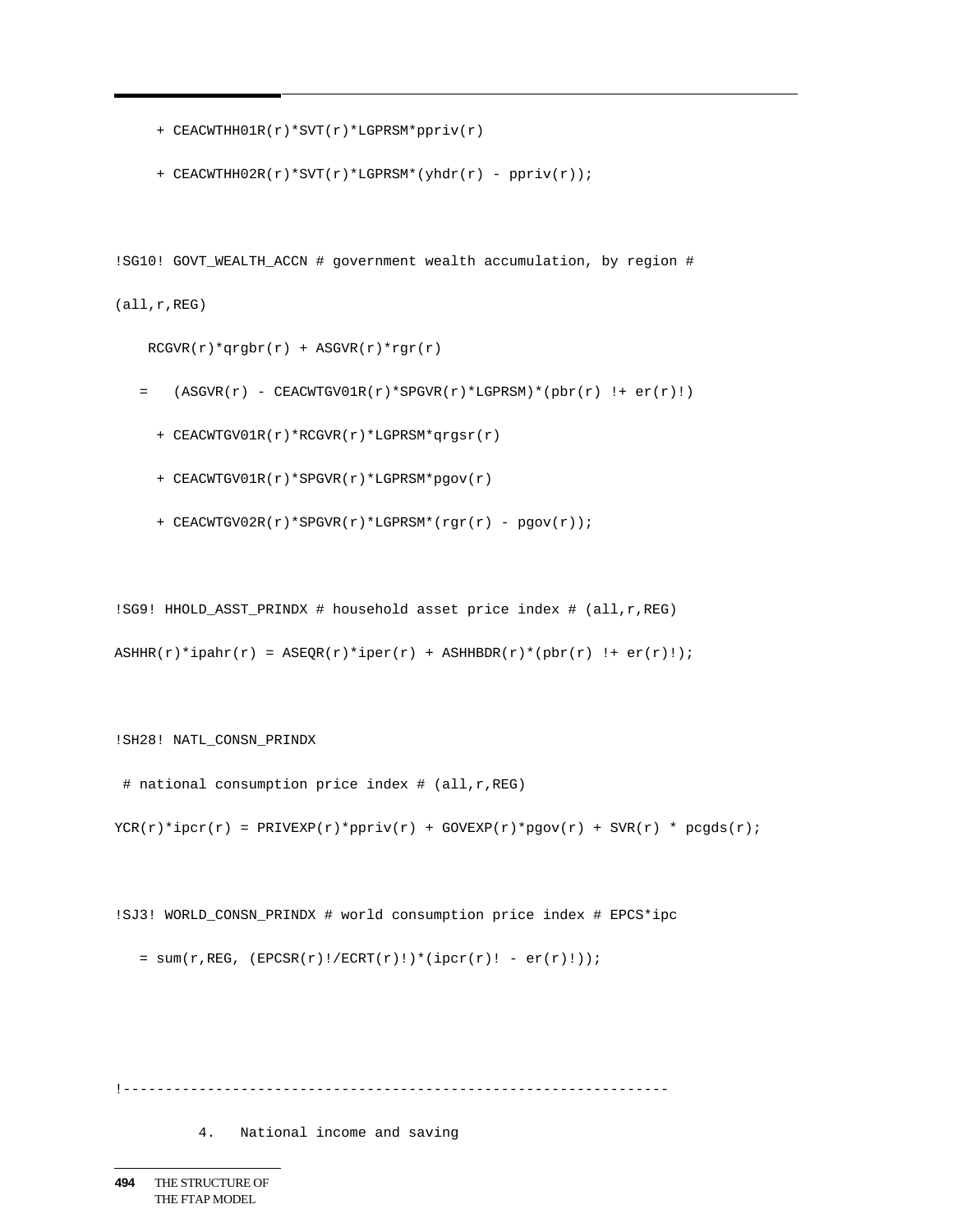-----------------------------------------------------------------!

```
!SH4! NET_FACT_INC # net factor income, by region #
```
(all,r,REG)

yfn(r)

=  $SLYF(r)*(w(r) + lt_(r)) + sum(j,TRAD\_COMM, (SKYF(j,r)*(rp(j,r))$ 

+ kk(j,r)))) + SMYF(r)\*(rm(r) + mt(r)) + SNYF(r)\*(nrp(r) + nru(r))

-  $SDDDF(r)*depr(r);$ 

!The SALTER variable k has been renamed kk in this equation as k has already been used as an index in the original GTAP tab file and, thus, cannot be used again!

!SH24! NATL\_INCOME # national income, by region # (all,r,REG)

 $YCR(r) * [y_r(r) - incomeslack(r)]$ 

- $= \text{YFNT}(r) * \text{yfn}(r) + \text{YCR}(r) * \text{qyir}(r) +$
- ! Add abnormal returns to capital !

```
100*yankr(r)+100*yank_h_(r)+
```
! Add output impediment rents !

```
 100*yanpr(r)+100*yanp_h__(r)+
```

```
+ YCITR(r)*y_r(r) + GRCOMT(r)*rc(r) + 100*yfdi_h(r);
```
!SH25! INTT\_INCOME\_REGN # interest income, by region # (all,r,REG)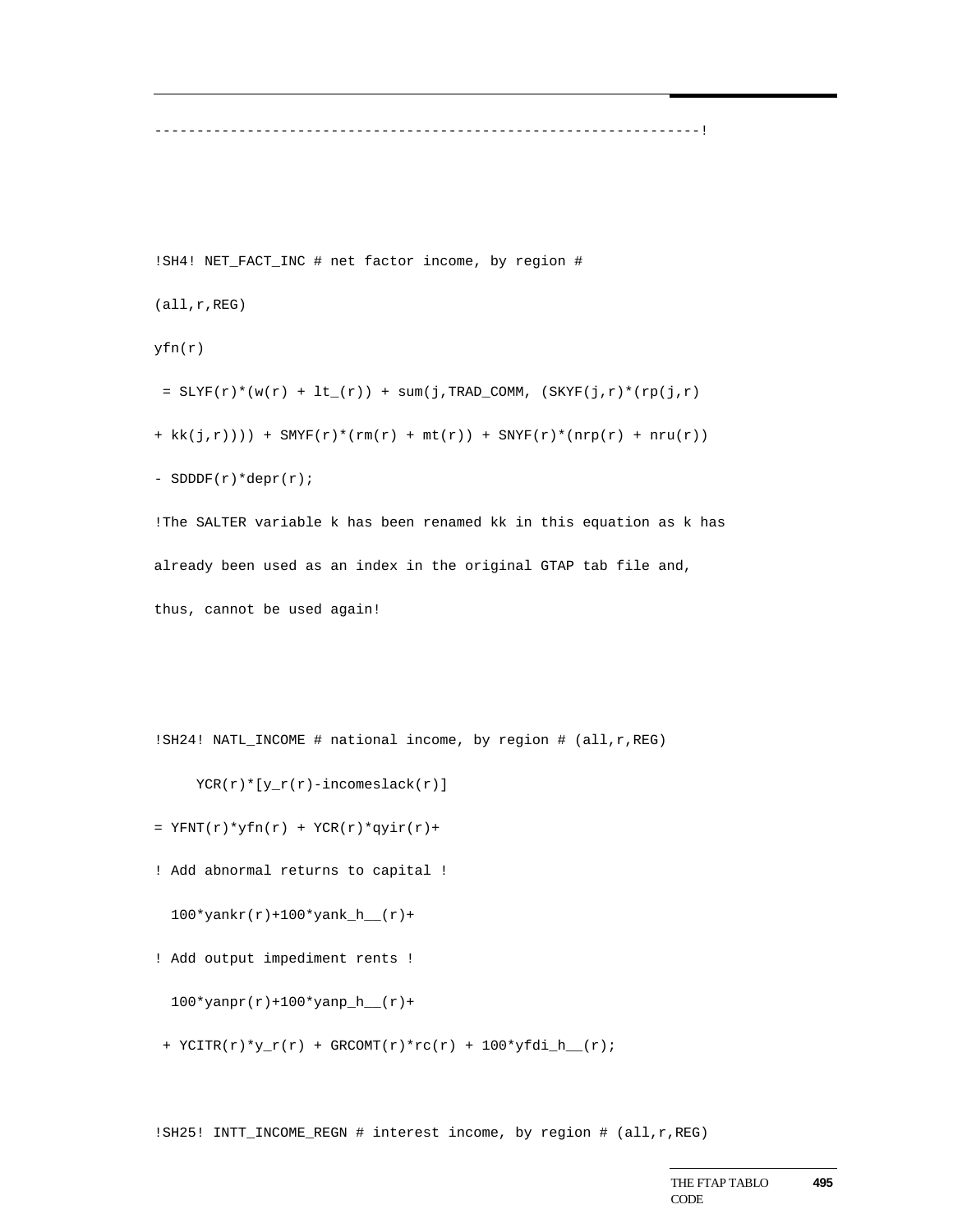```
YCR(r)*qyir(r) = ASBDR(r)*rbr(r) + RTBD*YCR(r)*qybr(r);
```

```
!SH27! NAT_SAVINGS # national saving, by region # (all,r,REG)
\texttt{YCR}(r)*\texttt{q}\texttt{ysr}(r) + \texttt{SVR}(r)*\texttt{y_r}(r) = \texttt{YCHHDPR}(r)*\texttt{q}\texttt{yhsr}(r) + \texttt{SVT}(r)*\texttt{yhdr}(r) + RCGVR(r)*qrgsr(r) + SPGVR(r)*rgr(r);
```
E\_saveslack # Equate IC95 savings with GTAP savings #  $(all,r,REG)$  $SAVE(r)*[psave(r)+qsave(r)] = YCR(r)*qysr(r) + SVR(r)*y_r(r)$ 

+ SAVE(r)\*saveslack(r);

!SH29! REAL\_NATL\_INCOME # real national income # (all,r,REG)

 $y_r(r) = 1pcr(r) + yr_r(r);$ 

!SJ2! WORLD\_INCOME  $YC*yn = SUM(r, REG, (YCR(r)!/ECRT(r)!)*y_r(r));$ 

!SJ4! WORLD\_REAL\_INCOME # world real income # yn = ipc + yr;

!-----------------------------------------------------------------

5. Household income

-----------------------------------------------------------------!

!SD7! HHOLD\_DISPBLE\_INCOME # household disposable income, by region #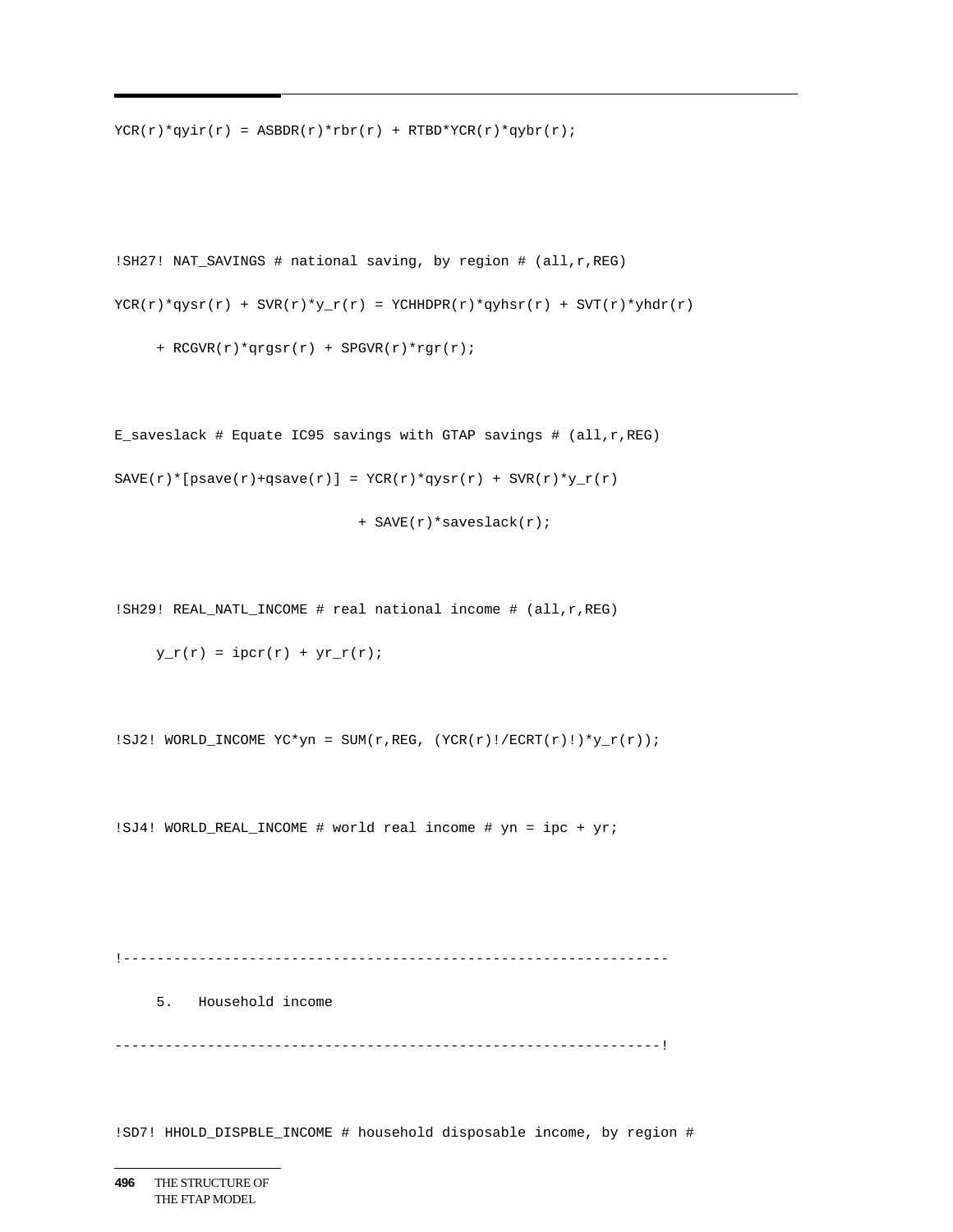```
(all,r,REG)
```

```
YCHHDPR(r)*yhdr(r) = YCHHR(r)*yhr(r) - RVTXYCR(r)*rtyr(r);
```
!SD1! HHOLD\_INCOME # household income, by region # (all,r,REG)

```
YCHHR(r) *yhr(r) =
```

```
LTT(r)*ylr(r) + YCHHPPR(r)*yhpr(r) + URGVHHR(r)*ughr(r) + d_yghr(r);
```
!SD2! LABR\_INCOME # labour income, by region # (all,r,REG)

 $ylr(r) = w(r) + lt(r);$ 

!SD3! PROPY\_INCOME # property income, by region # (all,r,REG)

 $YCHHPPR(r)*yhpr(r) =100*yankr(r)+100*yank_h(r)+100*yank_h(r)$ 

! Add output impediment rents !

```
 100*yanpr(r)+100*yanp_h__(r)+
```
 $YCEQR(r)*yer(r) + YCHHDR(r)*qyhir(r) + YCHHIR(r)*yhdr(r) + 100*yfdi_h(r);$ 

!SD4! EQY\_INCOME

# income from ownership of productive assets, by region #

```
(\text{all},r,\text{REG}) YCEQR(r)*yer(r)
```
 $= \text{KTT}(r)*\text{fke}(r) + \text{MTT}(r)*\text{(rm}(r) + \text{mt}(r)) + \text{NTT}(r)*\text{(nrp}(r) +$ 

 $nru(r)$ ) - VDEP(r)\*depr(r);

!SD5! FIXD\_CAPL\_EARNINGS#(nom) agg earnings of fixed capital, by reg#  $(\text{all},r,\text{REG})$  KTT $(r)*\text{fke}(r) = \text{sum}(j,\text{TRAD\_COMM}, \text{CAP}(j,r)*(\text{rp}(j,r) + \text{kk}(j,r)))$ ;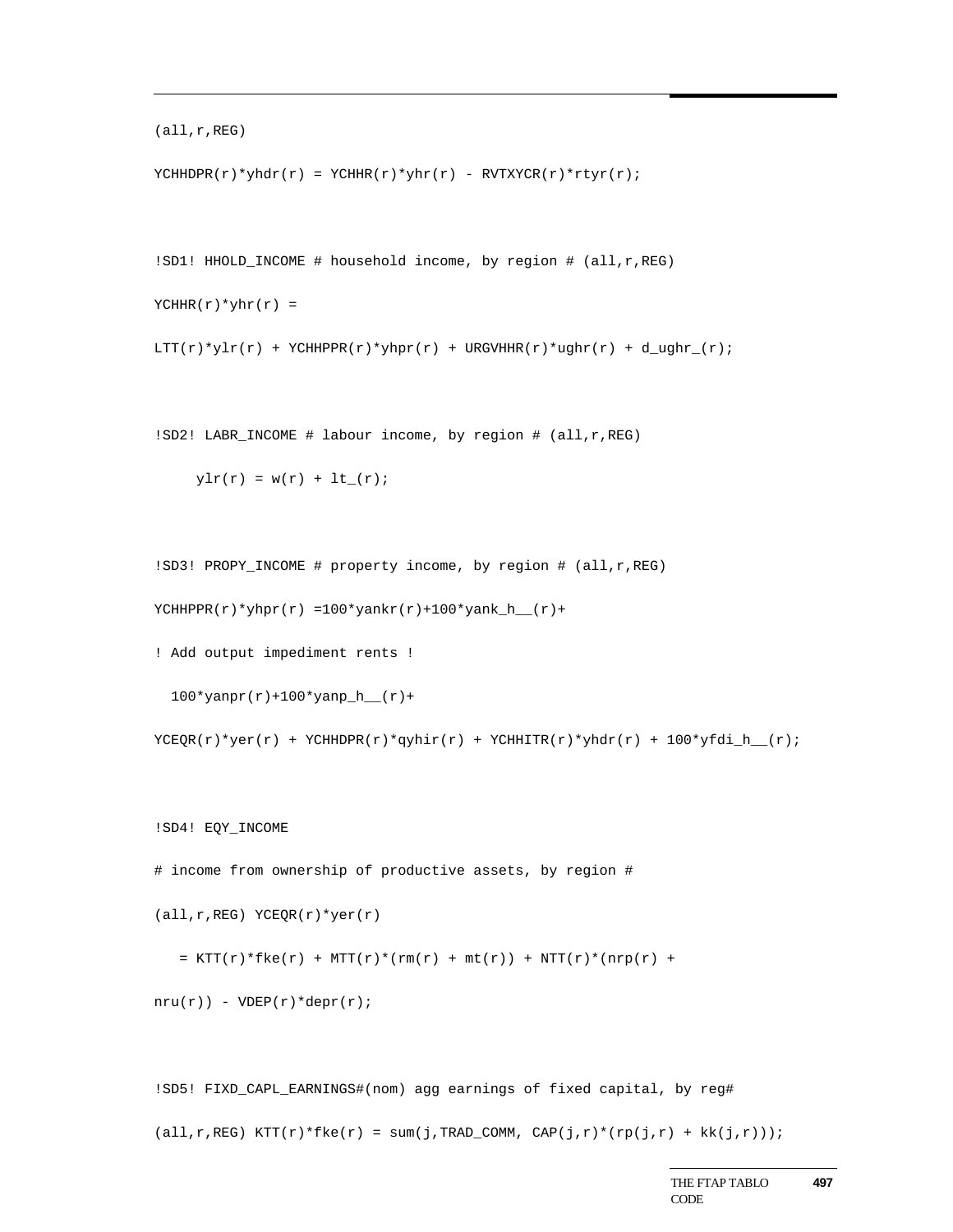```
!SD6! HHOLD_INTT_INCOME # household net interest income, by region #
(all,r,REG) YCHHDPR(r)*qyhir(r) =ASHHBDR(r)*rbr(r) + RTBD*YCHHDPR(r)*qyhbr(r);
```
#### !SD8! DISPN\_HHOLD\_INCOME

# disposition of household disposable income # (all, r, REG)

YCHHDPR(r)\*yhdr(r)

=  $PRIVEXP(Y * yp(r) + YCHHDPR(r) *qyhsr(r) + SVT(r) *yhdr(r);$ 

!SD9! HHOLD\_PRIVTE\_INCME # household pre-transfer income, by region #

(all,r,REG)

YCHHPVR(r)\*yhvr(r)=LTT(r)\*ylr(r)+YCHHPPR(r)\*yhpr(r)-RVTXYCR(r)\*rtyr(r);

E\_yoit  $(All,r,REG)$  yoit $(r)$ =

```
 IF{host_tax_anp ne 0,host_tax_anp*{
```
-sum[i,TRAD\_COMM,sum[d,DEST,

 $[1-TYPR_L(d)]$ \*yanp\_hhi(i,r,d)-

0.01\*ANPTAX\_HHI(i,r,d)\*TYPR\_L(d)\*typr(d)]]

+sum[i,TRAD\_COMM,sum[s,HOME,

 $[2-TYPR_L(r)]$ \*yanp\_hhi(i,s,r)-

 $0.01*$ ANPTAX\_HHI $(i,s,r)*$ TYPR\_L $(r)*$ typr $(r)]$ };

E\_ykit  $(All,r,REG)$  ykit $(r)$ =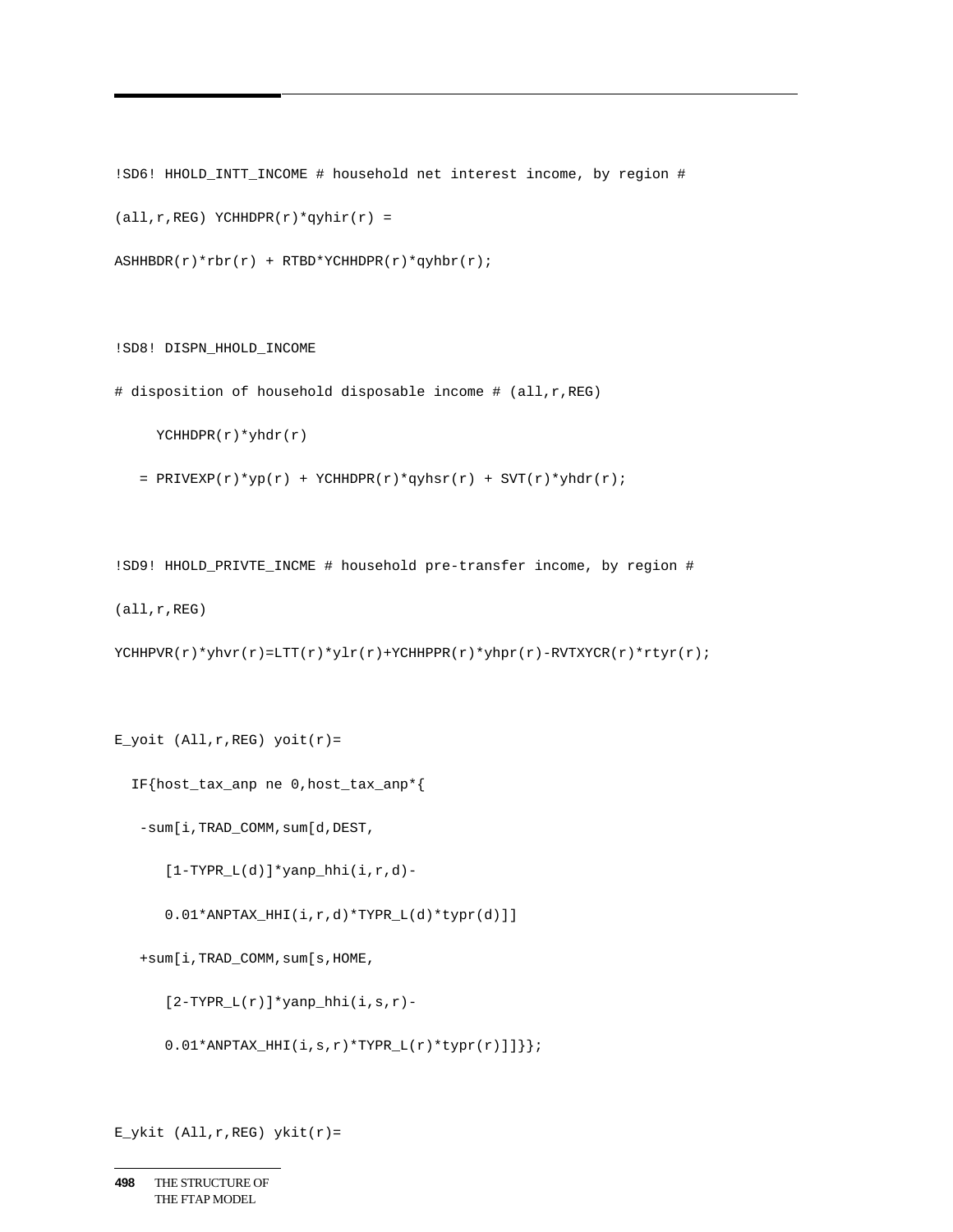```
 IF{host_tax_ank ne 0,host_tax_ank*{
```
-sum[i,TRAD\_COMM,sum[d,DEST,

 $[1-TYPR_L(d)]$ \*yank\_hhi $(i,r,d)$ -

0.01\*ANKTAX\_HHI(i,r,d)\*TYPR\_L(d)\*typr(d)]]

+sum[i,TRAD\_COMM,sum[s,HOME,

 $[2-TYPR_L(r)]$ \*yank\_hhi(i,s,r)-

 $0.01*$ ANKTAX\_HHI $(i,s,r)*$ TYPR\_L $(r)*$ typ $r(r)]$ ]};

E\_yhprtax # property income which is taxed # (all,r,REG)

 $YCHHPPRTAX(r)*yhprtax(r)=YCHHPPR(r)*yhpr(r)+100*[yoit(r)+ykit(r)-yfdi_h_(r)];$ 

E\_yhprloc # property income less net FDI income #  $(all,r,REG)$ 

 $YCHHPPR(r)*yhpr(r) = 100*yfdi_h(r) + YCHHPPRLOC(r)*yhprloc(r);$ 

!-----------------------------------------------------------------

6. Government receipts and outlays

-----------------------------------------------------------------!

!SE1! GOVT\_RECTS # government receipts, by region # (all,r,REG)

RCGVR(r)\*rgr(r)

- $=$  RVTXYCR(r)\*rtyr(r) + GRCOMT(r)\*rc(r)
	- + RCGVR(r)\*qrgir(r) + RCGVITR(r)\*rgr(r);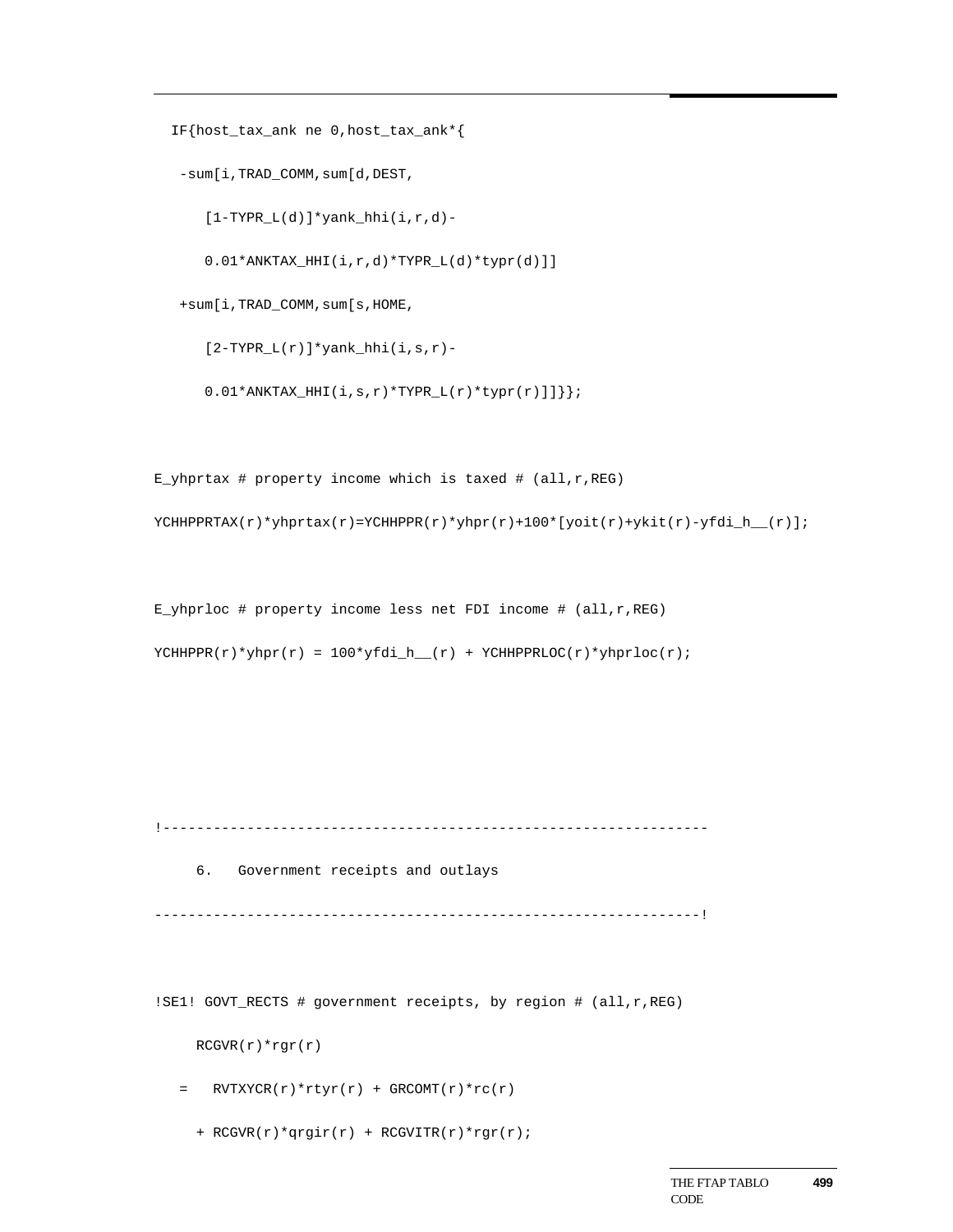```
!SE2! INCOME_TAX # income tax, by region # (all,r,REG)
RVTXYCR(r) * rtyr(r) = RVTXYZLBR(r) * rtylr(r) + RVTXYZPPR(r) * rtypr(r);
```

```
!SE3! TAX_LABR_INCOME # tax on labour income, by region # (all,r,REG)
   rtylr(r) = tylr(r) + ylr(r);
```
!SE4! TAX\_PROPY\_INCOME

```
# tax on property income, by region # (all, r, REG)
```

```
rtypr(r) = typr(r) + yhprtax(r);
```
!SE16! RATE\_TAX\_LABR\_INCOME

```
# labour income tax rate, by region # (all, r, REG)
```

```
tylr(r) = flyr(r) + flylr(r);
```
!SE17! RATE\_TAX\_PRPY\_INCOME

# property income tax rate, by region # (all, r, REG)

 $typr(r) = ftyr(r) + ftypr(r);$ 

!SE15! GOVREVCOMM # revenue from commodity taxes, by region #

(all,r,REG)

rc(r)

 $=$  grsub(r) + grint(r) + grinv(r) + grcon(r) + grexp(r)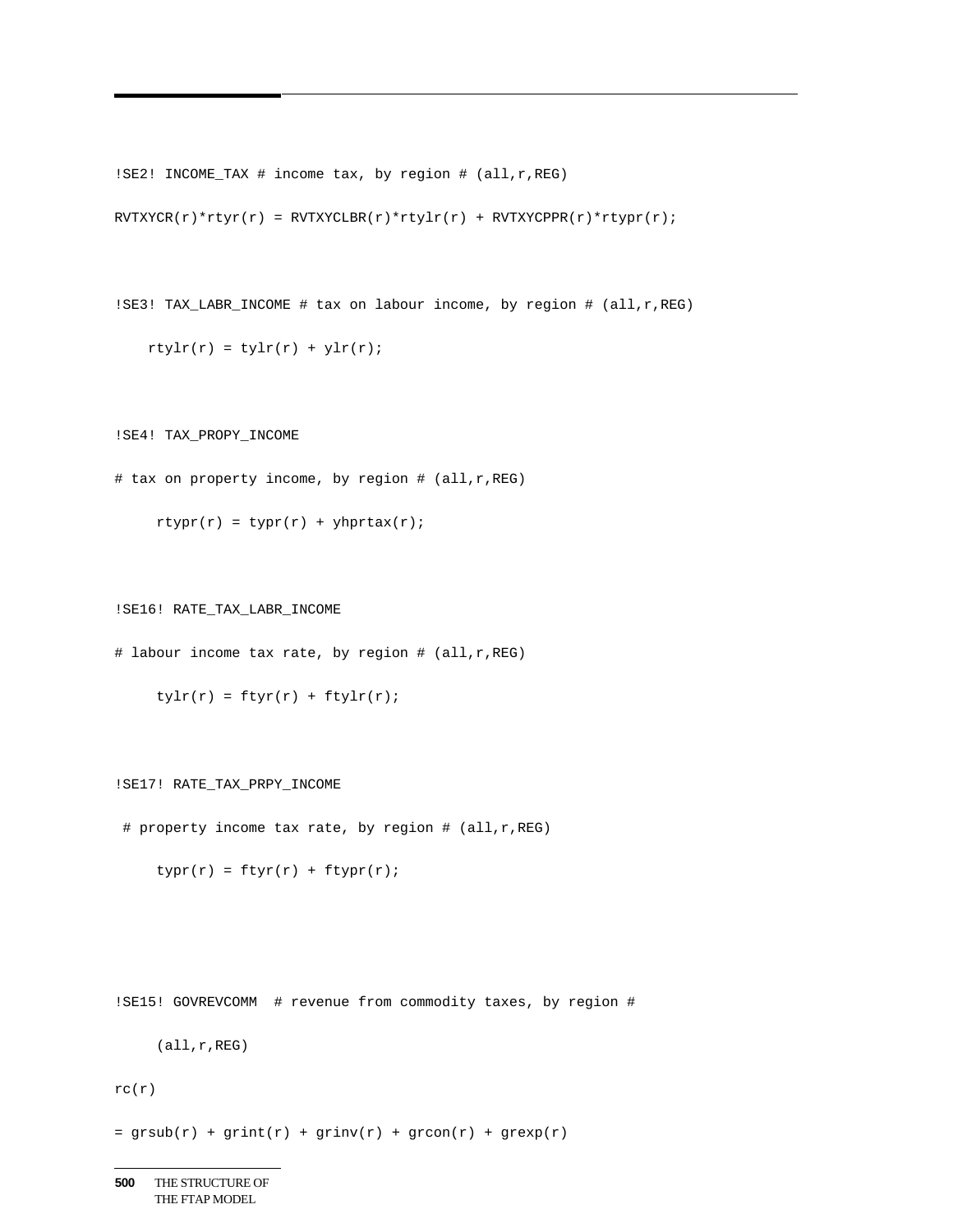```
+ grgov(r) + grdut(r);
```

```
!SE10! REVINDT
```
 !# contribution of a change in indirect (output) taxes# #(subsidies) to the per cent change in agg commodity tax revenue,# #by region #! (all,r,REG)

 $grsub(r) = (RECIP_GRCOMT(r))^*sum(i,TRAD_COMM,$ 

```
SHPTAX(i,r)*(COSTINP(i,r)*to(i,r))+PTAX(i,r)*(qo(i,r)+pm(i,r))]+
```

```
100*PTAX(i,r)*c_SHPTAX(i,r);
```
!SE6! REVINT

 $(all,r,REG)$  !# contribution of a change in taxes on sales as interm# #usage to the per cent change in aggregate commodity tax revenue #! grint(r)

 $=$   $(RECTP_GRCONT(r)) * (sum(i, TRAD_COMM, sum(j,TRAD_COMM, (VDFM(i,j,r))))$ + DFTAX $(i,j,r)$  \*  $tfd(i,j,r)$  + DFTAX $(i,j,r)$  \*  $(qfd(i,j,r)$  +  $pds(i,r))))$ + sum(i,TRAD\_COMM, sum(j,TRAD\_COMM, (VIFM(i,j,r) + IFTAX(i,j,r)) \*  $tfm(i,j,r) + IFTAX(i,j,r) * (qfm(i,j,r) + pid(i,r))))$ ;

!SE9! REVINV

```
(all,r,REG)! # contribution of a change in taxes on sales as invst to#
#the per cent change in aggregate commodity tax revenue #!
grinv(r) = (RECIP_GRCOMT(r)) * (sum(i,TRAD_COMM, (DINV(i, r)))
```
+ TIRD(i,r))\*tinvd(i,r)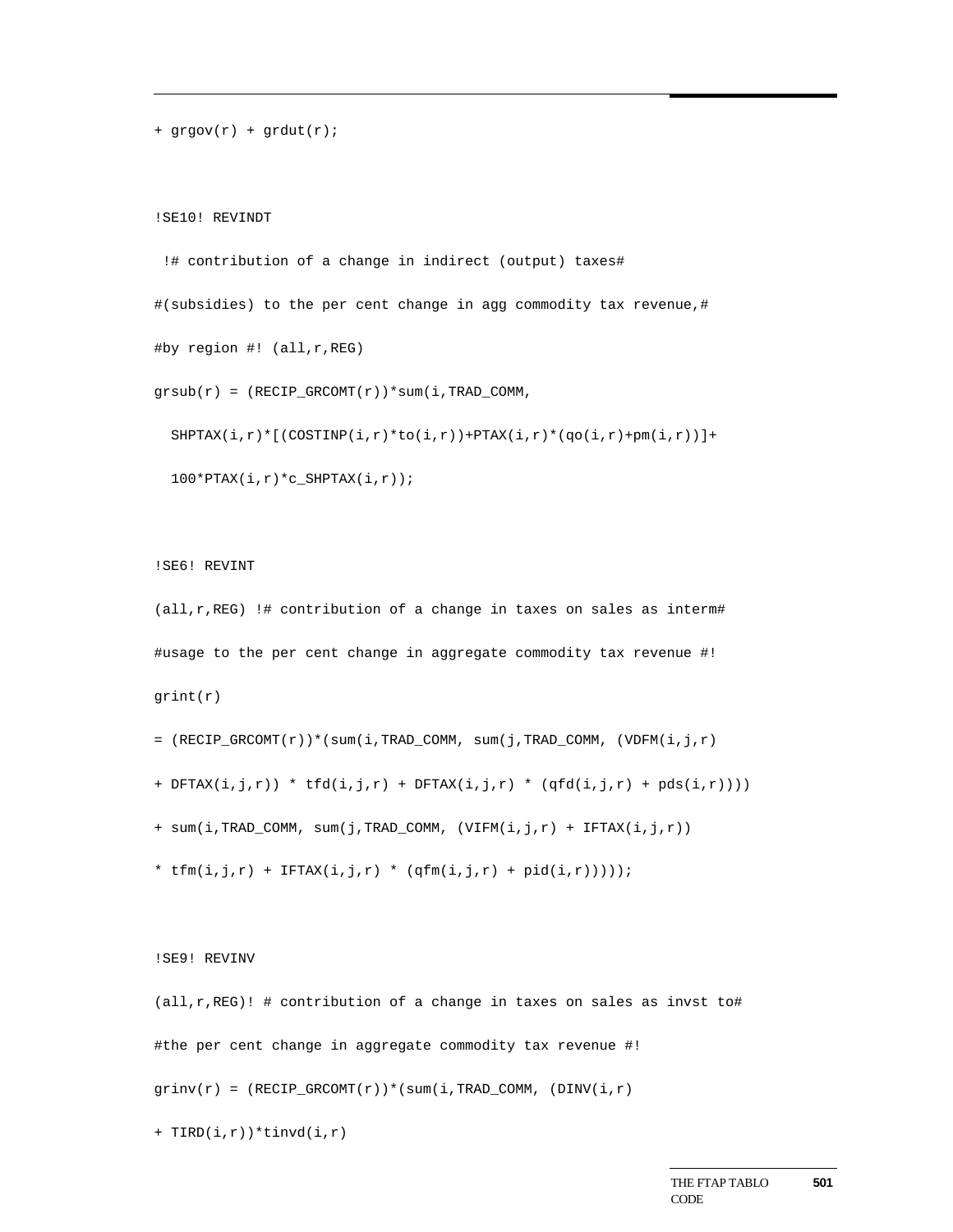```
+ TIRD(i,r)*(invd(i,r) + pds(i,r)))
```

```
+ sum(i,TRAD_COMM, (IINV(i,r) + TIRI(i,r))*tinvi(i,r)
```

```
+ TIRI(i,r)*(invi(i,r) + pid(i,r)));
```

```
EQUATION E_tinvd (all,i,TRAD_COMM)(all,r,REG)
```

```
tinvd(i,r) = sum(c, CGDS_COMM, tfd(i,c,r));
```

```
EQUATION E_invd (all,i,TRAD_COMM)(all,r,REG)
```

```
invd(i,r) = sum(c, CGDS_COMM, qfd(i,c,r));
```

```
EQUATION E_tinvi (all,i,TRAD_COMM)(all,r,REG)
```

```
tinvi(i,r) = sum(c, CGDS_COMM, tfm(i,c,r));
```

```
EQUATION E_invi (all,i,TRAD_COMM)(all,r,REG)
```

```
invi(i,r) = sum(c, CGDS_COMM, qfm(i,c,r));
```
!SE7! REVCON

```
(all,r,REG) !# contribution of a change in taxes on sales of goods#
#for priv hhold cons to the per cent change in aggregate commodity tax#
#revenue #!
grcon(r) = (RECIP_GRCOMT(r)) * (sum(i,TRAD_COMM, (VDPM(i, r)))+ DPTAX(i,r))*tpd(i,r)
```

```
+ DPTAX(i,r)*(qpd(i,r) + pds(i,r)))
```
**502** THE STRUCTURE OF THE FTAP MODEL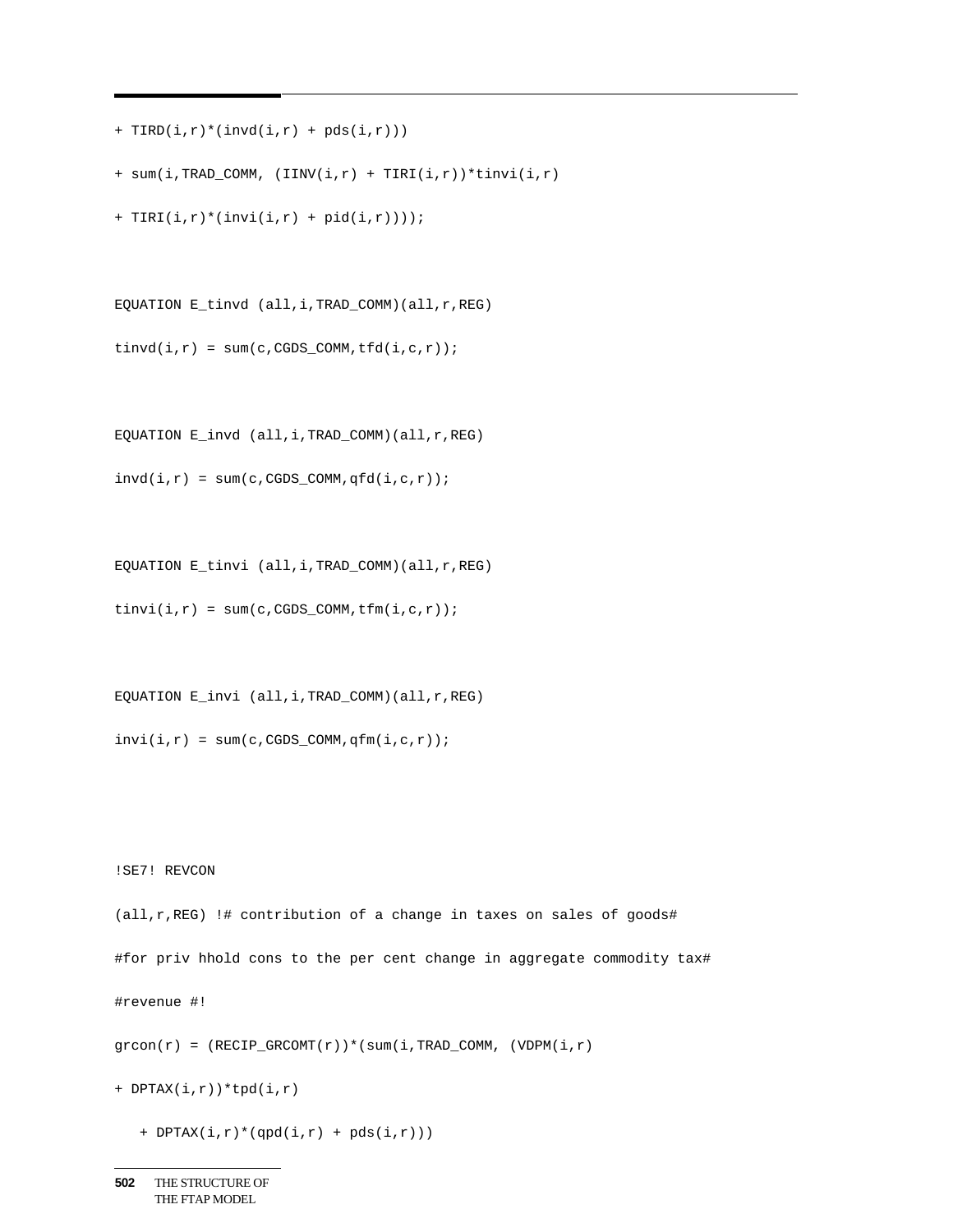```
+ sum(i,TRAD_COMM, (VIPM(i,r) + IPTAX(i,r))*tpm(i,r)
```

```
 + IPTAX(i,r)*(qpm(i,r) + pid(i,r))));
```

```
!SE11! REVEXP (all,r,REG)
!# contrib of a change in exp taxes to the per cent#
# change in aggregate commodity tax revenue #!
grexp(r) =
(RECTP_GRCOMT(r))^*sum(i,TRAD_COMM, sum(s,REG, VXWD(i, r, s))^*[tx(i,r)+txs(i,r,s)]
```
+ XTAXD(i,r,s)\*(qxs(i,r,s) + pxs(i,r,s))));

```
!SE8! REVGOV
```
 $(all,r,REG)$  !# contrib of a change in taxes on goods for government# #cons to the per cent change in agg commodity tax revenue, by region #! grgov(r)

 $=$  (RECIP\_GRCOMT(r))\*(sum(i,TRAD\_COMM, (VDGM(i,r)

```
+ DGTAX(i,r))*tgd(i,r)
```
- + DGTAX(i,r)\*(qgd(i,r) + pds(i,r)))
- + sum(i,TRAD\_COMM, (VIGM(i,r) + IGTAX(i,r))\*tgm(i,r)
- +  $IGTAX(i,r)*(qgm(i,r) + pid(i,r)))$ ;

!SE12! REVIMP (all,s,REG)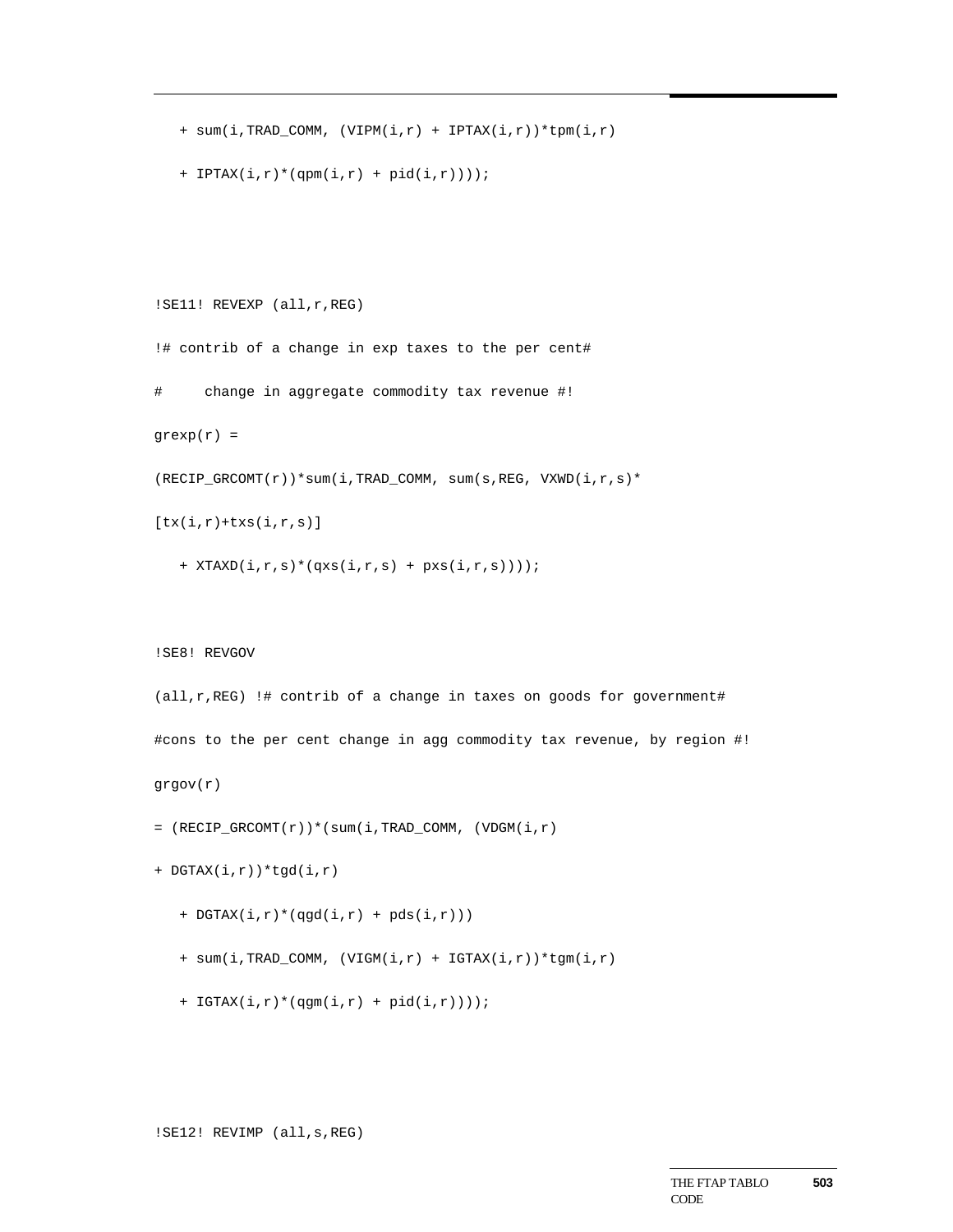!# contribution of a change in tariffs to the per cent change#

# in aggregate commodity tax revenue, by region #!

grdut(s)

= (RECIP\_GRCOMT(s))\*sum(i,TRAD\_COMM, sum(r,REG, (VIWS(i,r,s)

 $+$  MTAX $(i, r, s)$ )

\*  $[\text{tm}(i,s)+\text{tms}(i,r,s)]$  +  $\text{MTAX}(i,r,s)$  \*  $(\text{ler}(r) + ! \text{pcif}(i,r,s) + \text{qxs}(i,r,s))))$ ;

!SE5! GOVT\_INTT\_RECTS

# government interest receipts, by region # (all, r, REG)

 $RCGVR(r)*qrgir(r) = ASGVR(r)*rbr(r) + RTBD*RCGVR(r)*qrgbr(r);$ 

!SE14! GOVT\_CURRNT\_OUTLS

# current government outlays, by region # (all,r,REG)

 $OLGVR(r)*ogr(r) = GOVEXP)*zg(r) + URGVHHR(r)*ughr(r) + d_ughr(r);$ 

!SH12! VALGOVDEMCOM # govt expend on commodities #

 $(all,r,REG)$  zg $(r)$  = pgov $(r)$  + ug $(r)$  ;

!SE18! TRANSFRS\_GOVT\_HHOLD

! transfer payments from governments to households,

by region !  $(all, r, REG)$  ughr $(r) = fughr(r) + yhvr(r)$ ;

 $E_d_\text{ughr}$  (All, r, REG) d\_ughr\_(r)=d\_ughr(r)+

**504** THE STRUCTURE OF THE FTAP MODEL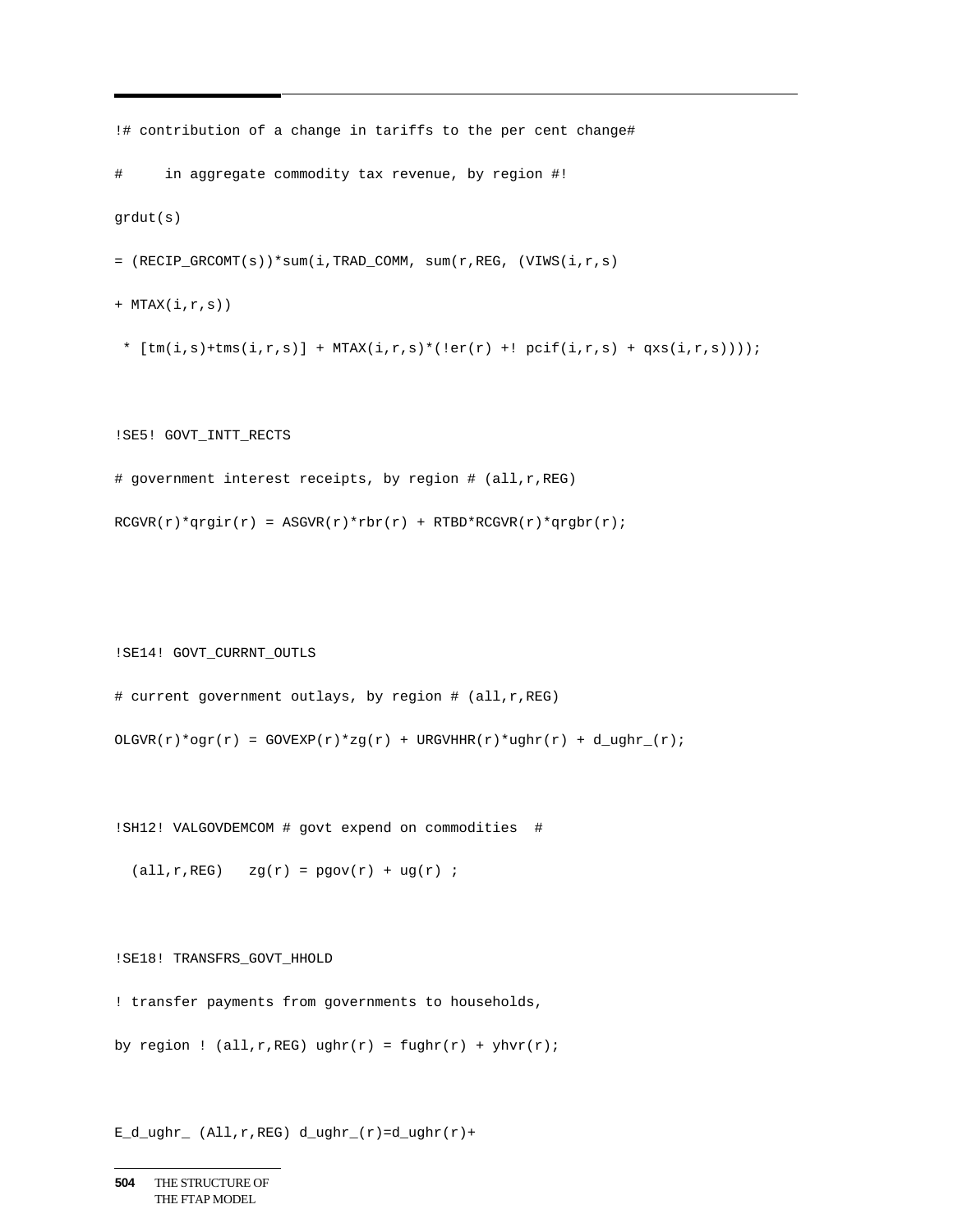sum[i,TRAD\_COMM,sum[d,DEST,

```
(1-SHXTAXD(i,r,d))*\{VXWD(i,r,d)*(pfob(i,r,d)+qxs(i,r,d))-
```
 $VXMD(i,r,d)*(pxs(i,r,d)+qxs(i,r,d)]$  -

```
 100*XTAXD(i,r,d)*c_SHXTAXD(i,r,d)]];
```
!SE13! DISPN\_GOVT\_RECTS

# disposition of government receipts, by region #

 $(\text{all},r,\text{REG})$  RCGVR $(r)*rgr(r)$ 

=  $OLGVR(r)*ogr(r) + RCGVR(r)*qrgsr(r) + SPGVR(r)*rgr(r);$ 

!-----------------------------------------------------------------

 7. International allocation of investment -----------------------------------------------------------------!

!SG21! EXPD\_BOND\_RATE

# expected rate of change in bond rate, by region #

 $(all,r,REG)$  ercrbr $(r)$  = ercrb;

!SG20! EXPD\_RATE\_RETN\_EQY

# expected rate of change in rate of return on equity #

 $(all,r,REG) ercrer(r) = ercrbr(r) + ercfrer(r);$ 

!SG18! EQN\_RATE\_RETN\_CAPL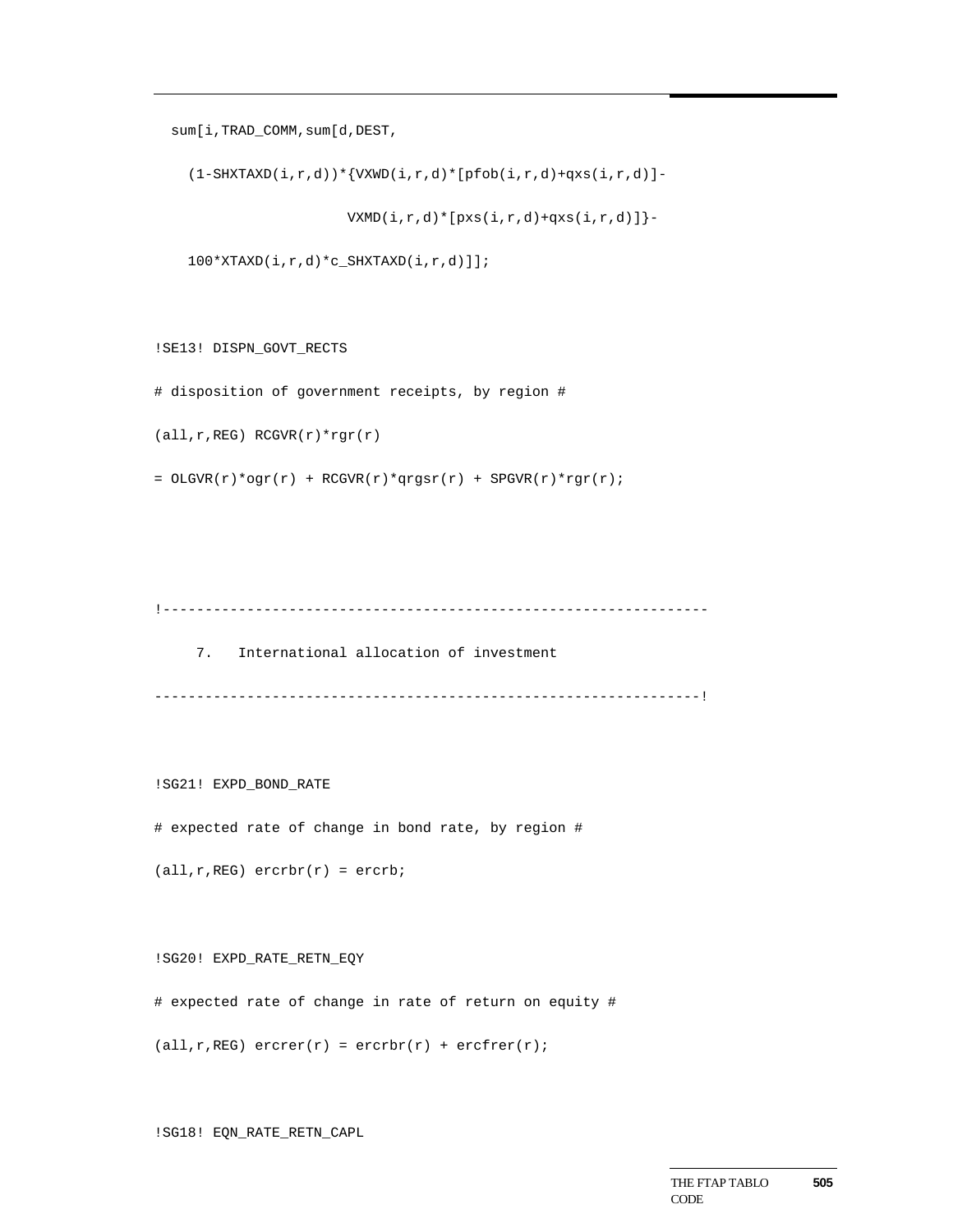```
# equilibration of rates of return on capital #
```
(all,r,REG) ercrkr(r) = ercrer(r) - CEAJRTKPR(r)\*rar(r);

!SG16! EXPD\_RATE\_RETN\_CAPL

# expected rate of change in average rate of return on capital #  $(all,r,REG) ercrkr(r) = EL\_ERCRK_K_R(r)*RTKPGRR(r)*RTIVKPR(r)$  $*(qcgds(r) - kb!t!(r)) + EL\_ERCRK_K_R(r)*(RTIVKPR(r) - DEPRREG(r)$  $-$  GTSSKPR $(r)$ ) \*  $rkr(r)$ ;

!SG19! AVGE\_ABNL\_RETN\_CAPL

# average rate of abnormal return on capital, by region #

 $(all,r,REG)  $rar(r) = sum(i,TRAD_COMM, SKT(i,r)*rari(i,r))$$ 

+ sum(i,TRAD\_COMM, RTKPANRI(i,r)\*SKT(i,r)\*kk(i,r))

```
- RTKPANR(r)*kb!t!(r);
```
!The SALTER variable k has been renamed kk in this equation as k has already been used as an index in the original GTAP tab file and,

thus, cannot be used again!

EQUATION E\_kk (all,j,TRAD\_COMM)(all,r,REG)

 $kk(j,r) = sum(k, ENDWC\_COMM, qfe(k,j,r));$ 

!SG17! AVGE\_RATE\_RETN\_CAPL

# average rate of return on capital, by region #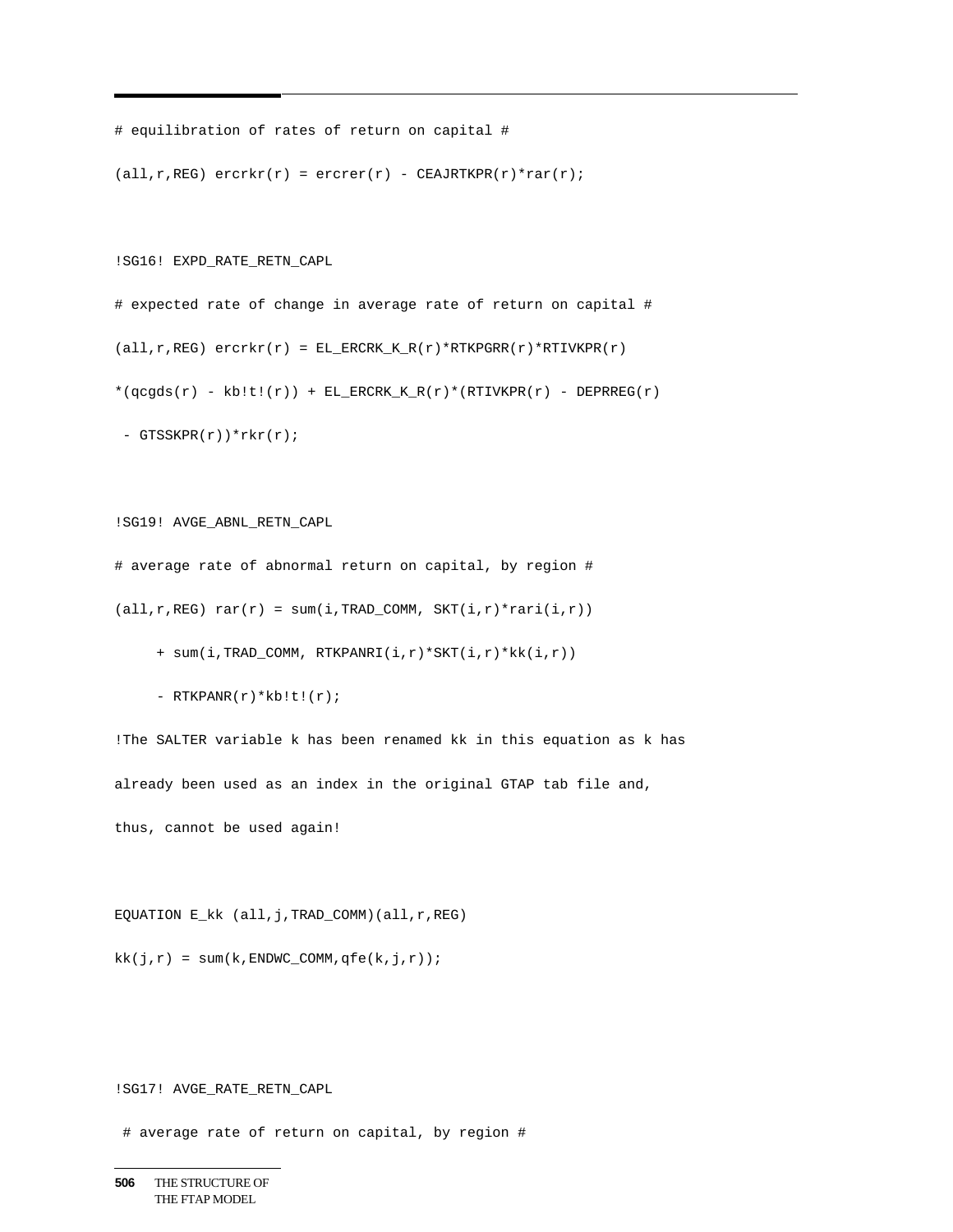$(\text{all},r,\text{REG})$  rkr(r) = RTKPGRR(r)\*{sum[k,ENDWC\_COMM,pm(k,r)]-pcqds(r)};

!-----------------------------------------------------------------

8. ADDITIONAL DESCRIPTIVE MACRO VARIABLES TO SALTER

-----------------------------------------------------------------!

!SH3! GROSS\_NATL\_EXPRE # gross national expenditure #

(all,  $r$ , REG) GNEL( $r$ )\*gne( $r$ )

=  $PRIVEXP(Y * yp(r) + GOVEXP(r) * zg(r) + REGINV(r) * invt(r);$ 

!SH20! PRICE\_INDX\_GNE # price index for gross national expenditure #

(all,  $r$ , REG) GNEL( $r$ )\*gnepi( $r$ )

=  $PRIVEXP$   $*$   $ppriv(r)$  +  $GOVEXP$   $*$   $pgov(r)$  +  $REGINV(r) * pcds(r)$ ;

!SH6! REAL\_GNE # gross national expenditure, real # (all, r, REG) GNEL(r)\*gner(r) = PRIVEXP(r)\*ctr(r) + GOVEXP(r)\*ug(r) + REGINV(r)\*qcgds(r);

!SH1! EXPRE\_GDP # expenditure on gross domestic product, by region #

(all,  $r$ , REG) GDP( $r$ )\*gdpe( $r$ )

```
PRIVEXP(Y * yp(r) + GOVEXP(r)*zg(r) + REGINV(r)*invt(r) +
```
 $VXWREGION(r)*vxwreg(r) - VIWREGION(r)*(ler(r) +! viwreg(r));$ 

!SH19! PRICE\_INDEX\_GDP # price index for gross domestic product #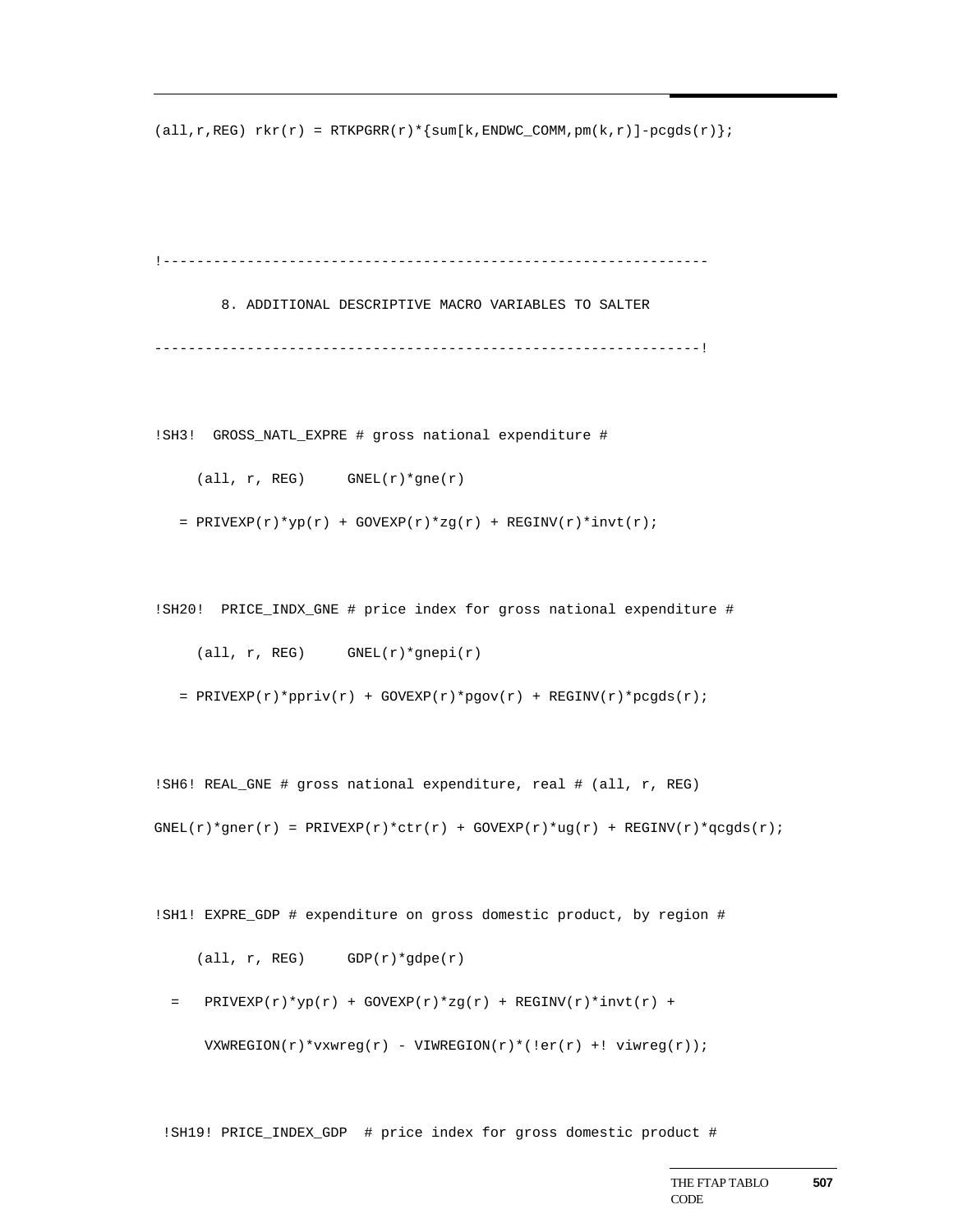(all,  $r$ , REG) GDP( $r$ )\*qdppi( $r$ )

```
= PRIVEXP(r)*ppriv(r) + GOVEXP(r)*pgov(r) + REGINV(r)*pcgds(r) +
 VXWREGION(r)*pxwreg(r) - VIWREGION(r)*(!er(r) + !piwreg(r));
```
!SH5! REAL\_GDP # real gdp # (all, r, REG)  $GDP(r)*gdpr(r)$ 

```
= PRIVEXP(r)*ctr(r) + GOVEXP(r)*ug(r) + REGINV(r)*qcgds(r) +
```
 $\verb|VXWREGION(r)*qxwreg(r) - VIWREGION(r)*qiwreg(r);$ 

```
!SH22! GROSS_DOMC_PRODT # gross domestic product, nominal #
(all, r, REG) !GDP(r)*!gdpn(r)= !LTT(r)*(w(r) + lt_-(r)) + KTT(r)*fke(r) + MTT(r)*(rm(r) + mt(r))
```

```
 + GRCOMT(r)*rc(r)! vgdp(r);
```

```
!SH23! GROSS_NATL_PRODT # gross national product # (all, r, REG)
GNPL(r) * gnp(r) = GDP(r) * gdpn(r) + GDP(r) * nyas(r) + YCITR(r) * gdpn(r);!NB This equation is just nom gdp plus income earned from bonds sold
domestically and overseas!
```
! Include FDI income in balance of payments. !

EQUATION E\_bop (all,r,REG)

 $bop(r)=bts(r)+nyas(r)+nkis(r)+nyfdirat(r)+nyank_h_{(r)+nyanp_h_{(r)};i}$ 

EQUATION E\_qvar (all,r,REG) sum(j,PROD\_COMM, VVA(j,r))\*qvar(r) =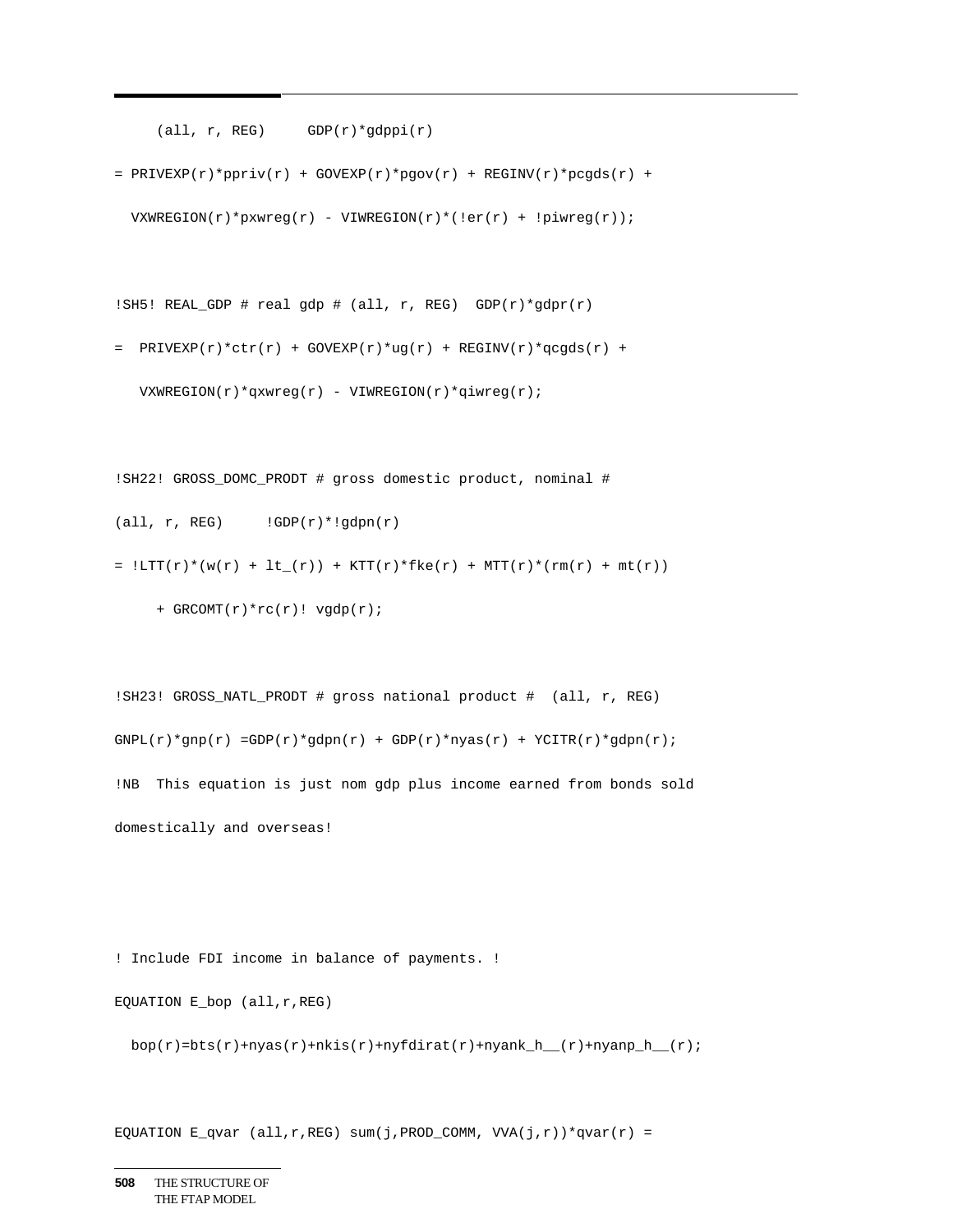```
sum(i,PROD_COMM,
```

```
IF[FDI_FLAG1(i,r)=0,VVA(i,r)*qva(i,r)]+
```
sum(i\_,FDI\_COMM:i eq i\_,sum(r\_,FDI\_DEST:r eq r\_,

```
IF[FDI_FLAG1(i_.,r_-) ne 0, VVA(i_.,r_-)*f_qva(i_.,r_-)]));
```
EQUATION!21.5! GDPFACTCOST ! GDP AT FACTOR COST ! (all, r, REG)

 $gdpfc(r) = SLGDP(r)*(w(r) + lt_(r)) + sum(i, TRAD_COMM, SKGDP(i,r)*$ 

```
(rp(i,r) + kk(i,r))) + SMGDP(r)*(rm(r) + mt(r)) +
```

```
SNGDP(r)*(nrp(r) + nru(r));
```
EQUATION!20.4! REALDISPY! REAL AGGREGATE HOUSEHOLD DISPOSABLE INCOME !

```
(\text{all},r,\text{REG}) \text{ydr}(r) = \text{yhdr}(r) - \text{ppriv}(r) ;
```
! Define rental price of bonds for use in price and bond EV contributions !

EQUATION E\_prentb #Rental price of bonds# (All,r,REG)

rbr(r)=RTBD\*[prentb(r)-pbr(r)];

!-----------------------------------------------------------------

9. ADDITIONAL DESCRIPTIVE GLOBAL MACRO VARIABLES TO SALTER

-----------------------------------------------------------------!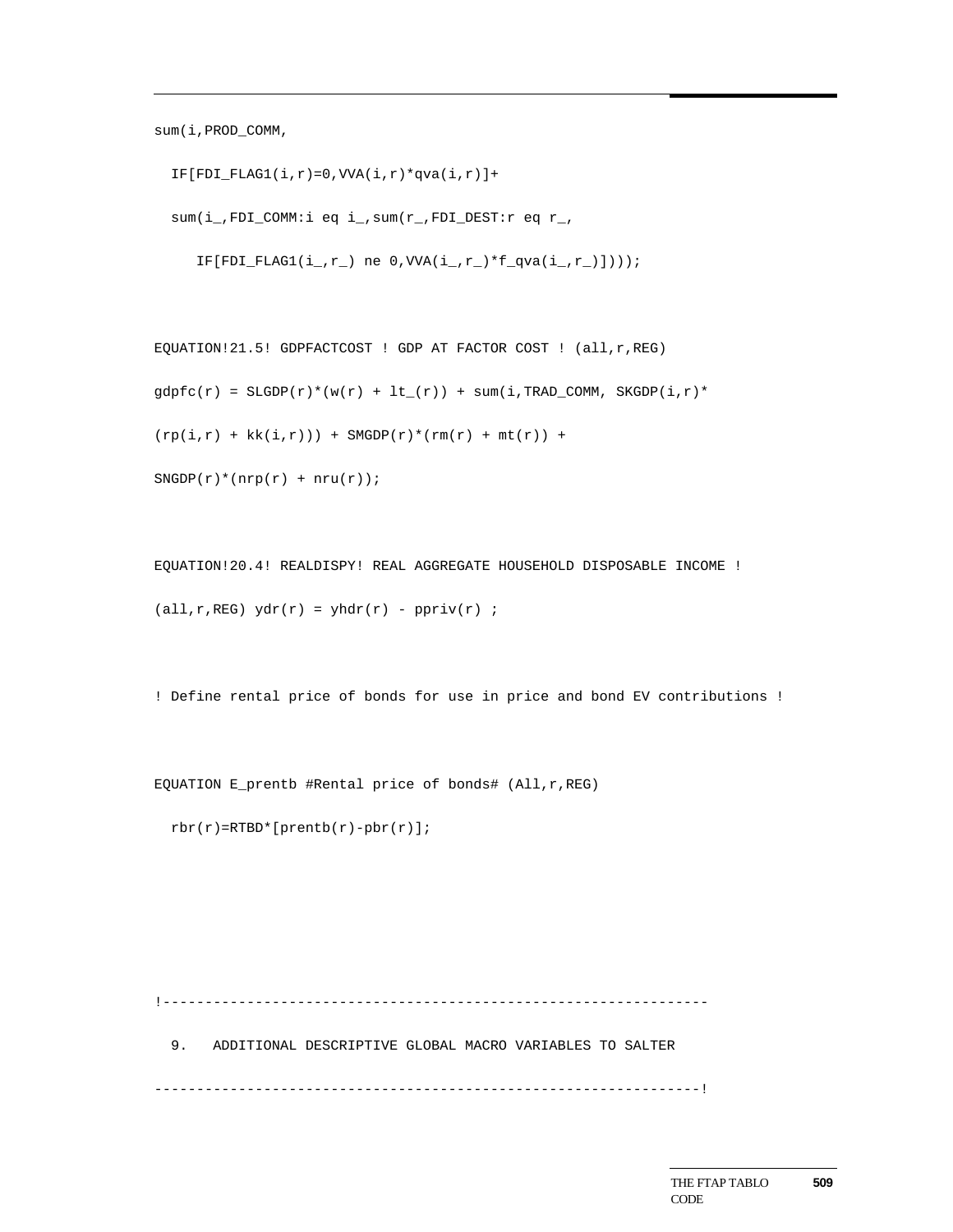```
!SJ1! WORLD_GROSS_PRODCT # world gross product #
       \texttt{WGPL*wgp} \quad = \texttt{SUM}(r, \texttt{REG}, \texttt{GDP}(r) * \texttt{gdpn}(r));
```
!SJ5! WORLD\_NET\_Y\_ABROAD # world net income from abroad #

WGPL\*wnyas + YCIT\*wgp

=  $SUM(r, REG, GDP(r)*nyas(r)) + SUM(r, REG, YCITR(r)*gdpn(r));$ 

!SJ6! WORLD\_NET\_CAPL\_INFLW # world net capital inflow #

WGPL\*wnkis + WNCIL\*wgp

=  $SUM(r, REG, GDP(r)*nkis(r)) + SUM(r, REG, NCIL(r)*gdpn(r));$ 

!SJ7! WORLD\_CAPL\_STOCK # world capital stock #

 $ASKP*wkt = SUM(r, REG, (VKB(r)!/ECT(r)!)*kb(r));$ 

!SJ8! WORLD\_REAL\_INVT # world real investment #

WINVTT\*winvtr =  $SUM(r, REG, (REGINV(r)) / ECRT(r)) * qcgds(r))$ ;

EQUATION E\_wr (all,r,REG) wr(r) =  $w(r)$  - ppriv(r);

!'''''''''''''''''''''''''''''''''''''''''''''''''''''''''''''''''''''''''''''! ! 10. Code required for looking at sim results ! !'''''''''''''''''''''''''''''''''''''''''''''''''''''''''''''''''''''''''''''!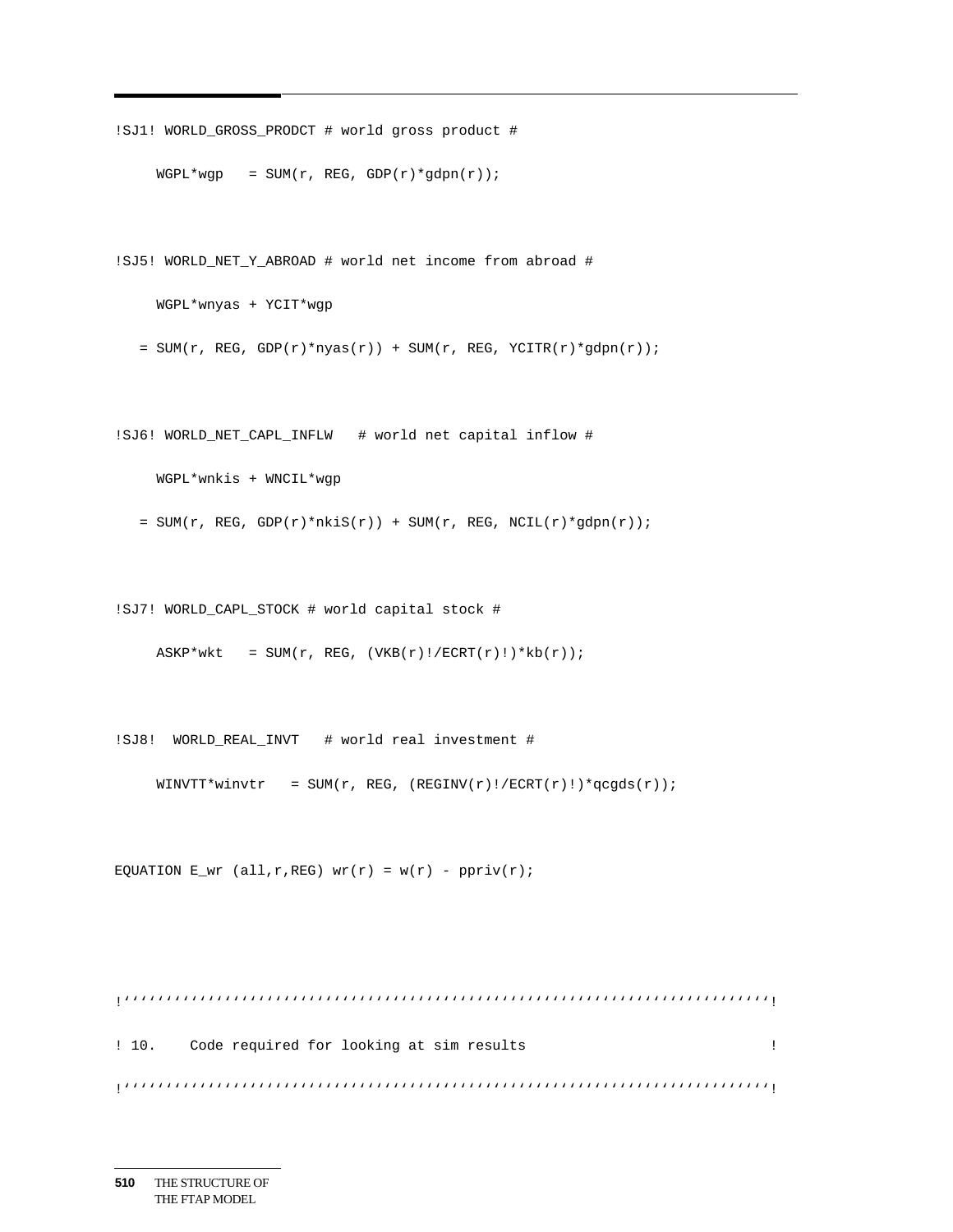```
EQUATION E_qfel (all,l,LABOR)(all,j,PROD_COMM)(all,r,REG)
qfel(1,j,r) = qfe(1,j,r);
```
EQUATION E\_qfek (all,j,PROD\_COMM)(all,r,REG)

```
qfek(j,r) = sum[k, ENDWC_COMM, qfe(k,j,r)];
```

```
EQUATION E_qfen (all,j,PROD_COMM)(all,r,REG)
```

```
qfen(j,r) = SUM(n, LAND, qfe(n,j,r)) ;
```

```
EQUATION E_qfenr (all,j,PROD_COMM)(all,r,REG)
```

```
qfenr(j,r) = SUM(nr, NATRES, qfe(nr,j,r)) ;
```

```
!'''''''''''''''''''''''''''''''''''''''''''''''''''''''''''''''''''''''''''''!
! 11. Equations for checking of consistency between !
! GTAP and SALTER definitions !
! !
!'''''''''''''''''''''''''''''''''''''''''''''''''''''''''''''''''''''''''''''!
```
## EQUATION

LAB\_TAX #Link GTAP and SALTER labour income tax variables#

(All,i,LABOR)(All,r,REG)

 $to(i,r)=[VOM(i,r)-VOA(i,r)]/VOA(i,r)*tylr(r);$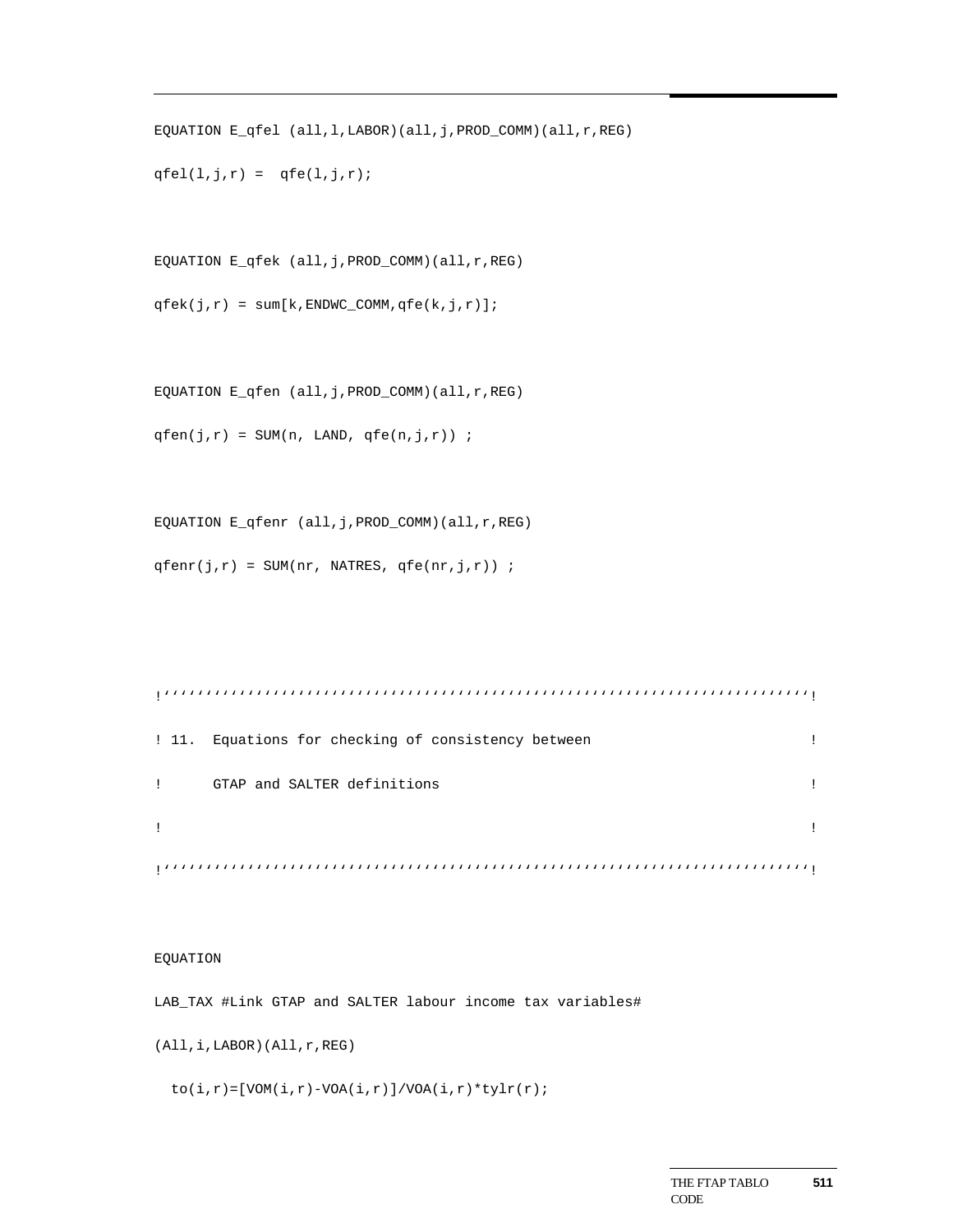```
NON_LAB_TAX #Link GTAP and SALTER property income tax variables#
(All,i,NONLAB_ENDW)(All,r,REG)
  to(i,r)=[VOM(i,r)-VOA(i,r)]/VOA(i,r)*typr(r);EQUATION!SE15! E_rc1 # revenue from commodity taxes, by region #
     (all,r,REG) GRCOMT1(r) *rcl(r) =sum(i,PROD_COMM, SHPTAX(i,r)*\{VOM(i,r) * [pm(i,r) + qo(i,r)] -VOA(i,r) * [ps(i,r) + qo(i,r)]100*PTAX(i,r)*c_SHPTAX(i,r))+ sum(j,PROD_COMM, sum(i,TRAD_COMM, {VIFA(i,j,r) * [pfm(i,j,r) + qfm(i,j,r)]}
                                  - \{VIFM(i,j,r) * [pid(i,r) + qfm(i,j,r)]\})+ sum(j,PROD_COMM, sum(i,TRAD_COMM, {VDFA(i,j,r) * [pfd(i,j,r) + qfd(i,j,r)]}
                                  - \{VDFM(i,j,r) * [pds(i,r) + qfd(i,j,r)]\}) + sum(i,TRAD_COMM, {VIPA(i,r) * [ppm(i,r) + qpm(i,r)]}
                  - \{VIPM(i,r) * [pid(i,r) + qpm(i,r)]\})+ sum(i,TRAD_COMM, \{VDPA(i,r) * [ppd(i,r) + qpd(i,r)]\}- {VDPM(i, r) * [pds(i, r) + qpd(i, r)]})
  + sum(i,TRAD_COMM, {VIGA(i,r) * [pgm(i,r) + qgm(i,r)]}
                  - \{VIGM(i,r) * [pid(i,r) + qgm(i,r)]\} + sum(i,TRAD_COMM, {VDGA(i,r) * [pgd(i,r) + qgd(i,r)]}
                  - \{VDGM(i,r) * [pds(i,r) + qgd(i,r)]\}+ sum(i,TRAD_COMM, sum(s,REG, {VXWD(i,r,s) * [pfob(i,r,s) + qxs(i,r,s)]]- \{VXMD(i,r,s) * [pxs(i,r,s) + qxs(i,r,s)]\})+ sum(i,TRAD_COMM, sum(s,REG,\{VIMS(i, s, r) * [pms(i, s, r) + qxs(i, s, r)]\}
```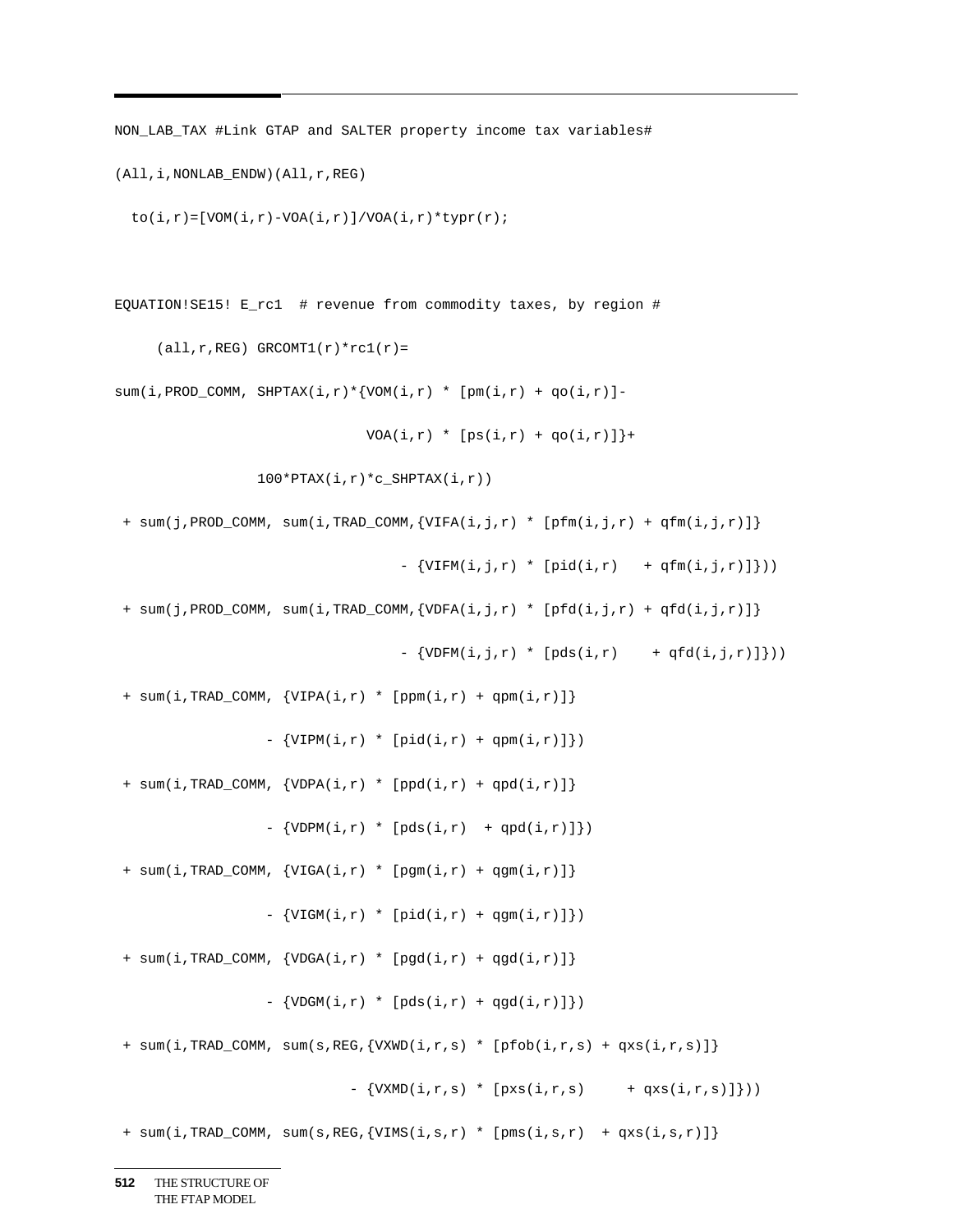- {VIWS(i,s,r) \* [pcif(i,s,r) + qxs(i,s,r)]}));

```
EQUATION E_check_rc (All,r,REG) check_rc(r)=rc(r)-rc1(r);
```

```
EQUATION E_grexp1 (All,r,REG)
 GRCOMT1(r)*green(1(r) =sum(i,TRAD_COMM, sum(s,REG, {VXWD(i,r,s) * [pfob(i,r,s) + qxs(i,r,s)]})- \{VXMD(i,r,s) * [pxs(i,r,s) + qxs(i,r,s)]\});
```
EQUATION E\_grdut1 (All,r,REG)

 $GRCOMT1(r)*grdut1(r)=$ 

```
sum(i,TRAD_COMM, sum(s,REG, {VIMS}(i,s,r) * [pms(i,s,r) + qxs(i,s,r)]- {VIWS(i,s,r) * [pcif(i,s,r) + qxs(i,s,r)]}));
```

```
EQUATION E_grsub1 (All,r,REG)
```
 $GRCOMT1(r)*grsub1(r)=$ 

```
sum(i,PROD_COMM, SHPTAX(i,r)*\{VOM(i,r) * [pm(i,r) + qo(i,r)]-
```

```
VOA(i,r) * [ps(i,r) + qo(i,r)]
```

```
100*PTAX(i,r)*c_SHPTAX(i,r));
```
EQUATION E\_check\_grdut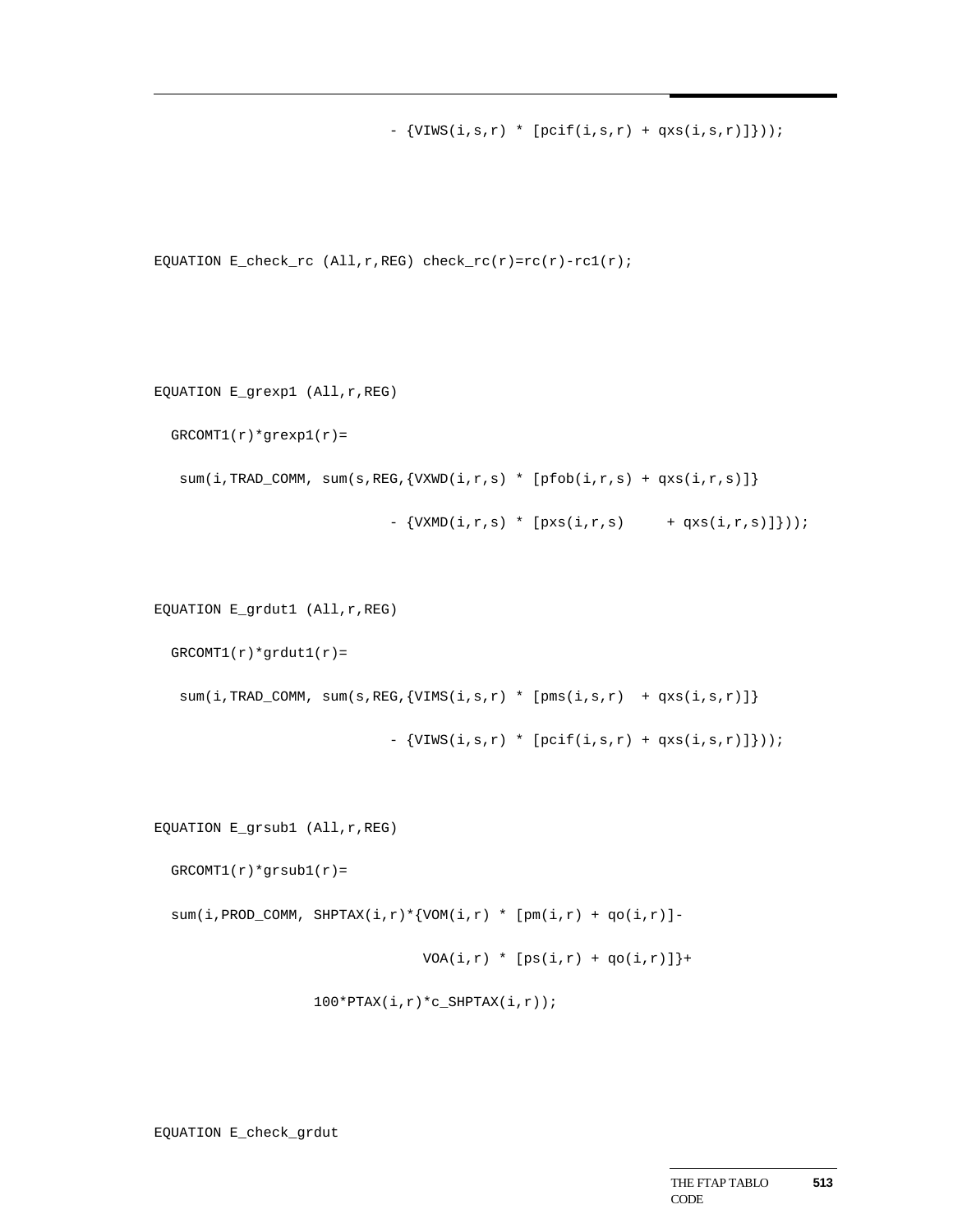```
(A11, r, REG) check_qrdut(r)=qrdut(r)-qrdut1(r);
```
EQUATION E\_check\_grexp

 $(All,r,REG)$  check\_grexp(r)=grexp(r)-grexp1(r);

EQUATION E\_check\_grsub

```
(All,r,REG) check_grsub(r)=grsub(r)-grsub1(r);
```
EQUATION E\_grcon1 (All, r, REG) GRCOMT1(r)\*grcon1(r)=

```
sum(i,TRAD_COMM, \{VIPA(i, r) * [ppm(i, r) + qpm(i, r)]\}- \{VIPM(i,r) * [pid(i,r) + qpm(i,r)]\}+ sum(i, TRAD_COMM, {VDPA(i,r) * [ppd(i,r) + qpd(i,r)]}- {VDPM(i,r) * [pds(i,r) + qpd(i,r)]});
```

```
EQUATION E_grgov1 (All,r,REG) GRCOMT1(r)*grgov1(r)=
   sum(i, TRAD_COMM, \{VIGA(i,r) * [pgm(i,r) + qgm(i,r)]\})- {VIGM(i,r) * [pid(i,r) + qgm(i,r)]}) + sum(i,TRAD_COMM, {VDGA(i,r) * [pgd(i,r) + qgd(i,r)]}
                  - \{VDGM(i,r) * [pds(i,r) + qgd(i,r)]\};
```
EQUATION E\_check\_grcon

 $(All,r,REG)$  check\_grcon(r)=grcon(r)-grcon1(r);

EQUATION E\_check\_grgov

 $(All,r,REG)$  check\_grgov(r)=grgov(r)-grgov1(r);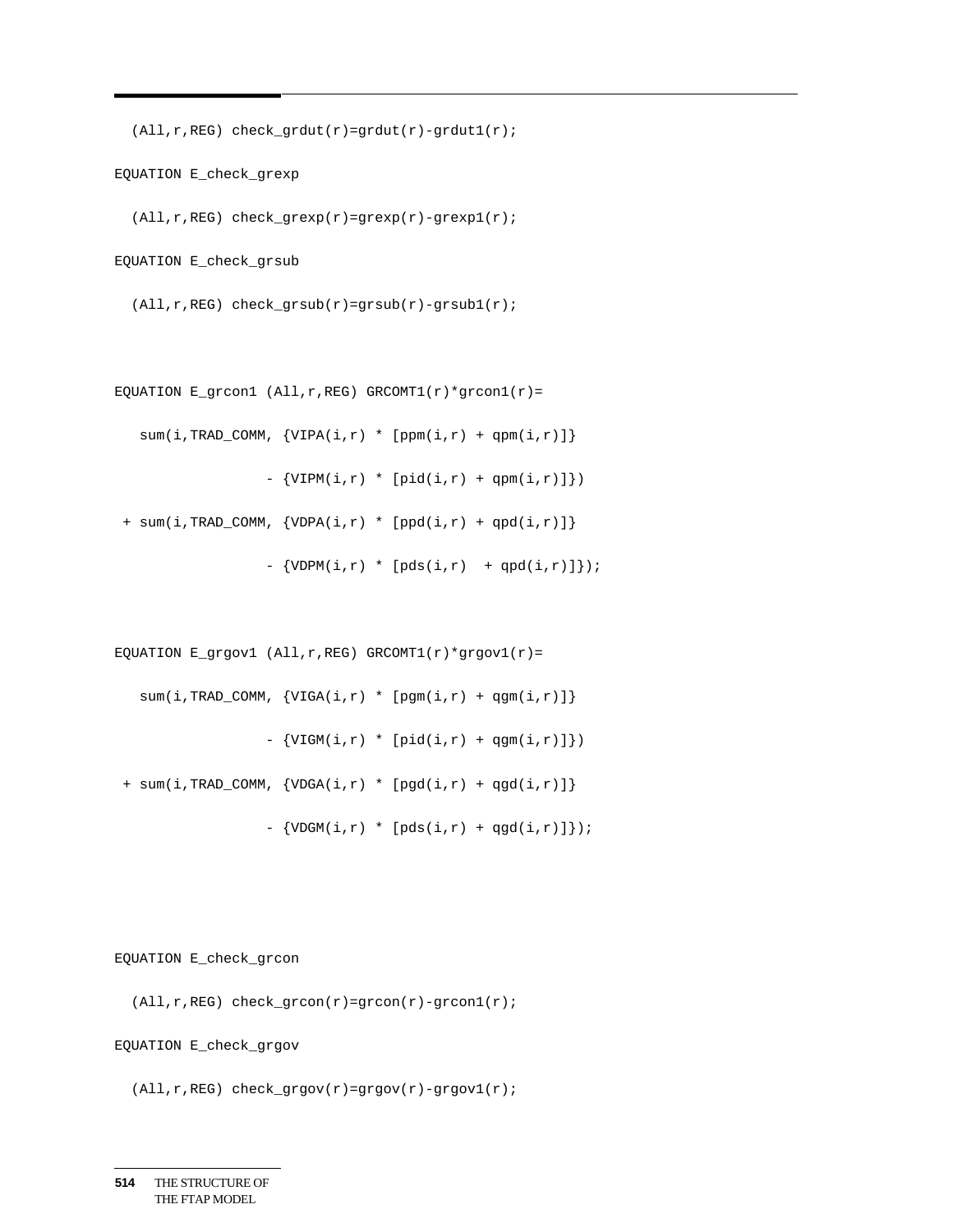```
EQUATION E qrint1 (All,r,REG) GRCOMT1(r)*qrint1(r)=
  sum(j,TRAD\_COMM, sum(i,TRAD\_COMM, \{VIFA(i,j,r) * [pfm(i,j,r) + qfm(i,j,r)]\})- \{VIFM(i,j,r) * [pid(i,r) + qfm(i,j,r)]\})+ sum(j,TRAD_COMM, sum(i,TRAD_COMM, {VDFA(i,j,r) * [pfd(i,j,r) + qfd(i,j,r)]})- \{VDFM(i,j,r) * [pds(i,r) + qfd(i,j,r)]\});
```
EQUATION E\_check\_grint

 $(All,r,REG)$  check\_grint(r)=grint(r)-grint1(r);

```
EQUATION E_grinv1 (All,r,REG) GRCOMT1(r)*grinv1(r)=
   sum(j,CGDS_COMM, sum(i,TRAD_COMM, {VIFA(i,j,r) * [pfm(i,j,r) + qfm(i,j,r)]}
                               - \{VIFM(i,j,r) * [pid(i,r) + qfm(i,j,r)]\})+ sum(j,CGDS_COMM, sum(i,TRAD_COMM,\{VDFA(i,j,r) * [pfd(i,j,r) + qfd(i,j,r)]\}- \{VDFM(i,j,r) * [pds(i,r) + qfd(i,j,r)]\});
```
EQUATION E\_check\_grinv

 $(All,r,REG)$  check\_grinv(r)=grinv(r)-grinv1(r);

EQUATION E\_check\_qgdp (All,r,REG) check\_qgdp(r)=qgdp(r)-gdpr(r); EQUATION E\_check\_vgdp (All,r,REG) check\_vgdp(r)=vgdp(r)-gdpn(r); EQUATION E\_check\_pgdp (All,r,REG) check\_pgdp(r)=pgdp(r)-gdppi(r);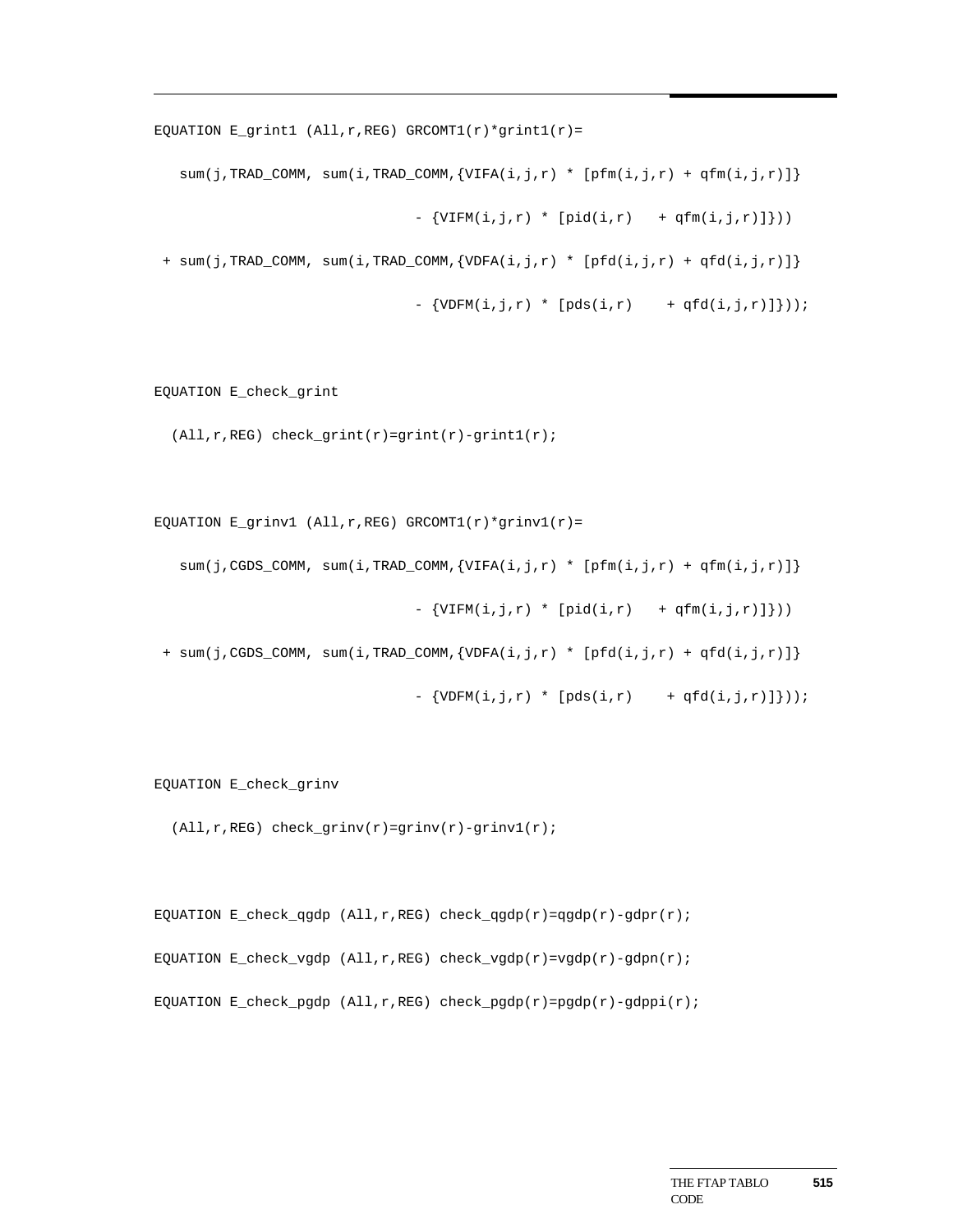!-------------------------------------------------------------------- End of ICM.TAB --------------------------------------------------------------------! ! FDI extension to GTAPICM ! ! ======================== ! ! Introductory comments

~~~~~~~~~~~~~~~~~~~~~

I have varied the Petri specification of capital supply slightly. The price of capital is now the reciprocal of exp(rate\_of\_return) rather than the reciprocal of rate\_of\_return. This allows negative rates of return, which may well be possible at such a disaggregate level.

Since the international capital mobility extension endogenises total private wealth, with

```
wealth = bonds + equity
        = bonds + capital + land
```
I have extended the Petri nesting higher to include an allocation of wealth between bonds and equity, and equity between capital and

land.

**516** THE STRUCTURE OF THE FTAP MODEL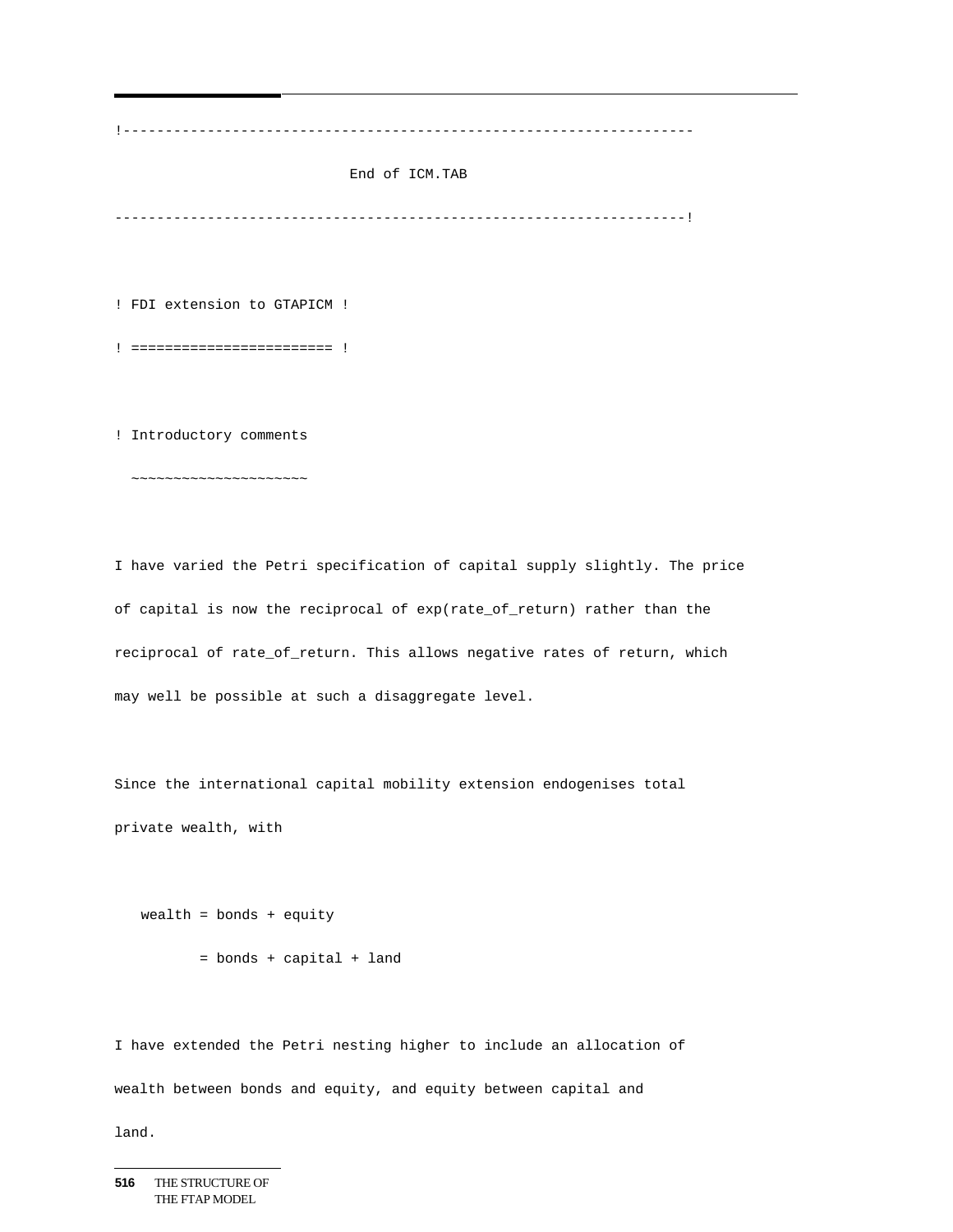The case of bonds is interesting. The Petri price of bonds depends on whether the region is a net debtor or net creditor. To see how this is implemented, it helps to think of two types of bonds. Each region holds a non-negative quantity of either debt bonds or credit bonds, and none of the other type of bonds. Debt bonds have a negative rate of return and credit bonds a positive rate of return. Hence, in the equation determining the division of wealth between bonds and equity, the rate of return on bonds enters with a negative or positive sign depending on whether the region is a net debtor or net creditor respectively. Since the quantity of bonds cannot change sign under a CET allocation mechanism, it is possible to introduce a variable for the percentage change in the quantity of bonds. Also, if a region is defined as a debtor or creditor based on positive or negative bond holdings, it will always remain a debtor or creditor.

It should be noted, however, that bonds in the extended model cannot be compared to bonds in SALTER. Bonds in SALTER represent the excess (deficit) of total assets above (below) productive assets residing in a region. The counterpart in the extended model would be bonds plus domestic capital plus foreign capital owned by the region plus land minus local capital owned by foreigners.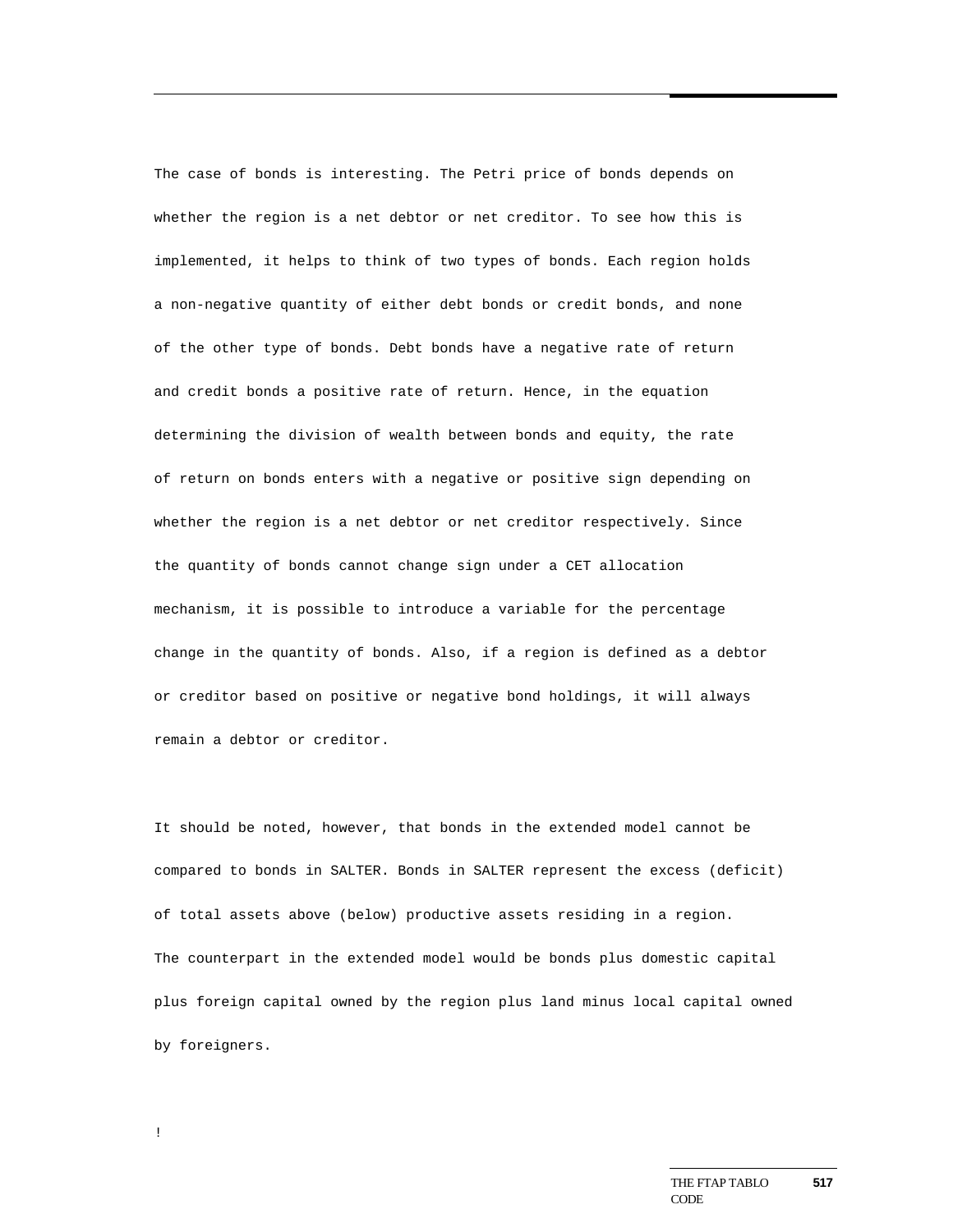!--------------------------------------------------------------------!

ZERODIVIDE (ZERO\_BY\_ZERO) OFF;

ZERODIVIDE (NONZERO\_BY\_ZERO) OFF;

COEFFICIENT (All,s,home) CHK\_RR\_LAND(s) #Check positivity of initial rate of return on land#;

COEFFICIENT (All, s, home) RTBDR(s)

#Regional rate of return on bonds#;

! The next block of coefficients are peculiar. They are equal to quantities of assets times prices = the reciprocals of exp(rates of return). They are the values of the assets in the Petri nested CET supply function for capital. At the beginning of the simulation they equal asset values but at the end of the simulation they will NOT be equal to asset values. !

 $COEFFICIENT$  (All,s,home)  $VK_H$  (s) #Petri asset value of capital by home region#;

COEFFICIENT (All,s,home)(All,i,TRAD\_COMM) VK\_H\_I(i,s) #Petri asset value of capital by industry and home region#;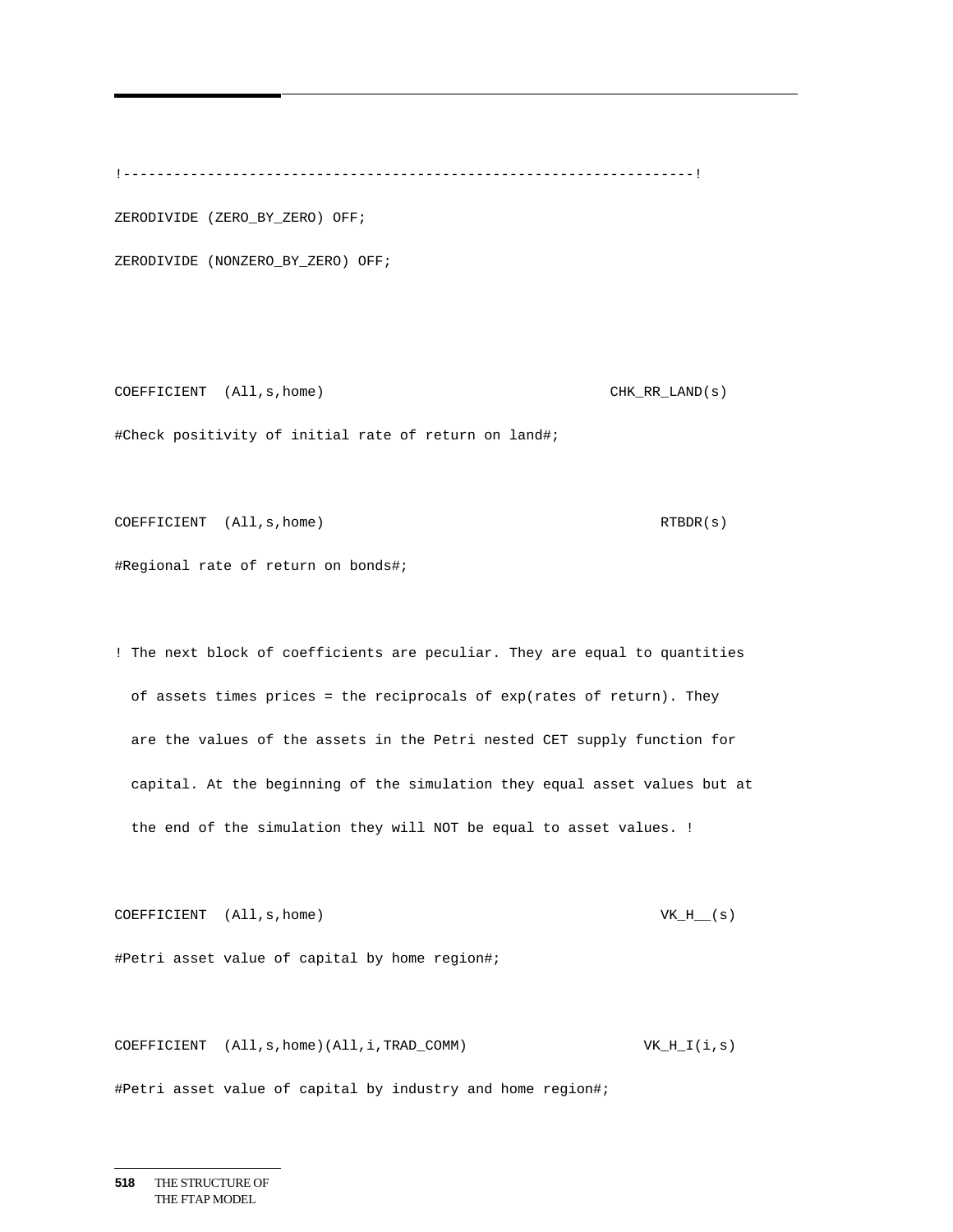```
COEFFICIENT (All,s,home)(All,i,TRAD_COMM) VKF_H_I(i,s)
```
#Petri asset value of foreign capital by industry and home region#;

```
COEFFICIENT (All,s,home) CRED_DEBT(s)
```
#Is -1 for debtor and +1 for creditor region#;

FORMULA (Initial)(All,s,home)  $CRED_DEBT(s)=1-2*IF(YCHHITR(s)<0,1);$ 

! Calculating / initialising Petri asset values !

```
FORMULA (All, s, home) (All, i, TRAD_COMM) VKF_H_1(i, s)=sum(d, dest, VK_HHI(i, s, d));
```
FORMULA  $(All,s,home)(All,i,TRAD\_COMM)$   $VK\_H_I(i,s)=VKD_H_I(i,s)+VKF_H_I(i,s);$ 

FORMULA  $(A11, s, home)$  VK\_H\_(s)=sum(i,TRAD\_COMM,VK\_H\_I(i,s));

! Initially set rate of return on land and natural resources to average rate

of return on capital !

```
FORMULA (Initial)(All,s,home) RR_LAND(s) =
```
IF[VLAND(s)=0 and VKB(s) ne  $0$ ,

 $sum{1, TRAD_COMM, VKD(i,s)*max{0, RRD_H_i(i,s)} +$ 

 $sum[d,dest,VFDI_HHI(i,s,d)*max{0,RR_HHI(i,s,d)}]$ 

}/VKB(s)]+

IF[VLAND( $s$ )=0 and VKB( $s$ )=0,RTBD]+

IF[VLAND(s) ne 0,RR\_LAND(s)];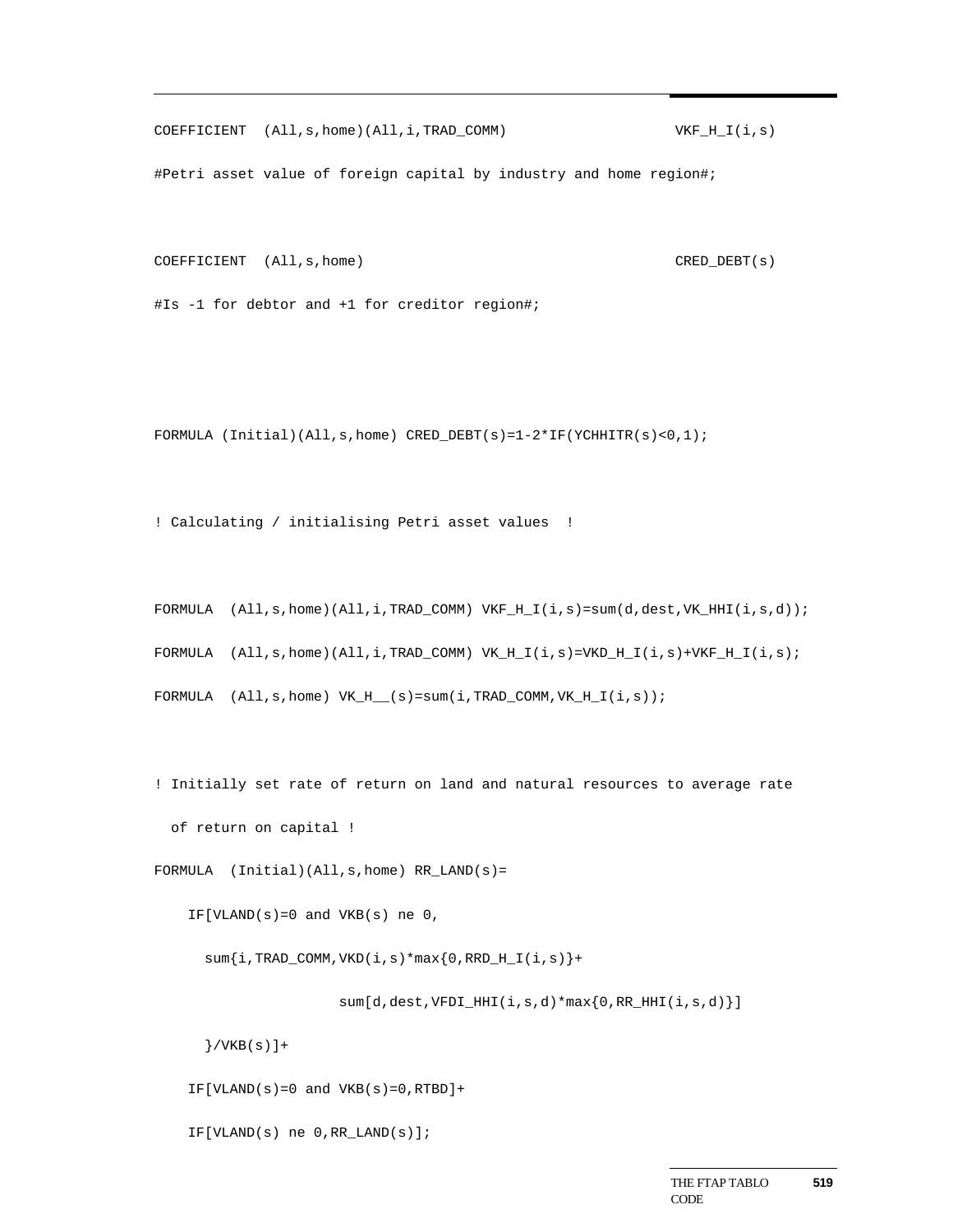FORMULA (All, s, home)

CHK\_RR\_LAND(s)=IF[VLAND(s)=0,RR\_LAND(s)]+IF[VLAND(s) ne  $0,1$ ];

ASSERTION #Initial rate of return on land is positive#

(All,s,home) CHK\_RR\_LAND(s)>0;

FORMULA (Initial)(All,s,home)

RR\_NATRES(s)=IF[VNATRES(s)=0,RR\_LAND(s)]+IF[VNATRES(s) ne  $0,RR\_NATRES$  (s)];

! Calculate Petri asset value of land (natural resources) from rate of return on land (natural resources) and land (natural resources) rentals from the GTAP database. !

```
FORMULA (Initial)(All,s,home)
```
VLAND(s)=IF[VLAND(s)=0,exp(-RR\_LAND(s))\*sum[k,LAND,VOM(k,s)]]+

IF[VLAND(s) ne 0,VLAND(s)];

FORMULA (Initial)(All, s, home)

VNATRES( $s$ ) = IF[VNATRES( $s$ ) = 0,

exp(-RR\_NATRES(s))\*sum[k,NATRES,VOM(k,s)]]+

IF[VNATRES(s) ne 0,VNATRES(s)];

! End of calculating / initialising Petri asset values !

FORMULA ! Bond rates equal across regions !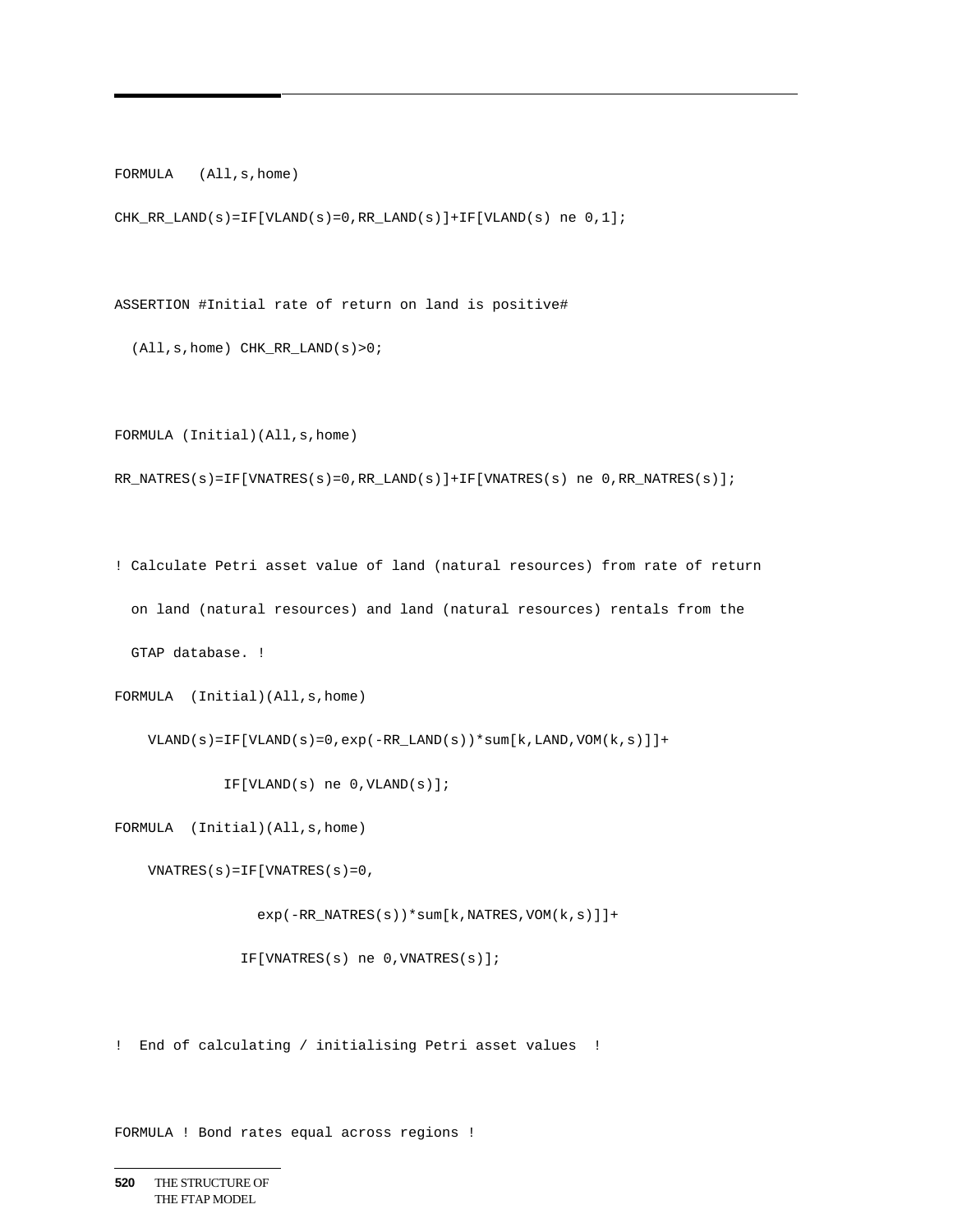(Initial)(All,s,home) RTBDR(s)=RTBD;

UPDATE (change)(All,s,home) RTBDR(s)=rbr(s)/100;

!'''''''''''''''''''''''''''''''''''''''''''''''''''''''''''''''''''''''''''''!

### EQUATION

! In the following equations the price of each aggregate has been defined by the condition that the share weighted sum of the quantities constituting the aggregate equals the aggregate quantity. This is valid for any CRS aggregator function. In the future if we wish to generalise beyond CES (eg. CRESH) we are able to do so without needing to alter the definitions of aggregate prices. (The capital supply functions are in fact written in CRESH form, except for the upper levels - wealth --> bonds,equity and equity --> capital,land,natural resources.) !

! section 1 was removed !

! Section 2 - Supply of capital

 $\sim$ ~~~~~~ ~

!

! Section 2.1 - Quantities supplied determined by nested CET supply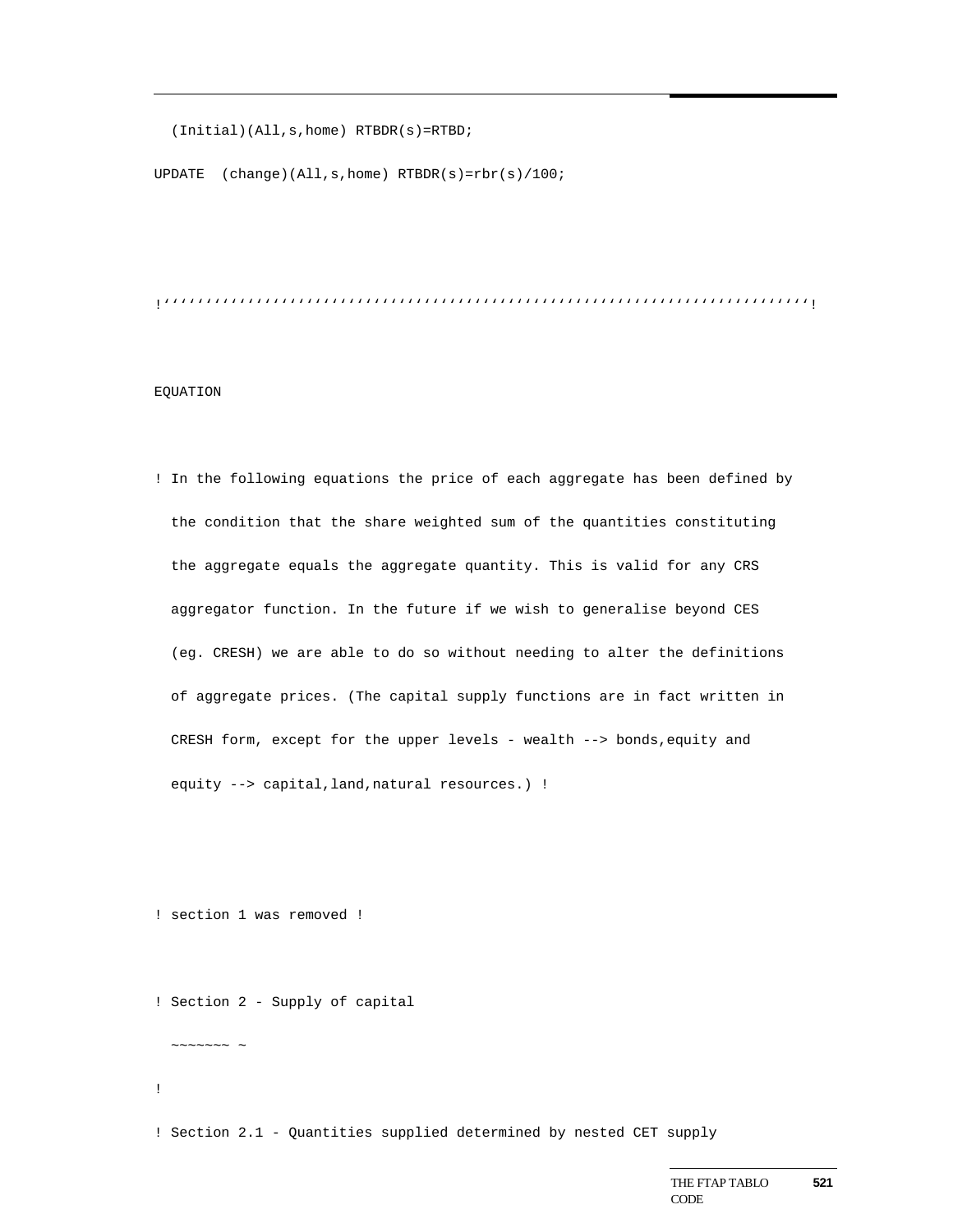(4.2) function as in Petri !

E qhr #Private real wealth# (All,s,home) ipahr(s)=ahr(s)-qhr(s);

E\_qbr #Private ownership of bonds# (All,s,home)

qhr(s)-qbr(s)=KTRA\_H\_(s)\*[rhr(s)+CRED\_DEBT(s)\*r\_rbr(s)];

E\_qer #Private ownership of equity# (All,s,home)

qhr(s)-qer(s)=KTRA\_H\_(s)\*[rhr(s)-rer(s)];

! Delete SALTER equation for pnr and pnrr!

E\_pnr #Purchase price of land# (All,r,REG)

 $mt(r)$ -qer(r)=KTRA\_H\_(r)\*[-r\_rr\_land(r)-rer(r)];

E\_pnrr #Purchase price of natural resources# (All,r,REG)

 $nru(r) - qer(r) = KTRA_H (r) * [-r_rr_ natres(r) - rer(r)]$ ;

E\_k\_h\_\_ #Aggregate supply of capital by home region# (All,s,home)

k\_h\_(s)-qer(s)=KTRA\_H\_(s)\*[c\_rr\_h\_(s)-rer(s)];

E\_kt #SALTER quantity of capital kt is capital owned by home#

 $(All,r,REG)$  k\_h\_(r)=kt(r);

E\_kb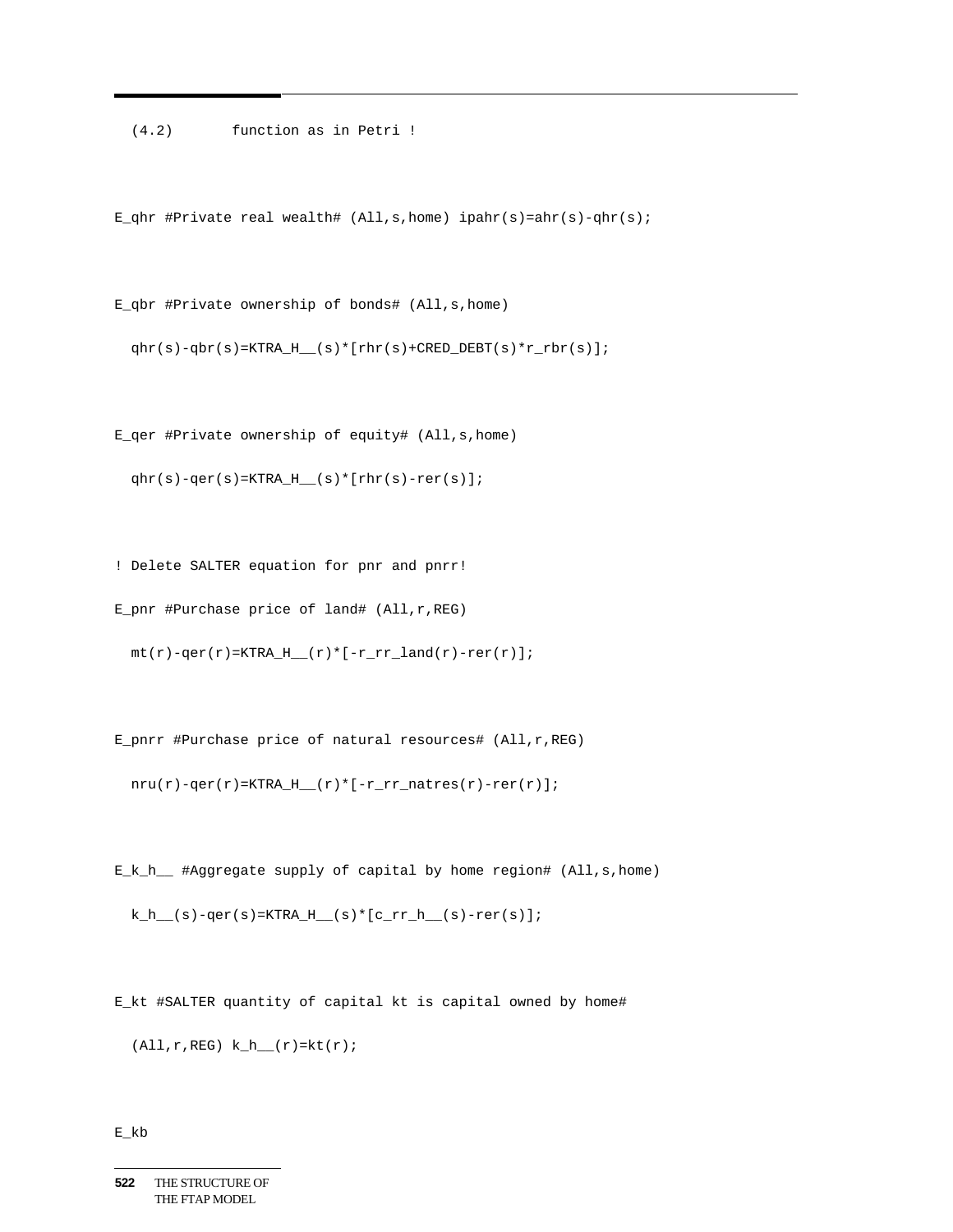#GTAP quantity of capital kb is capital residing in the host, asset weights#

(All,d,host)

 $sum(i,TRAD)$  COMM, sum(s,home, VFDI HHI(i,s,d))+VKD(i,d))\*kb(d)=

sum(i,TRAD\_COMM,sum(s,home,VFDI\_HHI(i,s,d)\*k\_hhi(i,s,d))+

```
VKD(i,d)*kd_h_i(i,d)) +
```

```
f_k(b(d);
```
E\_k\_h\_i (All,i,TRAD\_COMM)(All,s,home)

k\_h\_i(i,s)-k\_h\_(s)=KTRA\_H\_I(i,s)\*[c\_rr\_h\_i(i,s)-c\_rr\_h\_(s)];

E\_kd\_h\_i (All,i,TRAD\_COMM)(All,s,home)

 $kd_h_i(i,s)-k_h_i(i,s)=KTRAD_H_i(i,s)*(-r_rrcd_h_i(i,s)-c_rr_h_i(i,s)]$ ;

E\_kf\_h\_i (All,i,TRAD\_COMM)(All,s,home)

 $kf_h_i(i,s)-k_h_i(i,s)=KTRAF_H_i(i,s)*(c_rrf_h_i(i,s)-c_rr_h_i(i,s))$ ;

E\_k\_hhi (All,i,TRAD\_COMM)(All,s,home)(All,d,host)

k\_hhi(i,s,d)-kf\_h\_i(i,s)=KTRA\_HHI(i,s,d)\*[-r\_rr\_hhi(i,s,d)-c\_rrf\_h\_i(i,s)];

! Section 2.2 - Define rates of return and asset prices !

! 4.3 !

E\_c\_rr\_hhi (All,i,TRAD\_COMM)(All,s,home)(All,d,host)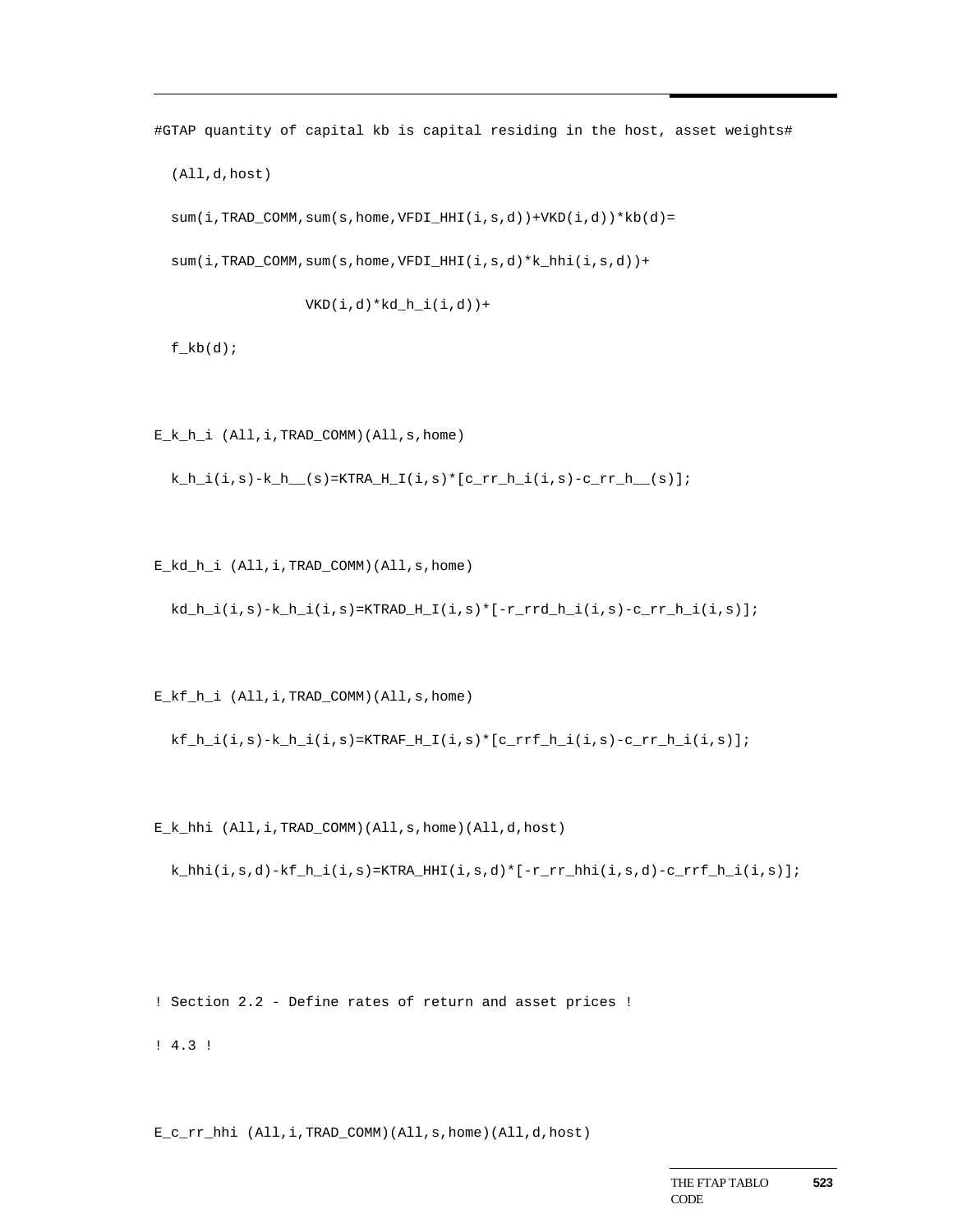c\_rr\_hhi(i,s,d)=[RR\_HHI(i,s,d)+DEPRIND(i,d)]\*[rps(i,s,d)-pcqds(d)];

E\_c\_trr\_hhi (All,i,TRAD\_COMM)(All,s,home)(All,d,host)

 $c_trr_hhi(i,s,d)=$ 

 $[1-\text{TPR}_L(d)]*[RR_\text{HHI}(i,s,d)+\text{DEPRIND}(i,d)]*[psks(i,s,d)-\text{pcgds}(d)];$ 

E\_r\_rr\_hhi (All,i,TRAD\_COMM)(All,s,home)(All,d,host)

 $r\_rr\_hhi(i,s,d)=$ -[post\_tax\_rr\*c\_trr\_hhi(i,s,d)+pre\_tax\_rr\*c\_rr\_hhi(i,s,d)];

E\_c\_rrd\_h\_i (All,i,TRAD\_COMM)(All,s,home)

 $c\_rrd_h_i(i,s)=[RRD_H_i(i,s)+DEPRIND(i,s)]*[rpd(i,s)-pcgds(s)];$ 

E\_c\_trrd\_h\_i (All,i,TRAD\_COMM)(All,s,home)

 $c_trrd_h_i(i,s)$ =

 $[1-\text{TPR}_L(s)]*[RRD_H_I(i,s)+\text{DEPRIND}(i,s)]*[pskd(i,s)-\text{pcgds}(s)];$ 

E\_r\_rrd\_h\_i (All,i,TRAD\_COMM)(All,s,home)

 $r\_rrd_h_i(i,s)$  =-[post\_tax\_rr\*c\_trrd\_h\_i(i,s)+pre\_tax\_rr\*c\_rrd\_h\_i(i,s)];

 $E_crr_land$  (All,s,home)  $c\_rr_land(s)$ =RR $_LAND(s)*(rm(s)-pnr(s))$ ;

 $E_c_trr_l$ land (All,s,home)  $c_trr_l$ land(s)=

```
[1-TYPR_L(s)]*RR_LAND(s)*[psland(s)-pnr(s)];
```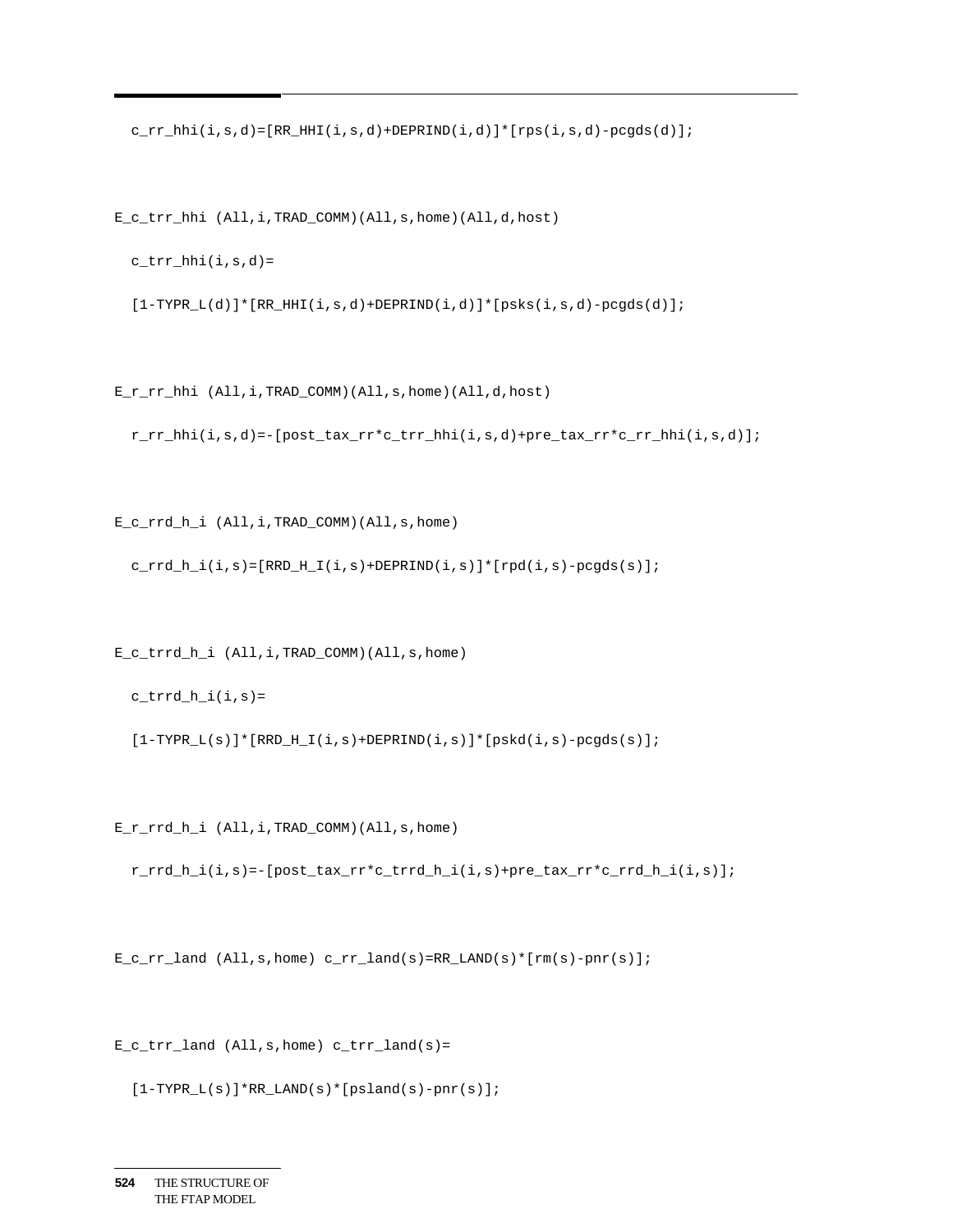E\_r\_rr\_land (All, s, home)

 $r\_rr\_land(s)$ =-[post\_tax\_ $rr*c\_trr\_land(s)+pre\_tax\_rr*c\_rr\_land(s)$ ];

 $E_crr\_natres$  (All,s,home)  $c\_rr\_natres(s)=RR\_NATRES(s)*(nrp(s)-pnrr(s))$ ;

 $E_c_trr_$ natres (All,s,home) c\_trr\_natres(s)=

```
 [1-TYPR_L(s)]*RR_NATRES(s)*[psnatres(s)-pnrr(s)];
```
E\_r\_rr\_natres (All,s,home)

r\_rr\_natres(s)=-[post\_tax\_rr\*c\_trr\_natres(s)+pre\_tax\_rr\*c\_rr\_natres(s)];

E\_rbrpt  $(All,r,REG)$  rbrpt(r)=[1-TYPR\_L(r)]\*rbr(r)-RTBDR(r)\*TYPR\_L(r)\*typr(r);

 $E_r_r$ rbr (All,s,home)  $r_r$ rbr(s)=-[post\_tax\_rr\*rbrpt(s)+pre\_tax\_rr\*rbr(s)];

E\_rhr (All, s, home)

 $[VK_H_{s}(s) + VLAND(s) + VNATRES(s) + VBR(s)] * qhr(s) =$ 

 $[VK_H_{s}](s) + VLAND(s) + VNATRES(s)]*qer(s) + VBR(s)*qbr(s);$ 

E\_rer (All, s, home)

 $VK_H_{s}$  (s)\*k\_h\_(s)+VLAND(s)\*mt(s)+VNATRES(s)\*nru(s)=

 $[VK_H_{s}(s) + VLAND(s) + VNATRES(s)]*qer(s);$ 

 $E_crr_h$  (All, s, home)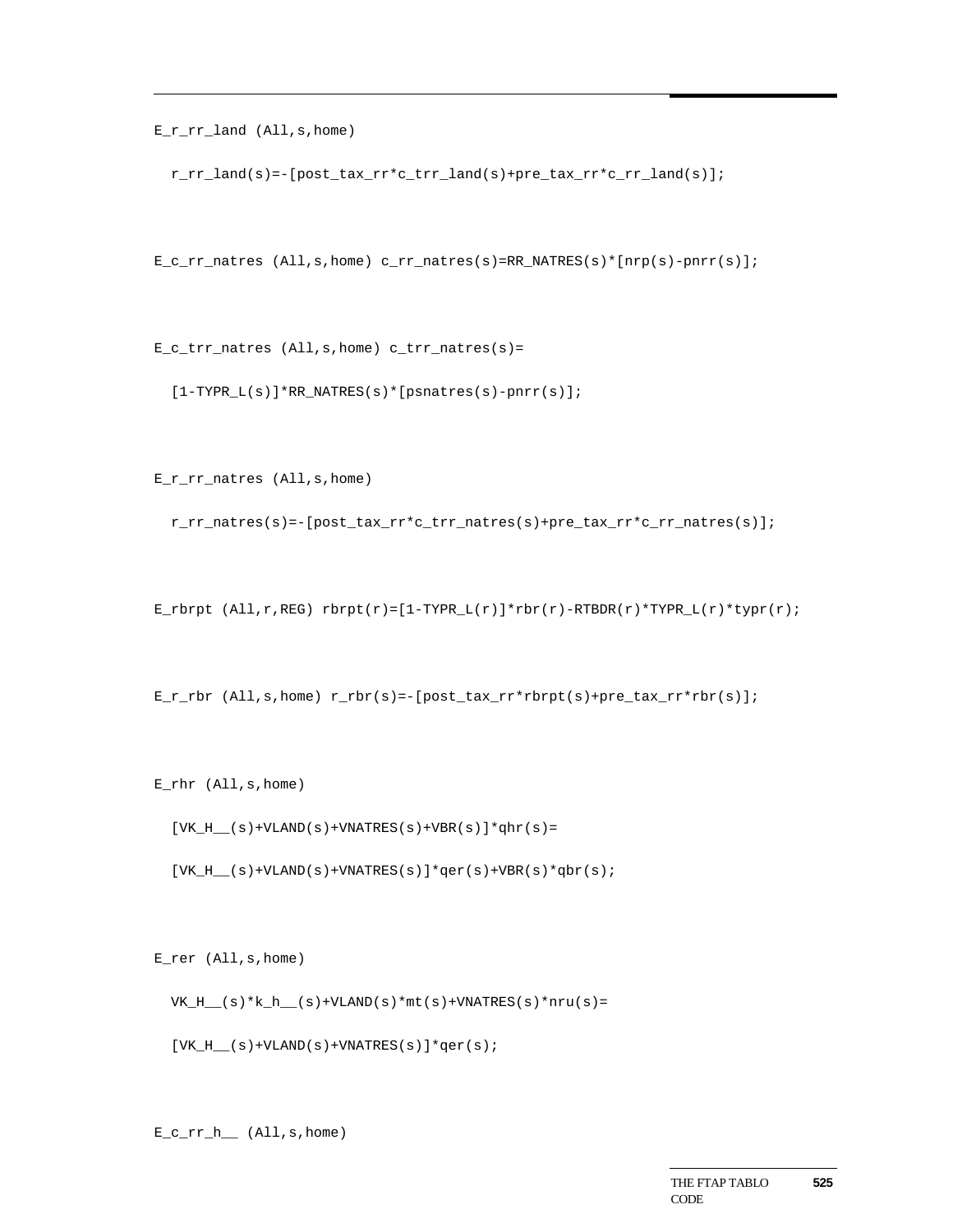$IF{VK_H__(s)}$  ne 0,

 $sum(i, TRAD_COMM, VK_H_I(i,s)*(k_h_i(i,s)-k_h(i,s))] =$ 

```
IF{VK_H_ (s) = 0, c_r r_h_ (s)};
```
E\_c\_rr\_h\_i (All,i,TRAD\_COMM)(All,s,home)

 $IF{VK_H_i(i,s)}$  ne 0,

 ${\tt VKD\_H\_I(i,s)} * k d\_h\_i(i,s) + {\tt VKF\_H\_I(i,s)} * k f\_h\_i(i,s)$ 

 $-VK_H_I(i,s)*k_h_i(i,s)$  =

 $IF{VK_H_i(i,s)=0, c_tr_h_i(i,s)};$ 

E\_c\_rrf\_h\_i (All,i,TRAD\_COMM)(All,s,home)

 $IF{VKF_H_I(i,s)}$  ne 0,

 $sum(d,dest, VK_HHI(i,s,d)*(k_hhi(i,s,d)-kf_h(i,s))$ ]

 $IF{VKF_H_I(i,s)=0, c\_rrf_h(i,s)};$ 

! 4.4 Rental prices of capital !

E\_pskd (All,i,TRAD\_COMM)(All,r,REG)

 $rpd(i,r)=pskd(i,r)+sum(k,ENDWC\_COMM,to(k,r));$ 

E\_psks (All,i,TRAD\_COMM)(All,s,home)(All,d,host)

rps(i,s,d)=psks(i,s,d)+sum(k,ENDWC\_COMM,to(k,d));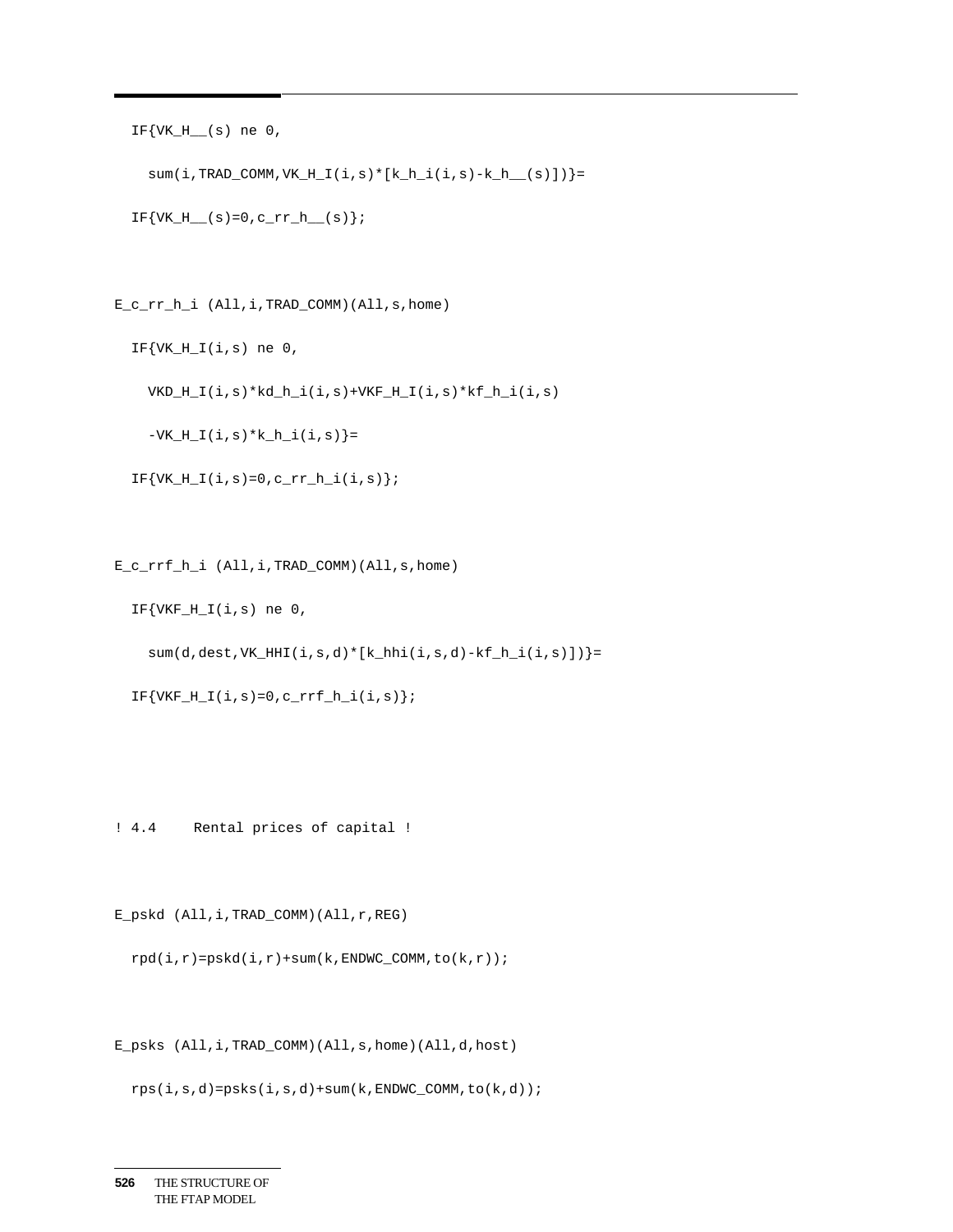```
E_pfeda (All,i,TRAD_COMM)(All,r,REG)
```

```
pfeda(i,r)=tfda(i,r)+toad(r)+toa(r)+rpd(i,r)+
```

```
sum(k, ENDWC COMM, tf(k,i,r));
```

```
E_pfesa (All,i,TRAD_COMM)(All,s,home)(All,d,host)
```

```
pfesa(i,s,d)=tfsa(i,s,d)+toas(s,d)+tfi(a(i,d)+toa(d)+toa(d)+rps(i,s,d)+
```

```
sum(k,ENDWC_COMM,tf(k,i,d));
```

```
E_pfeia (All,i,TRAD_COMM)(All,d,host)
```

```
sum(s,home,EVIFAS(i,s,d)*(pfesa(i,s,d)+qfes(i,s,d))-(pfeia(i,d)+qfei(i,d))))=
 IF[EVIFA(i,d)=0,pfeia(i,d)-pfactwld];
```

```
E_f_pfek (All,i,TRAD_COMM)(All,r,REG)
```
 $EVDFA(i,r)*(pfeda(i,r)+qfed(i,r))+EVIFA(i,r)*(pfeia(i,r)+qfei(i,r))-$ 

 $sum[k,ENDWC_COMM,EVFA(k,i,r)*(pfe(k,i,r)+qfe(k,i,r))]$  =

 $IF{sum[k,ENDWC_COMM,EVFA(k,i,r)]=0, f_pfek(i,r)};$ 

! 4.5 Asset Price !

```
E_p k_h (All, s, home)
```
 $\{sum(d,dest,sum(i,TRAD_COMM,VFDI_HHI(i,s,d))) +$ 

sum(i,TRAD\_COMM,VKD(i,s))}\*

 $[pk_h_{s}(s) + k_h_{s}(s)] =$ 

 $sum(d, dest, sum(i,TRAD_COMM, VFDI_HHI(i,s,d)*[pcgds(d)+k_hhi(i,s,d)]))$ +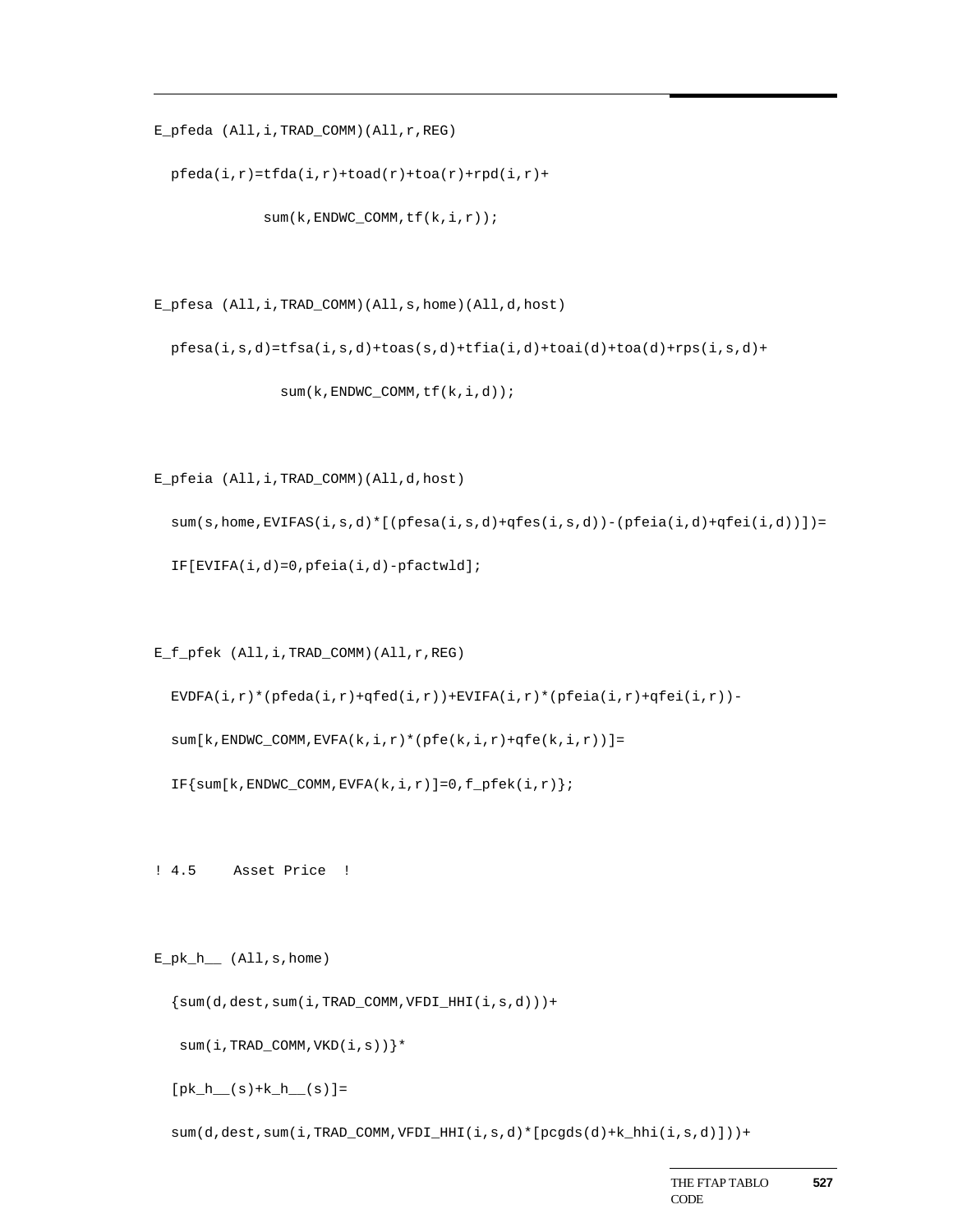sum(i,TRAD\_COMM,VKD(i,s)\*[pcgds(s)+kd\_h\_i(i,s)]);

E\_pbr #Bond price# (All,s,REG) pbr(s)=pb;

E\_pb #World bond price#

```
0=sum{s, REG, ASHHBDR(s) * [pbr(s)+qbr(s)] -}
```
 $[\texttt{YCHHDPR(s)}*qyhbr(s)+\texttt{ASHHBDR(s)}*yhdr(s)]\};$ 

#### EQUATION SAVEPRICE

```
! savings price -- (new). The price of savings is now region-specific and
  is equal to the price of regional investment, plus an adjustment factor
  which accounts for the fact that regional savings and investment are not
  equal. !
```
(all,r,REG)

SAVE(r)\*psave(r) = NETINV(r)\*pcgds(r) + [SAVE(r)-NETINV(r)]\*pbr(r)

+ SAVE(r)\*psaveslack(r) ;

! Remove SALTER definitions of ipahr and iper !

```
E_iper (All,r,REG) iper(r)=aer(r)-qer(r);
```
! Section 3 - Supply equals demand for capital - determination of rental

price of capital

(4.6) Market clearing for capital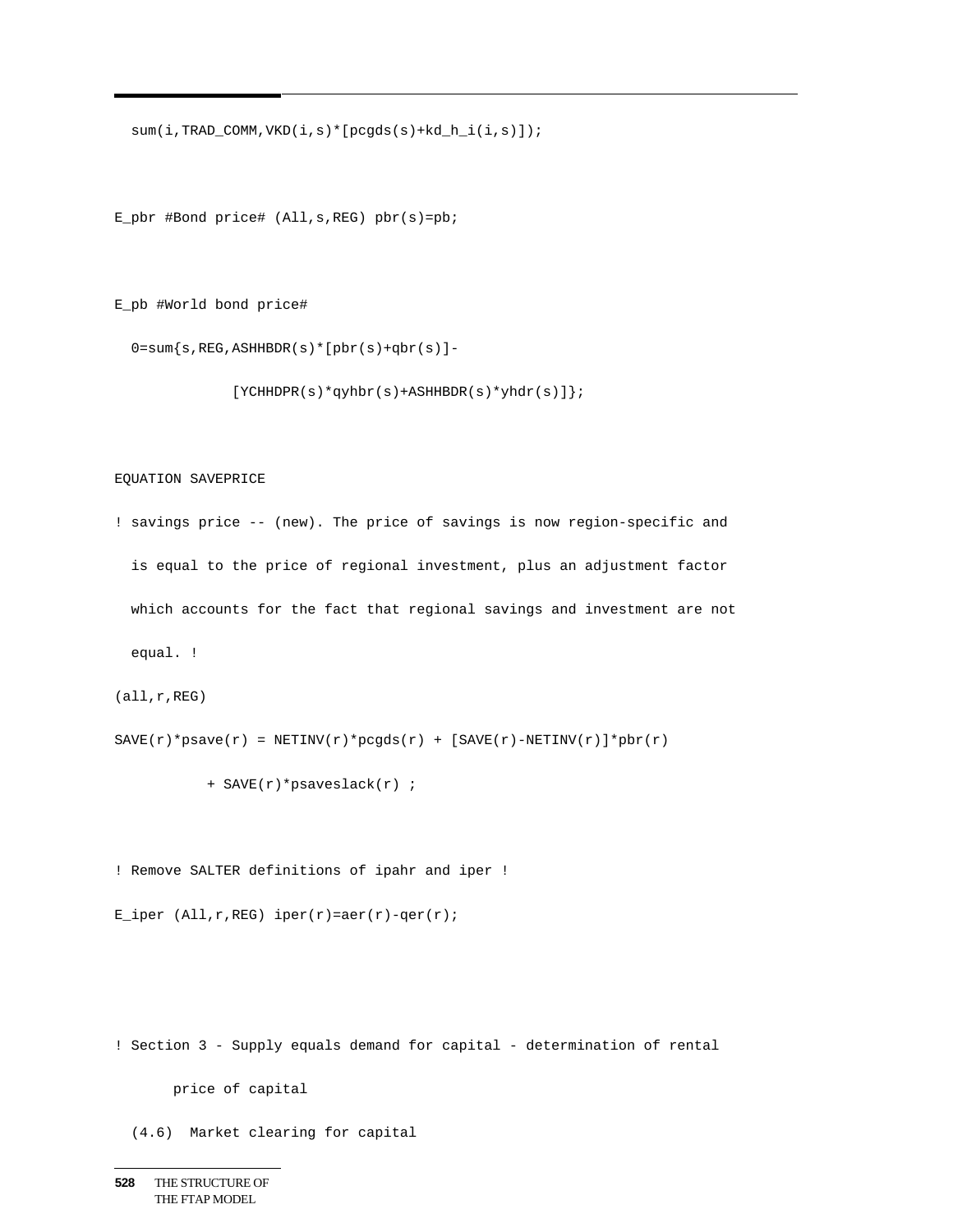E\_rps #Supply equals demand for capital by host, home and industry#

 $(All, i, TRAD_COMM)(All, s, home)(All, d, host) k_hhi(i, s, d)=qfes(i, s, d);$ 

E\_rpd #Supply equals demand for domestic capital by industry#

 $(All, i, TRAD_COMM)(All, s, home) kd_h_i(i, s) = qfed(i, s);$ 

E\_rp (All,i,TRAD\_COMM)(All,r,REG)

```
IF{CAP(i,r)} ne 0,
```
!

 $CAP(i,r)*(rp(i,r)+qfek(i,r))$ -

 $[EVDFM(i,r)*(rpd(i,r)+qfed(i,r))+$ 

 $sum(s,home,EVIFMS(i,s,r)*(rps(i,s,r)+qfes(i,s,r)))$ ]}=

```
IF{CAP(i,r)=0,rp(i,r)-pfactwld};
```
! Section 4 - FDI income flows

~~~~~~~ ~

(4.7)

```
!
```

```
E_yfdi_hhi (All,i,TRAD_COMM)(All,s,REG)(All,d,REG)
 100*yfdi_hhi(i,s,d)= VFDI_HHI(i,s,d)*c_trr_hhi(i,s,d) +
```

```
 VINC_HHI(i,s,d)*[pcgds(d)+k_hhi(i,s,d)];
```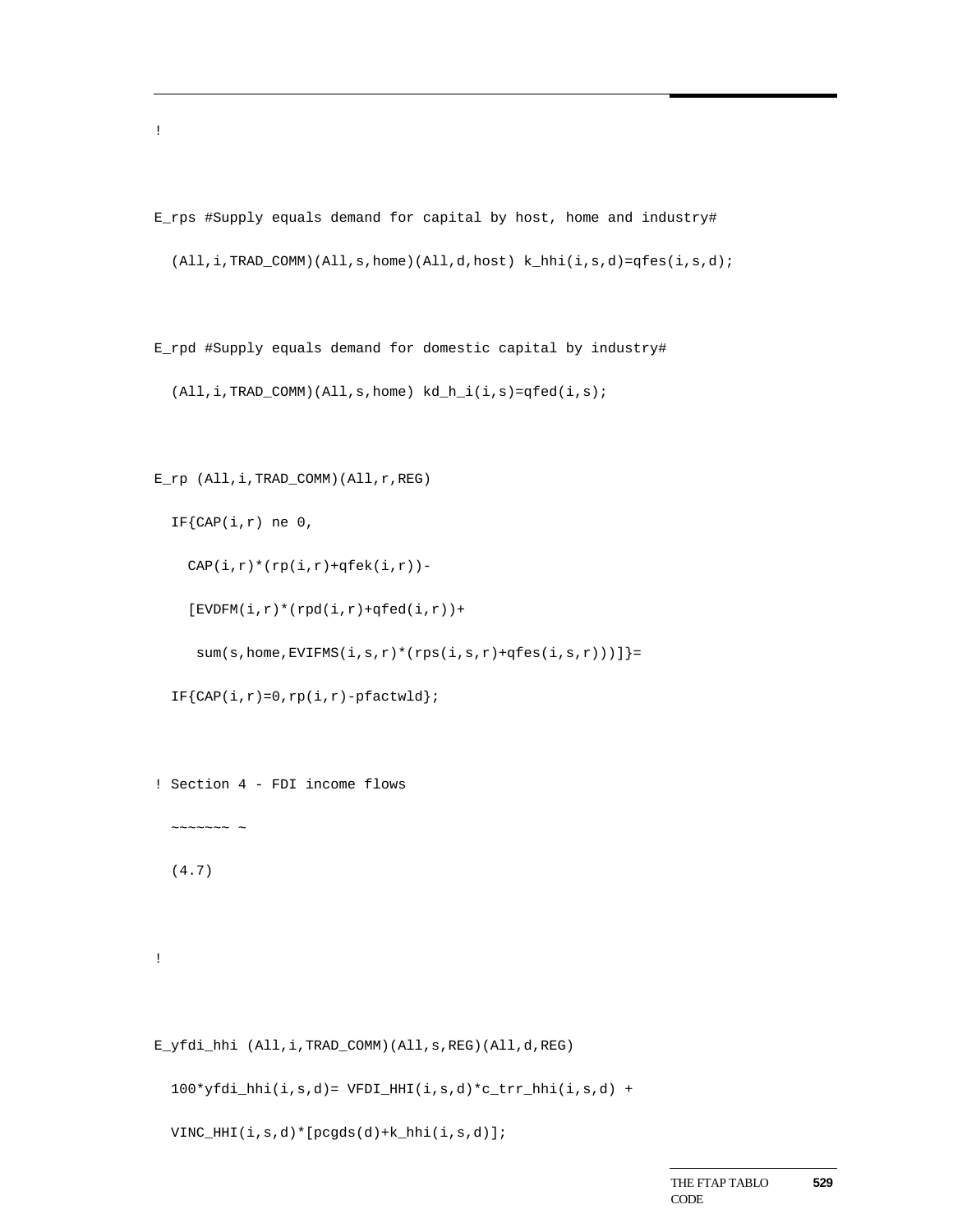! The FDI income must be included as a term in the equation defining income, SALTER equation NATL\_INCOME !

 $E_yfdi_h$  (All,  $r,REG$ )

 $yfdi_h_{r}(r)=$ 

sum(i,TRAD\_COMM,sum(d,dest,yfdi\_hhi(i,r,d)))-

sum(i,TRAD\_COMM,sum(s,home,yfdi\_hhi(i,s,r)));

! Section 5 - Links to SALTER and GTAP variables

~~~~~~~ ~

!

E\_pcap #SALTER asset price of capital pcap is price of capital owned by home#

(All,r,REG)

 $pcap(r)=pk_h(r);$ 

E\_kr

#Quantity of capital kr is capital residing in the host, rental weights#

```
 (All,d,host) 0=
 sum[i,ENDWC_COMM,
 VOM(i,d) * (pm(i,d)+kr(d)) -sum(j,TRAD_COMM, VFM(i,j,d) * (rp(j,d)+qfe(i,j,d)));
```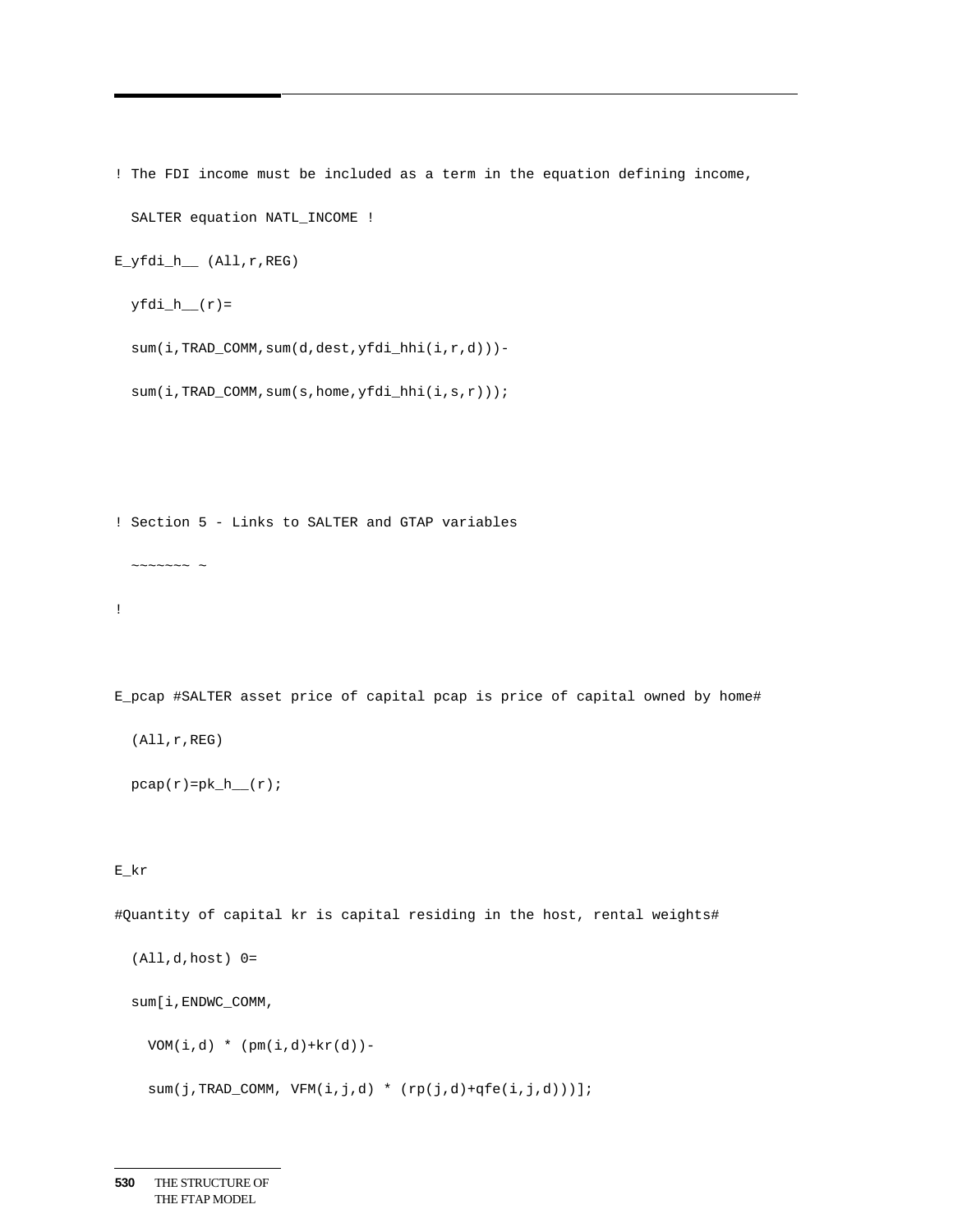! Section 6 - Asset value of capital and aggregate depreciation ~~~~~~~ ~

```
E_c_VFDI_HHI (All,i,TRAD_COMM)(All,s,home)(All,d,host)
  100*c_VFDI_HHI(i,s,d)=VFDI_HHI(i,s,d)*[pcgds(d)+k_hhi(i,s,d)];
```
E\_c\_VKD (All,i,TRAD\_COMM)(All,s,home)

 $100*c_VKD(i,s)=VKD(i,s)*(pcgds(s)+kd_h_i(i,s));$ 

! The update of the GTAP coefficient VDEP needs to be changed so that it is updated with the variable c\_VDEP. This accounts for changes in the aggregate depreciation rate due to changes in the industrial composition. Any GTAP or SALTER code formed under the assumption of a constant aggregate depreciation rate will need to be changed. It is assumed in the current code that industry specific depreciation rates are constant. !

E\_c\_VDEP (All,d,REG)

!

 $c_VDEP(d)=sum(i,TRAD_COMM,DEPRIND(i,d)*$ 

 $[c_VKD(i,d)+sum(s,home,c_VFDI_HHI(i,s,d))];$ 

E\_deprate  $(All,r,REG)$  depr(r)=deprate(r)+pcgds(r)+kb(r);

THE FTAP TABLO **CODE 531**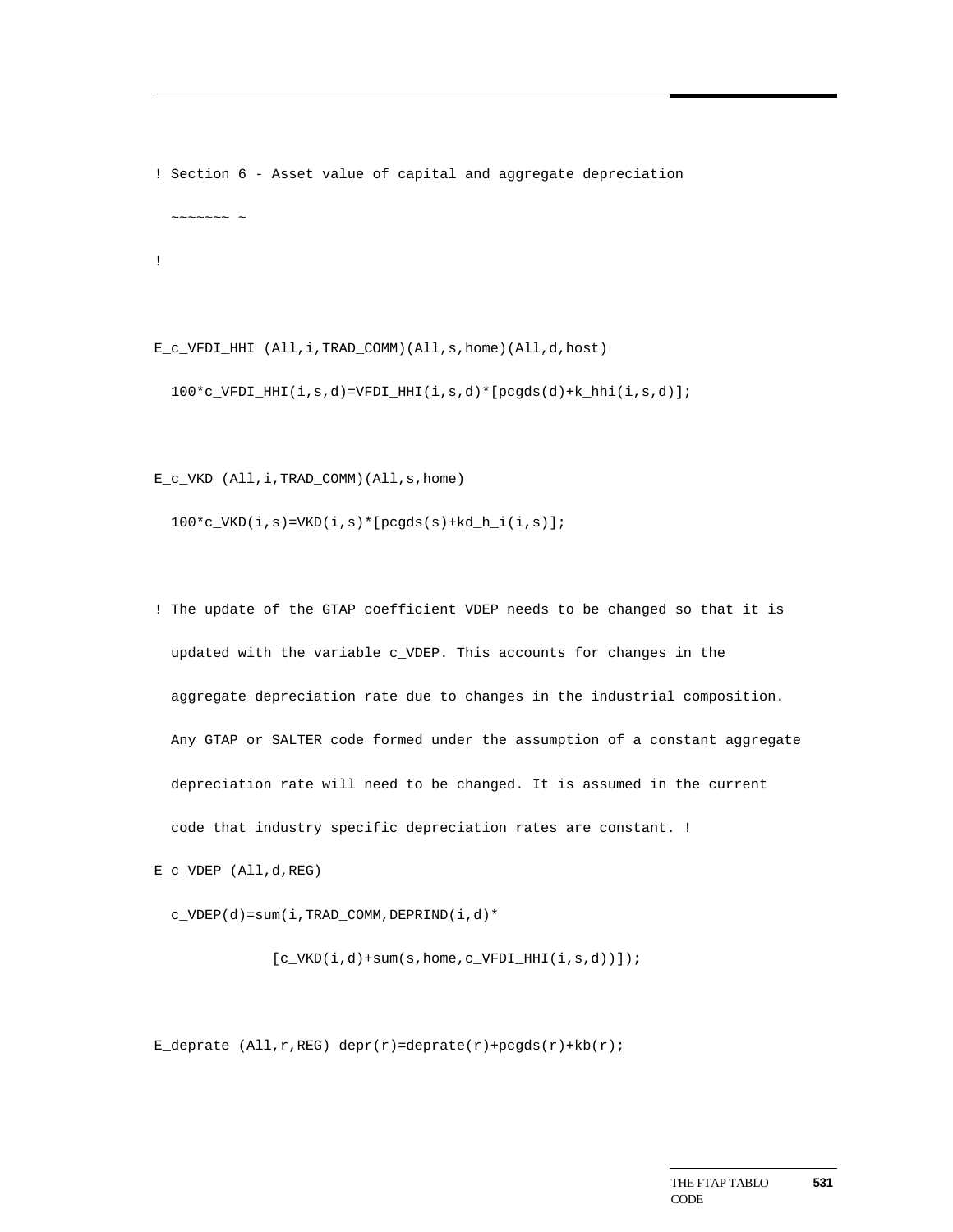|                                                                                          | ! CRUSOE: a simplified General Equilibrium Model adapted to GTAP data |                                     | $\mathbf{I}$ |
|------------------------------------------------------------------------------------------|-----------------------------------------------------------------------|-------------------------------------|--------------|
|                                                                                          |                                                                       |                                     |              |
|                                                                                          |                                                                       |                                     |              |
|                                                                                          |                                                                       |                                     |              |
|                                                                                          | .<br>.<br>.                                                           |                                     |              |
| ! Data coefficients relating to basic commodity flows for industry input<br>$\mathbf{I}$ |                                                                       |                                     |              |
| ! demands                                                                                |                                                                       |                                     | Ţ            |
|                                                                                          |                                                                       |                                     |              |
|                                                                                          |                                                                       |                                     |              |
|                                                                                          | Coefficient (All, c, COM) (All, s, SRC) (All, i, IND)                 |                                     | V1BAS(c,s,i) |
| #Intermediate inputs #;                                                                  |                                                                       |                                     |              |
|                                                                                          | Coefficient (All, c, COM) (All, s, SRC) (All, i, IND)                 |                                     | V1TAX(c,s,i) |
| # Taxes on Basic Intermediate flows # ;                                                  |                                                                       |                                     |              |
| Coefficient (All, i, IND)                                                                |                                                                       | V1CAP(i) #capital rentals#;         |              |
|                                                                                          | Coefficient (All, i, IND) (All, l, LABOR) VILAB_S(i, l) #wage bills#; |                                     |              |
| Coefficient (All, i, IND)                                                                |                                                                       | V1LAB(i) #wage bills#;              |              |
| Coefficient (All, i, IND)                                                                |                                                                       | V1LND(i) #land rentals#;            |              |
| Coefficient (All, i, IND)                                                                |                                                                       | V1NR(i) #natural resource rentals#; |              |
| Coefficient (All, i, IND)                                                                |                                                                       | V10CT(i) #other cost tickets#;      |              |

# Read

 V1BAS From File KDATA Header "1BAS"; V1TAX From File KDATA Header "1TAX";

## **532** THE STRUCTURE OF THE FTAP MODEL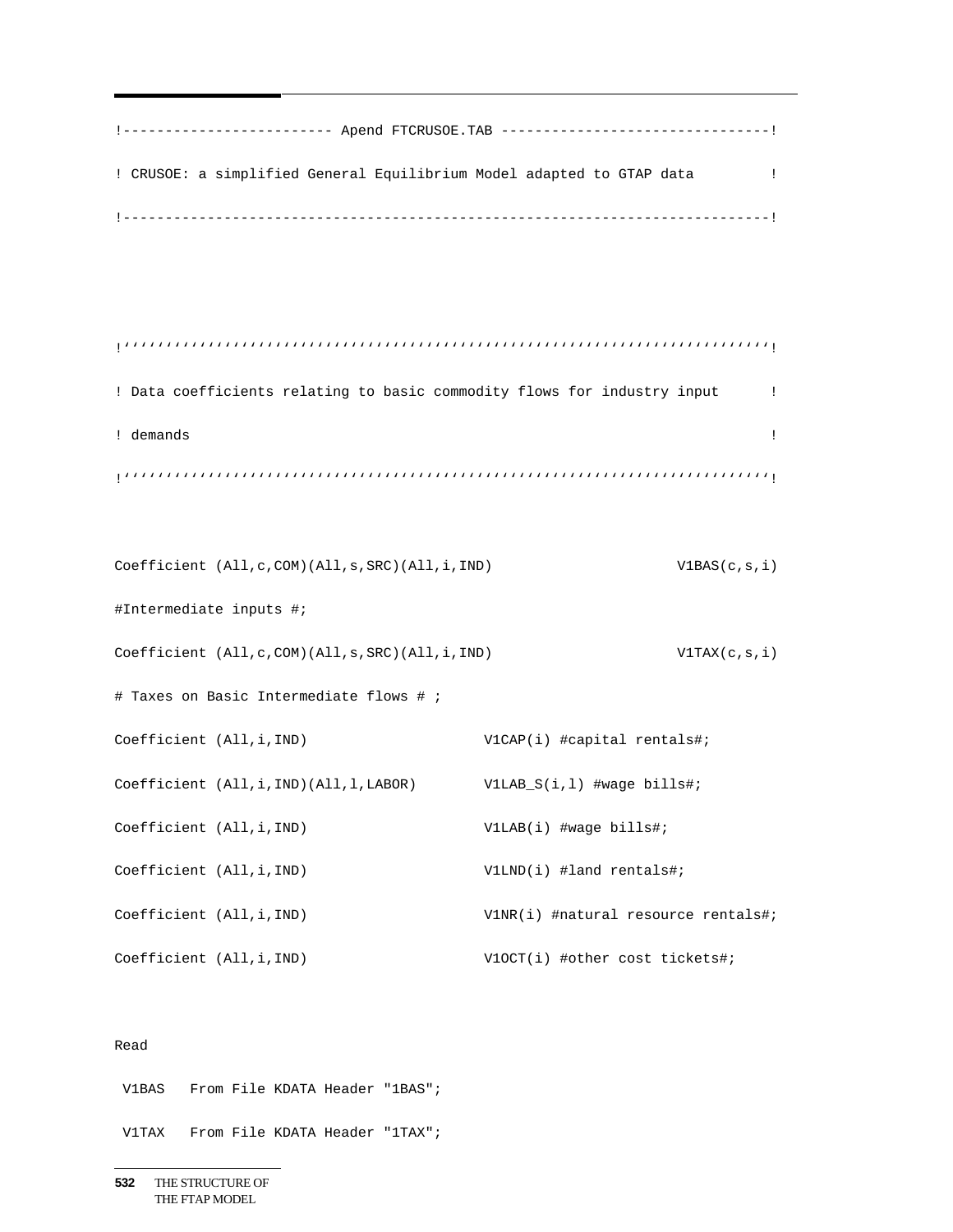```
 V1CAP From File KDATA Header "1CAP";
 V1LAB_S From File KDATA Header "1LAB";
 V1LND From File KDATA Header "1LND";
 V1NR From File KDATA Header "1NR";
 V1OCT From File KDATA Header "1OCT";
```
# Update

```
(All, c, COM) (All, s,SRC) (All, i, IND) VIBAS(c, s, i) = p0(c, s, i)*x1(c, s, i);
```

```
Update (Change)(All,c,COM)(All,s,SRC)(All,i,IND)
```

```
V1TAX(c,s,i) = V1TAX(c,s,i)*{x1(c,s,i) + p0(c,s,i)}/100 +
```

```
{V1BAS(c,s,i) + V1TAX(c,s,i)}*t1(c,s,i)/100;
```
# Update

 $(A11, i, IND)$  V1CAP(i) = p1cap(i)\*x1cap(i);

```
(All,i,IND)(All,l,LABOR)
```

```
\verb|VILAB_S(i,l)| = \verb|pllab_s(i,l)*xllab_s(i,l);
```

```
(All, i, IND) VlLND(i) = pllnd(i)*x1lnd(i);
```
 $(All, i, IND)$  V1NR(i) = p1nr(i)\*x1nr(i);

# Formula

 $(All, i, IND)$  VlLAB $(i)=sum[1, LABOR, VllAB_S(i, l)]$ ;

```
Coefficient (All,c,COM) V0IMP(c) #Total basic - value imports of good c#;
```
! formula appears later !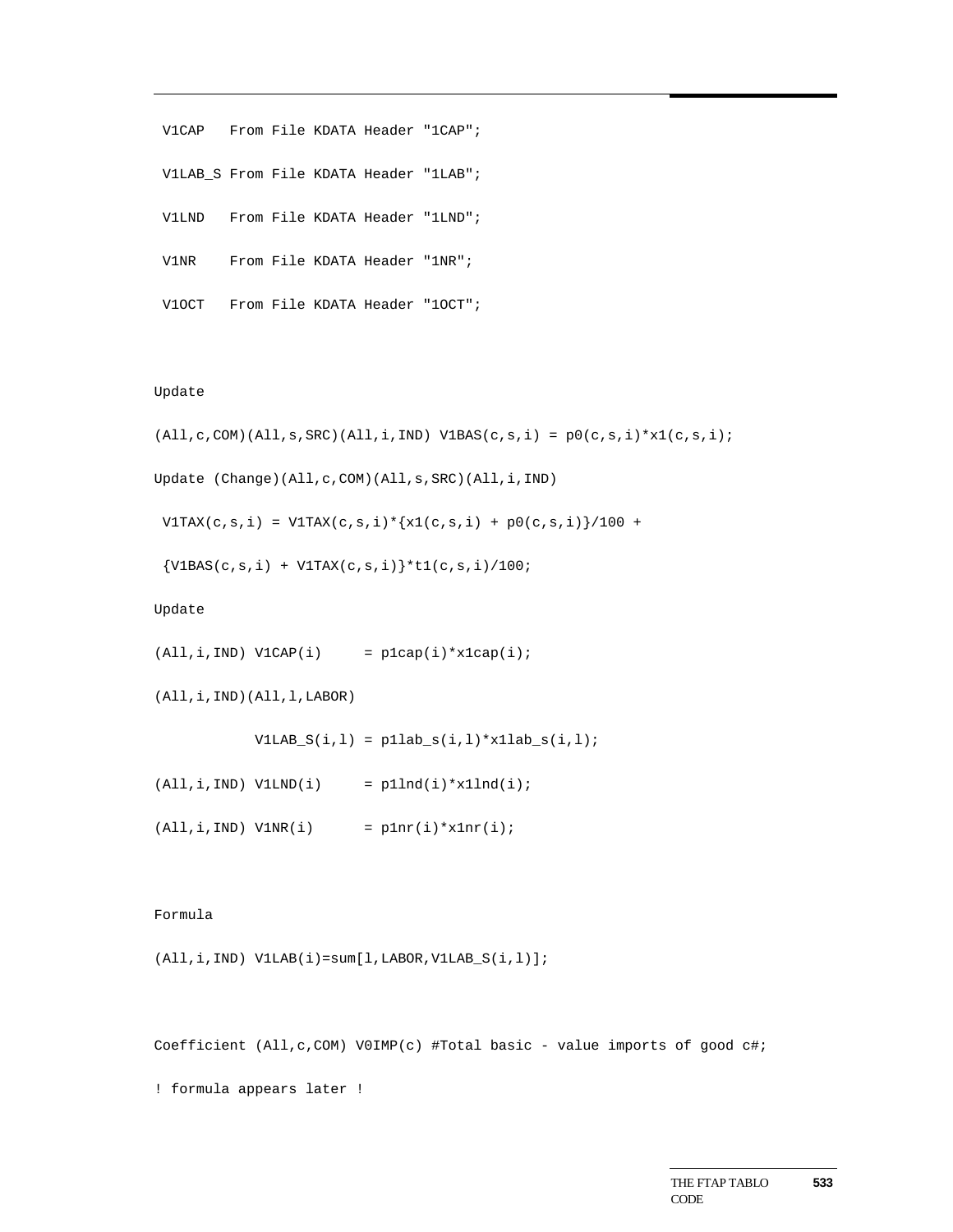```
! Household and Labour Addups !
Coefficient
 V1LAB_I #total labour bill#;
Formula
V1LAB_I = Sum(i, IND, V1LAB(i));!''''''''''''''''''''''''''''''''''''''''''''''''''''''''''''''''''''''''!
! Aggregates and shares of flows at purchasers' prices !
!''''''''''''''''''''''''''''''''''''''''''''''''''''''''''''''''''''''''!
Coefficient ! Flows at Purchasers prices !
(All,c,COM)(All,s,SRC)(All,i,IND) V1PUR(c,s,i) #Intermediate#;
(All,c,COM)(All,s,SRC) V2PUR(c,s) #Investment#;
(All,c,COM)(All,s,SRC) V3PUR(c,s) #Households#;
(All, c, COM) V4PUR(c) #Export#;
(All,c,COM)(All,s,SRC)    V5PUR(c,s)    #Other Demand#;
Formula
(All,c,COM)(All,s,SRC)(All,i,IND)
V1PUR(c,s,i) = V1BAS(c,s,i) + V1TAX(c,s,i);
Coefficient ! Flows at Purchaser's prices: Domestic + Imported Totals !
(All,c,COM)(All,i,IND) V1PUR_S(c,i);
```

```
V2PUR_S(c) ;
```
**534** THE STRUCTURE OF THE FTAP MODEL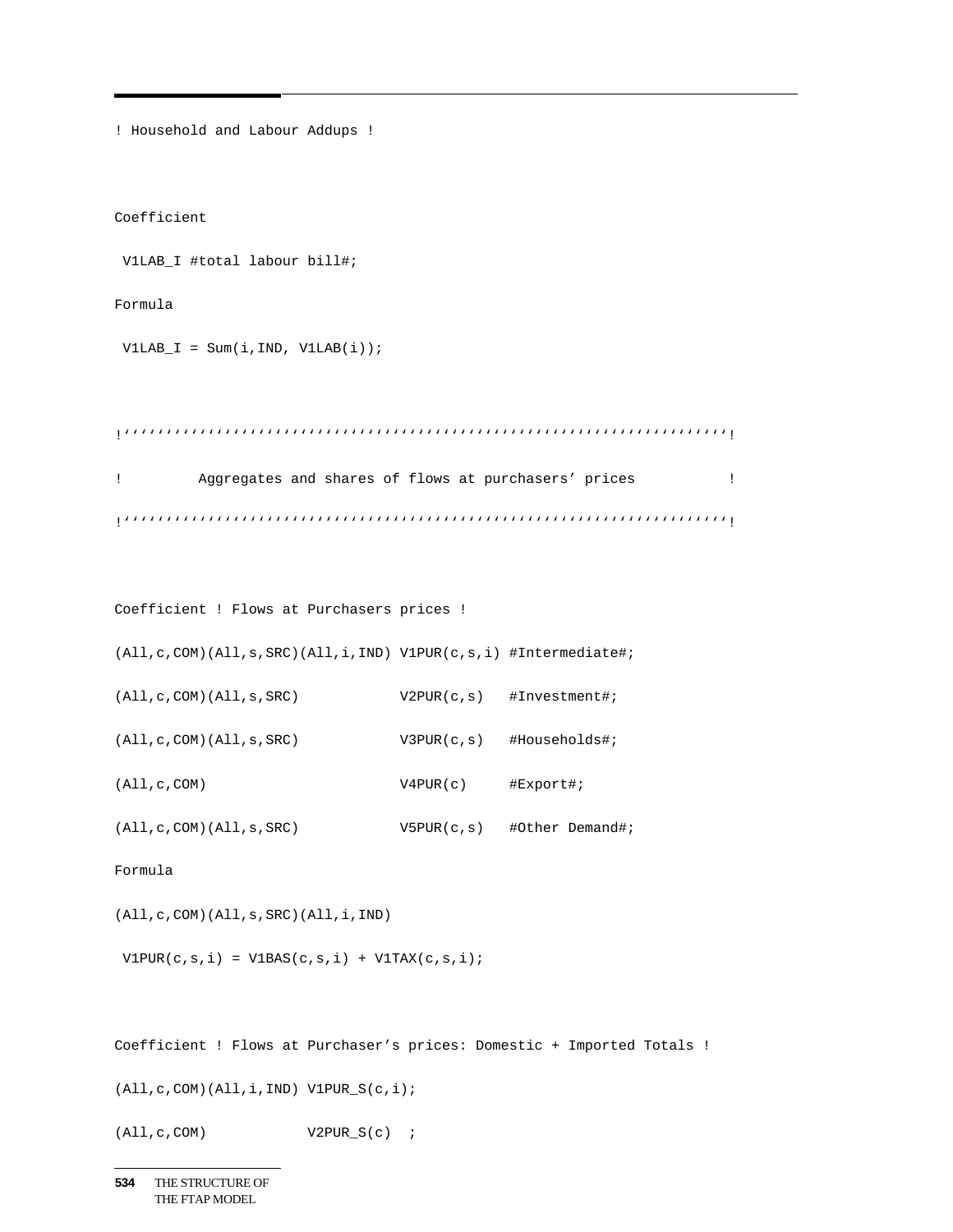$V3$ PUR $S(c)$  ;

Formula

 $(All, c, COM) (All, i, IND) \text{ V1PUR_S}(c, i) = Sum(s,SRC, V1PUR(c, s, i))$ ;

Coefficient ! Source Shares in Flows at Purchaser's prices !

 $(All,c,COM)$ (All,s,SRC)(All,i,IND) S1(c,s,i);

 $(Sall, c, COM)(All, s, SRC)$   $S2(c, s);$ 

 $(Sall, c, COM)(All, s, SRC)$   $S3(c, s);$ 

Zerodivide Default 0.5;

Formula

 $(All,c,COM)(All,s,SRC)(All,i,IND)$   $Sl(c,s,i) = V1PUR(c,s,i)/V1PUR_S(c,i);$ 

Zerodivide Off;

!''''''''''''''''''''''''''''''''''''''''''''''''''''''''''''''''''''''''! ! Cost and usage aggregates ! !''''''''''''''''''''''''''''''''''''''''''''''''''''''''''''''''''''''''!

Coefficient ! Industry - Specific Cost Totals ! (All,i,IND) V1PRIM(i) #total factor input to industry i#; (All,i,IND) V1TOT(i) #total cost in each industry#; (All,i,IND) V1TOT\_EO(i) #total cost in each industry excluding other costs#; (All,i,IND) R1OCT(i)

#Ratio of other costs incl. to other cost excl. total costs#;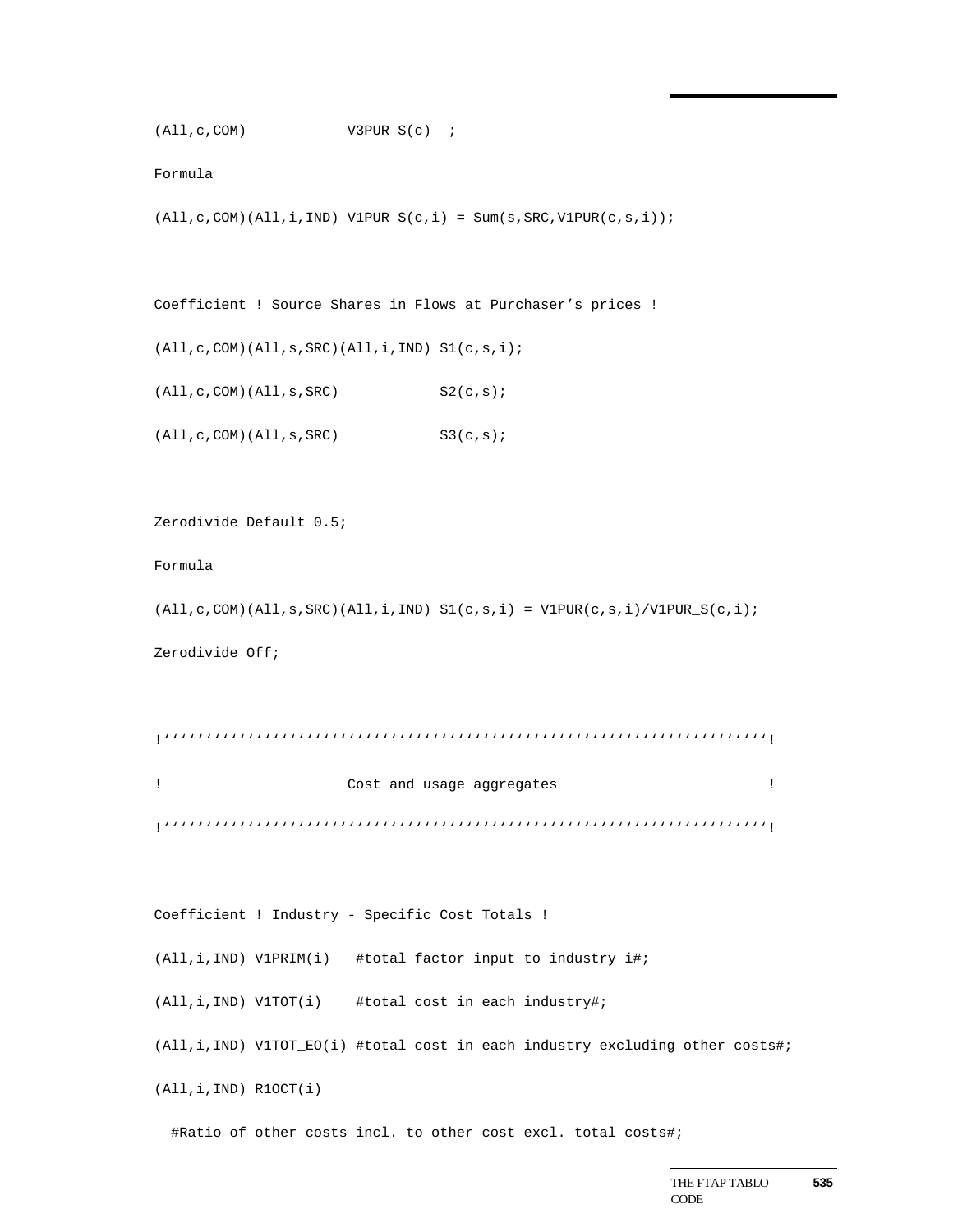```
(All,i,IND) R1OCT0(i)
```
 #Initial value of ratio of other costs incl. to other cost excl. total costs#; (All,i,IND) V2TOT(i) #total capital created for each industry#;

Formula

```
(A11, i, IND) V1PRIM(i) = V1LAB(i) + V1CAP(i) + V1IND(i) + V1NR(i);(A11,i,IND) V1TOT\_EO(i) = Sum(c,COM, VIPUR_S(c,i)) + VIPRIM(i) ;
(All, i, IND) V1TOT(i) = V1TOT(EO(i) + V1OCT(i);R10CT(i) = V1TOT(i)/V1TOT_EO(i);
```

```
(Initial)(All,i,IND) R10CT0(i) = R10CT(i);
```
Update

 $(Change)(All,i,IND) VIOCT(i) = \{VIOCT(i)*[plot(i)+x1tot(i)]+$ 

 $[V1TOT(i)-V1OCT(i)]*p_r1oct(i)]/100;$ 

Coefficient (All,c,COM)

DOMSALES(c) #Total domestic sales of domestic commodity c#;

! FTAP CHANGE: Only include V1BAS in DOMSALES !

Formula (All,c,COM)

DOMSALES(c) = Sum(i,IND,V1BAS(c,"dom",i)) !+ V2BAS(c,"dom") + V3BAS(c,"dom")

+ V5BAS(c,"dom")!;

Coefficient (All,c,COM)

SALES(c) #Total sales of domestic commodity c#;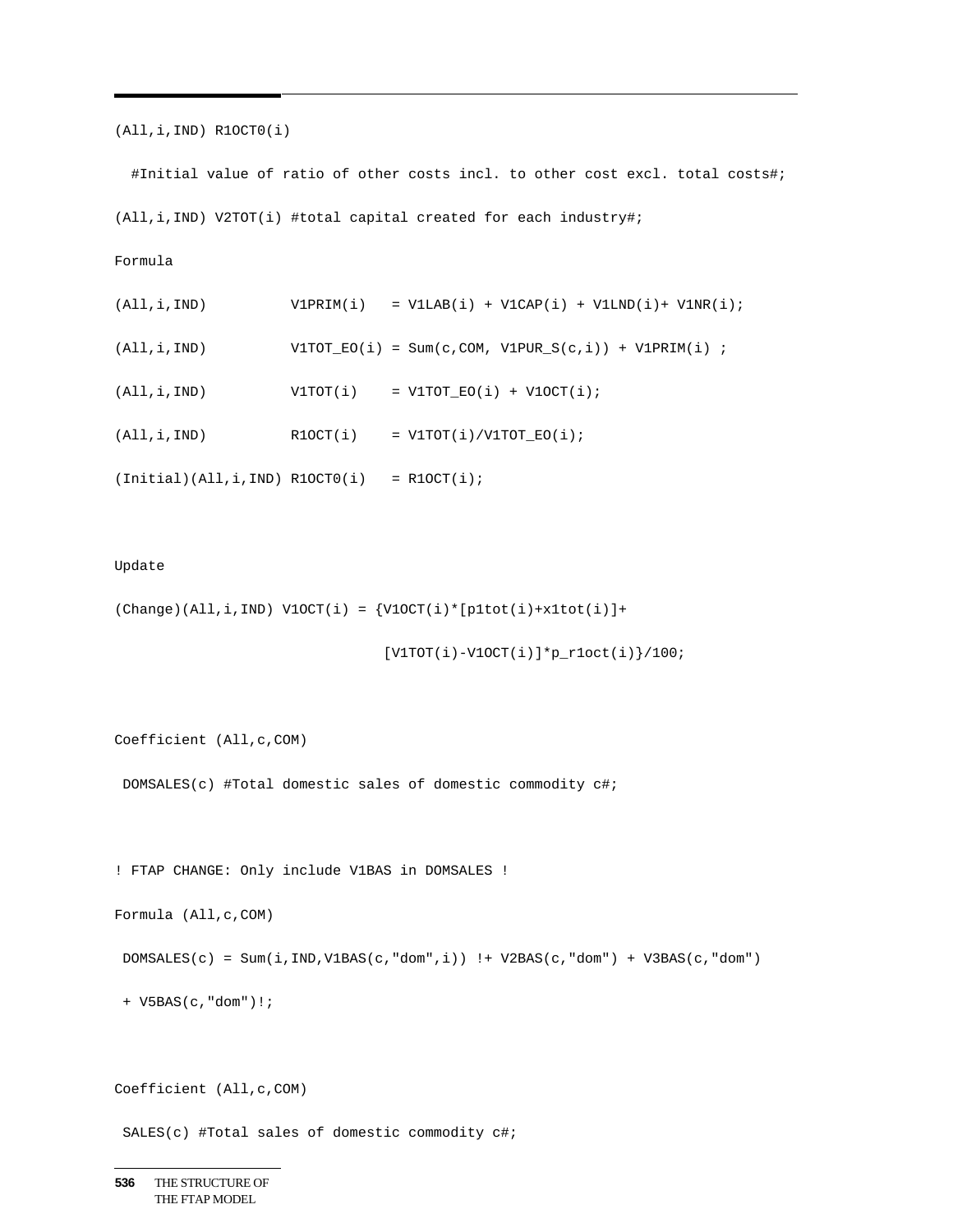```
Formula (All,c,COM) SALES(c) = DOMSALES(c) !+ V4BAS(c)!;
! FTAP CHANGE: Only include V1BAS in V0IMP !
Formula (All,c,COM) V0IMP(c) =
 Sum(i,IND,V1BAS(c,"imp",i))
  !+ V2BAS(c,"imp") + V3BAS(c,"imp") + V5BAS(c,"imp")!;
Coefficient (All,c,COM) V0CIF(c) #Total ex - duty imports of good c#;
!''''''''''''''''''''''''''''''''''''''''''''''''''''''''''''''''''''''''!
```

```
! Income - Side Components of GDP !
!''''''''''''''''''''''''''''''''''''''''''''''''''''''''''''''''''''''''!
```
Coefficient ! Aggregate Indirect Tax Revenues !

- V1TAX\_CSI #Aggregate Indirect Tax Revenue from Intermediate#;
- V2TAX\_CSI #Aggregate Indirect Tax Revenue from Investment#;
- V3TAX\_CS #Aggregate Indirect Tax Revenue from Households#;
- V4TAX\_C #Aggregate Indirect Tax Revenue from Export#;
- V5TAX\_CS #Aggregate Indirect Tax Revenue from Other Demand#;
- V0TAR\_C #Aggregate Tariff Revenue#;
- V0TAX\_CSI #Aggregate Indirect Tax Revenue#;

Formula

 $V1TAX_CSI = Sum(c, COM, Sum(s,SRC,Sum(i,IND, V1TAX(c,s,i))))$ ;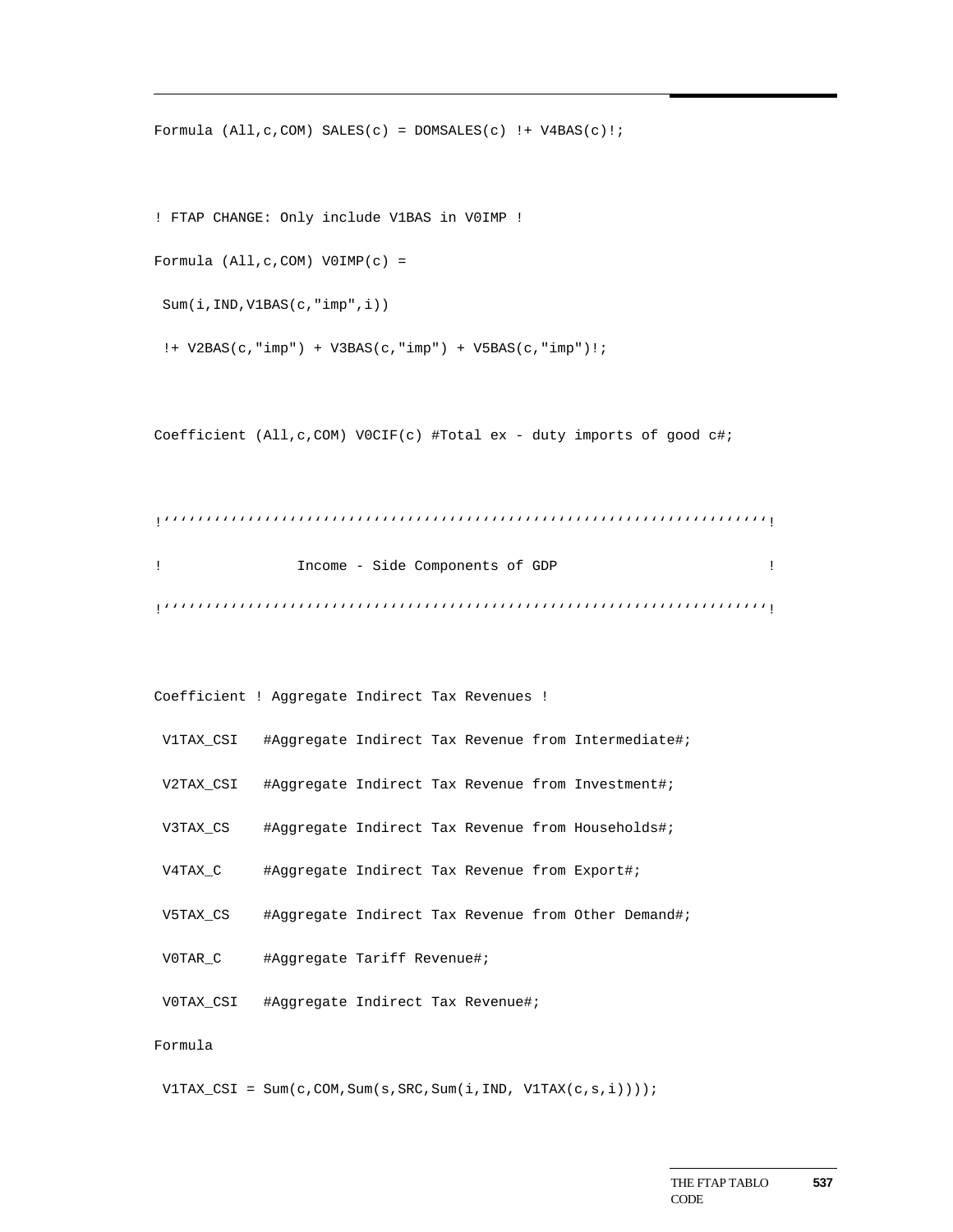Coefficient ! All - Industry Factor Cost Aggregates !

V1CAP\_I #total payments to capital#;

V1LND\_I #total payments to land#;

V1OCT\_I #total other cost ticket payments#;

V1PRIM\_I #total primary factor payments#;

V0GDPINC #nominal gdp from income side#;

Formula

 $V1CAP_I = Sum(i,IND,VICAP(i));$ 

 $V1LND_I = Sum(i,IND,V1LND(i));$ 

 $V1OCT_I = Sum(i, IND, V1OCT(i));$ 

V1PRIM\_I = V1LAB\_I + V1CAP\_I + V1LND\_I;

!\*\*\*\*\*\*\*\*\*\*\*\*\*\*\*\*\*\*\*\*\*\*\*\*\*\*\*\*\*\*\*\*\*\*\*\*\*\*\*\*\*\*\*\*\*\*\*\*\*\*\*\*\*\*\*\*\*!

! Expenditure-side components of GDP !

Coefficient ! Expenditure Aggregates at Purchaser's Prices ! V0CIF\_C #Total dollar import costs, excluding tariffs#; V0IMP\_C #Total basic - value imports (includes tariffs)#; V2TOT\_I #Total investment usage#; V3TOT #Total purchases by households#; V4TOT #Total export earnings#; V5TOT #total value of other demands#;

V0GDPEXP #Nominal GDP from expenditure side#;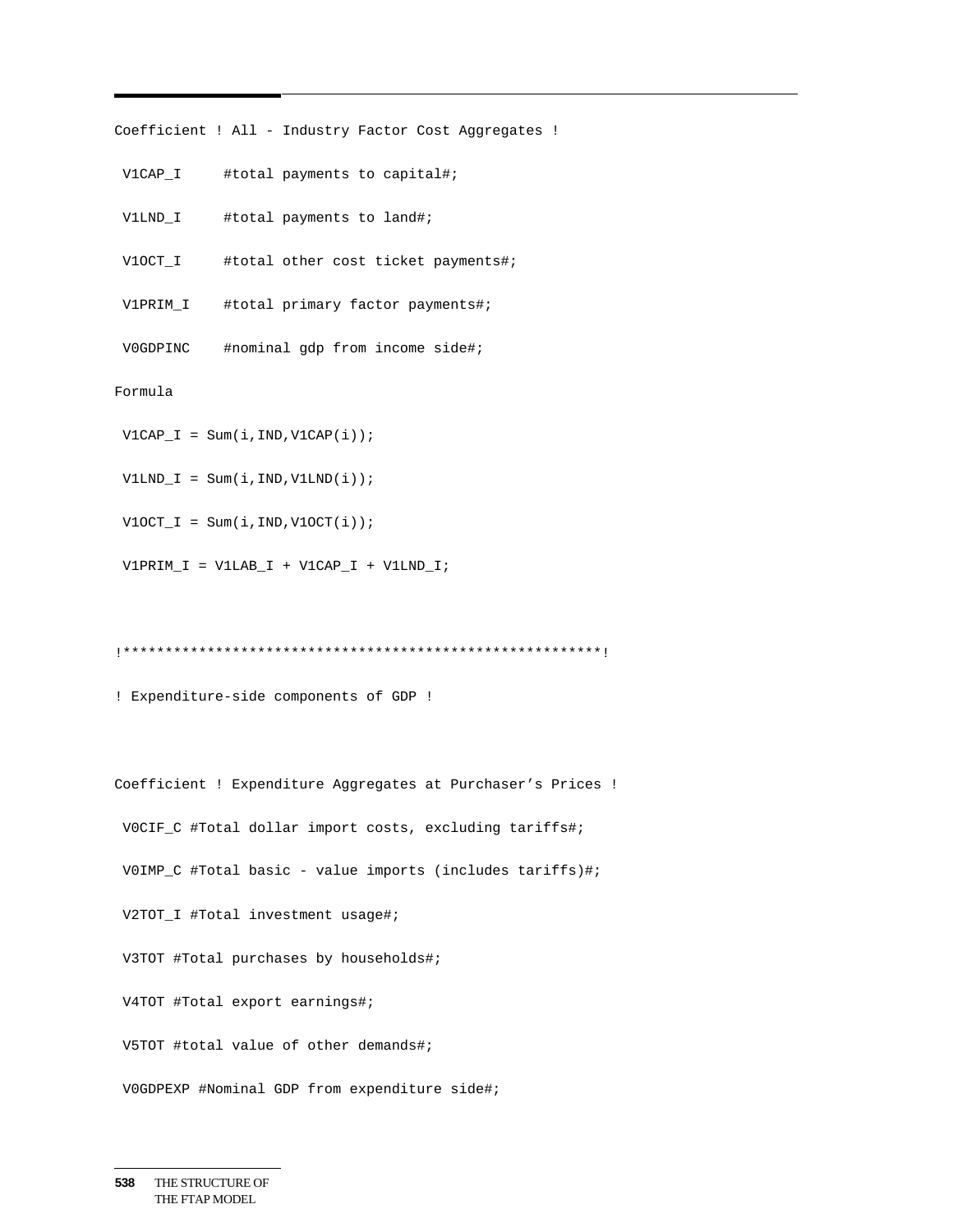! Primary factor proportions !

```
Coefficient (All,i,IND) SIGMA1PRIM(i) #CES substitution, primary factors#;
```
## Formula

(All,i,IND) SIGMA1PRIM(i)=ESUBVA(IND2COMM(i));

```
!''''''''''''''''''''''''''''''''''''''''''''''''''''''''''''''''''''''''''''!
! 5.1 CRUSOE Input Demand Qeuations for all Domestic and !
! Foreign owned Industries !
! !
!''''''''''''''''''''''''''''''''''''''''''''''''''''''''''''''''''''''''''''!
```
! FTAP NOTE: Output tax on FDI industries will be introduced

# via other costs !

! FTAP CHANGE: Rewrite zero pure profits equations in terms of prices and quantities to more easily accomodate the altered specification of other costs

!

Equation E\_p1tot #Zero pure profits in production #

(All,i,IND)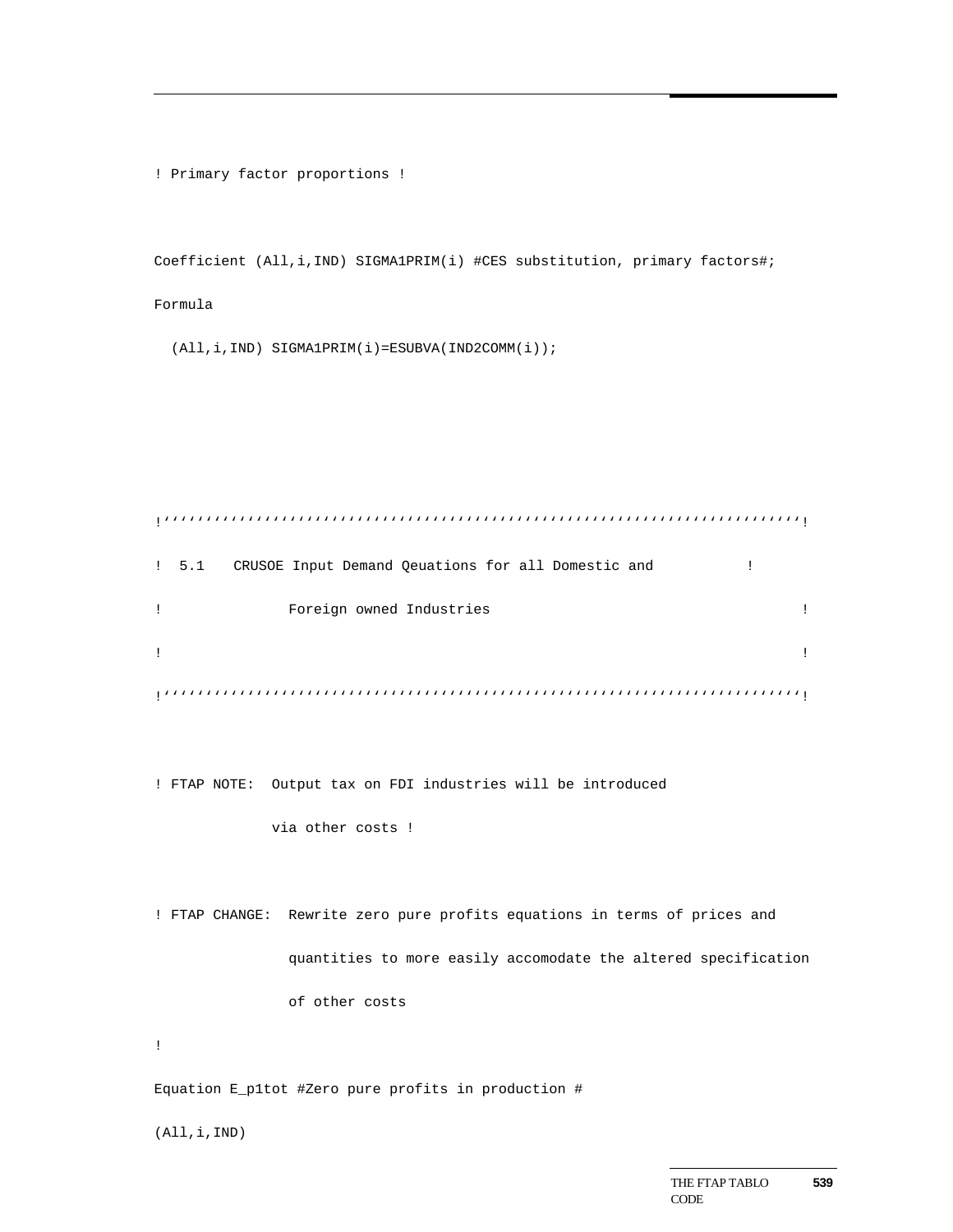```
(TINY + V1TOT(i)) * {plot(i) + x1tot(i) - f_pltot(i)} =Sum(c,COM, V1PUR_S(c,i)*{p1_s(c,i)+x1_s(c,i)})
 + V1PRIM(i)*{p1prim(i) + x1prim(i)} +
{V10CT(i)*[plot(i)+x1tot(i)]+[V1TOT(i)-V10CT(i)]*p\_r1oct(i)};
```
Equation E\_p1tot\_eo #Other costs exclusive price of output#

(All,i,IND)

 $(TINY + VITOR_EO(i)) * {pltot_eo(i) + x1tot(i)} =$ 

 $V1TOT(i)*{p1tot(i)+x1tot(i)}$ -

 ${V10CT(i)*[pltot(i)+x1tot(i)]+[V1TOT(i)-V10CT(i)]*p\_r1oct(i)};$ 

!\*\*\*\*\*\*\*\*\*\*\*\*\*\*\*\*\*\*\*\*\*\*\*\*\*\*\*\*\*\*\*\*\*\*\*\*\*\*\*\*\*\*\*\*\*\*\*\*\*\*\*\*\*\*\*\*\*!

! Top nest of industry input demands !

Equation E\_x1\_s #Demands for Commodity Composites #

(All,c,COM)(All,i,IND)

 $x1_s(c,i) - altot(i) = x1tot(i);$ 

Equation E\_x1prim #Demands for primary factor composite #

(All,i,IND)

 $x1prim(i) - a1prim(i) - a1tot(i) = x1tot(i);$ 

Equation E\_p1\_s #Effective Price of Commodity Composite #

(All,c,COM)(All,i,IND)

**540** THE STRUCTURE OF THE FTAP MODEL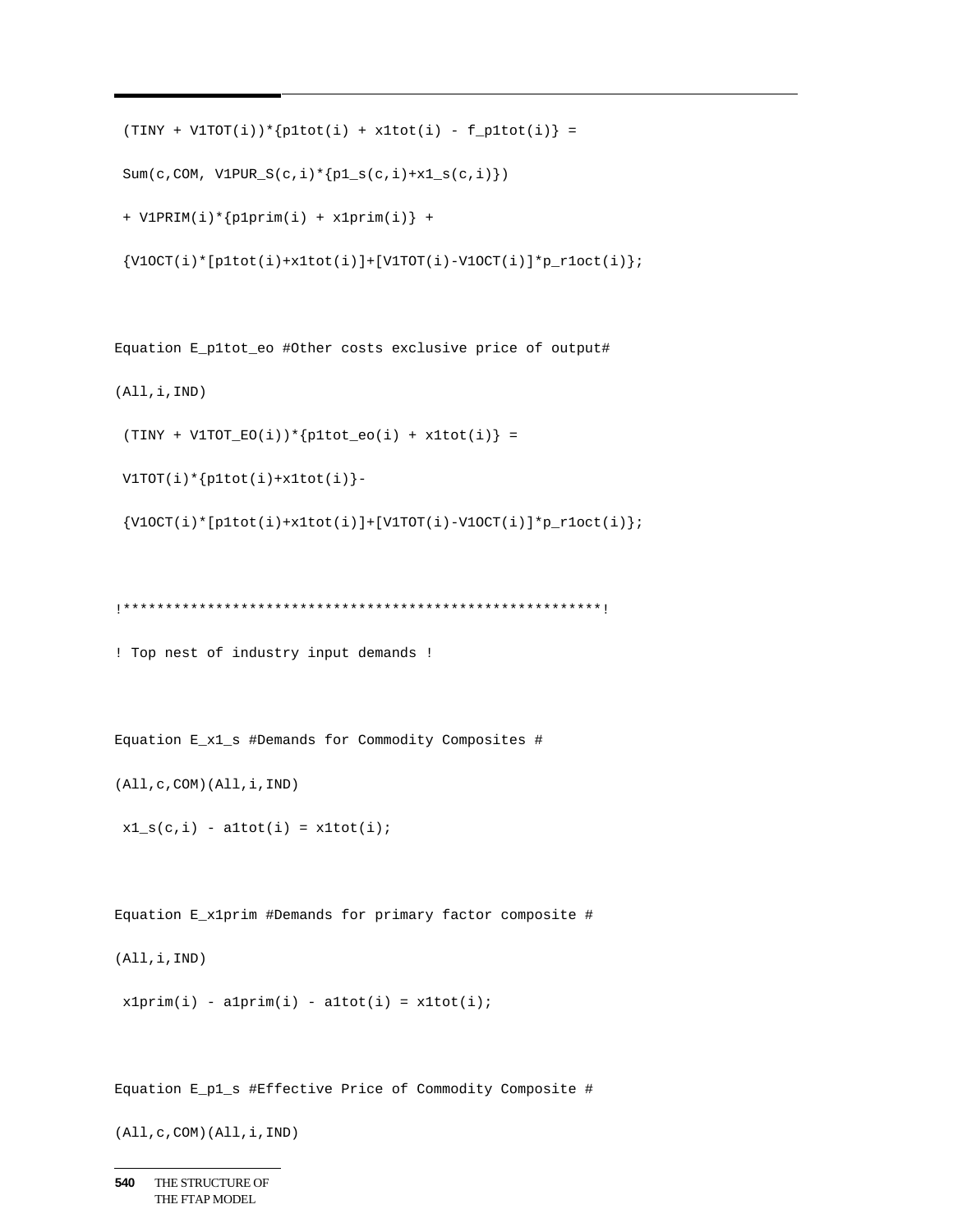```
p1_s(c,i) = Sum(s,SRC, Sl(c,s,i)*{pl(c,s,i)});
```

```
Equation E_p1prim #Effective price term for factor demand equations #
(All, i, IND) (TINY + V1PRIM(i)) * p1prim(i) =
 \verb|VILAB(i)*\{p1lab(i) + V1CAP(i)*\{p1cap(i) + V1LND(i)*\{p1Ind(i)\} + P1Ind(i))\}V1NR(i)*{p1nr(i)};!''''''''''''''''''''''''''''''''''''''''''''''''''''''''''''''''''''''''''!
! Import/domestic composition of intermediate demands !
! X1_S(c,i) = CES(All,s,SRC: X1(c,s,i)) !
```
Coefficient (All,c,COM) SIGMA1(c) #Armington elasticities: Intermediate#;

Formula

```
(All, c, COM) SIGMA1(c)=ESUBD(c);
!''''''''''''''''''''''''''''''''''''''''''''''''''''''''''''''''''''''''''!
```
Equation E\_x1 #Source - Specific Commodity Demands #

(All,c,COM)(All,s,SRC)(All,i,IND)

 $x1(c,s,i) = x1_s(c,i) - SIGMA1(c)*{p1(c,s,i) - p1_s(c,i)}$ ;

! FTAP CHANGE: Value coefficients need not occur in the following equation.

 Their presence can lead to some components of t1 not occurring in the model, which is not convenient since t1 is an endogenous variable in FTAP2 (see equation E\_t1).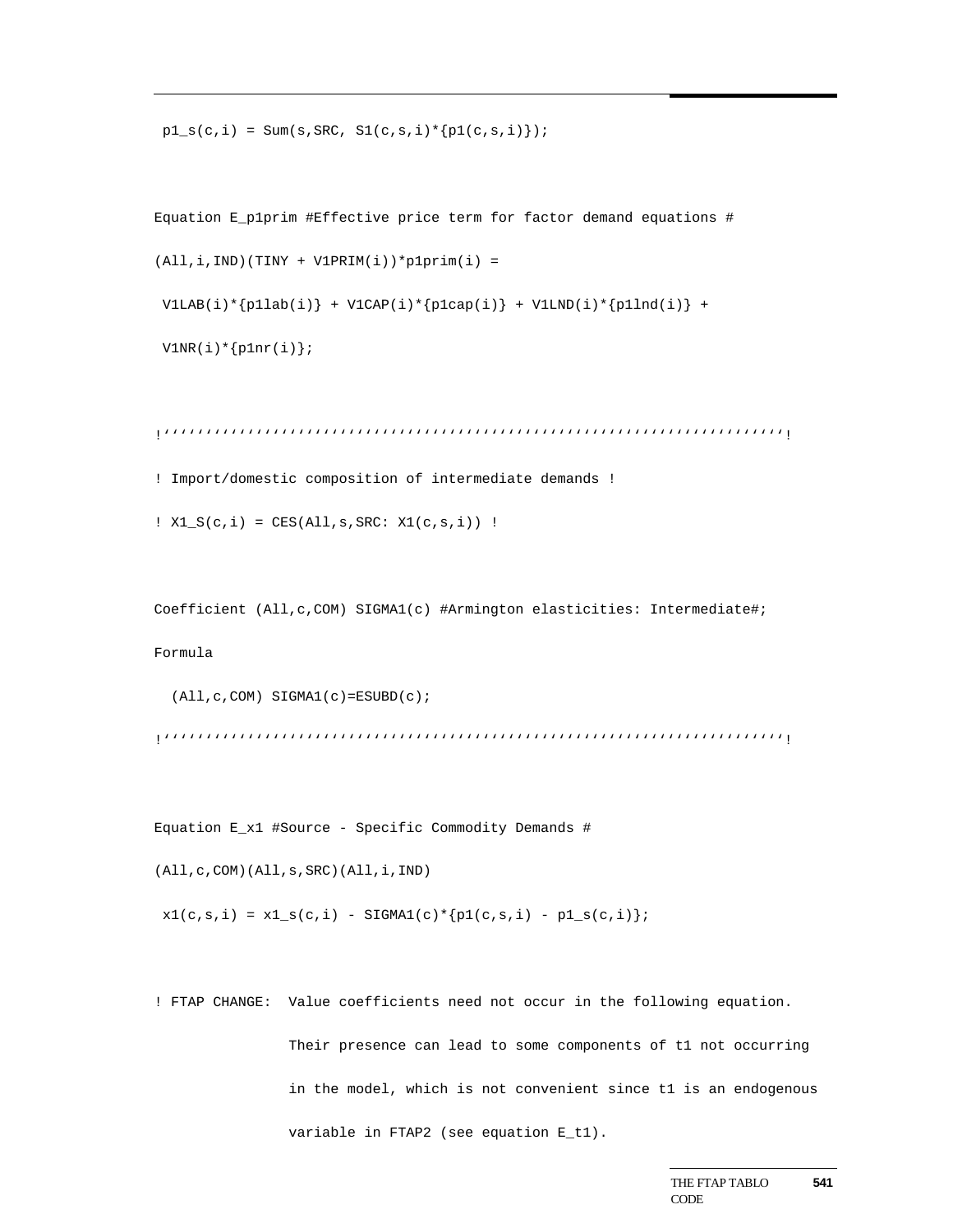```
Equation E_p1 #purchasers prices - producers #
```
(All,c,COM)(All,s,SRC)(All,i,IND)

```
p1(c,s,i) = p0(c,s,i) + t1(c,s,i)
```
Equation E\_x1lab #Industry demands for effective labour #

 $(All, i, IND)$   $x1lab(i) =$ 

```
x1prim(i) - SIGNA1PRIM(i)*{p1lab(i) - p1prim(i)};
```
! FTAP ADD: Demand for labour by skill!

Equation E\_x1lab\_s #Industry demands for skilled and unskilled labour#

```
(All, i, IND)(All, l, LABOR) xllab_s(i, l) =
```

```
x1lab(i) - SIGNA1PRIM(i)*{p1lab_s(i,l) - p1lab(i)};
```
! FTAP ADD: Industry specific wage!

Equation E\_p1lab #Industry specific wage#

```
(A11, i, IND) {TINY+V1LAB(i)}*p1lab(i) =
```
sum[l,LABOR,V1LAB\_S(i,l)\*p1lab\_s(i,l)];

Equation E\_p1cap #Industry demands for capital #

 $(All, i, IND)$   $xlcap(i) =$ 

 $x1prim(i) - SIGNA1PRIM(i)*{p1cap(i) - p1prim(i)};$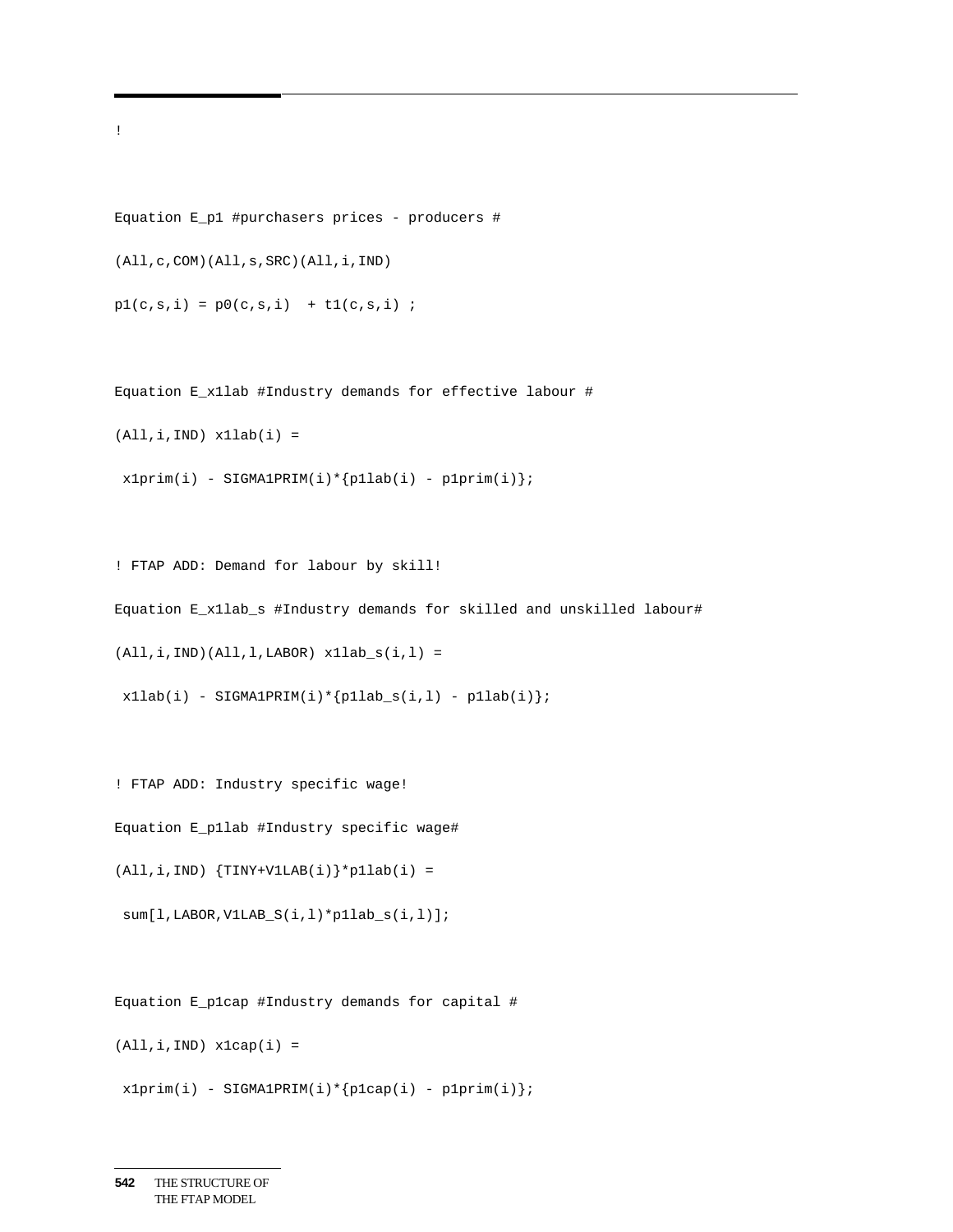```
Equation E_p1lnd #Industry demands for land #
(All, i, IND) xllnd(i) =x1prim(i) - SIGMA1PRIM(i)*[plInd(i) - plprim(i)];
```
! FTAP ADD: Demands for natural resources !

Equation E\_p1nr #Industry demands for natural resources#

```
(All, i, IND) xlnr(i) =
```

```
x1prim(i) - SIGNA1PRIM(i)*{p1nr(i) - p1prim(i)};
```
! End of CRUSOE Tablo Input File !

| FTAP EXTENSION |  |
|----------------|--|
|                |  |
|                |  |

```
!'''''''''''''''''''''''''''''''''''''''''''''''''''''''''''''''''''''''''''!
```
# Coefficient

(All,c,TRAD\_COMM)(All,s,HOME)(All,d,host) FDI\_OUTTAX(c,s,d);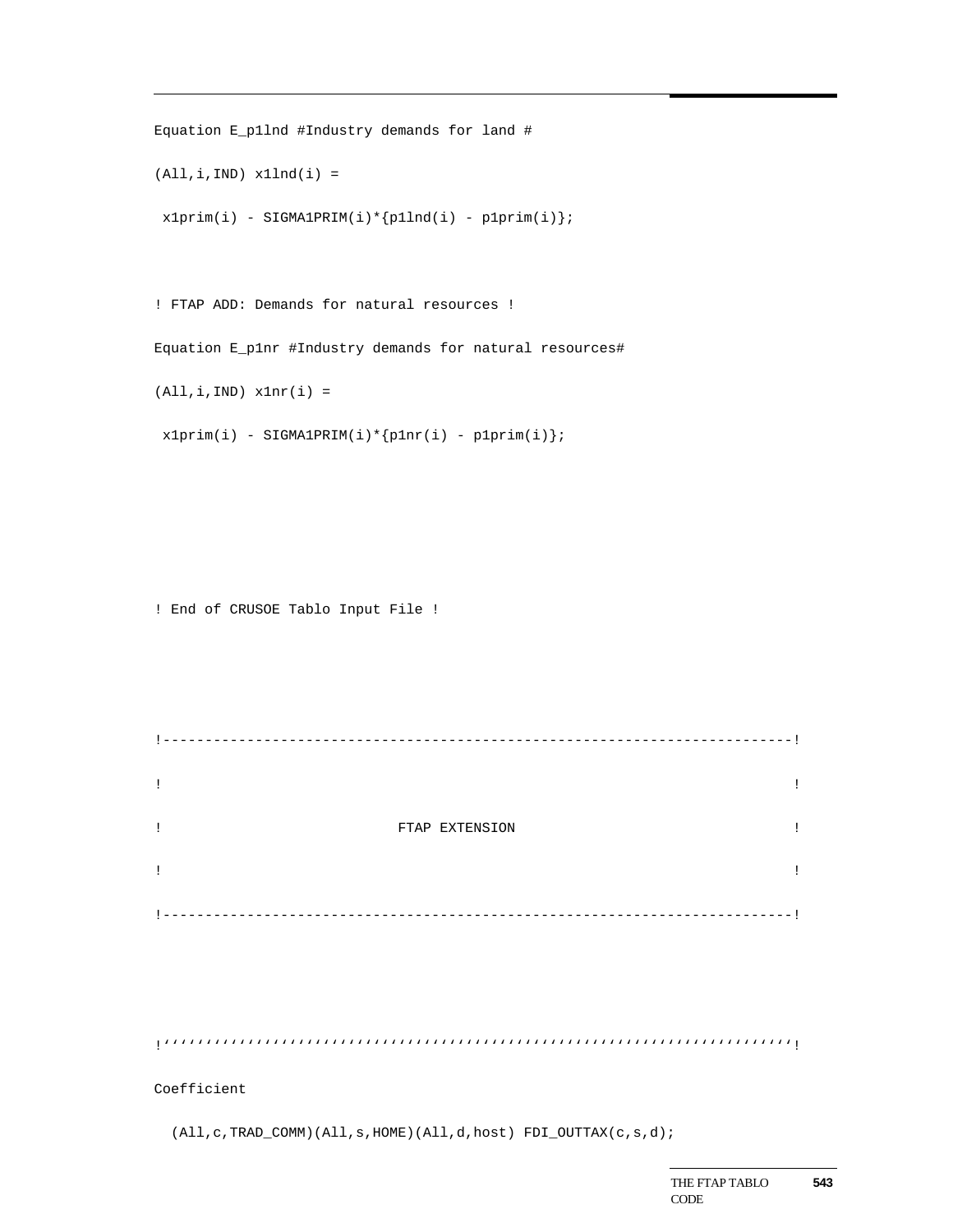#### Formula

 $(All, c, TRAD_COMM) (All, s, HOME) (All, d, host) FDI_OUTTAX(c, s, d) =$ 

 $sum[i,IND:(IND2COMM(i) eq c) and (HOMEREG(i) eq s) and (DEST REG(i) eq d),$ 

(R1OCT(i)-1)\*100];

DISPLAY FDI\_OUTTAX;

# Coefficient

 $(All,c,TRAD\_COMM)$ (All,j,FDI\_COMM)(All,r,FDI\_DEST) CHK\_VDFM(c,j,r);

 $(A11, c, TRAD_COMM) (A11, j, FDI_COMM) (A11, r, FDI_DEST) CHK_VIFM(c, j, r);$ 

 $(All, c, TRAD_COMM)$  $(All, j, FDI_COMM)$  $(All, r, FDI_DEST)$  CHK\_VDFA( $c, j, r$ );

 $(All,c,TRAD\_COMM)$ (All,j,FDI\_COMM)(All,r,FDI\_DEST) CHK\_VIFA(c,j,r);

 $(All, i,TRAD_COMM)(All, s, home)(All, d, host)  $CHK_EVIFAS(i, s, d);$$ 

(All,i,TRAD\_COMM)(All,r,REG) CHK\_EVDFA(i,r);

(All,i,TRAD\_COMM)(All,r,REG) CHK\_PTAX(i,r);

(All,i,TRAD\_COMM)(All,r,REG) CHK\_VOA(i,r);

## Formula

(All,c,TRAD\_COMM)(All,j,FDI\_COMM)(All,d,FDI\_DEST)

 $CHK_VDFM(c,j,d)=0;$ 

(All,c,TRAD\_COMM)(All,j,FDI\_COMM)(All,d,FDI\_DEST:FDI\_FLAG1(j,d)>0)

 $CHK_VDFM(c,j,d)=abs\{VDFM(c,j,d)-$ 

sum[i,IND:(IND2COMM(i) eq j) and (DEST\_REG(i) eq d),V1BAS(c,"dom",i)]};

(All,c,TRAD\_COMM)(All,j,FDI\_COMM)(All,d,FDI\_DEST)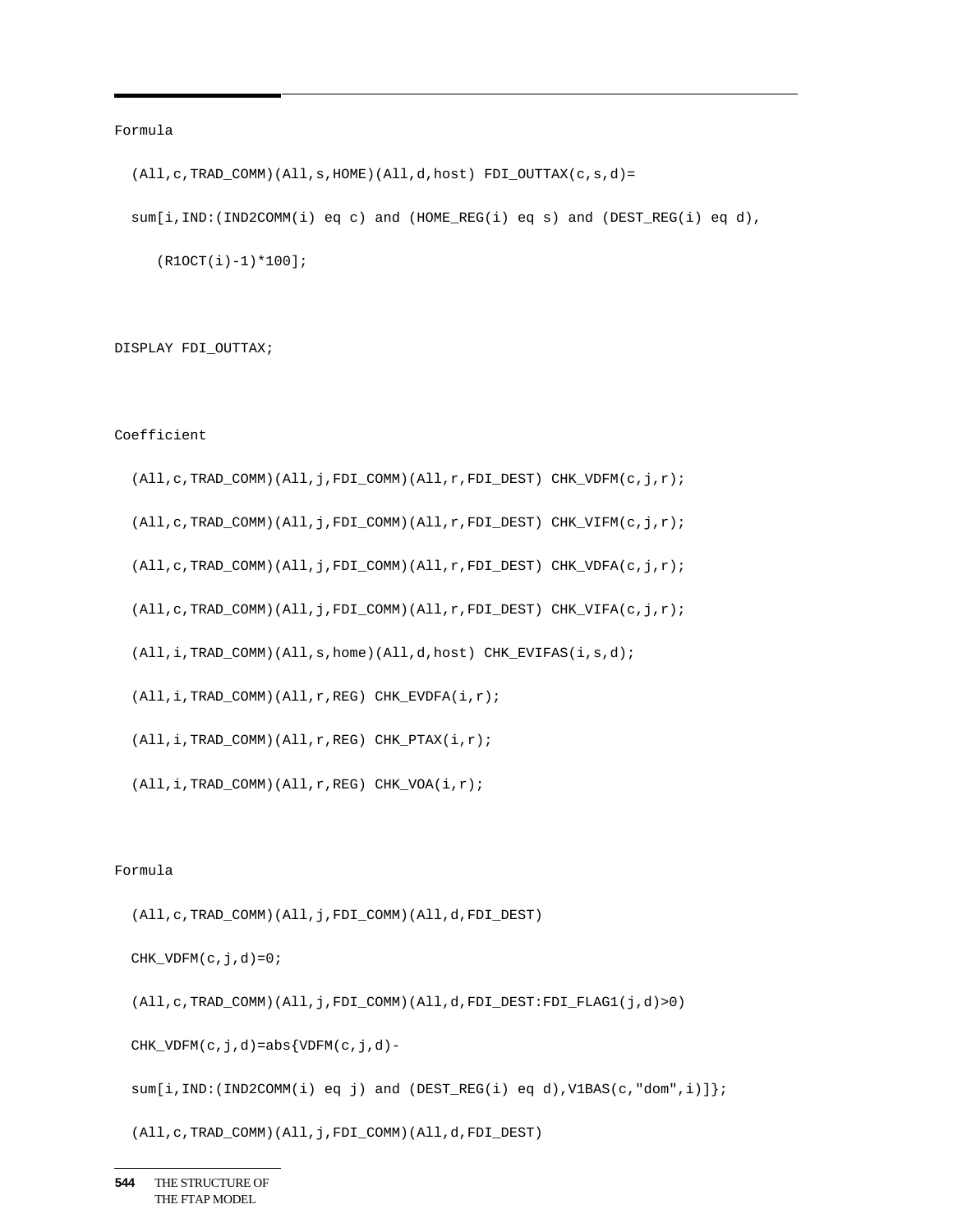CHK  $VIFM(c,j,d)=0;$ 

(All,c,TRAD\_COMM)(All,j,FDI\_COMM)(All,d,FDI\_DEST:FDI\_FLAG1(j,d)>0)

 $CHK_VIFM(c,j,d)=abs\{VIFM(c,j,d)-$ 

 $sum[i,IND:(IND2COMM(i) eq j) and (DEF\_REG(i) eq d), VIBAS(c,"imp",i)]};$ 

(All,c,TRAD\_COMM)(All,j,FDI\_COMM)(All,d,FDI\_DEST)

 $CHK_VDFA(c,j,d)=0;$ 

(All,c,TRAD\_COMM)(All,j,FDI\_COMM)(All,d,FDI\_DEST:FDI\_FLAG1(j,d)>0)

 $CHK_VDFA(c,j,d)=abs\{VDFA(c,j,d)-$ 

sum[i,IND:(IND2COMM(i) eq j) and (DEST\_REG(i) eq d),V1PUR(c,"dom",i)]};

(All,c,TRAD\_COMM)(All,j,FDI\_COMM)(All,d,FDI\_DEST)

 $CHK_VIFA(c,j,d)=0;$ 

(All,c,TRAD\_COMM)(All,j,FDI\_COMM)(All,d,FDI\_DEST:FDI\_FLAG1(j,d)>0)

 $CHK_VIFA(c,j,d)=abs\{VIFA(c,j,d)-$ 

 $sum[i,IND:(IND2COMM(i) eq j) and (DEST\_REG(i) eq d), V1PUR(c,"imp",i)]};$ 

(All,j,TRAD\_COMM)(All,s,home)(All,d,host)

 $CHK_EVIFAS(j,s,d)=abs{EVIFAS(j,s,d)}$ 

sum[i,IND:(IND2COMM(i) eq j) and

(HOME\_REG(i) eq s) and

(DEST\_REG(i) eq d) and

(NOT\_DOM(i) eq 1),

 $V1CAP(i)]$ ;

(All,j,TRAD\_COMM)(All,r,REG)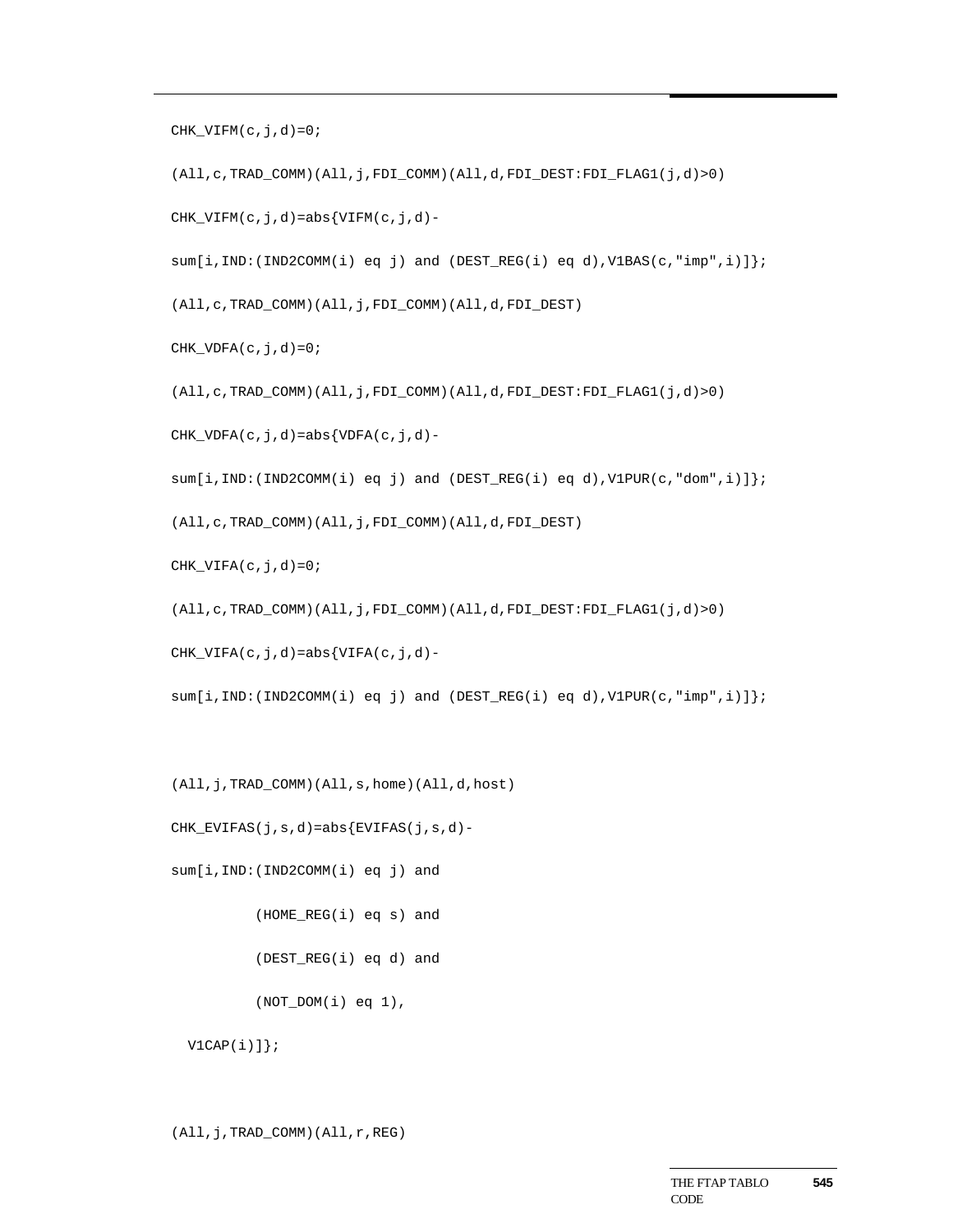CHK\_EVDFA $(j, r) = 0;$ 

```
 (All,j,TRAD_COMM)(All,r,REG:FDI_FLAG1(j,r)>0)
CHK_EVDFA(j,r)=abs{EVDFA(j,r)-} sum[i,IND:(IND2COMM(i) eq j) and
           (HOME_REG(i) eq r) and
           (DEST_REG(i) eq r) and
           (NOT_DOM(i) eq 0),
```
 $V1CAP(i)]$ ;

(All,j,TRAD\_COMM)(All,r,REG)

 $CHK_PMAX(j,r)=0;$ 

(All,j,TRAD\_COMM)(All,r,REG:FDI\_FLAG1(j,r)>0)

 $CHK_PTAX(j,r)=abs{[VOM(j,r)-VOA(j,r)]-}$ 

sum[i,IND:(IND2COMM(i) eq j) and

(DEST\_REG(i) eq r),

 $V1OCT(i)]$ ;

 $(\texttt{All},i,\texttt{TRAD\_COMM})(\texttt{All},r,\texttt{REG})$  CHK\_VOA(i,r)=0;

 $(A11,i,TRAD\_COMM)(All,r,REG:FDI_FLAG1(i,r)>0)$  CHK\_VOA(i,r)=

 $VOA(i, r) - sum[j, IND: (DEST\_REG(j) eq r) and (IND2COMM(j) eq i), VITOR_EO(j)]$ ;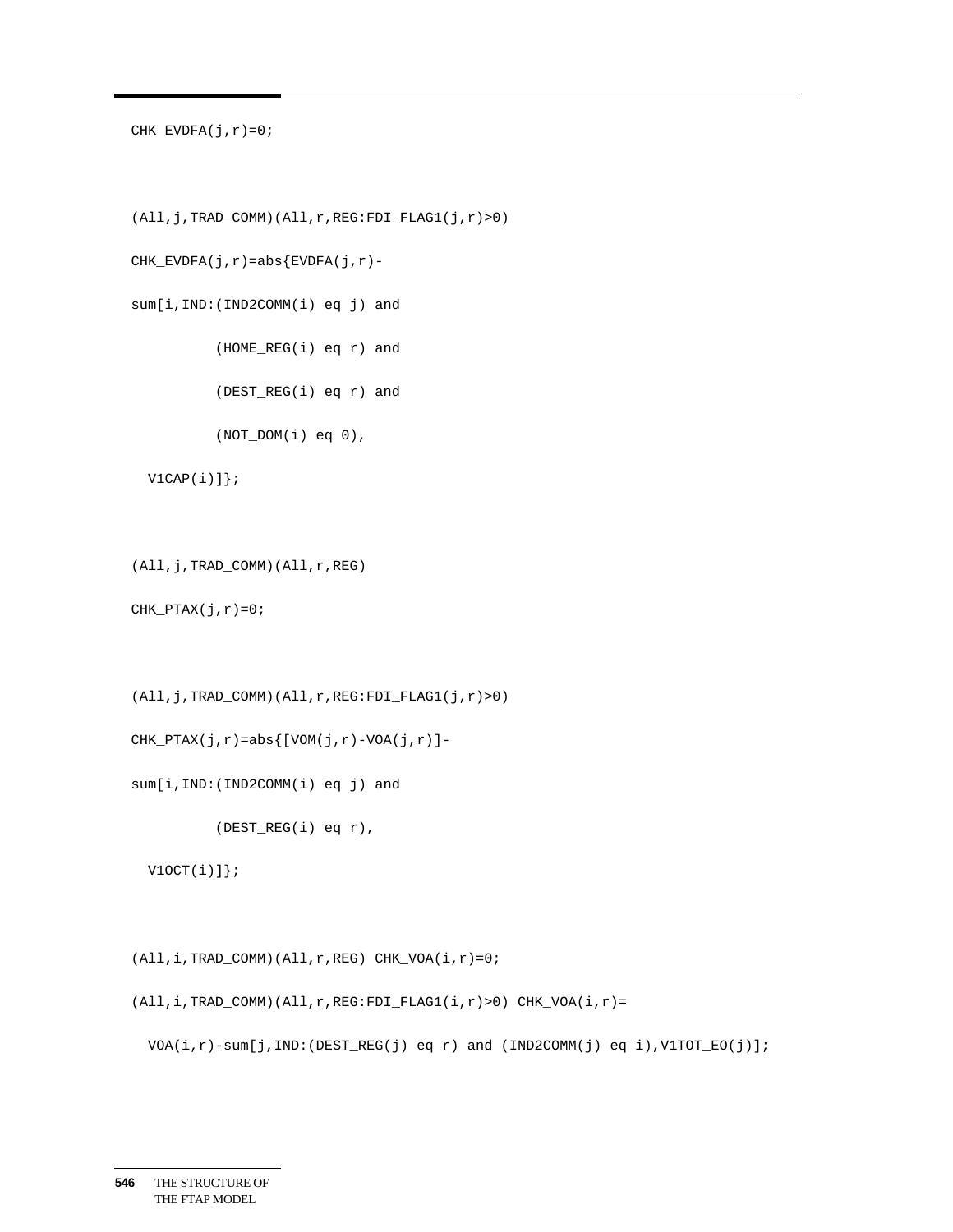WRITE CHK\_VDFM TO FILE chk\_file HEADER "VDFM"; WRITE CHK VIFM TO FILE chk file HEADER "VIFM"; WRITE CHK\_VDFA TO FILE chk\_file HEADER "VDFA"; WRITE CHK\_VIFA TO FILE chk\_file HEADER "VIFA"; WRITE CHK\_EVIFAS TO FILE chk\_file HEADER "EVAS"; WRITE CHK\_EVDFA TO FILE chk\_file HEADER "EVDA"; WRITE CHK\_PTAX TO FILE chk\_file HEADER "PTAX"; WRITE CHK\_VOA TO FILE chk\_file HEADER "VOA";

!------------------------------------------------------------------------!

COEFFICIENT (all,i,TRAD\_COMM)(all,o,HOME)(all,s,REG)(all,d,REG)

FOBSHRL2(i,o,s,d) ;

(all,i,TRAD\_COMM)(all,s,REG)(all,d,REG) FOBSHR2(i,s,d) ;

COEFFICIENT (all,i,TRAD\_COMM)(all,h,HOME)(all,s,REG)(all,d,REG)

VTWR\_D(i,h,s,d) ;

 $(all,i,TRAD_COMM)(all,s,REG)(all,d,REG) VTWR_DD(i,s,d)$  ;

<code>COEFFICIENT</code> (all,i,TRAD\_COMM)(all,l,REG)(all,s,REG) TRNSHR2(i,l,s); COEFFICIENT (all,i,TRAD\_COMM)(all,o,HOME)(all,l,REG)(all,d,REG)

 $TRNSHRL2(i, o, l, d)$  ;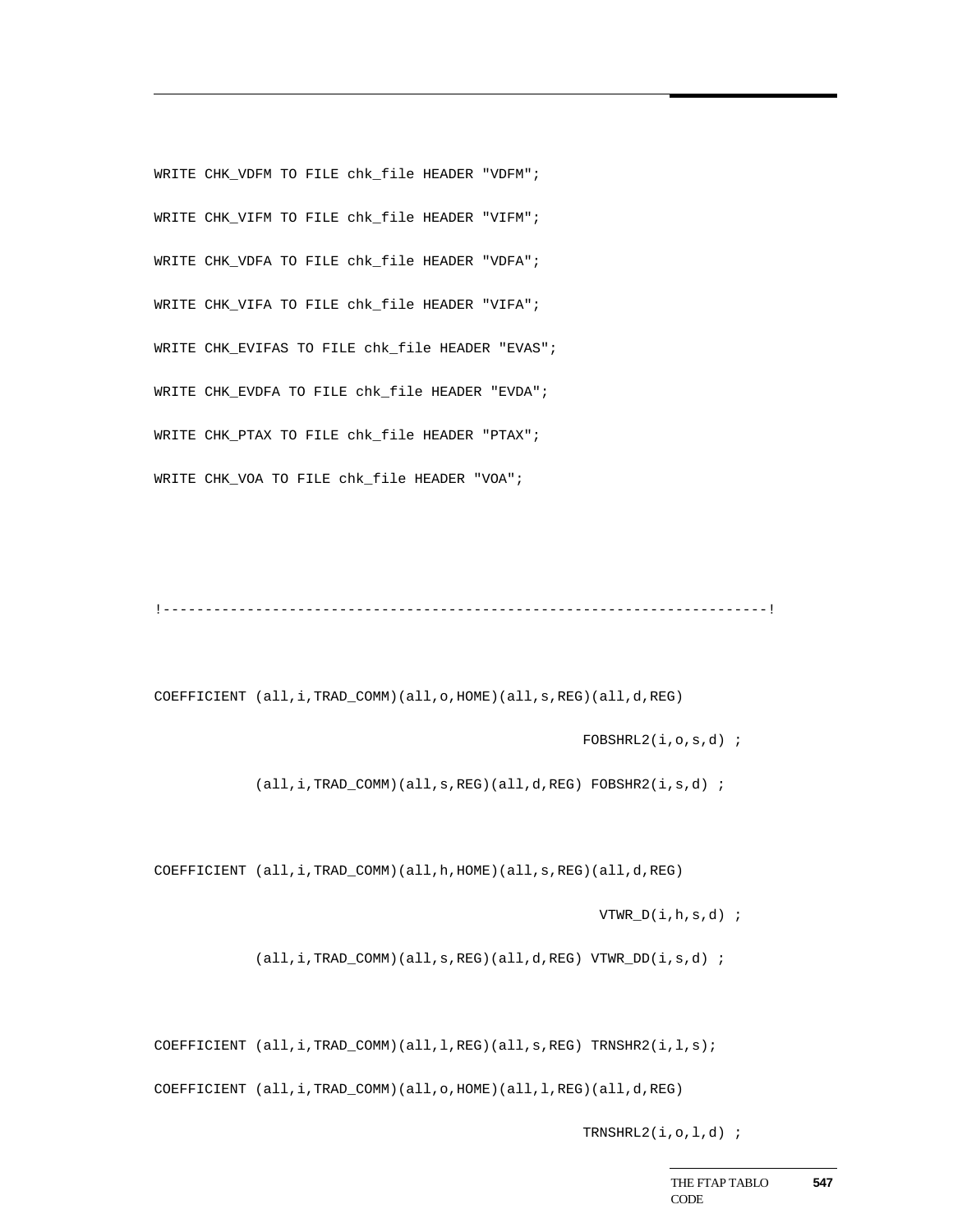ZERODIVIDE DEFAULT 0 ;

FORMULA (all,i,TRAD\_COMM)(all,s,REG)(all,d,REG)

 $FOBSHR2(i,s,d) = VXWD\_DD(i,s,d)/VINS\_DD(i,s,d)$ ;

FORMULA (all,i,TRAD\_COMM)(all,o,HOME)(all,s,REG)(all,d,REG)

 $FOBSHRL2(i, o, s, d) = VXWD_D(i, o, s, d)/VIWS_D(i, o, s, d)$  ;

FORMULA (all,i,TRAD\_COMM)(all,s,REG)(all,d,REG)

 $VTWR_DD(i,s,d) = VIWS_DD(i,s,d) - VXWD_DD(i,s,d)$  ;

FORMULA (all,i,TRAD\_COMM)(all,o,HOME)(all,s,REG)(all,d,REG)

 $VTWR_D(i, o, s, d) = VIWS_D(i, o, s, d) - VXWD_D(i, o, s, d)$ ;

FORMULA (all,i,TRAD\_COMM)(all,l,REG)(all,s,REG)

 $TRNSHR2(i,l,s) = VTWR_DD(i,l,s)/VINS_DD(i,l,s)$  ;

FORMULA (all,i,TRAD\_COMM)(all,o,HOME)(all,l,REG)(all,s,REG)

 $TRNSHRL2(i, o, l, s) = VTWR_D(i, o, l, s) / VIWS_D(i, o, l, s)$  ;

ZERODIVIDE (ZERO\_BY\_ZERO) OFF ;

```
COEFFICIENT (all,nl,NONLAB_ENDW)(all,r,REG) NONLABSHR(nl,r)
#share of non lab endw nl in tot non labour endw earnings in reg r#;
```
COEFFICIENT (all, r, REG) TOTNONLAB(r)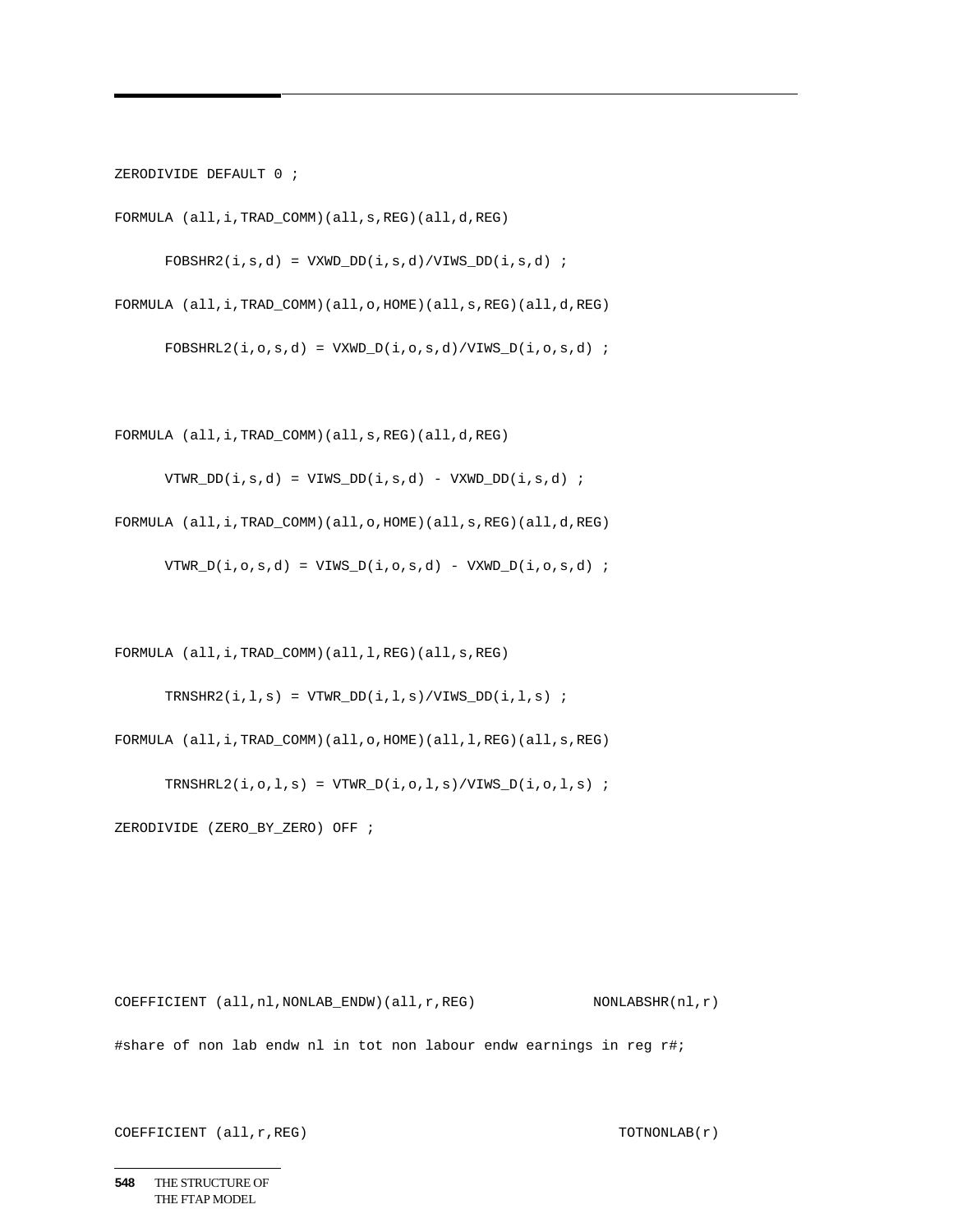#total non labour endowment earnings in region r#;

```
COEFFICIENT (A11, i, TRAD COMM)(A11, r, REG) vODA(i, r)#Agents value of output of domestic industry#;
```
COEFFICIENT (All,i,TRAD\_COMM)(All,o,HOME)(All,r,REG) VOHA(i,o,r) #Agents value of output of foreign industry#;

COEFFICIENT  $(A11,i,TRAD\_COMM)(A11,r,REG)$  VODM $(i,r)$ #Market value of output of domestic industry#;

```
COEFFICIENT (A11, i, TRAD\_COMM)(A11, o, HOME)(A11, r, REG) VOHM(i, o, r)#Market value of output of foreign industry#;
```
COEFFICIENT (All,i,PROD\_COMM)(All,o,HOME)(All,r,REG) PHTAX(i,o,r) #Output tax of foreign industry#;

COEFFICIENT  $(A11, i, TRAD\_COMM)(A11, r, REG)$  VXDM $(i, r)$ #Market value of exports of domestic industry#;

COEFFICIENT (All,i,TRAD\_COMM)(All,o,HOME)(All,r,REG) VXHM(i,o,r) #Market value of exports of foreign industry#;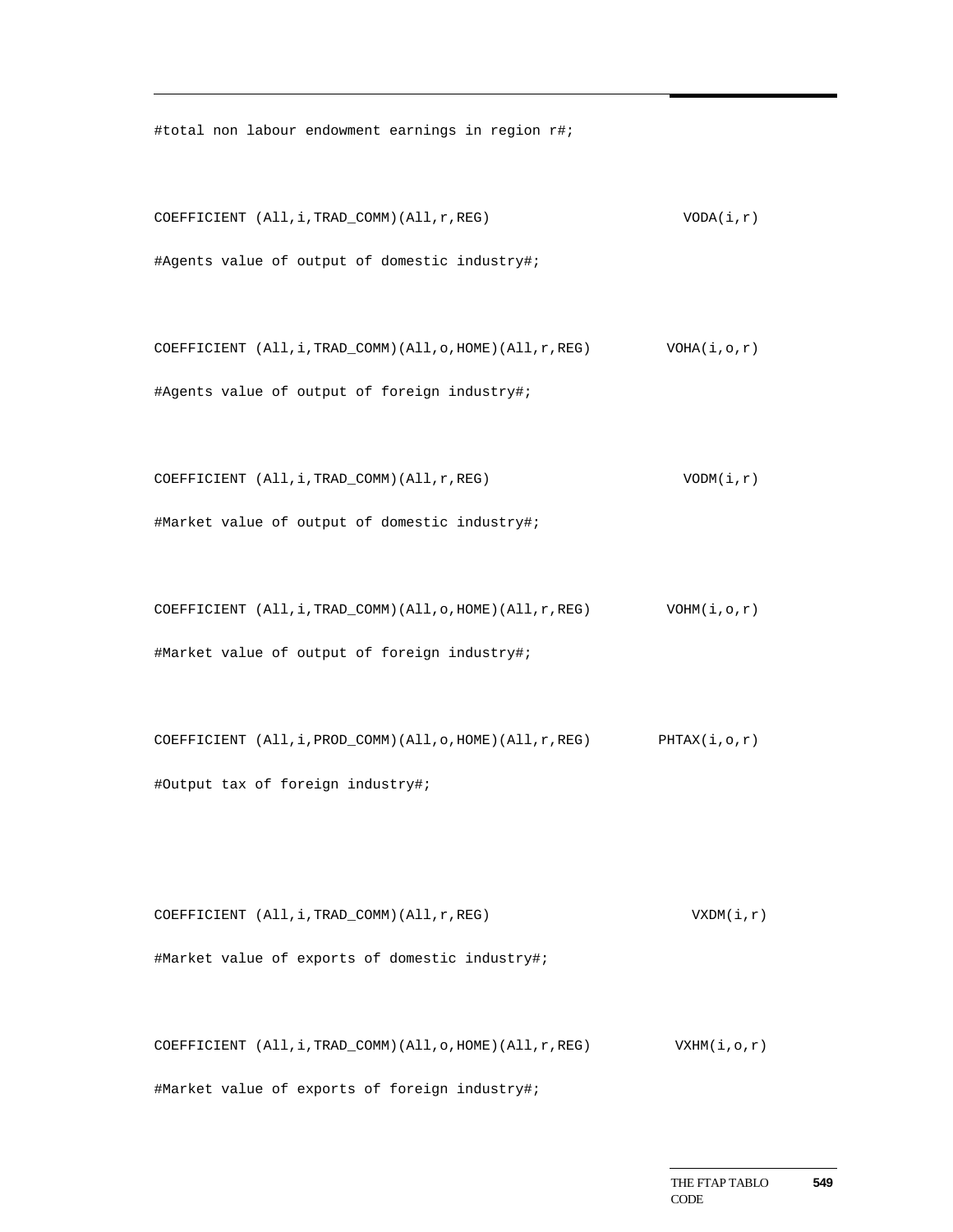COEFFICIENT  $(all, i, TRAD_COMM)$   $(all, r, REG)$  CHK\_VDM( $i, r$ );

COEFFICIENT  $(A11, i, TRAD$  COMM $)(A11, r, REG)$  vDDM $(i, r)$ #Market value of domestic use of domestic industry output#;

COEFFICIENT  $(A11, i, TRAD_COMM) (A11, o, HOME) (A11, r, REG)$  VDHM $(i, o, r)$ #Market value of domestic use of foreign industry output#;

COEFFICIENT (All,i,TRAD\_COMM)(All,o,HOME)(All,d,DEST) VIHDM(i,o,d) #Market value of imports by comm, owner of producing ind. and destination#;

COEFFICIENT  $(A11, i, TRAD\_COMM) (A11, d, DEST)$  VIDM $(i, d)$ #Market value of imports by commodity and destination#;

COEFFICIENT (All,d,host)(All,i,TRAD\_COMM) VKF\_HI(i,d)

#Petri asset value of foreign capital in destination region by industry#;

COEFFICIENT (All,d,host) VKF\_H\_(d) #Petri asset value of foreign capital in destination region#;

COEFFICIENT (All,d,host) VKD\_H\_(d)

#Petri asset value of domestic capital by region#;

COEFFICIENT  $(A11, r, REG)$  CHECK\_TYPR $(r);$ 

**550** THE STRUCTURE OF THE FTAP MODEL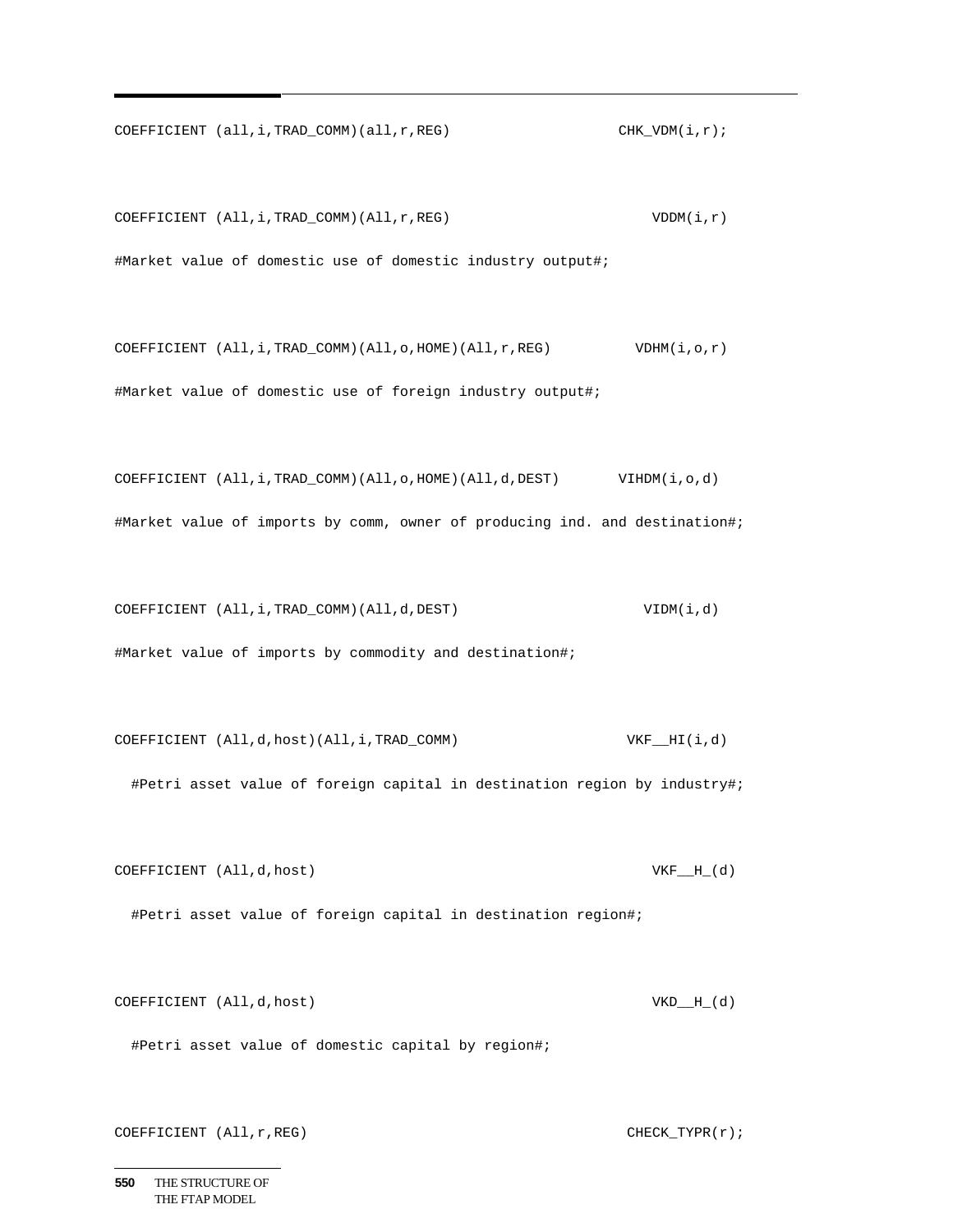COEFFICIENT  $(\text{all},r,\text{REG})$  CHK\_CAPTAX(r)

# check tax on capital income between GTAP and FTAP, by region #;

!'''''''''''''''''''''''''''''''''''''''''''''''''''''''''''''''''''''''''''''!

## FORMULA

```
(A11, i, TRAD_COMM) (All, r, REG) VODA(i, r) =
```
IF{FDI\_FLAG1(i,r) ne 0,

sum[j,IND:(IND2COMM(j) eq i) and (DEST\_REG(j) eq r) and

 $(HOME\_REG(j) eq r)$  and  $(NOT\_DOM(j)=0)$ ,  $VITOR\_EO(j)]$  +

```
IF{FDI_FLAG1(i,r)=0,VOA(i,r)};
```

```
(All, i, TRAD_COMM)(All,o,HOME)(All,r, REG) VOHA(i, o, r) =
```
sum[j,IND:(IND2COMM(j) eq i) and (DEST\_REG(j) eq r) and

 $(HOME\_REG(j) eq o) and (NOT\_DOM(j)=1)$ ,  $V1TOT\_EO(j)$ ];

```
(All,i,TRAD_COMM)(All,r,REG) VODM(i,r)=
```

```
 IF{FDI_FLAG1(i,r) ne 0,
```
sum[j,IND:(IND2COMM(j) eq i) and (DEST\_REG(j) eq r) and

 $(HOME\_REG(j) eq r) and (NOT\_DOM(j)=0)$ ,  $V1TOT(j)]$  +

 $IF{FDI_FLAG1(i,r)=0, VOM(i,r)};$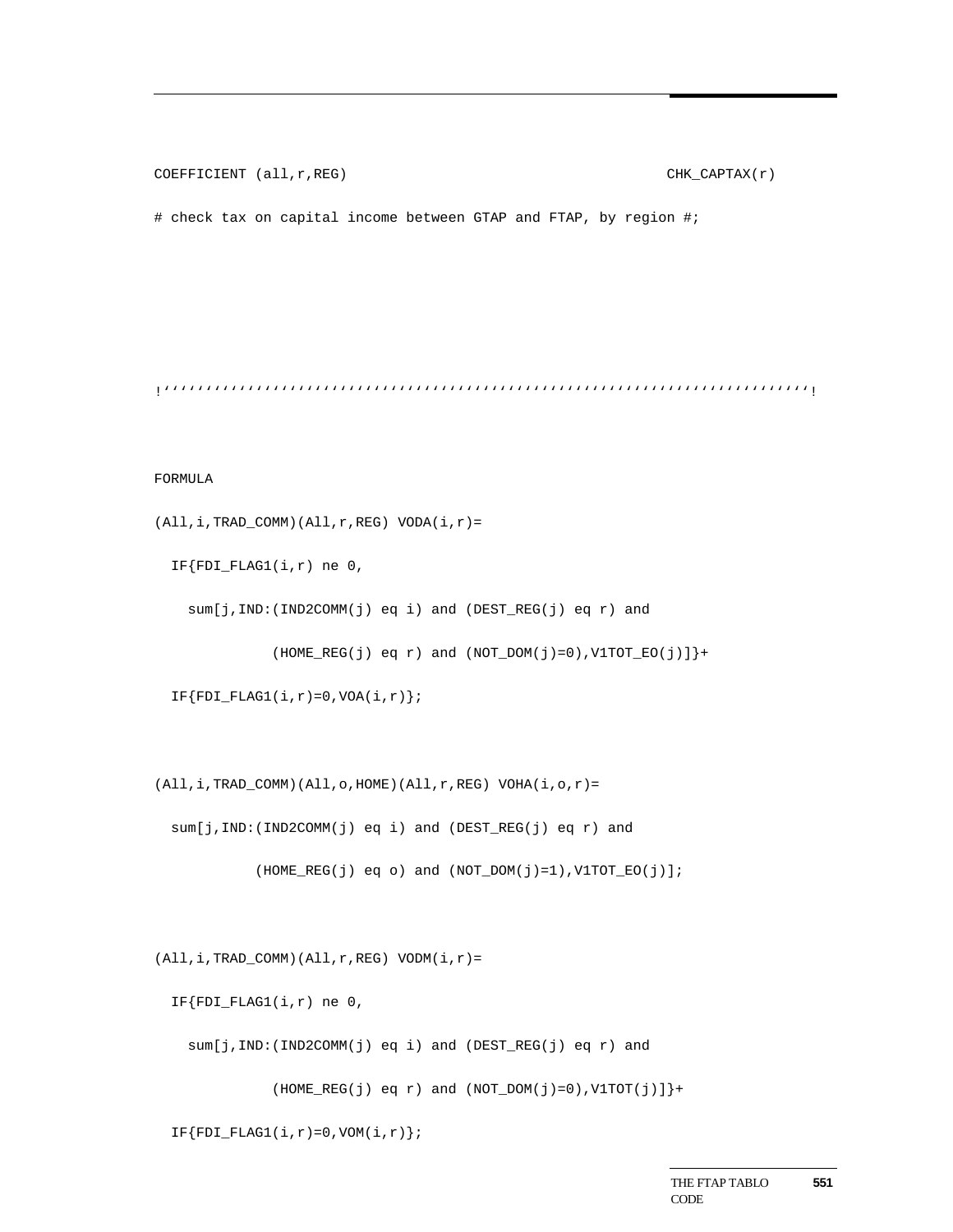$(All, i,TRAD_COMM)(All, o, HOME)(All, r, REG) VOHM(i, o, r) =$ 

sum[j,IND:(IND2COMM(j) eq i) and (DEST\_REG(j) eq r) and

(HOME\_REG(j) eq o) and (NOT\_DOM(j)=1),V1TOT(j)];

## FORMULA

 $(All, i, PROD_COMM)(All, o, HOME)(All, r, REG) PHTAX(i, o, r)=0;$ 

- $(A11, i, TRAD\_COMM) (A11, o, HOME) (A11, r, REG)  $PHTAX(i, o, r) = VOHM(i, o, r) VOHA(i, o, r);$$
- ! Formulae for income accounting moved from above since must include

rent from output impediments in income. !

 $(A11, r, REG)$  ANPTAX( $r$ )=sum[i,PROD\_COMM,PTAX(i, $r$ )\*(1-SHPTAX(i, $r$ ))];

FORMULA (All,i,TRAD\_COMM)(All,o,HOME)(All,l,HOST)

ANKTAX  $HHI(i, o, l) = EVIFAS(i, o, l) - EVIFMS(i, o, l);$ 

FORMULA (All,i,TRAD\_COMM)(All,o,HOME)(All,l,HOST)

 $A\text{NPTAX_HHI}(i, o, l) = (1-SHPTAX(i, l)) * \{VOHM(i, o, l) - VOHA(i, o, l)\};$ 

#### FORMULA

```
(All,r,REG) CHECK_TYPR(r)=TYPR_L(r);
```
! First define AN[KP]TAX\_H\_\_ as the amounts of income subject to tax in the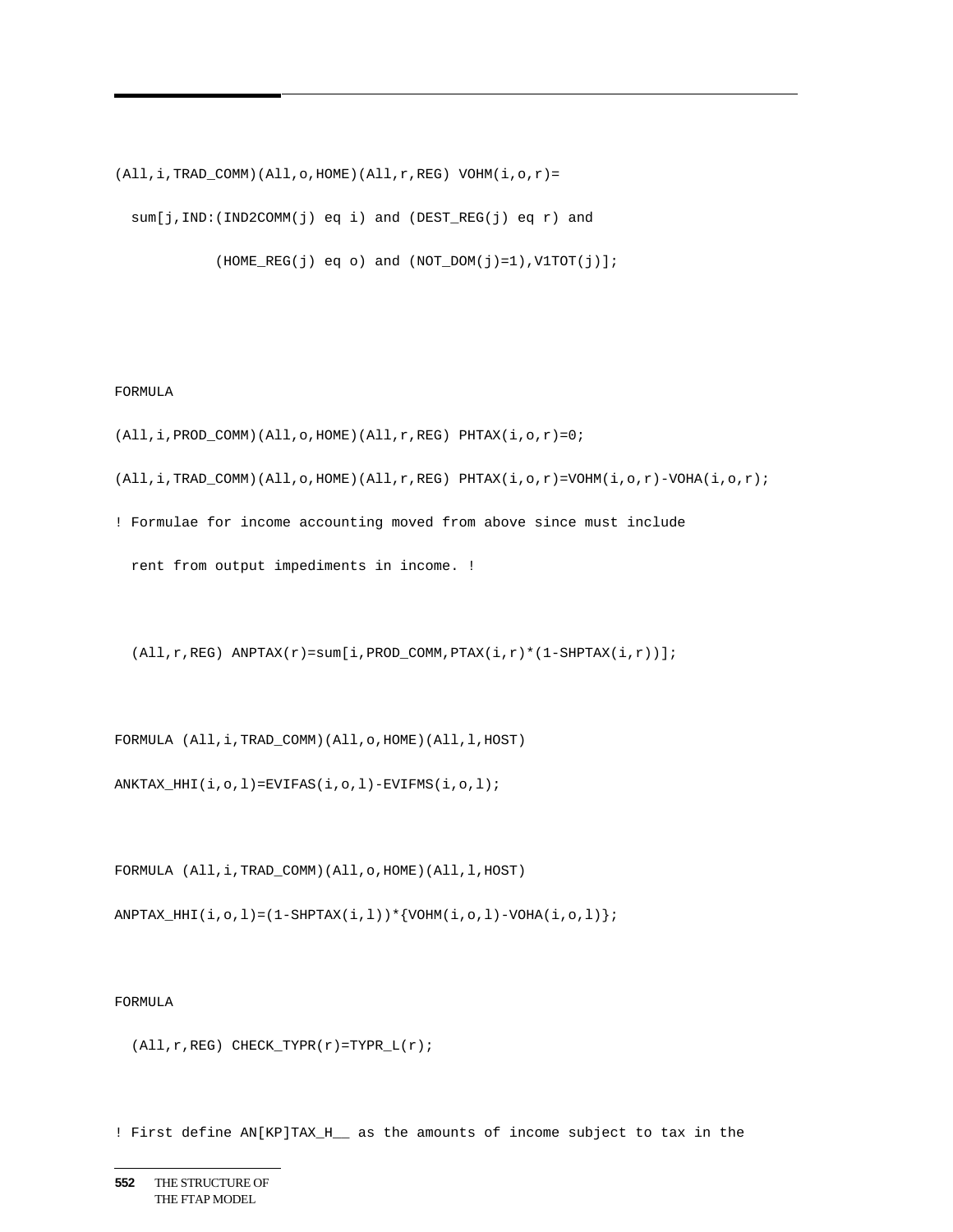```
 home country.
```
!

FORMULA (All,r,REG)

```
ANKTAX_H (r) =
```

```
 IF{home_tax_ank ne 0, home_tax_ank*{
```
sum[i,TRAD\_COMM,sum[d,DEST,ANKTAX\_HHI(i,r,d)]]-

```
sum[i,TRAD_COMM,sum[s,HOME,ANKTAX_HHI(i,s,r)]]}}+
```
IF{host\_tax\_ank ne 0, host\_tax\_ank\*{

```
sum[i,TRAD_COMM,sum[s,HOME,ANKTAX_HHI(i,s,r)]]}};
```
FORMULA (All, r, REG)

```
ANDTAX_H (r) =
```

```
 IF{home_tax_anp ne 0, home_tax_anp*{
```
sum[i,TRAD\_COMM,sum[d,DEST,ANPTAX\_HHI(i,r,d)]]-

sum[i,TRAD\_COMM,sum[s,HOME,ANPTAX\_HHI(i,s,r)]]}}+

IF{host\_tax\_anp ne 0, host\_tax\_anp\*{

sum[i,TRAD\_COMM,sum[s,HOME,ANPTAX\_HHI(i,s,r)]]}};

```
FORMULA (all,r,REG) TOTNONLAB(r) =
```

```
sum(nl,NONLAB_ENDW, VOM(nl,r))-VDEP(r)+
```
 $[YCHHITR(r) + ANKTAX(r) + ANKTAX_H_{r}(r) + ANPTAX(r) + ANPTAX_H_{r}(r)]$ ;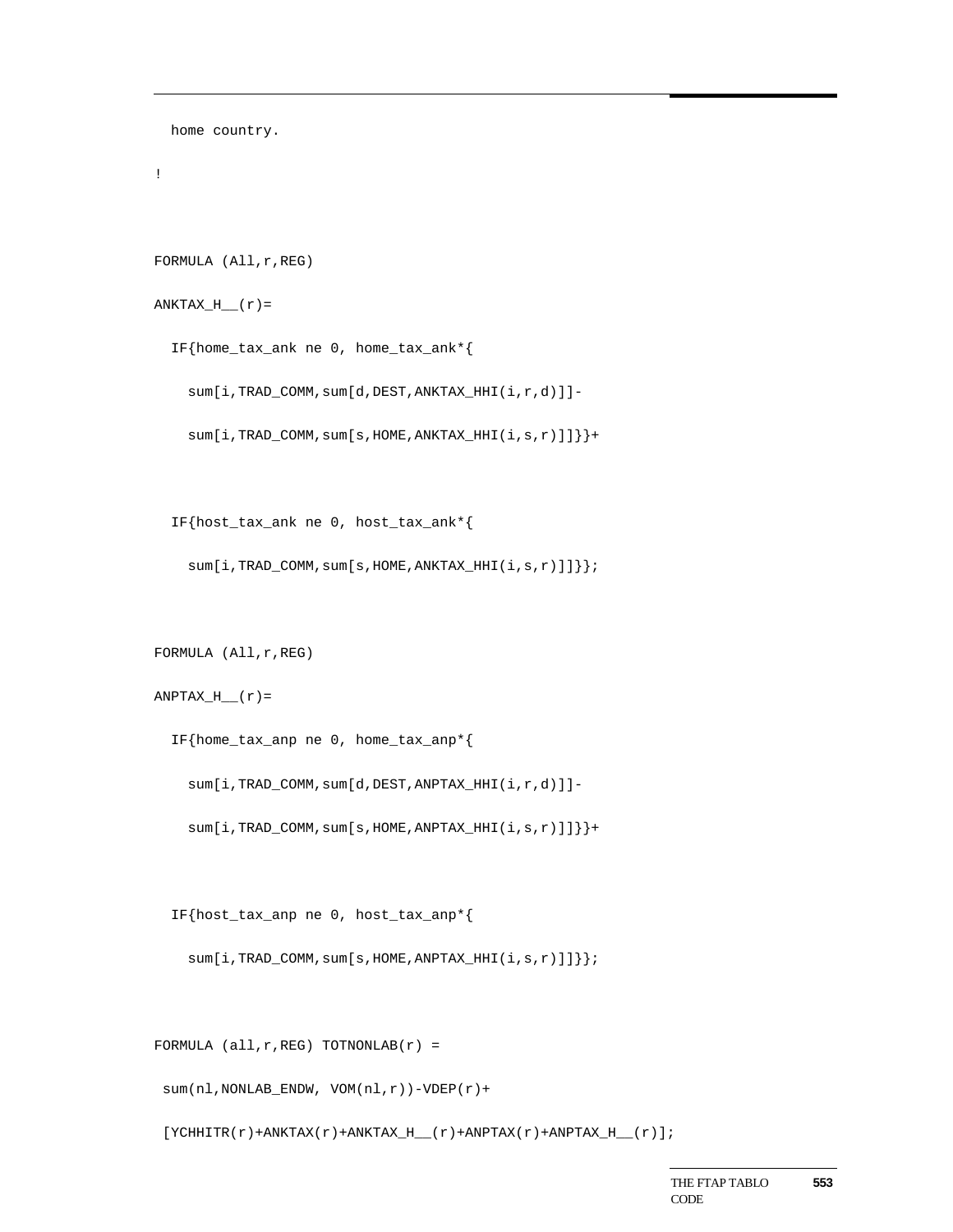! Now define AN[KP]TAX\_H\_\_ as the amounts of income received in the home country.

!

FORMULA (All, r, REG)

 $ANKTAX_H$   $(r)$  =

IF{home\_tax\_ank ne 0, home\_tax\_ank\*{

sum[i,TRAD\_COMM,sum[d,DEST,ANKTAX\_HHI(i,r,d)]]-

 $sum[i,TRAD_COMM,sum[s,HOME,ANKTAX_HHI(i,s,r)]]$ }+

IF{host\_tax\_ank ne 0, host\_tax\_ank\*{

sum[i,TRAD\_COMM,sum[d,DEST,[1-TYPR\_L(d)]\*ANKTAX\_HHI(i,r,d)]]-

 $sum[i,TRAD_COMM,sum[s,HOME, [1-TYPR_L(r)]*ANKTAX_HHI(i,s,r)]]$ 

FORMULA (All,r,REG)

 $ANDTAX_H$   $(r)$  =

IF{home\_tax\_anp ne 0, home\_tax\_anp\*{

sum[i,TRAD\_COMM,sum[d,DEST,ANPTAX\_HHI(i,r,d)]]-

sum[i,TRAD\_COMM,sum[s,HOME,ANPTAX\_HHI(i,s,r)]]}}+

IF{host\_tax\_anp ne 0, host\_tax\_anp\*{

sum[i,TRAD\_COMM,sum[d,DEST,[1-TYPR\_L(d)]\*ANPTAX\_HHI(i,r,d)]]-

 $sum[i,TRAD_COMM,sum[s,HOME, [1-TYPR_L(r)]*ANPTAX_HHI(i,s,r)]]\};$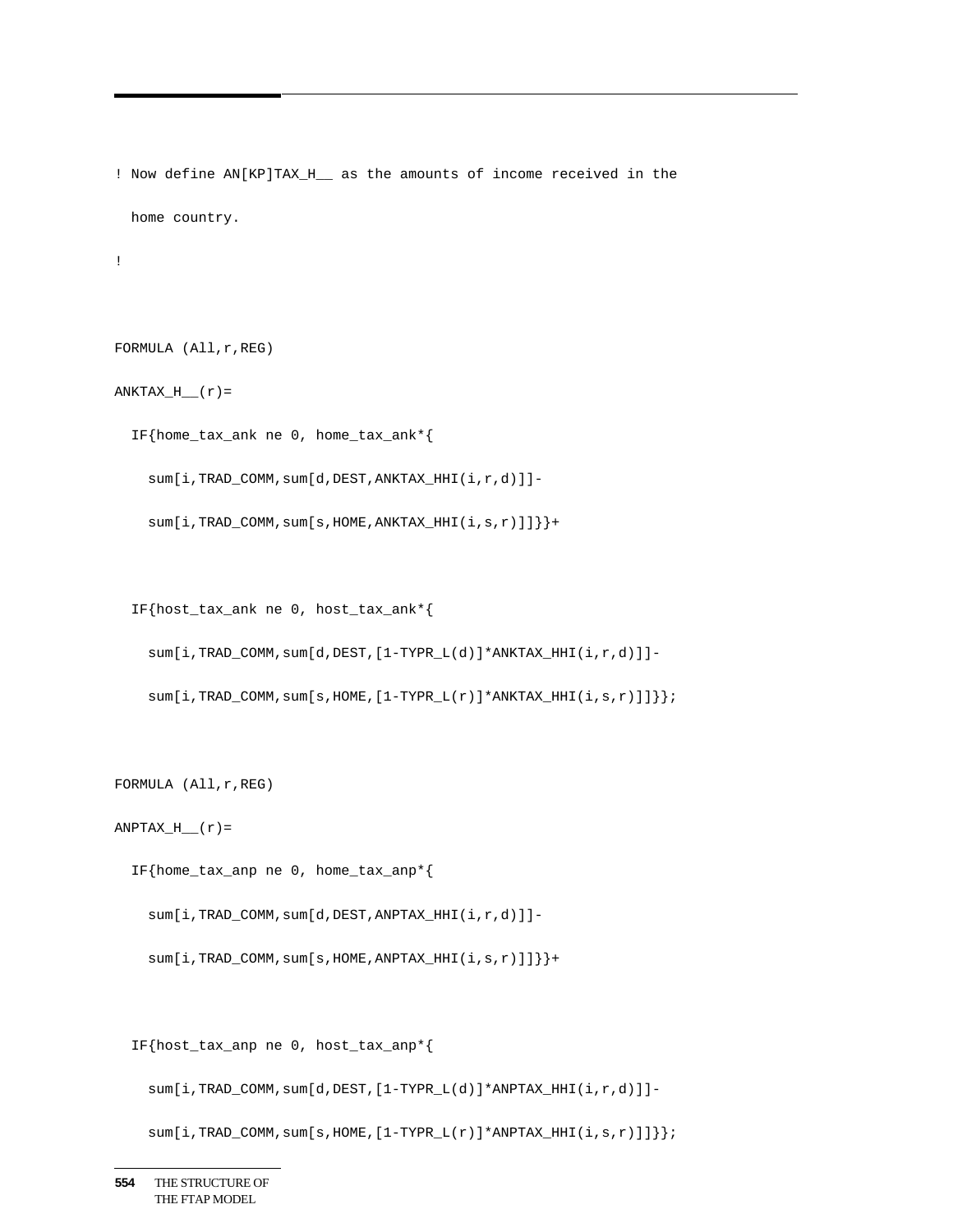```
FORMULA (all,nl,NONLAB_ENDW)(all,r,REG)
```

```
NONLABSHR(n1,r) = VOM(n1,r) / TOTNONLAB(r);
```

```
FORMULA (INITIAL) (all,nl,NONLAB_ENDW)(all,r,REG)
```
 $EVOA(nl,r) = EVOA(nl,r) - IF[FIRST>0.5,(RVTXYCPPR(r)*NONLABSHR(nl,r))]$ 

```
ASSERTION #check EVOA(i,r) greater than zero#
```

```
(all,i,ENDW_COMM)(all,r,REG) EVOA(i,r)>0;
```
### FORMULA

(All,r,REG) TYPR\_L(r)=RVTXYCPPR(r)/TOTNONLAB(r);  $(All,r,REG)$  TCHHITR $(r)$ =TYPR\_L $(r)$ \*YCHHITR $(r)$ ;  $(All,r,REG) TDEP(r)=TYPR_l(r)*VDEP(r);$ 

# FORMULA

 $(All,r,REG)$  CHECK\_TYPR(r)=CHECK\_TYPR(r)-TYPR\_L(r);

FORMULA (All,r,REG)

CHK\_CAPTAX(r)=TYPR\_L(r)\*KTT(r)-sum[i,ENDWC\_COMM,VOM(i,r)-VOA(i,r)];

DISPLAY CHK\_CAPTAX; CHECK\_TYPR;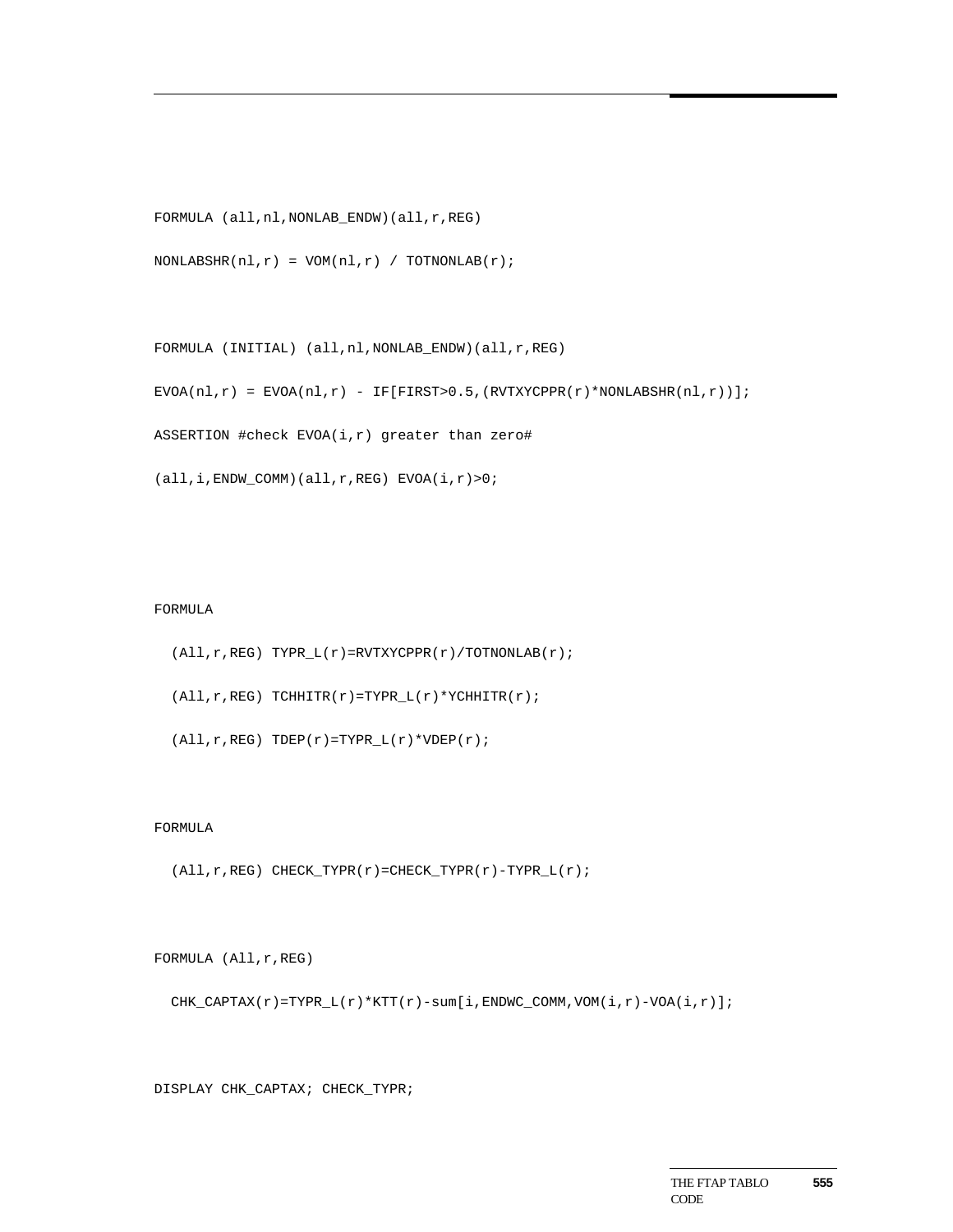! Calculate FDI income !

#### FORMULA

```
 (All,i,TRAD_COMM)(All,s,home)(All,d,host)
```
 $VINC_HHI(i,s,d)=[1-TYPR_L(d)]*RR_HHI(i,s,d)*VFDI_HHI(i,s,d);$ 

 $(All, r, REG)$  VINC\_H\_\_(r)=

```
sum(i,TRAD_COMM,sum(d,dest,VINC_HHI(i,r,d)))-
```

```
 sum(i,TRAD_COMM,sum(s,home,VINC_HHI(i,s,r)));
```
FORMULA (INITIAL) (all,r,REG)

SAVE(r)=SAVE(r)+IF[FIRST>0.5,RCGVITR(r)+YCHHITR(r)+ANKTAX\_H\_\_(r)+VINC\_H\_\_(r)];

!household property income, by region!

FORMULA (all,r,REG)

YCHHPPR( $r$ )=YCEQR( $r$ )+YCHHITR( $r$ )+ANKTAX( $r$ )+ANKTAX\_H\_\_( $r$ )+

```
ANPTAX(r) + ANPTAX_H_{r} (r) + VINC_H_{r} (r);
```
!household income, by region!

```
FORMULA (all,r,REG) YCHHR(r) = LTT(r) + YCHHPPR(r) + URGVHHR(r)+
```
sum[i,TRAD\_COMM,sum[d,DEST,

 $(1-\text{SHXTAXD}(i,r,d))*\text{XTAXD}(i,r,d)]$  ;

!private household disposable income, by region!

FORMULA (all,r,REG) YCHHDPR(r) = YCHHR(r) - RVTXYCR(r);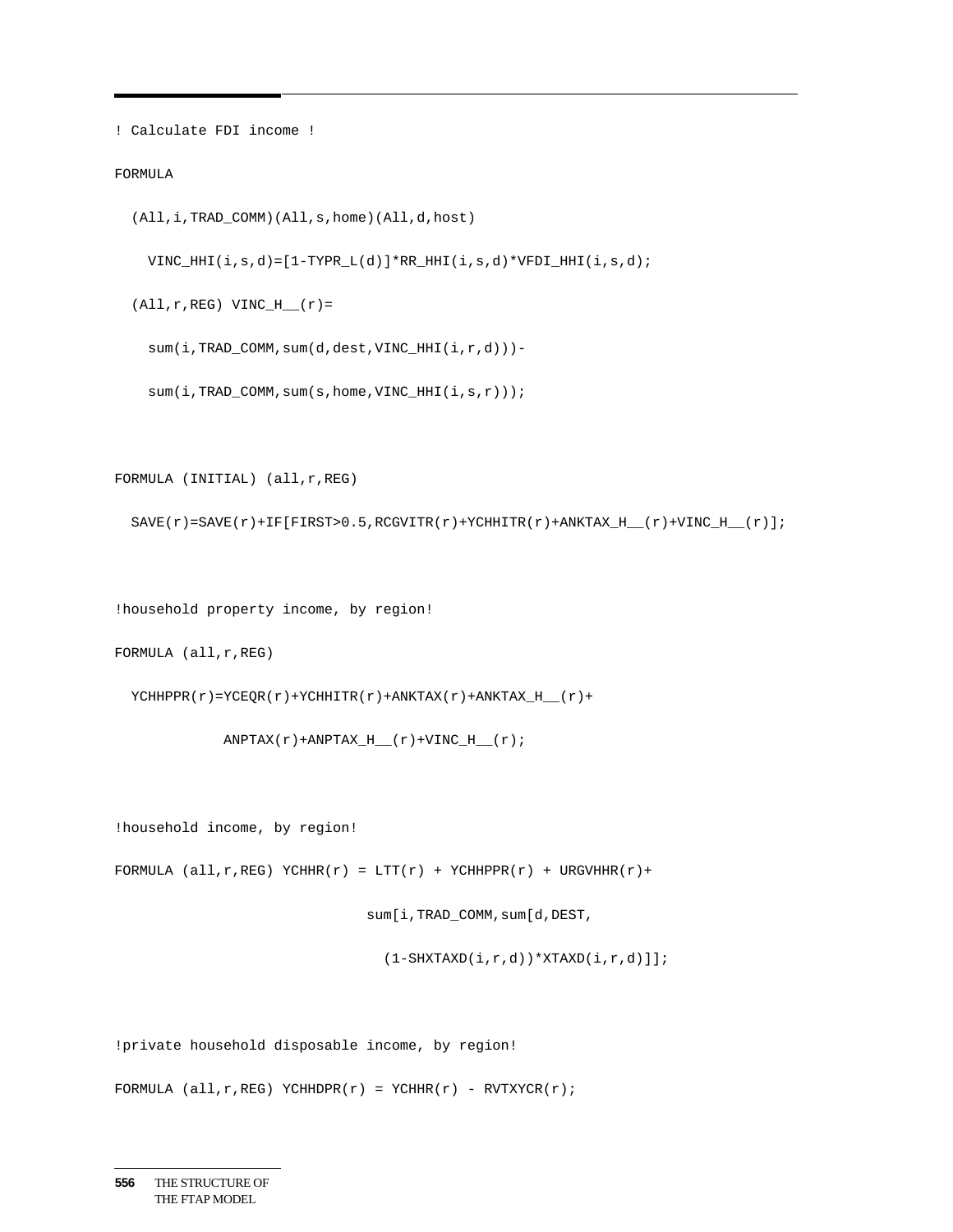```
!private household savings, by region!
FORMULA (all,r,REG) SVT(r) = YCHHDPR(r) - PRIVEXP(r) ;
```
!household pre-transfer income, by region!

```
FORMULA (al,r,REG) YCHHPVR(r) = LTT(r) + YCHHPPR(r) - RVTXYZR(r);
```
!household property income less FDI income, by region!

```
FORMULA (all,r,REG) YCHHPPRLOC(r)=YCHHPPR(r)-VINC_H__(r);
```

```
(All,r,REG) YOUTIMPTAX(r)=
```

```
 IF{host_tax_anp ne 0,host_tax_anp*{
```
-sum[i,TRAD\_COMM,sum[d,DEST,[1-TYPR\_L(d)]\*ANPTAX\_HHI(i,r,d)]]

+sum[i,TRAD\_COMM,sum[s,HOME,[2-TYPR\_L(r)]\*ANPTAX\_HHI(i,s,r)]]}};

```
(All,r,REG) YKAPIMPTAX(r) =
```

```
 IF{host_tax_ank ne 0,host_tax_ank*{
```
-sum[i,TRAD\_COMM,sum[d,DEST,[1-TYPR\_L(d)]\*ANKTAX\_HHI(i,r,d)]]

+sum[i,TRAD\_COMM,sum[s,HOME,[2-TYPR\_L(r)]\*ANKTAX\_HHI(i,s,r)]]}};

!household property income which is taxed!

FORMULA (all,r,REG)

```
YCHHPPRTAX(r)=YCHHPPR(r)+YOUTIMPTAX(r)+YKAPIMPTAX(r)-VINC_H__(r);
```

```
!net interest income, by region!
```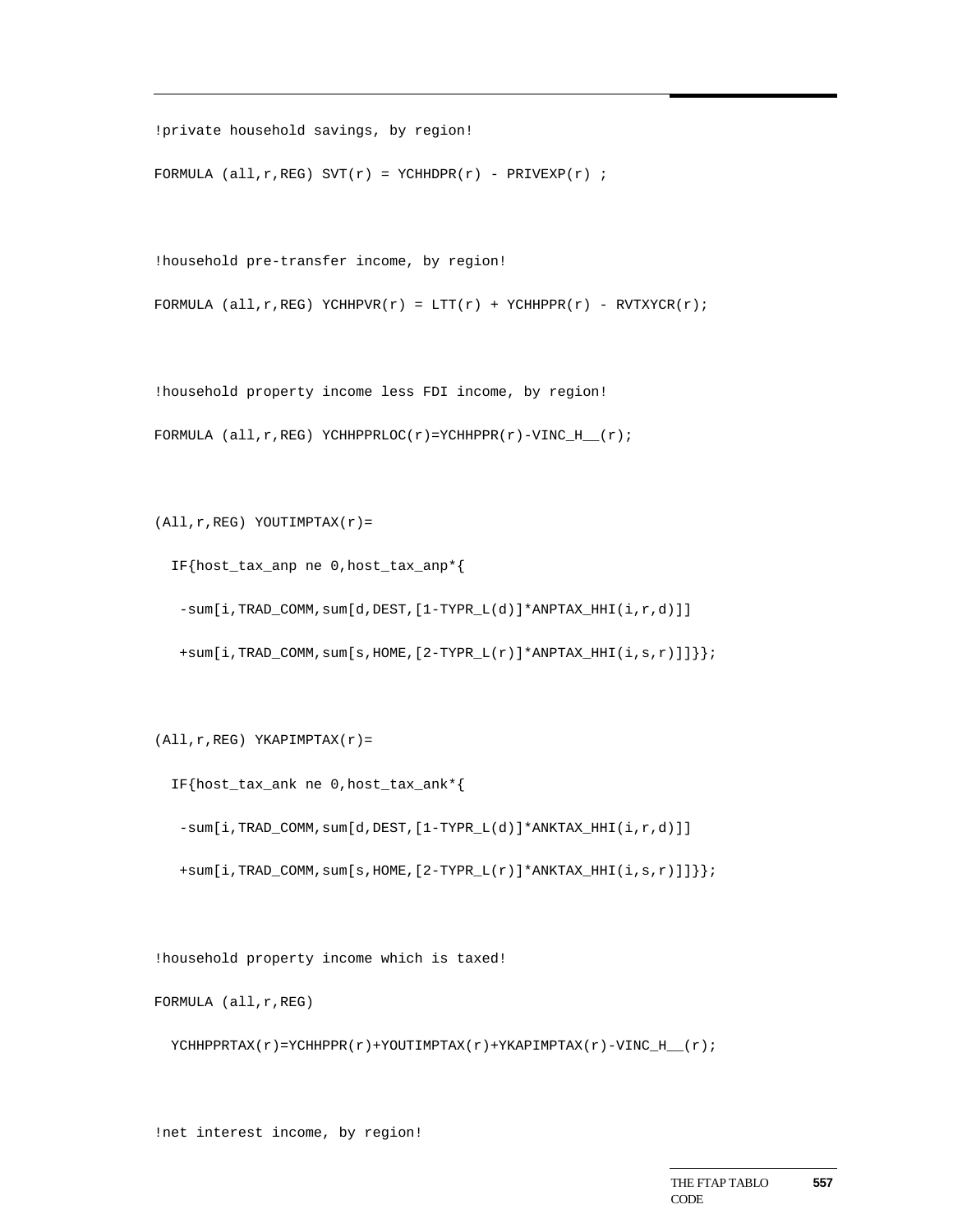FORMULA (all,r,REG) YCITR(r) = YCHHITR(r) + RCGVITR(r);

!net ownership of bonds, by reg!

FORMULA  $(all,r,REG)$  ASBDR $(r)$  = YCITR $(r)/RTBD$ ;

!world net ownership of bonds!

FORMULA ASBD =  $sum(r, REG, ASBDR(r)!/ECRT(r)!);$ 

!net household ownership of bonds, by region! FORMULA (all, $r$ ,REG) ASHHBDR( $r$ ) = YCHHITR( $r$ )/RTBD;

!private household wealth, by region!

FORMULA (all,r,REG) ASHHR(r) =  $ASEQR(r)$  + ASHHBDR(r);

!nominal income, by region!

FORMULA (all,r,REG)

 $\verb|YCR(r)=\verb|YFNT(r)+\verb|YCITR(r)+\verb|GRCOMT(r)+\verb|VINC_H__(r)+\verb|ANTAX_H__(r)+\verb|ANKTAX(r)+\verb|V:UR(r)|)$ 

 $ANPTAX(r) + ANPTAX_H(r);$ 

FORMULA (all,r,REG) CHECK\_YCR(r) = YCR(r)-INCOME(r);

DISPLAY CHECK\_YCR;

!world nominal income!

### **558** THE STRUCTURE OF THE FTAP MODEL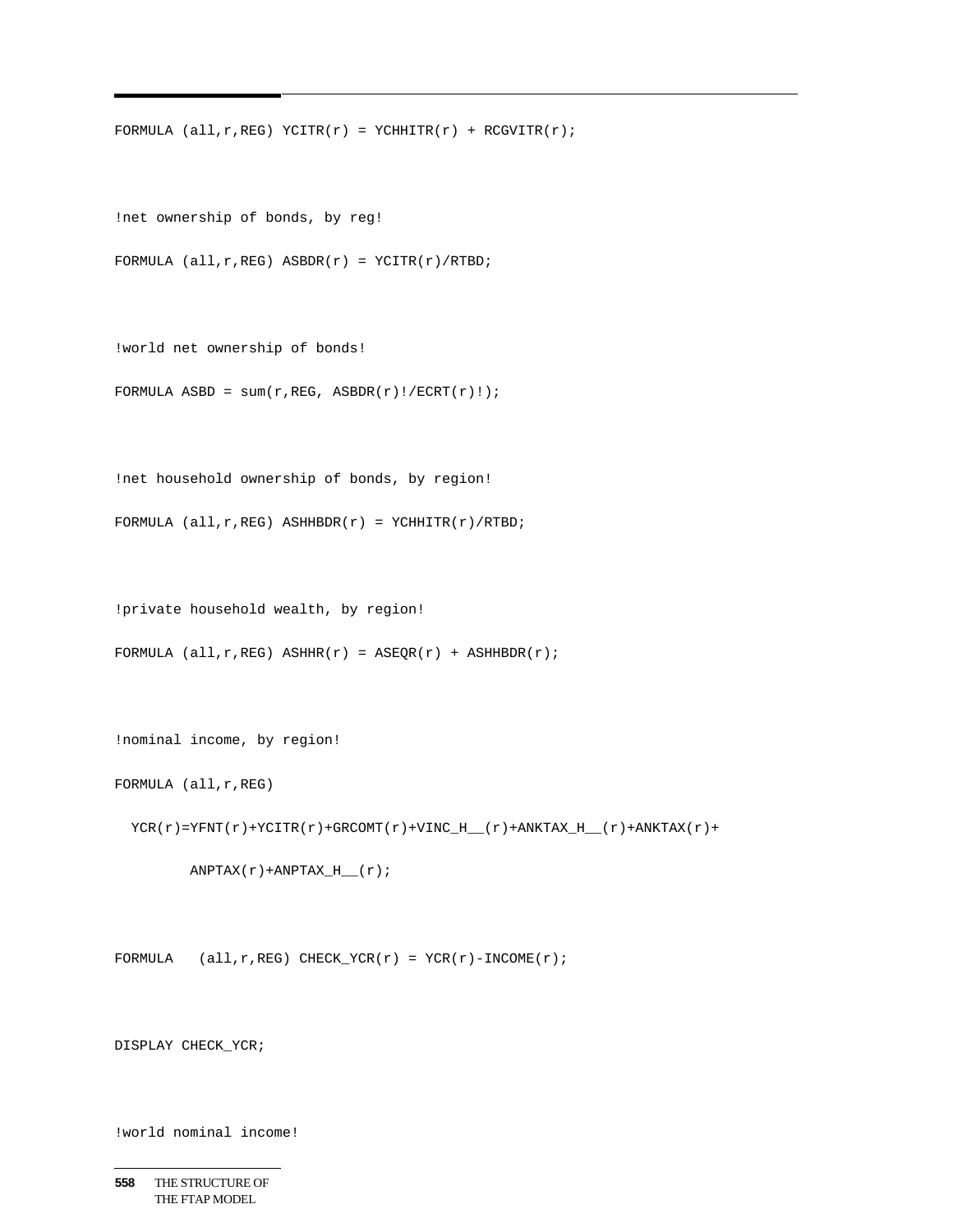```
FORMULA YC = sum(r, REG, YCR(r)!/ECT(r)!);
```
!saving, by region!

FORMULA  $(all,r,REG)$  SVR $(r)$  = YCR $(r)$  - EPCSR $(r)$ ;

```
FORMULA (all,r,REG)
```
GNEL(r) =  $PRIVERP(r)$  + GOVEXP(r) + REGINV(r);

```
FORMULA (all,r,REG) GNPL(r) = GDP(r) + YCITR(r);
```

```
FORMULA (all,r,REG) NCL(r) = NETINV(r) - SVR(r) ;
```

| FORMULA | WGPL | $= sum(r, REG, GDP(r));$ |  |
|---------|------|--------------------------|--|

FORMULA  $YCIT = sum(r, REG, YCITR(r));$ 

FORMULA  $WNCIL = sum(r, REG, NCLL(r));$ 

```
\begin{array}{ccc} \texttt{FORMULA} & \texttt{ASKP} & = \texttt{sum}(\texttt{r},\texttt{REG}, \texttt{VKB}(\texttt{r})); \end{array}
```

```
FORMULA WINTT = sum(r, REG, REGINV(r));
```
FORMULA (All,i,TRAD\_COMM)(All,s,SOURCE) VXDM(i,s)=sum[d,DEST,VXMD\_DD(i,s,d)]; FORMULA (All,i,TRAD\_COMM)(All, $r$ ,REG) VDDM(i, $r$ )=VODM(i, $r$ )-VXDM(i, $r$ )-VDST(i, $r$ );

FORMULA (All,i,TRAD\_COMM)(All,o,HOME)(All,l,HOST)

 $VXHM(i, o, l) = sum[d, DEST, VXMD_D(i, o, l, d)]$ ;

FORMULA (All,i,TRAD\_COMM)(All,o,HOME)(All,r,REG)

 $VDMM(i, o, r) = VOHM(i, o, r) - VXHM(i, o, r) - VHST(i, o, r);$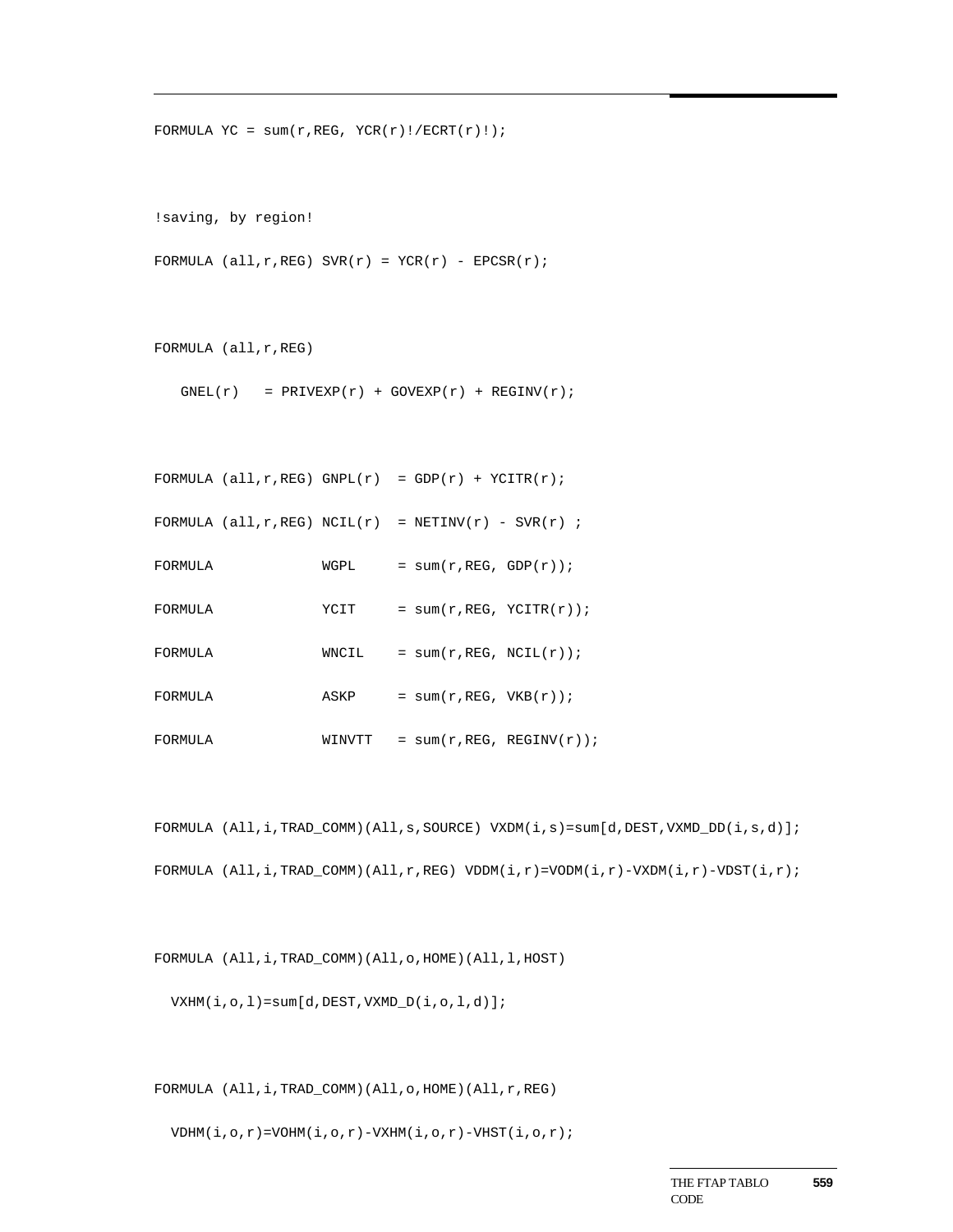```
FORMULA (All, i, TRAD_COMM)(All, r, REG)
```
CHK\_VDM(i,r)=VDM(i,r)- $\{VDDM(i,r)+sum[o,HOME, VDHM(i,o,r)]\}$ ;

FORMULA (All,i,TRAD\_COMM)(All,o,HOME)(All,d,DEST)

VIHDM( $i, o, d$ ) = sum[ $l$ ,HOST:(o ne d) or ( $l$  eq d),VIMS\_D( $i, o, l, d$ )] +

VDHM(i,o,d)+VIMS\_DD(i,o,d);

FORMULA (All,i,TRAD\_COMM)(All,d,DEST)

VIDM(i,d)=sum[o,HOME,VIHDM(i,o,d)];

FORMULA (All,d,host)(All,i,TRAD\_COMM)

```
VKF HI(i,d) = sum [s, home, VK HHI(i,s,d)];
```
FORMULA  $(All,d,host)$  VKF $_H(d)=sum[i,TRAD_COMM, VKF_HI(i,d)]$ ;

FORMULA (All,d,host) VKD\_\_H\_(d)=sum[i,TRAD\_COMM,VKD\_H\_I(i,d)];

WRITE CHK VDM TO FILE chk file HEADER "VDM";

```
!'''''''''''''''''''''''''''''''''''''''''''''''''''''''''''''''''''''''''''!
! 5.2 Integration of CRUSOE and GTAP !
! One-to-One Correspondence Equations !
```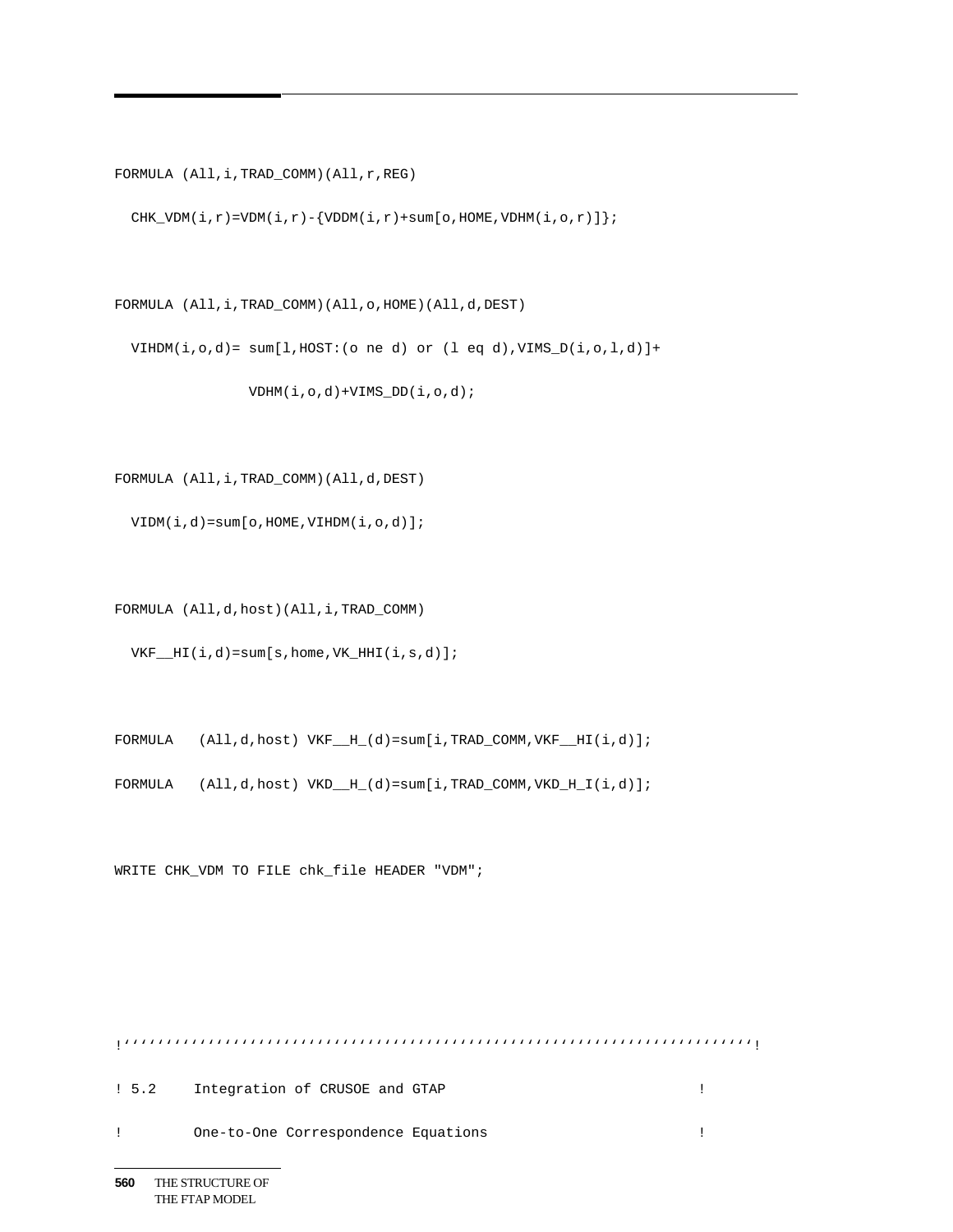!'''''''''''''''''''''''''''''''''''''''''''''''''''''''''''''''''''''''''''!

! Prices system !

EQUATION

E\_psd (All,i,TRAD\_COMM)(All,r,REG)

 $psd(i,r)-pfactwld=sum[j,IND:(IND2COMM(j) eq i) and (HOME\_REG(j) eq r) and$ 

 $(DEF\_REG(j) eq r) and (NOT\_DOM(j)=0),$ 

p1tot\_eo(j)-pfactwld]+

 $IF[FDI_FLAG1(i,r)=0,ps(i,r)-pfactwld];$ 

E\_pod (All,i,TRAD\_COMM)(All,r,REG)

pod(i,r)-pfactwld=sum[j,IND:(IND2COMM(j) eq i) and (HOME\_REG(j) eq r) and

 $(DEF\_REG(j) eq r) and (NOT\_DOM(j)=0),$ 

p1tot(j)-pfactwld]+

 $IF[FDI_FLAG1(i, r) = 0, pm(i, r) - pfactwld];$ 

E\_psh (All,i,TRAD\_COMM)(All,h,HOME)(All,d,host)

psh(i,h,d)-pfactwld=sum[j,IND:(IND2COMM(j) eq i) and (HOME\_REG(j) eq h) and

 $($ DEST\_REG $(j)$  eq d) and  $(NOT\_DOM(j)=1)$ ,

p1tot\_eo(j)-pfactwld];

E\_poh (All,i,TRAD\_COMM)(All,h,HOME)(All,d,host)

poh(i,h,d)-pfactwld=sum[j,IND:(IND2COMM(j) eq i) and (HOME\_REG(j) eq h) and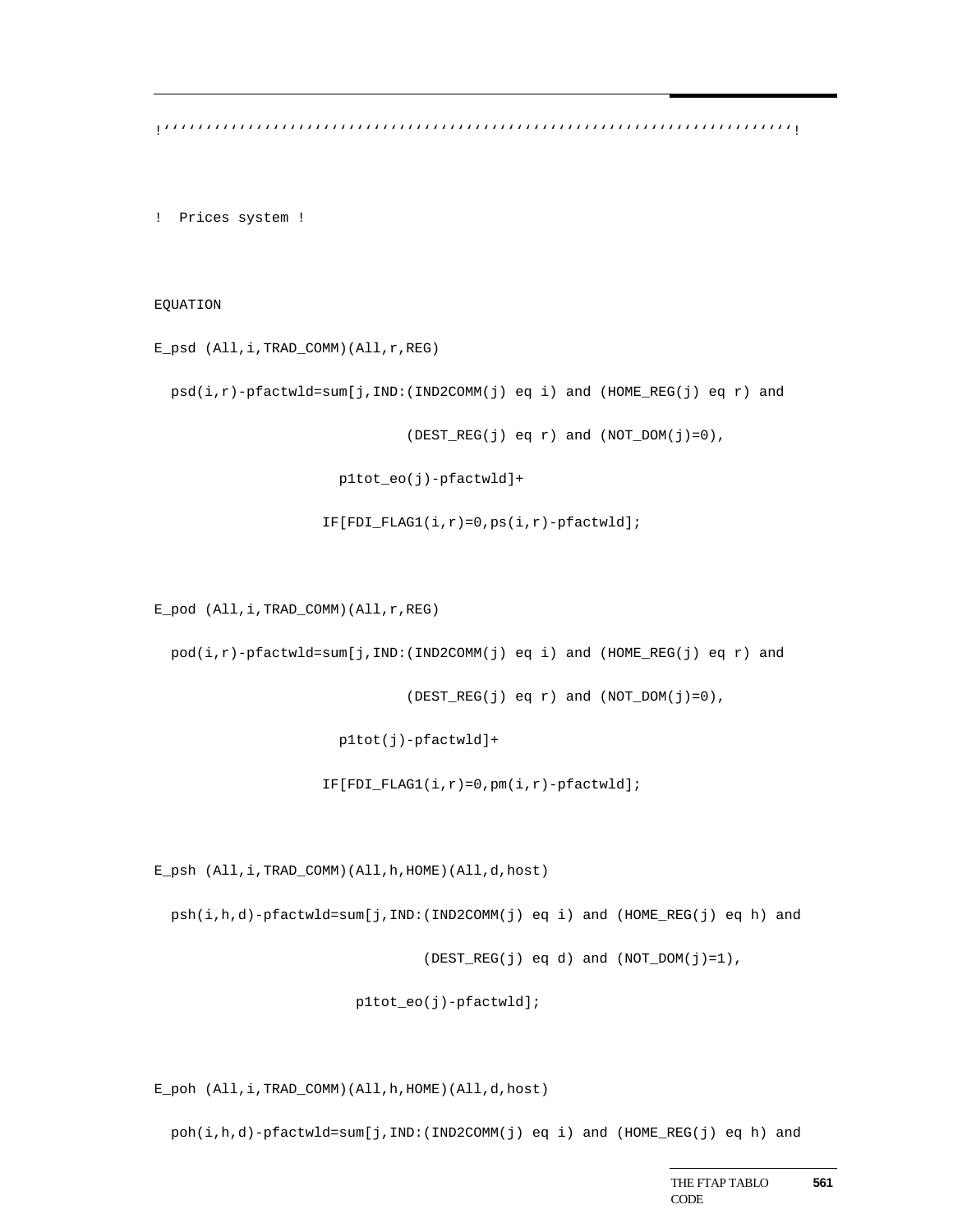$(DEF\_REG(j) eq d) and (NOT\_DOM(j)=1),$ 

```
 p1tot(j)-pfactwld];
```
! The next two equations imply that the tax on each intermediate input is uniform within each group of FDI industries producing the same commodity. !

Equation E\_p0 #Define basic prices p0 in terms of pds and pid#

(All,c,COM)(All,s,SRC)(All,i,IND)

 $p0(c,s,i)=IF{IS\_DOM(s)=1,pds(c,DEST\_REG(i))}$ +

 $IF{IS\_DOM(s)=0,pid(c,DEST\_REG(i))};$ 

Equation E\_t1 #Define purchasers prices p1 in terms of pfd and pfm# (All,c,COM)(All,s,SRC)(All,i,IND)

 $p1(c,s,i)=IF{IS\_DOM(s)=1,pfd(c,IND2COMM(i),DEST\_REG(i))}$ +

 $IF{IS\_DOM(s)=0,pfm(c,IND2COMM(i),DEST\_REG(i))};$ 

! Link changes in other costs ie. FDI industry output impediments, to the variables remotax\* which facilitate easy shocking of these impediments. !

E\_p\_r1oct (All,i,IND)

 $R10CT(i)*p_r10ct(i)=$ 

 $IF{(NOT\_DOM(i)=1)}$  or (HOME\_REG(i) ne DEST\_REG(i)),

**562** THE STRUCTURE OF THE FTAP MODEL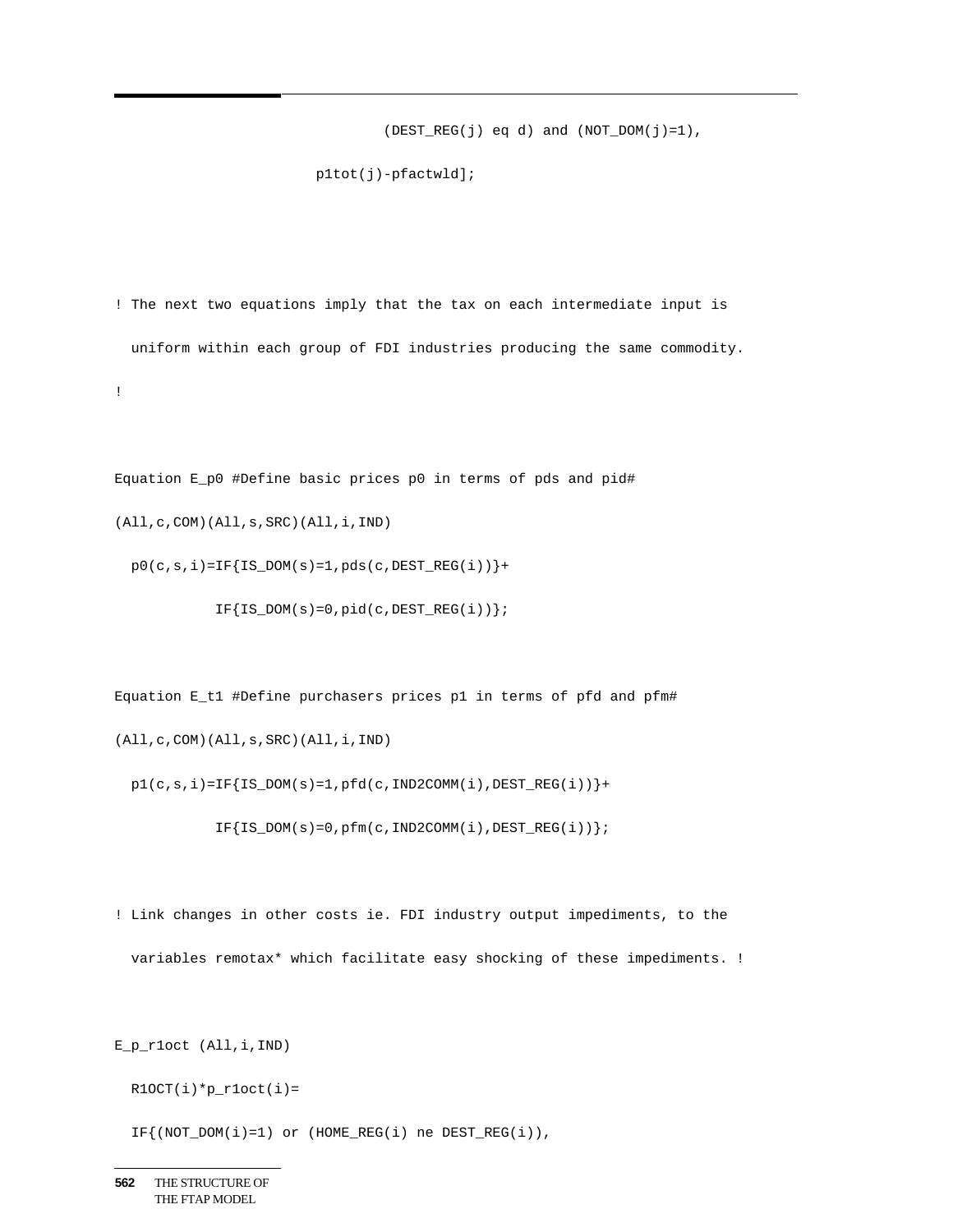```
R10CT(i)*tof(IND2COMM(i),HOME\_REG(i),DEST\_REG(i))+[1-R1OCT0(i)]*remotaxf(IND2COMM(i),HOME\_REG(i),DEST\_REG(i))]+
IF{ (NOT\_DOM(i)=0 )} and (HOME\_REG(i) eq DEST\_REG(i)),
  R1OCT(i)*tod(IND2COMM(i),HOME_REG(i))+
  [1-R1OCT0(i)]*remotaxd(IND2COMM(i),HOME\_REG(i))];
```
! Equate CRUSOE and FTAP versions of all other primary factor demand prices. This implies that the taxes on non-capital primary factor inputs are uniform within each group of FDI industries producing the same commodity.

!

E\_p1lab\_s (All,i,IND)(All,l,LABOR)

p1lab\_s(i,l)=pfe(l,IND2COMM(i),DEST\_REG(i));

E\_x1lnd (All,i,IND)

p1lnd(i)=sum[l,LAND,pfe(l,IND2COMM(i),DEST\_REG(i))];

E\_x1nr (All,i,IND)

p1nr(i)=sum[l,NATRES,pfe(l,IND2COMM(i),DEST\_REG(i))];

! Equate Output in CRUSOE to output in FTAP !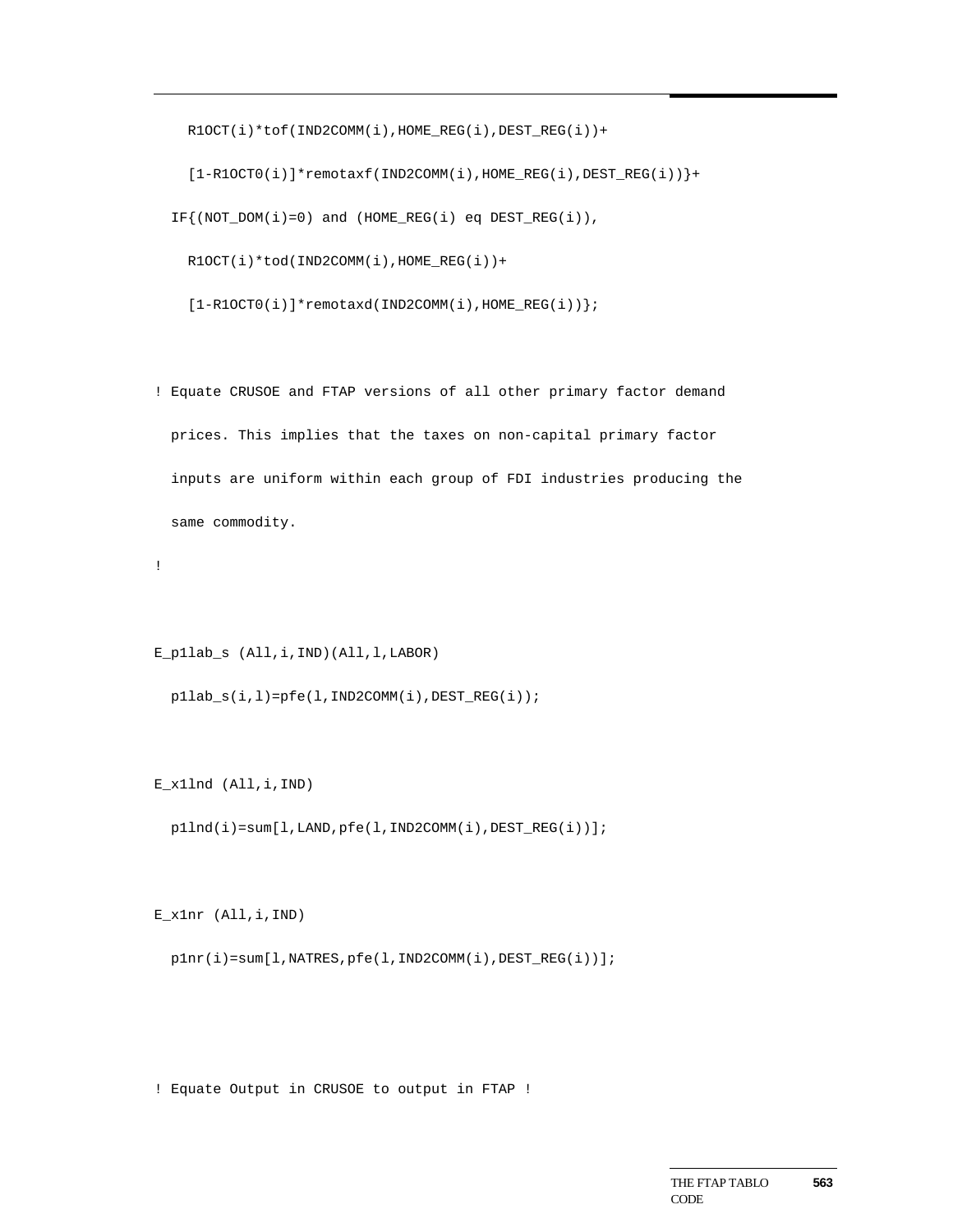```
E_x1tot (All,i,IND)
```

```
x1tot(i)=IF{NOT\_DOM(i)=0, qod(IND2COMM(i),DEST\_REG(i))}+
```
 $IF{NOT\_DOM(i)=1,qoh(IND2COMM(i),HOME\_REG(i),DEST\_REG(i))};$ 

! Demand for capital !

! Equate the demand for capital in CRUSOE industries

with the demand for capital in foreign and domestic industries in FTAP.

!

E\_x1cap (All,i,IND)

 $x1cap(i)=IF[NOT\_DOM(i)=1,qfes(IND2COMM(i),HOME\_REG(i),DEST\_REG(i))] +$ 

IF[NOT\_DOM(i)=0,qfed(IND2COMM(i),HOME\_REG(i))];

! Equate the price of capital in CRUSOE industries

with the price of capital in foreign and domestic industries in FTAP.

Consequently, drop FTAP equations E\_qfes and E\_qfed.

!

E\_qfes (All,c,TRAD\_COMM)(All,s,home)(All,d,host)

pfesa(c,s,d)-pfactwld=

sum[i,IND:(IND2COMM(i) eq c) and (HOME\_REG(i) eq s) and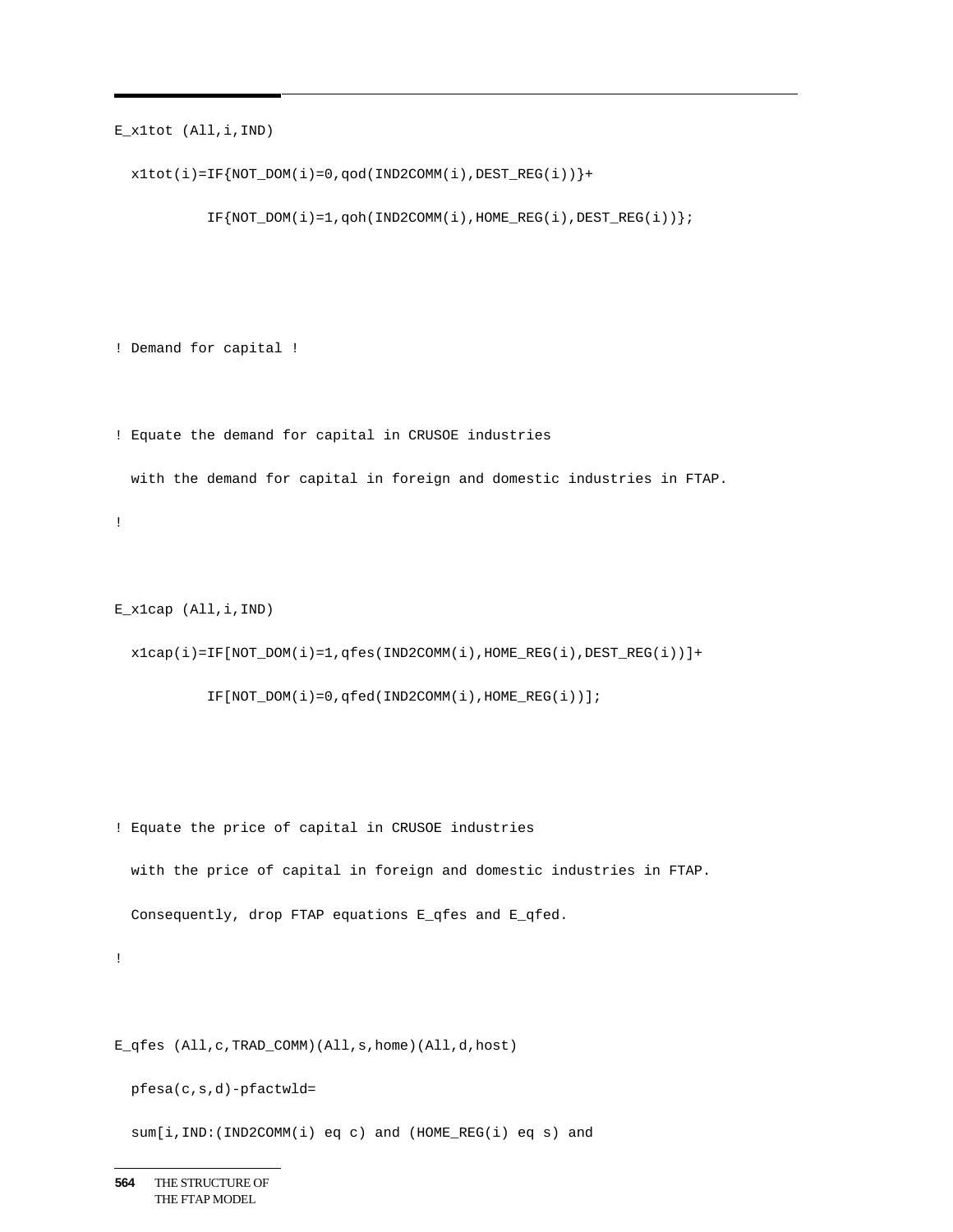```
 (DEST_REG(i) eq d) and (NOT_DOM(i)=1),
      p1cap(i)-pfactwld];
E_qfed (All,c,TRAD_COMM)(All,r,REG)
  IF{FDI_FLAG1(c,r)>0},
    pfeda(c,r)-pfactwld-
     sum[i,IND:(IND2COMM(i) eq c) and (HOME_REG(i) eq r) and
              (DEF\_REG(i) eq r) and (NOT\_DOM(i)=0), place(i)-pfactwld]IF{FDI_FLAG1(c,r)=0, qfed(c,r)-sum[k,ENDWC_COMM,qfe(k,c,r)]};
```
! In FTAP qfei is defined as a share weighted aggregate, rather than as an input in the nested CES demand for different types of capital.

```
!
```

```
E_qfei (All,i,TRAD_COMM)(All,d,host)
```
 ${\texttt{EVIFA}(i,d)+\texttt{IF}[EVIFA(i,d)=0,1]}$ \*qfei(i,d)=

sum[s,home:EVIFAS(i,s,d)>0,EVIFAS(i,s,d)\*qfes(i,s,d)];

```
!'''''''''''''''''''''''''''''''''''''''''''''''''''''''''''''''''''''''''''''!
! 5.3 Integration of CRUSOE and GTAP code redefinition of !
! GTAP variables as aggregate of CRUSOE variables !
!'''''''''''''''''''''''''''''''''''''''''''''''''''''''''''''''''''''''''''''!
```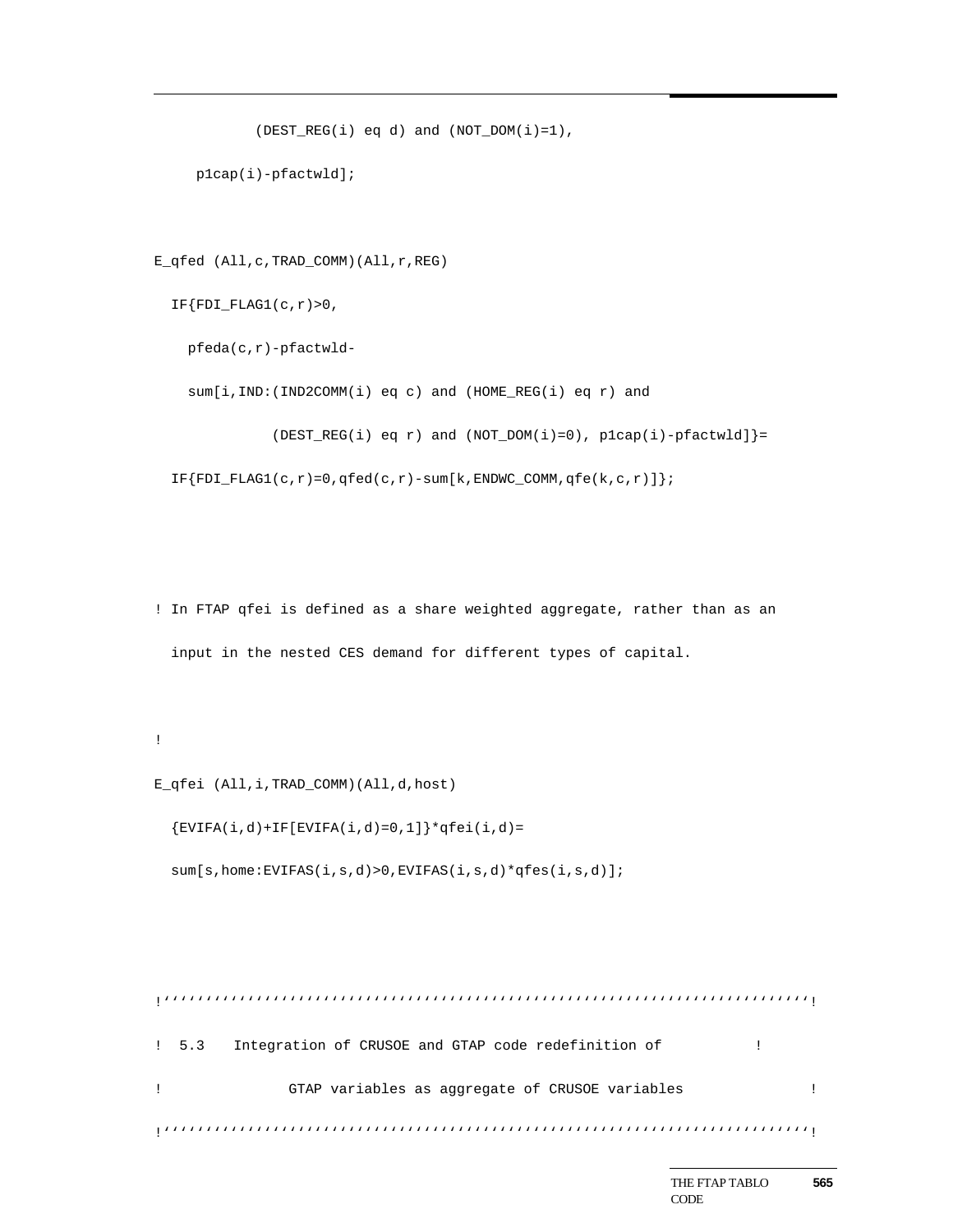! Summing across inputs into FDI industries !

! Define FTAP intermediate inputs and primary factor demands by industry as sums across CRUSOE industries.

!

E\_f\_qf (All,c,TRAD\_COMM)(All,i,FDI\_COMM)(All,r,FDI\_DEST)

 $VFA(c,i,r)*f_qf(c,i,r)=sum{j,IND:(DEF_REG(j) eq r) and}$ 

(IND2COMM(j) eq i),

 $V1$ PUR $_S(c,j) * x1_s(c,j)$ ;

E\_f\_qfd (All,c,TRAD\_COMM)(All,i,FDI\_COMM)(All,r,FDI\_DEST)

 $VDFM(c,i,r)*f_qfd(c,i,r)=sum[j,IND:(DEST\_REG(j) eq r) and$ 

(IND2COMM(j) eq i),

V1BAS(c,"dom",j)\*x1(c,"dom",j)];

E\_f\_qfm (All,c,TRAD\_COMM)(All,i,FDI\_COMM)(All,r,FDI\_DEST)

VIFM(c,i,r)\*f\_qfm(c,i,r)=sum[j,IND:(DEST\_REG(j) eq r) and

(IND2COMM(j) eq i),

 $V1BAS(c, "imp", j)*x1(c, "imp", j)]$ ;

E\_f\_qva (All,i,FDI\_COMM)(All,r,FDI\_DEST)

 $VVA(i,r)*f_qva(i,r)=sum{j,IND:(DEF_REG(j) eq r) and}$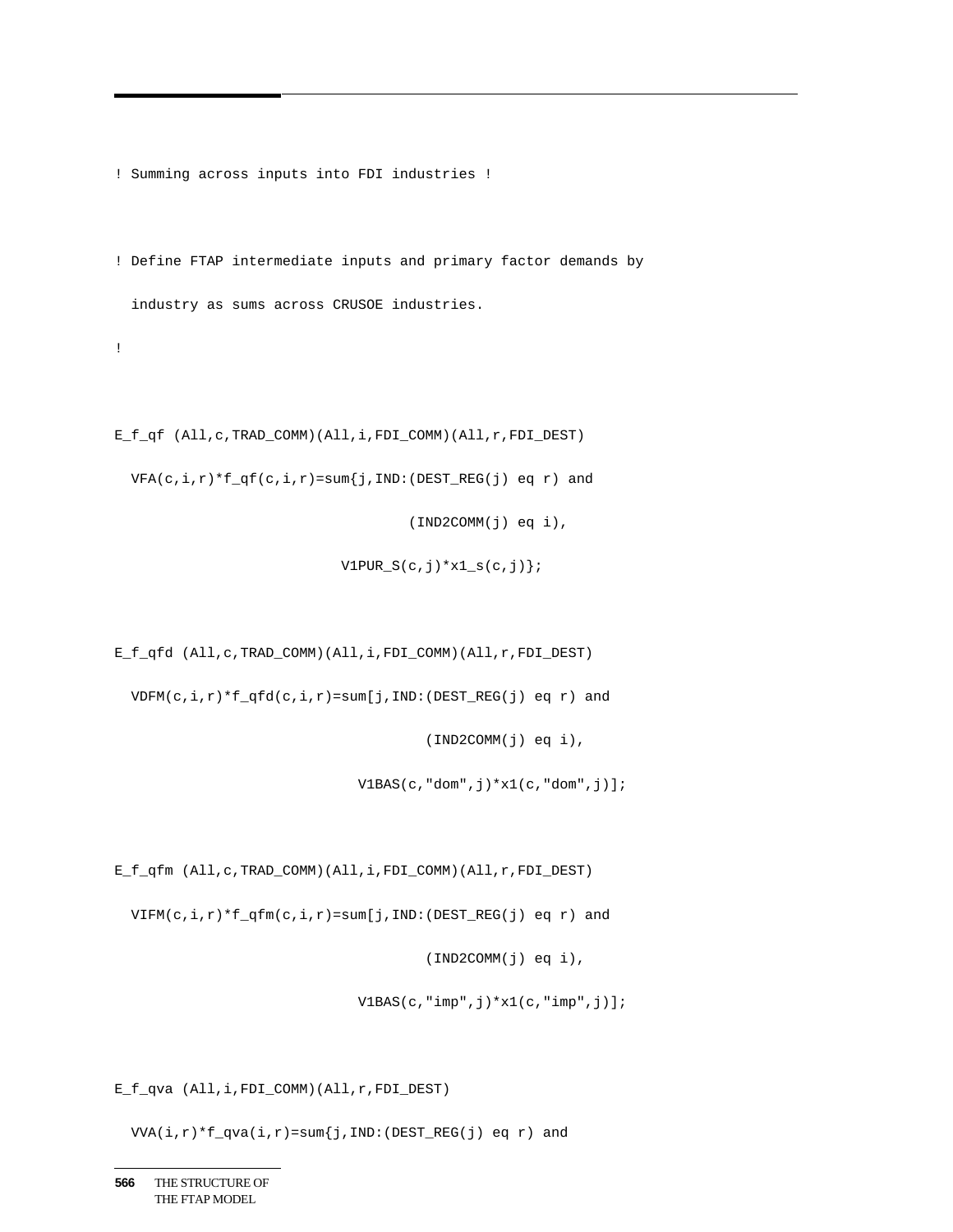```
 (IND2COMM(j) eq i),
```

```
 V1PRIM(j)*x1prim(j)};
```
E\_f\_qfel (All,c,LABOR)(All,i,FDI\_COMM)(All,r,FDI\_DEST)

 $EVFA(c,i,r)*(pfe(c,i,r)+f_qfel(c,i,r)-pfactwld]=$ 

sum{j,IND:(DEST\_REG(j) eq r) and

(IND2COMM(j) eq i),

V1LAB\_S(j,c)\*[p1lab\_s(j,c)+x1lab\_s(j,c)-pfactwld]};

E\_f\_qfek (All,c,ENDWC\_COMM)(All,i,FDI\_COMM)(All,r,FDI\_DEST)

 $EVFA(c,i,r)*f_qfek(c,i,r)=$ 

sum{j,IND:(DEST\_REG(j) eq r) and

(IND2COMM(j) eq i),

```
V1CAP(j)*x1cap(j)};
```
E\_f\_qfen (All,c,LAND)(All,i,FDI\_COMM)(All,r,FDI\_DEST)

IF[EVFA(c,i,r)=0,f\_qfen(c,i,r)]=

 $IF[EVFA(c,i,r)$  ne 0,

 $EVFA(c,i,r)*(pfe(c,i,r)+f_qfen(c,i,r)-pfactwld]-$ 

sum{j,IND:(DEST\_REG(j) eq r) and

(IND2COMM(j) eq i),

V1LND(j)\*[p1lnd(j)+x1lnd(j)-pfactwld]}];

E\_f\_qfenr (All,c,NATRES)(All,i,FDI\_COMM)(All,r,FDI\_DEST)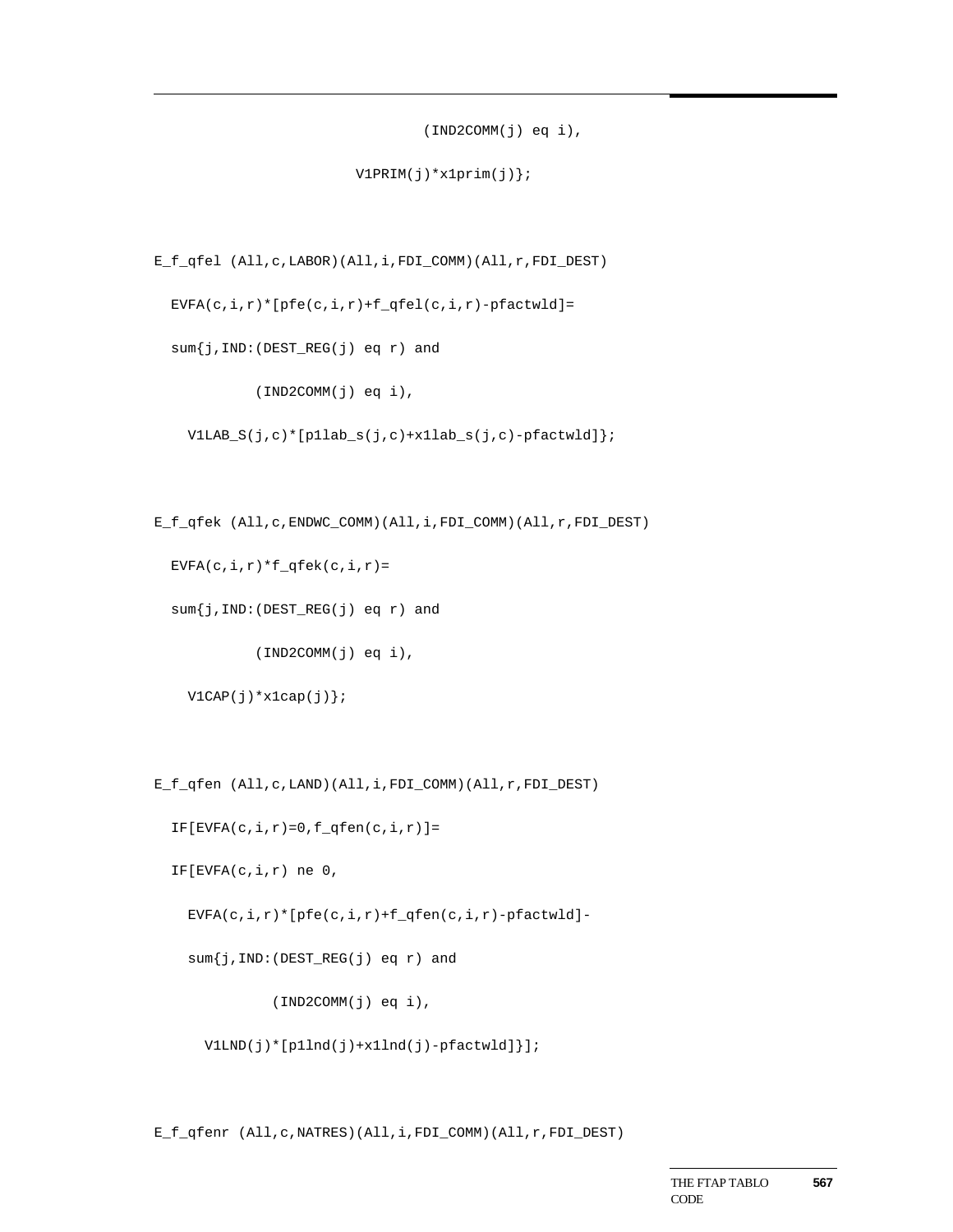```
IF[EVFA(c,i,r)=0,f_qfenr(c,i,r)]=
```

```
IF[EVFA(c,i,r) ne 0,
```
 $EVFA(c,i,r)*(pfe(c,i,r)+f_qfenn(c,i,r)-pfactwld]-$ 

sum{j,IND:(DEST\_REG(j) eq r) and

(IND2COMM(j) eq i),

```
 V1NR(j)*[p1nr(j)+x1nr(j)-pfactwld]}];
```
E\_f\_pf (All,c,TRAD\_COMM)(All,i,FDI\_COMM)(All,r,FDI\_DEST)

 $[VFA(c,i,r)+IF(VFA(c,i,r)=0,1)]*[f_pr(c,i,r)-pfactwld]=$ 

sum{j,IND:(DEST\_REG(j) eq r) and (IND2COMM(j) eq i),

 $V1PUR_S(c,j)*(p1_s(c,j)-pfactwld]$ ;

! Output !

```
! Replaces equation MKTCLTRD which is nullified by endogenising variable
  tradslack. !
```
E\_qo (All,i,TRAD\_COMM)(All, $r$ ,REG) [VOM(i, $r$ )+IF(VOM(i, $r$ )=0,1)]\*qo(i, $r$ )=

 $IF{VOM(i,r)}$  ne 0,

VODM(i,r)\*qod(i,r)+sum[o,HOME,VOHM(i,o,r)\*qoh(i,o,r)]};

E\_qoa (All,i,TRAD\_COMM)(All,r,REG) [VOA(i,r)+IF(VOA(i,r)=0,1)]\*qoa(i,r)=

 $IF{VOA(i,r)}$  ne 0,

 $VODA(i,r)*qod(i,r)+sum[o,HOME,VOHA(i,o,r)*qoh(i,o,r)]$ ;

**568** THE STRUCTURE OF THE FTAP MODEL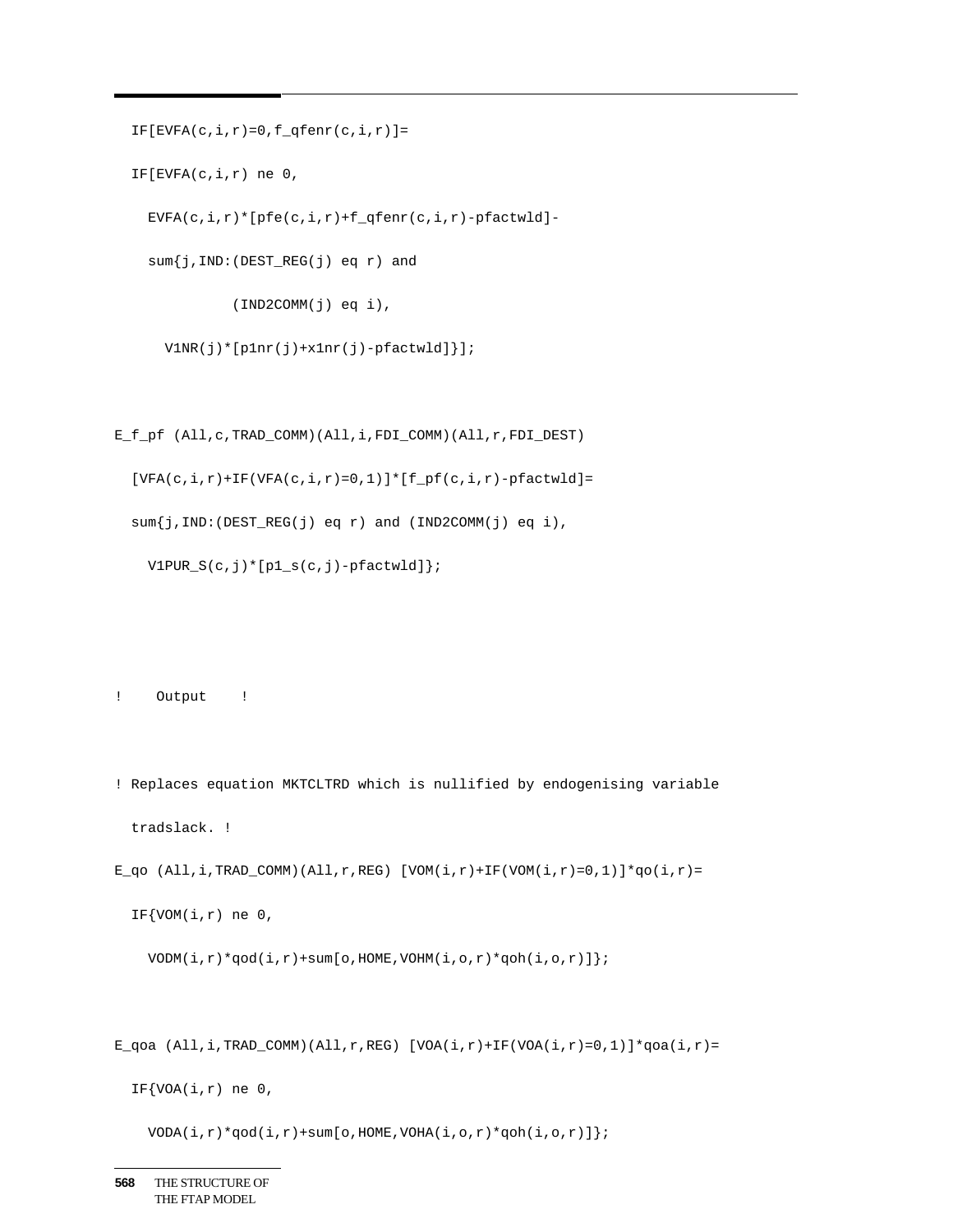! FTAP market price of output pm is a share weighted sum of CRUSOE industry output prices p1tot. This is ensured by endogenising FTAP output taxes on industries so that they move consistently with CRUSOE other costs.

```
!
```

```
E_to_FDI (All,i,TRAD_COMM)(All,r,REG)
```

```
IF{FDI_FLAG1(i,r)>0},
```
 $VOM(i,r)*{pm(i,r)+qo(i,r)}$ -sum[j,IND:(DEST\_REG(j) eq r) and

(IND2COMM(j) eq i),

 $V1TOT(j)*{p1tot(j)+x1tot(j)}$ ] =

 $IF{FDI_FLAG1(i,r)=0, to(i,r)-to\_shk(i,r)};$ 

E\_tof (All,i,TRAD\_COMM)(All,o,HOME)(All,l,HOST)

 $\text{tof}(i, o, l) = \text{to\_shk}(i, l) + \text{f\_tof}(i, o, l);$ 

 $E_t$ tod (All,i,TRAD\_COMM)(All,r,REG) tod(i,r)=to\_shk(i,r);

EQUATION E\_check\_evfa (All,c,ENDW\_COMM)(All,j,FDI\_COMM)(All,r,FDI\_DEST)

 $check\_evfa(c,j,r)=$ 

 $IF{(FDI_FLAG1(j,r) ne 0) and (EVFA(c,j,r)>0)},$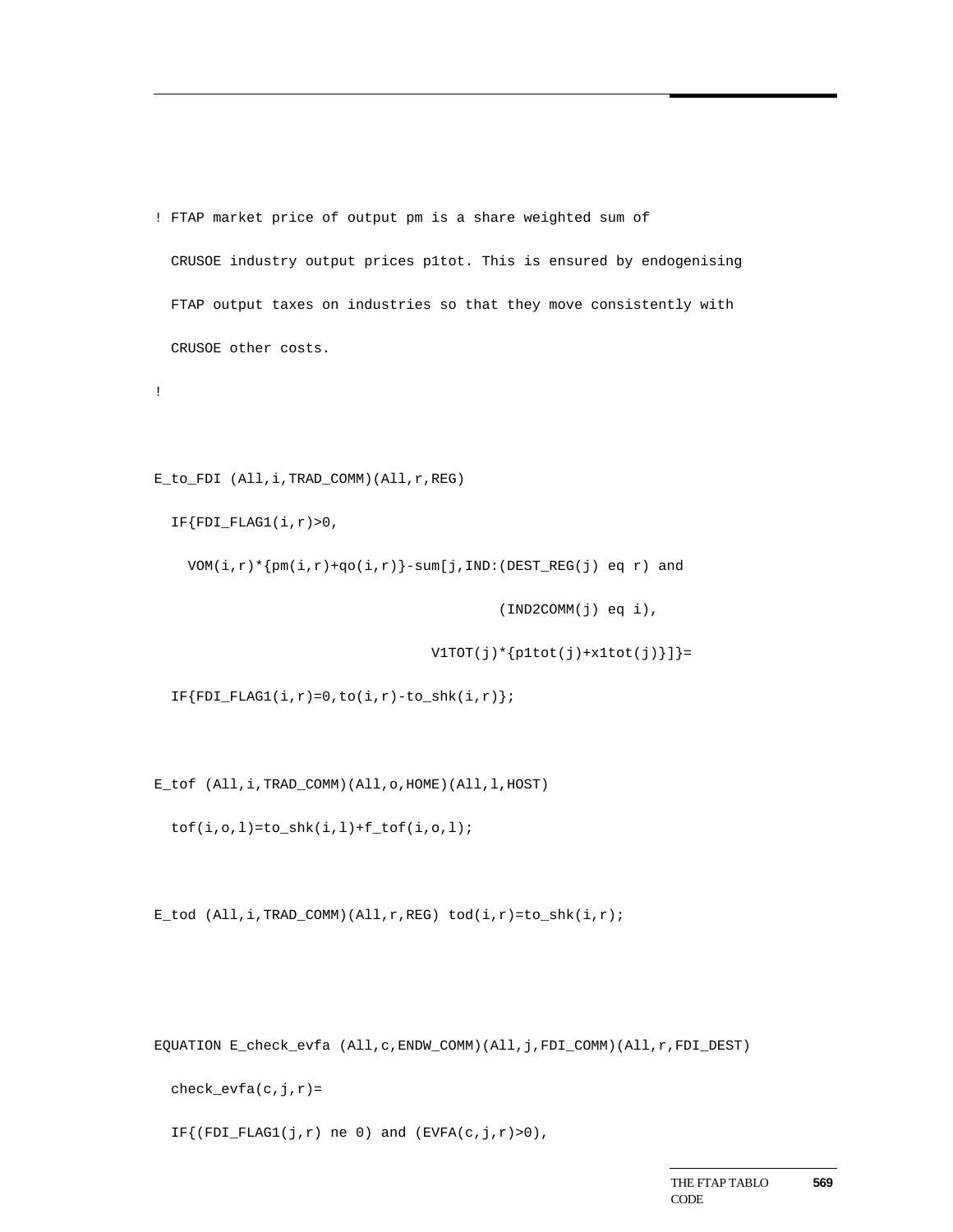```
pfe(c,j,r)+qfe(c,j,r)- sum[i,IND:(IND2COMM(i) eq j) and (DEST_REG(i) eq r),
       sum[k,ENDWC_COMM:k eq c,
         V1CAP(i)/EVFA(c,j,r)*(p1cap(i)+x1cap(i)) +
       sum[k,LABOR:k eq c,
         V1LAB_S(i,k)/EVFA(c,j,r)*(p1lab_s(i,k)+x1lab_s(i,k)) +
       sum[k,LAND:k eq c,
         V1LND(i)/EVFA(c,j,r)*(p1Ind(i)+x1Ind(i))]+ sum[k,NATRES:k eq c,
         V1NR(i)/EVFA(c,j,r)*(p1nr(i)+x1nr(i))] ]};
EQUATION E_check_vdfm (All,c,TRAD_COMM)(All,j,FDI_COMM)(All,r,FDI_DEST)
  check_vdfm(c,j,r)=IF{(FDI_FLAG1(j,r) ne 0) and (VDFM(c,j,r)>0)},
    pds(c,r)+qfd(c,j,r)- sum[i,IND:(IND2COMM(i) eq j) and (DEST_REG(i) eq r),
       V1BAS(c, "dom", i) / VDFM(c, j, r) * (p0(c, "dom", i) + x1(c, "dom", i)))];
EQUATION E_check_vdfa (All,c,TRAD_COMM)(All,j,FDI_COMM)(All,r,FDI_DEST)
  check_vdfa(c,j,r)=
```

```
IF{(FDI_FLAG1(j,r) ne 0) and (VDFA(c,j,r)>0)},
```

```
pfd(c,j,r)+qfd(c,j,r)-
```
sum[i,IND:(IND2COMM(i) eq j) and (DEST\_REG(i) eq r),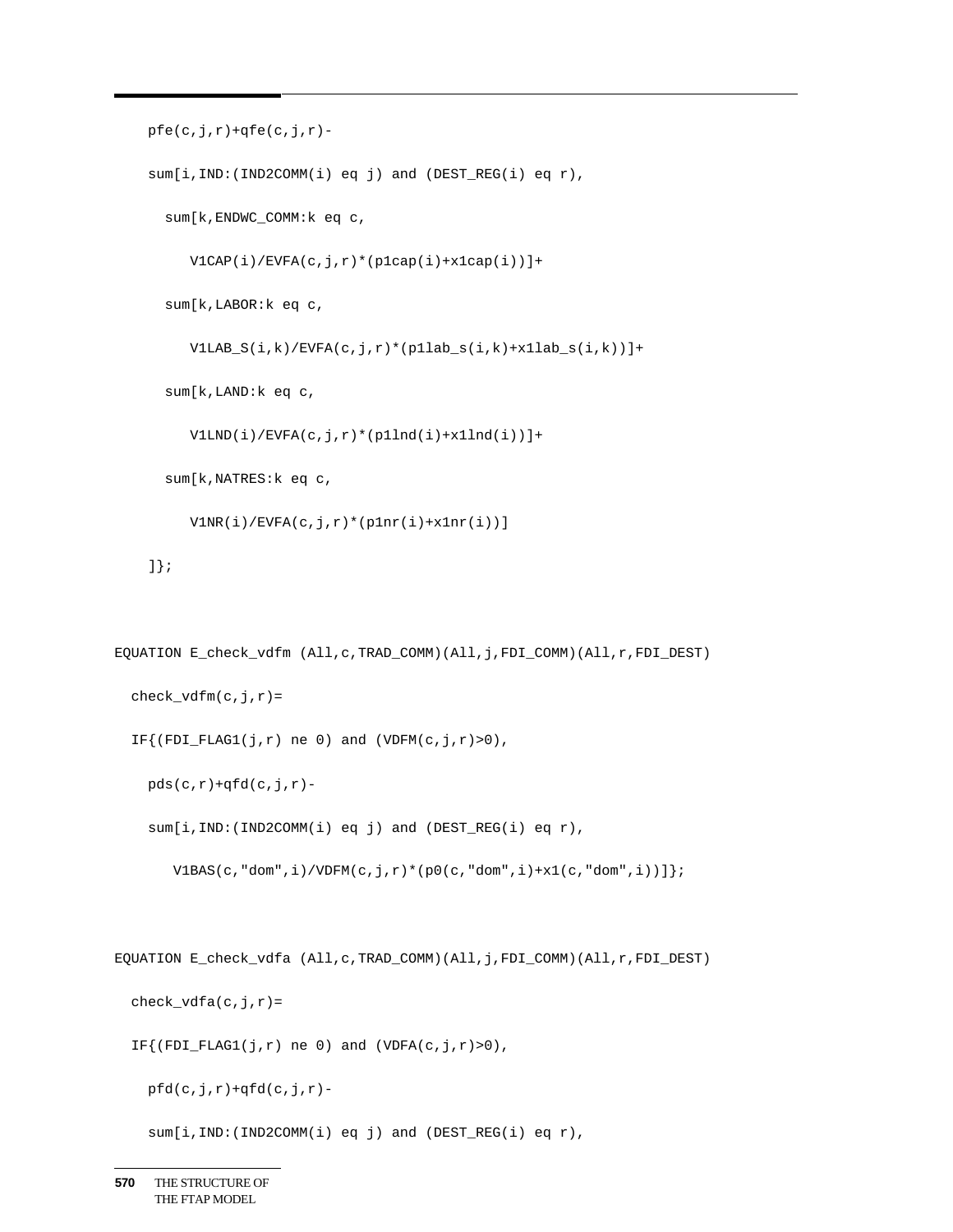$V1PUR(c, "dom", i) / VDFA(c, j, r) * (p1(c, "dom", i) + x1(c, "dom", i)))]$ ;

```
EQUATION E_check_vifm (All,c,TRAD_COMM)(All,j,FDI_COMM)(All,r,FDI_DEST)
  check_vifm(c,j,r)=IF{(FDI_FLAG1(j,r) ne 0) and (VIFM(c,j,r)>0)},pid(c,r)+qfm(c,j,r)- sum[i,IND:(IND2COMM(i) eq j) and (DEST_REG(i) eq r),
      V1BAS(c,"imp",i)/VIFM(c,j,r)*(p0(c,"imp",i)+x1(c,"imp",i))]};
```
EQUATION E\_check\_vifa (All,c,TRAD\_COMM)(All,j,FDI\_COMM)(All,r,FDI\_DEST)

```
check_vifa(c,j,r)=IF{(FDI_FLAG1(j,r) ne 0) and (VIFA(c,j,r)>0)},
```

```
pfm(c,j,r)+qfm(c,j,r)-
```
sum[i,IND:(IND2COMM(i) eq j) and (DEST\_REG(i) eq r),

 $V1PUR(c, "imp", i) / VIFA(c, j, r) * (p1(c, "imp", i) + x1(c, "imp", i))]\};$ 

```
EQUATION E_check_vfa (All,c,TRAD_COMM)(All,j,FDI_COMM)(All,r,FDI_DEST)
 check_vfa(c,j,r)=IF{(FDI_FLAG1(j,r) ne 0) and (VFA(c,j,r)>0)},
   pf(c,j,r)+qf(c,j,r)- sum[i,IND:(IND2COMM(i) eq j) and (DEST_REG(i) eq r),
```
EQUATION E\_check\_oct (All,i,FDI\_COMM)(All,r,FDI\_DEST)

 $V1PUR_S(c,i)/VFA(c,j,r)*(p1_s(c,i)+x1_s(c,i))]$ ;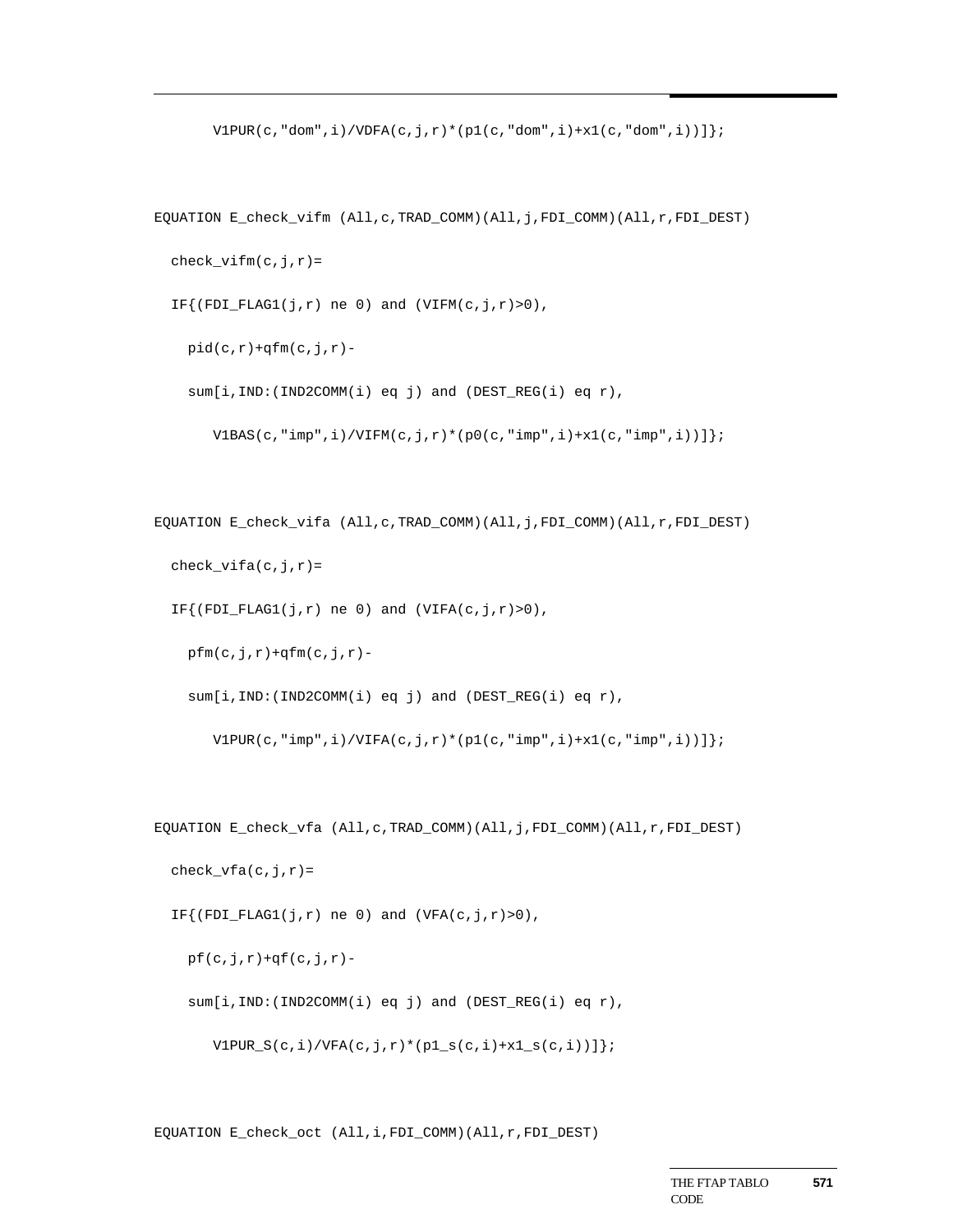```
100*check_oct(i,r)=
```

```
IF{(FDI_FLAG1(i,r) ne 0) and (PTAX(i,r) ne 0)},
```

```
[VOM(i,r)/PTAX(i,r)*(pm(i,r)+qo(i,r)]-VOA(i,r)/PTAX(i,r)*(ps(i,r)+qo(i,r))]]
```
sum[j,IND:(IND2COMM(j) eq i) and (DEST\_REG(j) eq r),

V1OCT(j)/PTAX(i,r)\*(p1tot(j)+x1tot(j))+

```
(V1TOT(j)-V1OCT(j))/PTAX(i,r)*p_r1oct(j)];
```

```
EQUATION E_see_foct (All,i,FDI_COMM)(All,s,HOME)(All,d,FDI_DEST)
```
see\_foct(i,s,d)=sum[j,IND:(NOT\_DOM(j)=1) and (IND2COMM(j) eq i) and

(HOME\_REG(j) eq s) and (DEST\_REG(j) eq d),

 $p\_r1oct(j)]$ ;

EQUATION E\_see\_doct (All,i,FDI\_COMM)(All,r,FDI\_DEST)

 $see\_doct(i,r)=sum[j,IND:(NOT\_DOM(j)=0)$  and  $(IND2COMM(j)$  eq i) and

(HOME\_REG(j) eq r) and (DEST\_REG(j) eq r),

 $p\_r1oct(j)]$ ;

EQUATION E\_check\_voa (All,i,FDI\_COMM)(All,r,FDI\_DEST)

```
check_voa(i,r)=
```
 $IF {(FDI_FLAG1(i,r) ne 0) and (VOA(i,r)>0),}$ 

 ${ps(i,r)+qo(i,r)}$ -sum[j,IND:(DEST\_REG(j) eq r) and

(IND2COMM(j) eq i),

Sum(c,COM, V1PUR\_S(c,j)/VOA(i,r)\*{ $p1_s(c,j)+x1_s(c,j)$ })

+ V1PRIM(j)/VOA(i,r)\*{p1prim(j) + x1prim(j)} ]};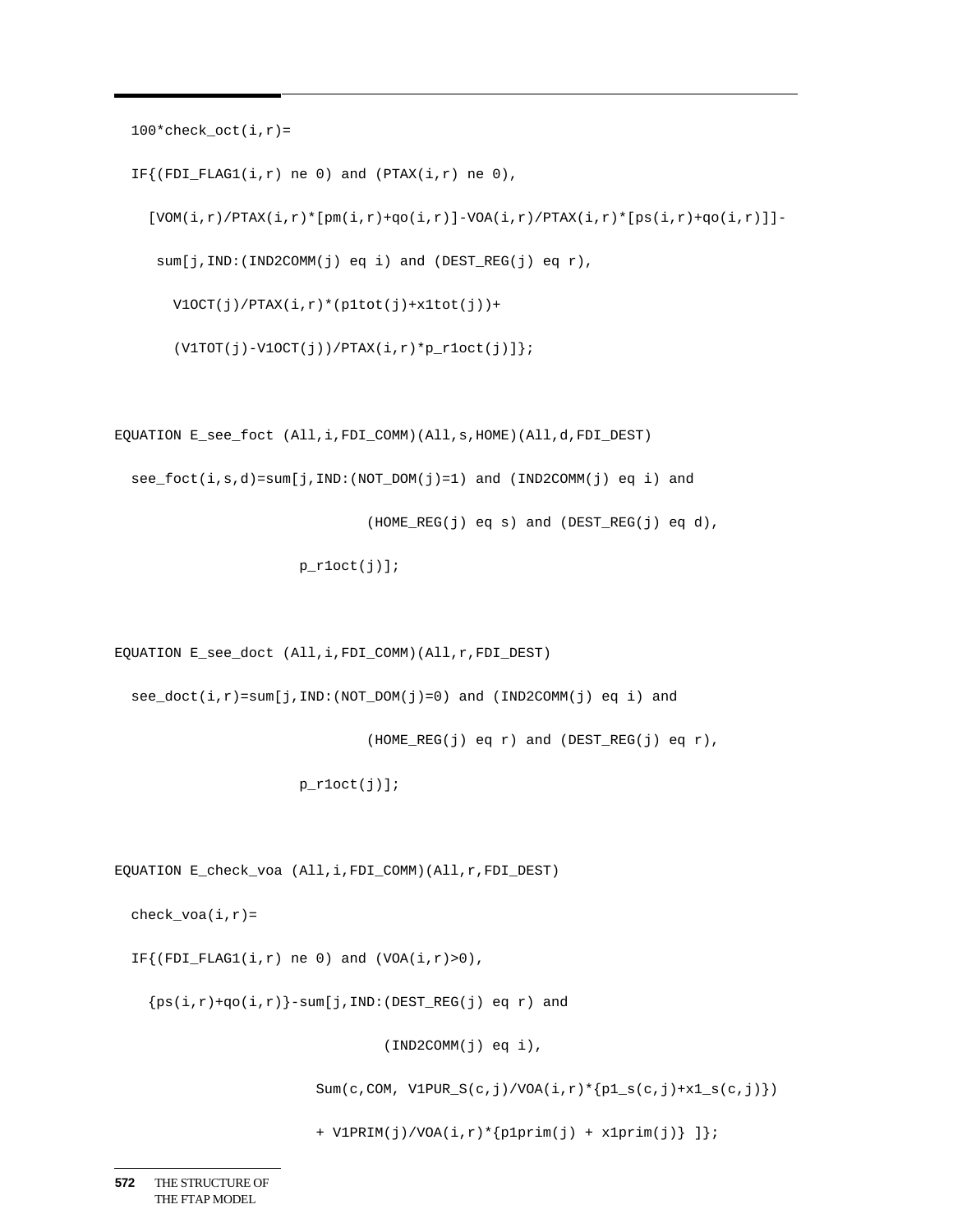```
!'''''''''''''''''''''''''''''''''''''''''''''''''''''''''''''''''''''''''''!
! Welfare decomposition written in terms of FTAP !
! variables from the CRUSOE portion of the code. !
!'''''''''''''''''''''''''''''''''''''''''''''''''''''''''''''''''''''''''''!
```
## EQUATION

```
E_alleff_csi (All,i,COM)(All,s,SRC)(All,j,IND)
```

```
alleff_csi(i,s,j)=[.01/INCRATIO(DEST_REG(j))] * VITAX(i,s,j) *x1(i,s,j);
```

```
E_alleff_ei (All,i,ENDW_COMM)(All,j,IND) alleff_ei(i,j)=
```

```
 [.01/INCRATIO(DEST_REG(j))]*
```
sum[k,LABOR:(k eq i) and (VlLAB\_S(j,k)>0),

 $V1LAB_S(j,k)*$ 

 ${EVFA(i,IND2COMM(j),DEST\_REG(j))}$ -VFM(i,IND2COMM(j),DEST\_REG(j))}/

```
 EVFA(i,IND2COMM(j),DEST_REG(j))*x1lab_s(j,k)]+
```

```
sum[k,LAND:(k eq i) and (VlLND(j)>0),
```
 $V1LND(j)*$ 

 $\{EVFA(i,IND2COMM(j),DEST\_REG(j))\}-VFM(i,IND2COMM(j),DEST\_REG(j))\}/$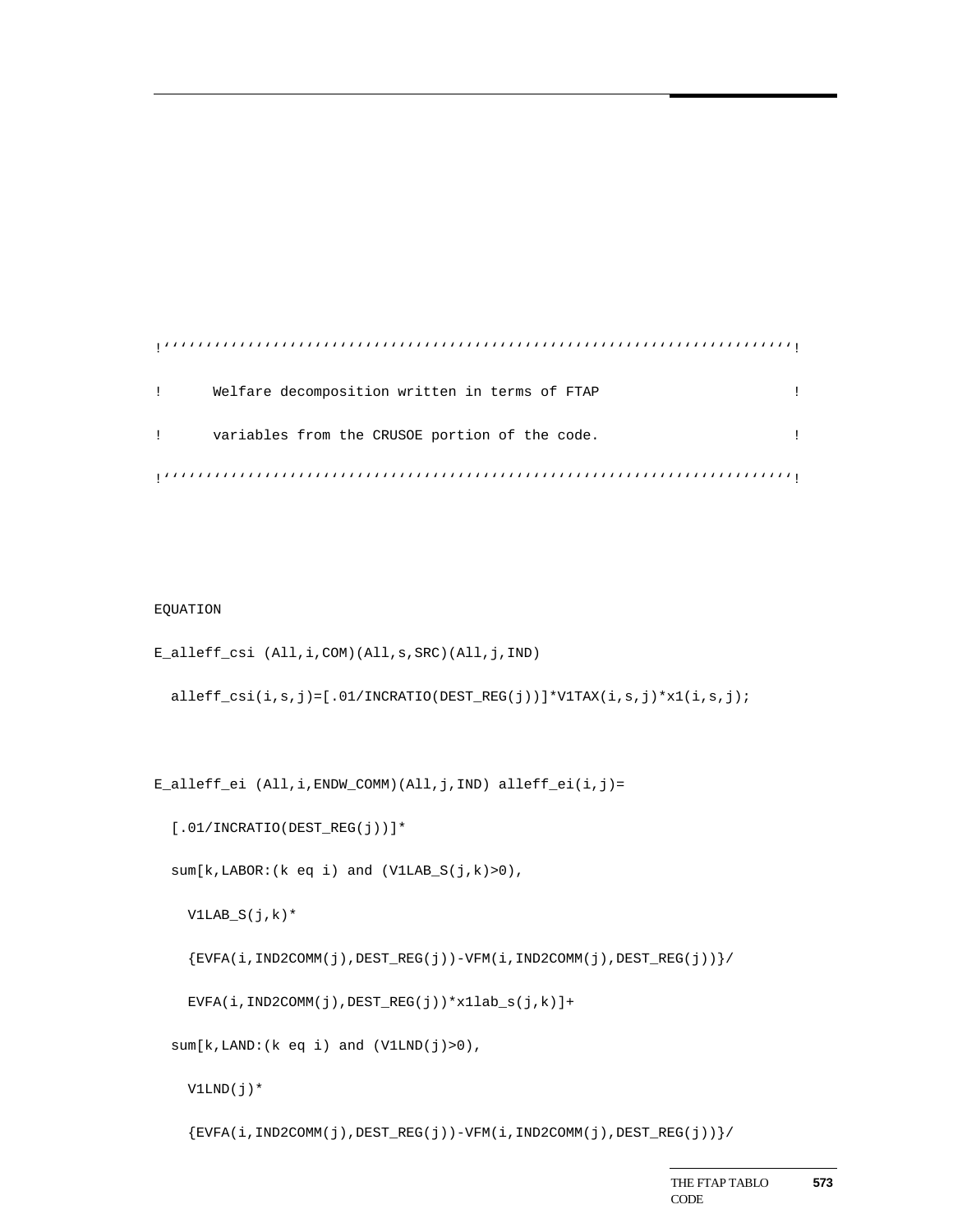```
 EVFA(i,IND2COMM(j),DEST_REG(j))*x1lnd(j)]+
```
sum[k,NATRES:(k eq i) and (V1NR(j)>0),

 $V1NR(j)*$ 

 $\{EVFA(i,IND2COMM(j),DEST\_REG(j))\}-VFM(i,IND2COMM(j),DEST\_REG(j))\}/$ 

EVFA(i,IND2COMM(j),DEST\_REG(j))\*x1nr(j)]+

sum[k,ENDWC\_COMM:(k eq i) and (NOT\_DOM(j)=1),

 ${EVIFAS(IND2COMM(j),HOME\_REG(j),DEST\_REG(j))}$  -

EVIFMS(IND2COMM(j),HOME\_REG(j),DEST\_REG(j))}\*x1cap(j)]+

sum[k,ENDWC\_COMM:(k eq i) and (NOT\_DOM(j)=0),

 ${EVDFA(IND2COMM(j),DEST\_REG(j))}$  -

EVDFM(IND2COMM(j),DEST\_REG(j))}\*x1cap(j)];

E\_alleff\_o (All,j,IND)

alleff\_o(j)=[.01/INCRATIO(DEST\_REG(j))]\*V1OCT(j)\*x1tot(j);

#### EQUATION

E\_falleffd\_ci (All,c,TRAD\_COMM)(All,i,FDI\_COMM)(All,r,FDI\_DEST)

 $falleffd_ci(c,i,r)=sum[j,IND:(IND2COMM(j) eq i) and (DEST\_REG(j) eq r),$ 

alleff\_csi(c,"dom",j)];

E\_falleffi\_ci (All,c,TRAD\_COMM)(All,i,FDI\_COMM)(All,r,FDI\_DEST)

falleffi\_ci(c,i,r)=sum[j,IND:(IND2COMM(j) eq i) and (DEST\_REG(j) eq r),

alleff\_csi(c,"imp",j)];

**574** THE STRUCTURE OF THE FTAP MODEL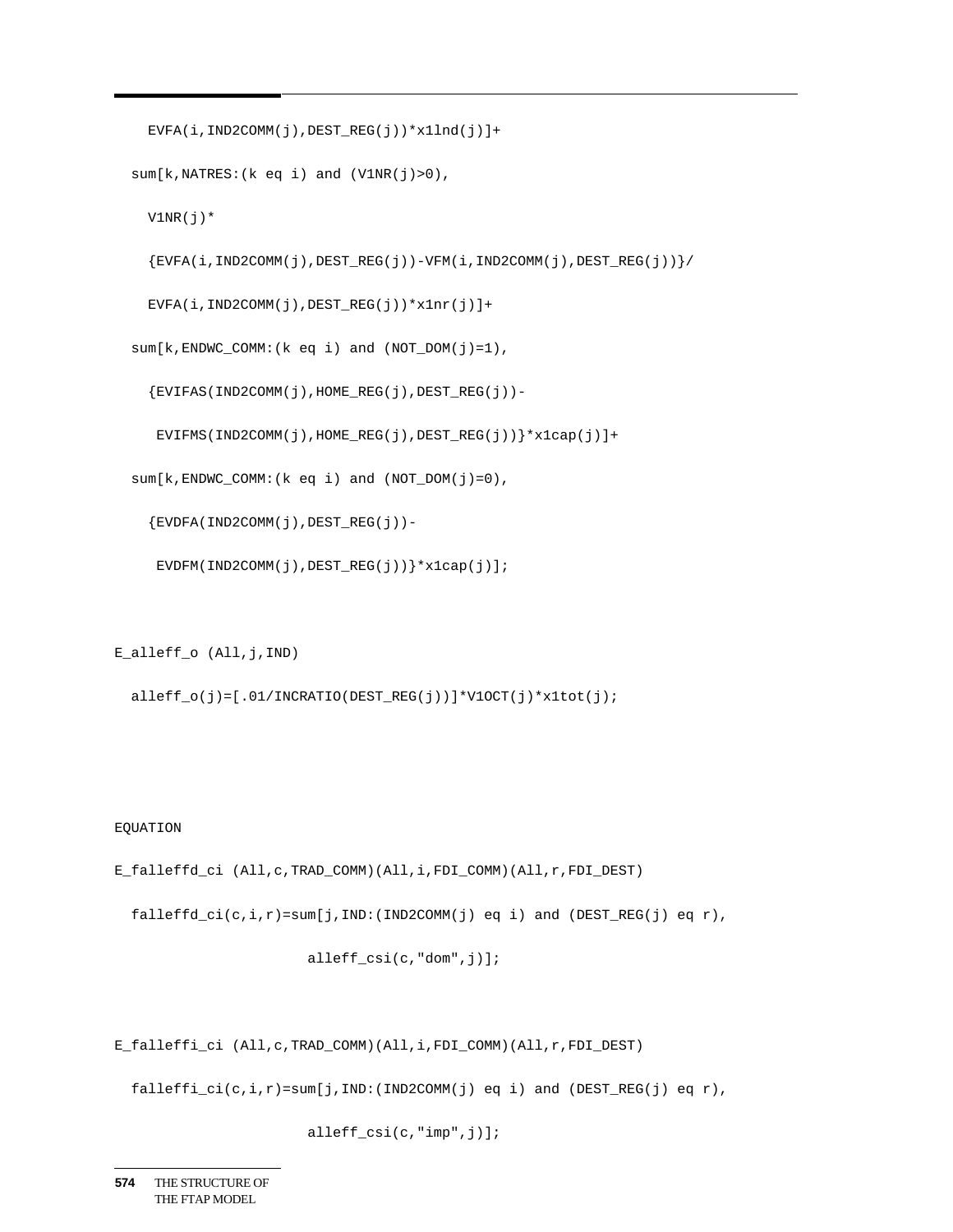E\_falleff\_ei (All,c,ENDW\_COMM)(All,i,FDI\_COMM)(All,r,FDI\_DEST)

 $falleff_ei(c,i,r)=sum[j,IND:(IND2COMM(j) eq i) and (DEST\_REG(j) eq r),$ 

alleff\_ei(c,j)];

E\_falleff\_o (All,i,FDI\_COMM)(All,r,FDI\_DEST)

 $falleff_o(i,r)=sum[j,IND:(IND2COMM(j) eq i) and (DEST\_REG(j) eq r),$ 

alleff\_o(j)];

E\_falleff (All,r,FDI\_DEST)

 $falleff(r)=falleff-et(r)+falleffd_t(r)+falleffif_t(r)+falleff_olt(r);$ 

E\_falleff\_et (All,r,FDI\_DEST)

 $falleff_et(r)=sum[i,FDI_COMM,sum[c,ENDW_COMM,falleff_ei(c,i,r)]];$ 

E\_falleffd\_t (All,r,FDI\_DEST)

falleffd\_t(r)=sum[i,FDI\_COMM,sum[c,TRAD\_COMM,falleffd\_ci(c,i,r)]];

E\_falleffi\_t (All,r,FDI\_DEST)

falleffi\_t(r)=sum[i,FDI\_COMM,sum[c,TRAD\_COMM,falleffi\_ci(c,i,r)]];

E\_falleff\_ot (All,r,FDI\_DEST)

 $falletf_{ot}(r)=sum[i,FDI_{COMM},falseff_{o}(i,r)]$ ;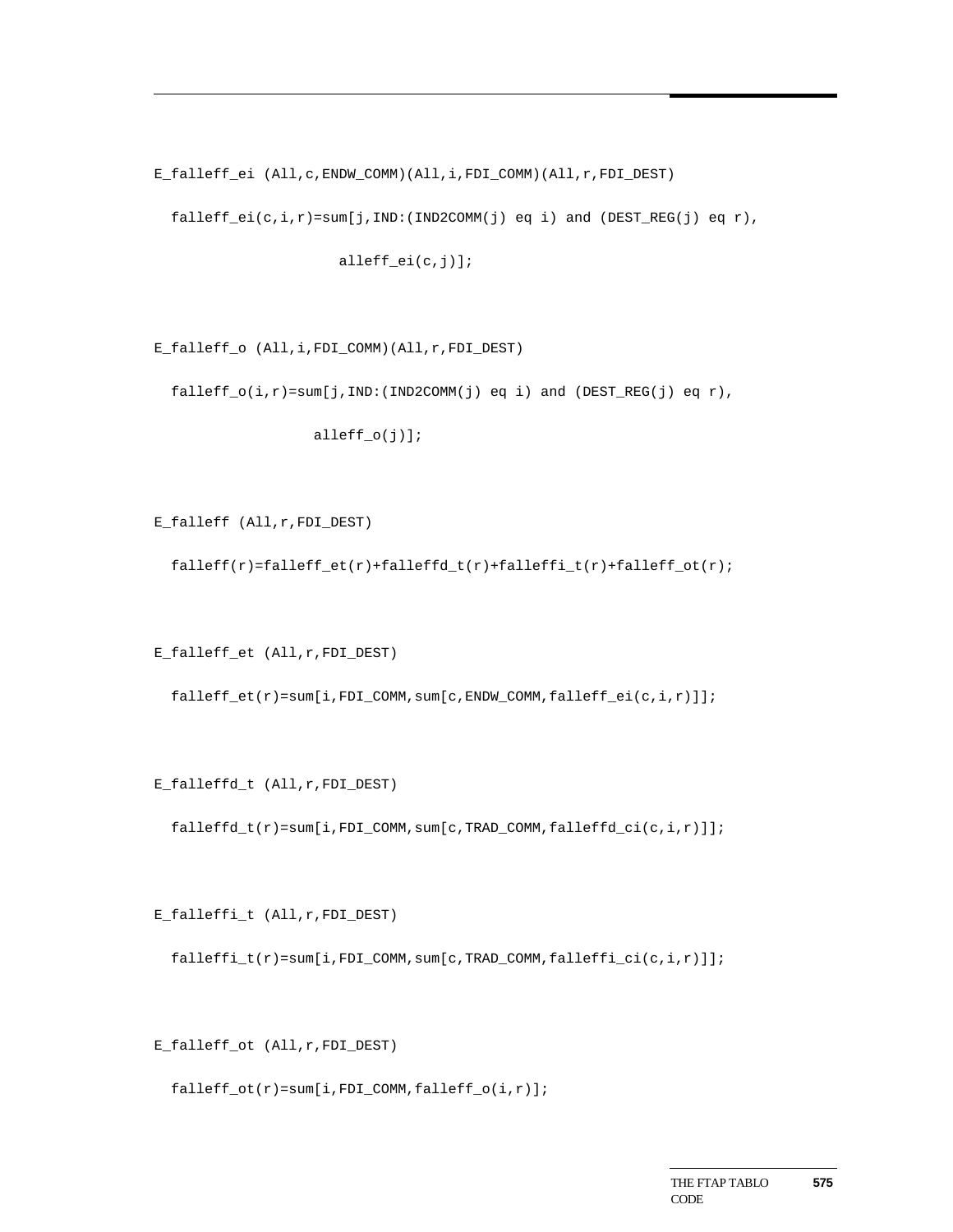```
EQUATION E galleffr (all,r,REG)
```

```
qalleff(r) = [.01/INCRATION(r)] *
```
 $[$  sum(i,PROD COMM:FDI FLAG1(i,r)=0, PTAX(i,r) \* qo(i,r))

+ sum(i,NONCAP\_COMM, PTAX(i,r) \* qo(i,r))

+ sum(i,ENDWC\_COMM, PTAX(i,r) \* kr(r))

+ sum(i,ENDW\_COMM, sum(j,PROD\_COMM:FDI\_FLAG1(j,r)=0,

 $ETAX(i,j,r) * qfe(i,j,r))$ 

+ sum(j,PROD\_COMM:FDI\_FLAG1(j,r)=0,

 $sum(i, TRAD_COMM, IFTAX(i,j,r) * qfm(i,j,r)))$ 

+ sum(j,PROD\_COMM:FDI\_FLAG1(j,r)=0,

 $sum(i,TRAD_COMM, DFTAX(i,j,r) * qfd(i,j,r)))$ 

- + sum(i,TRAD\_COMM, IPTAX(i,r) \* qpm(i,r))
- + sum(i,TRAD\_COMM, DPTAX(i,r) \* qpd(i,r))
- + sum(i,TRAD\_COMM, IGTAX(i,r) \* qgm(i,r))
- + sum(i,TRAD\_COMM, DGTAX(i,r) \* qgd(i,r))
- + sum(i,TRAD\_COMM, sum(s,REG, XTAXD(i,r,s) \* qxs(i,r,s)))
- + sum(i,TRAD\_COMM, sum(s,REG, MTAX(i,s,r) \* qxs(i,s,r))) ] ;

! Account for abnormal returns to capital. !

! Define contributions to EV from abnormal returns. !

E\_CNTanrr\_hhi (All,i,TRAD\_COMM)(All,s,HOME)(All,d,host)

 $\texttt{CNTanrr\_hhi}(i,s,d)$ =[.01/INCRATIO(s)]\*VFDI\_HHI(i,s,d)\*anrrk\_hhi(i,s,d);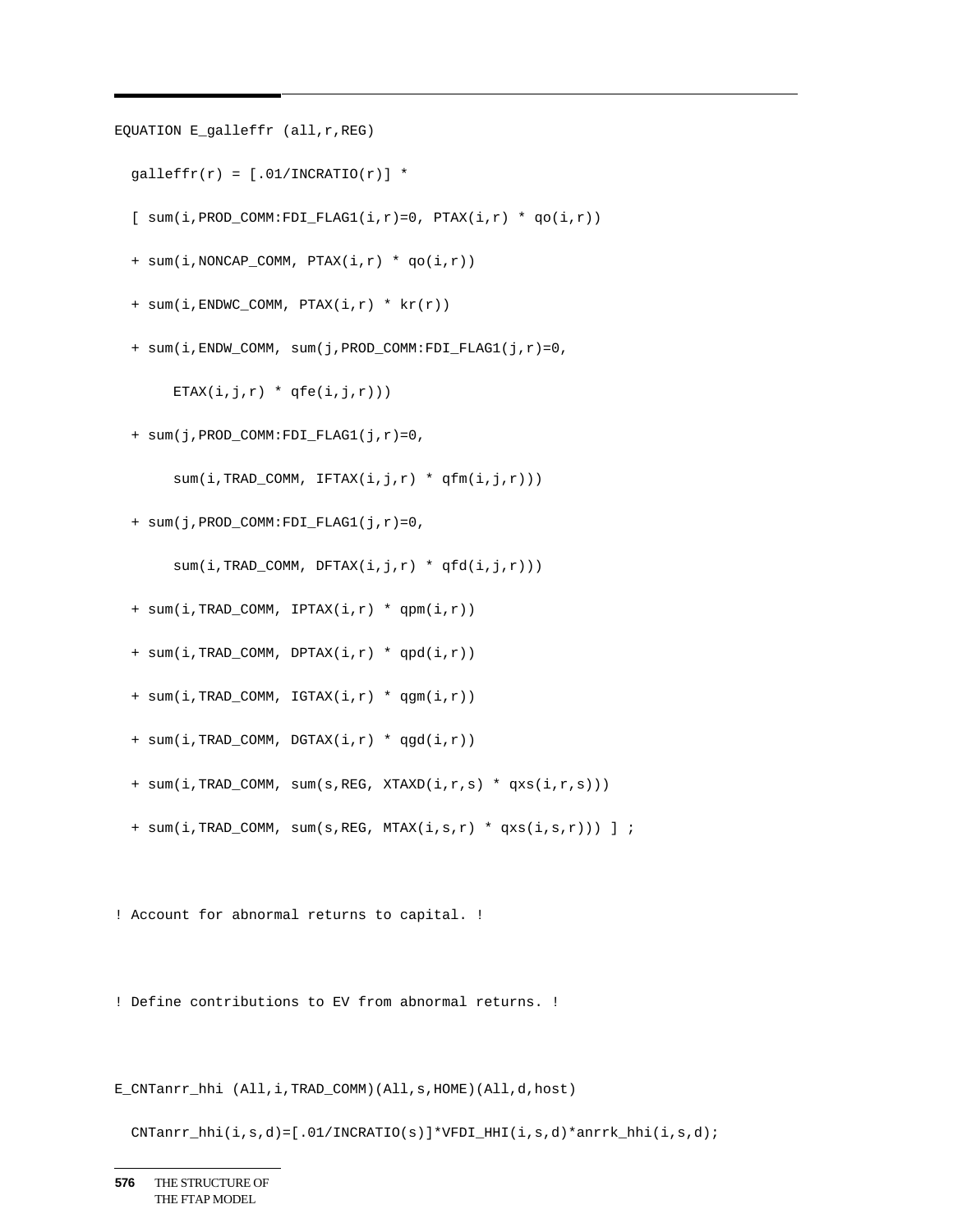E\_CNTanend\_hhi (All,i,TRAD\_COMM)(All,s,HOME)(All,d,host)

 $CNTanend_hhi(i,s,d)=[.01/INCRATIO(s)]*[1-host_tax_ank*TYPR_L(d)]*$ 

ANKTAX\_HHI(i,s,d)\*qfes(i,s,d);

E\_CNTanpk\_hhi (All,i,TRAD\_COMM)(All,s,HOME)(All,d,host)

 $C\text{NTanpk\_hhi}(i,s,d)=[.01/INCRATIO(s)]*[1-host\_tax\_ank*TYPR_L(d)]*$ 

ANKTAX\_HHI(i,s,d)\*pcgds(d);

E\_CNTqfed\_i (All,i,TRAD\_COMM)(All,r,REG)

 $CNTqfed_i(i,r)=[.01/INCRATION(c)]*$ 

 $sum[k,ENDWC_COMM:EVFA(k,i,r)>0,ETAX(k,i,r)/EVFA(k,i,r)]*$ 

 $EVDFA(i,r)*qfed(i,r);$ 

E\_CNTqfed (All,r,REG)

CNTqfed(r)=sum[i,TRAD\_COMM,CNTqfed\_i(i,r)];

E\_CNTqfes\_hhi (All,i,TRAD\_COMM)(All,s,HOME)(All,d,host)

 $CNTqfes_hhi(i,s,d)=[.01/INCRATIO(d)]*$ 

sum[k,ENDWC\_COMM:EVFA(k,i,d)>0,ETAX(k,i,d)/EVFA(k,i,d)]\*

 $EVIFAS(i,s,d)*qfes(i,s,d);$ 

E\_CNTqfes\_\_hi (All,i,TRAD\_COMM)(All,d,host)

CNTqfes\_\_hi(i,d)=sum[s,HOME,CNTqfes\_hhi(i,s,d)];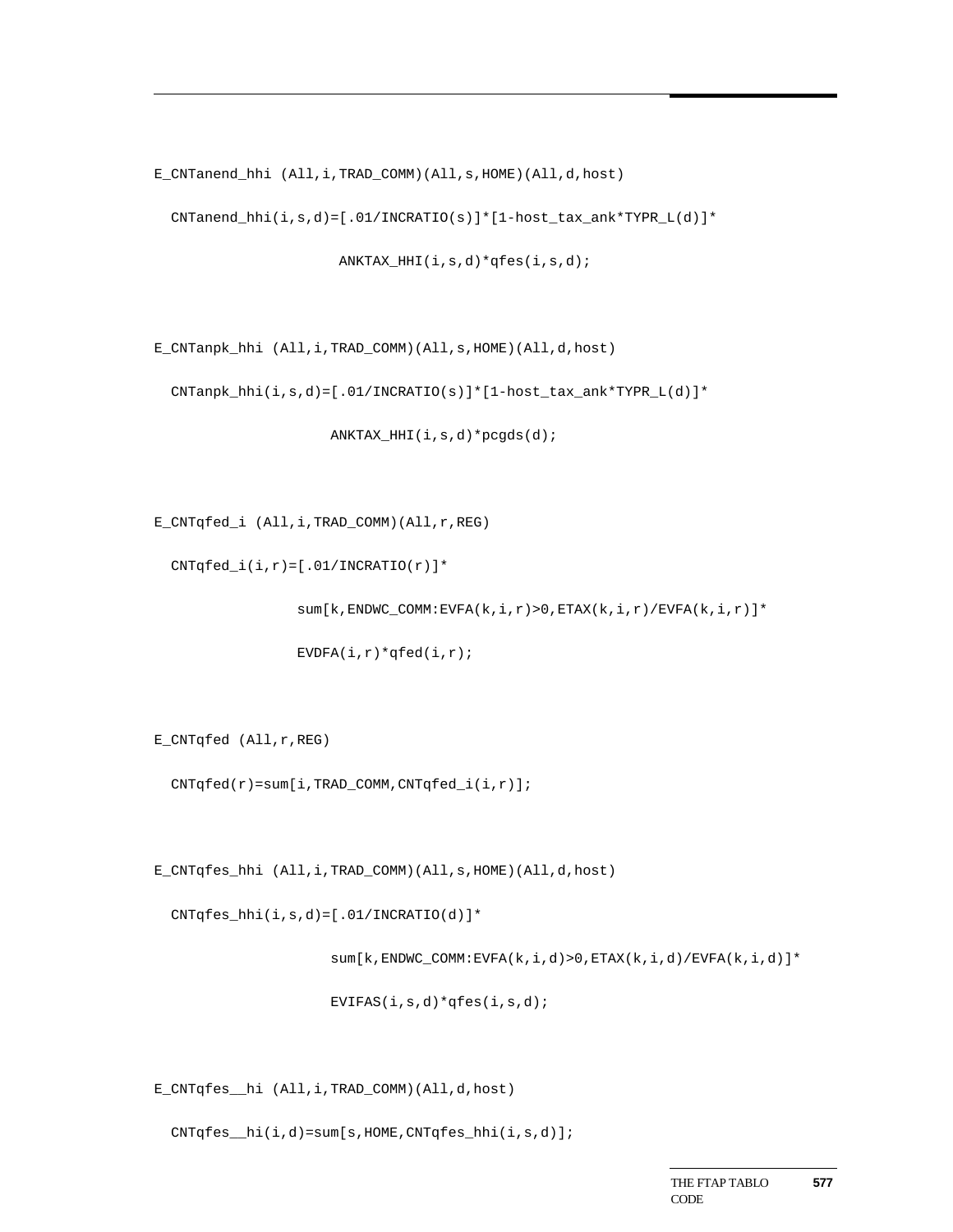E\_CNTqfes\_\_h\_ (All,d,host)

CNTqfes  $h$  (d)=sum[i,TRAD COMM,CNTqfes  $hi(i,d)$ ];

E\_CNTanrr\_h\_\_ (All,r,REG)

 $C\text{NTanrr}\_h$  (r)=sum[i,TRAD\_COMM,sum[d,DEST,CNTanrr\_hhi(i,r,d)]]-

 $[1/INCRATION()$ 

sum[i,TRAD\_COMM,sum[s,HOME,INCRATIO(s)\*CNTanrr\_hhi(i,s,r)]];

E\_CNTanend\_h\_\_ (All, r, REG)

 $CNTanend_h_{r}(r)=sum[i,TRAD_COMM,sum[d,DEST,CNTanend_hhi(i,r,d)]$ ]-

 $[1/INCRATION])$ \*

sum[i,TRAD\_COMM,sum[s,HOME,INCRATIO(s)\*CNTanend\_hhi(i,s,r)]];

E\_CNTanpk\_h\_\_ (All, r, REG)

 $CNTanpk_h_(r)=sum[i,TRAD_COMM,sum[d,DEST,CNTanpk_hhi(i,r,d)]]$ 

 $[1/INCRATION()$ <sup>\*</sup>

sum[i,TRAD\_COMM,sum[s,HOME,INCRATIO(s)\*CNTanpk\_hhi(i,s,r)]];

!'''''''''''''''''''''''''''''''''''''''''''''''''''''''''''''''''''''''''''''! ! Demands for FDI Differentiated Products ! !'''''''''''''''''''''''''''''''''''''''''''''''''''''''''''''''''''''''''''''!

EQUATION

**578** THE STRUCTURE OF THE FTAP MODEL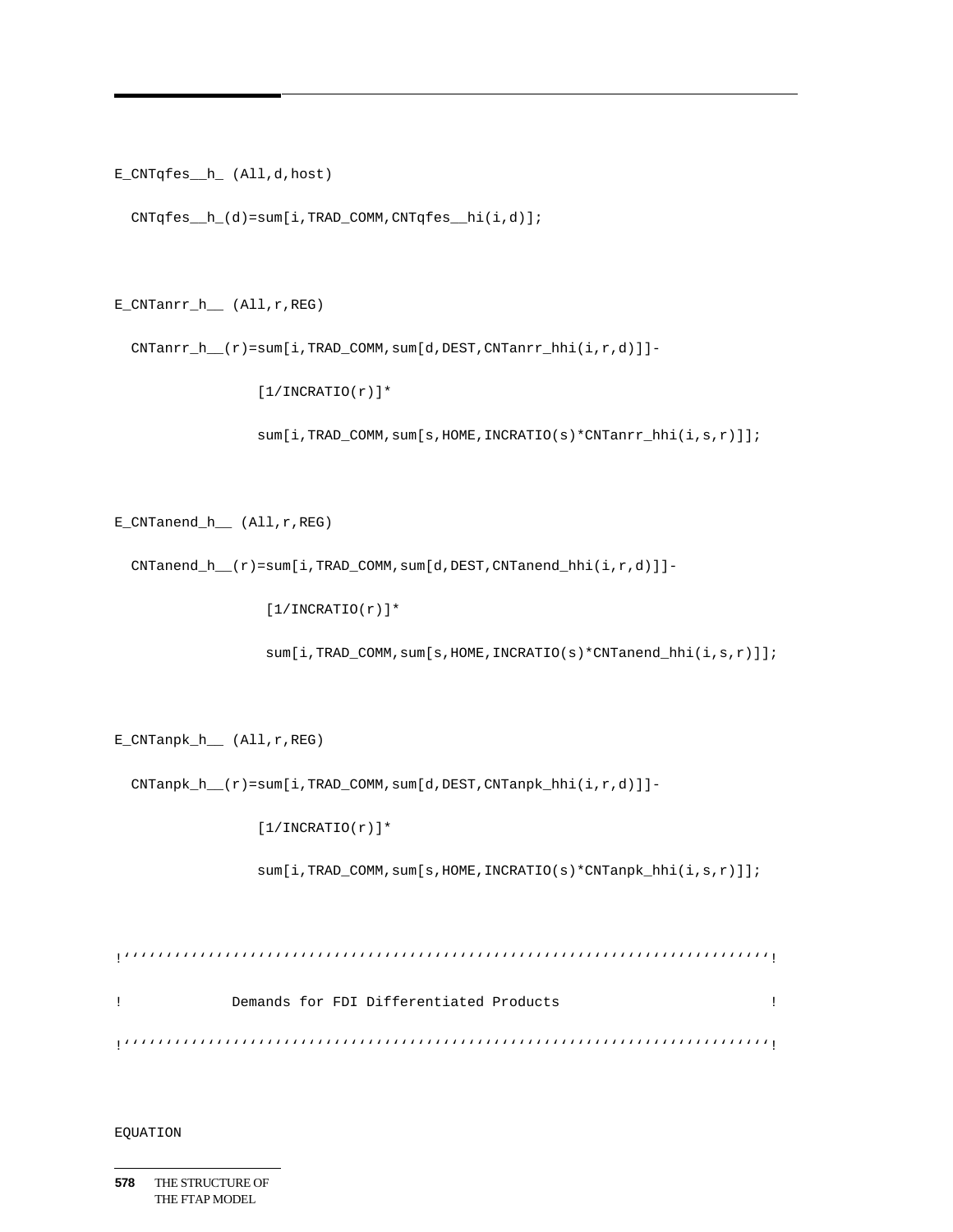E\_qdd (All,i,TRAD\_COMM)(All,r,REG)

 $qdd(i,r)=qds(i,r)-ESUBM!L!(i!,r!)*[pdd(i,r)-pds(i,r)];$ 

E\_qdh (All,i,TRAD\_COMM)(All,o,HOME)(All,l,HOST)

 $qdh(i, o, l) = IF\{VDHM(i, o, l)$  ne 0,

 $qds(i,l) - ESUBM!L!(i!,l!)*[pdh(i,o,l)-pds(i,l)]};$ 

E\_qid (All,i,TRAD\_COMM)(All,d,DEST) qid(i,d)=qim(i,d);

E\_qisd (All,i,TRAD\_COMM)(All,s,SOURCE)(All,d,DEST)

qisd(i,s,d)=IF{VIMS(i,s,d) ne  $0$ ,

 $qid(i,d)$ -ESUBM! $0!$  $(i!,d!)$ \*[ $pisd(i,s,d)$ - $pid(i,d)]$ ;

E\_qxdd (All,i,TRAD\_COMM)(All,s,SOURCE)(All,d,DEST)

 $qxdd(i,s,d)=IF{VIMS_DD(i,s,d)}$  ne 0,

qisd(i,s,d)-ESUBM!L!(i!,d!)\*[pild(i,s,d)-pisd(i,s,d)]};

E\_qxhd (All,i,TRAD\_COMM)(All,o,HOME)(All,l,HOST)(All,d,DEST)

 $qxhd(i, o, l, d) = IF[VIMS_D(i, o, l, d) ne 0,$ 

qisd(i,l,d)-ESUBM!L!(i!,d!)\*[pihld(i,o,l,d)-pisd(i,l,d)]];

! 6.2 International Freight !

E\_qdst (All,i,TRAD\_COMM)(All,r,REG)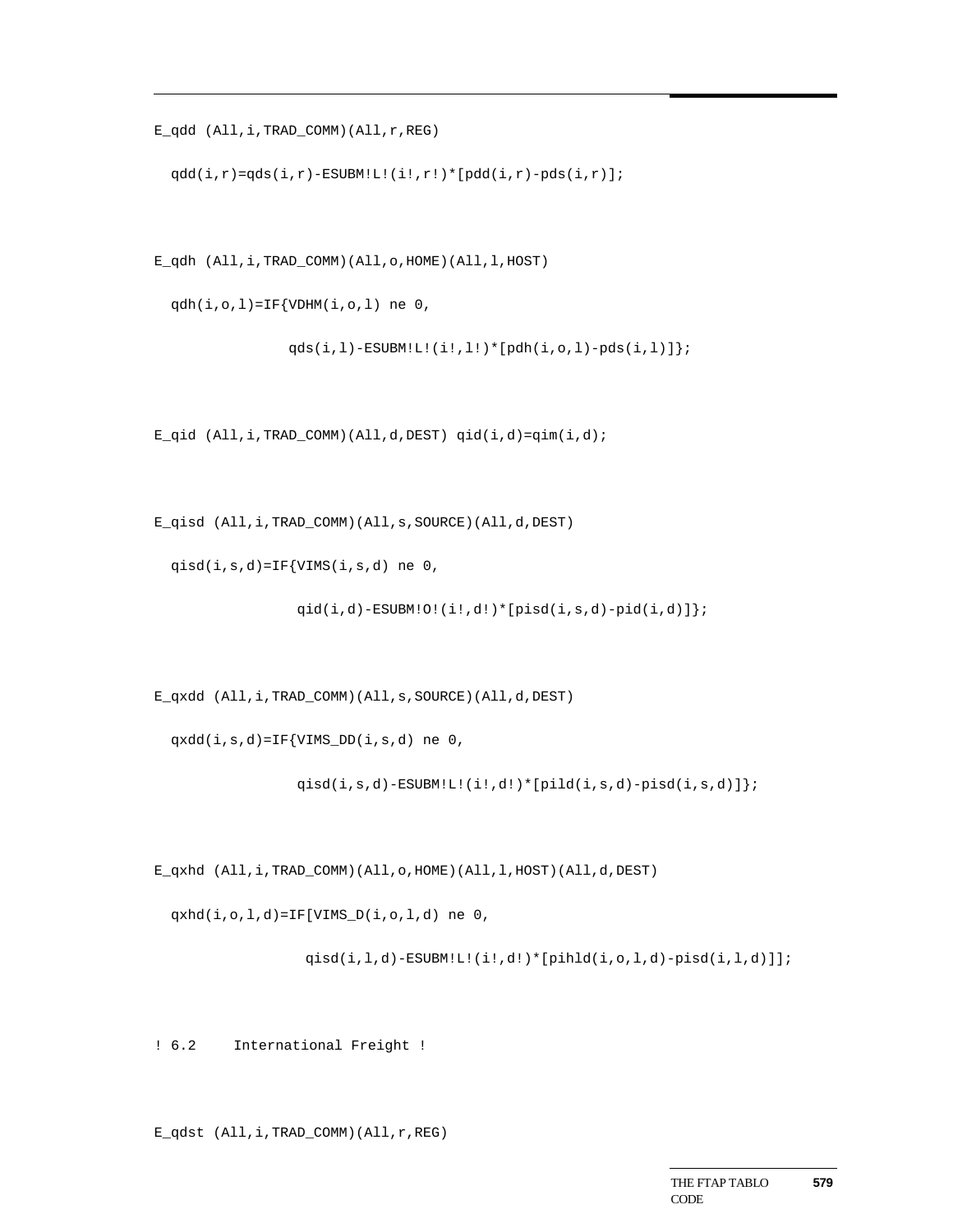```
qdst(i,r)=IF{VDST(i,r) ne 0, qst(i,r)-[pod(i,r)-pst(i,r)]};
```
E qhst (All,i,TRAD COMM)(All,o,HOME)(All,l,HOST)

qhst(i,o,l)=IF{VHST(i,o,l) ne  $0, qst(i,l)$ -[poh(i,o,l)-pst(i,l)]};

E\_pst (All,i,TRAD\_COMM)(All,r,REG)

 $IF{VST(i,r) ne 0, VST(i,r)*[pst(i,r)!+qst(i,r)!]-(}$ 

 $VDST(i,r)*(pod(i,r)!+qdst(i,r)!]+$ 

 $sum[o,HOME, VHST(i,o,r)*[poh(i,o,r)!+qhst(i,o,r)!]]]\}$ 

IF $\{VST(i,r)=0,pst(i,r)-pfactwld\}$ ;

! 6.4 Market clearing conditions !

E\_qod (All,i,TRAD\_COMM)(All,r,REG) [VODM(i,r)+IF(VODM(i,r)=0,1)]\*qod(i,r)=

IF[VODM(i,r) ne 0,

VXDM(i,r)\*qxd(i,r)+VDDM(i,r)\*qdd(i,r)+VDST(i,r)\*qdst(i,r)];

E\_qoh (All,i,TRAD\_COMM)(All,o,HOME)(All,l,HOST)

 $[VOHM(i, o, l) + IF(VOHM(i, o, l) = 0, 1)] * qoh(i, o, l) = IF[VOHM(i, o, l) ne 0,$ 

 $VXHM(i,0,1)*qxh(i,0,1)+VDHM(i,0,1)*qdh(i,0,1)+VHST(i,0,1)*qhst(i,0,1)]$ ;

E\_qxd (All,i,TRAD\_COMM)(All,s,SOURCE)

 $[VXDM(i,s)+IF(VXDM(i,s)=0,1)]*qxd(i,s)=IF{VXDM(i,s)}$  ne 0,

sum[d,DEST,VXMD\_DD(i,s,d)\*qxdd(i,s,d)]};

**580** THE STRUCTURE OF THE FTAP MODEL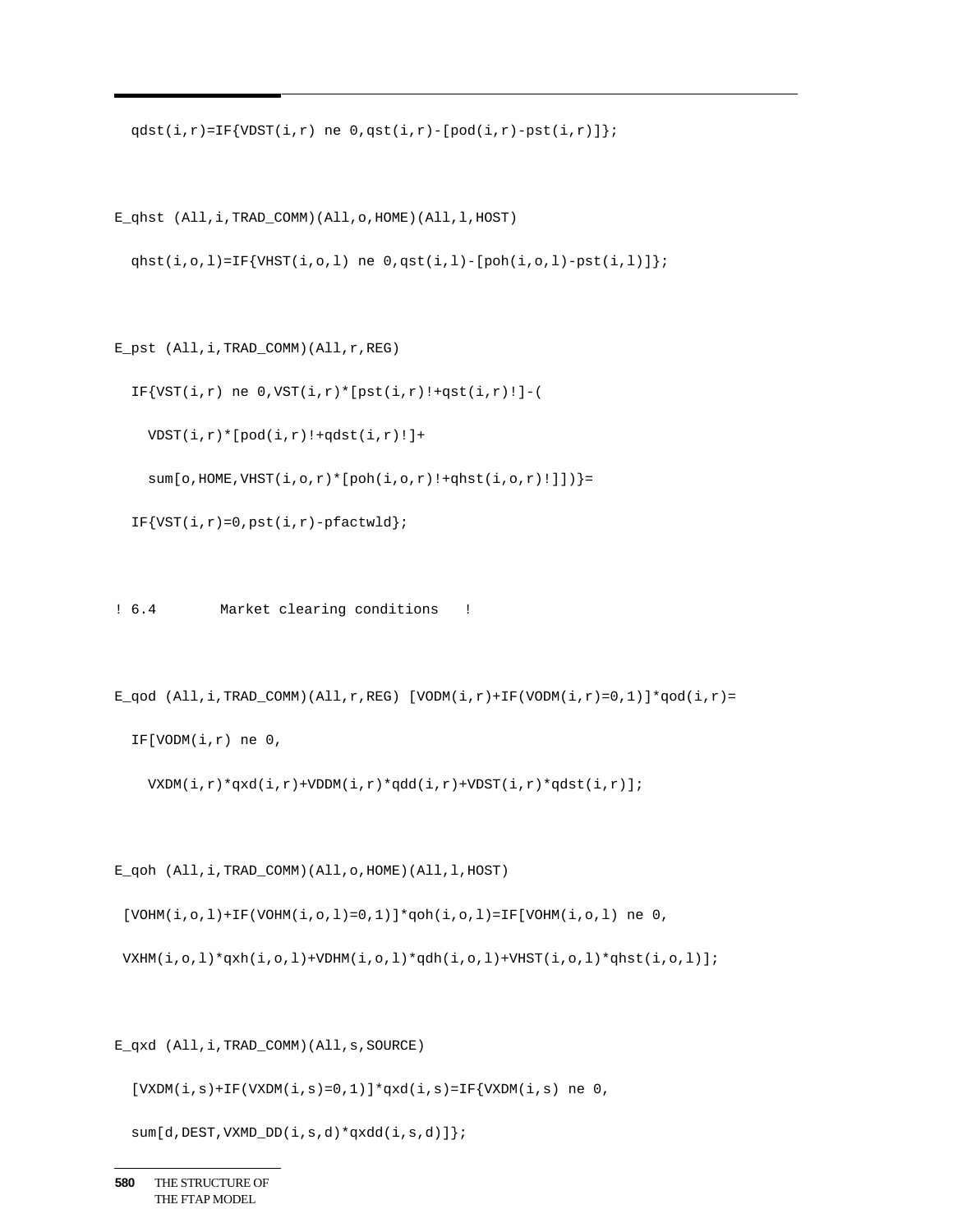E\_qxh (All,i,TRAD\_COMM)(All,o,HOME)(All,l,HOST)

 $[VXHM(i,0,1)+IF(VXHM(i,0,1)=0,1)]*qxh(i,0,1)=IF{VXHM(i,0,1)}$  ne 0,

 $sum[d,$  DEST, VXMD\_D(i,o,l,d)\*qxhd(i,o,l,d)]};

! 6.3 Price Definition and Transmission Equations !

E\_pdd (All,i,TRAD\_COMM)(All,r,REG)

 $pdd(i,r)=pod(i,r)!+tdd(i,r)!;$ 

E\_pxd (All,i,TRAD\_COMM)(All,r,REG)

```
pxd(i,r)=pod(i,r)!+txd(i,r)!;
```
E\_pdh (All,i,TRAD\_COMM)(All,o,HOME)(All,l,HOST)

 $pdh(i, o, l) = poh(i, o, l)! +tdh(i, o, l)$ 

E\_pxh (All,i,TRAD\_COMM)(All,o,HOME)(All,l,HOST)

 $pxh(i, o, l) = poh(i, o, l)! + txh(i, o, l)$ 

E\_pds (All,i,TRAD\_COMM)(All,r,REG)

 $IF{VDM(i,r)}$  ne 0,

VDM $(i,r)*qds(i,r)-$ 

 $sum[o, HOME, VDHM(i, o, r)*qdh(i, o, r)] +$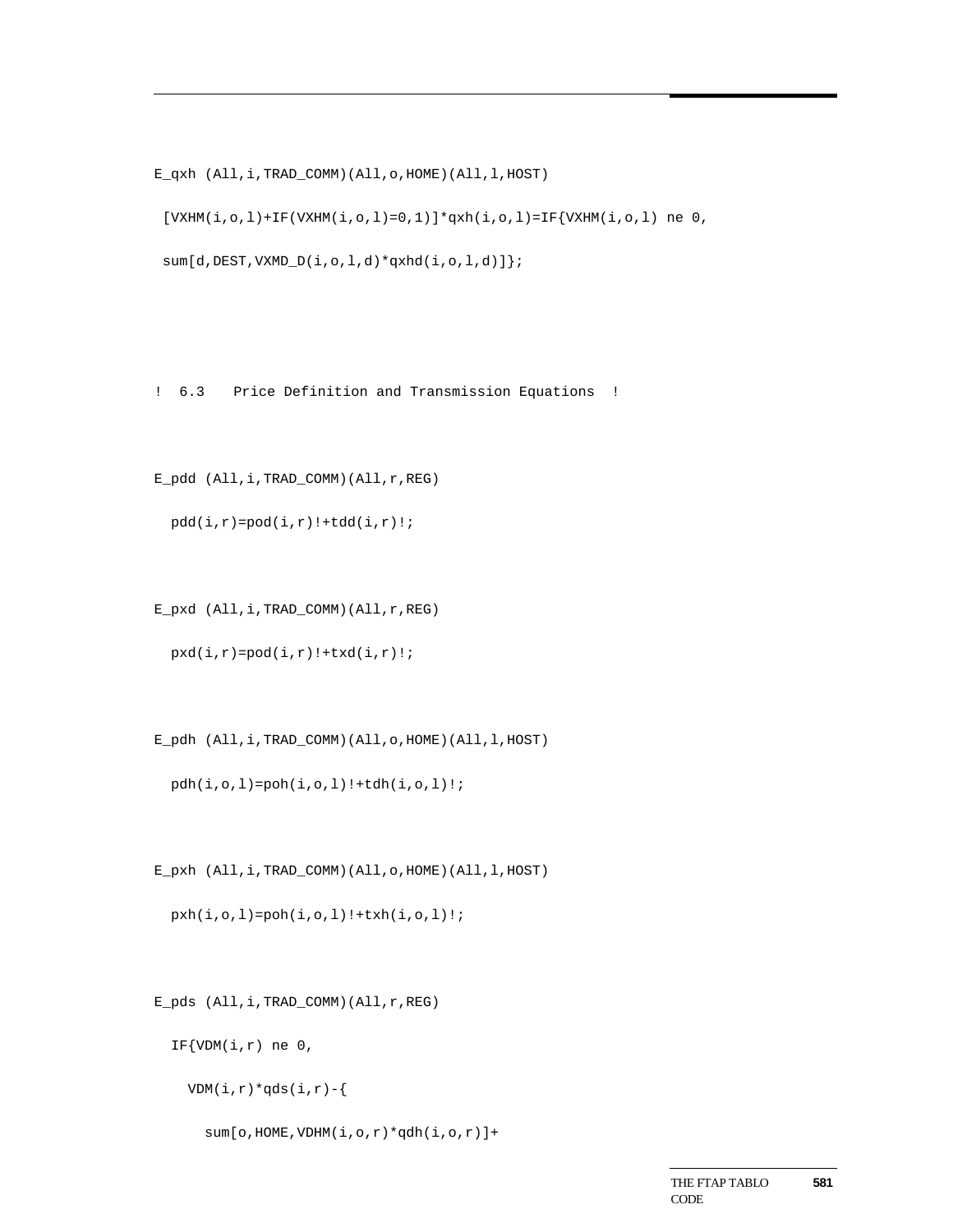```
\texttt{VDDM}(\texttt{i},\texttt{r}) * \texttt{qdd}(\texttt{i},\texttt{r}) \: \} \: \} =
```

```
IF{VDM(i,r)=0,pds(i,r)-pfactwld};
```
E\_pid (All,i,TRAD\_COMM)(All,d,DEST)

 $IF{VIM(i,d)=0,pid(i,d)-pfactwld}$ 

IF{VIM(i,d) ne 0,

VIM(i,d)\*qid(i,d)-sum[s,SOURCE,VIMS(i,s,d)\*qisd(i,s,d)]};

E\_pisd (All,i,TRAD\_COMM)(All,s,SOURCE)(All,d,DEST)

```
IF{VIMS(i,s,d)=0,pisd(i,s,d)-pfactwld}
```
IF{VIMS(i,s,d) ne 0,VIMS(i,s,d)\*qisd(i,s,d)-[

VIMS\_DD(i,s,d)\* $qxdd(i,s,d)+sum[o,HOME, VIMS_D(i,o,s,d)*qxhd(i,o,s,d)]$ };

E\_pxdd (All,i,TRAD\_COMM)(All,s,SOURCE)(All,d,DEST)

 $pxdd(i,s,d)=pxd(i,s)+tx(i,s)+txsd(i,s,d);$ 

E\_pxhd (All,i,TRAD\_COMM)(All,o,HOME)(All,l,HOST)(All,d,DEST)

 $pxhd(i, o, l, d) = pxh(i, o, l) + tx(i, l) + txsd(i, l, d) + txhd(i, o, l, d);$ 

E\_pildw (All,i,TRAD\_COMM)(All,s,SOURCE)(All,d,DEST)

 $pildw(i,s,d) = FOBSHR2(i,s,d) * pxdd(i,s,d) + TRNSHR2(i,s,d) *$ 

 $[pt - atsd(i,s,d)] + IF[FOBSHR2(i,s,d)+TRNSHR2(i,s,d)=0,pfactwld];$ 

E\_pihldw (All,i,TRAD\_COMM)(All,o,HOME)(All,l,HOST)(All,d,DEST)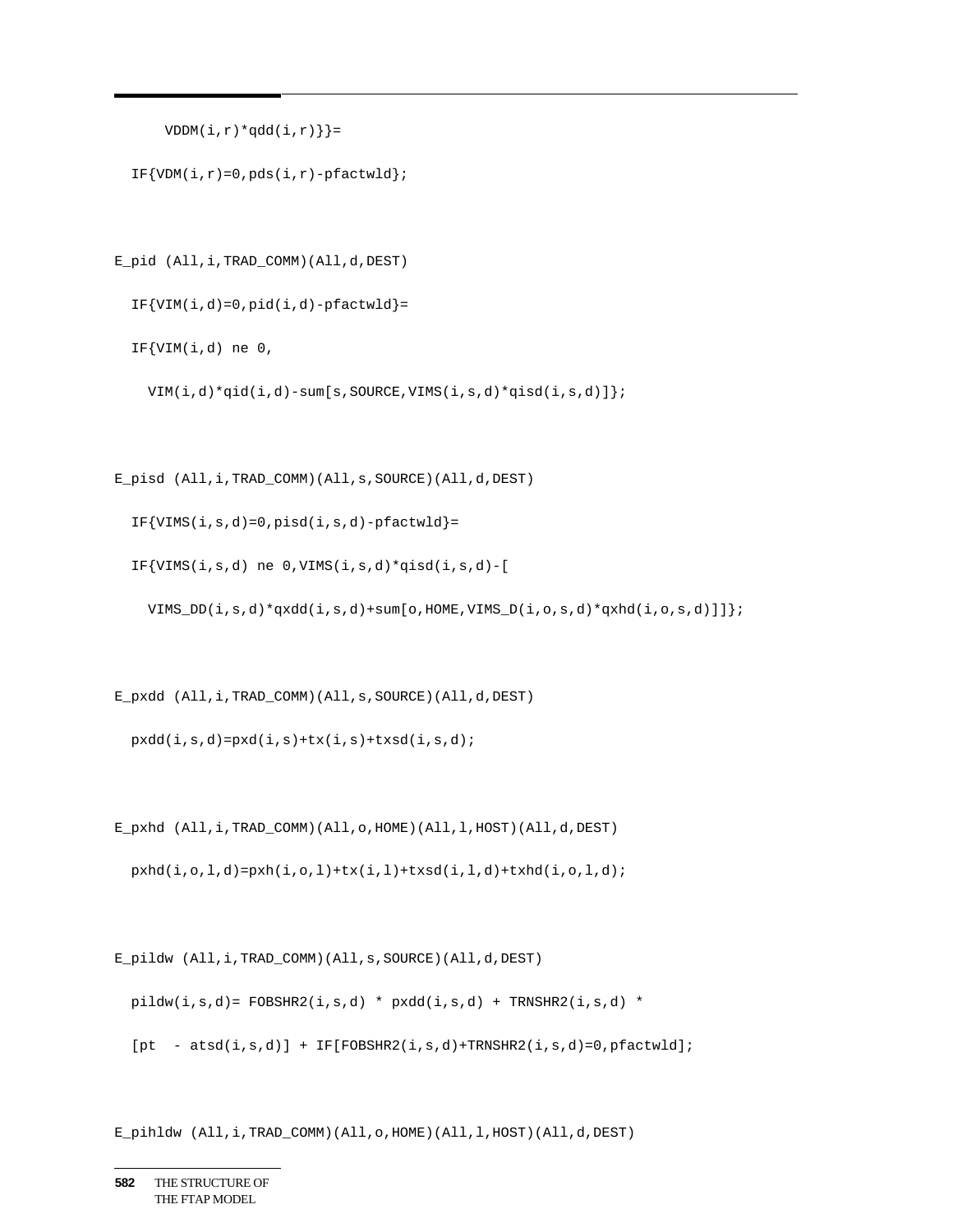```
pihldw(i,0,1,d) = FOBSHRL2(i,0,1,d) * pxhd(i,0,1,d) + TRNSHRL2(i,0,1,d) *[pt-atsd(i,l,d)-athsd(i,o,l,d)]+
```
IF[FOBSHRL2(i,o,l,d)+TRNSHRL2(i,o,l,d)=0,pfactwld];

E\_pild (All,i,TRAD\_COMM)(All,s,SOURCE)(All,d,DEST)

 $pild(i,s,d)=pildw(i,s,d)+tm(i,d)+tmsd(i,s,d);$ 

E\_pihld (All,i,TRAD\_COMM)(All,o,HOME)(All,l,HOST)(All,d,DEST)

 $pihd(i,o,l,d)=pihldw(i,o,l,d)+tm(i,d)+tmsd(i,l,d)+tmhs(i,o,l,d);$ 

! 6.5 Link to GTAP variables. !

! Replaces equation IMPORTDEMAND !

E\_qxs (All,i,TRAD\_COMM)(All,s,SOURCE)(All,d,DEST)

 $IF{VXMD(i,s,d)$  gt  $0$ ,

VXMD(i,s,d)\*qxs(i,s,d)-{

sum[o,HOME,VXMD\_D(i,o,s,d)\*qxhd(i,o,s,d)]+

 $VXMD\_DD(i,s,d)*qxdd(i,s,d)] =$ 

 $IF{VXMD(i,s,d) le 0,qxs(i,s,d)};$ 

E\_pxs (All,i,TRAD\_COMM)(All,s,SOURCE)(All,d,DEST)

 $IF{VXMD(i,s,d)$  gt  $0$ ,

 $VXMD(i,s,d)*(pxs(i,s,d)+qxs(i,s,d)]-{}$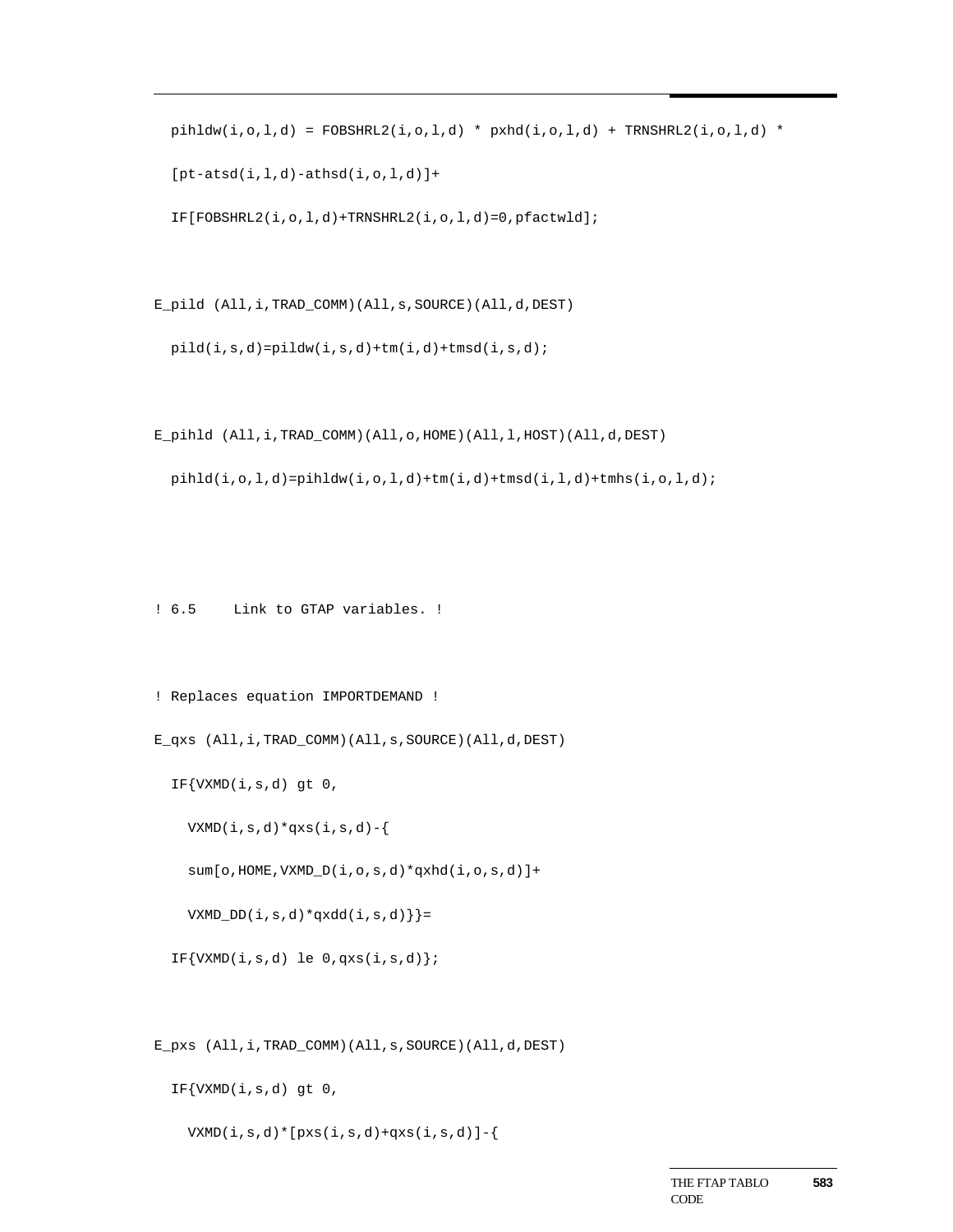```
sum[o,HOME,VXMD_D(i,o,s,d)*(pxh(i,o,s)+qxhd(i,o,s,d))]VXMD_DD(i,s,d)*(pxd(i,s)+qxdd(i,s,d)] =
IF{VXMD(i,s,d) le 0, pxs(i,s,d)-pfactwld};
```

```
E_txs (All,i,TRAD_COMM)(All,s,SOURCE)(All,d,DEST)
```

```
IF{VXWD(i,s,d) gt 0,
```
VXWD(i,s,d)\*[pfob(i,s,d)+qxs(i,s,d)]-{

sum[o,HOME,VXWD\_D(i,o,s,d)\*[pxhd(i,o,s,d)+qxhd(i,o,s,d)]]+

```
VXWD\_DD(i,s,d)*(pxdd(i,s,d)+qxdd(i,s,d)]}
```

```
IF{VXWD(i,s,d) le 0,txs(i,s,d)};
```
! Replaces GTAP equation FOBCIF (I don't think so now). !

```
E_atr (All,i,TRAD_COMM)(All,s,SOURCE)(All,d,DEST)
```

```
IF{VTWR(i,s,d) gt 0},
```

```
VIWS(i,s,d)*[pcif(i,s,d)+qxs(i,s,d)]-{
```
sum[o,HOME,VIWS\_D(i,o,s,d)\*[pihldw(i,o,s,d)+qxhd(i,o,s,d)]]+

VIWS\_DD( $i$ ,s,d)\*[pildw( $i$ ,s,d)+qxdd( $i$ ,s,d)]}}=

```
IF{VTWR(i,s,d) le 0, atr(i,s,d)};
```

```
E_tms (All,i,TRAD_COMM)(All,s,SOURCE)(All,d,DEST)
```

```
IF{VIMS(i,s,d) gt 0}
```

```
 VIMS(i,s,d)*[pms(i,s,d)+qxs(i,s,d)]-{
```
sum[o,HOME,VIMS\_D(i,o,s,d)\*[pihld(i,o,s,d)+qxhd(i,o,s,d)]]+

```
VIMS_DD(i, s, d) * [pid(i, s, d) + qxdd(i, s, d)]} =
```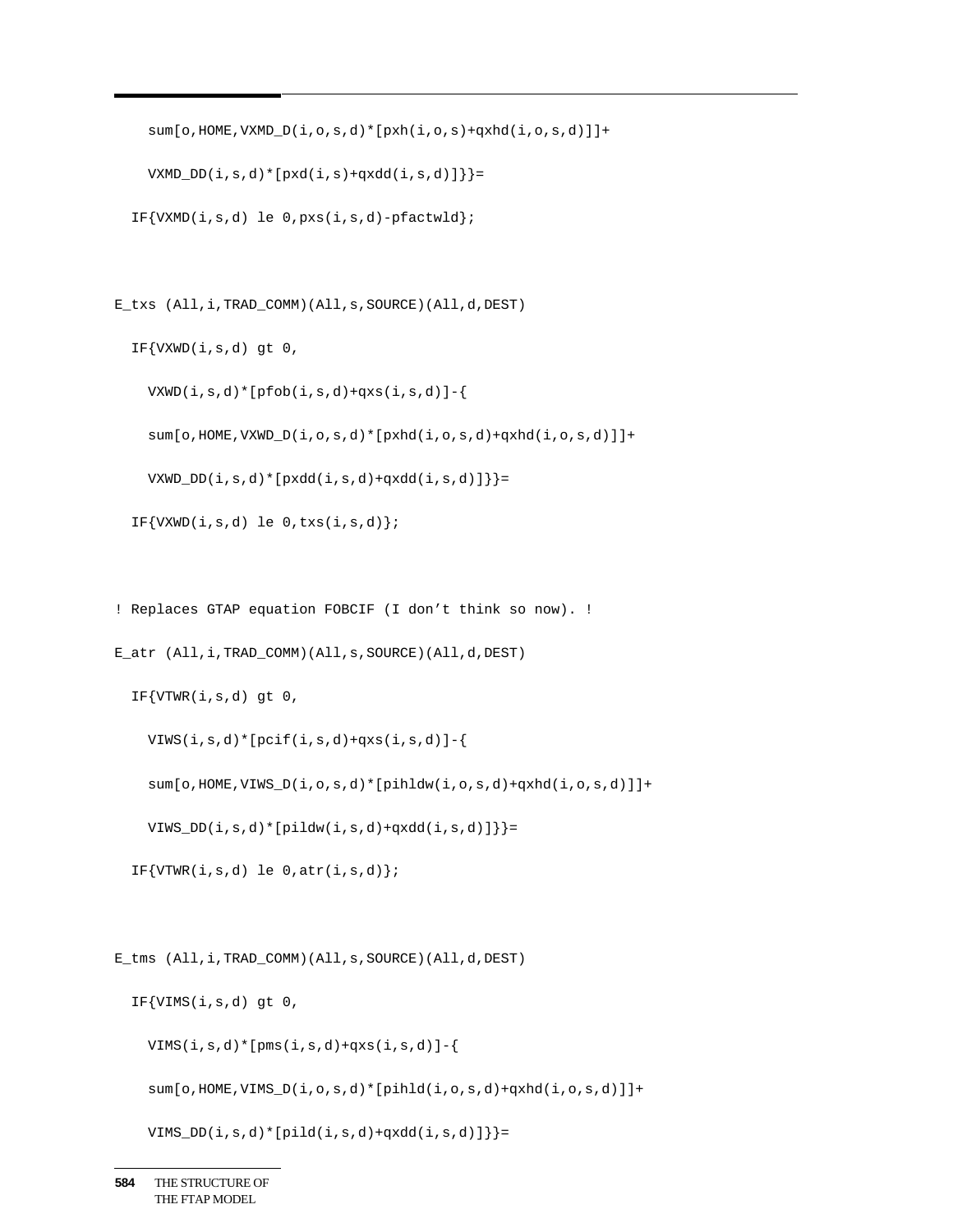```
IF{VIMS(i,s,d) le 0, tms(i,s,d)};
```
! 6.6 Checking Equations !

E\_check\_qisd (All,i,TRAD\_COMM)(All,s,SOURCE)(All,d,DEST)

check\_qisd(i,s,d)=qxs(i,s,d)-qisd(i,s,d);

E\_check\_pisd (All,i,TRAD\_COMM)(All,s,SOURCE)(All,d,DEST)

check\_pisd(i,s,d)=pms(i,s,d)-pisd(i,s,d);

E\_frt (All,i,TRAD\_COMM)(All,s,SOURCE)(All,d,DEST)

 $frt(i,s,d)=\text{pcif}(i,s,d)-\text{pfob}(i,s,d);$ 

E\_check\_frt (All,i,TRAD\_COMM)(All,o,HOME)(All,l,HOST)(All,d,DEST)

check\_frt(i,o,l,d) = pihldw(i,o,l,d)-pxhd(i,o,l,d)-frt(i,l,d);

 $E_{\text{check}_p}$ id (All,i,TRAD\_COMM)(All,d,DEST) check\_pid(i,d)=pid(i,d)-pim(i,d);

```
!''''''''''''''''''''''''''''''''''''''''''''''''''''''''''''''''''''''''''''!
! 6.7 Firm-level Product Differentiation !
!''''''''''''''''''''''''''''''''''''''''''''''''''''''''''''''''''''''''''''!
```
! Add endogenous technical change to represent substitution between the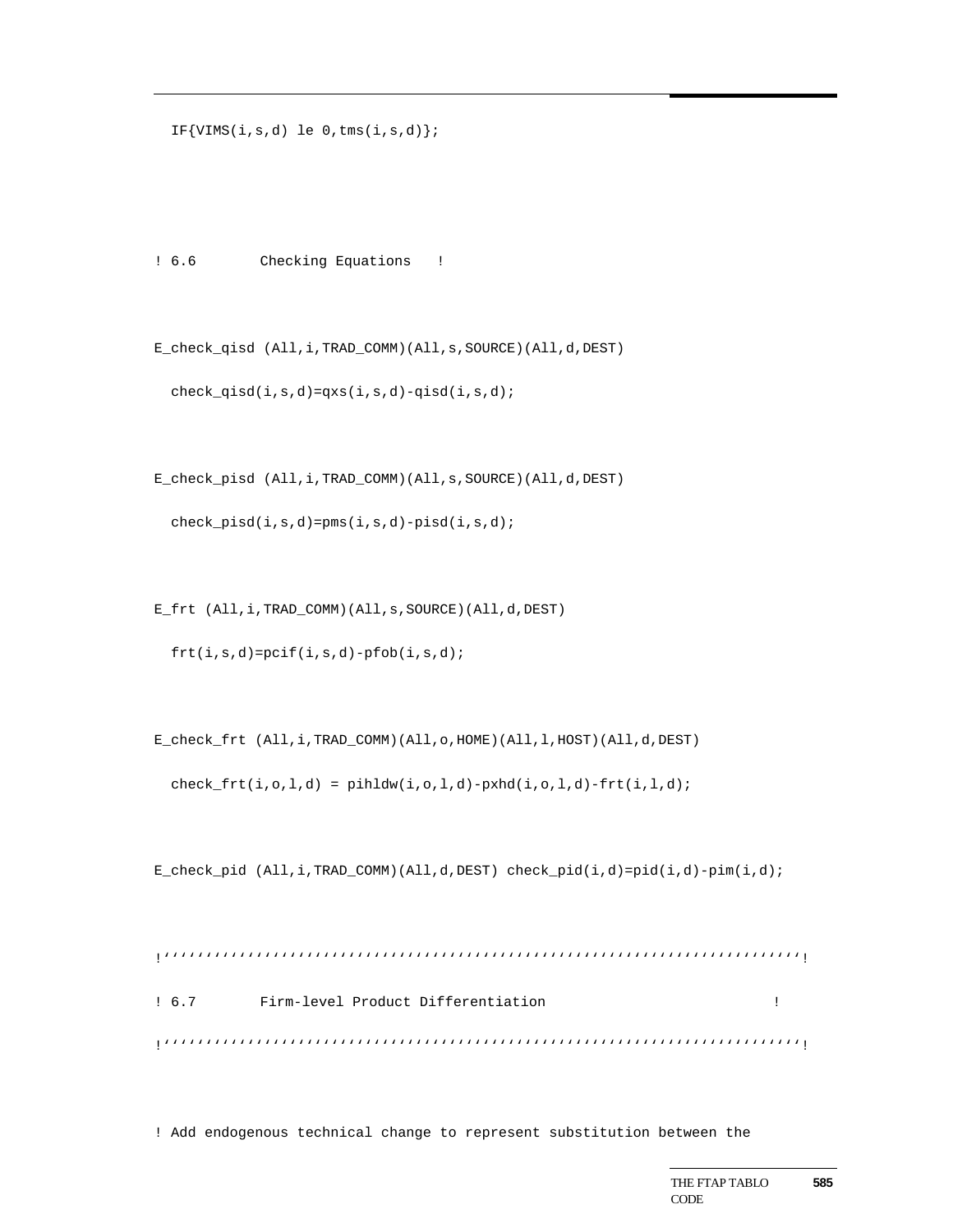output of different firms. !

#### EQUATION

E\_a1tot #Endog tech change from firm choice for FDI industries#

 $(All, i, IND)$  altot(i)=-ETECH\*x1tot(i)+f\_altot(i);

E\_ao #Endog tech change from firm choice for purely local industries#

(All,i,TRAD\_COMM)(All,r,REG)

 $a \circ (i,r) = IF\{FDI_FLAG1(i,r)=0, ETECH*qo(i,r)\}+f_a o(i,r);$ 

 $E_a1tot_f (All,i,TRAD_COMM)(All,o,HOME)(All,l,HOST) altot_f(i,o,l)=$ sum[j,IND:(IND2COMM(j) eq i) and (HOME\_REG(j) eq o) and

 $(DEF\_REG(j) eq 1) and (NOT\_DOM(j)=1), altot(j));$ 

 $E_{\text{altot}_d (All,i,TRAD_{\text{a}}) (All,r,REG)$  altot $d(i,r)$ =

sum[j,IND:(IND2COMM(j) eq i) and (HOME\_REG(j) eq r) and

 $(DEF\_REG(j) eq r)$  and  $(NOT\_DOM(j)=0)$ , altot(j)];

!''''''''''''''''''''''''''''''''''''''''''''''''''''''''''''''''''''''''''''! ! 7.2 New allocative efficiency effect. ! !''''''''''''''''''''''''''''''''''''''''''''''''''''''''''''''''''''''''''''!

EQUATION E\_CNTallefffdi (All,r,REG)

```
CNTalleffddi(r)=[0.01/INCRATION(c)]*
```
**586** THE STRUCTURE OF THE FTAP MODEL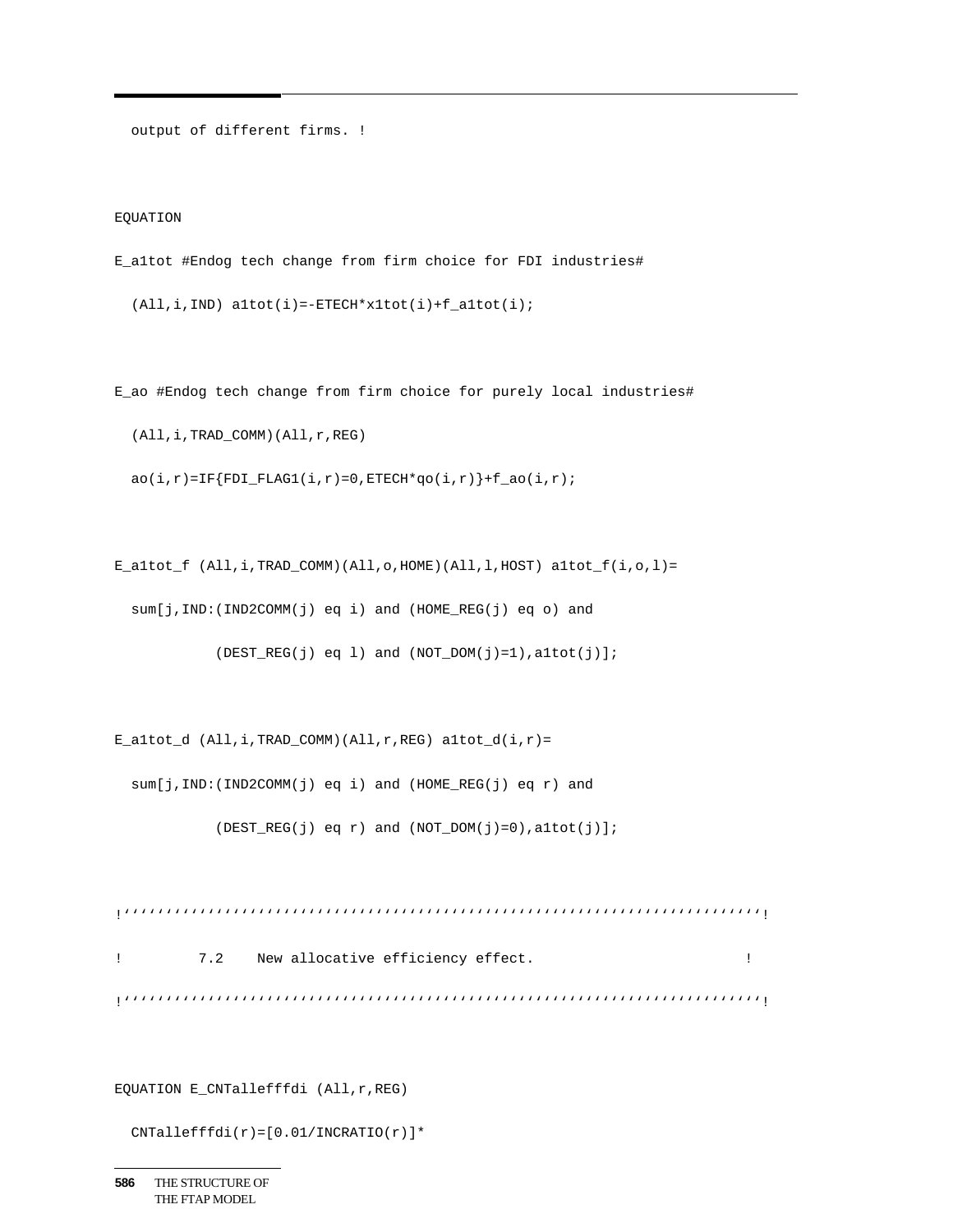```
 sum{i,TRAD_COMM,
  [VOA(i,r)/VOM(i,r)*VODM(i,r)-VODA(i,r)]*qod(i,r)+ sum[o,HOME,
```
 $[VOA(i,r)/VOM(i,r)*VOHM(i,o,r)-VOHA(i,o,r)]*qoh(i,o,r)]$ 

};

!''''''''''''''''''''''''''''''''''''''''''''''''''''''''''''''''''''''''''''! ! Account for output impediment rents. ! !''''''''''''''''''''''''''''''''''''''''''''''''''''''''''''''''''''''''''''!

# EQUATION

E\_yanpr  $(All,r,REG)$  yanpr(r)=sum[j,TRAD\_COMM,yanpri(j,r)];

E\_yanpri (All,i,TRAD\_COMM)(All,r,REG)

 $100*$ yanpri $(i,r)$ =

 $(1-SHPTAX(i,r))*\{VOM(i,r)*(pm(i,r)+qo(i,r))\}-$ 

 $VOA(i,r)*(ps(i,r)+qo(i,r))]$ -

```
100*PTAX(i,r)*c_SHPTAX(i,r);
```

```
E_yanp_hhi (All,i,TRAD_COMM)(All,s,HOME)(All,d,host)
```

```
 100*yanp_hhi(i,s,d)=IF[PHTAX(i,s,d) ne 0,
```

```
(1-SHPTAX(i,d))*\{VOHM(i,s,d)*(poh(i,s,d)+qoh(i,s,d))\}-
```
 $VOHA(i,s,d)*(psh(i,s,d)+qoh(i,s,d)]$ -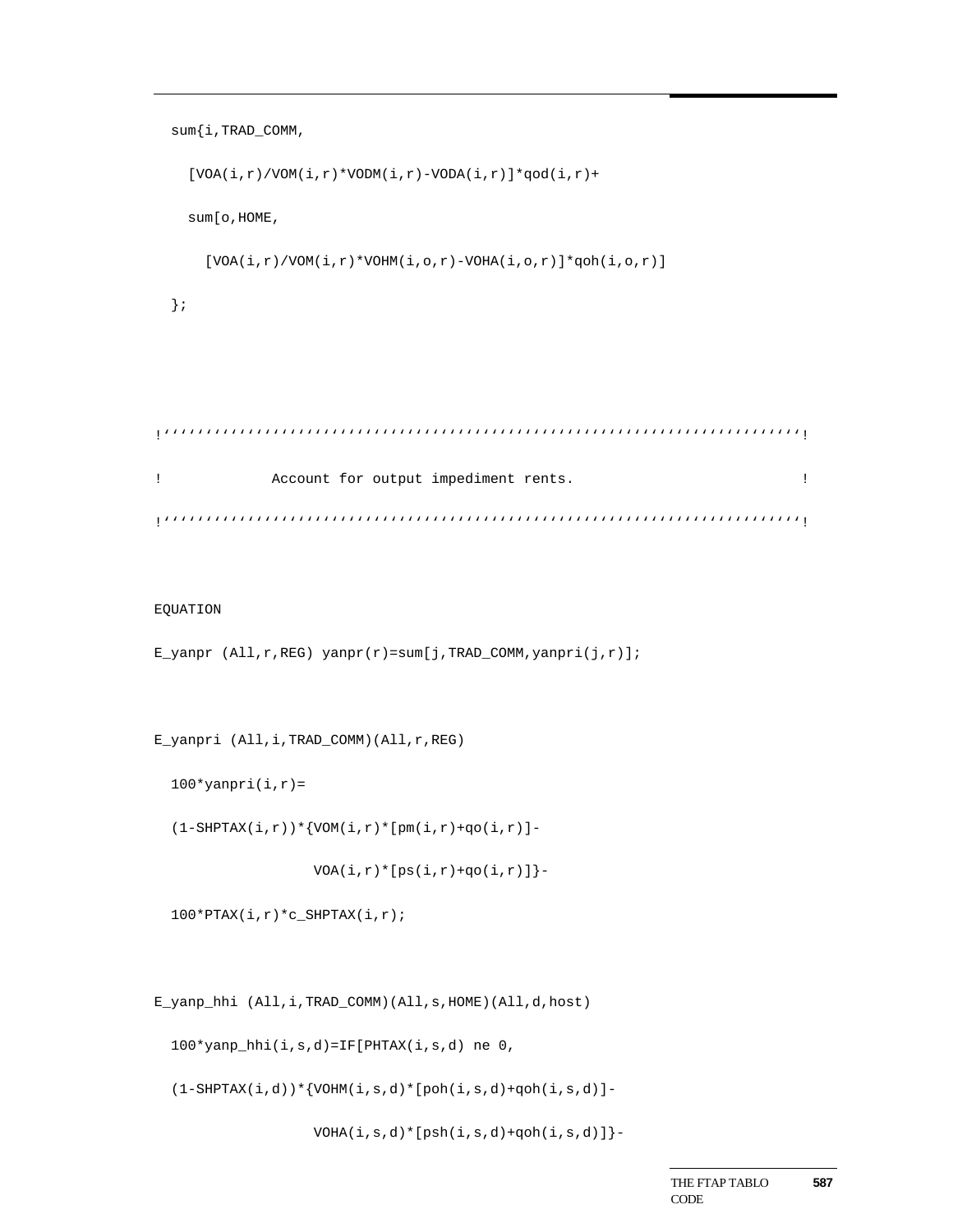100\*PHTAX(i,s,d)\*c\_SHPTAX(i,d)];

 $E_y$ anp $h$  (All,  $r$ , REG)

 $yanp_h$   $(r)$  =

IF{home\_tax\_anp ne 0,home\_tax\_anp\*{

sum[i,TRAD\_COMM,sum[d,DEST,yanp\_hhi(i,r,d)]]-

sum[i,TRAD\_COMM,sum[s,HOME,yanp\_hhi(i,s,r)]]}}+

IF{host\_tax\_anp ne 0,host\_tax\_anp\*{

sum[i,TRAD\_COMM,sum[d,DEST,

 $[1-TYPR_L(d)]$ \*yanp\_hhi(i,r,d)-

 $0.01*$ ANPTAX\_HHI $(i,r,d)*$ TYPR\_L $(d)*$ typr $(d)]$ ]-

sum[i,TRAD\_COMM,sum[s,HOME,

 $[1-TYPR_L(r)]$ \*yanp\_hhi(i,s,r)-

 $0.01*$ ANPTAX\_HHI(i,s,r)\*TYPR\_L(r)\*typr(r)]]}};

!''''''''''''''''''''''''''''''''''''''''''''''''''''''''''''''''''''''''''''! ! 8.2 Welfare Effects of Income from Output Impediments ! !''''''''''''''''''''''''''''''''''''''''''''''''''''''''''''''''''''''''''''!

E\_anrro\_hhi (All,i,TRAD\_COMM)(All,s,HOME)(All,d,host)

 $IF[VPDI_HHI(i,s,d)=0,anrro_hhi(i,s,d)]=$ 

IF[VFDI\_HHI(i,s,d)>0,

100\*[

 $IF{home\_tax\_anp ne 0,home\_tax\_anp*yanp_hhi(i,s,d)}+$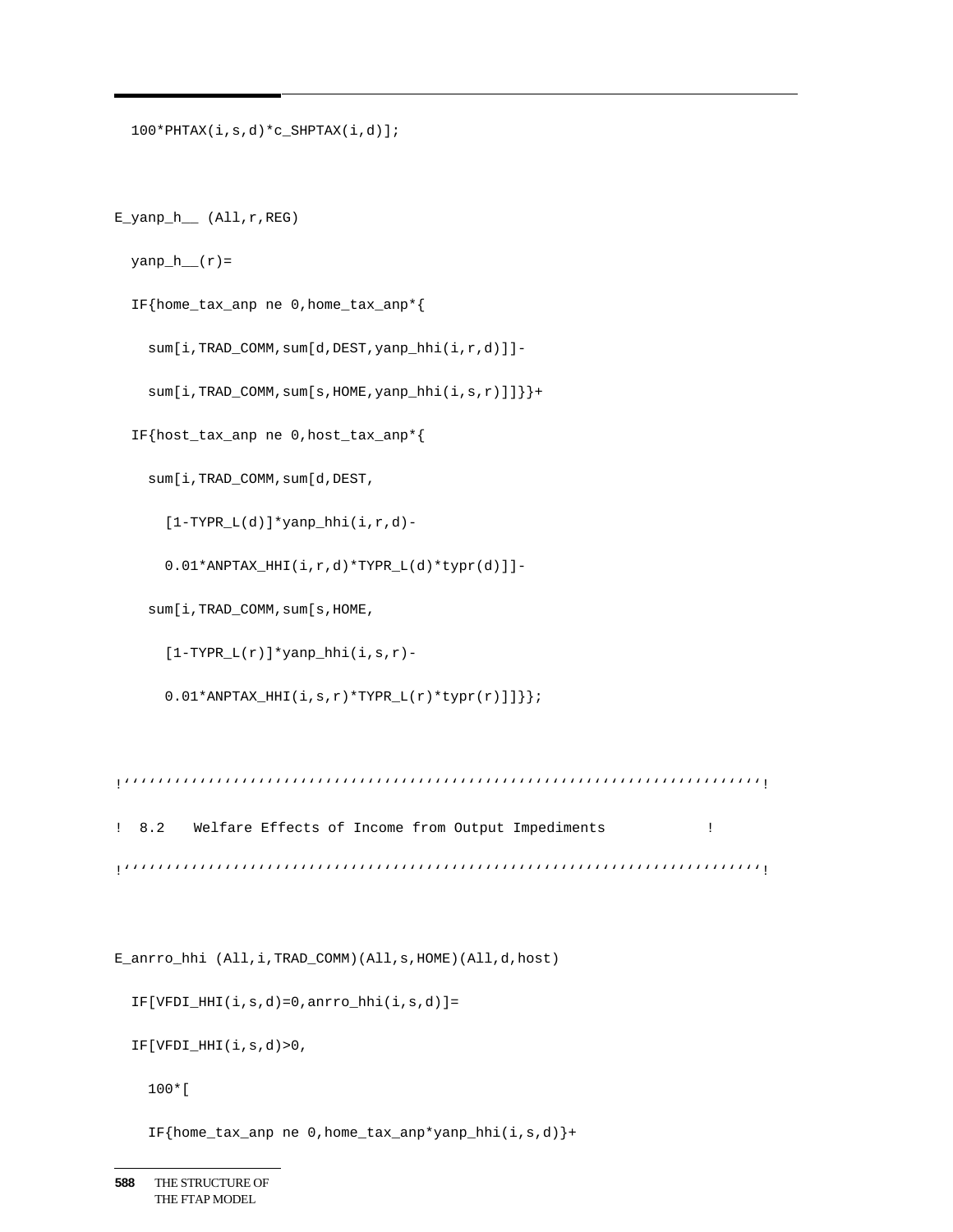```
 IF{host_tax_anp ne 0,host_tax_anp*[
    [1-TYPR_L(d)]*yanp_hhi(i,s,d)-
    0.01*ANPTAX_HHI(i,s,d)*TYPR_L(d)*type(d)]]-
```

```
\{[1-\text{host}\_\text{tax}\_\text{anp*TYPR}\_\text{L}(d)]*ANPTAX\_\text{HHI}(i,s,d)*[\text{pcgds}(d)+\text{qfes}(i,s,d)]+
```

```
 VFDI_HHI(i,s,d)*anrro_hhi(i,s,d)}
```
];

```
E_anto_hhi (All,i,TRAD_COMM)(All,s,HOME)(All,d,host)
  IF[VFDI_HHI(i,s,d)=0,anto_hhi(i,s,d)]= IF[VFDI_HHI(i,s,d)>0,
    100*yanp_hhi(i,s,d)-
    {[1-SHPTAX(i,d)]*(VOHM(i,s,d)-VOHA(i,s,d)]*(pcgds(d)+qfes(i,s,d))+} VFDI_HHI(i,s,d)*anto_hhi(i,s,d)}
   ];
E_anto_h_i (All,i,TRAD_COMM)(All,r,REG)
  IF[VKD(i, r) = 0, anto_h_i(i, r)] =IF[VKD(i,r)>0,
     100*{yanpri(i,r)-sum[s,HOME,yanp_hhi(i,s,r)]}-
    {[1-SHPTAX(i,r)]*(VODM(i,r)-VODA(i,r)]*(pcgds(r)+qfed(i,r)]+}VKD(i,r) * anto_h_i(i,r)
```
];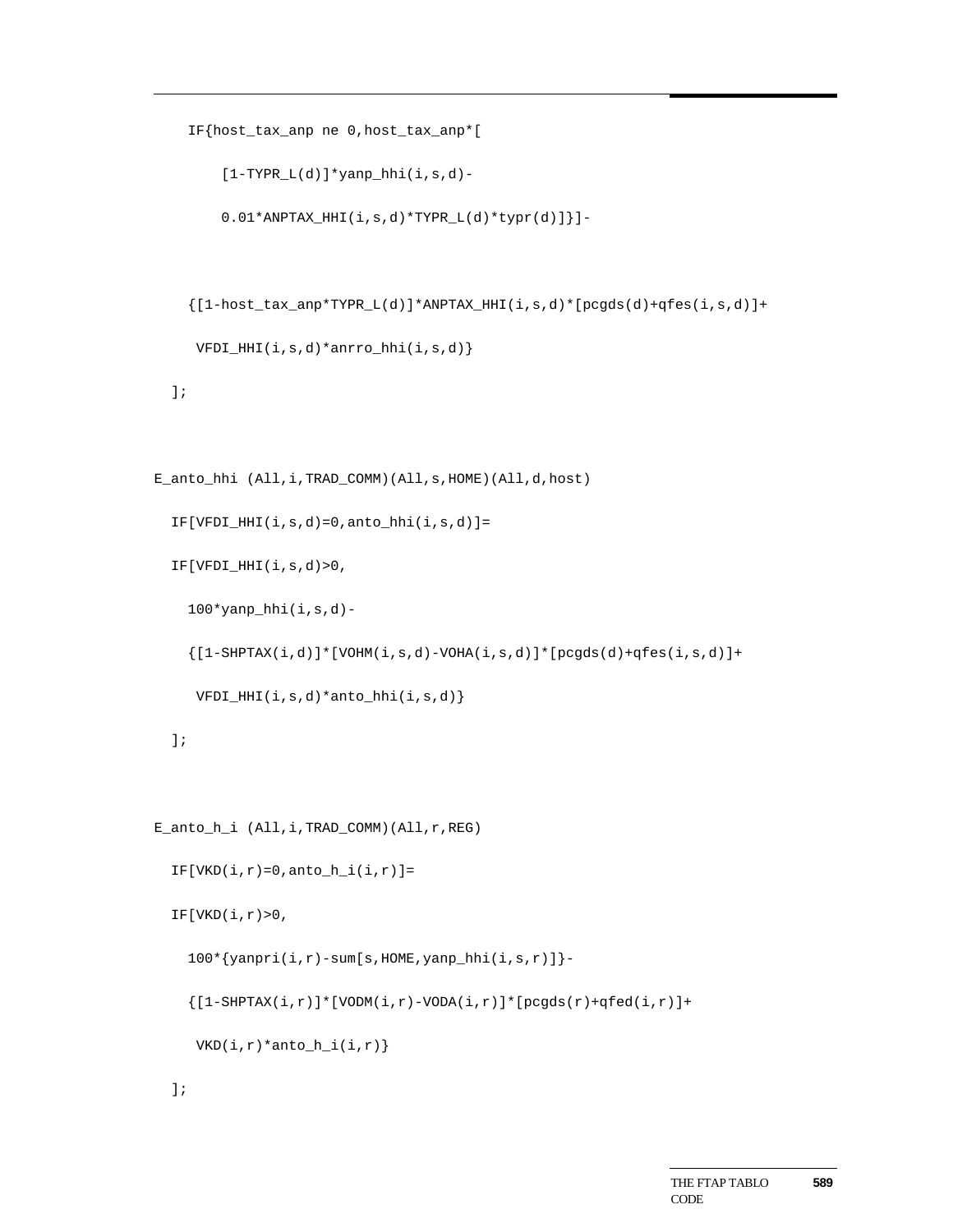!''''''''''''''''''''''''''''''''''''''''''''''''''''''''''''''''''''''''''''! ! Income from Capital Impediments ! !''''''''''''''''''''''''''''''''''''''''''''''''''''''''''''''''''''''''''''!

## EQUATION

E\_yankr  $(All,r,REG)$  yankr $(r)$ =sum[j,TRAD\_COMM,yankri(j,r)];

E\_yankri (All,j,TRAD\_COMM)(All,r,REG)

 $100*$ yankri(j,r)=sum{i,ENDWC\_COMM,EVFA(i,j,r)\*[pfe(i,j,r)+qfe(i,j,r)]-

 $VFM(i,j,r)*(rp(j,r)+qfe(i,j,r))]$ ;

E\_yank\_hhi (All,i,TRAD\_COMM)(All,s,HOME)(All,d,host)

100\*yank\_hhi(i,s,d)=EVIFAS(i,s,d)\*[pfesa(i,s,d)+qfes(i,s,d)]-

 $EVIFMS(i,s,d)*(rps(i,s,d)+qfes(i,s,d));$ 

E\_yank\_h\_\_ (All,r,REG)

 $yank_h(r)$  =

IF{home\_tax\_ank ne 0,home\_tax\_ank\*{

sum[i,TRAD\_COMM,sum[d,DEST,yank\_hhi(i,r,d)]]-

sum[i,TRAD\_COMM,sum[s,HOME,yank\_hhi(i,s,r)]]}}+

IF{host\_tax\_ank ne 0,host\_tax\_ank\*{

sum[i,TRAD\_COMM,sum[d,DEST,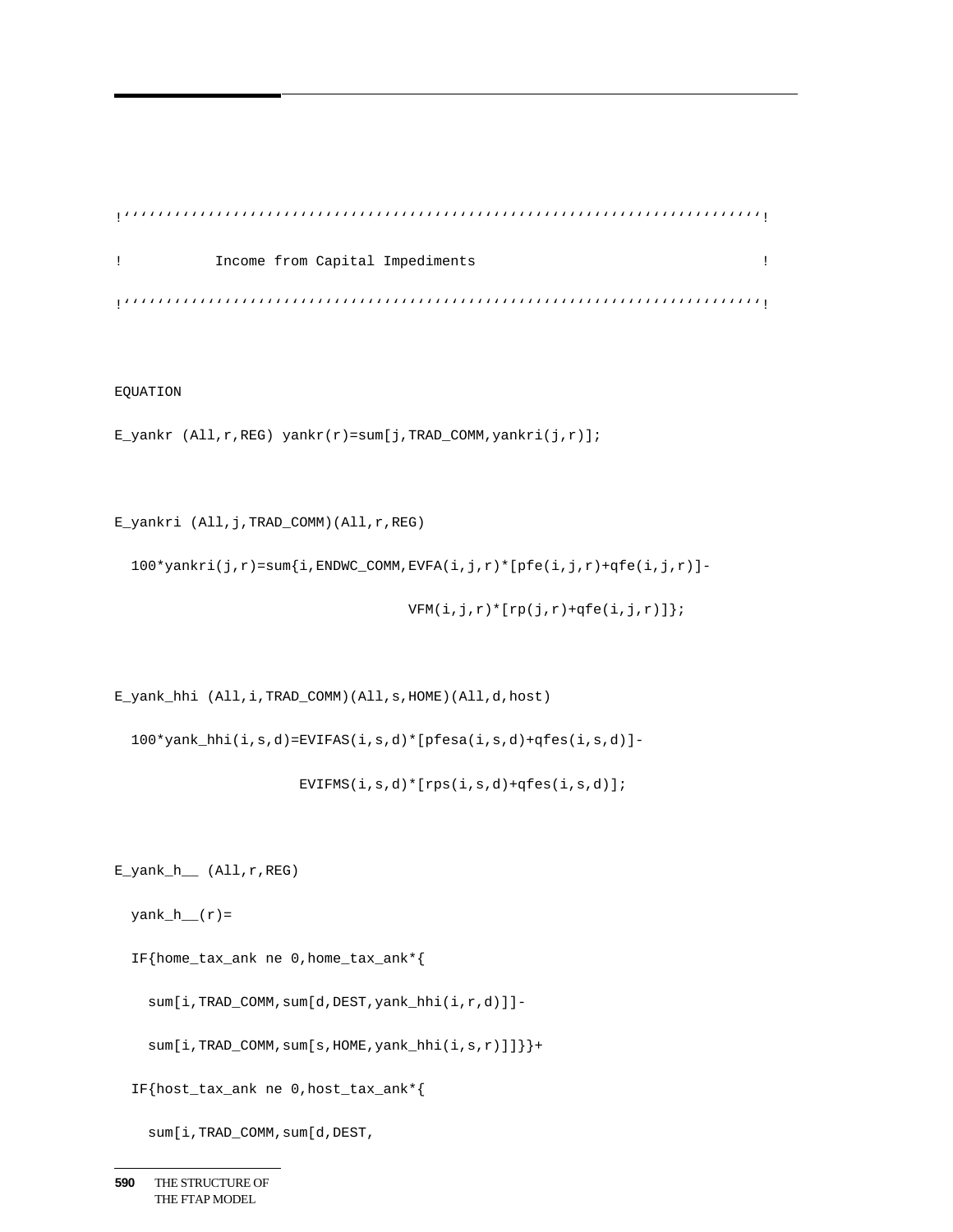```
[1-TYPR_L(d)]*yank_hhi(i,r,d)-
```
 $0.01*$ ANKTAX\_HHI $(i,r,d)*$ TYPR\_L $(d)*$ typr $(d)]$ ]-

sum[i,TRAD\_COMM,sum[s,HOME,

 $[1-TYPR_L(r)]$ \*yank\_hhi(i,s,r)-

 $0.01*$ ANKTAX\_HHI $(i,s,r)*$ TYPR\_L $(r)*$ typr $(r)$ ]]};

!'''''''''''''''''''''''''''''''''''''''''''''''''''''''''''''''''''''''''''! ! 8.4 Welfare effects of Income from Capital Impediments ! !'''''''''''''''''''''''''''''''''''''''''''''''''''''''''''''''''''''''''''!

E\_anrrk\_hhi (All,i,TRAD\_COMM)(All,s,HOME)(All,d,host)

 $IF[VFDI_HHI(i,s,d)=0,anrrk_hhi(i,s,d)]=$ 

```
 IF[VFDI_HHI(i,s,d)>0,
```
100\*[

 $IF{home\_tax\_ank ne 0,home\_tax\_ank*yank_hhi(i,s,d)}+$ 

IF{host\_tax\_ank ne 0,host\_tax\_ank\*{

 $[1-TYPR_L(d)]$ \*yank\_hhi(i,s,d)-

 $0.01*$ ANKTAX\_HHI(i,s,d)\*TYPR\_L(d)\*typr(d)}}]-

 ${[1-host\_tax\_ank*TYPR_L(d)]*}$ 

ANKTAX\_HHI(i,s,d)\*[pcgds(d)+qfes(i,s,d)]+

VFDI\_HHI(i,s,d)\*anrrk\_hhi(i,s,d)}

];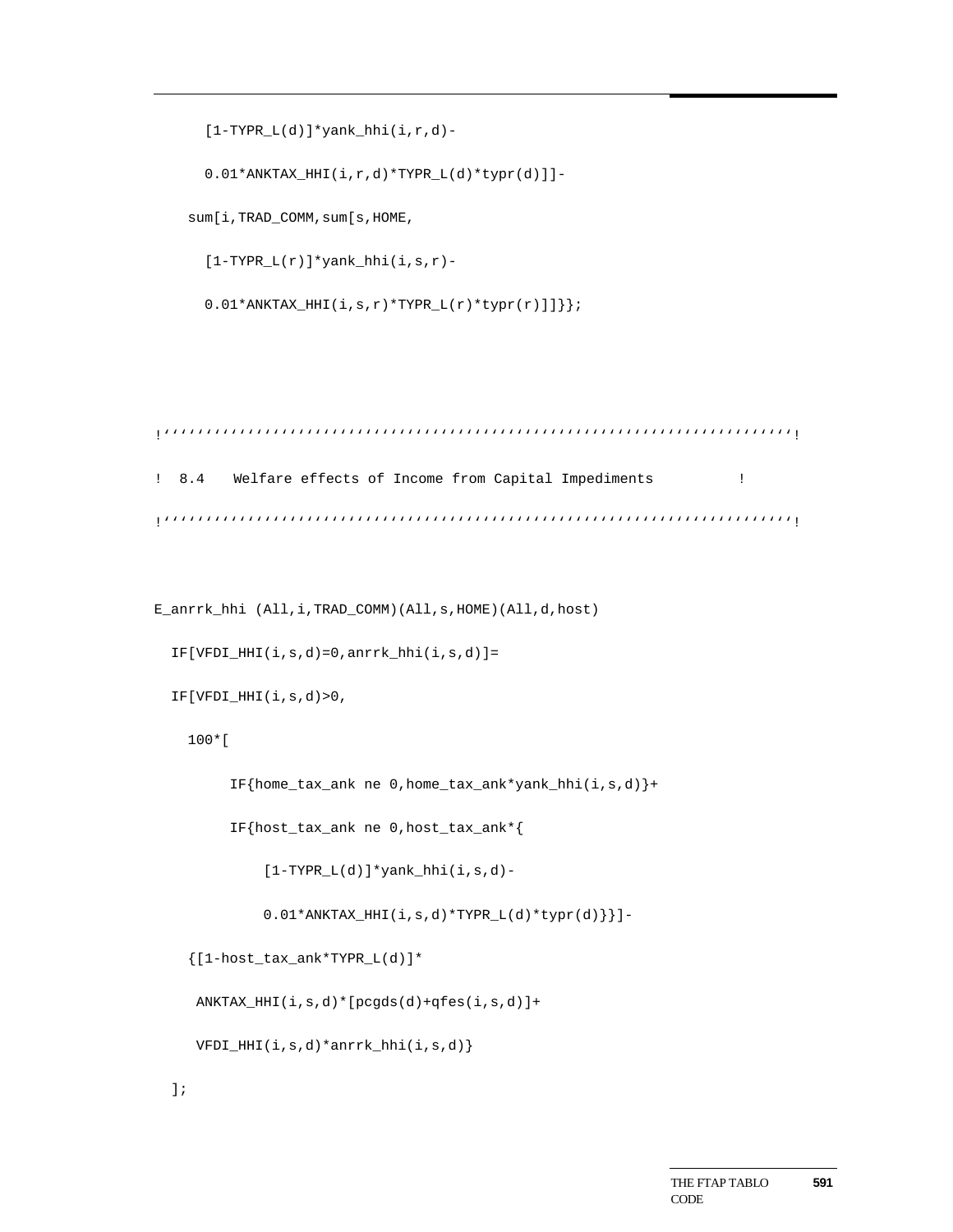!''''''''''''''''''''''''''''''''''''''''''''''''''''''''''''''''''''''''''''! ! 8.5 Income from Export Impediments ! !''''''''''''''''''''''''''''''''''''''''''''''''''''''''''''''''''''''''''''!

!'''''''''''''''''''''''''''''''''''''''''''''''''''''''''''''''''''''''''''''! COEFFICIENT (All,o,HOME)(All,l,HOST) TYPR\_L\_ANK(o,l) #Property tax rate to be applied to capital impediment income flow#;

COEFFICIENT (All,o,HOME)(All,l,HOST) TYPR\_L\_ANP(o,l) #Property tax rate to be applied to output impediment income flow#;

COEFFICIENT (All,s,home)(All,i,TRAD\_COMM) L\_anrrd\_h\_i(i,s) #Abnormal component of rate of return on domestic capital by industry#;

COEFFICIENT  $(All, s, home) (All, d, host) (All, i, TRAD_COMM)$  L\_anrr\_hhi(i,s,d) #Abnormal component of rate of return on foreign capital#;

COEFFICIENT (All,i,TRAD\_COMM)(All,s,HOME)(All,d,host) L\_anto\_hhi(i,s,d) #Output impediment rate of return for foreign industries#;

COEFFICIENT  $(All, i, TRAD\_COMM)(All, r, REG)$   $L\_anto\_h_i(i, r)$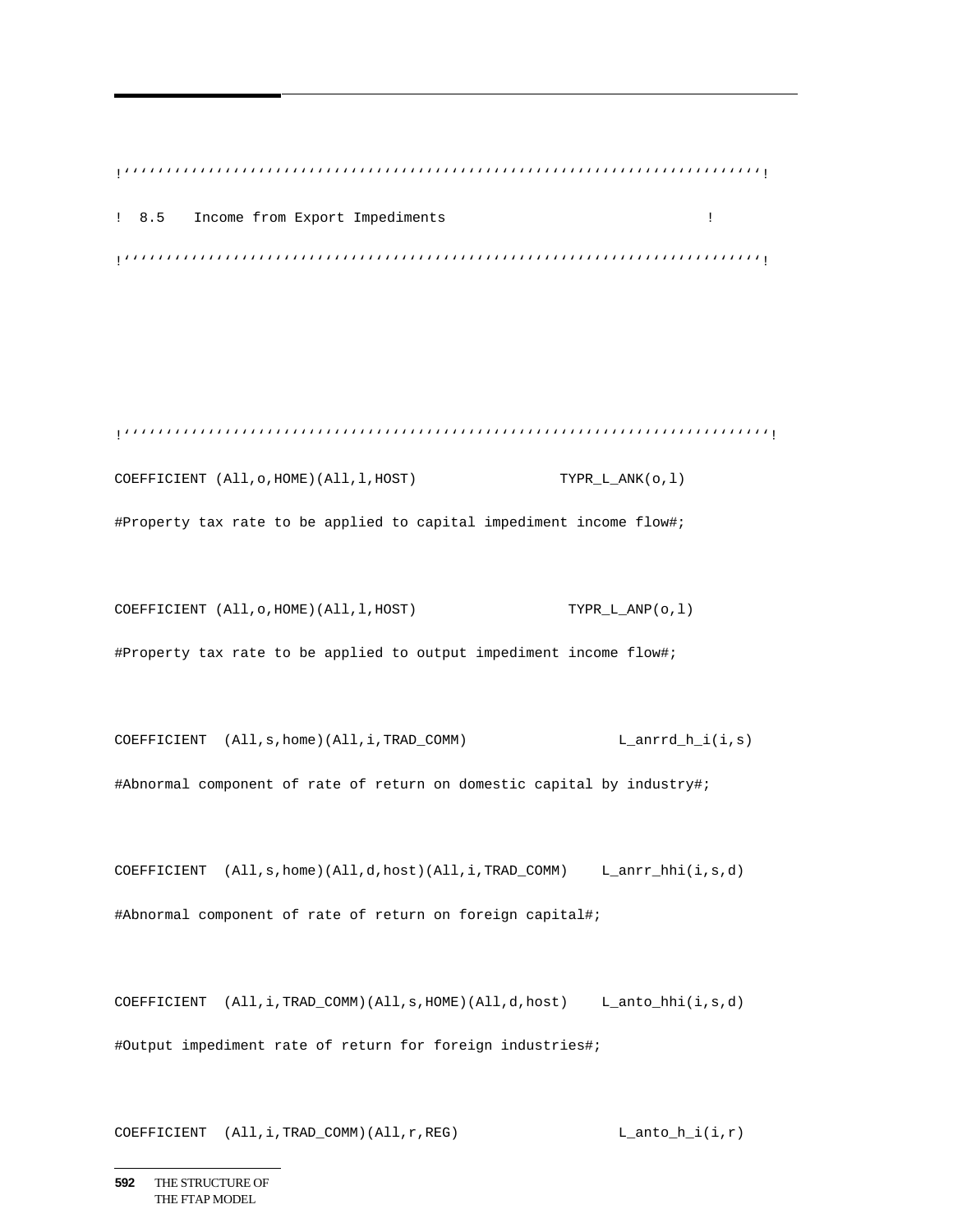#Output impediment rate of return for domestic industries#;

!'''''''''''''''''''''''''''''''''''''''''''''''''''''''''''''''''''''''''''''!

#### FORMULA

(All,s,home)(All,i,TRAD\_COMM)

L\_anrrd\_h\_i(i,s)=IF{VKD(i,s) ne 0,[EVDFA(i,s)-EVDFM(i,s)]/VKD(i,s)};

(All,s,home)(All,d,host)(All,i,TRAD\_COMM)

L\_anrr\_hhi(i,s,d)=IF{VFDI\_HHI(i,s,d) ne 0,

 $[EVIFAS(i,s,d)-EVIFMS(i,s,d)]/VFDI_HHI(i,s,d)]$ ;

(All,i,TRAD\_COMM)(All,s,HOME)(All,d,host)

 $L_anto_hhi(i,s,d)=IF\{VFDI_HHI(i,s,d)$  ne 0,

 $[VOHM(i,s,d)-VOHA(i,s,d)]/VFDI_HHI(i,s,d)};$ 

(All,i,TRAD\_COMM)(All,r,REG)

 $\texttt{L\_anto\_h\_i(i,r)=IF} \{ \texttt{VKD(i,r)} \texttt{ ne 0, [VODM(i,r)-VODA(i,r)]} / \texttt{VKD(i,r)} \} ;$ 

### FORMULA

```
(All,o,HOME)(All,l,HOST)
```
TYPR\_L\_ANK(o,l)=home\_tax\_ank\*TYPR\_L(o)+host\_tax\_ank\*TYPR\_L(l);

(All,o,HOME)(All,l,HOST)

TYPR\_L\_ANP(o,l)=home\_tax\_anp\*TYPR\_L(o)+host\_tax\_anp\*TYPR\_L(l);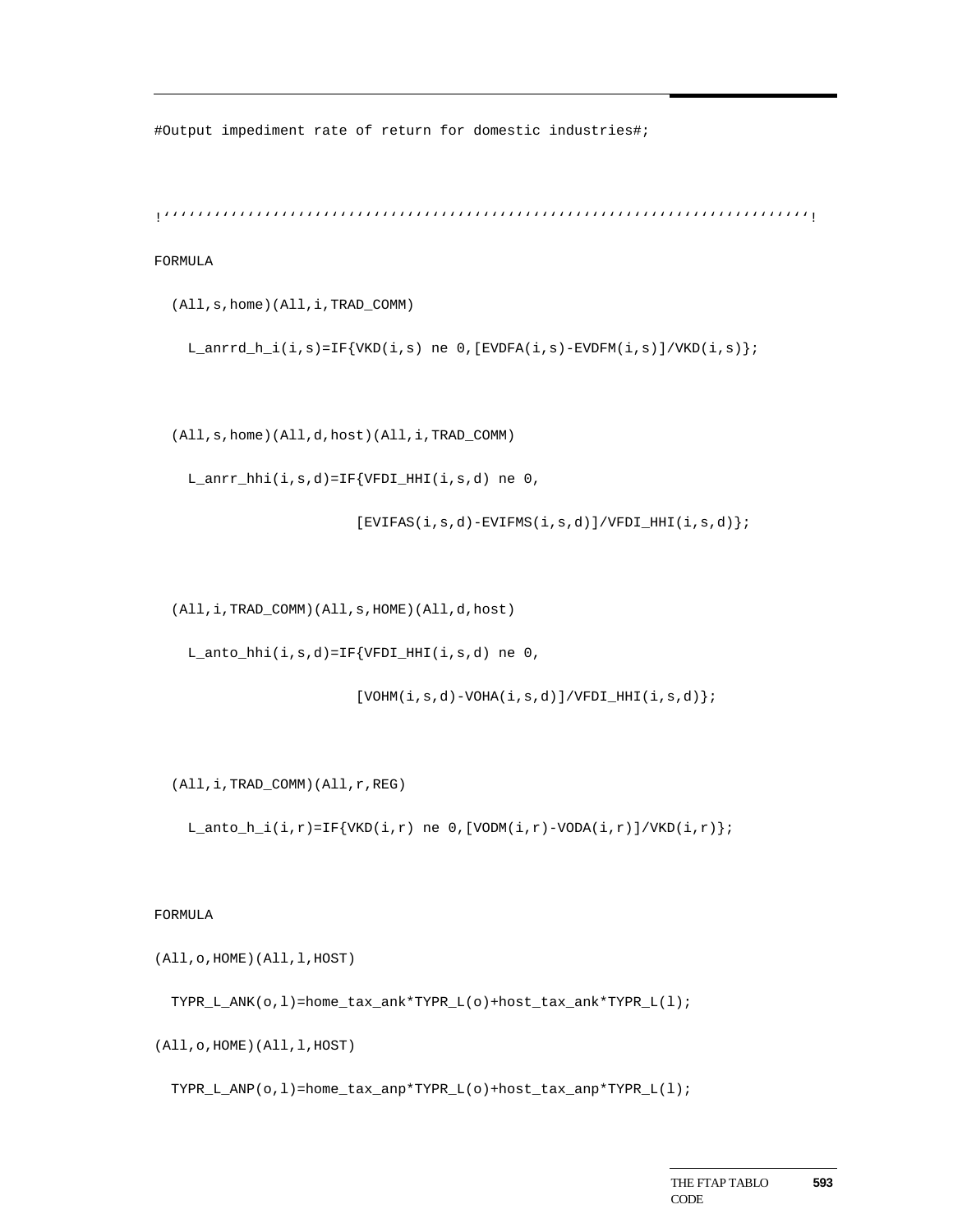!'''''''''''''''''''''''''''''''''''''''''''''''''''''''''''''''''''''''''''''!

EQUATION E\_typr\_ank (All,o,HOME)(All,l,HOST)

 $TYPR_L_MNK(o,1)*type\_ank(o,1)=$ 

home\_tax\_ank\*TYPR\_L(o)\*typr(o)+host\_tax\_ank\*TYPR\_L(l)\*typr(l);

EQUATION E\_typr\_anp (All,o,HOME)(All,l,HOST)

 $TYPR_L\_ANP(o,1)*type\_anp(o,1)=$ 

home\_tax\_anp\*TYPR\_L(o)\*typr(o)+host\_tax\_anp\*TYPR\_L(l)\*typr(l);

! Welfare decomposition for rentals from output impediments. !

## EQUATION

E\_CNTanto\_hhi (All,i,TRAD\_COMM)(All,s,HOME)(All,d,host)

 $CNTanto_hhi(i,s,d)=[.01/INCRATION(s)]*VFDI_HHI(i,s,d)*anrro_hhi(i,s,d);$ 

E\_CNTanqo\_hhi (All,i,TRAD\_COMM)(All,s,HOME)(All,d,host)

CNTanqo\_hhi(i,s,d)=[.01/INCRATIO(s)]\*[1-host\_tax\_anp\*TYPR\_L(d)]\*

ANPTAX  $HHI(i,s,d)*qfes(i,s,d);$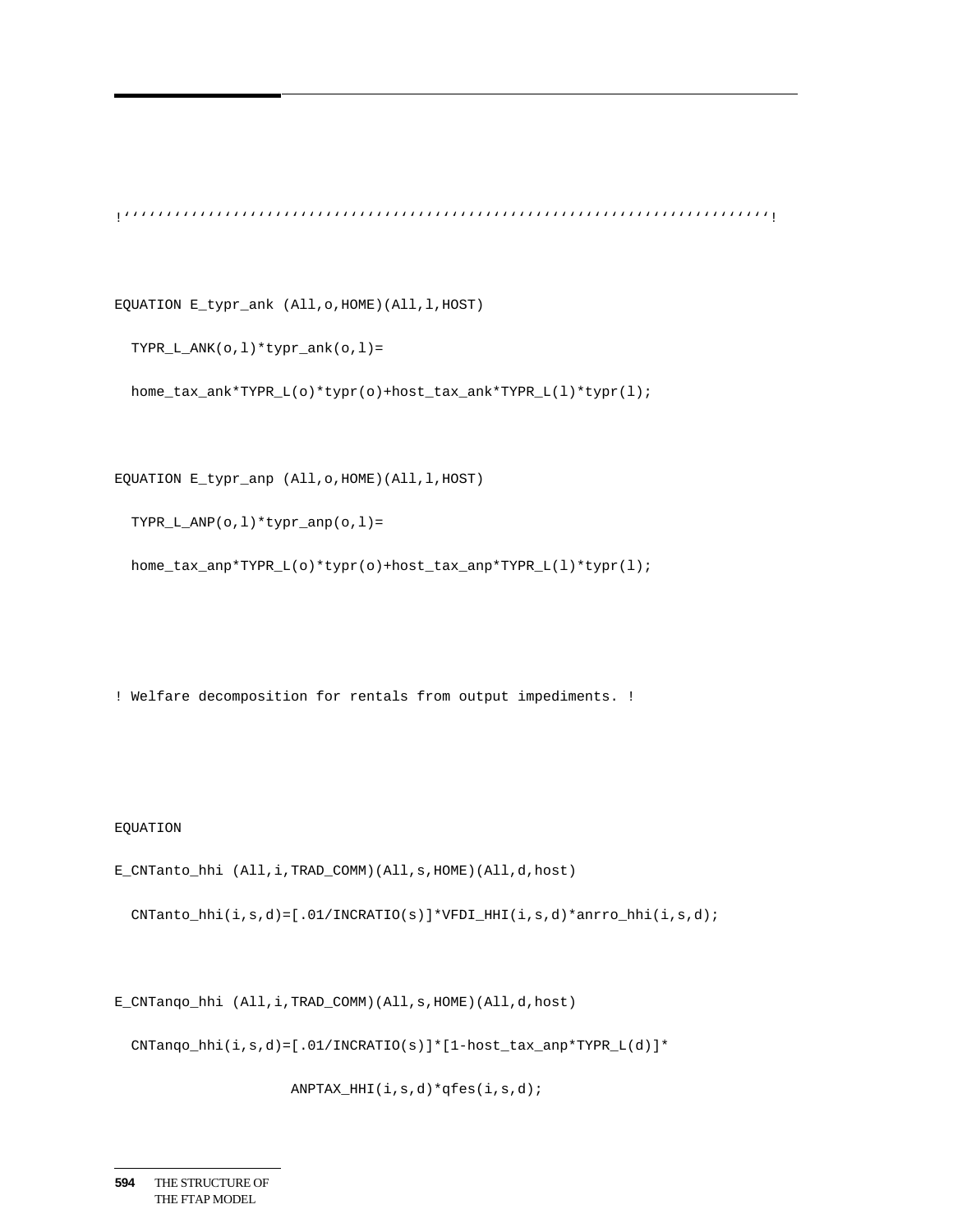E\_CNTanpo\_hhi (All,i,TRAD\_COMM)(All,s,HOME)(All,d,host)

CNTanpo\_hhi(i,s,d)=[.01/INCRATIO(s)]\*[1-host\_tax\_anp\*TYPR\_L(d)]\*

ANPTAX  $HHI(i,s,d)*pcqds(d);$ 

E\_CNTanto\_h\_\_ (All,r,REG)

 $CNTanto_h_{r}(r) = sum[i,TRAD_{r}(COMM,sum[d,DEST,CNTanto_{h}h(i,i,r,d))]$ ]-

 $[1/INCRATION()$ 

sum[i,TRAD\_COMM,sum[s,HOME,INCRATIO(s)\*CNTanto\_hhi(i,s,r)]];

E\_CNTanqo\_h\_\_ (All,r,REG)

CNTanqo\_h\_\_(r)=sum[i,TRAD\_COMM,sum[d,DEST,CNTanqo\_hhi(i,r,d)]]-

 $[1/INCRATION()$ <sup>\*</sup>

sum[i,TRAD\_COMM,sum[s,HOME,INCRATIO(s)\*CNTanqo\_hhi(i,s,r)]];

E\_CNTanpo\_h\_\_ (All,r,REG)

 $CNTanpo_h_{r}(r) = \text{sum}[i,TRAD_COMM,sum[d,DEST,CNTanpo_hhi(i,r,d)]$ ]-

 $[1/INCRATIO(r)]$ \*

sum[i,TRAD\_COMM,sum[s,HOME,INCRATIO(s)\*CNTanpo\_hhi(i,s,r)]];

!'''''''''''''''''''''''''''''''''''''''''''''''''''''''''''''''''''''''''''''!

! Summary trade variables in line with data summary program TRADE.TAB. !

COEFFICIENT (all,i,TRAD\_COMM)(all,s,SOURCE) GXMD(i,s)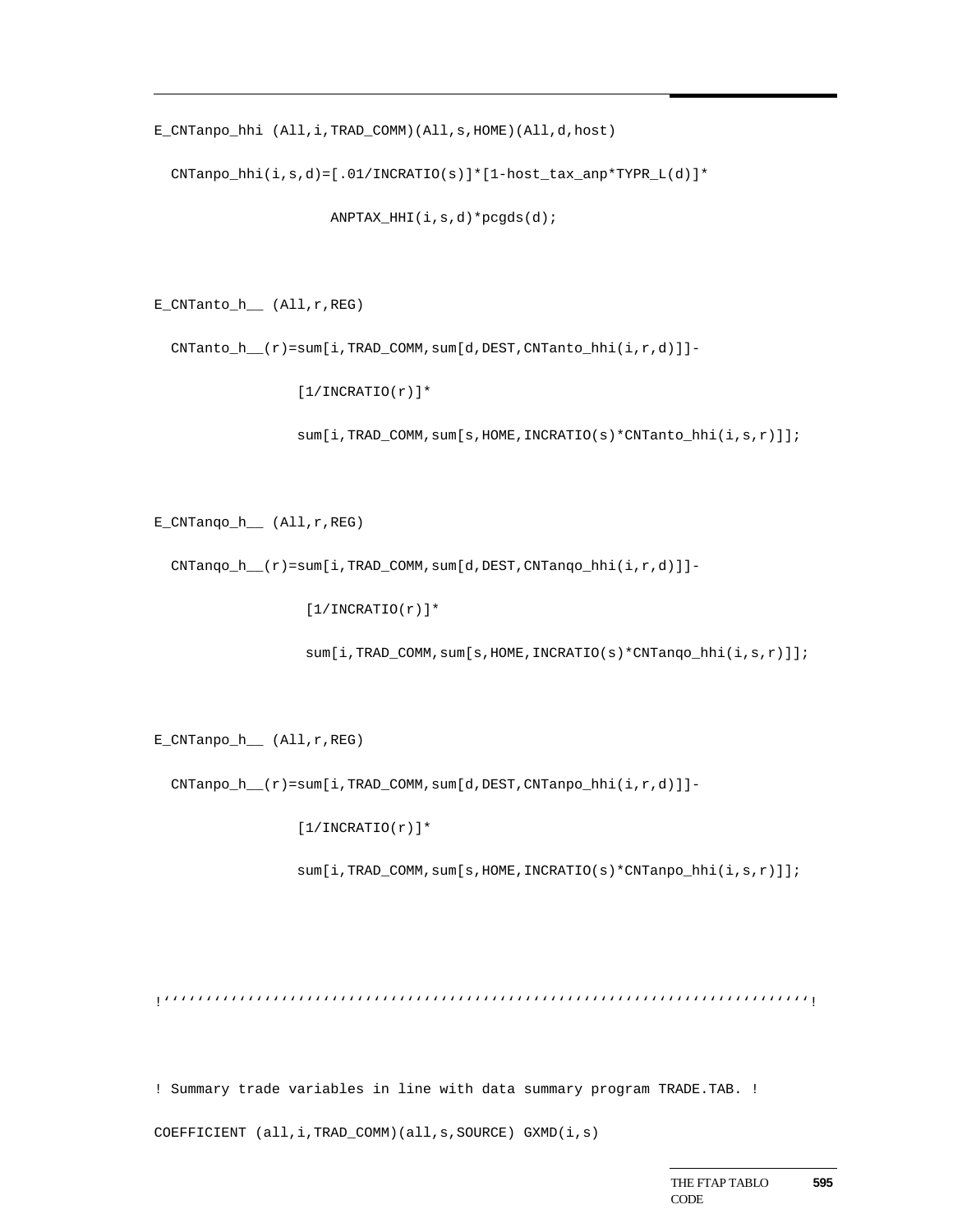# Total Exports from s, domestic price# ;

COEFFICIENT (all,i,TRAD\_COMM)(all,s,SOURCE) GXWD(i,s)

# Total Exports from s, FOB price# ;

COEFFICIENT (all,i,TRAD\_COMM)(all,d,DEST) GVIW(i,d)

# Total Imports to d, CIF price # ;

COEFFICIENT (all,i,TRAD\_COMM)(all,d,DEST) GVIM(i,d)

# Total Imports to d, tariff inclusive price # ;

COEFFICIENT (all,i,TRAD\_COMM)(all,h,HOME)(all,s,SOURCE) X\_FDI\_MD(i,h,s)

# Exports of fdi ind to third countries, domestic price# ;

COEFFICIENT (all,i,TRAD\_COMM)(all,h,HOME)(all,s,SOURCE) X\_FDI\_WD(i,h,s)

# Exports of fdi ind to third countries, FOB price# ;

COEFFICIENT (all,i,TRAD\_COMM)(all,h,HOME) X\_MD(i,h)

# Exports of fdi ind to third countries, domestic price# ;

COEFFICIENT (all,i,TRAD\_COMM)(all,h,HOME) X\_WD(i,h)

# Exports of fdi ind to third countries, FOB price# ;

COEFFICIENT (all,i,TRAD\_COMM)(all,h,HOME)(all,d,DEST) M\_FDI\_WS(i,h,d)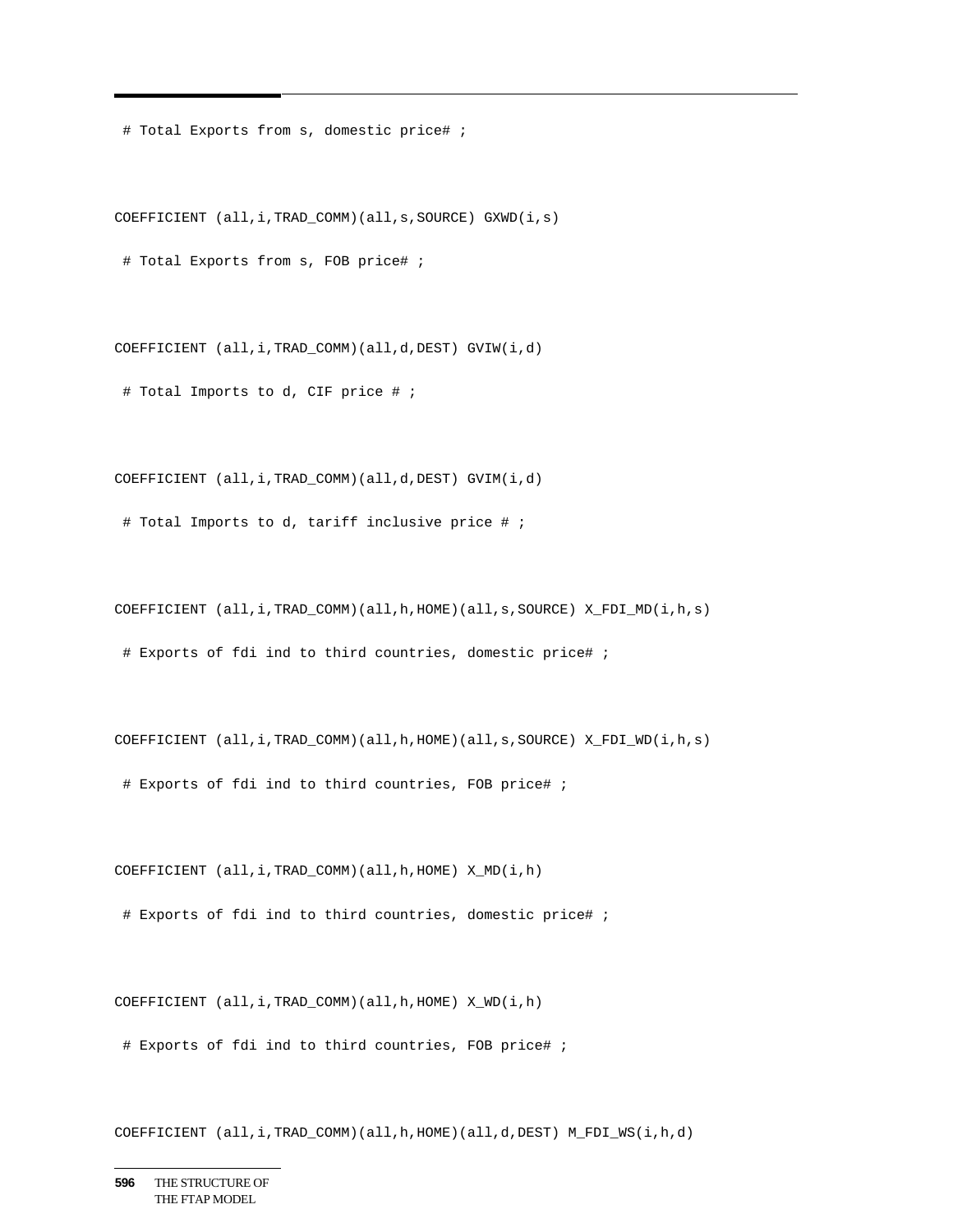# Imports from third country fdi ind, CIF price# ;

```
COEFFICIENT (all,i,TRAD_COMM)(all,h,HOME)(all,d,DEST) M_FDI_MS(i,h,d)
 # Imports from third country fdi ind, tariff incl price# ;
```
COEFFICIENT (all,i,TRAD\_COMM)(all,d,DEST) M\_WS(i,d)

# Imports from third country fdi ind, CIF price# ;

COEFFICIENT (all,i,TRAD\_COMM)(all,d,DEST) M\_MS(i,d)

# Imports from third country fdi ind, tariff incl price# ;

COEFFICIENT (All,i,TRAD\_COMM)(All,r,REG) VTOTDHM(i,r)

# Total market value of domestic use of foreign industry output#;

COEFFICIENT (all,i,TRAD\_COMM)(all,r,HOST) VTOTOHM(i,r) #Total output of foreign firms in host country # ;

COEFFICIENT (all,i,TRAD\_COMM)(all,r,HOME) VTOTOWN\_OS(i,r) #Total output of firms located abroad # ;

!~~~~~~~~~~~~~~~~~~~~~~~~~~~~~~~~~~~~~~~~~~~~~~~~~~~~~~~~~~~~~~~~~~~~~~!

FORMULA (all,i,TRAD\_COMM)(all,s,SOURCE)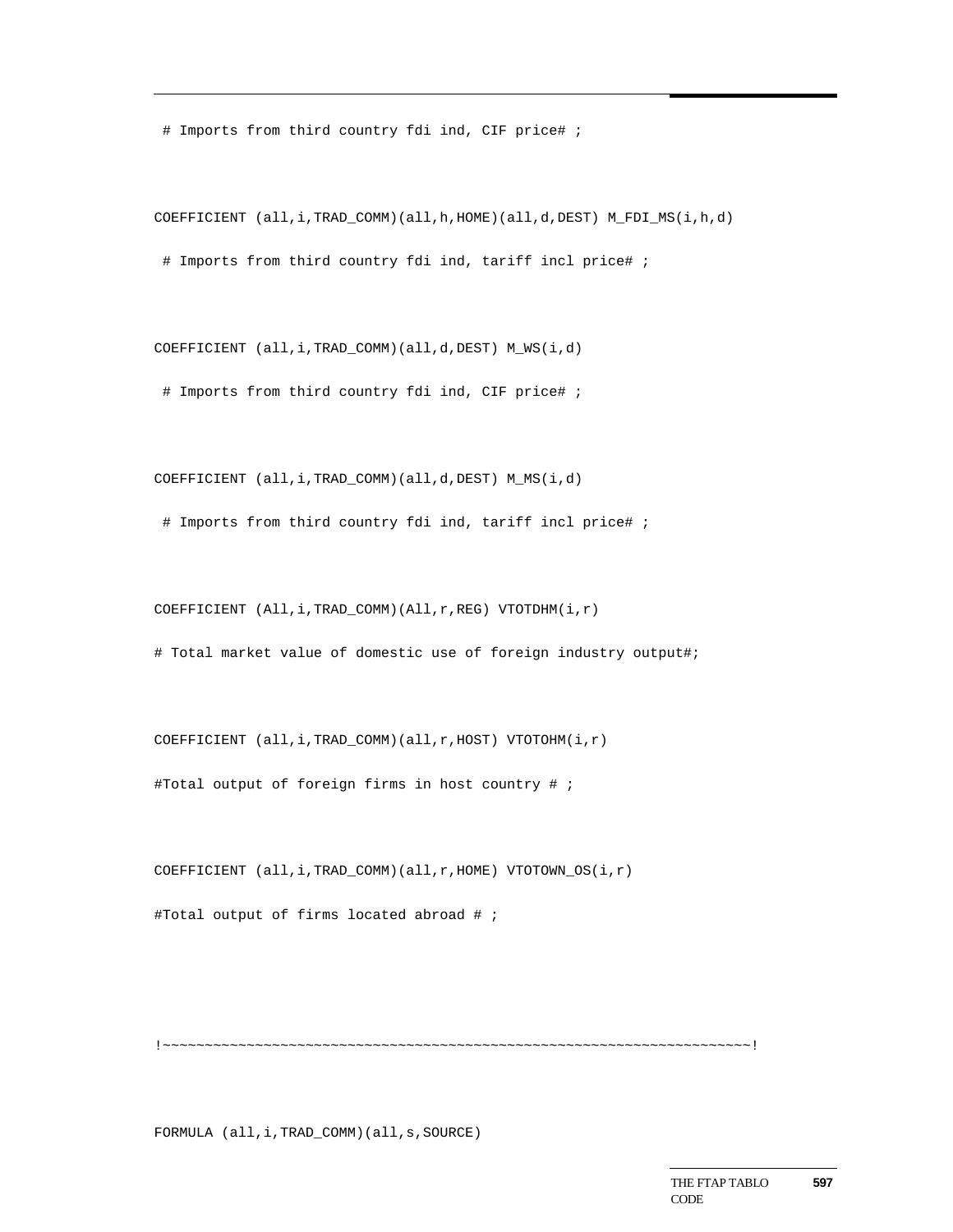```
GXMD(i,s) = SUM(d,DEST, (SUM(h,HOME, VXMD D(i,h,s,d)) + VXMD DD(i,s,d))) ;
```
FORMULA (all,i,TRAD COMM)(all,s,SOURCE)

 $GXWD(i,s) = SUM(d, DEST, (SUM(h,HOME, VXWD_D(i,h,s,d)) + VXWD_DD(i,s,d)))$  ;

FORMULA (all,i,TRAD\_COMM)(all,d,DEST)

 $GVIW(i,d) = SUM(s,SOURCE, (SUM(h,HOME, VIWS_D(i,h,s,d)) + VIWS_DD(i,s,d)))$  ;

FORMULA (all,i,TRAD\_COMM)(all,d,DEST)

 $GVIM(i,d) = SUM(s,SOURCE, (SUM(h,HOME, VIMS_D(i,h,s,d)) + VIMS_DDi(i,s,d)) )$  ;

FORMULA (all,i,TRAD\_COMM)(all,h,HOME)(all,s,SOURCE)

 $X_FDL_WD(i,h,s) = SUM(d,DEST: (d ne h) and (h ne s), VXWD_D(i,h,s,d))$  ;

FORMULA (all,i,TRAD\_COMM)(all,h,HOME)(all,s,SOURCE)

 $X$  FDI MD(i,h,s) = SUM(d,DEST: d ne h, VXMD  $D(i,h,s,d)$ ) ;

FORMULA (all,i,TRAD\_COMM)(all,h,HOME)(all,d,DEST)

 $M_FDI_WS(i,h,d) = SUM(s,SOURCE: s ne h, VINS_D(i,h,s,d))$  ;

FORMULA (all,i,TRAD\_COMM)(all,h,HOME)(all,d,DEST)

 $M_FDI_MS(i,h,d) = SUM(s,SOURCE: s ne h, VIMS_D(i,h,s,d))$  ;

FORMULA (all,i,TRAD\_COMM)(all,h,HOME)

**598** THE STRUCTURE OF THE FTAP MODEL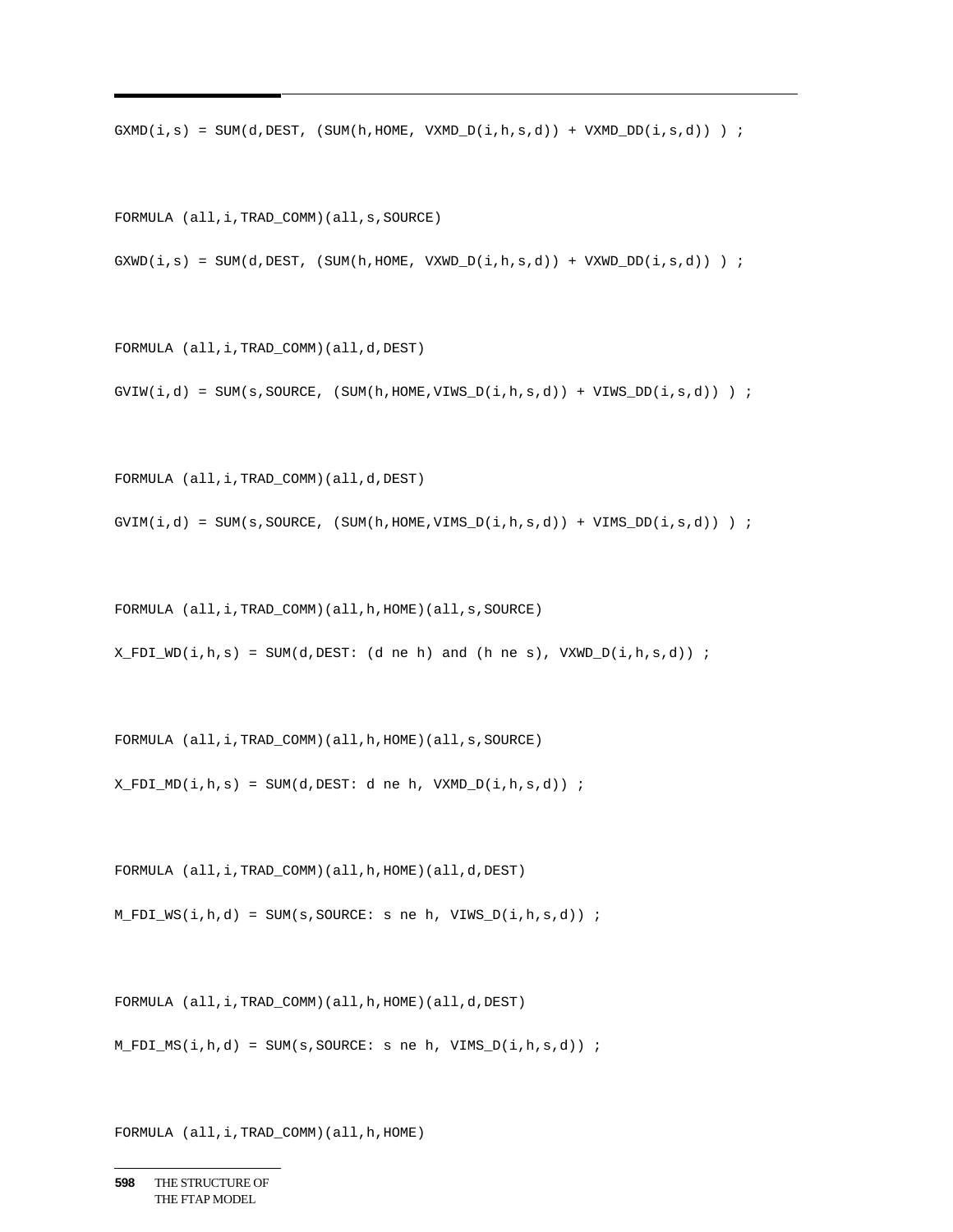$X_WD(i,h) = SUM(s,SOURCE, X_FDI_WD(i,h,s))$  ;

FORMULA (all,i,TRAD\_COMM)(all,h,HOME)

 $X_MD(i,h) = SUM(s,SOURCE, X_FDI_MD(i,h,s))$  ;

FORMULA (all,i,TRAD\_COMM)(all,d,DEST)

 $M_WS(i,d) = SUM(h,HOME, M_FDI_WS(i,h,d))$  ;

FORMULA (all,i,TRAD\_COMM)(all,d,DEST)

 $M_MS(i,d) = SUM(h,HOME, M_FDL_MS(i,h,d))$  ;

FORMULA (All,i,TRAD\_COMM)(All,r,REG)

 $VTOTDHM(i,r) = SUM(o,HOME, VDHM(i,o,r))$  ;

FORMULA (all,i,TRAD\_COMM)(all,r,HOST)

 $VTOTOHM(i,r) = SUM(o,HOME, VOHM(i,o,r))$  ;

FORMULA

(all,i,TRAD\_COMM)(all,o,HOME)

 $\verb|VTOTOWN_OS(i,o)| = \verb|SUM(r, DEST, VOHM(i,o,r))| ;$ 

WRITE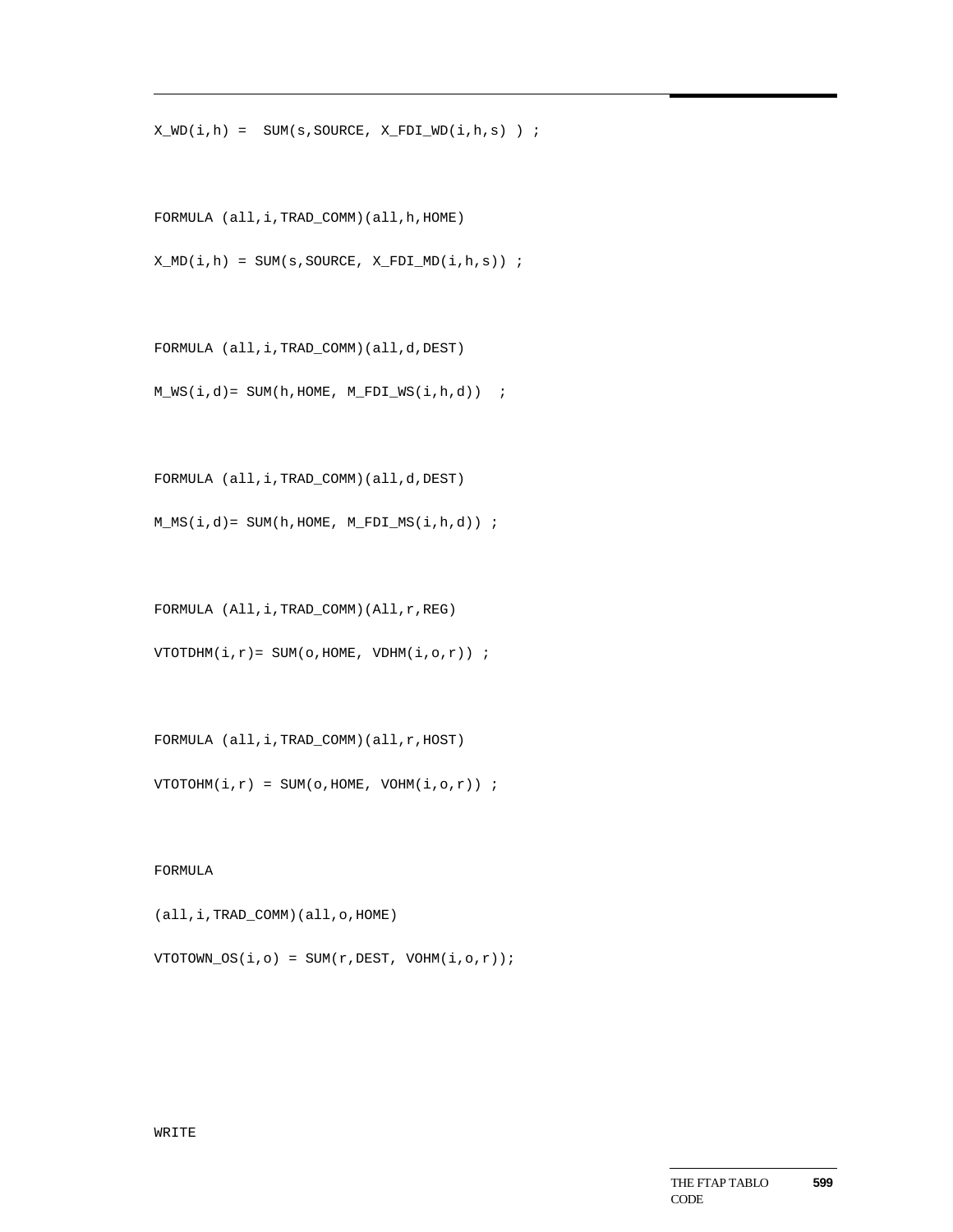GXMD to file trade\_dat header "GXMD" ; GXWD to file trade dat header "GXWD" ; GVIW to file trade\_dat header "GVIW" ; GVIM to file trade\_dat header "GVIM" ; X\_WD to file trade\_dat header "X\_WD" ; X\_MD to file trade\_dat header "X\_MD" ; M\_WS to file trade\_dat header "M\_WS" ; M\_MS to file trade\_dat header "M\_MS" ; VTOTDHM to file trade\_dat header "ALHM" ;

X\_FDI\_WD to file trade\_dat header "XWD" ; X\_FDI\_MD to file trade\_dat header "XMD" ; M\_FDI\_WS to file trade\_dat header "MWS" ; M\_FDI\_MS to file trade\_dat header "MMS" ; VDHM to file trade\_dat header "VDHM" ;

![[! If users want to extract these trade data for table prepared by Excel Macro spreadsheet, here is the option to export data

File (Text, New, Spreadsheet) trade\_text "trade.csv" ;

Write

GXMD to file trade\_text ;

GXWD to file trade\_text ;

### **600** THE STRUCTURE OF THE FTAP MODEL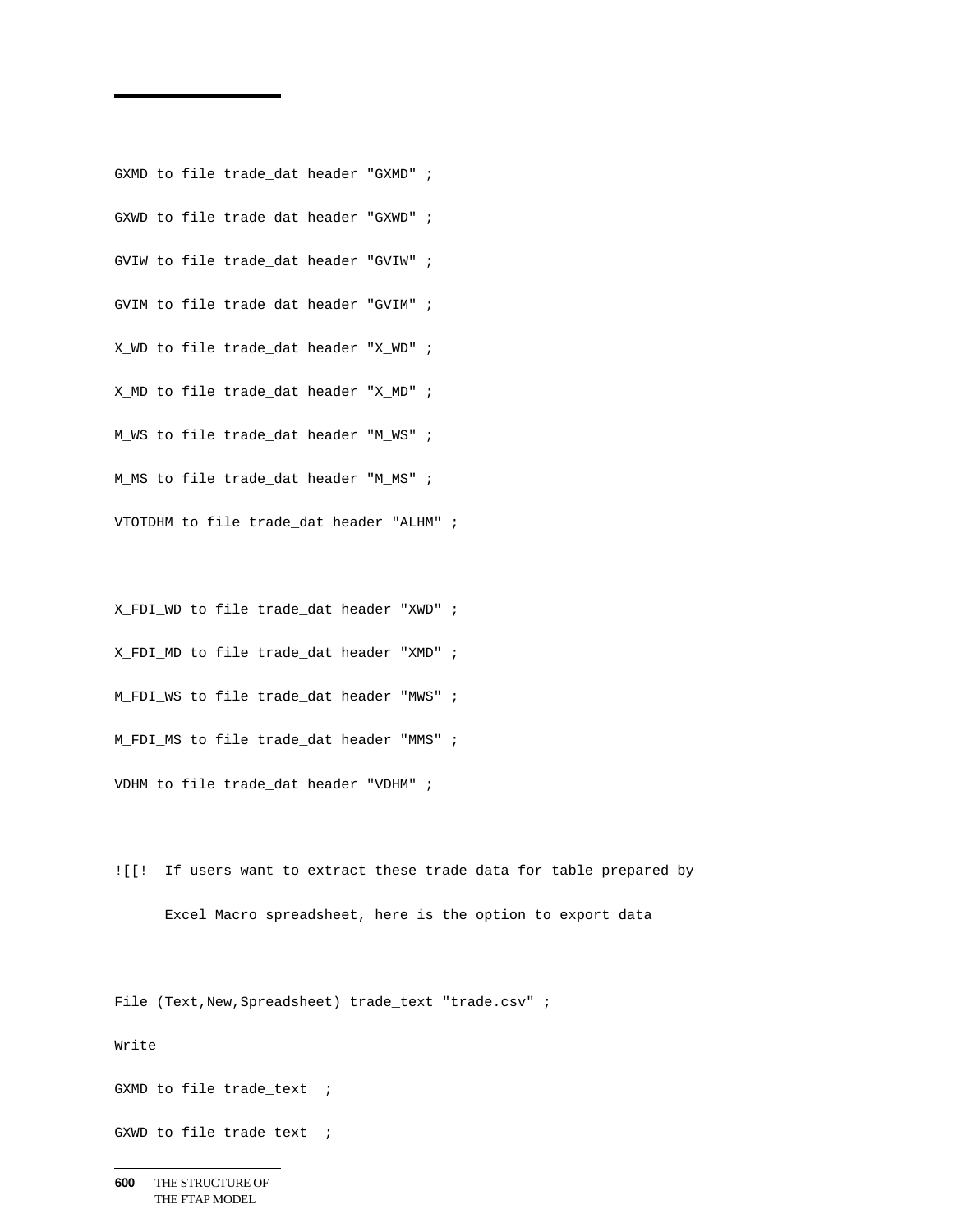X\_WD to file trade\_text ;

X\_MD to file trade\_text ;

GVIW to file trade\_text ;

GVIM to file trade\_text ;

M\_WS to file trade\_text ;

M\_MS to file trade\_text ;

VTOTDHM to file trade\_text ;

X\_FDI\_WD to file trade\_text ;

X\_FDI\_MD to file trade\_text ;

M\_FDI\_WS to file trade\_text ;

M\_FDI\_MS to file trade\_text ;

VDHM to file trade\_text ;

!]]!

!----------------------------------------------------------------------------! ! Chapter 9 Miscellaneous equations ! !----------------------------------------------------------------------------!

! Some trade flow and output variables !

# EQUATION

E\_qgxmd #Total Real exports from s, domestic price wgts#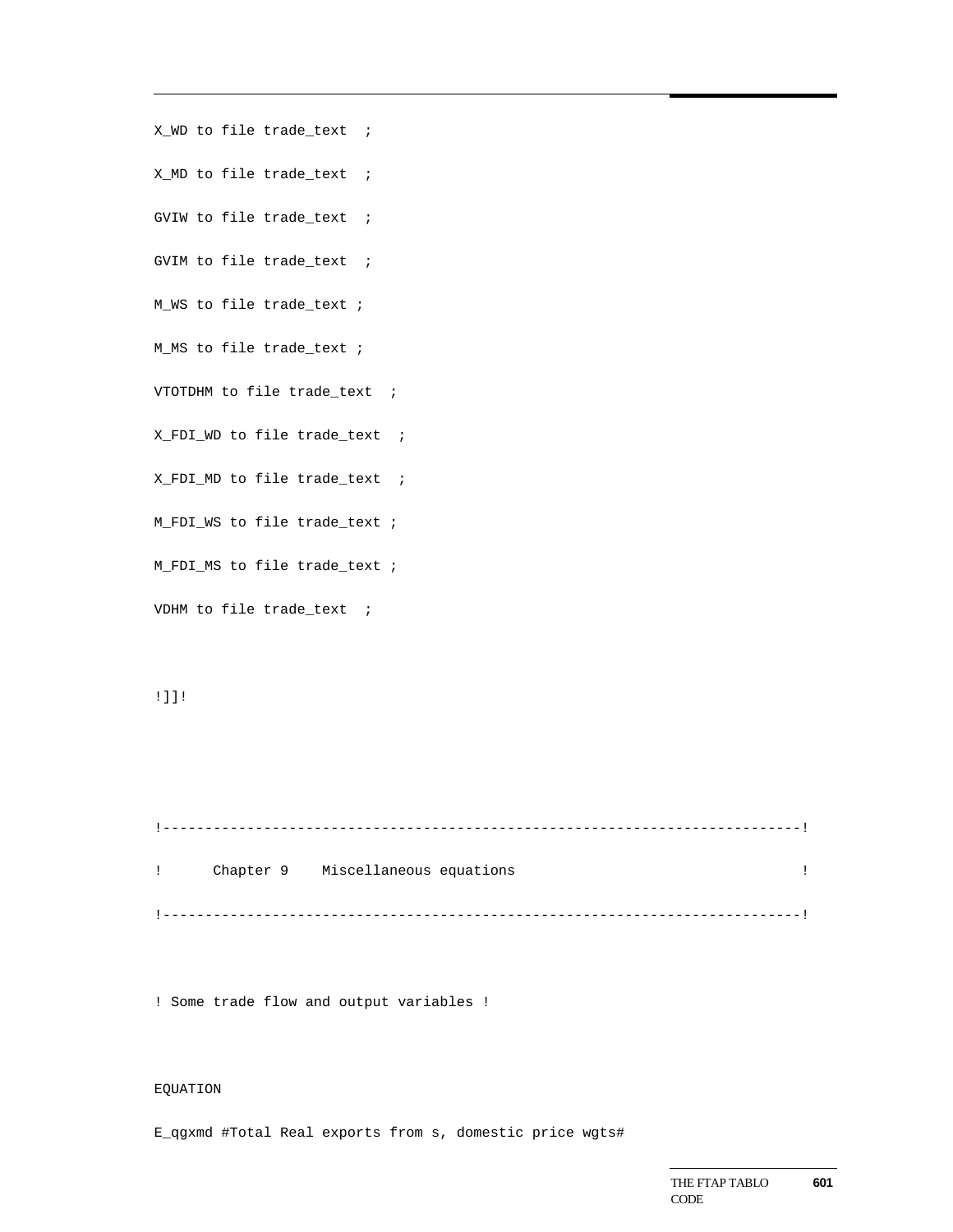(all,i,TRAD\_COMM)(all,s,SOURCE)

 $IF[GXMD(i,s)=0, qgxmd(i,s)]+$ 

 $GXMD(i,s)*qqxmd(i,s) =$ 

SUM(d,DEST, (SUM(h,HOME, VXMD\_D(i,h,s,d)\*qxhd(i,h,s,d)) +

 $VXMD_DD(i,s,d)*qxdd(i,s,d))$  ) ;

E\_qgxwd #Total Real exports from s, FOB price wgts#

(all,i,TRAD\_COMM)(all,s,SOURCE)

```
IF[GXWD(i,s)=0, qgxwd(i,s)] +
```
 $GXWD(i,s)*qgxwd(i,s) =$ 

SUM(d,DEST, (SUM(h,HOME, VXWD\_D(i,h,s,d)\*qxhd(i,h,s,d)) +

VXWD\_DD $(i,s,d)*qxdd(i,s,d))$  ) ;

E\_qgviw #Total Real imports to d, CIF price wgts#

(all,i,TRAD\_COMM)(all,d,DEST)

 $IF[GVIW(i,d)=0,qgViw(i,d)]+$ 

 $GVIW(i,d)*qgViw(i,d) =$ 

SUM(s, SOURCE, (SUM(h, HOME, VIWS\_D(i,h,s,d)\*qxhd(i,h,s,d)) +

VIWS\_DD(i,s,d)\*qxdd(i,s,d)) ) ;

E\_qgvim #Total Real imports to d, tariff inclusive price#

(all,i,TRAD\_COMM)(all,d,DEST)

 $IF[GVIM(i,d)=0,qqvim(i,d)]+$ 

 $GVIM(i,d)*qgvin(i,d) =$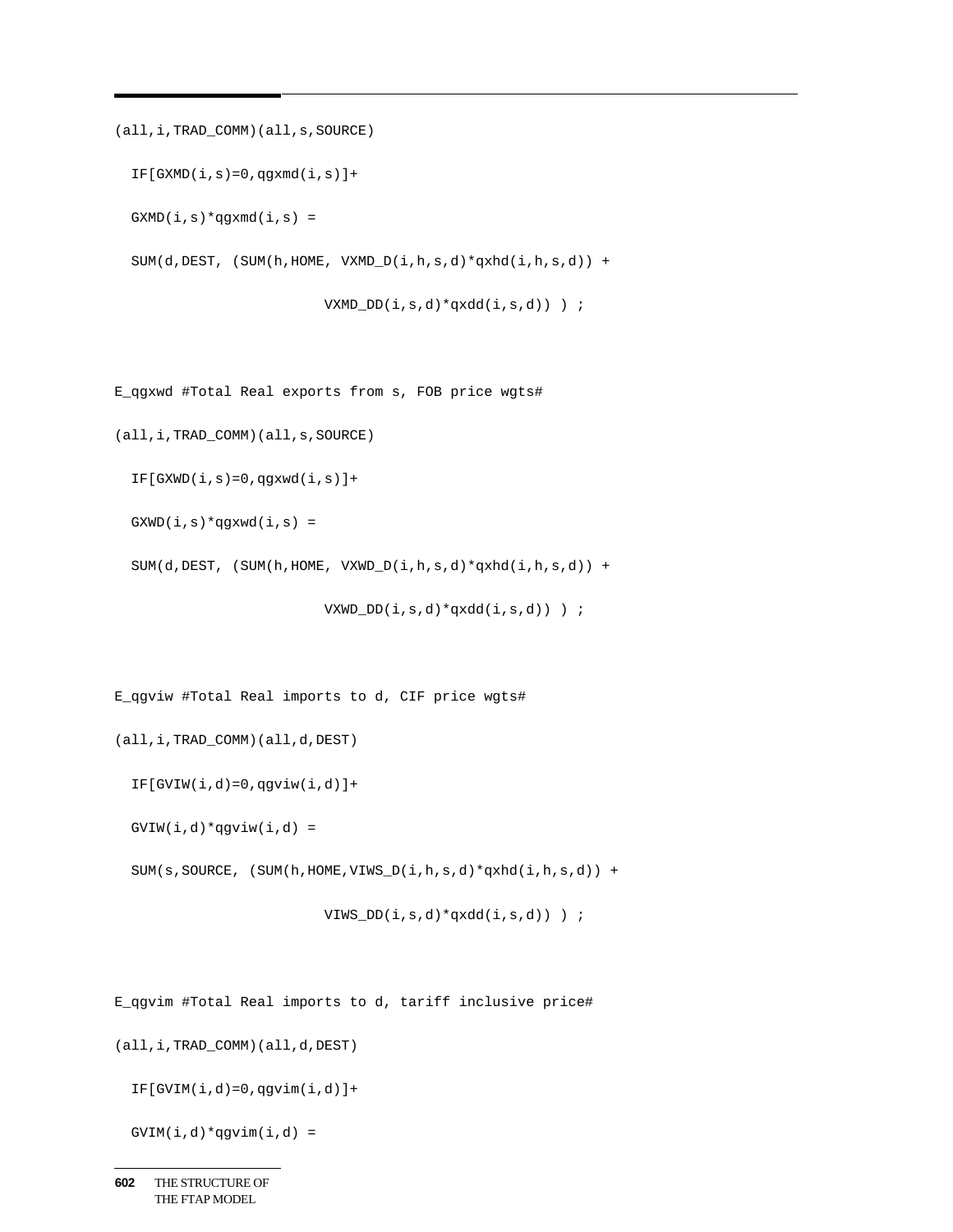$SUM(s,SOURCE, (SUM(h,HOME, VIMS_D(i,h,s,d)*qxhd(i,h,s,d)) +$ 

```
 VIMS_DD(i,s,d)*qxdd(i,s,d)) ) ;
```
E\_qx\_fdi\_wd #Real exports of fdi ind to third countries, FOB price wgts#

(all,i,TRAD\_COMM)(all,h,HOME)(all,s,SOURCE)

 $IF[X_FDI_WD(i,h,s)=0, qx_fdi_wd(i,h,s)]+$ 

 $X_FDI_WD(i,h,s)*qx_fdi_wd(i,h,s) =$ 

SUM(d,DEST: (d ne h) and (h ne s),

```
VXWD\_D(i,h,s,d)*qxhd(i,h,s,d)) ;
```
E\_qx\_fdi\_md #Real exports of fdi ind to third countries, domestic price wgts# (all,i,TRAD\_COMM)(all,h,HOME)(all,s,SOURCE)

 $IF[X_FDI_MD(i,h,s)=0, qx_fdi_M(i,h,s)]+$ 

 $X_FDI_MD(i,h,s)*qx_fdi_M(i,h,s) =$ 

SUM(d,DEST: d ne h, VXMD\_D(i,h,s,d)\*qxhd(i,h,s,d)) ;

E\_qm\_fdi\_ws #Real imports from third country fdi ind, CIF price wgts#

(all,i,TRAD\_COMM)(all,h,HOME)(all,d,DEST)

 $IF[M_FDI_WS(i,h,d)=0,qm_fdi_ws(i,h,d)]+$ 

 $M_FDI_WS(i,h,d)*qm_fdi_ws(i,h,d) =$ 

SUM(s,SOURCE: s ne h, VIWS\_D(i,h,s,d)\*qxhd(i,h,s,d)) ;

E\_qm\_fdi\_ms #Real imports from third country fdi ind, tariff incl price wgts# (all,i,TRAD\_COMM)(all,h,HOME)(all,d,DEST)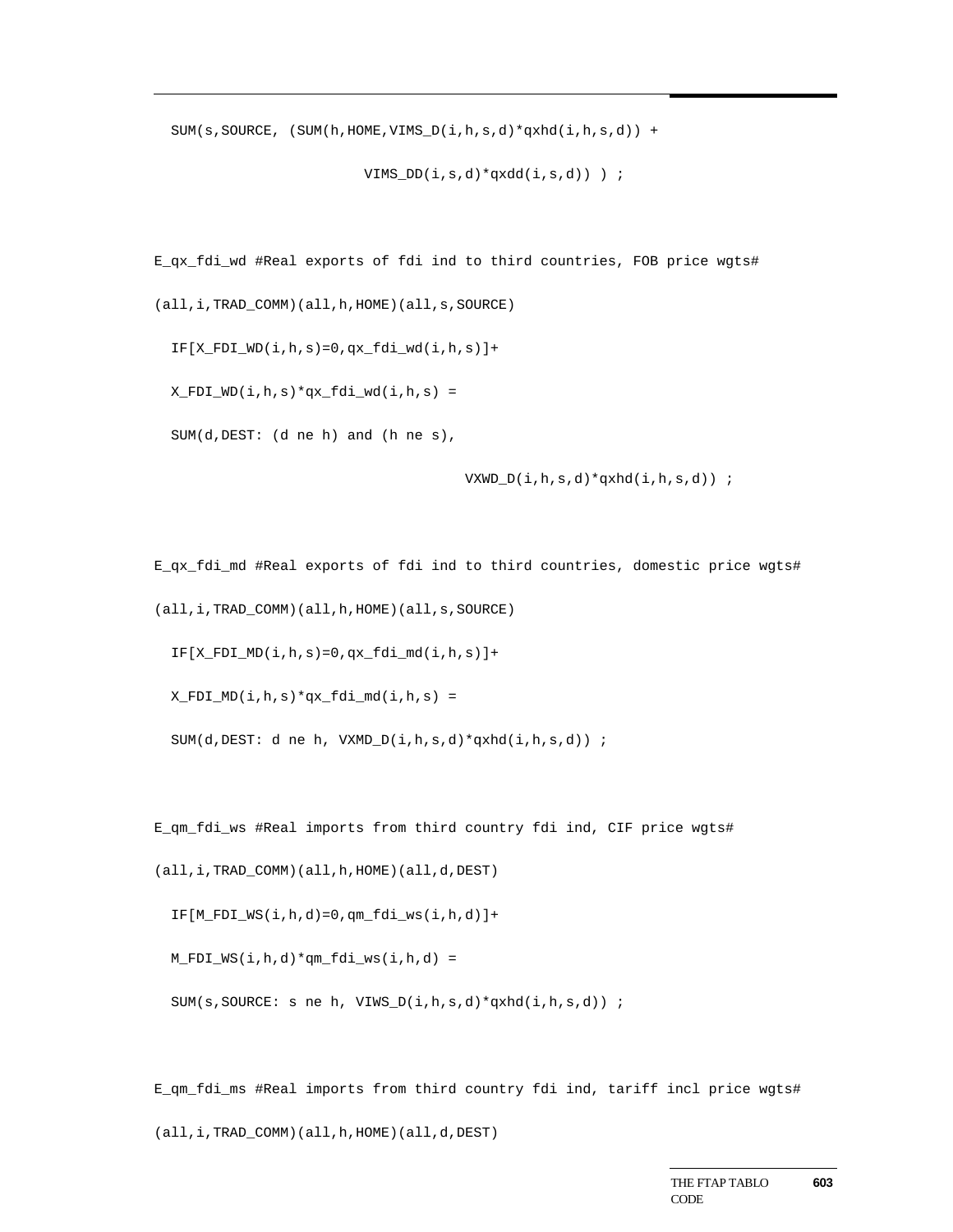$IF[M_FDI_MS(i,h,d)=0,$ qm  $fdi_ms(i,h,d)]+$ 

 $M_FDI_MS(i,h,d)*qm_fdi_ms(i,h,d) =$ 

SUM(s, SOURCE: s ne h, VIMS  $D(i,h,s,d)*qxhd(i,h,s,d)$ ) ;

!~~~~~~~~~~~~~~~~~~~~~~~~~~~~~~~~~~~~~~~~~~~~~!

E\_qx\_wd #Real exports of fdi ind to third countries, FOB price wgts#

(all,i,TRAD\_COMM)(all,h,HOME)

 $IF[X_WD(i,h)=0, qx_wd(i,h)] +$ 

 $X_WD(i,h)*qx_wd(i,h) = SUM(s,SOURCE, X_FDL_WD(i,h,s)*qx_fdi_wd(i,h,s) )$  ;

E\_qx\_md #Real exports of fdi ind to third countries, domestic price wgts#

(all,i,TRAD\_COMM)(all,h,HOME)

 $IF[X_MD(i,h)=0, qx_Md(i,h)] +$ 

 $X_MD(i,h)*qx_Md(i,h) =$ 

SUM(s,SOURCE, X\_FDI\_MD(i,h,s)\*qx\_fdi\_md(i,h,s)) ;

E\_qm\_ws #Real imports from third country fdi ind, CIF price wgts#

(all,i,TRAD\_COMM)(all,d,DEST)

 $IF[M_WS(i,d)=0,qm_Ws(i,d)]+$ 

 $M$ <sub>*M*</sub> $WS(i,d)*$ qm<sub>*\_ws* $(i,d)=$ </sub>

 $SUM(h,HOME, M_FDI_WS(i,h,d)*qm_fdi_ws(i,h,d))$  ;

E\_qm\_ms #Real imports from third country fdi ind, tariff incl price wgts#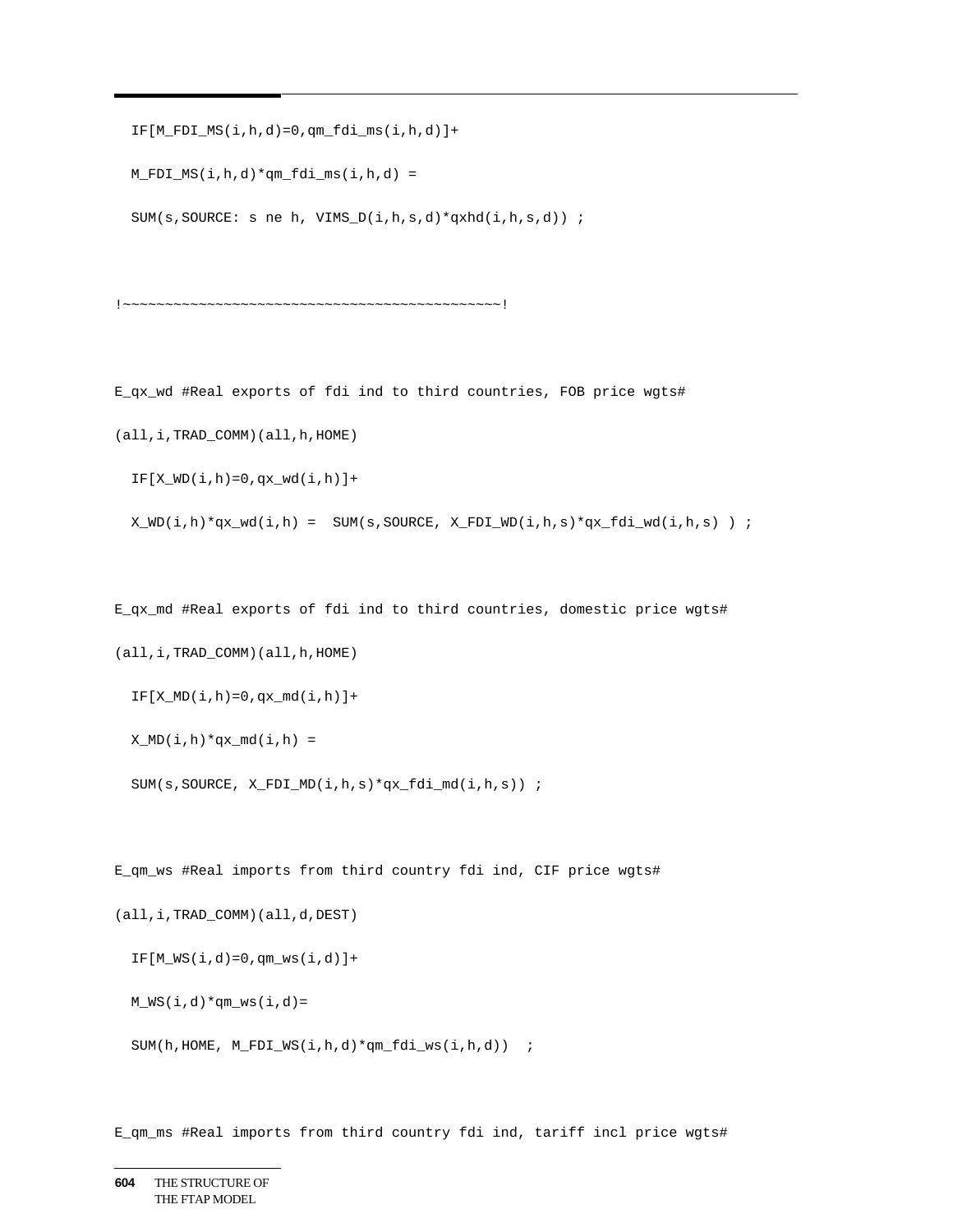```
(all,i,TRAD_COMM)(all,d,DEST)
```
 $IF[M_MS(i,d)=0, qm_ms(i,d)] +$ 

M  $MS(i,d)*$ qm ms $(i,d)=$ 

SUM(h,HOME, M\_FDI\_MS(i,h,d)\*qm\_fdi\_ms(i,h,d)) ;

!~~~~~~~~~~~~~~~~~~~~~~~~~~~~~~~~!

E\_qvxhm #Real exports of foreign-owned industry, domestic price wgts#

(All,i,TRAD\_COMM)(All,o,HOME)(All,l,HOST)

 $IF[VXHM(i, o, 1) = 0, qvxhm(i, o, 1)] +$ 

VXHM( $i, o, 1$ )\*qvxhm( $i, o, 1$ )=sum[d,DEST,VXMD\_D( $i, o, 1, d$ )\*qxhd( $i, o, 1, d$ )];

E\_qvtotdhm #Real domestic use of foreign industry output#

```
(All,i,TRAD_COMM)(All,r,REG)
```

```
IF[VTOTDHM(i,r)=0,qvtotdhm(i,r)]+
```
 $VTOTDHM(i,r)*qvtotdm(i,r)=$ 

SUM(o,HOME, VDHM(i,o,r)\*qdh(i,o,r)) ;

E\_qvtotohm #Real output of foreign firms in host country#

(all,i,TRAD\_COMM)(all,r,HOST)

IF[VTOTOHM $(i, r) = 0$ , qvtotohm $(i, r)$ ]+

 $VTOTOHM(i,r)*qvtotohm(i,r) = SUM(o,HOME, VOHM(i,o,r)*qoh(i,o,r))$  ;

E\_qvtotown\_os #Real output of firms located abroad#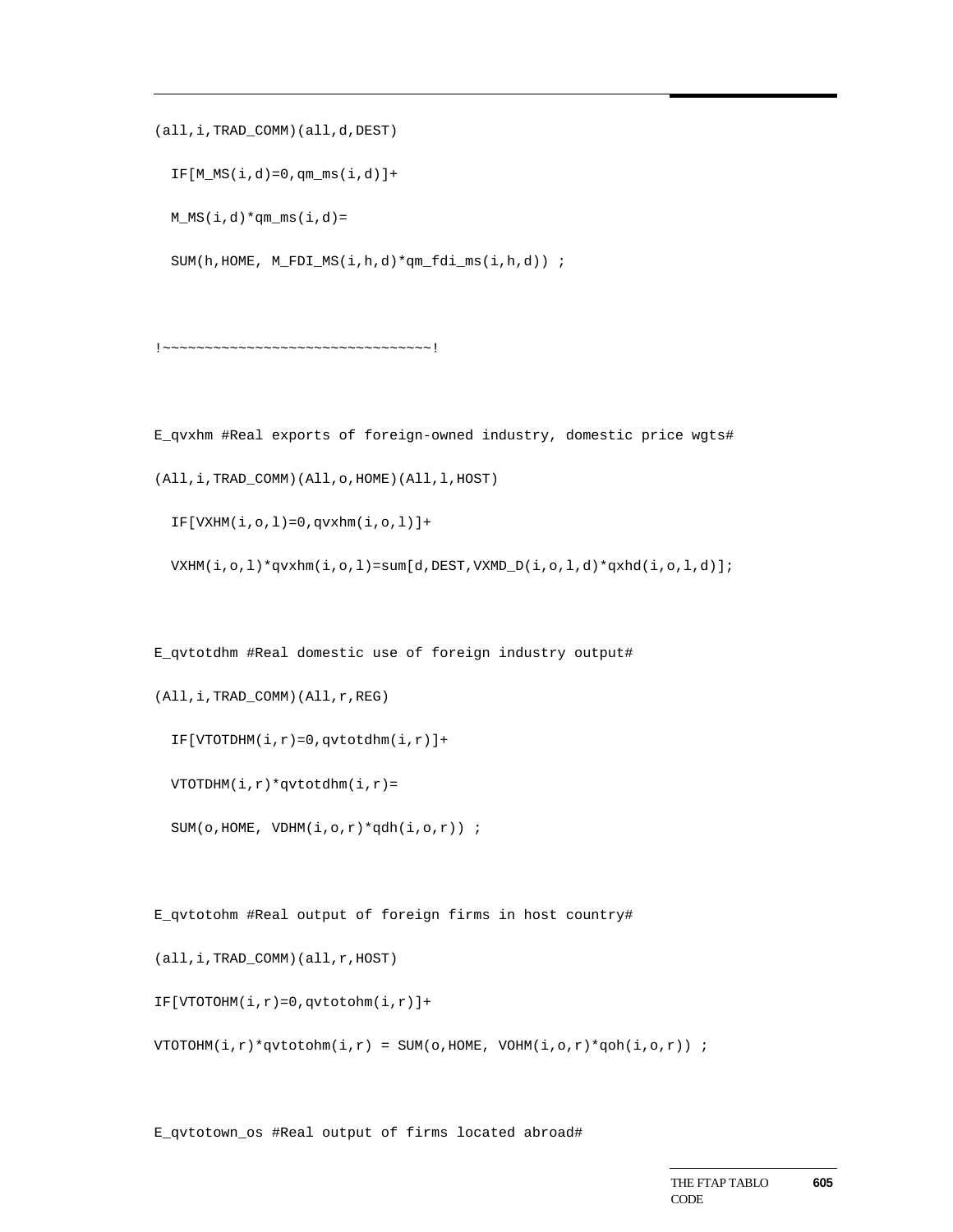(all,i,TRAD\_COMM)(all,o,HOME)

```
IF[VTOTOWN_OS(i,o)=0,qvtotown_os(i,o)]+
```
 $VTOTOWN_OS(i,o)*qvtotown_OS(i,o) = SUM(r,DEF, VOHM(i,o,r)*qoh(i,o,r));$ 

! Convenience variables !

#### EQUATION

E\_psland  $(All,s,home)$  psland $(s)$ =sum[k,LAND,ps $(k,s)$ ];

E\_psnatres (All,s,home) psnatres(s)=sum[k,NATRES,ps(k,s)];

! Some extra capital stock and rate of return variables. !

EQUATION E\_kf\_\_hi (All,i,TRAD\_COMM)(All,d,REG)

 $IF{VKF_HI(i,d)}$  ne 0,

 $sum(s,home,VK_HHI(i,s,d)*(k_hhi(i,s,d)-kf_hi(i,d)))$  =

 $IF{VKF_HI(i,d)=0, kf_hi(i,d)}$ ;

EQUATION E\_kd\_\_h\_ (All,d,REG)

 $IF{VKD_H_dd}$ , ne 0,

 $sum(i, TRAD_COMM, VKD_H_I(i,d)*(kd_h_i(i,d)-kd_h(d)))\}=$ 

 $IF{VKD_H(d)=0, kd_h(d)};$ 

EQUATION E\_kf\_\_h\_ (All,d,REG)

 $IF{VKF_H_d}d)$  ne 0,

**606** THE STRUCTURE OF THE FTAP MODEL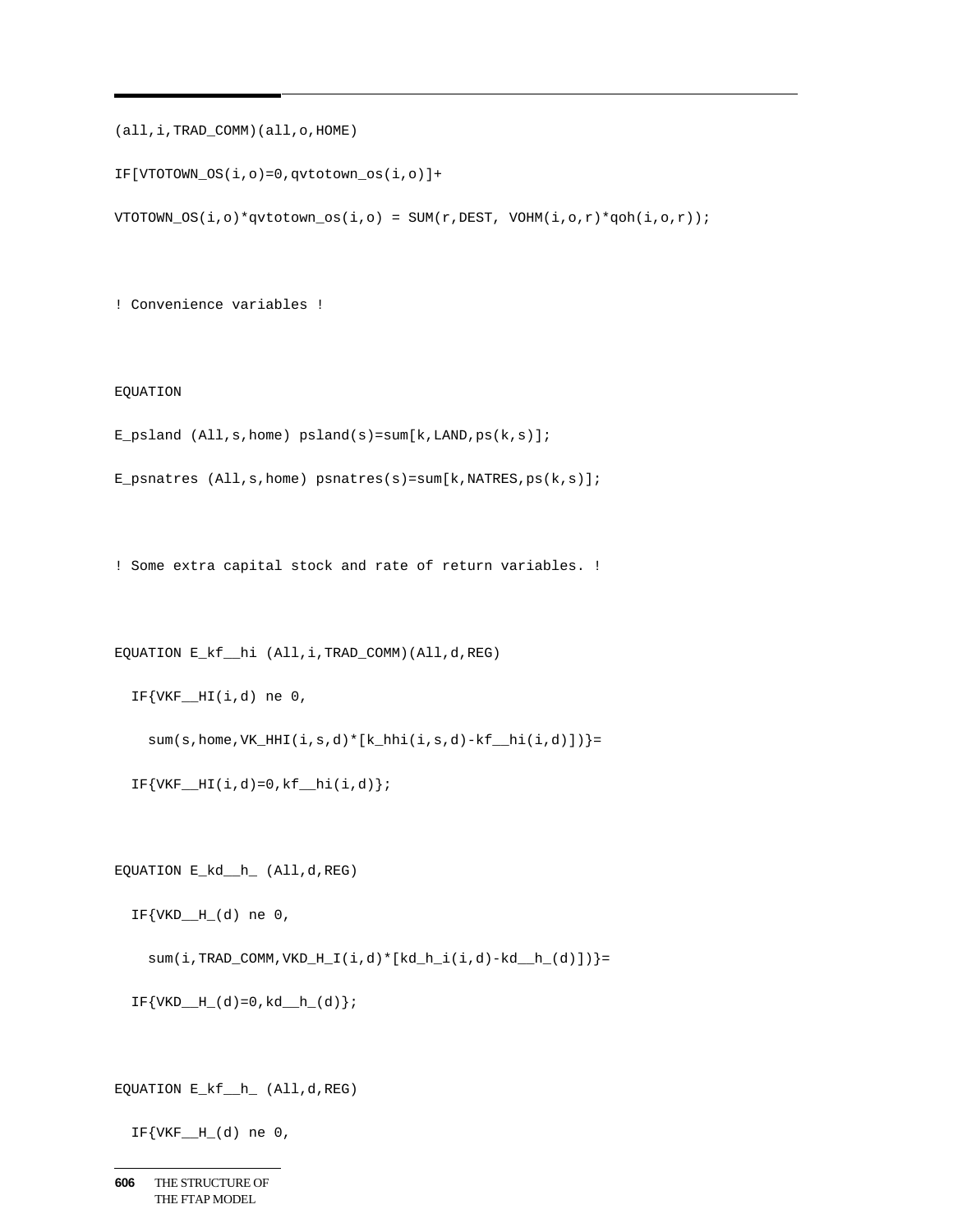```
sum(i,TRAD_COMM, VKF_HI(i,d)*(kf_hi(i,d)-kf_h(d)]) =
```
 $IF{VKF_H(d)=0, kf_h(d)};$ 

EQUATION E\_c\_rrf\_\_hi (All,i,TRAD\_COMM)(All,d,host)

```
IF{VKF_HI(i,d)} ne 0,
```
 $sum(s, home, VK_HHI(i,s,d)*(-r\_rr\_hhi(i,s,d)-c\_rrf_hii(i,d)))$ 

```
IF{WKF_HI(i,d)=0, c\_rrf_hi(i,d)};
```
EQUATION E\_c\_rrd\_\_h\_ (All,d,host)

```
IF{VKD_H_dd} ne 0,
```
 $sum(i,TRAD_COMM, VKD_H_i(i,d)*(-r_rrrd_h_i(i,d)-c_rrrd_h(d)))$  =

 $IF{VKD_H(d)=0, c_rrd_h(d)};$ 

EQUATION E\_c\_rrf\_\_h\_ (All,d,host)

```
IF{VKF_H_d}d) ne 0,
```
 $sum(i,TRAD_COMM, VKF_HI(i,d)*(c\_rrf_hi(i,d)-c\_rrf_h(d))]$ 

 $IF{VKF_H(d)=0, c_rrf_h(d)};$ 

E\_anrr\_hhi (All,i,TRAD\_COMM)(All,s,HOME)(All,d,host)

 $IF[VPDI_HHI(i,s,d)=0,anrr_hhi(i,s,d)] =$ 

IF[VFDI\_HHI(i,s,d)>0,

100\*yank\_hhi(i,s,d)-

 ${[EVIFAS(i,s,d)-EVIFMS(i,s,d)]*[pcgds(d)+qfes(i,s,d)]+}$ 

 $VFDI_HHI(i,s,d)*anrr_hhi(i,s,d)$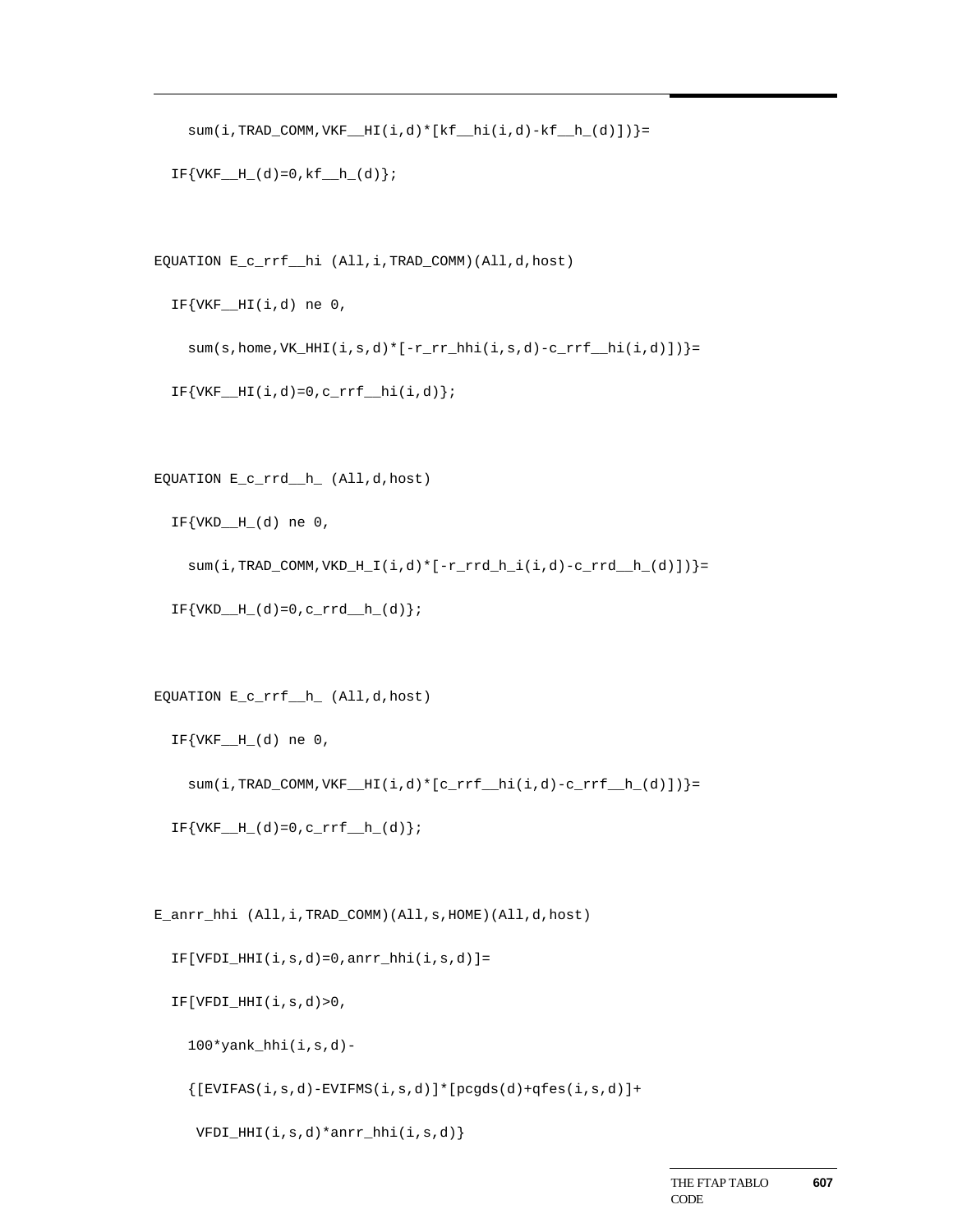```
E_anrrd_h_i (All,i,TRAD_COMM)(All,r,REG)
  IF[VKD(i, r) = 0, anrrd_h(i, r)] =IF[VKD(i,r)>0,
     100*\{\text{rankri}(i,r)-\text{sum}[s, \text{HOME}, \text{rank\_hhi}(i,s,r)]\}-{[\texttt{EVDFA}(i,r)-\texttt{EVDFM}(i,r)]*(\texttt{pcgds}(r)+\texttt{qfed}(i,r)]+}VKD(i,r)*anrrd_h_i(i,r) ];
```
! Checking equations for income and income tax revenue !

### E\_rtykr

```
# tax on capital income, by region # (All,r,REG)
    rtykr(r) = typr(r) + fke(r);
```

```
E_check_inctax (All,r,REG)
 RVTXYZR(r)*check\_intax(r)=RVTXYZR(r)*rtyr(r) - {sum(i,NONCAP\_COMM, \{VOM(i,r) * [pm(i,r) + qo(i,r)]\}- \{VOA(i,r) * [ps(i,r) + qo(i,r)]\})+
  sum(i, ENDWC_COMM, \{VOM(i,r) * [pm(i,r) + kr(r)]\}- \{VOA(i,r) * [ps(i,r) + kr(r)]\}TYPR_L(r)*{YCHHDPR(r)*qyhir(r) + YCHHITR(r)*yhdr(r)}+
 TCHHITR(r)*type(r)-
```
];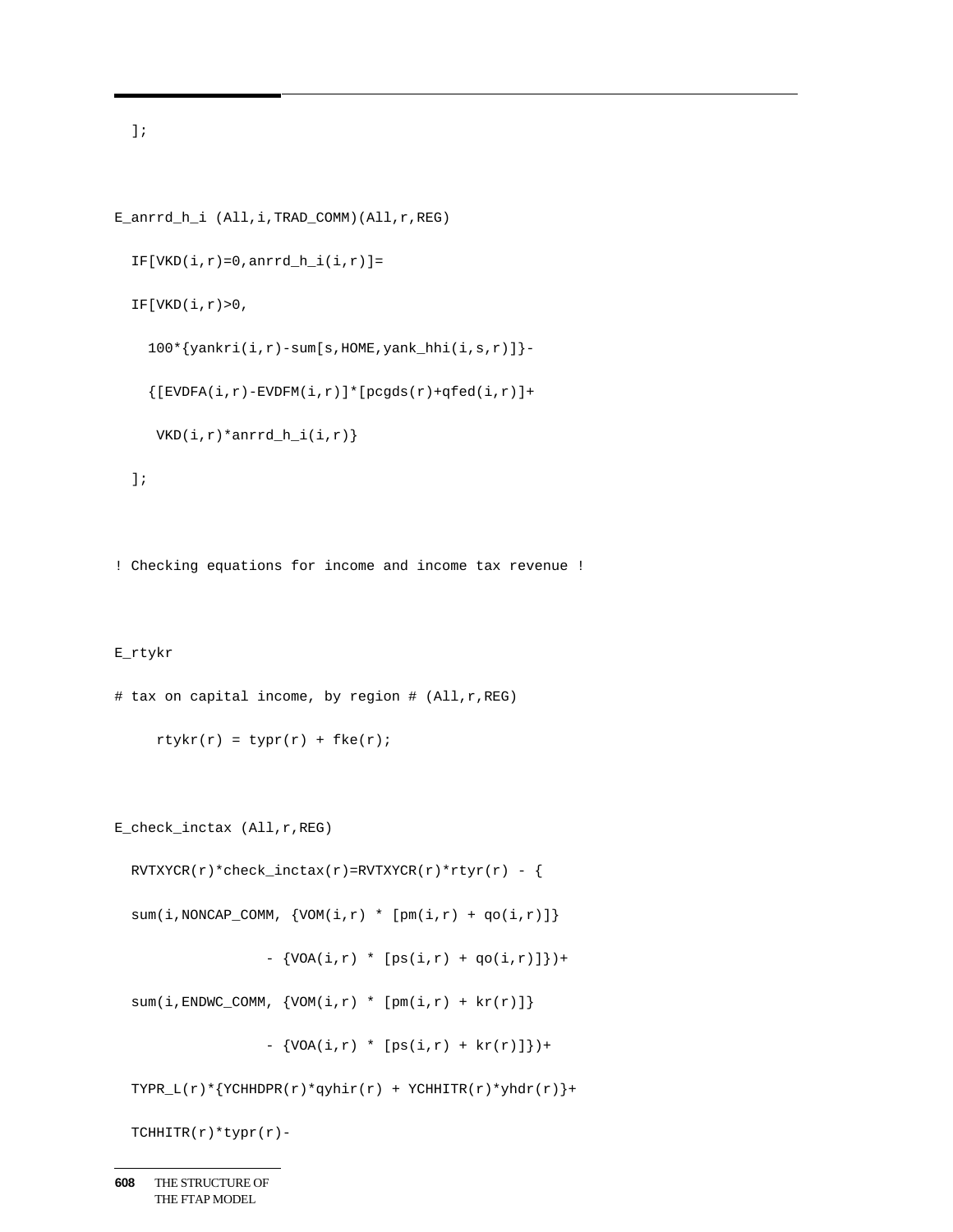```
TDEP(r) * {typr(r) + depr(r) } +
```
! Add capital impediment rents !

```
TYPR_L(r)*100*[yankr(r)+yank_h_(r)+ykit(r)]+
```

```
[ANTAX(r)+ANTAX_H_{r}(r)+YKAPIMPTAX(r)]*TYPR_L(r)*typr(r)+
```
! Add output impediment rents !

```
TYPR_L(r)*100*[yanpr(r)+yanp_h_(r)+yoit(r)]+
```

```
[\texttt{ANPTAX}(r)+\texttt{ANPTAX\_H}\_\texttt{(r)}+\texttt{YOUTIMPTAX}(r)]* \texttt{TYPE\_L}(r)*\texttt{typr}(r)\}:
```

```
E_check_captax (All,r,REG)
```

```
 RVTXYCKR(r)*check_captax(r)=RVTXYCKR(r)*rtykr(r) -
sum(i, ENDWC_COMM, \{VOM(i, r) * [pm(i, r) + kr(r)]\})
```

```
- \{VOA(i,r) * [ps(i,r) + kr(r)]\};
```

```
E_check_capinc (All,r,REG)
```

```
KTT(r)*check_capinc(r)=KTT(r)*fke(r)-
```

```
sum(i, ENDWC_COMM, \{VOM(i,r) * [pm(i,r) + kr(r)]\});
```

```
E_check_labtax (All,r,REG)
```
RVTXYCLBR(r)\*check\_labtax(r)=RVTXYCLBR(r)\*rtylr(r) -

 $sum(i, LABOR, \{VOM(i, r) * [pm(i, r) + qO(i, r)]\})$ 

```
- \{VOA(i,r) * [ps(i,r) + qO(i,r)]\};
```

```
!'''''''''''''''''''''''''''''''''''''''''''''''''''''''''''''''''''''''''''''!
```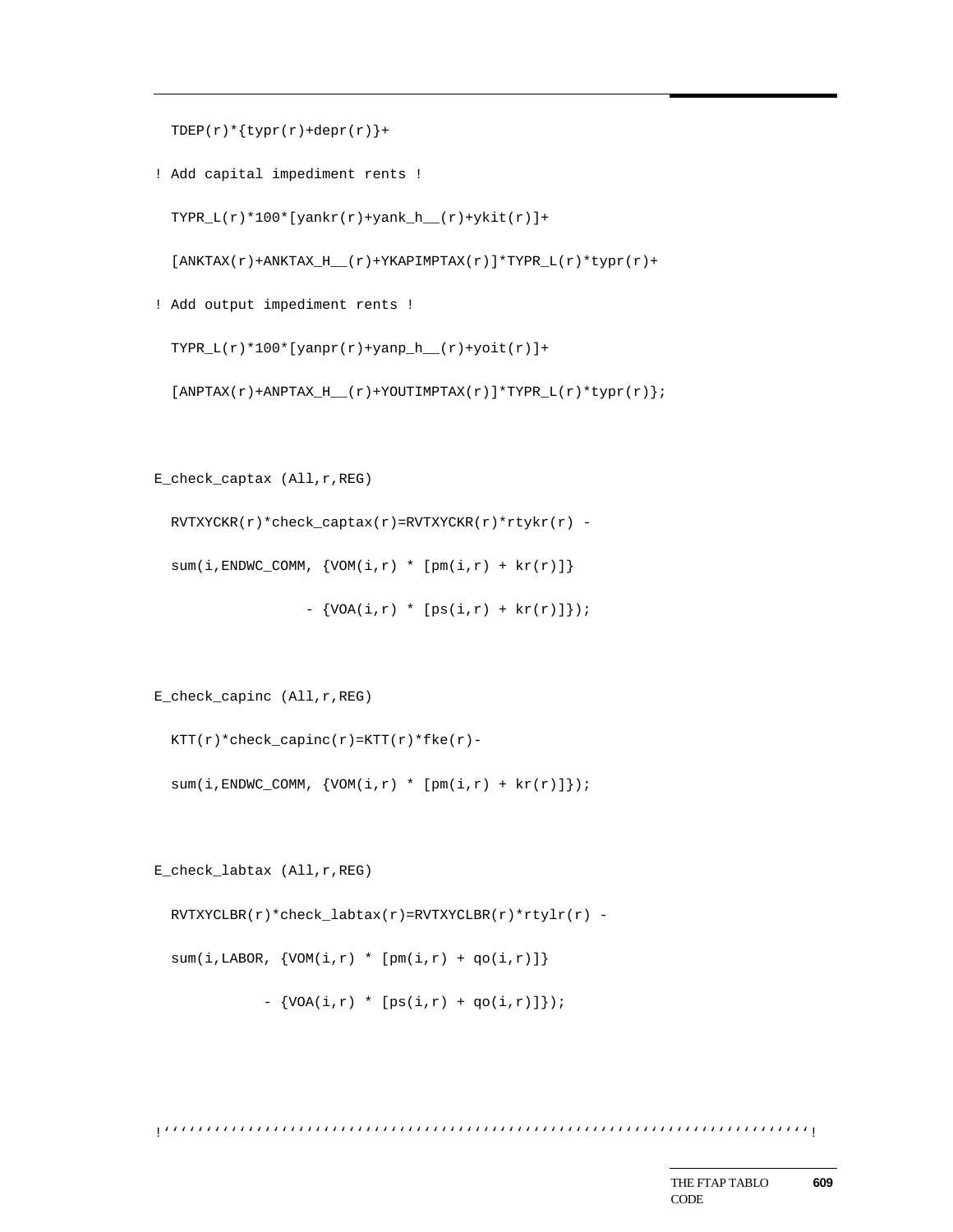! Miscellaneous equations from FTAP ! ! ! ! These equations define various useful ratios. Some of the foreign income to ! ! GDP ratios are used to modify the BOP equation from GTAPICM for FTAP.  $\qquad$  ! !'''''''''''''''''''''''''''''''''''''''''''''''''''''''''''''''''''''''''''''!

E\_qaer #Equity to income ratio#

 $all,r,REG)$  qaer(r)=ASEQR(r)/YCR(r)\*[aer(r)-y\_r(r)];

E\_qyanp\_h\_\_

#ratio of net output impediment rents to national income#

 $(\text{all},r,\text{REG})$  INCOME $(r)$ \*qyanp\_h\_(r)+ANPTAX\_H\_(r)\*y\_r(r)=100\*yanp\_h\_(r);

E\_qyank\_h\_\_

#ratio of net capital impediment rents to national income#

 $(\text{all},r,\text{REG})$  INCOME $(r)$ \*qyank\_h\_(r)+ANKTAX\_H\_(r)\*y\_r(r)=100\*yank\_h\_(r);

E\_qyfdirat

# ratio of net FDI income to national income#

(all,r,REG)  $INCOME(r)*qyfdirat(r)+VINC_H_{r}(r)*y_r(r)=100*yfdi_h_{r}(r);$ 

E\_nyanp\_h\_\_ #ratio of net output impediment rents to gdp#

 $(all,r,REG)$  GDP(r)\*nyanp\_h\_(r)+ANPTAX\_H\_(r)\*gdpn(r)=100\*yanp\_h\_(r);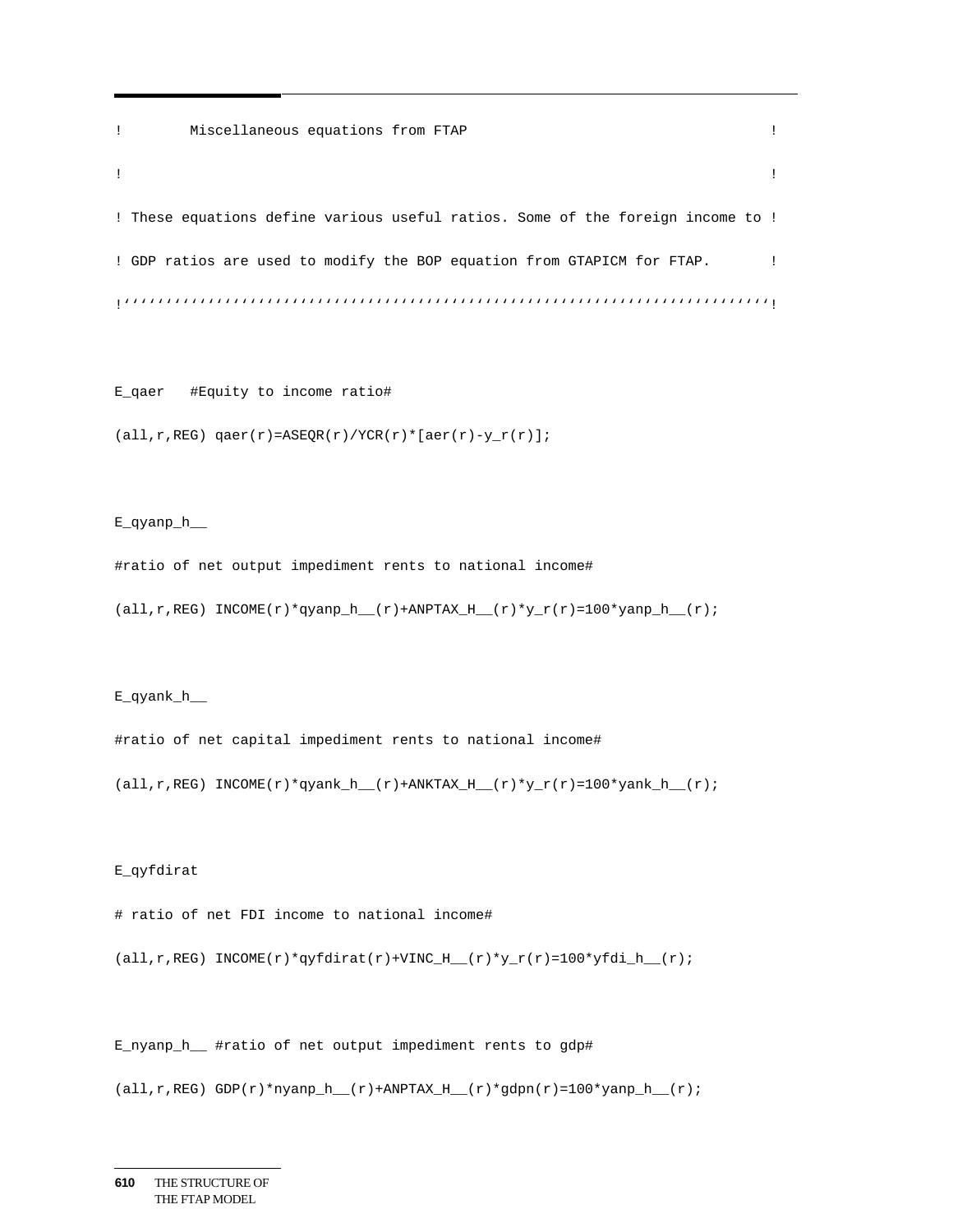```
E_nyanpr # ratio of locally generated output impediment rents to gdp #
(all,r,REG) GDP(r)*nyanpr(r)+ANDTAX(r)*gdpn(r)=100*yanpr(r);
```
E\_nyank\_h\_\_ #ratio of net capital impediment rents to gdp#

 $(all,r,REG)$  GDP(r)\*nyank\_h\_\_(r)+ANKTAX\_H\_\_(r)\*gdpn(r)=100\*yank\_h\_\_(r);

E\_nyankr # ratio of locally generated capital impediment rents to gdp #  $(all,r,REG) GDP(r)*nyankr(r)+ANKTAX(r)*gdpn(r)=100*yankr(r);$ 

E\_nyfdirat # ratio of net FDI income to gdp #

 $(\text{all},r,\text{REG})$  GDP(r)\*nyfdirat(r)+VINC\_H\_\_(r)\*gdpn(r)=100\*yfdi\_h\_\_(r);

```
!'''''''''''''''''''''''''''''''''''''''''''''''''''''''''''''''''''''''''''''!
! Remaining miscellaneous equations from GTAPICM !
! (Others are in the appropriate parts of main GTAPICM section) !
! !
! These equations are lifted from the original SALTER equation list !
! and are identifiable by their SALTER equation name, as \qquad !
! documented in Table A1 of Jomini, P., McDougall, R., Watts, G. & !
! Dee, P.S. (1994) "The SALTER Model of the World Economy: Model !
! Structure, Database and Parameters", Industry Commission, Canberra, \qquad! April. !
!'''''''''''''''''''''''''''''''''''''''''''''''''''''''''''''''''''''''''''''!
```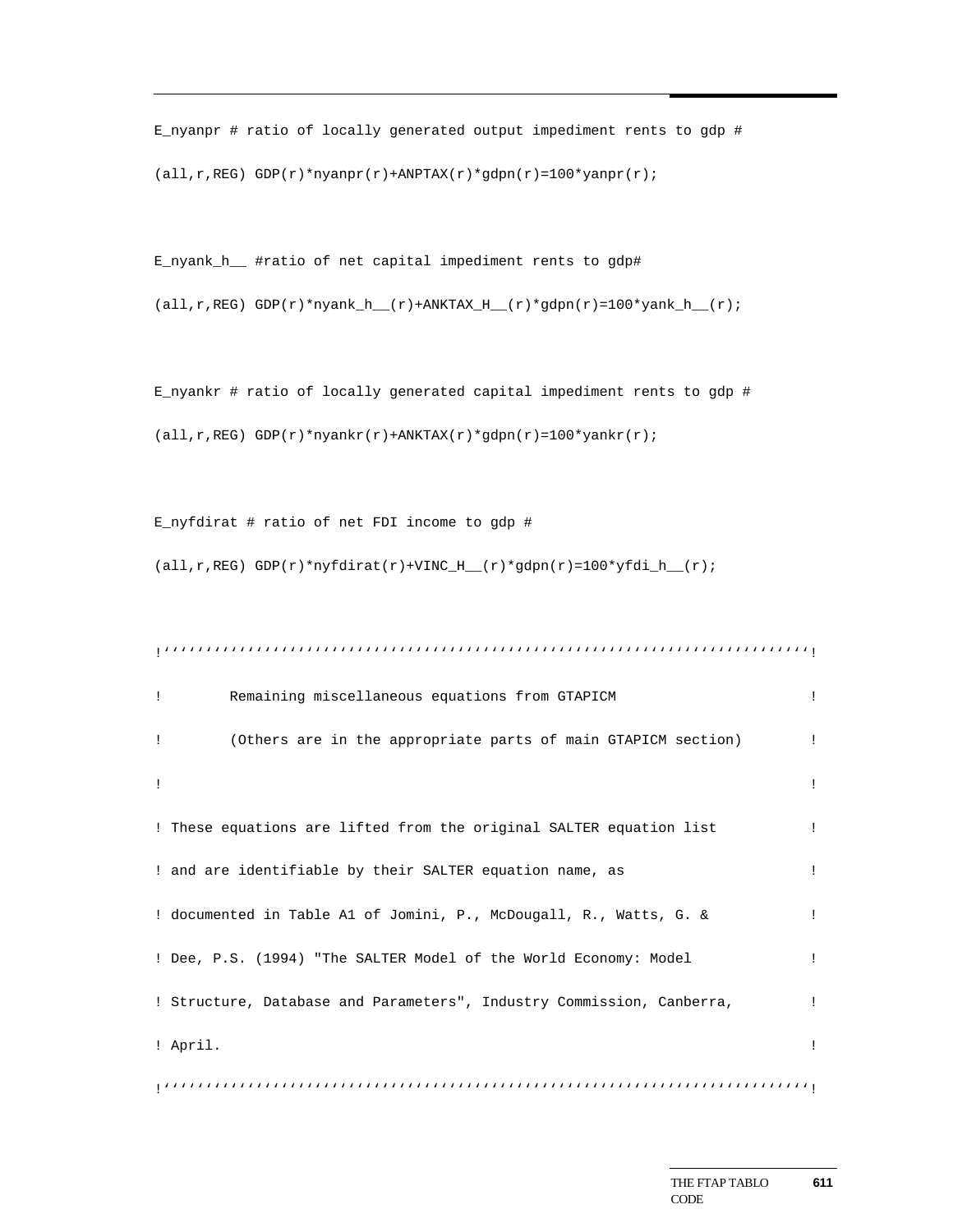!SH9! REALCONS # real aggregate private consumption #

```
(all,r,REG) ctr(r) = yp(r) - ppriv(r);
```
!SI2! RATIO\_YCAB\_GDP # ratio of bond income to gdp #

(all, r, REG)  $GDP(r) * nyas(r) + YCITR(r) * gdpn(r)$ 

=  $YCR(r)*qyir(r) + YCITR(r)*y_r(r);$ 

!SI3! RATIO\_GCUAS\_GDP #ratio of govt current account surplus to gdp #

(all, r, REG)  $GDP(r)*gcases(r) + SPGVR(r)*gdpn(r)$ 

=  $RCGVR(r)*qrgsr(r) + SPGVR(r)*rgr(r);$ 

!SI4! RATIO\_NET\_CAPL\_INFLW # ratio of net capital inflow to gdp #

(all, r, REG)  $VDEF(r)*depr(r) + YCR(r)*qysr(r) + SVR(r)*y_r(r)$ 

+ GDP(r)\*nkis(r) + NCIL(r)\*gdpn(r) = REGINV(r)\*invt(r);

!SI5! RATIO\_BAL\_TRADE\_GDP # ratio of the balance of trade to gdp #

(all, r, REG)  $GDP(r)*bts(r) + BTL(r)*gdpn(r)$ 

=  $VXWREGION(r)*vxwreg(r) - VIWREGION(r)*viwreg(r);$ 

!SH10! AGGINV # nominal aggregate investment #

 $(all,r,REG)$  invt $(r)$  =  $pcgds(r)$  +  $qcgds(r)$  ;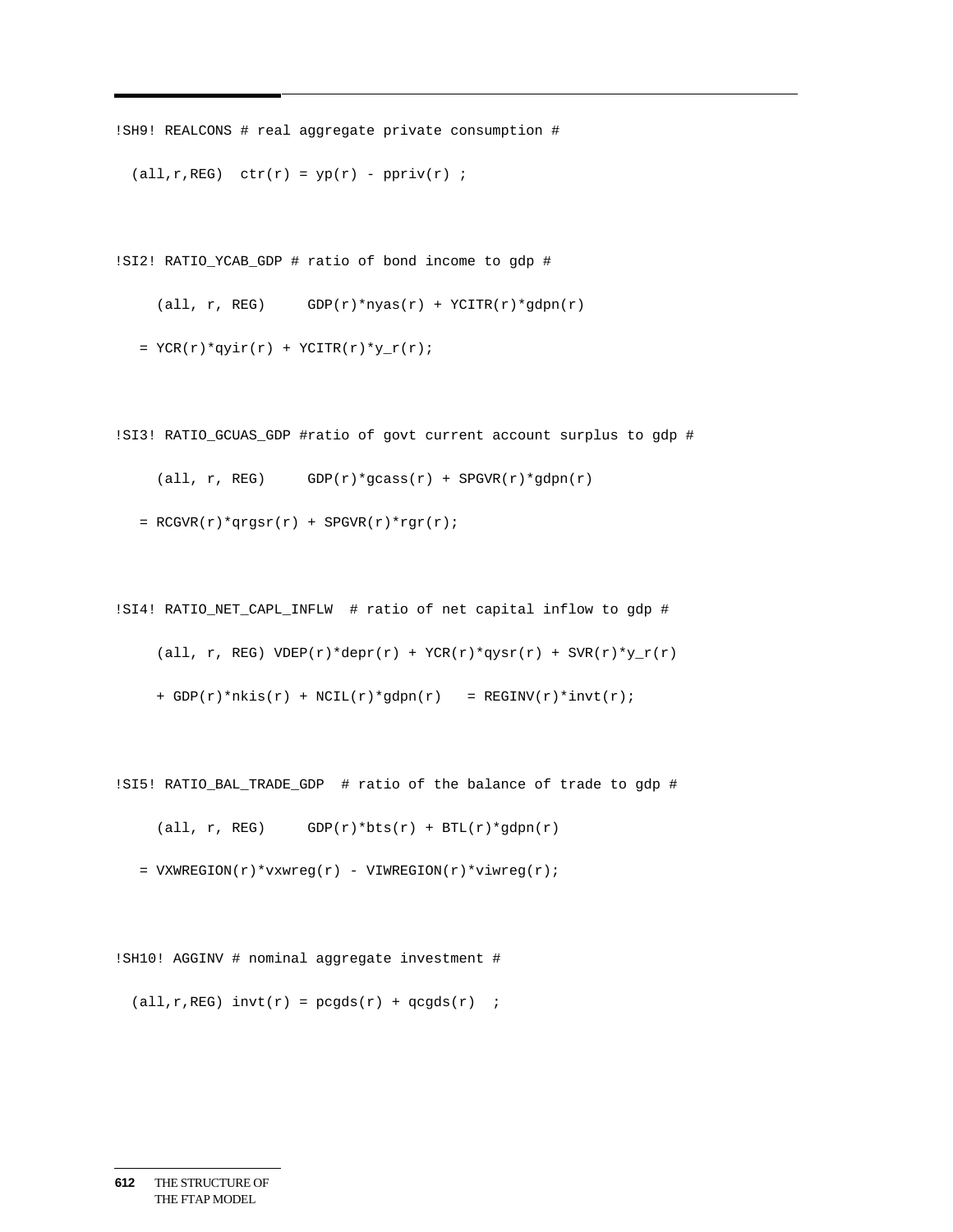### !SH26! NATL\_CONSN\_EXPRE

# national consumption expenditure, by region #

(all,r,REG) EPCSR(r)\*ecr(r) = PRIVEXP(r)\*yp(r) + GOVEXP(r)\*zg(r);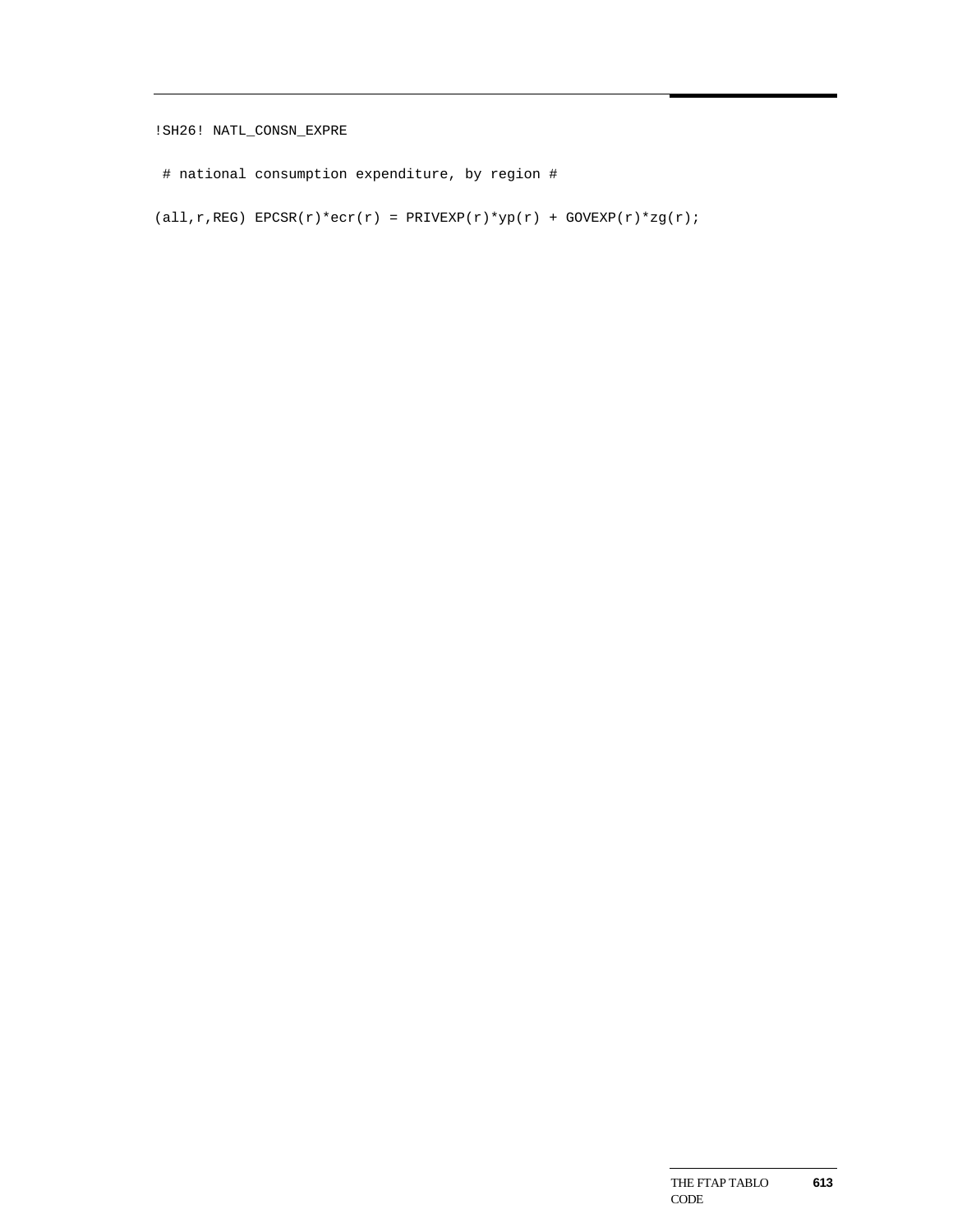# J Changes in FTAP

## **J.1 FTAP version 2**

In version 1 of FTAP nominal private bonds by region determined from the asset supply nest does not equal the value of nominal private bonds defined in terms of GTAPICM variables. The latter is used in determining income flows from private bonds. The equality does hold globally, however.

In the current corrected version, the equation (page 70, chapter 4)

E\_pb #World bond price# **! Deleted in FTAP version 2, Appendix J !**

 $0=sum{s, REG, ASHHBDR(s)*[pbr(s)+qbr(s)]-}$ 

 $[YCHHDPR(s)*qyhbr(s)+ASHHBDR(s)*yhdr(s)]$ ;

which ensures the global equality, is changed to

E\_f\_ipahr #Equate GTAPICM and FTAP private bonds by region# (All,s,REG)

 $ASHHBDR(s)*[pbr(s)+qbr(s)] =$ 

[YCHHDPR(s)\*qyhbr(s)+ASHHBDR(s)\*yhdr(s)];

to ensure the regional equality.

As may be clear from the change in the name of this equation, there has also been a change in the function of this equation within the system. Whereas previously the global equation was used to determine the globally uniform price of bonds, now it is used to determine the private wealth price index (variable ipahr), an index that was previously (and uncomfortably) determined simply as a share weighted sum of other price indices. The equation for ipahr (page 32, chapter 3) is altered thus:

!SG9! HHOLD ASST PRINDX  $#$  household asset price index  $# (all,r,REG)$ 

 $ASHHR(r)*[ipahr(r)+f\_ipahr(r)] =$ 

 $ASEQR(r)*iper(r)+ASHHBDR(r)*(pbr(r)!+er(r)!);$ 

**614** THE STRUCTURE OF THE FTAP MODEL